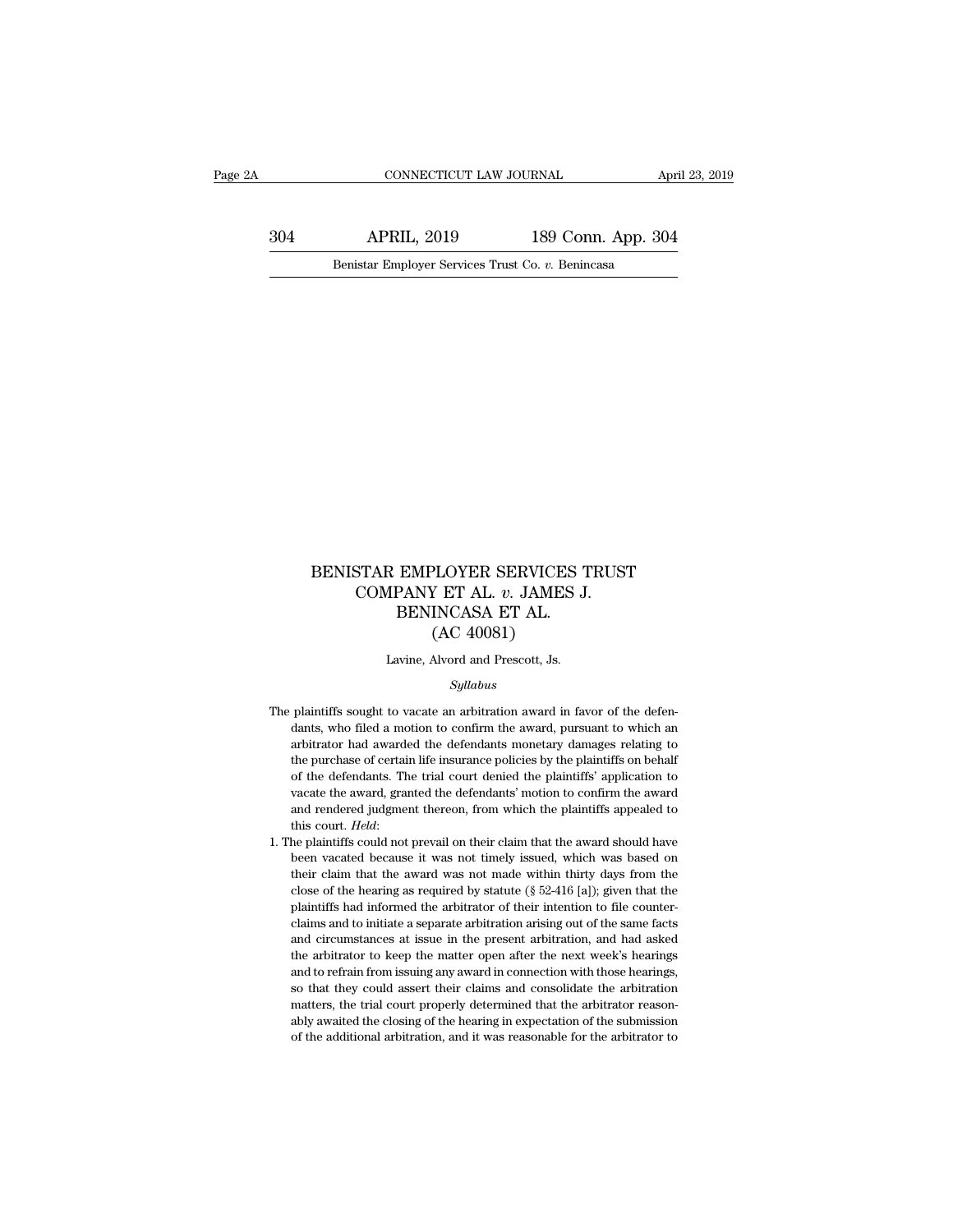189 Conn. App. 304 APRIL, 2019 205<br>Benistar Employer Services Trust Co. v. Benincasa

Benistar Employer Services Trust Co. *v.* Benincasa **Conn. App. 304 Connect APRIL, 2019 Connect APRIL, 2019 Conserved Benistar Employer Services Trust Co. v. Benincasa**<br> **Close the hearing on April 18, 2013, as it only then became clear that**<br>
the two arbitrations cou The two arbitrations could not be consolidated, and closing the hearing after the determination that the cases could not be consolidated was after the determination that the cases could not be consolidated was after the determination that the cases could not be consolidated, and closing the hearing of April 18, 2013, as it only then became clear that the two arbitrations could not be consolidated, and closing the hearing after t Example 19 Ferrical Services Trust Co. v. Benincasa<br>close the hearing on April 18, 2013, as it only then became clear that<br>the two arbitrations could not be consolidated, and closing the hearing<br>after the determination tha Benistar Employer Services Trust Co.  $v$ . Benincasa<br>close the hearing on April 18, 2013, as it only then became clear that<br>the two arbitrations could not be consolidated, and closing the hearing<br>after the determination th close the hearing on April 18, 2013, as it only then became clear that<br>the two arbitrations could not be consolidated, and closing the hearing<br>after the determination that the cases could not be consolidated was<br>consistent the two arbitrations could not be consolidated, and closing the hearing after the determination that the cases could not be consolidated was consistent with the public policy that favors arbitration for efficiency and econ the two arbitrations could not be consolidated, and closing the hearing<br>after the determination that the cases could not be consolidated was<br>consistent with the public policy that favors arbitration for efficiency and<br>econ consistent with the public policy that favors arbitration for efficiency and economic reasons, and was a reasonable interpretation of the previously stated intentions of the plaintiffs, who did not object until May 13, 201 economic reasons, and was a reasonable interpretation of the previously stated intentions of the plaintiffs, who did not object until May 13, 2013, which reasonably led the arbitrator to conclude that he was prolonging the

- stated intentions of the plaintiffs, who did not object until May 13, 2013, which reasonably led the arbitrator to conclude that he was prolonging the hearings with the consent of the parties.<br>He plaintiffs could not preva which reasonably led the arbitrator to conclude that he was prolonging<br>the hearings with the consent of the parties.<br>he plaintiffs could not prevail on their claim that because the arbitration<br>award was predicated on a man the hearings with the consent of the parties.<br>
the hearings with the consent of the parties.<br>
the plaintiffs could not prevail on their claim that because the arbitration<br>
award was predicated on a manifest disregard of th he plaintiffs could not prevail on their claim that because the arbitration award was predicated on a manifest disregard of the law, the trial court improperly denied their application to vacate the award; the plaintiffs' ward was predicated on a manifest disregard of the law, the trial court<br>improperly denied their application to vacate the award; the plaintiffs'<br>claim that the arbitrator's award was in manifest disregard of the law<br>relied improperly denied their application to vacate the award; the plaintiffs' claim that the arbitrator's award was in manifest disregard of the law relied on the argument that the arbitrator ignored contract law in his imprope improperly denied their application to vacate the award; the plaintiffs' claim that the arbitrator's award was in manifest disregard of the law relied on the argument that the arbitrator ignored contract law in his imprope improper factual determination that elements of a contract existed, it was clear from the award that the arbitrator considered the plaintiffs' argument but disagreed with it, and it was not for this court to review the evi was clear from the award that the arbitrator considered the plaintiffs' argument but disagreed with it, and it was not for this court to review the evidence or otherwise second-guess the arbitrator's factual determination
- 3. The plaintiffs' claim that the arbitration award should have been vacated because it was not mutual, final and definite was unavailing: the award argument but disagreed with it, and it was not for this court to review<br>the evidence or otherwise second-guess the arbitrator's factual determi-<br>nation where, as here, the arbitration submission was unrestricted.<br>he plaint the evidence or otherwise second-guess the arbitrator's factual determination where, as here, the arbitration submission was unrestricted.<br>he plaintiffs' claim that the arbitration award should have been vacated<br>because it nation where, as here, the arbitration submission was unrestricted.<br>he plaintiffs' claim that the arbitration award should have been vacated<br>because it was not mutual, final and definite was unavailing: the award<br>definitiv he plaintiffs' claim that the arbitration award should have been vacated because it was not mutual, final and definite was unavailing: the award definitively set the liability and legal responsibility of the plaintiffs, ev because it was not mutual, final and definite was unavailing: the award definitively set the liability and legal responsibility of the plaintiffs, even though it did not determine a precise amount of damages, which could n definitively set the liability and legal responsibility of the plaintiffs, even<br>though it did not determine a precise amount of damages, which could<br>not be determined by the arbitrator because the damages had yet to be<br>cal definitively set the liability and legal responsibility of the plaintiffs, even<br>though it did not determine a precise amount of damages, which could<br>not be determined by the arbitrator because the damages had yet to be<br>cal not be determined by the arbitrator because the damages had yet to be calculated by the Internal Revenue Service (IRS), and given that the parties were well aware of the nature of the involvement of the IRS when they agree realculated by the Internal Revenue Service (IRS), and given that the parties were well aware of the nature of the involvement of the IRS when they agreed to have the matter resolved through arbitration, to vacate the awar parties were well aware of the nature of the involvement of the IRS when they agreed to have the matter resolved through arbitration, to vacate the award when it was as final and definite as existing circumstances permitte favoring arbitration as a means of resolving disputes; moreover, the fact<br>that the arbitrator retained jurisdiction to interpret and resolve any<br>disputes arising from the final effectuation of his ruling did not under-<br>min stances permitted would have undermined the strong public policy<br>stances permitted would have undermined the strong public policy<br>favoring arbitration as a means of resolving disputes; moreover, the fact<br>that the arbitrato favoring arbitration as a means of resolving disputes; moreover, the fact that the arbitrator retained jurisdiction to interpret and resolve any disputes arising from the final effectuation of his ruling did not under-<br>min
- 4. The trial court properly denied the plaintiffs' application to vacate the that the arbitrator retained jurisdiction to interpret and resolve any disputes arising from the final effectuation of his ruling did not under-<br>mine the finality of the award.<br>he trial court properly denied the plaintiffs disputes arising from the final effectuation of his ruling did not under-<br>mine the finality of the award.<br>he trial court properly denied the plaintiffs' application to vacate the<br>arbitration award on public policy grounds; mine the finality of the award.<br>
the trial court properly denied the plaintiffs' application to vacate the<br>
arbitration award on public policy grounds; the arbitrator's conclusion<br>
that the transfer of the life insurance p he trial court properly denied the plaintiffs' application to vacate the arbitration award on public policy grounds; the arbitrator's conclusion that the transfer of the life insurance policies to the defendants created a arbitration award on public policy grounds; the arbitrator's conclusion<br>that the transfer of the life insurance policies to the defendants created<br>a tax liability that would not have otherwise been imposed but for the<br>tran It the transfer of the life insurance policies to the defendants created ax liability that would not have otherwise been imposed but for the nsfer did not violate an explicit, well-defined, and dominant publice licy of thi transfer did not violate an explicit, well-defined, and dominant public<br>policy of this state but, rather, was a factual finding that this court could<br>not reverse or second-guess.<br>Argued December 10, 2018—officially release

Argued December 10, 2018—officially released April 23, 2019<br>*Procedural History*<br>Application to vacate an arbitration award, brought policy of this state but, rather, was a factual finding that this court could<br>not reverse or second-guess.<br>Argued December 10, 2018—officially released April 23, 2019<br>*Procedural History*<br>Application to vacate an arbitrati not reverse or second-guess.<br>Argued December 10, 2018—officially released April 23, 2019<br>*Procedural History*<br>Application to vacate an arbitration award, brought<br>to the Superior Court in the judicial district of Hart-<br>ford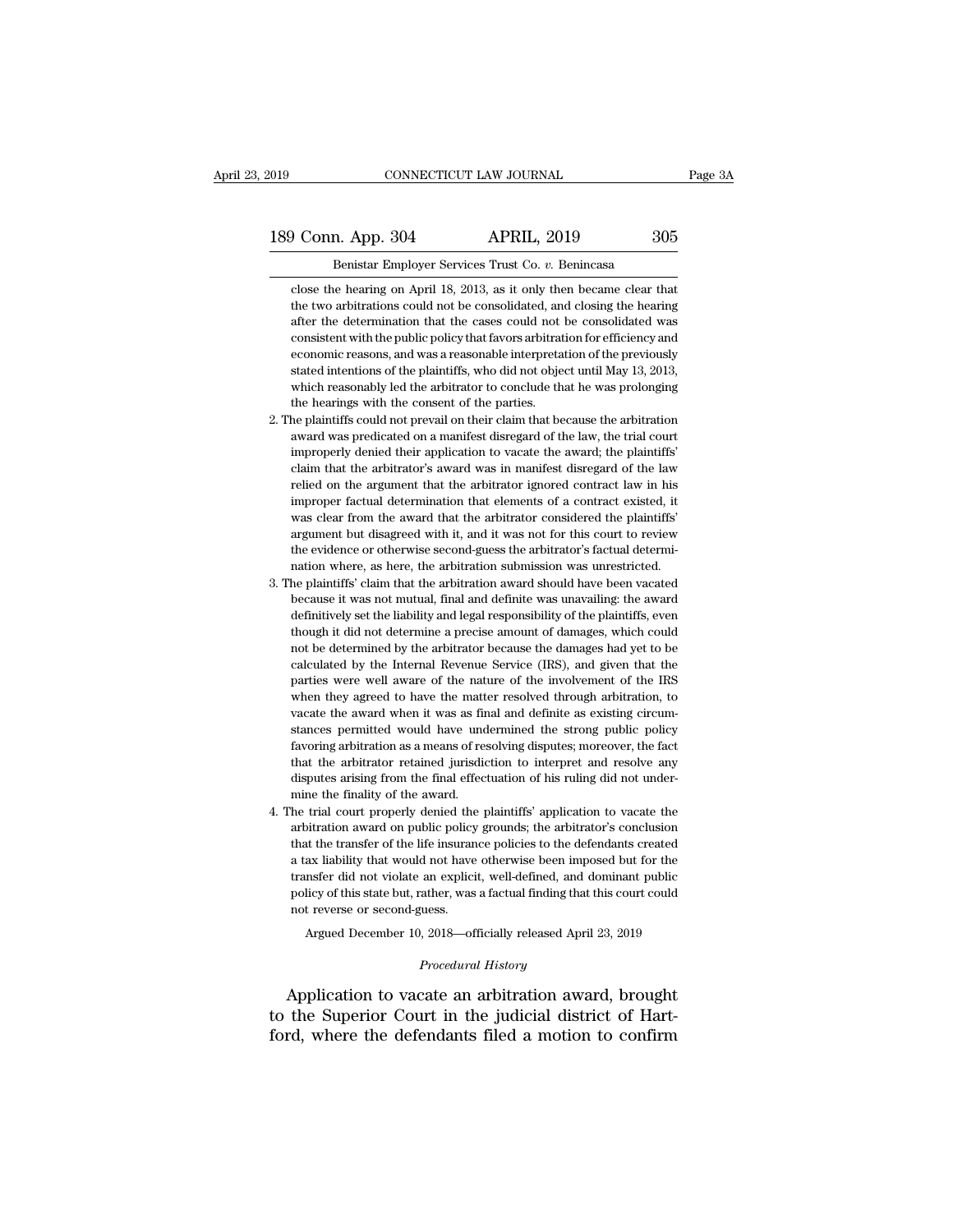## EXECUTE CONNECTICUT LAW JOURNAL April 23, 2019<br>306 APRIL, 2019 189 Conn. App. 304<br>Benistar Employer Services Trust Co. v. Benincasa CONNECTICUT LAW JOURNAL April 23, 2019<br>Benistar Employer Services Trust Co. *v.* Benincasa<br>The award; thereafter, the matter was tried to the court,

CONNECTICUT LAW JOURNAL April 23, 2<br>
306 APRIL, 2019 189 Conn. App. 304<br>
Benistar Employer Services Trust Co. v. Benincasa<br>
the award; thereafter, the matter was tried to the court,<br> *Noble*, J.; judgment denying the appli *Noble*, *Noble*, *Noble*, *Noble*, *Noble*, *Noble*, *Noble*, *Noble*, *Noble*, *Noble*, *Noble*, *Noble*, *Noble*, *Noble*, *Noble*, *Noble*, *Noble*, *Noble*, *Noble*, *Noble*, *Noble*, *Noble*, *Noble*, *Noble*, *Noble* and and the motion of the motion of the motion of the motion of the award; thereafter, the matter was tried to the court, *Noble*, *J*.; judgment denying the application to vacate and granting the motion to confirm, from w 306 **APRIL**, 2019 189 Conn. Appear of the award; thereafter, the matter was tried to the *Noble*, *J*.; judgment denying the application to vand granting the motion to confirm, from whic plaintiffs appealed to this court. *Benistar Employer Services Trust Co. v. Benincasa*<br> *e award*; thereafter, the matter was tried to the court,<br> *pble*, *J*.; judgment denying the application to vacate<br> *d* granting the motion to confirm, from which the<br> *duckieral in the award; thereafter, the matter was tried to the court, Noble, J.; judgment denying the application to vacate and granting the motion to confirm, from which the plaintiffs appealed to this court. <i>Affirmed.* Fig. 3.1. Sudgment denying<br> *Noble, J.*; judgment denying<br>
and granting the motion to<br>
plaintiffs appealed to this compared by Daniel J. Krisch, with v<br> *ducci* and, on the brief, Dappellants (plaintiffs).<br> *Mark J. Kallen* 

*d* granting the motion to confirm, from which the<br>aintiffs appealed to this court. *Affirmed.*<br>Daniel J. Krisch, with whom were Logan A. Car-<br>icci and, on the brief, Daniel P. Scapellati, for the<br>pellants (plaintiffs).<br>Ma plaintiffs appealed to this court. *Affirmed.*<br> *Daniel J. Krisch*, with whom were *Logan A. Co*<br> *ducci* and, on the brief, *Daniel P. Scapellati*, for t<br>
appellants (plaintiffs).<br> *Mark J. Kallenbach*, pro hac vice, with

### *Opinion*

LAVINE, J. The plaintiffs, Benistar Employer Services and *Mark J. Kallenbach*, pro hac vice, with whom was<br>
rome Patger, for the appellees (defendants).<br> *Opinion*<br>
LAVINE, J. The plaintiffs, Benistar Employer Services<br>
u appellants (plaintiffs).<br>
Mark J. Kallenbach, pro hac vice, with whom was<br>
Jerome Patger, for the appellees (defendants).<br>
opinion<br>
LAVINE, J. The plaintiffs, Benistar Employer Services<br>
Trust Company (BESTCO) and Benistar Mark J. Kallenbach, pro hac vice, with whom was<br>Jerome Patger, for the appellees (defendants).<br>Opinion<br>LAVINE, J. The plaintiffs, Benistar Employer Services<br>Trust Company (BESTCO) and Benistar Admin Services, Inc. (BASI), *Jerome Patger*, for the appellees (defendants).<br> *Opinion*<br>
LAVINE, J. The plaintiffs, Benistar Employer Services<br>
Trust Company (BESTCO) and Benistar Admin Services, Inc. (BASI), appeal from the judgment of the trial<br>
co opinion<br>
LAVINE, J. The plaintiffs, Benistar Employer Services<br>
Trust Company (BESTCO) and Benistar Admin Services, Inc. (BASI), appeal from the judgment of the trial<br>
court denying their application to vacate and granting LAVINE, J. The plaintiffs, Benistar Employer Services<br>Trust Company (BESTCO) and Benistar Admin Services, Inc. (BASI), appeal from the judgment of the trial<br>court denying their application to vacate and granting<br>a motion t LAVINE, J. The plaintiffs, Benistar Employer Services<br>Trust Company (BESTCO) and Benistar Admin Services, Inc. (BASI), appeal from the judgment of the trial<br>court denying their application to vacate and granting<br>a motion t Trust Company (BESTCO) and Benistar Admin Services, Inc. (BASI), appeal from the judgment of the trial<br>court denying their application to vacate and granting<br>a motion to confirm an arbitration award in favor of the<br>defenda vices, Inc. (BASI), appeal from the judgment of the trial<br>court denying their application to vacate and granting<br>a motion to confirm an arbitration award in favor of the<br>defendants, James J. Benincasa and Jody L. Benincasa court denying their application to vacate and granting<br>a motion to confirm an arbitration award in favor of the<br>defendants, James J. Benincasa and Jody L. Benincasa.<br>On appeal, the plaintiffs claim that the court improperl a motion to confirm an arbitration award in favor of the<br>defendants, James J. Benincasa and Jody L. Benincasa.<br>On appeal, the plaintiffs claim that the court improperly<br>denied the application to vacate the arbitration awar defendants, James J. Benincasa and Jody L. Benincasa.<br>On appeal, the plaintiffs claim that the court improperly<br>denied the application to vacate the arbitration award<br>because the award was (1) not timely issued, (2) predirappear, are planting claim that the court improperty<br>mied the application to vacate the arbitration award<br>cause the award was  $(1)$  not timely issued,  $(2)$  predi-<br>ted on a manifest disregard of the law,  $(3)$  not mutual defined the approad. The victorial of the law, (2) predicated on a manifest disregard of the law, (3) not mutual, final and definite, and (4) in violation of public policy. We disagree and affirm the judgment of the trial

because the award was  $(1)$  hot timely issued,  $(2)$  predicated on a manifest disregard of the law,  $(3)$  not mutual, final and definite, and  $(4)$  in violation of public policy.<br>We disagree and affirm the judgment of the Final and definite, and (4) in violation of public policy.<br>We disagree and affirm the judgment of the trial court.<br>The following undisputed facts, as found by the trial<br>court, and procedural history are relevant to this a We disagree and affirm the judgment of the trial court.<br>
The following undisputed facts, as found by the trial<br>
court, and procedural history are relevant to this appeal.<br>
"The dispute which brought the parties to arbitra The following undisputed facts, as found by the trial<br>court, and procedural history are relevant to this appeal.<br>"The dispute which brought the parties to arbitration<br>involved the purchase of two \$16 million individual<br>who The following undisputed facts, as found by the trial<br>court, and procedural history are relevant to this appeal.<br>"The dispute which brought the parties to arbitration<br>involved the purchase of two \$16 million individual<br>who court, and procedural history are relevant to this appeal.<br>
"The dispute which brought the parties to arbitration<br>
involved the purchase of two \$16 million individual<br>
whole life insurance policies on the lives of the [def "The dispute which brought the parties to arbitration<br>involved the purchase of two \$16 million individual<br>whole life insurance policies on the lives of the [defen-<br>dants], who were the president and vice president,<br>respec involved the purchase of two \$16 million individual<br>whole life insurance policies on the lives of the [defen-<br>dants], who were the president and vice president,<br>respectively, and sole owners of [Mortgages Unlimited,<br>Inc. ( whole life insurance policies on the lives of the [defendants], who were the president and vice president, respectively, and sole owners of [Mortgages Unlimited, Inc. (MUI)], an S corporation. The policies were purchased b dants], who were the president and vice president,<br>respectively, and sole owners of [Mortgages Unlimited,<br>Inc. (MUI)], an S corporation. The policies were pur-<br>chased by the Benistar 419 Plan and Trust (plan), a<br>multiple e respectively, and sole owners of [Mortgages Unlimited, Inc. (MUI)], an S corporation. The policies were purchased by the Benistar 419 Plan and Trust (plan), a multiple employer welfare benefit plan. The funding for the pur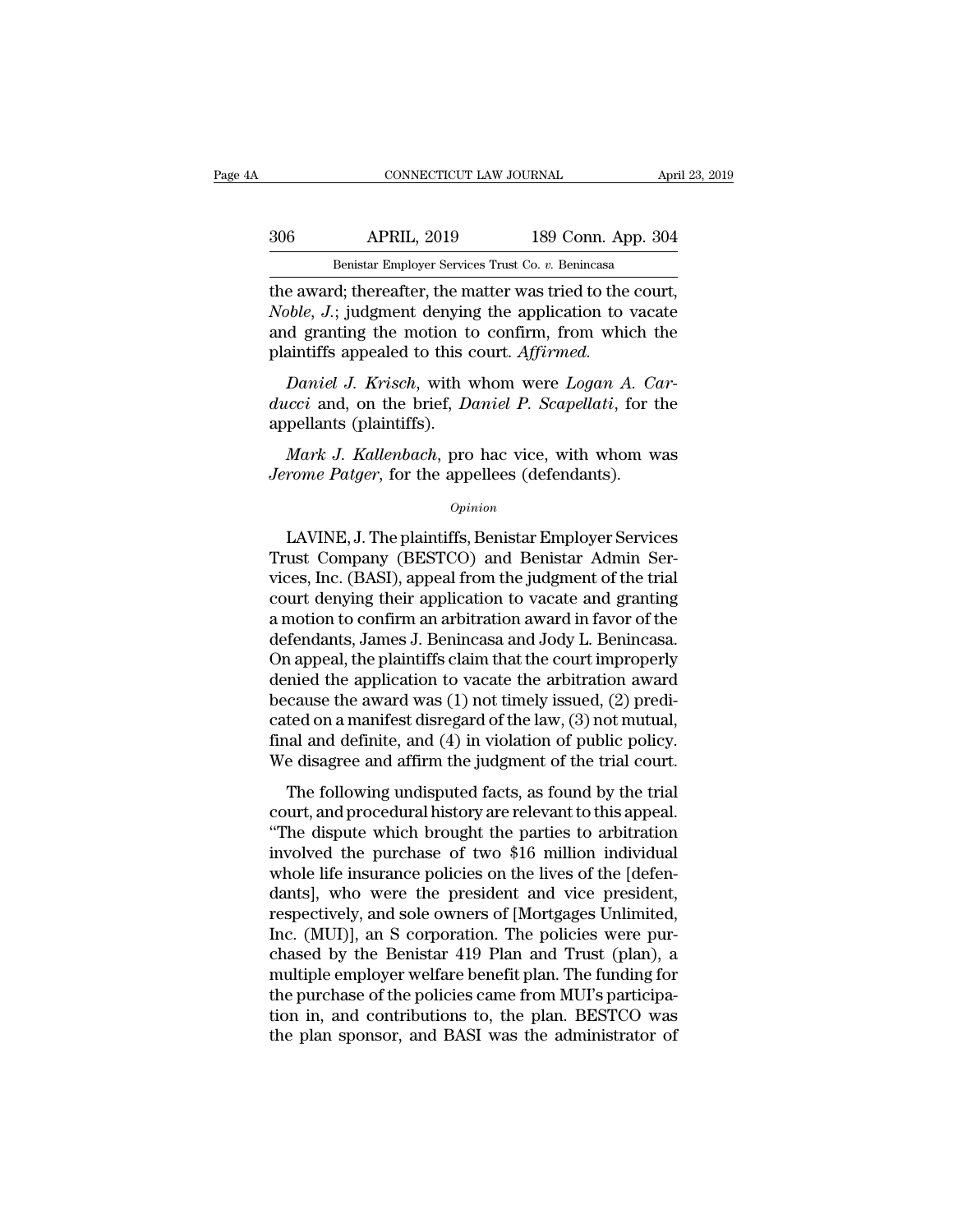189 Conn. App. 304 APRIL, 2019 2017<br>Benistar Employer Services Trust Co. v. Benincasa

EXECUTE 2019 CONNECTICUT LAW JOURNAL<br>189 Conn. App. 304 APRIL, 2019 307<br>Benistar Employer Services Trust Co. *v.* Benincasa<br>the plan. The Plan was designed to comply with Internal The plan. The plan was designed to comply with Internal<br>The plan. The Plan was designed to comply with Internal<br>The plan. The Plan was designed to comply with Internal<br>Revenue Code, 26 U.S.C. § 419A (f) (6). In its concep-189 Conn. App. 304 APRIL, 2019 307<br>
Benistar Employer Services Trust Co. v. Benincasa<br>
the plan. The Plan was designed to comply with Internal<br>
Revenue Code, 26 U.S.C. § 419A (f) (6). In its concep-<br>
tion, the plan was to 189 Conn. App. 304 APRIL, 2019 307<br>
Benistar Employer Services Trust Co. v. Benincasa<br>
the plan. The Plan was designed to comply with Internal<br>
Revenue Code, 26 U.S.C. § 419A (f) (6). In its concep-<br>
tion, the plan was to 189 Conn. App. 304 APRIL, 2019 307<br>
Benistar Employer Services Trust Co. v. Benincasa<br>
the plan. The Plan was designed to comply with Internal<br>
Revenue Code, 26 U.S.C. § 419A (f) (6). In its concep-<br>
tion, the plan was to Benistar Employer Services Trust Co.  $v$ . Benincasa<br>the plan. The Plan was designed to comply with Internal<br>Revenue Code, 26 U.S.C. § 419A (f) (6). In its concep-<br>tion, the plan was to provide tax deductions to partici-<br>p Benistar Employer Services Trust Co.  $v$ . Benincasa<br>the plan. The Plan was designed to comply with Internal<br>Revenue Code, 26 U.S.C. § 419A (f) (6). In its concep-<br>tion, the plan was to provide tax deductions to partici-<br>p the plan. The Plan was designed to comply with Internal<br>Revenue Code, 26 U.S.C. § 419A (f) (6). In its concep-<br>tion, the plan was to provide tax deductions to partici-<br>pating employers, such as MUI, for contributions paid<br> Revenue Code, 26 U.S.C. § 419A (f) (6). In its conception, the plan was to provide tax deductions to participating employers, such as MUI, for contributions paid by them to the plan's trust fund. The contributions, in tur tion, the plan was to provide tax deductions to partici-<br>pating employers, such as MUI, for contributions paid<br>by them to the plan's trust fund. The contributions, in<br>turn, funded the premiums for preretirement life insurpating employers, such as MUI, for contributions paid<br>by them to the plan's trust fund. The contributions, in<br>turn, funded the premiums for preretirement life insur-<br>ance policies for key employees under the plan. The<br>Plan by them to the plan's trust fund. The contributions, in<br>turn, funded the premiums for preretirement life insur-<br>ance policies for key employees under the plan. The<br>Plan issued a certificate of coverage to the employer,<br>MUI turn, funded the premiums for preretirement life insur-<br>ance policies for key employees under the plan. The<br>Plan issued a certificate of coverage to the employer,<br>MUI, listing the participants as the [defendants], each<br>of ance policies for key employees under the plan. The<br>Plan issued a certificate of coverage to the employer,<br>MUI, listing the participants as the [defendants], each<br>of whom was to receive \$16 million in death benefits.<br>In th Plan issued a certificate of coverage to<br>MUI, listing the participants as the [defect<br>of whom was to receive \$16 million in a<br>In this case, MUI contributed [\$700,000<br>fund the policies between 2001 and 2004<br>million. The con  $\sigma$ , issuig the participants as the [defendants], each<br>whom was to receive \$16 million in death benefits.<br>this case, MUI contributed [\$700,000] annually to<br>nd the policies between 2001 and 2004, totaling \$2.8<br>llion. The or whom was to receive \$10 minion in death benefits.<br>In this case, MUI contributed [\$700,000] annually to<br>fund the policies between 2001 and 2004, totaling \$2.8<br>million. The contributions to the plans were, in fact,<br>claime

In this case, MCI contributed [ $\phi$ 100,000] antitally to<br>fund the policies between 2001 and 2004, totaling \$2.8<br>million. The contributions to the plans were, in fact,<br>claimed as tax deductions by MUI.<br>"In 2004, MUI transf nullion. The contributions to the plans were, in fact,<br>claimed as tax deductions by MUI.<br>"In 2004, MUI transferred the benefits and life insur-<br>ance policies from the plan to the Grist Mill Trust Wel-<br>fare Benefit Plan out minon. The contributions to the plans were, in fact,<br>claimed as tax deductions by MUI.<br>"In 2004, MUI transferred the benefits and life insur-<br>ance policies from the plan to the Grist Mill Trust Wel-<br>fare Benefit Plan out o "In 2004, MUI transferred the benefits and life insur-<br>"In 2004, MUI transferred the benefits and life insur-<br>ance policies from the plan to the Grist Mill Trust Wel-<br>fare Benefit Plan out of concern that the plan would<br>no "In 2004, MUI transferred the benefits and life insur-<br>ance policies from the plan to the Grist Mill Trust Wel-<br>fare Benefit Plan out of concern that the plan would<br>no longer support tax free contributions to the life insu ance policies from the plan to the Grist Mill Trust Welfare Benefit Plan out of concern that the plan would<br>no longer support tax free contributions to the life insur-<br>ance policies. Benistar 419 Plan Services, Inc., was t fare Benefit Plan out of concern that the plan would<br>no longer support tax free contributions to the life insur-<br>ance policies. Benistar 419 Plan Services, Inc., was the<br>Grist Mill [Trust Welfare Benefit] Plan's sponsor an no longer support tax free contributions to the life insurance policies. Benistar 419 Plan Services, Inc., was the Grist Mill [Trust Welfare Benefit] Plan's sponsor and administrator. The [defendants], as participants, and ance policies. Benistar 419 Plan Services, Inc., was the Grist Mill [Trust Welfare Benefit] Plan's sponsor and administrator. The [defendants], as participants, and MUI, as employer, shortly thereafter, terminated their pa Grist Mill [Trust Welfare Benefit] Plan's sponsonedministrator. The [defendants], as participants MUI, as employer, shortly thereafter, terminated participation in the Grist Mill Trust [Welfare Bellan], and the [defendants ministrator. The [defendants], as participatis, and<br>CII, as employer, shortly thereafter, terminated their<br>rticipation in the Grist Mill Trust [Welfare Benefit<br>an], and the [defendants] took possession of the poli-<br>es in t mor, as employer, shortly thereafter, terminated then<br>participation in the Grist Mill Trust [Welfare Benefit<br>Plan], and the [defendants] took possession of the poli-<br>cies in their own names. The [defendants] were charged<br>\$

participation in the Grist Min Trust [weitare Benefit<br>Plan], and the [defendants] took possession of the poli-<br>cies in their own names. The [defendants] were charged<br>\$33,546.90 for the surrender of the policies.<br>"The Commi r large in their own names. The [defendants] were charged<br>\$33,546.90 for the surrender of the policies.<br>\*The Commissioner of Internal Revenue (commis-<br>sioner) challenged the validity of the tax deductions<br>and ultimately is the commissioner of the policies.<br>
Sacrossimal were charged<br>
Sacrossimer) challenged the validity of the tax deductions<br>
and ultimately issued the [defendants] a notice of defi-<br>
ciency on their personal income taxes on th  $\phi$ 55,540.50 for the surfender of the poncies.<br>
"The Commissioner of Internal Revenue (commissioner) challenged the validity of the tax deductions<br>
and ultimately issued the [defendants] a notice of defi-<br>
ciency on thei "The Commissioner of Internal Revenue (commissioner) challenged the validity of the tax deductions<br>and ultimately issued the [defendants] a notice of defi-<br>ciency on their personal income taxes on the basis that<br>the contr sioner) challenged the validity of the tax deductions<br>and ultimately issued the [defendants] a notice of defi-<br>ciency on their personal income taxes on the basis that<br>the contributions to the plan were payments on their<br>pe and ultimately issued the [defendants] a notice of defi-<br>ciency on their personal income taxes on the basis that<br>the contributions to the plan were payments on their<br>personal behalf and were not ordinary and necessary<br>busi ciency on their personal income taxes on the basis that<br>the contributions to the plan were payments on their<br>personal behalf and were not ordinary and necessary<br>business expenses of their employer, MUI, under 26<br>U.S.C. § 1 the contributions to the plan were payments on their<br>personal behalf and were not ordinary and necessary<br>business expenses of their employer, MUI, under 26<br>U.S.C. § 162 (a). The commissioner also asserted that<br>the distribu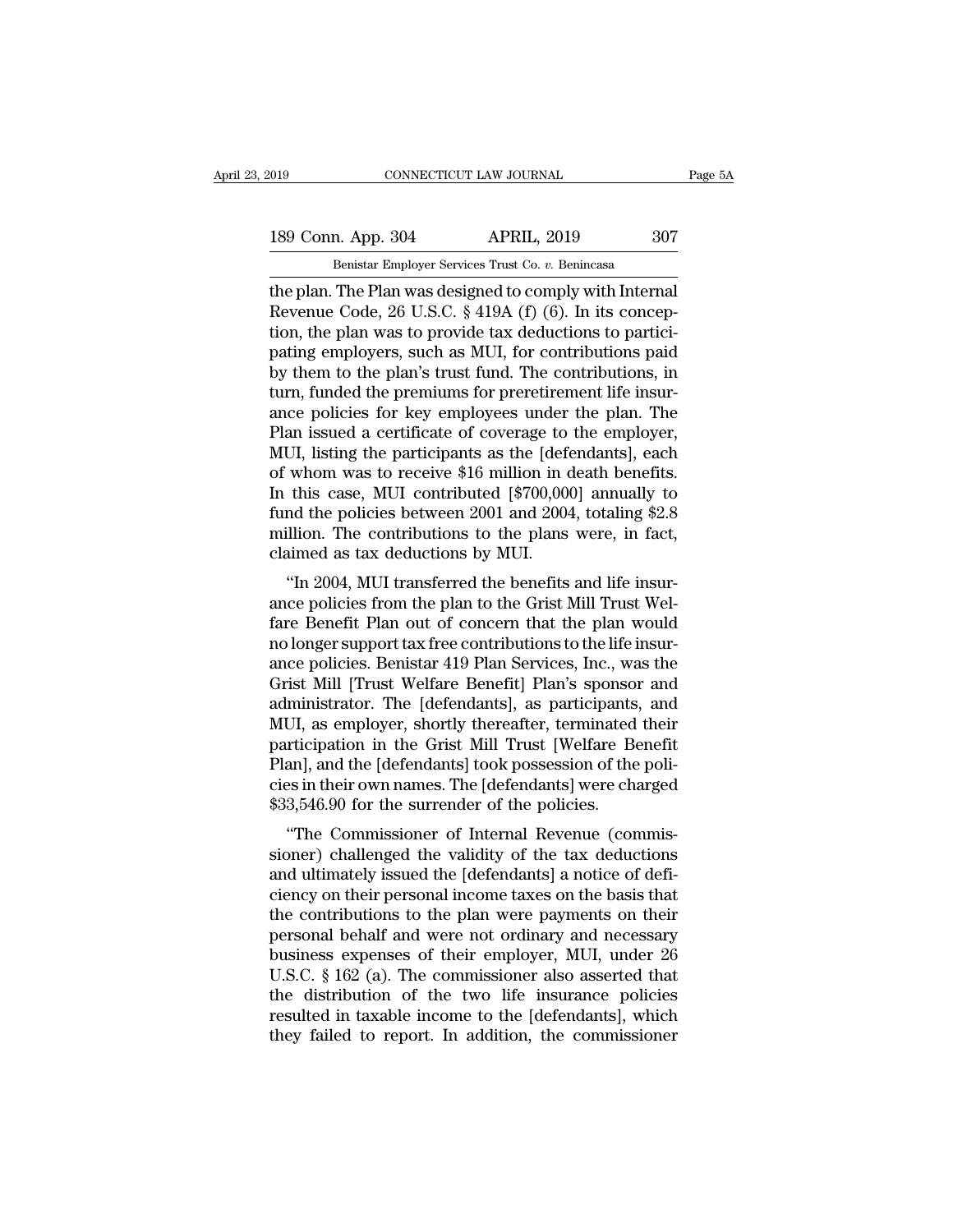### EXECUTE CONNECTICUT LAW JOURNAL April 23, 2019<br>308 APRIL, 2019 189 Conn. App. 304<br>Benistar Employer Services Trust Co. v. Benincasa EXECTICUT LAW JOURNAL AT AN ANTINUES AND MARKETICUT LAW JOURNAL APPORTED APPORT OF A PRIMA SERVICE TRUST CO. *v.* Benincasa<br>Benistar Employer Services Trust Co. *v.* Benincasa

CONNECTICUT LAW JOURNAL April 23, 2<br>
308 APRIL, 2019 189 Conn. App. 304<br>
Benistar Employer Services Trust Co. v. Benincasa<br>
imposed underpayment penalties pursuant to 26 U.S.C.<br>
§ 6662A. . . . Example 1888<br>
Senistar Emp<br>
imposed underpay:<br>
8 6662A. . . . .<br>
"The [defendants

8 APRIL, 2019 189 Conn. App. 304<br>
Benistar Employer Services Trust Co. v. Benincasa<br>
posed underpayment penalties pursuant to 26 U.S.C.<br>
"The [defendants] filed a claim for arbitration against<br>
e [plaintiffs]<sup>1</sup> on Novembe 308 APRIL, 2019 189 Conn. App. 304<br>
Benistar Employer Services Trust Co. v. Benincasa<br>
imposed underpayment penalties pursuant to 26 U.S.C.<br>
§ 6662A. . . .<br>
"The [defendants] filed a claim for arbitration against<br>
the [pl Benistar Employer Services Trust Co.  $v$ . Benincasa<br>
imposed underpayment penalties pursuant to 26 U.S.C.<br>
§ 6662A....<br>
"The [defendants] filed a claim for arbitration against<br>
the [plaintiffs]<sup>1</sup> on November 29, 2007, as imposed underpayment penalties pursuant to 26 U.S.C.<br>
§ 6662A.  $\ldots$ <br>
"The [defendants] filed a claim for arbitration against<br>
the [plaintiffs]<sup>1</sup> on November 29, 2007, asserting, among<br>
other theories of liability, breac  $\frac{1}{8}$  6662A....<br>  $\frac{1}{8}$  6662A....<br>
"The [defendants] filed a claim for arbitration against<br>
the [plaintiffs]<sup>1</sup> on November 29, 2007, asserting, among<br>
other theories of liability, breach of contract for their<br>
fai The [defendants] filed a claim for arbitration against<br>the [plaintiffs]<sup>1</sup> on November 29, 2007, asserting, among<br>other theories of liability, breach of contract for their<br>failure to provide a tax exempt vehicle to purcha "The [defendants] filed a claim for arbitration against<br>the [plaintiffs]<sup>1</sup> on November 29, 2007, asserting, among<br>other theories of liability, breach of contract for their<br>failure to provide a tax exempt vehicle to purch the [plaintiffs]<sup>1</sup> on November 29, 2007, asserting, among<br>other theories of liability, breach of contract for their<br>failure to provide a tax exempt vehicle to purchase the<br>life insurance policies. The arbitration was soug other theories of liability, breach of contract for their<br>failure to provide a tax exempt vehicle to purchase the<br>life insurance policies. The arbitration was sought in<br>accordance with identical provisions found in the pla failure to provide a tax exempt vehicle to purchase the<br>life insurance policies. The arbitration was sought in<br>accordance with identical provisions found in the plan<br>Administration Agreement and the Grist Mill Trust Wel-<br>f life insurance policies. The arbitration was sought in<br>accordance with identical provisions found in the plan<br>Administration Agreement and the Grist Mill Trust Wel-<br>fare Benefit Plan Administration Fee Agreement, which<br>pro accordance with identical provisions found in the plan<br>Administration Agreement and the Grist Mill Trust Wel-<br>fare Benefit Plan Administration Fee Agreement, which<br>provided in relevant part: 'Any dispute or controversy<br>ari Administration Agreement and the Grist Mill Trust Welfare Benefit Plan Administration Fee Agreement, which<br>provided in relevant part: 'Any dispute or controversy<br>arising under or in connection with this Agreement or<br>with r fare Benefit Plan Administration Fee Agreement, which<br>provided in relevant part: 'Any dispute or controversy<br>arising under or in connection with this Agreement or<br>with respect to the Employer's participation in the Plan<br>sh provided in relevant part: 'Any dispute or controversy<br>arising under or in connection with this Agreement or<br>with respect to the Employer's participation in the Plan<br>shall be settled by Arbitration, conducted by a single<br>a arising under or in connection with this Agreement or<br>with respect to the Employer's participation in the Plan<br>shall be settled by Arbitration, conducted by a single<br>arbitrator in New York City in accordance with the<br>rule arbitration. bitrator in New York City in accordance with the<br>
les of the American Arbitration Association [(AAA)]<br>
en in effect. . . . 'The [defendants] submitted, inter<br>
a, breach of contract and fiduciary duty claims to<br>
bitration. rules of the American Arbitration Association [(AAA)]<br>then in effect....' The [defendants] submitted, inter<br>alia, breach of contract and fiduciary duty claims to<br>arbitration.<br>"Evidence in the arbitration was taken on Marc

From in effect.  $\ldots$  The [defendants] submitted, inter<br>alia, breach of contract and fiduciary duty claims to<br>arbitration.<br>"Evidence in the arbitration was taken on March 5<br>and 6, 2013, [before Arbitrator Jeffrey G. Stein The abit of contract and fiduciary duty claims to<br>arbitration.<br>"Evidence in the arbitration was taken on March 5<br>and 6, 2013, [before Arbitrator Jeffrey G. Stein]. The<br>arbitrator's award dated May 15, 2013, was transmitted The arbitration.<br>
"Evidence in the arbitration was taken on March 5<br>
and 6, 2013, [before Arbitrator Jeffrey G. Stein]. The<br>
arbitrator's award dated May 15, 2013, was transmitted<br>
to AAA on May 17, 2013. The award recite "Evidence in the arbitration was taken on March 5<br>and 6, 2013, [before Arbitrator Jeffrey G. Stein]. The<br>arbitrator's award dated May 15, 2013, was transmitted<br>to AAA on May 17, 2013. The award recited a prearbitra-<br>tion "Evidence in the arbitration was taken on March 5<br>and 6, 2013, [before Arbitrator Jeffrey G. Stein]. The<br>arbitrator's award dated May 15, 2013, was transmitted<br>to AAA on May 17, 2013. The award recited a prearbitra-<br>tion and 6, 2013, [before Arbitrator Jeffrey G. Stein]. The<br>arbitrator's award dated May 15, 2013, was transmitted<br>to AAA on May 17, 2013. The award recited a prearbitra-<br>tion request by the [plaintiffs] to add a cross claim in arbitrator's award dated May 15, 2013, was transmitted<br>to AAA on May 17, 2013. The award recited a prearbitra-<br>tion request by the [plaintiffs] to add a cross claim in<br>the context of the pending arbitration submittal, whic to AAA on May 17, 2013. The award recited a prearbitration request by the [plaintiffs] to add a cross claim in the context of the pending arbitration submittal, which Stein had denied on the basis that the AAA rules requir tion request by the [plaintiffs] to add a cross claim in<br>the context of the pending arbitration submittal, which<br>Stein had denied on the basis that the AAA rules<br>required them to file a separate arbitration and then<br>consol the context of the pending arbitration submittal, which<br>Stein had denied on the basis that the AAA rules<br>required them to file a separate arbitration and then<br>consolidate the cases. Stein declared in the award that<br>'[o]n o Stein had denied on the basis that the AAA rules<br>required them to file a separate arbitration and then<br>consolidate the cases. Stein declared in the award that<br>'[o]n or about April 18, 2013 . . . the record was<br>closed.' Sub required them to file a separate arbitration and then<br>consolidate the cases. Stein declared in the award that<br>'[o]n or about April 18, 2013 . . . the record was<br>closed.' Substantively, Stein made the specific finding<br>that consolidate the cases. Stein declared in the award that '[o]n or about April 18, 2013 . . . the record was closed.' Substantively, Stein made the specific finding that the [plaintiffs] 'breached their promises and obligat that the [plaintiffs] 'breached their promises and obligations to [the defendants] in numerous ways.' Pertinently, this included a breach of the [plaintiffs'] 'contractual fiduciary duties [by] failing to provide a Trentin to the fourth actual fiduciary duties [by] failing to provide a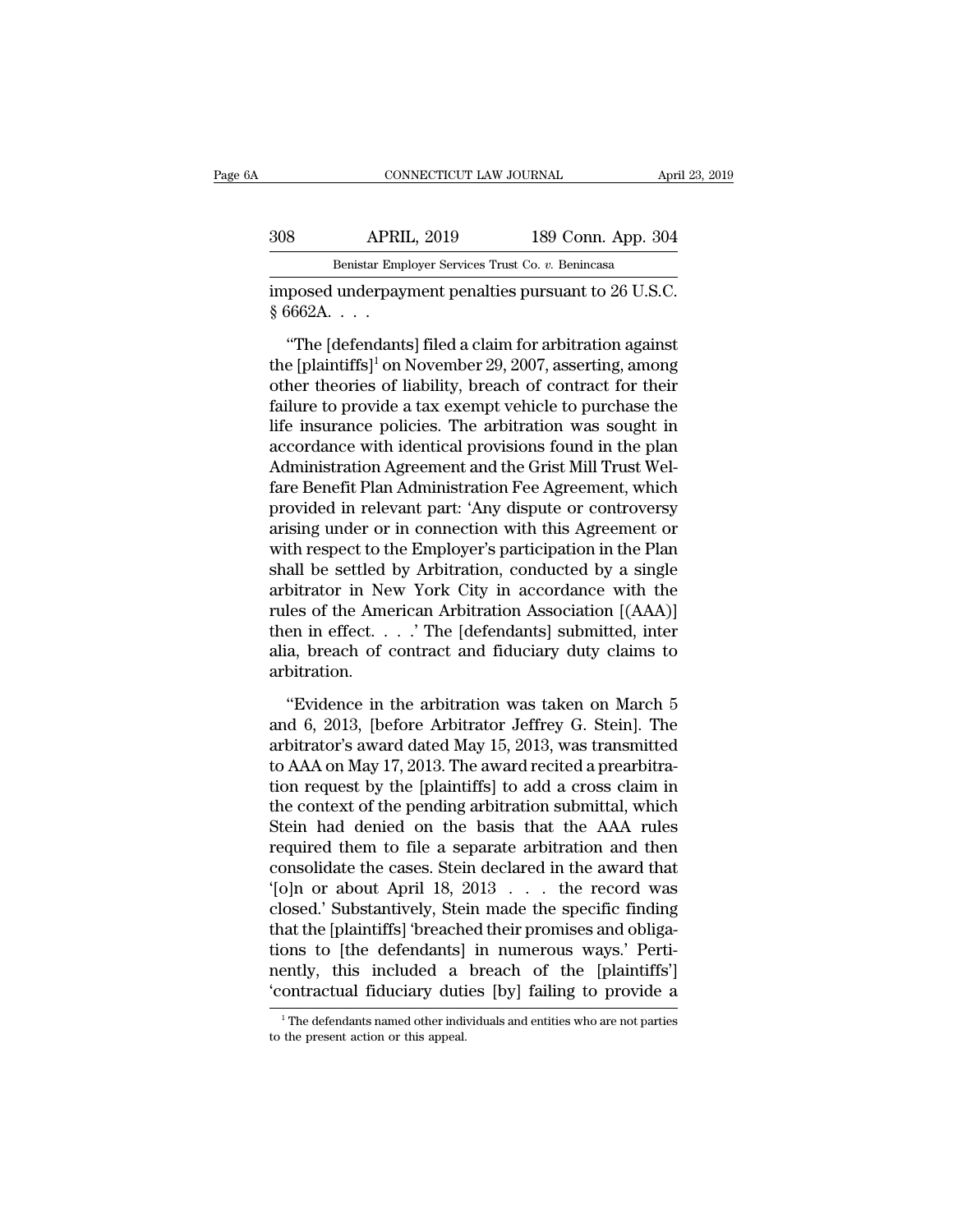# 189 Conn. App. 304 APRIL, 2019 309<br>Benistar Employer Services Trust Co. v. Benincasa

EXECUTE 2019 CONNECTICUT LAW JOURNAL<br>189 Conn. App. 304 APRIL, 2019 309<br><del>Benistar Employer Services Trust Co. *v*. Benincasa<br>Compliant 26 U.S.C. § 419A (f) (6) plan and, most specifi-</del> connectricut LAW JOURNAL<br>
189 Conn. App. 304 APRIL, 2019 309<br>
Benistar Employer Services Trust Co. v. Benincasa<br>
compliant 26 U.S.C. § 419A (f) (6) plan and, most specifi-<br>
cally, by not determining the maximum amount of c 189 Conn. App. 304 APRIL, 2019 309<br>
Benistar Employer Services Trust Co. v. Benincasa<br>
compliant 26 U.S.C. § 419A (f) (6) plan and, most specifi-<br>
cally, by not determining the maximum amount of con-<br>
tributions that could 189 Conn. App. 304 APRIL, 2019 309<br>
Benistar Employer Services Trust Co. v. Benincasa<br>
compliant 26 U.S.C. § 419A (f) (6) plan and, most specifi-<br>
cally, by not determining the maximum amount of con-<br>
tributions that coul 189 Conn. App. 304 APRIL, 2019 309<br>
Benistar Employer Services Trust Co. v. Benincasa<br>
compliant 26 U.S.C. § 419A (f) (6) plan and, most specifically, by not determining the maximum amount of contributions that could be c Benistar Employer Services Trust Co. v. Benincasa<br>
compliant 26 U.S.C. § 419A (f) (6) plan and, most specifi-<br>
cally, by not determining the maximum amount of con-<br>
tributions that could be contributed. . . . . [The<br>
plai Benistar Employer Services Trust Co. v. Benincasa<br>
compliant 26 U.S.C. § 419A (f) (6) plan and, most specifi-<br>
cally, by not determining the maximum amount of con-<br>
tributions that could be contributed. . . . . [The<br>
plai compliant 26 U.S.C. § 419A (f) (6) plan and, most specifically, by not determining the maximum amount of contributions that could be contributed. . . . . [The plaintiffs] . . . failed to provide a tax free transfer of the cally, by not determining the maximum amount of con-<br>tributions that could be contributed. . . . . [The<br>plaintiffs] . . . failed to provide a tax free transfer of<br>the policy out of the plan to the [defendants].' Stein<br>awa tributions that could be contributed. . . . . [The<br>plaintiffs] . . . failed to provide a tax free transfer of<br>the policy out of the plan to the [defendants].' Stein<br>awarded the [defendants] the following damages: (1)<br>taxe plaintiffs] . . . failed to provide a tax free transfer of<br>the policy out of the plan to the [defendants].' Stein<br>awarded the [defendants] the following damages: (1)<br>taxes, including 26 U.S.C. § 6662A taxes, as of the date the policy out of the plan to the [defendants].' Stein<br>awarded the [defendants] the following damages: (1)<br>taxes, including 26 U.S.C. § 6662A taxes, as of the date<br>of the award attributable to 'the transfer of the [life<br>in awarded the [defendants] the following damages:  $(1)$ <br>taxes, including 26 U.S.C. § 6662A taxes, as of the date<br>of the award attributable to 'the transfer of the [life<br>insurance] polic[ies] as part of the exit strategy fro taxes, including 26 U.S.C. § 6662A taxes, as of the date<br>of the award attributable to 'the transfer of the [life<br>insurance] polic[ies] as part of the exit strategy from<br>the failed Plan'; (2) 'the \$33,546.90 transfer fee' of the award attributable to 'the transfer of the [life insurance] polic[ies] as part of the exit strategy from the failed Plan'; (2) 'the \$33,546.90 transfer fee' for the surrender of the policies; (3) the attorney's fee insurance] polic[ies] as part of the exit strategy from<br>the failed Plan'; (2) 'the \$33,546.90 transfer fee' for the<br>surrender of the policies; (3) the attorney's fees for 'the<br>legal defense of the [Internal Revenue Service the failed Plan'; (2) 'the \$33,546.90 transfer fee' for the surrender of the policies; (3) the attorney's fees for 'the legal defense of the [Internal Revenue Service (IRS)] assessment' . . . and (4) any state taxes asses surrender of the policies; (3) the attorney's fees for 'the<br>legal defense of the [Internal Revenue Service (IRS)]<br>assessment' . . . and (4) any state taxes assessed for<br>the transfer of the policies. Because the amount of t legal defense of the [Internal Revenue Service (IRS)]<br>assessment'...and (4) any state taxes assessed for<br>the transfer of the policies. Because the amount of the<br>federal and state taxes and penalties had not yet been<br>determ assessment'... and (4) any state taxes assessed for<br>the transfer of the policies. Because the amount of the<br>federal and state taxes and penalties had not yet been<br>determined, and no findings as to such were made by<br>Stein, the transfer of the policies. Because the amount of the federal and state taxes and penalties had not yet been determined, and no findings as to such were made by Stein, he retained jurisdiction to interpret and resolve an federal and state taxes and penalties had not yet been<br>determined, and no findings as to such were made by<br>Stein, he retained jurisdiction to interpret and resolve<br>any disputes concerning the award. The parties moved<br>for c determined, and no findings as to such were made by<br>Stein, he retained jurisdiction to interpret and resolve<br>any disputes concerning the award. The parties moved<br>for clarification of the award. In the clarification, Stein<br> Stein, he retained jurisdiction to interpret and resolve<br>any disputes concerning the award. The parties moved<br>for clarification of the award. In the clarification, Stein<br>explained that the [defendants] had 'not [yet] settl any disputes concerning the award. The parties moved<br>for clarification of the award. In the clarification, Stein<br>explained that the [defendants] had 'not [yet] settled<br>with the IRS and, therefore, there [could be] no set<br>a for clarification of the award. In the clarification, Stein<br>explained that the [defendants] had 'not [yet] settled<br>with the IRS and, therefore, there [could be] no set<br>amount of taxes and penalties that could be awarded.'<br> explained that the [defendants] had 'not [yet] settled<br>with the IRS and, therefore, there [could be] no set<br>amount of taxes and penalties that could be awarded.'<br>Stein observed that his award detailed 'each component<br>of th with the IRS and, therefore, there [could be] no set<br>amount of taxes and penalties that could be awarded.'<br>Stein observed that his award detailed 'each component<br>of the ultimate settlement [the defendants] [would]<br>reach wi amount of taxes and penalties that could be awarded.'<br>Stein observed that his award detailed 'each component<br>of the ultimate settlement [the defendants] [would]<br>reach with the IRS and which party is responsible for<br>that co Ent observed that his award detailed each component<br>the ultimate settlement [the defendants] [would]<br>ach with the IRS and which party is responsible for<br>at component. [Stein] believe[d] that [the award was]<br>ecific and clea of any diamage beddeniant [are detendance] [would]<br>reach with the IRS and which party is responsible for<br>that component. [Stein] believe[d] that [the award was]<br>specific and clear enough.'" (Footnotes added and<br>omitted.) A

reaction what are this direct which party is responsible to<br>that component. [Stein] believe[d] that [the award was]<br>specific and clear enough.'" (Footnotes added and<br>omitted.) Additional facts will be set forth as needed.<br> specific and clear enough.'" (Footnotes added and omitted.) Additional facts will be set forth as needed.<br>Before reaching the plaintiffs' claims on appeal, we underscore that the policy behind arbitration compels a deferen omitted.) Additional facts will be set forth as needed.<br>Before reaching the plaintiffs' claims on appeal, we underscore that the policy behind arbitration compels<br>a deferential standard of review of arbitration awards.<br>"[ Before reaching the plaintiffs' claims on appeal, we<br>underscore that the policy behind arbitration compels<br>a deferential standard of review of arbitration awards.<br>"[T]he law in this state takes a strongly affirmative view Before reaching the plaintiffs' claims on appeal, we<br>underscore that the policy behind arbitration compels<br>a deferential standard of review of arbitration awards.<br>"[T]he law in this state takes a strongly affirmative view underscore that the policy behind arbitration compels<br>a deferential standard of review of arbitration awards.<br>"[T]he law in this state takes a strongly affirmative view<br>of consensual arbitration.... Arbitration is a favor a deferential standard of review of arbitration awards.<br>"[T]he law in this state takes a strongly affirmative view<br>of consensual arbitration.... Arbitration is a favored<br>method to prevent litigation, promote tranquility a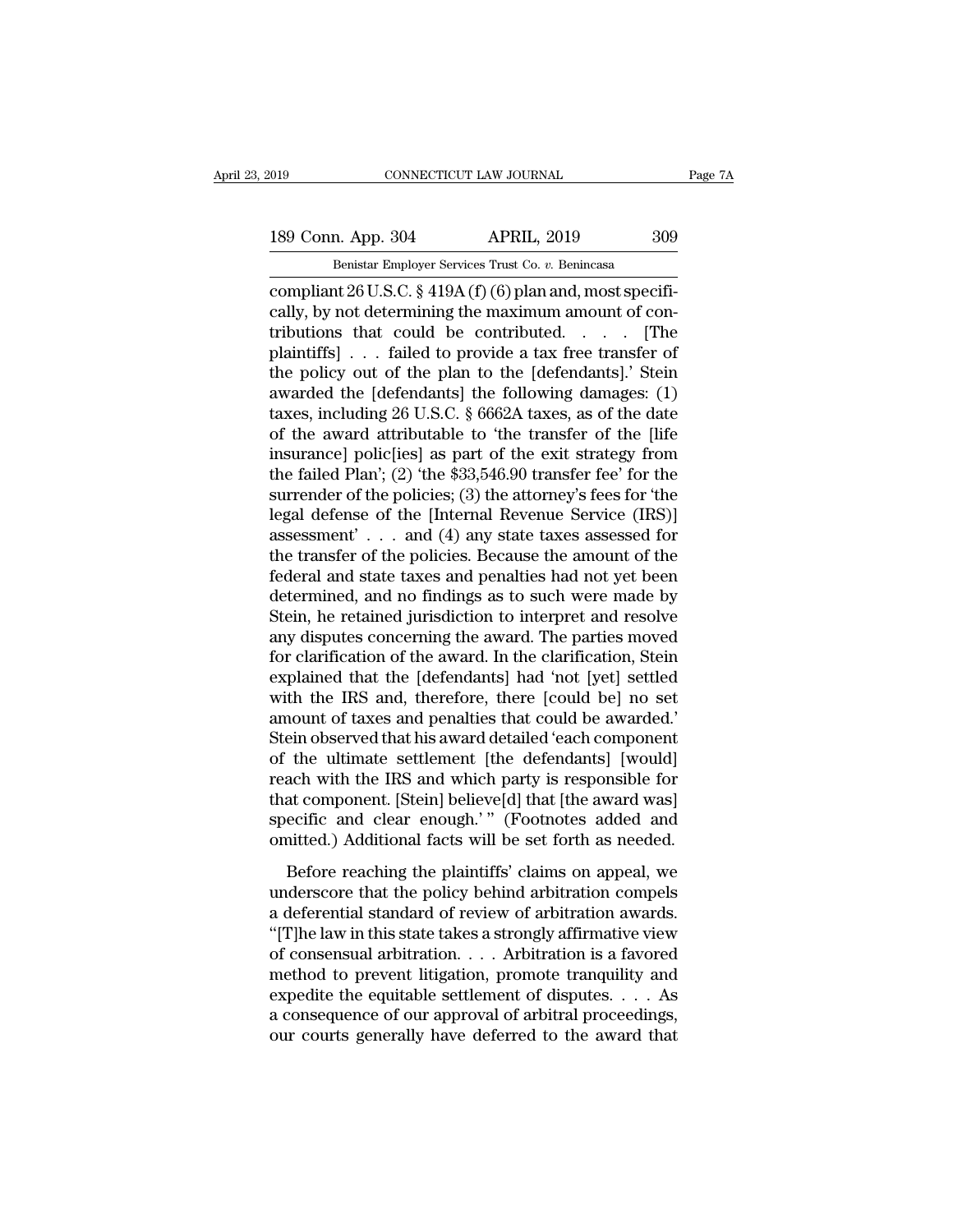## EXECUTE CONNECTICUT LAW JOURNAL April 23, 2019<br>310 APRIL, 2019 189 Conn. App. 304<br>Benistar Employer Services Trust Co. v. Benincasa CONNECTICUT LAW JOURNAL April 23, 2019<br>Benistar Employer Services Trust Co. *v.* Benincasa<br>The arbitrator found to be appropriate. . . . The scope

CONNECTICUT LAW JOURNAL April 23, 2019<br>
310 APRIL, 2019 189 Conn. App. 304<br>
Benistar Employer Services Trust Co. v. Benincasa<br>
the arbitrator found to be appropriate. . . . . The scope<br>
of review for arbitration awards is 310 APRIL, 2019 189 Conn. App. 304<br>Benistar Employer Services Trust Co. v. Benincasa<br>the arbitrator found to be appropriate. . . . The scope<br>of review for arbitration awards is exceedingly narrow.<br>. . . Additionally, every 310 APRIL, 2019 189 Conn. App. 304<br>
Benistar Employer Services Trust Co. v. Benincasa<br>
the arbitrator found to be appropriate. . . . The scope<br>
of review for arbitration awards is exceedingly narrow.<br>
. . . Additionally, made in favor of the arbitral award and of the arbitra-Benistar Employer Servetter<br>The arbitrator found to be<br>of review for arbitration a<br>. . . Additionally, every 1<br>made in favor of the arbitor's decisions. . . .<br>"Despite the wide berth Example arbitrator found to be appropriate.  $\ldots$  The scope<br>
review for arbitration awards is exceedingly narrow.<br>
Additionally, every reasonable inference is to be<br>
ade in favor of the arbitral award and of the arbitra-<br> France and the disputation awards is exceedingly narrow.<br>
... Additionally, every reasonable inference is to be<br>
made in favor of the arbitral award and of the arbitra-<br>
tor's decisions....<br>
"Despite the wide berth given t

grounds for a significant awards is exectedingly narrow.<br>  $\ldots$  Additionally, every reasonable inference is to be<br>
made in favor of the arbitral award and of the arbitra-<br>
tor's decisions.<br>  $\ldots$ <br>
"Despite the wide berth the matter matter is to be made in favor of the arbitral award and of the arbitrator's decisions. . . .<br>"Despite the wide berth given to arbitrators and their powers of dispute resolution, courts recognize three grounds f tor's decisions. . . .<br>"Despite the wide berth given to arbitrators and their<br>powers of dispute resolution, courts recognize three<br>grounds for vacating arbitration awards. . . . As a rou-<br>tine matter, courts review de novo "Despite the wide berth given to arbitrators and their<br>powers of dispute resolution, courts recognize three<br>grounds for vacating arbitration awards.  $\dots$  As a rou-<br>tine matter, courts review de novo the question of<br>whethe "Despite the wide berth given to arbitrators and their<br>powers of dispute resolution, courts recognize three<br>grounds for vacating arbitration awards. . . . As a rou-<br>tine matter, courts review de novo the question of<br>wheth powers of dispute resolution, courts recognize three<br>grounds for vacating arbitration awards. . . . As a rou-<br>tine matter, courts review de novo the question of<br>whether any of those exceptions apply to a given award.<br>. . grounds for vacating arbitration awards. . . . As a routine matter, courts review de novo the question of whether any of those exceptions apply to a given award.<br>. . . The first ground for vacating an award is when the ar tine matter, courts review de novo the question of<br>whether any of those exceptions apply to a given award.<br> $\ldots$  The first ground for vacating an award is when<br>the arbitrator has ruled on the constitutionality of a<br>statut whether any of those exceptions apply to a given award.<br>  $\dots$  The first ground for vacating an award is when<br>
the arbitrator has ruled on the constitutionality of a<br>
statute.  $\dots$  The second acknowledged ground is<br>
when t sources of the first ground for vacating an award is when<br>the arbitrator has ruled on the constitutionality of a<br>statute. . . . The second acknowledged ground is<br>when the award violates clear public policy. . . .<br>Those gr the arbitrator has ruled on the constitutionality of a<br>statute.... The second acknowledged ground is<br>when the award violates clear public policy....<br>Those grounds for vacatur are denominated as com-<br>mon-law grounds and ar statute. . . . The second acknowledged ground is<br>when the award violates clear public policy. . . . Those grounds for vacatur are denominated as com-<br>mon-law grounds and are deemed to be independent<br>sources of the power o when the award violates clear public policy. . . . . Those grounds for vacatur are denominated as common-law grounds and are deemed to be independent sources of the power of judicial review. . . . The third recognized gro obse grounds for vacadar are denominated as compon-<br>
on-law grounds and are deemed to be independent<br>
urces of the power of judicial review.... The third<br>
cognized ground for vacating an arbitration award is<br>
at the award sources of the power of judicial review.... The third<br>recognized ground for vacating an arbitration award is<br>that the award contravenes one or more of the statutory<br>proscriptions of ... [General Statutes]  $\S 52-418$ ....<br>"

recognized ground for vacating an arbitration award is<br>that the award contravenes one or more of the statutory<br>proscriptions of  $\dots$  [General Statutes]  $\S~52-418.\dots$ <br>"Where the submission does not otherwise state, the<br>arbi From that the award contravenes one or more of the statutory<br>proscriptions of . . . [General Statutes]  $\S$  52-418. . . .<br>"Where the submission does not otherwise state, the<br>arbitrators are empowered to decide factual and proscriptions of  $\ldots$  [General Statutes] § 52-418.  $\ldots$ <br>
"Where the submission does not otherwise state, the<br>
arbitrators are empowered to decide factual and legal<br>
questions and an award cannot be vacated on the<br>
[grou "Where the submission does not otherwise state, the<br>arbitrators are empowered to decide factual and legal<br>questions and an award cannot be vacated on the<br>[ground] that . . . the interpretation of the agreement<br>by the arbi "Where the submission does not otherwise state, the arbitrators are empowered to decide factual and legal questions and an award cannot be vacated on the [ground] that . . . the interpretation of the agreement by the arbi arbitrators are empowered to decide factual and legal<br>questions and an award cannot be vacated on the<br>[ground] that . . . the interpretation of the agreement<br>by the arbitrators was erroneous. Courts will not review<br>the ev by the arbitrators was erroneous. Courts will not review<br>the evidence nor, where the submission is unrestricted,<sup>2</sup><br>will they review the arbitrators' decision of the legal<br>questions involved. . . . In other words, [u]nder the evidence nor, where the submission is unrestricted,<sup>2</sup> will they review the arbitrators' decision of the legal questions involved. . . . In other words, [u]nder an  $\frac{2}{4}$  "A submission is restricted if the agreemen

 $2$  "  $\Delta$  en will they review the arbitrators' decision of the legal questions involved. . . . . In other words, [u]nder an  $\frac{1}{2}$ "A submission is restricted if the agreement conferring the arbitrator's authority over the dispute l questions involved. . . . In other words, [u]nder an<br><sup>2</sup> "A submission is restricted if the agreement conferring the arbitrator's<br>authority over the dispute limits the breadth of issues to be resolved, reserves<br>explicit ri <sup>2</sup> "A submission is restricted if the agreement conferring the arbitrator's authority over the dispute limits the breadth of issues to be resolved, reserves explicit rights or conditions the award on court review. In the <sup>2</sup> "A submission is restricted if the agreement conferring the arbitrator's authority over the dispute limits the breadth of issues to be resolved, reserves explicit rights or conditions the award on court review. In the *National Assn. of Government Employees*, 108 Conn. App. 35, 947<br>*National Assn. of Government Employeesis 100 n.43, 108 n.43, 108 conn.* App. 274, 278 n.6, 804 A.2d 999, cert. denied, 262<br>Conn. 907, 810 A.2d 272 (2002)." explicit rights or conditions the award on court review. In the absence of any such restraints, it is unrestricted. *Rocky Hill Teachers' Assn.* v. *Board* of *Education*, 72 Conn. App. 274, 278 n.6, 804 A.2d 999, cert. de enpose Lignace Lignace in this unrestricted. Rocky Hill Teachers' Assn. v. Board<br>of Education, 72 Conn. App. 274, 278 n.6, 804 A.2d 999, cert. denied, 262<br>Conn. 907, 810 A.2d 272 (2002)." Board of Education v. Local R1-126 unrestricted.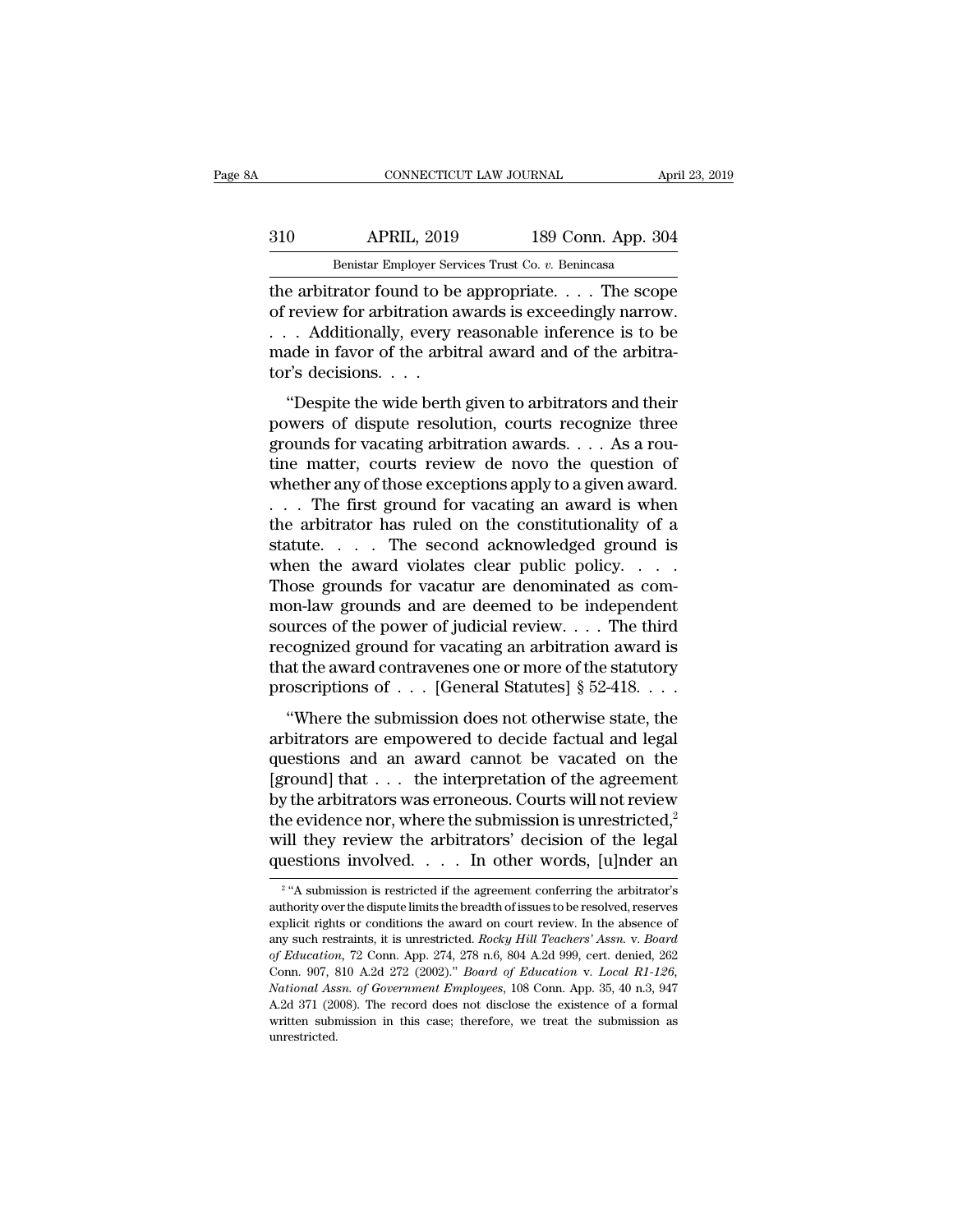189 Conn. App. 304 APRIL, 2019 311<br>Benistar Employer Services Trust Co. v. Benincasa

EMBED 19 CONNECTICUT LAW JOURNAL<br>
189 Conn. App. 304 APRIL, 2019 311<br>
Benistar Employer Services Trust Co. *v.* Benincasa<br>
unrestricted submission, the arbitrators' decision is CONNECTICUT LAW JOURNAL Page 9A<br>
189 Conn. App. 304 APRIL, 2019 311<br>
Benistar Employer Services Trust Co. v. Benincasa<br>
Unrestricted submission, the arbitrators' decision is<br>
considered final and binding; thus the courts w 189 Conn. App. 304 APRIL, 2019 311<br>
Benistar Employer Services Trust Co. v. Benincasa<br>
unrestricted submission, the arbitrators' decision is<br>
considered final and binding; thus the courts will not<br>
review the evidence cons 189 Conn. App. 304 APRIL, 2019 311<br>
Benistar Employer Services Trust Co.  $v$ . Benincasa<br>
unrestricted submission, the arbitrators' decision is<br>
considered final and binding; thus the courts will not<br>
review the evidence c 189 Conn. App. 304 APRIL, 2019 311<br>
Benistar Employer Services Trust Co. v. Benincasa<br>
unrestricted submission, the arbitrators' decision is<br>
considered final and binding; thus the courts will not<br>
review the evidence cons Benistar Employer Services Trust Co. v. Benincasa<br>
unrestricted submission, the arbitrators' decision is<br>
considered final and binding; thus the courts will not<br>
review the evidence considered by the arbitrators nor<br>
will Benistar Employer Services Trust Co.  $v$ . Benincasa<br>unrestricted submission, the arbitrators' decision is<br>considered final and binding; thus the courts will not<br>review the evidence considered by the arbitrators nor<br>will t unrestricted submission, the arbitrators' decision is<br>considered final and binding; thus the courts will not<br>review the evidence considered by the arbitrators nor<br>will they review the award for errors of law or fact.<br>... F considered final and binding; thus the courts will not<br>review the evidence considered by the arbitrators nor<br>will they review the award for errors of law or fact.<br> $\dots$  Furthermore, in applying this general rule of defer-<br> review the evidence considered by the arbitrators nor<br>will they review the award for errors of law or fact.<br>... Furthermore, in applying this general rule of defer-<br>ence to an arbitrator's award, [e]very reasonable pre-<br>s will they review the award for errors of law or fact.<br>
... Furthermore, in applying this general rule of defer-<br>
ence to an arbitrator's award, [e]very reasonable pre-<br>
sumption and intendment will be made in favor of the<br> *RET Assayer Comparent Senarent Comparent Comparence to an arbitrator's award, [e]very reasonable presumption and intendment will be made in favor of the [arbitral] award and of the arbitrators' acts and proceedings." (Cit* ence to an arbitrator's award, [e]very reasonables<br>sumption and intendment will be made in favor<br>[arbitral] award and of the arbitrators' acts and precings." (Citations omitted; footnote altered; internation marks omitted. gs." (Citations omitted; footnote altered; internal quotion marks omitted.) *Board of Education v. Local*<br>1-126, *National Assn. of Government Employees*, 108<br>1 I<br>The plaintiffs claim that the trial court improperly<br>nied t

I and the set of  $\mathbf I$ 

tation marks omitted.) *Board of Education v. Local*<br> *R1-126, National Assn. of Government Employees,* 108<br>
Conn. App. 35, 39–41, 947 A.2d 371 (2008).<br>
I<br>
The plaintiffs claim that the trial court improperly<br>
denied their  $R1-126$ , National Assn. of Government Employees, 108<br>Conn. App. 35, 39–41, 947 A.2d 371 (2008).<br>I<br>The plaintiffs claim that the trial court improperly<br>denied their application to vacate the arbitration award<br>because the Conn. App. 35, 39–41, 947 A.2d 371 (2008).<br>
I<br>
The plaintiffs claim that the trial court improperly<br>
denied their application to vacate the arbitration award<br>
because the award was not timely issued. Specifically,<br>
the pl I<br>
The plaintiffs claim that the trial court improperly<br>
denied their application to vacate the arbitration award<br>
because the award was not timely issued. Specifically,<br>
the plaintiffs argue that the award was not made w The plaintiffs claim that the trial court improperly<br>denied their application to vacate the arbitration award<br>because the award was not timely issued. Specifically,<br>the plaintiffs argue that the award was not made within<br> The plaintiffs claim that the trial court imprope<br>denied their application to vacate the arbitration away<br>because the award was not timely issued. Specifica<br>the plaintiffs argue that the award was not made wit<br>thirty days rhed then application to vacate the arbitration award<br>cause the award was not timely issued. Specifically,<br>e plaintiffs argue that the award was not made within<br>irty days from the close of the hearing and, thus,<br>rsuant to because the award was not timely issued. Specifically,<br>the plaintiffs argue that the award was not made within<br>thirty days from the close of the hearing and, thus,<br>pursuant to General Statutes  $\S 52-416$  (a), the arbitra-

the plantins argue that the award was not hade whill<br>thirty days from the close of the hearing and, thus,<br>pursuant to General Statutes § 52-416 (a), the arbitra-<br>tion award has "no legal effect." We disagree.<br>The standard thutly days from the close of the hearing and, thus,<br>pursuant to General Statutes § 52-416 (a), the arbitra-<br>tion award has "no legal effect." We disagree.<br>The standard of review for statutory interpretation<br>is well settl pursuant to defier a statutes  $\frac{1}{2}$  of  $\frac{1}{2}$ , the arbitration award has "no legal effect." We disagree.<br>The standard of review for statutory interpretation is well settled. "When construing a statute, [o]ur fundam The standard of review for statutory interpretation<br>is well settled. "When construing a statute, [o]ur funda-<br>mental objective is to ascertain and give effect to the<br>apparent intent of the legislature.... In other words,<br> The standard of review for statutory interpretation<br>is well settled. "When construing a statute, [o]ur funda-<br>mental objective is to ascertain and give effect to the<br>apparent intent of the legislature.... In other words,<br> is well settled. "When construing a statu<br>mental objective is to ascertain and giv<br>apparent intent of the legislature. . . . I<br>we seek to determine, in a reasoned mar<br>ing of the statutory language as applie<br>of [the] case, Example in the determine in a reasoned manner, the mean-<br>
g seek to determine, in a reasoned manner, the mean-<br>
g of the statutory language as applied to the facts<br>
[the] case, including the question of whether the<br>
nguag apparent intent of the registature. . . . . In other words,<br>we seek to determine, in a reasoned manner, the mean-<br>ing of the statutory language as applied to the facts<br>of [the] case, including the question of whether the<br>l

we seek to determine, in a reasoned manner, the mean-<br>ing of the statutory language as applied to the facts<br>of [the] case, including the question of whether the<br>language actually does apply....<br>"Moreover, [t]his court will Ing of the statutory language as applied to the facts<br>of [the] case, including the question of whether the<br>language actually does apply. . . .<br>"Moreover, [t]his court will not reverse the factual<br>findings of the trial cou or [the] case, including the question or whether the<br>language actually does apply....<br>"Moreover, [t]his court will not reverse the factual<br>findings of the trial court unless they are clearly errone-<br>ous.... A finding of f reviewing court will not reverse the factual<br>findings of the trial court will not reverse the factual<br>findings of the trial court unless they are clearly errone-<br>ous.... A finding of fact is clearly erroneous when<br>there i "Moreover, [t]his court will not reverse the factual findings of the trial court unless they are clearly errone-<br>ous. . . . A finding of fact is clearly erroneous when<br>there is no evidence in the record to support it . . findings of the trial court unless they are clearly errone-<br>ous. . . . A finding of fact is clearly erroneous when<br>there is no evidence in the record to support it . . .<br>or when although there is evidence to support it, t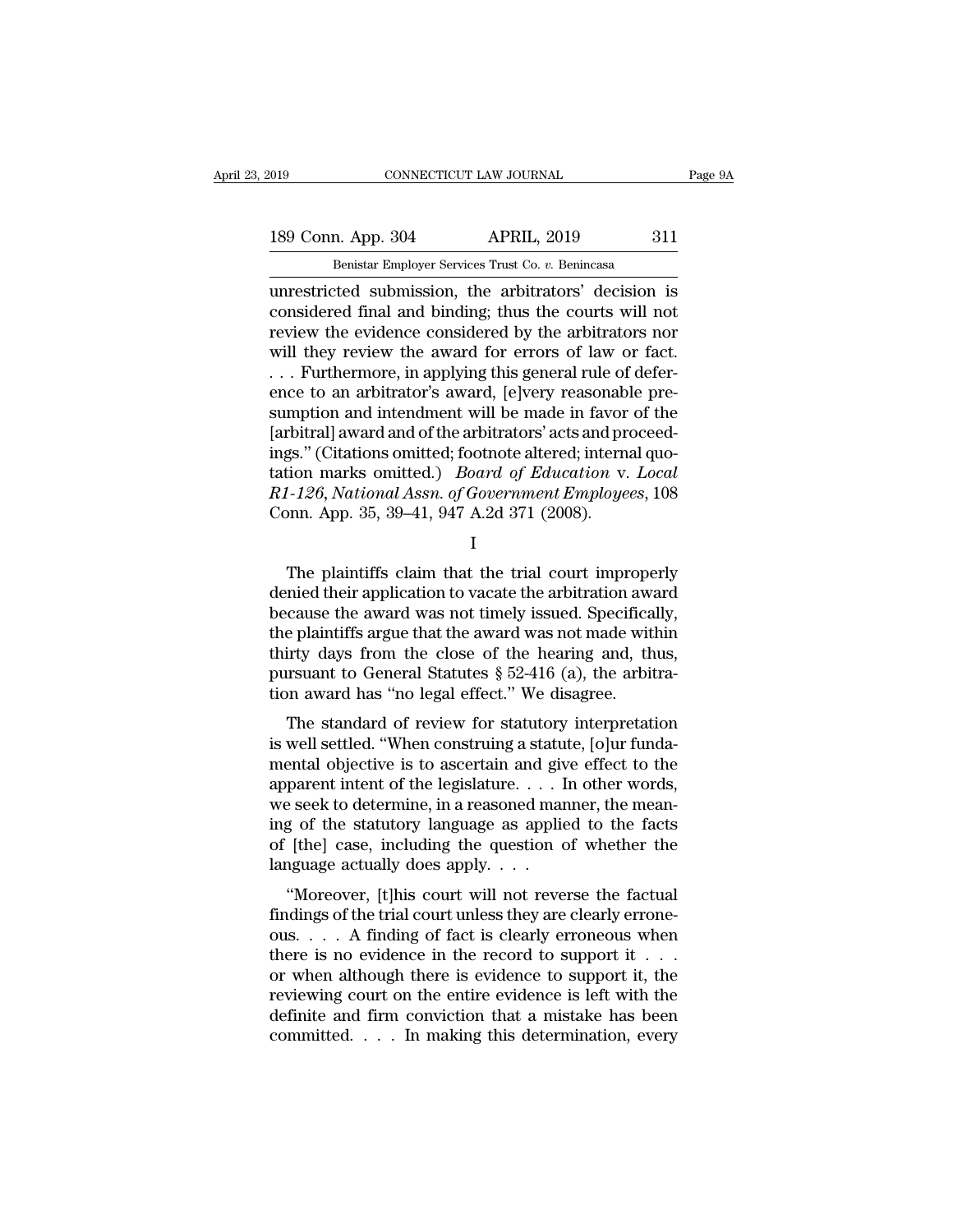## EXECUTE CONNECTICUT LAW JOURNAL April 23, 2019<br>312 APRIL, 2019 189 Conn. App. 304<br>Benistar Employer Services Trust Co. v. Benincasa CONNECTICUT LAW JOURNAL April 23, 2019<br>Benistar Employer Services Trust Co. *v.* Benincasa<br>Treasonable presumption must be given in favor of the

reasonable presumption must be given in favor of the<br>
reasonable presumption must be given in favor of the<br>
trial court's ruling." (Citation omitted; internal quotation marks emitted) *Petrusellis v. Treaselers Premerty* Salter Marketter Court of the Benistar Employer Services Trust Co. v. Benincasa<br>
Teation omitted; internal quota-<br>
Teation omitted; internal quota-<br>
tion marks omitted.) Petrucelli v. Travelers Property<br>
Casualty Ins. Co., APRIL, 2019 189 Conn. App. 304<br> **Benistar Employer Services Trust Co. v. Benincasa**<br> **Peasonable presumption must be given in favor of the**<br> **Petrucelli** v. *Travelers Property*<br> *Casualty Ins. Co.*, 146 Conn. App. 631, 63 *COLLET APRIL, 2019* 189 Conn. App. 304<br> *Co. Remistar Employer Services Trust Co. v. Benincasa*<br> *Casualter's ruling."* (Citation omitted; internal quotation marks omitted.) *Petrucelli v. Travelers Property Casualty* Benistar Employer Services Trust Co. v. Benincasa<br>
reasonable presumption must be given in favor of the<br>
trial court's ruling." (Citation omitted; internal quota-<br>
tion marks omitted.) *Petrucelli* v. *Travelers Property*<br> (2014). asonable presumption mast be given in favor of the<br>al court's ruling." (Citation omitted; internal quota-<br>on marks omitted.) *Petrucelli* v. Travelers Property<br>issualty Ins. Co., 146 Conn. App. 631, 635–36, 79 A.3d<br>5 (201 and coarts raing. (character ondiced, internal quotation marks omitted.) *Petrucelli* v. *Travelers Property*<br>Casualty Ins. Co., 146 Conn. App. 631, 635–36, 79 A.3d<br>895 (2013), cert. denied, 311 Conn. 909, 83 A.3d 1164<br>(2

Casualty Ins. Co., 146 Conn. App. 631, 635–36, 79 A.3d<br>
895 (2013), cert. denied, 311 Conn. 909, 83 A.3d 1164<br>
(2014).<br>
"Section 52-416 addresses the time within which an<br>
award must be rendered. Subsection (a) of § 52-41 basiantly ras. co., The contri-ripp. cor, cose so, to rised<br>895 (2013), cert. denied, 311 Conn. 909, 83 A.3d 1164<br>(2014).<br>"Section 52-416 addresses the time within which an<br>award must be rendered. Subsection (a) of  $\S$  52 (2014).<br>
"Section 52-416 addresses the time within which an<br>
award must be rendered. Subsection (a) of  $\S$  52-416<br>
provides: 'If the time within which an award is rendered<br>
has not been fixed in the arbitration agreement, "Section 52-416 addresses the time within which an award must be rendered. Subsection (a) of  $\S$  52-416 provides: 'If the time within which an award is rendered has not been fixed in the arbitration agreement, the arbitra "Section 52-416 addresses the time within which an award must be rendered. Subsection (a) of  $\S$  52-416 provides: 'If the time within which an award is rendered has not been fixed in the arbitration agreement, the arbitra award must be rendered. Subsection (a) of  $\S$  52-416<br>provides: 'If the time within which an award is rendered<br>has not been fixed in the arbitration agreement, the<br>arbitrator or arbitrators or umpire shall render the<br>award provides: 'If the time within which an award is rendered<br>has not been fixed in the arbitration agreement, the<br>arbitrator or arbitrators or umpire shall render the<br>award within thirty days from the date the hearing or<br>heari has not been fixed in the arbitration agreement, the<br>arbitrator or arbitrators or umpire shall render the<br>award within thirty days from the date the hearing or<br>hearings are completed, or, if the parties are to submit<br>addit arbitrator or arbitrators or umpire shall render the<br>award within thirty days from the date the hearing or<br>hearings are completed, or, if the parties are to submit<br>additional material after the hearing or hearings, thirty<br> award within thirty days from the date the hearing or<br>hearings are completed, or, if the parties are to submit<br>additional material after the hearing or hearings, thirty<br>days from the date fixed by the arbitrator or arbitra hearings are completed, or, if the parties are to submit<br>additional material after the hearing or hearings, thirty<br>days from the date fixed by the arbitrator or arbitrators<br>or umpire for the receipt of the material. An aw additional material after the hearing or hearings, thirty<br>days from the date fixed by the arbitrator or arbitrators<br>or umpire for the receipt of the material. An award<br>made after that time shall have no legal effect unless days from the date fixed by the arbitrator or arbitrators<br>or umpire for the receipt of the material. An award<br>made after that time shall have no legal effect unless<br>the parties expressly extend the time in which the award<br> or umpire for t<br>made after that<br>the parties expre<br>may be made b<br>ing.' "Bumbolou<br>17, 95 A.3d 1153<br>405 (2014).<br>When reviewi Example 18 and the start have no logar circle thress<br>e parties expressly extend the time in which the award<br>ay be made by an extension or ratification in writ-<br>g.' "Bumbolow v. Foreman, 151 Conn. App. 307, 316-<br>, 95 A.3d 1 ince parace expressity extension or ratification in writ-<br>ing.'" *Bumbolow v. Foreman*, 151 Conn. App. 307, 316-<br>17, 95 A.3d 1153, cert. denied, 314 Conn. 916, 100 A.3d<br>405 (2014).<br>When reviewing the closing date of the he

ing.' "Bumbolow v. Foreman, 151 Conn. App. 307, 316–17, 95 A.3d 1153, cert. denied, 314 Conn. 916, 100 A.3d 405 (2014).<br>When reviewing the closing date of the hearing, "it is apparent to us that we should test the arbitra 17, 95 A.3d 1153, cert. denied, 314 Conn. 916, 100 A.3d<br>405 (2014).<br>When reviewing the closing date of the hearing, "it<br>is apparent to us that we should test the arbitrator's<br>decision [of the hearing's closing date] by wh 405 (2014).<br>When reviewing the closing date of the hearing, "it<br>is apparent to us that we should test the arbitrator's<br>decision [of the hearing's closing date] by whether it<br>was reasonable, under the circumstances . . . t When reviewing the closing date of the hearing, "it<br>is apparent to us that we should test the arbitrator's<br>decision [of the hearing's closing date] by whether it<br>was reasonable, under the circumstances . . . to<br>extend the When reviewing the closing date of the hearing<br>is apparent to us that we should test the arbitral<br>decision [of the hearing's closing date] by whet<br>was reasonable, under the circumstances . . .<br>extend the completion date o Explorering to the hearing's closing date] by whether it<br>as reasonable, under the circumstances . . . to<br>tend the completion date of the hearing . . . . " *Carr*<br>Trotta, 7 Conn. App. 272, 276, 508 A.2d 799, cert.<br>nied, 20 was reasonable, under the circumstances  $\ldots$  to<br>extend the completion date of the hearing  $\ldots$ ." Carr<br>v. Trotta, 7 Conn. App. 272, 276, 508 A.2d 799, cert.<br>denied, 200 Conn. 806, 512 A.2d 229 (1986).<br>In Carr, this court

was reasonable, and the chrominal<br>extend the completion date of the hearing . . . ." Carr<br>v. Trotta, 7 Conn. App. 272, 276, 508 A.2d 799, cert.<br>denied, 200 Conn. 806, 512 A.2d 229 (1986).<br>In Carr, this court concluded tha v. Trotta, 7 Conn. App. 272, 276, 508 A.2d 799, cert.<br>denied, 200 Conn. 806, 512 A.2d 229 (1986).<br>In *Carr*, this court concluded that it was reasonable<br>for the completion date of the hearing to be extended<br>until the arbi and that it is wholly consistent with good trial resolution.<br>
In Carr, this court concluded that it was reasonable<br>
for the completion date of the hearing to be extended<br>
until the arbitrator received the transcript, as " In *Carr*, this court concluded that it was reasonable<br>for the completion date of the hearing to be extended<br>until the arbitrator received the transcript, as "a tran-<br>script aids the trier in the same manner as a brief do In *Carr*, this court concluded that it was reasonable<br>for the completion date of the hearing to be extended<br>until the arbitrator received the transcript, as "a tran-<br>script aids the trier in the same manner as a brief do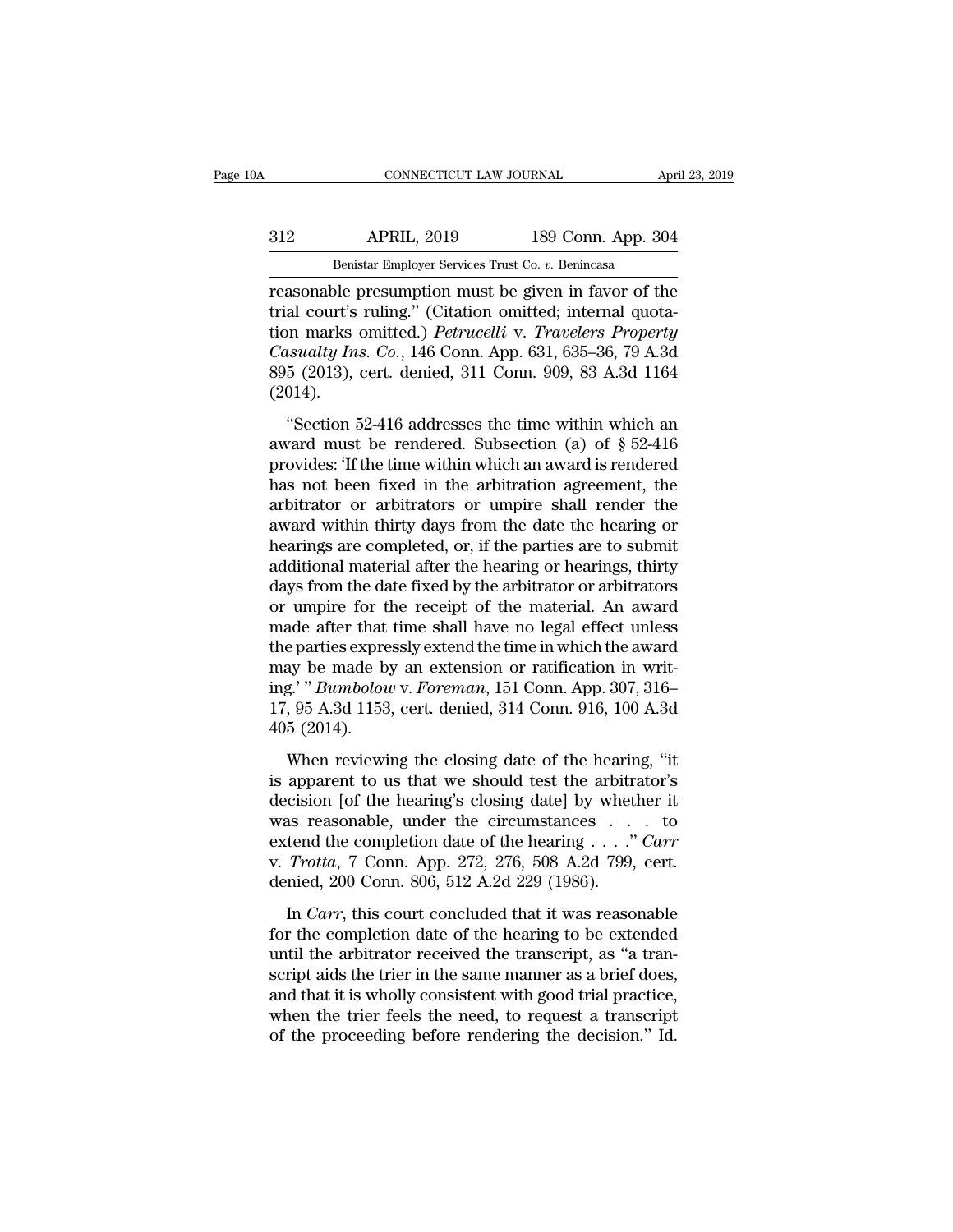189 Conn. App. 304 APRIL, 2019 313<br>Benistar Employer Services Trust Co. v. Benincasa

EXECUTE 2019 CONNECTICUT LAW JOURNAL<br>189 Conn. App. 304 APRIL, 2019 313<br>Benistar Employer Services Trust Co. *v.* Benincasa<br>Additionally, this court noted that "[t]here is no require-CONNECTICUT LAW JOURNAL<br>
189 Conn. App. 304 APRIL, 2019 313<br>
Benistar Employer Services Trust Co. v. Benincasa<br>
Additionally, this court noted that "[t]here is no require-<br>
ment that [the arbitrator] seek the consent of th 189 Conn. App. 304 APRIL, 2019 313<br>
Benistar Employer Services Trust Co. v. Benincasa<br>
Additionally, this court noted that "[t]here is no require-<br>
ment that [the arbitrator] seek the consent of the parties<br>
before [extend 189 Conn. App. 304 APRIL, 2019 313<br>
Benistar Employer Services Trust Co. v. Benincasa<br>
Additionally, this court noted that "[t]here is no require-<br>
ment that [the arbitrator] seek the consent of the parties<br>
before [extend 189 Conn. App. 304 APRIL, 2019 313<br>
Benistar Employer Services Trust Co. *v.* Benincasa<br>
Additionally, this court noted that "[t]here is no require-<br>
ment that [the arbitrator] seek the consent of the parties<br>
before [exte **Example 120 Constant Property of All 1997**<br> **Example Benistar Employer Services Trust Co. v. Benincasa**<br> **Additionally, this court noted that "[t]here is no require-**<br> **ment that [the arbitrator] seek the consent of the p** Benistar Employer Services Trust Co.  $v$ . Benincasa<br>Additionally, this court noted that "[t]here is no require-<br>ment that [the arbitrator] seek the consent of the parties<br>before [extending the completion date]." Id., 275. Additionally, this court noted that "[t]here is no requirement that [the arbitrator] seek the consent of the parties<br>before [extending the completion date]." Id., 275. This<br>court also concluded in *Shore v. Haverson Archi* ment that [the arbitrator] seek the consent of the parties<br>before [extending the completion date]." Id., 275. This<br>court also concluded in *Shore v. Haverson Architec-<br>ture & Design*, *P.C.*, 92 Conn. App. 469, 475, 886 A before [extending the completion date]." Id., 275. This<br>court also concluded in *Shore v. Haverson Architec-<br>ture & Design, P.C.*, 92 Conn. App. 469, 475, 886 A.2d<br>837 (2005), cert. denied, 277 Conn. 907, 894 A.2d 988<br>(200 court also concluded in *Shore* v. *Haverson Architecture & Design, P.C., 92 Conn. App. 469, 475, 886 A.2d* 837 (2005), cert. denied, 277 Conn. 907, 894 A.2d 988 (2006), that it was reasonable for an arbitrator to choose a ture & Design, P.C., 92 Conn. App. 469, 475, 886 A.2d<br>837 (2005), cert. denied, 277 Conn. 907, 894 A.2d 988<br>(2006), that it was reasonable for an arbitrator to choose<br>a closing date that allowed the parties additional time 837 (2005), cert. denied, 277 Conn. 907, 894 A.2d 988 (2006), that it was reasonable for an arbitrator to choose a closing date that allowed the parties additional time to submit further documentary evidence. And, in *Bum* boo), that it was reasonable for an arbitrator to choose<br>closing date that allowed the parties additional time<br>submit further documentary evidence. And, in  $Bum-$ <br>*low* v. Foreman, supra, 151 Conn. App. 318–19, this<br>urt fo a closing date that ahowed the parties additional three to submit further documentary evidence. And, in *Bum-*<br>bolow v. *Foreman*, supra, 151 Conn. App. 318–19, this<br>court found that it was reasonable for an arbitrator to

to subtitutionally evidence. And, in Dam-<br>bolow v. Foreman, supra, 151 Conn. App. 318–19, this<br>court found that it was reasonable for an arbitrator to<br>keep a hearing open in order to receive audit results.<br>The following a bolow v. Foreman, supra, 151 Collit. App. 318–19, this<br>court found that it was reasonable for an arbitrator to<br>keep a hearing open in order to receive audit results.<br>The following additional facts, as found by the trial<br>co Fourt found that it was reasonable for an arbitrator to<br>keep a hearing open in order to receive audit results.<br>The following additional facts, as found by the trial<br>court, are relevant to our resolution of the plaintiffs'<br> Keep a nearing open in order to receive addit results.<br>The following additional facts, as found by the trial<br>court, are relevant to our resolution of the plaintiffs'<br>claim. "Rulings on dispositive motions were issued by<br>St The following additional facts, as found by the trial<br>court, are relevant to our resolution of the plaintiffs'<br>claim. "Rulings on dispositive motions were issued by<br>Stein on October 23, 2012. Joseph M. Pastore III, counsel court, are relevant to our resolution of the plaintiffs'<br>claim. "Rulings on dispositive motions were issued by<br>Stein on October 23, 2012. Joseph M. Pastore III, counsel<br>for the [plaintiffs], wrote to Stein to advise him th claim. "Rulings on dispositive motions were issued by<br>Stein on October 23, 2012. Joseph M. Pastore III, counsel<br>for the [plaintiffs], wrote to Stein to advise him that<br>the [plaintiffs] were going to file a counterclaim aga Stein on October 23, 2012. Joseph M. Pastore III, counsel<br>for the [plaintiffs], wrote to Stein to advise him that<br>the [plaintiffs] were going to file a counterclaim against<br>the [defendants] and a third-party claim against for the [plaintiffs], wrote to Stein to advise him that<br>the [plaintiffs] were going to file a counterclaim against<br>the [defendants] and a third-party claim against MUI for<br>indemnification. Stein replied by e-mail on Novemb the [plaintiffs] were going to file a counterclaim against<br>the [defendants] and a third-party claim against MUI for<br>indemnification. Stein replied by e-mail on November<br>7, 2012. While he deferred to Veneda Edenfield, AAA<br>s the [defendants] and a third-party claim against MUI for<br>indemnification. Stein replied by e-mail on November<br>7, 2012. While he deferred to Veneda Edenfield, AAA<br>senior case manager, as to the application of the AAA<br>rules, indemnification. Stein replied by e-mail of<br>7, 2012. While he deferred to Veneda Ede<br>senior case manager, as to the application<br>rules, Stein expressed his belief that the<br>would need to file an arbitration deman<br>mence an a 2012. While he deferred to veneta Edenheid, AAA<br>
hior case manager, as to the application of the AAA<br>
les, Stein expressed his belief that the [plaintiffs]<br>
build need to file an arbitration demand and com-<br>
ence an action senior case manager, as to the application of the AAA<br>rules, Stein expressed his belief that the [plaintiffs]<br>would need to file an arbitration demand and com-<br>mence an action which would, thereafter, be joined<br>with the ar

rates, stem expressed ins benef that the [plantins]<br>would need to file an arbitration demand and com-<br>mence an action which would, thereafter, be joined<br>with the arbitration before him....<br>"On February 28, [2013], Pastore would heed to the art arbitration dentation and com-<br>mence an action which would, thereafter, be joined<br>with the arbitration before him.  $\dots$ <br>"On February 28, [2013], Pastore wrote again to Stein,<br>indicating that the [pla mence an action which would, thereafter, be joined<br>with the arbitration before him. . . .<br>"On February 28, [2013], Pastore wrote again to Stein,<br>indicating that the [plaintiffs] intended to initiate a sepa-<br>rate arbitratio with the arbitration before film.  $\ldots$ <br>
"On February 28, [2013], Pastore wrote again to Stein,<br>
indicating that the [plaintiffs] intended to initiate a sepa-<br>
rate arbitration against the [defendants] to assert a vari-<br> "On February 28, [2013], Pastore wrote again to Stein,<br>indicating that the [plaintiffs] intended to initiate a sepa-<br>rate arbitration against the [defendants] to assert a vari-<br>ety of claims which arose out of the same fa indicating that the [plaintiffs] intended to initiate a separate arbitration against the [defendants] to assert a variety of claims which arose out of the same facts and circumstances at issue in the arbitration before Ste rate arbitration against the [defendants] to assert a vari-<br>ety of claims which arose out of the same facts and<br>circumstances at issue in the arbitration before Stein.<br>Pastore asked for a formal affirmation from Stein that ety of claims which arose out of the same facts and<br>circumstances at issue in the arbitration before Stein.<br>Pastore asked for a formal affirmation from Stein that<br>the [plaintiffs] would not be precluded from asserting<br>such circumstances at issue in the arbitration before Stein.<br>Pastore asked for a formal affirmation from Stein that<br>the [plaintiffs] would not be precluded from asserting<br>such a counterclaim in a subsequent AAA proceeding<br>or in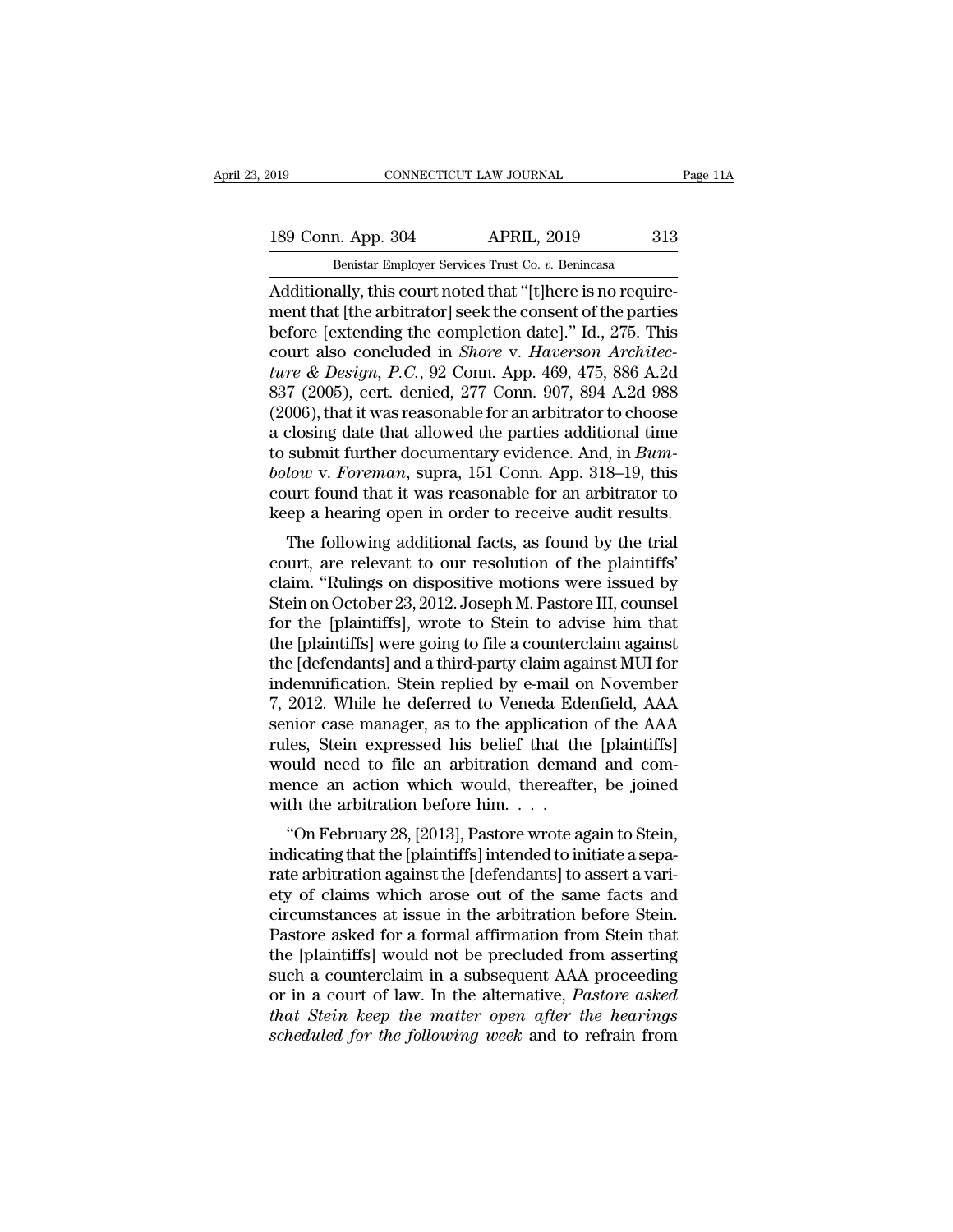## EXECUTE CONNECTICUT LAW JOURNAL April 23, 2019<br>314 APRIL, 2019 189 Conn. App. 304<br>Benistar Employer Services Trust Co. v. Benincasa CONNECTICUT LAW JOURNAL April 23, 2019<br>Benistar Employer Services Trust Co. *v.* Benincasa<br>Issuing any award in order to allow the [plaintiffs] to

CONNECTICUT LAW JOURNAL April 23, 2019<br>
314 APRIL, 2019 189 Conn. App. 304<br>
Benistar Employer Services Trust Co. v. Benincasa<br>
issuing any award in order to allow the [plaintiffs] to<br>
assert their intended counterclaims, i 314 APRIL, 2019 189 Conn. App. 304<br>
Benistar Employer Services Trust Co. v. Benincasa<br>
issuing any award in order to allow the [plaintiffs] to<br>
assert their intended counterclaims, including a claim<br>
for attorney's fees, a  $\frac{\text{APRIL}}{\text{Benistar Employee Services Trust Co. } v. \text{ Benincasa}}$ <br>
issuing any award in order to allow the [plaintiffs] to assert their intended counterclaims, including a claim for attorney's fees, against the [defendants] in a separate AAA arbitration, **EXECUTE:** APRIL, 2019 189 Conn. App. 304<br> **EXECUTE:** Benistar Employer Services Trust Co. *v.* Benincasa<br> **EXECUTE:** is assert their intended counterclaims, including a claim<br>
for attorney's fees, against the [defendants Benistar Employer Services Trust Co. v. Benincasa<br>issuing any award in order to allow the [plaintiffs] to<br>assert their intended counterclaims, including a claim<br>for attorney's fees, against the [defendants] in a sepa-<br>rate Benistar Employer Services Trust Co. *v.* Benincasa<br>
issuing any award in order to allow the [plaintiffs] to<br>
assert their intended counterclaims, including a claim<br>
for attorney's fees, against the [defendants] in a sepa-Example any and a related to the model (planting) to<br>sert their intended counterclaims, including a claim<br>r attorney's fees, against the [defendants] in a sepa-<br>te AAA arbitration, which could then be consolidated<br>th the p assert and architect connected any, increasing a chain<br>for attorney's fees, against the [defendants] in a sepa-<br>rate AAA arbitration, which could then be consolidated<br>with the pending action to allow further hearings on th

For about a string of the performance of probability in a separate distribution, which could then be consolidated with the pending action to allow further hearings on the [plaintiffs'] claims against the [defendants] and/ and the pending action to allow further hearings on the [plaintiffs'] claims against the [defendants] and/or MUI.<br>
"Stein replied on March 1, 2013, by e-mail: 'I did not<br>
preclude anyone from doing anything. What I said i [plaintiffs'] claims against the [defendants] and/or MUI.<br>
"Stein replied on March 1, 2013, by e-mail: 'I did not<br>
preclude anyone from doing anything. What I said in<br>
November, [2012], is that in arbitration you don't fi "Stein replied on March 1, 2013, by e-mail: 'I did not<br>preclude anyone from doing anything. What I said in<br>November, [2012], is that in arbitration you don't file<br>a counterclaim or cross claim, you file a demand for<br>arbit "Stein replied on March 1, 2013, by e-mail: 'I did not<br>preclude anyone from doing anything. What I said in<br>November, [2012], is that in arbitration you don't file<br>a counterclaim or cross claim, you file a demand for<br>arbit preclude anyone from doing anything. What I said in<br>November, [2012], is that in arbitration you don't file<br>a counterclaim or cross claim, you file a demand for<br>arbitration. I am not going to opine on the consequences<br>that November, [2012], is that in arbitration you don't file<br>a counterclaim or cross claim, you file a demand for<br>arbitration. I am not going to opine on the consequences<br>that stem from your failure to do so. I assume that if<br>y a counterclaim or cross claim, you file a demand for<br>arbitration. I am not going to opine on the consequences<br>that stem from your failure to do so. I assume that if<br>you file a demand for arbitration in 2013 for a breach in arbitration. I am not going to opine on the consequences<br>that stem from your failure to do so. I assume that if<br>you file a demand for arbitration in 2013 for a breach in<br>2004 your adversary will assert a [statute of limit that stem from your failure to do<br>you file a demand for arbitration ir<br>2004 your adversary will assert a [s<br>defense. Just guessing. As to clain<br>let's wait and see.' On March 4, {<br>filed such separate claims with<br>[defendants (a) the distribution in the left of limitations)<br>
(d) your adversary will assert a [statute of limitations]<br>
fense. Just guessing. As to claims for attorney's fees,<br>
i's wait and see.' On March 4, 2013, the [plaintiffs]<sup>3</sup> Every on March 7, 2013, and March 7, 2013, and March 5, 2013, and March 6, 2013.<br>
The hearing on the [defendants] claims in this arbitration took place on March 5, 2013, and March 6, 2013.<br>
On March 7, 2013, Stein wrote vi

Let's wait and see.' On March 4, 2013, the [plaintiffs]<sup>3</sup><br>filed such separate claims with [AAA against] the<br>[defendants] and MUI . . . .<br>"The hearing on the [defendants'] claims in this arbi-<br>tration took place on March filed such separate claims with [AAA against] the<br>[defendants] and MUI  $\dots$ .<br>"The hearing on the [defendants'] claims in this arbi-<br>tration took place on March 5, 2013, and March 6, 2013.<br>On March 7, 2013, Stein wrote via [defendants] and MUI . . . .<br>
"The hearing on the [defendants'] claims in this arbitration took place on March 5, 2013, and March 6, 2013.<br>
On March 7, 2013, Stein wrote via e-mail that he thought<br>
the facts were clear and "The hearing on the [defendants'] claims in this arbitration took place on March 5, 2013, and March 6, 2013.<br>On March 7, 2013, Stein wrote via e-mail that he thought<br>the facts were clear and the law already fully briefed<br> "The hearing on the [defendants'] claims in this arbitration took place on March 5, 2013, and March 6, 2013.<br>On March 7, 2013, Stein wrote via e-mail that he thought<br>the facts were clear and the law already fully briefed<br> tration took place on March 5, 2013, and March 6, 2013.<br>On March 7, 2013, Stein wrote via e-mail that he thought<br>the facts were clear and the law already fully briefed<br>and resolved. 'Unless you all strenuously object, I am On March 7, 2013, Stein wrote via e-mail that he thought<br>the facts were clear and the law already fully briefed<br>and resolved. 'Unless you all strenuously object, I am<br>ready to issue an award and can do so in a matter of<br>we the facts were clear and the law already fully briefed<br>and resolved. 'Unless you all strenuously object, I am<br>ready to issue an award and can do so in a matter of<br>weeks. If anyone still wants to send me something, let<br>me k and resolved. 'Unless you all strenuously object, I am<br>ready to issue an award and can do so in a matter of<br>weeks. If anyone still wants to send me something, let<br>me know, but otherwise [let's] close this and get it<br>resolv ready to issue an award and can do so in a matter of<br>weeks. If anyone still wants to send me something, let<br>me know, but otherwise [let's] close this and get it<br>resolved quickly.' By a later e-mail that day, Stein pro-<br>vid weeks. If anyone still wants to send me something, let<br>me know, but otherwise [let's] close this and get it<br>resolved quickly.' By a later e-mail that day, Stein pro-<br>vided the parties with an opportunity to file posthearin me know, but otherwise [let's] close this and get it<br>resolved quickly.' By a later e-mail that day, Stein pro-<br>vided the parties with an opportunity to file posthearing<br>briefs through March 14, 2013. Although the record is resolved quickly.' By a later e-mail that day, Stein provided the parties with an opportunity to file posthearing<br>briefs through March 14, 2013. Although the record is<br>not clear, apparently later that day, Mark Kallenbach, vided the parties with an opportunity to file posthearing<br>briefs through March 14, 2013. Although the record is<br>not clear, apparently later that day, Mark Kallenbach,<br>counsel for the [defendants], advised Stein that he had counsel for the [defendants], advised Stein that he had<br>received the [plaintiffs'] arbitration claims and asked<br>if Stein would hear a motion to dismiss the claims. Stein<br>replied, on that same date, that he had not been ass replied, on that same date, that he had not been assigned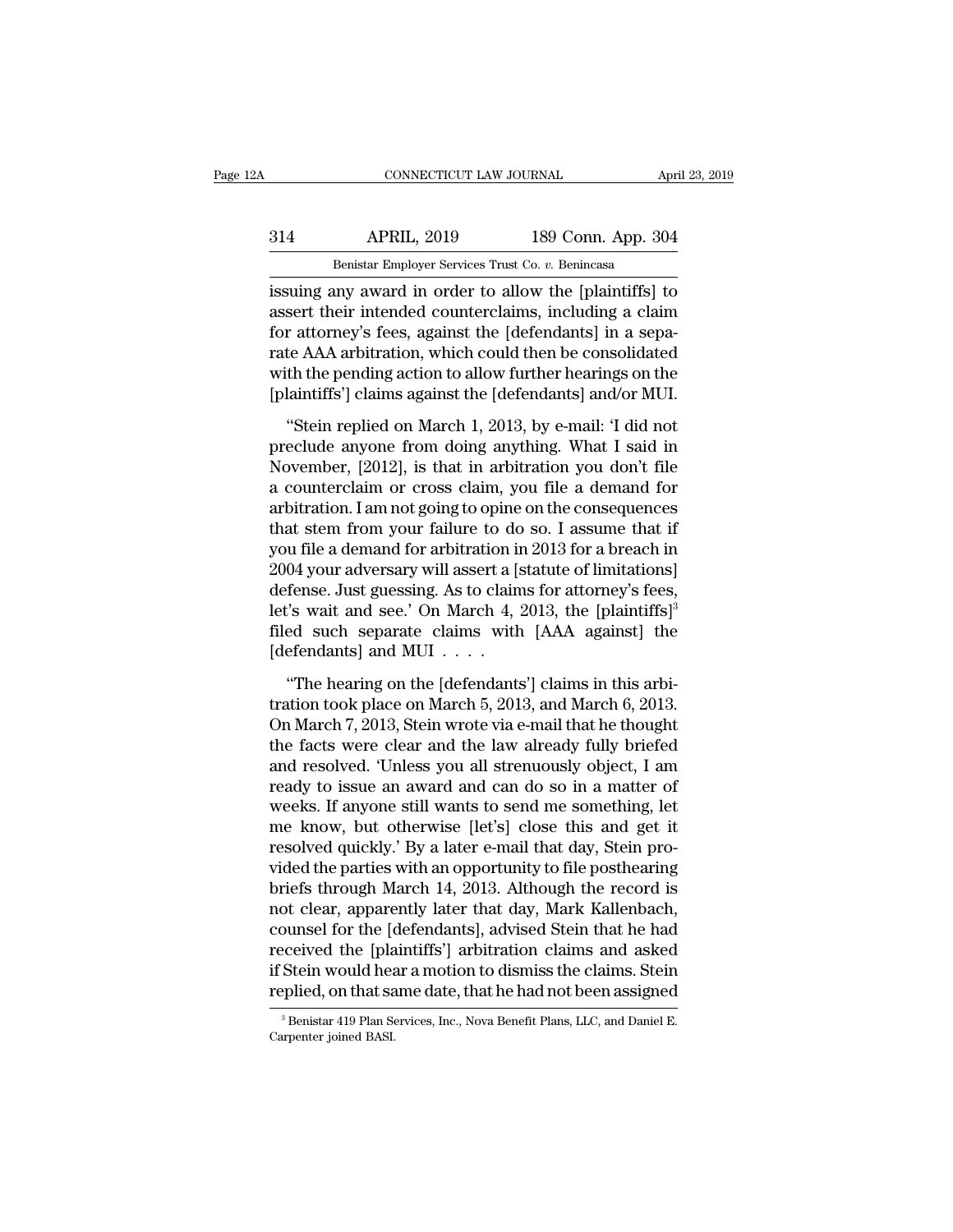189 Conn. App. 304 APRIL, 2019 315<br>Benistar Employer Services Trust Co. v. Benincasa

EXECUTE 2019 CONNECTICUT LAW JOURNAL<br>
189 Conn. App. 304 APRIL, 2019 315<br>
Benistar Employer Services Trust Co. *v.* Benincasa<br>
the case and would have no authority to rule on such The connective connective connective and the case and would have no authority to rule on such<br>a motion. Pastore e-mailed Kallenbach and Stein, component that Stein did not proceedurally have the authority of the con-189 Conn. App. 304 APRIL, 2019 315<br>
Benistar Employer Services Trust Co. v. Benincasa<br>
the case and would have no authority to rule on such<br>
a motion. Pastore e-mailed Kallenbach and Stein, com-<br>
menting that Stein did not 189 Conn. App. 304 APRIL, 2019 315<br>
Benistar Employer Services Trust Co. v. Benincasa<br>
the case and would have no authority to rule on such<br>
a motion. Pastore e-mailed Kallenbach and Stein, com-<br>
menting that Stein did not 189 Conn. App. 304 APRII<br>
Benistar Employer Services Trust Cornel<br>
the case and would have no author<br>
a motion. Pastore e-mailed Kallenba<br>
menting that Stein did not procedura<br>
ity to rule on the new matter.<br>
"In response, Benistar Employer Services Trust Co. *v.* Benincasa<br>
e case and would have no authority to rule on such<br>
motion. Pastore e-mailed Kallenbach and Stein, com-<br>
enting that Stein did not procedurally have the author-<br>
to rule the case and would have no authority to rule on such<br>a motion. Pastore e-mailed Kallenbach and Stein, com-<br>menting that Stein did not procedurally have the author-<br>ity to rule on the new matter.<br>"In response, Stein replied

the case and would have no authority to rule on such<br>a motion. Pastore e-mailed Kallenbach and Stein, com-<br>menting that Stein did not procedurally have the author-<br>ity to rule on the new matter.<br>"In response, Stein replied a motion. I astore e-mailed Kalienbach and stent, com-<br>menting that Stein did not procedurally have the author-<br>ity to rule on the new matter.<br>"In response, Stein replied to all that he was aware of<br>the intent of the [pla menting that stein und not procedurally have the authority to rule on the new matter.<br>
"In response, Stein replied to all that he was aware of the intent of the [plaintiffs] to consolidate their claims, asked Edenfield as ity to rule on the new matter.<br>
"In response, Stein replied to all that he was aware of<br>
the intent of the [plaintiffs] to consolidate their claims,<br>
asked Edenfield as to the procedure for consolidation<br>
and indicated tha "In response, Stein replied to all that he was aware of<br>the intent of the [plaintiffs] to consolidate their claims,<br>asked Edenfield as to the procedure for consolidation<br>and indicated that he would delay his decision. 'I w the intent of the [plaintiffs] to consolidate their claims,<br>asked Edenfield as to the procedure for consolidation<br>and indicated that he would delay his decision. 'I will<br>hold my hearing determination in abeyance awaiting<br>g asked Edenfield as to the procedure for consolidation<br>and indicated that he would delay his decision. 'I will<br>hold my hearing determination in abeyance awaiting<br>guidance from AAA.' Stein, thereafter, e-mailed the par-<br>ties and indicated that he would delay his decision. 'I will<br>hold my hearing determination in abeyance awaiting<br>guidance from AAA.' Stein, thereafter, e-mailed the par-<br>ties on March 15, 2013, to advise them that AAA<br>informed h hold my hearing determination in abeyance awaiting<br>guidance from AAA.' Stein, thereafter, e-mailed the par-<br>ties on March 15, 2013, to advise them that AAA<br>informed him that the [plaintiffs'] claim was not 'a labor/<br>benefi guidance from AAA.' Stein, thereafter, e-mailed the parties on March 15, 2013, to advise them that AAA informed him that the [plaintiffs'] claim was not 'a labor/<br>benefits case but rather a commercial case' and that the pa ties on March 15, 2013, to advise them that AAA informed him that the [plaintiffs'] claim was not 'a labor/<br>benefits case but rather a commercial case' and that<br>the parties would receive a list of arbitrators from which<br>t ormed min that the [plaintins ] claim was not a labor/<br>
nefits case but rather a commercial case' and that<br>
e parties would choose. Stein indicated that he believed he<br>
buld be on that list and that any motions made in tha benents case but rather a commercian case and that<br>the parties would receive a list of arbitrators from which<br>they would choose. Stein indicated that he believed he<br>would be on that list and that any motions made in that<br>f

they would choose. Stein indicated that he believed he<br>would be on that list and that any motions made in that<br>file would be made to the chosen arbitrator. . . .<br>"On April 17, 2013, Stein again e-mailed Kallenbach<br>and Pas they would choose. Stent indicated that he believed he<br>would be on that list and that any motions made in that<br>file would be made to the chosen arbitrator. . . .<br>"On April 17, 2013, Stein again e-mailed Kallenbach<br>and Past would be on that list and that any motions made in that<br>file would be made to the chosen arbitrator. . . .<br>"On April 17, 2013, Stein again e-mailed Kallenbach<br>and Pastore, indicating that he was informed by AAA<br>that anothe a "On April 17, 2013, Stein again e-mailed Kallenbach<br>"On April 17, 2013, Stein again e-mailed Kallenbach<br>and Pastore, indicating that he was informed by AAA<br>that another arbitrator had been selected in the new<br>case and h "On April 17, 2013, Stein again e-mailed Kallenbach<br>and Pastore, indicating that he was informed by AAA<br>that another arbitrator had been selected in the new<br>case and he would, therefore, be issuing an opinion in<br>the case and Pastore, indicating that he was informed by AAA<br>that another arbitrator had been selected in the new<br>case and he would, therefore, be issuing an opinion in<br>the case before him. On May 13, 2013, Pastore e-mailed<br>a lette that another arbitrator had been selected in the new<br>case and he would, therefore, be issuing an opinion in<br>the case before him. On May 13, 2013, Pastore e-mailed<br>a letter to the AAA case manager, noting that the arbitra-<br> case and he would, therefore, be issuing an opinion in<br>the case before him. On May 13, 2013, Pastore e-mailed<br>a letter to the AAA case manager, noting that the arbitra-<br>tion award had not been issued within thirty days, as the case before him. On May 13, 2013, Pastore e-mailed<br>a letter to the AAA case manager, noting that the arbitra-<br>tion award had not been issued within thirty days, as<br>required by AAA Rule 30 and Connecticut law, that [the a letter to the AAA case manager, noting that the arbitration award had not been issued within thirty days, as<br>required by AAA Rule 30 and Connecticut law, that [the<br>plaintiffs] did not consent to the length of time it [wa tion award had not been issued within thirty days, as<br>required by AAA Rule 30 and Connecticut law, that [the<br>plaintiffs] did not consent to the length of time it [was]<br>taking for the award to be rendered, and that Pastore<br> required by AAA Rule 30 and Connecticut law, that [the<br>plaintiffs] did not consent to the length of time it [was]<br>taking for the award to be rendered, and that Pastore<br>had not waived any future objection that the award<br>[wa plaintiffs] did not consent to the length of time it [was]<br>taking for the award to be rendered, and that Pastore<br>had not waived any future objection that the award<br>[was] untimely. In response to Pastore's letter, Stein<br>rep taking for the award to be rendered, and that Pastore<br>had not waived any future objection that the award<br>[was] untimely. In response to Pastore's letter, Stein<br>replied that he had 'told the parties that [he] was waiting<br>on had not waived any future objection that the award<br>[was] untimely. In response to Pastore's letter, Stein<br>replied that he had 'told the parties that [he] was waiting<br>on assignment regarding the new arbitration and that<br>[he [was] untimely. In response to Pastore's letter, Stein<br>replied that he had 'told the parties that [he] was waiting<br>on assignment regarding the new arbitration and that<br>[he] would not begin to write the award until [he] hea replied that he had 'told the parties that [he] was waiting<br>on assignment regarding the new arbitration and that<br>[he] would not begin to write the award until [he] heard<br>from the parties about possible assignment and conso on assignment regarding the new arbitration and that<br>
[he] would not begin to write the award until [he] heard<br>
from the parties about possible assignment and consoli-<br>
dation. No one objected to that.' The award was dated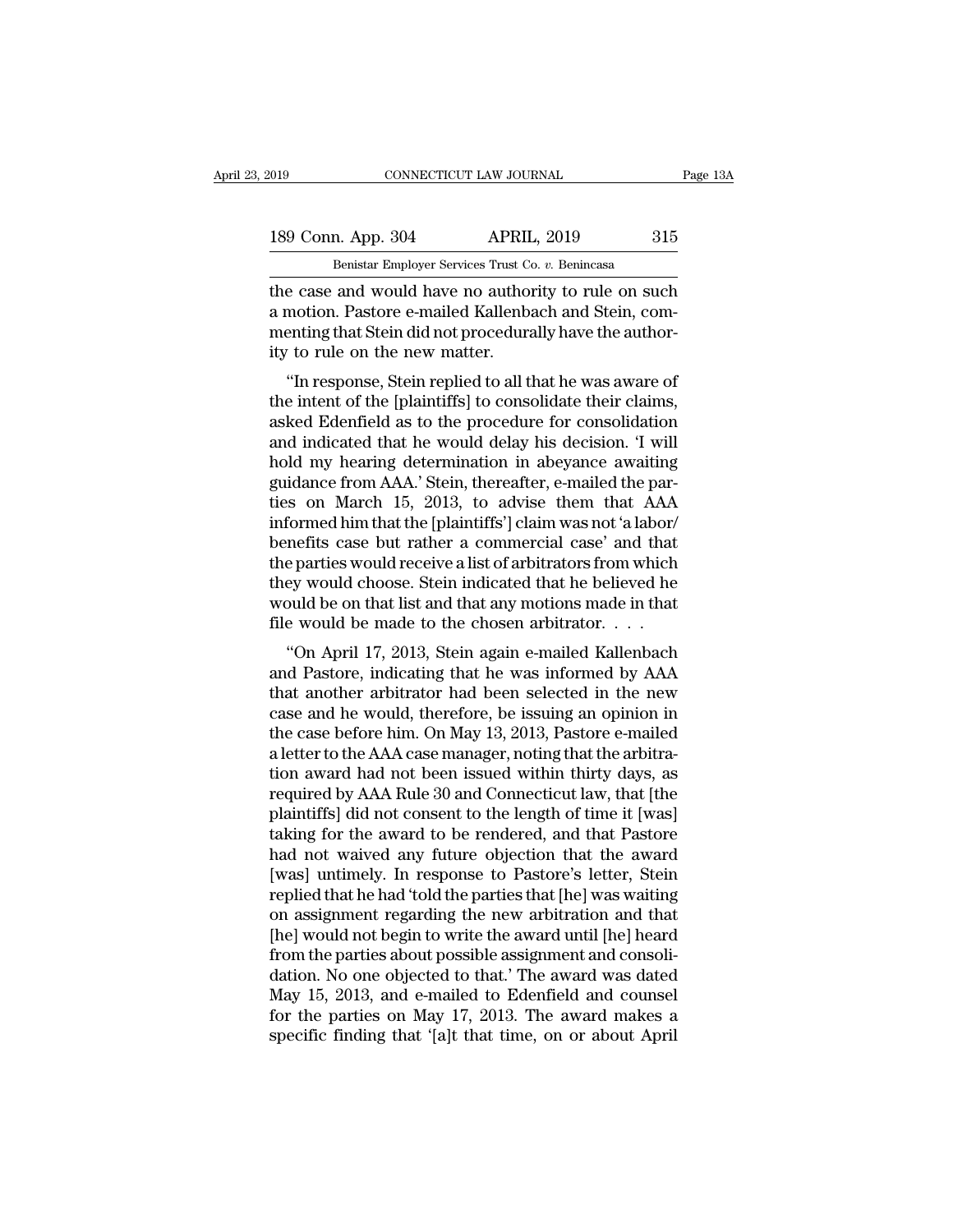## EXECUTE CONNECTICUT LAW JOURNAL April 23, 2019<br>316 APRIL, 2019 189 Conn. App. 304<br>Benistar Employer Services Trust Co. v. Benincasa CONNECTICUT LAW JOURNAL April 23, 2019<br>Benistar Employer Services Trust Co. *v.* Benincasa<br>18, 2013, just before my scheduled trip to Europe, the

CONNECTICUT LAW JOURNAL April 23, 2019<br>
316 APRIL, 2019 189 Conn. App. 304<br>
Benistar Employer Services Trust Co. v. Benincasa<br>
18, 2013, just before my scheduled trip to Europe, the<br>
record was closed.' This comment likely Frem 189 Conn. App. 304<br>
Benistar Employer Services Trust Co. v. Benincasa<br>
18, 2013, just before my scheduled trip to Europe, the<br>
record was closed.' This comment likely refers to Stein's<br>
e-mail of April 17, 2013, where APRIL, 2019 189 Conn. App. 304<br>
Benistar Employer Services Trust Co. v. Benincasa<br>
18, 2013, just before my scheduled trip to Europe, the<br>
record was closed.' This comment likely refers to Stein's<br>
e-mail of April 17, 2013 APRIL, 2019 189 Conn. App. 304<br>
Benistar Employer Services Trust Co. v. Benincasa<br>
18, 2013, just before my scheduled trip to Europe, the<br>
record was closed.' This comment likely refers to Stein's<br>
e-mail of April 17, 2013 Benistar Employer Services Trust C<br>18, 2013, just before my scheduled<br>record was closed.' This comment li<br>e-mail of April 17, 2013, where h<br>would be issuing an opinion." (En<br>notes added and omitted.)<br>The trial court applie  $\frac{1}{2}$ , 2013, just before my scheduled trip to Europe, the<br>cord was closed.' This comment likely refers to Stein's<br>mail of April 17, 2013, where he indicated that he<br>puld be issuing an opinion." (Emphasis added; foot-<br> 18, 2015, Just before hiy scheduled trip to Europe, the<br>record was closed.' This comment likely refers to Stein's<br>e-mail of April 17, 2013, where he indicated that he<br>would be issuing an opinion." (Emphasis added; foot-<br>no

tecord was crosed. This continent intery refers to stem s<br>e-mail of April 17, 2013, where he indicated that he<br>would be issuing an opinion." (Emphasis added; foot-<br>notes added and omitted.)<br>The trial court applied the rea e-inan of April 17, 2015, where he indicated that he<br>would be issuing an opinion." (Emphasis added; foot-<br>notes added and omitted.)<br>The trial court applied the reasonableness standard<br>when reviewing the closing of the hear would be issuing an opinion. (Enliphasis added, 100t-<br>notes added and omitted.)<br>The trial court applied the reasonableness standard<br>when reviewing the closing of the hearing and found<br>that "Stein reasonably awaited the cl The trial court applied the reasonableness standard<br>when reviewing the closing of the hearing and found<br>that "Stein reasonably awaited the closing of the hear-<br>ings in expectation of the submission of [the] additional<br>ele The trial court applied the reasonableness standard<br>when reviewing the closing of the hearing and found<br>that "Stein reasonably awaited the closing of the hear-<br>ings in expectation of the submission of [the] additional<br>ele when reviewing the closing of the hearing and found<br>that "Stein reasonably awaited the closing of the hear-<br>ings in expectation of the submission of [the] additional<br>element [of the separate AAA arbitration]" and, there-<br> that "Stein reasonably awaited the closing of the hear-<br>ings in expectation of the submission of [the] additional<br>element [of the separate AAA arbitration]" and, there-<br>fore, concluded that the award was timely. The plain ings in expectation of the submission of [the] additional<br>element [of the separate AAA arbitration]" and, there-<br>fore, concluded that the award was timely. The plaintiffs<br>argue that the trial court improperly interpreted § element [of the separate AAA arbitration]" and, therefore, concluded that the award was timely. The plaintiffs<br>argue that the trial court improperly interpreted  $\S$  52-<br>416 (a) and mistakenly concluded that the award was<br> fore, concluded that the award was timely. The plaintiffs<br>argue that the trial court improperly interpreted  $\S$  52-<br>416 (a) and mistakenly concluded that the award was<br>timely because the statute is clear and unambiguous<br>t argue that the trial court improperly interpreted  $\S$  52-416 (a) and mistakenly concluded that the award was<br>timely because the statute is clear and unambiguous<br>that the award must be made within thirty days of the<br>date t 416 (a) and mistakenly concluded that the award was<br>timely because the statute is clear and unambiguous<br>that the award must be made within thirty days of the<br>date that the hearing was completed or the date fixed<br>for the r timely because the statute is clear and unambiguous<br>that the award must be made within thirty days of the<br>date that the hearing was completed or the date fixed<br>for the receipt of material, and that "[t]he arbitration<br>ended that the award must be made within thirty days of the<br>date that the hearing was completed or the date fixed<br>for the receipt of material, and that "[t]he arbitration<br>ended March 6, [2013], and the [plaintiffs] submitted<br>the date that the hearing was completed or the date fixed<br>for the receipt of material, and that "[t]he arbitration<br>ended March 6, [2013], and the [plaintiffs] submitted<br>their posthearing brief by March 14, 2013, yet the arbi-<br> for the receipt of materia<br>ended March 6, [2013], a<br>their posthearing brief by<br>trator did not render his<br>Therefore, the plaintiffs a<br>erly confirmed the award,<br>of law. We disagree.<br>Our case law is clear ded march 0, [2015], and the [plaintins] subhitted<br>eir posthearing brief by March 14, 2013, yet the arbi-<br>ator did not render his decision until May 17, 2013."<br>erefore, the plaintiffs argue, the trial court improp-<br>ly con trator did not render his decision until May 17, 2013."<br>Therefore, the plaintiffs argue, the trial court improp-<br>erly confirmed the award, as it was untimely as a matter<br>of law. We disagree.<br>Our case law is clear that the

*Carre* is used in the tender in the tender in the trial court improperly confirmed the award, as it was untimely as a matter of law. We disagree.<br>
Our case law is clear that the closing date of the hearing is reviewed und Therefore, the plaintins argue, the that court improperly confirmed the award, as it was untimely as a matter<br>of law. We disagree.<br>Our case law is clear that the closing date of the<br>hearing is reviewed under a standard of Erly committed the award, as it was untimely as a matter<br>of law. We disagree.<br>Our case law is clear that the closing date of the<br>hearing is reviewed under a standard of reasonableness.<br>Carr v. Trotta, supra, 7 Conn. App. 2 or raw. we usagree.<br>
Our case law is clear that the closing date of the<br>
hearing is reviewed under a standard of reasonableness.<br>
Carr v. Trotta, supra, 7 Conn. App. 276. In the present<br>
matter, April 18, 2013, was a reaso Our case law is clear that the closing date of the<br>hearing is reviewed under a standard of reasonableness.<br>Carr v. Trotta, supra, 7 Conn. App. 276. In the present<br>matter, April 18, 2013, was a reasonable date for Stein<br>to hearing is reviewed under a standard of reasonableness.<br> *Carr* v. *Trotta*, supra, 7 Conn. App. 276. In the present<br>
matter, April 18, 2013, was a reasonable date for Stein<br>
to close the hearing, as it only then became cl Carr v. Trotta, supra, 7 Conn. App. 276. In the present<br>matter, April 18, 2013, was a reasonable date for Stein<br>to close the hearing, as it only then became clear that<br>the two arbitrations could not be consolidated. Closi matter, April 18, 2013, was a reasonable date for Stein<br>to close the hearing, as it only then became clear that<br>the two arbitrations could not be consolidated. Closing<br>the hearing after the determination that the cases cou the two arbitrations could not be consolidated. Closing<br>the hearing after the determination that the cases could<br>not be consolidated is not only consistent with the<br>public policy that favors arbitration for efficiency and<br> the hearing after the determination that the cases could<br>not be consolidated is not only consistent with the<br>public policy that favors arbitration for efficiency and<br>economic reasons; see *Remax Right Choice* v. *Aryeh*,<br>1 not be consolidated is not only consistent with the<br>public policy that favors arbitration for efficiency and<br>economic reasons; see *Remax Right Choice* v. *Aryeh*,<br>100 Conn. App. 373, 381, 918 A.2d 976 (2007); but also<br>was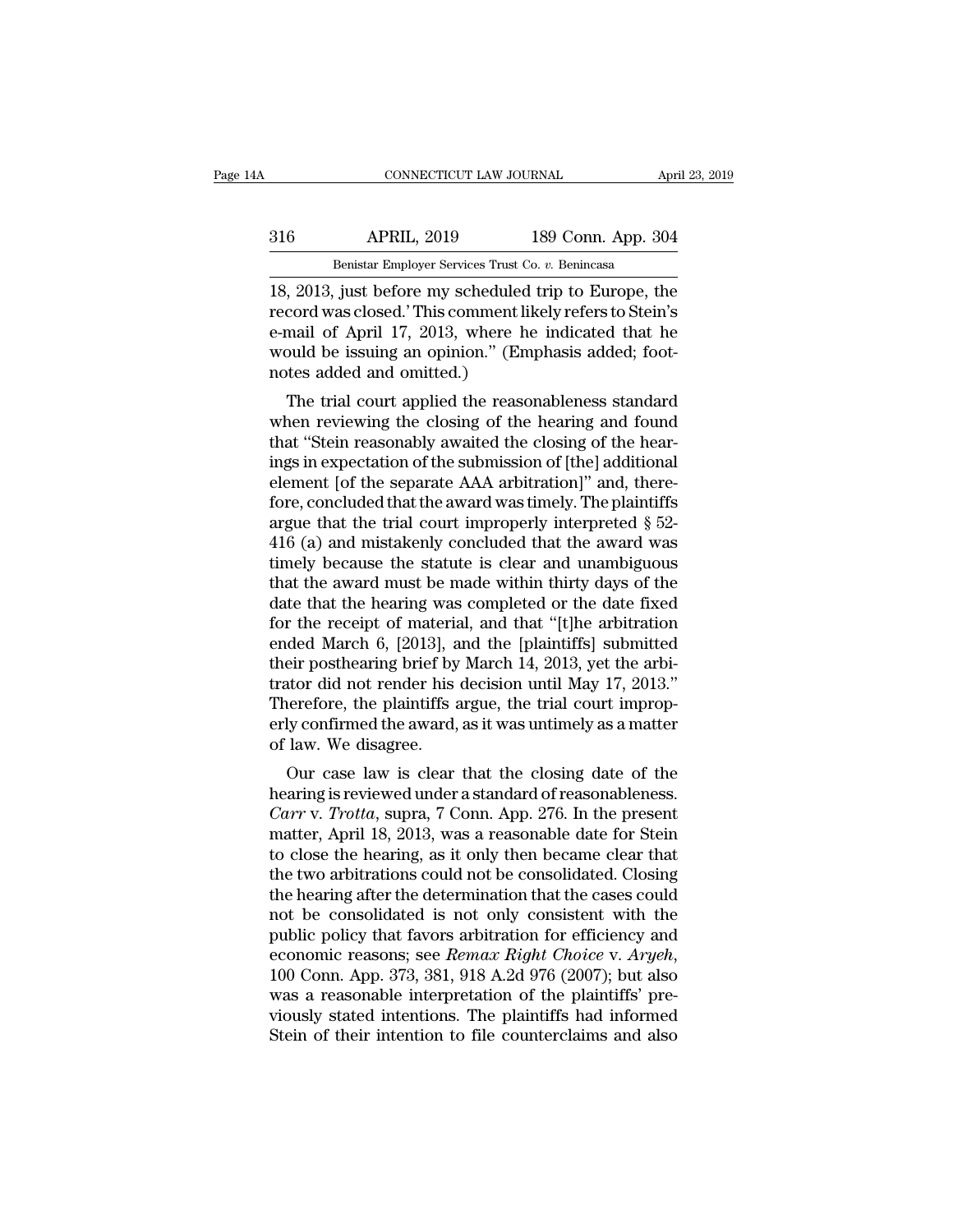189 Conn. App. 304 APRIL, 2019 317<br>Benistar Employer Services Trust Co. v. Benincasa

EXECUTE 2019 CONNECTICUT LAW JOURNAL<br>
189 Conn. App. 304 APRIL, 2019 317<br>
Benistar Employer Services Trust Co. *v.* Benincasa<br>
notified him of their intention to initiate a separate notified him of their intention to initiate a separate<br>
and their intention to initiate a separate<br>
and the plaintiffs asked him to "keep this matter"<br>
and their nort week's begings and refrain from issues 189 Conn. App. 304 APRIL, 2019 317<br>
Benistar Employer Services Trust Co. v. Benincasa<br>
notified him of their intention to initiate a separate<br>
arbitration. The plaintiffs asked him to "keep this matter<br>
open after next wee 189 Conn. App. 304 APRIL, 2019 317<br>
Benistar Employer Services Trust Co. v. Benincasa<br>
notified him of their intention to initiate a separate<br>
arbitration. The plaintiffs asked him to "keep this matter<br>
open after next wee 189 Conn. App. 304 APRIL, 2019 317<br>
Benistar Employer Services Trust Co. v. Benincasa<br>
notified him of their intention to initiate a separate<br>
arbitration. The plaintiffs asked him to "keep this matter<br>
open after next wee Benistar Employer Services Trust Co. *v.* Benincasa<br>
notified him of their intention to initiate a separate<br>
arbitration. The plaintiffs asked him to "keep this matter<br>
open after next week's hearings, and refrain from iss Benistar Employer Services Trust Co. *v.* Benincasa<br>
motified him of their intention to initiate a separate<br>
arbitration. The plaintiffs asked him to "keep this matter<br>
open after next week's hearings, and refrain from iss notified him of their intention to initiate a separate<br>arbitration. The plaintiffs asked him to "keep this matter<br>open after next week's hearings, and refrain from issu-<br>ing any award in connection with next week's hearin arbitration. The plaintiffs asked him to "keep this matter<br>open after next week's hearings, and refrain from issu-<br>ing any award in connection with next week's hearings,<br>in order to allow the [plaintiffs] to assert their open after next week's hearings, and refrain from issu-<br>ing any award in connection with next week's hearings,<br>in order to allow the [plaintiffs] to assert their intended<br>claims . . . by initiation of a separate AAA arbit ing any award in connection with next week's hearings,<br>in order to allow the [plaintiffs] to assert their intended<br>claims . . . by initiation of a separate AAA arbitration,<br>which could then be consolidated with this action in order to allow the [plaintiffs] to assert their intended<br>claims . . . by initiation of a separate AAA arbitration,<br>which could then be consolidated with this action<br> $\ldots$ ." Further, although an arbitrator does not need claims . . . by initiation of a separate AAA arbitration,<br>which could then be consolidated with this action<br>. . . . . " Further, although an arbitrator does not need<br>the consent of the parties to extend the completion<br>dat which could then be consolidated with this action<br>  $\ldots$   $\ldots$  " Further, although an arbitrator does not need<br>
the consent of the parties to extend the completion<br>
date of a hearing; see *Carr v. Trotta*, supra, 275; the  $\dots$  ". Further, although an arbitrator does not need the consent of the parties to extend the completion date of a hearing; see *Carr v. Trotta*, supra, 275; the plaintiffs did not object until May 13, 2013, which reason the consent of the parties to extend the completion<br>date of a hearing; see *Carr v. Trotta*, supra, 275; the<br>plaintiffs did not object until May 13, 2013, which reasonably led Stein to conclude that he was prolonging<br>the date of a hearing; see *Carr* v. *Trotta*, suplaintiffs did not object until May 13, 201 sonably led Stein to conclude that he was the hearings with the consent of the partie we conclude that the trial court did not ern i Exercise e hearings with the consent of the parties. Therefore,<br>
Exercite e conclude that the trial court did not err in determin-<br>
g that the closing date of April 18, 2013, was reason-<br>
le and that the award was timely.<br>

### II

we conclude that the trial court did not err in determin-<br>ing that the closing date of April 18, 2013, was reason-<br>able and that the award was timely.<br>II<br>The plaintiffs' second claim is that the trial court<br>improperly deni ing that the closing date of April 18, 2013, was reasonable and that the award was timely.<br>
II<br>
The plaintiffs' second claim is that the trial court<br>
improperly denied their application to vacate the arbitration<br>
award bec able and that the award was timely.<br>
II<br>
The plaintiffs' second claim is that the trial court<br>
improperly denied their application to vacate the arbi-<br>
tration award because the award was predicated on a<br>
manifest disregar II<br>
The plaintiffs' second claim is that the trial court<br>
improperly denied their application to vacate the arbi-<br>
tration award because the award was predicated on a<br>
manifest disregard of the law. Specifically, the plain The plaintiffs' second claim is that the trial court<br>improperly denied their application to vacate the arbi-<br>tration award because the award was predicated on a<br>manifest disregard of the law. Specifically, the plaintiffs<br>a The plaintiffs' second claim is that the trial court<br>improperly denied their application to vacate the arbi-<br>tration award because the award was predicated on a<br>manifest disregard of the law. Specifically, the plaintiffs<br>a improperly denied their application to vacate the arbitration award because the award was predicated on a manifest disregard of the law. Specifically, the plaintiffs argue that Stein ignored well settled contract law and i tration award because the award was<br>manifest disregard of the law. Specifica<br>argue that Stein ignored well settled  $\alpha$ <br>improperly concluded that a contract<br>the lack of elements necessary for a co<br>the trial court erred in rances distegara of are faw. Specifically, are plantinum<br>gue that Stein ignored well settled contract law and<br>properly concluded that a contract existed despite<br>e lack of elements necessary for a contract, and that<br>e tria improperly concluded that a contract existed despite<br>the lack of elements necessary for a contract, and that<br>the trial court erred in upholding the award predicated<br>on that conclusion. We disagree.<br>Pursuant to § 52-418 (a

maproperty concruded that a contract existed despite<br>the lack of elements necessary for a contract, and that<br>the trial court erred in upholding the award predicated<br>on that conclusion. We disagree.<br>Pursuant to § 52-418 (a fine that of clear and decays and definite award predicated<br>the trial court erred in upholding the award predicated<br>on that conclusion. We disagree.<br>Pursuant to § 52-418 (a) (4), an arbitration award<br>shall be vacated "if on that coal of the all applicating are award predicated<br>on that conclusion. We disagree.<br>Pursuant to § 52-418 (a) (4), an arbitration award<br>shall be vacated "if the arbitrators have exceeded their<br>powers or so imperfectl Pursuant to  $\S$  52-418 (a) (4), an arbitration award<br>shall be vacated "if the arbitrators have exceeded their<br>powers or so imperfectly executed them that a mutual,<br>final and definite award upon the subject matter submit-<br> Pursuant to § 52-418 (a) (4), an arbitration award<br>shall be vacated "if the arbitrators have exceeded their<br>powers or so imperfectly executed them that a mutual,<br>final and definite award upon the subject matter submit-<br>te shall be vacated "if the arbitrators have exceeded their<br>powers or so imperfectly executed them that a mutual,<br>final and definite award upon the subject matter submit-<br>ted was not made." "[A]n award that manifests an egre powers or so imperfectly executed them that a mutual,<br>final and definite award upon the subject matter submit-<br>ted was not made." "[A]n award that manifests an egre-<br>gious or patently irrational application of the law is a final and definite award upon the subject matter submitted was not made." "[A]n award that manifests an egregious or patently irrational application of the law is an award that should be set aside pursuant to  $\S 52-418$  (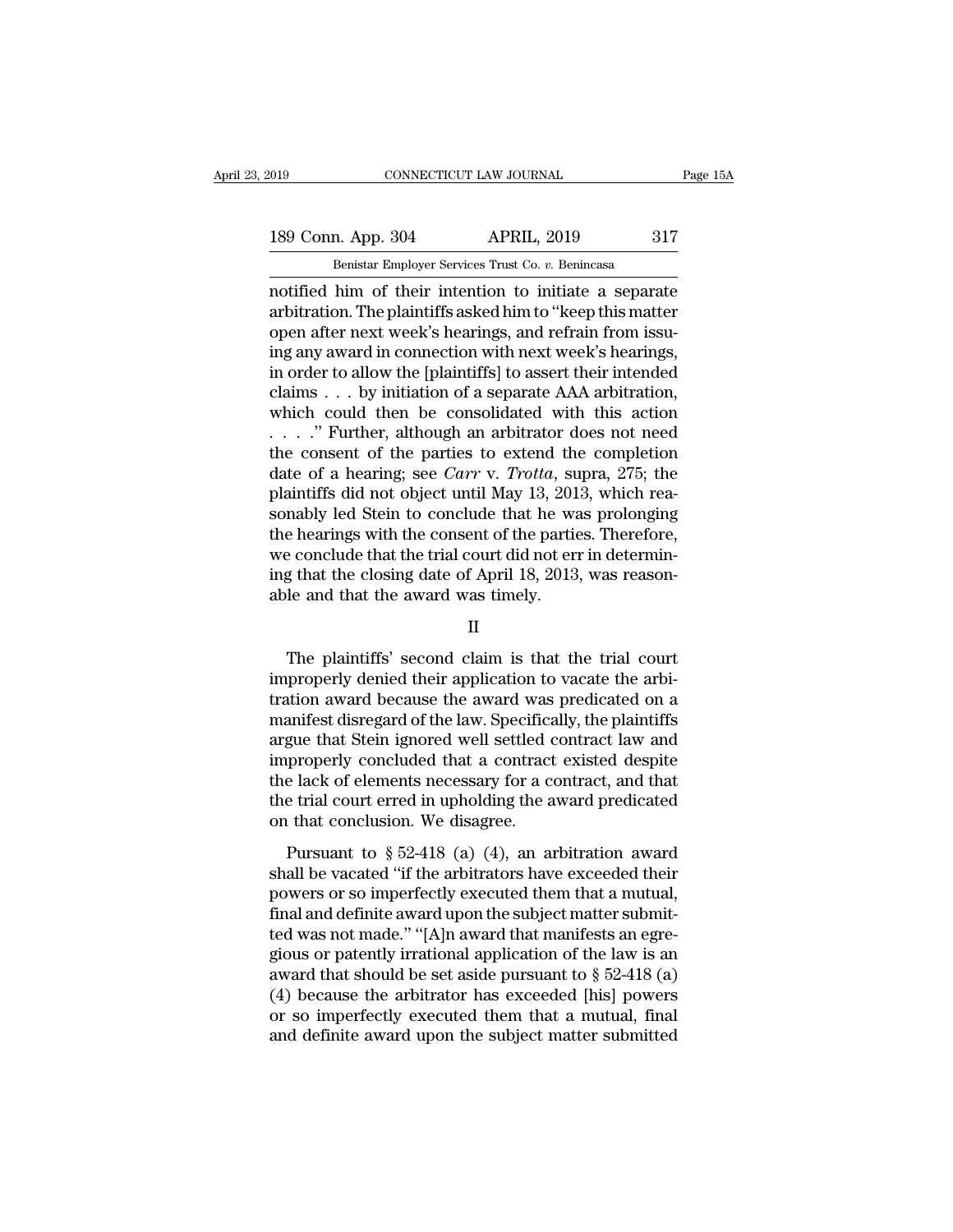## EXECUTE CONNECTICUT LAW JOURNAL April 23, 2019<br>318 APRIL, 2019 189 Conn. App. 304<br>Benistar Employer Services Trust Co. v. Benincasa CONNECTICUT LAW JOURNAL April 23, 2019<br>Benistar Employer Services Trust Co. *v.* Benincasa<br>Was not made." (Internal quotation marks omitted.)

CONNECTICUT LAW JOURNAL April 23, 2019<br>
318 APRIL, 2019 189 Conn. App. 304<br>
Benistar Employer Services Trust Co. v. Benincasa<br>
was not made.'' (Internal quotation marks omitted.)<br> *Economos v. Liljedahl Bros., Inc.*, 279 C *Economos* v. *Liljedahl Bros., Inc.*, 279 Conn. App. 304<br>*Economos* v. *Liljedahl Bros., Inc.*, 279 Conn. 300, 306, 301 A.2d 1198 (2006). Our Supreme Court has emphasized that "the manifest disregard of the law ground MBIL, 2019 189 Conn. App. 304<br>
Benistar Employer Services Trust Co. v. Benincasa<br>
was not made." (Internal quotation marks omitted.)<br> *Economos v. Liljedahl Bros., Inc.*, 279 Conn. 300, 306,<br>
901 A.2d 1198 (2006). Our Supr SI8 APRIL, 2019 189 Conn. App. 304<br>
Benistar Employer Services Trust Co. v. Benincasa<br>
was not made." (Internal quotation marks omitted.)<br> *Economos* v. *Liljedahl Bros., Inc.*, 279 Conn. 300, 306,<br>
901 A.2d 1198 (2006). O For Vid Corea, 1991<br>
Benistar Employer Services Trust Co. v. Benincasa<br>
was not made." (Internal quotation marks omitted.)<br> *Economos* v. *Liljedahl Bros., Inc.*, 279 Conn. 300, 306,<br>
901 A.2d 1198 (2006). Our Supreme Cour Benistar Employer Services Trust Co. v. Benincasa<br>
was not made." (Internal quotation marks omitted.)<br> *Economos* v. *Liljedahl Bros.*, *Inc.*, 279 Conn. 300, 306,<br>
901 A.2d 1198 (2006). Our Supreme Court has empha-<br>
sized was not made." (Internal quotation marks omitted.)<br> *Economos* v. *Liljedahl Bros.*, *Inc.*, 279 Conn. 300, 306,<br>
901 A.2d 1198 (2006). Our Supreme Court has empha-<br>
sized that "the manifest disregard of the law ground<br>
fo conomos v. *Liljedahl Bros.*, *Inc.*, 279 Conn. 300, 306,<br>1 A.2d 1198 (2006). Our Supreme Court has empha-<br>ted that "the manifest disregard of the law ground<br>r vacating an arbitration award is narrow and should<br>reserved fo 901 A.2d 1198 (2006). Our Supreme Court has emphasized that "the manifest disregard of the law ground<br>for vacating an arbitration award is narrow and should<br>be reserved for circumstances of an arbitrator's extraor-<br>dinary

sized that "the manifest disregard of the law ground<br>for vacating an arbitration award is narrow and should<br>be reserved for circumstances of an arbitrator's extraor-<br>dinary lack of fidelity to established legal principles. for vacating an arbitration award is narrow and should<br>be reserved for circumstances of an arbitrator's extraor-<br>dinary lack of fidelity to established legal principles.<br>"So delimited, the principle of vacating an award<br>be be reserved for circumstances of an arbitrator's extraordinary lack of fidelity to established legal principles.<br>
"So delimited, the principle of vacating an award<br>
because of a manifest disregard of the law is an<br>
importa dinary lack of fidelity to established legal principles.<br>
"So delimited, the principle of vacating an award<br>
because of a manifest disregard of the law is an<br>
important safeguard of the integrity of alternat[ive] dis-<br>
put "So delimited, the principle of vacating an award<br>because of a manifest disregard of the law is an<br>important safeguard of the integrity of alternat[ive] dis-<br>pute resolution mechanisms. Judicial approval of arbi-<br>tration because of a manifest disregard of the law is an important safeguard of the integrity of alternat[ive] dis-<br>pute resolution mechanisms. Judicial approval of arbitration decisions that so egregiously depart from<br>established important safeguard of the integrity of alternat[ive] dis-<br>pute resolution mechanisms. Judicial approval of arbitration decisions that so egregiously depart from<br>established law that they border on the irrational would<br>und pute resolution mechanisms. Judicial approval of arbitration decisions that so egregiously depart from established law that they border on the irrational would undermine society's confidence in the legitimacy of the arbitr ration decisions that so egregiously depart from<br>established law that they border on the irrational would<br>undermine society's confidence in the legitimacy of the<br>arbitration process. . . . Furthermore, although the<br>discret established law that they border on the irrational would<br>undermine society's confidence in the legitimacy of the<br>arbitration process. . . . Furthermore, although the<br>discretion conferred on the arbitrator by the contractin undermine society's confidence in the legitimacy of the<br>arbitration process.  $\dots$  Furthermore, although the<br>discretion conferred on the arbitrator by the contracting<br>parties is exceedingly broad, modern contract princi-<br>p arbitration proces<br>discretion conferr<br>parties is exceedi<br>ples of good faith<br>contractual discre<br>reasonably within<br>parties. . . . .<br>"In *Garrity* [v. scretion conferred on the arbitrator by the contracting<br>
rties is exceedingly broad, modern contract princi-<br>
es of good faith and fair dealing recognize that even<br>
intractual discretion must be exercised for purposes<br>
ass parties is exceedingly broad, modern contract princi-<br>ples of good faith and fair dealing recognize that even<br>contractual discretion must be exercised for purposes<br>reasonably within the contemplation of the contracting<br>pa

ples of good faith and fair dealing recognize that even<br>contractual discretion must be exercised for purposes<br>reasonably within the contemplation of the contracting<br>parties....<br>"In *Garrity* [v. *McCaskey*, 223 Conn. 1, 9 contractual discretion must be exercised for purposes<br>reasonably within the contemplation of the contracting<br>parties....<br>"In *Garrity* [v. *McCaskey*, 223 Conn. 1, 9, 612 A.2d<br>742 (1992)], [our Supreme Court] adopted the reasonably within the contemplation of the contracting<br>parties. . . .<br>"In *Garrity* [v. *McCaskey*, 223 Conn. 1, 9, 612 A.2d<br>742 (1992)], [our Supreme Court] adopted the test enun-<br>ciated by the United States Court of App parties. . . .<br>
"In *Garrity* [v. *McCaskey*, 223 Conn. 1, 9, 612 A.2d<br>
742 (1992)], [our Supreme Court] adopted the test enun-<br>
ciated by the United States Court of Appeals for the<br>
Second Circuit in interpreting the fed "In *Garrity* [v. *McCaskey*, 223 Conn. 1, 9, 612 A.2d<br>742 (1992)], [our Supreme Court] adopted the test enun-<br>ciated by the United States Court of Appeals for the<br>Second Circuit in interpreting the federal equivalent of<br> 742 (1992)], [our Supreme Court] adopted the test enunciated by the United States Court of Appeals for the<br>Second Circuit in interpreting the federal equivalent of<br> $\S 52-418$  (a) (4).... The test consists of the following ciated by the United States Court of Appeals for the<br>Second Circuit in interpreting the federal equivalent of<br> $\S 52-418$  (a) (4).... The test consists of the following<br>three elements, all of which must be satisfied in ord Second Circuit in interpreting the federal equivalent of<br>
§ 52-418 (a) (4).... The test consists of the following<br>
three elements, all of which must be satisfied in order<br>
for a court to vacate an arbitration award on the  $\S$  52-418 (a) (4).... The test consists of the following<br>three elements, all of which must be satisfied in order<br>for a court to vacate an arbitration award on the ground<br>that the arbitration panel manifestly disregarded three elements, all of which must be satisfied in order<br>for a court to vacate an arbitration award on the ground<br>that the arbitration panel manifestly disregarded the<br>law: (1) the error was obvious and capable of being<br>rea for a court to vacate an arbitration award on the ground<br>that the arbitration panel manifestly disregarded the<br>law: (1) the error was obvious and capable of being<br>readily and instantly perceived by the average person<br>quali that the arbitration panel manifestly disregarded the<br>law: (1) the error was obvious and capable of being<br>readily and instantly perceived by the average person<br>qualified to serve as an arbitrator; (2) the arbitration<br>pane law: (1) the error was obvious and capable of being<br>readily and instantly perceived by the average person<br>qualified to serve as an arbitrator; (2) the arbitration<br>panel appreciated the existence of a clearly governing<br>leg readily and instantly perceived by the average person<br>qualified to serve as an arbitrator; (2) the arbitration<br>panel appreciated the existence of a clearly governing<br>legal principle but decided to ignore it; and (3) the<br>go qualified to serve as an arbitrator; (2) the a<br>panel appreciated the existence of a clearly g<br>legal principle but decided to ignore it; an<br>governing law alleged to have been ignored by<br>tration panel is well defined, explic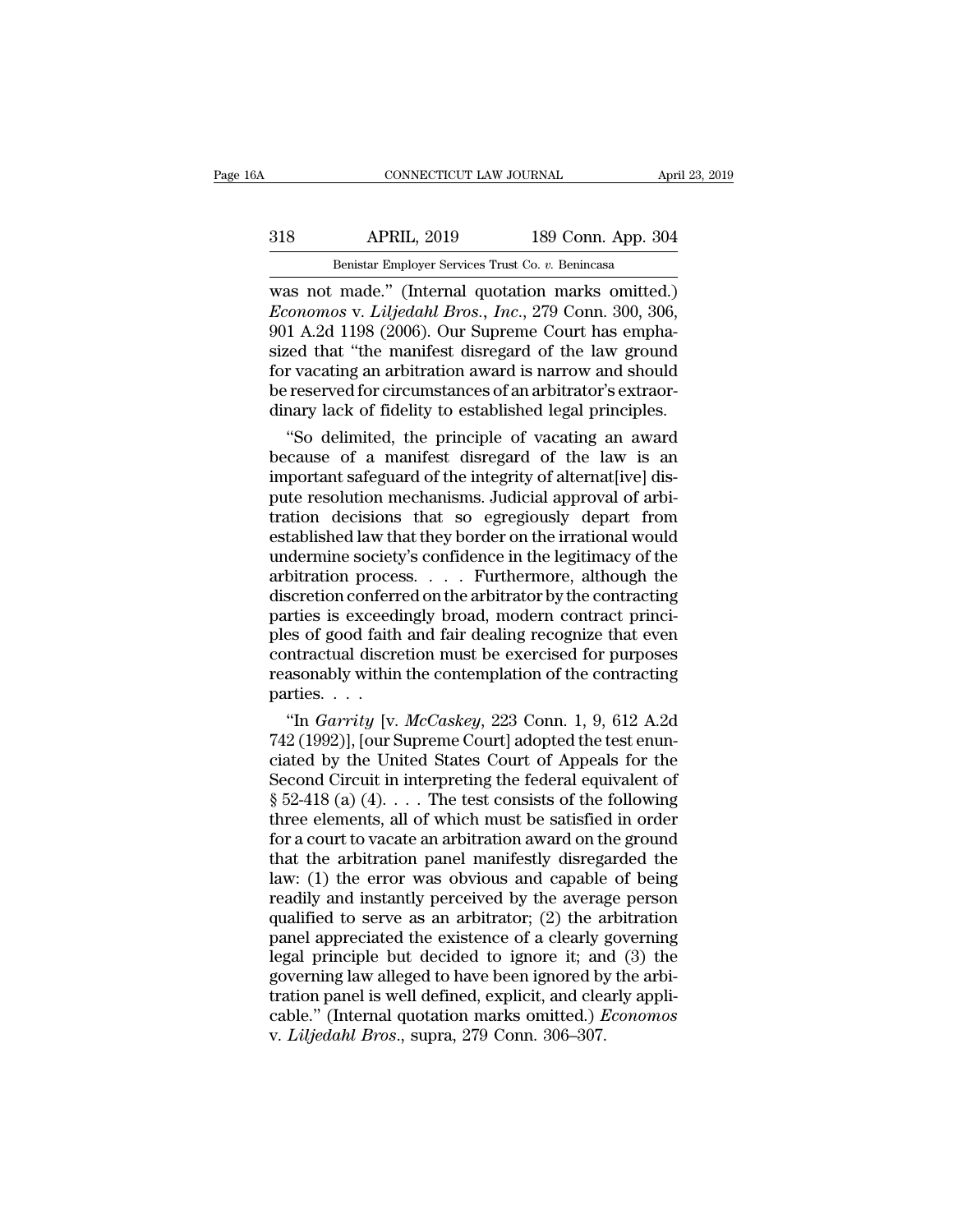189 Conn. App. 304 APRIL, 2019 319<br>Benistar Employer Services Trust Co. v. Benincasa

EXECUTE THE SOURNAL TRISS CONNECTICUT LAW JOURNAL<br>
Benistar Employer Services Trust Co. *v.* Benincasa<br>
When reviewing the plaintiffs' argument that the CONNECTICUT LAW JOURNAL Page 17A<br>
9 Conn. App. 304 APRIL, 2019 319<br>
Benistar Employer Services Trust Co. v. Benincasa<br>
When reviewing the plaintiffs' argument that the<br>
vard was a manifest disregard of the law, the trial<br> 189 Conn. App. 304 APRIL, 2019 319<br>
Benistar Employer Services Trust Co. v. Benincasa<br>
When reviewing the plaintiffs' argument that the award was a manifest disregard of the law, the trial<br>
court concluded that "the award 189 Conn. App. 304 APRIL, 2019 319<br>
Benistar Employer Services Trust Co.  $v$ . Benincasa<br>
When reviewing the plaintiffs' argument that the<br>
award was a manifest disregard of the law, the trial<br>
court concluded that "the aw 189 Conn. App. 304 APRIL, 2019 319<br>
Benistar Employer Services Trust Co. v. Benincasa<br>
When reviewing the plaintiffs' argument that the<br>
award was a manifest disregard of the law, the trial<br>
court concluded that "the award Benistar Employer Services Trust Co. *v.* Benincasa<br>When reviewing the plaintiffs' argument that the<br>award was a manifest disregard of the law, the trial<br>court concluded that "the award is clear that Stein<br>considered all o Benistar Employer Services Trust Co.  $v$ . Benincasa<br>When reviewing the plaintiffs' argument that the<br>award was a manifest disregard of the law, the trial<br>court concluded that "the award is clear that Stein<br>considered all When reviewing the plaintiffs' argument that the<br>award was a manifest disregard of the law, the trial<br>court concluded that "the award is clear that Stein<br>considered all of the contracts and communications<br>between the parti award was a manifest disregard of the law, the trial<br>court concluded that "the award is clear that Stein<br>considered all of the contracts and communications<br>between the parties. The award incorporated Stein's<br>review of the court concluded that "the award is clear that Stein<br>considered all of the contracts and communications<br>between the parties. The award incorporated Stein's<br>review of the plan, which claimed to provide 'virtually<br>unlimited [ considered all of the contracts and communications<br>between the parties. The award incorporated Stein's<br>review of the plan, which claimed to provide 'virtually<br>unlimited [tax] deductions for the employer' and<br>asserted that between the parties. The award incorporated Stein's<br>review of the plan, which claimed to provide 'virtually<br>unlimited [tax] deductions for the employer' and<br>asserted that deductions to the plan were tax deductible<br>as ordin review of the plan, which claimed to provide 'virtually<br>unlimited [tax] deductions for the employer' and<br>asserted that deductions to the plan were tax deductible<br>as ordinary and necessary expenses of the business<br>pursuant unlimited [tax] deductions for the employer' and<br>asserted that deductions to the plan were tax deductible<br>as ordinary and necessary expenses of the business<br>pursuant to 26 U.S.C. § 162 (a). Although Stein did not<br>expressly asserted that deductions to the plan were tax deductible<br>as ordinary and necessary expenses of the business<br>pursuant to 26 U.S.C. § 162 (a). Although Stein did not<br>expressly state the basis for his determination that the<br>[ as ordinary and necessary expenses of the business<br>pursuant to 26 U.S.C. § 162 (a). Although Stein did not<br>expressly state the basis for his determination that the<br>[plaintiffs] failed to provide a tax free transfer of the<br> pursuant to 26 U.S.C. § 162 (a). Although Stein did not<br>expressly state the basis for his determination that the<br>[plaintiffs] failed to provide a tax free transfer of the<br>policy out of the plan to the [defendants], the par expressly state the basis for his determination that the [plaintiffs] failed to provide a tax free transfer of the policy out of the plan to the [defendants], the parties have submitted a letter from the plan to participat [plaintiffs] failed to provide a tax free transfer of the<br>policy out of the plan to the [defendants], the parties<br>have submitted a letter from the plan to participating<br>employers, which described the ability of the plan to policy out of the plan to the [defendants], the parties<br>have submitted a letter from the plan to participating<br>employers, which described the ability of the plan to<br>distribute a policy to a covered employee upon the<br>partic have submitted a letter from the plan to participating<br>employers, which described the ability of the plan to<br>distribute a policy to a covered employee upon the<br>participating employer's termination of participation in<br>the p employers, which described the ability of the plan to<br>distribute a policy to a covered employee upon the<br>participating employer's termination of participation in<br>the plan. The award is clear that Stein considered the<br>[plai distribute a policy to a covered employee upor<br>participating employer's termination of participation<br>the plan. The award is clear that Stein considered<br>[plaintiffs'] argument that the [defendants] had no<br>dence of a contrac racipality employers of commutation of paracipation in<br>e plan. The award is clear that Stein considered the<br>laintiffs'] argument that the [defendants] had no evi-<br>nce of a contract that was breached. He simply dis-<br>reed. A review the arbitrator's during the steady and the plaintiffs'] argument that the [defendants] had no evidence of a contract that was breached. He simply disagreed. As such, these are findings of fact which the court is not

Example 1 againer what the particular of the simply dis-<br>dence of a contract that was breached. He simply dis-<br>agreed. As such, these are findings of fact which the<br>court is not at liberty to reverse." We agree.<br>The plain agreed. As such, these are findings of fact which the<br>court is not at liberty to reverse." We agree.<br>The plaintiffs claim, in essence, that this court may<br>review the arbitrator's ultimate determination because<br>it is not i agreed. The satel, also dre mainless of fact which are<br>court is not at liberty to reverse." We agree.<br>The plaintiffs claim, in essence, that this court may<br>review the arbitrator's ultimate determination because<br>it is not The plaintiffs claim, in essence, that this court may<br>review the arbitrator's ultimate determination because<br>it is not in alignment with contract law and the evidence<br>presented to the arbitrator. It is well settled that s The plaintiffs claim, in essence, that this court may<br>review the arbitrator's ultimate determination because<br>it is not in alignment with contract law and the evidence<br>presented to the arbitrator. It is well settled that s review the arbitrator's ultimate determination because<br>it is not in alignment with contract law and the evidence<br>presented to the arbitrator. It is well settled that such<br>a claim "has no basis in arbitration law.... [Such it is not in alignment with contract law and the evidence<br>presented to the arbitrator. It is well settled that such<br>a claim "has no basis in arbitration law.... [Such an]<br>argument appears to be a thinly veiled attempt to presented to the arbitrator. It is well settled that such<br>a claim "has no basis in arbitration law. . . . [Such an]<br>argument appears to be a thinly veiled attempt to have<br>the award vacated on the ground that it was not sup a claim "has no basis in arbitration law.... [Such an]<br>argument appears to be a thinly veiled attempt to have<br>the award vacated on the ground that it was not sup-<br>ported by any evidence presented at the hearings....<br>[Our argument appears to be a thinly veiled attempt to have<br>the award vacated on the ground that it was not sup-<br>ported by any evidence presented at the hearings. . . .<br>[Our Supreme Court] considered a similar argument in<br>*Milf* the award vacated on the ground that it was not sup-<br>ported by any evidence presented at the hearings. . . .<br>[Our Supreme Court] considered a similar argument in<br> $Milford\ Employees Assn. v. Milford, 179 \ Conn. 678,$ <br>684, 427 A.2d 859 (1980), whe ported by any evidence presented at the hearings. . . .<br>[Our Supreme Court] considered a similar argument in<br> $Milford\ Employees Assn. v. Milford, 179 \ Conn. 678,$ <br> $684, 427$  A.2d  $859$  (1980), wherein the plaintiffs<br>assert[ed] that, as a matter [Our Supreme Court] considered a similar argument in *Milford Employees Assn.* v. *Milford*, 179 Conn. 678, 684, 427 A.2d 859 (1980), wherein the plaintiffs assert[ed] that, as a matter of law, the evidence required a conc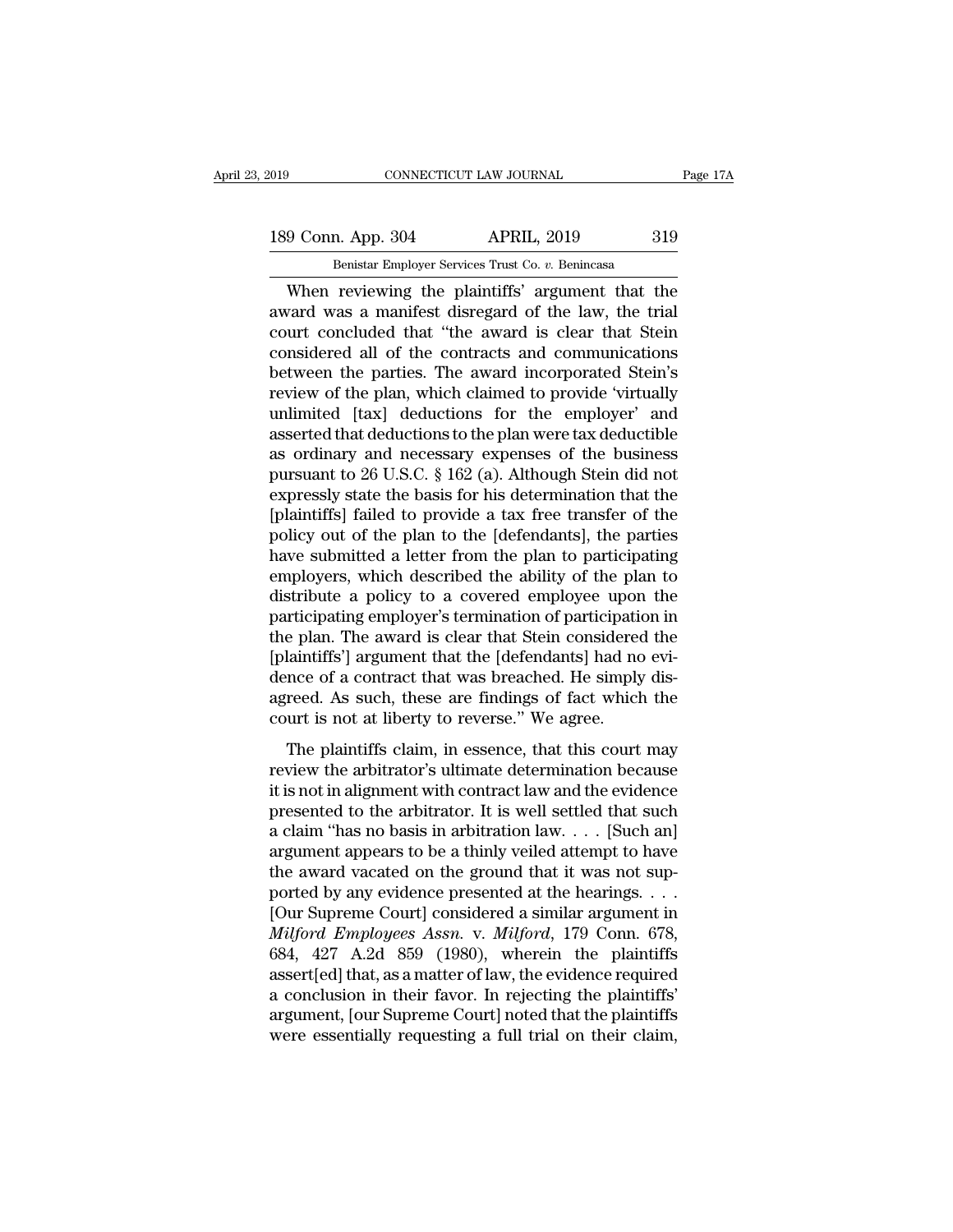### EXECUTE CONNECTICUT LAW JOURNAL April 23, 2019<br>320 APRIL, 2019 189 Conn. App. 304<br>Benistar Employer Services Trust Co. v. Benincasa EXECTICUT LAW JOURNAL AT AN ANTINUES AND MARKETICUT LAW JOURNAL APPORTED APPORT OF APPORTUNITY OF A SERVICE TRUST CO. *v.* Benincasa 52-418 does not permit [Our Suprem

CONNECTICUT LAW JOURNAL April 23, 2019<br>
320 APRIL, 2019 189 Conn. App. 304<br>
Benistar Employer Services Trust Co. v. Benincasa<br>
which § 52-418 does not permit. . . . . [Our Supreme<br>
Court] explained: The parties freely barg Samman Harley (1998)<br>
2009 Mark (1998) Mark (1998) Mark (1998) Mark (1999) Mark (1999) Mark (1999) Mark (1999) Mark (1999) Mark (1999) Mark (1999) Mark (1999) Mark (1999) Mark (1999) Mark (1999) Mark (1999) Mark (1999) Mar  $\begin{tabular}{ c c c c} \multicolumn{1}{c}{{\bf APRIL, 2019}} & {\bf 189 Conn. App. 304} \end{tabular} \vspace{-.05in} \begin{tabular}{ c c c c} \multicolumn{1}{c}{{\bf Benistar Employee Services Trust Co. $v. Benincasa}} \\ \multicolumn{1}{c}{{\bf which $\S$ 52-418 does not permit. . . . [Our Supreme Court] explained: The parties freely bargaining of the remedy of arbitrary and the event of a dispute of this nature. Having done so, they are bound by the decision lawfully rendered " (Citations omitted: internal, quotable) and the event of a layer. \end{tabular} \vspace{-.05in}$ 320 APRIL, 2019 189 Conn. App. 304<br>
Benistar Employer Services Trust Co. v. Benincasa<br>
which § 52-418 does not permit. . . . . [Our Supreme<br>
Court] explained: The parties freely bargained for the<br>
remedy of arbitration in Benistar Employer Services Trust Co. v. Benincasa<br>
which § 52-418 does not permit. . . . . [Our Supreme<br>
Court] explained: The parties freely bargained for the<br>
remedy of arbitration in the event of a dispute of this<br>
nat Benistar Employer Services Trust Co. *v.* Benincasa<br>
which § 52-418 does not permit. . . . [Our Supreme<br>
Court] explained: The parties freely bargained for the<br>
remedy of arbitration in the event of a dispute of this<br>
natu which § 52-418 does not permit. . . . . [Our Supreme<br>Court] explained: The parties freely bargained for the<br>remedy of arbitration in the event of a dispute of this<br>nature. Having done so, they are bound by the decision<br>law Court] explained: The parties freely bargained for the remedy of arbitration in the event of a dispute of this nature. Having done so, they are bound by the decision lawfully rendered." (Citations omitted; internal quotati remedy of arbitration in the event of a dispute of this<br>nature. Having done so, they are bound by the decision<br>lawfully rendered." (Citations omitted; internal quota-<br>tion marks omitted.) *AFSCME*, *Council 4*, *Local 2663* nature. Having done so, they are bound by the decision<br>lawfully rendered." (Citations omitted; internal quota-<br>tion marks omitted.)  $AFSCME$ ,  $Council$  4,  $Local$  2663<br>v.  $Depth$  of Children & Families, 317 Conn. 238, 257–58,<br>117 A.3d 4 lawfully rendered." (Citations omitted; internal quotation marks omitted.) *AFSCME*, *Council 4*, *Local 2663*<br>v. *Dept. of Children & Families*, 317 Conn. 238, 257–58,<br>117 A.3d 470 (2015). "[C]ourts do not review the evition marks omitted.) *AFSCME*, *Council 4*, *Local 2663*<br>*v. Dept. of Children & Families*, 317 Conn. 238, 257–58,<br>117 A.3d 470 (2015). "[C]ourts do not review the evi-<br>dence or otherwise second-guess an arbitration panel' v. *Dept. of Children & Families*, 317 Conn. 238, 257–58,<br>117 A.3d 470 (2015). "[C]ourts do not review the evi-<br>dence or otherwise second-guess an arbitration panel's<br>factual determinations when the arbitration submission<br> 117 A.3d 470 (2015). "[C]ourts do not review the evidence or otherwise second-guess an arbitration panel's<br>factual determinations when the arbitration submission<br>is unrestricted." *Industrial Risk Insurers v. Hartford*<br>*S* dence or otherwise second-guess an arbitration panel's<br>factual determinations when the arbitration submission<br>is unrestricted." Industrial Risk Insurers v. Hartford<br>Steam Boiler Inspection & Ins. Co., 273 Conn. 86, 96,<br>868 factual determinations when the arbitration submission<br>is unrestricted." *Industrial Risk Insurers v. Hartford*<br>*Steam Boiler Inspection & Ins. Co.*, 273 Conn. 86, 96,<br>868 A.2d 47 (2005). The plaintiffs' claim that Stein's is unrestricted." *Industrial Risk Insurers v. Hartford*<br>Steam Boiler Inspection & Ins. Co., 273 Conn. 86, 96,<br>868 A.2d 47 (2005). The plaintiffs' claim that Stein's<br>award was in manifest disregard of the law relies on<br>the Steam Boiler Inspection & Ins. Co., 273 Conn. 86, 96, 96, 868 A.2d 47 (2005). The plaintiffs' claim that Stein's award was in manifest disregard of the law relies on the argument that Stein ignored contract law in his imp 868 A.2d 47 (2005). The plaintiffs' claim<br>award was in manifest disregard of the<br>the argument that Stein ignored contra<br>improper factual determination that elen<br>tract existed. Therefore, we agree with the<br>rejection of the re argument and been ignored contract in the trial<br>proper factual determination that elements of a con-<br>act existed. Therefore, we agree with the trial court's<br>jection of the plaintiffs' argument that the award was<br>ade in

### III

improper include determination that elements of a contract existed. Therefore, we agree with the trial court's<br>rejection of the plaintiffs' argument that the award was<br>made in manifest disregard of law.<br>III<br>The plaintiffs' tract existed. Therefore, we agree what the article contest<br>rejection of the plaintiffs' argument that the award was<br>made in manifest disregard of law.<br>III<br>The plaintiffs' third claim is that the trial court<br>improperly den rejection of the plaintins argument that the trial court<br>
III<br>
The plaintiffs' third claim is that the trial court<br>
improperly denied the application to vacate the arbitra-<br>
tion award because the award was not mutual, fin III<br>
The plaintiffs' third claim is that the trial court<br>
improperly denied the application to vacate the arbitra-<br>
tion award because the award was not mutual, final<br>
and definite. Specifically, the plaintiffs argue that<br> III<br>The plaintiffs' third claim is that the trial court<br>improperly denied the application to vacate the arbitra-<br>tion award because the award was not mutual, final<br>and definite. Specifically, the plaintiffs argue that<br>beca The plaintiffs' third claim is that the trial court<br>improperly denied the application to vacate the arbitra-<br>tion award because the award was not mutual, final<br>and definite. Specifically, the plaintiffs argue that<br>because improperly denied the application to vacate the arbitration award because the award was not mutual, final and definite. Specifically, the plaintiffs argue that because the defendants' litigation with the IRS was ongoing at In a ward because the award was not mutual, final<br>
d definite. Specifically, the plaintiffs argue that<br>
cause the defendants' litigation with the IRS was<br>
going at the time of the award, there was not a definite<br>
nount of and definite. Specifically, the plaintiffs argue that<br>because the defendants' litigation with the IRS was<br>ongoing at the time of the award, there was not a definite<br>amount of taxes, penalties, or legal fees, as needed for

because the defendants' litigation with the IRS was<br>ongoing at the time of the award, there was not a definite<br>amount of taxes, penalties, or legal fees, as needed for<br>the award to be mutual, final and definite. We disagr ongoing at the time of the award, there was not a definite<br>amount of taxes, penalties, or legal fees, as needed for<br>the award to be mutual, final and definite. We disagree.<br>"In assessing whether an arbitrator has exceeded . . . "In assessing whether an arbitrator has exceeded his<br>r her powers, the basic test has become the compari-<br>on of the award with the submission to determine<br>hether the award conforms to the submission.<sup>4</sup>  $\ldots$ <br><sup>4</sup> We again or her powers, the basic test has become the comparison of the award with the submission to determine whether the award conforms to the submission.<sup>4</sup>  $\cdots$  <sup>4</sup> We again note; see footnote 2 of this opinion; that, upon re

son of the award with the submission to determine<br>whether the award conforms to the submission.<sup>4</sup>  $\cdots$ <br><sup>4</sup>We again note; see footnote 2 of this opinion; that, upon review of the<br>record, it does not appear that the parti **Whether the award conforms to the submission.**<sup>4</sup>  $\cdots$   $\overline{ }$ <br><sup>4</sup> We again note; see footnote 2 of this opinion; that, upon review of the record, it does not appear that the parties made a formal submission in this cas WHELHET LIFE AWATU COHLOTHIS LO LIFE SUDHISSION.  $\cdot \cdot \cdot$ <br>
<sup>4</sup> We again note; see footnote 2 of this opinion; that, upon review of the record, it does not appear that the parties made a formal submission in this case. In <sup>4</sup> We again note; see footnote 2 of this opinion; that, upon review of the record, it does not appear that the parties made a formal submission in this case. In an e-mail from Stein to the parties, Stein stated that he "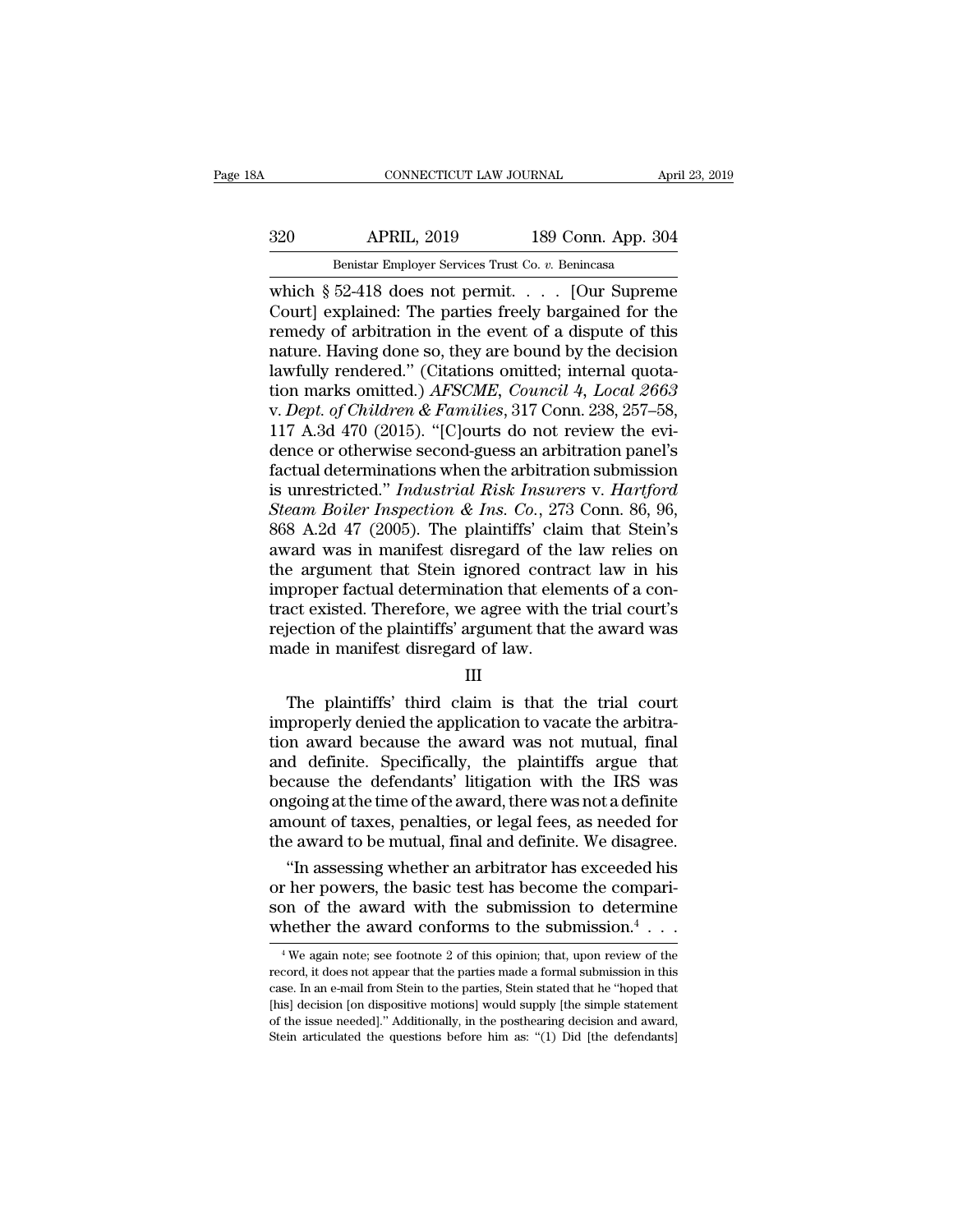CONNECTICUT LAW JOURNAL Page 19A<br>
189 Conn. App. 304 APRIL, 2019 321<br>
Benistar Employer Services Trust Co. v. Benincasa<br>
Conformity with § 52-418 also requires that the award<br>
meet the minimum requirements of being mutual, 189 Conn. App. 304 APRIL, 2019 321<br>
Benistar Employer Services Trust Co. v. Benincasa<br>
Conformity with  $\S$  52-418 also requires that the award<br>
meet the minimum requirements of being mutual, final<br>
and definite. [A]n awar 189 Conn. App. 304 APRIL, 2019 321<br>
Benistar Employer Services Trust Co. v. Benincasa<br>
Conformity with § 52-418 also requires that the award<br>
meet the minimum requirements of being mutual, final<br>
and definite. [A]n award 189 Conn. App. 304 APRIL, 2019 321<br>
Benistar Employer Services Trust Co. v. Benincasa<br>
Conformity with § 52-418 also requires that the award<br>
meet the minimum requirements of being mutual, final<br>
and definite. [A]n award Benistar Employer Services Trust Co. v. Benincasa<br>
Conformity with § 52-418 also requires that the award<br>
meet the minimum requirements of being mutual, final<br>
and definite. [A]n award must be final as to the matters<br>
sub Benistar Employer Services Trust Co. *v.* Benincasa<br>Conformity with § 52-418 also requires that the award<br>meet the minimum requirements of being mutual, final<br>and definite. [A]n award must be final as to the matters<br>submit Conformity with § 52-418 also requires that the award<br>meet the minimum requirements of being mutual, final<br>and definite. [A]n award must be final as to the matters<br>submitted so that the rights and obligations of the par-<br>t of definited so that the rights and obligations of the par-<br>
is may be definitely fixed." (Footnote added; internal<br>
otation marks omitted.) *Board of Education v. Local*<br>
1-126, *National Assn. of Government Employees*,<br>

submitted so that the rights and obligations of the parties may be definitely fixed." (Footnote added; internal quotation marks omitted.) *Board of Education* v. *Local R1-126*, *National Assn. of Government Employees*, quotation marks omitted.*f Doura of Education v. Local*<br> *R1-126, National Assn. of Government Employees,*<br>
supra, 108 Conn. App. 42.<br>
"In support of its claim that the award is indefinite,<br>
the board cites *State v. AFS K1-120, Nuttonia Assn. 6) Government Emproyees,*<br>supra, 108 Conn. App. 42.<br>"In support of its claim that the award is indefinite,<br>the board cites *State* v. *AFSCME*, *Council 4, Local 1565*,<br>49 Conn. App. 33, 713 A.2d 86 "In support of its claim that the award is indefinite,<br>the board cites *State* v. *AFSCME*, *Council 4*, *Local 1565*,<br>49 Conn. App. 33, 713 A.2d 869 (1998), aff'd, 249 Conn.<br>474, 732 A.2d 762 (1999), and *Rocky Hill Teac* "In support of its claim that the award is indefinite,<br>the board cites *State* v. *AFSCME*, *Council* 4, *Local* 1565,<br>49 Conn. App. 33, 713 A.2d 869 (1998), aff'd, 249 Conn.<br>474, 732 A.2d 762 (1999), and *Rocky Hill Teac* the board cites *State* v. *AFSCME*, *Council 4*, *Local 1565*, 49 Conn. App. 33, 713 A.2d 869 (1998), aff'd, 249 Conn. 474, 732 A.2d 762 (1999), and *Rocky Hill Teachers' Assn.* v. *Board of Education*, [72 Conn. App. 27 49 Conn. App. 33, 713 A.2d 869 (1998), aff'd, 249 Conn.<br>474, 732 A.2d 762 (1999), and *Rocky Hill Teachers' Assn.*<br>v. *Board of Education*, [72 Conn. App. 274, 804 A.2d<br>999, cert. denied, 262 Conn. 907, 810 A.2d 272 (2002 474, 732 A.2d 762 (1999), and *Rocky Hill Teachers' Assn.*<br>v. *Board of Education*, [72 Conn. App. 274, 804 A.2d<br>999, cert. denied, 262 Conn. 907, 810 A.2d 272 (2002)]<br>.... [These cases] hold that when future negotiations<br> v. *Board of Education*, [72 Conn. App. 274, 804 A.2d<br>999, cert. denied, 262 Conn. 907, 810 A.2d 272 (2002)]<br>.... [These cases] hold that when future negotiations<br>are required by an arbitration award, that award is indef-999, cert. denied, 262 Conn. 907, 810 A.2d 272 (2002)]<br>
.... [These cases] hold that when future negotiations<br>
are required by an arbitration award, that award is indef-<br>
inite and fails to conform to the requirements of .... [These cases] hold that when future negotiations<br>are required by an arbitration award, that award is indef-<br>inite and fails to conform to the requirements of  $\S$  52-<br>418. In *AFSCME*, *Council* 4, *Local 1565*, the a are required by an arbitration award, that award is indefinite and fails to conform to the requirements of  $\S$  52-418. In *AFSCME*, *Council 4*, *Local 1565*, the aggrieved party was a correction officer who wrongly had b inite and fails to conform to the requirements of  $\S$  52-418. In *AFSCME*, *Council* 4, *Local 1565*, the aggrieved party was a correction officer who wrongly had been dismissed from her job. The arbitration award ordered 418. In *AFSCME*, *Council 4*, *Local 1565*, the aggrieved party was a correction officer who wrongly had been dismissed from her job. The arbitration award ordered the grievant to be reinstated at *either* the Niantic co party was a correction officer who wrongly had been<br>dismissed from her job. The arbitration award ordered<br>the grievant to be reinstated at *either* the Niantic cor-<br>rectional facility or at an alternate facility that would dismissed from her job. The arbitration award ordered<br>the grievant to be reinstated at *either* the Niantic cor-<br>rectional facility or at an alternate facility that would<br>be agreeable to all parties. This court concluded t the grievant to be reinstated at *either* the Niantic correctional facility or at an alternate facility that would<br>be agreeable to all parties. This court concluded that<br>the language of the award was indefinite because it rectional facility or at an alternate facility tha<br>be agreeable to all parties. This court conclude<br>the language of the award was indefinite becaus<br>not specify an exact location for placement an<br>left the location for the <sup>2</sup> agreeable to an parties. This court concruded that<br>
e language of the award was indefinite because it did<br>
it specify an exact location for placement and, thus,<br>
it the location for the placement open to negotiation,<br> and mot specify an exact location for placement and, thus,<br>left the location for the placement open to negotiation,<br>and, therefore, it cannot be said to fix definitively the<br>rights and obligations of the parties. . . .<br>"In

the location of placement and, thus,<br>left the location for the placement open to negotiation,<br>and, therefore, it cannot be said to fix definitively the<br>rights and obligations of the parties.<br>...<br>"In *Rocky Hill Teachers' A* the full the focation for the pacement open to hegotiation,<br>and, therefore, it cannot be said to fix definitively the<br>rights and obligations of the parties. . . .<br>"In *Rocky Hill Teachers' Assn*., the issue was the cal-<br>cu rights and obligations of the parties. . . .<br>
"In *Rocky Hill Teachers' Assn.*, the issue was the calculation of employee contributions for health and dental care premiums. In the award, the arbitrator ordered the parties culation of employee contributions for health and dental care premiums. In the award, the arbitrator ordered the parties to negotiate the issue of whether to include the dental costs within the formula to determine teacher tal care premiums. In the award, the arbitrator ordered<br>the parties to negotiate the issue of whether to include<br>the dental costs within the formula to determine teacher<br>suffer any damages? And (2), if so, how can they be

the parties to negotiate the issue of whether to include<br>the dental costs within the formula to determine teacher<br>suffer any damages? And (2), if so, how can they be calculated and (3) who<br>should be responsible? . . . At the dental costs within the formula to dental costs within the formula to dental costs within the formula to dental and the should be responsible? . . . . At the hearing, the issplaintiffs] breached their contractual dutie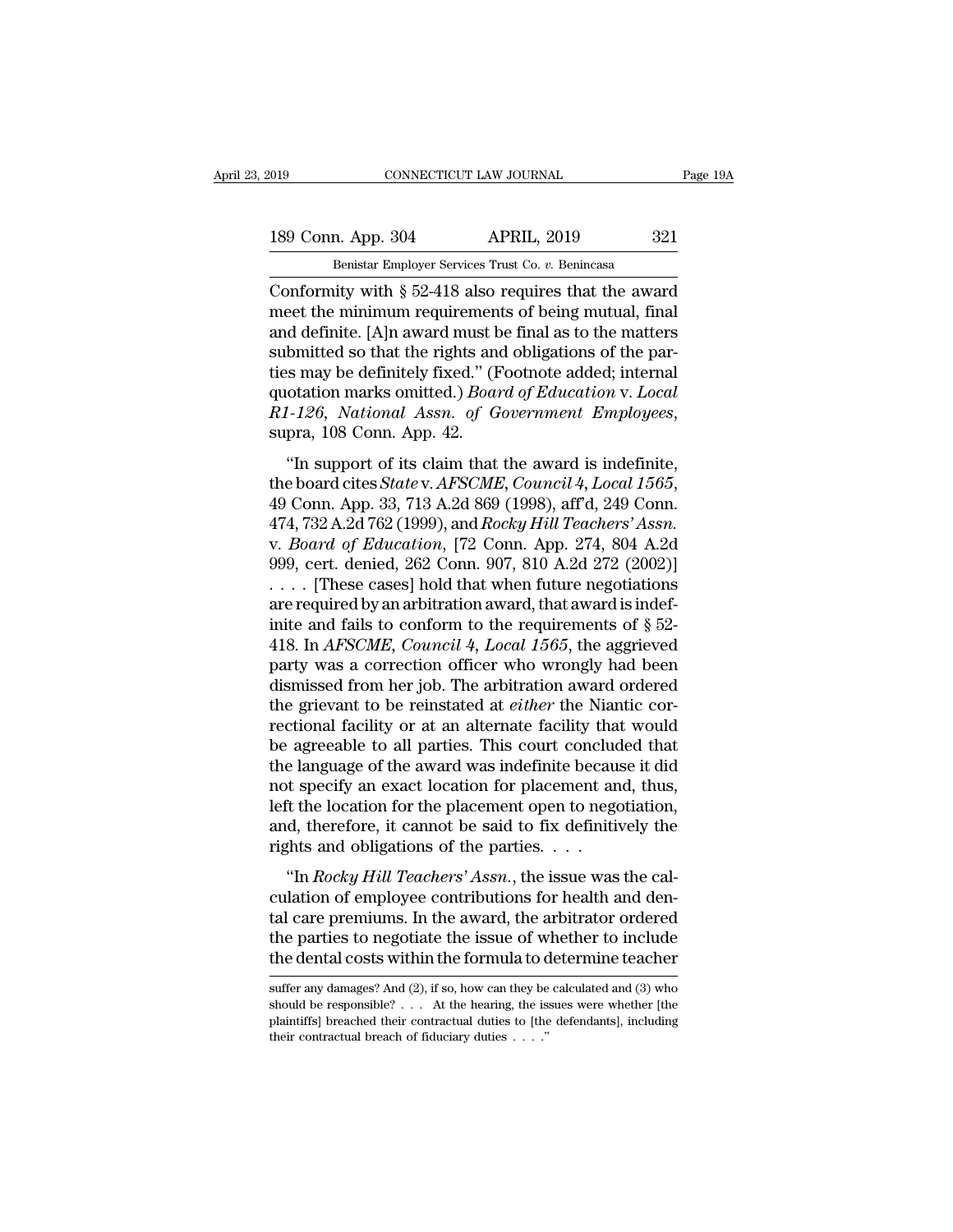# EXECUTE CONNECTICUT LAW JOURNAL April 23, 2019<br>322 APRIL, 2019 189 Conn. App. 304<br>Benistar Employer Services Trust Co. v. Benincasa

CONNECTICUT LAW JOURNAL<br>
Benistar Employer Services Trust Co. *v.* Benincasa<br>
contributions toward medical/health premiums. In the<br>
event that said negotiations do not result in an agree-<br>
ment between the parties within t connectricut LAW JOURNAL April 23, 2019<br>
232 APRIL, 2019 189 Conn. App. 304<br>
231 Benistar Employer Services Trust Co. v. Benincasa<br>
2011 Contributions toward medical/health premiums. In the<br>
event that said negotiations do 322 APRIL, 2019 189 Conn. App. 304<br>
Benistar Employer Services Trust Co. v. Benincasa<br>
contributions toward medical/health premiums. In the<br>
event that said negotiations do not result in an agree-<br>
ment between the partie 322 APRIL, 2019 189 Conn. App. 304<br>
Benistar Employer Services Trust Co. v. Benincasa<br>
contributions toward medical/health premiums. In the<br>
event that said negotiations do not result in an agree-<br>
ment between the partie Benistar Employer Services Trust Co. *v.* Benincasa<br>
contributions toward medical/health premiums. In the<br>
event that said negotiations do not result in an agree-<br>
ment between the parties within thirty (30) days, I order<br> *Benistar Employer Services Trust Co. v. Benincasa*<br>
contributions toward medical/health premiums. In the<br>
event that said negotiations do not result in an agree-<br>
ment between the parties within thirty (30) days, I order<br> contributions toward medical/health premiums. In the event that said negotiations do not result in an agreement between the parties within thirty (30) days, I order the parties to submit this issue to binding arbitration event that said negotiations do not result in an agreement between the parties within thirty (30) days, I order<br>the parties to submit this issue to binding arbitration<br>.... This court concluded in that case, as in *AFSCME* ment between the parties within thirty (30) days, I order<br>the parties to submit this issue to binding arbitration<br>.... This court concluded in that case, as in *AFSCME*,<br>*Council 4, Local 1565*, that because the award sim the parties to submit this issue to binding arbitration<br>
.... This court concluded in that case, as in *AFSCME*,<br> *Council* 4, *Local* 1565, that because the award similarly<br>
required further negotiation, it thereby failed *there in that case, as in AFSCME, Council 4, Local 1565, that because the award similarly required further negotiation, it thereby failed to fix the rights and obligations of the parties and was not final under § 52-418." Council 4, Local 1565,* that because the award s<br>required further negotiation, it thereby failed to<br>rights and obligations of the parties and was r<br>under § 52-418." (Citations omitted, emphasis<br>nal; internal quotation mar ghts and obligations of the parties and was not final<br>der § 52-418." (Citations omitted; emphasis in origi-<br>l; internal quotation marks omitted.) *Board of Educa-*<br>m v. *Local R1-126*, *National Assn. of Government*<br>mploy rights and obtigations of the parties and was not final<br>under § 52-418." (Citations omitted; emphasis in origi-<br>nal; internal quotation marks omitted.) *Board of Educa-*<br>tion v. Local R1-126, National Assn. of Government<br>E

ral; internal quotations marks omitted, emphasis in original; internal quotation marks omitted.) *Board of Education v. Local R1-126*, *National Assn. of Government Employees*, supra, 108 Conn. App. 42–43.<br>Those two cases tion v. Local R1-126, National Assn. of Government<br>Employees, supra, 108 Conn. App. 42–43.<br>Those two cases are distinguishable from the present<br>circumstances because in *AFSCME*, *Council 4, Local*<br>1565, and *Rocky Hill T* Employees, supra, 108 Conn. App. 42–43.<br>Those two cases are distinguishable from the present<br>circumstances because in *AFSCME*, *Council 4*, *Local*<br>1565, and *Rocky Hill Teachers' Assn.*, the awards left<br>the determinatio Those two cases are distinguishable from the present<br>circumstances because in *AFSCME*, *Council 4*, *Local*<br>1565, and *Rocky Hill Teachers' Assn.*, the awards left<br>the determination of an issue submitted to the arbitrato Those two cases are distinguishable from the present<br>circumstances because in *AFSCME*, *Council* 4, *Local*<br>1565, and *Rocky Hill Teachers' Assn.*, the awards left<br>the determination of an issue submitted to the arbitrato circumstances because in *AFSCME*, *Council 4*, *Local* 1565, and *Rocky Hill Teachers' Assn.*, the awards left the determination of an issue submitted to the arbitrator open to further negotiation when a more definite re 1565, and *Rocky Hill Teachers' Assn*., the awards left<br>the determination of an issue submitted to the arbitrator<br>open to further negotiation when a more definite rem-<br>edy was available at the time. Here, upon review of t of the metallical states of the distribution<br>
en to further negotiation when a more definite rem-<br>
y was available at the time. Here, upon review of the<br>
bject matter submitted, we conclude that the present<br>
uation differs open to further negotiation when a more definite remedy was available at the time. Here, upon review of the subject matter submitted, we conclude that the present situation differs, as the parties agreed to arbitrate at a

subject matter submitted, we conclude that the present<br>situation differs, as the parties agreed to arbitrate at a<br>time when no more definite remedy was available.<sup>5</sup><br>"Section 52-418 (a) (4) provides that an award shall<br>be station differs, as the parties agreed to arbitrate at a<br>situation differs, as the parties agreed to arbitrate at a<br>time when no more definite remedy was available.<sup>5</sup><br>"Section 52-418 (a) (4) provides that an award shall<br> when no more definite remedy was available.<sup>5</sup><br>
"Section 52-418 (a) (4) provides that an award shall<br>
be vacated if 'the arbitrators have exceeded their pow-<br>
ers or so imperfectly executed them that a mutual, final<br>
and "Section 52-418 (a) (4) provides that an award shall<br>be vacated if 'the arbitrators have exceeded their pow-<br>ers or so imperfectly executed them that a mutual, final<br>and definite award *upon the subject matter submitted*<br> "Section 52-418 (a) (4) provides that an award shall<br>be vacated if 'the arbitrators have exceeded their pow-<br>ers or so imperfectly executed them that a mutual, final<br>and definite award *upon the subject matter submitted*<br> be vacated if 'the arbitrators have exceeded their pow-<br>ers or so imperfectly executed them that a mutual, final<br>and definite award *upon the subject matter submitted*<br>was not made.' In our construction of  $\S 52-418$  (a) ers or so imperfectly executed them that a mutual, final<br>and definite award *upon the subject matter submitted*<br>was not made.' In our construction of § 52-418 (a) (4),<br>[our Supreme Court has], as a general matter, looked<br>t Following a comparison of the award with the submission to<br>etermine whether the arbitrators have exceeded their<br>owers." (Emphasis added.) *Garrity* v. *McCaskey*,<br>pra, 223 Conn. 7.<br> $\frac{5}{3}$  We additionally do not view th determine whether the arbitrators have exceeded their<br>powers." (Emphasis added.) *Garrity* v. *McCaskey*,<br>supra, 223 Conn. 7.<br><sup>5</sup> We additionally do not view the present situation to be similar to that<br>of *AFSCME*, *Counci* 

powers." (Emphasis added.) *Garrity* v. *McCaskey*,<br>supra, 223 Conn. 7.<br><sup>5</sup>We additionally do not view the present situation to be similar to that<br>of *AFSCME*, *Council* 4, *Local 1565*, where the remedy was left to the so supra, 223 Conn. 7.<br>
<sup>5</sup> We additionally do not view the present situation to be similar to that of *AFSCME*, *Council 4*, *Local 1565*, where the remedy was left to the sole predilection of one of the parties. In this ca Supra,  $225$  COIII.  $\cdot$ .<br>
<sup>5</sup> We additionally do not view the present situation to be similar to that of *AFSCME*, *Council* 4, *Local 1565*, where the remedy was left to the sole predilection of one of the parties. In t <sup>5</sup> We additionally do not view the present situation to of *AFSCME*, *Council* 4, *Local* 1565, where the remedy were dilection of one of the parties. In this case, the record the extent of the opportunity, if any, for t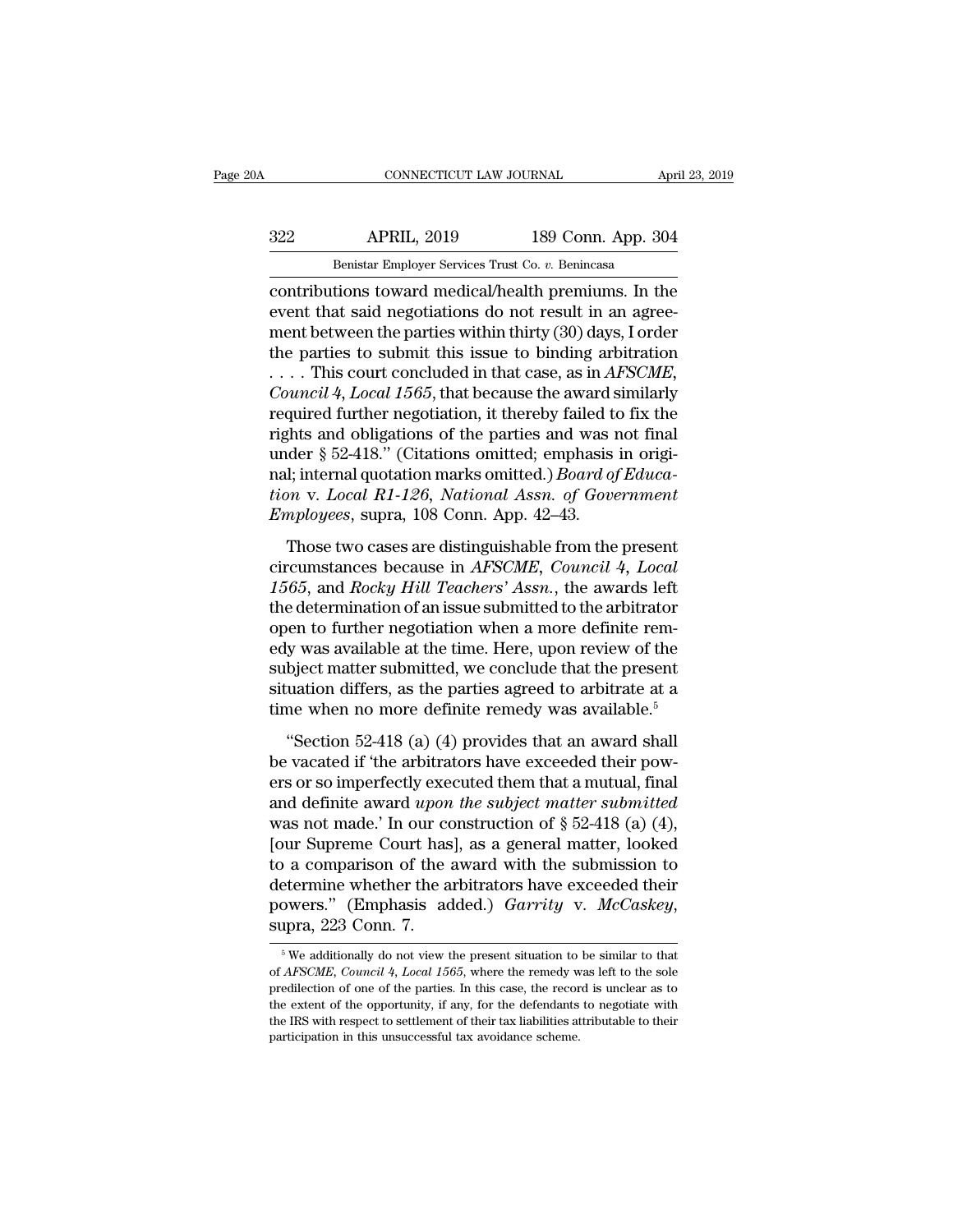## 189 Conn. App. 304 APRIL, 2019 223<br>Benistar Employer Services Trust Co. v. Benincasa EXECUTE THE SOURNAL CONNECTICUT LAW JOURNAL<br>
Benistar Employer Services Trust Co. *v.* Benincasa<br>
The trial court found that "[t]he first element of dam-

CONNECTICUT LAW JOURNAL<br>
9 Conn. App. 304 APRIL, 2019 323<br>
Benistar Employer Services Trust Co. v. Benincasa<br>
The trial court found that "[t]he first element of dam-<br>
es definitely fixes the rights and obligations of the<br> 189 Conn. App. 304 APRIL, 2019 323<br>
Benistar Employer Services Trust Co. v. Benincasa<br>
The trial court found that "[t]he first element of damages definitely fixes the rights and obligations of the parties with respect to t 189 Conn. App. 304 APRIL, 2019 323<br>
Benistar Employer Services Trust Co. v. Benincasa<br>
The trial court found that "[t]he first element of dam-<br>
ages definitely fixes the rights and obligations of the<br>
parties with respect 189 Conn. App. 304 APRIL, 2019 323<br>
Benistar Employer Services Trust Co.  $v$ . Benincasa<br>
The trial court found that "[t]he first element of dam-<br>
ages definitely fixes the rights and obligations of the<br>
parties with respe ages definitely fixes the rights and obligations of the parties with respect to taxes and penalties owed by the [defendants] for the transfer of the policies from the Grist Mill Trust Welfare Benefit Plan and its terminati metrical court found that "[t]he first element of damages definitely fixes the rights and obligations of the parties with respect to taxes and penalties owed by the [defendants] for the transfer of the policies from the G The trial court found that "[t]he first element of dam-<br>ages definitely fixes the rights and obligations of the<br>parties with respect to taxes and penalties owed by<br>the [defendants] for the transfer of the policies from<br>the ages definitely fixes the rights and obligations of the<br>parties with respect to taxes and penalties owed by<br>the [defendants] for the transfer of the policies from<br>the Grist Mill Trust Welfare Benefit Plan and its ter-<br>mina parties with respect to taxes and penalties owed by<br>the [defendants] for the transfer of the policies from<br>the Grist Mill Trust Welfare Benefit Plan and its ter-<br>mination. The award clearly does not identify a specific<br>amo the [defendants] for the transfer of the policies from<br>the Grist Mill Trust Welfare Benefit Plan and its ter-<br>mination. The award clearly does not identify a specific<br>amount of damages but, as the [defendants] assert,<br>[w]h the Grist Mill Trust Welfare Benefit Plan and its ter-<br>mination. The award clearly does not identify a specific<br>amount of damages but, as the [defendants] assert,<br>[w]hatever resulting amount is what it is, [and] the<br>[plain mination. The award clearly does not identify a specific<br>amount of damages but, as the [defendants] assert,<br>[w]hatever resulting amount is what it is, [and] the<br>[plaintiffs] are obliged to pay it as damages. The second<br>ele amount of damages but, as the [defendants] assert,<br>[w]hatever resulting amount is what it is, [and] the<br>[plaintiffs] are obliged to pay it as damages. The second<br>element of damages, the \$33,546.90 transfer, admits of<br>no am [w]hatever resulting amount is what it is, [and] the<br>[plaintiffs] are obliged to pay it as damages. The second<br>element of damages, the \$33,546.90 transfer, admits of<br>no ambiguity. The obligation to pay the [defendants']<br>le [plaintiffs] are obliged to pay it as damages. The second<br>element of damages, the \$33,546.90 transfer, admits of<br>no ambiguity. The obligation to pay the [defendants']<br>legal defense costs for the IRS assessment is unambiguelement of damages, the \$33,546.90 transfer, admits of<br>no ambiguity. The obligation to pay the [defendants']<br>legal defense costs for the IRS assessment is unambigu-<br>ously fixed as the legal responsibility of the [plaintiff no ambiguity. The obligation to pay the [defendants']<br>legal defense costs for the IRS assessment is unambigu-<br>ously fixed as the legal responsibility of the [plaintiffs].<br>Similarly, any assessment of state taxes for the tr legal defense costs for the IRS assessment is unambiguously fixed as the legal responsibility of the [plaintiffs].<br>Similarly, any assessment of state taxes for the transfer<br>of the policies, whatever the amount, must be pai ously fixed as the legal responsibility of the [plaintiffs].<br>Similarly, any assessment of state taxes for the transfer<br>of the policies, whatever the amount, must be paid by<br>the [plaintiffs] as damages. The absence of a spe Similarly, any assessment of state taxes for the transfer<br>of the policies, whatever the amount, must be paid by<br>the [plaintiffs] as damages. The absence of a specific<br>dollar figure does not render the rights and obligation of the policies, whatever the amount, must be paid by<br>the [plaintiffs] as damages. The absence of a specific<br>dollar figure does not render the rights and obligations<br>in doubt as to who is entitled to receive or pay the<br>dam the [plaintiffs] as damages. The absence of a specific<br>dollar figure does not render the rights and obligations<br>in doubt as to who is entitled to receive or pay the<br>damages. The award provides sufficient guidance from<br>whic dollar figure does not render the rights and obligations<br>in doubt as to who is entitled to receive or pay the<br>damages. The award provides sufficient guidance from<br>which the parties may identify the specific amounts of<br>paym in doubt as to who is entitled to receive or pay the<br>damages. The award provides sufficient guidance from<br>which the parties may identify the specific amounts of<br>payments. The amounts are those sums assessed by the<br>IRS and damages. The award provides sufficient guidance from<br>which the parties may identify the specific amounts of<br>payments. The amounts are those sums assessed by the<br>IRS and the appropriate state agency, as well as the<br>legal de which the parties may identify the specific amounts of<br>payments. The amounts are those sums assessed by the<br>IRS and the appropriate state agency, as well as the<br>legal defense costs of the IRS assessment charged by<br>Attorney payments. The amounts are those sums assessed by the<br>IRS and the appropriate state agency, as well as the<br>legal defense costs of the IRS assessment charged by<br>Attorney [Thomas] Brever. The [plaintiffs], therefore,<br>have ade IRS and the appropriate state agency, as well as the<br>legal defense costs of the IRS assessment charged by<br>Attorney [Thomas] Brever. The [plaintiffs], therefore,<br>have adequate information from Stein's decision to<br>effectuate legal defense costs of the IRS assessment charged by<br>Attorney [Thomas] Brever. The [plaintiffs], therefore,<br>have adequate information from Stein's decision to<br>effectuate the award. The submission of the arbitration<br>to Stei Attorney [Thomas] Brever. The [plaintiffs], therefore,<br>have adequate information from Stein's decision to<br>effectuate the award. The submission of the arbitration<br>to Stein authorized him to use his own judgment and<br>discreti have adequate information from Stein's<br>effectuate the award. The submission of the<br>to Stein authorized him to use his own judiscretion and to render an appropriate a<br>Stein exercised his judgment in effecting ar<br>court finds Stein authorized him to use his own judgment and<br>scretion and to render an appropriate award. . . .<br>ein exercised his judgment in effecting an award this<br>urt finds to be final and definite." (Citation omitted;<br>ternal quot discretion and to render an appropriate award. . . . .<br>Stein exercised his judgment in effecting an award this<br>court finds to be final and definite." (Citation omitted;<br>internal quotation marks omitted.)<br>We agree that the

Stein exercised his judgment in effecting an award this<br>court finds to be final and definite." (Citation omitted;<br>internal quotation marks omitted.)<br>We agree that the award definitively set the liability<br>and legal responsi court finds to be final and definite." (Citation omitted;<br>internal quotation marks omitted.)<br>We agree that the award definitively set the liability<br>and legal responsibility of the plaintiffs, even though it<br>did not determi internal quotation marks omitted.)<br>We agree that the award definitively set the liability<br>and legal responsibility of the plaintiffs, even though it<br>did not determine a precise amount of damages. The<br>arbitrator could not p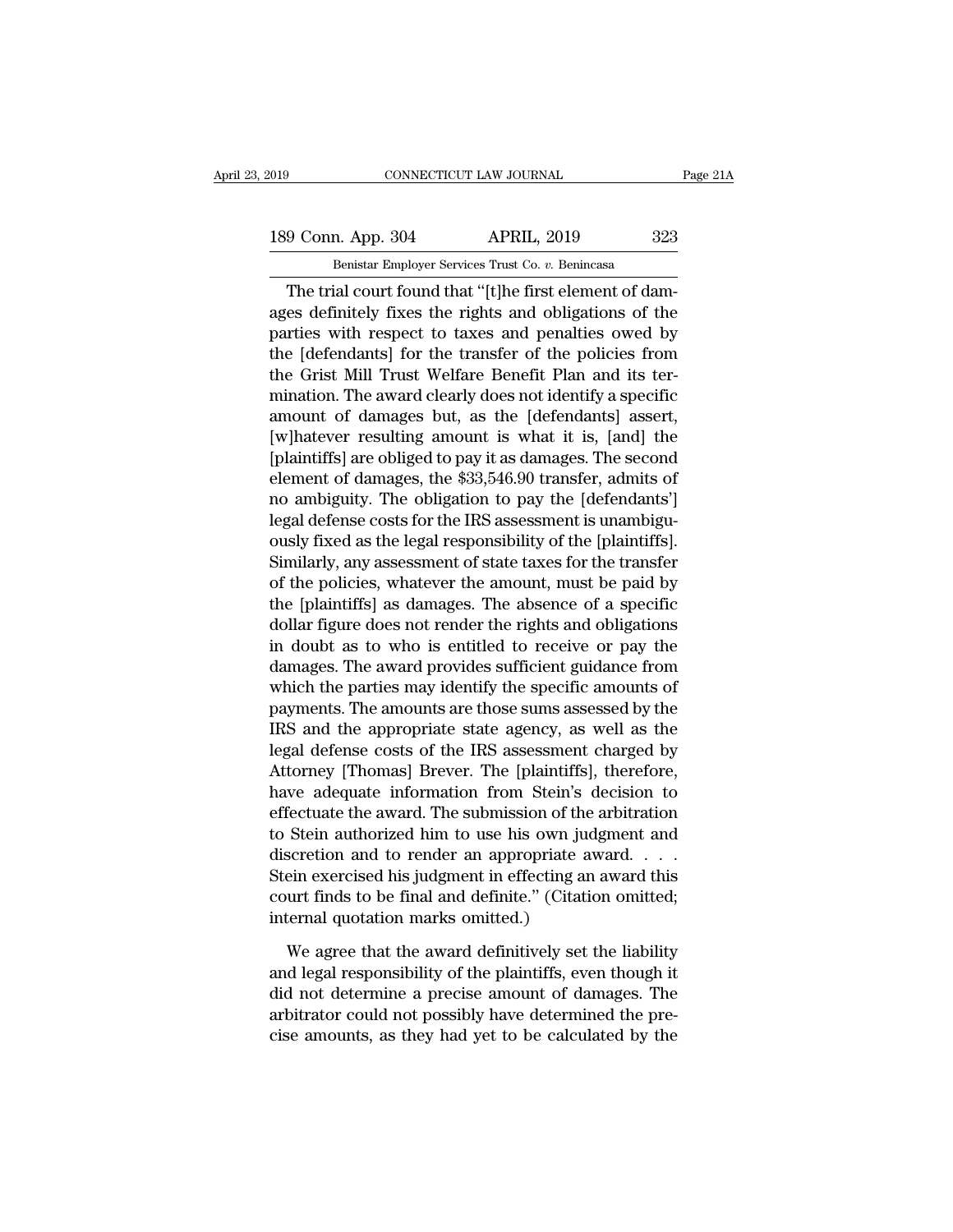### EXECUTE CONNECTICUT LAW JOURNAL April 23, 2019<br>324 APRIL, 2019 189 Conn. App. 304<br>Benistar Employer Services Trust Co. v. Benincasa CONNECTICUT LAW JOURNAL A<sub>I</sub><br>APRIL, 2019 189 Conn. App. 30<br>Benistar Employer Services Trust Co. *v.* Benincasa

CONNECTICUT LAW JOURNAL April 23, 2019<br>
324 APRIL, 2019 189 Conn. App. 304<br>
Benistar Employer Services Trust Co. v. Benincasa<br>
IRS.<sup>6</sup> We note that although the plaintiffs argue that<br>
the unsettled amount of legal fees lac 324 APRIL, 2019 189 Conn. App. 304<br>Benistar Employer Services Trust Co. v. Benincasa<br>IRS.<sup>6</sup> We note that although the plaintiffs argue that<br>the unsettled amount of legal fees lacks definitiveness,<br>much of the plaintiffs'  $\frac{\text{Benistar}_1}{\text{Benistar}_2}$  and  $\frac{\text{Benistar}_2}{\text{Benistar}_2}$  and  $\frac{\text{Benistar}_2}{\text{Benistar}_2}$  are  $\frac{\text{Benistar}_3}{\text{Ben勠}_3}$  are  $\frac{\text{Ben非}_3}{\text{Benith }2}$  and  $\frac{\text{Benistr}}{\text{Benith }2}$  argument focuses on Stein's factual finding that the plaintiffs' p  $\frac{324}{\text{Benistar Employee Services Trust Co. } v. \text{ Benincasa}}$ <br>
IRS.<sup>6</sup> We note that although the plaintiffs argue that<br>
the unsettled amount of legal fees lacks definitiveness,<br>
much of the plaintiffs' argument focuses on Stein's fac-<br>
tual finding that Ferita, 2019<br>
Benistar Employer Services Trust Co. v. Benincasa<br>
IRS.<sup>6</sup> We note that although the plaintiffs argue that<br>
the unsettled amount of legal fees lacks definitiveness,<br>
much of the plaintiffs' argument focuses o Benistar Employer Services Trust Co.  $v$ . Benincasa<br>IRS.<sup>6</sup> We note that although the plaintiffs argue that<br>the unsettled amount of legal fees lacks definitiveness,<br>much of the plaintiffs' argument focuses on Stein's fac-IRS.<sup>6</sup> We note that although the plaintiffs argue that<br>the unsettled amount of legal fees lacks definitiveness,<br>much of the plaintiffs' argument focuses on Stein's fac-<br>tual finding that the plaintiffs promised to pay le the unsettled amount of legal fees lacks definitiveness,<br>much of the plaintiffs' argument focuses on Stein's fac-<br>tual finding that the plaintiffs promised to pay legal<br>fees. As we have previously mentioned, "courts do not much of the plaintiffs' argument focuses on Stein's factual finding that the plaintiffs promised to pay legal fees. As we have previously mentioned, "courts do not review the evidence or otherwise second-guess an arbitrati tual finding that the plaintiffs<br>fees. As we have previously m<br>review the evidence or otherwi<br>tration panel's factual determin<br>tion submission is unrestric<br>*Insurers v. Hartford Steam E*<br>*Co.*, supra, 273 Conn. 96.<br>We also es. As we have previously mentioned, "courts do not<br>view the evidence or otherwise second-guess an arbi-<br>ation panel's factual determinations when the arbitra-<br>n submission is unrestricted." Industrial Risk<br>surers v. Hartf review the evidence or otherwise second-guess an arbi-<br>tration panel's factual determinations when the arbitra-<br>tion submission is unrestricted." Industrial Risk<br>Insurers v. Hartford Steam Boiler Inspection & Ins.<br>Co., sup

tration panel's factual determinations when the arbitration<br>tion submission is unrestricted." Industrial Risk<br>Insurers v. Hartford Steam Boiler Inspection & Ins.<br>Co., supra, 273 Conn. 96.<br>We also emphasize that in the pres tion submission is unrestricted." Industrial Risk<br>Insurers v. Hartford Steam Boiler Inspection & Ins.<br>Co., supra, 273 Conn. 96.<br>We also emphasize that in the present matter, the<br>subject matter submitted involved a contract Insurers v. Hartford Steam Boiler Inspection & Ins.<br>Co., supra, 273 Conn. 96.<br>We also emphasize that in the present matter, the<br>subject matter submitted involved a contract dispute<br>and determination of damages while the se  $Co$ , supra, 273 Conn. 96.<br>We also emphasize that in the present matter, the subject matter submitted involved a contract dispute and determination of damages while the settlement litigation with the IRS was still ongoing. We also emphasize that in the present matter, the<br>subject matter submitted involved a contract dispute<br>and determination of damages while the settlement liti-<br>gation with the IRS was still ongoing. The parties were<br>well aw subject matter submitted involved a contract dispute<br>and determination of damages while the settlement liti-<br>gation with the IRS was still ongoing. The parties were<br>well aware of the active nature of the involvement of<br>the and determination of damages while the settlement litigation with the IRS was still ongoing. The parties were<br>well aware of the active nature of the involvement of<br>the IRS when they agreed to have the matter resolved<br>throu gation with the IRS was still ongoing. The parties were<br>well aware of the active nature of the involvement of<br>the IRS when they agreed to have the matter resolved<br>through arbitration. To vacate an award when it was<br>as fina well aware of the active nature of the involvement of<br>the IRS when they agreed to have the matter resolved<br>through arbitration. To vacate an award when it was<br>as final and definite as existing circumstances permit-<br>ted, wo the IRS when they agreed to have the matter resolved<br>through arbitration. To vacate an award when it was<br>as final and definite as existing circumstances permit-<br>ted, would undermine the strong public policy favor-<br>ing arbi through arbitration. To vacate an award when it was<br>as final and definite as existing circumstances permit-<br>ted, would undermine the strong public policy favor-<br>ing arbitration as a means of resolving disputes. "[T]<br>he pa as final and definite as existing circumstances permitted, would undermine the strong public policy favoring arbitration as a means of resolving disputes. "[T]he parties voluntarily bargained for the decision of the arbitr ted, would undermine the strong public policy favoring arbitration as a means of resolving disputes. "[T]he parties voluntarily bargained for the decision of the arbitrator and, as such, the parties are presumed to have as ing arbitration as a means of resolving disputes. "[T]he<br>parties voluntarily bargained for the decision of the<br>arbitrator and, as such, the parties are presumed to<br>have assumed the risks of and waived objections to<br>that d parties voluntarily bargained for the decision of the arbitrator and, as such, the parties are presumed to have assumed the risks of and waived objections to that decision. . . . It is clear that a party cannot object to arbitrator and, as such, the parties are presumed to<br>have assumed the risks of and waived objections to<br>that decision.... It is clear that a party cannot object<br>to an award which accomplishes precisely what the<br>arbitrator have assumed the risks of and waived objections to<br>that decision.... It is clear that a party cannot object<br>to an award which accomplishes precisely what the<br>arbitrators were authorized to do merely because that<br>party dis that decision. . . . It is clear that a party cannot object<br>to an award which accomplishes precisely what the<br>arbitrators were authorized to do merely because that<br>party dislikes the results. . . . Thus, [our Supreme<br>Cour to an award which accomplishes precisely what the<br>arbitrators were authorized to do merely because that<br>party dislikes the results. . . . Thus, [our Supreme<br>Court has] previously held that the parties should be<br>bound by a arbitrators were authorized to do merely because that<br>party dislikes the results. . . . Thus, [our Supreme<br>Court has] previously held that the parties should be<br>bound by a decision that they contracted and bargained<br>for, e (1987). or, even if it is regarded as unwise or wrong on the erits." (Citations omitted.) *American Universal Ins.*<br>
6. v. *DelGreco*, 205 Conn. 178, 186–87, 530 A.2d 171<br>
<sup>6</sup> Again, there is no evidence in the record that would s merits." (Citations omitted.) *American Universal Ins.*<br>Co. v. *DelGreco*, 205 Conn. 178, 186–87, 530 A.2d 171<br>(1987).<br><sup>6</sup> Again, there is no evidence in the record that would suggest that the<br>amount of taxes and penalties

Co. v. DelGreco, 205 Conn. 178, 186–87, 530 A.2d 171 (1987).<br>  $\frac{4}{\sqrt{3}}$  (Again, there is no evidence in the record that would suggest that the amount of taxes and penalties is left to the predilection of the defendants (1987).<br>  $\begin{array}{l}\n\text{6.1:} \text{6.2:} \text{6.3:} \text{6.4:} \text{6.4:} \text{6.4:} \text{6.4:} \text{6.4:} \text{6.4:} \text{6.4:} \text{6.4:} \text{6.4:} \text{6.4:} \text{6.4:} \text{6.4:} \text{6.4:} \text{6.4:} \text{6.4:} \text{6.4:} \text{6.4:} \text{6.4:} \text{6.4:} \text{6.4:} \text{6.4:} \text{6.4:} \text{$ (1907).<br>  $\delta$  Again, there is no evidence in the record that would suggest that the amount of taxes and penalties is left to the predilection of the defendants.<br>
At best, the defendants may attempt to regotiate those amou  $\epsilon$  Again, there is no evidence amount of taxes and penalties At best, the defendants may  $\epsilon$  IRS and, if the plaintiffs are on good faith, the plaintiffs co who has retained jurisdiction.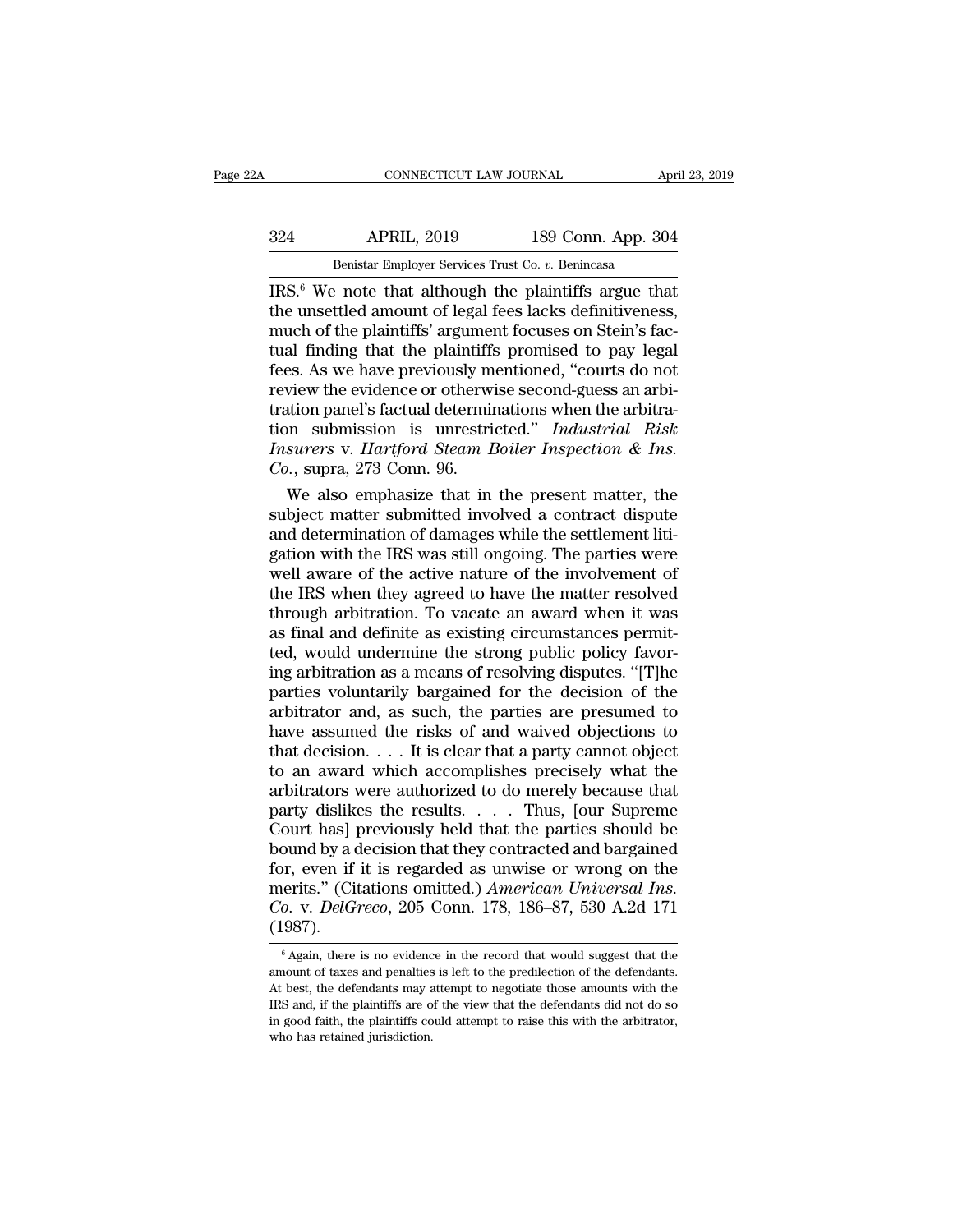189 Conn. App. 304 APRIL, 2019 235<br>Benistar Employer Services Trust Co. v. Benincasa

EXECUTE THE SOURNAL CONNECTICUT LAW JOURNAL 189 Conn. App. 304 APRIL, 2019 325<br>Benistar Employer Services Trust Co. *v.* Benincasa<br>The plaintiffs additionally argue that the award was Fage 23A<br>
9 Conn. App. 304 APRIL, 2019 325<br>
Benistar Employer Services Trust Co. v. Benincasa<br>
The plaintiffs additionally argue that the award was<br>
definite because Stein retained jurisdiction to inter-<br>
and resolve any d 189 Conn. App. 304 APRIL, 2019 325<br>
Benistar Employer Services Trust Co. v. Benincasa<br>
The plaintiffs additionally argue that the award was<br>
indefinite because Stein retained jurisdiction to inter-<br>
pret and resolve any di 189 Conn. App. 304 APRIL, 2019 325<br>
Benistar Employer Services Trust Co. v. Benincasa<br>
The plaintiffs additionally argue that the award was<br>
indefinite because Stein retained jurisdiction to inter-<br>
pret and resolve any di 189 Conn. App. 304 APRIL, 2019 325<br>
Benistar Employer Services Trust Co. v. Benincasa<br>
The plaintiffs additionally argue that the award was<br>
indefinite because Stein retained jurisdiction to inter-<br>
pret and resolve any di Benistar Employer Services Trust Co. v. Benincasa<br>
The plaintiffs additionally argue that the award was<br>
indefinite because Stein retained jurisdiction to inter-<br>
pret and resolve any disputes concerning the award.<br>
We ar Benistar Employer Services Trust Co. *v.* Benincasa<br>
The plaintiffs additionally argue that the award was<br>
indefinite because Stein retained jurisdiction to inter-<br>
pret and resolve any disputes concerning the award.<br>
We a The plaintiffs additionally argue that the award was<br>indefinite because Stein retained jurisdiction to inter-<br>pret and resolve any disputes concerning the award.<br>We are unpersuaded. "[W]hen there is no Connecticut<br>case law indefinite because Stein retained jurisdiction to inter-<br>pret and resolve any disputes concerning the award.<br>We are unpersuaded. "[W]hen there is no Connecticut<br>case law directly on point, [the court] may turn for<br>guidance pret and resolve any disputes concerning the award.<br>We are unpersuaded. "[W]hen there is no Connecticut<br>case law directly on point, [the court] may turn for<br>guidance to the applicable federal law." *Nussbaum* v.<br>*Kimberly* We are unpersuaded. "[W]hen there is no Connecticut<br>case law directly on point, [the court] may turn for<br>guidance to the applicable federal law." Nussbaum v.<br>Kimberly Timbers, Ltd., 271 Conn. 65, 73 n.6, 856 A.2d<br>364 (2004 case law directly on point, [the court] may turn for<br>guidance to the applicable federal law." Nussbaum v.<br>Kimberly Timbers, Ltd., 271 Conn. 65, 73 n.6, 856 A.2d<br>364 (2004). The United States Court of Appeals for the<br>Ninth guidance to the applicable federal law." Nussbaum v.<br>Kimberly Timbers, Ltd., 271 Conn. 65, 73 n.6, 856 A.2d<br>364 (2004). The United States Court of Appeals for the<br>Ninth Circuit has differentiated between a retention of<br>jur *Kimberly Timbers, Ltd.*, 271 Conn. 65, 73 n.6, 856 A.2d<br>364 (2004). The United States Court of Appeals for the<br>Ninth Circuit has differentiated between a retention of<br>jurisdiction in which a remedy is not provided to the 364 (2004). The United States Court of Appeals for the<br>Ninth Circuit has differentiated between a retention of<br>jurisdiction in which a remedy is not provided to the<br>parties that is not final and definite, and one that<br>reta *Ninth Circuit has differentiated between a retention of* jurisdiction in which a remedy is not provided to the parties that is not final and definite, and one that retained jurisdiction in a case in which a court held the jurisdiction in which a remedy is not provided to the parties that is not final and definite, and one that retained jurisdiction in a case in which a court held the award to be improper or if the parties were unable to agr parties that is not final and definite, and one that<br>retained jurisdiction in a case in which a court held the<br>award to be improper or if the parties were unable to<br>agree on nonmandatory terms. *Sheet Metal Workers'*<br>*Int* retained jurisdiction in a case in which a court held the<br>award to be improper or if the parties were unable to<br>agree on nonmandatory terms. *Sheet Metal Workers'*<br>*International Assn.*, *Local 206*, *AFL-CIO* v. *R.K.*<br>Bu award to be improper or if the parties were unable to<br>agree on nonmandatory terms. *Sheet Metal Workers'*<br>*International Assn., Local 206, AFL-CIO* v. *R.K.*<br>*Burner Sheet Metal, Inc.*, 859 F.2d 758, 760–61 (9th Cir.<br>1988) urner Sheet Metal, Inc., 859 F.2d 758, 760–61 (9th Cir.<br>988). It concluded that the latter was "final and binding<br>s to all mandatory bargaining terms. Indeed, the award<br>as final for all purposes if no court acted."<sup>7</sup> Id., 1988). It concluded that the latter was "final and binding<br>as to all mandatory bargaining terms. Indeed, the award<br>was final for all purposes if no court acted."<sup>7</sup> Id., 761.<br><sup>7</sup> This reasoning has been used in our Superio

as to all mandatory bargaining terms. Indeed, the award<br>was final for all purposes if no court acted."<sup>7</sup> Id., 761.<br><sup>7</sup> This reasoning has been used in our Superior Courts, which, although<br>not binding on this court, is per was final for all purposes if no court acted."<sup>7</sup> Id., 761.<br>
<sup>7</sup> This reasoning has been used in our Superior Courts, which, although<br>
not binding on this court, is persuasive. In *State v. New England Health*<br> *Care Empl* WAS IIIRI IOF AII purposes II NO COURT Acted. Id., 701.<br>
<sup>7</sup> This reasoning has been used in our Superior Courts, which, although<br>
not binding on this court, is persuasive. In *State v. New England Health*<br> *Care Employee* <sup>7</sup> This reasoning has been used in our Superior Courts, which, although not binding on this court, is persuasive. In *State v. New England Health Care Employees Union, District 1199, AFL-CIO*, Superior Court, judicial di not binding on this court, is persuasive. In *State v. New England Health* Care Employees Union, District 1199, AFL-CIO, Superior Court, judicial district of Hartford, Docket No. CV-96-0558742 (April 16, 1997) (19 Conn. L. *Care Employees Union, District 1199, AFL-CIO,* Superior Court, judicial<br>district of Hartford, Docket No. CV-96-0558742 (April 16, 1997) (19 Conn.<br>L. Rptr. 337, 339), the Superior Court upheld an award as final and definit district of Hartford, Docket No. CV-96-0558742 (April 16, 1997) (19 Conn.<br>L. Rptr. 337, 339), the Superior Court upheld an award as final and definite<br>when the arbitrator retained jurisdiction to "oversee the parties" prog *Assn.* of *Assn.* of *Assn.* of *Assn. Assn. Assn. Assn. Assn. Assn. Assn. Assn. Assn. Assn. Assn. Assn. Assn. Assn. Assn. Assn. Assn. Assn. Assn. Assn. Assn. Assn. Assn. Assn Union 501, Sootherman Iron Works, Inc.*, 928 F. Supp. 83, 86 (D. Mass. 1996), The court stated: "An arbitrator's use of boilerplate language generally retaining jurisdiction does not make an award nonfinal. *International* in performing the 'ministerial' task of calculating the exact monetary amount<br>
...." The court stated: "An arbitrator's use of boilerplate language generally retaining jurisdiction does not make an award nonfinal. *Interna Aerospace Workers, District No. 8*, 802 F.2d 247, 250 (7th Cir. 1986). The Fact that an award requires prospective implementation does not make an award nonfinal. *International* Assn. of Bridge, Structural & Ornamental Iron Workers, Shopmen's Local Union 501 v. Burtman Iron Works, Inc., 928 F. S relief awarded any less final or definite. *Dighello* v. *Busconic Christian* of *Bridge*, *Structural & Ornamental Iron Workers*, *Shopmen's Local Union 501 v. Burtman Iron Works*, *Inc.*, 928 F. Supp. 83, 86 (D. Mass. 19 Union 501 v. Burtman Iron<br>
citing Dreis & Krump Mfg.<br>
Aerospace Workers, District<br>
fact that an award requires prelief awarded any less final<br>
85, 91 (D. Conn. 1987).<br>
"Courts have drawn an im ing *Dreis* & Krump *Mfg.* Co. v. International Assn. of Machinists & errospace Workers, District No. 8, 802 F.2d 247, 250 (7th Cir. 1986). The et that an award requires prospective implementation does not make the lief a La and Merospace Workers, District No. 8, 802 F.2d 247, 250 (7th Cir. 1986). The fact that an award requires prospective implementation does not make the relief awarded any less final or definite. Dighello v. Busconi, 673

Fact that an award requires prospective implementation does not make the free relief awarded any less final or definite.  $Digitblock$   $Dischi$ ,  $673$  F. Supp. 85, 91 (D. Conn. 1987).<br>"Courts have drawn an important distinction betwee The remeasured any less final or definite. *Dighello* v. *Busconi*, 673 F. Supp.<br>
85, 91 (D. Conn. 1987).<br>
"Courts have drawn an important distinction between awards that retain<br>
jurisdiction and direct the parties to foll *Metal Workers' International Assn., Local 206, AFL-CIO v. R.K. Burner Sheet Metal, Inc.*, [supp., 85, 91 (D. Conn. 1987).<br>
"Courts have drawn an important distinction between awards that retain jurisdiction and direct the <sup>92</sup> Courts have drawn an important distinction between awards that retain jurisdiction and direct the parties to follow specific instructions regarding implementation of the remedy and awards that retain jurisdiction but foregoing distinction when it distinguished its holding in *Millmen Local*<br>foregoing implementation of the remedy and awards that retain jurisdiction but fail<br>to provide any remedy and order the parties to fashion a remedy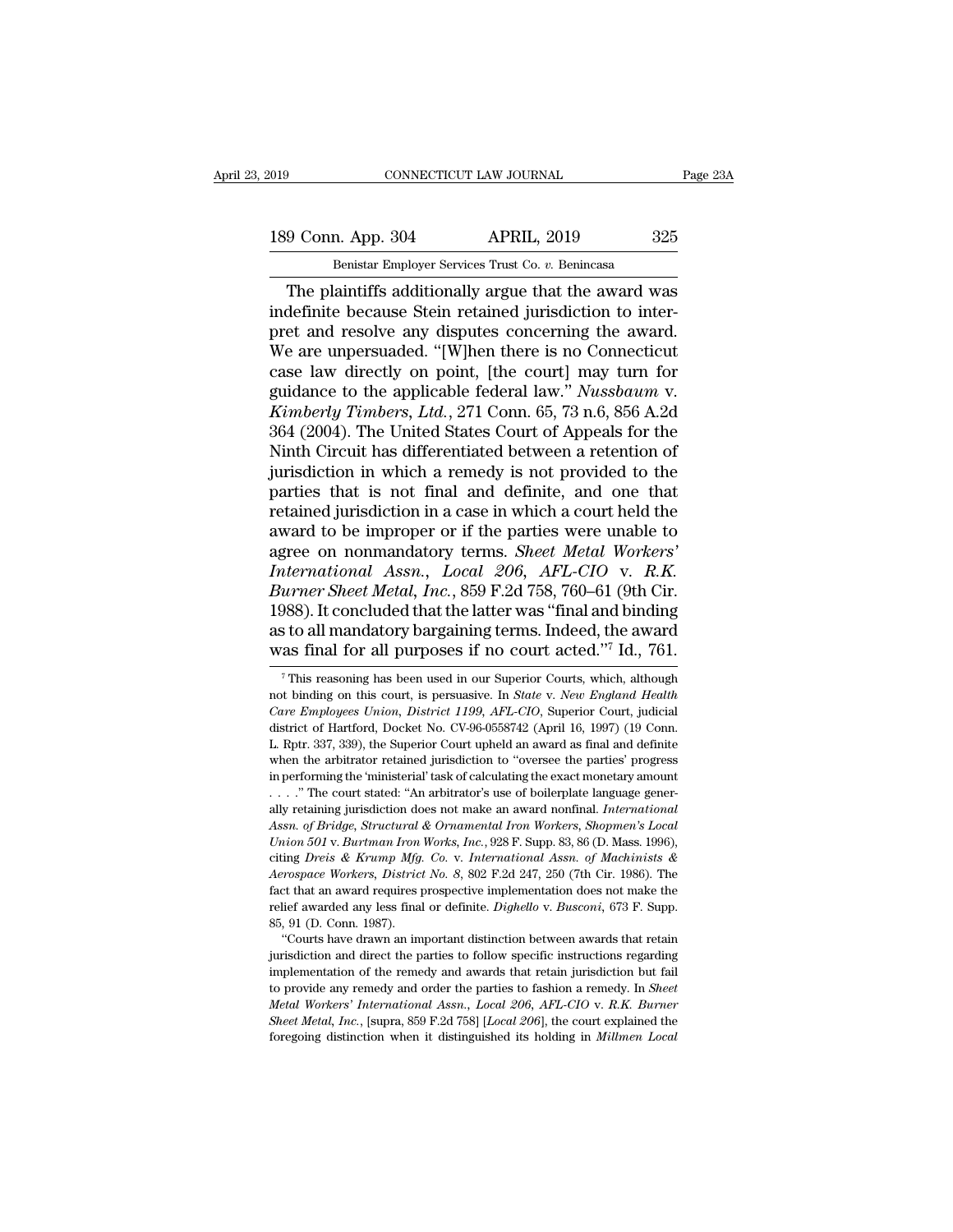EN CONNECTICUT LAW JOURNAL April 23, 2019<br>326 APRIL, 2019 189 Conn. App. 304<br>Benistar Employer Services Trust Co. v. Benincasa CONNECTICUT LAW JOURNAL April 23, 2019<br>Benistar Employer Services Trust Co. *v.* Benincasa<br>In the present matter, Stein retained jurisdiction for the

CONNECTICUT LAW JOURNAL April 23, 2019<br>
326 APRIL, 2019 189 Conn. App. 304<br>
Benistar Employer Services Trust Co. v. Benincasa<br>
In the present matter, Stein retained jurisdiction for the<br>
sole purpose of interpreting the aw Sole Mark 2019 189 Conn. App. 304<br>
Benistar Employer Services Trust Co. v. Benincasa<br>
In the present matter, Stein retained jurisdiction for the<br>
sole purpose of interpreting the award or resolving any<br>
potential disputes Benistar Employer Services Trust Co. v. Benincasa<br>
In the present matter, Stein retained jurisdiction for the<br>
sole purpose of interpreting the award or resolving any<br>
potential disputes arising from the final effectuation  $\frac{326}{Benistar Employer}$  Services Trust Co. v. Benincasa<br>In the present matter, Stein retained jurisdiction for the<br>sole purpose of interpreting the award or resolving any<br>potential disputes arising from the final effectuation Benistar Employer Services Trust Co. v. Benincasa<br>In the present matter, Stein retained jurisdiction for the<br>sole purpose of interpreting the award or resolving any<br>potential disputes arising from the final effectuation of Benistar Employer Services Trust Co.  $v$ . Benincasa<br>In the present matter, Stein retained jurisdiction for the<br>sole purpose of interpreting the award or resolving any<br>potential disputes arising from the final effectuation In the present matter, Stein retained jurisdiction for the sole purpose of interpreting the award or resolving any potential disputes arising from the final effectuation of his ruling. Such a retention of jurisdiction does sole purpose of inte<br>potential disputes a<br>his ruling. Such a<br>involve fashioning<br>mine the finality o<br>with the trial court<br>nite and final. volve fashioning a remedy and, thus, does not under-<br>ine the finality of the award.<sup>8</sup> We, therefore, agree<br>th the trial court that the award was sufficiently defi-<br>te and final.<br>IV<br>The plaintiffs' final claim is that the

IV

mine the finality of the award.<sup>8</sup> We, therefore, agree<br>with the trial court that the award was sufficiently defi-<br>nite and final.<br>IV<br>The plaintiffs' final claim is that the trial court improp-<br>erly denied their applicatio with the trial court that the award was sufficiently definite and final.<br>IV<br>IV<br>The plaintiffs' final claim is that the trial court improp-<br>erly denied their application to vacate the arbitration<br>award because the award vio IV<br>IV<br>The plaintiffs' final claim is that the trial court improp-<br>erly denied their application to vacate the arbitration<br>award because the award violated public policy. Spe-<br>cifically, the plaintiffs argue that the award IV<br>IV<br>The plaintiffs' final claim is that the trial court improp-<br>erly denied their application to vacate the arbitration<br>award because the award violated public policy. Spe-<br>cifically, the plaintiffs argue that the award The plaintiffs' final claim is that the trial court improp-<br>erly denied their application to vacate the arbitration<br>award because the award violated public policy. Spe-<br>cifically, the plaintiffs argue that the award violat The plaintiffs' final claim is that the trial court improperly denied their application to vacate the arbitration<br>award because the award violated public policy. Spe-<br>cifically, the plaintiffs argue that the award violates erly denied their application to vacate the arbitration<br>award because the award violated public policy. Spe-<br>cifically, the plaintiffs argue that the award violates<br>public policy by allowing for damages due to increased<br>ta award because the award violated public policy. Specifically, the plaintiffs argue that the award violates public policy by allowing for damages due to increased tax liability, as it would "place [the defendants] into a be cifically, the plaintiffs a<br>public policy by allowing<br>tax liability, as it would<br>a better position than if<br>419 Plan," and by infring<br>through Stein's determi<br>tions. We disagree.<br>We begin by setting We begin by setting for damages due to increased<br>a liability, as it would "place [the defendants] into<br>better position than if they had never invested in the<br>9 Plan," and by infringing on the freedom to contract<br>rough Stei a better position than if they had never invested in the 419 Plan," and by infringing on the freedom to contract through Stein's determination of contractual obligations. We disagree.<br>We begin by setting forth our standar

*<sup>550,</sup> United Brotherhood of Carpenters & Joiners of America, AFL-CIO v. <i>Wells Exterior Trim,* 828 F.2d 1373 (9th Cir. 1987) [*Millmen*]. *Millmen* vacated an award in which the arbitrator ruled only on whether the collect We begin by setting forth our standard of review.<br>
"[W]e favor arbitration as a means of settling private<br>  $\frac{550}{550}$ , United Brotherhood of Carpenters & Joiners of America, AFL-CIO v.<br>
Wells Exterior Trim, 828 F.2d 13 "[W]e favor arbitration as a means of settling private  $\frac{550}{550}$ , United Brotherhood of Carpenters & Joiners of America, AFL-CIO v. Wells Exterior Trim, 828 F.2d 1373 (9th Cir. 1987) [Millmen]. Millmen vacated an awar EVALUATE THE CONTROLLATION AS A THEATLE DISCUTE PHYATE 550, United Brotherhood of Carpenters & Joiners of America, AFL-CIO v.<br>Wells Exterior Trim, 828 F.2d 1373 (9th Cir. 1987) [Millmen]. Millmen<br>vacated an award in which 550, United Brotherhood of Carpenters & Joiners of America, AFL-CIO v.<br>Wells Exterior Trim, 828 F.2d 1373 (9th Cir. 1987) [Millmen]. Millmen<br>vacated an award in which the arbitrator ruled only on whether the collective<br>ba *Local 206* involved an arbitration award in which the arbitrator (*BST*) [*Millmen*]. *Millmen* vacated an award in which the arbitrator ruled only on whether the collective bargaining agreement was violated but declined wacated an award in which the arbitrator ruled only on whether the collective bargaining agreement was violated but declined to fashion any remedy, and sent the question of remedy back to the parties while retaining juris bargaining agreement was violated but declined to fashion any remedy, and sent the question of remedy back to the parties while retaining jurisdiction in case they were unable to reach an agreement. In contrast, the issue imposed terms of remedy back to the parties while retaining jurisdiction<br>in case they were unable to reach an agreement. In contrast, the issue in<br> $Local\ 206$  involved an arbitration award in which the arbitrator ordered<br>the in case they were unable to reach an agreement. In contrast, the issue in  $Local\ 206$  involved an arbitration award in which the arbitrator ordered the parties to sign a [s]tandard [f]orm [u]nion [a]greement, but retained ju Local 206 involved an arbitration award in which the arbitrator ordered the parties to sign a [s]tandard [f]orm [u]nion [a]greement, but retained jurisdiction in the event that a court found that the remedy improperly impo the parties to sign a [s]tandard [f]orm [u]nion [a]greement, but retained jurisdiction in the event that a court found that the remedy improperly imposed terms on nonmandatory subjects of bargaining and the parties were un jurisdiction in the event that a court found that the remedy improperly imposed terms on nonmandatory subjects of bargaining and the parties were unable to reach [an] agreement on those terms. The court held that that awar Imposed terms on nonmandatory subjects of bargaining and the parties<br>were unable to reach [an] agreement on those terms. The court held that<br>that award was final and binding. The arbitrator's contingent retention of<br>jurisd that award was final and binding. The arbitrator's contingent retention of jurisdiction did not render the award indefinite." State v. New England Health Care Employees Union, District 1199, AFL-CIO, supra, 19 Conn. L. Rp Health Care Employees Union, District 1199, AFL-CIO, supra, 19 Conn.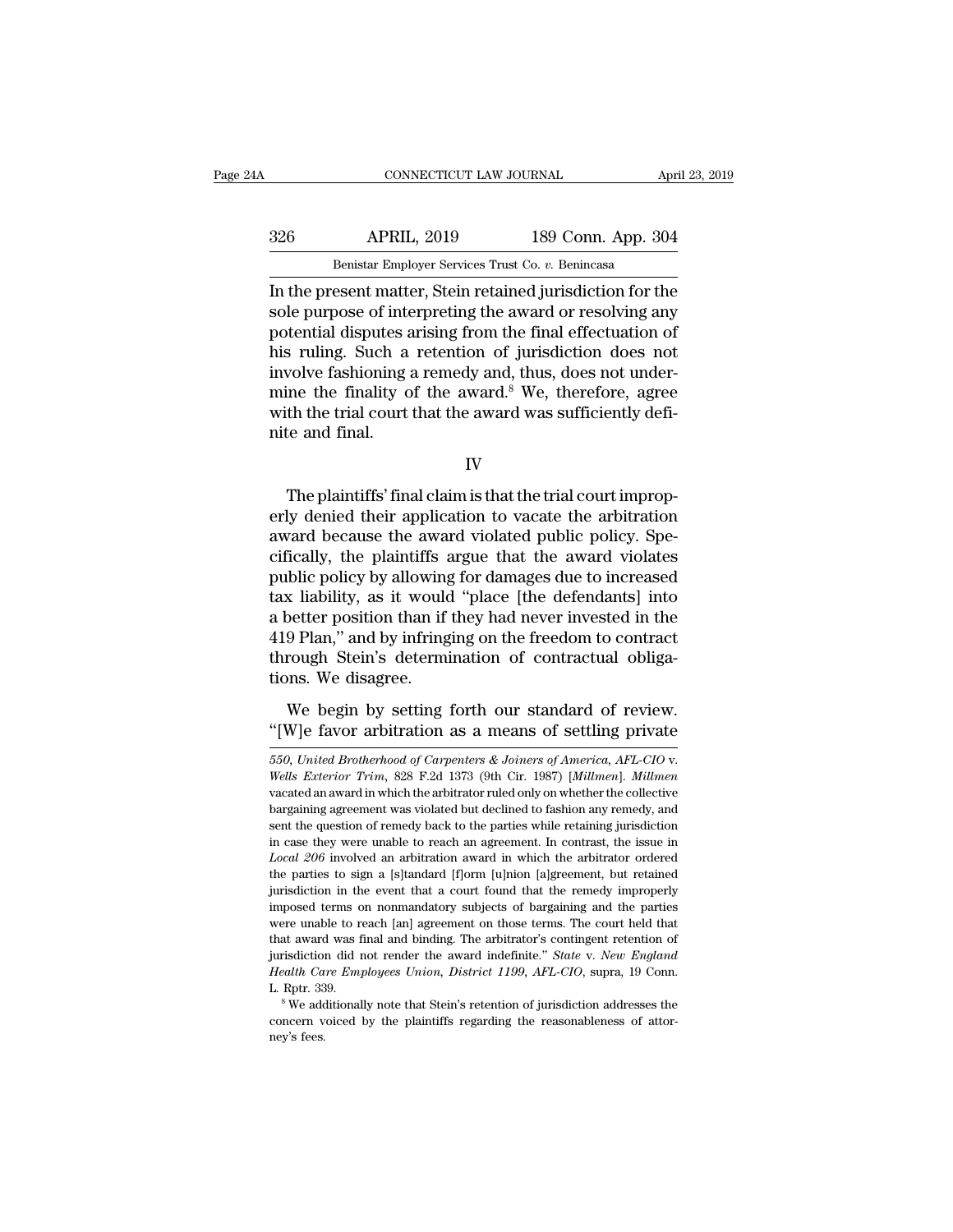# 189 Conn. App. 304 APRIL, 2019 25A<br>Benistar Employer Services Trust Co. v. Benincasa

EXECUTE 2019 CONNECTICUT LAW JOURNAL<br>
189 Conn. App. 304 APRIL, 2019 327<br>
Benistar Employer Services Trust Co. *v.* Benincasa<br>
disputes, [thus] we undertake judicial review of arbitraconnectricut LAW JOURNAL<br>
189 Conn. App. 304 APRIL, 2019 327<br>
Benistar Employer Services Trust Co. v. Benincasa<br>
disputes, [thus] we undertake judicial review of arbitra-<br>
tion awards in a manner designed to minimize inter 189 Conn. App. 304 APRIL, 2019 327<br>
Benistar Employer Services Trust Co. v. Benincasa<br>
disputes, [thus] we undertake judicial review of arbitra-<br>
tion awards in a manner designed to minimize interfer-<br>
ence with an efficie 189 Conn. App. 304 APRIL, 2019 327<br>
Benistar Employer Services Trust Co. v. Benincasa<br>
disputes, [thus] we undertake judicial review of arbitra-<br>
tion awards in a manner designed to minimize interfer-<br>
ence with an effici 189 Conn. App. 304 APRIL, 2019 327<br>
Benistar Employer Services Trust Co. v. Benincasa<br>
disputes, [thus] we undertake judicial review of arbitra-<br>
tion awards in a manner designed to minimize interfer-<br>
ence with an efficie Benistar Employer Services Trust Co. v. Benincasa<br>disputes, [thus] we undertake judicial review of arbitra-<br>tion awards in a manner designed to minimize interfer-<br>ence with an efficient and economical system of<br>alternativ Benistar Employer Services Trust Co.  $v$ . Benincasa<br>disputes, [thus] we undertake judicial review of arbitra-<br>tion awards in a manner designed to minimize interfer-<br>ence with an efficient and economical system of<br>alternat disputes, [thus] we undertake judicial review of arbitration awards in a manner designed to minimize interference with an efficient and economical system of alternative dispute resolution. . . . We will, however, submit to tion awards in a manner designed to minimize interfer-<br>ence with an efficient and economical system of<br>alternative dispute resolution.... We will, however,<br>submit to higher scrutiny an arbitration award that is<br>claimed to ence with an efficient and economical system of<br>alternative dispute resolution. . . . We will, however,<br>submit to higher scrutiny an arbitration award that is<br>claimed to be in contravention of public policy. . . .<br>[P]arti alternative dispute resolution. . . . We will, however,<br>submit to higher scrutiny an arbitration award that is<br>claimed to be in contravention of public policy. . . .<br>[P]arties cannot expect an arbitration award approving<br> submit to higher scrutiny an arbitration award that is<br>claimed to be in contravention of public policy. . . .<br>[P]arties cannot expect an arbitration award approving<br>conduct which is . . . contrary to public policy to<br>rece claimed to be in contravention of public policy.  $\dots$  [P] arties cannot expect an arbitration award approving<br>conduct which is  $\dots$  contrary to public policy to<br>receive judicial endorsement any more than parties can<br>expec [P]arties cannot expect an arbitration award approving<br>conduct which is . . . contrary to public policy to<br>receive judicial endorsement any more than parties can<br>expect a court to enforce such a contract between them.<br>. . *conduct which is* . . . contrary to public policy to receive judicial endorsement any more than parties can expect a court to enforce such a contract between them. . . . When a challenge to the arbitrator's authority is m receive judicial er<br>expect a court to  $\epsilon$ <br>. . . . When a cha<br>made on public p<br>*not concerned widecision but wi*<br>award. . . .<br>"Thus, when a j pect a court to emore such a contract between them.<br>
. When a challenge to the arbitrator's authority is<br>
ade on public policy grounds, however, the court is<br> *t concerned with the correctness of the arbitrator's*<br> *cision* and is a change to the arbitrator's authority is<br>made on public policy grounds, however, the court is<br>not concerned with the correctness of the arbitrator's<br>decision but with the lawfulness of enforcing the<br>award....<br>"Thu

made on public policy grounds, however, the coart is<br>not concerned with the correctness of the arbitrator's<br>decision but with the lawfulness of enforcing the<br>award....<br>"Thus, when a party challenges a consensual arbitral<br> not concerned with the correctness of the drottrator's<br>decision but with the lawfulness of enforcing the<br>award....<br>"Thus, when a party challenges a consensual arbitral<br>award on the ground that it violates public policy, a determine when a party challenges a consensual arbitral<br>award....<br>"Thus, when a party challenges a consensual arbitral<br>award on the ground that it violates public policy, and<br>where that challenge has a legitimate, colorab "Thus, when a party challenges a consensual arbitral<br>award on the ground that it violates public policy, and<br>where that challenge has a legitimate, colorable basis,<br>de novo review of the award is appropriate in order to<br>de "Thus, when a party challenges a consensual arbitral<br>award on the ground that it violates public policy, and<br>where that challenge has a legitimate, colorable basis,<br>de novo review of the award is appropriate in order to<br>de award on the ground that it violates public policy, and<br>where that challenge has a legitimate, colorable basis,<br>de novo review of the award is appropriate in order to<br>determine whether the award does in fact violate publi where that challenge has a legitimate, colorable basis,<br>de novo review of the award is appropriate in order to<br>determine whether the award does in fact violate public<br>policy..... As this court maintained in [*State v.*<br> $AF$ de novo review of the award is appropriate in order to<br>determine whether the award does in fact violate public<br>policy..... As this court maintained in [*State* v.<br> $AFSCME$ ,  $Council$  4,  $Local$  391, 309 Conn. 519, 528, 69<br>A.3d 927 ( determine whether the award does in fact violate public<br>policy..... As this court maintained in [*State* v.<br>AFSCME, Council 4, Local 391, 309 Conn. 519, 528, 69<br>A.3d 927 (2013)], we defer to the arbitrator's interpreta-<br>t policy.... As this court maintained in [*State v.*<br>AFSCME, Council 4, Local 391, 309 Conn. 519, 528, 69<br>A.3d 927 (2013)], we defer to the arbitrator's interpreta-<br>tion of the agreements regarding the scope of the [con-<br>tr AFSCME, Council 4, Local 391, 309 Conn. 519, 528, 69<br>A.3d 927 (2013)], we defer to the arbitrator's interpreta-<br>tion of the agreements regarding the scope of the [con-<br>tract] provision . . . . . We conclude only that as a A.3d 927 (2013)], we defer to the arbitrator's interpretation of the agreements regarding the scope of the [contract] provision  $\dots$ . We conclude only that as a reviewing court, we must determine, pursuant to our plenary The of the agreements regarding the scope of the [con-<br>
act] provision  $\dots$  . We conclude only that as a<br>
viewing court, we must determine, pursuant to our<br>
enary authority and giving appropriate deference to<br>
e arbitrato ract] provision  $\ldots$  we conclude only that as a<br>reviewing court, we must determine, pursuant to our<br>plenary authority and giving appropriate deference to<br>the arbitrator's factual conclusions, whether the con-<br>tract provi

pronged analysis. . . . First, we must determine plenary authority and giving appropriate deference to<br>the arbitrator's factual conclusions, whether the con-<br>tract provision in question violates those policies. . . .<br>"To determine whether an arbitration award must be<br>vac the and domination statuar conclusions, whener the contract provision in question violates those policies. . . .<br>"To determine whether an arbitration award must be vacated for violating public policy, we employ a two-<br>pron The determine whether an arbitration award must be vacated for violating public policy, we employ a two-<br>pronged analysis. . . . . First, we must determine whether the award implicates any explicit, well-defined,<br>and domi "To determine whether an arbitration award must be vacated for violating public policy, we employ a two-<br>pronged analysis. . . . . First, we must determine whether the award implicates any explicit, well-defined,<br>and domi vacated for violating public policy, we employ a two-<br>pronged analysis. . . . . First, we must determine<br>whether the award implicates any explicit, well-defined,<br>and dominant public policy. . . . To identify the exis-<br>ten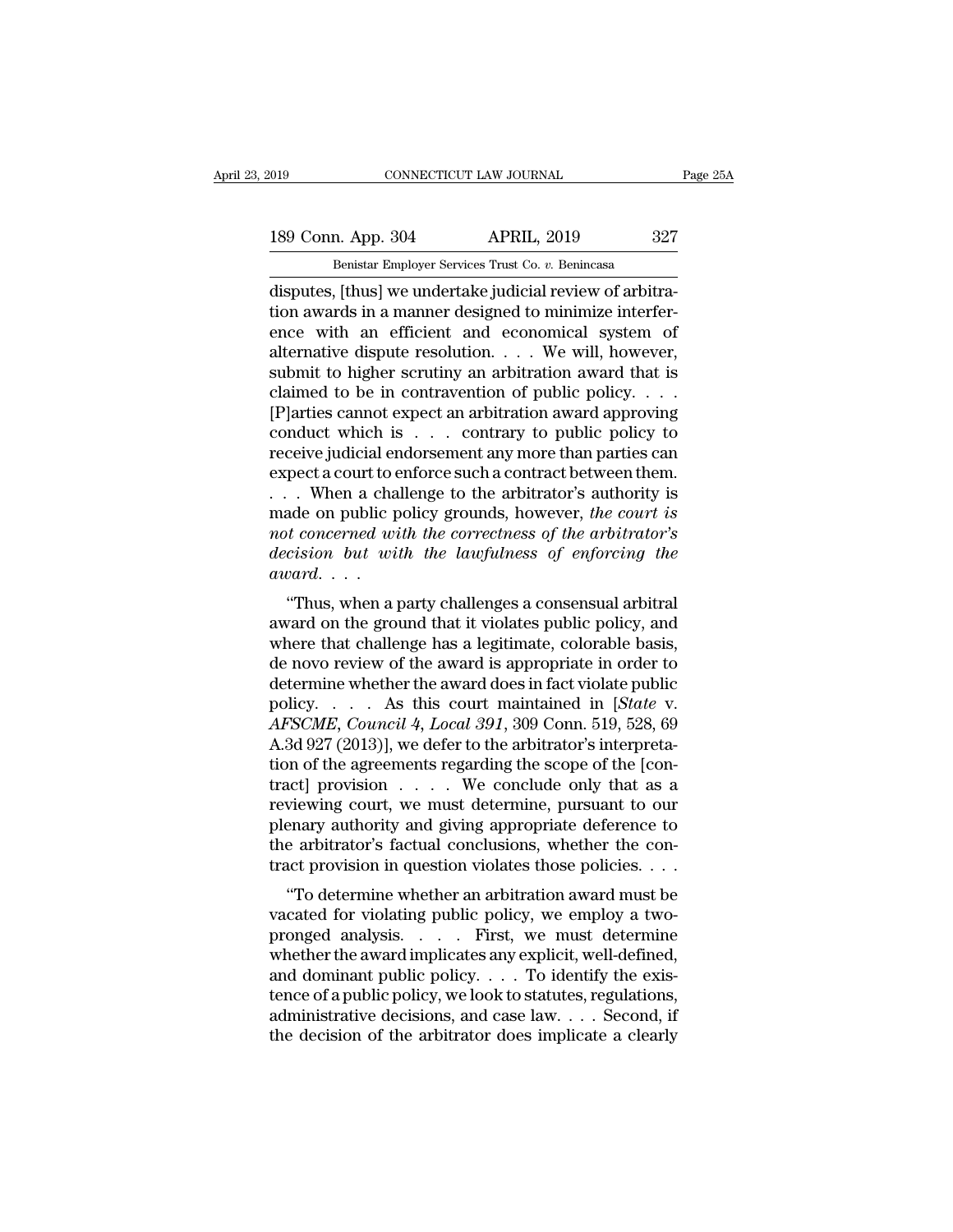## EXECUTE CONNECTICUT LAW JOURNAL April 23, 2019<br>328 APRIL, 2019 189 Conn. App. 304<br>Benistar Employer Services Trust Co. v. Benincasa CONNECTICUT LAW JOURNAL April 23, 2019<br>Benistar Employer Services Trust Co. *v.* Benincasa<br>defined public policy, we then determine whether the

CONNECTICUT LAW JOURNAL April 23, 2019<br>
328 APRIL, 2019 189 Conn. App. 304<br>
Benistar Employer Services Trust Co. v. Benincasa<br>
defined public policy, we then determine whether the<br>
contract, as construed by the arbitration Samman Hall, 2019 189 Conn. App. 304<br>
Benistar Employer Services Trust Co. v. Benincasa<br>
defined public policy, we then determine whether the<br>
contract, as construed by the arbitration award, vio-<br>
lates that policy." (Cit  $\begin{tabular}{ll} \multicolumn{1}{l}{{\bf 328}} & {\bf APRIL, 2019} & {\bf 189 Conn. App. 304} \\ \hline \multicolumn{1}{l}{\bf 189} Conn. App. 304 \\ \hline \end{tabular}$  defined public policy, we then determine whether the contract, as construed by the arbitration award, violates that policy." (C **Example 189 Conn. App. 304**<br> **Example 189 Conn. App. 304**<br> **Example 189 Conn. App. 304**<br> **Example 189 Conn. App. 304**<br> **Example 189 Conn. App. 304**<br> **Example:** policy, we then determine whether the<br>
contract, as construed *Denistar Employer Services Trust Co. v. Benincasa*<br> *Operation* defined public policy, we then determine whether the<br>
contract, as construed by the arbitration award, vio-<br>
lates that policy." (Citations omitted; emphasis *Emistar Employer Services Trust Co. v. Benincasa*<br> *defined public policy, we then determine whether the*<br>
contract, as construed by the arbitration award, vio-<br>
lates that policy." (Citations omitted; emphasis in origina defined public policy, we then determine whether the contract, as construed by the arbitration award, violates that policy." (Citations omitted; emphasis in original; internal quotation marks omitted.) *Burr Road Operating* contract, as construed by the arbitration award, vio-<br>lates that policy." (Citations omitted; emphasis in original; internal quotation marks omitted.) *Burr Road*<br>*Operating Co. II, LLC v. New England Health Care*<br>*Employ* lates that policy." (Citations omitted; emphasis in original; internal quotation marks omitted.) *Burr Road* Operating Co. II, LLC v. New England Health Care Employees Union, District 1199, 316 Conn. 618, 629–31, 114 A.3d inal; internal quotation marks omitted.) *Burr Road*<br>Operating Co. II, LLC v. New England Health Care<br>Employees Union, District 1199, 316 Conn. 618, 629–<br>31, 114 A.3d 144 (2015). "Our case law . . . has empha-<br>sized, howev *Operating Co. II, LLC v. New England Health Care Employees Union, District 1199, 316 Conn. 618, 629–31, 114 A.3d 144 (2015). "Our case law ... has emphasized, however, that a reviewing court still is bound by the arbitrat* (2010). red, however, that a reviewing court still is bound<br>the arbitrator's factual findings in making such a<br>termination." *AFSCME*, *Council 4*, *Local 1565* v.<br>ppt. of *Correction*, 298 Conn. 824, 837, 6 A.3d 1142<br>010).<br>The tr by the arbitrator's factual findings in making such a<br>determination." *AFSCME*, *Council* 4, *Local* 1565 v.<br>*Dept. of Correction*, 298 Conn. 824, 837, 6 A.3d 1142<br>(2010).<br>The trial court found that "Stein essentially con-

determination." *AFSCME*, *Council 4*, *Local 1565* v.<br> *Dept. of Correction*, 298 Conn. 824, 837, 6 A.3d 1142<br>
(2010).<br>
The trial court found that "Stein essentially con-<br>
cluded that the transfer of the life insurance po Dept. of Correction, 298 Conn. 824, 837, 6 A.3d 1142<br>(2010).<br>The trial court found that "Stein essentially con-<br>cluded that the transfer of the life insurance policies<br>to the [defendants] created a tax liability that would (2010).<br>The trial court found that "Stein essentially concluded that the transfer of the life insurance policies<br>to the [defendants] created a tax liability that would<br>not have otherwise been imposed but for the transfer. The trial court found that "Stein essentially con-<br>cluded that the transfer of the life insurance policies<br>to the [defendants] created a tax liability that would<br>not have otherwise been imposed but for the transfer.<br>When a The trial court found that "Stein essentially concluded that the transfer of the life insurance policies<br>to the [defendants] created a tax liability that would<br>not have otherwise been imposed but for the transfer.<br>When a c cluded that the transfer of the life insurance policies<br>to the [defendants] created a tax liability that would<br>not have otherwise been imposed but for the transfer.<br>When a challenge to the arbitrator's authority is made<br>on to the [defendants] created a tax liability that would<br>not have otherwise been imposed but for the transfer.<br>When a challenge to the arbitrator's authority is made<br>on public policy grounds, however, the court is not<br>concer not have otherwise been imposed but for the transfer.<br>When a challenge to the arbitrator's authority is made<br>on public policy grounds, however, the court is not<br>concerned with the correctness of the arbitrator's deci-<br>sion When a challenge to the arbitrator's authority is made<br>on public policy grounds, however, the court is not<br>concerned with the correctness of the arbitrator's deci-<br>sion but with the lawfulness of enforcing the award.<br>. . . on public policy grounds, however, the court is not concerned with the correctness of the arbitrator's decision but with the lawfulness of enforcing the award.<br>  $\ldots$  A court reviewing a violation of public policy challen concerned with the correctness of the arbitrator's decision but with the lawfulness of enforcing the award.<br>  $\ldots$  A court reviewing a violation of public policy challenge to an arbitration award is bound by the arbitrato sion but with the lawfulness of enforcing the award.<br>  $\ldots$  A court reviewing a violation of public policy chal-<br>
lenge to an arbitration award is bound by the arbitrator's<br>
factual findings in making such a determination ... A court reviewing a violation of public policy challenge to an arbitration award is bound by the arbitrator's factual findings in making such a determination. Stein's conclusion, therefore, as to the creation of a tax lenge to an arbitration award is bour<br>factual findings in making such a de<br>conclusion, therefore, as to the crea<br>that would not otherwise have been<br>transfer is a factual finding this cou<br>(Citations omitted; internal quotat nclusion, therefore, as to the creation of a tax liability<br>at would not otherwise have been imposed but for the<br>ansfer is a factual finding this court may not reverse."<br>itations omitted; internal quotation marks omitted.)<br> that would not otherwise have been imposed but for the<br>transfer is a factual finding this court may not reverse."<br>(Citations omitted; internal quotation marks omitted.)<br>We agree with the trial court.<br>The plaintiffs miscons

transfer is a factual finding this court may not reverse."<br>(Citations omitted; internal quotation marks omitted.)<br>We agree with the trial court.<br>The plaintiffs misconstrue Stein's factual findings as<br>a violation of an expl (Citations omitted; internal quotation marks omitted.)<br>We agree with the trial court.<br>The plaintiffs misconstrue Stein's factual findings as<br>a violation of an explicit, well-defined, and dominant<br>public policy. We see no s We agree with the trial court.<br>
The plaintiffs misconstrue Stein's factual findings as<br>
a violation of an explicit, well-defined, and dominant<br>
public policy. We see no such public policy in this case.<br>
As previously state The plaintiffs misconstrue Stein's factual findings as<br>a violation of an explicit, well-defined, and dominant<br>public policy. We see no such public policy in this case.<br>As previously stated in parts II and III of this opini The plaintiffs misconstrue Stein's factual findings as<br>a violation of an explicit, well-defined, and dominant<br>public policy. We see no such public policy in this case.<br>As previously stated in parts II and III of this opini a violation of an explicit, well-defined, and dominant<br>public policy. We see no such public policy in this case.<br>As previously stated in parts II and III of this opinion,<br>"courts do not review the evidence or otherwise sec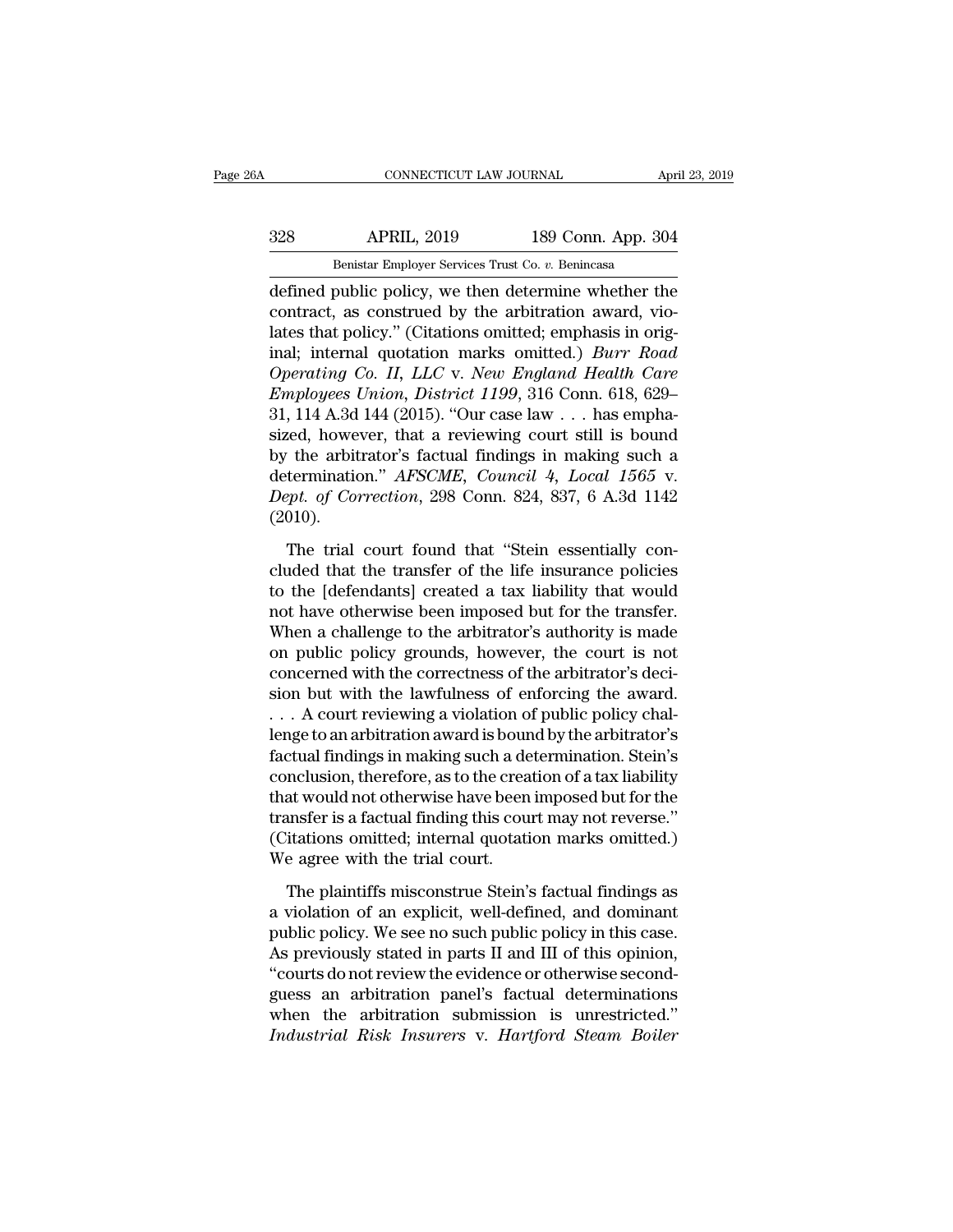Eq. 189 Conn. App. 329 APRIL, 2019 329<br>Nova Benefit Plans, LLC *v.* Mortgages Unlimited, Inc.<br>*Inspection & Ins. Co.*, supra, 273 Conn. 96. We, there-*IS9* Conn. App. 329 *APRIL, 2019* 329<br> *IS9* Conn. App. 329 *APRIL, 2019* 329<br> *Nova Benefit Plans, LLC v. Mortgages Unlimited, Inc.*<br> *Inspection & Ins. Co.*, supra, 273 Conn. 96. We, there-<br>
fore, conclude that the tria 189 Conn. App. 329 APRIL, 2019 329<br>Nova Benefit Plans, LLC v. Mortgages Unlimited, Inc.<br>Inspection & Ins. Co., supra, 273 Conn. 96. We, there-<br>fore, conclude that the trial court properly denied the<br>application to vacate t 189 Conn. App. 329 APRIL, 2019 329<br>Nova Benefit Plans, LLC v. Mortgages Unlimited, Inc.<br>*Inspection & Ins. Co.*, supra, 273 Conn. 96. We, there-<br>fore, conclude that the trial court properly denied the<br>application to vacat grounds. Nova Benefit Plans, LLC v. Mortgag<br>spection & Ins. Co., supra, 273<br>re, conclude that the trial court<br>plication to vacate the awar<br>ounds.<br>The judgment is affirmed.<br>In this opinion the other judge: spection & Ins. Co., supra, 273 Conn. 96. We, then the conclude that the trial court properly denied plication to vacate the award on public popularity.<br>The judgment is affirmed.<br>In this opinion the other judges concurred

### NOVA BENEFIT PLANS, LLC, ET AL. *v.* ent is affirmed.<br>
ion the other judges concurred.<br>
BENEFIT PLANS, LLC, ET AL.<br>
MORTGAGES UNLIMITED,<br>
INC., ET AL.<br>
(AC 40166) THET PLANS, LLC, IT PLANS, LLC, IT AL.<br>FAGES UNLIMITE<br>INC., ET AL.<br>(AC 40166) other judges concu<br>
IT PLANS, LLC, ET<br>
AGES UNLIMITED,<br>
NC., ET AL.<br>
(AC 40166)<br>
Alvord and Prescott, Js. NOVA BENEFIT PLANS, LLC, ET AL. *v.*<br>MORTGAGES UNLIMITED,<br>INC., ET AL.<br>(AC 40166)<br>Lavine, Alvord and Prescott, Js.

### *Syllabus*

 $(AC 40166)$ <br>Lavine, Alvord and Prescott, Js.<br> $Syllabus$ <br>The plaintiffs appealed to this court from the judgment of the trial court denying their application to vacate and confirming an arbitration award Lavine, Alvord and Prescott, Js.<br>
Syllabus<br>
plaintiffs appealed to this court from the judgment of the trial court<br>
denying their application to vacate and confirming an arbitration award<br>
in favor of the defendants. The a in favore and Prescott, Js.<br>Syllabus<br>plaintiffs appealed to this court from the judgment of the trial court<br>denying their application to vacate and confirming an arbitration award<br>in favor of the defendants. The arbitrator Syllabus<br>
plaintiffs appealed to this court from the judgment of the trial court<br>
denying their application to vacate and confirming an arbitration award<br>
in favor of the defendants. The arbitrator had found that the agree *Syllabus*<br>plaintiffs appealed to this court from the judgment of the trial court<br>denying their application to vacate and confirming an arbitration award<br>in favor of the defendants. The arbitrator had found that the agreem plaintiffs appealed to this court from the judgment of the trial court<br>denying their application to vacate and confirming an arbitration award<br>in favor of the defendants. The arbitrator had found that the agreements<br>and tr Framing their application to vacate and confirming an arbitration award<br>in favor of the defendants. The arbitrator had found that the agreements<br>and transactions that formed the basis for the present arbitration claims<br>wer araly super arbitration for the defendants. The arbitrator had found that the agreements and transactions that formed the basis for the present arbitration claims were the same as those that were the basis for the claims i and transactions that formed the basis for the present arbitration claims<br>were the same as those that were the basis for the claims in a prior<br>arbitration in 2007, and, thus, granted the defendants' motions to dismiss<br>the were the same as those that were the basis for the claims in a prior<br>arbitration in 2007, and, thus, granted the defendants' motions to dismiss<br>the arbitration action for lack of subject matter jurisdiction, concluding<br>tha arbitration in 2007, and, thus, granted the defendants' motions to dismiss<br>the arbitration action for lack of subject matter jurisdiction, concluding<br>that the 2007 arbitration precluded the present arbitration. Thereafter, the arbitration action for lack of subject matter jurisdiction, concluding that the 2007 arbitration precluded the present arbitration. Thereafter, the trial court denied the plaintiffs' application to vacate the award an that the 2007 arbitration precluded the present arbitration. Thereafter, that the 2007 arbitration precluded the present arbitration. Thereafter, the trial court denied the plaintiffs' application to vacate the award and g the trial court denied the plaintiffs' application to vacate the award and granted the defendants' motions to confirm the award, and this appeal followed. *Held* that the plaintiffs could not prevail on their claim that be granted the defendants' motions to confirm the award, and this appeal<br>followed. *Held* that the plaintiffs could not prevail on their claim that<br>because the 2007 arbitration award was predicated on a manifest disre-<br>gard o followed. Held that the plaintiffs could not prevail on their claim that because the 2007 arbitration award was predicated on a manifest disregard of the law, the trial court's denial of their application to vacate the arb because the 2007 arbitration award was predicated on a manifest disregard of the law, the trial court's denial of their application to vacate the arbitration award was improper; the 2007 award on which the present arbitrat gard of the law, the trial court's denial of their application to vacate<br>the arbitration award was improper; the 2007 award on which the present<br>arbitration award was predicated was confirmed by the trial court and<br>appeal the arbitration award was improper; the 2007 award on which the present arbitration award was predicated was confirmed by the trial court and appealed to this court, which determined, in a decision released today in *Beni* itration award was predicated was confirmed by the trial court and pealed to this court, which determined, in a decision released today *Benistar Employer Services Trust Co. v. Benincasa* (189 Conn. App. 4), that the 2007 in *Benistar Employer Services Trust Co.* v. *Benincasa* (189 Conn. App. 304), that the 2007 arbitration award did not constitute a manifest disregard of the law, and, therefore, the plaintiffs' claim failed.<br>Argued Decemb in *Benistar Employer Services Trust Co.* v. *Benincasa* (189 Conn. App. 304), that the 2007 arbitration award did not constitute a manifest disregard of the law, and, therefore, the plaintiffs' claim failed.<br>Argued Decemb

204), that the 2007 arbitration award did not constitute a manifest disregard of the law, and, therefore, the plaintiffs' claim failed.<br>Argued December 10, 2018—officially released April 23, 2019<br>*Procedural History*<br>Appli gard of the law, and, therefore, the plaintiffs' claim failed.<br>Argued December 10, 2018—officially released April 23, 2019<br>*Procedural History*<br>Application to vacate an arbitration award, brought<br>to the Superior Court in t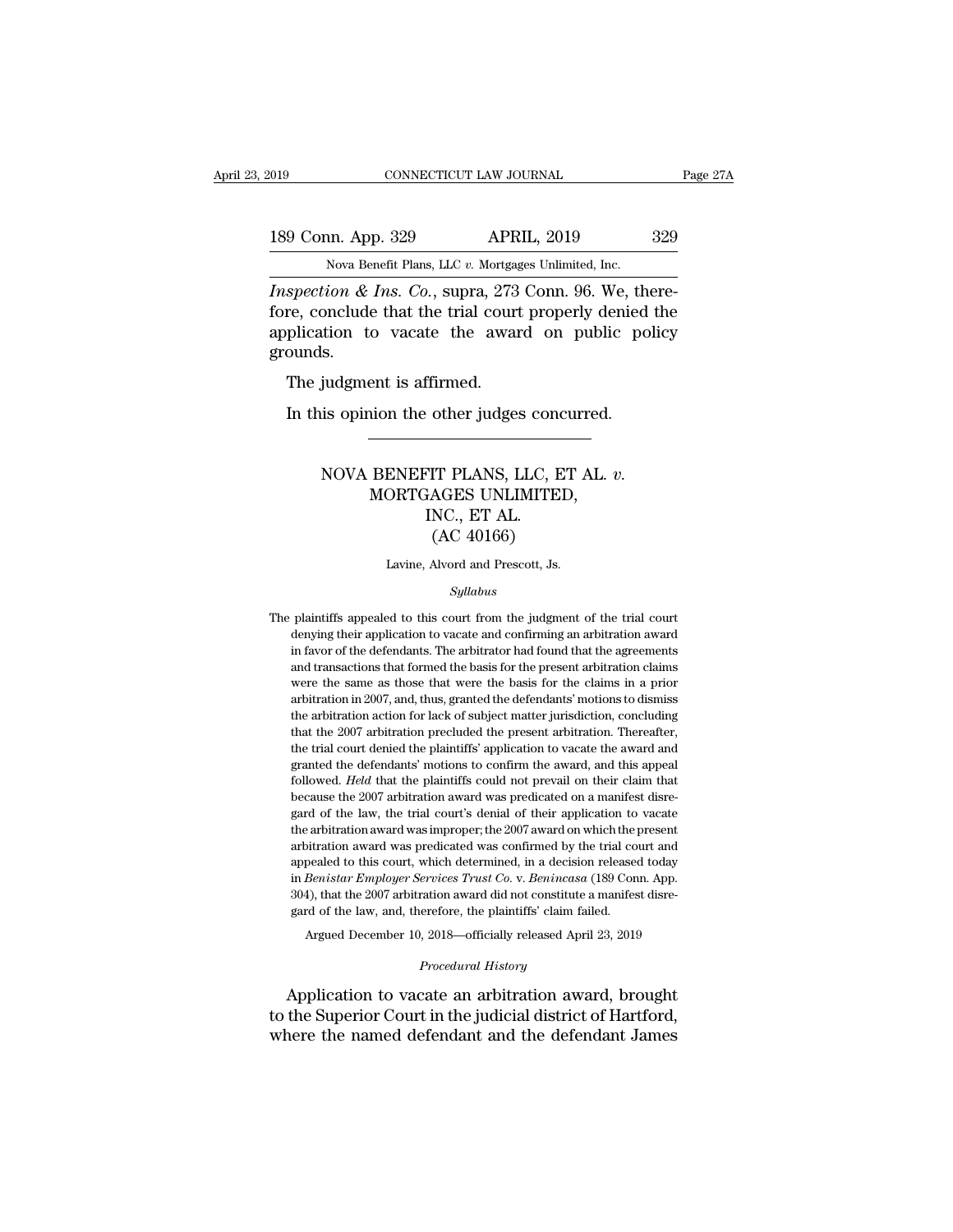| ЗA  | CONNECTICUT LAW JOURNAL                                 |                    | April 23, 2019 |
|-----|---------------------------------------------------------|--------------------|----------------|
| 330 | <b>APRIL, 2019</b>                                      | 189 Conn. App. 329 |                |
|     | Nova Benefit Plans, LLC $v$ . Mortgages Unlimited, Inc. |                    |                |
|     | I Benincasa et al filed senarate motions to confirm     |                    |                |

CONNECTICUT LAW JOURNAL April 23, 2019<br>
330 APRIL, 2019 189 Conn. App. 329<br>
Nova Benefit Plans, LLC v. Mortgages Unlimited, Inc.<br>
J. Benincasa et al. filed separate motions to confirm<br>
the award; thereafter, the matter was 189 Conn. App. 329<br>
Nova Benefit Plans, LLC v. Mortgages Unlimited, Inc.<br>
1. Benincasa et al. filed separate motions to confirm<br>
the award; thereafter, the matter was tried to the court,<br>
Noble, J.; judgment denying the ap *Nova Benefit Plans, LLC v. Mortgages Unlimited, Inc.*<br>*J.* Benincasa et al. filed separate motions to confirm<br>the award; thereafter, the matter was tried to the court,<br>*Noble, J.*; judgment denying the application to vaca  $\frac{330}{189}$  APRIL, 2019 189 Conn. App. 329<br>
Nova Benefit Plans, LLC v. Mortgages Unlimited, Inc.<br>
J. Benincasa et al. filed separate motions to confirm<br>
the award; thereafter, the matter was tried to the court,<br>
Noble, Nova Benefit Plans, LLC v. Mortgages Unlimited, Inc.<br> **J.** Benincasa et al. filed separate motions to confirm<br>
the award; thereafter, the matter was tried to the court,<br> *Noble*, *J*.; judgment denying the application to v *duccions* and *duccions* are all the award; thereafter, the matter was tried to the court, *Noble, J.*; judgment denying the application to vacate and granting the motions to confirm, from which the plaintiffs appealed to Figure award, thereater, the mobile, J.; judgment denying<br>and granting the motions to<br>plaintiffs appealed to this contained by Daniel J. Krisch, with v<br>ducci and, on the brief, Dappellants (plaintiffs).<br>Marc S. Edrich, for

*d* granting the motions to confirm, from which the<br>aintiffs appealed to this court. *Affirmed.*<br>*Daniel J. Krisch*, with whom were *Logan A. Car-*<br>*ccci* and, on the brief, *Daniel P. Scapellati*, for the<br>pellants (plaint *Mark J. Krisch*, with whom were *Logan A. Carducci* and, on the brief, *Daniel P. Scapellati*, for the appellants (plaintiffs).<br> *Marc S. Edrich*, for the appellee (named defendant).<br> *Mark J. Kallenbach*, with whom was

*Opinion*

Marc S. Edrich, for the appellee (named defendant).<br>
Mark J. Kallenbach, with whom was Jerome Patger,<br>
r the appellees (defendant James J. Benincasa et al.).<br>
Opinion<br>
LAVINE, J. The plaintiffs, Nova Benefit Plans, LLC,<br>
r *Mark J. Kallenbach*, with whom was *Jerome Patger*,<br>for the appellees (defendant James J. Benincasa et al.).<br>*Opinion*<br>LAVINE, J. The plaintiffs, Nova Benefit Plans, LLC,<br>for the Grist Mill Trust, Benistar 419 Plan Servic Mark J. Kallenbach, with whom was Jerome Patger,<br>for the appellees (defendant James J. Benincasa et al.).<br> $opinion$ <br>LAVINE, J. The plaintiffs, Nova Benefit Plans, LLC,<br>for the Grist Mill Trust, Benistar 419 Plan Services,<br>Inc., for the appellees (defendant James J. Benincasa et al.).<br>
opinion<br>
LAVINE, J. The plaintiffs, Nova Benefit Plans, LLC,<br>
for the Grist Mill Trust, Benistar 419 Plan Services,<br>
Inc., for Benistar 419 Plan and Trust, Benistar opinion<br>
LAVINE, J. The plaintiffs, Nova Benefit Plans, LLC,<br>
for the Grist Mill Trust, Benistar 419 Plan Services,<br>
Inc., for Benistar 419 Plan and Trust, Benistar Admin<br>
Services, Inc., and Daniel Carpenter appeal from t UAVINE, J. The plaintiffs, Nova Benefit Plans, LLC,<br>for the Grist Mill Trust, Benistar 419 Plan Services,<br>Inc., for Benistar 419 Plan and Trust, Benistar Admin<br>Services, Inc., and Daniel Carpenter appeal from the<br>judgment LAVINE, J. The plaintiffs, Nova Benefit Plans, LLC,<br>for the Grist Mill Trust, Benistar 419 Plan Services,<br>Inc., for Benistar 419 Plan and Trust, Benistar Admin<br>Services, Inc., and Daniel Carpenter appeal from the<br>judgment for the Grist Mill Trust, Benistar 419 Plan Services,<br>Inc., for Benistar 419 Plan and Trust, Benistar Admin<br>Services, Inc., and Daniel Carpenter appeal from the<br>judgment of the trial court denying their application to<br>vaca Inc., for Benistar 419 Plan and Trust, Benistar Admin<br>Services, Inc., and Daniel Carpenter appeal from the<br>judgment of the trial court denying their application to<br>vacate and confirming an arbitration award in favor of<br>the Services, Inc., and Daniel Carpenter appeal from the<br>judgment of the trial court denying their application to<br>vacate and confirming an arbitration award in favor of<br>the defendants, James J. Benincasa, Jody L. Benincasa,<br>an judgment of the trial court denying their application to vacate and confirming an arbitration award in favor of the defendants, James J. Benincasa, Jody L. Benincasa, and Mortgages Unlimited, Inc. The plaintiffs claim on a vacate and confirming an arbitration award in favor of<br>the defendants, James J. Benincasa, Jody L. Benincasa,<br>and Mortgages Unlimited, Inc. The plaintiffs claim on<br>appeal that the trial court improperly confirmed the<br>awar the defendants, James J. Benincasa, Jody L. Benincasa,<br>and Mortgages Unlimited, Inc. The plaintiffs claim on<br>appeal that the trial court improperly confirmed the<br>award that was predicated on a prior related arbitration<br>awa appeal that the trial court improperly confirmed the<br>award that was predicated on a prior related arbitration<br>award, which, the plaintiffs argue, constituted a mani-<br>fest disregard of the law. This court determined in<br>*Ben* award that was predicated on a prior related arbitration<br>award, which, the plaintiffs argue, constituted a mani-<br>fest disregard of the law. This court determined in<br>*Benistar Employer Services Trust Co.* v. *Benincasa*,<br>18 award, which, the plaintiffs argue, completed the trial content of the law. This court of the trial court.<br>
Benistar Employer Services Trust 189 Conn. App. 304, A.3d (20 today, that the prior arbitration award a manifest d of ustegard of the faw. This court determined in<br>mistar Employer Services Trust Co. v. Benincasa,<br>9 Conn. App. 304, A.3d (2019), also released<br>day, that the prior arbitration award did not constitute<br>manifest disregard of Bentstar Emptoger Services Trust Co. v. Benthcasa,<br>189 Conn. App. 304, A.3d (2019), also released<br>today, that the prior arbitration award did not constitute<br>a manifest disregard of the law. We, therefore, affirm<br>the judgme

Foat Collin, App. 304, A.50 (2013), also released<br>today, that the prior arbitration award did not constitute<br>a manifest disregard of the law. We, therefore, affirm<br>the judgment of the trial court.<br>The following undisputed boday, that the prior arbitration award did not constitute<br>a manifest disregard of the law. We, therefore, affirm<br>the judgment of the trial court.<br>The following undisputed facts, as articulated by the<br>arbitrator, and proce a mannest ustegard of the faw. we, therefore, and the judgment of the trial court.<br>The following undisputed facts, as articulated by the arbitrator, and procedural history are relevant to this<br>appeal. "In [November], 2007, The following undisputed facts, as articulated by the arbitrator, and procedural history are relevant to this appeal. "In [November], 2007, [James J. Benincasa and Jody L. Benincasa (Benincasas)] filed a demand for arbitra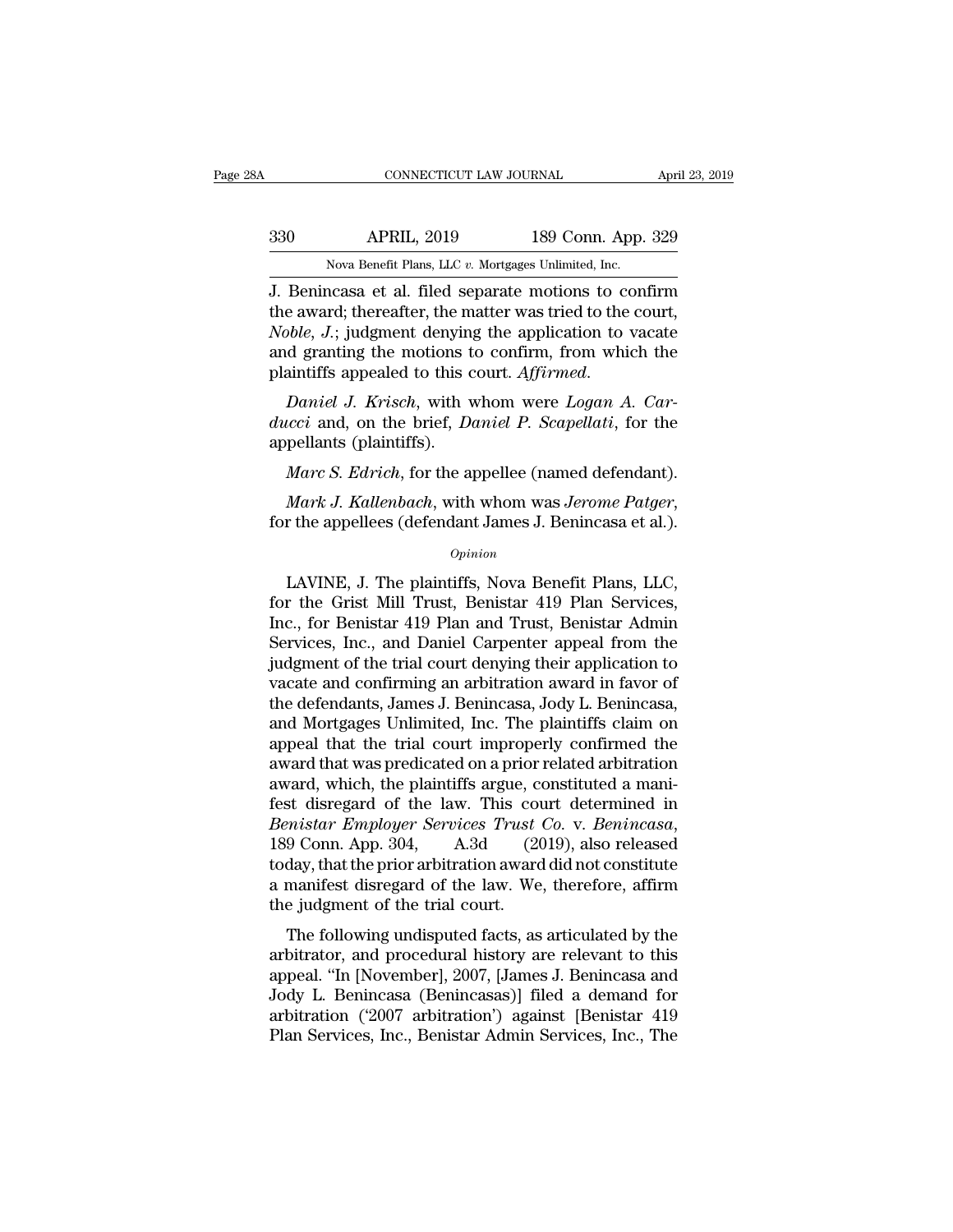EXTEMBED 19 CONNECTICUT LAW JOURNAL<br>
189 Conn. App. 329 APRIL, 2019 331<br>
Nova Benefit Plans, LLC *v.* Mortgages Unlimited, Inc.<br>
Grist Mill Trust Welfare Benefit Plan, and Benistar CONNECTICUT LAW JOURNAL Page 29A<br>
189 Conn. App. 329 APRIL, 2019 331<br>
Nova Benefit Plans, LLC v. Mortgages Unlimited, Inc.<br>
Grist Mill Trust Welfare Benefit Plan, and Benistar<br>
Employer Services Trust Company (Benistar res 189 Conn. App. 329 APRIL, 2019 331<br>
Nova Benefit Plans, LLC v. Mortgages Unlimited, Inc.<br>
Grist Mill Trust Welfare Benefit Plan, and Benistar<br>
Employer Services Trust Company (Benistar respon-<br>
dents)]. The 2007 arbitratio 189 Conn. App. 329 APRIL, 2019 331<br>
Nova Benefit Plans, LLC v. Mortgages Unlimited, Inc.<br>
Grist Mill Trust Welfare Benefit Plan, and Benistar<br>
Employer Services Trust Company (Benistar respondents)]. The 2007 arbitration w 189 Conn. App. 329 APRIL, 2019 331<br>
Nova Benefit Plans, LLC v. Mortgages Unlimited, Inc.<br>
Grist Mill Trust Welfare Benefit Plan, and Benistar<br>
Employer Services Trust Company (Benistar respondents)]. The 2007 arbitration w Nova Benefit Plans, LLC v. Mortgages Unlimited, Inc.<br>
Grist Mill Trust Welfare Benefit Plan, and Benistar<br>
Employer Services Trust Company (Benistar respondents)]. The 2007 arbitration was decided by Arbitrator<br>
Jeffrey G. Nova Benefit Plans, LLC  $v$ . Mortgages Unlimited, Inc.<br>
Grist Mill Trust Welfare Benefit Plan, and Benistar<br>
Employer Services Trust Company (Benistar respon-<br>
dents)]. The 2007 arbitration was decided by Arbitrator<br>
Jeff Grist Mill Trust Welfare Benefit Plan, and Benistar<br>Employer Services Trust Company (Benistar respondents)]. The 2007 arbitration was decided by Arbitrator<br>Jeffrey G. Stein on May 15, 2013, and found that the<br>[Benistar res Employer Services Trust Company (Benistar respondents)]. The 2007 arbitration was decided by Arbitrator Jeffrey G. Stein on May 15, 2013, and found that the [Benistar respondents] breached their contractual obligations and dents)]. The 2007 arbitration<br>Jeffrey G. Stein on May 15,<br>[Benistar respondents] bread<br>gations and were jointly and<br>[Benincasas] for the actual dransfer of certain life insura<br>by the Grist Mill Trust.<br>"On or about March 4, They G. Stein on May 15, 2013, and found that the<br>
enistar respondents] breached their contractual obli-<br>
tions and were jointly and severally liable to pay the<br>
enincasas] for the actual costs they incurred on the<br>
unsfer present case] for a severally liable to pay the<br>gations and were jointly and severally liable to pay the<br>[Benincasas] for the actual costs they incurred on the<br>transfer of certain life insurance policies to themselves<br>by t

gations and were jointly and severally hable to pay the<br>[Benincasas] for the actual costs they incurred on the<br>transfer of certain life insurance policies to themselves<br>by the Grist Mill Trust.<br>"On or about March 4, 2013, [Benncasas] for the actual costs they incurred on the<br>transfer of certain life insurance policies to themselves<br>by the Grist Mill Trust.<br>"On or about March 4, 2013, [the plaintiffs in the<br>present case] filed a separate de transier or certain life insurance policies to<br>by the Grist Mill Trust.<br>"On or about March 4, 2013, [the plain<br>present case] filed a separate demand for<br>seeking an award for breach of contract, i<br>tion, vexatious litigation "On or about March 4, 2013, [the plaintiffs in the esent case] filed a separate demand for arbitration, eking an award for breach of contract, indemnifica-<br>on, vexatious litigation, unjust enrichment and fraud negligent m On or about march 4, 2013, [the plaintins in the<br>present case] filed a separate demand for arbitration,<br>seeking an award for breach of contract, indemnifica-<br>tion, vexatious litigation, unjust enrichment and fraud<br>or negl

present case] med a separate demand for arbitration,<br>seeking an award for breach of contract, indemnifica-<br>tion, vexatious litigation, unjust enrichment and fraud<br>or negligent misrepresentation . . . .<br>"It is not disputed seeking an award for breach of contract, indemnification, vexatious litigation, unjust enrichment and fraud<br>or negligent misrepresentation  $\ldots$ .<br>"It is not disputed that the several agreements and<br>related transactions th arbitration. In his final award,  $\mu$  is also disputed that the several agreements and related transactions that form the basis for the instant arbitration claims are the same agreements and transactions that were the bas or negligent misrepresentation . . . .<br>
"It is not disputed that the several agreements and<br>
related transactions that form the basis for the instant<br>
arbitration claims are the same agreements and transac-<br>
tions that wer "It is not disputed that the several agreements and<br>related transactions that form the basis for the instant<br>arbitration claims are the same agreements and transac-<br>tions that were the basis for the claims in the 2007<br>arbi related transactions that form the basis for the instant<br>arbitration claims are the same agreements and transac-<br>tions that were the basis for the claims in the 2007<br>arbitration. In his final award, [Stein] stated that<br>alt arbitration claims are the same agreements and transactions that were the basis for the claims in the 2007 arbitration. In his final award, [Stein] stated that although he had not seen [the plaintiffs'] new arbitration dem tions that were the basis for the claims in the 2007<br>arbitration. In his final award, [Stein] stated that<br>although he had not seen [the plaintiffs'] new arbitration<br>demand, he 'carefully reviewed all the documents<br>signed arbitration. In his final award, [Stein] stated that<br>although he had not seen [the plaintiffs'] new arbitration<br>demand, he 'carefully reviewed all the documents<br>signed by the parties' and that 'all of these provisions<br>are although he had not seen [the plaintiffs'] new arbitration<br>demand, he 'carefully reviewed all the documents<br>signed by the parties' and that 'all of these provisions<br>are certainly entered into evidence before me, and I<br>cann demand, he 'carefully reviewed all the documents<br>signed by the parties' and that 'all of these provisions<br>are certainly entered into evidence before me, and I<br>cannot determine the relative responsibilities of the<br>parties w signed by the parties' and that 'all of these provisions<br>are certainly entered into evidence before me, and I<br>cannot determine the relative responsibilities of the<br>parties without reviewing them.'... Stein stated that<br>the are certainly entered into evidence before me, and I<br>cannot determine the relative responsibilities of the<br>parties without reviewing them.'... Stein stated that<br>the [Benistar respondents] ... focused 'on the provi-<br>sions cannot determine the relative responsibilities of the<br>parties without reviewing them.' . . . Stein stated that<br>the [Benistar respondents] . . . focused 'on the provi-<br>sions of the documents that they believed exculpated<br>t parties without reviewing them.' . . . Stein stated that<br>the [Benistar respondents] . . . focused 'on the provi-<br>sions of the documents that they believed exculpated<br>them from responsibility.' Those same exculpatory pro-<br> the [Benistar respondents] . . . focused 'on the provisions of the documents that they believed exculpated<br>them from responsibility.' Those same exculpatory provisions form the basis for the contractual claims in<br>this arbi sions of the documents that they believed exculpat<br>them from responsibility.' Those same exculpatory pr<br>visions form the basis for the contractual claims<br>this arbitration, and [the plaintiffs'] contention that [t<br>defendant em from responsibility. Those same exculpatory prosions form the basis for the contractual claims in<br>is arbitration, and [the plaintiffs'] contention that [the<br>fendants] failed to abide by those exculpatory provi-<br>ons and visions form the basis for the contractual claims in<br>this arbitration, and [the plaintiffs'] contention that [the<br>defendants] failed to abide by those exculpatory provi-<br>sions and other contractual provisions forms the ba

this arbitration, and [the plaintiffs] contention that [the defendants] failed to abide by those exculpatory provisions and other contractual provisions forms the basis for their  $\ldots$  claims." (Footnotes omitted.)<br>On Aug defendants] railed to abide by those excupatory provisions and other contractual provisions forms the basis<br>for their . . . claims." (Footnotes omitted.)<br>On August 19, 2013, Arbitrator William F. Chandler<br>granted the defen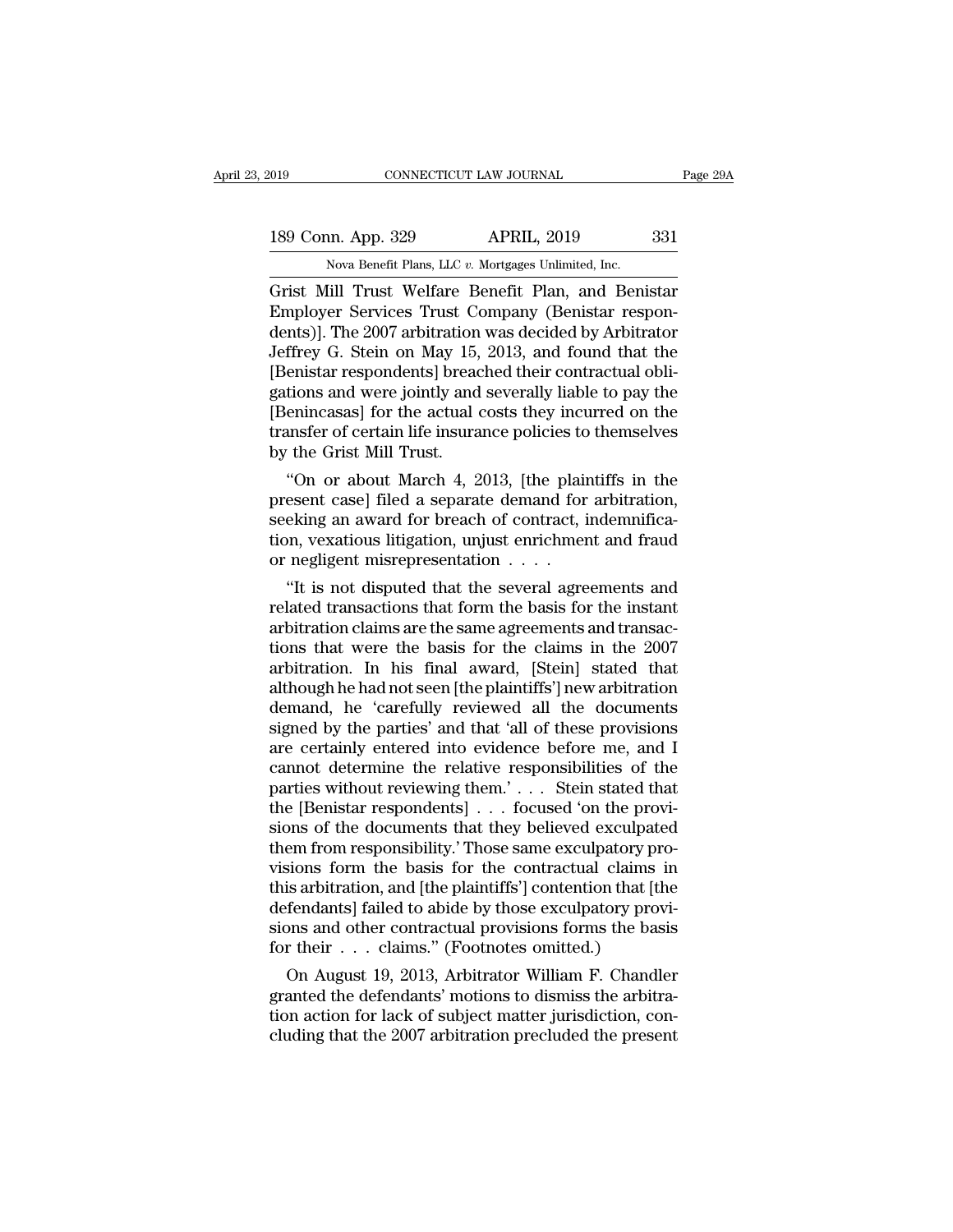# CONNECTICUT LAW JOURNAL April 23, 2019<br>332 APRIL, 2019 189 Conn. App. 332<br>American Institute for Neuro-Integrative Development, Inc. v.<br>Town Plan & Zoning Commission CONNECTICUT LAW JOURNAL April 23, 2019<br>
332 APRIL, 2019 189 Conn. App. 332<br>
American Institute for Neuro-Integrative Development, Inc. *v.*<br>
Town Plan & Zoning Commission<br>
arbitration. On September 13, 2013, the plaintiffs

CONNECTICUT LAW JOURNAL April 23, 2019<br>
332 APRIL, 2019 189 Conn. App. 332<br>
American Institute for Neuro-Integrative Development, Inc. *v.*<br>
Town Plan & Zoning Commission<br>
arbitration. On September 13, 2013, the plaintiffs an application to vacate the award on New Marian Apple 332<br>
American Institute for Neuro-Integrative Development, Inc. *v.*<br>
Town Plan & Zoning Commission<br>
arbitration. On September 13, 2013, the plaintiffs filed<br>
an appli  $\frac{332}{\text{American Institute for Neuro-Integrative Development, Inc. } v. \frac{7 \text{ own Plan & Zoning Commission}}{13, 2013, the plaintiff's filed an application to vacate the award, and the defendant of the first field. On February 8, 2017, the trial court denied the plaintiff's' application to vacate and confirmed the plaintext.$ Ber 13, 2019<br>
American Institute for Neuro-Integrative Development, Inc. *v.*<br>
Town Plan & Zoning Commission<br>
arbitration. On September 13, 2013, the plaintiffs filed<br>
an application to vacate the award, and the defendants American Institute for Neuro-Integrative Development, Inc. v.<br>Town Plan & Zoning Commission<br>arbitration. On September 13, 2013, the plaintiffs filed<br>an application to vacate the award, and the defendants<br>filed separate mot Town Plan & Zoning Commission<br>arbitration. On September 13, 2013, the plaintif<br>an application to vacate the award, and the defe<br>filed separate motions to confirm the award on N<br>ber 13, 2013. On February 8, 2017, the trial old application consequently, 2013, the plaintins mediate application to vacate the award, and the defendants<br>ed separate motions to confirm the award on Novem-<br>r 13, 2013. On February 8, 2017, the trial court denied<br>e pla an application to vacate the award; and the defendants<br>filed separate motions to confirm the award on Novem-<br>ber 13, 2013. On February 8, 2017, the trial court denied<br>the plaintiffs' application to vacate and confirmed the

the plaintiffs' application to vacate and confirmed the plaintiffs' application to vacate and confirmed the arbitration award. The plaintiffs appealed.<br>The 2007 arbitration award, upon which the present arbitration award i ber 15, 2015. On February 8, 2017, the trial court defiled<br>the plaintiffs' application to vacate and confirmed the<br>arbitration award. The plaintiffs appealed.<br>The 2007 arbitration award, upon which the present<br>arbitration the plaintins application to vacate and committed the<br>arbitration award. The plaintiffs appealed.<br>The 2007 arbitration award, upon which the present<br>arbitration award is predicated, was confirmed by the<br>trial court. The pl arbitration award. The plaintins appeared.<br>The 2007 arbitration award, upon which the present<br>arbitration award is predicated, was confirmed by the<br>trial court. The plaintiffs appealed. On appeal, this court<br>affirmed the j The 2007 arbitration award, upon which the presentintation award is predicated, was confirmed by trial court. The plaintiffs appealed. On appeal, this confirmed the judgment of the trial court, rejecting claim that the 200 ontration award is predicated, was commined by the<br>al court. The plaintiffs appealed. On appeal, this court<br>firmed the judgment of the trial court, rejecting the<br>aim that the 2007 award was predicated on a manifest<br>sregar denied the judgment of the trial court, rejecting the<br>daim that the 2007 award was predicated on a manifest<br>disregard of the law. *Benistar Employer Services Trust*<br>Co. v. *Benincasa*, supra, 189 Conn. App. 320.<br>The plaint

diam that the 2007 award was predicated on a manifest<br>disregard of the law. *Benistar Employer Services Trust*<br>Co. v. *Benincasa*, supra, 189 Conn. App. 320.<br>The plaintiffs claim that the trial court improperly<br>denied thei claim that the 2007 award was predicated on a mannest<br>disregard of the law. *Benistar Employer Services Trust*<br>*Co.* v. *Benincasa*, supra, 189 Conn. App. 320.<br>The plaintiffs claim that the trial court improperly<br>denied th Co. v. *Benincasa*, supra, 189 Conn. App. 320.<br>The plaintiffs claim that the trial court improperly<br>denied their application to vacate the award on the<br>ground that the 2007 arbitration award was predicated<br>on a manifest d Co. v. *Benincusu*, supra, 189 Collii. App. 320.<br>The plaintiffs claim that the trial court improperly<br>denied their application to vacate the award on the<br>ground that the 2007 arbitration award was predicated<br>on a manifest The plaintiffs claim that<br>denied their application to<br>ground that the 2007 arbitra<br>on a manifest disregard of<br>determined that the 2007<br>made in manifest disregard<br>claim, therefore, fails.<br>The judgment is affirmed ned their application to vacational<br>ound that the 2007 arbitration at<br>a manifest disregard of the lave<br>termined that the 2007 arbitration<br>ade in manifest disregard of the<br>im, therefore, fails.<br>The judgment is affirmed.<br>In In a manifest disregard of the law. We, however, heremined that the 2007 arbitration award was ade in manifest disregard of the law. The plaint aim, therefore, fails.<br>The judgment is affirmed.<br>In this opinion the other jud

### claim, therefore, fails.<br>
The judgment is affirmed.<br>
In this opinion the other judges concurred.<br>
AMERICAN INSTITUTE FOR NEURO-INTEGRATIVE<br>
DEVELOPMENT, INC. v. TOWN PLAN AND<br>
ZONING COMMISSION OF THE DEVELOPMENT, INC. *v.* TOWN PLAN AND ZONING COMMISSION OF THE In the other judges concurred.<br>  $\fbox{\parbox{3.5cm} {\begin{tabular}{l} \hline \textbf{STITUTE} \textbf{FOR NEURO-INTERATIVI} \textbf{MENT, INC. }v. \textbf{TOWN PLAN AND} \textbf{ING COMMISSION OF THE} \textbf{TNEW OF FAIRFIELD} \end{tabular}}}}\end{array}$ TE FOR NEURO-IN, INC. *v*. TOWN PL<br>
(AC *v*. TOWN PL<br>
(AC 40102)<br>
(AC 40102)<br>
(Moll and Lavery, Js. DEVELOPMENT, INC. *v*. TOWN PLAN AND<br>
ZONING COMMISSION OF THE<br>
TOWN OF FAIRFIELD<br>
(AC 40102)<br>
Keller, Moll and Lavery, Js.

### *Syllabus*

 $(AC 40102)$ <br>  $Keller, Moll and Lavery, Js.$ <br>  $Syllabus$ <br>
The plaintiff appealed to the trial court from the decision by the defendant<br>
Town Plan and Zoning Commission of the Town of Fairfield (commis-(AC 40102)<br>
Keller, Moll and Lavery, Js.<br>
Syllabus<br>
plaintiff appealed to the trial court from the decision by the defendant<br>
Town Plan and Zoning Commission of the Town of Fairfield (commis-<br>
sion) denying its application Syllabus<br>Syllabus<br>Syllabus<br>plaintiff appealed to the trial court from the decision by the defendant<br>Town Plan and Zoning Commission of the Town of Fairfield (commis-<br>sion) denying its application for a special exception to Syllabus<br>plaintiff appealed to the trial court from the decision by the defendant<br>Town Plan and Zoning Commission of the Town of Fairfield (commis-<br>sion) denying its application for a special exception to use a portion of<br> *Syltabus*<br>plaintiff appealed to the trial court from the decision by the defendant<br>Town Plan and Zoning Commission of the Town of Fairfield (commis-<br>sion) denying its application for a special exception to use a portion o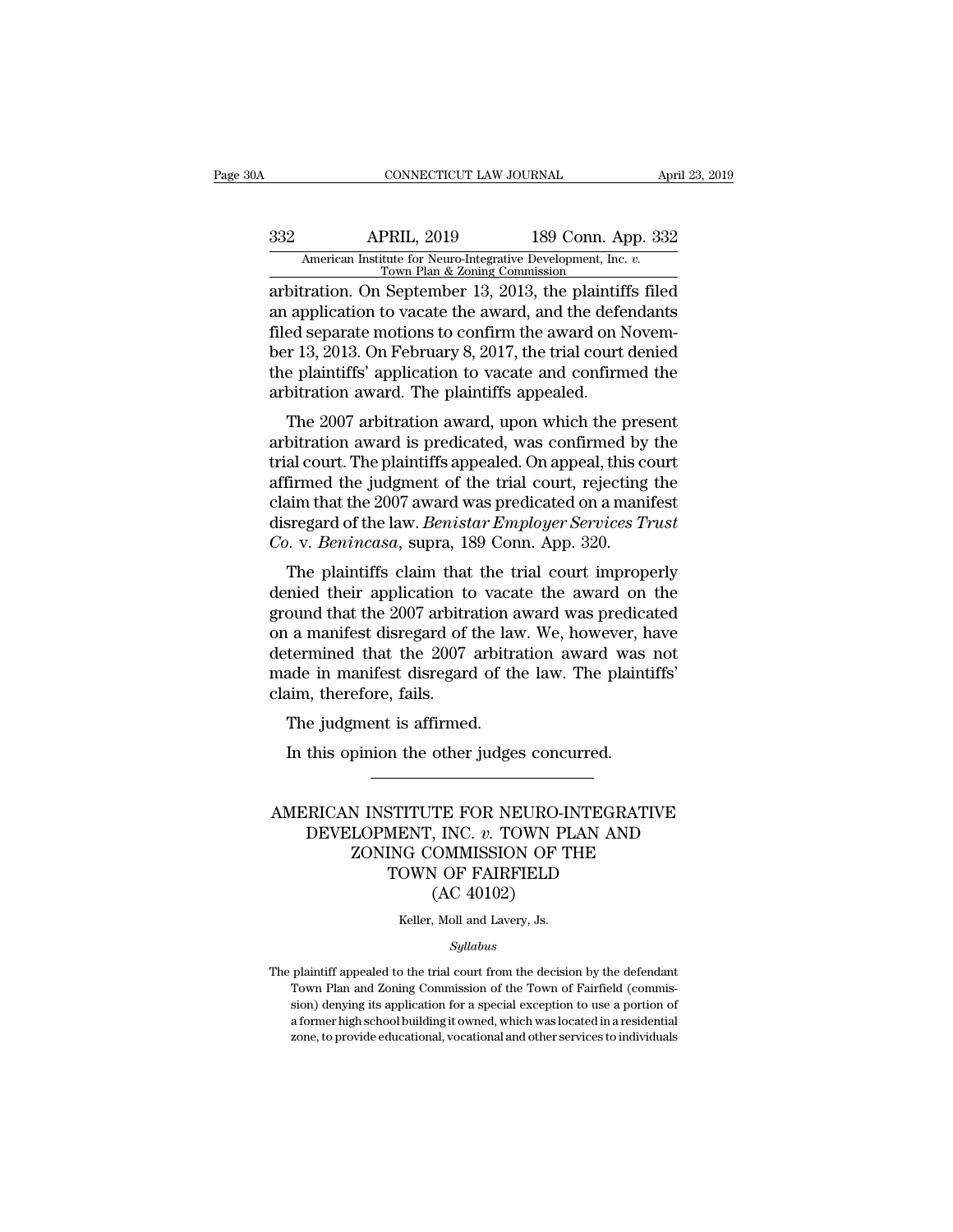189 Conn. App. 332 APRIL, 2019 233<br>American Institute for Neuro-Integrative Development, Inc. v.<br>Town Plan & Zoning Commission XOONNECTICUT LAW JOURNAL<br>
Conn. App. 332 APRIL, 2019 333<br>
American Institute for Neuro-Integrative Development, Inc. *v.*<br>
Town Plan & Zoning Commission<br>
tih severe learning disabilities. The trial court rendered judgment

Whence Corner (May 1992)<br>
Where the severe learning disabilities. The trial court rendered judgment dis-<br>
Which severe learning disabilities. The trial court rendered judgment dis-<br>
Which the plaintiff, on the granting of **Missim Solution 1988** Conn. App. 332 APRIL, 2019 333<br>American Institute for Neuro-Integrative Development, Inc. *v.*<br>Town Plan & Zoning Commission<br>with severe learning disabilities. The trial court rendered judgment dis-189 Conn. App. 332 **APRIL, 2019** 333<br>American Institute for Neuro-Integrative Development, Inc. *v.*<br>Town Plan & Zoning Commission<br>with severe learning disabilities. The trial court rendered judgment dis-<br>missing the appea

- Town Plan & Zoning Commission<br>Town Plan & Zoning Commission<br>with severe learning disabilities. The trial court rendered judgment dis-<br>missing the appeal, from which the plaintiff, on the granting of certifica-<br>tion, appeal with severe learning disabilities. The trial court rendered judgment dis-<br>missing the appeal, from which the plaintiff, on the granting of certifica-<br>tion, appealed to this court. *Held*:<br>he commission's conclusion that th mai severe realing distabilities. The rank code rendered judgment dis-<br>missing the appeal, from which the plaintiff, on the granting of certifica-<br>tion, appealed to this court. *Held*:<br>he commission's conclusion that the p the muslim and this court. Held:<br>the commission's conclusion that the plaintiff had not satisfied certain<br>traffic related requirements under the town zoning regulations was<br>improper, as the commission's ground for denying accommodate the anticipately accommodate the analysis of the plaintiff had not satisfied certain traffic related requirements under the town zoning regulations was improper, as the commission's ground for denying the speci reflict related requirements under the town zoning regulations was improper, as the commission's ground for denying the special exception application was not supported by the record: the plaintiff presented testimony from traffic and prospective hazards or congestion addressed matters of pro-<br>the streets the commission's ground for denying the special exception<br>application was not supported by the record: the plaintiff presented<br>equately ac application was not supported by the record: the plaintiff presented testimony from an expert witness concluding that the roads could adequately accommodate the anticipated additional traffic generated, and although neighb dependent was not supported by the record, the plantam presented restimony from an expert witness concluding that the roads could adequately accommodate the anticipated additional traffic generated, and although neighbors or skills needed to properly assess traffic impact and they different and although neighbors disagreed with the analysis of the plaintiff's expert, their comments concerning the adequacy of the streets to accommodate traff plancy accommodate are analytical attained and the generated, and<br>although neighbors disagreed with the analysis of the plaintiff's expert,<br>their comments concerning the adequacy of the streets to accommodate<br>traffic and p their comments concerning the adequacy of the streets to accommodate traffic and prospective hazards or congestion addressed matters of professional expertise, the neighbors did not purport to have the training or skills n traffic and prospective hazards or congestion addressed matters of pro-<br>fessional expertise, the neighbors did not purport to have the training<br>or skills needed to properly assess traffic impact, nor did they offer an<br>expe the mere and prospective mazards of congestion data essed matters of professional expertise, the neighbors did not purport to have the training or skills needed to properly assess traffic impact, nor did they offer an expe borhood, which did not constitute substantial evidence.<br>
bor skills needed to properly assess traffic impact, nor did the<br>
expert's opinion on their behalf, and their comments, thus, a<br>
to generalized concerns about hypoth 2. The commission's other stated reason for denying the plaintiff's applicated to generalized concerns about hypothetical effects of increased traffic; moreover, the commission's conclusion essentially turned on public tes Expert's opmort of their behalt, and their comments, thus, and the constraints of peneralized concerns about hypothetical effects of increased traffic; moreover, the commission's conclusion essentially turned on public tes
- to generalized concerns about hypothectical enteres of increased traint, moreover, the commission's conclusion essentially turned on public testimony regarding the mere potential for adverse effects to the neighborhood, wh supported by the conduitions is conclusion essentially duried on public<br>testimony regarding the mere potential for adverse effects to the neigh-<br>borhood, which did not constitute substantial evidence.<br>the commission's othe testimony regarding the interepotential for adverse enects to the neighborhood, which did not constitute substantial evidence.<br>he commission's other stated reason for denying the plaintiff's applica-<br>tion, namely, that the formood, which du not constant estostant evidence.<br>The commission's other stated reason for denying the plaintiff's applica-<br>tion, namely, that the plaintiff did not demonstrate that the proposed<br>offices for charitable ins recommission's outer stated reason for deriying the plantum's apprection, namely, that the plaintiff did not demonstrate that the proposed offices for charitable institutions would be nonprofit entities, was not supported filters for charitable institutions would be nonprofit entities, was not supported by the record; in making its application, the plaintiff agreed to be bound by a condition that it would lease the office spaces only to non supported by the record; in making its application, the plaintiff agreed to be bound by a condition that it would lease the office spaces only to nonprofit charitable corporations, that use was consistent with the zoning r supported by the record, in making its application, the plaintin agreed to be bound by a condition that it would lease the office spaces only to nonprofit charitable corporations, that use was consistent with the zoning re to be bound by a condition that it would lease the office spaces only to nonprofit charitable corporations, that use was consistent with the zoning regulations, and, therefore, despite that express agreement and the absen ing regulations, and, therefore, despite that express agreement and<br>absence of evidence that the proposed use would not be a permitted<br>b, the commission's denial of the plaintiff's application on the basis<br>a concern that a of a concern that a for-profit entity might operate on the property was<br>based on speculation.<br>Argued December 5, 2018—officially released April 23, 2019<br>*Procedural History*<br>Appeal from the decision of the defendant denyin the absence of evidence that the proposed use would not be a permitted<br>use, the commission's denial of the plaintiff's application on the basis<br>of a concern that a for-profit entity might operate on the property was<br>based

use, the commission's denial of the plaintiff's application on the basis<br>of a concern that a for-profit entity might operate on the property was<br>based on speculation.<br>Argued December 5, 2018—officially released April 23, 2 of a concern that a for-profit entity might operate on the property was<br>based on speculation.<br>Argued December 5, 2018—officially released April 23, 2019<br>*Procedural History*<br>Appeal from the decision of the defendant denyin and December 5, 2018—officially released April 23, 2019<br>*Procedural History*<br>**Appeal from the decision of the defendant denying<br>the plaintiff's request for a special exception, brought<br>to the Superior Court in the judicial** Frocedural History<br>
Procedural History<br>
Procedural History<br>
the plaintiff's request for a special exception, brought<br>
to the Superior Court in the judicial district of Fairfield<br>
and tried to the court, Hon Richard P. Gila *Procedural History*<br>Appeal from the decision of the defendant denying<br>the plaintiff's request for a special exception, brought<br>to the Superior Court in the judicial district of Fairfield<br>and tried to the court, *Hon Richa* Appeal from the decision of the defendant denying<br>the plaintiff's request for a special exception, brought<br>to the Superior Court in the judicial district of Fairfield<br>and tried to the court, *Hon Richard P. Gilardi*, judge the plaintiff's request for a special exception, brought<br>to the Superior Court in the judicial district of Fairfield<br>and tried to the court, *Hon Richard P. Gilardi*, judge<br>trial referee; judgment dismissing the appeal; th and tried to the court, *Hon Richard P*<br>trial referee; judgment dismissing the ap<br>the court denied the plaintiff's motion<br>the plaintiff, on the granting of certific<br>to this court. *Reversed*; *judgment dire*<br>*Michael T. Bo* a referrect, Judgment dishussing the appear, therease e court denied the plaintiff's motion to reargue, be plaintiff, on the granting of certification, appear this court. *Reversed*; *judgment directed.*<br>*Michael T. Bologn*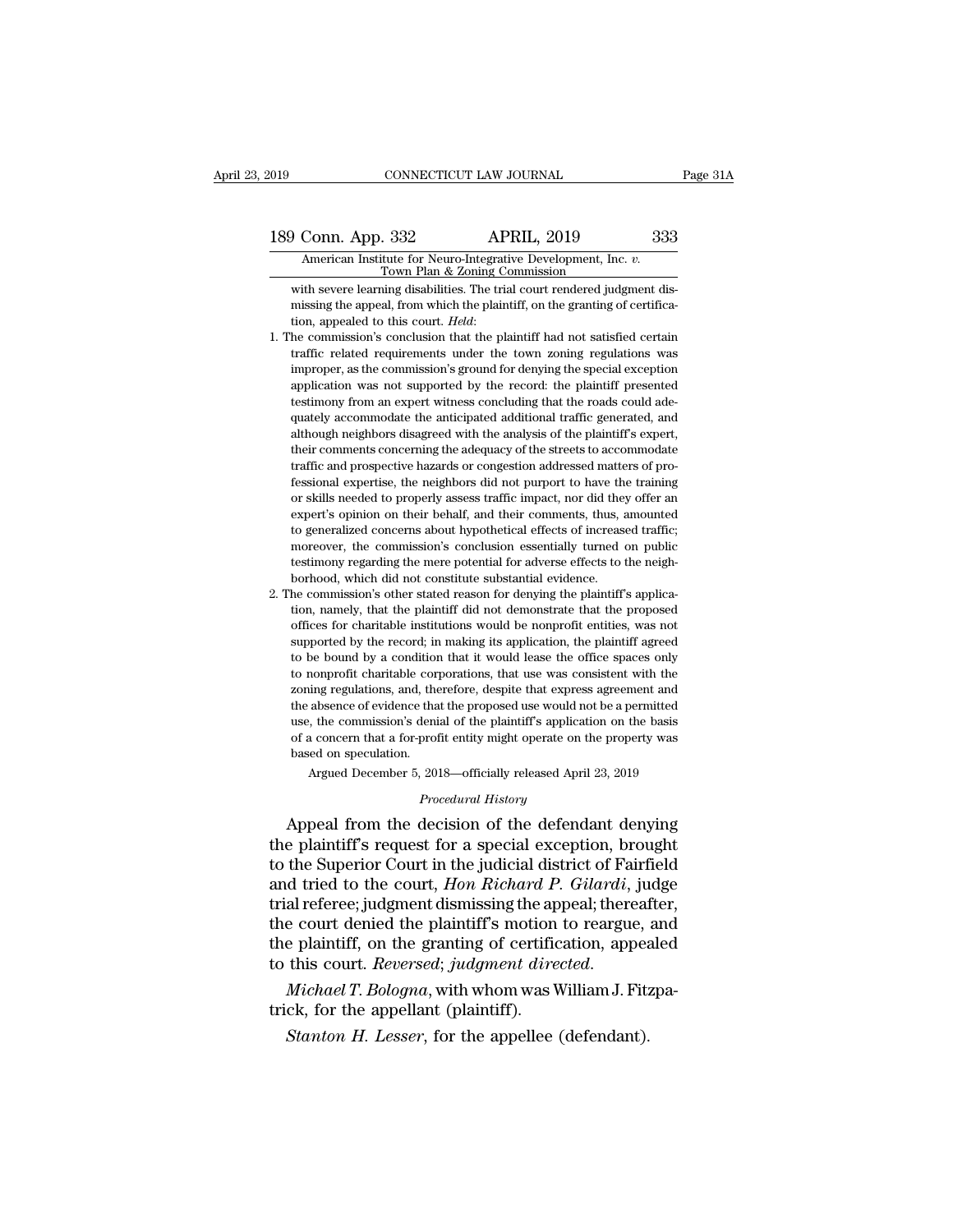# CONNECTICUT LAW JOURNAL April 23, 2019<br>334 APRIL, 2019 189 Conn. App. 332<br>American Institute for Neuro-Integrative Development, Inc. v.<br>Town Plan & Zoning Commission CONNECTICUT LAW JOURNAL<br>App. 33:<br>American Institute for Neuro-Integrative Development, Inc. *v.*<br>Town Plan & Zoning Commission<br>*Opinion*

*Opinion*

APRIL, 2019 189 Conn. App. 332<br>
American Institute for Neuro-Integrative Development, Inc. *v.*<br>
Town Plan & Zoning Commission<br> *Opinion*<br>
LAVERY, J. The plaintiff, American Institute for<br>
euro-Integrative Development, Inc Neuro-Integrative Development, Inc., appeals from the  $\frac{334}{\text{American Institute for Neuro-Integrative Development, Inc. } v.$ Town Plan & Zoning Commission<br>  $\frac{1}{\text{Down Plan } \& \text{ Zoning Commission}}$ <br>  $\frac{1}{\text{AvERY}}$ , J. The plaintiff, American Institute for<br>
Neuro-Integrative Development, Inc., appeals from the<br>
judgment of the trial co American Institute for Neuro-Integrative Development, Inc. *v.*<br>
Town Plan & Zoning Commission<br> *Opinion*<br>
LAVERY, J. The plaintiff, American Institute for<br>
Neuro-Integrative Development, Inc., appeals from the<br>
judgment o Commission of the plaintiff, American Institute for<br>Neuro-Integrative Development, Inc., appeals from the<br>judgment of the trial court dismissing its appeal from<br>the decision of the defendant, the Town Plan & Zoning<br>Commis LAVERY, J. The plaintiff, American Institute for<br>Neuro-Integrative Development, Inc., appeals from the<br>judgment of the trial court dismissing its appeal from<br>the decision of the defendant, the Town Plan & Zoning<br>Commissio LAVERY, J. The plaintiff, American Institute for<br>Neuro-Integrative Development, Inc., appeals from the<br>judgment of the trial court dismissing its appeal from<br>the decision of the defendant, the Town Plan & Zoning<br>Commissio Neuro-Integrative Development, Inc., appeals from the judgment of the trial court dismissing its appeal from the decision of the defendant, the Town Plan & Zoning Commission of the Town of Fairfield (commission), in which judgment of the trial court dismissing its appeal from<br>the decision of the defendant, the Town Plan & Zoning<br>Commission of the Town of Fairfield (commission), in<br>which the commission denied the plaintiff's request for<br>a sp the decision of the defendant, the Town Plan & Zoning<br>Commission of the Town of Fairfield (commission), in<br>which the commission denied the plaintiff's request for<br>a special exception pursuant to  $\S 27.0$  of the Fairfield<br> Commission of the Town of Fairfield (commission), in<br>which the commission denied the plaintiff's request for<br>a special exception pursuant to  $\S 27.0$  of the Fairfield<br>Zoning Regulations (regulations). On appeal, the plain which the commission denied the plaintiff's request for<br>a special exception pursuant to  $\S 27.0$  of the Fairfield<br>Zoning Regulations (regulations). On appeal, the plain-<br>tiff claims that the trial court erred when it conc a special exception pursuant to § 27.0 of the Fairfield<br>Zoning Regulations (regulations). On appeal, the plain-<br>tiff claims that the trial court erred when it concluded<br>that the commission properly denied the plaintiff's s Zoning Regulations (regulations). On appeal, the plaintiff claims that the trial court erred when it concluded that the commission properly denied the plaintiff's special exception application on the basis of (1) concerns tiff claims that the tria<br>that the commission pr<br>cial exception applicat<br>about increased off-sii<br>inability to identify spe<br>the proposed office sp<br>of the trial court.<br>The record reveals t and all exception application on the basis of (1) concerns<br>out increased off-site traffic, and (2) the plaintiff's<br>ability to identify specific tenants that would occupy<br>e proposed office spaces. We reverse the judgment<br>t about increased off-site traffic, and (2) the plaintiff's<br>inability to identify specific tenants that would occupy<br>the proposed office spaces. We reverse the judgment<br>of the trial court.<br>The record reveals the following f

inability to identify specific tenants that would occupy<br>the proposed office spaces. We reverse the judgment<br>of the trial court.<br>The record reveals the following facts. The plaintiff,<br>a Connecticut 501 (c) (3) nonprofit c masing to identify specific entails and would occupy<br>the proposed office spaces. We reverse the judgment<br>of the trial court.<br>The record reveals the following facts. The plaintiff,<br>a Connecticut 501 (c) (3) nonprofit corpor are proposed office spaces. We reverse are jadgmant<br>of the trial court.<br>The record reveals the following facts. The plaintiff,<br>a Connecticut 501 (c) (3) nonprofit corporation, owns<br>an approximately 11.7 acre parcel of land The record reveals the following facts. The plaintiff,<br>a Connecticut 501 (c) (3) nonprofit corporation, owns<br>an approximately 11.7 acre parcel of land at 309 Bar-<br>berry Road in the Southport section of Fairfield. The<br>prope The record reveals the following facts. The plaintiff,<br>a Connecticut 501 (c) (3) nonprofit corporation, owns<br>an approximately 11.7 acre parcel of land at 309 Bar-<br>berry Road in the Southport section of Fairfield. The<br>prope a Connecticut 501 (c) (3) nonprofit corporation, owns<br>an approximately 11.7 acre parcel of land at 309 Bar-<br>berry Road in the Southport section of Fairfield. The<br>property is located in a AA residential zone and is solely<br>a an approximately 11.7 acre parcel of land at 309 Barberry Road in the Southport section of Fairfield. The property is located in a AA residential zone and is solely accessible by a private driveway off the Barberry Road cu berry Road in the Southport section of Fairfield. The<br>property is located in a AA residential zone and is solely<br>accessible by a private driveway off the Barberry Road<br>cul-de-sac. The property contains two buildings: a for property is located in a AA residential zone and is solely<br>accessible by a private driveway off the Barberry Road<br>cul-de-sac. The property contains two buildings: a for-<br>mer parochial elementary school, which the plaintiff accessible by a p<br>cul-de-sac. The p<br>mer parochial el<br>now occupies; ar<br>tory high school<br>previously had he<br>staff adults.<br>In the former el In the sact The property contains two buildings, a rot<br>er parochial elementary school, which the plaintiff<br>wo occupies; and the former Christ the King prepara-<br>ry high school, which currently stands vacant but<br>eviously had now occupies; and the former Christ the King prepara-<br>tory high school, which currently stands vacant but<br>previously had hosted 132 students and ten faculty and<br>staff adults.<br>In the former elementary school building, the p

school, which currently stands vacant but<br>tory high school, which currently stands vacant but<br>previously had hosted 132 students and ten faculty and<br>staff adults.<br>In the former elementary school building, the plaintiff<br>ope very right sensor, which currently stands vacant bat<br>previously had hosted 132 students and ten faculty and<br>staff adults.<br>In the former elementary school building, the plaintiff<br>operates its Giant Steps School (Giant Steps staff adults.<br>
In the former elementary school building, the plaintiff<br>
operates its Giant Steps School (Giant Steps), a private<br>
school that provides educational and therapeutic ser-<br>
vices for students with complex neuro In the former elementary school building, the plaintiff<br>operates its Giant Steps School (Giant Steps), a private<br>school that provides educational and therapeutic ser-<br>vices for students with complex neurobiological based<br>l In the former elementary school building, the plaintiff<br>operates its Giant Steps School (Giant Steps), a private<br>school that provides educational and therapeutic ser-<br>vices for students with complex neurobiological based<br>l operates its Giant Steps School (Giant Steps), a private<br>school that provides educational and therapeutic ser-<br>vices for students with complex neurobiological based<br>learning and developmental disorders. Giant Steps is<br>appr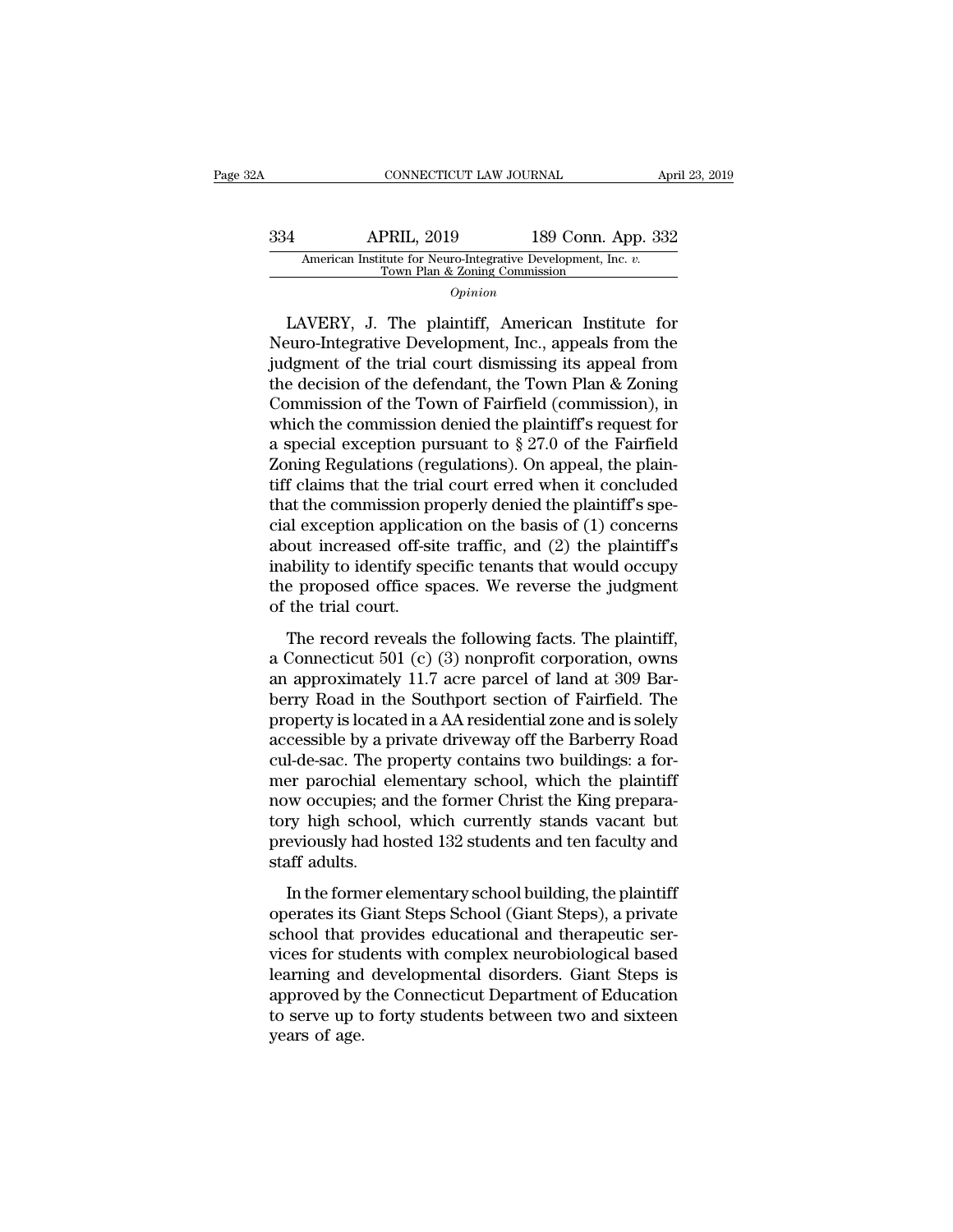## 189 Connectricut LAW JOURNAL Page 33A<br>
189 Conn. App. 332 APRIL, 2019 335<br>
American Institute for Neuro-Integrative Development, Inc. v.<br>
Town Plan & Zoning Commission Xamerican Institute for Neuro-Integrative Development, Inc. *v.* Town Plan & Zoning Commission<br>The plaintiff wishes to use the former high school

Fage 3:<br>
9 Conn. App. 332 APRIL, 2019 335<br>
American Institute for Neuro-Integrative Development, Inc. *v.*<br>
The plaintiff wishes to use the former high school<br>
ilding for its proposed project, Next Steps. Next Steps<br>
and p 189 Conn. App. 332 APRIL, 2019 335<br>American Institute for Neuro-Integrative Development, Inc. *v.*<br>Town Plan & Zoning Commission<br>Duilding for its proposed project, Next Steps. Next Steps<br>would provide continued educational 189 Conn. App. 332 APRIL, 2019 335<br>American Institute for Neuro-Integrative Development, Inc. v.<br>The plaintiff wishes to use the former high school<br>building for its proposed project, Next Steps. Next Steps<br>would provide co 189 Conn. App. 332 APRIL, 2019 335<br>American Institute for Neuro-Integrative Development, Inc. *v.*<br>Town Plan & Zoning Commission<br>The plaintiff wishes to use the former high school<br>building for its proposed project, Next St American Institute for Neuro-Integrative Development, Inc. *v.*<br>
Town Plan & Zoning Commission<br>
The plaintiff wishes to use the former high school<br>
building for its proposed project, Next Steps. Next Steps<br>
would provide c Town Plan & Zoning Commission<br>The plaintiff wishes to use the former high school<br>building for its proposed project, Next Steps. Next Steps<br>would provide continued educational, vocational, and<br>other services to Giant Steps The plaintiff wishes to use the former high school<br>building for its proposed project, Next Steps. Next Steps<br>would provide continued educational, vocational, and<br>other services to Giant Steps graduates with severe<br>learnin nancy of the proposed project, remember found and<br>ould provide continued educational, vocational, and<br>her services to Giant Steps graduates with severe<br>arming disabilities, as well as to similarly situated<br>ults, who otherw the province conducted calculations, the solid of the response dearning disabilities, as well as to similarly situated adults, who otherwise would be ineligible for many programs after reaching twenty-one years of age.<br>On

bearning disabilities, as well as to similarly situated<br>adults, who otherwise would be ineligible for many<br>programs after reaching twenty-one years of age.<br>On June 16, 2015, pursuant to  $\S 27.0$  of the regula-<br>tions, the adults, who otherwise would be ineligible for many<br>programs after reaching twenty-one years of age.<br>On June 16, 2015, pursuant to  $\S 27.0$  of the regula-<br>tions, the plaintiff applied to the commission for a spe-<br>cial exce programs after reaching twenty-one years of age.<br>On June 16, 2015, pursuant to  $\S 27.0$  of the regulations, the plaintiff applied to the commission for a special exception, requesting permission to use part of the former on June 16, 2015, pursuant to  $\S 27.0$  of the regulations, the plaintiff applied to the commission for a special exception, requesting permission to use part of the former high school building for Next Steps. The applicat On June 16, 2015, pursuant to  $\S 27.0$  of the regulations, the plaintiff applied to the commission for a special exception, requesting permission to use part of the former high school building for Next Steps. The applicat tions, the plaintiff applied to the commission for a special exception, requesting permission to use part of<br>the former high school building for Next Steps. The<br>application proposed designating six rooms in the build-<br>ing cial exception, requesting permission to use part of<br>the former high school building for Next Steps. The<br>application proposed designating six rooms in the build-<br>ing to host nonprofit agencies that would agree to pro-<br>vide the former high school building for Next Steps. The<br>application proposed designating six rooms in the build-<br>ing to host nonprofit agencies that would agree to pro-<br>vide vocational training opportunities to these young<br>adu application proposed designating six rooms in the building to host nonprofit agencies that would agree to provide vocational training opportunities to these young adults with severe learning disabilities. Section 27.0 of t ing to host nonprofit agencies that would agree to pro-<br>vide vocational training opportunities to these young<br>adults with severe learning disabilities. Section 27.0 of<br>the regulations governs the granting of special excep vide vocational training opportunities to these young<br>adults with severe learning disabilities. Section 27.0 of<br>the regulations governs the granting of special excep-<br>tions. Section 5.1.4 of the regulations specifically en adults with severe learning disabilities. Section 27.0 of<br>the regulations governs the granting of special excep-<br>tions. Section 5.1.4 of the regulations specifically enu-<br>merates the various special exception uses in all<br>r the regulations governs the granting of special exceptions. Section 5.1.4 of the regulations specifically enumerates the various special exception uses in all residential districts. As provided in the regulations, such pe tions. Section 5.1.4 of the regulations specifically enumerates the various special exception uses in all residential districts. As provided in the regulations, such permitted uses, subject to the securing of a special ex merates the various special exception uses in a<br>residential districts. As provided in the regulations, suc<br>permitted uses, subject to the securing of a specia<br>exception pursuant to § 27.0 of the regulations, include<br>inter rmitted uses, subject to the securing of a special<br>ception pursuant to  $\S 27.0$  of the regulations, include,<br>ter alia, "schools" and "charitable institutions," pro-<br>ded they are "not conducted as a business, or for<br>ofit . Exception pursuant to § 27.0 of the regulations, include,<br>inter alia, "schools" and "charitable institutions," pro-<br>vided they are "not conducted as a business, or for<br>profit  $\ldots$ ." Fairfield Zoning Regs., § 5.1.4 (d).<br>O

inter alia, "schools" and "charitable institutions," provided they are "not conducted as a business, or for profit . . . . ." Fairfield Zoning Regs.,  $\S 5.1.4$  (d).<br>On July 14, 2015, the commission held a public hearing o vided they are "not conducted as a business, or for<br>profit . . . . " Fairfield Zoning Regs.,  $\S 5.1.4$  (d).<br>On July 14, 2015, the commission held a public hear-<br>ing on the plaintiff's application. Attorney William Fitz-<br>p profit  $\dots$  " Fairfield Zoning Regs., § 5.1.4 (d).<br>
On July 14, 2015, the commission held a public hear-<br>
ing on the plaintiff's application. Attorney William Fitz-<br>
patrick appeared on behalf of the plaintiff and offered on July 14, 2015, the commission held a public hear-<br>ing on the plaintiff's application. Attorney William Fitz-<br>patrick appeared on behalf of the plaintiff and offered<br>presentations from, inter alia, engineers and the fou On July 14, 2015, the commission held a public hear-<br>ing on the plaintiff's application. Attorney William Fitz-<br>patrick appeared on behalf of the plaintiff and offered<br>presentations from, inter alia, engineers and the foun ing on the plaintiff's application. Attorney William Fitz-<br>patrick appeared on behalf of the plaintiff and offered<br>presentations from, inter alia, engineers and the founder<br>and executive director of Giant Steps, Kathy Robe patrick appeared on behalf of the plaintiff and offered<br>presentations from, inter alia, engineers and the founder<br>and executive director of Giant Steps, Kathy Roberts,<br>detailing how the plaintiff's proposal complied with t presentations from, inter alia, engineers and the founder<br>and executive director of Giant Steps, Kathy Roberts,<br>detailing how the plaintiff's proposal complied with the<br>technical requirements of the applicable regulations. and executive director of Giant Steps, Kathy Roberts, detailing how the plaintiff's proposal complied with the technical requirements of the applicable regulations. The commission reconvened on July 28, 2015, for public co detailing how the plaintiff's proposal complied with the<br>technical requirements of the applicable regulations.<br>The commission reconvened on July 28, 2015, for public<br>comment, during which time it heard both support for<br>and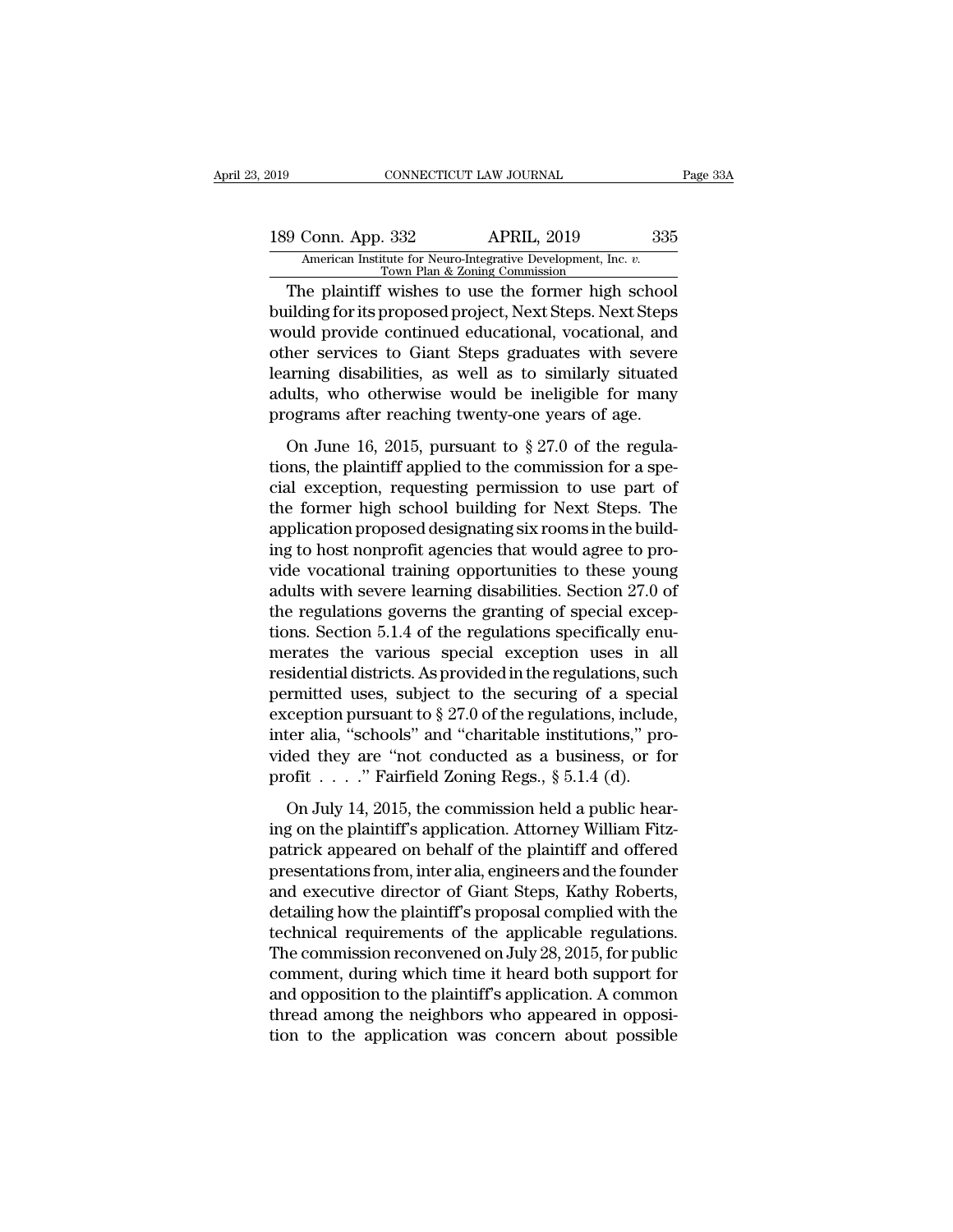### CONNECTICUT LAW JOURNAL April 23, 2019<br>336 APRIL, 2019 189 Conn. App. 332<br>American Institute for Neuro-Integrative Development, Inc. v.<br>Town Plan & Zoning Commission CONNECTICUT LAW JOURNAL April 23, 2019<br>
336 APRIL, 2019 189 Conn. App. 332<br>
American Institute for Neuro-Integrative Development, Inc. *v.*<br>
Town Plan & Zoning Commission<br>
adverse effects caused by the anticipated increase CONNECTICUT LAW JOURNAL Apr<br>
336 APRIL, 2019 189 Conn. App. 332<br>
American Institute for Neuro-Integrative Development, Inc. v.<br>
Town Plan & Zoning Commission<br>
adverse effects caused by the anticipated increased traf-<br>
fic Fig. 2019<br>
American Institute for Neuro-Integrative Development<br>
Town Plan & Zoning Commissi<br>
adverse effects caused by the anticipat<br>
fic volume in the neighborhood.<br>
On August 25, 2015, the commissi

 $\frac{\text{APRIL, 2019}}{\text{American Institute for Neuro-Integrative Development, Inc. } v. \ \frac{\text{Tom Plan & Zoning Commission}}{\text{Down Plan & Zoning Commission}}$ <br>verse effects caused by the anticipated increased traf-<br>volume in the neighborhood.<br>On August 25, 2015, the commission voted five to<br>to to deny the plaintiff'  $\frac{109}{109}$  COIII. App. 332<br>
American Institute for Neuro-Integrative Development, Inc. v.<br>
Town Plan & Zoning Commission<br>
adverse effects caused by the anticipated increased traf-<br>
fic volume in the neighborhood.<br>
On A American institute for Neuro-Integrative Development, Inc. v.<br>
Town Plan & Zoning Commission<br>
adverse effects caused by the anticipated increased traf-<br>
fic volume in the neighborhood.<br>
On August 25, 2015, the commission v adverse effects caused by the anticipated increased traf-<br>fic volume in the neighborhood.<br>On August 25, 2015, the commission voted five to<br>two to deny the plaintiff's application. On August 28,<br>2015, notice of this decisio fic volume in the neighborhood.<br>
On August 25, 2015, the commission voted five to<br>
two to deny the plaintiff's application. On August 28,<br>
2015, notice of this decision was published in the Fair-<br>
field Citizen.<sup>1</sup> The pl On August 25, 2015, the commission voted five to<br>two to deny the plaintiff's application. On August 28,<br>2015, notice of this decision was published in the Fair-<br>field Citizen.<sup>1</sup> The plaintiff, thereafter, timely appealed On August 25, 2015, the commission voted five to<br>two to deny the plaintiff's application. On August 28,<br>2015, notice of this decision was published in the Fair-<br>field Citizen.<sup>1</sup> The plaintiff, thereafter, timely appealed two to deny the plaintiff's application. On August 28,<br>2015, notice of this decision was published in the Fair-<br>field Citizen.<sup>1</sup> The plaintiff, thereafter, timely appealed<br>to the Superior Court, claiming that the commissi 2015, notice of this decision was published in the Fair-<br>field Citizen.<sup>1</sup> The plaintiff, thereafter, timely appealed<br>to the Superior Court, claiming that the commission's<br>decision lacked support in the record.<sup>2</sup> Followi field Citizen.<sup>1</sup> The plaintiff, thereafter, timely appealed<br>to the Superior Court, claiming that the commission's<br>decision lacked support in the record.<sup>2</sup> Following an<br>April 21, 2016 hearing, the court dismissed the plai to the Superior Court, claiming that the commission's<br>decision lacked support in the record.<sup>2</sup> Following an<br>April 21, 2016 hearing, the court dismissed the plain-<br>tiff's appeal, concluding that the commission properly<br>den decision lacked support in the record.<sup>2</sup> Following an April 21, 2016 hearing, the court dismissed the plaintiff's appeal, concluding that the commission properly denied the plaintiff's application. Subsequently, the plain April 21, 2016 hearing, the court dismissed the pla<br>tiff's appeal, concluding that the commission prope:<br>denied the plaintiff's application. Subsequently, t<br>plaintiff filed a petition for certification to appeal purs<br>ant t mied the plaintiff's application. Subsequently, the aintiff filed a petition for certification to appeal pursu-<br>t to General Statutes  $\S 8-8$  (o) and Practice Book<br>31-1, which this court granted. Additional facts and<br>oced plaintiff filed a petition for certification to appeal pursu-<br>ant to General Statutes § 8-8 (o) and Practice Book<br>§ 81-1, which this court granted. Additional facts and<br>procedural history will be set forth as needed.<br>As a

ant to General Statutes  $\S 8-8$  (o) and Practice Book<br>  $\S 81-1$ , which this court granted. Additional facts and<br>
procedural history will be set forth as needed.<br>
As a preliminary matter, we consider whether the<br>
commissio § 81-1, which this court granted. Additional facts and<br>procedural history will be set forth as needed.<br>As a preliminary matter, we consider whether the<br>commission has provided a collective statement setting<br>forth its reaso procedural history will be set forth as needed.<br>As a preliminary matter, we consider whether the<br>commission has provided a collective statement setting<br>forth its reasons for denial. "Where a zoning agency<br>has stated its re As a preliminary matter, we consider whether the commission has provided a collective statement setting forth its reasons for denial. "Where a zoning agency has stated its reasons for its actions, the court should determin As a preliminary matter, we consider whether the<br>commission has provided a collective statement setting<br>forth its reasons for denial. "Where a zoning agency<br>has stated its reasons for its actions, the court should<br>determi commission has provided a collective statement setting<br>forth its reasons for denial. "Where a zoning agency<br>has stated its reasons for its actions, the court should<br>determine only whether the assigned grounds are rea-<br>sona forth its reasons for denial. "Where a zoning agency<br>has stated its reasons for its actions, the court should<br>determine only whether the assigned grounds are rea-<br>sonably supported by the record and whether they are<br>pertin has stated its reasons for its actions, the court should<br>determine only whether the assigned grounds are rea-<br>sonably supported by the record and whether they are<br>pertinent to the considerations which the authority was<br>req determine only whether the assigned grounds are rea-<br>sonably supported by the record and whether they are<br>pertinent to the considerations which the authority was<br>required to apply under the zoning regulations. . . .<br>The pr sonably supported by the record and whether they are<br>pertinent to the considerations which the authority was<br>required to apply under the zoning regulations. . . .<br>The principle that a court should confine its review to<br>th the principle that a court should columne its review to<br>the reasons given by a zoning agency does not apply<br>of any utterances, however incomplete, by the members<br>of the agency subsequent to their vote. It applies where<br> $\$ the reasons given by a zoning agency does not apply<br>to any utterances, however incomplete, by the members<br>of the agency subsequent to their vote. It applies where<br> $\frac{1}{1}$  General Statutes § 8-3c (b) provides in relevant

to any utterances, however incomplete, by the members<br>of the agency subsequent to their vote. It applies where<br> $\frac{1}{1}$  General Statutes § 8-3c (b) provides in relevant part that "[n]otice of the<br>decision of the commissi of the agency subsequent to their vote. It applies where<br>  $\frac{1}{1}$  General Statutes § 8-3c (b) provides in relevant part that "[n]otice of the<br>
decision of the commission shall be published in a newspaper having a<br>
subst The example of the american status  $\frac{1}{2}$  also claimed that the published in a newspaper having a substantial circulation in the municipality and addressed by certified mail to the person who requested or applied for a decision of the commission shall be published in a newspaper having a substantial circulation in the municipality and addressed by certified mail to the person who requested or applied for a special permit or special exce

substantial circulation in the municipality and addressed by certified mail to the person who requested or applied for a special permit or special exception . . . ."<br> <sup>2</sup> The plaintiff also claimed that the commission's d from that aspects of the person who requested or applied for a special permit or special exception . . . ."<br>
<sup>2</sup> The plaintiff also claimed that the commission's denial was in violation of the Americans with Disabilities  $\alpha$  exception  $\dots$ ."<br>  $\alpha$  are plaintiff also claimed<br>  $\alpha$  of the Americans with Disalseq. (2006). The court dismistration that aspect of the court ADA claim in further detail.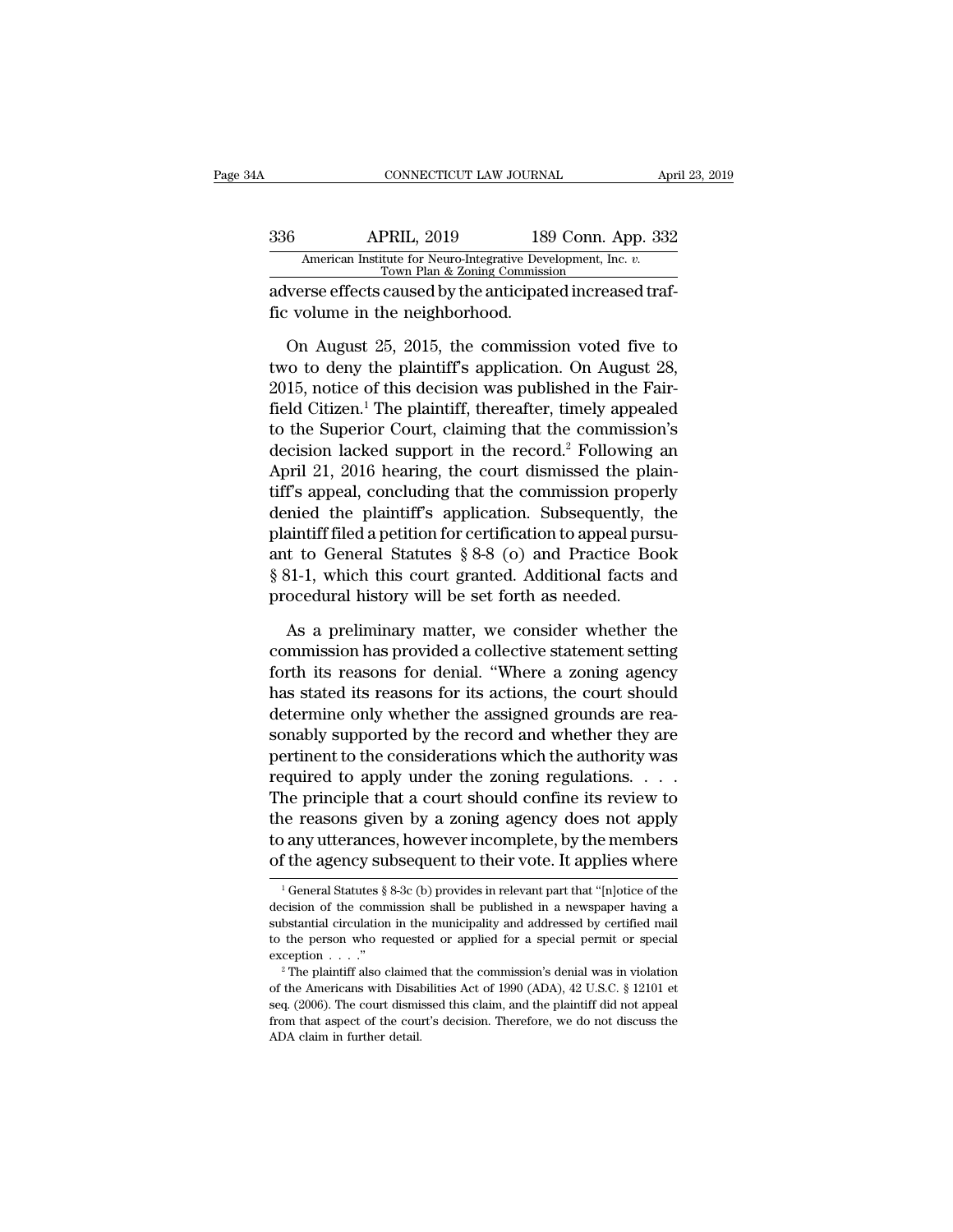| 2019 |                                     | CONNECTICUT LAW JOURNAL                                                                 | Page 35A |
|------|-------------------------------------|-----------------------------------------------------------------------------------------|----------|
|      | 189 Conn. App. 332                  | <b>APRIL, 2019</b><br>American Institute for Neuro-Integrative Development, Inc. v.     | 337      |
|      |                                     | Town Plan & Zoning Commission<br>the agency has rendered a formal, official, collective |          |
|      | statement of reasons for its action |                                                                                         |          |
|      |                                     | "[F] ailure of the zoning agency to give such reasons"                                  |          |

9 Conn. App. 332 APRIL, 2019 337<br>
American Institute for Neuro-Integrative Development, Inc. *v.*<br>
Town Plan & Zoning Commission<br>
e agency has rendered a formal, official, collective<br>
attement of reasons for its action. . 189 Conn. App. 332 APRIL, 2019 337<br>
American Institute for Neuro-Integrative Development, Inc. v.<br>
Town Plan & Zoning Commission<br>
the agency has rendered a formal, official, collective<br>
statement of reasons for its action American Institute for Neuro-Integrative Development, Inc. *v.*<br>Town Plan & Zoning Commission<br>the agency has rendered a formal, official, collective<br>statement of reasons for its action. . . .<br>"[F]ailure of the zoning agenc the agency has rendered a formal, official, collective<br>statement of reasons for its action. . . .<br>"[F]ailure of the zoning agency to give such reasons<br>requires the court to search the entire record to find a<br>basis for the *die ugency has rendered a rormal, emeral, eshecare*<br>
statement of reasons for its action. . . .<br>
"[F]ailure of the zoning agency to give such reasons<br>
requires the court to search the entire record to find a<br>
basis for th *Inc. Inc. Inc. Inc. Inc. Inc. Inc. Inc. Inc. Inc. Inc. Inc. Inc. Inc. Inc. Inc. Inc. Inc. Inc. Internal quotation marks omitted.) <i>Protect Hamden/North Haven from Excessive Traffic &* "[F]ailure of the zoning agency to give such reasons<br>requires the court to search the entire record to find a<br>basis for the commission's decision." (Citations omit-<br>ted; internal quotation marks omitted.) *Protect Ham-<br>de* requires the court to search the entire record to find a<br>basis for the commission's decision." (Citations omit-<br>ted; internal quotation marks omitted.) *Protect Ham-*<br>den/North Haven from Excessive Traffic & Pollution,<br>Inc basis for the commission's decision." (Citations omit-<br>ted; internal quotation marks omitted.) *Protect Ham-*<br>den/North Haven from Excessive Traffic & Pollution,<br>Inc. v. Planning & Zoning Commission, 220 Conn. 527,<br>544, 6 *Smitted: Protect Ham-den/North Haven from Excessive Traffic & Pollution,*<br> *Inc.* v. *Planning & Zoning Commission*, 220 Conn. 527,<br>
544, 600 A.2d 757 (1991). "The search is conducted<br>
against the backdrop of the partic 4, 600 A.2d 757 (1991). "The search is conducted<br>ainst the backdrop of the particular regulation under<br>nich the plaintiff sought approval of its application."<br>mith-Groh, Inc. v. Planning & Zoning Commission,<br>Conn. App. 21 decision, published in the American Institute for<br>
method in the plaintiff sought approval of its application."<br>
Smith-Groh, Inc. v. Planning & Zoning Commission,<br>
78 Conn. App. 216, 227, 826 A.2d 249 (2003).<br>
In the prese

which the plaintiff sought approval of its application."<br>
Smith-Groh, Inc. v. Planning & Zoning Commission,<br>
78 Conn. App. 216, 227, 826 A.2d 249 (2003).<br>
In the present case, the notice of the commission's<br>
decision, pub Smith-Groh, Inc. v. Planning & Zoning Commission,<br>78 Conn. App. 216, 227, 826 A.2d 249 (2003).<br>In the present case, the notice of the commission's<br>decision, published in the August 28, 2015 edition of<br>the Fairfield Citize 78 Conn. App. 216, 227, 826 A.2d 249 (2003).<br>
In the present case, the notice of the commission's<br>
decision, published in the August 28, 2015 edition of<br>
the Fairfield Citizen, states: "309 Barberry Road Special<br>
Exceptio In the present case, the notice of the commission's<br>decision, published in the August 28, 2015 edition of<br>the Fairfield Citizen, states: "309 Barberry Road Special<br>Exception application of the American Institute for<br>Neuro In the present case, the notice of the commission's<br>decision, published in the August 28, 2015 edition of<br>the Fairfield Citizen, states: "309 Barberry Road Special<br>Exception application of the American Institute for<br>Neuro decision, published in the August 28, 2015 edition of<br>the Fairfield Citizen, states: "309 Barberry Road Special<br>Exception application of the American Institute for<br>Neuro [Integrative] Development Inc., to establish a<br>schoo the Fairfield Citizen, states: "309 Barberry Road Special<br>Exception application of the American Institute for<br>Neuro [Integrative] Development Inc., to establish a<br>school and offices for charitable institutions in an<br>existi Exception application of the American Institute for<br>Neuro [Integrative] Development Inc., to establish a<br>school and offices for charitable institutions in an<br>existing building. DENIED." The reasons for the denial<br>are not s Neuro [Integrative] Development Inc., to establish a<br>school and offices for charitable institutions in an<br>existing building. DENIED." The reasons for the denial<br>are not set forth in the published notice. On that same<br>date, school and offices for charitable institutions in an<br>existing building. DENIED." The reasons for the denial<br>are not set forth in the published notice. On that same<br>date, a clerk for the commission, however, wrote the<br>plain existing building. DENIED." The reasons for the denial<br>are not set forth in the published notice. On that same<br>date, a clerk for the commission, however, wrote the<br>plaintiff's counsel a letter providing the following three are not set forth in the published notice. On that same<br>date, a clerk for the commission, however, wrote the<br>plaintiff's counsel a letter providing the following three<br>purported reasons for the commission's denial: "(1) In date, a clerk for the commission, however, wrote the<br>plaintiff's counsel a letter providing the following three<br>purported reasons for the commission's denial: "(1) In<br>accordance with [§] 27.4.1 of the [regulations] it has<br> plaintiff's counsel a letter providing the following three<br>purported reasons for the commission's denial: "(1) In<br>accordance with [§] 27.4.1 of the [regulations] it has<br>not been demonstrated that the location, type, charac purported reasons for the commission's denial: "(1) In<br>accordance with [§] 27.4.1 of the [regulations] it has<br>not been demonstrated that the location, type, character<br>and size of use will be in harmony with and conform<br>to accordance with [§] 27.4.1 of the [regulations] it has<br>not been demonstrated that the location, type, character<br>and size of use will be in harmony with and conform<br>to appropriate and orderly development of the neigh-<br>borh not been demonstrated that the location, type, character<br>and size of use will be in harmony with and conform<br>to appropriate and orderly development of the neigh-<br>borhood, and will not hinder or discourage appropriate<br>devel and size of use will be in harmony with and conform<br>to appropriate and orderly development of the neigh-<br>borhood, and will not hinder or discourage appropriate<br>development and use of adjacent property or impact<br>its value. to appropriate and orderly development of the neighborhood, and will not hinder or discourage appropriate<br>development and use of adjacent property or impact<br>its value. (2) In accordance with [§] 27.4.3 of the [regula-<br>tio borhood, and will not hinder or discourage appropriate<br>development and use of adjacent property or impact<br>its value. (2) In accordance with  $[\S]$  27.4.3 of the [regula-<br>tions] it has not been demonstrated that the streets development and use of adjacent property or impact<br>its value. (2) In accordance with  $[\S]$  27.4.3 of the [regula-<br>tions] it has not been demonstrated that the streets<br>serving the proposed use shall be adequate to carry<br>pr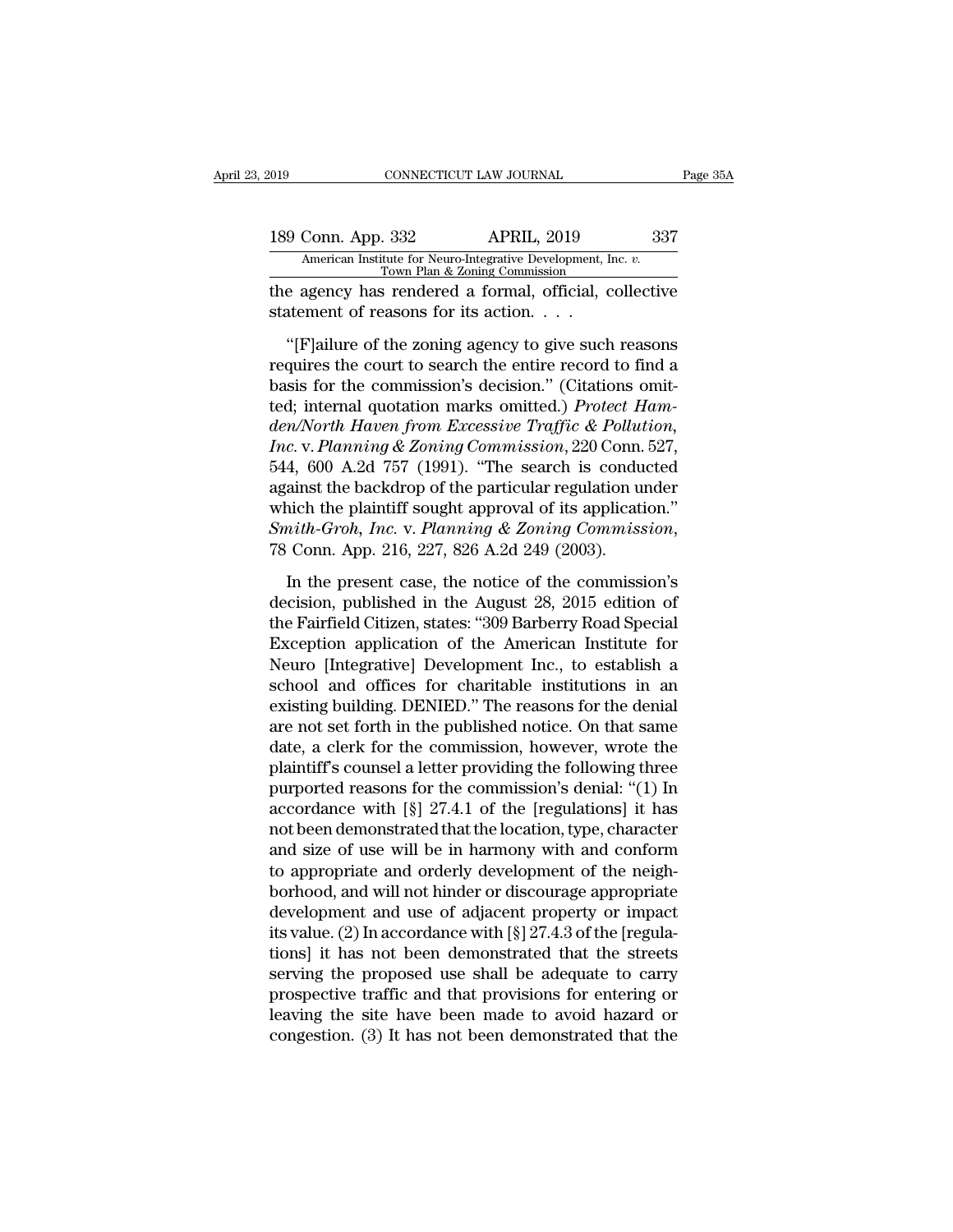## CONNECTICUT LAW JOURNAL April 23, 2019<br>338 APRIL, 2019 189 Conn. App. 332<br>American Institute for Neuro-Integrative Development, Inc. v.<br>Town Plan & Zoning Commission CONNECTICUT LAW JOURNAL April 23, 2019<br>
338 APRIL, 2019 189 Conn. App. 332<br>
American Institute for Neuro-Integrative Development, Inc. *v.*<br>
Town Plan & Zoning Commission<br>
proposed use is a permitted use in that there is n

cONNECTICUT LAW JOURNAL Appr<br>
338 APRIL, 2019 189 Conn. App. 332<br>
American Institute for Neuro-Integrative Development, Inc. *v.*<br>
Town Plan & Zoning Commission<br>
proposed use is a permitted use in that there is no evi-<br>
de dence that the proposed use is a permitted that the proposed use is a permitted use in that there is no evidence that the proposed offices for charitable institutions will be [nonprofit] entities nor has [it] been demonstr 338 APRIL, 2019 189 Conn. App. 332<br>American Institute for Neuro-Integrative Development, Inc.  $v$ .<br>Town Plan & Zoning Commission<br>proposed use is a permitted use in that there is no evi-<br>dence that the proposed offices for  $\begin{tabular}{ll} \multicolumn{1}{l}{{\bf A}l} & {\bf A}l & {\bf Bl} & {\bf Bl} & {\bf Bl} & {\bf Bl} & {\bf Bl} & {\bf Conn} & {\bf Ap} & {\bf Bl} \\ \hline {\multicolumn{1}{l}{{\bf A}l} & {\bf Bu} & {\bf Bu} & {\bf Bu} & {\bf Bu} & {\bf Bu} & {\bf Bu} & {\bf Bu} & {\bf Bu} & {\bf Bu} \\ \hline \multicolumn{1}{l}{\bf Av} & {\bf Bv} & {\bf Bv} & {\bf Bv} & {\bf Bv} & {\bf Bv} & {\bf Bv} & {\bf Bv} & {\bf Bv} \\$ American Institute for N<br>
Town Pla<br>
proposed use is a perr<br>
dence that the propos<br>
tions will be [nonpr<br>
demonstrated that the<br>
cation facility."<sup>3</sup><br>
Although our case l oposed use is a permitted use in that there is no evi-<br>nce that the proposed offices for charitable institu-<br>nns will be [nonprofit] entities nor has [it] been<br>monstrated that the proposed use is a compliant edu-<br>tion fac dence that the proposed disc in that there is no evidence that the proposed offices for charitable institu-<br>tions will be [nonprofit] entities nor has [it] been<br>demonstrated that the proposed use is a compliant edu-<br>catio

tions will be [nonprofit] entities nor has [it] been<br>demonstrated that the proposed use is a compliant edu-<br>cation facility."<sup>3</sup><br>Although our case law directs that we not rely on a<br>letter that was not adopted by the commis *Inc. Planning Commission and Perfection facility.*<sup>73</sup><br> *Increase Admonstrated that the proposed use is a compliant education facility.*<sup>73</sup><br> *Although our case law directs that we not rely on a letter that was not adop* cation facility."<sup>3</sup><br>
Although our case law directs that we not rely on a<br>
letter that was not adopted by the commission to evince<br>
the commission's collective decision; see *Smith-Groh*,<br> *Inc.* v. *Planning & Zoning Comm* Although our case law directs that we not rely on a<br>letter that was not adopted by the commission to evince<br>the commission's collective decision; see *Smith-Groh*,<br>*Inc.* v. *Planning & Zoning Commission*, supra, 78<br>Conn. Although our case law directs that we not rely on a<br>letter that was not adopted by the commission to evince<br>the commission's collective decision; see *Smith-Groh*,<br>*Inc.* v. *Planning* & *Zoning Commission*, supra, 78<br>Conn letter that was not adopted by the commission to evince<br>the commission's collective decision; see *Smith-Groh*,<br>*Inc.* v. *Planning & Zoning Commission*, supra, 78<br>Conn. App. 224–26 (concluding that letter to applicant's<br>a the commission's collective decision; see *Smith-Groh*,<br> *Inc.* v. Planning & Zoning Commission, supra, 78<br>
Conn. App. 224–26 (concluding that letter to applicant's<br>
attorney from town planner, purporting to state reasons<br> Inc. v. Planning & Zoning Commission, supra, 78<br>Conn. App. 224–26 (concluding that letter to applicant's<br>attorney from town planner, purporting to state reasons<br>for commission's denial of application for site plan<br>approval Conn. App. 224–26 (concluding that letter to applicant's<br>attorney from town planner, purporting to state reasons<br>for commission's denial of application for site plan<br>approval and special permit, was not collective state-<br>m attorney from town planner, purporting to state reasons<br>for commission's denial of application for site plan<br>approval and special permit, was not collective state-<br>ment of commission's decision, given that commission<br>had n for commission's denial of application for site plan<br>approval and special permit, was not collective state-<br>ment of commission's decision, given that commission<br>had not adopted letter, and stating that "[a]lthough the<br>reas approval and special permit, was not collective statement of commission's decision, given that commission<br>had not adopted letter, and stating that "[a]lthough the<br>reasons outlined in the letter were discussed by the<br>commis ment of commission's decision, given that commission<br>had not adopted letter, and stating that "[a]lthough the<br>reasons outlined in the letter were discussed by the<br>commission during either the public hearing or the spe-<br>cia had not adopted letter, and stating that "[a]lthough the reasons outlined in the letter were discussed by the commission during either the public hearing or the special meeting, the planner could not speak for the commissi reasons outlined in the letter were discussed by the commission during either the public hearing or the special meeting, the planner could not speak for the commission"); because the parties in the present case agree that commission during either the public hearing or the special meeting, the planner could not speak for the commission"); because the parties in the present case agree that the letter properly sets forth the reasons for the co cial meeting, the<br>mission"); beca<br>that the letter<br>commission's d<br>28, 2015 letter<br>purposes of thi<br>the letter.<br>We now set f SECT 3, Secular the parties in the present case agree<br>at the letter properly sets forth the reasons for the<br>mmission's decision and do not claim that the August<br>, 2015 letter should not be considered, we will, for<br>reposes rada and leadst property sees total are reasons for all<br>commission's decision and do not claim that the August<br>28, 2015 letter should not be considered, we will, for<br>purposes of this case, consider the reasons set forth in 28, 2015 letter should not be considered, we will, for<br>purposes of this case, consider the reasons set forth in<br>the letter.<br>We now set forth general principles governing special<br>permit or special exception review procedur

We now set forth general principles governing special<br>permit or special exception review procedures. At the<br>outset, we note that the terms "special exception" and<br> $\frac{3}{100}$  October 1, 2015, after the plaintiff had filed We now set forth general principles governing special<br>permit or special exception review procedures. At the<br>outset, we note that the terms "special exception" and<br> $\frac{3}{100}$  October 1, 2015, after the plaintiff had filed

permit or special exception review procedures. At the outset, we note that the terms "special exception" and  $\frac{3}{100}$  October 1, 2015, after the plaintiff had filed its appeal to the Superior Court, however, a clerk for outset, we note that the terms "special exception" and<br>
<sup>3</sup> On October 1, 2015, after the plaintiff had filed its appeal to the Superior<br>
Court, however, a clerk for the commission then sent Fitzpatrick a new<br>
letter, con outset, we note that the terms spectar exception and  $\frac{1}{3}$  on October 1, 2015, after the plaintiff had filed its appeal to the Superior Court, however, a clerk for the commission then sent Fitzpatrick a new letter, co <sup>3</sup> On October 1, 2015, after the plaintiff had filed its appeal to the Superior Court, however, a clerk for the commission then sent Fitzpatrick a new letter, containing the same first two reasons for denial, but modifyi Court, however, a clerk for the commission then sent Fitzpatrick a new<br>letter, containing the same first two reasons for denial, but modifying the<br>third reason to state: "(3) It has not been demonstrated that the proposed Letter, containing the same first two reasons for denial, but modifying the letter, containing the same first two reasons for denial, but modifying the third reason to state: "(3) It has not been demonstrated that the prop Unity reason to state: "(3) It has not been demonstrated that the proposed use is a permitted use in that there is no evidence that the proposed [non-profit] entities will be charitable institutions nor has it been demons also use is a permitted use in that there is no evidence that the proposed [non-<br>profit] entities will be charitable institutions nor has it been demonstrated<br>that the proposed use is a compliant educational facility." For are the proposed use in a compliant<br>profit] entities will be charitable insitiant the proposed use is a compliant<br>the present appeal, this change is mi<br>Unaware of any precedent that would<br>decision after the applicant has a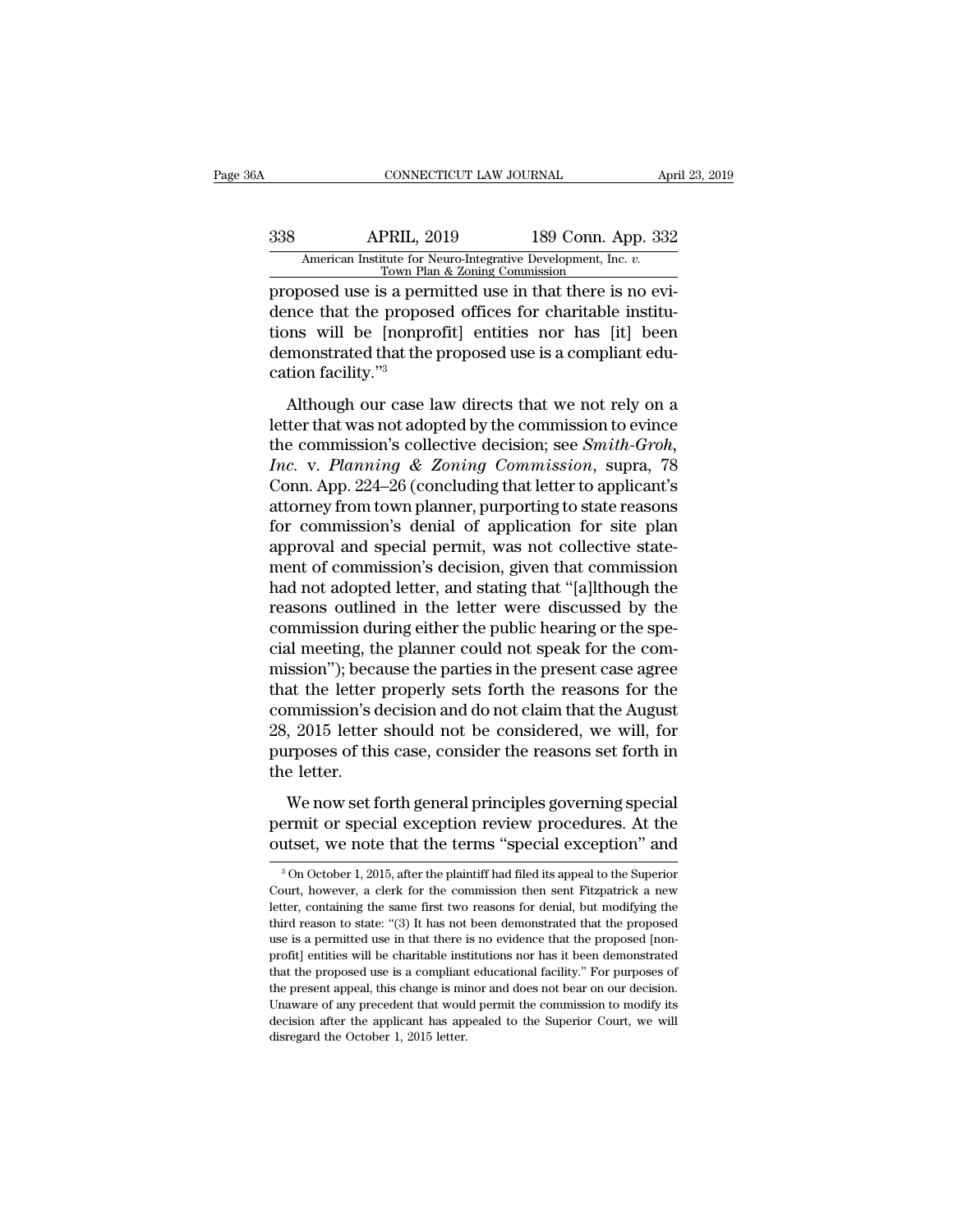# 189 Connectricut LAW JOURNAL Page 37A<br>
189 Conn. App. 332 APRIL, 2019 339<br>
American Institute for Neuro-Integrative Development, Inc. v.<br>
Town Plan & Zoning Commission Xalis Conn. App. 332 APRIL, 2019 339<br>
American Institute for Neuro-Integrative Development, Inc. *v.* Town Plan & Zoning Commission<br>
"[s]pecial permit" are interchangeable. (Internal quo-

CONNECTICUT LAW JOURNAL<br>
189 Conn. App. 332 APRIL, 2019 339<br>
American Institute for Neuro-Integrative Development, Inc. v.<br>
Town Plan & Zoning Commission<br>
"[s]pecial permit" are interchangeable. (Internal quotation marks o 189 Conn. App. 332 APRIL, 2019 339<br>
American Institute for Neuro-Integrative Development, Inc. *v.*<br>
Town Plan & Zoning Commission<br>
"[s]pecial permit" are interchangeable. (Internal quotation marks omitted.) *Beckish* v. **189 Conn. App. 332** APRIL, 2019 339<br> *American Institute for Neuro-Integrative Development, Inc. v.***<br>
<u>Town Plan & Zoning Commission</u><br>
<b>ii** (s) pecial permit" are interchangeable. (Internal quotation marks omitted.) *Bec* 189 Conn. App. 332 APRIL, 2019 339<br>
American Institute for Neuro-Integrative Development, Inc. v.<br>
Town Plan & Zoning Commission<br>
"[s]pecial permit" are interchangeable. (Internal quo-<br>
tation marks omitted.) *Beckish* v. American Institute for Neuro-Integrative Development, Inc. v.<br>
Town Plan & Zoning Commission<br>
"[s]pecial permit" are interchangeable. (Internal quo-<br>
tation marks omitted.) *Beckish* v. *Planning & Zon-*<br> *ing Commission*, Town Plan & Zoning Commission<br>
"[s]pecial permit" are interchangeable. (Internal quotation marks omitted.) *Beckish v. Planning & Zoning Commission*, 162 Conn. 11, 15, 291 A.2d 208<br>
(1971). "[T]he function of a special [e "[s]pecial permit" are interchangeable. (Internal quotation marks omitted.) *Beckish* v. *Planning* & Zon-<br>*ing Commission*, 162 Conn. 11, 15, 291 A.2d 208<br>(1971). "[T]he function of a special [exception] is to<br>allow a pr tation marks omitted.) *Beckish* v. *Planning* & *Zon-*<br>*ing Commission*, 162 Conn. 11, 15, 291 A.2d 208<br>(1971). "[T]he function of a special [exception] is to<br>allow a property owner to use his property in a manner<br>expres ing Commission, 162 Conn. 11, 15, 291 A.2d 208 (1971). "[T]he function of a special [exception] is to allow a property owner to use his property in a manner expressly permitted under the zoning regulations, subject to cert (1971). "[T]he function of a special [exception] is to allow a property owner to use his property in a manner expressly permitted under the zoning regulations, subject to certain conditions necessary to protect the public allow a property owner to use his property in a manner<br>expressly permitted under the zoning regulations,<br>subject to certain conditions necessary to protect the<br>public health, safety, convenience, and surrounding<br>property v expressly permitted under the zoning regulations,<br>subject to certain conditions necessary to protect the<br>public health, safety, convenience, and surrounding<br>property values.... The basic rationale for the spe-<br>cial [excep subject to certain conditions necessary to protect the<br>public health, safety, convenience, and surrounding<br>property values.... The basic rationale for the spe-<br>cial [exception] [is] ... that while certain [specially<br>permit public health, safety, convenience, and surrounding<br>property values.... The basic rationale for the spe-<br>cial [exception] [is] ... that while certain [specially<br>permitted] land uses may be generally compatible with<br>the us property values.  $\dots$  The basic rationale for the special [exception] [is]  $\dots$  that while certain [specially permitted] land uses may be generally compatible with the uses permitted as of right in particular zoning distr cial [exception] [is] . . . that while certain [specially permitted] land uses may be generally compatible with the uses permitted as of right in particular zoning districts, their nature is such that their precise locatio permitted] land uses may be generally compatible with<br>the uses permitted as of right in particular zoning dis-<br>tricts, their nature is such that their precise location<br>and mode of operation must be regulated because of<br>the the uses permitted as of right in particular zoning districts, their nature is such that their precise location<br>and mode of operation must be regulated because of<br>the topography, traffic problems, neighboring uses, etc.,<br>o tricts, their nature is such that their precise location<br>and mode of operation must be regulated because of<br>the topography, traffic problems, neighboring uses, etc.,<br>of the site. Common specially permitted uses, for exam-<br> and mode of operation must be regulated because of<br>the topography, traffic problems, neighboring uses, etc.,<br>of the site. Common specially permitted uses, for exam-<br>ple, are hospitals, churches and schools in residential<br>z the topography, traffic problems, neighboring uses, etc.,<br>of the site. Common specially permitted uses, for exam-<br>ple, are hospitals, churches and schools in residential<br>zones. These uses are not as intrusive as commercial of the site. Common specially permitted uses, for example, are hospitals, churches and schools in residential zones. These uses are not as intrusive as commercial uses would be, yet they do generate parking and traffic pro ple, are hospitals, churches and schools in residential<br>zones. These uses are not as intrusive as commercial<br>uses would be, yet they do generate parking and traffic<br>problems that, if not properly planned for, might under-<br> zones. These uses are not as intrusive as commercial<br>uses would be, yet they do generate parking and traffic<br>problems that, if not properly planned for, might under-<br>mine the residential character of the neighborhood. If<br>a uses would be, yet they do generate parking and traffic<br>problems that, if not properly planned for, might under-<br>mine the residential character of the neighborhood. If<br>authorized only upon the granting of a special [excepproblems that, if not properly planned for, might under-<br>mine the residential character of the neighborhood. If<br>authorized only upon the granting of a special [excep-<br>tion] which may be issued after the [zoning commission] mine the residential character of the neighborhood. If<br>authorized only upon the granting of a special [exception] which may be issued after the [zoning commission]<br>is satisfied that parking and traffic problems have been<br> authorized only upon the granting of a special [exception] which may be issued after the [zoning commission]<br>is satisfied that parking and traffic problems have been<br>satisfactorily worked out, land usage in the community<br>c tion] which may be issued after the [zoning commission]<br>is satisfied that parking and traffic problems have been<br>satisfactorily worked out, land usage in the community<br>can be more flexibly arranged than if schools, churche is satisfied that parking and traffic problems have been<br>satisfactorily worked out, land usage in the community<br>can be more flexibly arranged than if schools, churches<br>and similar uses had to be allowed anywhere within a<br>p It se more nemety arranged and in seriescal, end are distinct district district and arrive in a reflection constitution in a reflection consider the special permit, internal quotation marks omitted.) *St. Joseph's* is gh particular zoning district, or not at all." (Citation omit-<br>ted; internal quotation marks omitted.) *St. Joseph's*<br>*High School, Inc.* v. *Planning & Zoning Commission*,<br>176 Conn. App. 570, 585–86, 170 A.3d 73 (2017).<br>"W

paracular bonding district, or not at all. (creation of the<br>ted; internal quotation marks omitted.) *St. Joseph's*<br>*High School, Inc.* v. *Planning & Zoning Commission*,<br>176 Conn. App. 570, 585–86, 170 A.3d 73 (2017).<br>"W board or commission to decide within prescribed limits The consistent with the exercise of [18] (2017).<br>
"When ruling upon an application for a special permit,<br>
a planning and zoning board acts in an administrative<br>
capacity.... Generally it is the function of a zoning<br>
board When ruling upon an application for a special permit,<br>a planning and zoning board acts in an administrative<br>capacity....Generally it is the function of a zoning<br>board or commission to decide within prescribed limits<br>and c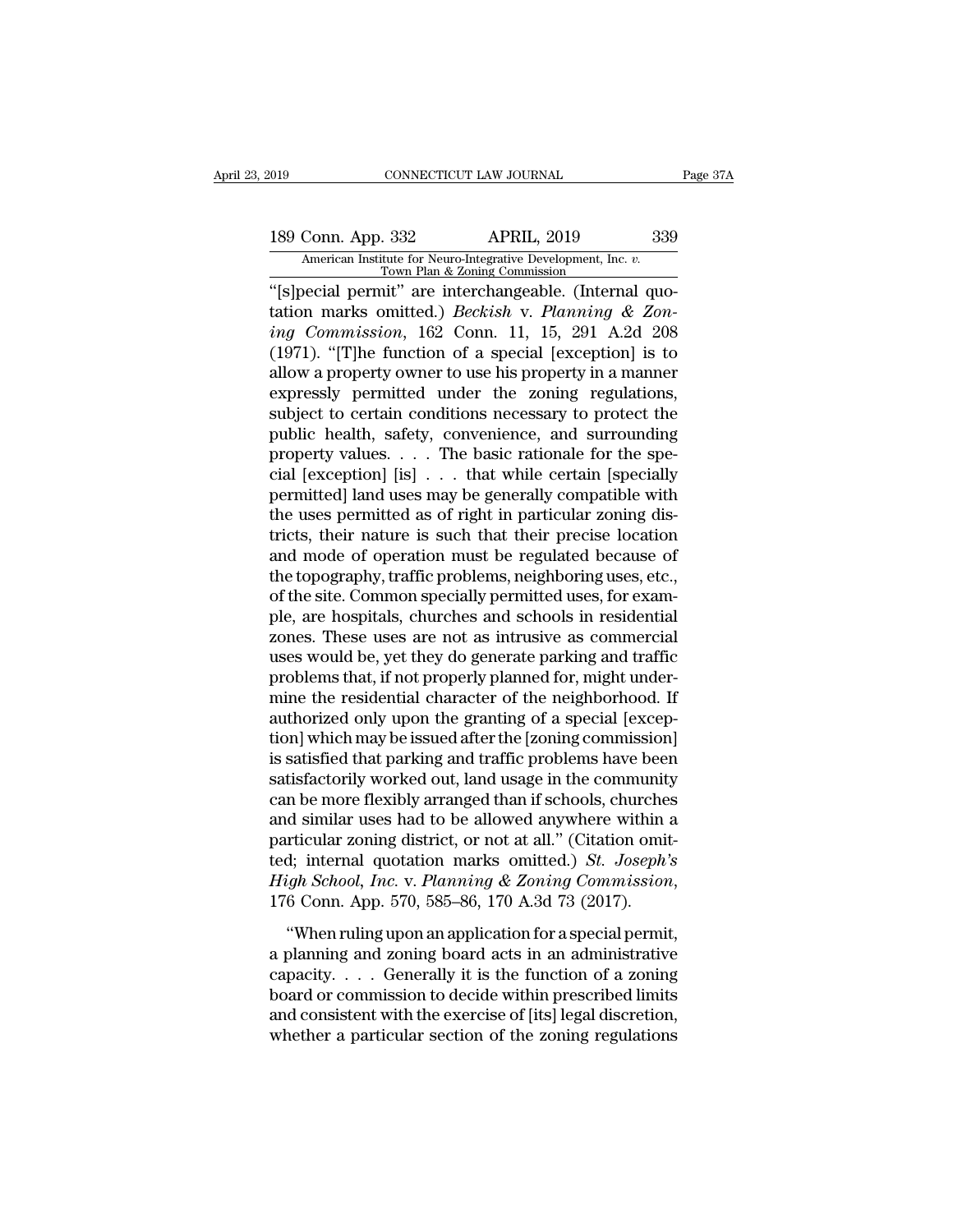# CONNECTICUT LAW JOURNAL April 23, 2019<br>340 APRIL, 2019 189 Conn. App. 332<br>American Institute for Neuro-Integrative Development, Inc. v.<br>Town Plan & Zoning Commission CONNECTICUT LAW JOURNAL April 23, 2019<br>
APRIL, 2019 189 Conn. App. 332<br>
American Institute for Neuro-Integrative Development, Inc. *v.*<br>
Town Plan & Zoning Commission<br>
applies to a given situation and the manner in which i

CONNECTICUT LAW JOURNAL April 23, 2019<br>
340 APRIL, 2019 189 Conn. App. 332<br>
American Institute for Neuro-Integrative Development, Inc. v.<br>
Town Plan & Zoning Commission<br>
applies to a given situation and the manner in which Marican Institute for Neuro-Integrative Development, Inc. *v.*<br>
Town Plan & Zoning Commission<br>
applies to a given situation and the manner in which it<br>
does apply. The [Appellate Court and] trial court . . .<br>
decide whethe  $\frac{\text{APRIL}}{\text{American Institute for Neuro-Integrative Development, Inc. } v. \frac{\text{Tom} \cdot \text{Tom}}{\text{Down Plan & Zoning Commission}}$ <br>
applies to a given situation and the manner in which it does apply. The [Appellate Court and] trial court . . . decide whether the board correctly interpreted the s  $\frac{\text{APRIL}}{\text{American Institute for Neuro-Integrative Development, Inc. } v. \frac{\text{Down Plan & Zoning Commission}}{\text{1000}}$ <br>
applies to a given situation and the manner in which it<br>
does apply. The [Appellate Court and] trial court . . .<br>
decide whether the board correctly interpreted the sec American Institute for Neuro-Integrative Development, Inc. v.<br>
Town Plan & Zoning Commission<br>
applies to a given situation and the manner in which it<br>
does apply. The [Appellate Court and] trial court . . .<br>
decide whether Fown Plan & Zoning Commission<br>applies to a given situation and the manner in which it<br>does apply. The [Appellate Court and] trial court . . .<br>decide whether the board correctly interpreted the sec-<br>tion [of the regulation applies to a given situation and the manner in which it<br>does apply. The [Appellate Court and] trial court  $\dots$ <br>decide whether the board correctly interpreted the sec-<br>tion [of the regulations] and applied it with reasonab does apply. The [Appellate Court and] trial court . . . decide whether the board correctly interpreted the section [of the regulations] and applied it with reasonable discretion to the facts. . . . In applying the law to decide whether the board correctly int<br>tion [of the regulations] and applied it<br>discretion to the facts. . . . In applyir<br>facts of a particular case, the board i<br>a liberal discretion, and its action is s<br>by the courts onl In for the regulations] and applied it with reasonable<br>scretion to the facts. . . . In applying the law to the<br>cts of a particular case, the board is endowed with<br>liberal discretion, and its action is subject to review<br>the discretion to the facts.  $\ldots$  in applying the faw to the facts of a particular case, the board is endowed with a liberal discretion, and its action is subject to review by the courts only to determine whether it was unre

racts of a particular case, the board is endowed with<br>a liberal discretion, and its action is subject to review<br>by the courts only to determine whether it was unrea-<br>sonable, arbitrary or illegal.  $\dots$ <br>"Although  $\dots$  the a meeta uscretion, and its action is subject to review<br>by the courts only to determine whether it was unrea-<br>sonable, arbitrary or illegal. . . .<br>"Although . . . the zoning commission does not<br>have discretion to deny a spe by the courts only to determine whether it was unleased<br>sonable, arbitrary or illegal.  $\ldots$ <br>"Although  $\ldots$  the zoning commission does not<br>have discretion to deny a special [exception] when the<br>proposal meets the standar "Although  $\ldots$  the zoning commission does not<br>"Although  $\ldots$  the zoning commission does not<br>have discretion to deny a special [exception] when the<br>proposal meets the standards, it does have discretion<br>to determine *whet* "Although  $\ldots$  the zoning commission does not<br>have discretion to deny a special [exception] when the<br>proposal meets the standards, it does have discretion<br>to determine *whether* the proposal meets the standards<br>set forth have discretion to deny a special [exception] when the<br>proposal meets the standards, it does have discretion<br>to determine *whether* the proposal meets the standards<br>set forth in the regulations. If, during the exercise of<br> proposal meets the standards, it does have discretion<br>to determine *whether* the proposal meets the standards<br>set forth in the regulations. If, during the exercise of<br>its discretion, the zoning commission decides that all<br> to determine *whether* the proposal meets the standards<br>set forth in the regulations. If, during the exercise of<br>its discretion, the zoning commission decides that all<br>of the standards enumerated in the special [exception] set forth in the regulations. If, during the exercise of<br>its discretion, the zoning commission decides that all<br>of the standards enumerated in the special [exception]<br>regulations are met, then it can no longer deny the<br>app its discretion, the zoning commission decides that all<br>of the standards enumerated in the special [exception]<br>regulations are met, then it can no longer deny the<br>application. The converse is, however, equally true.<br>Thus, of the standards enumerated in the special [exception]<br>regulations are met, then it can no longer deny the<br>application. The converse is, however, equally true.<br>Thus, the zoning commission can exercise its discretion<br>durin regulations are met, then it can no longer deny the<br>application. The converse is, however, equally true.<br>Thus, the zoning commission can exercise its discretion<br>during the review of the proposed special exception,<br>as it ap application. The converse is, however, equally true.<br>Thus, the zoning commission can exercise its discretion<br>during the review of the proposed special exception,<br>as it applies the regulations to the specific application<br>be Thus, the zoning<br>during the revie<br>as it applies the<br>before it." (Cita<br>internal quotatio<br>Zoning Commis<br>675 (1998).<br>"In reviewing The review of the proposed spectal exception,<br>
it applies the regulations to the specific application<br>
fore it." (Citations omitted; emphasis in original;<br>
ternal quotation marks omitted.) Irwin v. Planning &<br>
ming Commis as it applies the regulations to the specific application<br>before it." (Citations omitted, emphasis in original;<br>internal quotation marks omitted.) Irwin v. Planning &<br>Zoning Commission, 244 Conn. 619, 627–28, 711 A.2d<br>675

before it. (Chanons onlifted, enfiphasis in original,<br>internal quotation marks omitted.) Irwin v. Planning &<br>Zoning Commission, 244 Conn. 619, 627–28, 711 A.2d<br>675 (1998).<br>"In reviewing a challenge to a commission's admin suading Commission, 244 Conn. 619, 627–28, 711 A.2d<br>
675 (1998).<br>
"In reviewing a challenge to a commission's administrative decision, we . . . must be mindful of the fact<br>
that . . . the applicant . . . bore the burden o EXAMP COMMISSION, 244 COMI. 019, 027–28, 711 A.2d<br>675 (1998).<br>
"In reviewing a challenge to a commission's administrative decision, we . . . must be mindful of the fact<br>
that . . . the applicant . . . bore the burden of p (1990).<br>
"In reviewing a challenge to a commission's administrative decision, we . . . must be mindful of the fact<br>
that . . . the applicant . . . bore the burden of per-<br>
suading the commission that it was entitled to the "In reviewing a challenge to a commission's administrative decision, we  $\ldots$  must be mindful of the fact that  $\ldots$  the applicant  $\ldots$  bore the burden of persuading the commission that it was entitled to the permits tha trative decision, we . . . must be mindful of the fact<br>that . . . the applicant . . . bore the burden of per-<br>suading the commission that it was entitled to the per-<br>mits that it sought under the zoning regulations."<br>(Int that . . . the applicant . . . bore the burden of per-<br>suading the commission that it was entitled to the per-<br>mits that it sought under the zoning regulations."<br>(Internal quotation marks omitted.) *St. Joseph's High*<br>*Sc* suading the commission that it was entitled to the permits that it sought under the zoning regulations."<br>(Internal quotation marks omitted.) *St. Joseph's High*<br>*School, Inc.* v. *Planning & Zoning Commission*, supra,<br>176 mits that it sought under the zoning regulations."<br>(Internal quotation marks omitted.) *St. Joseph's High*<br>*School, Inc.* v. *Planning & Zoning Commission*, supra,<br>176 Conn. App. 586. "[T]he reviewing court must sustain<br>t (Internal quotation marks omitted.) *St. Joseph's High School, Inc. v. Planning & Zoning Commission*, supra, 176 Conn. App. 586. "[T]he reviewing court must sustain the agency's determination if an examination of the re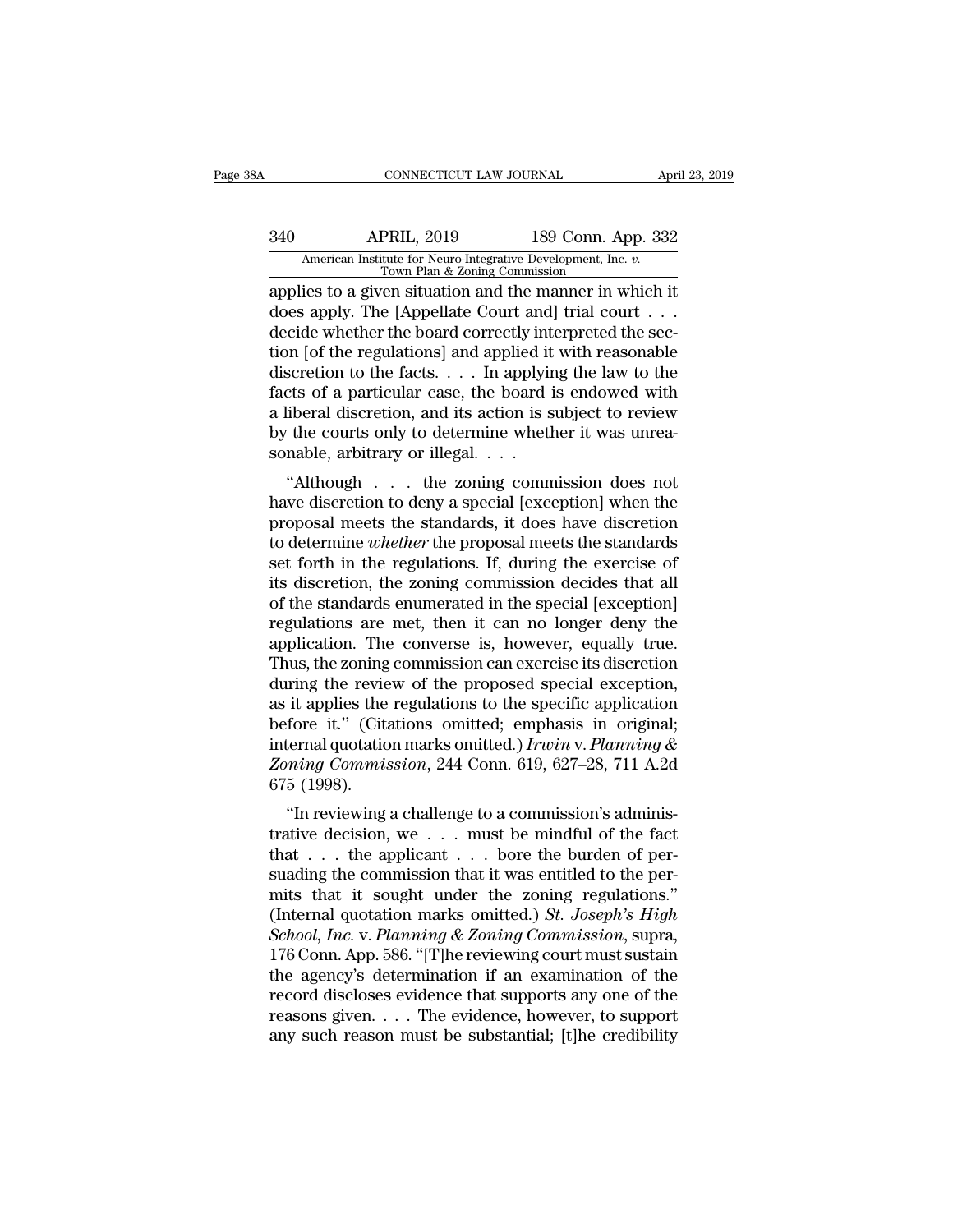# 189 Connectricut LAW JOURNAL Page 39A<br>
189 Conn. App. 332 APRIL, 2019 341<br>
American Institute for Neuro-Integrative Development, Inc. v.<br>
Town Plan & Zoning Commission Xalis Conn. App. 332 APRIL, 2019<br>
American Institute for Neuro-Integrative Development, Inc. *v.* Town Plan & Zoning Commission<br>
of witnesses and the determination of factual issues

CONNECTICUT LAW JOURNAL Page 39A<br>
189 Conn. App. 332 APRIL, 2019 341<br>
American Institute for Neuro-Integrative Development, Inc. v.<br>
Town Plan & Zoning Commission<br>
of witnesses and the determination of factual issues<br>
are 189 Conn. App. 332 APRIL, 2019 341<br>American Institute for Neuro-Integrative Development, Inc. *v.*<br>Town Plan & Zoning Commission<br>of witnesses and the determination of factual issues<br>are matters within the province of the a 189 Conn. App. 332 APRIL, 2019 341<br>American Institute for Neuro-Integrative Development, Inc.  $\overline{v}$ .<br>Town Plan & Zoning Commission<br>of witnesses and the determination of factual issues<br>are matters within the province of 189 Conn. App. 332 APRIL, 2019 341<br>
American Institute for Neuro-Integrative Development, Inc.  $v$ .<br>
Town Plan & Zoning Commission<br>
of witnesses and the determination of factual issues<br>
are matters within the province of American Institute for Neuro-Integrative Development, Inc. *v*.<br>
Town Plan & Zoning Commission<br>
and the determination of factual issues<br>
are matters within the province of the administrative<br>
agency. . . . This so-called s Fown Plan & Zoning Commission<br>
of witnesses and the determination of factual issues<br>
are matters within the province of the administrative<br>
agency.... This so-called substantial evidence rule<br>
is similar to the sufficienc of witnesses and the determination of factual issues<br>are matters within the province of the administrative<br>agency. . . . This so-called substantial evidence rule<br>is similar to the sufficiency of the evidence standard<br>appl are matters within the province of the administrative<br>agency.... This so-called substantial evidence rule<br>is similar to the sufficiency of the evidence standard<br>applied in judicial review of jury verdicts, and evidence<br>is agency. . . . This so-called substantial evidence rule<br>is similar to the sufficiency of the evidence standard<br>applied in judicial review of jury verdicts, and evidence<br>is sufficient to sustain an agency finding if it affo is similar to the sufficiency of the evidence standard<br>applied in judicial review of jury verdicts, and evidence<br>is sufficient to sustain an agency finding if it affords a<br>substantial basis of fact from which the fact in applied in judicial review of jury verdicts, and evidence<br>is sufficient to sustain an agency finding if it affords a<br>substantial basis of fact from which the fact in issue<br>can be reasonably inferred. . . . The reviewing co is sufficient to sustain an agency finding if it affords a<br>substantial basis of fact from which the fact in issue<br>can be reasonably inferred. . . . The reviewing court<br>must take into account [that there is] contradictory<br> substantial basis of fact from which the fact in issue<br>can be reasonably inferred.... The reviewing court<br>must take into account [that there is] contradictory<br>evidence in the record ... but the possibility of draw-<br>ing tw can be reasonably inferred.  $\ldots$  The reviewing court<br>must take into account [that there is] contradictory<br>evidence in the record  $\ldots$  but the possibility of draw-<br>ing two inconsistent conclusions from the evidence<br>does must take into account [that there is] contradictory<br>evidence in the record . . . but the possibility of draw-<br>ing two inconsistent conclusions from the evidence<br>does not prevent an administrative agency's finding<br>from bei evidence in the record . . . but the possibility of drawing two inconsistent conclusions from the evidence does not prevent an administrative agency's finding from being supported by substantial evidence . . . . *Evidence* ing two inconsistent conclusions from the evidence<br>does not prevent an administrative agency's finding<br>from being supported by substantial evidence . . . .<br>*Evidence of general environmental impacts, mere*<br>speculation, or does not prevent an administrative agency's finding<br>from being supported by substantial evidence . . . .<br>*Evidence of general environmental impacts, mere*<br>speculation, or general concerns do not qualify as sub-<br>stantial ev from being supported by substantial evidence  $\dots$ <br> *Evidence of general environmental impacts, mere*<br>
speculation, or general concerns do not qualify as sub-<br>
stantial evidence." (Emphasis in original; internal quo-<br>
tati Evidence of general environmental impacts, mere<br>speculation, or general concerns do not qualify as sub-<br>stantial evidence." (Emphasis in original; internal quo-<br>tation marks omitted.) AvalonBay Communities, Inc.<br>v. Inland speculation, or general concerns do not quali<br>stantial evidence." (Emphasis in original; int<br>tation marks omitted.) AvalonBay Commun<br>v. Inland Wetlands & Watercourses Agency,<br>App. 69, 75, 23 A.3d 37, cert. denied, 303 Cor<br> v. Inland Wetlands & Watercourses Agency, 130 Conn.<br>App. 69, 75, 23 A.3d 37, cert. denied, 303 Conn. 908, 32<br>A.3d 961, 962 (2011). With this context in mind, we turn<br>our attention to the plaintiff's claims.<sup>4</sup><br><sup>4</sup> Before App. 69, 75, 23 A.3d 37, cert. denied, 303 Conn. 908, 32<br>A.3d 961, 962 (2011). With this context in mind, we turn<br>our attention to the plaintiff's claims.<sup>4</sup><br><sup>4</sup> Before the Superior Court, the plaintiff noted that the lett

A.3d 961, 962 (2011). With this context in mind, we turn<br>our attention to the plaintiff's claims.<sup>4</sup><br><sup>4</sup> Before the Superior Court, the plaintiff noted that the letter to the plaintiff's counsel indicated, as the first re our attention to the plaintiff's claims.<sup>4</sup><br>
<sup>4</sup> Before the Superior Court, the plaintiff noted that the letter to the plaintiff's counsel indicated, as the first reason for denial: "In accordance with [§] 27.4.1 of [the r <sup>4</sup> Before the Superior Court, the plaintiff noted that the letter to the plaintiff's counsel indicated, as the first reason for denial: "In accordance with  $[\S]$  27.4.1 of [the regulations] it has not been demonstrated t <sup>4</sup> Before the Superior Court, the plaintiff noted that the letter to the plaintiff's counsel indicated, as the first reason for denial: "In accordance with  $[\S]$  27.4.1 of [the regulations] it has not been demonstrated t tiff's counsel indicated, as the first reason for denial: "In accordance with [§] 27.4.1 of [the regulations] it has not been demonstrated that the location, type, character and size of the use will be in harmony with and If  $\S$ ] 27.4.1 of [the regulations] it has not been demonstrated that the location, type, character and size of the use will be in harmony with and conform to appropriate and orderly development of the neighborhood, and w type, character and size of the use will be in harmony with and conform to appropriate and orderly development of the neighborhood, and will not hinder or discourage appropriate development and use of adjacent property or appropriate and orderly development of the neighborhood, and will not hinder or discourage appropriate development and use of adjacent property or impact its value." The plaintiff argued that there was not a basis in the Frepret of the third reason for denial, both letters to Fitzpa-<br>hader or discourage appropriate development and use of adjacent property<br>impact its value." The plaintiff argued that there was not a basis in the<br>cord to sup or impact its value." The plaintiff argued that there was not a basis in the record to support this conclusion; the commission agreed. Before this court the commission expressly declined to argue on that point. Accordingly

precord to support this conclusion; the commission agreed. Before this court<br>the commission expressly declined to argue on that point. Accordingly, we<br>do not review it.<br>Additionally, as part of the third reason for denial, the commission expressly declined to argue on that point. Accordingly, we do not review it.<br>Additionally, as part of the third reason for denial, both letters to Fitzpatrick indicated in relevant part: "It has not been dem do not review it.<br>
Additionally, as part of the third reason for denial, both letters to Fitzpatrick indicated in relevant part: "It has not been demonstrated that the<br>
proposed use is a permitted use in that there is no e Additionally, as part of the third reason for denial, both letters to Fitzpatrick indicated in relevant part: "It has not been demonstrated that the proposed use is a permitted use in that there is no evidence that  $\dots$  t trick indicated in relevant part: "It has not been demonstrated that the proposed use is a permitted use in that there is no evidence that  $\ldots$  the proposed use is a compliant educational facility." Before this court, th proposed use is a permitted use in that there is no evidence that  $\dots$  the proposed use is a compliant educational facility." Before this court, the commission conceded that this reason could not constitute an adequate ba proposed use is a compliant educational facility." Before this court, the commission conceded that this reason could not constitute an adequate basis for denial, in that Next Steps would qualify as a "[school]" pursuant to for the commission conceded that this reason could not commission conceded that this reason could qualify as a to § 5.1.4 (d) of the regulations. Accordingly, to the extsion may have based its denial on concerns that Next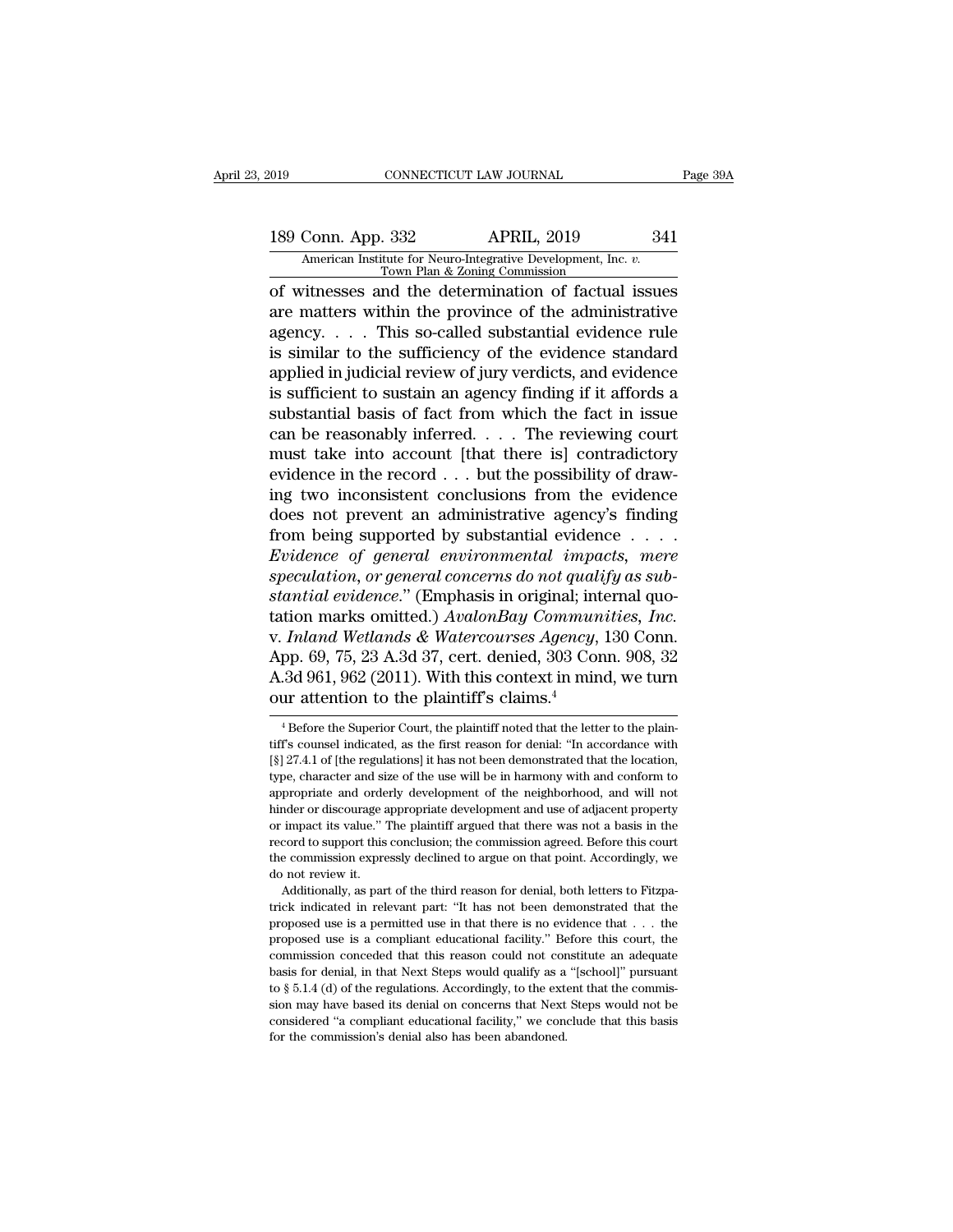## CONNECTICUT LAW JOURNAL April 23, 2019<br>342 APRIL, 2019 189 Conn. App. 332<br>American Institute for Neuro-Integrative Development, Inc. v.<br>Town Plan & Zoning Commission EXECUT LAW JOURNAL AP<br>APRIL, 2019 189 Conn. App. 332<br>American Institute for Neuro-Integrative Development, Inc. *v.* Town Plan & Zoning Commission<br>I I and the set of  $\mathbf I$ 2 APRIL, 2019 189 Conn. App. 332<br>American Institute for Neuro-Integrative Development, Inc. v.<br>Town Plan & Zoning Commission<br>I<br>The plaintiff first challenges the court's conclusion<br>at the commission's denial could be uphel

 $\begin{array}{r} \n 342 \quad \text{APRIL, 2019} \quad \text{189 Conn. App. 332} \n \end{array}$ American Institute for Neuro-Integrative Development, Inc. v.<br>
Town Plan & Zoning Commission<br>
I<br>
The plaintiff first challenges the court's conclusion<br>
that the commi  $\frac{342}{\text{American Institute for Neuro-Integrative Development, Inc. } v.}$ <br>Town Plan & Zoning Commission<br>I<br>The plaintiff first challenges the court's conclusion<br>that the commission's denial could be upheld on the<br>basis of the neighbors' general traffic concerns. The<br> American Institute for Neuro-Integrative Development, Inc. v.<br>
Town Plan & Zoning Commission<br>
I<br>
The plaintiff first challenges the court's conclusion<br>
that the commission's denial could be upheld on the<br>
basis of the neig Forth specific requirements in the plaintiff first challenges the court's conclusion<br>that the commission's denial could be upheld on the<br>basis of the neighbors' general traffic concerns. The<br>plaintiff contends that  $\S 27.$ The plaintiff first challenges the court's conclusion<br>that the commission's denial could be upheld on the<br>basis of the neighbors' general traffic concerns. The<br>plaintiff contends that  $\S 27.4.3$  of the regulations sets<br>fo The plaintiff first challenges the court's conclusion<br>that the commission's denial could be upheld on the<br>basis of the neighbors' general traffic concerns. The<br>plaintiff contends that  $\S 27.4.3$  of the regulations sets<br>fo that the commission's denial could be upheld on the<br>basis of the neighbors' general traffic concerns. The<br>plaintiff contends that  $\S 27.4.3$  of the regulations sets<br>forth specific requirements, which the plaintiff main-<br>t basis of the neighbors' general traff<br>plaintiff contends that  $\S 27.4.3$  of the<br>forth specific requirements, which the<br>tains it has satisfied. In comparison,<br>tends that the neighbors' concerns we<br>to support the commission The specific requirements, which the plaintiff main-<br>
ins it has satisfied. In comparison, the plaintiff con-<br>
and that the neighbors' concerns were too generalized<br>
support the commission's purported reasons for<br>
mial un for a permitted use, then are plantific contains it has satisfied. In comparison, the plaintiff con-<br>tends that the neighbors' concerns were too generalized<br>to support the commission's purported reasons for<br>denial under

sider of the neighbors' concerns were too generalized<br>to support the commission's purported reasons for<br>denial under  $\S 27.4.3$ . We agree.<br>"[W]hen a landowner has submitted an application<br>for a permitted use, the zoning c to support the commission's purported reasons for<br>denial under  $\S 27.4.3$ . We agree.<br>"[W]hen a landowner has submitted an application<br>for a permitted use, the zoning commission may con-<br>sider off-site traffic conditions o the support are commissions purported reasons for<br>denial under § 27.4.3. We agree.<br>"[W]hen a landowner has submitted an application<br>for a permitted use, the zoning commission may con-<br>sider off-site traffic conditions only "[W]hen a landowner has submitted an application<br>for a permitted use, the zoning commission may consider off-site traffic conditions only for the limited pur-<br>pose of reviewing the internal traffic circulation on<br>the site "[W]hen a landowner has submitted an application<br>for a permitted use, the zoning commission may con-<br>sider off-site traffic conditions only for the limited pur-<br>pose of reviewing the internal traffic circulation on<br>the si for a permitted use, the zoning commission may consider off-site traffic conditions only for the limited purpose of reviewing the internal traffic circulation on the site and determining whether the location of the propos sider off-site traffic conditions only for the limited pur-<br>pose of reviewing the internal traffic circulation on<br>the site and determining whether the location of the<br>proposed [roads and driveways] would minimize any<br>negat pose of reviewing the internal traffic circulation on<br>the site and determining whether the location of the<br>proposed [roads and driveways] would minimize any<br>negative impact of additional traffic to the existing traf-<br>fic . the site and determining whether the location of the proposed [roads and driveways] would minimize any megative impact of additional traffic to the existing traffic  $\ldots$ . This is because [t]he designation of a particular proposed [roads and driveways] would minimize any<br>negative impact of additional traffic to the existing traf-<br>fic.....This is because [t]he designation of a particu-<br>lar use of property as a permitted use establishes a<br>co negative impact of additional traffic to the existing traffice . . . . This is because [t]he designation of a particular use of property as a permitted use establishes a conclusive presumption that such use does not advers fic . . . . This is because [t]he designation of a particular use of property as a permitted use establishes a conclusive presumption that such use does not adversely affect the district and precludes further inquiry into lar use of property as a permitted use establishes a<br>conclusive presumption that such use does not<br>adversely affect the district and precludes further<br>inquiry into its effect on traffic, municipal services,<br>property values conclusive presumption that such use does not<br>adversely affect the district and precludes further<br>inquiry into its effect on traffic, municipal services,<br>property values, or the general harmony of the district.<br> $\ldots$  [Our adversely affect the district and precludes further<br>inquiry into its effect on traffic, municipal services,<br>property values, or the general harmony of the district.<br>. . . [Our Supreme Court] has limited the application<br>of "In contrast, when a use is not allowed as of right,<br>
"In contrast, however, to site plan approvals and be principles, however, to site plan approvals and<br>
be principles, however, to site plan approvals and<br>
be be princip but only by specifical exception of these principles, however, to site plan approvals and subdivision applications that involve uses that are permitted as of right within the zoning district.  $\dots$  "In contrast, when a use

 $\cdots$  four suppreme country mas infinited are approvals and<br>of these principles, however, to site plan approvals and<br>subdivision applications that involve uses that are per-<br>mitted as of right within the zoning district. parally and subdivision applications that involve uses that are permitted as of right within the zoning district. . . .<br>
"In contrast, when a use is not allowed as of right,<br>
but only by special exception, the zoning commi the surrounding main invertice as state are permitted as of right within the zoning district. . . .<br>
"In contrast, when a use is not allowed as of right,<br>
but only by special exception, the zoning commission<br>
is required The contrast, when a use is not allowed as of right,<br>
that only by special exception, the zoning commission<br>
is required to judge whether any concerns, such as<br>
parking or traffic congestion, would adversely impact<br>
the s "In contrast, when a use is not allowed as of right,<br>but only by special exception, the zoning commission<br>is required to judge whether any concerns, such as<br>parking or traffic congestion, would adversely impact<br>the surrou but only by special exception, the zoning commission<br>is required to judge whether any concerns, such as<br>parking or traffic congestion, would adversely impact<br>the surrounding neighborhood. . . . The reason for<br>this requirem is required to judge whether any concerns, such as<br>parking or traffic congestion, would adversely impact<br>the surrounding neighborhood.  $\dots$  The reason for<br>this requirement is that, although such uses are not as<br>intrusive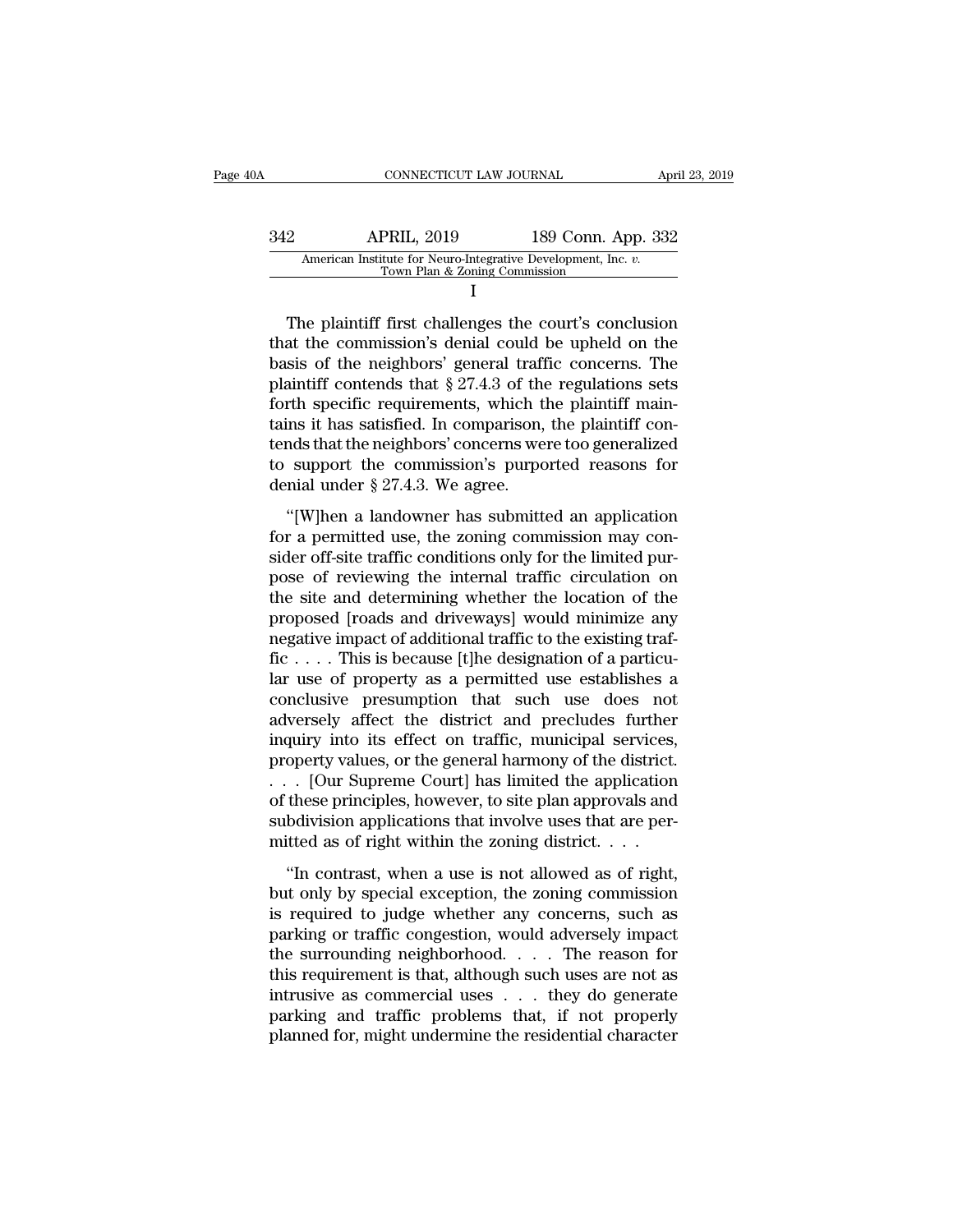189 Connectricut LAW JOURNAL Page 41A<br>
189 Conn. App. 332 APRIL, 2019 343<br>
American Institute for Neuro-Integrative Development, Inc. v.<br>
Town Plan & Zoning Commission Xelpedia American Institute for Neuro-Integrative Development, Inc. *v.* Town Plan & Zoning Commission<br>
of the neighborhood. . . . Thus, there is no presump-

CONNECTICUT LAW JOURNAL<br>
189 Conn. App. 332 APRIL, 2019 343<br>
American Institute for Neuro-Integrative Development, Inc. *v.*<br>
Town Plan & Zoning Commission<br>
of the neighborhood. . . . Thus, there is no presump-<br>
tion that 189 Conn. App. 332 APRIL, 2019 343<br>American Institute for Neuro-Integrative Development, Inc.  $v$ .<br>Town Plan & Zoning Commission<br>of the neighborhood.... Thus, there is no presump-<br>tion that a specially permitted use, or t 189 Conn. App. 332 APRIL, 2019 343<br>
American Institute for Neuro-Integrative Development, Inc.  $v$ .<br>
Town Plan & Zoning Commission<br>
of the neighborhood. . . . Thus, there is no presump-<br>
tion that a specially permitted us 189 Conn. App. 332 APRIL, 2019 343<br>
American Institute for Neuro-Integrative Development, Inc. v.<br>
Town Plan & Zoning Commission<br>
of the neighborhood.... Thus, there is no presump-<br>
tion that a specially permitted use, or The Magnetics of the merican institute for Neuro-Integrative Development, Inc. v.<br>Town Plan & Zoning Commission<br>of the neighborhood.... Thus, there is no presump-<br>tion that a specially permitted use, or the traffic that i Town Plan & Zoning Commission<br>
of the neighborhood. . . . Thus, there is no presump-<br>
tion that a specially permitted use, or the traffic that it<br>
will generate, necessarily is compatible with any partic-<br>
ular neighborhoo of the neighborhood. . . . Thus, there is no presumption that a specially permitted use, or the traffic that it will generate, necessarily is compatible with any particular neighborhood within the zoning district." (Citati tion that a specially permitted use, or the trat<br>will generate, necessarily is compatible with a<br>ular neighborhood within the zoning distric<br>tions omitted; emphasis omitted; internal<br>marks omitted.) *Cambodian Buddhist Soc* In generate, necessarily is compatible with any partic-<br>ar neighborhood within the zoning district." (Cita-<br>ons omitted; emphasis omitted; internal quotation<br>arks omitted.) *Cambodian Buddhist Society of Con-*<br>*ceticut, I* mark metasted; emphasis omitted; internal quotation<br>marks omitted.) Cambodian Buddhist Society of Con-<br>necticut, Inc. v. Planning & Zoning Commission, 285<br>Conn. 381, 431–33, 941 A.2d 868 (2008).<br>In the present case, the c

tions omitted; emphasis omitted; internal quotation<br>marks omitted.) *Cambodian Buddhist Society of Con-*<br>necticut, Inc. v. Planning & Zoning Commission, 285<br>Conn. 381, 431–33, 941 A.2d 868 (2008).<br>In the present case, the marks omitted.) Camoodian Buddhist Society of Connecticut, Inc. v. Planning & Zoning Commission, 285<br>Conn. 381, 431–33, 941 A.2d 868 (2008).<br>In the present case, the commission specified that the<br>plaintiff's special excep mecticut, Inc. v. Pianning & Zoning Commission, 285<br>Conn. 381, 431–33, 941 A.2d 868 (2008).<br>In the present case, the commission specified that the<br>plaintiff's special exception application did not comply<br>with certain requi Conn. 381, 431–33, 941 A.2d 868 (2008).<br>
In the present case, the commission specified that the<br>
plaintiff's special exception application did not comply<br>
with certain requirements set forth in § 27.4.3 of the<br>
regulation In the present case, the commission specified that the plaintiff's special exception application did not comply with certain requirements set forth in  $\S$  27.4.3 of the regulations.<sup>5</sup> The letter stating the commission's plaintiff's special exception application did not comply<br>with certain requirements set forth in § 27.4.3 of the<br>regulations.<sup>5</sup> The letter stating the commission's rea-<br>sons for denial indicated that the plaintiff had not with certain requirements set forth in § 27.4.3 of the regulations.<sup>5</sup> The letter stating the commission's reasons for denial indicated that the plaintiff had not demonstrated that "the streets serving the proposed use sha regulations.<sup>5</sup> The letter stating the commission's reasons for denial indicated that the plaintiff had not demonstrated that "the streets serving the proposed use shall be adequate to carry prospective traffic and that pr sons for denial indicated that the plaintiff had not demonstrated that "the streets serving the proposed use<br>shall be adequate to carry prospective traffic and that<br>provisions for entering or leaving the site have been<br>mad onstrated that "the streets serving the proposed use<br>shall be adequate to carry prospective traffic and that<br>provisions for entering or leaving the site have been<br>made to avoid undue hazard or congestion." Accord-<br>ingly, w shall be adequate to carry prospective traffic and that<br>provisions for entering or leaving the site have been<br>made to avoid undue hazard or congestion." Accord-<br>ingly, we will review the record as to the adequacy of<br>the s provisions for entering or leaving the site have been<br>
made to avoid undue hazard or congestion." Accord-<br>
ingly, we will review the record as to the adequacy of<br>
the streets to carry the prospective Next Steps traffic<br>
a made to avoid undue hazard or congestion." Accordingly, we will review the record as to the adequacy of the streets to carry the prospective Next Steps traffic and will further determine whether the record supports a conc ingly, we will review the record as to the adequacy of<br>the streets to carry the prospective Next Steps traffic<br>and will further determine whether the record supports<br>a conclusion that prospective traffic will result in<br>"u the streets to carry t<br>and will further deter<br>a conclusion that  $\mu$ <br>"undue hazard . . .<br>Regs., § 27.4.3; as the<br>commission's stated<br>the regulations.<br>The mere fact that d will further determine whether the record supports<br>conclusion that prospective traffic will result in<br>ndue hazard . . . or congestion"; Fairfield Zoning<br>ggs., § 27.4.3; as these concerns are central to the<br>mmission's st a conclusion that prospective trainc will result in<br>
"undue hazard . . . or congestion"; Fairfield Zoning<br>
Regs., § 27.4.3; as these concerns are central to the<br>
commission's stated reason for denial under § 27.4.3 of<br>
th

undue nazard . . . or congestion ; Fairfield Zoning<br>Regs., § 27.4.3; as these concerns are central to the<br>commission's stated reason for denial under § 27.4.3 of<br>the regulations.<br>The mere fact that a proposal will generat Regs.,  $\S 27.4.3$ ; as these concerns are central to the<br>commission's stated reason for denial under  $\S 27.4.3$  of<br>the regulations.<br>The mere fact that a proposal will generate increased<br>traffic volume is not, in itself, an commission's stated reason for denial under  $\S 27.4.3$  of<br>the regulations.<br>The mere fact that a proposal will generate increased<br>traffic volume is not, in itself, an indication that such<br>traffic will result in "undue haza the regulations.<br>The mere fact that a proposal will generate increased<br>traffic volume is not, in itself, an indication that such<br>traffic will result in "undue hazard  $\ldots$  or congestion";<br>to determine whether the proposal The mere fact that a proposal will generate increased<br>traffic volume is not, in itself, an indication that such<br>traffic will result in "undue hazard . . . or congestion";<br>to determine whether the proposal will result in "u of determine whether the proposal will result in "undue azard . . . or congestion," we review the record as the proposal's projected impact on traffic conditions.<br>See *CMB Capital Appreciation*, *LLC* v. *Planning &*  $\frac{$ hazard . . . or congestion," we review the record as<br>to the proposal's projected impact on traffic conditions.<br>See *CMB Capital Appreciation*, *LLC* v. *Planning &*<br> $\frac{1}{100}$ <br> $\frac{1}{100}$ <br> $\frac{1}{100}$  section 27.4.3 of th

to the proposal's projected impact on traffic conditions.<br>See *CMB Capital Appreciation*, *LLC* v. *Planning &*<br> $\frac{1}{2}$ <br> $\frac{1}{2}$ <br> $\frac{1}{2}$  cection 27.4.3 of the regulations provides: "[T]he streets serving the<br>proposed See *CMB Capital Appreciation, LLC* v. *Planning &*<br>
<sup>5</sup> Section 27.4.3 of the regulations provides: "[T]he streets serving the proposed use shall be adequate to carry prospective traffic, provision shall be made for ente be CMD Captual Apprecutation, LEC V. Fuantiting  $\alpha$ <br>
<sup>5</sup> Section 27.4.3 of the regulations provides: "[T]he streets serving the<br>
proposed use shall be adequate to carry prospective traffic, provision shall<br>
be made for e  $\frac{1}{2}$  is Section 2<br>proposed use<br>be made for exto traffic or contraffice or  $\frac{1}{2}$ <br>be provided  $\frac{1}{2}$ <br>tions] ......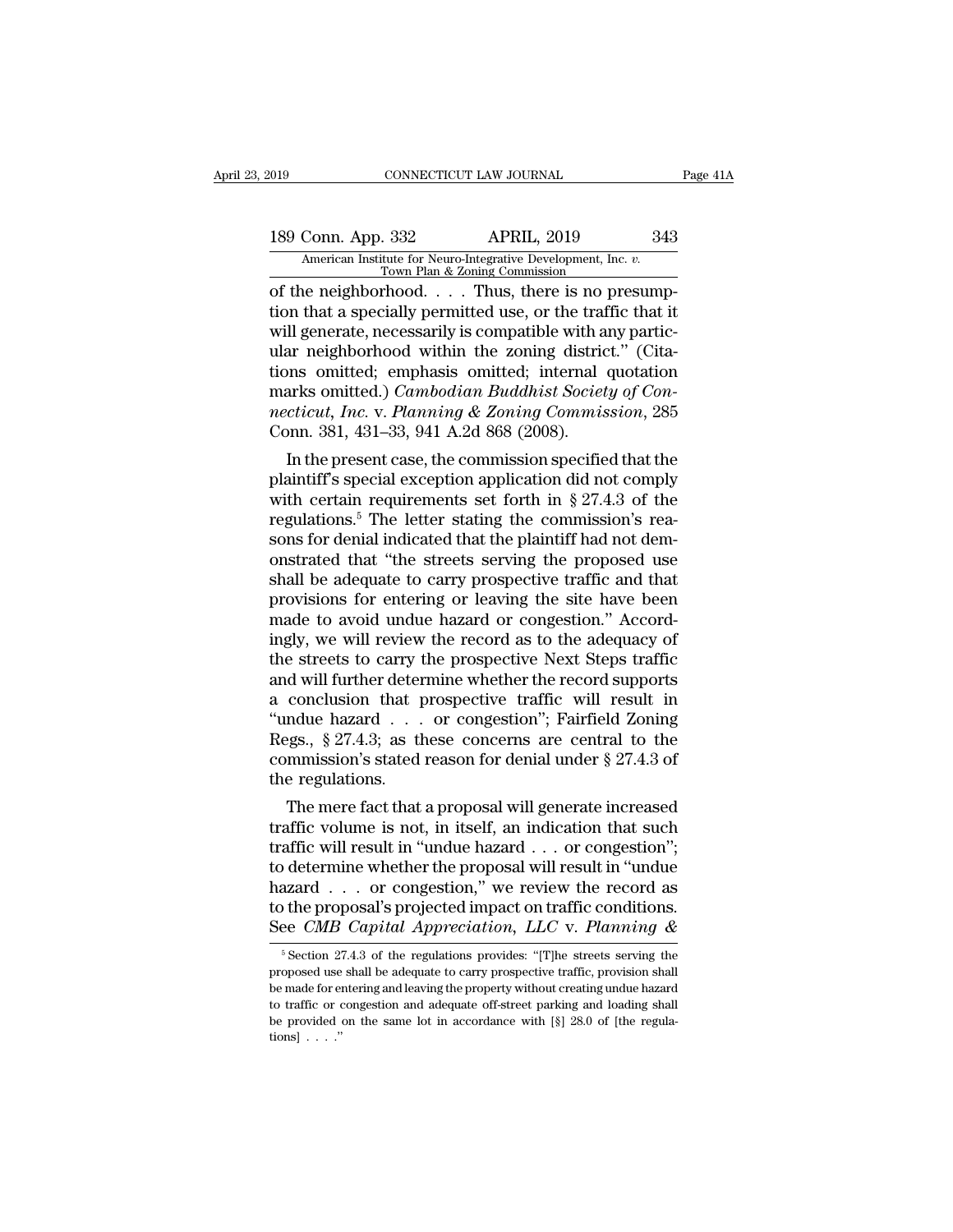# CONNECTICUT LAW JOURNAL April 23, 2019<br>344 APRIL, 2019 189 Conn. App. 332<br>314 American Institute for Neuro-Integrative Development, Inc. v.<br>Town Plan & Zoning Commission EXECUTE CONNECTICUT LAW JOURNAL April 23, 2019<br>
American Institute for Neuro-Integrative Development, Inc. *v.*<br>
<u>Town Plan & Zoning Commission</u><br>
Zoning Commission, 124 Conn. App. 379, 399, 4 A.3d

*Z*ONNECTICUT LAW JOURNAL April 23, 2019<br> *Zoning Commission*, 124 Conn. App. 379, 399, 4 A.3d<br> *Zoning Commission*, 124 Conn. App. 379, 399, 4 A.3d<br> *Zoning Commission*, 124 Conn. App. 379, 399, 4 A.3d<br>
1256 (2010) ("whil 1244 APRIL, 2019 189 Conn. App. 332<br>
American Institute for Neuro-Integrative Development, Inc. v.<br>
12010 (''while traffic problems and related safety<br>
2010) (''while traffic problems and related safety<br>
1256 (2010) (''whi 344 APRIL, 2019 189 Conn. App. 332<br>American Institute for Neuro-Integrative Development, Inc. v.<br>Town Plan & Zoning Commission<br>Zoning Commission, 124 Conn. App. 379, 399, 4 A.3d<br>1256 (2010) ("while traffic problems and re 344 APRIL, 2019 189 Conn. App. 332<br>
American Institute for Neuro-Integrative Development, Inc. *v.*<br>
Town Plan & Zoning Commission<br> *Zoning Commission*, 124 Conn. App. 379, 399, 4 A.3d<br>
1256 (2010) ("while traffic problem American Institute for Neuro-Integrative Development, Inc. v.<br>
Town Plan & Zoning Commission<br>
Zoning Commission, 124 Conn. App. 379, 399, 4 A.3d<br>
1256 (2010) ("while traffic problems and related safety<br>
concerns can be a v From Plan & Zoning Commission.<br>
Zoning Commission, 124 Conn. App. 379, 399, 4 A.3d<br>
1256 (2010) ("while traffic problems and related safety<br>
concerns can be a valid reason for a denial . . . there<br>
must be more than a tra Zoning Commission, 124 Conn. App. 379, 399, 4 A.3d<br>1256 (2010) ("while traffic problems and related safety<br>concerns can be a valid reason for a denial . . . there<br>must be more than a traffic increase, and either traffic<br>c 1256 (2010) ("while traffic problems and related safety<br>concerns can be a valid reason for a denial  $\ldots$  there<br>must be more than a traffic increase, and either traffic<br>congestion or an unsafe road design at or near the<br>e concerns can be a valid reason for a denial . . . there<br>must be more than a traffic increase, and either traffic<br>congestion or an unsafe road design at or near the<br>entrances and exits from the site" [internal quotation<br>mar must be more than a traffic increase, and either traffic<br>congestion or an unsafe road design at or near the<br>entrances and exits from the site" [internal quotation<br>marks omitted]), cert. granted on other grounds, 299<br>Conn. congestion or an unsafe road design at or near the<br>entrances and exits from the site" [internal quotation<br>marks omitted]), cert. granted on other grounds, 299<br>Conn. 925, 11 A.3d 150 (2011) (appeal withdrawn Sep-<br>tember 15, entrances and exits from the site" [internal quotation<br>marks omitted]), cert. granted on other grounds, 299<br>Conn. 925, 11 A.3d 150 (2011) (appeal withdrawn Sep-<br>tember 15, 2011); see also *Daughters of St. Paul, Inc.*<br>v. Z marks omitted]), cert. granted on other grounds, 299<br>Conn. 925, 11 A.3d 150 (2011) (appeal withdrawn Sep-<br>tember 15, 2011); see also *Daughters of St. Paul, Inc.*<br>v. *Zoning Board of Appeals*, 17 Conn. App. 53, 69, 549<br>A.2 Conn. 925, 11 A.3d 150 (2011) (appeal withdrawn September 15, 2011); see also *Daughters of St. Paul, Inc.*<br>v. Zoning Board of Appeals, 17 Conn. App. 53, 69, 549<br>A.2d 1076 (1988) (projected additional twenty vehicles<br>per tember 15, 2011); see also *Daughters of St. Paul, Inc.*<br>v. Zoning Board of Appeals, 17 Conn. App. 53, 69, 549<br>A.2d 1076 (1988) (projected additional twenty vehicles<br>per day not sufficient evidence of detrimental traffic<br> v. Zoning Board of Appeals, 17 Conn. App. 53, 69, 549<br>A.2d 1076 (1988) (projected additional twenty vehicles<br>per day not sufficient evidence of detrimental traffic<br>congestion). As our Supreme Court has explained:<br>"[T]he s A.2d 1076 (1988) (projected additional twenty vehicles<br>per day not sufficient evidence of detrimental traffic<br>congestion). As our Supreme Court has explained:<br>"[T]he significance of the impact should not be mea-<br>sured mere per day not sufficient evidence of detrimental traffic<br>congestion). As our Supreme Court has explained:<br>"[T]he significance of the impact should not be mea-<br>sured merely by the number of additional vehicles but<br>by the effe congestion). As our Supreme Court has explained:<br>"[T]he significance of the impact should not be measured merely by the number of additional vehicles but<br>by the effect that the increase in vehicles will have on<br>the existin "[T]he significance of the impact should not be mea-<br>sured merely by the number of additional vehicles but<br>by the effect that the increase in vehicles will have on<br>the existing use of the roads. An increase of 100 vehicles sured merely by the number of additional vehicles but<br>by the effect that the increase in vehicles will have on<br>the existing use of the roads. An increase of 100 vehicles<br>per hour may have a negligible impact at one time or by the effect that the increase in vehicles will have on<br>the existing use of the roads. An increase of 100 vehicles<br>per hour may have a negligible impact at one time or<br>location and a ruinous impact at another time or loca the existing use of the roads. An increase of 100 vehicles<br>per hour may have a negligible impact at one time or<br>location and a ruinous impact at another time or loca-<br>tion. In making this determination, the commission may<br> per hour may have a negligible impact at one time or<br>location and a ruinous impact at another time or loca-<br>tion. In making this determination, the commission may<br>rely on statements of neighborhood residents about the<br>natu Iocation and a ruinous impact at another time or location. In making this determination, the commission may rely on statements of neighborhood residents about the nature of the existing roads in the area and the existing v tion. In making thin<br>rely on statements<br>nature of the exis<br>volume of traffic,<br>tions." *Cambodia*<br>Inc. v. Planning<br>Conn. 434.<sup>6</sup> blume of traffic, and its own knowledge of these condi-<br>ons." *Cambodian Buddhist Society of Connecticut*,<br>*ic.* v. *Planning & Zoning Commission*, supra, 285<br>onn. 434.<sup>6</sup><br><sup>6</sup> In *Cambodian Buddhist Society of Connecticut Zoming & Zoning Commission*, supra, 285<br>*Zonn. 434.<sup>6</sup>*<br><sup>6</sup> In *Cambodian Buddhist Society of Connecticut, Inc. v. Planning &<br><i>Zoning Commission*, supra, 285 Conn. 446, our Supreme Court ultimately<br>affirmed the trial cour

Inc. v. Planning & Zoning Commission, supra, 285<br>Conn. 434.<sup>6</sup><br><sup>6</sup>In Cambodian Buddhist Society of Connecticut, Inc. v. Planning &<br>Zoning Commission, supra, 285 Conn. 446, our Supreme Court ultimately<br>affirmed the trial co Frace v. Fundalely  $\alpha$  *Zooting Commussion,* suppla, 200<br>Conn. 434.<sup>6</sup><br><sup>6</sup> In *Cambodian Buddhist Society of Connecticut, Inc. v. Planning &<br><i>Zoning Commission*, supra, 285 Conn. 446, our Supreme Court ultimately<br>affirme **Conn.** 434.<sup>6</sup><br>
<sup>6</sup> In *Cambodian Buddhist Society of Connecticut, Inc.* v. *Planning & Zoning Commission*, supra, 285 Conn. 446, our Supreme Court ultimately affirmed the trial court's denial of the application on groun <sup>6</sup> In *Cambodian Buddhist Society of Connecticut, Inc. v. Planning & Zoning Commission, suppra, 285 Conn. 446, our Supreme Court ultimately affirmed the trial court's denial of the application on grounds other than traff* Zoning Commission, supra, 285 Conn. 446, our Supreme Court ultimately affirmed the trial court's denial of the application on grounds other than traffic related concerns, stating: "In summary, we conclude that the trial c affirmed the trial court's denial of the application on grounds other than traffic related concerns, stating: "In summary, we conclude that the trial court correctly determined that the record did not contain substantial e traffic related concerns, stating: "In summary, we conclude that the trial court correctly determined that the record did not contain substantial evidence to support the commission's conclusion that the [plaintiff's] appl court correctly determined that the record did not contain substantial evidence to support the commission's conclusion that the [plaintiff's] application for a special exception should be denied because . . . the temple wo dence to support the commission's conclusion that the [plaintiff's] application for a special exception should be denied because . . . the temple would create unacceptable traffic congestion and hazards. . . . We further c tion for a special exception should be denied because . . . the temple would create unacceptable traffic congestion and hazards. . . . We further conclude, however, that the record contained substantial evidence to suppor substantially impair increases in the substantial evidence to support the conclude, however, that the record contained substantial evidence to support the commission's denial of the [plaintiff's] application on the ground would create unacceptable traffic congestion and hazards. . . . We further conclude, however, that the record contained substantial evidence to support the commission's denial of the [plaintiff's] application on the groun port the commission's denial of the [plaintiff's] application on the grounds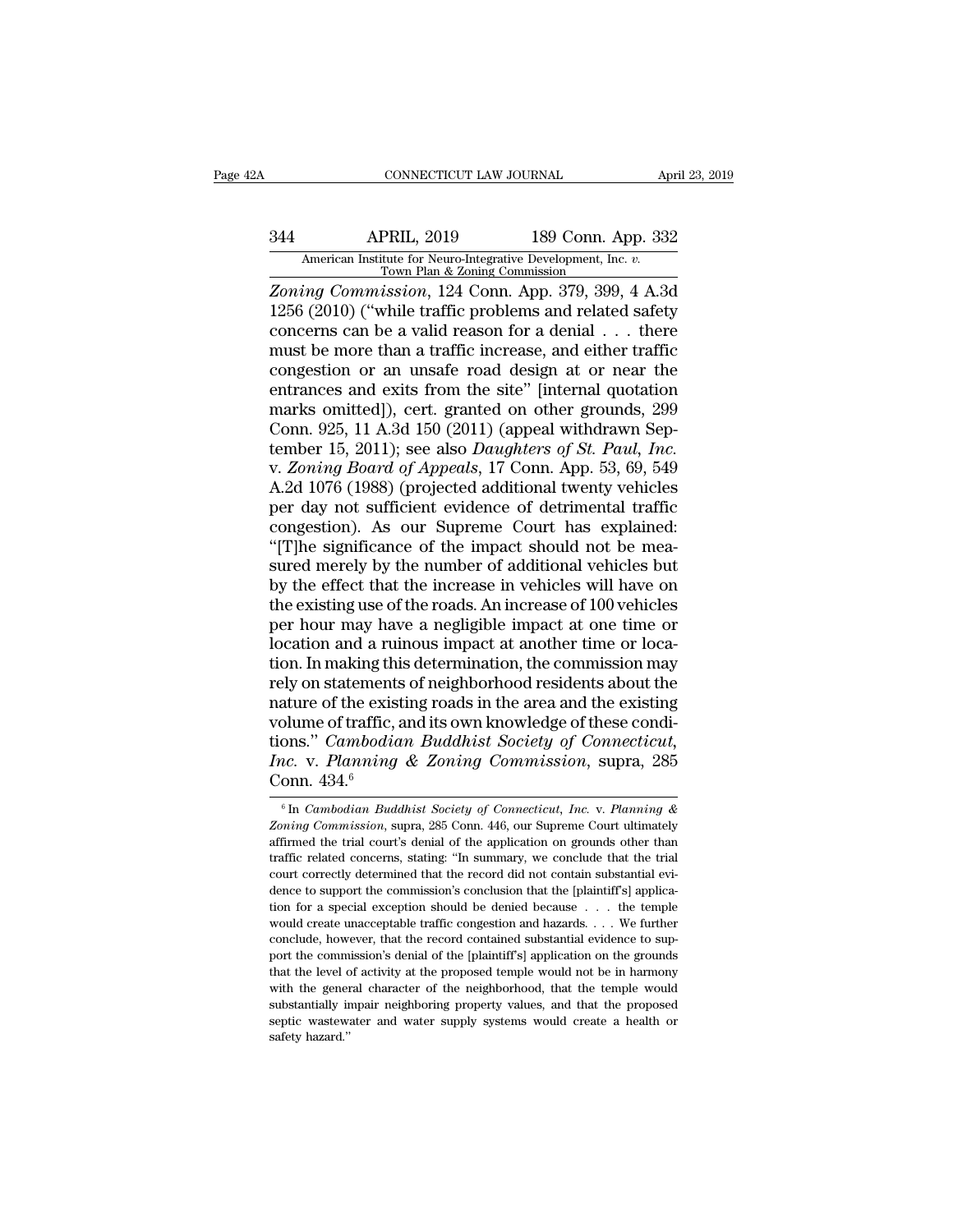# 189 Conn. App. 332 APRIL, 2019 345<br>American Institute for Neuro-Integrative Development, Inc. v.<br>Town Plan & Zoning Commission Xamerican Institute for Neuro-Integrative Development, Inc. *v.* Town Plan & Zoning Commission<br>Town Plan & Zoning Commission<br>Town Plan & Zoning Commission<br>Town Plan & Zoning Commission

Fage 43A<br>
9 Conn. App. 332 APRIL, 2019 345<br>
American Institute for Neuro-Integrative Development, Inc. v.<br>
Town Plan & Zoning Commission<br>
"[Our Supreme Court has] permitted a commission<br>
mposed of experts to rely on its ow 189 Conn. App. 332 APRIL, 2019 345<br>American Institute for Neuro-Integrative Development, Inc. *v.*<br>Town Plan & Zoning Commission<br>"[Our Supreme Court has] permitted a commission<br>composed of experts to rely on its own expert 189 Conn. App. 332 APRIL, 2019 345<br>American Institute for Neuro-Integrative Development, Inc. *v.*<br>Town Plan & Zoning Commission<br>"[Our Supreme Court has] permitted a commission<br>composed of experts to rely on its own expert 189 Conn. App. 332 APRIL, 2019 345<br> *American Institute for Neuro-Integrative Development, Inc. v.*<br> *Town Plan & Zoning Commission*<br>
"[Our Supreme Court has] permitted a commission<br>
composed of experts to rely on its own South Tept 332<br>
American Institute for Neuro-Integrative Development, Inc. v.<br>
Town Plan & Zoning Commission<br>
"[Our Supreme Court has] permitted a commission<br>
composed of experts to rely on its own expertise within<br>
the ar Town Plan & Zoning Commission<br>
"Town Plan & Zoning Commission"<br>
"[Our Supreme Court has] permitted a commission<br>
the area of its professional competence; *Jaffe* v. *State*<br> *Department of Health*, 135 Conn. 339, 349–50, "[Our Supreme Court has] permitted a commission<br>composed of experts to rely on its own expertise within<br>the area of its professional competence; *Jaffe v. State*<br>*Department of Health*, 135 Conn. 339, 349–50, 64 A.2d<br>330 composed of experts to rely on its own expertise within<br>the area of its professional competence; Jaffe v. State<br>Department of Health, 135 Conn. 339, 349–50, 64 A.2d<br>330 (1949); but in that case [the court] recognized as<br>we the area of its professional competence; *Jaffe* v. *State*<br>Department of Health, 135 Conn. 339, 349–50, 64 A.2d<br>330 (1949); but in that case [the court] recognized as<br>well that expert testimony may be required when the<br>qu 330 (1949); but in that case [the court] recognized as<br>well that expert testimony may be required when the<br>question involved goes beyond the ordinary knowledge<br>and expertise of the trier of fact." (Internal quotation<br>mark well that expert testimony may be required when the<br>question involved goes beyond the ordinary knowledge<br>and expertise of the trier of fact." (Internal quotation<br>marks omitted.) *Feinson* v. Conservation Commission,<br>180 Co question involved goes beyond the ordinary knowledge<br>and expertise of the trier of fact." (Internal quotation<br>marks omitted.) *Feinson* v. Conservation Commission,<br>180 Conn. 421, 428, 429 A.2d 910 (1980). "If an adminis-<br>t and expertise of the trier of fact." (Internal quotation<br>marks omitted.) *Feinson* v. Conservation Commission,<br>180 Conn. 421, 428, 429 A.2d 910 (1980). "If an adminis-<br>trative agency chooses to rely on its own judgment, it marks omitted.) *Feinson* v. Conservation Commission,<br>180 Conn. 421, 428, 429 A.2d 910 (1980). "If an adminis-<br>trative agency chooses to rely on its own judgment, it<br>has a responsibility to reveal publicly its special know 180 Conn. 421, 428, 429 A.2d 910 (1980). "If an administrative agency chooses to rely on its own judgment, it has a responsibility to reveal publicly its special knowledge and experience, to give notice of the material fa trative agency chooses to rely on its own judgment, it<br>has a responsibility to reveal publicly its special knowl-<br>edge and experience, to give notice of the material<br>facts that are critical to its decision, so that a perso has a responsibility to reveal publicly its special knowledge and experience, to give notice of the material facts that are critical to its decision, so that a person adversely affected thereby has an opportunity for rebu edge and experience, to give notice of the material facts that are critical to its decision, so that a person adversely affected thereby has an opportunity for rebuttal at an appropriate stage in the administrative proceed facts that are critical to its decision, so that a person<br>adversely affected thereby has an opportunity for rebut-<br>tal at an appropriate stage in the administrative pro-<br>ceedings." Id., 428–29. Although "an administrative adversely affected thereby has an opportunity for rebut-<br>tal at an appropriate stage in the administrative pro-<br>ceedings." Id., 428–29. Although "an administrative<br>agency is not required to believe any of the witnesses,<br>in tal at an appropriate stage in the administrative proceedings." Id., 428–29. Although "an administrative agency is not required to believe any of the witnesses, including expert witnesses . . . it must not disregard the on ceedings." Id., 428–29. Although "an administrative agency is not required to believe any of the witnesses, including expert witnesses . . . it must not disregard the only expert evidence available on the issue when the co agency is not reincluding expert<br>the only expert<br>the commission<br>knowledge." (Ci<br>tion Commissio<br>258 (1988).<br>This court's de cluding expert witnesses . . . it must not disregard<br>e only expert evidence available on the issue when<br>e commission members lack their own expertise or<br>owledge." (Citation omitted.) *Tanner* v. *Conserva-*<br>on *Commission* the only expert evidence available on the issue when<br>
the commission members lack their own expertise or<br>
knowledge." (Citation omitted.) *Tanner v. Conserva-*<br> *Commission*, 15 Conn. App. 336, 341, 544 A.2d<br>
258 (1988).<br>

the commission members lack their own expertise or<br>knowledge." (Citation omitted.) *Tanner v. Conserva-<br>tion Commission*, 15 Conn. App. 336, 341, 544 A.2d<br>258 (1988).<br>This court's decision in *Gevers v. Planning & Zoning<br>* knowledge." (Citation omitted.) Tanner v. Conserva-<br>tion Commission, 15 Conn. App. 336, 341, 544 A.2d<br>258 (1988).<br>This court's decision in Gevers v. Planning & Zoning<br>Commission, 94 Conn. App. 478, 486, 892 A.2d 979<br>(2006 tron Commission, 15 Conn. App. 336, 341, 544 A.2d<br>258 (1988).<br>This court's decision in *Gevers v. Planning & Zoning*<br>*Commission*, 94 Conn. App. 478, 486, 892 A.2d 979<br>(2006), is instructive. In that case, the plaintiffs 258 (1988).<br>
This court's decision in *Gevers v. Planning & Zoning*<br> *Commission*, 94 Conn. App. 478, 486, 892 A.2d 979<br>
(2006), is instructive. In that case, the plaintiffs claimed,<br>
inter alia, that the trial court "imp This court's decision in *Gevers v. Planning & Zoning*<br>Commission, 94 Conn. App. 478, 486, 892 A.2d 979<br>(2006), is instructive. In that case, the plaintiffs claimed,<br>inter alia, that the trial court "improperly concluded<br> Commission, 94 Conn. App. 478, 486, 892 A.2d 979 (2006), is instructive. In that case, the plaintiffs claimed, inter alia, that the trial court "improperly concluded that substantial evidence supported the commission's fi (2006), is instructive. In that case, the plaintiffs claimed,<br>inter alia, that the trial court "improperly concluded<br>that substantial evidence supported the commission's<br>finding that the proposed use would not unduly impa inter alia, that the trial court "improperly concluded<br>that substantial evidence supported the commission's<br>finding that the proposed use would not unduly impair<br>pedestrian safety  $\ldots$ ." Id., 480. In support of their<br>spe that substantial evidence supported the commission's<br>finding that the proposed use would not unduly impair<br>pedestrian safety  $\ldots$ ." Id., 480. In support of their<br>special exception application, the applicants offered<br>an e finding that the proposed use would not unduly impair<br>pedestrian safety  $\ldots$  ." Id., 480. In support of their<br>special exception application, the applicants offered<br>an expert traffic study that concluded that "the intro-<br> pedestrian safety . . . . ." Id., 480. In support of their special exception application, the applicants offered an expert traffic study that concluded that "the introduction of traffic generated by [the project] will not special exception application, the applicants offered<br>an expert traffic study that concluded that "the intro-<br>duction of traffic generated by [the project] will not<br>disrupt the continuity of traffic flow on the adjacent<br>ro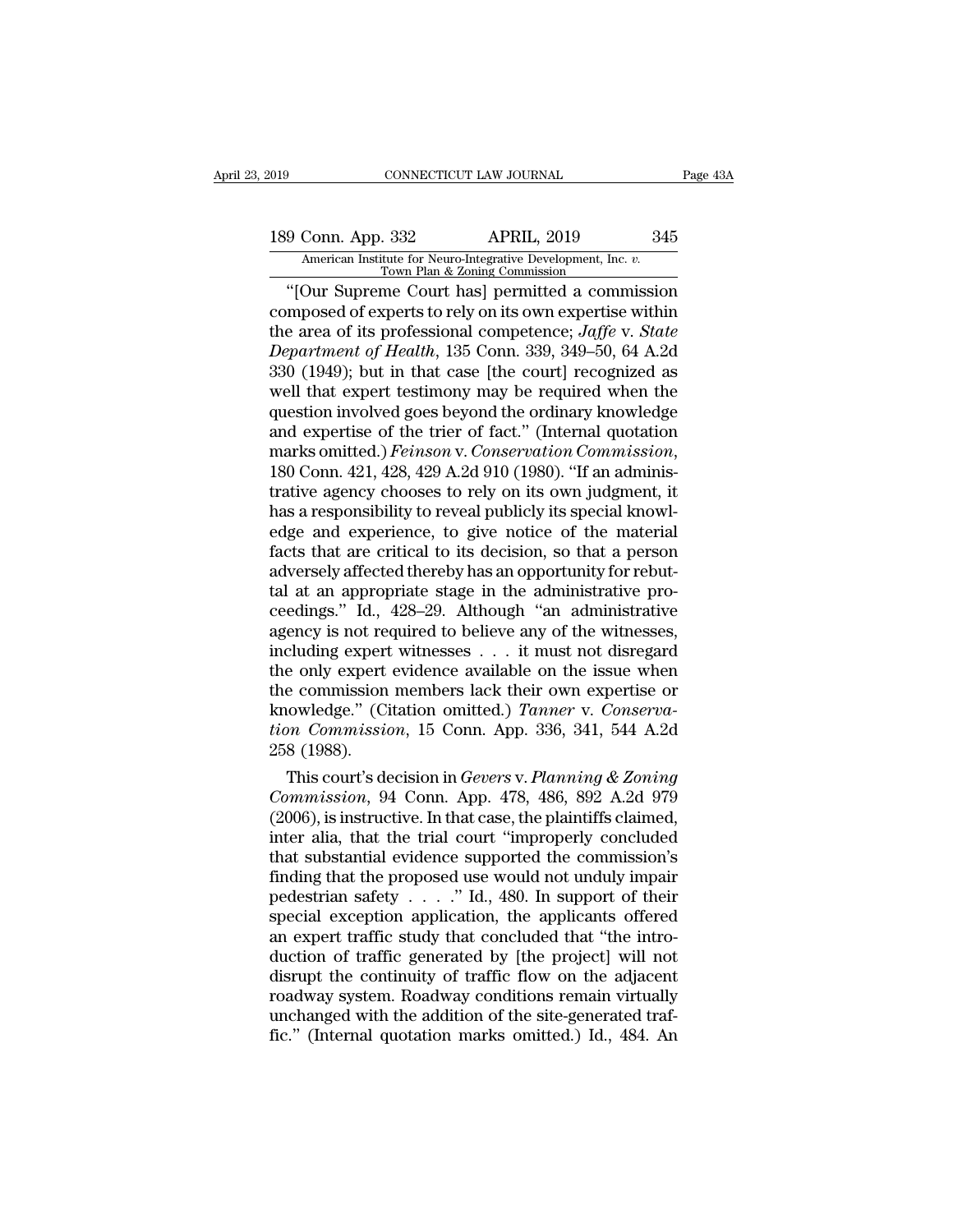# CONNECTICUT LAW JOURNAL April 23, 2019<br>346 APRIL, 2019 189 Conn. App. 332<br>American Institute for Neuro-Integrative Development, Inc. v.<br>Town Plan & Zoning Commission CONNECTICUT LAW JOURNAL April 23, 2019<br>
American Institute for Neuro-Integrative Development, Inc. *v.*<br>
Town Plan & Zoning Commission<br>
expert further opined at public hearings on the prospec-

EXPERIE CONNECTICUT LAW JOURNAL<br>
2019 189 Conn. App. 332<br>
2019 189 Conn. App. 332<br>
2019 189 Conn. App. 332<br>
2019 189 Conn. App. 332<br>
2019 189 Conn. App. 332<br>
2019 Town Plan & Zoning Commission<br>
2019 Expert further opined a 189 Conn. App. 332<br>
American Institute for Neuro-Integrative Development, Inc. *v.*<br>
Town Plan & Zoning Commission<br>
expert further opined at public hearings on the prospec-<br>
tive impact on traffic and pedestrian safety, st  $\frac{346}{\text{American Institute for Neuro-Integrate Development, Inc. } v. \frac{7}{\text{Down Plan & Zoning Commission}}$ <br>
expert further opined at public hearings on the prospective impact on traffic and pedestrian safety, stating that<br>
the project was "going to have a very small impact on<br>
the ro  $\frac{346}{\text{American Institute for Neuro-Integrative Development, Inc. } v. \frac{7}{\text{Down Plan & Zoning Commission}}$ <br>  $\frac{7}{\text{Down Plan & Zoning Commission}}$ <br>  $\frac{189}{\text{Comm. } v. \frac{1}{\text{Down}} \cdot \text{Poisson}}$ <br>  $\frac{189}{\text{exp. } v. \frac{1}{\text{Down Plan & Zoning Commission}}}$ <br>  $\frac{189}{\text{com. } v. \frac{1}{\text{Down}} \cdot \text{Poisson}}$ <br>  $\frac{189}{\text{exp. } v. \frac{1}{\text{Down}} \cdot \text{Poisson}}$ <br>  $\frac$ American Institute for Neuro-Integrative Development, Inc. *v.*<br>
Town Plan & Zoning Commission<br>
expert further opined at public hearings on the prospec-<br>
tive impact on traffic and pedestrian safety, stating that<br>
the proj Town Plan & Zoning Commission<br>
expert further opined at public hearings on the prospec-<br>
tive impact on traffic and pedestrian safety, stating that<br>
the project was "going to have a very small impact on<br>
the roadway networ expert further opined at public nearings on the prospective impact on traffic and pedestrian safety, stating that<br>the project was "going to have a very small impact on<br>the roadway network," and that he did not observe any<br> tive impact on trainc and pedestrian sarety, stating that<br>the project was "going to have a very small impact on<br>the roadway network," and that he did not observe any<br>people walking or "riding of bicycles" during his time<br>s the project was going to have a very sinan impact on<br>the roadway network," and that he did not observe any<br>people walking or "riding of bicycles" during his time<br>studying the area. (Internal quotation marks omitted.)<br>Id. T the roadway network, and that ne did not observe any<br>people walking or "riding of bicycles" during his time<br>studying the area. (Internal quotation marks omitted.)<br>Id. Those opposed to the proposal "presented no traf-<br>fic s people walking or riding of bicycles during his time<br>studying the area. (Internal quotation marks omitted.)<br>Id. Those opposed to the proposal "presented no traf-<br>fic studies or expert testimony regarding the issue of<br>pedes studying the area. (Internal quotation marks ontited.)<br>Id. Those opposed to the proposal "presented no traf-<br>fic studies or expert testimony regarding the issue of<br>pedestrian safety." Id., 485–86. On appeal from that<br>comm Id. Those opposed to the proposal presented no traffic studies or expert testimony regarding the issue of pedestrian safety." Id., 485–86. On appeal from that commission's decision granting the special exception, the plain nc studies or expert testimony regarding the issue of<br>pedestrian safety." Id., 485–86. On appeal from that<br>commission's decision granting the special exception,<br>the plaintiffs did not refer this court "to any evidence<br>in t pedestrian safety. Td., 485–80. On appear from that<br>commission's decision granting the special exception,<br>the plaintiffs did not refer this court "to any evidence<br>in the record that contradict[ed] the aforementioned<br>[exper commission s decision granting the special exception,<br>the plaintiffs did not refer this court "to any evidence<br>in the record that contradict[ed] the aforementioned<br>[expert] evidence . . . . ." Id., 486. Accordingly, this<br> the plaintiffs did not refer this court "to any evidence<br>in the record that contradict[ed] the aforementioned<br>[expert] evidence . . . . . " Id., 486. Accordingly, this<br>court concluded that "[u]nless presented with evidence *m* the record that contradict edj the aforementioned [expert] evidence . . . . ." Id., 486. Accordingly, this court concluded that "[u]nless presented with evidence that undermines either the credibility or the ultimate c urt concluded that "[u]nless presented with evidence<br>at undermines either the credibility or the ultimate<br>nclusions of an expert, the commission must credit<br>pert testimony." Id., citing Kaufman v. Zoning Com-<br>ission, 232 C that undermines either the credibility or the ultimate<br>conclusions of an expert, the commission must credit<br>expert testimony." Id., citing *Kaufman v. Zoning Com-*<br>mission, 232 Conn. 122, 156–57, 653 A.2d 798 (1995).<br>In t

conclusions of an expert, the commission must credit<br>expert testimony." Id., citing Kaufman v. Zoning Com-<br>mission, 232 Conn. 122, 156–57, 653 A.2d 798 (1995).<br>In the present case, the plaintiff's expert traffic engi-<br>neer expert testimony." Id., citing Kaufman v. Zoning Commission, 232 Conn. 122, 156–57, 653 A.2d 798 (1995).<br>
In the present case, the plaintiff's expert traffic engi-<br>
neer, Michael Galante, was the only expert to address<br>
a mission, 232 Conn. 122, 156–57, 653 A.2d 798 (1995).<br>
In the present case, the plaintiff's expert traffic engi-<br>
neer, Michael Galante, was the only expert to address<br>
any prospective traffic impact.<sup>7</sup> First, Galante est In the present case, the plaintiff's expert traffic engi-<br>neer, Michael Galante, was the only expert to address<br>any prospective traffic impact.<sup>7</sup> First, Galante estimated<br>that Next Steps would generate the following two-In the present case, the plaintiff sexpert traince engineer, Michael Galante, was the only expert to address<br>any prospective traffic impact.<sup>7</sup> First, Galante estimated<br>that Next Steps would generate the following two-way meer, Michael Galante, was the only expert to address<br>any prospective traffic impact.<sup>7</sup> First, Galante estimated<br>that Next Steps would generate the following two-way<br>traffic volumes: for office staff, seven vehicles aroun traffic volumes: for office staff, seven vehicles around 9 a.m. and six vehicles around 5 p.m.;<sup>8</sup> for students, twenty-one vehicles between 10 a.m. and 2 p.m.; and for staff, thirty-six vehicles between 9:30 a.m. and 2:3 9 a.m. and six vehicles around 5 p.m.;<sup>8</sup> for students, twenty-one vehicles between 10 a.m. and 2 p.m.; and for staff, thirty-six vehicles between 9:30 a.m. and 2:30  $\frac{1}{7}$  Additionally, Philip Teso, an engineer, discu

twenty-one vehicles between 10 a.m. and 2 p.m.; and<br>for staff, thirty-six vehicles between 9:30 a.m. and 2:30<br> $\frac{1}{4}$  Additionally, Philip Teso, an engineer, discussed plans to expand the<br>existing access drive and to re

For stari, trirty-six verticles between  $5.50$  a.i.f. and  $2.50$ <br>
<sup>7</sup> Additionally, Philip Teso, an engineer, discussed plans to expand the existing access drive and to renovate the existing parking lot to accommodate tea The additionally, Philip Teso, an engineer, discussed plans to expand the existing access drive and to renovate the existing parking lot to accommodate teachers and nonprofit office staff. Subsemination in a station of th existing access drive and to renovate the existing parking lot to accommodate teachers and nonprofit office staff.<br><sup>8</sup> The commission inquired as to how Galante arrived at seven total vehicles<br>for office staff even though date teachers and nonprofit office staff.<br>
<sup>8</sup> The commission inquired as to how Galante arrived at seven total vehicles<br>
for office staff even though the plaintiff's application contemplated four<br>
office staff for six off <sup>as</sup> The commission inquired as to how Galante arrived at seven total vehicles<br>for office staff even though the plaintiff's application contemplated four<br>office staff for six offices, i.e., a total of twenty-four staff. Ga for office staff even though the plaintiff's application contemplated four office staff for six offices, i.e., a total of twenty-four staff. Galante responded that he was only considering traffic conditions during a one ho office staff for six offices, i.e., a total of twenty-four staff. Galante responded that he was only considering traffic conditions during a one hour time period and that staff would not all arrive and depart at the same t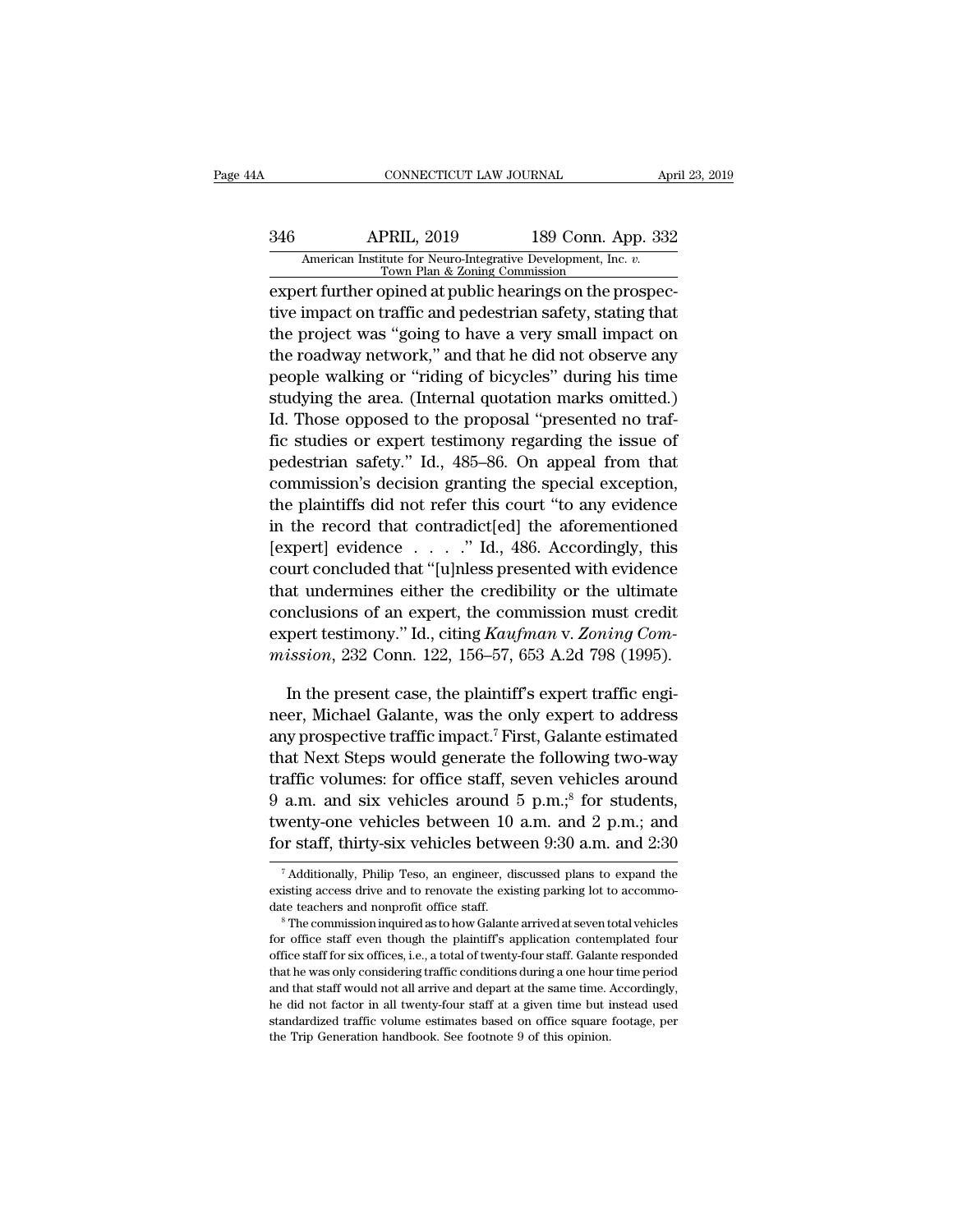# 189 Conn. App. 332 APRIL, 2019 347<br>American Institute for Neuro-Integrative Development, Inc. v.<br>Town Plan & Zoning Commission

FRIL, 2019<br>
American Institute for Neuro-Integrative Development, Inc. *v.*<br>
Town Plan & Zoning Commission<br>
p.m.<sup>9</sup> Galante further noted that around 2 p.m. on week-<br>
days, the time period he described as the "worst case"<br> 189 Conn. App. 332 APRIL, 2019 347<br>American Institute for Neuro-Integrative Development, Inc. *v.*<br>Town Plan & Zoning Commission<br>p.m.<sup>9</sup> Galante further noted that around 2 p.m. on week-<br>days, the time period he described 189 Conn. App. 332 APRIL, 2019 347<br>American Institute for Neuro-Integrative Development, Inc.  $\overline{v}$ .<br>Town Plan & Zoning Commission<br>p.m.<sup>9</sup> Galante further noted that around 2 p.m. on week-<br>days, the time period he desc 189 Conn. App. 332 APRIL, 2019 347<br>
American Institute for Neuro-Integrative Development, Inc. *v.*<br>
Town Plan & Zoning Commission<br>
p.m.<sup>9</sup> Galante further noted that around 2 p.m. on week-<br>
days, the time period he descr Merican Institute for Neuro-Integrative Development, Inc. v.<br>Town Plan & Zoning Commission<br>D.m.<sup>9</sup> Galante further noted that around 2 p.m. on week-<br>days, the time period he described as the "worst case"<br>in terms of traffi Town Plan & Zoning Commission<br>
Town Plan & Zoning Commission<br>
days, the time period he described as the "worst case"<br>
in terms of traffic volume, both Next Steps and Giant<br>
Steps would be dismissing students at the same ti p.m.<sup>9</sup> Galante further noted that around 2 p.<br>days, the time period he described as the "<br>in terms of traffic volume, both Next Step<br>Steps would be dismissing students at the<br>During that time, the schools would gene<br>way t ys, the three period ne described as the worst case<br>terms of traffic volume, both Next Steps and Giant<br>eps would be dismissing students at the same time.<br>ting that time, the schools would generate a two-<br>ay traffic volume In terms of traffic volume, both Next Steps and Glant<br>Steps would be dismissing students at the same time.<br>During that time, the schools would generate a two-<br>way traffic volume of 131 vehicles around the Barberry<br>Road and

steps would be distinssing students at the same time.<br>During that time, the schools would generate a two-<br>way traffic volume of 131 vehicles around the Barberry<br>Road and Mill Hill Road intersection.<br>Galante's traffic impac During that time, the schools would generate a two-<br>way traffic volume of 131 vehicles around the Barberry<br>Road and Mill Hill Road intersection.<br>Galante's traffic impact study did not solely focus on<br>the percentage of incr way trainc volume of 131 venicles around the Barberry<br>Road and Mill Hill Road intersection.<br>Galante's traffic impact study did not solely focus on<br>the percentage of increased traffic volume; he addition-<br>ally assessed vehi Road and Mill Hill Road intersection.<br>
Galante's traffic impact study did not solely focus on<br>
the percentage of increased traffic volume; he addition-<br>
ally assessed vehicle delay and the streets' levels of<br>
service <sup>10</sup> Galante's traffic impact study did not solely focus on<br>the percentage of increased traffic volume; he addition-<br>ally assessed vehicle delay and the streets' levels of<br>service.<sup>10</sup> "Traffic engineers have standards for lev the percentage of increased traffic volume; he additionally assessed vehicle delay and the streets' levels of service.<sup>10</sup> "Traffic engineers have standards for level of service to measure traffic congestion with Service ally assessed vehicle delay and the streets' levels of<br>service.<sup>10</sup> "Traffic engineers have standards for level of<br>service to measure traffic congestion with Service Level<br>A as negligible traffic and Service Level F as ser service.<sup>10</sup> "Traffic engineers have standards for level of<br>service to measure traffic congestion with Service Level<br>A as negligible traffic and Service Level F as serious<br>congestion for signalized and unsignalized inters service to measure traffic congestion with Service Level<br>A as negligible traffic and Service Level F as serious<br>congestion for signalized and unsignalized intersec-<br>tions. These levels measure the quality of flow of vehi-<br> A as negligible traffic and Service Level F as serious<br>congestion for signalized and unsignalized intersec-<br>tions. These levels measure the quality of flow of vehi-<br>cles and delay at intersections  $\ldots$ . For signalized<br>in congestion for signalized and unsignalized intersections. These levels measure the quality of flow of vehicles and delay at intersections  $\ldots$ . For signalized intersections, Level A has a stopped delay per vehicle of les tions. These levels measure the quality of flow of vehicles and delay at intersections . . . . For signalized intersections, Level A has a stopped delay per vehicle of less than five seconds." R. Fuller, 9B Connecticut Pr cles and delay at intersections . . . . . For signalized<br>intersections, Level A has a stopped delay per vehicle<br>of less than five seconds." R. Fuller, 9B Connecticut<br>Practice Series: Land Use Law and Practice (4th Ed.<br>2015 intersections, Level A has a stopped delay per vehicle<br>of less than five seconds." R. Fuller, 9B Connecticut<br>Practice Series: Land Use Law and Practice (4th Ed.<br>2015) § 49:15, p. 148. Referencing these standards,<br>Galante i of less than five seconds." R. Fuller, 9B Connecticut<br>Practice Series: Land Use Law and Practice (4th Ed.<br>2015) § 49:15, p. 148. Referencing these standards,<br>Galante indicated that traffic delay would be "at most<br>[0.5] se Practice Series: Land Use Law and Practice (4<br>2015) § 49:15, p. 148. Referencing these stan<br>Galante indicated that traffic delay would be "at<br>[0.5] seconds per vehicle during [peak] time peric<br>such that the level of servi 0.5] seconds per vehicle during [peak] time period[s],"<br>
1ch that the level of service for these roads would<br>
1cmain at level A, which Galante described as "the best<br>
1condition from a traffic perspective . . . ."<br>
<sup>9</sup>The such that the level of service for these roads would<br>remain at level A, which Galante described as "the best<br>condition from a traffic perspective  $\dots$ ."<br><sup>9</sup>The source of this information was: "(1) 'Trip Generation,' 9th E

remain at level A, which Galante described as "the best<br>condition from a traffic perspective . . . ."<br> $\cdot$ "<br>The source of this information was: "(1) Trip Generation, 9th Edition,<br>published by the Institute of Transportati condition from a traffic perspective  $\ldots$ ."<br>
The source of this information was: "(1) "Trip Generation, 9th Edition,<br>
published by the Institute of Transportation Engineers (ITE), 2012 using<br>
General Office Building, Cod **PERENT CONCULTED FRAME CONCULTED TO THE SET OF CONCULTED THE STATE STATE STATE STATE STATE STATE STATE STATE STATE STATE STATE STATE SPACE SPACE THE SPACE SPACE SPACE SPACE SPACE SPACE SPACE SPACE SPACE SPACE SPACE SPACE** <sup>9</sup> The source of this information was: "(1) "Trip Generation," 9th Edition, published by the Institute of Transportation Engineers (ITE), 2012 using General Office Building, Code #710 average rates. The weekday afternoon published by the Institute of Transportation Engineers (ITE), 2012 using<br>General Office Building, Code #710 average rates. The weekday afternoon<br>peak hour rates were used for the weekday [midafternoon] school departures<br>pe General Office Building, Code #710 average rates. The weekday afternoon<br>peak hour rates were used for the weekday [midafternoon] school departures<br>peak hour, to be conservative. (2) Student's site traffic generation for th peak hour rates were used for the weekday [midafternoon] school departures<br>peak hour, to be conservative. (2) Student's site traffic generation for the<br>Next Steps program was developed based on discussions with the [plaint peak hour, to be conservative. (2) Student's site traffic generation for the Next Steps program was developed based on discussions with the [plaintiff]. The program will accommodate up to [twenty-five] students, with [twen The program will accommodate up to [twenty-five] students, with [twenty-five] staff to assist each individual. (3) There will be [thirty-six] staff members on site every day. This includes [twenty-five] teachers, café and staff. It accounts for [five] staff from Giant Steps also working at Next Steps."

The program is a seach individual. (3) There will be [thirty-six] staff members on site every day. This includes [twenty-five] teachers, café and health care staff. It accounts for [five] staff from Giant Steps also workin five] staff to assist each individual. (3) There will be [thirty-six] staff members<br>on site every day. This includes [twenty-five] teachers, café and health care<br>staff. It accounts for [five] staff from Giant Steps also w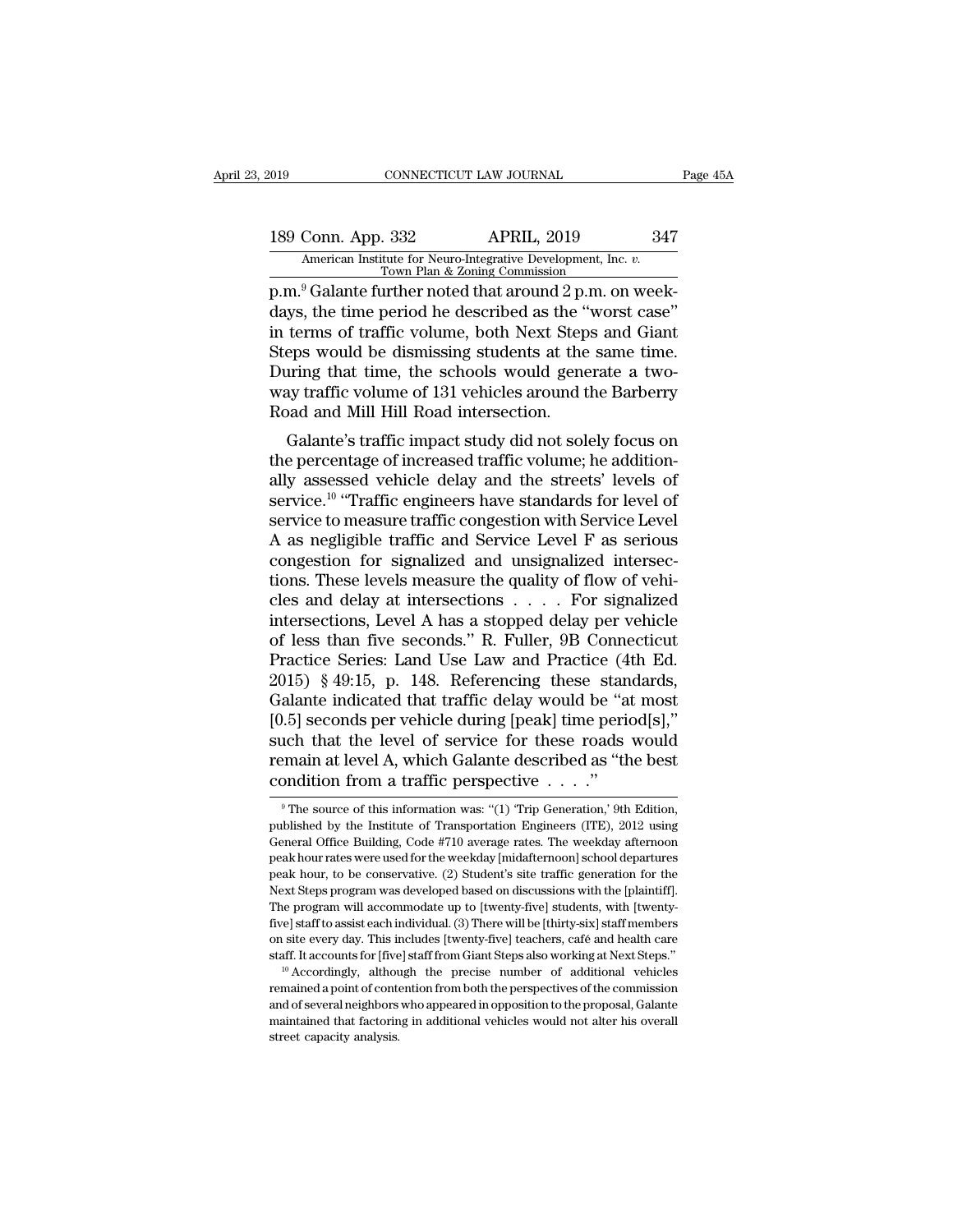# CONNECTICUT LAW JOURNAL April 23, 2019<br>348 APRIL, 2019 189 Conn. App. 332<br>American Institute for Neuro-Integrative Development, Inc. v.<br>Town Plan & Zoning Commission CONNECTICUT LAW JOURNAL April 23, 2019<br>
APRIL, 2019 189 Conn. App. 332<br>
American Institute for Neuro-Integrative Development, Inc. *v.*<br>
Town Plan & Zoning Commission<br>
One commissioner observed: "[The plaintiff's pro-

CONNECTICUT LAW JOURNAL<br>
Apr<br>
8 APRIL, 2019 189 Conn. App. 332<br>
American Institute for Neuro-Integrative Development, Inc. *v.*<br>
Town Plan & Zoning Commission<br>
One commissioner observed: "[The plaintiff's pro-<br>
sal] was an **Example 189 Conn.** App. 332<br>
American Institute for Neuro-Integrative Development, Inc. *v.*<br>
Town Plan & Zoning Commission<br>
One commissioner observed: "[The plaintiff's proposal] was an example, at least statistically, o 189 Conn. App. 332<br>
American Institute for Neuro-Integrative Development, Inc. *v.*<br>
Town Plan & Zoning Commission<br>
One commissioner observed: "[The plaintiff's pro-<br>
posal] was an example, at least statistically, of one o 348 APRIL, 2019 189 Conn. App. 332<br>American Institute for Neuro-Integrative Development, Inc. *v.*<br>Town Plan & Zoning Commission<br>One commissioner observed: "[The plaintiff's pro-<br>posal] was an example, at least statistica American Institute for Neuro-Integrative Development, Inc. *v.*<br>
Town Plan & Zoning Commission<br>
One commissioner observed: "[The plaintiff's pro-<br>
posal] was an example, at least statistically, of one of<br>
the least in term Town Plan & Zoning Commission<br>
One commissioner observed: "[The plaintiff's pro-<br>
posal] was an example, at least statistically, of one of<br>
the least in terms of total impact when you look at the<br>
statistical traffic repo One commissioner observed: "[The plaintiff's pro-<br>posal] was an example, at least statistically, of one of<br>the least in terms of total impact when you look at the<br>statistical traffic report. . . . . [T]he use of the schoo posal] was an example, at least statistically, of one of<br>the least in terms of total impact when you look at the<br>statistical traffic report. . . . [T]he use of the school<br>is small enough that the true [everyday] impact [d the least in terms of total impact when you look at the statistical traffic report. . . . . [T]he use of the school is small enough that the true [everyday] impact [does not] . . . [rise] to the level of real safety issue statistical traffic report. . . . . [T]he use of the school<br>is small enough that the true [everyday] impact [does<br>not] . . . [rise] to the level of real safety issue." As to<br>safety, there were no reported accidents in the is small enough that the true [everyday] impact [does<br>not] . . . [rise] to the level of real safety issue." As to<br>safety, there were no reported accidents in the neigh-<br>borhood between the years 2011 and 2013,<sup>11</sup> and, gi not] . . . [rise] to the level of real safety issue." As to<br>safety, there were no reported accidents in the neigh-<br>borhood between the years 2011 and 2013,<sup>11</sup> and, given<br>such minimal impact on traffic conditions, Galante safety, there were no reported accidents in the neigh-<br>borhood between the years 2011 and 2013,<sup>11</sup> and, given<br>such minimal impact on traffic conditions, Galante indi-<br>cated that he did not have cause for concern as to<br>pot borhood between the years 2011 and 2013," and, given<br>such minimal impact on traffic conditions, Galante indi-<br>cated that he did not have cause for concern as to<br>potential for increased accidents under the plaintiff's<br>propo such minimal impact on traffic conditions, Galante indi-<br>cated that he did not have cause for concern as to<br>potential for increased accidents under the plaintiff's<br>proposal. Accordingly, Galante concluded that the<br>roads ad cated that he did not have cause for concern as to<br>potential for increased accidents under the plaintiff's<br>proposal. Accordingly, Galante concluded that the<br>roads adequately could accommodate the anticipated<br>additional tra potential for increased accidents under the plaintiff's<br>proposal. Accordingly, Galante concluded that the<br>roads adequately could accommodate the anticipated<br>additional traffic generated by Next Steps without<br>changing the l fic.'' ditional traffic generated by Next Steps without<br>anging the level of service, and also indicated that<br>com a traffic engineering perspective the road's not<br>nsidered congested. It can handle the additional traf-<br>..."<br>Neighbo changing the level of service, and also indicated that<br>
"from a traffic engineering perspective the road's not<br>
considered congested. It can handle the additional traf-<br>
fic."<br>
Neighbors disagreed with the plaintiff's expe

"from a traffic engineering perspective the road's not<br>considered congested. It can handle the additional traf-<br>fic."<br>Neighbors disagreed with the plaintiff's expert analy-<br>sis on the basis of their daily experiences with considered congested. It can handle the additional traffic."<br>
Neighbors disagreed with the plaintiff's expert analy-<br>
sis on the basis of their daily experiences with traffic<br>
in the neighborhood. Several neighbors indicat 11 Sextember 11 Galante's traffic impact analysis report indicated that the neighborhood. Several neighbors indicated that they regularly observe heavy traffic volume<sup>12</sup> and unsafe  $\frac{11}{11}$  Galante's traffic impact an sis on the basis of their daily experiences with traffic<br>in the neighborhood. Several neighbors indicated that<br>they regularly observe heavy traffic volume<sup>12</sup> and unsafe<br> $\frac{1}{1}$  Galante's traffic impact analysis report

in the neighborhood. Several neighbors indicated that<br>they regularly observe heavy traffic volume<sup>12</sup> and unsafe<br> $\frac{10}{1}$  Galante's traffic impact analysis report indicated: "Accident data was<br>obtained from the Fairfiel they regularly observe heavy traffic volume<sup>12</sup> and unsafe<br>
<sup>11</sup> Galante's traffic impact analysis report indicated: "Accident data was<br>
obtained from the Fairfield Police Department for a period beginning January<br>
1, 2011 They regularly observe heavy traffic volume and disade<br>
<sup>11</sup> Galante's traffic impact analysis report indicated: "Accident data was<br>
obtained from the Fairfield Police Department for a period beginning January<br>
1, 2011 thr <sup>11</sup> Galante's traffic impact analysis report indicated: "Accident data was obtained from the Fairfield Police Department for a period beginning January 1, 2011 through December 31, 2013 for Barberry Road and Juniper Lane obtained from the Fairfield Police Department for a period beginning January<br>1, 2011 through December 31, 2013 for Barberry Road and Juniper Lane.<br>For the intersection of Barberry Road at Mill Hill Road, there were no<br>repo East. There were no reported accidents for the section of Barberry Road and Juniper Lane.<br>For the intersection of Barberry Road at Mill Hill Road, there were no<br>reported accidents. There were no reported accidents for the 1, 2011 through December 31, 2013 for Barberry Road and Juniper Lane. For the intersection of Barberry Road at Mill Hill Road, there were no reported accidents. There were no reported accidents for the section of Barberry reported accidents. There were no reported accidents for the section of Barberry Road between Mill Hill Road and Juniper Lane East. There were no reported accidents for the intersection of Barberry Road at Juniper Lane Eas Barberry Road between Mill Hill Road and Juniper Lane East. There were no reported accidents for the intersection of Barberry Road at Juniper Lane East. There were no reported accidents for the section of Barberry Road bet no reported accidents for the intersection of Barberry Road at Juniper Lane East. There were no reported accidents for the section of Barberry Road between Juniper Lane East and West. There were no reported accidents for t East. There were no reported accidents for the section of Barberry Road between Juniper Lane East and West. There were no reported accidents for the intersection of Barberry Road at Juniper Lane West. There were no report the intersection of Barberry Road at Juniper Lane West. There were no<br>reported accidents for the section of Barberry Road between Juniper Lane<br>West and School Access Drive. There were no reported accidents for the<br>section West and School Access Drive. There were no reported accidents for the

reported accidents for the section of Barberry Road between Juniper Lane<br>West and School Access Drive. There were no reported accidents for the<br>section Juniper Lane between Barberry Road North and South."<br> $^{12}$  For examp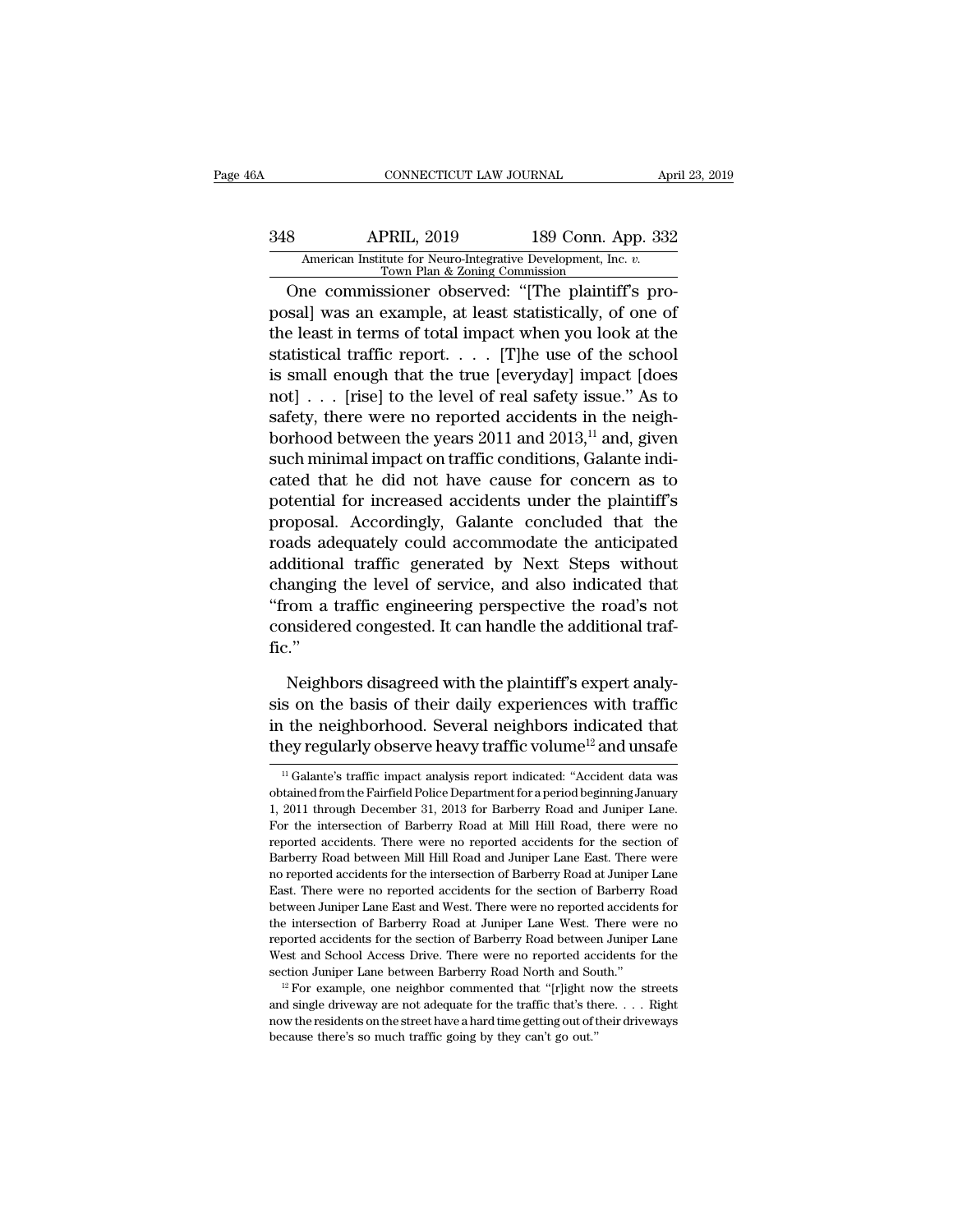# 189 CONNECTICUT LAW JOURNAL Page 47A<br>
189 Conn. App. 332 APRIL, 2019 349<br>
American Institute for Neuro-Integrative Development, Inc. v.<br>
Town Plan & Zoning Commission Xelpha Connectricut Law Journal<br>
189 Conn. App. 332 APRIL, 2019 349<br>
American Institute for Neuro-Integrative Development, Inc. *v.*<br>
Town Plan & Zoning Commission<br>
drivers in the neighborhood.<sup>13</sup> The neighbors surmised

connectricut LAW JOURNAL Page 47A<br>
189 Conn. App. 332 APRIL, 2019 349<br>
American Institute for Neuro-Integrative Development, Inc. v.<br>
Town Plan & Zoning Commission<br>
drivers in the neighborhood.<sup>13</sup> The neighbors surmised<br> 189 Conn. App. 332 APRIL, 2019 349<br>American Institute for Neuro-Integrative Development, Inc.  $v$ .<br>Town Plan & Zoning Commission<br>drivers in the neighborhood.<sup>13</sup> The neighbors surmised<br>that Next Steps traffic might both r 189 Conn. App. 332 APRIL, 2019 349<br>American Institute for Neuro-Integrative Development, Inc. *v.*<br>Town Plan & Zoning Commission<br>drivers in the neighborhood.<sup>13</sup> The neighbors surmised<br>that Next Steps traffic might both r  $\begin{tabular}{ c c c c} 189 \text{ Conn. App. } 332 & APRIL, 2019 \\ \hline \hline \text{American Institute for Neuro-Integrative Development, I} \\ \hline \text{Tour Plan & Zoning Commission} \\ \hline \text{drivers in the neighborhood.}^{13} \text{ The neighbors of that Next Steps traffic might both result in the test function and further aggregate the unsafe traffic} \\ \hline \text{dissim} & \text{Hessim} \\ \text{dissim} & \text{Hessim} \\ \hline \text{Hessim} & \text{Hessim} \\ \text{dissim} & \text{Hessim} \\ \hline \text{Hessim} & \text{Hessim} \\ \hline \text{Hessim} & \text{Hess$ American Institute for Neuro-Integrative Development, Inc.  $v$ .<br>Town Plan & Zoning Commission<br>ivers in the neighborhood.<sup>13</sup> The neighbors surmised<br>at Next Steps traffic might both result in traffic condi-<br>stion and furth Town Plan & Zoning Commission<br>
drivers in the neighborhood.<sup>13</sup> The neighbors surmised<br>
that Next Steps traffic might both result in traffic con-<br>
gestion and further aggravate the unsafe traffic condi-<br>
tions that they c

drivers in the neighborhood.<sup>15</sup> The neighbors surmised<br>that Next Steps traffic might both result in traffic condi-<br>gestion and further aggravate the unsafe traffic condi-<br>tions that they claimed to experience.<sup>14</sup><br>Connec that Next Steps traffic might both result in traffic condi-<br>gestion and further aggravate the unsafe traffic condi-<br>tions that they claimed to experience.<sup>14</sup><br>Connecticut courts have held that public testimony<br>is not to b gestion and further aggravate the unsafe traffic conditions that they claimed to experience.<sup>14</sup><br>Connecticut courts have held that public testimony<br>is not to be considered substantial evidence when "it<br>is not supported by tions that they claimed to experience.<sup>14</sup><br>Connecticut courts have held that public testimony<br>is not to be considered substantial evidence when "it<br>is not supported by anything other than speculation<br>and conjecture on the Connecticut courts have held that public testimony<br>is not to be considered substantial evidence when "it<br>is not supported by anything other than speculation<br>and conjecture on the part of those objecting to the<br>[party's] pr is not to be considered substantial evidence when "it<br>is not supported by anything other than speculation<br>and conjecture on the part of those objecting to the<br>[party's] proposed activities." *Martland* v. Zoning Com-<br>*miss* is not supported by anything other than speculation<br>and conjecture on the part of those objecting to the<br>[party's] proposed activities." *Martland* v. Zoning Com-<br>mission, 114 Conn. App. 655, 665–66, 971 A.2d 53<br>(2009), ci and conjecture on the part of those objecting to the<br>[party's] proposed activities." *Martland* v. Zoning Com-<br>mission, 114 Conn. App. 655, 665–66, 971 A.2d 53<br>(2009), citing *Bethlehem Christian Fellowship, Inc.* v.<br>*Plan* [party's] proposed activities." *Martland v. Zoning Commission*, 114 Conn. App. 655, 665–66, 971 A.2d 53 (2009), citing *Bethlehem Christian Fellowship, Inc. v. Planning & Zoning Commission*, 73 Conn. App. 442, 463, 807 mission, 114 Conn. App. 655, 665–66, 971 A.2d 53<br>(2009), citing *Bethlehem Christian Fellowship, Inc.* v.<br>*Planning & Zoning Commission*, 73 Conn. App. 442,<br>463, 807 A.2d 1089, cert. denied, 262 Conn. 928, 814<br>A.2d 379 (2 (2009), citing *Bethlehem Christian Fellowship, Inc. v.* Planning & Zoning Commission, 73 Conn. App. 442, 463, 807 A.2d 1089, cert. denied, 262 Conn. 928, 814 A.2d 379 (2002). In *Martland*, this court concluded that gene Planning & Zoning Commission, 73 Conn. App. 442,<br>463, 807 A.2d 1089, cert. denied, 262 Conn. 928, 814<br>A.2d 379 (2002). In *Martland*, this court concluded that<br>generalized concerns of two laypersons who opposed<br>the plaint eneralized concerns of two laypersons who opposed<br>he plaintiffs' proposed activities were "not substantial<br>ecause [their concerns were] not supported by any-<br>ing other than speculation and conjecture  $\dots$  [as<br> $\frac{13}{10}$  the plaintiffs' proposed activities were "not substantial<br>because [their concerns were] not supported by any-<br>thing other than speculation and conjecture . . . [as<br> $\frac{1}{3}$  One neighbor observed: "We already have a curre

because [their concerns were] not supported by any-<br>thing other than speculation and conjecture . . . [as<br> $\frac{1}{10}$  one neighbor observed: "We already have a current problem with the<br>traffic . . . . There are cars speedi thing other than speculation and conjecture . . . [as<br>
<sup>13</sup> One neighbor observed: "We already have a current problem with the<br>
traffic . . . . There are cars speeding . . . around the corners. As you may<br>
or may not know out of my driveway is incredibly tough. Numerous occasions I've been almost <sup>13</sup> One neighbor observed: "We already have a current problem with the traffic . . . . There are cars speeding . . . around the corners. As you may or may not know, it's not a straight shot. It is a circle with some toug traffic . . . . There are cars speeding . . . around the corners. As you may or may not know, it's not a straight shot. It is a circle with some tough corners, it's very hard to see. . . . I live right around that bend an or may not know, it's not a straight shot. It is a circle with some tough corners, it's very hard to see. . . . I live right around that bend and getting out of my driveway is incredibly tough. Numerous occasions I've been corners, it's very hard to see. . . . I live right around that bend and getting out of my driveway is incredibly tough. Numerous occasions I've been almost clipped. I've had people riding my tail down the street as slow a out of my driveway is incredibly tough. Numerous occasions I've been almost<br>clipped. I've had people riding my tail down the street as slow as I go with<br>my blinker on swerving not to hit me as I turn as best I can into my elipped. I've had people riding my tail down the street as slow as I go with my blinker on swerving not to hit me as I turn as best I can into my driveway."<br>Another neighbor accounted: "Currently there always seems to be a into my blinker on swerving not to hit me as I turn as best I can into my driveway."<br>Another neighbor accounted: "Currently there always seems to be a very<br>high volume of traffic throughout the day. There are times that th Another neighbor accounted: "Currently there always seems to be a very<br>Another neighbor accounted: "Currently there always seems to be a very<br>high volume of traffic throughout the day. There are times that the traffic<br>is s right now. And, again, we already have a problem." Other neighbors opined that increased traffic and ask them, please, let me get into my drivewy so that I can park and get home because the cars just kept coming."<br><sup>14</sup> For

get out of the car and stop the traffic and ask them, please, let me get<br>into my driveway so that I can park and get home because the cars just<br>kept coming."<br> $^{14}$  For example, one neighbor specified: "The traffic is my get out of the car and stop the traffic and ask them, please, let me get<br>into my driveway so that I can park and get home because the cars just<br>kept coming."<br> $^{14}$  For example, one neighbor specified: "The traffic is my kept coming."<br>
<sup>14</sup> For example, one neighbor specified: "The traffic is my biggest concern<br>
right now. And, again, we already have a problem." Other neighbors opined<br>
that increased traffic volume would lead to increased <sup>14</sup> For example, one neighbor specified: "The traffic is my biggest concern<br>right now. And, again, we already have a problem." Other neighbors opined<br>that increased traffic volume would lead to increased traffic parked o Fight now. And, again, we already have a problem." Other neighbors opined that increased traffic volume would lead to increased traffic parked on the street, which would then result in traffic congestion. One neighbor sug that increased traffic volume would lead to increased traffic parked on the street, which would then result in traffic congestion. One neighbor suggested: "[With increased traffic volume] the more people need to find plac street, which would then result in traffic congestion. One neighbor suggested:<br>"[With increased traffic volume] the more people need to find places to<br>park their cars the more likely that those cars are going to be parked "(With increased traffic volume) the more people need to find places to park their cars the more likely that those cars are going to be parked on the road. . . . If people park on either side you're suddenly going to be f park their cars the more likely that those cars are going to be parked on the road. . . . If people park on either side you're suddenly going to be faced with the inability to bring traffic in both directions." Another ne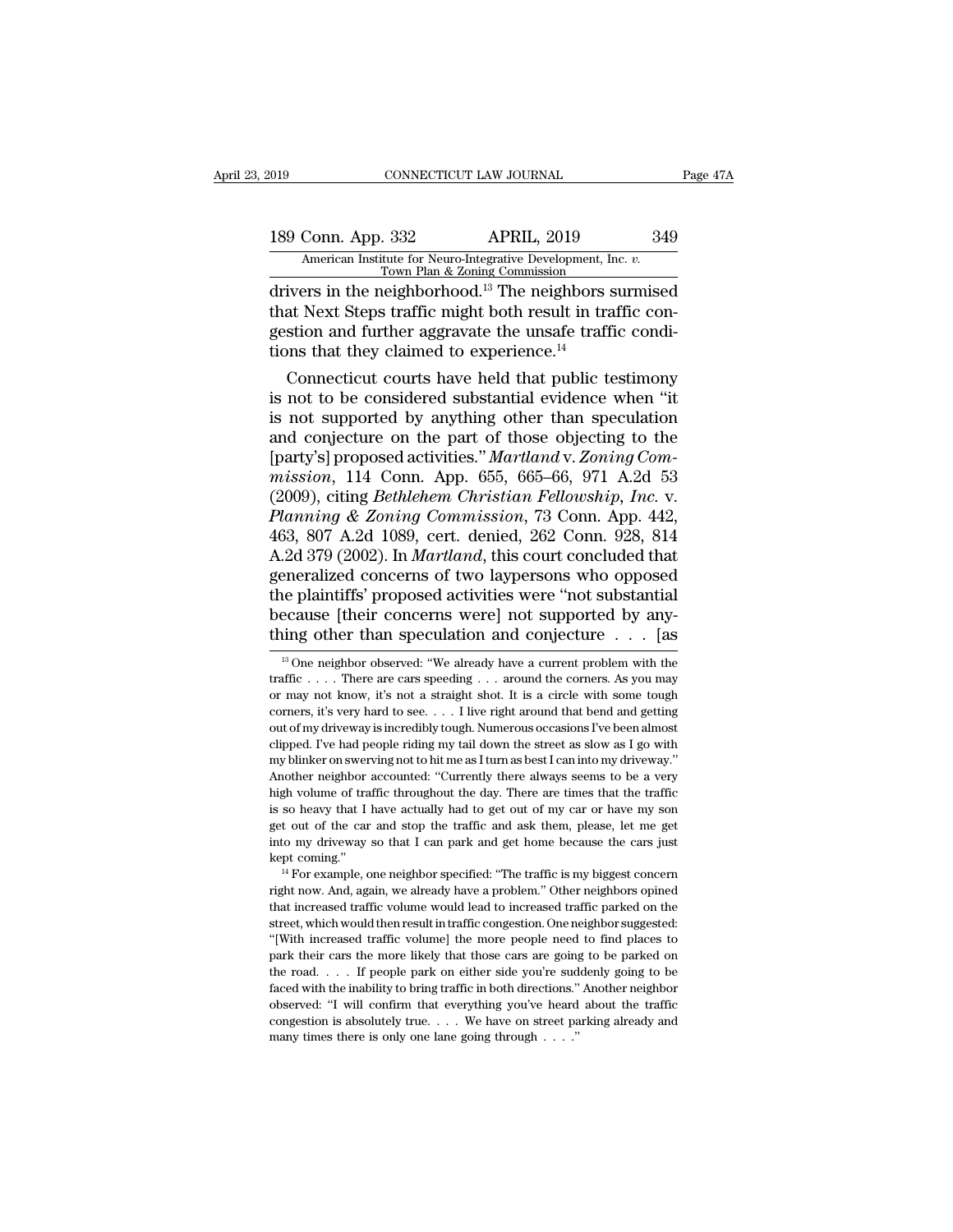# CONNECTICUT LAW JOURNAL April 23, 2019<br>350 APRIL, 2019 189 Conn. App. 332<br>American Institute for Neuro-Integrative Development, Inc. v.<br>Town Plan & Zoning Commission CONNECTICUT LAW JOURNAL April 23, 2019<br>
350 APRIL, 2019 189 Conn. App. 332<br>
American Institute for Neuro-Integrative Development, Inc. *v.*<br>
Town Plan & Zoning Commission<br>
neither layperson] indicated any type of expertise

CONNECTICUT LAW JOURNAL April 23, 2019<br>
350 APRIL, 2019 189 Conn. App. 332<br>
American Institute for Neuro-Integrative Development, Inc. v.<br>
Town Plan & Zoning Commission<br>
neither layperson] indicated any type of expertise t 350 APRIL, 2019 189 Conn. App. 332<br>American Institute for Neuro-Integrative Development, Inc. v.<br>Town Plan & Zoning Commission<br>neither layperson] indicated any type of expertise that<br>would buttress their lay opinion . . . Apartle, 2019 189 Conn. App. 332<br>
<u>American Institute for Neuro-Integrative Development, Inc. v.</u><br>
Town Plan & Zoning Commission<br>
meither layperson] indicated any type of expertise that<br>
would buttress their lay opinion .  $\frac{189}{189}$  Conn. App. 332<br>
American Institute for Neuro-Integrative Development, Inc. *v.*<br>
Town Plan & Zoning Commission<br>
ither layperson] indicated any type of expertise that<br>
buld buttress their lay opinion . . . .

American Institute for Neuro-Integrative Development, Inc. v.<br>
Town Plan & Zoning Commission<br>
meither layperson] indicated any type of expertise that<br>
would buttress their lay opinion . . . . " (Citation omit-<br>
ted.) *Mar* From Plan & Zoning Commission<br>neither layperson] indicated any type of expertise that<br>would buttress their lay opinion  $\ldots$ ." (Citation omit-<br>ted.) *Martland* v. Zoning Commission, supra, 665–66.<br>In the present case, the metther layperson] indicated any type of expertise that<br>would buttress their lay opinion  $\dots$ ." (Citation omit-<br>ted.) *Martland* v. *Zoning Commission*, supra, 665–66.<br>In the present case, the neighbors' remarks as to<br>pro would buttress their lay opinion  $\ldots$  (Citation omit-<br>ted.) *Martland* v. *Zoning Commission*, supra, 665–66.<br>In the present case, the neighbors' remarks as to<br>prospective traffic impact suffer from the same defi-<br>ciency ted.) *Martiana* v. *Zonting Commission*, supra, 000–00.<br>
In the present case, the neighbors' remarks as to<br>
prospective traffic impact suffer from the same defi-<br>
ciency. While the commission could take into consider-<br>
a In the present case, the neighbors' remarks as to<br>prospective traffic impact suffer from the same defi-<br>ciency. While the commission could take into consider-<br>ation the neighbors' concerns and observations as to<br>current r prospective traffic impact suffer from the same deficiency. While the commission could take into consideration the neighbors' concerns and observations as to current road conditions, the neighbors' remarks as to the adequa ciency. While the commission could take into consideration the neighbors' concerns and observations as to current road conditions, the neighbors' remarks as to the adequacy of the streets to accommodate traffic and prospec ation the neighbors' concerns and observations as to<br>current road conditions, the neighbors' remarks as to<br>the adequacy of the streets to accommodate traffic and<br>prospective hazards or congestion addressed matters<br>of profe current road conditions, the neighbors' remarks as to<br>the adequacy of the streets to accommodate traffic and<br>prospective hazards or congestion addressed matters<br>of professional expertise. See *Gevers v. Planning &<br>Zoning C* the adequacy of the streets to accommodate traffic and<br>prospective hazards or congestion addressed matters<br>of professional expertise. See *Gevers* v. Planning &<br>Zoning Commission, supra, 94 Conn. App. 485–86<br>(plaintiffs of prospective hazards or congestion addressed matters<br>of professional expertise. See *Gevers* v. Planning &<br>Zoning Commission, supra, 94 Conn. App. 485–86<br>(plaintiffs offered no expert traffic analysis rebutting<br>expert concl of professional expertise. See *Gevers* v. *Planning &*<br>
Zoning Commission, supra, 94 Conn. App. 485–86<br>
(plaintiffs offered no expert traffic analysis rebutting<br>
expert conclusions regarding pedestrian safety and<br>
traffic Zoning Commission, supra, 94 Conn. App. 485–86 (plaintiffs offered no expert traffic analysis rebutting expert conclusions regarding pedestrian safety and traffic impact). The neighbors did not purport to have the training (plaintiffs offered no expert traffic analysis rebutting<br>expert conclusions regarding pedestrian safety and<br>traffic impact). The neighbors did not purport to have<br>the training or skills needed to properly assess traffic<br>im expert conclusions reductions<br>traffic impact). The net<br>the training or skills r<br>impact, nor did they of<br>behalf. Accordingly, the<br>railzed concerns a<br>increased traffic.<br>To the extent the con Finally increases the property assess traffic<br>e training or skills needed to properly assess traffic<br>pact, nor did they offer an expert's opinion on their<br>half. Accordingly, their comments amounted to gen-<br>alized concerns the training or skills needed to properly assess traffic<br>impact, nor did they offer an expert's opinion on their<br>behalf. Accordingly, their comments amounted to gen-<br>eralized concerns about hypothetical effects of<br>increas

mpact, nor did they offer an expert's opinion on their<br>behalf. Accordingly, their comments amounted to generalized concerns about hypothetical effects of<br>increased traffic.<br>To the extent the commission relied on the neigh behalt. Accordingly, their comments amounted to generalized concerns about hypothetical effects of increased traffic.<br>To the extent the commission relied on the neighbors' remarks, the commission's conclusion under  $\S 27.$ eralized concerns about hypothetical effects of<br>increased traffic.<br>To the extent the commission relied on the neighbors'<br>remarks, the commission's conclusion under § 27.4.3<br>of the regulations essentially turned on the mer To the extent the commission relied on the neighbors'<br>remarks, the commission's conclusion under § 27.4.3<br>of the regulations essentially turned on the mere poten-<br>tial for adverse effects. The mere possibility of an<br>advers *To the extent the commission relied on the neighbors'*<br>remarks, the commission's conclusion under § 27.4.3<br>of the regulations essentially turned on the mere poten-<br>tial for adverse effects. The mere possibility of an<br>adve of the regulations essentially turned on the mere potential for adverse effects. The mere possibility of an adverse outcome, without more, typically does not constitute substantial evidence. See AvalonBay Communities, Inc. tial for adverse effects. The mere possibility of an adverse outcome, without more, typically does not constitute substantial evidence. See AvalonBay Communities, Inc. v. Inland Wetlands & Watercourses Agency, supra, 130 adverse outcome, without more, typically does not constitute substantial evidence. See *AvalonBay Communities, Inc.* v. *Inland Wetlands & Watercourses Agency*, supra, 130 Conn. App. 88–89 (concluding mere "potential" adve stitute substantial evidence. See AvalonBay Communi-<br>ties, Inc. v. Inland Wetlands & Watercourses Agency,<br>supra, 130 Conn. App. 88–89 (concluding mere "poten-<br>tial" adverse effect not substantial evidence [internal<br>quotati ties, Inc. v. Inland Wetlands & Watercourses Agency,<br>supra, 130 Conn. App. 88–89 (concluding mere "potential" adverse effect not substantial evidence [internal<br>quotation marks omitted]). Thus, we conclude that the<br>commiss 15 our conclude that the pommission's assigned ground for denial under § 27.4.3 f the regulations is not reasonably supported by the ecord.<sup>15</sup> Therefore, the commission's conclusion that  $\frac{15}{10}$  Our conclusion on thi commission's assigned ground for denial under § 27.4.3 of the regulations is not reasonably supported by the record.<sup>15</sup> Therefore, the commission's conclusion that  $\frac{15}{5}$  Our conclusion on this point is instructive a

of the regulations is not reasonably supported by the record.<sup>15</sup> Therefore, the commission's conclusion that  $\frac{15}{5}$  Our conclusion on this point is instructive as to the requirement under § 27.4.3 of the regulations, creating undue hazard to traffic or congestion. The requirement under  $\frac{15}{15}$  Our conclusion on this point is instructive as to the requirement under  $\frac{8}{27.4.3}$  of the regulations, as provided in the commission's <sup>15</sup> Our conclusion on this point is instructive as to the requirement under § 27.4.3 of the regulations, as provided in the commission's reason for denial, that "provision shall be made *for entering and leaving the prop*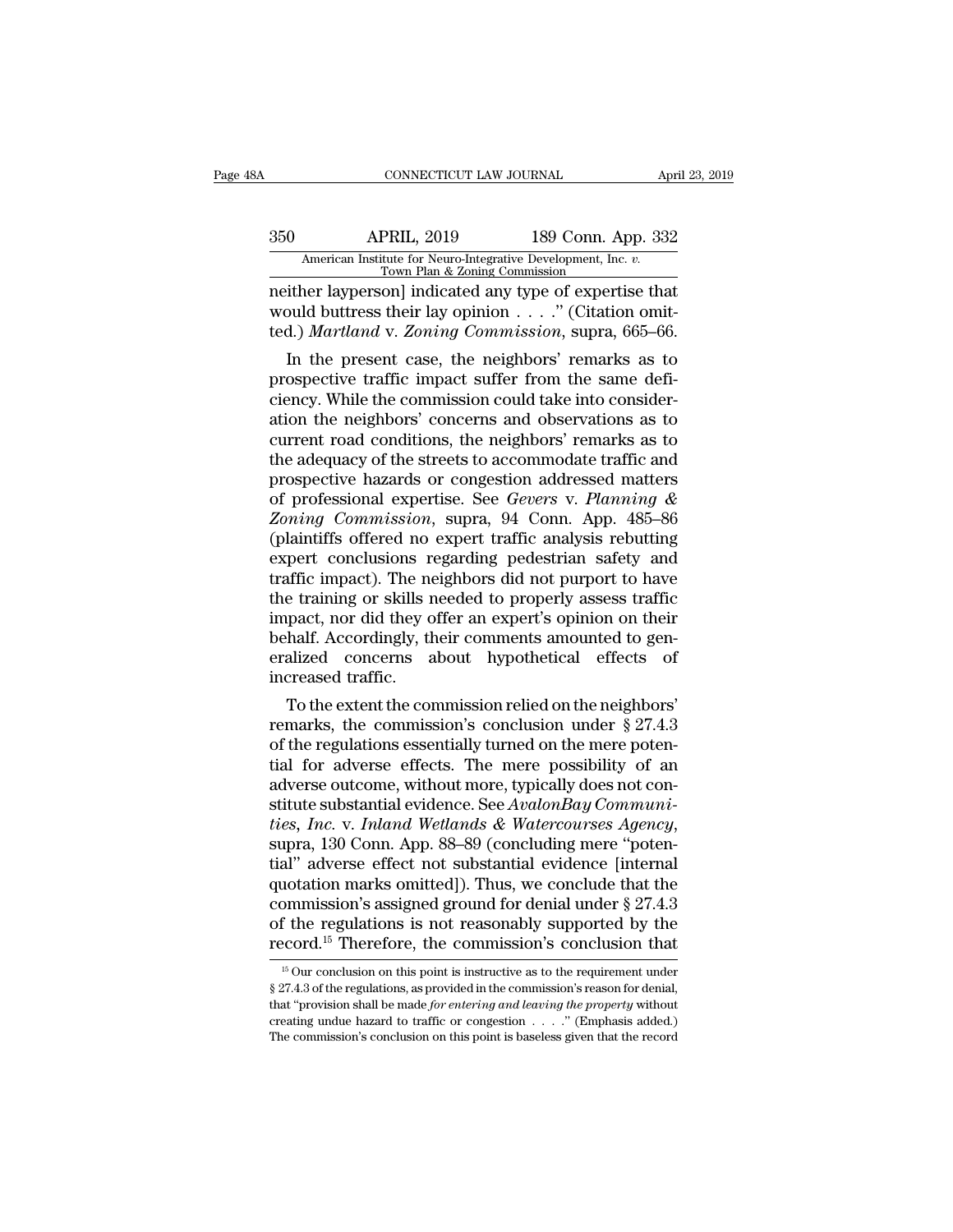189 Conn. App. 332 APRIL, 2019 251<br>American Institute for Neuro-Integrative Development, Inc. v.<br>Town Plan & Zoning Commission Xamerican Institute for Neuro-Integrative Development, Inc. *v.* Town Plan & Zoning Commission<br>The plaintiff had not satisfied certain traffic related

The plaintiff had not satisfied certain traffic related<br>
the plaintiff had not satisfied certain traffic related<br>
the plaintiff had not satisfied certain traffic related<br>
requirements under § 27.4.3 of the regulations was<br> 189 Conn. App. 332 APRIL, 2019 351<br>American Institute for Neuro-Integrative Development, Inc. *v.*<br>Town Plan & Zoning Commission<br>the plaintiff had not satisfied certain traffic related<br>requirements under § 27.4.3 of the re improper. Town Plan & Zoning Commission<br>
e plaintiff had not satisfied certain traffic related<br>
quirements under  $\S 27.4.3$  of the regulations was<br>
proper.<br>  $\Pi$ <br>
Mindful that "[t]he reviewing court must sustain the<br>
ency's determi

II

the plaintiff had not satisfied certain traffic related<br>requirements under  $\S 27.4.3$  of the regulations was<br>improper.<br>II<br>Mindful that "[t]he reviewing court must sustain the<br>agency's determination if an examination of th requirements under § 27.4.3 of the regulations was<br>improper.<br> $\quad$  II<br>Mindful that "[t]he reviewing court must sustain the<br>agency's determination if an examination of the record<br>discloses evidence that supports any one of II<br>
Mindful that "[t]he reviewing court must sustain the<br>
agency's determination if an examination of the record<br>
discloses evidence that supports any one of the reasons<br>
given''; (internal quotation marks omitted) *Avalon* II<br> *Community Windful that "*[t]he reviewing court must sustain the<br>
agency's determination if an examination of the record<br>
discloses evidence that supports any one of the reasons<br>
given''; (internal quotation marks omit *After Mindful that "*[t]he reviewing court must sustain the agency's determination if an examination of the record discloses evidence that supports any one of the reasons given"; (internal quotation marks omitted) *Avalon* Mindful that "[t]he reviewing court must sustain the<br>agency's determination if an examination of the record<br>discloses evidence that supports any one of the reasons<br>given''; (internal quotation marks omitted) AvalonBay<br>Comm agency's determination if an examination of the record<br>discloses evidence that supports any one of the reasons<br>given''; (internal quotation marks omitted) AvalonBay<br>Communities, Inc. v. Inland Wetlands & Watercourses<br>Agenc discloses evidence that supports any one of the reasons<br>given"; (internal quotation marks omitted) AvalonBay<br>Communities, Inc. v. Inland Wetlands & Watercourses<br>Agency, supra, 130 Conn. App. 75; we now address<br>the propriet given"; (internal quotation marks omitted) AvalonBay<br>Communities, Inc. v. Inland Wetlands & Watercourses<br>Agency, supra, 130 Conn. App. 75; we now address<br>the propriety of the commission's remaining reason for<br>denial. Speci *Communities, Inc.* v. *Inland Wetlands & Watercourses*<br>*Agency*, supra, 130 Conn. App. 75; we now address<br>the propriety of the commission's remaining reason for<br>denial. Specifically, the commission concluded: "It has<br>not Agency, supra, 130 Conn. App. 75; we now address<br>the propriety of the commission's remaining reason for<br>denial. Specifically, the commission concluded: "It has<br>not been demonstrated that the proposed use is a per-<br>mitted the propriety of the commission's remaining reason for<br>denial. Specifically, the commission concluded: "It has<br>not been demonstrated that the proposed use is a per-<br>mitted use in that there is no evidence that the propose denial. Specifically, the commission concluded: "It has<br>not been demonstrated that the proposed use is a per-<br>mitted use in that there is no evidence that the proposed<br>offices for charitable institutions will be [nonprofi not been demonstrated that the proposed use is a per-<br>mitted use in that there is no evidence that the proposed<br>offices for charitable institutions will be [nonprofit]<br>entities . . . . " The plaintiff contends that this s mitted use in that there is no evidence that the proposed offices for charitable institutions will be [nonprofit] entities . . . ." The plaintiff contends that this stated reason for denial is unavailing because it, in ef % offices for charitable institutentities . . . ." The plaintiff reason for denial is unavail requires the plaintiff to identify  $\S 5.1.4$  (eplaintiff need only identify agree with the plaintiff.<br>The plaintiff aptly notes For the plaintiff aptly notes that § 5.1.4 of the regulations, the region of the plaintiff to identify prospective users, are ass, to satisfy § 5.1.4 (d) of the regulations, the aintiff need only identify the prospective requires the plaintiff to identify prospective users,<br>whereas, to satisfy  $\S 5.1.4$  (d) of the regulations, the<br>plaintiff need only identify the prospective use. We<br>agree with the plaintiff.<br>The plaintiff aptly notes that

requires are plantin to facturity prospective users,<br>whereas, to satisfy § 5.1.4 (d) of the regulations, the<br>plaintiff need only identify the prospective use. We<br>agree with the plaintiff.<br>The plaintiff aptly notes that § plaintiff need only identify the prospective use. We<br>plaintiff need only identify the prospective use. We<br>agree with the plaintiff.<br>The plaintiff aptly notes that § 5.1.4 of the regulations<br>sets forth no requirements as t plantant riced only identify are prospective asset we<br>agree with the plaintiff.<br>The plaintiff aptly notes that § 5.1.4 of the regulations<br>sets forth no requirements as to the identity of the<br>user. In its special exception The plaintiff aptly notes that  $\S$  5.1.4 of the regulations<br>sets forth no requirements as to the identity of the<br>user. In its special exception application, the plaintiff<br>proposed using the vacant Christ the King preparat The plaintiff aptly notes that  $\S$  5.1.4 of the regulations<br>sets forth no requirements as to the identity of the<br>user. In its special exception application, the plaintiff<br>proposed using the vacant Christ the King preparat sets forth no requirements as to the identity of the<br>user. In its special exception application, the plaintiff<br>proposed using the vacant Christ the King preparatory<br>school building as a "[c]ompanion [s]chool (Next Steps)<br>[ school building as a "[c]ompanion [s]chool (Next Steps)<br>[f]or [y]oung [a]dults" and as "[o]ffices for [nonprofit]<br>[c]orporations."<sup>16</sup> At hearings before the commission,<br>the plaintiff represented that the proposed office [f] or [y] oung [a] dults" and as "[o] ffices for [nonprofit]<br>[c] or portions."<sup>16</sup> At hearings before the commission,<br>the plaintiff represented that the proposed office use<br>does not support a finding that the proposal wi

the plaintiff represented that the proposed office use<br>does not support a finding that the proposal will result in undue hazard or<br>traffic congestion.<br><sup>16</sup> During argument before the Superior Court, the plaintiff indicated the plaintiff represented that the proposed office use<br>does not support a finding that the proposal will result in undue hazard or<br>traffic congestion.<br><sup>16</sup> During argument before the Superior Court, the plaintiff indicated does not support a finding that the proposal will result in undue hazard or traffic congestion.<br>  $^{16}$  During argument before the Superior Court, the plaintiff indicated that the regulations permit a "charitable [institu traffic congestion.<br>
<sup>16</sup> During argument before the Superior Court, the plaintiff indicated that<br>
the regulations permit a "charitable [institution]" to operate in Residence<br>
AA zoning, provided that such institutions ar the regulations permit a "charitable [institution]" to operate in Residence AA zoning, provided that such institutions are nonprofit. The plaintiff acknowledged that its initial application for a special exception describe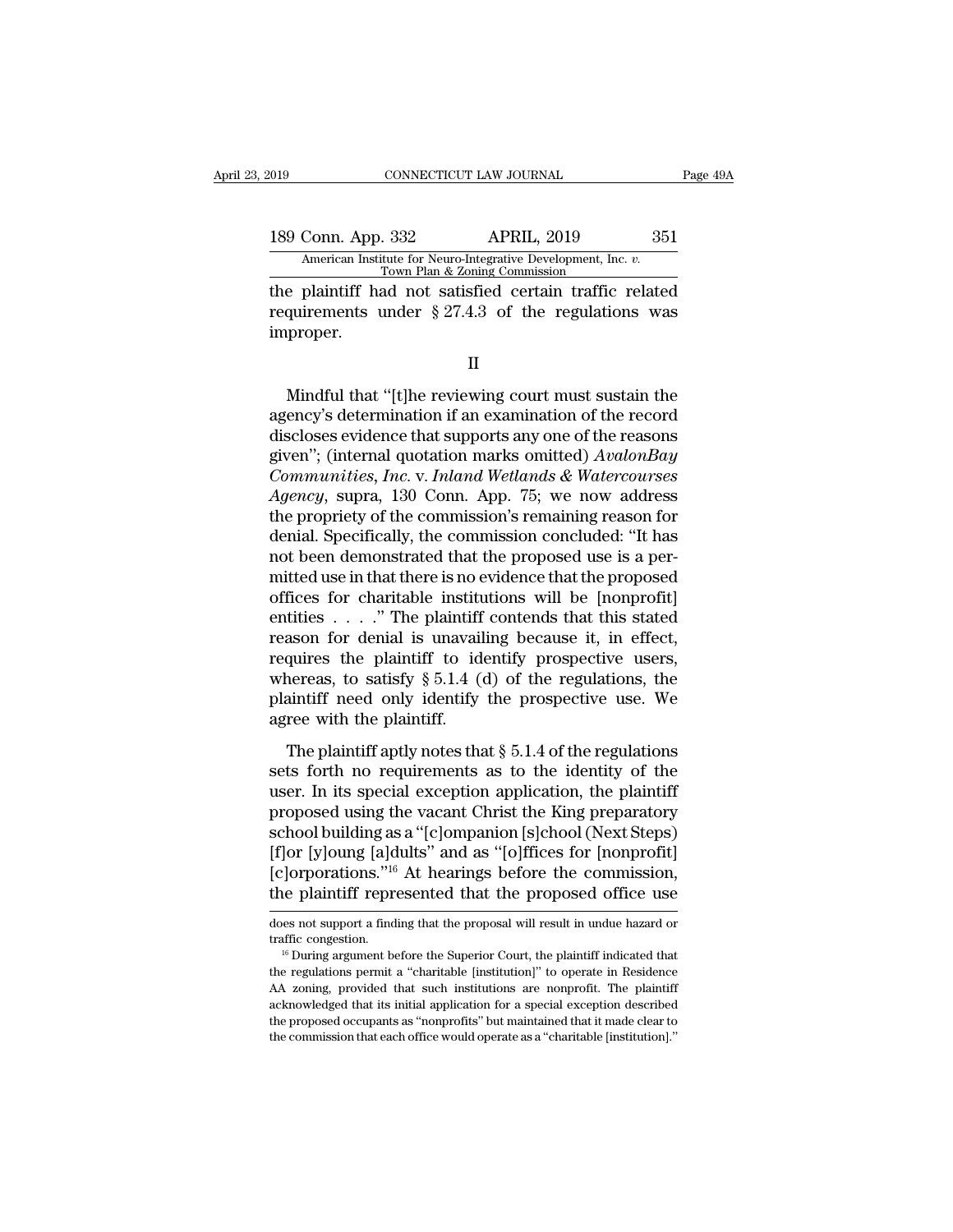# CONNECTICUT LAW JOURNAL April 23, 2019<br>352 APRIL, 2019 189 Conn. App. 332<br>American Institute for Neuro-Integrative Development, Inc. v.<br>Town Plan & Zoning Commission CONNECTICUT LAW JOURNAL April 23, 2019<br>
APRIL, 2019 189 Conn. App. 332<br>
American Institute for Neuro-Integrative Development, Inc. *v.*<br>
Town Plan & Zoning Commission<br>
would be permitted as a "charitable [institution]" pur

CONNECTICUT LAW JOURNAL Appr<br>
352 APRIL, 2019 189 Conn. App. 332<br>
American Institute for Neuro-Integrative Development, Inc. *v.*<br>
Town Plan & Zoning Commission<br>
would be permitted as a "charitable [institution]" pursu-<br>
a ant to § 5.1.4 of the regulations. It further suggested<br>that the commission issues at "charitable [institution]" pursu-<br>ant to § 5.1.4 of the regulations. It further suggested<br>that the commission "should make it a conditio 352 APRIL, 2019 189 Conn. App. 332<br>American Institute for Neuro-Integrative Development, Inc. v.<br>Town Plan & Zoning Commission<br>would be permitted as a "charitable [institution]" pursu-<br>ant to § 5.1.4 of the regulations. I 352 APRIL, 2019 189 Conn. App. 332<br>American Institute for Neuro-Integrative Development, Inc. v.<br>Town Plan & Zoning Commission<br>would be permitted as a "charitable [institution]" pursu-<br>ant to § 5.1.4 of the regulations. I American Institute for Neuro-Integrative Development,<br>
Town Plan & Zoning Commission<br>
would be permitted as a "charitable [institution<br>
ant to § 5.1.4 of the regulations. It further s<br>
that the commission "should make it a build be permitted as a "charitable [institution]" pursu-<br>t to  $\S$  5.1.4 of the regulations. It further suggested<br>at the commission "should make it a condition of<br>proval . . . that [the occupants] be demonstrated to<br>[501 cern to § 5.1.4 of the regulations. It further suggested<br>that the commission "should make it a condition of<br>approval . . . that [the occupants] be demonstrated to<br>be [501 (c) (3) nonprofit corporations]."<br>During public co

that the commission "should make it a condition of<br>approval . . . that [the occupants] be demonstrated to<br>be [501 (c) (3) nonprofit corporations]."<br>During public comment, neighbors expressed con-<br>cern that the nonprofits approval . . . that [the occupants] be demonstrated to<br>be [501 (c) (3) nonprofit corporations]."<br>During public comment, neighbors expressed con-<br>cern that the nonprofits might operate in a business-<br>like capacity and that be [501 (c) (3) nonprofit corporations]."<br>
During public comment, neighbors expressed concern that the nonprofits might operate in a business-<br>
like capacity and that a prospective occupant might<br>
itself be a for-profit e During public comment, neighbors expressed concern that the nonprofits might operate in a business-<br>like capacity and that a prospective occupant might<br>itself be a for-profit entity.<sup>17</sup> Echoing such concerns, a<br>commissio During public comment, neighbors expressed concern that the nonprofits might operate in a business-<br>like capacity and that a prospective occupant might<br>itself be a for-profit entity.<sup>17</sup> Echoing such concerns, a<br>commissio cern that the nonprofits might operate in a business-<br>like capacity and that a prospective occupant might<br>itself be a for-profit entity.<sup>17</sup> Echoing such concerns, a<br>commissioner suggested that the plaintiff's inability t like capacity and that a prospective occupant might<br>itself be a for-profit entity.<sup>17</sup> Echoing such concerns, a<br>commissioner suggested that the plaintiff's inability to<br>identify office occupants meant it did not commit to itself be a for-profit entity.<sup>17</sup> Echoing such concerns, a<br>commissioner suggested that the plaintiff's inability to<br>identify office occupants meant it did not commit to<br>host only nonprofits: "The proposal is to provide l commissioner suggested that the plaintiff's inability to<br>identify office occupants meant it did not commit to<br>host only nonprofits: "The proposal is to provide leased<br>space to  $\dots$  [nonprofits]. We don't know what those<br>a identify office occupants meant it did not commit to<br>host only nonprofits: "The proposal is to provide leased<br>space to  $\ldots$  [nonprofits]. We don't know what those<br>are going to be, we don't know what business they are<br>goi host only nonprofits: "The proposal is to provide leased<br>space to  $\ldots$  [nonprofits]. We don't know what those<br>are going to be, we don't know what business they are<br>going to be involved in, but they're not going to be<br>cha space to  $\ldots$  [nonprofits]. We don't know what those are going to be, we don't know what business they are going to be involved in, but they're not going to be charities. There was no commitment that they were going to b are going to be, we don't know what business they are<br>going to be involved in, but they're not going to be<br>charities. There was no commitment that they were<br>going to be charities. Charities can be [for-profit] enter-<br>prise going to be involved in, but they're not going to be charities. There was no commitment that they were going to be charities. Charities can be [for-profit] enter-prises." Such concern was reflected in the third reason for charities. There was no commitment that they were<br>going to be charities. Charities can be [for-profit] enter-<br>prises." Such concern was reflected in the third reason<br>for denial provided in the initial letter to Fitzpatrick going to be charities. Charities can be [for-profit] enter-prises." Such concern was reflected in the third reason for denial provided in the initial letter to Fitzpatrick, which read: "It has not been demonstrated that th prises." Such concern<br>for denial provided in<br>which read: "It has<br>proposed use is a p<br>evidence that the prop<br>tions will be [nonpro<br>sion is baseless.<br>In making its applic In making is a permitted use in that there is no<br>idence that the proposed use in that there is no<br>idence that the proposed offices for charitable institu-<br>ons will be [nonprofit] entities  $\dots$ ." That conclu-<br>on is baseles proposed use is a permitted use in that there is no<br>evidence that the proposed offices for charitable institu-<br>tions will be [nonprofit] entities . . . . " That conclu-<br>sion is baseless.<br>In making its application, the pla

proposed also to 4 permitted also in that diverges its to<br>evidence that the proposed offices for charitable institu-<br>tions will be [nonprofit] entities . . . ." That conclu-<br>sion is baseless.<br>In making its application, th tions will be [nonprofit] entities  $\ldots$  ." That conclusion is baseless.<br>In making its application, the plaintiff has agreed to<br>be bound by a condition that it would lease the office<br>spaces only to 501 (c) (3) nonprofit c For the regulation, the plaintiff has agreed to<br>be bound by a condition that it would lease the office<br>spaces only to 501 (c) (3) nonprofit corporations. This<br>use is consistent with the plain language of  $\S 5.1.4$  (d)<br>of In making its application, the plaintiff has agreed to<br>be bound by a condition that it would lease the office<br>spaces only to 501 (c) (3) nonprofit corporations. This<br>use is consistent with the plain language of  $\S 5.1.4$  baces only to 501 (c) (3) nonprofit corporations. This<br>se is consistent with the plain language of § 5.1.4 (d)<br>f the regulations. Despite the plaintiff's express agree-<br>ent, and the absence of evidence that the proposed<br>use is consistent with the plain language of § 5.1.4 (d) of the regulations. Despite the plaintiff's express agreement, and the absence of evidence that the proposed  $\frac{17}{17}$  One neighbor expressed concern that a nonpr

of the regulations. Despite the plaintiff's express agreement, and the absence of evidence that the proposed  $\overline{w}$  one neighbor expressed concern that a nonprofit is a type of business that would be "operating in our r ment, and the absence of evidence that the proposed<br>
<sup>17</sup> One neighbor expressed concern that a nonprofit is a type of business<br>
that would be "operating in our residential neighborhood." The neighbors<br>
commonly referred If  $\overline{a}$  and the absence of evidence that the proposed  $\overline{a}$  is a type of business that would be "operating in our residential neighborhood." The neighbors commonly referred to the proposed nonprofits as "businesses <sup>17</sup> One neighbor expressed concern that a nonprofit is a type of business that would be "operating in our residential neighborhood." The neighbors commonly referred to the proposed nonprofits as "businesses," with one su that would be "operating in our residential neighborhood." The neighbors commonly referred to the proposed nonprofits as "businesses," with one such neighbor suggesting the neighborhood would have "businesses moving into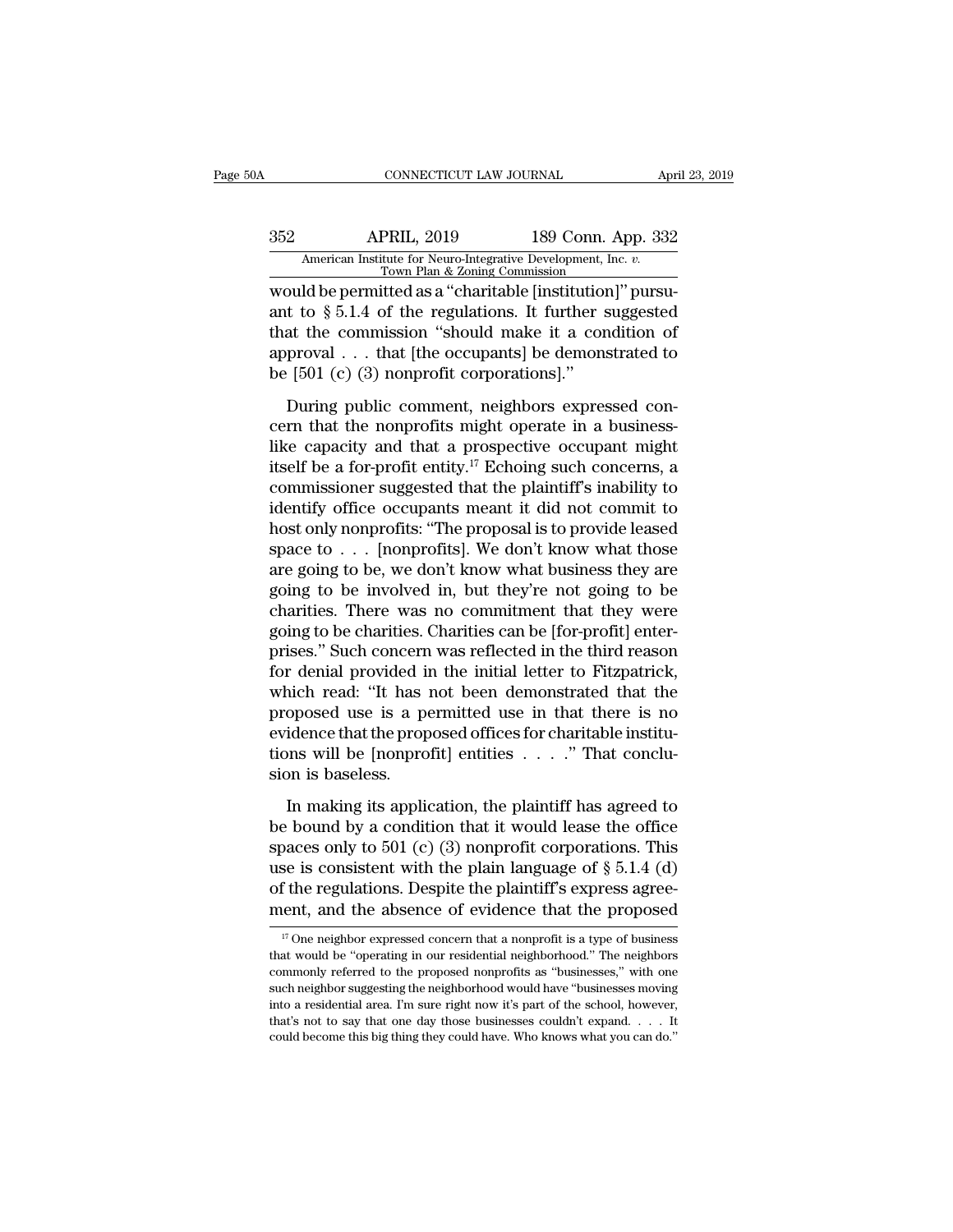| 2019               | CONNECTICUT LAW JOURNAL | Page 51A |
|--------------------|-------------------------|----------|
| 189 Conn. App. 353 | <b>APRIL, 2019</b>      | 353      |
|                    | LaBorne v. LaBorne      |          |

CONNECTICUT LAW JOURNAL Page 51A<br>
189 Conn. App. 353 APRIL, 2019 353<br>
LaBorne v. LaBorne<br>
use would not be a permitted use, the commission<br>
denied the application on the basis of a concern that<br>
a for profit optity might o 189 Conn. App. 353 APRIL, 2019 353<br>
LaBorne *v*. LaBorne<br>
use would not be a permitted use, the commission<br>
denied the application on the basis of a concern that<br>
a for-profit entity might operate in the building. Unless 189 Conn. App. 353 APRIL, 2019 353<br>
LaBorne *v*. LaBorne<br>
use would not be a permitted use, the commission<br>
denied the application on the basis of a concern that<br>
a for-profit entity might operate in the building. Unless<br> 189 Conn. App. 353 APRIL, 2019 353<br>
LaBorne *v*. LaBorne<br>
use would not be a permitted use, the commission<br>
denied the application on the basis of a concern that<br>
a for-profit entity might operate in the building. Unless<br> LaBorne *v*. LaBorne<br>
use would not be a permitted use, the commission<br>
denied the application on the basis of a concern that<br>
a for-profit entity might operate in the building. Unless<br>
and until such event occurs, the com LaBorne *v*. LaBorne<br>
use would not be a permitted use, the commission<br>
denied the application on the basis of a concern that<br>
a for-profit entity might operate in the building. Unless<br>
and until such event occurs, the com *Watercourses Agency*, supra, 130 Conn. App. 75, 78.<br>The commission and until such event occurs, the commission's denial improperly was based on mere speculation. See *AvalonBay Communities, Inc.* v. *Inland Wetlands & Wat* The commission of the basis of a concern that<br>for-profit entity might operate in the building. Unless<br>d until such event occurs, the commission's denial<br>properly was based on mere speculation. See  $Ava-  
Bay: Communities, Inc. v. Inland Wetlands &<$ a for-profit entity hight operate in the bunding. Chiess<br>and until such event occurs, the commission's denial<br>improperly was based on mere speculation. See Ava-<br>lonBay Communities, Inc. v. Inland Wetlands &<br>Watercourses Ag

and didn't such event occurs, the commission's deniation<br>improperly was based on mere speculation. See Ava-<br>lonBay Communities, Inc. v. Inland Wetlands &<br>Watercourses Agency, supra, 130 Conn. App. 75, 78.<br>The commission ha miproperly was based on filere speculation. See *Rea-*<br>lonBay Communities, Inc. v. Inland Wetlands &<br>Watercourses Agency, supra, 130 Conn. App. 75, 78.<br>The commission had before it no substantial evidence<br>to support its d Matercourses Agency, supra, 130 Conn. App. 75, 78.<br>
The commission had before it no substantial evidence<br>
to support its decision to deny the plaintiff's application.<br>
Consequently, the only reasonable conclusion for the<br> *materourses Agency*, supra, 100 Conn. App. 10, 10.<br>
The commission had before it no substantial evidence<br>
to support its decision to deny the plaintiff's application.<br>
Consequently, the only reasonable conclusion for the<br> The commission had before it no substantial evidence<br>to support its decision to deny the plaintiff's application.<br>Consequently, the only reasonable conclusion for the<br>commission was to grant the application with reason-<br>ab to support its deconsequently, the conditions able conditions.<br>
able conditions.<br>
mission, 108 C<br>
(2008), appeal<br>
296 (2009).<br>
The judgment mention was to grant the application with reason-<br>le conditions. See *Fanotto* v. *Inland Wetlands Com-*<br>ission, 108 Conn. App. 235, 244–45, 947 A.2d 422<br>008), appeal dismissed, 293 Conn. 745, 980 A.2d<br>6 (2009).<br>The judgme commission was to grant the application which reason-<br>able conditions. See *Fanotto v. Inland Wetlands Com-*<br>mission, 108 Conn. App. 235, 244–45, 947 A.2d 422<br>(2008), appeal dismissed, 293 Conn. 745, 980 A.2d<br>296 (2009).<br>T

able conditions. See *Fundito* v. *Intuita welcome-*<br>mission, 108 Conn. App. 235, 244–45, 947 A.2d 422<br>(2008), appeal dismissed, 293 Conn. 745, 980 A.2d<br>296 (2009).<br>The judgment is reversed and the case is remanded<br>with di the plantiff's speed dismissed, 293 Conn. 745, 980 A.2d (2008), appeal dismissed, 293 Conn. 745, 980 A.2d 296 (2009).<br>The judgment is reversed and the case is remanded with direction to render judgment sustaining the plai  $296 (2009)$ .<br>The judgment is re<br>with direction to renorm tiff's appeal and direction<br>the plaintiff's special cable conditions.<br>In this opinion the The judgment is reversed and the case is reman<br>th direction to render judgment sustaining the pl<br>f's appeal and directing the commission to appr<br>e plaintiff's special exception application with reas<br>le conditions.<br>In this Figure and directing the commission to approve<br>intiff's special exception application with reason-<br>onditions.<br>his opinion the other judges concurred.<br>RIITTA LABORNE *v*. JOHN C. LABORNE (AC 39650)

## other judges concu<br>ME v. JOHN C. LAI<br>(AC 39650)<br>Bright and Beach, Js. RIITTA LABORNE *v*. JOHN C. LABORNE<br>(AC 39650)<br>Alvord, Bright and Beach, Js.

## *Syllabus*

- The plaintiff, whose marriage to the defendant previously had been dis-Alvord, Bright and Beach, Js.<br>Syllabus<br>plaintiff, whose marriage to the defendant previously had been dis-<br>solved, appealed to this court from the judgment of the trial court issuing<br>certain financial orders and finding in Alvord, Bright and Beach, Js.<br>
Syllabus<br>
plaintiff, whose marriage to the defendant previously had been dis-<br>
solved, appealed to this court from the judgment of the trial court issuing<br>
certain financial orders and findin  $Syllabus$ <br>plaintiff, whose marriage to the defendant previously had been dis-<br>solved, appealed to this court from the judgment of the trial court issuing<br>certain financial orders and finding in favor of the plaintiff's motio *Syltabus*<br>plaintiff, whose marriage to the defendant previously had been dis-<br>solved, appealed to this court from the judgment of the trial court issuing<br>certain financial orders and finding in favor of the plaintiff's mo plaintiff, whose marriage to the defendant previously had been dis-<br>solved, appealed to this court from the judgment of the trial court issuing<br>certain financial orders and finding in favor of the plaintiff on certain<br>post solved, appealed to this court from the judgment of the trial court issuing<br>certain financial orders and finding in favor of the plaintiff on certain<br>postjudgment motions after the court granted the plaintiff's motion to<br> certain financial orders and finding in favor of the plaintiff on certain postjudgment motions after the court granted the plaintiff's motion to open the judgment on the basis of fraud. The plaintiff's motion to open the j postjudgment motions after the court granted the plaintiff's motion to open the judgment on the basis of fraud. The plaintiff's motion to open the judgment was based on the discovery that the defendant had failed to discl open the judgment on the basis of fraud. The plaintiff's motion to open
-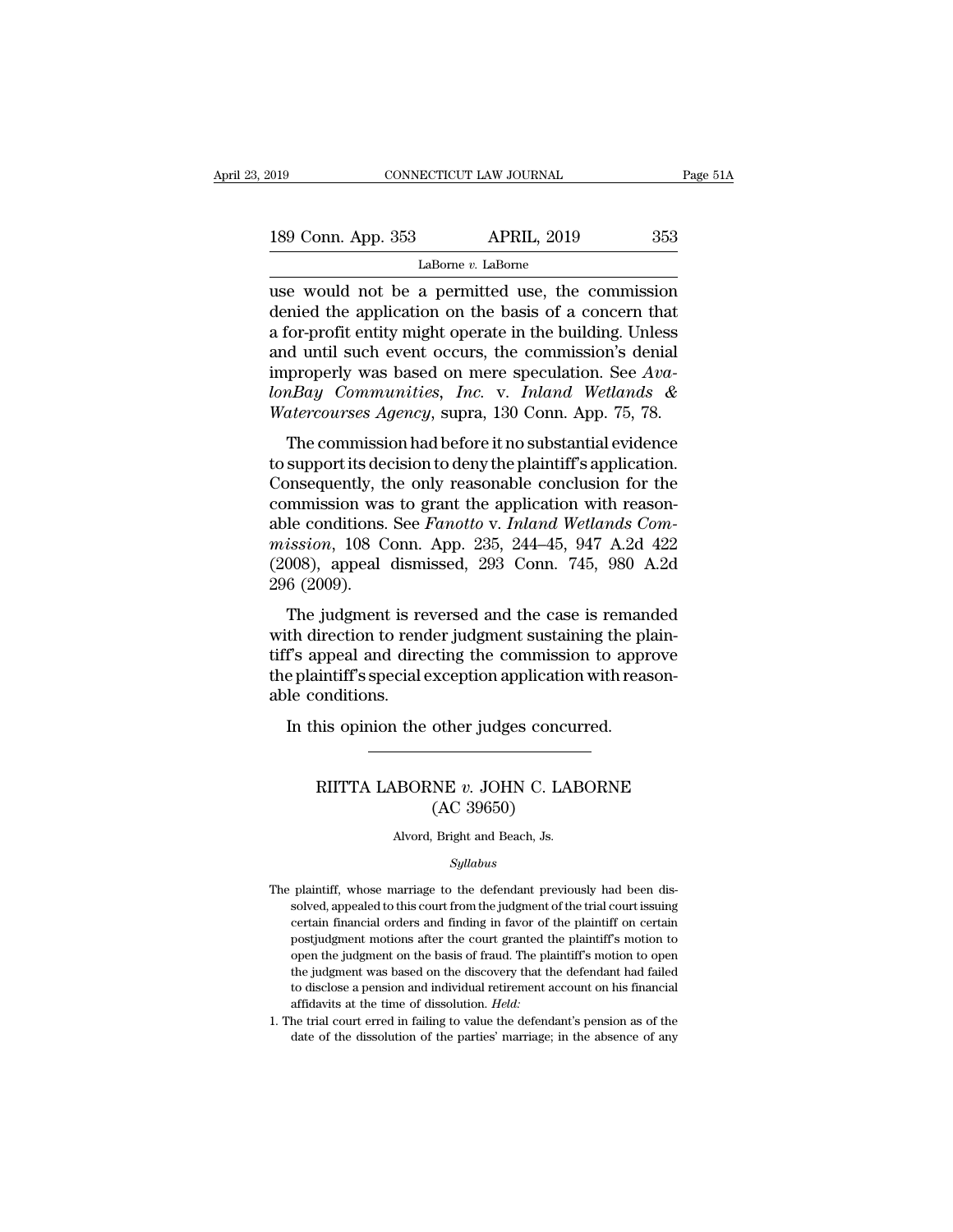# CONNECTICUT LAW JOURNAL April 23, 2019<br>354 APRIL, 2019 189 Conn. App. 353<br>LaBorne v. LaBorne

## LaBorne *v.* LaBorne

**EXECUTE:** APRIL, 2019 189 Conn. App. 353<br>LaBorne *v*. LaBorne<br>exceptional intervening circumstances, the date a dissolution of mar-<br>riage is granted is the proper time to determine the value of the parties' **EXECUTE:** 189 Conn. App. 353<br>
LaBorne *v*. LaBorne<br>
exceptional intervening circumstances, the date a dissolution of mar-<br>
riage is granted is the proper time to determine the value of the parties'<br>
estate on which to bas EVALUE 189 Conn. App. 353<br>
LaBorne v. LaBorne<br>
exceptional intervening circumstances, the date a dissolution of mar-<br>
riage is granted is the proper time to determine the value of the parties'<br>
estate on which to base divi LaBorne  $v$ . LaBorne<br>exceptional intervening circumstances, the date a dissolution of mar-<br>riage is granted is the proper time to determine the value of the parties'<br>estate on which to base division, and the trial court i LaBorne  $v$ . LaBorne<br>exceptional intervening circumstances, the date a dissolution of mar-<br>riage is granted is the proper time to determine the value of the parties'<br>estate on which to base division, and the trial court i exceptional intervening circumstances, the date a dissolution of mariage is granted is the proper time to determine the value of the parties' estate on which to base division, and the trial court improperly considered the riage is granted is the proper time to determine the value of the parties'<br>estate on which to base division, and the trial court improperly consid-<br>ered the dissipation of the asset after the dissolution judgment to consti in the context of the context of the context of the context on which to base division, and the trial court improperly considered the dissipation of the asset after the dissolution judgment to constitute such an exceptional ered the dissipation of the asset after the dissolution judgment to constitute such an exceptional circumstance, as a postdissolution diminution of assets caused by market forces is not considered to be an exceptional circ First than a reactional circumstance, as a postdissolution diminution of assets caused by market forces is not considered to be an exceptional circumstance, nor could the wilful dissipation of assets by the defendant in th

- of assets caused by market forces is not considered to be an exceptional circumstance, nor could the wilful dissipation of assets by the defendant in the context of the present case be considered such a circumstance. The t circumstance, nor could the wilful dissipation of assets by the defendant<br>in the context of the present case be considered such a circumstance.<br>he trial court erred in basing its alimony orders on the parties' gross<br>income in the context of the present case be considered such a circumstance.<br>he trial court erred in basing its alimony orders on the parties' gross<br>income, rather than net income; in its memorandum of decision, the<br>court express in the context of the present case be considered such a circumstance.<br>
2. The trial court erred in basing its alimony orders on the parties' gross<br>
income, rather than net income; in its memorandum of decision, the<br>
court the mome, rather than net income; in its memorandum of decision, the court expressed its calculation and award of alimony in terms of gross income, and although it made a finding as to the plaintiff's net income at the tim court expressed its calculation and award of alimony in terms of gross income, and although it made a finding as to the plaintiff's net income at the time of trial, it did not make a finding as to the defendant's net inco 3. This court declined to address the plaintiff's claim that the court erred at the time of trial, it did not make a finding as to the defendant's net income and did not consider the plaintiff's net income in its determina in a the time of trial, it did not make a finding as to the defendant's net income and did not consider the plaintiff's net income in its determination of alimony, which should be based on the available net income of the p
- in come and did not consider the plaintiff's net income in its determination of alimony, which should be based on the available net income of the parties, not gross income.<br>his court declined to address the plaintiff's cla made that observation is because the available net income of the parties, not gross income.<br>This court declined to address the plaintiff's claim that the court erred<br>in concluding that the defendant was permitted to withdr the parties, not gross income.<br>
the parties, not gross income.<br>
this court declined to address the plaintiff's claim that the court erred<br>
in concluding that the defendant was permitted to withdraw funds from<br>
his retireme his court declined to address the plaintiff's claim that the court erred<br>in concluding that the defendant was permitted to withdraw funds from<br>his retirement account for the purpose of paying alimony; the trial court<br>made in concluding that the defendant was permitted to withdraw funds from<br>his retirement account for the purpose of paying alimony; the trial court<br>made that observation in its recitation of the factual history of the case,<br>th made that observation in its recitation of the factual history of the case, the subject matter was related to its ultimate finding that the defendant was in contempt, and because the plaintiff did not challenge or claim e the subject matter was related to its ultimate finding that the defendant was in contempt, and because the plaintiff did not challenge or claim error in the contempt order, any further discussion would be academic. Argued made that observation in its recitation of the ractual mistory of the case,<br>the subject matter was related to its ultimate finding that the defendant<br>was in contempt, and because the plaintiff did not challenge or claim<br>er

relief, brought to the Superior Court in the judicial dis-<br>transfer and because the plaintiff did not challenge or claim<br>error in the contempt order, any further discussion would be academic.<br>Argued October 24, 2018—offici error in the contempt order, any further discussion would be academic.<br>Argued October 24, 2018—officially released April 23, 2019<br>Procedural History<br>Action for the dissolution of a marriage, and for other<br>relief, brought t *Argued October 24, 2018—officially released April 23, 2019<br>
<i>Procedural History*<br> *Procedural History*<br> *Emons, J.*; judgment dissolving the marriage and grant-<br> *Emons, J.*; judgment dissolving the marriage and grant-<br> Frocedural History<br>Action for the dissolution of a marriage, and for other<br>relief, brought to the Superior Court in the judicial dis-<br>trict of Stamford-Norwalk and tried to the court,<br>*Emons*, *J*.; judgment dissolving the *Procedural History*<br>
Action for the dissolution of a marriage, and for other<br>
relief, brought to the Superior Court in the judicial dis-<br>
trict of Stamford-Norwalk and tried to the court,<br> *Emons*, *J*.; judgment dissolvi Action for the dissolution of a marriage, and for other relief, brought to the Superior Court in the judicial district of Stamford-Norwalk and tried to the court, *Emons*, *J*.; judgment dissolving the marriage and grantin relief, brought to the Superior Court in the judicial district of Stamford-Norwalk and tried to the court, *Emons*, *J*.; judgment dissolving the marriage and granting certain other relief; thereafter, the court, *Tindill* trict of Stamford-Norwalk and tried to the court, *Emons*, *J*.; judgment dissolving the marriage and granting certain other relief; thereafter, the court, *Tindill*, *J.*, granted the plaintiff's motion to open the judgme *Norman, J.*; judgment dissolving the marriage and grant-<br>g certain other relief; thereafter, the court, *Tindill*,<br>granted the plaintiff's motion to open the judgment;<br>bsequently, the matter was tried to the court, *Colin T<sub>ra</sub>* general point of the plaintiff's motion to open the judges absequently, the matter was tried to the court, *J*<sub>r</sub>; judgment for the plaintiff, from which the pappealed to this court. *Reversed*; *further procee* No

## *Opinion*

Judgment for the plaintiff, from which the plaintiff<br>pealed to this court. *Reversed; further proceedings.*<br>Norman A. Roberts II, with whom, on the brief, was<br>ura C. Dugo, for the appellant (plaintiff).<br>Opinion<br>BEACH, J. T appealed to this court. *Reversed*; *Jurther proceeaings.*<br> *Norman A. Roberts II*, with whom, on the brief, was<br> *Tara C. Dugo*, for the appellant (plaintiff).<br> *Opinion*<br>
BEACH, J. The plaintiff, Riitta LaBorne, appeals Norman A. Roberts II, with whom, on the brief, was<br>Tara C. Dugo, for the appellant (plaintiff).<br>Opinion<br>BEACH, J. The plaintiff, Riitta LaBorne, appeals from<br>the judgment of the trial court rendered following a<br>postdissolu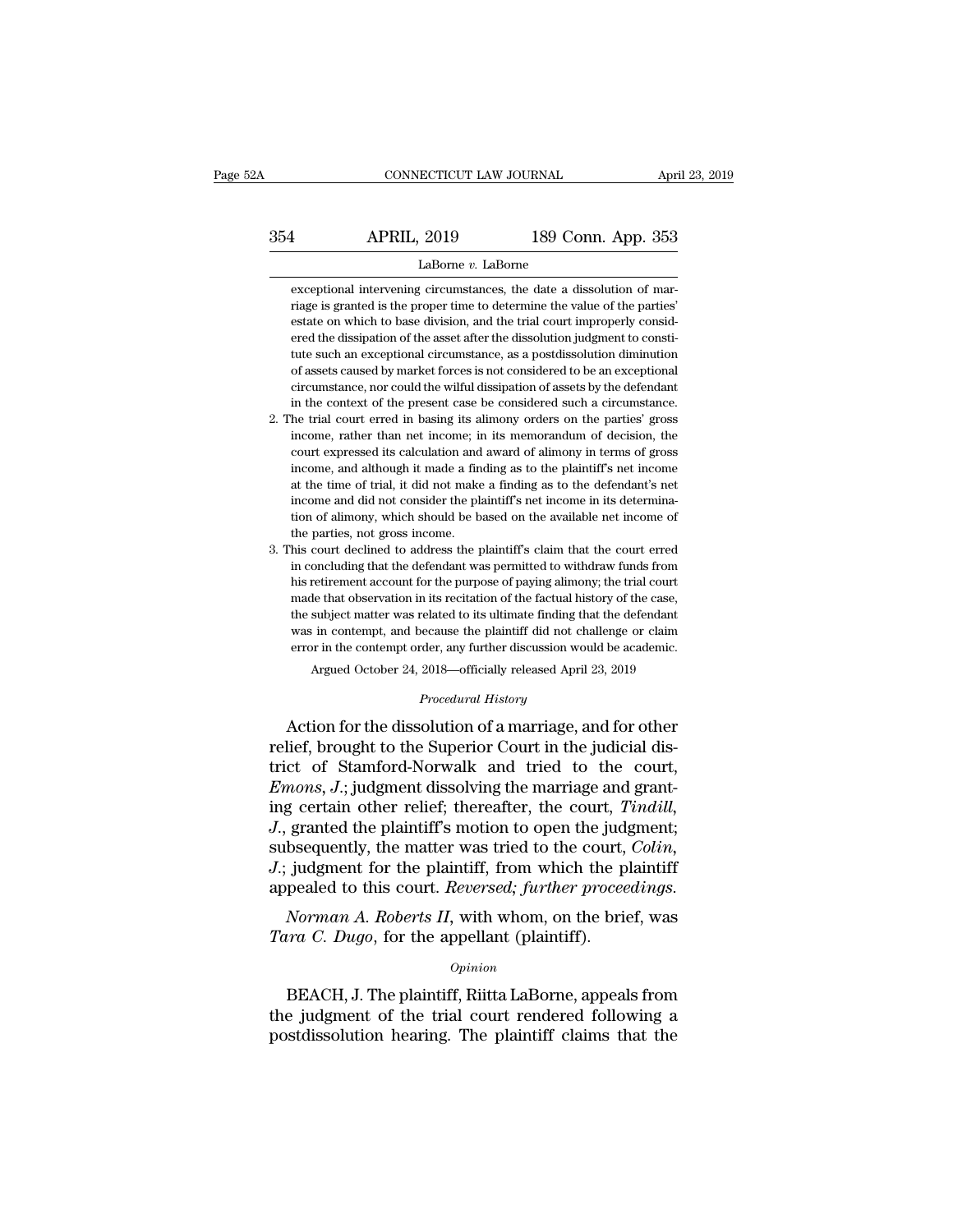| 019                | CONNECTICUT LAW JOURNAL | Page 53A |  |
|--------------------|-------------------------|----------|--|
|                    |                         |          |  |
| 189 Conn. App. 353 | <b>APRIL, 2019</b>      | 355      |  |
|                    | LaBorne v. LaBorne      |          |  |

connectricut LAW JOURNAL Page 53A<br>
189 Conn. App. 353 APRIL, 2019 355<br>
LaBorne v. LaBorne<br>
court erred in (1) failing to value the parties' assets as<br>
of the date of the dissolution, (2) basing its alimony<br>
orders on the p 189 Conn. App. 353 APRIL, 2019 355<br>
LaBorne *v*. LaBorne<br>
court erred in (1) failing to value the parties' assets as<br>
of the date of the dissolution, (2) basing its alimony<br>
orders on the parties' gross income, rather tha 189 Conn. App. 353 APRIL, 2019 355<br>
LaBorne *v*. LaBorne<br>
court erred in (1) failing to value the parties' assets as<br>
of the date of the dissolution, (2) basing its alimony<br>
orders on the parties' gross income, rather tha 189 Conn. App. 353 APRIL, 2019 355<br>
LaBorne *v*. LaBorne<br>
court erred in (1) failing to value the parties' assets as<br>
of the date of the dissolution, (2) basing its alimony<br>
orders on the parties' gross income, rather tha LaBorne v. LaBorne<br>
LaBorne v. LaBorne<br>
court erred in (1) failing to value the parties' assets as<br>
of the date of the dissolution, (2) basing its alimony<br>
orders on the parties' gross income, rather than net<br>
income, and LaBorne *v*. LaBorne<br>court erred in (1) failing to value the parties' assets as<br>of the date of the dissolution, (2) basing its alimony<br>orders on the parties' gross income, rather than net<br>income, and (3) concluding that t court erred in (1) failing to value the parties' assets as<br>of the date of the dissolution, (2) basing its alimony<br>orders on the parties' gross income, rather than net<br>income, and (3) concluding that the defendant, John C.<br> the taste of the ussolution,  $(2)$  basing its anthony<br>ders on the parties' gross income, rather than net<br>come, and  $(3)$  concluding that the defendant, John C.<br>Borne, was permitted to withdraw funds from his<br>tirement acco bruers on the parties gross income, rather than het<br>income, and (3) concluding that the defendant, John C.<br>LaBorne, was permitted to withdraw funds from his<br>retirement account for the purpose of paying alimony.<br>We agree an

The same two sons. During that the detendant, some of<br>LaBorne, was permitted to withdraw funds from his<br>retirement account for the purpose of paying alimony.<br>We agree and reverse the judgment of the trial court.<br>The follow Eaborne, was permitted to whild aw full is retirement account for the purpose of paying alimony.<br>We agree and reverse the judgment of the trial court.<br>The following facts and procedural history are rele-<br>vant to our decisi Ferrement account for the purpose of paying anthony.<br>We agree and reverse the judgment of the trial court.<br>The following facts and procedural history are rele-<br>vant to our decision. The parties were married in 1990<br>and hav We agree and reverse the judgment of the trial court.<br>The following facts and procedural history are relevant to our decision. The parties were married in 1990<br>and have two sons. During the pendency of the dissolu-<br>tion pr The following facts<br>vant to our decision. T<br>and have two sons. Du<br>tion proceedings, initia<br>ted financial affidavits<br>and 2012, the defend<br>exceeding \$2000.<br>On March 22, 2012, In to our decision. The parties were married in 1550<br>d have two sons. During the pendency of the dissolu-<br>on proceedings, initiated in 2010, both parties submit-<br>d financial affidavits. In his affidavits, dated in 2011<br>d 2 and nave two sons. During the pendenty of the ussolution proceedings, initiated in 2010, both parties submitted financial affidavits. In his affidavits, dated in 2011 and 2012, the defendant listed financial assets not exc

con proceedings, initiated in 2010, both parties short<br>ted financial affidavits. In his affidavits, dated in 2011<br>and 2012, the defendant listed financial assets not<br>exceeding \$2000.<br>On March 22, 2012, the court, *Emons*, their minicial anticours. In his anticours, dated in 2011<br>and 2012, the defendant listed financial assets not<br>exceeding \$2000.<br>On March 22, 2012, the court, *Emons*, *J*., dissolved<br>the parties' marriage. In its judgment o and 2012, the defendant listed inflantiar assets not<br>exceeding \$2000.<br>On March 22, 2012, the court, *Emons*, *J*., dissolved<br>the parties' marriage. In its judgment of dissolution, the<br>court ordered that the parties share l on March 22, 2012, the court, *Emons*, *J*., dissolved<br>the parties' marriage. In its judgment of dissolution, the<br>court ordered that the parties share legal custody of<br>their minor child. The court ordered the defendant to On March 22, 2012, the court, *Emons*, *J.*, dissolved<br>the parties' marriage. In its judgment of dissolution, the<br>court ordered that the parties share legal custody of<br>their minor child. The court ordered the defendant to the parties' marriage. In its judgment of dissolution, the<br>court ordered that the parties share legal custody of<br>their minor child. The court ordered the defendant to<br>"pay to the plaintiff 35 [percent] of his gross annual<br> court ordered that the parties share<br>their minor child. The court ordered t<br>"pay to the plaintiff 35 [percent] of l<br>income in excess of \$150,000 per year<br>the plaintiff "unallocated alimony and<br>the amount of \$5500 per month En ninor child. The court ordered the defendant to<br>ay to the plaintiff 35 [percent] of his gross annual<br>come in excess of \$150,000 per year" and to provide<br>e plaintiff "unallocated alimony and child support in<br>e amount of pay to the plantiff 35 [percent] of his gross annual<br>income in excess of \$150,000 per year" and to provide<br>the plaintiff "unallocated alimony and child support in<br>the amount of \$5500 per month." The court awarded<br>all marit

mcome in excess of  $\phi$ 150,000 per year and to provide<br>the plaintiff "unallocated alimony and child support in<br>the amount of \$5500 per month." The court awarded<br>all marital assets to the plaintiff.<br>In September, 2012, the the amount of \$5500 per month." The court awarded<br>all marital assets to the plaintiff.<br>In September, 2012, the plaintiff filed a postjudgment<br>motion for contempt in which she alleged that the defen-<br>dant failed to make tha all marital assets to the plaintiff.<br>In September, 2012, the plaintiff filed a postjudgment<br>motion for contempt in which she alleged that the defen-<br>dant failed to make that month's required payment.<br>The defendant responde an mantar assets to the plantiff filed a postjudgment<br>motion for contempt in which she alleged that the defen-<br>dant failed to make that month's required payment.<br>The defendant responded with a motion to modify the<br>orders r In September, 2012, the plaintiff filed a postjudg<br>motion for contempt in which she alleged that the domatrical court of dant failed to make that month's required payn<br>The defendant responded with a motion to modify<br>orders Duon for contempt in which site alleged that the deferment<br>the defendant responded with a motion to modify the<br>ders regarding payments. The plaintiff amended her<br>otion for contempt and alleged that the defendant<br>d violated The defendant responded with a motion to modify the<br>orders regarding payments. The plaintiff amended her<br>motion for contempt and alleged that the defendant<br>had violated several additional court orders.<br>In the course of di

rhe defendant responded while a flooton to modify the<br>orders regarding payments. The plaintiff amended her<br>motion for contempt and alleged that the defendant<br>had violated several additional court orders.<br>In the course of d from an individual retirement account (IRA). After discovering this asset, the plaintiff filed a motions, the defendant produced a copy of his 2013 income tax return, in which he reported that he withdrew \$142,500 from an motion for contempt and aneged that the defendant<br>had violated several additional court orders.<br>In the course of discovery on the pending motions,<br>the defendant produced a copy of his 2013 income tax<br>return, in which he re The fraud violated several additional court ofders.<br>In the course of discovery on the pending motions,<br>the defendant produced a copy of his 2013 income tax<br>return, in which he reported that he withdrew \$142,500<br>from an ind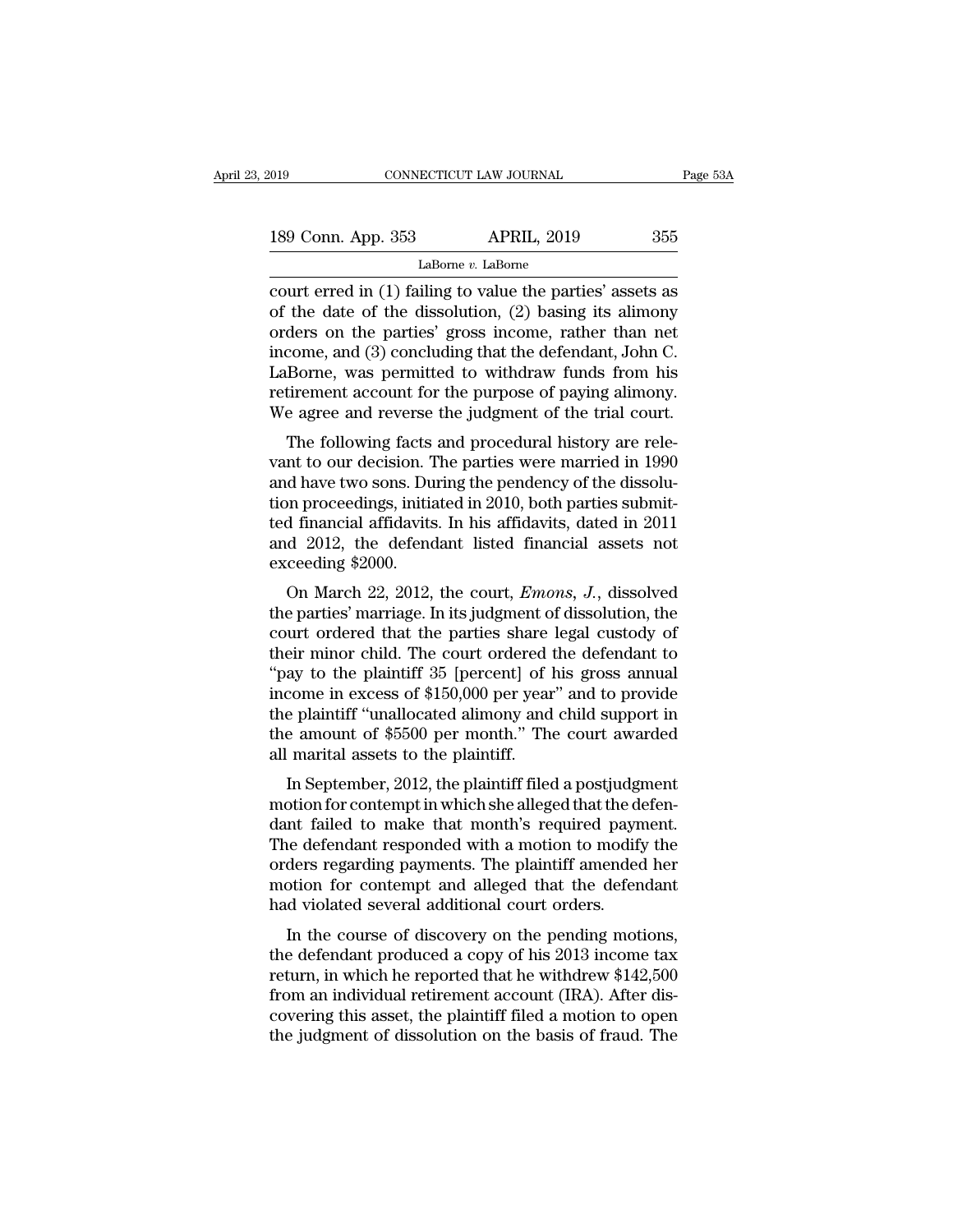| 54A | CONNECTICUT LAW JOURNAL |                    | April 23, 2019 |
|-----|-------------------------|--------------------|----------------|
| 356 | <b>APRIL, 2019</b>      | 189 Conn. App. 353 |                |
|     | LaBorne v. LaBorne      |                    |                |

cONNECTICUT LAW JOURNAL April 23, 2019<br>
356 APRIL, 2019 189 Conn. App. 353<br>
LaBome v. LaBome<br>
plaintiff alleged, in relevant part, that the defendant<br>
never disclosed his IRA on any financial affidavit prior<br>
the discoluti 356 APRIL, 2019 189 Conn. App. 353<br>LaBorne *v*. LaBorne<br>plaintiff alleged, in relevant part, that the defendant<br>never disclosed his IRA on any financial affidavit prior<br>to the dissolution judgment, that between 2013 and<br>20  $\frac{189}{2019}$  189 Conn. App. 353<br>
LaBome v. LaBome<br>
plaintiff alleged, in relevant part, that the defendant<br>
never disclosed his IRA on any financial affidavit prior<br>
to the dissolution judgment, that between 2013 and<br>
2  $\frac{\text{Labome }v}{\text{Labome }v \cdot \text{Labone}}$ <br>
LaBorne v. LaBorne<br>
plaintiff alleged, in relevant part, that the defendant<br>
never disclosed his IRA on any financial affidavit prior<br>
to the dissolution judgment, that between 2013 and<br>
20 LaBorne *v*. LaBorne<br>
plaintiff alleged, in relevant part, that the defendant<br>
never disclosed his IRA on any financial affidavit prior<br>
to the dissolution judgment, that between 2013 and<br>
2014 the defendant withdrew "mor  $\begin{array}{l} \text{Example 2:} \text{Labone} \\ \text{plaintiff alleged, in relevant part, that the defendant never disclosed his IRA on any financial affidavit prior to the dissolution judgment, that between 2013 and 2014 the defendant withdraw "more than $300,000 in liquid assets" from his IRA, and that the defendant's alleged failure to disclose the IRA materially affected the court's orders.<sup>1</sup> The plaintiff requested a preliminary bearing and the right to conduct discovery in response. \end{array}$ plaintiff alleged, in relevant part, that the defendant<br>never disclosed his IRA on any financial affidavit prior<br>to the dissolution judgment, that between 2013 and<br>2014 the defendant withdrew "more than \$300,000 in<br>liquid never disclosed his IRA on any financial affidavit prior<br>to the dissolution judgment, that between 2013 and<br>2014 the defendant withdrew "more than \$300,000 in<br>liquid assets" from his IRA, and that the defendant's<br>alleged f to the dissolution<br>2014 the defenda<br>liquid assets" from<br>alleged failure to<br>the court's orders.<br>hearing and the ri<br>tion thereof.<br>While the motic uid assets" from his IRA, and that the defendant's<br>eged failure to disclose the IRA materially affected<br>e court's orders.<sup>1</sup> The plaintiff requested a preliminary<br>aring and the right to conduct discovery in prepara-<br>m ther alleged failure to disclose the IRA materially affected<br>the court's orders.<sup>1</sup> The plaintiff requested a preliminary<br>hearing and the right to conduct discovery in prepara-<br>tion thereof.<br>While the motion to open was pending

the court's orders.<sup>1</sup> The plaintiff requested a preliminary<br>hearing and the right to conduct discovery in prepara-<br>tion thereof.<br>While the motion to open was pending, the plaintiff<br>filed a motion requesting that the court hearing and the right to conduct discovery in preparation thereof.<br>
While the motion to open was pending, the plaintiff<br>
filed a motion requesting that the court order that the<br>
defendant pay Meyers, Harrison & Pia, a fore tion thereof.<br>While the motion to open was pending, the plaintiff<br>filed a motion requesting that the court order that the<br>defendant pay Meyers, Harrison & Pia, a forensic<br>accounting firm (accounting firm), for an analysis While the motion to open was pending, the plaintiff<br>filed a motion requesting that the court order that the<br>defendant pay Meyers, Harrison & Pia, a forensic<br>accounting firm (accounting firm), for an analysis of<br>the defend While the motion to open was pending, the plaintiff<br>filed a motion requesting that the court order that the<br>defendant pay Meyers, Harrison & Pia, a forensic<br>accounting firm (accounting firm), for an analysis of<br>the defend filed a motion requesting that the court order that the<br>defendant pay Meyers, Harrison & Pia, a forensic<br>accounting firm (accounting firm), for an analysis of<br>the defendant's financial transaction history. On Janu-<br>ary 12 defendant pay Meyers, Harrison & Pia, a forensic<br>accounting firm (accounting firm), for an analysis of<br>the defendant's financial transaction history. On Janu-<br>ary 12, 2015, the parties entered into a stipulation in<br>which t ntent they agreed that the defendant was not to with-<br>raw money from his IRA other than to pay alimony<br>r reimbursable expenses.<sup>2</sup> The court, *S. Richards*, *J.*,<br>pproved the stipulation. Thereafter, the court, *Tindill*,<br> draw money from his IRA other than to pay alimony<br>or reimbursable expenses.<sup>2</sup> The court, *S. Richards*, *J.*,<br>approved the stipulation. Thereafter, the court, *Tindill*,<br><sup>1</sup> The plaintiff's motion to open the judgment on

or reimbursable expenses.<sup>2</sup> The court, *S. Richards*, *J.*,<br>approved the stipulation. Thereafter, the court, *Tindill*,<br><sup>1</sup> The plaintiff's motion to open the judgment on the basis of fraud alleged,<br>in part: "In conjunct approved the stipulation. Thereafter, the court, *Tindill*,<br>
<sup>1</sup> The plaintiff's motion to open the judgment on the basis of fraud alleged,<br>
in part: "In conjunction with [the defendant's] motion for modification of<br>
alim approved the stipulation. Thereafter, the Court, Timenti,  $\frac{1}{2}$  . The plaintiff's motion to open the judgment on the basis of fraud alleged, in part: "In conjunction with [the defendant's] motion for modification of a <sup>1</sup> The plaintiff's motion to open the judgment on the basis of fraud alleged, in part: "In conjunction with [the defendant's] motion for modification of alimony, the defendant produced his tax return for 2013, which show in part: "In conjunction with [the defendant's] motion for modification of alimony, the defendant produced his tax return for 2013, which showed that he withdrew \$142,000 from an IRA. Moreover, during 2014, [the] defendan The method is the the plaintiff and the court in the plainting in the withdrew \$142,000 from an IRA. Moreover, during 2014, [the] defendant has withdrawn another \$196,000 from his IRA  $\dots$  No individual retirement account had no knowledge of the existence of an IRA . . . . No individual retirement account was disclosed on any financial affidavit submitted to the court; indeed, the defendant submitted financial affidavits and represented to The existence of an account [with] more than \$300,000 in liquid are existence of an account was disclosed on any financial affidavit submitted to the court; indeed, the defendant submitted financial affidavits and represe ment account was disclosed on any financial affidavit submitted to the court; indeed, the defendant submitted financial affidavits and represented to the plaintiff and the court that he was insolvent. [The] plaintiff herse court; indeed, the defendant submitted financial affidavits and represented to the plaintiff and the court that he was insolvent. [The] plaintiff herself had no knowledge of the existence of an IRA  $\ldots$ . The failure to d to the plaintiff and the court that he was insolvent. [The] plaintiff herself had no knowledge of the existence of an IRA  $\ldots$ . The failure to disclose the existence of an account [with] more than \$300,000 in liquid asse had no knowledge of the existence of an IRA  $\ldots$ . The failure to disclose the existence of an account [with] more than \$300,000 in liquid assets is clearly fraudulent, there is a likelihood amounting to virtual certainty the existence of an account [with] more than \$300,000 in liquid assets is clearly fraudulent, there is a likelihood amounting to virtual certainty that the existence of this fund, had it been disclosed, would change the r the existence of this fund, had it been disclosed, would change the result of the court's decision, and the plaintiff has not delayed in filing this motion since learning of the existence of these funds, which were uncove

<sup>%</sup> of the court's decision, and the plaintiff has not delayed in filing this motion since learning of the existence of these funds, which were uncovered less than three weeks prior to the date hereof  $\ldots$ ."<br>
<sup>2</sup> The stipu since learning of the existence of these funds, which were uncovered less<br>than three weeks prior to the date hereof . . . ."<br><sup>2</sup> The stipulation provided in relevant part: "The parties agree that the<br>[d]efendant shall not Judge Emons. . . . The [d]efendant [represents] there is currently \$185,423 [d]<br>efendant shall not withdraw money from his IRA, with the exception of money used to pay his current a<br>limony obligation to the [p]<br>laintiff and his share of reimbursables as required by the March 22, 2012 orders issue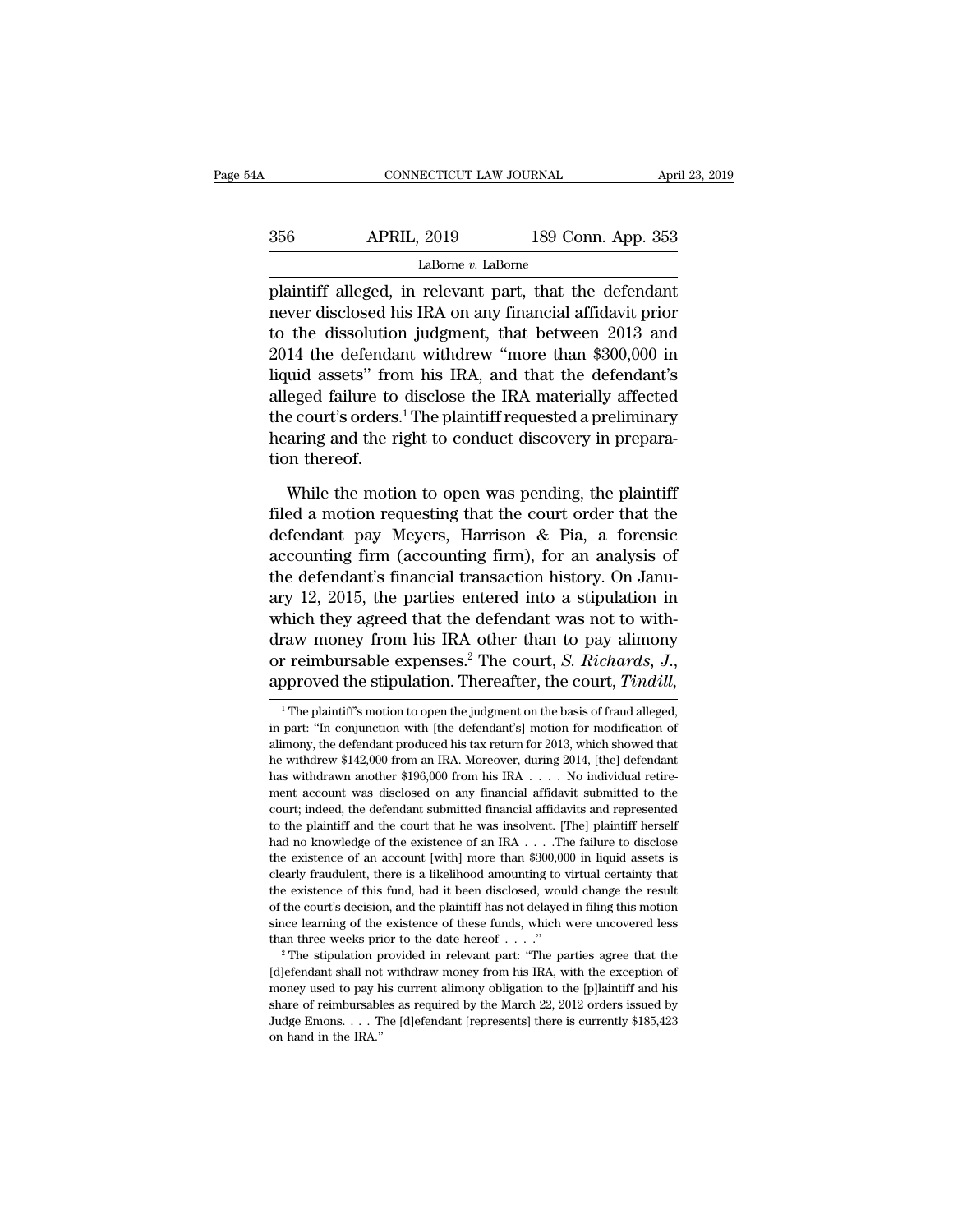| 019                | CONNECTICUT LAW JOURNAL | Page 55A |  |
|--------------------|-------------------------|----------|--|
|                    |                         |          |  |
| 189 Conn. App. 353 | <b>APRIL, 2019</b>      | 357      |  |
|                    | LaBorne v. LaBorne      |          |  |

<sup>2019</sup> CONNECTICUT LAW JOURNAL Page 55.<br> **J.**, granted the plaintiff's motion to open the judgment<br>
2., granted the plaintiff's motion to open the judgment<br>
2., granted the plaintiff's motion to open the judgment<br>
2. alori 189 Conn. App. 353 APRIL, 2019 357<br>
LaBorne *v*. LaBorne<br>
J., granted the plaintiff's motion to open the judgment<br>
on the basis of fraud. The plaintiff filed a motion for<br>
clarification, seeking to limit the scope of retr 189 Conn. App. 353 APRIL, 2019 357<br>
LaBome v. LaBome<br>
J., granted the plaintiff's motion to open the judgment<br>
on the basis of fraud. The plaintiff filed a motion for<br>
clarification, seeking to limit the scope of retrial 189 Conn. App. 353 APRIL, 2019 357<br>
LaBome *v*. LaBome<br>
J., granted the plaintiff's motion to open the judgment<br>
on the basis of fraud. The plaintiff filed a motion for<br>
clarification, seeking to limit the scope of retria LaBorne *v*. LaBorne<br> *J.*, granted the plaintiff's motion to open the judgment<br>
on the basis of fraud. The plaintiff filed a motion for<br>
clarification, seeking to limit the scope of retrial to<br>
"discovery of and distribu Labome *v*. Labome<br>*J.*, granted the plaintiff's motion to open the judgment<br>on the basis of fraud. The plaintiff filed a motion for<br>clarification, seeking to limit the scope of retrial to<br>"discovery of and distribution o J., granted the plaintifi<br>on the basis of fraud.<br>clarification, seeking<br>''discovery of and dist<br>the date of the dissolut<br>denied this motion, sta<br>as to all matters.''<br>The plaintiff then fil arification, seeking to limit the scope of retrial to<br>iscovery of and distribution of marital assets as of<br>e date of the dissolution of marriage . . . ." The court<br>nied this motion, stating that "[j]udgment is opened<br>to a "discovery of and distribution of marital assets as of<br>the date of the dissolution of marriage  $\dots$ ." The court<br>denied this motion, stating that "[j]udgment is opened<br>as to all matters."<br>The plaintiff then filed a new mot

the date of the dissolution of marriage  $\ldots$ ." The court<br>denied this motion, stating that "[j]udgment is opened<br>as to all matters."<br>The plaintiff then filed a new motion requesting an<br>order that there be no withdrawals w denied this motion, stating that "[j]udgment is opened<br>as to all matters."<br>The plaintiff then filed a new motion requesting an<br>order that there be no withdrawals whatsoever from<br>the IRA prior to the retrial.<sup>3</sup> The plainti is as to all matters."<br>The plaintiff then filed a new motion requesting an<br>order that there be no withdrawals whatsoever from<br>the IRA prior to the retrial.<sup>3</sup> The plaintiff indicated that<br>at retrial she would seek to have The plaintiff then filed a new motion reques<br>order that there be no withdrawals whatsoeve<br>the IRA prior to the retrial.<sup>3</sup> The plaintiff indicat<br>at retrial she would seek to have the IRA rest<br>its value as of the date of th der that there be no withdrawals whatsoever from<br>e IRA prior to the retrial.<sup>3</sup> The plaintiff indicated that<br>retrial she would seek to have the IRA restored to<br>value as of the date of the dissolution trial and to<br>awarded t the IRA prior to the retrial.<sup>3</sup> The plaintiff indicated that<br>at retrial she would seek to have the IRA restored to<br>its value as of the date of the dissolution trial and to<br>be awarded the entire amount of the IRA.<br>On May 2

at retrial she would seek to have the IRA restored to<br>its value as of the date of the dissolution trial and to<br>be awarded the entire amount of the IRA.<br>On May 27, 2015, the court held a hearing on the<br>plaintiff's motions f its value as of the date of the dissolution trial and to<br>be awarded the entire amount of the IRA.<br>On May 27, 2015, the court held a hearing on the<br>plaintiff's motions for forensic accounting fees and to<br>prohibit any furthe be awarded the entire amount of the IRA.<br>
On May 27, 2015, the court held a hearing on the<br>
plaintiff's motions for forensic accounting fees and to<br>
prohibit any further withdrawals from the defendant's<br>
IRA until the issu On May 27, 2015, the court held a hearing on the plaintiff's motions for forensic accounting fees and to prohibit any further withdrawals from the defendant's IRA until the issuance of court orders after retrial. After hea On May 27, 2015, the court held a hearing on the<br>plaintiff's motions for forensic accounting fees and to<br>prohibit any further withdrawals from the defendant's<br>IRA until the issuance of court orders after retrial. After<br>hea plaintiff's motions for forensic accounting fees and to<br>prohibit any further withdrawals from the defendant's<br>IRA until the issuance of court orders after retrial. After<br>hearing argument from counsel, the court granted the prohibit any further withdrawals from the defendant's<br>IRA until the issuance of court orders after retrial. After<br>hearing argument from counsel, the court granted the<br>plaintiff's motion for forensic accounting fees. The co IRA until the issuance of court orders after retrial. After<br>hearing argument from counsel, the court granted the<br>plaintiff's motion for forensic accounting fees. The court<br>then turned to the plaintiff's motion regarding th hearing argument from counsel,<br>plaintiff's motion for forensic acc<br>then turned to the plaintiff's mot<br>The defendant testified as to th<br>IRA, withdrawals he made from<br>into the January 12, 2015 stipula<br>his other assets and de en turned to the plaintiff's motion regarding the IRA.<br>
He defendant testified as to the current value of his<br>
A, withdrawals he made from his IRA since entering<br>
to the January 12, 2015 stipulation, and the values of<br>
s The defendant testified as to the current value of his<br>IRA, withdrawals he made from his IRA since entering<br>into the January 12, 2015 stipulation, and the values of<br>his other assets and debts.<br>The court determined that si

IRA, withdrawals he made from his IRA since entering<br>into the January 12, 2015 stipulation, and the values of<br>his other assets and debts.<br>The court determined that since the parties entered<br>into the January 12, 2015 stipul into the January 12, 2015 stipulation, and the values of<br>his other assets and debts.<br>The court determined that since the parties entered<br>into the January 12, 2015 stipulation the defendant spent<br>\$37,875 from his IRA. The c his other assets and debts.<br>The court determined that since the parties entered<br>into the January 12, 2015 stipulation the defendant spent<br> $$37,875$  from his IRA. The court determined that  $$20,625$ <br>was withdrawn to pay al The court determined that since the parties entered<br>into the January 12, 2015 stipulation the defendant spent<br> $$37,875$  from his IRA. The court determined that  $$20,625$ <br>was withdrawn to pay alimony and  $$4403$  was spent The court determined that since the parties entered<br>into the January 12, 2015 stipulation the defendant spent<br>\$37,875 from his IRA. The court determined that \$20,625<br>was withdrawn to pay alimony and \$4403 was spent on<br>reim into the January 12, 2015 stipulation the defendant spent<br>\$37,875 from his IRA. The court determined that \$20,625<br>was withdrawn to pay alimony and \$4403 was spent on<br>reimbursable expenses. The court further determined<br>tha reimbursable expenses. The court further determined<br>that the defendant could not account for the approxi-<br>mately \$3450 per month (\$13,800 over four months)<br>that he had spent on personal living expenses. The court<br> $\frac{}{\hbar}$ that the defendant could not account for the approximately \$3450 per month (\$13,800 over four months) that he had spent on personal living expenses. The court  $\frac{3}{100}$  The plaintiff's motion requested, in relevant part

mately \$3450 per month (\$13,800 over four montl<br>that he had spent on personal living expenses. The co<br> $^3$ The plaintiff's motion requested, in relevant part, a court order that<br>portion of [the defendant's IRA] funds shall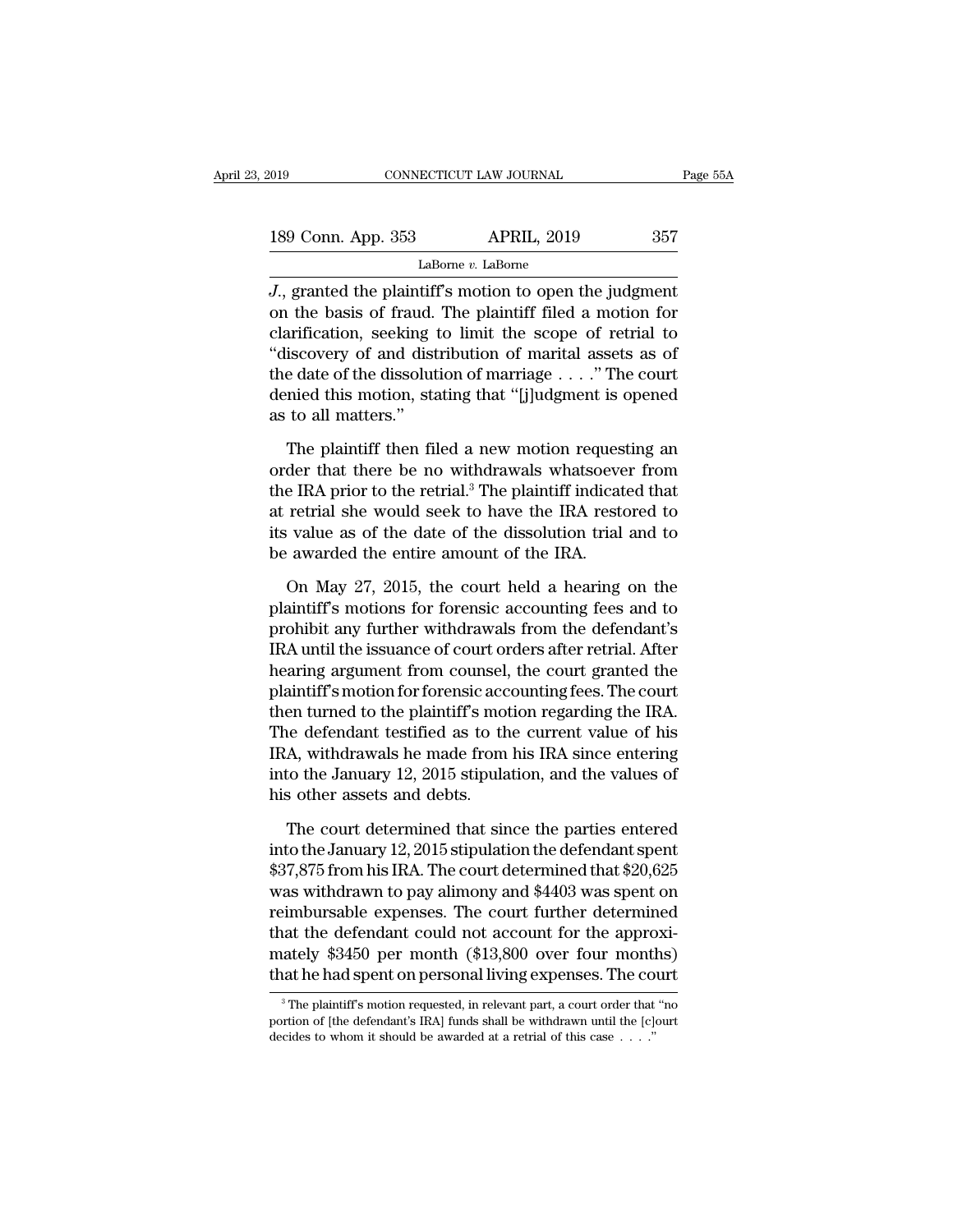| 6A  | CONNECTICUT LAW JOURNAL |                    | April 23, 2019 |
|-----|-------------------------|--------------------|----------------|
| 358 | <b>APRIL, 2019</b>      | 189 Conn. App. 353 |                |
|     | LaBorne $v$ . LaBorne   |                    |                |

CONNECTICUT LAW JOURNAL Apr<br>
358 APRIL, 2019 189 Conn. App. 353<br>
LaBorne *v*. LaBorne<br>
orally granted the plaintiff's motion to prohibit any fur-<br>
ther withdrawals from the defendant's IRA until the<br>
court ruled on the mat APRIL, 2019 189 Conn. App. 353<br>LaBorne v. LaBorne<br>orally granted the plaintiff's motion to prohibit any fur-<br>ther withdrawals from the defendant's IRA until the<br>court ruled on the matter at retrial.  $\begin{array}{r} \text{358}\qquad \qquad \text{APRIL, 2019}\qquad \qquad \text{189 C4}\ \text{orally granted the plaintiff's motion to pre-  
orally granted the plaintiff's motion to pre-  
tevevithdrawals from the defendant's  
court ruled on the matter at retrial. \text{Prior to the retrial of the dissolution fin R$  APRIL, 2019 189 Conn. App. 353<br>
LaBorne *v*. LaBorne<br>
ally granted the plaintiff's motion to prohibit any fur-<br>
er withdrawals from the defendant's IRA until the<br>
urt ruled on the matter at retrial.<br>
Prior to the retr

LaBorne *v*. LaBorne<br>
orally granted the plaintiff's motion to prohibit any fur-<br>
ther withdrawals from the defendant's IRA until the<br>
court ruled on the matter at retrial.<br>
Prior to the retrial of the dissolution financi orally granted the plaintiff's motion to prohibit any fur-<br>ther withdrawals from the defendant's IRA until the<br>court ruled on the matter at retrial.<br>Prior to the retrial of the dissolution financial orders,<br>the plaintiff r between June 6, 2013, and December 31, 2015, and to<br>ther withdrawals from the defendant's IRA until the<br>court ruled on the matter at retrial.<br>Prior to the retrial of the dissolution financial orders,<br>the plaintiff requeste determine what the matter at retrial.<br>
Prior to the retrial of the dissolution financial orders,<br>
the plaintiff requested that the accounting firm deter-<br>
mine the amount the defendant withdrew from his IRA<br>
between June 6 Frior to the retrial of the dissolution financial orders,<br>the plaintiff requested that the accounting firm deter-<br>mine the amount the defendant withdrew from his IRA<br>between June 6, 2013, and December 31, 2015, and to<br>dete Prior to the retrial of the dissolution financi<br>the plaintiff requested that the accounting fi<br>mine the amount the defendant withdrew from<br>between June 6, 2013, and December 31, 201<br>determine what the value of the IRA woul replaintin requested diat the accounting firm deter-<br>ine the amount the defendant withdrew from his IRA<br>tween June 6, 2013, and December 31, 2015, and to<br>termine what the value of the IRA would have been,<br>d the funds not b the different alleger and the defendant with the wholit his fixed<br>between June 6, 2013, and December 31, 2015, and to<br>determine what the value of the IRA would have been,<br>had the funds not been withdrawn. The accounting fi

between sure 0, 2015, and December 31, 2015, and to<br>determine what the value of the IRA would have been,<br>had the funds not been withdrawn. The accounting firm<br>detailed its findings in a written report.<br>On July 29, 2016, th determine what the value of the fixA would have been,<br>had the funds not been withdrawn. The accounting firm<br>detailed its findings in a written report.<br>On July 29, 2016, the plaintiff filed a motion for con-<br>tempt alleging rad the funds not been withdrawn. The accounting firm<br>detailed its findings in a written report.<br>On July 29, 2016, the plaintiff filed a motion for con-<br>tempt alleging that the defendant failed to pay alimony<br>required for detailed its findings in a written report.<br>
On July 29, 2016, the plaintiff filed a movement alleging that the defendant failed to<br>
required for the month of July; she furthe<br>
"the [d]efendant will continue to fail and re<br> On Jury 25, 2010, the plantiff field to pay alimony<br>mpt alleging that the defendant failed to pay alimony<br>quired for the month of July; she further alleged that<br>ne [d]efendant will continue to fail and refuse to make<br>mony definite differentially that the defendant ranea to pay antitotly<br>required for the month of July; she further alleged that<br>"the [d]efendant will continue to fail and refuse to make<br>alimony payments to the [p]laintiff unti

required for the month of July, she further aneged that<br>
"the [d]efendant will continue to fail and refuse to make<br>
alimony payments to the [p]laintiff until [the] court<br>
enters orders with respect to same."<br>
On August 11 alimony payments to the [p]laintiff until [the] court<br>alimony payments to the [p]laintiff until [the] court<br>enters orders with respect to same."<br>On August 11 and 12, 2016, the court, *Colin*, J., con-<br>ducted a new hearing all and the plant of the court, Colin, J., conducted a new hearing regarding the dissolution financial<br>orders and the plaintiff's motions for contempt. The<br>plaintiff entered the accounting firm's report into evi-<br>dence thr on August 11 and 12, 2016, the court, *Colin*, *J*., conducted a new hearing regarding the dissolution financial<br>orders and the plaintiff's motions for contempt. The<br>plaintiff entered the accounting firm's report into evi-On August 11 and 12, 2016, the court, *Colin*, *J.*, conducted a new hearing regarding the dissolution financial orders and the plaintiff's motions for contempt. The plaintiff entered the accounting firm's report into evi ducted a new hearing regarding the dissolution financial<br>orders and the plaintiff's motions for contempt. The<br>plaintiff entered the accounting firm's report into evi-<br>dence through one of its authors, Charles Strickland,<br>a orders and the plaintiff's motions for contempt. The plaintiff entered the accounting firm's report into evidence through one of its authors, Charles Strickland, a certified forensic examiner. The accounting firm reported plaintiff entered the accounting firm's report into evidence through one of its authors, Charles Strickland,<br>a certified forensic examiner. The accounting firm<br>reported that the defendant had participated in a pen-<br>sion pl dence through one of its authors, Charles Strickland,<br>a certified forensic examiner. The accounting firm<br>reported that the defendant had participated in a pen-<br>sion plan through his employment with Credit Suisse<br>First Bost a certified forensic examiner. The accounting firm<br>reported that the defendant had participated in a pen-<br>sion plan through his employment with Credit Suisse<br>First Boston from May 5, 1986, to March 14, 2008, accru-<br>ing a s reported that the defendant had participated in a pension plan through his employment with Credit Suisse<br>First Boston from May 5, 1986, to March 14, 2008, accru-<br>ing a single life annuity benefit of \$6800 per month<br>beginni sion plan through his employment with Credit Suisse<br>First Boston from May 5, 1986, to March 14, 2008, accru-<br>ing a single life annuity benefit of \$6800 per month<br>beginning at age sixty-five. On May 15, 2013, a little<br>more First Boston from May 5, 1986, to March 14, 2008, accru-<br>ing a single life annuity benefit of \$6800 per month<br>beginning at age sixty-five. On May 15, 2013, a little<br>more than one year after the dissolution judgment was<br>en ing a single life annuity benefit of \$6800 per month<br>beginning at age sixty-five. On May 15, 2013, a little<br>more than one year after the dissolution judgment was<br>entered and when he was fifty-one years old, the defen-<br>dant beginning at age<br>more than one ye<br>entered and wher<br>dant elected to re<br>sion benefit. Co:<br>annuity benefit<br>to \$3075.31.<br>Instead of elect Instead and when he was fifty-one years old, the defen-<br>
Intered and when he was fifty-one years old, the defen-<br>
Intered to receive an early distribution of his pen-<br>
Instead to receive an actuarially reduced from \$6800<br> entered and when he was mty-one years old, the defendant elected to receive an early distribution of his pension benefit. Consequently, the defendant's monthly annuity benefit was actuarially reduced from \$6800 to \$3075.31 benefit. Consequently, the defendant's monthly<br>annuity benefit. Consequently, the defendant's monthly<br>annuity benefit was actuarially reduced from \$6800<br>to \$3075.31.<br>Instead of electing a monthly annuity form of pension<br>pa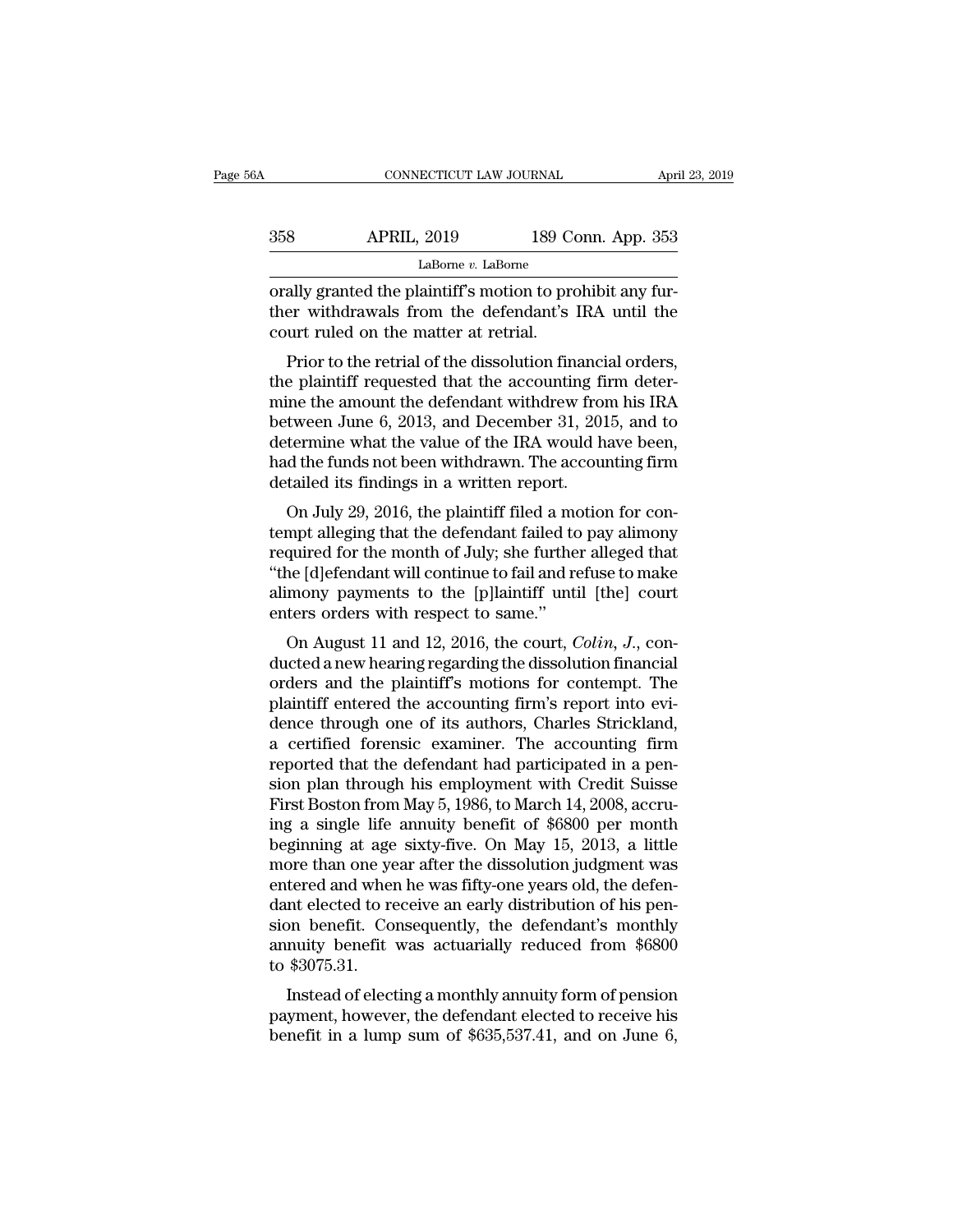189 Conn. App. 353 APRIL, 2019 359<br>LaBorne v. LaBorne

LaBorne *v.* LaBorne

2013<br>
2013, the sum of \$651,158.76, was deposited into an<br>
2013, the sum of \$651,158.76, was deposited into an<br>
2013, the sum of \$651,158.76, was deposited into an<br>
2013, the sum of \$651,158.76, was deposited into an<br>
2015 189 Conn. App. 353 APRIL, 2019 359<br>
LaBorne *v*. LaBorne<br>
2013, the sum of \$651,158.76, was deposited into an<br>
IRA. Between then and December 31, 2015, the defen-<br>
dant made withdrawals from the IRA totaling \$511,050.<sup>4</sup><br> 189 Conn. App. 353 APRIL, 2019 359<br>LaBome v. LaBome<br>2013, the sum of \$651,158.76, was deposited into an<br>IRA. Between then and December 31, 2015, the defen-<br>dant made withdrawals from the IRA totaling \$511,050.<sup>4</sup><br>In addit 189 Conn. App. 353 APRIL, 2019 359<br>
LaBorne *v*. LaBorne<br>
2013, the sum of \$651,158.76, was deposited into an<br>
IRA. Between then and December 31, 2015, the defendant made withdrawals from the IRA totaling \$511,050.<sup>4</sup><br>
In LaBorne v. LaBorne<br>LaBorne v. LaBorne<br>2013, the sum of \$651,158.76, was deposited into an<br>IRA. Between then and December 31, 2015, the defen-<br>dant made withdrawals from the IRA totaling \$511,050.<sup>4</sup><br>In addition, the defen LaBorne *v*. LaBorne<br>2013, the sum of \$651,158.76, was deposited into an<br>IRA. Between then and December 31, 2015, the defen-<br>dant made withdrawals from the IRA totaling \$511,050.<sup>4</sup><br>In addition, the defendant lost \$93,638 13, the sum of  $\ast$ 051,158.76, was deposited into an<br>A. Between then and December 31, 2015, the defen-<br>nt made withdrawals from the IRA totaling \$511,050.<sup>4</sup><br>addition, the defendant lost \$93,638.62 in option trad-<br>g betwe IRA. Between then and December 31, 2015, the defendant made withdrawals from the IRA totaling \$511,050.<sup>4</sup> In addition, the defendant lost \$93,638.62 in option trading between June, 2013, and March, 2015. As of December 31

dant made withdrawals from the IRA totaling \$511,050.<br>
In addition, the defendant lost \$93,638.62 in option trad-<br>
ing between June, 2013, and March, 2015. As of Decem-<br>
ber 31, 2015, the balance in the IRA was \$47,553.35 In addition, the defendant lost \$93,638.62 in option trad-<br>ing between June, 2013, and March, 2015. As of Decem-<br>ber 31, 2015, the balance in the IRA was \$47,553.35.<br>On the basis of the financial affidavits he reviewed,<br>S mg between June, 2013, and March, 2015. As of December 31, 2015, the balance in the IRA was \$47,553.35.<br>On the basis of the financial affidavits he reviewed, Strickland further opined that, as of the date of dissolution, ber 31, 2015, the balance in the IRA was  $\ast$ 47,553.35.<br>
On the basis of the financial affidavits he reviewed,<br>
Strickland further opined that, as of the date of dissolu-<br>
tion, the defendant had not disclosed his pension On the basis of the financial affidavits he reviewed,<br>Strickland further opined that, as of the date of dissolu-<br>tion, the defendant had not disclosed his pension to<br>the plaintiff, nor had he disclosed his participation i Strickland further opined that, as of the date of dissolution, the defendant had not disclosed his pension to the plaintiff, nor had he disclosed his participation in a 401 (k) plan<sup>5</sup> offered through his employer, Credit tion, the defendant had not disclosed his pension to<br>the plaintiff, nor had he disclosed his participation in<br>a 401 (k) plan<sup>5</sup> offered through his employer, Credit<br>Suisse First Boston. The plaintiff testified that she ha e plaintiff, nor nad ne disclosed his participation in<br>401 (k) plan<sup>5</sup> offered through his employer, Credit<br>iisse First Boston. The plaintiff testified that she had<br>t discovered that the defendant had a pension and<br>1 (k) a a 401 (K) pian<sup>5</sup> offered through his employer, Credit<br>Suisse First Boston. The plaintiff testified that she had<br>not discovered that the defendant had a pension and<br>401 (k) assets until the defendant produced his tax<br>retur

suisse First Boston. The plaintiff testined that she had<br>not discovered that the defendant had a pension and<br>401 (k) assets until the defendant produced his tax<br>returns in connection with postdissolution proceedings.<br>The not discovered that the defendant had a pension and<br>401 (k) assets until the defendant produced his tax<br>returns in connection with postdissolution proceedings.<br>The defendant claimed that after the plaintiff became<br>aware of 401 (K) assets until the defendant produced his tax<br>returns in connection with postdissolution proceedings.<br>The defendant claimed that after the plaintiff became<br>aware of the IRA, he used IRA funds to pay alimony<br>and othe returns in connection with postaissolution proceedings.<br>
The defendant claimed that after the plaintiff became<br>
aware of the IRA, he used IRA funds to pay alimony<br>
and other reimbursable expenses. He introduced his<br>
2013 t The defendant claimed that after the plaintiff became<br>aware of the IRA, he used IRA funds to pay alimony<br>and other reimbursable expenses. He introduced his<br>2013 tax return, which showed that the defendant<br>received \$142,500 aware of the IRA, he used IRA funds to pay alimony<br>and other reimbursable expenses. He introduced his<br>2013 tax return, which showed that the defendant<br>received \$142,500 in IRA distributions and paid \$105,000<br>in alimony; hi and other reimbursable expenses. He introduced his 2013 tax return, which showed that the defendant received \$142,500 in IRA distributions and paid \$105,000 in alimony; his 2014 tax return, which stated that he received \$ 2013 tax return, which showed that the defendant<br>received \$142,500 in IRA distributions and paid \$105,000<br>in alimony; his 2014 tax return, which stated that he<br>received \$226,410 in IRA distributions and paid the<br>plaintiff received \$142,500 in IRA distributions and paid \$105,000<br>in alimony; his 2014 tax return, which stated that he<br>received \$226,410 in IRA distributions and paid the<br>plaintiff \$67,476 in alimony; his form 1099-R from 2015,<br>wh in alimony; his 2014 tax return, which stated that he received \$226,410 in IRA distributions and paid the plaintiff \$67,476 in alimony; his form 1099-R from 2015, which showed that he received \$142,140 in IRA distributions ments. ons; and a list of checks he paid to the plaintiff in<br>
115, totaling \$63,492, of which the defendant claimed<br>
58,450 was used for alimony and reimbursable pay-<br>
ents.<br>
<sup>4</sup>The plaintiff, in her brief, notes that, according 2015, totaling \$63,492, of which the defendant claimed \$58,450 was used for alimony and reimbursable payments.<br>  $\frac{4 \text{ The plaintiff, in her brief, notes that, according to the accounting firm's report, in the time period from May 27, 2015, when the court ordered that no further withdrawals be made from the IRA, to December 31, 2015, the$ 

<sup>\$58,450</sup> was used for alimony and reimbursable payments.<br>
"The plaintiff, in her brief, notes that, according to the accounting firm's report, in the time period from May 27, 2015, when the court ordered that no further wi ments.<br>
<sup>4</sup> The plaintiff, in her brief, notes that, according to the accounting firm's report, in the time period from May 27, 2015, when the court ordered that no further withdrawals be made from the IRA, to December 31 <sup>4</sup> The plaintiff, in her brief, notes that, according to the accounting firm's report, in the time period from May 27, 2015, when the court ordered that no further withdrawals be made from the IRA, to December 31, 2015,

report, in the time period from May 27, 2015, when the court ordered that no further withdrawals be made from the IRA, to December 31, 2015, the defendant made sixteen withdrawals totaling \$100,003.<br><sup>5</sup> The accounting fir trace the withdrawals be made from the IRA, to December 31, 2015, the defendant made sixteen withdrawals totaling \$100,003.<br>
<sup>5</sup> The accounting firm's report does not analyze the 401 (k) account, and the court's memorandu In the plant in ande sixteen withdrawals totaling \$100,003.<br>
<sup>5</sup> The accounting firm's report does not analyze the 401 (k) account, and<br>
the court's memorandum of decision refers to a nondisclosed "smaller 401<br>
(k) accoun <sup>5</sup> The accounting firm's report does not analyze the 401 (k) account, and the court's memorandum of decision refers to a nondisclosed "smaller 401 (k) account" only in passing. Both the court and the accounting firm's re From the court's memorandum of decision  $\Gamma$  (k) account'' only in passing. Both the c<br>trace the financial history of the pense trace the financial history of the pense.<br>IRA only. The plaintiff has not include<br>to the 401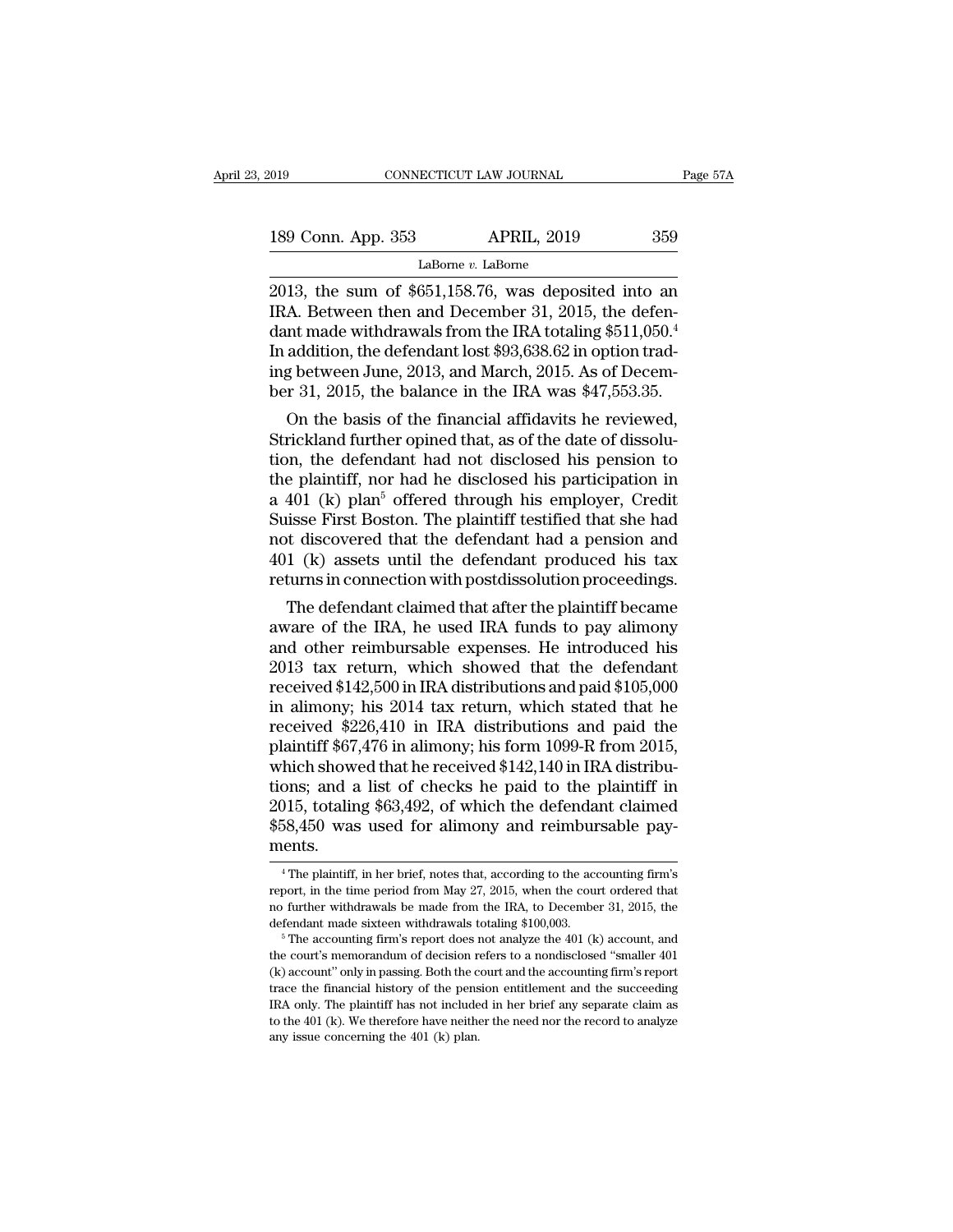| 58A | CONNECTICUT LAW JOURNAL |                    | April 23, 2019 |
|-----|-------------------------|--------------------|----------------|
| 360 | <b>APRIL, 2019</b>      | 189 Conn. App. 353 |                |
|     | LaBorne v. LaBorne      |                    |                |

CONNECTICUT LAW JOURNAL April 23, 2019<br>
0 APRIL, 2019 189 Conn. App. 353<br>
LaBorne *v*. LaBorne<br>
The court, in its memorandum of decision dated<br>
ugust 17, 2016, credited Strickland's testimony and<br>
lied on the accounting fi APRIL, 2019 189 Conn. App. 353<br>
LaBorne *v.* LaBorne<br>
The court, in its memorandum of decision dated<br>
August 17, 2016, credited Strickland's testimony and<br>
relied on the accounting firm's report. The court found<br>
that the Religional Marting of the accounting firm is memoranted on the accounting firm's report. The court found<br>that the defendant withdrew \$511,050 from his IRA<br>between 2013 and 2015, and that the defendant's doci- $\frac{\text{Labore }v\text{. LaBorne}}{\text{LaBome }v\text{. LaBorne}}$ <br>The court, in its memorandum of decision dated<br>August 17, 2016, credited Strickland's testimony and<br>relied on the accounting firm's report. The court found<br>that the defendant withdrew LaBorne *v*. LaBorne<br>
The court, in its memorandum of decision dated<br>
August 17, 2016, credited Strickland's testimony and<br>
relied on the accounting firm's report. The court found<br>
that the defendant withdrew \$511,050 fro Easome v. Lasome<br>The court, in its memorandum of decision dated<br>August 17, 2016, credited Strickland's testimony and<br>relied on the accounting firm's report. The court found<br>that the defendant withdrew \$511,050 from his IR The court, in its memorandum of decision dated<br>August 17, 2016, credited Strickland's testimony and<br>relied on the accounting firm's report. The court found<br>that the defendant withdrew \$511,050 from his IRA<br>between 2013 an August 17, 2016, credited Strickland's testimony and<br>relied on the accounting firm's report. The court found<br>that the defendant withdrew \$511,050 from his IRA<br>between 2013 and 2015, and that the defendant's deci-<br>sions to relied on the accounting firm's report. The court found<br>that the defendant withdrew \$511,050 from his IRA<br>between 2013 and 2015, and that the defendant's deci-<br>sions to elect an early retirement benefit and to engage<br>in tr that the defendant withdrew \$511,050 from his IRA<br>between 2013 and 2015, and that the defendant's deci-<br>sions to elect an early retirement benefit and to engage<br>in trading further reduced the value of the IRA. The<br>court a between 2013 and 2015, and that the defendant's decisions to elect an early retirement benefit and to engage<br>in trading further reduced the value of the IRA. The<br>court also found that the defendant failed to disclose<br>his p sions to elect an early retirement benefit and to engage<br>in trading further reduced the value of the IRA. The<br>court also found that the defendant failed to disclose<br>his pension and 401 (k) benefits prior to the parties'<br>di in trading further reduced the value of the IRA. The<br>court also found that the defendant failed to disclose<br>his pension and 401 (k) benefits prior to the parties'<br>divorce in 2012. The court found that although some<br>of the court also found that the defe<br>his pension and 401 (k) benef<br>divorce in 2012. The court fou<br>of the payments to the plaintiff<br>the defendant's IRA, the defe<br>spent the funds and that "the<br>made whole for her loss."<br>The court i worce in 2012. The court found that although some<br>the payments to the plaintiff had been derived from<br>e defendant's IRA, the defendant unilaterally had<br>ent the funds and that "the plaintiff can never be<br>ade whole for her of the payments to the plaintiff had been derived from<br>the defendant's IRA, the defendant unilaterally had<br>spent the funds and that "the plaintiff can never be<br>made whole for her loss."<br>The court issued orders as to the di

the defendant's IRA, the defendant unilaterally had<br>spent the funds and that "the plaintiff can never be<br>made whole for her loss."<br>The court issued orders as to the division of the<br>remaining IRA funds: "The defendant shal spent the funds and that "the plaintiff can never be<br>made whole for her loss."<br>The court issued orders as to the division of the<br>remaining IRA funds: "The defendant shall transfer one<br>hundred percent (100%) of the value of made whole for her loss."<br>The court issued orders as to the division of the<br>remaining IRA funds: "The defendant shall transfer one<br>hundred percent (100%) of the value of his IRA to an<br>account designated by the plaintiff on The court issued orders as to the division of the<br>remaining IRA funds: "The defendant shall transfer one<br>hundred percent (100%) of the value of his IRA to an<br>account designated by the plaintiff on or before Septem-<br>ber 15, The court issued orders as to the division of the<br>remaining IRA funds: "The defendant shall transfer one<br>hundred percent  $(100\%)$  of the value of his IRA to an<br>account designated by the plaintiff on or before Septem-<br>ber remaining IRA funds: "The defendant shall transfer one<br>hundred percent (100%) of the value of his IRA to an<br>account designated by the plaintiff on or before Septem-<br>ber 15, 2016. The January 12, 2015 court order [prohib-<br>i hundred percent (100%) of the value of his IRA to an<br>account designated by the plaintiff on or before Septem-<br>ber 15, 2016. The January 12, 2015 court order [prohib-<br>iting withdrawals except for alimony] is incorporated<br>by account designated by the plaintiff on or before Septem-<br>ber 15, 2016. The January 12, 2015 court order [prohib-<br>iting withdrawals except for alimony] is incorporated<br>by reference into this judgment and shall survive the<br>e ber 15, 2016. The January 12, 2015 court order [prohibiting withdrawals except for alimony] is incorporated<br>by reference into this judgment and shall survive the<br>entry of this judgment." The court ordered alimony<br>based on iting withdrawals except for alimony] is incorporated<br>by reference into this judgment and shall survive the<br>entry of this judgment." The court ordered alimony<br>based on the gross earning capacities of both parties.<sup>6</sup><br>The by reference into this judgment and shall survive the<br>entry of this judgment." The court ordered alimony<br>based on the gross earning capacities of both parties.<sup>6</sup><br>The value of the IRA which was transferred was \$46,326,<br>th entry of this judgment." The court ordered alimony<br>based on the gross earning capacities of both parties.<sup>6</sup><br>The value of the IRA which was transferred was \$46,326,<br>the amount remaining at the time of the retrial. As to<br>th ie amount remaining at the time of the retrial. As to<br>the motions for contempt, the court found that the<br>efendant had wilfully and intentionally failed to pay<br>imony for the months of July and August, 2016, and<br><sup>6</sup>The memor the motions for contempt, the court found that the<br>defendant had wilfully and intentionally failed to pay<br>alimony for the months of July and August, 2016, and<br><sup>6</sup>The memorandum of decision provides in relevant part: "[T]he

defendant had wilfully and intentionally failed to pay<br>alimony for the months of July and August, 2016, and<br><sup>6</sup>The memorandum of decision provides in relevant part: "[T]he plaintiff<br>has a gross annual earning capacity of n alimony for the months of July and August, 2016, and<br>
<sup>6</sup> The memorandum of decision provides in relevant part: "[T]he plaintiff<br>
has a gross annual earning capacity of no less than \$20,000 and the defendant<br>
has a gross a has a gross annual earning capacity of no less than \$20,000 and the defendant<br>has a gross annual earning capacity of no less than \$100,000. Starting Septem-<br>ber 15, 2016, the defendant shall pay to the plaintiff, on or bef  $^\circ$  The memorandum of decision provides in relevant part: "[T]he plaintiff has a gross annual earning capacity of no less than \$20,000 and the defendant has a gross annual earning capacity of no less than \$100,000. Start has a gross annual earning capacity of no less than \$20,000 and the defendant<br>has a gross annual earning capacity of no less than \$20,000 and the defendant<br>has a gross annual earning capacity of no less than \$100,000. Star has a gross annual earning capacity of no less than \$100,000. Starting September 15, 2016, the defendant shall pay to the plaintiff, on or before the fifteenth day of each month, the sum of \$3000 in alimony until the deat ber 15, 2016, the defendant shall pay to the plaintiff, on or before the fifteenth party. This order is based on the earning capacities set forth above. The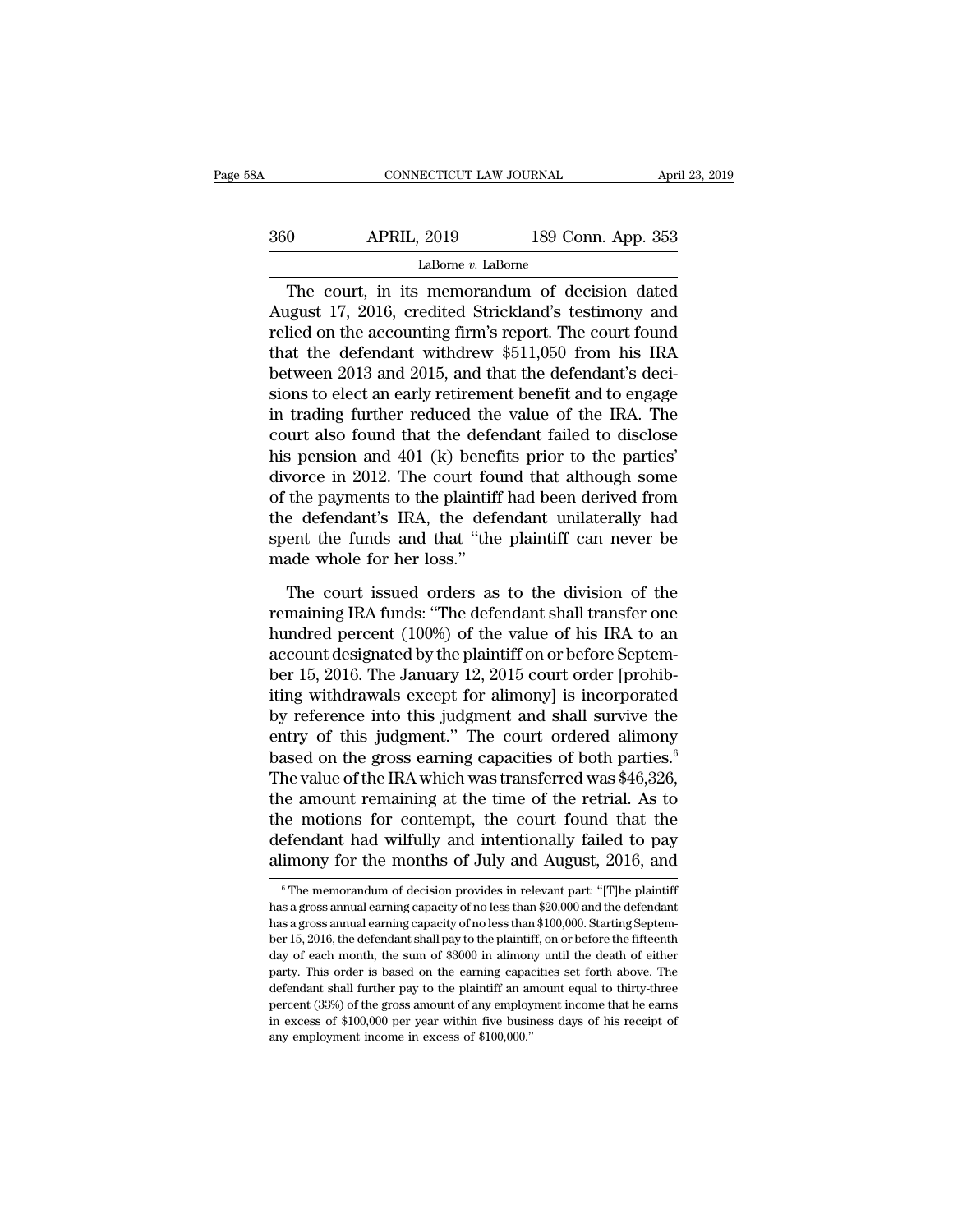| 019                | CONNECTICUT LAW JOURNAL | Page 59A |  |
|--------------------|-------------------------|----------|--|
|                    |                         |          |  |
| 189 Conn. App. 353 | <b>APRIL, 2019</b>      | 361      |  |
|                    | LaBorne v. LaBorne      |          |  |

CONNECTICUT LAW JOURNAL Page 59A<br>
189 Conn. App. 353 APRIL, 2019 361<br>
LaBorne v. LaBorne<br>
ordered the defendant to pay the plaintiff \$8324 by<br>
September 15, 2016. This appeal followed. 189 Conn. App. 353 APRIL, 2019<br>LaBorne v. LaBorne<br>ordered the defendant to pay the plaintiff \$83<br>September 15, 2016. This appeal followed.<br>After filing the appeal, the plaintiff requested t

9 Conn. App. 353 APRIL, 2019 361<br>
LaBorne *v*. LaBorne<br>
dered the defendant to pay the plaintiff \$8324 by<br>
ptember 15, 2016. This appeal followed.<br>
After filing the appeal, the plaintiff requested that the<br>
urt articulate 189 Conn. App. 353 APRIL, 2019 361<br>
LaBorne *v*. LaBorne<br>
ordered the defendant to pay the plaintiff \$8324 by<br>
September 15, 2016. This appeal followed.<br>
After filing the appeal, the plaintiff requested that the<br>
court ar LaBorne  $v$ . LaBorne<br>
ordered the defendant to pay the plaintiff \$8324 by<br>
September 15, 2016. This appeal followed.<br>
After filing the appeal, the plaintiff requested that the<br>
court articulate, inter alia, the value of t ordered the defendant to pay the plaintiff \$8324 by<br>September 15, 2016. This appeal followed.<br>After filing the appeal, the plaintiff requested that the<br>court articulate, inter alia, the value of the defendant's<br>IRA which w ordered the defendant to pay the plaintiff  $\frac{36524}{100}$  September 15, 2016. This appeal followed.<br>After filing the appeal, the plaintiff requested that the court articulate, inter alia, the value of the defendant's IRA September 15, 2010. This appear nonowed.<br>
After filing the appeal, the plaintiff requested that the<br>
court articulate, inter alia, the value of the defendant's<br>
IRA which was awarded to her and the date of the<br>
valuation. After filing the appeal, the plaintiff requested that the court articulate, inter alia, the value of the defendant's IRA which was awarded to her and the date of the valuation. The court articulated as follows: "The value court articulate, inter alia, the value of the defendant's<br>IRA which was awarded to her and the date of the<br>valuation. The court articulated as follows: "The value<br>of the defendant's accrued benefit in the undisclosed<br>pens IRA which was awarded to her and the date of the<br>valuation. The court articulated as follows: "The value<br>of the defendant's accrued benefit in the undisclosed<br>pension as of the date of the initial decree was [\$6800]<br>per mo valuation. The court articulated as follows: "The value<br>of the defendant's accrued benefit in the undisclosed<br>pension as of the date of the initial decree was [\$6800]<br>per month starting at the defendant's age [sixty-five]; of the defendant's accrued benefit in the undisclosed<br>pension as of the date of the initial decree was [\$6800]<br>per month starting at the defendant's age [sixty-five];<br>that benefit was reduced to [\$3075.31] per month as a<br>r pension as of the date of the initial decree was [\$6800]<br>per month starting at the defendant's age [sixty-five];<br>that benefit was reduced to [\$3075.31] per month as a<br>result of the defendant's early retirement, lump sum<br>el per month starting at the defendant'<br>that benefit was reduced to [\$3075.3]<br>result of the defendant's early retire<br>election. This court credited the testir<br>tiff's expert witness. Thus, this cour<br>value of the undisclosed ass at benefit was reduced to  $\lceil \phi$ 5073.51] per montri as a<br>sult of the defendant's early retirement, lump sum<br>ection. This court credited the testimony of the plain-<br>f's expert witness. Thus, this court considered the<br>lue result of the defendant's early retirement, hunp sum<br>election. This court credited the testimony of the plain-<br>tiff's expert witness. Thus, this court considered the<br>value of the undisclosed asset at the time of the entry<br>

election. This court credited the testimoly of the plant-<br>tiff's expert witness. Thus, this court considered the<br>value of the undisclosed asset at the time of the entry<br>of the initial dissolution decree.<br>"The amount remain the expert whitess. Thus, this court considered the<br>value of the undisclosed asset at the time of the entry<br>of the initial dissolution decree.<br>"The amount remaining in the defendant's IRA at the<br>time of the trial in Augus value of the undisclosed asset at the time of the entry<br>of the initial dissolution decree.<br>"The amount remaining in the defendant's IRA at the<br>time of the trial in August of 2016 was \$46,326; that<br>remaining amount was orde The amount remaining in the defendant's IRA at the<br>time of the trial in August of 2016 was \$46,326; that<br>remaining amount was ordered to be transferred in its<br>entirety to the plaintiff. Thus, in addition to consider-<br>ing "The amount remaining in the defendant's IRA at the<br>time of the trial in August of 2016 was \$46,326; that<br>remaining amount was ordered to be transferred in its<br>entirety to the plaintiff. Thus, in addition to consider-<br>ing time of the trial in August of 2016 was \$46,326; that<br>remaining amount was ordered to be transferred in its<br>entirety to the plaintiff. Thus, in addition to consider-<br>ing the value of the pension at the time of the initial<br> remaining amount was ordered to be transferred in its<br>entirety to the plaintiff. Thus, in addition to consider-<br>ing the value of the pension at the time of the initial<br>decree in 2012, the court also considered the followin entirety to the plaintiff. Thus, in addition to consider-<br>ing the value of the pension at the time of the initial<br>decree in 2012, the court also considered the following<br>exceptional intervening circumstances that occurred<br> ing the value of the pension at the time of the initial<br>decree in 2012, the court also considered the following<br>exceptional intervening circumstances that occurred<br>between the date of the initial decree in 2012 and the<br>20 decree in 2012, the court also considered the following<br>exceptional intervening circumstances that occurred<br>between the date of the initial decree in 2012 and the<br>2016 trial before this court; specifically, the defendant's exceptional intervening circumstances that occurred<br>between the date of the initial decree in 2012 and the<br>2016 trial before this court; specifically, the defendant's<br>post-divorce early retirement, lump sum election of<br>th between the date of the initial decree in 2012 and the<br>2016 trial before this court; specifically, the defendant's<br>post-divorce early retirement, lump sum election of<br>the previously undisclosed pension, in the amount of<br>ap 2016 trial before this court; specifically, the defendant's post-divorce early retirement, lump sum election of the previously undisclosed pension, in the amount of approximately \$635,000, the conversion of the asset, post post-divorce early retirement, lump sum election of<br>the previously undisclosed pension, in the amount of<br>approximately \$635,000, the conversion of the asset,<br>post-divorce, from a pension to an IRA, and the defen-<br>dant's pa st-divorce, from a pension to an IRA, and the defen-<br>nt's payment to the plaintiff, from these funds, in the<br>proximate total amount of \$235,968 in the years 2013,<br>14 and 2015 (all paid to the plaintiff postdivorce)."<br>I<br>The

I and the set of  $\mathbf{I}$ 

dant's payment to the plaintiff, from these funds, in the approximate total amount of \$235,968 in the years 2013, 2014 and 2015 (all paid to the plaintiff postdivorce)."<br>
I<br>
The plaintiff's principal claim is that the tria approximate total amount of \$235,968 in the years 2013,<br>2014 and 2015 (all paid to the plaintiff postdivorce)."<br>I<br>The plaintiff's principal claim is that the trial court<br>erred in failing to use the value of the defendant's 2014 and 2015 (all paid to the plaintiff<br>I<br>I<br>The plaintiff's principal claim is that<br>erred in failing to use the value of the d<br>sion as of the date of their divorce in its<br>of the distribution of assets. We agree.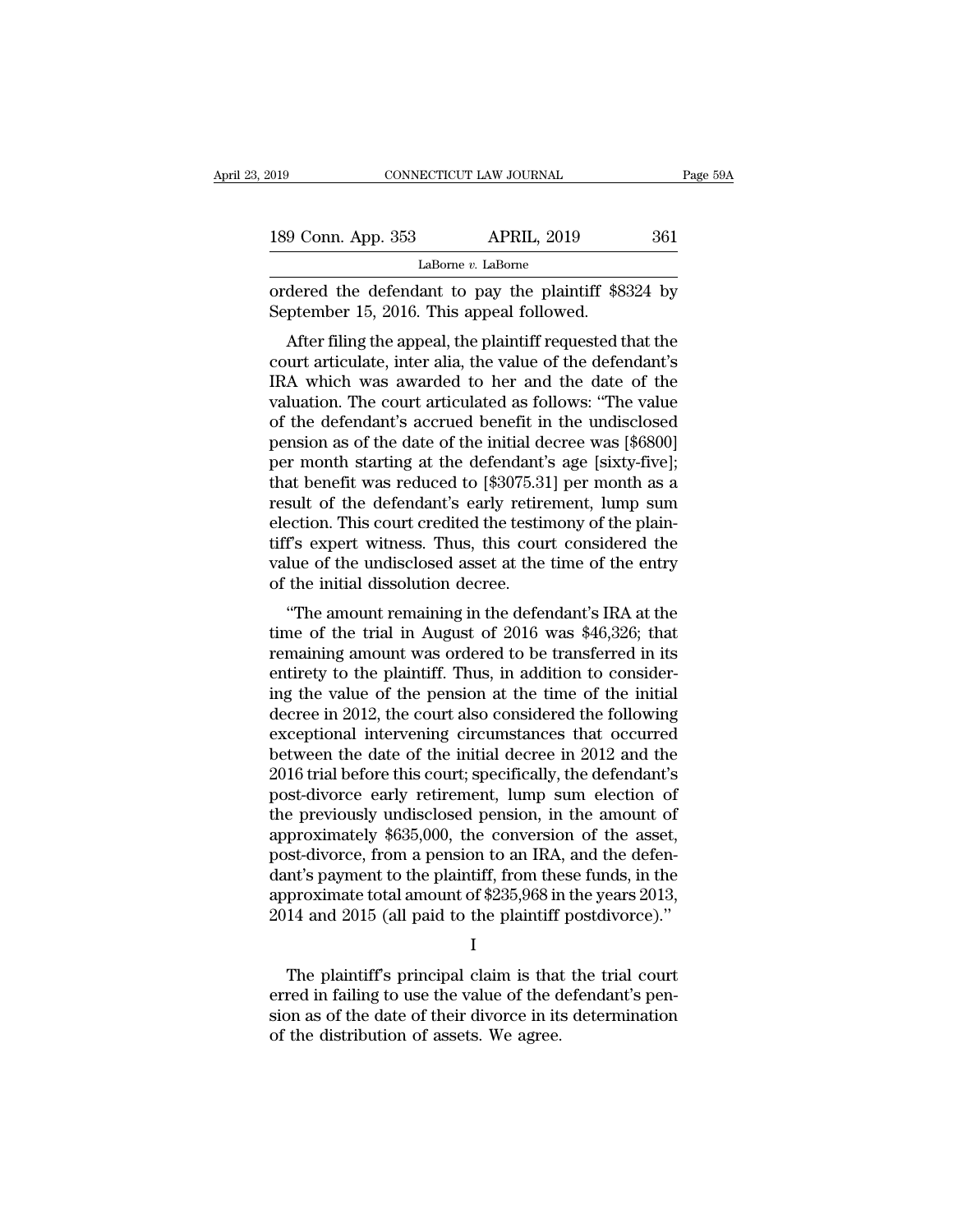| 30A | CONNECTICUT LAW JOURNAL |                    | April 23, 2019 |
|-----|-------------------------|--------------------|----------------|
| 362 | <b>APRIL, 2019</b>      | 189 Conn. App. 353 |                |
|     | LaBorne v. LaBorne      |                    |                |

CONNECTICUT LAW JOURNAL April 23, 20<br>
2<br>
APRIL, 2019 189 Conn. App. 353<br>
LaBorne v. LaBorne<br>
"The standard of review in family matters is well<br>
ttled. An appellate court will not disturb a trial court's<br>
dors in domostic r Settled. An appellate court will not disturb a trial court's<br>
settled. An appellate court will not disturb a trial court's<br>
settled. An appellate court will not disturb a trial court's<br>
orders in domestic relations cases u  $\frac{\text{APRIL, 2019}}{\text{Labome } v. \text{ Laborne}}$ <br>  $\frac{\text{Labome } v. \text{ Laborne}}{\text{The standard of review in family matters is well} \text{settled. An appellate court will not disturb a trial court's} \text{orders in domestic relations cases unless the court has \text{abused its discretion or it is found that it could not \nreversonably conclude as it did based on the facts are.}$  $\frac{\text{APRIL, 2019}}{\text{Labome } v. \text{ LaBorne}}$ <br>
"The standard of review in family matters is well<br>
settled. An appellate court will not disturb a trial court's<br>
orders in domestic relations cases unless the court has<br>
abused its discr LaBorne v. LaBorne<br>LaBorne v. LaBorne<br>
"The standard of review in family matters is well<br>settled. An appellate court will not disturb a trial court's<br>orders in domestic relations cases unless the court has<br>abused its disc LaBorne v. LaBorne<br>
"The standard of review in family matters is well<br>
settled. An appellate court will not disturb a trial court's<br>
orders in domestic relations cases unless the court has<br>
abused its discretion or it is "The standard of review in family matters is well<br>settled. An appellate court will not disturb a trial court's<br>orders in domestic relations cases unless the court has<br>abused its discretion or it is found that it could not settled. An appellate court will not disturb a trial court's<br>orders in domestic relations cases unless the court has<br>abused its discretion or it is found that it could not<br>reasonably conclude as it did, based on the facts orders in domestic relations cases unless the court has<br>abused its discretion or it is found that it could not<br>reasonably conclude as it did, based on the facts pre-<br>sented. . . . In determining whether a trial court has<br> abused its discretion or it is found that it could not<br>reasonably conclude as it did, based on the facts pre-<br>sented.... In determining whether a trial court has<br>abused its broad discretion in domestic relations mat-<br>ters reasonably conclude as it did, based on the facts presented. . . . In determining whether a trial court has abused its broad discretion in domestic relations matters, we allow every reasonable presumption in favor of the sented. . . . In determining whether a trial court has<br>abused its broad discretion in domestic relations mat-<br>ters, we allow every reasonable presumption in favor<br>of the correctness of its action. . . . Appellate review<br>o abused its broad discretion in domestic relations mat-<br>ters, we allow every reasonable presumption in favor<br>of the correctness of its action. . . . Appellate review<br>of a trial court's findings of fact is governed by the<br>c ters, we allow every reasonable presumption in favor<br>of the correctness of its action. . . . Appellate review<br>of a trial court's findings of fact is governed by the<br>clearly erroneous standard of review. . . . [T]o con-<br>cl of the correctness of its action. . . . Appellate review<br>of a trial court's findings of fact is governed by the<br>clearly erroneous standard of review. . . . [T]o con-<br>clude that the trial court abused its discretion, we mu % of a trial court's findings of fact is goven<br>clearly erroneous standard of review....<br>clude that the trial court abused its discretiar find that the court either incorrectly appl<br>or could not reasonably conclude as it d Early erforeous standard of review.  $\ldots$  [1] of con-<br>
ide that the trial court abused its discretion, we must<br>
d that the court either incorrectly applied the law<br>
could not reasonably conclude as it did." (Internal<br>
ota Find that the court either incorrectly applied the law<br>or could not reasonably conclude as it did." (Internal<br>quotation marks omitted.) *Bruno* v. *Bruno*, 132 Conn.<br>App. 339, 345–46, 31 A.3d 860 (2011).<br>"[W]hether the co

for could not reasonably conclude as it did." (Internal<br>quotation marks omitted.) *Bruno* v. *Bruno*, 132 Conn.<br>App. 339, 345–46, 31 A.3d 860 (2011).<br>"[W]hether the court properly held that the appro-<br>priate date of valua or could not reasonably conclude as it did. (internat<br>quotation marks omitted.) *Bruno* v. *Bruno*, 132 Conn.<br>App. 339, 345–46, 31 A.3d 860 (2011).<br>"[W]hether the court properly held that the appro-<br>priate date of valuati quotation marks omitted.) *Brano* v. *Brano*, 132 Court.<br>App. 339, 345–46, 31 A.3d 860 (2011).<br>"[W]hether the court properly held that the appro-<br>priate date of valuation of the parties' marital assets,<br>for purposes of the xpp. 339, 343–40, 31 A.3d 800 (2011).<br>
"[W]hether the court properly held that the appro-<br>
priate date of valuation of the parties' marital assets,<br>
for purposes of the distribution of those assets, was<br>
the date of its or "[W]hether the court properly held that the appropriate date of valuation of the parties' marital assets, for purposes of the distribution of those assets, was the date of its original decree  $\ldots$  is well settled and is priate date of valuation of the parties' marital assets,<br>for purposes of the distribution of those assets, was<br>the date of its original decree  $\ldots$  is well settled and<br>is controlled by our Supreme Court's ruling in *Sunb* for purposes of the distribution of those assets, was<br>the date of its original decree  $\ldots$  is well settled and<br>is controlled by our Supreme Court's ruling in *Sunbury*<br>v. *Sunbury*, 216 Conn. 673, 676, 583 A.2d 636 (1990 the date of its original decree . . . is well settled and<br>is controlled by our Supreme Court's ruling in *Sunbury*<br>v. *Sunbury*, 216 Conn. 673, 676, 583 A.2d 636 (1990),<br>in which the court held that, in a marital dissoluti is controlled by our Supreme Court's ruling in Su<br>v. Sunbury, 216 Conn. 673, 676, 583 A.2d 636 (<br>in which the court held that, in a marital disso<br>action, the date of valuation of marital assets<br>date that the dissolution d *Sunbury*, 210 Colin. 075, 070, 383 A.2d 030 (1990),<br>which the court held that, in a marital dissolution<br>tion, the date of valuation of marital assets is the<br>te that the dissolution decree is rendered." *Light* v.<br>*imes*, In which the court held that, in a marital assets is the<br>date that the dissolution decree is rendered." *Light* v.<br>Grimes, 136 Conn. App. 161, 166–67, 43 A.3d 808, cert.<br>denied, 305 Conn. 926, 47 A.3d 885 (2012).<br>In *Sunbu* 

action, the date of valuation of maritar assets is the<br>date that the dissolution decree is rendered." *Light* v.<br>Grimes, 136 Conn. App. 161, 166–67, 43 A.3d 808, cert.<br>denied, 305 Conn. 926, 47 A.3d 885 (2012).<br>In Sunbury date that the dissolution decree is rendered. *Light v.*<br>Grimes, 136 Conn. App. 161, 166–67, 43 A.3d 808, cert.<br>denied, 305 Conn. 926, 47 A.3d 885 (2012).<br>In *Sunbury*, the plaintiff wife appealed to this court,<br>which rema *Sunhes*, 150 Conn. App. 101, 100–07, 45 A.5d 806, Cert.<br>
denied, 305 Conn. 926, 47 A.3d 885 (2012).<br>
In *Sunbury*, the plaintiff wife appealed to this court,<br>
which remanded the case for a redetermination of finan-<br>
cial In Sunbury, the plaintiff wife appealed to this court,<br>which remanded the case for a redetermination of finan-<br>cial orders after the trial court had incorrectly calcu-<br>lated the defendant husband's income. Sunbury v.<br>Sunb In *Sunbury*, the plaintiff wife appealed to this court,<br>which remanded the case for a redetermination of finan-<br>cial orders after the trial court had incorrectly calcu-<br>lated the defendant husband's income. *Sunbury* v.<br> which remanded the case for a redetermination of financial orders after the trial court had incorrectly calculated the defendant husband's income. *Sunbury* v.<br> *Sunbury*, supra, 216 Conn. 674–75. In the time period follow cial orders after the trial court had incorrectly calculated the defendant husband's income. *Sunbury* v. *Sunbury*, supra, 216 Conn. 674–75. In the time period following the original dissolution judgment, the value of the lated the defendant husband's income. *Sunbury* v. *Sunbury*, supra, 216 Conn. 674–75. In the time period following the original dissolution judgment, the value of the husband's profit sharing plan had quadrupled, but the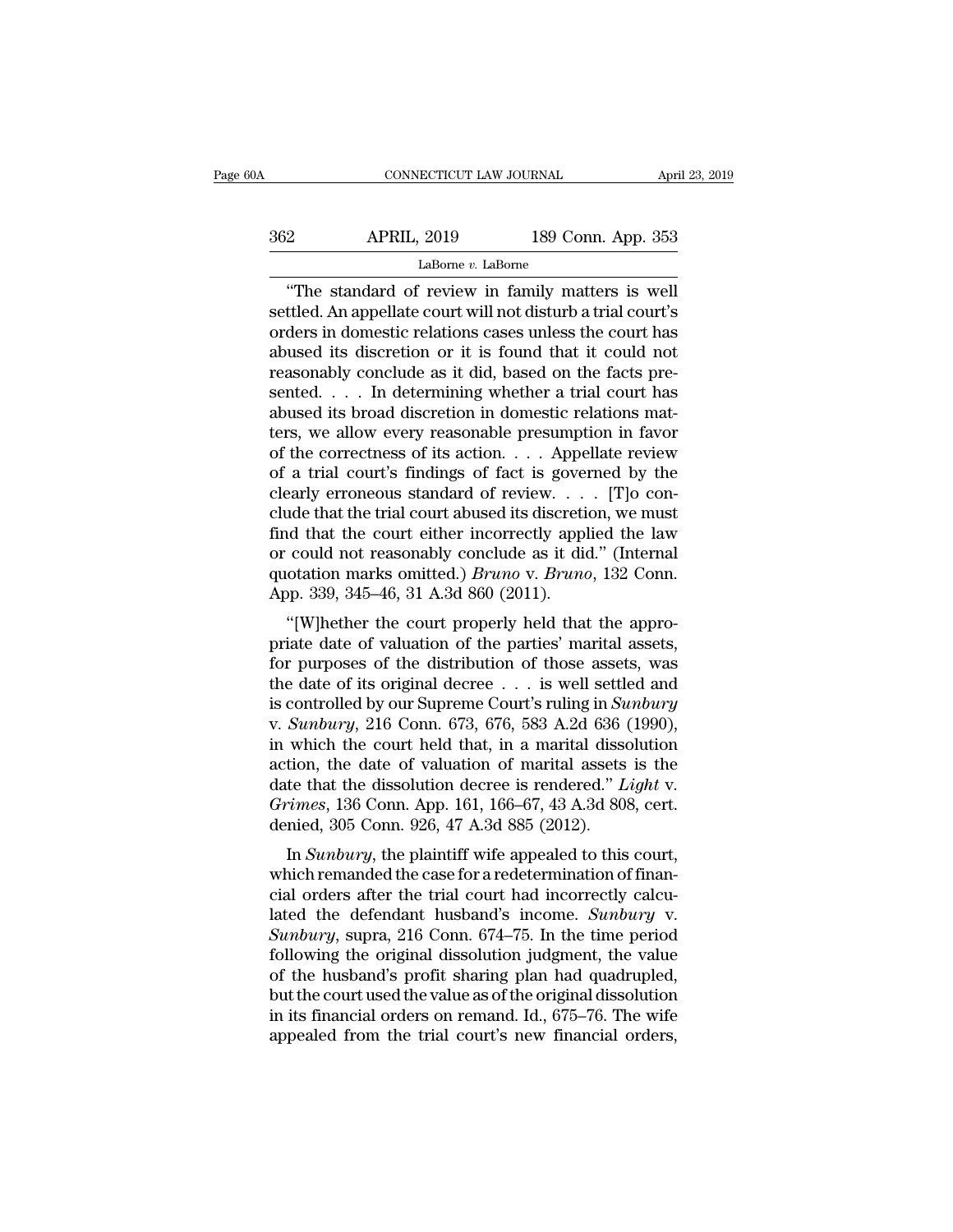LaBorne *v.* LaBorne

connecticut LAW JOURNAL Page<br>
189 Conn. App. 353 APRIL, 2019 363<br>
LaBorne v. LaBorne<br>
arguing that the court should have valued the parties'<br>
assets as of the date of remand, and not as of the date<br>
of dissolution Id. 675 189 Conn. App. 353 APRIL, 2019 363<br>
LaBorne *v*. LaBorne<br>
arguing that the court should have valued the parties'<br>
assets as of the date of remand, and not as of the date<br>
of dissolution. Id., 675. 189 Conn. App. 353<br>  $\frac{\text{Labome }v}{\text{Labome }v}$ <br>
arguing that the court shoul<br>
assets as of the date of rema<br>
of dissolution. Id., 675.<br>
In rejecting the wife's clair 9 Conn. App. 353 APRIL, 2019 363<br>
LaBorne *v*. LaBorne<br>
guing that the court should have valued the parties'<br>
sets as of the date of remand, and not as of the date<br>
dissolution. Id., 675.<br>
In rejecting the wife's claim, o

LaBorne *v*. LaBorne<br>
arguing that the court should have valued the parties'<br>
assets as of the date of remand, and not as of the date<br>
of dissolution. Id., 675.<br>
In rejecting the wife's claim, our Supreme Court held:<br>
"Th Labome *v*. Labome<br>arguing that the court should have valued the parties'<br>assets as of the date of remand, and not as of the date<br>of dissolution. Id., 675.<br>In rejecting the wife's claim, our Supreme Court held:<br>"The divis arguing that the court should have valued the parties' assets as of the date of remand, and not as of the date of dissolution. Id., 675.<br>In rejecting the wife's claim, our Supreme Court held: "The division of property and assets as of the date of remand, and not as of the date<br>of dissolution. Id., 675.<br>In rejecting the wife's claim, our Supreme Court held:<br>"The division of property and the entry of orders of<br>alimony in dissolution proceedin of dissolution. Id., 675.<br>
In rejecting the wife's claim, our Supreme Court held:<br>
"The division of property and the entry of orders of<br>
alimony in dissolution proceedings are governed by<br>
General Statutes §§ 46b-81 (a) a In rejecting the wife's claim, our Supreme Court held:<br>
"The division of property and the entry of orders of<br>
alimony in dissolution proceedings are governed by<br>
General Statutes §§ 46b-81 (a) and 46b-82. Section 46b-<br>
81 "The division of property and the entry of orders of<br>alimony in dissolution proceedings are governed by<br>General Statutes §§ 46b-81 (a) and 46b-82. Section 46b-<br>81 (a) provides in part: 'At the time of entering a decree<br> $\d$ in particular or property and are stray of enterty<br>alimony in dissolution proceedings are governed by<br>General Statutes §§ 46b-81 (a) and 46b-82. Section 46b-<br>81 (a) provides in part: 'At the time of entering a decree<br>... d General Statutes §§ 46b-81 (a) and 46b-82. Section 46b-81 (a) provides in part: 'At the time of entering a decree<br>
... dissolving a marriage ... the superior court may<br>
assign to either the husband or wife all or any part 81 (a) provides in part: 'At the time of entering a decree<br>
... dissolving a marriage ... the superior court may<br>
assign to either the husband or wife all or any part of the<br>
estate of the other.'... Similarly, § 46b-82 p  $\alpha$  different contribution referred to the superior court may assign to either the husband or wife all or any part of the estate of the other.'  $\ldots$  Similarly, § 46b-82 provides in part: 'At the time of entering the dec assign to either the husband or wife all or any part of the estate of the other.'... Similarly, § 46b-82 provides in part: 'At the time of entering the decree, the superior court may order either of the parties to pay ali estate of the other.'.... Similarly, § 46b-82 provides<br>in part: 'At the time of entering the decree, the superior<br>court may order either of the parties to pay alimony to<br>the other .....' The only temporal reference in the in part: 'At the time of entering the decree, the superior<br>court may order either of the parties to pay alimony to<br>the other  $\dots$ . 'The only temporal reference in the<br>enabling legislation refers us to the time of the decr from the mary order either of the parties to pay alimony to<br>the other  $\dots$  . The only temporal reference in the<br>enabling legislation refers us to the time of the decree<br>as controlling the entry of financial orders. It is bead of the section 46b particle is pay allowed the other  $\ldots$ . The only temporal reference in the enabling legislation refers us to the time of the decree as controlling the entry of financial orders. It is neither unre mentaling legislation refers us to the time of the decree<br>as controlling the entry of financial orders. It is neither<br>unreasonable nor illogical, therefore, to conclude that<br>the same date is to be used in determining the v as controlling the entry of financial orders. It is neither<br>as controlling the entry of financial orders. It is neither<br>unreasonable nor illogical, therefore, to conclude that<br>the same date is to be used in determining th as controlling are ritry of therefore, to conclude that<br>the same date is to be used in determining the value<br>of the marital assets assigned by the trial court to the<br>parties.... Section 46b-81 (a) involves the assign-<br>men and cases and the magretal, and cases the magretal, the same date is to be used in determining the value of the marrital assets assigned by the trial court to the parties.  $\ldots$  Section 46b-81 (a) involves the assignment marital assets assigned by the trial court to the parties..... Section 46b-81 (a) involves the assignment of *marital* assets. To the extent that the plaintiff seeks consideration of a postdecree appreciation in the value parties....<br>parties....<br>ment of *mari*<br>seeks conside<br>value of prop<br>after the tern<br>marital asset.<br>Id., 676.<br>This court eks consideration of a postdecree appreciation in the<br>eks consideration of a postdecree appreciation in the<br>lue of property, such appreciation, having occurred<br>ter the termination of the marriage, is no longer a<br>arital ass seeks consideration of a postdecree appreciation in the value of property, such appreciation, having occurred<br>after the termination of the marriage, is no longer a<br>marital asset." (Citation omitted; emphasis in original.)<br>

value of property, such appreciation, having occurred<br>after the termination of the marriage, is no longer a<br>marital asset." (Citation omitted; emphasis in original.)<br>Id., 676.<br>This court has observed that "[i]n the absence after the termination of the marriage, is no longer a<br>marital asset." (Citation omitted; emphasis in original.)<br>Id., 676.<br>This court has observed that "[i]n the absence of<br>any exceptional intervening circumstances, the dat marital asset." (Citation omitted; emphasis in original.)<br>Id., 676.<br>This court has observed that "[i]n the absence of<br>any exceptional intervening circumstances, the date a<br>dissolution of marriage is granted is the proper t Id., 676.<br>This court has observed that "[i]n the absence of<br>any exceptional intervening circumstances, the date a<br>dissolution of marriage is granted is the proper time to<br>determine the value of the parties' estate upon whi This court has observed that "[i]n the absence of<br>any exceptional intervening circumstances, the date a<br>dissolution of marriage is granted is the proper time to<br>determine the value of the parties' estate upon which<br>to bas any exceptional intervening circumstances, the date a<br>dissolution of marriage is granted is the proper time to<br>determine the value of the parties' estate upon which<br>to base division. An increase in the value of property<br>f dissolution of marriage is granted is the proper time to<br>determine the value of the parties' estate upon which<br>to base division. An increase in the value of property<br>following the date of dissolution does not constitute a determine the value of the parties' estate upon which<br>to base division. An increase in the value of property<br>following the date of dissolution does not constitute an<br>exceptional circumstance. . . . Logically, there is no<br>r The value of the plants state appentivation<br>to base division. An increase in the value of property<br>following the date of dissolution does not constitute an<br>exceptional circumstance.... Logically, there is no<br>reason why the *Brunoing* the date of dissolution does not constitute an exceptional circumstance. . . . Logically, there is no reason why the same date should not be used when there has been a decrease in the value of property." (Citati Exercity and circumstance.... Logically, there is no<br>reason why the same date should not be used when<br>there has been a decrease in the value of property."<br>(Citation omitted.) *Kremenitzer* v. *Kremenitzer*, 81<br>Conn. App. 1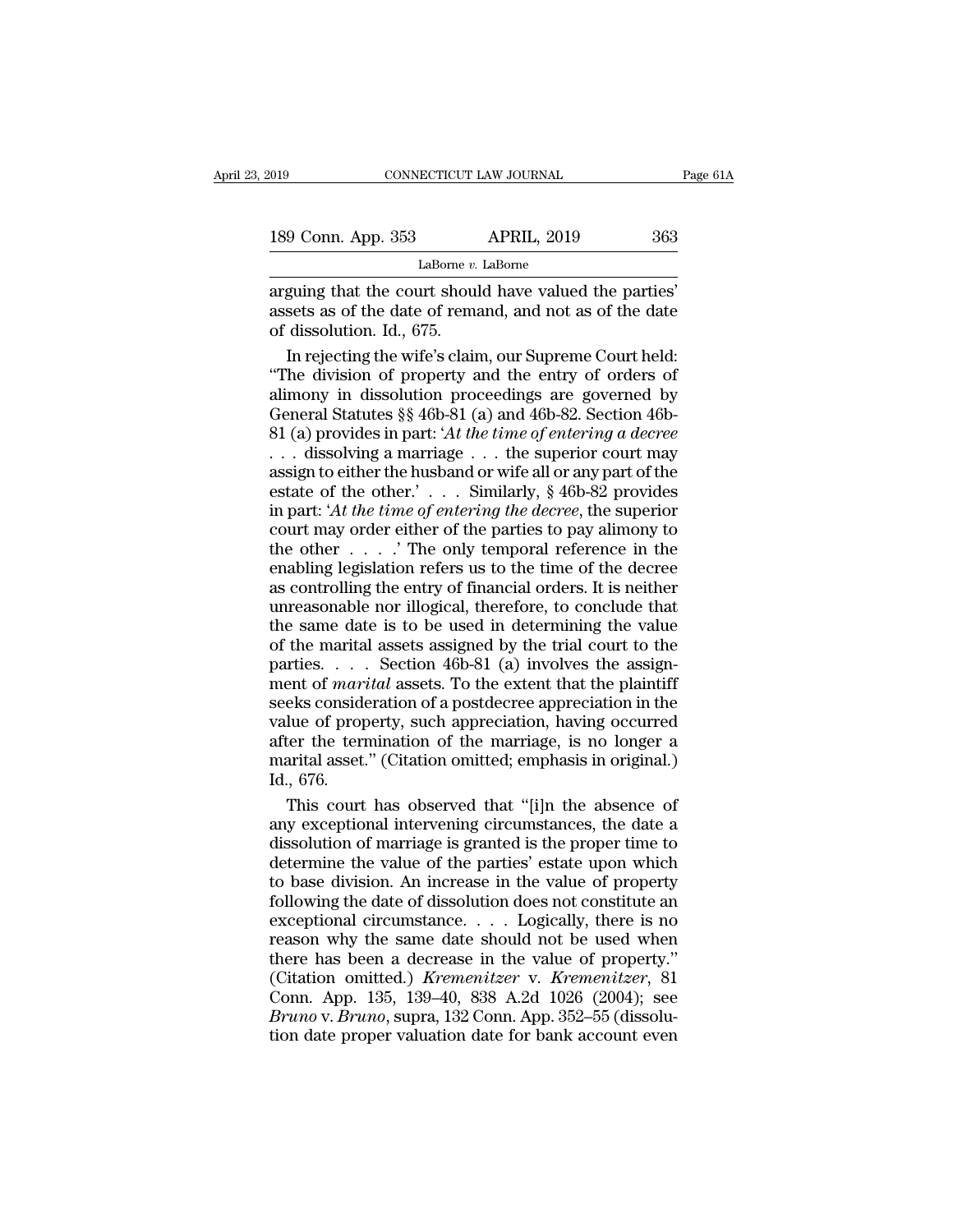| 2A  | CONNECTICUT LAW JOURNAL |                    | April 23, 2019 |
|-----|-------------------------|--------------------|----------------|
|     |                         |                    |                |
| 364 | <b>APRIL, 2019</b>      | 189 Conn. App. 353 |                |
|     | LaBorne $v$ . LaBorne   |                    |                |

THOUGHE CONSIDERTICUT LAW JOURNAL April 23, 2019<br>
364 APRIL, 2019 189 Conn. App. 353<br>
LaBorne v. LaBorne<br>
though account value subsequently decreased); *Watson*<br>
v. *Watson*, 221 Conn. 698, 702–703 n.2, 607 A.2d 383<br>
(1002 v. *APRIL*, 2019 189 Conn. App. 353<br>
LaBorne *v*. LaBorne<br>
though account value subsequently decreased); *Watson*<br>
v. *Watson*, 221 Conn. 698, 702–703 n.2, 607 A.2d 383<br>
(1992) (dissolution date proper valuation date despi (1992) (dissolution date proper valuation date despite<br>though account value subsequently decreased); Watson<br>in Watson, 221 Conn. 698, 702–703 n.2, 607 A.2d 383<br>(1992) (dissolution date proper valuation date despite<br>husband APRIL, 2019 189 Conn. App. 353<br>
LaBorne v. LaBorne<br>
though account value subsequently decreased); Watson<br>
v. Watson, 221 Conn. 698, 702–703 n.2, 607 A.2d 383<br>
(1992) (dissolution date proper valuation date despite<br>
husband ties). ough account value subsequently decreased); Watson<br>Watson, 221 Conn. 698, 702–703 n.2, 607 A.2d 383<br>992) (dissolution date proper valuation date despite<br>sband subsequently conveying interests in proper-<br>s).<br>The accrued pen though account value subsequently decreased); *Watson*<br>v. *Watson*, 221 Conn. 698, 702–703 n.2, 607 A.2d 383<br>(1992) (dissolution date proper valuation date despite<br>husband subsequently conveying interests in proper-<br>ties).

*Sunday*, 221 Conn. 698, 702–703 n.2, 607 A.2d 383<br>
(1992) (dissolution date proper valuation date despite<br>
husband subsequently conveying interests in proper-<br>
ties).<br>
The accrued pension benefit was marital property<br>
unt (1992) (dissolution date proper valuation date despite<br>husband subsequently conveying interests in proper-<br>ties).<br>The accrued pension benefit was marital property<br>until the original dissolution judgment. See *Sunbury* v.<br> husband subsequently conveying interests in proper-<br>ties).<br>The accrued pension benefit was marital property<br>until the original dissolution judgment. See *Sunbury* v.<br>*Sunbury*, supra, 216 Conn. 676. The property, a financi the accrued pension benefit was marital property<br>until the original dissolution judgment. See *Sunbury* v.<br>*Sunbury*, supra, 216 Conn. 676. The property, a financial<br>asset, was subject to distribution. The plaintiff argue The accrued pension benefit was marital property<br>until the original dissolution judgment. See *Sunbury* v.<br>Sunbury, supra, 216 Conn. 676. The property, a financial<br>asset, was subject to distribution. The plaintiff argues<br> until the original<br>Sunbury, supra, 2<br>asset, was subject<br>that by declining<br>the asset as of the<br>did not account<br>tal assets.<sup>7</sup><br>The court, he mbury, supra, 216 Conn. 676. The property, a financial<br>set, was subject to distribution. The plaintiff argues<br>at by declining to fashion orders using the value of<br>e asset as of the dissolution date, the court, in essence, asset, was subject to distribution. The plaintiff argues<br>that by declining to fashion orders using the value of<br>the asset as of the dissolution date, the court, in essence,<br>did not account for a substantial amount of the m

that by declining to fashion orders using the value of<br>the asset as of the dissolution date, the court, in essence,<br>did not account for a substantial amount of the mari-<br>tal assets.<sup>7</sup><br>The court, however, suggested that e the asset as of the dissolution date, the court, in essence,<br>did not account for a substantial amount of the mari-<br>tal assets.<sup>7</sup><br>The court, however, suggested that exceptional<br>intervening circumstances justified the decis did not account for a substantial amount of the mari-<br>tal assets.<sup>7</sup><br>The court, however, suggested that exceptional<br>intervening circumstances justified the decision at the<br>retrial not to follow the prescribed course of val tal assets.<br>
The court, however, suggested that exceptional<br>
intervening circumstances justified the decision at the<br>
retrial not to follow the prescribed course of valuing<br>
the marital asset as of the time of dissolution The court, however, suggested that exceptional<br>intervening circumstances justified the decision at the<br>retrial not to follow the prescribed course of valuing<br>the marital asset as of the time of dissolution and then<br>distrib intervening circumstances justified the decision at the<br>retrial not to follow the prescribed course of valuing<br>the marital asset as of the time of dissolution and then<br>distributing that asset. As previously stated, the cou retrial not to follow the prescribed course of valuing<br>the marital asset as of the time of dissolution and then<br>distributing that asset. As previously stated, the court<br>considered the dissipation of the asset after the dis the marital asset as of the time of dissolution and then<br>distributing that asset. As previously stated, the court<br>considered the dissipation of the asset after the dissolu-<br>tion judgment to constitute such an exceptional c distributing that asset. As previously stated, the court considered the dissipation of the asset after the dissolution judgment to constitute such an exceptional circumstance. A postdissolution diminution of assets caused considered the dissipation of the asset after the dissolution judgment to constitute such an exceptional circumstance. A postdissolution diminution of assets caused by market forces is not considered to be an exceptional c tion judgment to constitute such an exceptional circumstance. A postdissolution diminution of assets caused<br>by market forces is not considered to be an exceptional<br>circumstance. See *Kremenitzer* v. *Kremenitzer*, supra,<br>8 stance. A postdissolution diminution of assets caused<br>by market forces is not considered to be an exceptional<br>circumstance. See *Kremenitzer* v. *Kremenitzer*, supra,<br>81 Conn. App. 139–40. We fail to see how intentional<br>re by market forces is not considered to be an exceptional circumstance. See *Kremenitzer* v. *Kremenitzer*, supra, 81 Conn. App. 139–40. We fail to see how intentional reduction of the asset could qualify. The wilful dissipa circumstance. See *Kremenitzer* v. *Kremenitzer*, supra, 81 Conn. App. 139–40. We fail to see how intentional reduction of the asset could qualify. The wilful dissipation of assets by the defendant in the context of the pr on of assets by the defendant in the context of the resent case does not constitute such a circumstance.<br>he court erred, then, in concluding that the dissipation f assets constituted an "exceptional intervening cir-<br><sup>7</sup>On present case does not constitute such a circumstance.<br>The court erred, then, in concluding that the dissipation<br>of assets constituted an "exceptional intervening cir-<br><sup>7</sup>On this point, the plaintiff notes that in *Oldani*

The court erred, then, in concluding that the dissipation of assets constituted an "exceptional intervening cir-<br><sup>7</sup>On this point, the plaintiff notes that in *Oldani* v. *Oldani*, 154 Conn.<br>App. 766, 108 A.3d 272, cert. a date other than the plaintiff notes that in *Oldani* v. *Oldani*, 154 Conn.  $\gamma$  On this point, the plaintiff notes that in *Oldani* v. *Oldani*, 154 Conn. App. 766, 108 A.3d 272, cert. denied, 315 Conn. 930, 110 A.3d 4 <sup>7</sup> On this point, the plaintiff notes that in *Oldani* v. *Oldani*, 154 Conn. App. 766, 108 A.3d 272, cert. denied, 315 Conn. 930, 110 A.3d 433 (2015), this court held that valuation of the couples' jointly held marital <sup>7</sup> On this point, the plaintiff notes that in *Oldani* v. *Oldani*, 154 Conn.<br>App. 766, 108 A.3d 272, cert. denied, 315 Conn. 930, 110 A.3d 433 (2015),<br>this court held that valuation of the couples' jointly held marital App. 766, 108 A.3d 272, cert. denied, 315 Conn. 930, 110 A.3d 433 (2015), this court held that valuation of the couples' jointly held marital home on a date other than the dissolution was not reversible because the plainti The court held that valuation of the couples' jointly held marital home on<br>this court held that valuation of the couples' jointly held marital home on<br>a date other than the dissolution was not reversible because the plain a date other than the dissolution was not reversible because the plaintiff failed to show how he was harmed by that decision. The plaintiff argues that she, on the other hand, suffered harm as a result of the court's fail failed to show how he was harmed by that decision. The plaintiff argues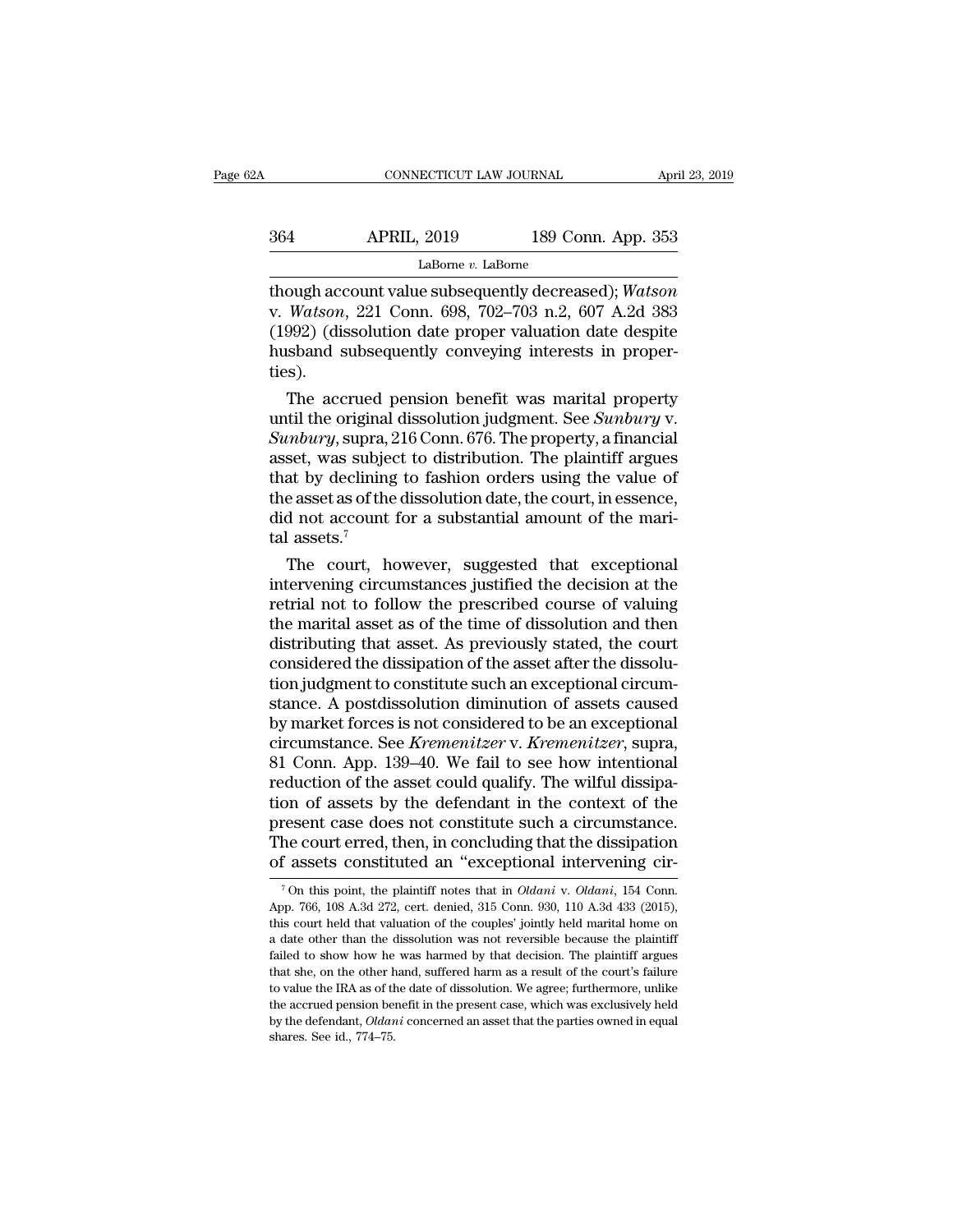| :019                     | CONNECTICUT LAW JOURNAL                                                                                        | Page 63A |
|--------------------------|----------------------------------------------------------------------------------------------------------------|----------|
| 189 Conn. App. 353       | <b>APRIL, 2019</b>                                                                                             | 365      |
|                          | LaBorne v. LaBorne                                                                                             |          |
| judgment of dissolution. | cumstance," and in not entering an order distributing<br>the value of the asset as of the date of the original |          |
|                          |                                                                                                                |          |

189 Conn. App. 353 APRIL, 2019 365<br>
LaBorne *v*. LaBorne<br>
cumstance," and in not entering an order distributing<br>
the value of the asset as of the date of the original<br>
judgment of dissolution.  $\begin{array}{r}\n \text{Laborie}\n \text{M}}\n \text{mstance,}^{\text{M}}\n \text{and in not entering an order distributing}\n \text{e value of the asset as of the date of the original\n \text{dgment of dissolution.}\n \text{II}\n \end{array}\n \begin{array}{r}\n \text{I}\n \text{The plaintiff next claims that the trial court erred in}\n \text{sing its alimony orders on the parties' gross income,}\n \text{the then net income. We agree.} \end{array}$ 

cumstance," and in not entering an order distributing<br>the value of the asset as of the date of the original<br>judgment of dissolution.<br>II<br>The plaintiff next claims that the trial court erred in<br>basing its alimony orders on t the value of the asset as of the date<br>judgment of dissolution.<br>II<br>The plaintiff next claims that the trial<br>basing its alimony orders on the parties<br>rather than net income. We agree.<br>As indicated previously in this opin II<br>II<br>The plaintiff next claims that the trial court erred in<br>sing its alimony orders on the parties' gross income,<br>ther than net income. We agree.<br>As indicated previously in this opinion, the court,<br>ter a new hearing on t

II<br>The plaintiff next claims that the trial court erred in<br>basing its alimony orders on the parties' gross income,<br>rather than net income. We agree.<br>As indicated previously in this opinion, the court,<br>after a new hearing o The plaintiff next claims that the trial court erred in<br>basing its alimony orders on the parties' gross income,<br>rather than net income. We agree.<br>As indicated previously in this opinion, the court,<br>after a new hearing on t The plantati field claims that the trial court cried in<br>basing its alimony orders on the parties' gross income,<br>rather than net income. We agree.<br>As indicated previously in this opinion, the court,<br>after a new hearing on t busing its almony orders on the parties gross income,<br>rather than net income. We agree.<br>As indicated previously in this opinion, the court,<br>after a new hearing on the dissolution financial matters,<br>entered the following o As indicated previously in this opinion, the court,<br>after a new hearing on the dissolution financial matters,<br>entered the following order as to alimony: "[T]he plain-<br>tiff has a gross annual earning capacity of no less th As indicated previously in this opinion, the court,<br>after a new hearing on the dissolution financial matters,<br>entered the following order as to alimony: "[T]he plain-<br>tiff has a gross annual earning capacity of no less th after a new hearing on the dissolution financial matters,<br>entered the following order as to alimony: "[T]he plain-<br>tiff has a gross annual earning capacity of no less than<br>\$20,000 and the defendant has a gross annual earni entered the following order as to alimony: "[T]he plaintiff has a gross annual earning capacity of no less than \$20,000 and the defendant has a gross annual earning capacity of no less than \$100,000. Starting September 15 tiff has a gross annual earning capacity of no less than  $$20,000$  and the defendant has a gross annual earning capacity of no less than  $$100,000$ . Starting September 15, 2016, the defendant shall pay to the plaintiff . \$20,000 and the defendant has a gross annual earning<br>capacity of no less than \$100,000. Starting September<br>15, 2016, the defendant shall pay to the plaintiff . . .<br>the sum of \$3000 in alimony until the death of either<br>par capacity of no less than \$100,000. Starting September 15, 2016, the defendant shall pay to the plaintiff . . . the sum of \$3000 in alimony until the death of either party. This order is based on the earning capacities set 15, 2016, the defendant shall pay to the pl<br>the sum of \$3000 in alimony until the dea<br>party. This order is based on the earning ca<br>forth above. The defendant shall further<br>plaintiff an amount equal to 33 percent .<br>gross a The court is based on the earning capacities set<br>the above. The defendant shall further pay to the<br>aintiff an amount equal to 33 percent  $\dots$  of the<br>oss amount of any employment income that he earns<br>excess of \$100,000 per party. This order is based on the earning expactnes set<br>forth above. The defendant shall further pay to the<br>plaintiff an amount equal to 33 percent  $\dots$  of the<br>gross amount of any employment income that he earns<br>in excess

plaintiff an amount equal to 33 percent  $\ldots$  of the<br>gross amount of any employment income that he earns<br>in excess of \$100,000 per year  $\ldots$ ."<br>The court had before it the financial affidavits of<br>both parties. In its memo plantari an antount equal to so percent  $\ldots$  or the gross amount of any employment income that he earns<br>in excess of \$100,000 per year  $\ldots$ ."<br>The court had before it the financial affidavits of<br>both parties. In its memo in excess of \$100,000 per year  $\dots$ ."<br>The court had before it the financial affidavits of<br>both parties. In its memorandum of decision, the court<br>expressed its calculation and award of alimony in terms<br>of gross income. The The court had before it the financial affidavits of<br>both parties. In its memorandum of decision, the court<br>expressed its calculation and award of alimony in terms<br>of gross income. The court made a finding as to the<br>plaint The court had before it the financial affidavits of<br>both parties. In its memorandum of decision, the court<br>expressed its calculation and award of alimony in terms<br>of gross income. The court made a finding as to the<br>plainti both parties. In its mem<br>expressed its calculation<br>of gross income. The c<br>plaintiff's net income at<br>make a finding as to th<br>did not consider the plain<br>nation of alimony.<br>Ordinarily, net income pressed as calculation and award of all inority in terms<br>gross income. The court made a finding as to the<br>aintiff's net income at the time of trial,<sup>8</sup> but it did not<br>ake a finding as to the defendant's net income and<br>a no or gross meane. The court made a miding as to the<br>plaintiff's net income at the time of trial,<sup>8</sup> but it did not<br>make a finding as to the defendant's net income and<br>did not consider the plaintiff's net income in its deter

plantificant such the different at the different of that, but it did not consider the plaintiff's net income in its determination of alimony.<br>Ordinarily, net income is the proper basis for alimony orders. "[I]t is well set *income of the parties, not gross income and*  $\alpha$  income of alimony.<br> *Ordinarily, net income is the proper basis for alimony* orders. "[I]t is well settled that a court must base its child support and alimony orders on Ordinarily, net income is the proper basis for allmony<br>rders. "[I]t is well settled that a court must base its<br>nild support and alimony orders on the available net<br>icome of the parties, not gross income.... Whether<br> $\frac{1}{$ orders. "[I]t is well settled that a court must base its child support and alimony orders on *the available net* income of the parties, not gross income. . . . Whether  $\frac{}{\ }$  \* The court found that the plaintiff's net in

child support and alimony orders on the<br>income of the parties, not gross income.<br><sup>8</sup>The court found that the plaintiff's net income at th<br>\$88 per month. The court based its award of alimony<br>gross earning capacity of no les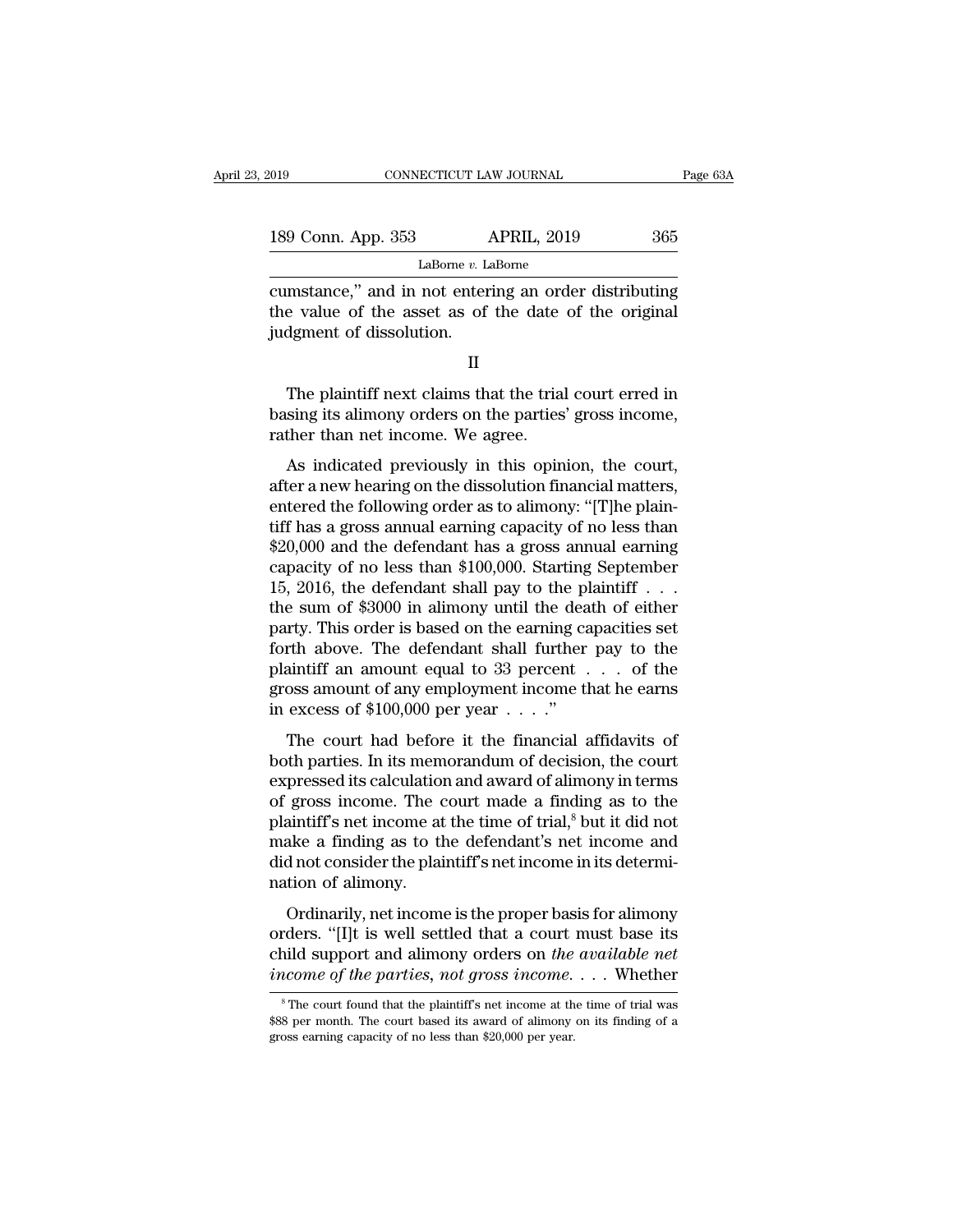| łΑ  | CONNECTICUT LAW JOURNAL |                    | April 23, 2019 |
|-----|-------------------------|--------------------|----------------|
| 366 | <b>APRIL, 2019</b>      | 189 Conn. App. 353 |                |
|     | LaBorne $v$ . LaBorne   |                    |                |

CONNECTICUT LAW JOURNAL April 23, 2019<br>
366 APRIL, 2019 189 Conn. App. 353<br>
LaBorne v. LaBorne<br>
an order falls within this prescription must be analyzed<br>
on a case-by-case basis. Thus, while our decisional law<br>
in this reg Society APRIL, 2019 189 Conn. App. 353<br>
LaBorne v. LaBorne<br>
an order falls within this prescription must be analyzed<br>
on a case-by-case basis. Thus, while our decisional law<br>
in this regard consistently affirms the basic t  $\frac{\text{APRIL, 2019}}{\text{Labome } v. \text{ Labome}}$ <br>
LaBorne *v.* LaBorne<br>
an order falls within this prescription must be analyzed<br>
on a case-by-case basis. Thus, while our decisional law<br>
in this regard consistently affirms the basic ten  $\frac{\text{ABRIL, 2019}}{\text{Labome } v. \text{ Laborne}}$ <br>
LaBorne *v.* LaBorne<br>
an order falls within this prescription must be analyzed<br>
on a case-by-case basis. Thus, while our decisional law<br>
in this regard consistently affirms the basic tene LaBorne v. LaBorne<br>LaBorne v. LaBorne<br>an order falls within this prescription must be analyzed<br>on a case-by-case basis. Thus, while our decisional law<br>in this regard consistently affirms the basic tenet that<br>support and a LaBorne *v*. LaBorne<br>an order falls within this prescription must be analyzed<br>on a case-by-case basis. Thus, while our decisional law<br>in this regard consistently affirms the basic tenet that<br>support and alimony orders mus an order falls within this prescription must be analyzed<br>on a case-by-case basis. Thus, while our decisional law<br>in this regard consistently affirms the basic tenet that<br>support and alimony orders must be based on net<br>inc on a case-by-case basis. Thus, while our decisional law<br>in this regard consistently affirms the basic tenet that<br>support and alimony orders must be based on net<br>income, the proper application of this principle is con-<br>tex in this regard consistently affirms the basic tenet that<br>support and alimony orders must be based on net<br>income, the proper application of this principle is con-<br>text specific. . . . [W]e differentiate between an order<br>th support and alimony orders must be based on net<br>income, the proper application of this principle is con-<br>text specific. . . . [W]e differentiate between an order<br>that is a function of gross income and one that is based<br>on income, the proper application of this principle is context specific. . . . [W]e differentiate between an order that is a function of gross income and one that is based on gross income. . . . [T]he term based as used in t text specific. . . . [W]e differentiate between an order<br>that is a function of gross income and one that is based<br>on gross income. . . . [T]he term based as used in this<br>context connotes an order that only takes into cons that is a function of gross income and one that is based<br>on gross income. . . . [T]he term based as used in this<br>context connotes an order that only takes into consider-<br>ation the parties' gross income and not the parties on gross income. . . . . [T]he term based as used in this context connotes an order that only takes into consideration the parties' gross income and not the parties' net income. Consequently, an order that takes cognizanc context connotes an order that only takes into consideration the parties' gross income and not the parties' net<br>income. Consequently, an order that takes cognizance<br>of the parties' disposable incomes may be proper even<br>if income. Consequently, an order that takes cognizance<br>of the parties' disposable incomes may be proper even<br>if it is expressed as a function of the parties' gross<br>earnings." (Citation omitted; emphasis in original; inter-<br>n of the parties' disposable incomes may be proper even<br>if it is expressed as a function of the parties' gross<br>earnings." (Citation omitted; emphasis in original; inter-<br>nal quotation marks omitted.) *Procaccini* v. *Procacc* if it is expressed as a function of the parties' gross<br>earnings." (Citation omitted; emphasis in original; inter-<br>nal quotation marks omitted.) *Procaccini* v. *Procaccini*,<br>157 Conn. App. 804, 808, 118 A.3d 112 (2015). Th earnings." (Citation omitted; emphasis in al quotation marks omitted.) *Procaccin* 157 Conn. App. 804, 808, 118 A.3d 112 (2 in the present case did not calculate the as a function of gross income but, ra gross income itsel the present case did not calculate the financial orders<br>a function of gross income but, rather, used only<br>oss income itself. The court erred, then, by basing<br>aancial orders on gross income.<br>III<br>Finally, the plaintiff asks

## III

as a function of gross income but, rather, used only<br>gross income itself. The court erred, then, by basing<br>financial orders on gross income.<br>III<br>Finally, the plaintiff asks us to correct a statement<br>made by the trial court gross income itself. The court erred, then, by basing<br>financial orders on gross income.<br>III<br>Finally, the plaintiff asks us to correct a statement<br>made by the trial court in its discussion of facts underly-<br>ing its conclusi financial orders on gross income.<br>
III<br>
Finally, the plaintiff asks us to correct a statement<br>
made by the trial court in its discussion of facts underly-<br>
ing its conclusion that the defendant was in contempt,<br>
even thoug III<br>
Finally, the plaintiff asks us to correct a statement<br>
made by the trial court in its discussion of facts underly-<br>
ing its conclusion that the defendant was in contempt,<br>
even though the plaintiff does not challenge Finally, the plaintiff asks us to correct a statement<br>made by the trial court in its discussion of facts underly-<br>ing its conclusion that the defendant was in contempt,<br>even though the plaintiff does not challenge the jud Finally, the plaintiff asks us to correct a statement<br>made by the trial court in its discussion of facts underly-<br>ing its conclusion that the defendant was in contempt,<br>even though the plaintiff does not challenge the judg made by the trial court in its discussion of facts underly-<br>ing its conclusion that the defendant was in contempt,<br>even though the plaintiff does not challenge the judg-<br>ment of contempt. The court, in its memorandum of<br>de ing its conclusion that the defendant was in contempt,<br>even though the plaintiff does not challenge the judg-<br>ment of contempt. The court, in its memorandum of<br>decision, noted that "the defendant has failed to pay<br>to the p even though the plaintiff does not challenge the judgment of contempt. The court, in its memorandum of decision, noted that "the defendant has failed to pay to the plaintiff the alimony of [\$4163] per month for July and Au ment of contempt. The court, in its memorandum of decision, noted that "the defendant has failed to pay to the plaintiff the alimony of  $[4163]$  per month for July and August of 2016. He has the funds to pay it. He has a decision, noted that "the defendant has failed to pay<br>to the plaintiff the alimony of [\$4163] per month for<br>July and August of 2016. He has the funds to pay it. He<br>has a court ordered stipulation that authorizes him to<br>pay to the plaintiff the alimony of [\$4163] per month for<br>July and August of 2016. He has the funds to pay it. He<br>has a court ordered stipulation that authorizes him to<br>pay it from the IRA. He still failed to pay." The plainti July and August of 2016. He has the funds to pay it. He<br>has a court ordered stipulation that authorizes him to<br>pay it from the IRA. He still failed to pay." The plaintiff<br>claims that the defendant was prohibited from withhas a court ordered stipulation that authorizes him to<br>pay it from the IRA. He still failed to pay." The plaintiff<br>claims that the defendant was prohibited from with-<br>drawing funds from the IRA for any purpose, so that<br>the pay it from the IRA. He st<br>claims that the defendar<br>drawing funds from the<br>the court's observation<br>correctly states that Jud<br>ordered that the defenda<br>the IRA for any purpose.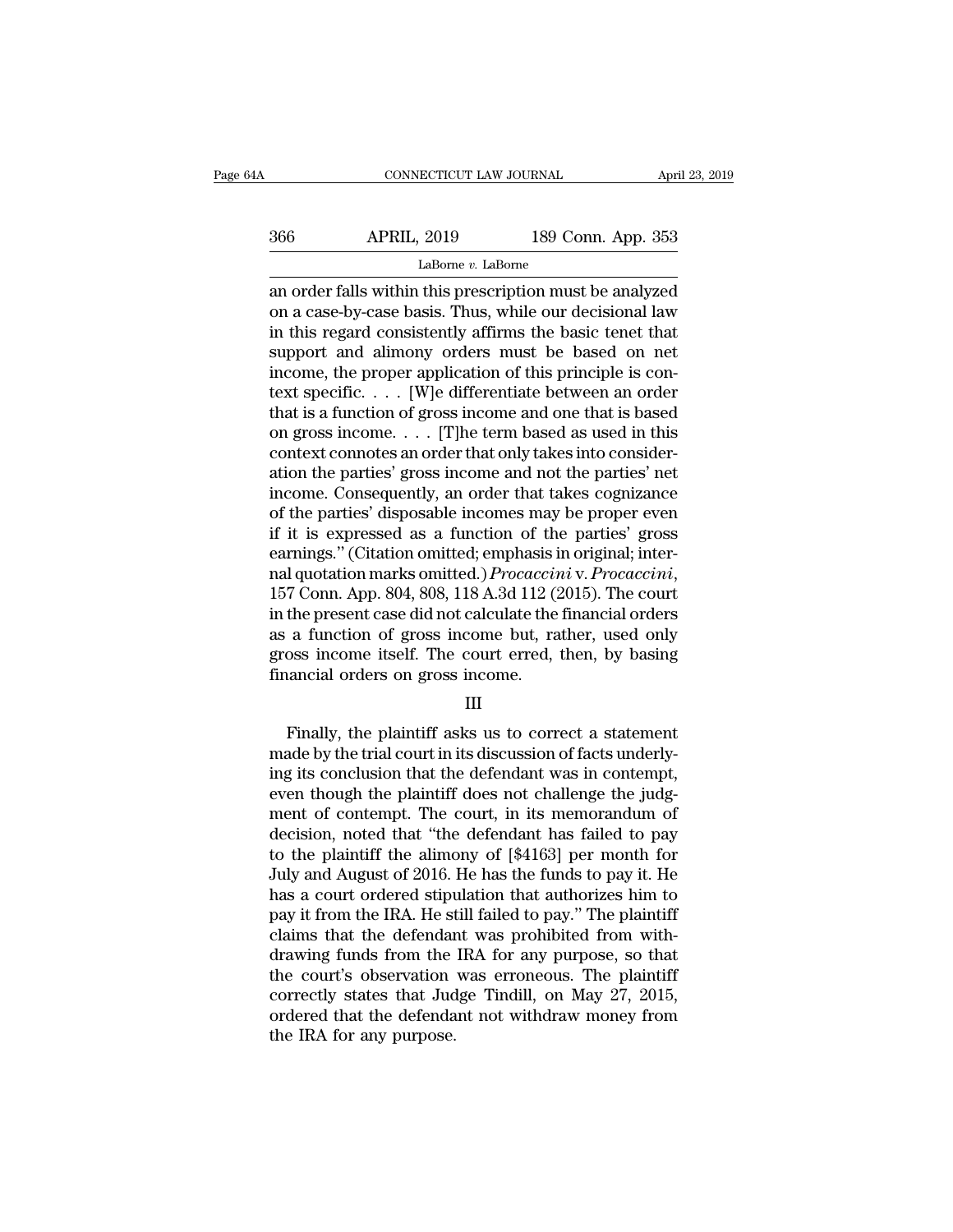| 019 |                    | CONNECTICUT LAW JOURNAL                             |     |
|-----|--------------------|-----------------------------------------------------|-----|
|     | 189 Conn. App. 367 | <b>APRIL, 2019</b>                                  | 367 |
|     |                    | Watson $v$ . Zoning Board of Appeals                |     |
|     |                    | We find it unnecessary to address the merits of the |     |

CONNECTICUT LAW JOURNAL Page 65A<br>
9 Conn. App. 367 APRIL, 2019 367<br>
Watson v. Zoning Board of Appeals<br>
We find it unnecessary to address the merits of the<br>
aintiff's contention. The court made the observation<br>
the course o 189 Conn. App. 367 APRIL, 2019 367<br>Watson v. Zoning Board of Appeals<br>We find it unnecessary to address the merits of the plaintiff's contention. The court made the observation<br>in the course of its recitation of the factual 189 Conn. App. 367 APRIL, 2019 367<br>Watson v. Zoning Board of Appeals<br>We find it unnecessary to address the merits of the<br>plaintiff's contention. The court made the observation<br>in the course of its recitation of the factua 189 Conn. App. 367 APRIL, 2019 367<br>Watson v. Zoning Board of Appeals<br>We find it unnecessary to address the merits of the<br>plaintiff's contention. The court made the observation<br>in the course of its recitation of the factual Watson v. Zoning Board of Appeals<br>
We find it unnecessary to address the merits of the<br>
plaintiff's contention. The court made the observation<br>
in the course of its recitation of the factual history of<br>
the case. The subj Watson v. Zoning Board of Appeals<br>We find it unnecessary to address the merits of the<br>plaintiff's contention. The court made the observation<br>in the course of its recitation of the factual history of<br>the case. The subject We find it unnecessary to address the merits of the plaintiff's contention. The court made the observation in the course of its recitation of the factual history of the case. The subject matter was related to the court's u plaintiff's contention. The court made the observation<br>in the course of its recitation of the factual history of<br>the case. The subject matter was related to the court's<br>ultimate finding that the defendant was in contempt,<br> in the course of its recitation of the factual history of<br>the case. The subject matter was related to the court's<br>ultimate finding that the defendant was in contempt,<br>and the court entered orders based on the finding of<br>co the case. The subject matter was related to the court's<br>ultimate finding that the defendant was in contempt,<br>and the court entered orders based on the finding of<br>contempt. The plaintiff does not claim error in the con-<br>cl ultimate finding that the defendant was in contempt,<br>and the court entered orders based on the finding of<br>contempt. The plaintiff does not claim error in the con-<br>clusions or orders regarding contempt. The trial court<br>did and the court entered orders based on the finding of<br>contempt. The plaintiff does not claim error in the con-<br>clusions or orders regarding contempt. The trial court<br>did not modify or negate Judge Tindill's May 27, 2015<br>or contempt. The plaintiff does not claim error in the conclusions or orders regarding contempt. The trial court<br>did not modify or negate Judge Tindill's May 27, 2015<br>order, which remained in effect. Further discussion is<br>aca clusions or orders regarding contempt. The trial court<br>did not modify or negate Judge Tindill's May 27, 2015<br>order, which remained in effect. Further discussion is<br>academic, because the plaintiff is not appealing from<br>a ju did not modify or negate Judge Tindill's May 27, 2015<br>order, which remained in effect. Further discussion is<br>academic, because the plaintiff is not appealing from<br>a judgment as to this issue. See General Statutes § 52-<br>263 order, which remained in effect. Further discussion is<br>academic, because the plaintiff is not appealing from<br>a judgment as to this issue. See General Statutes § 52-<br>263; *Rosado* v. *Bridgeport Roman Catholic Diocesan*<br>*Co* academic, because the plaintiff is not appealing from<br>a judgment as to this issue. See General Statutes § 52-<br>263; *Rosado* v. *Bridgeport Roman Catholic Diocesan*<br>*Corp.*, 276 Conn. 168, 194, 884 A.2d 981 (2005) ("the<br>sta a judgment as to this issue. See General Statutes § 52-<br>263; *Rosado* v. *Bridgeport Roman Catholic Diocesan*<br>*Corp.*, 276 Conn. 168, 194, 884 A.2d 981 (2005) ("the<br>statutory right to appeal is limited to appeals by<br>aggrie 263; *Rosado* v. *Bridgeport Roman Catholic Diocesan*<br>*Corp.*, 276 Conn. 168, 194, 884 A.2d 981 (2005) ("the<br>statutory right to appeal is limited to appeals by<br>aggrieved parties from final judgments"); *McCallum* v.<br>*Inlan* Exercise of the independent is indeed to appear by<br>grieved parties from final judgments"); McCallum v.<br>land Wetlands Commission, 196 Conn. 218, 225, 492<br>2d 508 (1985), superseded on other grounds by Pau-<br>ck Development Cor aggrieved parties from final judgments *f*, *mccatam v*.<br> *Inland Wetlands Commission*, 196 Conn. 218, 225, 492<br>
A.2d 508 (1985), superseded on other grounds by Pau-<br>
pack Development Corp. v. Conservation Commission,<br>
2 mana wealth commiss<br>A.2d 508 (1985), supersede<br>pack Development Corp. v.<br>229 Conn. 247, 640 A.2d 70<br>The judgment is reverse<br>for a new trial on the iss<br>property distribution.<br>In this opinion the other

In this opinion Corp. v. Conservation Commission Conn. 247, 640 A.2d 70 (1994).<br>The judgment is reversed and the case is remand the value of financial orders operty distribution.<br>In this opinion the other judges concurred. The judgment is reversed and the case is remainded<br>or a new trial on the issues of financial orders and<br>roperty distribution.<br>In this opinion the other judges concurred.<br>CINDY WATSON *v.* ZONING BOARD OF APPEALS<br>OF THE TOW

## We that on the issues of miancial orders and<br>distribution.<br>opinion the other judges concurred.<br>WATSON v. ZONING BOARD OF APPEALS<br>OF THE TOWN OF GLASTONBURY<br>(AC 41209) other judges concu<br>
ZONING BOARD C<br>
WN OF GLASTONB<br>
(AC 41209)<br>
J., and Bright and Beach, CINDY WATSON  $v$ . ZONING BOARD OF APPEALS<br>OF THE TOWN OF GLASTONBURY<br>(AC 41209)<br>DiPentima, C. J., and Bright and Beach, Js.

## *Syllabus*

 $(AC 41209)$ <br>DiPentima, C. J., and Bright and Beach, Js.<br> $Syllabus$ <br>The plaintiff appealed to the trial court from the decision by the defendant<br>zoning board of appeals affirming the decision of the defendant zoning DiPentima, C. J., and Bright and Beach, Js.<br>Syllabus<br>plaintiff appealed to the trial court from the decision by the defendant<br>zoning board of appeals affirming the decision of the defendant zoning<br>enforcement officer, decl DiPentima, C. J., and Bright and Beach, Js.<br>
Syllabus<br>
plaintiff appealed to the trial court from the decision by the defendant<br>
zoning board of appeals affirming the decision of the defendant zoning<br>
enforcement officer, *Syllabus*<br>plaintiff appealed to the trial court from the decision by the defendant<br>zoning board of appeals affirming the decision of the defendant zoning<br>enforcement officer, declining to approve the plaintiff's applicati Sylabus<br>plaintiff appealed to the trial court from the decision by the defendant<br>zoning board of appeals affirming the decision of the defendant zoning<br>enforcement officer, declining to approve the plaintiff's application plaintiff appealed to the trial court from the decision by the defendant zoning board of appeals affirming the decision of the defendant zoning enforcement officer, declining to approve the plaintiff's application for perm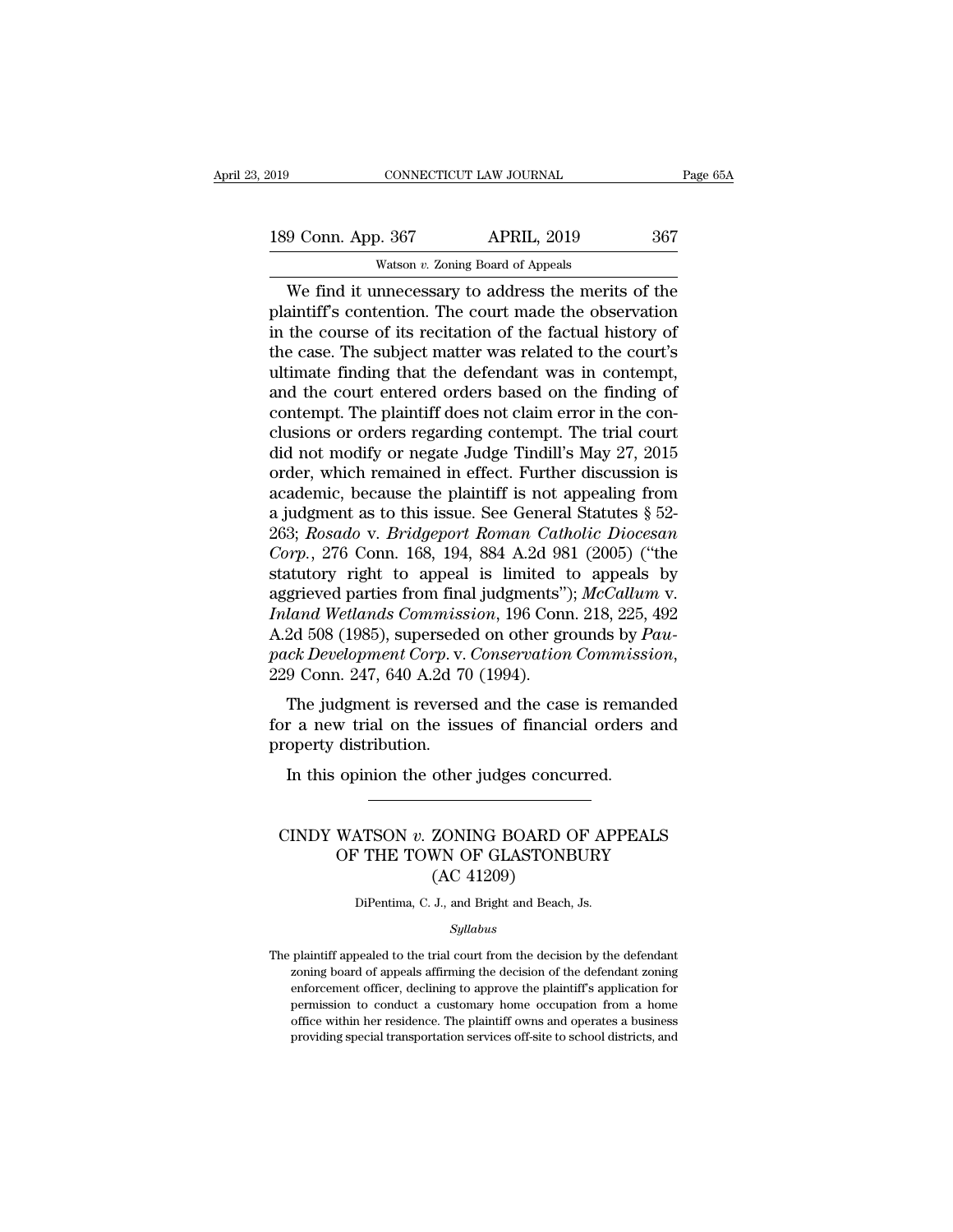## CONNECTICUT LAW JOURNAL April 23, 2019<br>368 APRIL, 2019 189 Conn. App. 367<br>Watson v. Zoning Board of Appeals CONNECTICUT LAW JOURNAL April<br>2019 189 Conn. App. 367<br>2019 189 Conn. App. 367<br>2019 189 Conn. App. 367<br>2019 189 Conn. App. 367

She manages the business from a home office in her residence where she<br>and another employee use computers and make phone calls. Following **EXECUTE:** APRIL, 2019 189 Conn. App. 367<br>Watson v. Zoning Board of Appeals<br>she manages the business from a home office in her residence where she<br>and another employee use computers and make phone calls. Following<br>a compla **EXECUTE:** APRIL, 2019 189 Conn. App. 367<br>Watson v. Zoning Board of Appeals<br>she manages the business from a home office in her residence where she<br>and another employee use computers and make phone calls. Following<br>a compla Watson  $v$ . Zoning Board of Appeals<br>she manages the business from a home office in her residence where she<br>and another employee use computers and make phone calls. Following<br>a complaint, the zoning enforcement officer iss Watson v. Zoning Board of Appeals<br>she manages the business from a home office in her residence where she<br>and another employee use computers and make phone calls. Following<br>a complaint, the zoning enforcement officer issued she manages the business from a home office in her residence where she<br>and another employee use computers and make phone calls. Following<br>a complaint, the zoning enforcement officer issued a cease and desist<br>order to the p and another employee use computers and make phone calls. Following a complaint, the zoning enforcement officer issued a cease and desist order to the plaintiff, from which she appealed to the board, which agreed to table t a complaint, the zoning enforcement officer issued a cease and desist order to the plaintiff, from which she appealed to the board, which agreed to table the matter. Thereafter, the plaintiff filed her application for perm a complaint, the zoning enforcement officer issued a cease and desist order to the plaintiff, from which she appealed to the board, which agreed to table the matter. Thereafter, the plaintiff filed her application for per agreed to table the matter. Thereafter, the plaintiff filed her application<br>for permission to conduct a customary home occupation, which was<br>also denied, and the board denied the plaintiff's appeal therefrom. The<br>trial cou also denied, and the board denied the plaintiff's appeal therefrom. The trial court subsequently rendered judgment dismissing the plaintiff's appeal from the board's decision, from which the plaintiff, on the granting of c

- trial court subsequently rendered judgment dismissing the plaintiff's<br>appeal from the board's decision, from which the plaintiff, on the grant-<br>ing of certification, appealed to this court. *Held*:<br>The trial court erred i appeal from the board's decision, from which the plaintiff, on the granting of certification, appealed to this court. *Held*:<br>he trial court erred in concluding that the plaintiff needed to prove that<br>her home occupation w ing of certification, appealed to this court. *Held*:<br>he trial court erred in concluding that the plaintiff needed to prove that<br>her home occupation was customary, in that other people in her town<br>also were managing off-si he trial court erred in concluding that the plaintiff needed to prove that her home occupation was customary, in that other people in her town also were managing off-site companies from their home offices, in addition to e her home occupation was customary, in that other people in her town<br>also were managing off-site companies from their home offices, in addi-<br>tion to establishing that she complied with the specific standards set<br>forth in th also were managing off-site companies from their home offices, in addition to establishing that she complied with the specific standards set forth in the town building zone regulations; the management of a business from a tion to establishing that she complied with the specific standards set forth in the town building zone regulations; the management of a business from a single room home office, within a person's primary residence, that com forth in the town building zone regulations; the management of a business from a single room home office, within a person's primary residence, that complies with the specific standards of the regulations, is a customary ho ness from a single room home office, within a person's primary residence, that complies with the specific standards of the regulations, is a customary home occupation that is customarily incidental and subordinate to the a dence, that complies with the specific standards of the regulations, is<br>a customary home occupation that is customarily incidental and subordi-<br>nate to the actual principal use of the property, the town set forth very<br>spec accessory use, in the form of a customary home occupation, is permitted<br>in a residential zone, and there was no separate and distinct test that<br>an applicant must meet in order to satisfy the word "customary."<br>2. The trial nate to the actual principal use of the property, the town set forth very specific factors to be employed in its determination of whether an accessory use, in the form of a customary home occupation, is permitted in a resi specific factors to be employed in its determination of whether an accessory use, in the form of a customary home occupation, is permitted in a residential zone, and there was no separate and distinct test that an applican
- accessory use, in the form of a customary home occupation, is permitted<br>in a residential zone, and there was no separate and distinct test that<br>an applicant must meet in order to satisfy the word "customary."<br>he trial cour in a residential zone, and there was no separate and distinct test that an applicant must meet in order to satisfy the word "customary."<br>he trial court erred in concluding that the board acted reasonably in denying the pla an applicant must meet in order to satisfy the word "customary."<br>he trial court erred in concluding that the board acted reasonably in<br>denying the plaintiff's application simply because her home occupation<br>was part of a la he trial court erred in concluding that the board acted reasonably in denying the plaintiff's application simply because her home occupation was part of a larger business that took place off-site; pursuant to the applicabl denying the plaintiff's application simply because her home occupation was part of a larger business that took place off-site; pursuant to the applicable regulation, the occupation being conducted at the residence must tak was part of a larger business that took place off-site; pursuant to the applicable regulation, the occupation being conducted at the residence must take place either inside of the residence or in an enclosed approved acces applicable regulation, the occupation being conducted at the residence must take place either inside of the residence or in an enclosed approved accessory building on the premises, there was nothing in the plain language o must take place either inside of the residence or in an enclosed approved accessory building on the premises, there was nothing in the plain language of the regulation that prohibits a home occupation that is part of a lar accessory building on the premises, there was nothing in the plain language of the regulation that prohibits a home occupation that is part of a larger enterprise located off-site, it was undisputed that the plaintiff's ap accessory building on the premises, there was nothing in the plain<br>language of the regulation that prohibits a home occupation that is part<br>of a larger enterprise located off-site, it was undisputed that the plaintiff's<br>ap Fer enterprise located off-site, it was undisputed that the plaintiff<br>tion contemplated that her entire home occupation would tak<br>ithin her dwelling and not outside on her property, and, therefore<br>rd had no evidence on whi place within her dwelling and not outside on her property, and, therefore,<br>the board had no evidence on which to deny her application for failing<br>to comply with the regulations.<br>Argued January 7—officially released April 2

Argued January 7—officially released April 23, 2019<br>*Procedural History*<br>Appeal from the decision of the defendant affirming the board had no evidence on which to deny her application for failing<br>to comply with the regulations.<br>Argued January 7—officially released April 23, 2019<br>*Procedural History*<br>Appeal from the decision of the defendant affi to comply with the regulations.<br>
Argued January 7—officially released April 23, 2019<br>
Procedural History<br>
Appeal from the decision of the defendant affirming<br>
the decision of the defendant's zoning enforcement offi-<br>
cer d Argued January 7—officially released April 23, 2019<br> *Procedural History*<br> **Appeal from the decision of the defendant affirming**<br>
the decision of the defendant's zoning enforcement offi-<br>
cer declining to approve the plain Frocedural History<br>Appeal from the decision of the defendant affirming<br>the decision of the defendant's zoning enforcement offi-<br>cer declining to approve the plaintiff's application for<br>permission to conduct a customary hom Appeal from the decision of the defendant affirming<br>the decision of the defendant's zoning enforcement offi-<br>cer declining to approve the plaintiff's application for<br>permission to conduct a customary home occupation<br>from a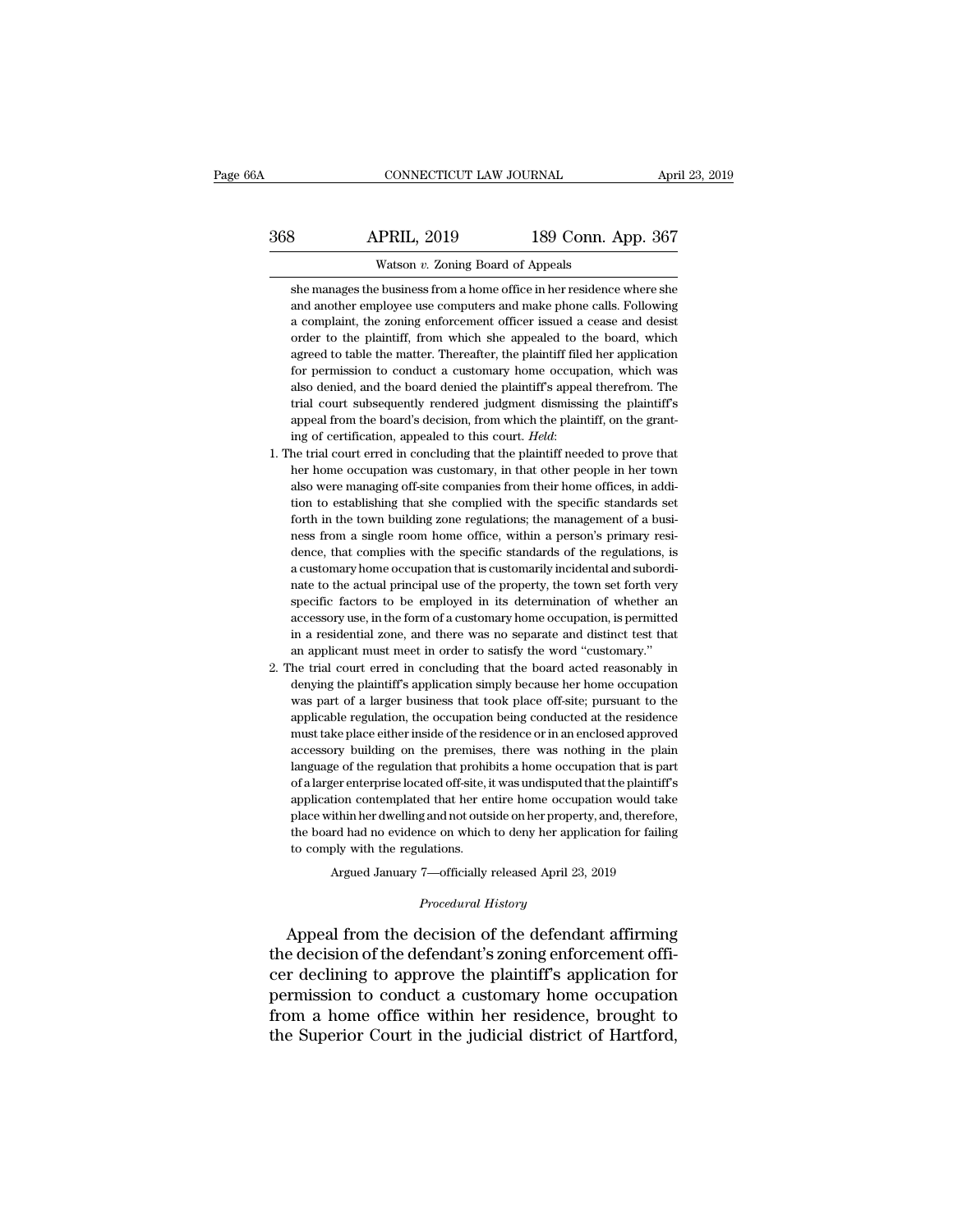| 019                | CONNECTICUT LAW JOURNAL                                                                                                                                               | Page 67A |
|--------------------|-----------------------------------------------------------------------------------------------------------------------------------------------------------------------|----------|
| 189 Conn. App. 367 | <b>APRIL, 2019</b>                                                                                                                                                    | 369      |
|                    | Watson $v$ . Zoning Board of Appeals                                                                                                                                  |          |
|                    | where the court, Robaina, J., granted the plaintiff's<br>motion to cite in the defendant Peter R. Carey; there-<br>often the motten westind to the count Demments' I. |          |

189 Conn. App. 367 APRIL, 2019 369<br>Watson v. Zoning Board of Appeals<br>where the court, *Robaina*, *J*., granted the plaintiff's<br>motion to cite in the defendant Peter R. Carey; there-<br>after, the matter was tried to the court 189 Conn. App. 367 APRIL, 2019 369<br>Watson v. Zoning Board of Appeals<br>where the court, *Robaina*, *J.*, granted the plaintiff's<br>motion to cite in the defendant Peter R. Carey; there-<br>after, the matter was tried to the court 189 Conn. App. 367 APRIL, 2019 369<br>Watson v. Zoning Board of Appeals<br>Where the court, *Robaina*, *J*., granted the plaintiff's<br>motion to cite in the defendant Peter R. Carey; there-<br>after, the matter was tried to the cour Watson v. Zoning Board of Appeals<br>where the court,  $Robaina$ ,  $J$ ., granted the plaintiff's<br>motion to cite in the defendant Peter R. Carey; there-<br>after, the matter was tried to the court,  $Dommarksi$ ,  $J$ .;<br>judgment dismissing the wasson *v. zoning Boadd of Appeas*<br>where the court, *Robaina*, *J.*, granted the plaintiff's<br>motion to cite in the defendant Peter R. Carey; there-<br>after, the matter was tried to the court, *Domnarski*, *J.*;<br>judgment di *Andrea L. Gomes, with whom was <i>Matthew Ranelli*, for the appealed to this court. *Reversed*; *judgment directed.*<br>*Kenneth R. Slater, Jr.*, for the appellant (plaintiff).<br>*Andrea L. Gomes, with whom was <i>Matthew Ranelli* 

## *Opinion*

Kenneth R. Slater, Jr., for the appellant (plaintiff).<br>
Andrea L. Gomes, with whom was Matthew Ranelli,<br>
r the appellees (defendants).<br>
Opinion<br>
BRIGHT, J. The plaintiff, Cindy Watson, appeals from<br>
e judgment of the Super Andrea L. Gomes, with whom was Matthew Ranelli,<br>for the appellees (defendants).<br> $opinion$ <br>BRIGHT, J. The plaintiff, Cindy Watson, appeals from<br>the judgment of the Superior Court dismissing her<br>appeal from the decision of the de Financia E. Comes, what when was indicate realized,<br>for the appellees (defendants).<br> $\frac{opinion}{D}$ <br>BRIGHT, J. The plaintiff, Cindy Watson, appeals from<br>the judgment of the Superior Court dismissing her<br>appeal from the decisio opinion<br>
opinion<br>
BRIGHT, J. The plaintiff, Cindy Watson, appeals from<br>
the judgment of the Superior Court dismissing her<br>
appeal from the decision of the defendant Zoning Board<br>
of Appeals of the Town of Glastonbury (boar Opinion<br>
BRIGHT, J. The plaintiff, Cindy Watson, appeals from<br>
the judgment of the Superior Court dismissing her<br>
appeal from the decision of the defendant Zoning Board<br>
of Appeals of the Town of Glastonbury (board), in<br>
w BRIGHT, J. The plaintiff, Cindy Watson, appeals from<br>the judgment of the Superior Court dismissing her<br>appeal from the decision of the defendant Zoning Board<br>of Appeals of the Town of Glastonbury (board), in<br>which the boar BRIGHT, J. The plaintiff, Cindy Watson, appeals from<br>the judgment of the Superior Court dismissing her<br>appeal from the decision of the defendant Zoning Board<br>of Appeals of the Town of Glastonbury (board), in<br>which the boar the judgment of the Superior Court dismissing her<br>appeal from the decision of the defendant Zoning Board<br>of Appeals of the Town of Glastonbury (board), in<br>which the board affirmed the decision of the defendant<br>zoning enfor appeal from the decision of the defendant Zoning Board<br>of Appeals of the Town of Glastonbury (board), in<br>which the board affirmed the decision of the defendant<br>zoning enforcement officer, Peter R. Carey, declining<br>to appro of Appeals of the Town of Glastonbury (board), in<br>which the board affirmed the decision of the defendant<br>zoning enforcement officer, Peter R. Carey, declining<br>to approve the plaintiff's application for permission to<br>conduc which the board affirmed the decision of the defendant<br>zoning enforcement officer, Peter R. Carey, declining<br>to approve the plaintiff's application for permission to<br>conduct a customary home occupation from a home<br>office w zoning enforcement officer, Peter R. Carey, declining<br>to approve the plaintiff's application for permission to<br>conduct a customary home occupation from a home<br>office within her residence. On appeal, the plaintiff<br>claims th to approve the plaintiff's application for permission to<br>conduct a customary home occupation from a home<br>office within her residence. On appeal, the plaintiff<br>claims that the Superior Court erred in upholding the<br>decision conduct a customary home occupation from a home<br>office within her residence. On appeal, the plaintiff<br>claims that the Superior Court erred in upholding the<br>decision of the board and dismissing her appeal because<br>the court office within her residence. On appeal, the plaintiff<br>claims that the Superior Court erred in upholding the<br>decision of the board and dismissing her appeal because<br>the court improperly concluded that (1) the plaintiff<br>nee claims that the Superior Court erred in upholding the<br>decision of the board and dismissing her appeal because<br>the court improperly concluded that (1) the plaintiff<br>needed to prove that her home occupation was "cus-<br>tomary decision of the board and dismissing her appeal because<br>the court improperly concluded that (1) the plaintiff<br>needed to prove that her home occupation was "cus-<br>tomary," in that other people in Glastonbury also were<br>manag the court improperly concluded that (1) the plaintiff<br>meeded to prove that her home occupation was "cus-<br>tomary," in that other people in Glastonbury also were<br>managing off-site companies from a home office, in<br>addition t needed to prove that her home occupation was "cus-<br>tomary," in that other people in Glastonbury also were<br>managing off-site companies from a home office, in<br>addition to establishing that it complied with the spe-<br>cific sta tomary," in that other people in Glastonbury also were<br>managing off-site companies from a home office, in<br>addition to establishing that it complied with the spe-<br>cific standards set forth in § 7.1 (b) (2) (a) of the Glasmanaging off-site companies from a home office, in<br>addition to establishing that it complied with the spe-<br>cific standards set forth in § 7.1 (b) (2) (a) of the Glas-<br>tonbury Building Zone Regulations (regulations), and<br>( addition to establishing that it complied with the specific standards set forth in § 7.1 (b) (2) (a) of the Glastonbury Building Zone Regulations (regulations), and (2) the determining factor of whether a specific customa cific standards set forth in § 7.1 (b) (2) (a) of the Glastonbury Building Zone Regulations (regulations), and (2) the determining factor of whether a specific customary home occupation is allowed under the regulations is tonbury Building Zone Regulations<br>(2) the determining factor of whether<br>ary home occupation is allowed und<br>is by a consideration of the nature<br>which the home occupation relates<br>part of that business is conducted of<br>the jud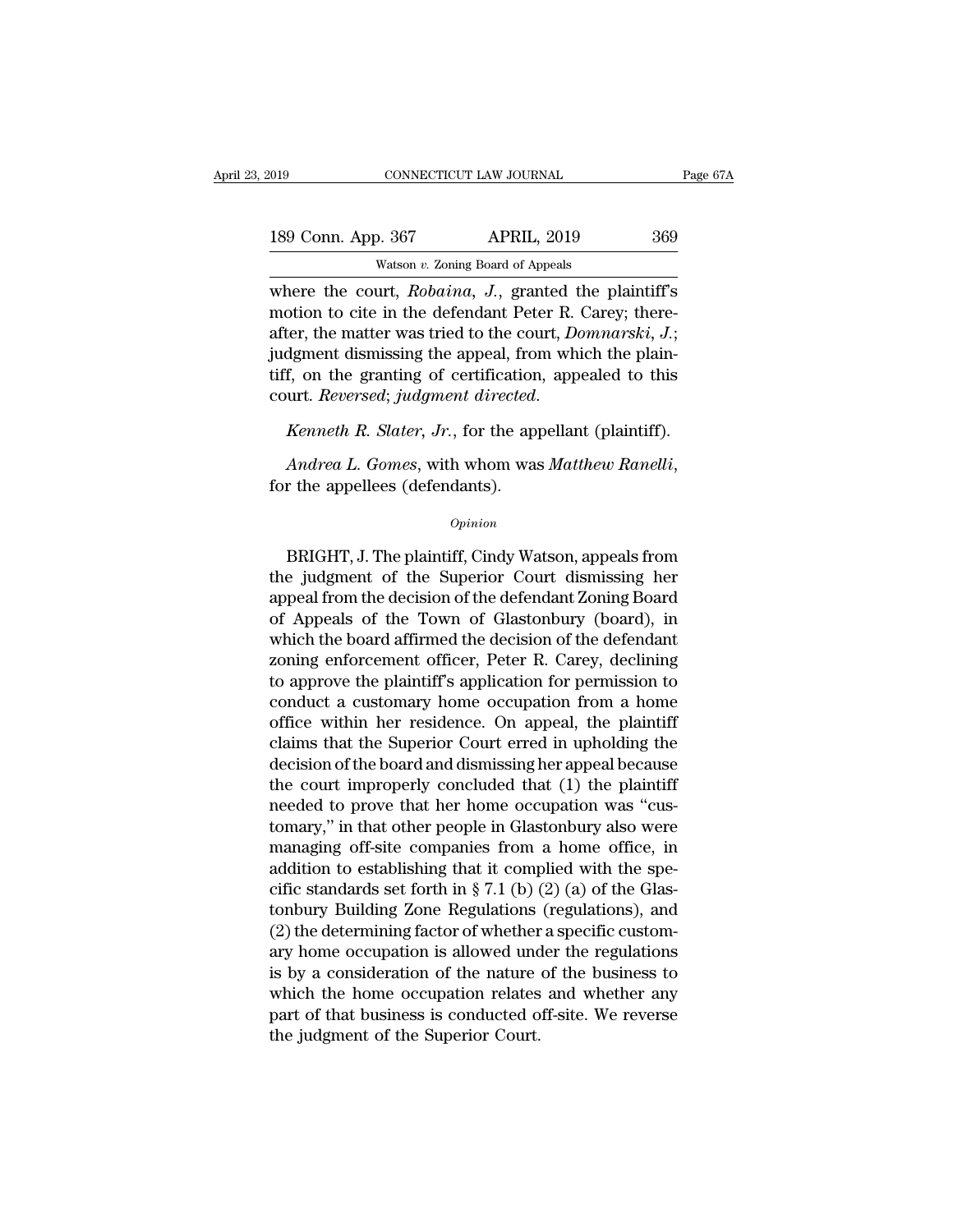| 68A | CONNECTICUT LAW JOURNAL                            |                    | April 23, 2019 |
|-----|----------------------------------------------------|--------------------|----------------|
| 370 | <b>APRIL, 2019</b>                                 | 189 Conn. App. 367 |                |
|     | Watson $v$ . Zoning Board of Appeals               |                    |                |
|     | The record reveals the following uncontested facts |                    |                |

CONNECTICUT LAW JOURNAL April 23, 2<br>
O APRIL, 2019 189 Conn. App. 367<br>
Watson v. Zoning Board of Appeals<br>
The record reveals the following uncontested facts.<br>
The record reveals the following uncontested facts.<br>
Replaintif The plaintiff owns are included interesting and the plaintiff owns and operates a business, Haven<br>The plaintiff owns and operates a business, Haven<br>Transportation, LLC (business), which provides special transportation corr  $\frac{\text{APRIL, 2019}}{\text{Watson } v. \text{ Zoning Board of Appeals}}$ <br>The record reveals the following uncontested facts.<br>The plaintiff owns and operates a business, Haven<br>Transportation, LLC (business), which provides spe-<br>cial transportation services t  $\frac{\text{APRIL, 2019}}{\text{Watson } v. \text{ Zoning Board of Appeals}}$ <br>
The record reveals the following uncontested facts.<br>
The plaintiff owns and operates a business, Haven<br>
Transportation, LLC (business), which provides special transportation services Watson v. Zoning Board of Appeals<br>The record reveals the following uncontested facts.<br>The plaintiff owns and operates a business, Haven<br>Transportation, LLC (business), which provides spe-<br>cial transportation services to sc The record reveals the following uncontested facts.<br>The plaintiff owns and operates a business, Haven<br>Transportation, LLC (business), which provides spe-<br>cial transportation services to school districts, using<br>minivans. Th The record reveals the following uncontested facts.<br>The plaintiff owns and operates a business, Haven<br>Transportation, LLC (business), which provides spe-<br>cial transportation services to school districts, using<br>minivans. Th The plaintiff owns and operates a business, Haven<br>Transportation, LLC (business), which provides spe-<br>cial transportation services to school districts, using<br>minivans. The business has forty-one vehicles and forty-<br>nine em Transportation, LLC (business), which provides special transportation services to school districts, using<br>minivans. The business has forty-one vehicles and forty-<br>nine employees, and it operates a facility in East Hart-<br>fo inivans. The business has forty-one vehicles and forty-<br>the employees, and it operates a facility in East Hart-<br>rd, which has an office and a maintenance facility.<br>any of the business' minivans are stored at this loca-<br>on nine employees, and it operates a facility in East Hartford, which has an office and a maintenance facility.<br>Many of the business' minivans are stored at this location or at the homes of the employees who drive them.<br>The p

ford, which has an office and a maintenance facility.<br>Many of the business' minivans are stored at this location or at the homes of the employees who drive them.<br>The plaintiff has managed her business from her residence si Many of the business' minivans are stored at this location or at the homes of the employees who drive them.<br>The plaintiff has managed her business from her residence since 2013, in a single room home office. Prior to Novem tion or at the homes of the employees who drive them.<br>The plaintiff has managed her business from her residence since 2013, in a single room home office. Prior<br>to November, 2015, drivers using the minivans went to<br>the plai The plaintiff has managed her business from her resi-<br>dence since 2013, in a single room home office. Prior<br>to November, 2015, drivers using the minivans went to<br>the plaintiff's residence, both for business and for social<br> The plaintiff has managed her business from her resi-<br>dence since 2013, in a single room home office. Prior<br>to November, 2015, drivers using the minivans went to<br>the plaintiff's residence, both for business and for social dence since 2013, in a single room home office. Prior<br>to November, 2015, drivers using the minivans went to<br>the plaintiff's residence, both for business and for social<br>events. Following a complaint, Carey, on November 18,<br> to November, 2015, drivers using the minivans went to<br>the plaintiff's residence, both for business and for social<br>events. Following a complaint, Carey, on November 18,<br>2015, issued a cease and desist order to the plaintif the plaintiff's residence, both for business and for social<br>events. Following a complaint, Carey, on November 18,<br>2015, issued a cease and desist order to the plaintiff.<br>The order alleged that the plaintiff was operating h events. Following a complaint, Carey, on November 18,<br>2015, issued a cease and desist order to the plaintiff.<br>The order alleged that the plaintiff was operating her<br>business outside of the regulations in that (1) a transpo 2015, issued a cease and desist order to the plaintiff.<br>The order alleged that the plaintiff was operating her<br>business outside of the regulations in that (1) a transpor-<br>tation center was not a permitted use, (2) the pla siness outside of the regulations in that  $(1)$  a transportion center was not a permitted use,  $(2)$  the plaintiff d not obtained the town's approval for a customary ome occupation, and  $(3)$  the plaintiff was storing as tation center was not a permitted use,  $(2)$  the plaintiff<br>had not obtained the town's approval for a customary<br>home occupation, and  $(3)$  the plaintiff was storing as<br>many as eight commercial vehicles at her residence.<br>O

had not obtained the town's approval for a customary<br>home occupation, and (3) the plaintiff was storing as<br>many as eight commercial vehicles at her residence.<br>On December 7, 2015, the plaintiff filed an appeal of<br>the ceas home occupation, and (3) the plaintiff was storing as<br>many as eight commercial vehicles at her residence.<br>On December 7, 2015, the plaintiff filed an appeal of<br>the cease and desist order with the board. She attached<br>a sta many as eight commercial vehicles at her residence.<br>
On December 7, 2015, the plaintiff filed an appeal of<br>
the cease and desist order with the board. She attached<br>
a statement of her reasons for appeal, which set forth,<br> On December 7, 2015, the plaintiff filed an appeal of<br>the cease and desist order with the board. She attached<br>a statement of her reasons for appeal, which set forth,<br>in relevant part: "The [plaintiff]  $\ldots$  operates a ful On December 7, 2015, the plaintiff filed an appeal of<br>the cease and desist order with the board. She attached<br>a statement of her reasons for appeal, which set forth,<br>in relevant part: "The [plaintiff]  $\ldots$  operates a ful the cease and desist order with the board. She attached<br>a statement of her reasons for appeal, which set forth,<br>in relevant part: "The [plaintiff]  $\ldots$  operates a fully<br>compliant customary home occupation in which she<br>ma a statement of her reasons for appeal, which set forth,<br>in relevant part: "The [plaintiff] . . . . operates a fully<br>compliant customary home occupation in which she<br>manages, by telephone and electronic communications,<br>the In relevant part: "The [plaintiff]  $\ldots$  operates a fully compliant customary home occupation in which she manages, by telephone and electronic communications, the logistics of her business, which provides transportation compliant customary home occupation in which she<br>manages, by telephone and electronic communications,<br>the logistics of her business, which provides transporta-<br>tion services to students, primarily those with special<br>needs, manages, by telephone and electronic communications,<br>the logistics of her business, which provides transporta-<br>tion services to students, primarily those with special<br>needs, using vehicles that are the primary vehicles use the logistics of her business, which provides transportation services to students, primarily those with special<br>needs, using vehicles that are the primary vehicles used<br>by [the plaintiff] and her husband, and a third vehic tion services to students, primarily those with special<br>needs, using vehicles that are the primary vehicles used<br>by [the plaintiff] and her husband, and a third vehicle,<br>such as a passenger van, that is periodically used f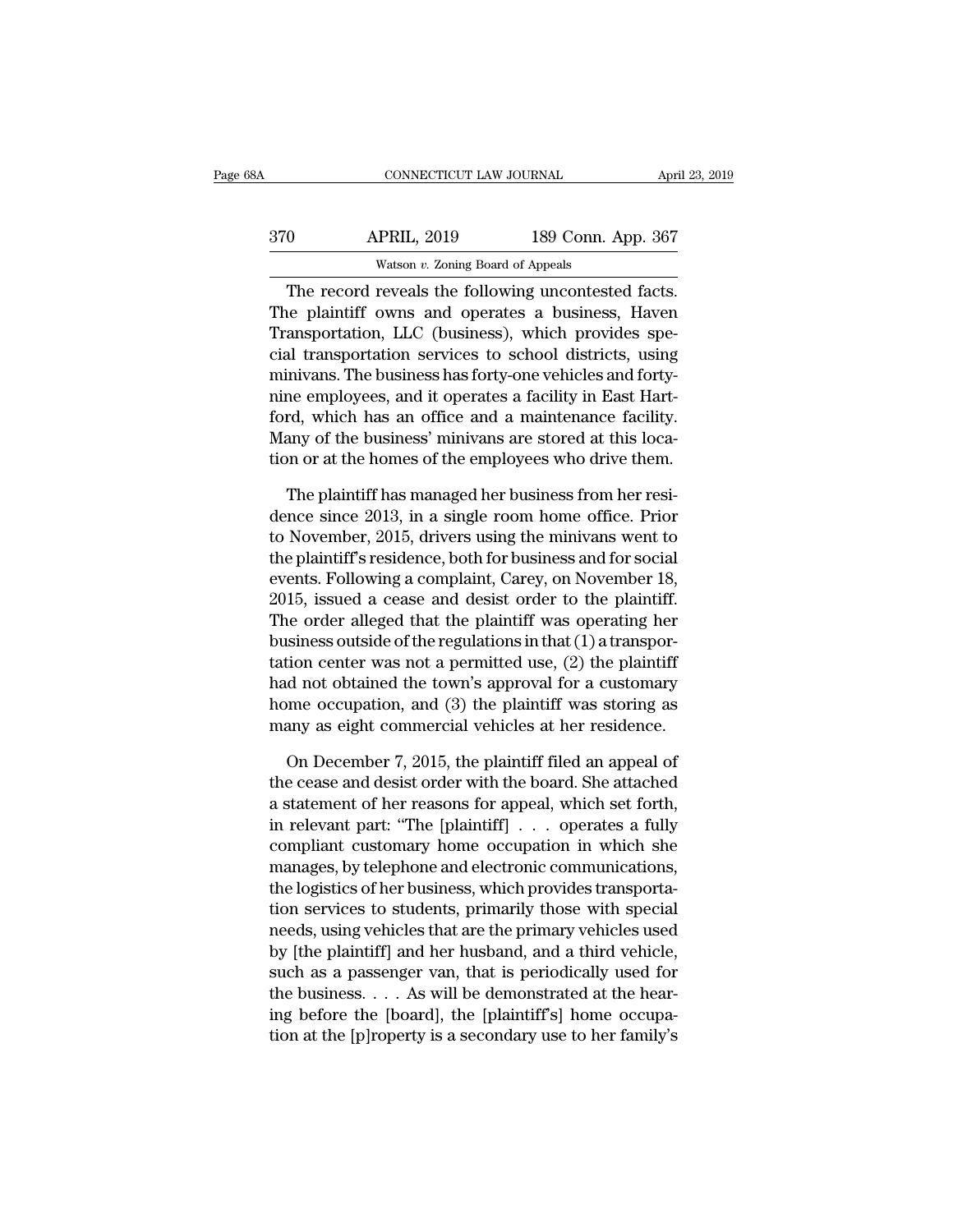| 019 |                    | CONNECTICUT LAW JOURNAL                              | Page 69A |
|-----|--------------------|------------------------------------------------------|----------|
|     | 189 Conn. App. 367 | <b>APRIL, 2019</b>                                   | 371      |
|     |                    | Watson $v$ . Zoning Board of Appeals                 |          |
|     |                    | primary residence and meets all conditions for oper- |          |

FRIL, 2019<br>
primary residence and meets all conditions for operating a customary home occupation under the [regulations]" 189 Conn. App. 367 APRIL, 2019 371<br>Watson v. Zoning Board of Appeals<br>primary residence and meets all conditions for oper-<br>ating a customary home occupation under the [regu-<br>lations]." lations].''  $\frac{9 \text{ Conn. App. } 367}{9 \text{ Watson } v. \text{ Zoning Board of Appeals}}$ <br>
imary residence and meets all conditions for oper-<br>
ing a customary home occupation under the [regu-<br>
ions]."<br>
During the January 4, 2016 public hearing on the<br>
aintiff's appeal fro

Watson  $v$ . Zoning Board of Appeals<br>
primary residence and meets all conditions for oper-<br>
ating a customary home occupation under the [regu-<br>
lations]."<br>
During the January 4, 2016 public hearing on the<br>
plaintiff's appe primary residence and meets all conditions for operating a customary home occupation under the [regulations]."<br>During the January 4, 2016 public hearing on the plaintiff's appeal from the cease and desist order, her attorn primary restactive and meets an conductors for oper<br>ating a customary home occupation under the [regu-<br>lations]."<br>During the January 4, 2016 public hearing on the<br>plaintiff's appeal from the cease and desist order, her<br>att attaing a cassonary forme occupation ander are poster<br>alations]."<br>During the January 4, 2016 public hearing on the<br>plaintiff's appeal from the cease and desist order, her<br>attorney, Kenneth R. Slater, explained that the pla During the January 4, 2016 public hearing on the<br>plaintiff's appeal from the cease and desist order, her<br>attorney, Kenneth R. Slater, explained that the plaintiff<br>had hired him one month before the cease and desist<br>order w During the January 4, 2016 public hearing on the plaintiff's appeal from the cease and desist order, her attorney, Kenneth R. Slater, explained that the plaintiff had hired him one month before the cease and desist order w plaintiff's appeal from the cease and desist order, her<br>attorney, Kenneth R. Slater, explained that the plaintiff<br>had hired him one month before the cease and desist<br>order was issued, and that the plaintiff was compliant<br>w attorney, Kenneth R. Slater, explained that the plaintiff<br>had hired him one month before the cease and desist<br>order was issued, and that the plaintiff was compliant<br>with all regulations by the time that order was issued.<br>A had hired him one month before the cease and desist<br>order was issued, and that the plaintiff was compliant<br>with all regulations by the time that order was issued.<br>Additionally, following discussions with several mem-<br>bers order was issued, and that the plaintiff was compliant<br>with all regulations by the time that order was issued.<br>Additionally, following discussions with several mem-<br>bers of the board during the hearing, Slater agreed that<br> with all regulations by the time that order was issued.<br>Additionally, following discussions with several members of the board during the hearing, Slater agreed that<br>the plaintiff would file an application for permission to Additionally, following discussions with several members of the board during the hearing, Slater agreed that<br>the plaintiff would file an application for permission to<br>conduct a customary home occupation. He explained<br>that bers of the board during the hearing, Slater agreed that<br>the plaintiff would file an application for permission to<br>conduct a customary home occupation. He explained<br>that they had not filed previously because the applica-<br>t the plaintiff would file an application for permission to<br>conduct a customary home occupation. He explained<br>that they had not filed previously because the applica-<br>tion process was unclear.<sup>1</sup> Carey told the board that<br>he on process was unclear.<sup>1</sup> Carey told the board that<br>
2 would need more information in the form of an<br>
oplication before he could make a decision regarding<br>
1 Section 7.1 of regulations neither sets forth a specific requir he would need more information in the form of an application before he could make a decision regarding the merits of such an application. The minutes of this  $\frac{1}{1}$  Section 7.1 of regulations neither sets forth a specif

application before he could make a decision regarding<br>the merits of such an application. The minutes of this<br><sup>1</sup> Section 7.1 of regulations neither sets forth a specific requirement that<br>a person seek approval or seek a pe The merits of such an application. The minutes of this<br>
<sup>1</sup> Section 7.1 of regulations neither sets forth a specific requirement that<br>
a person seek approval or seek a permit for an customary home occupation,<br>
nor does it <sup>1</sup> Section 7.1 of regulations neither sets forth a specific requirement that a person seek approval or seek a permit for an customary home occupation, nor does it contain any direction for obtaining such approval or perm <sup>1</sup> Section 7.1 of regulations neither sets forth a specific requirement that a person seek approval or seek a permit for an customary home occupation, nor does it contain any direction for obtaining such approval or perm a person seek approval or seek a permit for an customary home occupation, nor does it contain any direction for obtaining such approval or permit. It also appears that the town has no formal application for someone to fil a person seek approval or seek a permit for an customary home occupation, nor does it contain any direction for obtaining such approval or permit. It also appears that the town has no formal application for someone to fil also appears that the town has no formal application for someone to fill out. The final subdivision of  $\S 7.1$  of the regulations, specifically  $\S 7.1$  (b) (2) (a) (12), however, sets forth the following: "The Building Of and repeat and subdivision of §7.1 of the regulations, specifically §7.1 (b) (2) (a) (12), however, sets forth the following: "The Building Official may, at his discretion, for good cause such as a noncustomary use, poten (2) (a) (12), however, sets forth the following: "The Building Official may, at his discretion, for good cause such as a noncustomary use, potential excessive noise, storage of materials or parking, [refer] any question c at his discretion, for good cause such as a noncustomary use, potential excessive noise, storage of materials or parking, [refer] any question concerning a customary home occupation to the Town Plan and Zoning Commission f excessive noise, storage of materials or parking, [refer] any question concerning a customary home occupation to the Town Plan and Zoning Commission for its review and recommendations. The Town Plan and Zoning Commission s ing a customary home occupation to the Town Plan and Zoning Commission<br>for its review and recommendations. The Town Plan and Zoning Commission<br>shall have thirty (30) days from its receipt of the application from the<br>Buildi In the seview and recommendations. The Town Plan and Zoning Commission<br>shall have thirty (30) days from its receipt of the application from the<br>Building Official within which to forward its report of findings and recom-<br>me shall have thirty (30) days from its receipt of the application from the Building Official within which to forward its report of findings and recommendations to the Building Official. Said report of the Town Plan and Zonin *Building Official within which to forward its report of findings and recommendations to the Building Official. Said report of the Town Plan and Zoning Commission shall be advisory only, and the failure of the Town Plan an* mendations to the Building Official. Said report of the Town Plan and Zoning<br>Commission shall be advisory only, and the failure of the Town Plan and<br>Zoning Commission to submit its report within the prescribed thirty (30)<br> Commission shall be advisory only, and the failure of the Town Plan and Zoning Commission to submit its report within the prescribed thirty  $(30)$  day period shall not prevent the Building Official from reaching a decisio Zoning Commission to submit its report within the prescribed thirty  $(30)$  day period shall not prevent the Building Official from reaching a decision on the application for the customary home occupation after the prescri day period shall not prevent the Building Official from reaching a decision on the application for the customary home occupation after the prescribed thirty (30) day time period has expired." (Emphasis added.) There is no for the application for the customary home occupation after the prescribed thirty (30) day time period has expired." (Emphasis added.) There is no indication in the record that Carey, the building official, referred this m thirty (30) day time period has expired." (Emphasis added.) There is no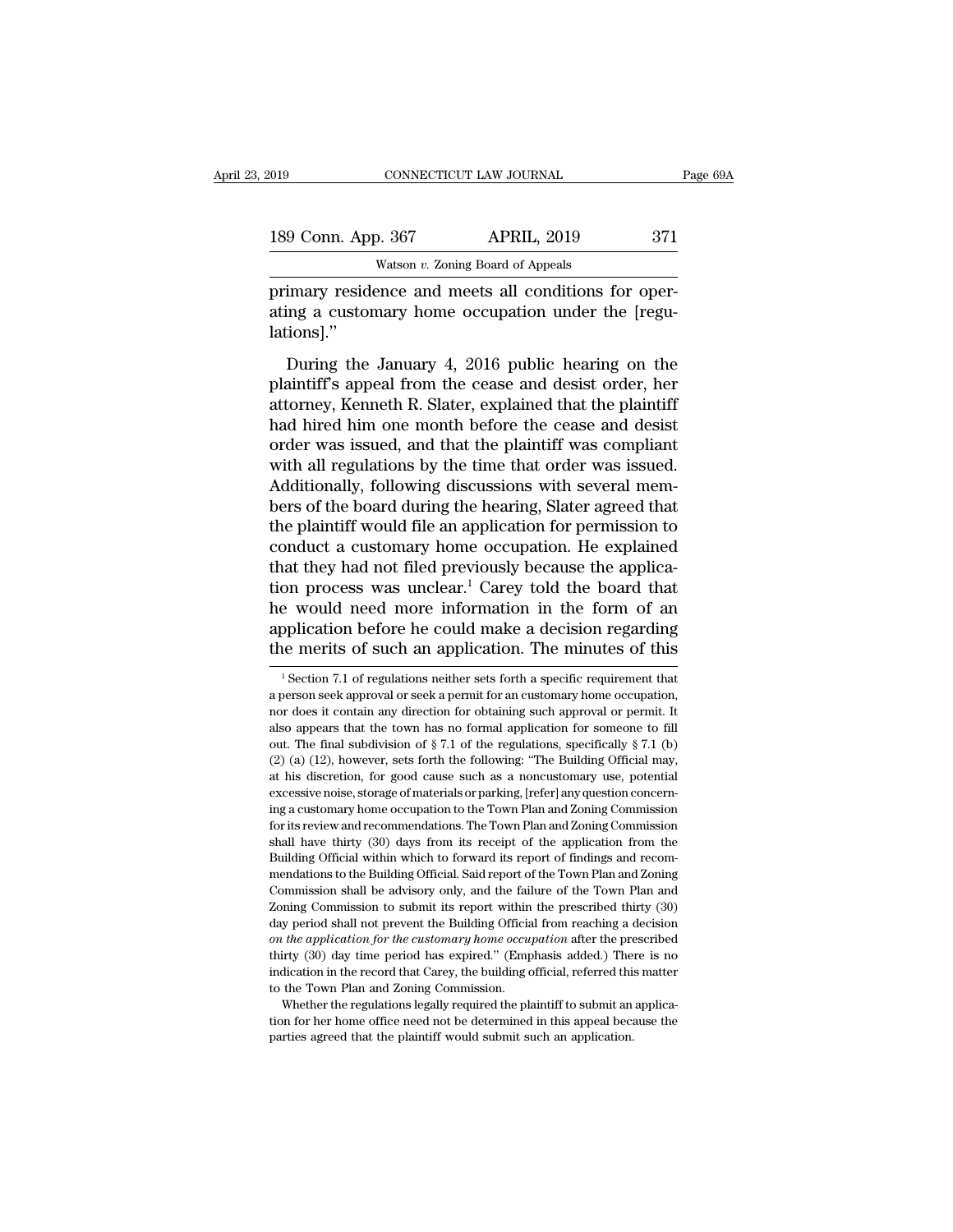| '0A | CONNECTICUT LAW JOURNAL                                |                    | April 23, 2019 |
|-----|--------------------------------------------------------|--------------------|----------------|
| 372 | <b>APRIL, 2019</b>                                     | 189 Conn. App. 367 |                |
|     | Watson $v$ . Zoning Board of Appeals                   |                    |                |
|     | hearing also reflect that Carey told the board that he |                    |                |

CONNECTICUT LAW JOURNAL April 23, 2019<br>
372 APRIL, 2019 189 Conn. App. 367<br>
Watson v. Zoning Board of Appeals<br>
hearing also reflect that Carey told the board that he<br>
had issued the cease and desist order because he had<br>
h APRIL, 2019 189 Conn. App. 367<br>Watson v. Zoning Board of Appeals<br>hearing also reflect that Carey told the board that he<br>had issued the cease and desist order because he had<br>been instructed to do so "by a higher-up." The bo  $\begin{array}{r} \text{372}\qquad \text{APRIL, 2019}\qquad \text{189 Conn. App. 367}\ \text{Maximum }v. \text{ Zoning Board of Appeals} \text{hearing also reflect that Carey told the board that he had issued the cease and desist order because he had been instructed to do so "by a higher-up." The board unanimously agreed to table the matter.<sup>2</sup> \end{array}$  $\begin{array}{r} \text{372} \text{ —} \text{ —} \text{ -} \text{Natson } v. \text{ Zoning Board of Appeals} \\ \hline \text{ \_} \text{Watson } v. \text{ Zoning Board of Appeals} \\ \text{hearing also reflect that Carey told the board had issued the cease and desist order because been instructed to do so "by a higher-up." The unanimously agreed to table the matter.<sup>2</sup> \text{ -} \text{Thereafter, on January 8, 2016, the plaintiff sub-} \end{array}$ Watson v. Zoning Board of Appeals<br>
aring also reflect that Carey told the board that he<br>
d issued the cease and desist order because he had<br>
en instructed to do so "by a higher-up." The board<br>
animously agreed to table th hearing also reflect that Carey told the board that he<br>had issued the cease and desist order because he had<br>been instructed to do so "by a higher-up." The board<br>unanimously agreed to table the matter.<sup>2</sup><br>Thereafter, on Jan

had issued the cease and desist order because he had<br>been instructed to do so "by a higher-up." The board<br>unanimously agreed to table the matter.<sup>2</sup><br>Thereafter, on January 8, 2016, the plaintiff submitted<br>her application f had issued the cease and desist order because it had<br>been instructed to do so "by a higher-up." The board<br>unanimously agreed to table the matter.<sup>2</sup><br>Thereafter, on January 8, 2016, the plaintiff submitted<br>her application f that he had denied the matter.<sup>2</sup><br>Thereafter, on January 8, 2016, the plaintiff submitted<br>her application for permission to conduct a customary<br>home occupation. On January 25, 2016, Carey sent a<br>letter to the plaintiff an Thereafter, on January 8, 2016, the plaintiff submitted<br>her application for permission to conduct a customary<br>home occupation. On January 25, 2016, Carey sent a<br>letter to the plaintiff and her attorney notifying them<br>that Thereafter, on January 8, 2016, the plaintiff submitted<br>her application for permission to conduct a customary<br>home occupation. On January 25, 2016, Carey sent a<br>letter to the plaintiff and her attorney notifying them<br>that her application for permission to conduct a customary<br>home occupation. On January 25, 2016, Carey sent a<br>letter to the plaintiff and her attorney notifying them<br>that he had denied the plaintiff's application, stating,<br>in home occupation. On January 25, 2016, Carey sent a<br>letter to the plaintiff and her attorney notifying them<br>that he had denied the plaintiff's application, stating,<br>in relevant part: "[Y]ou do not meet the general intent<br>a letter to the plaintiff and her attorney notifying them<br>that he had denied the plaintiff's application, stating,<br>in relevant part: "[Y]ou do not meet the general intent<br>and spirit of the [c]ustomary [h]ome [o]ccupation [r that he had denied the plaintiff's application, stating,<br>in relevant part: "[Y]ou do not meet the general intent<br>and spirit of the [c]ustomary [h]ome [o]ccupation [regu-<br>lations], and also don't meet all the standards set in relevant part: "[Y]ou do not meet the general intent<br>and spirit of the [c]ustomary [h]ome [o]ccupation [regu-<br>lations], and also don't meet all the standards set forth<br>in [§ 7.1 (b) (2) (a) of the regulations], specifi and spirit of the [c]ustomary [h]ome [o]ccupation [regulations], and also don't meet all the standards set forth<br>in [§ 7.1 (b) (2) (a) of the regulations], specifically items<br>1, 4, and 8.  $\dots$  . Items 1 and 4 are based on lations], and also don't meet all the standards set forth<br>in [§ 7.1 (b) (2) (a) of the regulations], specifically items<br>1, 4, and 8. . . . Items 1 and 4 are based on evidence<br>from complaints and testimony and also from yo in [§ 7.1 (b) (2) (a) of the regulations], specifically items<br>1, 4, and 8. . . . Items 1 and 4 are based on evidence<br>from complaints and testimony and also from your let-<br>ter dated [January 8, 2016]. The operation of the 1, 4, and 8. . . . . Items 1 and 4 are based on evidence<br>from complaints and testimony and also from your let-<br>ter dated [January 8, 2016]. The operation of the home<br>occupation doesn't take place entirely within the home, from complaints and testimony and also from your let-<br>ter dated [January 8, 2016]. The operation of the home<br>occupation doesn't take place entirely within the home,<br>and has changed the character of the neighborhood.<br>Given ter dated [January 8, 2016]. The operation of the home occupation doesn't take place entirely within the home, and has changed the character of the neighborhood. Given past practice, it is apparent that Haven Transport veh occupation doesn't take place entirely within the home,<br>and has changed the character of the neighborhood.<br>Given past practice, it is apparent that Haven Transport<br>vehicles come and go from the property.... Item 8<br>is base and has changed the character of the neighborhood.<br>Given past practice, it is apparent that Haven Transport<br>vehicles come and go from the property. . . . . Item 8<br>is based on complaints and testimony of past practices.<br>Th Given past practice, it is apparent that Haven Transport<br>vehicles come and go from the property. . . . Item 8<br>is based on complaints and testimony of past practices.<br>There is evidence that unsightly conditions of the prop vehicles come and go from the property. . . . Item 8<br>is based on complaints and testimony of past practices.<br>There is evidence that unsightly conditions of the prop-<br>erty have existed and will possibly continue in the<br>fut is based on complaints and testimony of past practices.<br>There is evidence that unsightly conditions of the property have existed and will possibly continue in the<br>future. Therefore I am continuing to uphold my cease<br>[and] There is evidence that unity have existed and v<br>future. Therefore I am co<br>[and] desist dated Noven<br>application for a [c]ust<br> $\dots$ ." (Emphasis omitted<br>denial to the board.<br>On April 4, 2016, the boa ture. Therefore I am continuing to uphold my cease<br>nd] desist dated November 18, 2015 and [d]eny your<br>plication for a [c]ustomary [h]ome [o]ccupation<br>..." (Emphasis omitted.) The plaintiff appealed that<br>nial to the board.<br> Fraction 1 and continuing to applied hy cease<br>
[and] desist dated November 18, 2015 and [d]eny your<br>
application for a [c]ustomary [h]ome [o]ccupation<br>  $\ldots$  ." (Emphasis omitted.) The plaintiff appealed that<br>
denial to t

pand desist dated November 10, 2019 and  $\lceil d \rceil$  desist application for a  $\lceil c \rceil$ ustomary  $\lceil d \rceil$ ome  $\lceil o \rceil$ ccupation . . . . . " (Emphasis omitted.) The plaintiff appealed that denial to the board.<br>On April 4, 201 mental board members. The plaintiff appealed that<br>denial to the board.<br>On April 4, 2016, the board conducted what appears to<br>have been a rather contentious hearing on the plaintiff's<br>appeal. During the hearing, in respons On April 4, 2016, the board conducted what appears to<br>ave been a rather contentious hearing on the plaintiff's<br>opeal. During the hearing, in response to some com-<br>ents by board members, Slater explained to the board<br><sup>2</sup> Th have been a rather contentious hearing on the plaintiff's<br>appeal. During the hearing, in response to some com-<br>ments by board members, Slater explained to the board<br><sup>2</sup> The plaintiff's attorney sent a letter to the board o

appeal. During the hearing, in response to some com-<br>ments by board members, Slater explained to the board<br> $\frac{1}{2}$ The plaintiff's attorney sent a letter to the board on January 29, 2016,<br>withdrawing the plaintiff's appe and desist order. The plaintiff's attorney sent a letter to the board on January 29, 2016, withdrawing the plaintiff's appeal to the board. The board, unaware of this letter, on February 1, 2016, voted to deny the plaintif <sup>2</sup> The plaintiff's attorney sent a letter to the board on January 29, 2016, withdrawing the plaintiff's appeal to the board. The board, unaware of this letter, on February 1, 2016, voted to deny the plaintiff's appeal of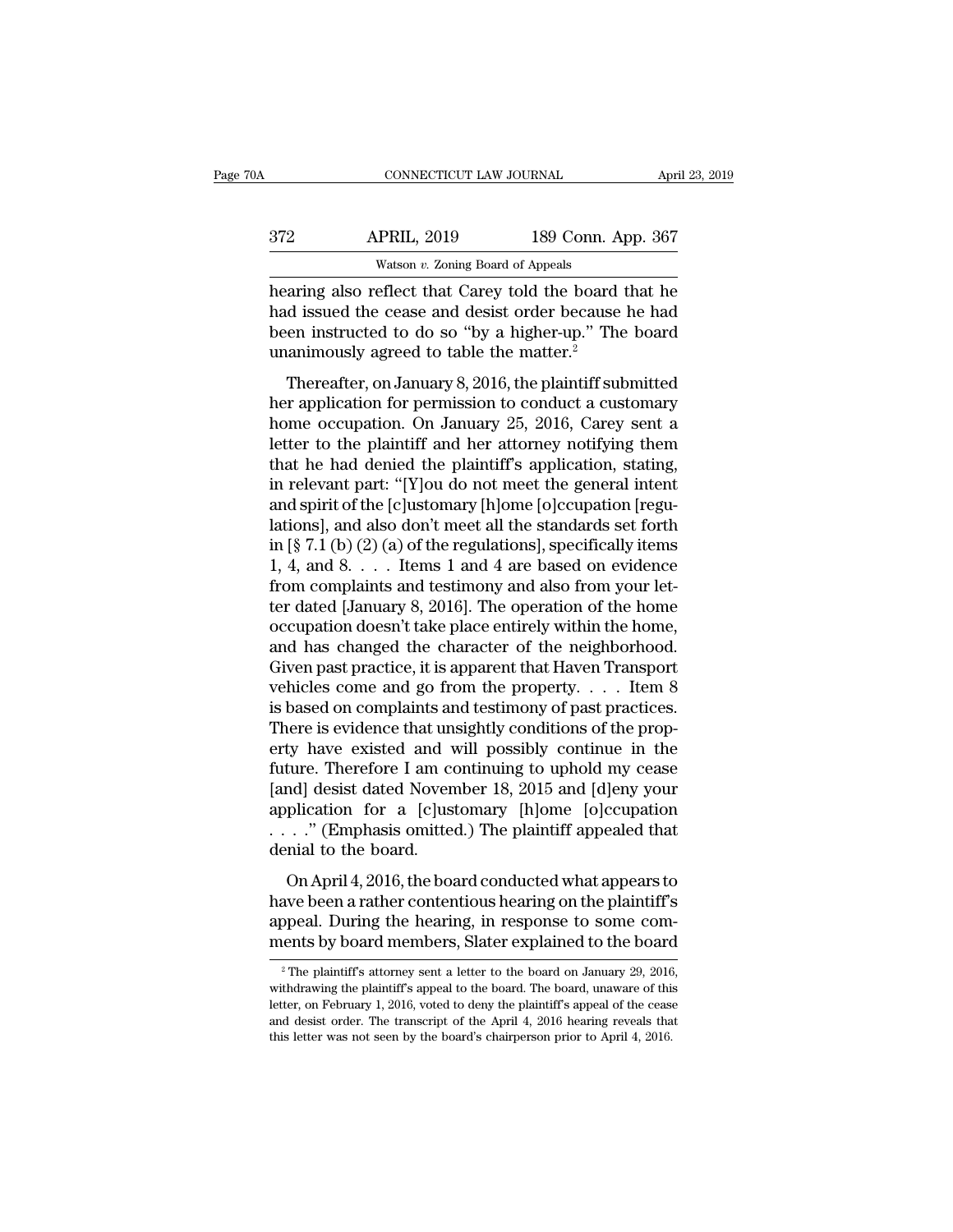That it was required to conduct a de novo review of the<br>distribution of Capacitan and the plaintiff's application, rather than merely review the<br>distribution of Capacity Hother had more bis presentation 189 Conn. App. 367 APRIL, 2019 373<br>Watson v. Zoning Board of Appeals<br>that it was required to conduct a de novo review of the<br>plaintiff's application, rather than merely review the<br>determination of Carey. He then began his 189 Conn. App. 367 APRIL, 2019 373<br>Watson v. Zoning Board of Appeals<br>that it was required to conduct a de novo review of the<br>plaintiff's application, rather than merely review the<br>determination of Carey. He then began his 189 Conn. App. 367 APRIL, 2019 373<br>
Watson v. Zoning Board of Appeals<br>
that it was required to conduct a de novo review of the<br>
plaintiff's application, rather than merely review the<br>
determination of Carey. He then began Watson v. Zoning Board of Appeals<br>
that it was required to conduct a de novo review of the<br>
plaintiff's application, rather than merely review the<br>
determination of Carey. He then began his presentation<br>
to the board. Boa was on  $v$ . Zoning Board of Appeais<br>that it was required to conduct a de novo review of the<br>plaintiff's application, rather than merely review the<br>determination of Carey. He then began his presentation<br>to the board. Board that it was required to conduct a de novo review of the plaintiff's application, rather than merely review the determination of Carey. He then began his presentation to the board. Board chairperson, Timothy Lamb, asked if plaintiff's application, rather than merely review the<br>determination of Carey. He then began his presentation<br>to the board. Board chairperson, Timothy Lamb, asked<br>if the business was still being operated out of the resi-<br>d determination of Carey. He then began his presentation<br>to the board. Board chairperson, Timothy Lamb, asked<br>if the business was still being operated out of the resi-<br>dence, and Slater explained that the call center was<br>ong to the board. Board chairperson, Timothy Lamb, asked<br>if the business was still being operated out of the resi-<br>dence, and Slater explained that the call center was<br>ongoing, using phones and a computer. Lamb stated<br>that the if the business was still being operated out of the resi-<br>dence, and Slater explained that the call center was<br>ongoing, using phones and a computer. Lamb stated<br>that the plaintiff was applying for permission to do<br>somethin dence, and Slater explained that the call center was<br>ongoing, using phones and a computer. Lamb stated<br>that the plaintiff was applying for permission to do<br>something that she already was doing, and that she was<br>acting ahea ongoing, using phones and a computer. Lamb stated<br>that the plaintiff was applying for permission to do<br>something that she already was doing, and that she was<br>acting ahead of her application. Board vice chairperson,<br>Sandra that the plaintiff was applying for permission to do<br>something that she already was doing, and that she was<br>acting ahead of her application. Board vice chairperson,<br>Sandra O'Leary, stated that because Carey already had<br>den something that she already was doing, and that she was<br>acting ahead of her application. Board vice chairperson,<br>Sandra O'Leary, stated that because Carey already had<br>denied the plaintiff's application for permission to hav acting ahead of her application. Board vice chairperson,<br>Sandra O'Leary, stated that because Carey already had<br>denied the plaintiff's application for permission to have<br>a customary home occupation, she did not understand<br>w Sandra O'Leary, stated that because Carey already had<br>denied the plaintiff's application for permission to have<br>a customary home occupation, she did not understand<br>why the board needed "to go through all of this again."<br>O' denied the plaintiff's application for permis<br>a customary home occupation, she did not<br>why the board needed "to go through all of<br>O'Leary also indicated that she had a probl<br>plaintiff's operation of the business withou<br>per From the board needed "to go through all of this again."<br>Leary also indicated that she had a problem with the<br>aintiff's operation of the business without the town's<br>rmission. Slater stated that the purpose of the hearing<br>a  $\overline{O'}$  Leary also indicated that she had a problem with the plaintiff's operation of the business without the town's permission. Slater stated that the purpose of the hearing was to obtain the town's permission.<br>Slater

Frame of the business without the town's<br>permission. Slater stated that the purpose of the hearing<br>was to obtain the town's permission.<br>Slater proceeded to introduce evidence, but some<br>members of the board appeared frustra permission. Slater stated that the purpose of the hearing<br>was to obtain the town's permission.<br>Slater proceeded to introduce evidence, but some<br>members of the board appeared frustrated by his pre-<br>sentation, making comment was to obtain the town's permission.<br>
Slater proceeded to introduce evidence, but some<br>
members of the board appeared frustrated by his pre-<br>
sentation, making comments such as "we agree . . .<br>
that's [the plaintiff's] hom Slater proceeded to introduce evidence, but some<br>
members of the board appeared frustrated by his pre-<br>
sentation, making comments such as "we agree  $\dots$ <br>
that's [the plaintiff's] home office and that's fine. I mean<br>
you Slater proceeded to introduce evidence, but some<br>members of the board appeared frustrated by his pre-<br>sentation, making comments such as "we agree  $\dots$ <br>that's [the plaintiff's] home office and that's fine. I mean<br>you don' members of the board appeared frustrated by his presentation, making comments such as "we agree . . . that's [the plaintiff's] home office and that's fine. I mean you don't have to swear on a stack of Bibles," and "what's sentation, making comments such as "we agree . . . that's [the plaintiff's] home office and that's fine. I mean<br>you don't have to swear on a stack of Bibles," and<br>"what's the point?"<sup>3</sup> Slater attempted to explain that he<br> that's [the plaintiff's] home office and that's fine. I mean<br>you don't have to swear on a stack of Bibles," and<br>"what's the point?"<sup>3</sup> Slater attempted to explain that he<br>was trying to show that the plaintiff was in compli you don't have to swear on a stack of Bibles," and<br>"what's the point?"<sup>3</sup> Slater attempted to explain that he<br>was trying to show that the plaintiff was in compliance<br>with the regulations regarding customary home occupa-<br>ti "what's the point?"<sup>3</sup> Slater attempted to explain that he<br>was trying to show that the plaintiff was in compliance<br>with the regulations regarding customary home occupa-<br>tions. Lamb stated that the board knew that the plain was trying to show that the plaintiff was in compliance<br>with the regulations regarding customary home occupa-<br>tions. Lamb stated that the board knew that the plaintiff<br>had a home office, and that she had employees who<br>came with the regulations regarding customary home occupations. Lamb stated that the board knew that the plaintiff had a home office, and that she had employees who came to visit. Slater disagreed with that, and said there was tions. Lamb stated that the board knew that the plaintiff<br>had a home office, and that she had employees who<br>came to visit. Slater disagreed with that, and said there<br>was no evidence that employees were visiting the home<br>o as no evidence that employees were visiting the home<br>ffice any longer. The plaintiff then explained to the<br>pard that she had only one employee who came to<br>er home office, and that this person actually works in<br><sup>3</sup>The frust office any longer. The plaintiff then explained to the board that she had only one employee who came to her home office, and that this person actually works in  $\frac{3}{10}$  The frustration of some of the members also may ha

board that she had only one employee who came to<br>her home office, and that this person actually works in<br><sup>3</sup>The frustration of some of the members also may have been due, at<br>least in part, to the fact that they did not und on a completely new application.<br>
The frustration of some of the fleast in part, to the fact that they withdrawn her appeal from the ce on a completely new application.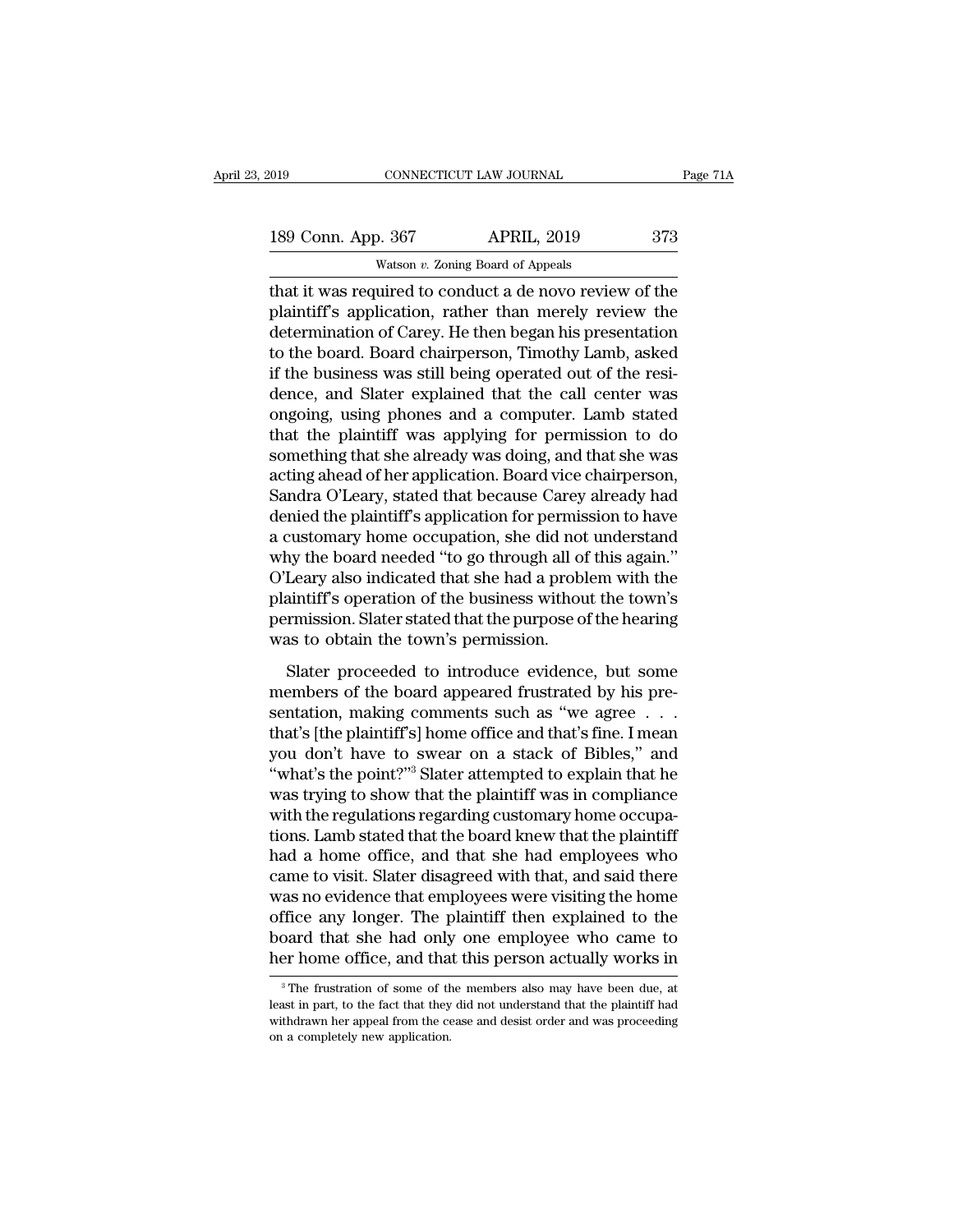| 2A  | CONNECTICUT LAW JOURNAL                              |                    | April 23, 2019 |
|-----|------------------------------------------------------|--------------------|----------------|
| 374 | <b>APRIL, 2019</b>                                   | 189 Conn. App. 367 |                |
|     | Watson $v$ . Zoning Board of Appeals                 |                    |                |
|     | the home office. She denied that any other employees |                    |                |

CONNECTICUT LAW JOURNAL April 23, 2019<br>374 APRIL, 2019 189 Conn. App. 367<br>watson v. Zoning Board of Appeals<br>the home office. She denied that any other employees<br>or applicants for employment come to her home office,<br>or that 374 APRIL, 2019 189 Conn. App. 367<br>Watson v. Zoning Board of Appeals<br>the home office. She denied that any other employees<br>or applicants for employment come to her home office,<br>or that she conducts meetings at her home offi  $\frac{\text{APRIL, 2019}}{\text{Watson } v. \text{ Zoning Board of Appeals}}$ <br>
the home office. She denied that any other employees<br>
or applicants for employment come to her home office,<br>
or that she conducts meetings at her home office. Slater<br>
further explaine  $\frac{\text{APRIL}}{\text{Watson } v. \text{ Zoning Board of Appeals}}$ <br>
the home office. She denied that any other employees<br>
or applicants for employment come to her home office,<br>
or that she conducts meetings at her home office. Slater<br>
further explained that Watson  $v$ . Zoning Board of Appeals<br>the home office. She denied that any other employees<br>or applicants for employment come to her home office,<br>or that she conducts meetings at her home office. Slater<br>further explained tha was on  $v$ . Zoning Board of Appears<br>the home office. She denied that any other employees<br>or applicants for employment come to her home office,<br>or that she conducts meetings at her home office. Slater<br>further explained tha the home office. She denied that any other employees<br>or applicants for employment come to her home office,<br>or that she conducts meetings at her home office. Slater<br>further explained that the plaintiff allows some employ-<br>e or applicants for employment come to her home office,<br>or that she conducts meetings at her home office. Slater<br>further explained that the plaintiff allows some employ-<br>ees to take the company vehicles home with them, and<br>t or that she conducts meetings at her home office. Slater<br>further explained that the plaintiff allows some employ-<br>ees to take the company vehicles home with them, and<br>that some people who work for the plaintiff's business<br> s to take the company vehicles home with them, and<br>at some people who work for the plaintiff's business<br>sit her at home in a personal capacity, not for business.<br>ater then explained that the plaintiff has asked that<br>ey no that some people who work for the plaintiff's business<br>visit her at home in a personal capacity, not for business.<br>Slater then explained that the plaintiff has asked that<br>they no longer use company vehicles for such visits

visit her at home in a personal capacity, not for business.<br>Slater then explained that the plaintiff has asked that<br>they no longer use company vehicles for such visits.<br>Slater stated to the board that the plaintiff has<br>bro Slater then explained that the plaintiff has asked that<br>they no longer use company vehicles for such visits.<br>Slater stated to the board that the plaintiff has<br>brought her home office into compliance with the regu-<br>lations they no longer use company vehicles for such visits.<br>Slater stated to the board that the plaintiff has<br>brought her home office into compliance with the regu-<br>lations and that the presentation to the board was meant<br>to demo Slater stated to the board that the plaintiff has<br>brought her home office into compliance with the regu-<br>lations and that the presentation to the board was meant<br>to demonstrate "that this business as it's being con-<br>ducted Slater stated to the board that the plaintiff has<br>brought her home office into compliance with the regu-<br>lations and that the presentation to the board was meant<br>to demonstrate "that this business as it's being con-<br>ducted brought her home office into compliance with the regulations and that the presentation to the board was meant<br>to demonstrate "that this business as it's being con-<br>ducted right now is nothing more than two people in<br>a room lations and that the presentation to the board was meant<br>to demonstrate "that this business as it's being con-<br>ducted right now is nothing more than two people in<br>a room making phone calls and [that] one commercial<br>vehicle to demonstrate "that this business as it's being con-<br>ducted right now is nothing more than two people in<br>a room making phone calls and [that] one commercial<br>vehicle [which the plaintiff drives on occasion is] being<br>parked ducted right now is nothing more than two people in<br>a room making phone calls and [that] one commercial<br>vehicle [which the plaintiff drives on occasion is] being<br>parked [there]. If [the vehicle is] there for longer than<br>dr a room making phone calls and [that] one commercial<br>vehicle [which the plaintiff drives on occasion is] being<br>parked [there]. If [the vehicle is] there for longer than<br>driving in and out by [the plaintiff], it is stored in vehicle [which the plaintiff drives on occasion is] being<br>parked [there]. If [the vehicle is] there for longer than<br>driving in and out by [the plaintiff], it is stored in the<br>rear as required by the regulations." Vice Chai parked [there]. If [the vehicle is] there for longer than<br>driving in and out by [the plaintiff], it is stored in the<br>rear as required by the regulations." Vice Chairperson<br>O'Leary interrupted Slater's presentation and stat driving in and out by [the plaintiff], it is stored in the<br>rear as required by the regulations." Vice Chairperson<br>O'Leary interrupted Slater's presentation and stated, in<br>relevant part: "Well, you know what? It's time for rear as required by the regulations." Vice Chairperson<br>O'Leary interrupted Slater's presentation and stated, in<br>relevant part: "Well, you know what? It's time for these<br>people to move out. It's not fair for neighbors to se O'Leary interrupted Slater's presentation and stated, in<br>relevant part: "Well, you know what? It's time for these<br>people to move out. It's not fair for neighbors to see<br>this type of thing. And you know what? There's probab relevant part: "Well, you know what? It's time for these<br>people to move out. It's not fair for neighbors to see<br>this type of thing. And you know what? There's probably<br>a lot more going on than you're telling us, which I'm people to move out. It's not fair for neighbors to see<br>this type of thing. And you know what? There's probably<br>a lot more going on than you're telling us, which I'm—<br>you know, I know it's probably not right for me to say<br>t this type of thing. And you know what? There's probably<br>a lot more going on than you're telling us, which I'm—<br>you know, I know it's probably not right for me to say<br>that to you but that's how I feel. We're not attorneys<br>h a lot more going on than you're telling us, which I'm—<br>you know, I know it's probably not right for me to say<br>that to you but that's how I feel. We're not attorneys<br>here. You know, we're just volunteers to this [b]oard<br>ele you know, I know it's probably not right for me to say<br>that to you but that's how I feel. We're not attorneys<br>here. You know, we're just volunteers to this [b]oard<br>elected. We try to do a good job for people and try to<br>mak that to you but that's how I feel. We're not attorneys<br>here. You know, we're just volunteers to this [b]oard<br>elected. We try to do a good job for people and try to<br>make everybody happy and make the town good. And<br>I think r here. You know, we're just volunteers to this [b]oard<br>elected. We try to do a good job for people and try to<br>make everybody happy and make the town good. And<br>I think really it's about time that she realizes that it's<br>just elected. We try to do a good job for people and try to<br>
make everybody happy and make the town good. And<br>
I think really it's about time that she realizes that it's<br>
just not a good situation to be in in her house." Slater make everybody happy and make the town good. And<br>I think really it's about time that she realizes that it's<br>just not a good situation to be in in her house." Slater<br>attempted to explain that "the situation is [that the<br>pla I think really it's about time that she realizes that it's<br>just not a good situation to be in in her house." Slater<br>attempted to explain that "the situation is [that the<br>plaintiff] and one woman answer phones and operate—<br>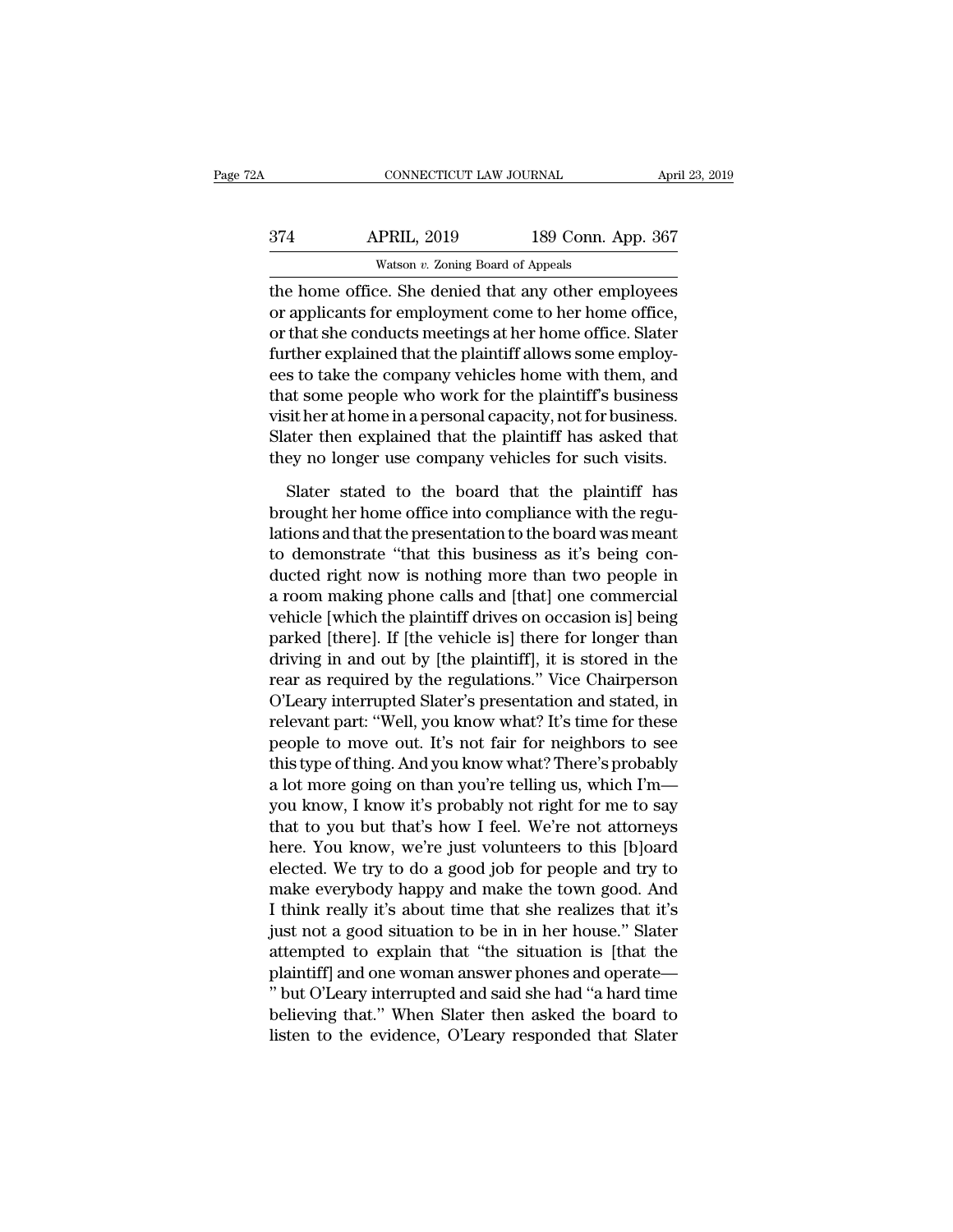| 019 |                               | CONNECTICUT LAW JOURNAL              | Page 73A      |
|-----|-------------------------------|--------------------------------------|---------------|
|     | 189 Conn. App. 367            | <b>APRIL, 2019</b>                   | 375           |
|     |                               | Watson $v$ . Zoning Board of Appeals |               |
|     | should "move it along hecause |                                      | this is not a |

Should ''move it along, because . . . this is not a<br>
should "move it along, because . . . this is not a<br>
should "move it along, because . . . this is not a<br>
should "move it along, because . . . this is not a<br>
should "move 189 Conn. App. 3<br>Washould "move it<br>court case."<br>Members of the

9 Conn. App. 367 APRIL, 2019 375<br>
Watson v. Zoning Board of Appeals<br>
ould "move it along, because . . . this is not a<br>
urt case."<br>
Members of the board then expressed concern to<br>
ater that the plaintiff was operating her 189 Conn. App. 367 APRIL, 2019 375<br>
Watson v. Zoning Board of Appeals<br>
should "move it along, because . . . this is not a<br>
court case."<br>
Members of the board then expressed concern to<br>
Slater that the plaintiff was operat Watson v. Zoning Board of Appeals<br>
should "move it along, because  $\ldots$  this is not a<br>
court case."<br>
Members of the board then expressed concern to<br>
Slater that the plaintiff was operating her home office<br>
before getting should "move it along, because . . . this is not a<br>court case."<br>Members of the board then expressed concern to<br>Slater that the plaintiff was operating her home office<br>before getting approval from the town. Slater explained Should move it along, because . . . . thus is not a<br>court case."<br>Members of the board then expressed concern to<br>Slater that the plaintiff was operating her home office<br>before getting approval from the town. Slater explaine Members of the board then expressed concern to<br>Slater that the plaintiff was operating her home office<br>before getting approval from the town. Slater explained<br>that they were unclear about the regulations and that<br>they had Members of the board then expressed concern to<br>Slater that the plaintiff was operating her home office<br>before getting approval from the town. Slater explained<br>that they were unclear about the regulations and that<br>they had Slater that the plaintiff was operating her home office<br>before getting approval from the town. Slater explained<br>that they were unclear about the regulations and that<br>they had agreed during the January 4, 2016 hearing that<br> before getting approval from the town. Slater explained<br>that they were unclear about the regulations and that<br>they had agreed during the January 4, 2016 hearing that<br>they would submit an application for approval of the<br>hom that they were unclear about the regulations and that<br>they had agreed during the January 4, 2016 hearing that<br>they would submit an application for approval of the<br>home office. Additionally, he stated that no one had<br>sugges they had agreed during the January 4, 2016 hearing that<br>they would submit an application for approval of the<br>home office. Additionally, he stated that no one had<br>suggested during that hearing that the plaintiff stop<br>her li they would submit an application for approval of the<br>home office. Additionally, he stated that no one had<br>suggested during that hearing that the plaintiff stop<br>her livelihood during the application process. He also<br>stated: Alternate board member, Ed Andreozzi, then stated:<br>
Signification process. He also<br>
ated: "We said we were going to apply to show that<br>
the were in conformance, and we believe we've done<br>
at, and we believe the evidence wi Buggested daring and fielding and the plant step<br>
her livelihood during the application process. He also<br>
stated: "We said we were going to apply to show that<br>
we were in conformance, and we believe we've done<br>
that, and w

that they would we were going to apply to show that<br>we were in conformance, and we believe we've done<br>that, and we believe the evidence will show that."<br>Alternate board member, Ed Andreozzi, then stated:<br>"Correct me if I'm realistical. The state we were going to apply to show and<br>we were in conformance, and we believe we've done<br>that, and we believe the evidence will show that."<br>Alternate board member, Ed Andreozzi, then stated:<br>"Correct me that, and we believe the evidence will show that."<br>Alternate board member, Ed Andreozzi, then stated:<br>"Correct me if I'm wrong, but I thought we [had] decided<br>that they would remove their [appeal] . . . they would<br>reapply Alternate board member, Ed Andreozzi, then stated:<br>
"Correct me if I'm wrong, but I thought we [had] decided<br>
that they would remove their [appeal] . . . they would<br>
reapply to [Carey], he would make a decision based on<br>
t Alternate board member, Ed Andreozzi, then stated:<br>
"Correct me if I'm wrong, but I thought we [had] decided<br>
that they would remove their [appeal] . . . they would<br>
reapply to [Carey], he would make a decision based on<br>
t "Correct me if I'm wrong, but I thought we [had] decided<br>that they would remove their [appeal]  $\ldots$  they would<br>reapply to [Carey], he would make a decision based on<br>the new information, based on what we told them they<br>ha that they would remove their [appeal] . . . they would<br>reapply to [Carey], he would make a decision based on<br>the new information, based on what we told them they<br>had to do to change their business. They would change<br>their reapply to [Carey], he would make a decision based on<br>the new information, based on what we told them they<br>had to do to change their business. They would change<br>their business, reapply under the new standards. Then<br>[Carey] the new information, based on what we told them they<br>had to do to change their business. They would change<br>their business, reapply under the new standards. Then<br>[Carey] would decide if that was okay or not, and if it<br>was o had to do to change their business. They would change<br>their business, reapply under the new standards. Then<br>[Carey] would decide if that was okay or not, and if it<br>was okay, he would give them a pass; if it was not okay,<br>t their business, reapply under the new standards. Then<br>[Carey] would decide if that was okay or not, and if it<br>was okay, he would give them a pass; if it was not okay,<br>they would be back before us." Lamb stated that was<br>not [Carey] would decide if that was okay or not, and if it<br>was okay, he would give them a pass; if it was not okay,<br>they would be back before us." Lamb stated that was<br>not correct, but others, including Slater, the plaintiff, was okay, he would give them a pass; if it was not okay,<br>they would be back before us." Lamb stated that was<br>not correct, but others, including Slater, the plaintiff,<br>Andreozzi, and O'Leary stated that Andreozzi was cor-<br>r they would be back before us." Lamb stand to correct, but others, including Slater, Andreozzi, and O'Leary stated that Andree rect. Andreozzi then stated that he believ had an obligation to hear Slater and to "ma based on After further discussion with board members, Slater and to "make a decision<br>and an obligation to hear Slater and to "make a decision<br>sed on what's happening today with the business,<br>t what happened six months ago."<br>After f Fractional, and 5 Leary stated that Fridreozzi was correct. Andreozzi then stated that he believed the board<br>had an obligation to hear Slater and to "make a decision<br>based on what's happening today with the business,<br>not w

regulation to hear Slater and to "make a decision<br>based on what's happening today with the business,<br>not what happened six months ago."<br>After further discussion with board members, Slater<br>went through all of the requiremen how that suppose to hear stater and to make a decision based on what's happening today with the business, not what happened six months ago."<br>After further discussion with board members, Slater went through all of the requi Existed on what is happening today with the basiness,<br>not what happened six months ago."<br>After further discussion with board members, Slater<br>went through all of the requirements set forth in the<br>regulations for a customary After further discussion with board members, Slater<br>went through all of the requirements set forth in the<br>regulations for a customary home occupation and<br>explained how the plaintiff's office met each one. Slater<br>then quest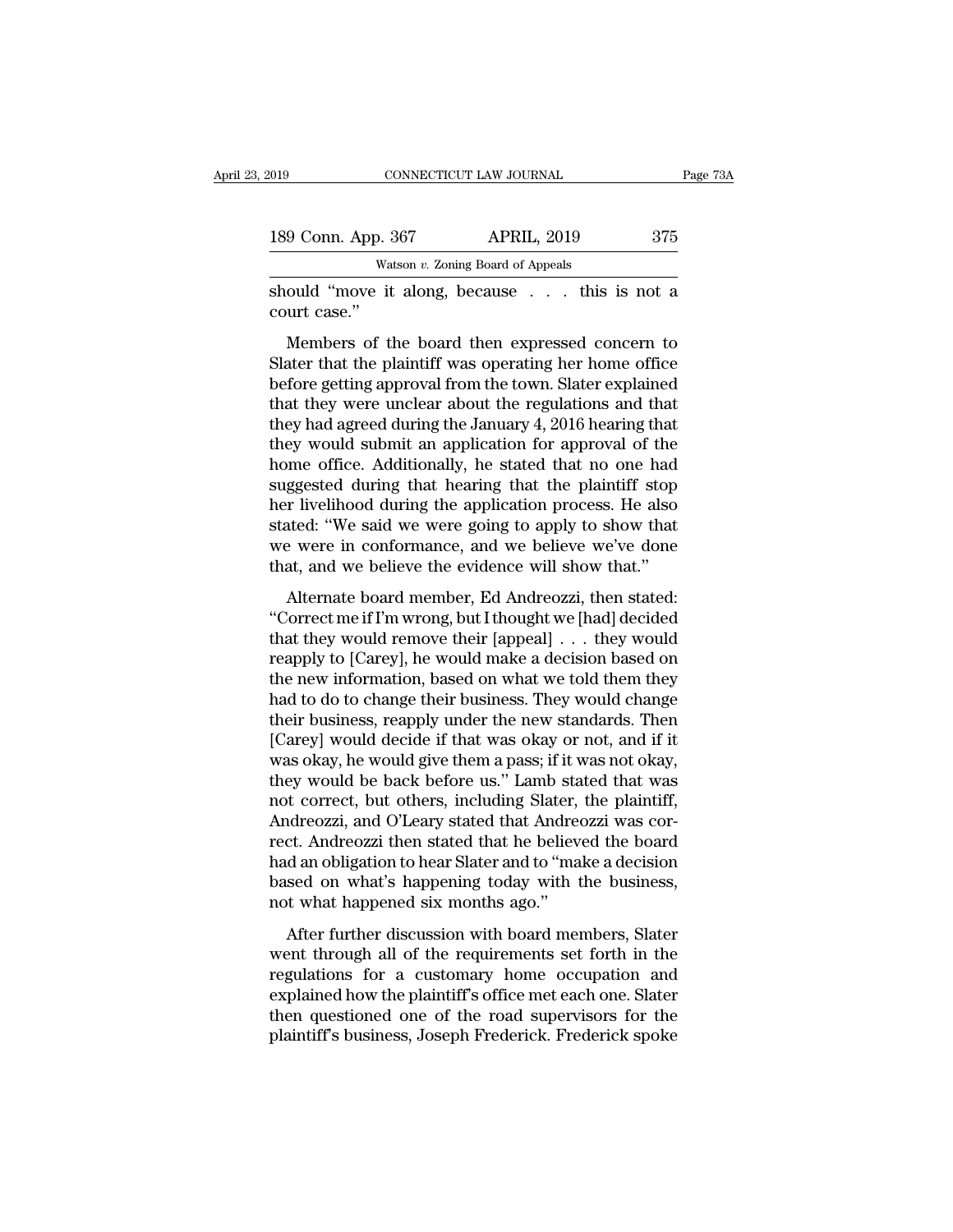| łΑ  | CONNECTICUT LAW JOURNAL                                |                    | April 23, 2019 |
|-----|--------------------------------------------------------|--------------------|----------------|
| 376 | <b>APRIL, 2019</b>                                     | 189 Conn. App. 367 |                |
|     | Watson $v$ . Zoning Board of Appeals                   |                    |                |
|     | about the business and how it operates. He spoke about |                    |                |

CONNECTICUT LAW JOURNAL April 23, 2019<br>
376 APRIL, 2019 189 Conn. App. 367<br>
Watson v. Zoning Board of Appeals<br>
about the business and how it operates. He spoke about<br>
the main office in East Hartford, the parking of vehicl 189 Conn. App. 367<br>
Matson v. Zoning Board of Appeals<br>
Matson v. Zoning Board of Appeals<br>
About the business and how it operates. He spoke about<br>
the main office in East Hartford, the parking of vehicles,<br>
and that the emp  $\frac{\text{APRIL, 2019}}{\text{Watson } v. \text{ Zoning Board of Appeals}}$ <br>about the business and how it operates. He spoke about<br>the main office in East Hartford, the parking of vehicles,<br>and that the employees had been instructed not to go to<br>the plaintiff'  $\begin{array}{r} \text{376} \text{ } \text{APRIL, 2019} \text{ } \text{189 Conn. App. 367} \ \hline \text{Watson } v. \text{ Zoning Board of Appeals} \text{} \end{array}$ <br>about the business and how it operates. He spoke about the main office in East Hartford, the parking of vehicles, and that the employee Watson v. Zoning Board of Appeals<br>about the business and how it operates. He spoke about<br>the main office in East Hartford, the parking of vehicles,<br>and that the employees had been instructed not to go to<br>the plaintiff's h watson  $v$ . Zoning Board of Appeals<br>about the business and how it operates. He spoke about<br>the main office in East Hartford, the parking of vehicles,<br>and that the employees had been instructed not to go to<br>the plaintiff's about the business and hothe main office in East Ha<br>and that the employees hother plaintiff's home. He explores<br>the plaintiff's home. He explores<br>regulations, they immediansure compliance.<br>Slater also questioned' of that the employees had been instructed not to go to<br>e plaintiff's home. He explained that once the plaintiff<br>new about what she needed to do to comply with the<br>gulations, they immediately put things into place to<br>sure c and that the employees had been instructed flot b go to<br>the plaintiff's home. He explained that once the plaintiff<br>knew about what she needed to do to comply with the<br>regulations, they immediately put things into place to<br>

Ene plantari shome: He explained that once the plantari<br>knew about what she needed to do to comply with the<br>regulations, they immediately put things into place to<br>ensure compliance.<br>Slater also questioned Teraya Broaden, t come to the plaintiff's positional complement of the plaintiff's response to ensure compliance.<br>Slater also questioned Teraya Broaden, the employee<br>who works in the plaintiff's home office. Broaden indicated<br>that no other the matter of pair and pair of pair and pair of the employee<br>that also questioned Teraya Broaden, the employee<br>who works in the plaintiff's home office. Broaden indi-<br>cated that no other employees or potential employees<br>co Slater also questioned Teraya Broaden, the employee<br>who works in the plaintiff's home office. Broaden indi-<br>cated that no other employees or potential employees<br>come to the plaintiff's residence. She also indicated<br>that, a idence. The board asked if anyone wanted to speak to the<br>paintiff's residence. She also indicated<br>at, although she occasionally drives a work minivan,<br>e no longer brings that vehicle to the plaintiff's res-<br>ence.<br>The board asked i caced that his stated employees of potential employees<br>come to the plaintiff's residence. She also indicated<br>that, although she occasionally drives a work minivan,<br>she no longer brings that vehicle to the plaintiff's res-<br>

stated that, although she occasionally drives a work minivan,<br>she no longer brings that vehicle to the plaintiff's res-<br>idence.<br>The board asked if anyone wanted to speak to the<br>appeal, and one neighbor, Kevin Borsotti, spo chai, although the occusionally divided work finally as<br>she no longer brings that vehicle to the plaintiff's res-<br>idence.<br>The board asked if anyone wanted to speak to the<br>appeal, and one neighbor, Kevin Borsotti, spoke. He below to longer sings and venter to the plantari since idence.<br>
The board asked if anyone wanted to speak to the<br>
appeal, and one neighbor, Kevin Borsotti, spoke. He<br>
stated that his primary concern was the safety of his<br> The board asked if anyone wanted to speak to the<br>appeal, and one neighbor, Kevin Borsotti, spoke. He<br>stated that his primary concern was the safety of his<br>children. Although he admitted that the plaintiff had<br>been in compl The board asked if anyone wanted to speak to the<br>appeal, and one neighbor, Kevin Borsotti, spoke. He<br>stated that his primary concern was the safety of his<br>children. Although he admitted that the plaintiff had<br>been in compl appeal, and one neighbor, Kevin Borsotti, spoke. He<br>stated that his primary concern was the safety of his<br>children. Although he admitted that the plaintiff had<br>been in compliance with the regulations since the prior<br>issuan stated that his primary concern was the safety of his children. Although he admitted that the plaintiff had been in compliance with the regulations since the prior issuance of the cease and desist order, he remained concer children. Although he admitted that the plaintiff had<br>been in compliance with the regulations since the prior<br>issuance of the cease and desist order, he remained<br>concerned and thought that the plaintiff's prior actions<br>sho been in compliance with the regulations since the prior<br>issuance of the cease and desist order, he remained<br>concerned and thought that the plaintiff's prior actions<br>should be taken into consideration by the board. The<br>boar issuance of the cease and desist order, he remained<br>concerned and thought that the plaintiff's prior actions<br>should be taken into consideration by the board. The<br>board then noted that another neighbor, Michael W.<br>Gilmartin concerned and thought that the plaintiff's prior actions<br>should be taken into consideration by the board. The<br>board then noted that another neighbor, Michael W.<br>Gilmartin, and his wife, Grace C. Gilmartin, had sent a<br>lette should be taken into consideration by the board. The<br>board then noted that another neighbor, Michael W.<br>Gilmartin, and his wife, Grace C. Gilmartin, had sent a<br>letter in opposition to the plaintiff's appeal. The letter<br>all board then noted that another neighbor, Michael W.<br>Gilmartin, and his wife, Grace C. Gilmartin, had sent a<br>letter in opposition to the plaintiff's appeal. The letter<br>alleged that the plaintiff was conducting maintenance,<br>o Gilmartin, and his wife, Grace C. Gilmartin, had sent a<br>letter in opposition to the plaintiff's appeal. The letter<br>alleged that the plaintiff was conducting maintenance,<br>overnight parking and dispatch of vehicles, employee letter in opposition to the plaintiff's appeal. The letter<br>alleged that the plaintiff was conducting maintenance,<br>overnight parking and dispatch of vehicles, employee<br>interviews, hiring, and employee meetings at her res-<br>i alleged that the plaintiff was conducting maintenance,<br>overnight parking and dispatch of vehicles, employee<br>interviews, hiring, and employee meetings at her res-<br>idence. Slater contested the allegations in the letter and<br>t things. Figure 1.1 and the board the allegations in the letter and<br>the board that it had heard evidence at the hearing<br>at those things were not being done at the residence<br>d that the plaintiff had a separate facility for those<br>ing ractice: stater contested the diregulators in the retter dual<br>told the board that it had heard evidence at the hearing<br>that those things were not being done at the residence<br>and that the plaintiff had a separate facility f deside the board and that head evidence at the nearing<br>that those things were not being done at the residence<br>and that the plaintiff had a separate facility for those<br>things.<br>The board then asked some questions, including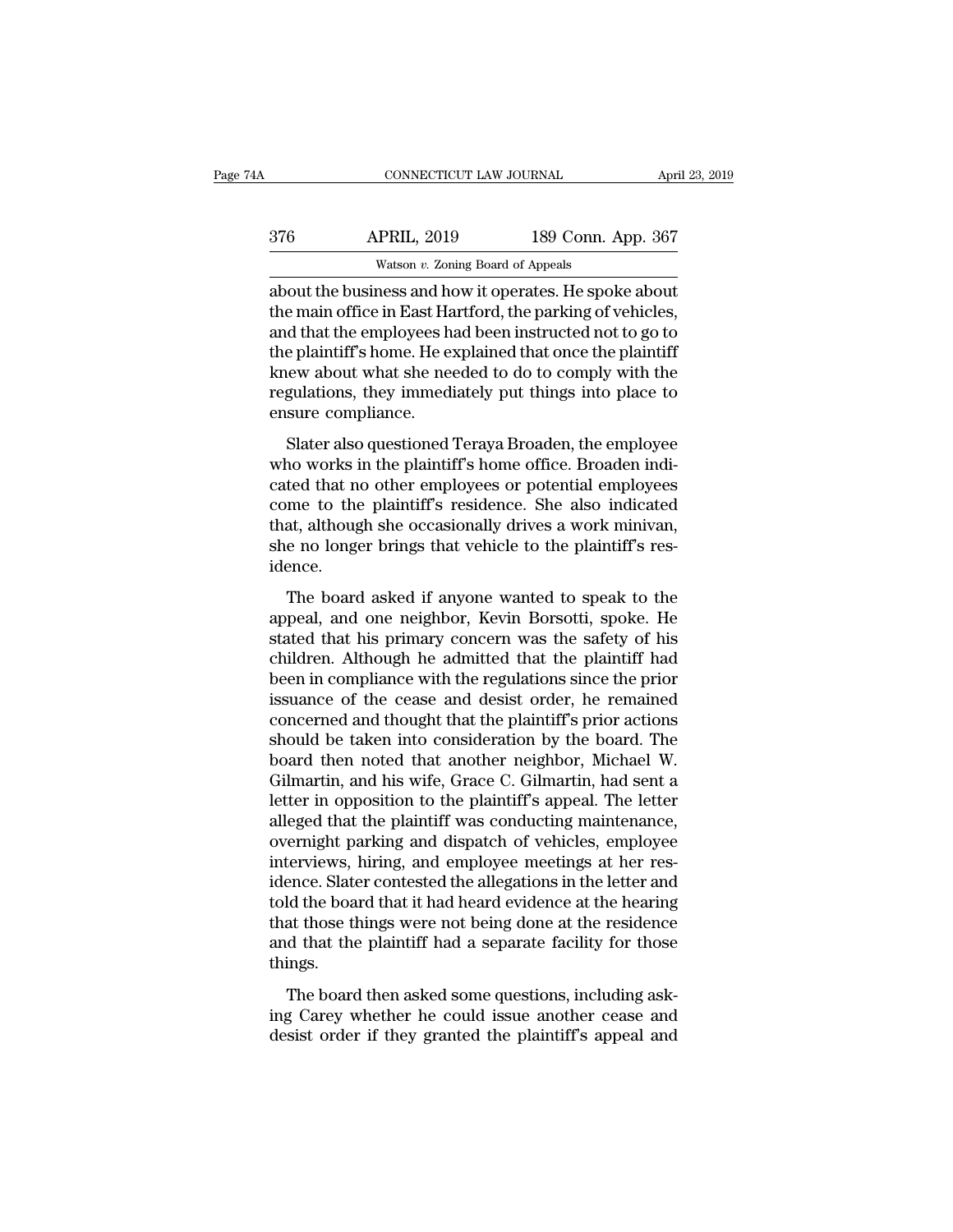| 019 |                    | CONNECTICUT LAW JOURNAL                              | Page 75A |
|-----|--------------------|------------------------------------------------------|----------|
|     | 189 Conn. App. 367 | <b>APRIL, 2019</b>                                   | 377      |
|     |                    | Watson $v$ . Zoning Board of Appeals                 |          |
|     |                    | she thereafter failed to comply with the regulations |          |

she thereafter failed to comply with the regulations,<br>she thereafter failed to comply with the regulations,<br>which Carey assured them that he could do. As for the<br>specific reasons that Carey cited in his donial of the 189 Conn. App. 367 APRIL, 2019 377<br>Watson v. Zoning Board of Appeals<br>She thereafter failed to comply with the regulations,<br>which Carey assured them that he could do. As for the<br>specific reasons that Carey cited in his deni 189 Conn. App. 367 APRIL, 2019 377<br>Watson v. Zoning Board of Appeals<br>She thereafter failed to comply with the regulations,<br>which Carey assured them that he could do. As for the<br>specific reasons that Carey cited in his den 189 Conn. App. 367 APRIL, 2019 377<br>
Watson v. Zoning Board of Appeals<br>
She thereafter failed to comply with the regulations,<br>
which Carey assured them that he could do. As for the<br>
specific reasons that Carey cited in his Watson v. Zoning Board of Appeals<br>
She thereafter failed to comply with the regulations,<br>
which Carey assured them that he could do. As for the<br>
specific reasons that Carey cited in his denial of the<br>
plaintiff's applicat watson  $v$ . Zoning Board of Appeals<br>
she thereafter failed to comply with the regulations,<br>
which Carey assured them that he could do. As for the<br>
specific reasons that Carey cited in his denial of the<br>
plaintiff's applic she thereafter failed to comply with the regulations,<br>which Carey assured them that he could do. As for the<br>specific reasons that Carey cited in his denial of the<br>plaintiff's application, an unnamed board member<br>asked him which Carey assured them that he could do. As for the specific reasons that Carey cited in his denial of the plaintiff's application, an unnamed board member asked him about the regulation that requires that the "customary specific reasons that Carey cited in his denial of the plaintiff's application, an unnamed board member asked him about the regulation that requires that the "customary home occupation shall be carried on entirely within t plaintiff's application, an unnamed board member<br>asked him about the regulation that requires that the<br>"customary home occupation shall be carried on<br>entirely within the dwelling unit or within a completely<br>enclosed permit asked him about the regulation that requires that the "customary home occupation shall be carried on<br>entirely within the dwelling unit or within a completely<br>enclosed permitted accessory business on the same lot<br>as the dwe "customary home occupation shall be carried on<br>entirely within the dwelling unit or within a completely<br>enclosed permitted accessory business on the same lot<br>as the dwelling." Carey explained that he had always<br>interpreted entirely within the dwelling unit or within a completely<br>enclosed permitted accessory business on the same lot<br>as the dwelling." Carey explained that he had always<br>interpreted that to mean that the entire business was<br>oper enclosed permitted accessory business on the same lot<br>as the dwelling." Carey explained that he had always<br>interpreted that to mean that the entire business was<br>operated in one location, that it is "not a small piece of<br>a as the dwelling." Carey explained that he had always<br>interpreted that to mean that the entire business was<br>operated in one location, that it is "not a small piece of<br>a larger entity." He further explained that his conclusi interpreted that to mean that the entire b<br>operated in one location, that it is "not a si<br>a larger entity." He further explained that hi<br>that the plaintiff's business did not com<br>regulations because it changed the resident Example is a state of the and the plaintiff's business did not comply with the gulations because it changed the residential character<br>the neighborhood was based on the manner in which<br>e plaintiff operated the business.<sup>4</sup><br> that the plaintiff's business did not comply with the regulations because it changed the residential character of the neighborhood was based on the manner in which the plaintiff operated the business.<sup>4</sup><br>After Lamb closed

that the plaintin's business and not compty what the<br>regulations because it changed the residential character<br>of the neighborhood was based on the manner in which<br>the plaintiff operated the business.<sup>4</sup><br>After Lamb closed t regalations because it enaliged are restatement of the neighborhood was based on the manner in which<br>the plaintiff operated the business.<sup>4</sup><br>After Lamb closed the public hearing portion of the<br>meeting, board member and sec be plaintiff operated the business.<sup>4</sup><br>the plaintiff operated the business.<sup>4</sup><br>After Lamb closed the public hearing portion of the<br>meeting, board member and secretary, Michael Fitzpa-<br>trick, offered a motion to deny the pl are plantari operated the standards.<br>
After Lamb closed the public hearing portion of the<br>
meeting, board member and secretary, Michael Fitzpa-<br>
trick, offered a motion to deny the plaintiff's appeal,<br>
which was seconded b After Lamb closed the public hearing portion of the<br>meeting, board member and secretary, Michael Fitzpa-<br>trick, offered a motion to deny the plaintiff's appeal,<br>which was seconded by O'Leary. Alternate board mem-<br>ber Robyn meeting, board member and secretary, Michael Fitzpatrick, offered a motion to deny the plaintiff's appeal, which was seconded by O'Leary. Alternate board member Robyn Guimont stated for the record that she believed that th trick, offered a motion to deny the plaintiff's appeal,<br>which was seconded by O'Leary. Alternate board mem-<br>ber Robyn Guimont stated for the record that she<br>believed that the plaintiff established that she is in com-<br>plian which was seconded by O'Leary. Alternate board member Robyn Guimont stated for the record that she believed that the plaintiff established that she is in compliance with the regulations and that the board should consider a ber Robyn Guimont stated for the record that she<br>believed that the plaintiff established that she is in com-<br>pliance with the regulations and that the board should<br>consider approving her appeal. Board member Nicholas<br>Korns believed that the plai<br>pliance with the reg<br>consider approving ł<br>Korns also stated th<br>compliance. He urge<br>state of facts and no<br>six month ago.<br>Lamb stated that Making a responsive and that the sound should<br>insider approving her appeal. Board member Nicholas<br>primaliance. He urged the board to look at the current<br>atte of facts and not to rely on the occurrences from<br> $\kappa$  month ago Example for a comment of helieved the plaintiff was in<br>compliance. He urged the board to look at the current<br>state of facts and not to rely on the occurrences from<br>six month ago.<br>Lamb stated that "a residential neighborhoo stated that it was different of the board to look at the current<br>state of facts and not to rely on the occurrences from<br>six month ago.<br>Lamb stated that "a residential neighborhood is not<br>appropriate for a commercial enterp

Lamb stated that "a residential neighborhood is not oppropriate for a commercial enterprise." He also ated that it was "unfortunate" that there were not as  $\frac{4}{1}$ Although Carey was not asked about the basis for the con Lamb stated that "a residential neighborhood is not appropriate for a commercial enterprise." He also stated that it was "unfortunate" that there were not as  $\frac{4}{1}$  Although Carey was not asked about the basis for the

appropriate for a commercial enterprise." He also<br>stated that it was "unfortunate" that there were not as<br> $\frac{4 \text{Although Cray was not asked about the basis for the conclusion in his}$ <br>denial letter that the plaintiff's business violated § 7.1 (b) (2) (a) (8) of the<br>regulati expected that it was "unfortunate" that there were not as<br>
<sup>4</sup> Although Carey was not asked about the basis for the conclusion in his<br>
denial letter that the plaintiff's business violated § 7.1 (b) (2) (a) (8) of the<br>
regu His letter that it was differentiate that there were not as<br>  $\frac{1}{4}$  Although Carey was not asked about the basis for the conclusion in his<br>
denial letter that the plaintiff's business violated § 7.1 (b) (2) (a) (8) of <sup>4</sup> Although Carey was not asked about the basis for the denial letter that the plaintiff's business violated  $\S$  7.1 (tegulations, which requires that a customary home occreate any objectionable noise, odor, vibrations o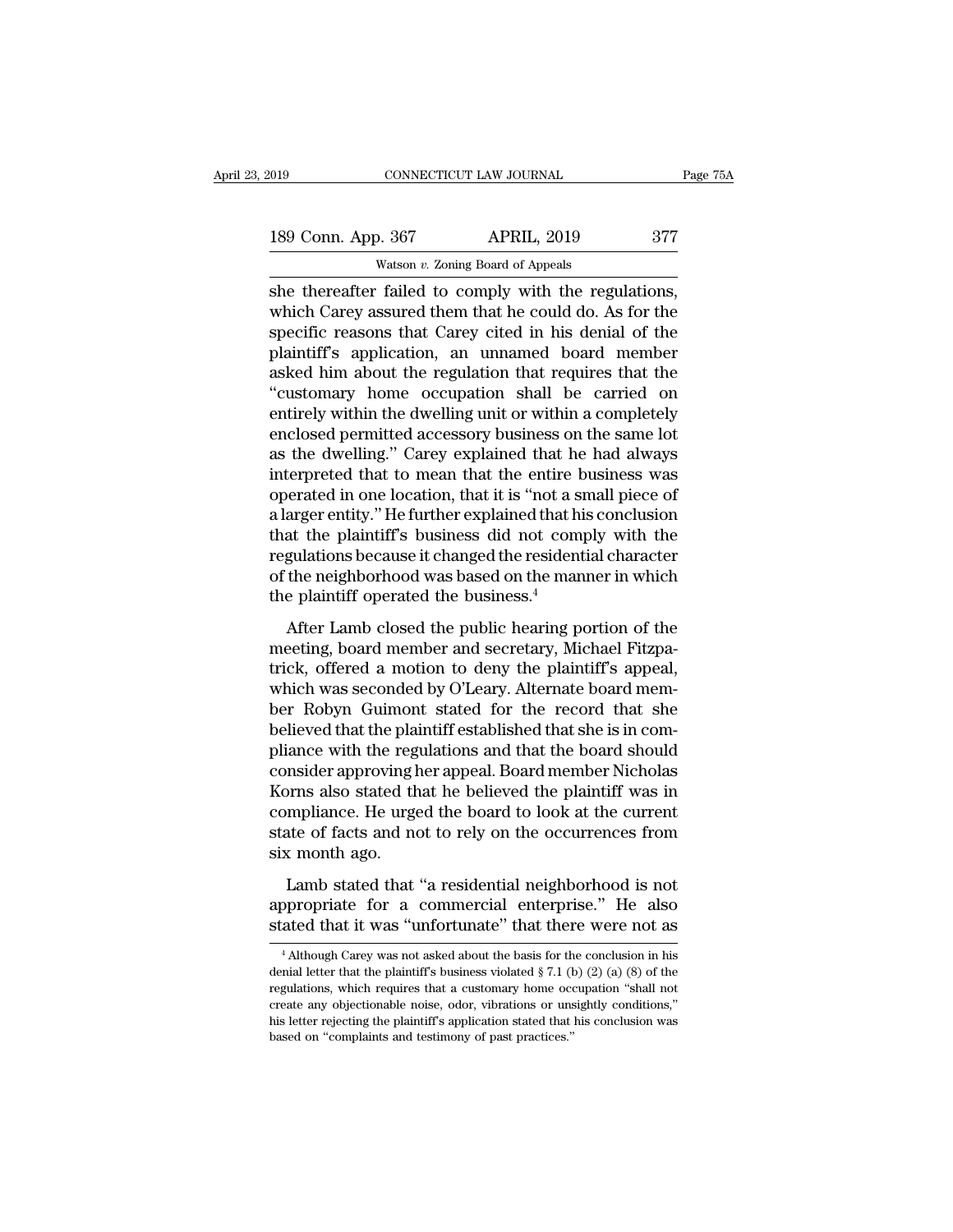| 6A  | CONNECTICUT LAW JOURNAL                            |                    | April 23, 2019 |
|-----|----------------------------------------------------|--------------------|----------------|
| 378 | <b>APRIL, 2019</b>                                 | 189 Conn. App. 367 |                |
|     | Watson $v$ . Zoning Board of Appeals               |                    |                |
|     | many people present as had been present previously |                    |                |

CONNECTICUT LAW JOURNAL April 23, 2<br>
378 APRIL, 2019 189 Conn. App. 367<br>
Watson v. Zoning Board of Appeals<br>
many people present as had been present previously.<br>
He opined that "there was a lot of evidence presented<br>
that s APRIL, 2019 189 Conn. App. 367<br>Watson v. Zoning Board of Appeals<br>many people present as had been present previously.<br>He opined that "there was a lot of evidence presented<br>that, going forward, it appears that [the plaintiff  $\begin{array}{r} \text{378} \text{ \quad} \text{APRIL, 2019} \text{ \quad} \text{189 Conn. App. 367} \ \text{Watson } v. \text{ Zoning Board of Appeals} \ \text{many people present as had been present previously.} \ \text{He opened that "there was a lot of evidence presented that, going forward, it appears that [the plaintiff] may be in compliance. . . . I've had a business, and, you know I have moved out of my house. You do not have a good.} \end{array}$  $\begin{array}{ll}\n & \text{APRIL, 2019} & \text{189 Conn. App. 367} \\
 \hline\n & \text{Watson } v. \text{ Zoning Board of Appeals} \\
 \text{many people present as had been present previously.} \\
 \text{He opened that "there was a lot of evidence presented that, going forward, it appears that [the plaintiff] may be in compliance. . . . I've had a business, and, you know, I have moved out of my house. You gotten move, you to find the new code, you get a move. I mean, it is good that she's developed.$ Watson v. Zoning Board of Appeals<br>
many people present as had been present previously.<br>
He opined that "there was a lot of evidence presented<br>
that, going forward, it appears that [the plaintiff] may<br>
be in compliance. . was on v. Zoning Board of Appeais<br>
many people present as had been present previously.<br>
He opined that "there was a lot of evidence presented<br>
that, going forward, it appears that [the plaintiff] may<br>
be in compliance.... many people present as had been present previously.<br>He opined that "there was a lot of evidence presented<br>that, going forward, it appears that [the plaintiff] may<br>be in compliance.  $\ldots$  I've had a business, and, you<br>know He opined that "there was a lot of evidence presented<br>that, going forward, it appears that [the plaintiff] may<br>be in compliance. . . . . I've had a business, and, you<br>know, I have moved out of my house. You gotta move,<br>yo that, going forward, it appears that [the plaintiff] may<br>be in compliance. . . . . I've had a business, and, you<br>know, I have moved out of my house. You gotta move,<br>you gotta move. I mean, it's good that she's developed<br>a be in compliance. . . . I've had a business, and, you<br>know, I have moved out of my house. You gotta move,<br>you gotta move. I mean, it's good that she's developed<br>a great business, but there comes a time where a resi-<br>dentia know, I have moved out of my<br>you gotta move. I mean, it's go<br>a great business, but there con<br>dential neighborhood is not the<br>business. And I feel that it's just<br>ment in the neighborhood . .<br>going to be in favor of it."<br>Kor The board interest in the regulations are the referred that the registrations between the resisting in the place for a commercial siness. And I feel that it's just created a toxic environment in the neighborhood  $\dots$  I'm for a commercial business. And I feel that it's just created a toxic environment in the neighborhood  $\ldots$  I'm just not—I'm not going to be in favor of it."<br>Korns reminded the board that the regulations allow for a commer

business. And I feel that it's just created a toxic environment in the neighborhood . . . I'm just not—I'm not<br>going to be in favor of it."<br>Korns reminded the board that the regulations allow<br>for a commercial business to b ment in the neighborhood . . . I'm just not—I'm not<br>going to be in favor of it."<br>Korns reminded the board that the regulations allow<br>for a commercial business to be operated in a residential<br>zone, and he, again, opined tha disagreed with Care of it."<br>
Soing to be in favor of it."<br>
Korns reminded the board that the regulations allow<br>
for a commercial business to be operated in a residential<br>
zone, and he, again, opined that the plaintiff was going to be in favor of it."<br>Korns reminded the board that the regulations allow<br>for a commercial business to be operated in a residential<br>zone, and he, again, opined that the plaintiff was in<br>compliance with the regulatio Korns reminded the board that the regulations allow<br>for a commercial business to be operated in a residential<br>zone, and he, again, opined that the plaintiff was in<br>compliance with the regulations. He also stated that he<br>di for a commercial business to be operated in a residential<br>zone, and he, again, opined that the plaintiff was in<br>compliance with the regulations. He also stated that he<br>disagreed with Carey's statement that the business mus zone, and he, again, opined that the plaintiff was in<br>compliance with the regulations. He also stated that he<br>disagreed with Carey's statement that the business must<br>be wholly contained in the home office. Lamb acknowl-<br>ed compliance with the regulations. He also stated that he disagreed with Carey's statement that the business must<br>be wholly contained in the home office. Lamb acknowl-<br>edge Korns' statement and agreed that the regulations<br>al disagreed with Carey's statement that the business must<br>be wholly contained in the home office. Lamb acknowl-<br>edge Korns' statement and agreed that the regulations<br>allow for a commercial business, but he stated that he<br>did neighborhood.'' Fitzpatrick stated that he was "going to the stated that he<br>d not credit the testimony that employees no longer<br>to the plaintiff's residence and stated that "to [him],<br>s still a commercial business that's being run in the<br> in the contribution of the estimate and stated that "to [him],<br>it's still a commercial business that's being run in the<br>neighborhood."<br>Fitzpatrick stated that he was "going to put [his] faith<br>in [Carey] as far as the entir

further stated: ''I think most of the office is that the business that's being run in the neighborhood.''<br>
Fitzpatrick stated that he was "going to put [his] faith<br>
in [Carey] as far as the entirety of the businesses.'' He it's still a commercial business that's being run in the<br>neighborhood."<br>Fitzpatrick stated that he was "going to put [his] faith<br>in [Carey] as far as the entirety of the business." He<br>further stated: "I think most of these collary that it's sum a continuous stand is soling fut in the meighborhood."<br>
Fitzpatrick stated that he was "going to put [his] faith<br>
in [Carey] as far as the entirety of the businesses from<br>
that the philosophy of the o Fitzpatrick stated that he was "going to put [his] faith<br>in [Carey] as far as the entirety of the business." He<br>further stated: "I think most of these businesses from<br>what the philosophy of the office is that the building<br> Fitzpatrick stated that he was "going to put [his] faith<br>in [Carey] as far as the entirety of the business." He<br>further stated: "I think most of these businesses from<br>what the philosophy of the office is that the building in [Carey] as far as the entirety of the business." He<br>further stated: "I think most of these businesses from<br>what the philosophy of the office is that the building<br>code is that it's a small business, but if it gets beyon further stated: "I think most of these businesses from<br>what the philosophy of the office is that the building<br>code is that it's a small business, but if it gets beyond<br>that, then you got to move on." Fitzpatrick also voice what the philosophy of the office is that the building<br>code is that it's a small business, but if it gets beyond<br>that, then you got to move on." Fitzpatrick also voiced<br>concern that the plaintiff did not show global positi sons. ing system (GPS) updates to prove no business vehicles<br>had been to her residence.<sup>5</sup> He stated that he would be<br>voting to uphold the decision of Carey for those rea-<br>sons.<br>Finere had been evidence submitted to the board th voting to uphold the decision of Carey for those rea-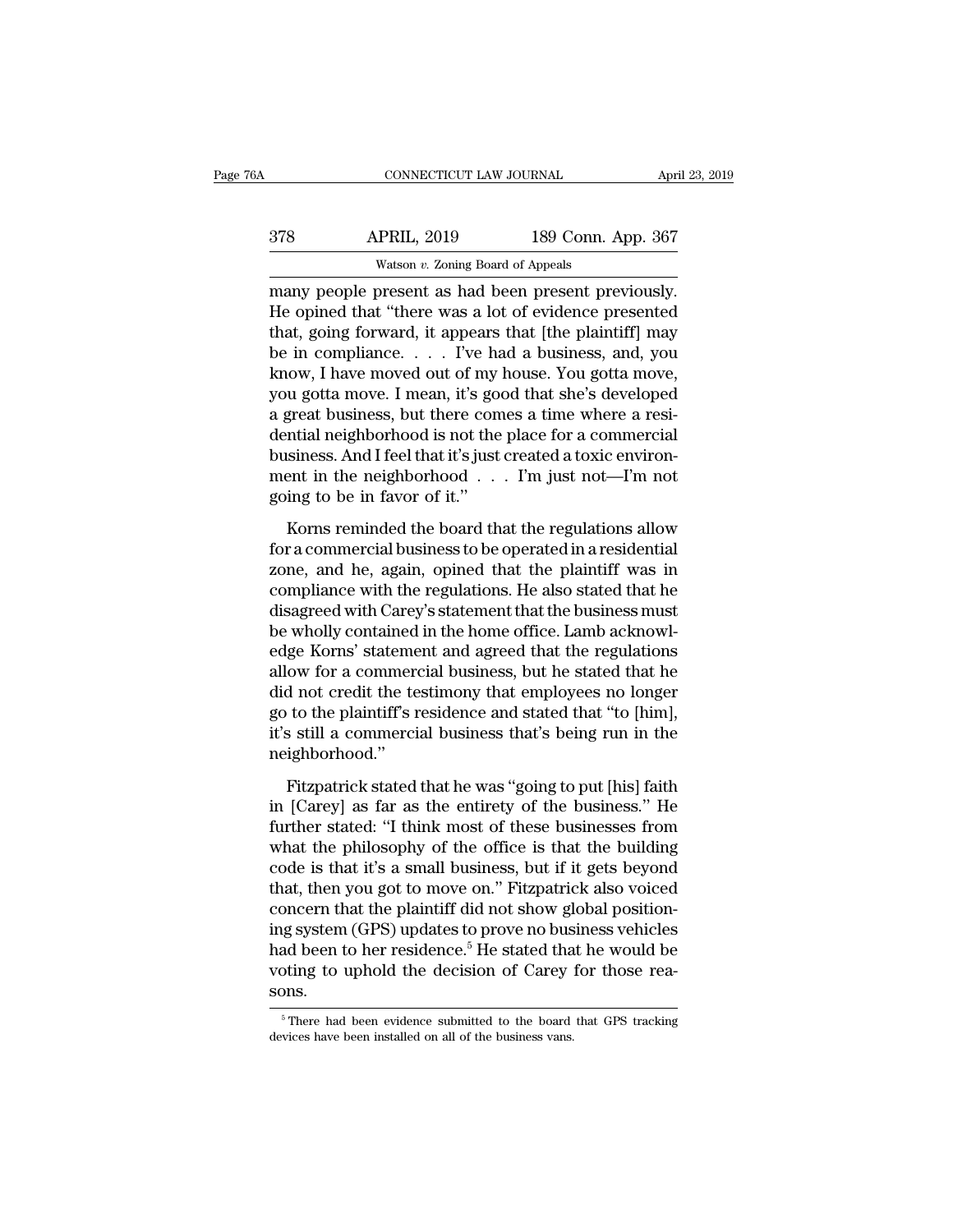| 2019               | CONNECTICUT LAW JOURNAL                                      | Page 77A |
|--------------------|--------------------------------------------------------------|----------|
| 189 Conn. App. 367 | <b>APRIL, 2019</b>                                           | 379      |
|                    | Watson $v$ . Zoning Board of Appeals                         |          |
|                    | $O^{\prime}$ eary stated: "Okay I would just like to say one |          |

CONNECTICUT LAW JOURNAL Page 77A<br>
9 Conn. App. 367 APRIL, 2019 379<br>
Watson v. Zoning Board of Appeals<br>
O'Leary stated: "Okay. I would just like to say one<br>
ing, that I'm not in favor of it, and the reason that 189 Conn. App. 367 APRIL, 2019 379<br>Watson v. Zoning Board of Appeals<br>O'Leary stated: "Okay. I would just like to say one<br>thing, that I'm not in favor of it, and the reason that<br>I'm not in favor of it is because if you look 189 Conn. App. 367 APRIL, 2019 379<br>Watson v. Zoning Board of Appeals<br>O'Leary stated: "Okay. I would just like to say one<br>thing, that I'm not in favor of it, and the reason that<br>I'm not in favor of it is because if you loo 189 Conn. App. 367 APRIL, 2019 379<br>
Watson v. Zoning Board of Appeals<br>
O'Leary stated: "Okay. I would just like to say one<br>
thing, that I'm not in favor of it, and the reason that<br>
I'm not in favor of it is because if you Watson v. Zoning Board of Appeals<br>
O'Leary stated: "Okay. I would just like to say one<br>
thing, that I'm not in favor of it, and the reason that<br>
I'm not in favor of it is because if you look at [the<br>
regulations], I do be watson *v*. Zoning Board of Appeals<br>
O'Leary stated: "Okay. I would just like to say one<br>
thing, that I'm not in favor of it, and the reason that<br>
I'm not in favor of it is because if you look at [the<br>
regulations], I do b O'Leary stated: "Okay. I would just like to say one<br>thing, that I'm not in favor of it, and the reason that<br>I'm not in favor of it is because if you look at [the<br>regulations], I do believe a customary home occupation<br>shall thing, that I'm not in favor of it, and the reason that<br>I'm not in favor of it is because if you look at [the<br>regulations], I do believe a customary home occupation<br>shall not change the residential character of such dwell-I'm not in favor of it<br>regulations], I do believ<br>shall not change the res<br>ing, unit and lot. And it do<br>borhood drastically. Sc<br>who changed it, it's jus<br>not in favor of it."<br>Andreozzi then stated all not change the residential character of such dwell-<br>g, unit and lot. And it definitely has changed the neigh-<br>rhood drastically. So—and I'm not going to get into<br>no changed it, it's just changed. And so therefore I'm<br>t shan not change the residential character of such dwen-<br>ing, unit and lot. And it definitely has changed the neigh-<br>borhood drastically. So—and I'm not going to get into<br>who changed it, it's just changed. And so therefore

mg, unt and fot. And it definitely has enarged the heigh-<br>borhood drastically. So—and I'm not going to get into<br>who changed it, it's just changed. And so therefore I'm<br>not in favor of it."<br>Andreozzi then stated: "So I gues borhood diastically. 50—and 1 in not going to get into<br>who changed it, it's just changed. And so therefore I'm<br>not in favor of it."<br>Andreozzi then stated: "So I guess I'll just add to that,<br>I am not voting tonight but if I who changed it, it's just enarged. And so dieferoid 1 in<br>not in favor of it."<br>Andreozzi then stated: "So I guess I'll just add to that,<br>I am not voting tonight but if I were, I would vote in<br>favor of this.<sup>6</sup> It sounds lik Andreozzi then stated: "So I guess I'll just add to that,<br>I am not voting tonight but if I were, I would vote in<br>favor of this.<sup>6</sup> It sounds like we have enough votes to<br>deny this application, which I think is unfortunate Andreozzi then stated: "So I guess I'll just add to that,<br>I am not voting tonight but if I were, I would vote in<br>favor of this.<sup>6</sup> It sounds like we have enough votes to<br>deny this application, which I think is unfortunate. I am not voting tonight but if I were, I would vote in<br>favor of this.<sup>6</sup> It sounds like we have enough votes to<br>deny this application, which I think is unfortunate. I<br>think that they've made an effort to show they have bee favor of this.<sup>6</sup> It sounds like we have enough votes to<br>deny this application, which I think is unfortunate. I<br>think that they've made an effort to show they have been<br>compliant tonight, and I think they made a successful deny this application, which I think is unfortunate. I<br>think that they've made an effort to show they have been<br>compliant tonight, and I think they made a successful<br>effort. You know, we saw no evidence of nonconformity<br>to think that they've made an effort to show they have been<br>compliant tonight, and I think they made a successful<br>effort. You know, we saw no evidence of nonconformity<br>tonight. We had one person actually speak and whether<br>kno compliant tonight, and I think they made a successful<br>effort. You know, we saw no evidence of nonconformity<br>tonight. We had one person actually speak and whether<br>knowingly or not spoke in favor, you know, saying that<br>there effort. You know, we saw no evidence of nonconformity<br>tonight. We had one person actually speak and whether<br>knowingly or not spoke in favor, you know, saying that<br>there was no nonconformity that they were aware of<br>and, you tonight. We had one pe<br>knowingly or not spok<br>there was no nonconf<br>and, you know, I think<br>any new evidence over<br>are doing something i<br>vote against this.<br>"I don't believe it's Figure 1 and the spoke in favor, you know, saying that<br>
ere was no nonconformity that they were aware of<br>
d, you know, I think that in the absence of not having<br>
y new evidence over the last several months that they<br>
e doi and, you know, I think that in the absence of not having<br>any new evidence over the last several months that they<br>are doing something incorrectly I don't see how you<br>vote against this.<br>"I don't believe it's a commercial ent

and, you know, I think that in the absence of not having<br>any new evidence over the last several months that they<br>are doing something incorrectly I don't see how you<br>vote against this.<br>"I don't believe it's a commercial ent any new evidence over the last several months that they<br>are doing something incorrectly I don't see how you<br>vote against this.<br>"I don't believe it's a commercial enterprise. I think<br>those are the wrong words to use when it are doing solitering incorrectly T don't see now you<br>vote against this.<br>"I don't believe it's a commercial enterprise. I think<br>those are the wrong words to use when it's two people<br>in a room answering phones. I mean there' "I don't believe it's<br>those are the wrong w<br>in a room answering people that work on the<br>nanny over, you know<br>see the problem. For a room answering phones. I mean there's plenty of<br>eople that work on their computer and then have their<br>anny over, you know, if that's the situation. So I don't<br>ee the problem.<br> $\frac{1}{6}$  Although the propriety of nons people that work on their computer and then have their<br>nanny over, you know, if that's the situation. So I don't<br>see the problem.<br><sup>6</sup> Although the propriety of nonseated and nonvoting alternate members<br>participating in the

nanny over, you know, if that's the situation. So I don't<br>see the problem.<br><sup>6</sup> Although the propriety of nonseated and nonvoting alternate members<br>participating in the deliberations of the board is not raised as an issue i public hearing, is improper. See *Komody* v. *Zoning alternate members*<br>and the properties of the board is not raised as an issue in the present case, we note that such participation, after the close of the public hearing, See the problem.<br>  $\bullet$  Although the propriety of nonseated and nonvoting alternate members<br>
participating in the deliberations of the board is not raised as an issue in<br>
the present case, we note that such participation, <sup>6</sup> Although the propriety of nonseated and nonvoting alternate members participating in the deliberations of the board is not raised as an issue in the present case, we note that such participation, after the close of th participating in the deliberations of the board is not raised as an issue in<br>the present case, we note that such participation, after the close of the<br>public hearing, is improper. See *Komody* v. Zoning Board of Appeals, 1 parametrican are we note that such participation, after the close of the public hearing, is improper. See *Komody v. Zoning Board of Appeals*, 127 Conn. App. 669, 686, 16 A.3d 741 (2011) (alternate members of board, who ar hearing).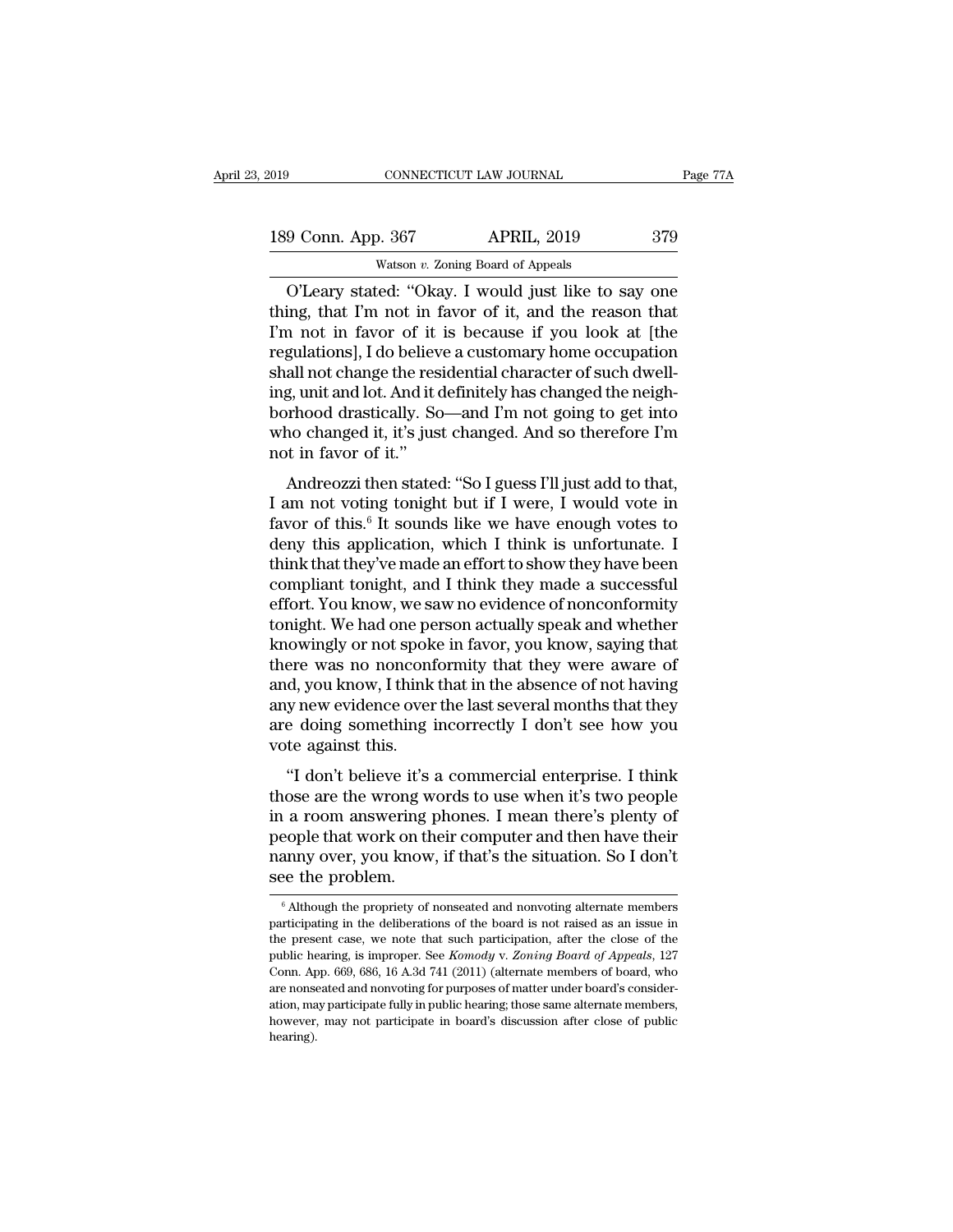| 78A | CONNECTICUT LAW JOURNAL                           |                    | April 23, 2019 |
|-----|---------------------------------------------------|--------------------|----------------|
| 380 | <b>APRIL, 2019</b>                                | 189 Conn. App. 367 |                |
|     | Watson $v$ . Zoning Board of Appeals              |                    |                |
|     | "You know there's two sides you can error on this |                    |                |

CONNECTICUT LAW JOURNAL April 23, 2<br>
O APRIL, 2019 189 Conn. App. 367<br>
Watson v. Zoning Board of Appeals<br>
"You know, there's two sides you can error on this.<br>
Nu can vote to shut it down and you're probably perma-Sam Marketter (1990)<br>
280 APRIL, 2019 189 Conn. App. 367<br>
2018 Watson v. Zoning Board of Appeals<br>
2019 Watson v. Zoning Board of Appeals<br>
2019 Conn. App. 367<br>
2019 Watson v. Zoning Board of Appeals<br>
2019 Connectly perma-<br> 380 APRIL, 2019 189 Conn. App. 367<br>Watson v. Zoning Board of Appeals<br>"You know, there's two sides you can error on this.<br>You can vote to shut it down and you're probably perma-<br>nently shutting down somebody's small busines  $\frac{\text{APRIL, 2019}}{\text{Watson } v. \text{ Zoning Board of Appeals}}$ <br>
"You know, there's two sides you can error on this.<br>
You can vote to shut it down and you're probably perma-<br>
nently shutting down somebody's small business or sig-<br>
nificantly making Watson v. Zoning Board of Appeals<br>
"You know, there's two sides you can error on this.<br>
You can vote to shut it down and you're probably perma-<br>
nently shutting down somebody's small business or sig-<br>
nificantly making it watson  $v$ . Zoning Board of Appeals<br>
"You know, there's two sides you can error on this.<br>
You can vote to shut it down and you're probably perma-<br>
nently shutting down somebody's small business or sig-<br>
nificantly making "You know, there's two sides you can error on this.<br>You can vote to shut it down and you're probably perma-<br>nently shutting down somebody's small business or sig-<br>nificantly making it change or moving or making it more<br>exp You can vote to shut it down and you're probably perma-<br>nently shutting down somebody's small business or sig-<br>nificantly making it change or moving or making it more<br>expensive or more difficult to operate. Or you can vote nently shutting down somebody's small business or significantly making it change or moving or making it more<br>expensive or more difficult to operate. Or you can vote<br>for it and we still have [Carey] and his department to<br>mo mificantly making it change or moving or making it more<br>expensive or more difficult to operate. Or you can vote<br>for it and we still have [Carey] and his department to<br>monitor the situation and make sure that there is no, y expensive or more difficult to operate. Or you can vote<br>for it and we still have [Carey] and his department to<br>monitor the situation and make sure that there is no, you<br>know, falling out of favor with what they're supposed for it and we still have [Carey] and<br>monitor the situation and make sure t<br>know, falling out of favor with wha<br>to be doing. So I just leave it at th<br>you know, I would not vote in favor<br>somebody's business when we have<br>form because of some confusion about the negative view of the negative discussion and increase of some confusion about the negative of shutting down mebody's business when we have time to show contrinty." (Footnote added.)<br>Beca KHOW, Talling Out of Tavor With What they re supposed<br>to be doing. So I just leave it at that. I would vote—<br>you know, I would not vote in favor of shutting down<br>somebody's business when we have time to show con-<br>formity."

to be doing. So I just leave it at that. I would vote—<br>you know, I would not vote in favor of shutting down<br>somebody's business when we have time to show con-<br>formity." (Footnote added.)<br>Because of some confusion about the you know, I would not vote in favor of shutting down<br>somebody's business when we have time to show con-<br>formity." (Footnote added.)<br>Because of some confusion about the negative<br>motion that Fitzpatrick had made, he, thereaf solute outly show that we have the to show conformity." (Footnote added.)<br>Because of some confusion about the negative<br>motion that Fitzpatrick had made, he, thereafter,<br>amended his motion to approve the appeal of the plain Because of some confusion about the negative<br>motion that Fitzpatrick had made, he, thereafter,<br>amended his motion to approve the appeal of the plain-<br>tiff. Korns seconded the modified motion. Following<br>more confusion over Because of some confusion about the negative<br>motion that Fitzpatrick had made, he, thereafter,<br>amended his motion to approve the appeal of the plain-<br>tiff. Korns seconded the modified motion. Following<br>more confusion over motion that Fitzpatrick had made, he, thereafter,<br>amended his motion to approve the appeal of the plain-<br>tiff. Korns seconded the modified motion. Following<br>more confusion over what a yes vote meant, the board<br>voted two to amended his motion to approve the appeal of the plain-<br>tiff. Korns seconded the modified motion. Following<br>more confusion over what a yes vote meant, the board<br>voted two to three against granting the plaintiff's appeal,<br>wi tiff. Korns seconded the modified motion. Following<br>more confusion over what a yes vote meant, the board<br>voted two to three against granting the plaintiff's appeal,<br>with Korns and Guimont voting to grant the appeal,<br>and La more confusion over what a yes vote meant, the board<br>voted two to three against granting the plaintiff's appeal,<br>with Korns and Guimont voting to grant the appeal,<br>and Lamb, O'Leary, and Fitzpatrick voting to deny the<br>appe voted two to three against granting the plaintiff's appeal,<br>with Korns and Guimont voting to grant the appeal,<br>and Lamb, O'Leary, and Fitzpatrick voting to deny the<br>appeal. Andreozzi could not vote because he had the<br>nonvo with Korns and Guimont voting to grant the appeal,<br>and Lamb, O'Leary, and Fitzpatrick voting to deny the<br>appeal. Andreozzi could not vote because he had the<br>nonvoting role of an alternate at the meeting. The board<br>did not and Lamb, O'Leary, and Fitzpatrick voting to deny the<br>appeal. Andreozzi could not vote because he had the<br>nonvoting role of an alternate at the meeting. The board<br>did not set forth a collective statement of the reasons<br>for appeal. Andreozzi could not vote because he had the<br>nonvoting role of an alternate at the meeting. The board<br>did not set forth a collective statement of the reasons<br>for upholding the denial of the plaintiff's application.<br> nonvoting role of an alternate at the meeting. The board<br>did not set forth a collective statement of the reasons<br>for upholding the denial of the plaintiff's application.<br>On April 7, 2016, the board provided public notice o did not set forth a collective statement of the reasons<br>for upholding the denial of the plaintiff's application.<br>On April 7, 2016, the board provided public notice of<br>its decision denying the plaintiff's appeal by publicat for upholding the denial of the<br>On April 7, 2016, the board pro<br>its decision denying the plaintiff's<br>in the Glastonbury Citizen news<br>simple denial. Pursuant to Gene<br>the plaintiff, thereafter, appealed<br>sion to the Superior The Superior Court, after searching the record for<br>education denying the plaintiff's appeal by publication<br>the Glastonbury Citizen newspaper by means of a<br>mple denial. Pursuant to General Statutes  $\S 8-8$  (b),<br>e plaintiff the basis of the basis of the basis of the basis of the basis of the basis of the basis of the basis of the basis of the basis of the basis of the basis of the basis of the basis of the basis of the basis of the basis of t

In the Glastonbury Citizen hewspaper by means of a<br>simple denial. Pursuant to General Statutes § 8-8 (b),<br>the plaintiff, thereafter, appealed from the board's deci-<br>sion to the Superior Court.<br>The Superior Court, after se simple denial. Tursuant to General Statutes  $\S$  0-0 (D),<br>the plaintiff, thereafter, appealed from the board's deci-<br>sion to the Superior Court.<br>The Superior Court, after searching the record for<br>the basis of the board's d reason to the Superior Court.<br>The Superior Court.<br>The Superior Court, after searching the record for<br>the basis of the board's decision, concluded that the<br>board improperly relied on past events, but that it, none-<br>theless, The Superior Court.<br>The Superior Court, after searching the record for<br>the basis of the board's decision, concluded that the<br>board improperly relied on past events, but that it, none-<br>theless, properly denied the plaintiff The Superior Court, after searching the record for<br>the basis of the board's decision, concluded that the<br>board improperly relied on past events, but that it, none-<br>theless, properly denied the plaintiff's appeal. The court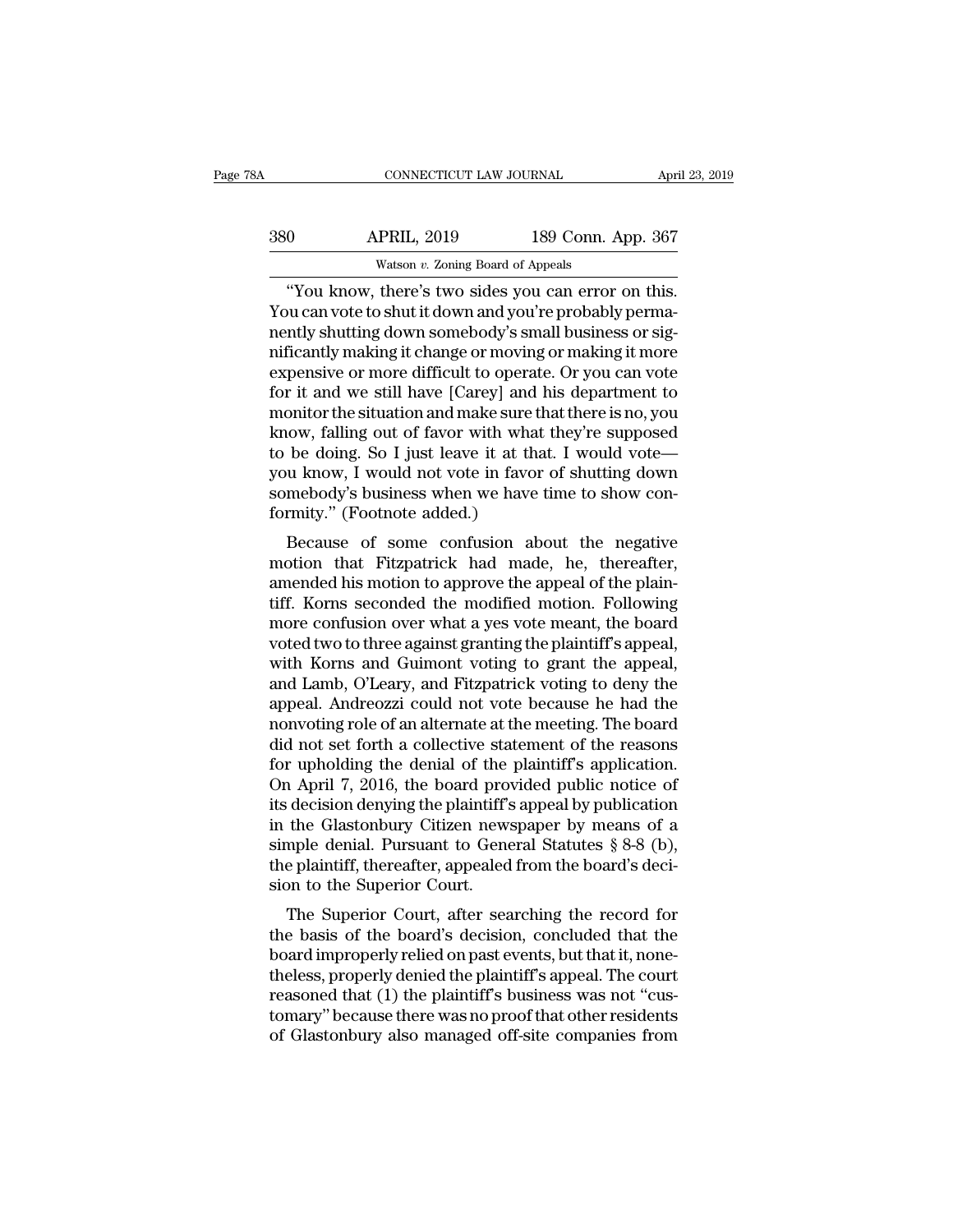| 019 |                    | CONNECTICUT LAW JOURNAL                                  | Page 79A |
|-----|--------------------|----------------------------------------------------------|----------|
|     | 189 Conn. App. 367 | <b>APRIL, 2019</b>                                       | 381      |
|     |                    | Watson $v$ . Zoning Board of Appeals                     |          |
|     |                    | their residential home offices and $(2)$ the plaintiff's |          |

Their connection of the residential home of the residential home of the residential home of the plaintiff's<br>their residential home offices, and (2) the plaintiff's<br>thome occupation did not comply with § 7.1 (b) (2) (a)<br>(1) 189 Conn. App. 367 APRIL, 2019 381<br>Watson v. Zoning Board of Appeals<br>their residential home offices, and (2) the plaintiff's<br>home occupation did not comply with § 7.1 (b) (2) (a)<br>(1) of the regulations because it was part 189 Conn. App. 367 APRIL, 2019 381<br>Watson v. Zoning Board of Appeals<br>their residential home offices, and (2) the plaintiff's<br>home occupation did not comply with § 7.1 (b) (2) (a)<br>(1) of the regulations because it was part 189 Conn. App. 367 APRIL, 2019 381<br>Watson v. Zoning Board of Appeals<br>their residential home offices, and (2) the plaintiff's<br>home occupation did not comply with  $\S 7.1$  (b) (2) (a)<br>(1) of the regulations because it was pa Watson v. Zoning Board of Appeals<br>
eir residential home offices, and (2) the plaintiff's<br>
one occupation did not comply with  $\S 7.1$  (b) (2) (a)<br>
of the regulations because it was part of a larger<br>
terprise that occurred their residential home offices, and (2) the plaintiff's<br>home occupation did not comply with § 7.1 (b) (2) (a)<br>(1) of the regulations because it was part of a larger<br>enterprise that occurred off-site. This appeal followed.

then restoendar holde offices, and  $(2)$  the plaintiff s<br>home occupation did not comply with § 7.1 (b) (2) (a)<br>(1) of the regulations because it was part of a larger<br>enterprise that occurred off-site. This appeal followed nonie occupation du not comply with  $\S$   $i$ . I (b) (2) (a) (1) of the regulations because it was part of a larger enterprise that occurred off-site. This appeal followed.<br>On appeal, the plaintiff claims that the court err (1) of the regulations because it was part of a larger<br>enterprise that occurred off-site. This appeal followed.<br>On appeal, the plaintiff claims that the court erred in<br>upholding the board's decision. Specifically, she cla enterprise that occurred on-site. This appear followed.<br>
On appeal, the plaintiff claims that the court erred in<br>
upholding the board's decision. Specifically, she claims<br>
that the court improperly concluded that (1) the p On appeal, the plaintiff claims that the court erred in<br>upholding the board's decision. Specifically, she claims<br>that the court improperly concluded that (1) the plaintiff<br>needed to prove that her home occupation was "cusupholding the board's decision. Specifically, she claims<br>that the court improperly concluded that (1) the plaintiff<br>needed to prove that her home occupation was "cus-<br>tomary," in that other people in Glastonbury also were<br> that the court improperly concluded that (1) the plaintiff<br>needed to prove that her home occupation was "cus-<br>tomary," in that other people in Glastonbury also were<br>managing off-site companies from their home office,<br>and ( needed to prove that her home occupation was "cus-<br>tomary," in that other people in Glastonbury also were<br>managing off-site companies from their home office,<br>and (2) the determining factor of whether a specific<br>customary h tomary," in that other people in Glastonbury also were<br>managing off-site companies from their home office,<br>and (2) the determining factor of whether a specific<br>customary home occupation is allowed under the regu-<br>lations i managing off-site companies from their home office,<br>and (2) the determining factor of whether a specific<br>customary home occupation is allowed under the regu-<br>lations is by a consideration of the nature of the busi-<br>ness to and (2) the determining factor of wheth<br>customary home occupation is allowed un<br>lations is by a consideration of the nature<br>ness to which the home occupation relates<br>any part of that business is conducted c<br>setting forth o Subidary home occupation is ahowed under the regu-<br>
sions is by a consideration of the nature of the busi-<br>
sis to which the home occupation relates and whether<br>
y part of that business is conducted off-site. After<br>
tting trations is by a consideration of the haddle of the business to which the home occupation relates and whether<br>any part of that business is conducted off-site. After<br>setting forth our standard of review, we will address<br>eac

the application of that business is conducted off-site. After<br>setting forth our standard of review, we will address<br>each of the plaintiff's claims in turn.<br>"A zoning enforcement officer acting on an applica-<br>tion for a zon any part of that business is conducted on-site. After<br>setting forth our standard of review, we will address<br>each of the plaintiff's claims in turn.<br>"A zoning enforcement officer acting on an applica-<br>tion for a zoning per setting forth our standard of feview, we win address<br>each of the plaintiff's claims in turn.<br>"A zoning enforcement officer acting on an applica-<br>tion for a zoning permit has a purely ministerial func-<br>tion.... If the appli each of the plantifful schains in turn.<br>
"A zoning enforcement officer acting on an application for a zoning permit has a purely ministerial function.<br>
... If the application conforms to the requirements of the regulations "A zoning enforce<br>tion for a zoning per<br>tion...... If the<br>requirements of the<br>but to issue a permit<br>Zoning Board of App<br>A.3d 69 (2017).<br>"[F]ollowing an app on..... If the application conforms to the<br>quirements of the regulations, he has no discretion<br>t to issue a permit." (Citations omitted.) *Maluccio* v.<br>*ming Board of Appeals*, 174 Conn. App. 750, 756, 166<br>3d 69 (2017).<br>" Framewold and the regulations, he has no discretion<br>but to issue a permit." (Citations omitted.) *Maluccio v.*<br>*Zoning Board of Appeals*, 174 Conn. App. 750, 756, 166<br>A.3d 69 (2017).<br>"[F]ollowing an appeal from the action

requirements of the regulations, he has no discretion<br>but to issue a permit." (Citations omitted.) *Maluccio* v.<br>Zoning Board of Appeals, 174 Conn. App. 750, 756, 166<br>A.3d 69 (2017).<br>"[F]ollowing an appeal from the action but to issue a permit. (Chations ontitied.) Matactico v.<br> *Zoning Board of Appeals*, 174 Conn. App. 750, 756, 166<br>
A.3d 69 (2017).<br>
"[F]ollowing an appeal from the action of a zoning<br>
enforcement officer to a zoning board Example board of Appears, 174 Coluit App. 750, 750, 100<br>A.3d 69 (2017).<br>"[F]ollowing an appeal from the action of a zoning<br>enforcement officer to a zoning board of appeals, a<br>court reviewing the decision of the zoning boa A.5d 09 (2017).<br>
"[F]ollowing an appeal from the action of a zoning<br>
enforcement officer to a zoning board of appeals, a<br>
court reviewing the decision of the zoning board of<br>
appeals must focus, not on the decision of the "[F]ollowing an appeal from the action of a zoning<br>enforcement officer to a zoning board of appeals, a<br>court reviewing the decision of the zoning board of<br>appeals must focus, not on the decision of the zoning<br>enforcement enforcement officer to a zoning board of appeals, a<br>court reviewing the decision of the zoning board of<br>appeals must focus, not on the decision of the zoning<br>enforcement officer, but on the decision of the board<br>and the r court reviewing the decision of the<br>appeals must focus, not on the decisi<br>enforcement officer, but on the decisi<br>and the record before the board...<br>board of appeals makes a de novo dete<br>issue before it, without deference t pears must focus, not on the decision of the zoning<br>forcement officer, but on the decision of the board<br>d the record before the board.... [T]he zoning<br>aard of appeals makes a de novo determination of the<br>sue before it, wi enforcement officer, but off the decision of the board<br>and the record before the board.... [T]he zoning<br>board of appeals makes a de novo determination of the<br>issue before it, without deference to the actions of the<br>zoning and the record before the board.  $\cdot \cdot \cdot$  [T]he zoning<br>board of appeals makes a de novo determination of the<br>issue before it, without deference to the actions of the<br>zoning enforcement officer.  $\cdot \cdot \cdot$ <br>"[T]he board is en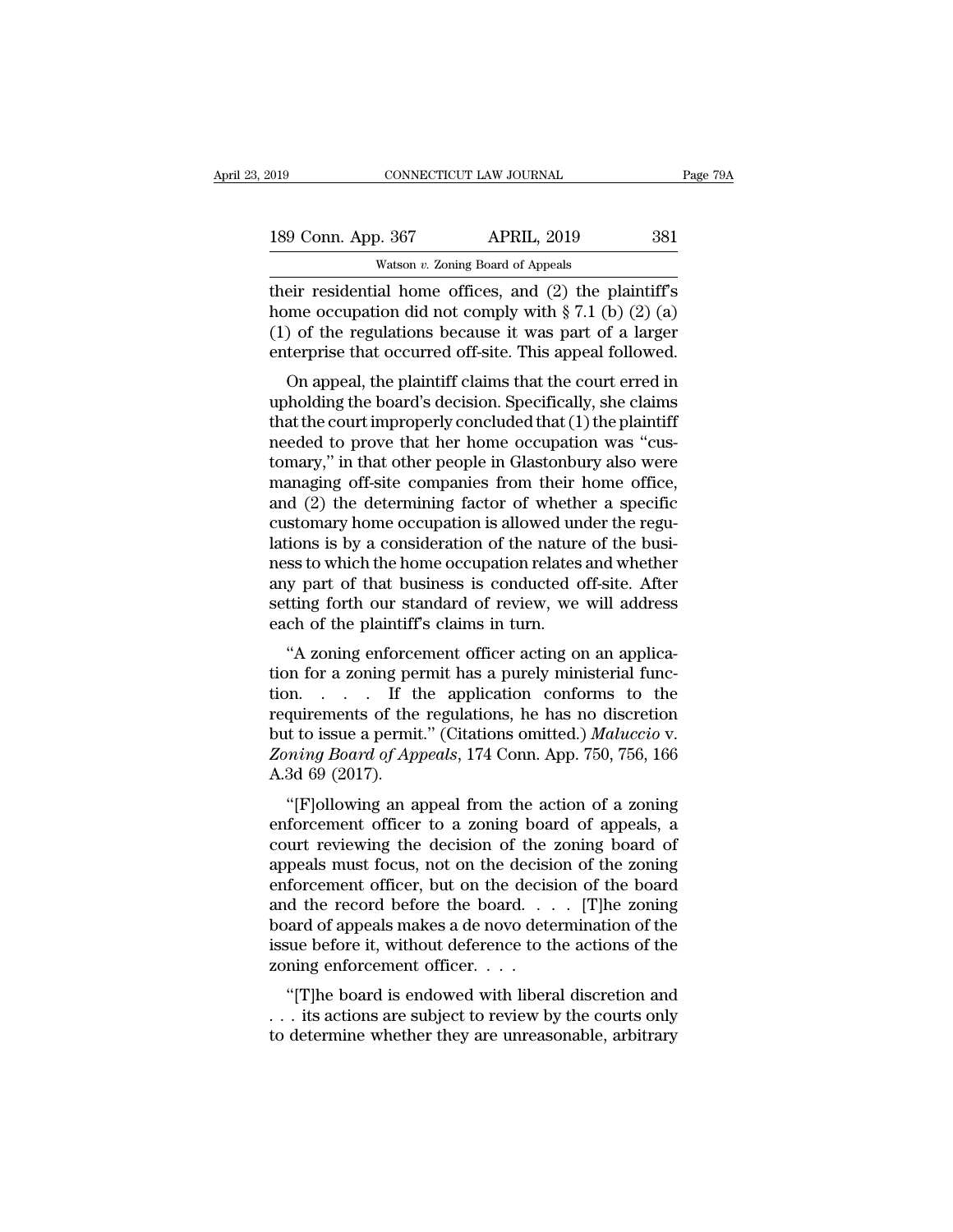| 30A        | CONNECTICUT LAW JOURNAL                 |                    | April 23, 2019 |
|------------|-----------------------------------------|--------------------|----------------|
| 382        | <b>APRIL, 2019</b>                      | 189 Conn. App. 367 |                |
|            | Watson $v$ . Zoning Board of Appeals    |                    |                |
| or illegal | The burden of proof to demonstrate that |                    |                |

CONNECTICUT LAW JOURNAL April 23, 2019<br>
382 APRIL, 2019 189 Conn. App. 367<br>
2019 189 Conn. App. 367<br>
2019 189 Conn. App. 367<br>
2019 189 Conn. App. 367<br>
2019 189 Conn. App. 367<br>
2019 189 Conn. App. 367<br>
2019 189 Conn. App. 3  $\begin{tabular}{ll} \multicolumn{1}{l}{{\bf APRIL, 2019}} & {\bf 189 Conn. App. 367}\\ \hline \multicolumn{1}{l}{\text{Watson } v. Zoning Board of Appeals} \end{tabular}$  or illegal. . . . The burden of proof to demonstrate that the board acted improperly is upon the party seeking to overturn the board's dec  $\begin{array}{r} \text{382} \text{ } \text{APRIL, 2019} \text{} \text{189 Conn. App. 367} \ \hline \text{Watson } v. \text{ Zoning Board of Appeals} \ \hline \text{or illegal.} \text{ } \text{...} \text{ The burden of proof to demonstrate that} \ \hline \text{the board acted importantly is upon the party seeking} \ \hline \text{to overturn the board's decision.} \text{...} \text{. It is the board's responsibility, pursuit to the statutorily required hearing} \ \hline \text{and the fact and to only the pertinent going.} \end{array}$  $\begin{array}{lll}\n & \text{APRIL, 2019} & \text{189 Conn. App. 367}\n\hline\n & \text{Watson } v. \text{ Zoning Board of Appeals}\n\hline\n\text{or illegal. . . . The burden of proof to demonstrate that the board acted importantly is upon the party seeking to overturn the board's decision. . . . It is the board's responsibility, pursuit to the statutorily required hearing, to find the facts and to apply the pertinent zoning, no general from the image of a class. \end{array}$ Watson v. Zoning Board of Appeals<br>
or illegal.... The burden of proof to demonstrate that<br>
the board acted improperly is upon the party seeking<br>
to overturn the board's decision.... It is the board's<br>
responsibility, purs was on  $v$ . Zoning board of appears<br>or illegal.... The burden of proof to demonstrate that<br>the board acted improperly is upon the party seeking<br>to overturn the board's decision.... It is the board's<br>responsibility, pursua or illegal. . . . The burden of proof to demonstrate that<br>the board acted improperly is upon the party seeking<br>to overturn the board's decision. . . . It is the board's<br>responsibility, pursuant to the statutorily required the board acted improperly is upon the p<br>to overturn the board's decision. . . . It is<br>responsibility, pursuant to the statutorily r<br>ing, to find the facts and to apply the perregulations to those facts. . . . Upon an<br>the sponsibility, pursuant to the statutorily required hearght<br>
gulations to those facts and to apply the pertinent zoning<br>
gulations to those facts.  $\dots$  Upon an appeal from<br>
e board, the court must focus on the decision of ing, to find the facts and to apply the pertinent zoning<br>regulations to those facts. . . . . Upon an appeal from<br>the board, the court must focus on the decision of the<br>board and the record before it. . . .<br>"In reviewing a

regulations to those facts. . . . Upon an appeal from<br>the board, the court must focus on the decision of the<br>board and the record before it. . . .<br>"In reviewing a decision of a zoning board, a<br>reviewing court is bound by the board, the court must focus on the decision of the board and the record before it.  $\dots$ <br>"In reviewing a decision of a zoning board, a reviewing court is bound by the substantial evidence rule, according to which, [c]o board and the record before it.  $\ldots$ <br>
"In reviewing a decision of a zoning board, a<br>
reviewing court is bound by the substantial evidence<br>
rule, according to which, [c]onclusions reached by [the<br>
board] must be upheld by "In reviewing a decision of a zoning board, a<br>reviewing court is bound by the substantial evidence<br>rule, according to which, [c]onclusions reached by [the<br>board] must be upheld by the trial court if they are<br>reasonably su "In reviewing a decision of a zoning board, a<br>reviewing court is bound by the substantial evidence<br>rule, according to which, [c]onclusions reached by [the<br>board] must be upheld by the trial court if they are<br>reasonably su reviewing court is bound by the substantial evidence<br>rule, according to which, [c]onclusions reached by [the<br>board] must be upheld by the trial court if they are<br>reasonably supported by the record. The credibility of<br>the w rule, according to which, [c]onclusions reached by [the<br>board] must be upheld by the trial court if they are<br>reasonably supported by the record. The credibility of<br>the witnesses and the determination of issues of fact<br>are board] must be upheld by the trial court if they are<br>reasonably supported by the record. The credibility of<br>the witnesses and the determination of issues of fact<br>are matters solely within the province of the [board].<br> $\dots$ reasonably supported by the record. The credibility of<br>the witnesses and the determination of issues of fact<br>are matters solely within the province of the [board].<br>. . . The question is not whether the trial court would<br>h the witnesses and the determination of issues of fact<br>are matters solely within the province of the [board].<br>... The question is not whether the trial court would<br>have reached the same conclusion, but whether the<br>record b are matters solely within the province of the [board].<br>
... The question is not whether the trial court would<br>
have reached the same conclusion, but whether the<br>
record before the [board] supports the decision<br>
reached.... . . . The question is not whether the trial court would<br>have reached the same conclusion, but whether the<br>record before the [board] supports the decision<br>reached. . . . If the trial court finds that there is sub-<br>stantial have reached the same conclusion, but whether the<br>record before the [board] supports the decision<br>reached.... If the trial court finds that there is sub-<br>stantial evidence to support a zoning board's findings,<br>it cannot s record before the [board] supports the decision<br>reached.... If the trial court finds that there is sub-<br>stantial evidence to support a zoning board's findings,<br>it cannot substitute its judgment for that of the board.<br>... reached. . . . . If the trial court finds that there is substantial evidence to support a zoning board's findings, it cannot substitute its judgment for that of the board. . . . If there is conflicting evidence in support stantial evidence to support a zoning board's findings,<br>it cannot substitute its judgment for that of the board.<br>. . . If there is conflicting evidence in support of the<br>zoning [board's] stated rationale, the reviewing co it cannot substitute its judgment for that of the board.<br>  $\ldots$  If there is conflicting evidence in support of the<br>
zoning [board's] stated rationale, the reviewing court<br>  $\ldots$  cannot substitute its judgment as to the we ... If there is conflicting evidence in support of the zoning [board's] stated rationale, the reviewing court ... cannot substitute its judgment as to the weight of the evidence for that of the commission.... The agency's zoning [board's] stated rationale, the reviewing court<br>  $\ldots$  cannot substitute its judgment as to the weight of<br>
the evidence for that of the commission.  $\ldots$  The<br>
agency's decision must be sustained if an examination<br> *Donuts, Carrow and Substitute its judgment as to the weight of*<br>the evidence for that of the commission. . . . . The<br>agency's decision must be sustained if an examination<br>of the record discloses evidence that supports any the evidence for that of the commission. . . . . The<br>agency's decision must be sustained if an examination<br>of the record discloses evidence that supports any one<br>of the reasons given." (Citations omitted; footnote omit-<br>t agency's decision must be sustained if an examination<br>of the record discloses evidence that supports any one<br>of the reasons given." (Citations omitted; footnote omit-<br>ted; internal quotation marks omitted.) Woodbury<br>Donuts of the record discloses evidence that supports any one<br>of the reasons given." (Citations omitted; footnote omit-<br>ted; internal quotation marks omitted.) Woodbury<br>Donuts, LLC v. Zoning Board of Appeals, 139 Conn.<br>App. 748, of the reasons given." (Citations omitted; footnote omit-<br>ted; internal quotation marks omitted.) *Woodbury*<br>Donuts, LLC v. Zoning Board of Appeals, 139 Conn.<br>App. 748, 757–60, 57 A.3d 810 (2012). Where, as here,<br>the board ted; internal quotation marks omitted.) *Woodbury*<br>Donuts, LLC v. Zoning Board of Appeals, 139 Conn.<br>App. 748, 757–60, 57 A.3d 810 (2012). Where, as here,<br>the board does not state formally the reasons for its<br>decision, "th Donuts, LLC v. Zoning Board of<br>App. 748, 757–60, 57 A.3d 810 (20<br>the board does not state formally<br>decision, "the trial court must sea<br>basis for the board's decision."<br>marks omitted.) Moon v. Zoning B<br>Conn. 16, 25, 966 A.2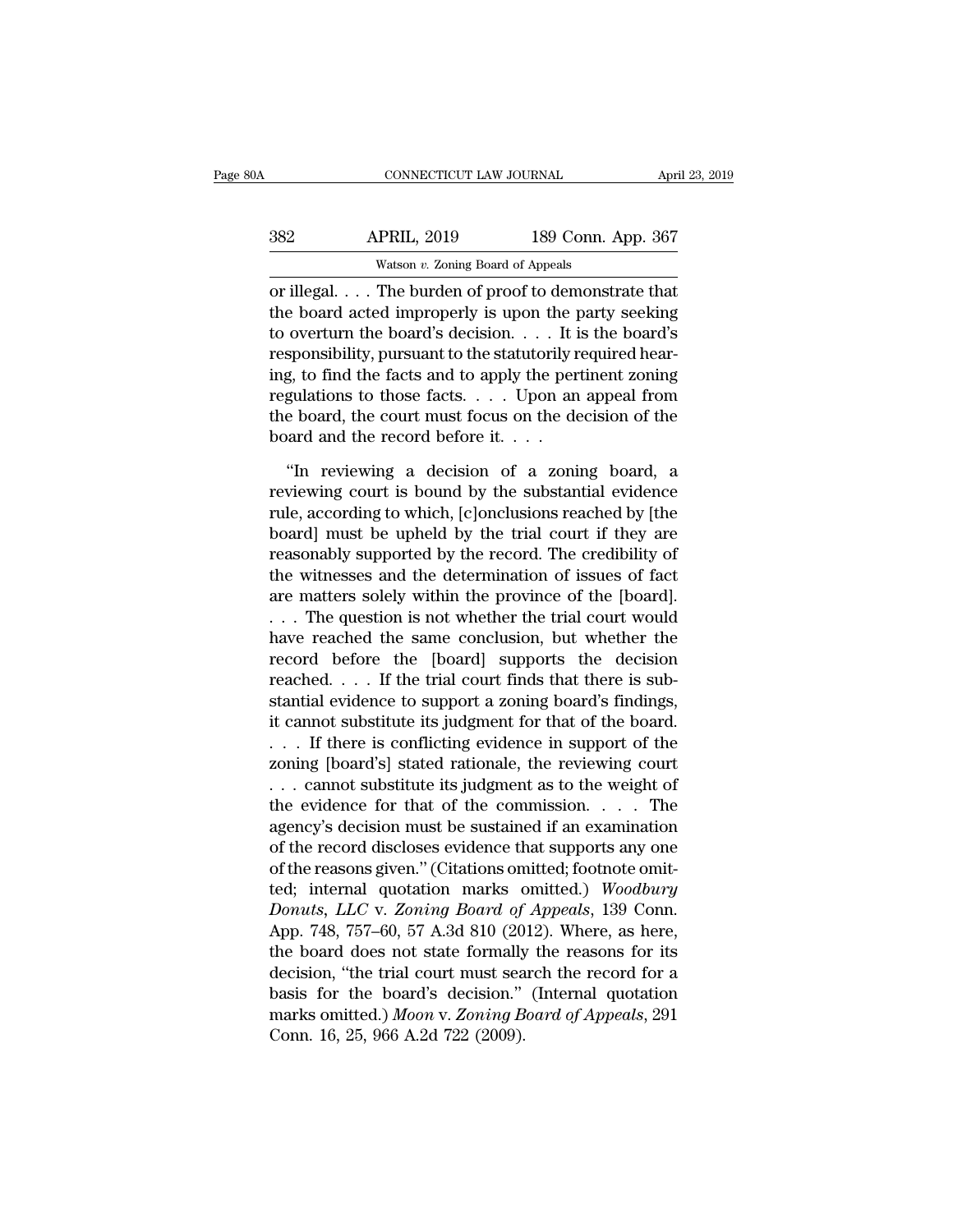| 019                | CONNECTICUT LAW JOURNAL                          | Page 81A |
|--------------------|--------------------------------------------------|----------|
| 189 Conn. App. 367 | <b>APRIL, 2019</b>                               | 383      |
|                    | Watson $v$ . Zoning Board of Appeals             |          |
|                    | When applying the specific regulations of a town |          |

 $\frac{1}{9}$  CONNECTICUT LAW JOURNAL Page 8<br>  $\frac{9}{100}$  Conn. App. 367 APRIL, 2019 383<br>
Watson v. Zoning Board of Appeals<br>
When applying the specific regulations of a town,<br>
Elenerally, it is the function of a zoning board 189 Conn. App. 367 APRIL, 2019 383<br>Watson v. Zoning Board of Appeals<br>When applying the specific regulations of a town,<br>"[g]enerally, it is the function of a zoning board or<br>commission to decide within prescribed limits and 189 Conn. App. 367 APRIL, 2019 383<br>Watson v. Zoning Board of Appeals<br>When applying the specific regulations of a town,<br>"[g]enerally, it is the function of a zoning board or<br>commission to decide within prescribed limits an 189 Conn. App. 367 APRIL, 2019 383<br>
Watson v. Zoning Board of Appeals<br>
When applying the specific regulations of a town,<br>
"[g]enerally, it is the function of a zoning board or<br>
commission to decide within prescribed limit Watson v. Zoning Board of Appeals<br>When applying the specific regulations of a town,<br>"[g]enerally, it is the function of a zoning board or<br>commission to decide within prescribed limits and con-<br>sistent with the exercise of Watson v. Zoning Board of Appeals<br>
When applying the specific regulations of a town,<br>
"[g]enerally, it is the function of a zoning board or<br>
commission to decide within prescribed limits and con-<br>
sistent with the exercis When applying the specific regulations of a town,<br>"[g]enerally, it is the function of a zoning board or<br>commission to decide within prescribed limits and con-<br>sistent with the exercise of [its] legal discretion,<br>whether a "[g]enerally, it is the function of a zoning board or commission to decide within prescribed limits and consistent with the exercise of [its] legal discretion, whether a particular section of the zoning regulations applies commission to decide within prescribed limits and consistent with the exercise of [its] legal discretion, whether a particular section of the zoning regulations applies to a given situation and the manner in which it does sistent with the<br>whether a parti<br>applies to a give<br>does apply. The<br>the board correct<br>lations] and app<br>facts. . . . .<br>"A local boare France a particular section of the zoning regulations<br>plies to a given situation and the manner in which it<br>less apply. The [Superior Court must] decide whether<br>e board correctly interpreted the section [of the regu-<br>ions] dephase to a given statution that the mathem in which is<br>does apply. The [Superior Court must] decide whether<br>the board correctly interpreted the section [of the regulations] and applied it with reasonable discretion to th

the board correctly interpreted the section [of the regulations] and applied it with reasonable discretion to the facts.<br>
"A local board or commission is in the most advantageous position to interpret its own regulations Lations] and applied it with reasonable discretion to the<br>facts.  $\dots$ <br>"A local board or commission is in the most advanta-<br>geous position to interpret its own regulations and apply<br>them to the situations before it.  $\dots$  A defacts. . . .<br>
"A local board or commission is in the most advantageous position to interpret its own regulations and apply<br>
them to the situations before it. . . . Although the posi-<br>
tion of the municipal land use agen "A local board or commission is in the most advantageous position to interpret its own regulations and apply<br>them to the situations before it.... Although the posi-<br>tion of the municipal land use agency is entitled to som "A local board or commission is in the most advantageous position to interpret its own regulations and apply<br>them to the situations before it. . . . Although the posi-<br>tion of the municipal land use agency is entitled to geous position to interpret its own regulations and apply<br>them to the situations before it. . . . Although the posi-<br>tion of the municipal land use agency is entitled to some<br>deference . . . the interpretation of provisio them to the situations before it.  $\ldots$  Although the position of the municipal land use agency is entitled to some deference  $\ldots$  the interpretation of provisions [of a municipal zoning regulation] is nevertheless a ques tion of the municipal land use agency is entitled to some deference . . . . the interpretation of provisions [of a municipal zoning regulation] is nevertheless a question of law for the court. . . . The court is not bound deference<br>municipal zoning<br>of law for the co<br>legal interpretati<br>(Internal quotati<br>Board of Appeal<br>670 (2013). gal interpretation of the [regulation] by the [board]."<br>
iternal quotation marks omitted.)  $Lower$  v.  $Zoning$ <br>  $\text{and } \text{of } \text{Appeals}, \text{ 144 } \text{Conn.}$  App. 224, 228–29, 71 A.3d<br>  $0$  (2013).<br>
I<br>
The plaintiff claims that the court erre

I

(Internal quotation marks omitted.) *Lowney* v. Zoning<br> *Board of Appeals*, 144 Conn. App. 224, 228–29, 71 A.3d<br>
670 (2013).<br>
I<br>
The plaintiff claims that the court erred in concluding<br>
that she needed to prove that her h Board of Appeals, 144 Conn. App. 224, 228–29, 71 A.3d<br>670 (2013).<br>I<br>The plaintiff claims that the court erred in concluding<br>that she needed to prove that her home occupation was<br>"customary," in that other people in Glaston  $\footnotesize$  The plaintiff claims that the court erred in concluding<br>that she needed to prove that her home occupation was<br>"customary," in that other people in Glastonbury also<br>were managing off-site companies from their home<br>o I<br>
I<br>
The plaintiff claims that the court erred in concluding<br>
that she needed to prove that her home occupation was<br>
"customary," in that other people in Glastonbury also<br>
were managing off-site companies from their home<br> The plaintiff claims that the court erred in concluding<br>that she needed to prove that her home occupation was<br>"customary," in that other people in Glastonbury also<br>were managing off-site companies from their home<br>offices, The plaintiff claims that the court erred in concluding<br>that she needed to prove that her home occupation was<br>"customary," in that other people in Glastonbury also<br>were managing off-site companies from their home<br>offices, that she needed to prove that her home occupation was<br>"customary," in that other people in Glastonbury also<br>were managing off-site companies from their home<br>offices, in addition to establishing that she complied<br>with the s "customary," in that other people in Glastonbury also<br>were managing off-site companies from their home<br>offices, in addition to establishing that she complied<br>with the specific standards set forth in the regulations.<br>She ar were managing off-site companies from their home<br>offices, in addition to establishing that she complied<br>with the specific standards set forth in the regulations.<br>She argues that Glastonbury has adopted specific stan-<br>dards offices, in addition to establishing that she complied<br>with the specific standards set forth in the regulations.<br>She argues that Glastonbury has adopted specific stan-<br>dards in its regulations that govern the location, siz with the specific standards set forth in the regulations.<br>She argues that Glastonbury has adopted specific standards in its regulations that govern the location, size,<br>nature of the use, parking, and signage for customary<br> She argues that Glastonbury has adopted specific stan-<br>dards in its regulations that govern the location, size,<br>nature of the use, parking, and signage for customary<br>home occupations, and that it has chosen not to list<br>spe dards in its regulations that govern the location, size, nature of the use, parking, and signage for customary<br>home occupations, and that it has chosen not to list<br>specific authorized home occupations. She contends,<br>theref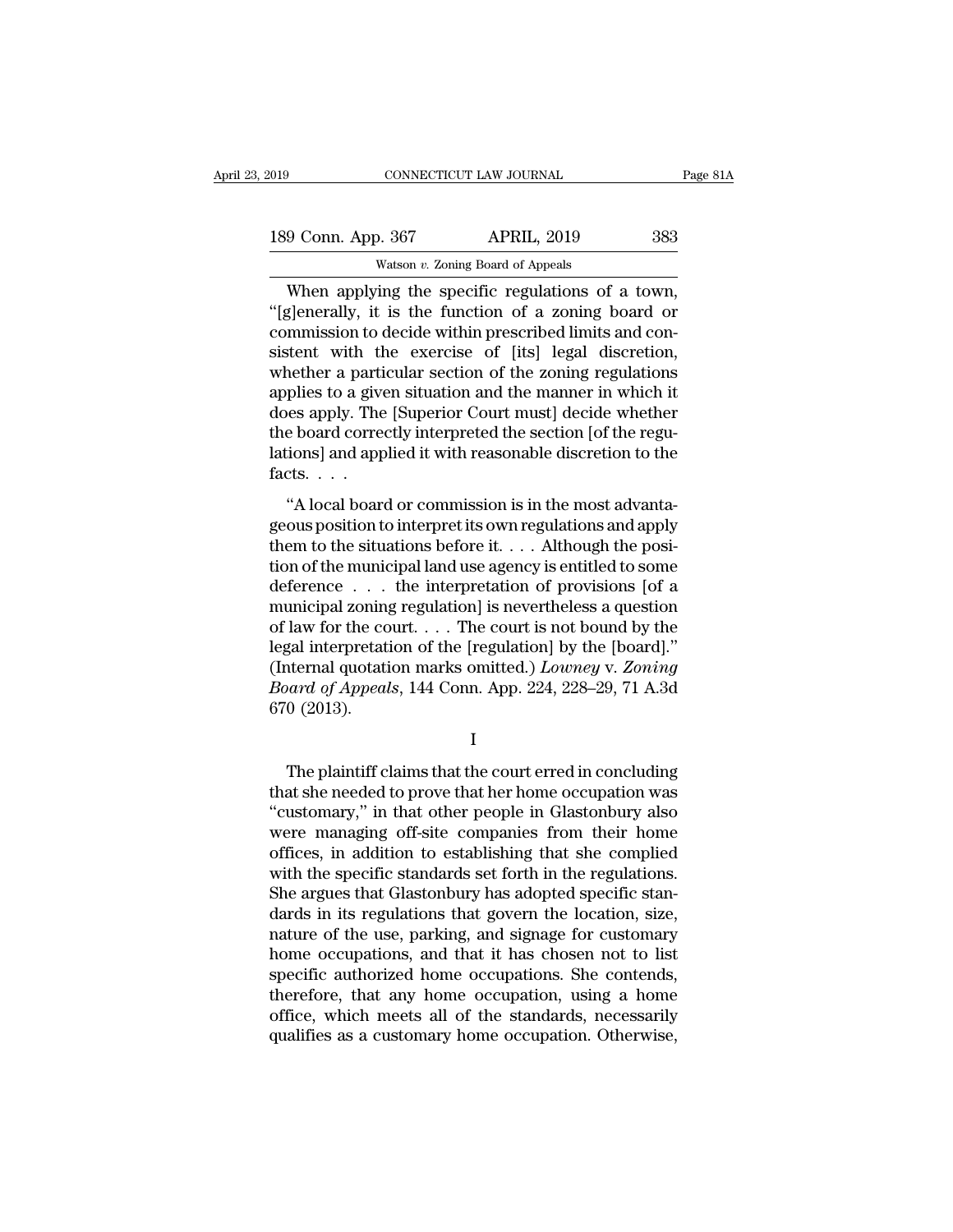| 32A | CONNECTICUT LAW JOURNAL                          |                    | April 23, 2019 |
|-----|--------------------------------------------------|--------------------|----------------|
| 384 | <b>APRIL, 2019</b>                               | 189 Conn. App. 367 |                |
|     | Watson $v$ . Zoning Board of Appeals             |                    |                |
|     | she argues, "customary" would be determined on a |                    |                |

CONNECTICUT LAW JOURNAL April 23, 2019<br>
384 APRIL, 2019 189 Conn. App. 367<br>
384 Watson v. Zoning Board of Appeals<br>
39 Conn. App. 367<br>
39 Conn. App. 367<br>
39 Conn. App. 367<br>
39 Conn. App. 367<br>
39 Conn. App. 367<br>
39 Conn. App SB4 APRIL, 2019 189 Conn. App. 367<br>Watson v. Zoning Board of Appeals<br>She argues, "customary" would be determined on a<br>case-by-case basis with no relationship to the regula-<br>tions. This would give a zoning enforcement offic  $189$  Conn. App. 367<br>Watson v. Zoning Board of Appeals<br>She argues, "customary" would be determined on a<br>case-by-case basis with no relationship to the regula-<br>tions. This would give a zoning enforcement officer<br>(officer)  $\frac{\text{APRIL, 2019}}{\text{Watson } v. \text{ Zoning Board of Appeals}}$ <br>
She argues, "customary" would be determined on a<br>
case-by-case basis with no relationship to the regula-<br>
tions. This would give a zoning enforcement officer<br>
(officer) unfettered dis Watson v. Zoning Board of Appeals<br>
she argues, "customary" would be determined on a<br>
case-by-case basis with no relationship to the regula-<br>
tions. This would give a zoning enforcement officer<br>
(officer) unfettered discre was on  $\ell$ . Zoning board of Appeas<br>
she argues, "customary" would be determined on a<br>
case-by-case basis with no relationship to the regula-<br>
tions. This would give a zoning enforcement officer<br>
(officer) unfettered disc she argues, "customary" would be determined on a<br>case-by-case basis with no relationship to the regula-<br>tions. This would give a zoning enforcement officer<br>(officer) unfettered discretion to deny an application<br>or to issue case-by-case basis with no relationship to the regulations. This would give a zoning enforcement officer (officer) unfettered discretion to deny an application or to issue a cease and desist order to any resident who has a tions. This would give a zoning enforcement officer<br>(officer) unfettered discretion to deny an application<br>or to issue a cease and desist order to any resident who<br>has a home occupation that fully complies with every<br>regul (officer) unfettered discretion to deny an application<br>or to issue a cease and desist order to any resident who<br>has a home occupation that fully complies with every<br>regulation, but who, nevertheless, has a home occupa-<br>tio or to issue a cease and desist order to any resident who<br>has a home occupation that fully complies with every<br>regulation, but who, nevertheless, has a home occupa-<br>tion that the officer thinks is a bit unusual or involves<br> has a home occupation that fully complies with every<br>regulation, but who, nevertheless, has a home occupa-<br>tion that the officer thinks is a bit unusual or involves<br>new technology, despite the fact that it has no impact<br>o regulation, but who, nevertheless, has a home occupation that the officer thinks is a bit unusual or involves<br>new technology, despite the fact that it has no impact<br>on the residential character of the neighborhood and<br>comp tion that the officer thinks is a bit unusual or involves<br>new technology, despite the fact that it has no impact<br>on the residential character of the neighborhood and<br>complies with the specific standards set forth in the<br>r new technology, despite the fact that it has no impact<br>on the residential character of the neighborhood and<br>complies with the specific standards set forth in the<br>regulations. She further argues, however, that even if<br>"cust on the residential character of the neighborhood and<br>complies with the specific standards set forth in the<br>regulations. She further argues, however, that even if<br>"customary" is something outside of the strict require-<br>men gulations. She further argues, however, that even if<br>ustomary" is something outside of the strict require-<br>ents of  $\S 7.1$  (b) (2) (a), her home office is customary<br>that she uses only computers and telephones to man-<br>e he "customary" is something outside of the strict require-<br>ments of  $\S 7.1$  (b) (2) (a), her home office is customary<br>in that she uses only computers and telephones to man-<br>age her business from a single office in her reside

ments of  $\S 7.1$  (b) (2) (a), her home office is customary<br>in that she uses only computers and telephones to man-<br>age her business from a single office in her residence.<br>The board argues that the plaintiff was required to in that she uses only computers and telephones to manage her business from a single office in her residence.<br>The board argues that the plaintiff was required to<br>prove that her home occupation was customary, and,<br>in this ca age her business from a single office in her residence.<br>The board argues that the plaintiff was required to<br>prove that her home occupation was customary, and,<br>in this case, that meant that she needed to prove, specifi-<br>cal The board argues that the plaintiff was required to<br>prove that her home occupation was customary, and,<br>in this case, that meant that she needed to prove, specifi-<br>cally, that managing a transportation company is a cus-<br>tom The board argues that the plaintiff was required to<br>prove that her home occupation was customary, and,<br>in this case, that meant that she needed to prove, specifi-<br>cally, that managing a transportation company is a cus-<br>to prove that her home occupation was customary, and,<br>in this case, that meant that she needed to prove, specifi-<br>cally, that managing a transportation company is a cus-<br>tomary residential home occupation in Glastonbury. It<br>f in this case, that meant that she needed to prove, specifically, that managing a transportation company is a customary residential home occupation in Glastonbury. It further argues: "Contrary to [the] plaintiff's assertio cally, that managing a transportation company is a cus-<br>tomary residential home occupation in Glastonbury. It<br>further argues: "Contrary to [the] plaintiff's assertion,<br>and as held by the [Superior Court], the regulations<br> tomary residential home occupation in Glastonbury. It<br>further argues: "Contrary to [the] plaintiff's assertion,<br>and as held by the [Superior Court], the regulations<br>specify that, in addition to satisfying the twelve perfor further argues: "Contrary to [the] plaintiff's assertion,<br>and as held by the [Superior Court], the regulations<br>specify that, in addition to satisfying the twelve perfor-<br>mance standards in [§] 7.1 (b) (2) (a) [of the regu and as held by the [Superior Court], the regulations<br>specify that, in addition to satisfying the twelve perfor-<br>mance standards in [§] 7.1 (b) (2) (a) [of the regula-<br>tions], the plaintiff must also satisfy the definition specify that, in addition to satisfying the twelve perfor-<br>mance standards in [§] 7.1 (b) (2) (a) [of the regula-<br>tions], the plaintiff must also satisfy the definition of<br>customary 'home occupation' in [§] 2.22: 'Home Oc mance standards in [§] 7.1 (b) (2) (a) [of the regulations], the plaintiff must also satisfy the definition of customary 'home occupation' in [§] 2.22: 'Home Occupation—A use, not otherwise permitted in the zone, which is tions], the plaintiff must also satisfy the definition of<br>customary 'home occupation' in [§] 2.22: 'Home Occupa-<br>tion—A use, not otherwise permitted in the zone, which<br>is customarily and may properly be conducted for comcustomary 'home occupation' in  $[\S] 2.22$ : 'Home Occupation—A use, not otherwise permitted in the zone, which<br>is customarily and may properly be conducted for com-<br>pensation as an accessory use on a residential lot (See<br>tion—A use, not otherwise permitted in the zone, which<br>is customarily and may properly be conducted for com-<br>pensation as an accessory use on a residential lot (See<br>[§] 7).' . . . . The definition of 'home occupation'<br>req is customarily and may properly be conducted for compensation as an accessory use on a residential lot (See  $[\S]$  7).' . . . The definition of 'home occupation' requires that the use be 'customarily' and 'properly' conduc omitted.)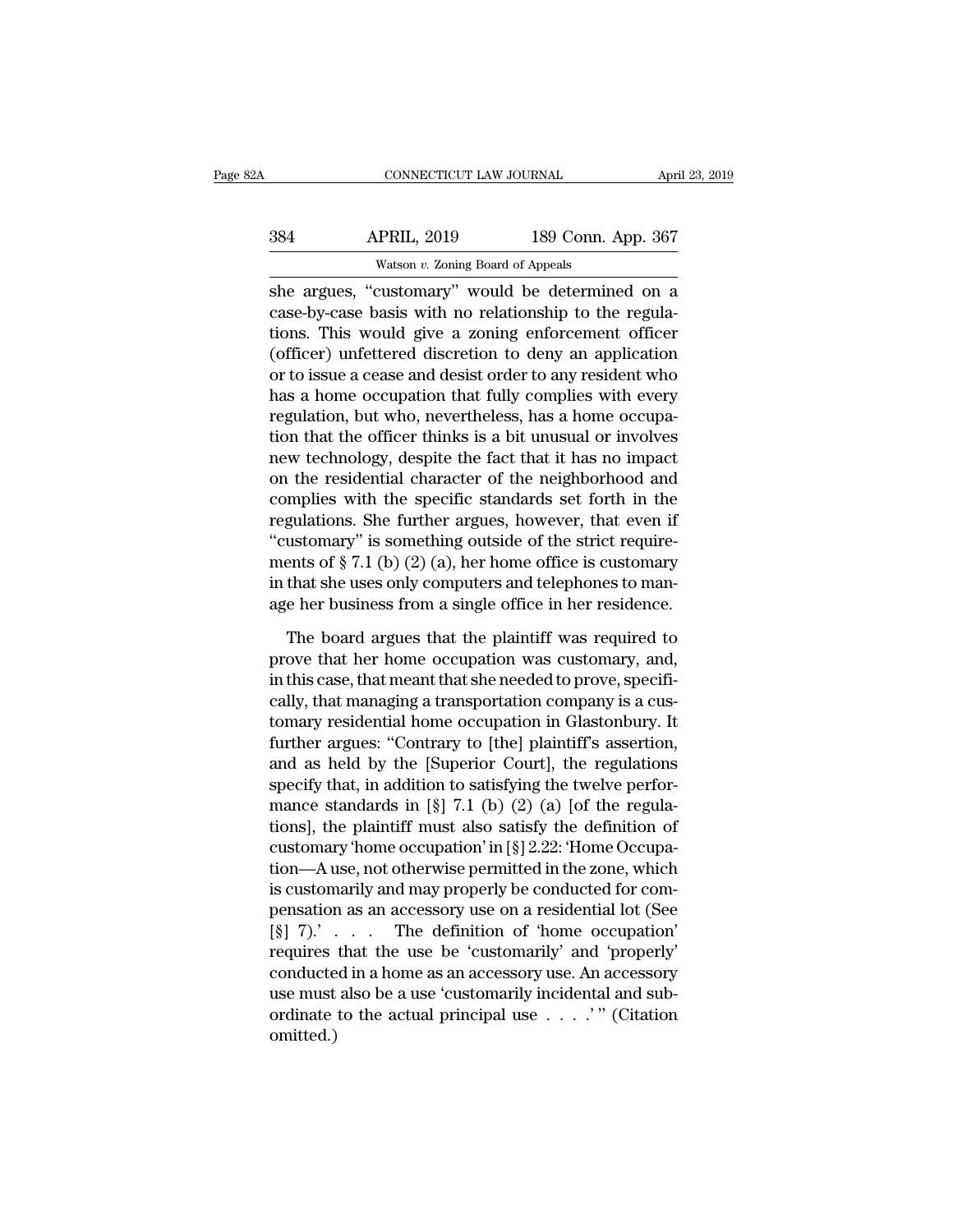| 019 |                    | CONNECTICUT LAW JOURNAL                             | Page 83A |
|-----|--------------------|-----------------------------------------------------|----------|
|     | 189 Conn. App. 367 | <b>APRIL, 2019</b>                                  | 385      |
|     |                    | Watson $v$ . Zoning Board of Appeals                |          |
|     |                    | After thoroughly reviewing the regulations at issue |          |

 $\frac{9 \text{ Conn. App. } 367}{9 \text{ Conn. App. } 367}$  APRIL, 2019  $\frac{385}{9 \text{ Watson } v.}$  Zoning Board of Appeals<br>After thoroughly reviewing the regulations at issue,<br>d fully considering the briefs and arguments of the 189 Conn. App. 367 APRIL, 2019 385<br>Watson v. Zoning Board of Appeals<br>After thoroughly reviewing the regulations at issue,<br>and fully considering the briefs and arguments of the<br>parties, we conclude that the management of a 189 Conn. App. 367 APRIL, 2019 385<br>Watson v. Zoning Board of Appeals<br>After thoroughly reviewing the regulations at issue,<br>and fully considering the briefs and arguments of the<br>parties, we conclude that the management of a 189 Conn. App. 367 APRIL, 2019 385<br>Watson v. Zoning Board of Appeals<br>After thoroughly reviewing the regulations at issue,<br>and fully considering the briefs and arguments of the<br>parties, we conclude that the management of a Watson v. Zoning Board of Appeals<br>
After thoroughly reviewing the regulations at issue,<br>
and fully considering the briefs and arguments of the<br>
parties, we conclude that the management of a business<br>
from a single room ho watson v. Zoning Board of Appeals<br>After thoroughly reviewing the regulations at issue,<br>and fully considering the briefs and arguments of the<br>parties, we conclude that the management of a business<br>from a single room home o After thoroughly reviewing the regulations at issue,<br>and fully considering the briefs and arguments of the<br>parties, we conclude that the management of a business<br>from a single room home office, within a person's pri-<br>mary and fully considering the briefs and arguments of the parties, we conclude that the management of a business from a single room home office, within a person's primary residence, that complies with each of the specific sta parties, we conclude that the managen<br>from a single room home office, with<br>mary residence, that complies with ea<br>standards set forth in § 7, is a customa<br>tion that is customarily incidental an<br>the actual principal use of t In a single from home office, whill a person's phary<br>residence, that complies with each of the specific<br>andards set forth in § 7, is a customary home occupa-<br>nn that is customarily incidental and subordinate to<br>e actual pr mary residence, that complies with each of the specific<br>standards set forth in § 7, is a customary home occupa-<br>tion that is customarily incidental and subordinate to<br>the actual principal use of the property as a primary<br>

standards set forth if y t, is a customary nome occupation that is customarily incidental and subordinate to the actual principal use of the property as a primary residence under the regulations.<br>
"The phrase used in most tion that is customarly incluental and subordinate to<br>the actual principal use of the property as a primary<br>residence under the regulations.<br>"The phrase used in most zoning regulations is that<br>[an accessory] use must be 'c the actual principal use of the property as a primary<br>residence under the regulations.<br>"The phrase used in most zoning regulations is that<br>[an accessory] use must be 'customary.' If the rule intended<br>that only customary us The phrase used in most zoning regulations is that<br>
[an accessory] use must be 'customarily incidental to'—<br>
not that the use must be 'customary.' If the rule intended<br>
that only customary uses could come under the doc-<br> "The phrase used in most zoning regulations is that<br>[an accessory] use must be 'customarily incidental to'—<br>not that the use must be 'customary.' If the rule intended<br>that only customary uses could come under the doc-<br>tri [an accessory] use must be 'customarily incidental to'—<br>not that the use must be 'customary.' If the rule intended<br>that only customary uses could come under the doc-<br>trine, then many or most people in the area would have<br> not that the use must be 'customary.' If the rule intended<br>that only customary uses could come under the doc-<br>trine, then many or most people in the area would have<br>to be doing the same thing before any one of them<br>could that only customary uses could come under the doctrine, then many or most people in the area would have<br>to be doing the same thing before any one of them<br>could (unless they asked government permission first).<br>. . . [W]e wo trine, then many or most people in the area would have<br>to be doing the same thing before any one of them<br>could (unless they asked government permission first).<br>. . . [W]e would still have horse stables instead of gar-<br>ages to be doing the same thing before any one of them<br>
could (unless they asked government permission first).<br>  $\ldots$  [W]e would still have horse stables instead of gar-<br>
ages in our residential neighborhoods; someone has to<br> could (unless they asked government permission first).<br>  $\ldots$  [W]e would still have horse stables instead of garages in our residential neighborhoods; someone has to<br>
be first if a use is ever to become customary." T. Ton . . . [W]e would still have horse stables instead of garages in our residential neighborhoods; someone has to be first if a use is ever to become customary." T. Tondro, Connecticut Land Use Regulation (2d Ed. 1992) p. 85. ages in our residential neighborhoods; someone has to<br>be first if a use is ever to become customary." T. Tondro,<br>Connecticut Land Use Regulation (2d Ed. 1992) p. 85.<br>"Several factors . . . are weighed when making an<br>access be first if a use is ever to become customary." T. Tondro,<br>Connecticut Land Use Regulation (2d Ed. 1992) p. 85.<br>"Several factors . . . . are weighed when making an<br>accessory use decision. The relative scale of the acces-<br>s Connecticut Land Use Regulation (2d Ed. 1992) p. 85.<br>
"Several factors  $\ldots$  are weighed when making an accessory use decision. The relative scale of the accessory use and its usual relationship to the primary use of the "Several factors  $\ldots$  are weighed when making an accessory use decision. The relative scale of the accessory use and its usual relationship to the primary use of the property must be considered. Ultimately the decision c accessory use decision. The relative scale of the accessory use and its usual relationship to the primary use<br>of the property must be considered. Ultimately the deci-<br>sion comes down to balancing an owner's right to use<br>hi sory use and its usual relationship to the primary use<br>of the property must be considered. Ultimately the deci-<br>sion comes down to balancing an owner's right to use<br>his land for more than simply providing food and shel-<br>te of the property must be considered. Ultimately the de<br>sion comes down to balancing an owner's right to u<br>his land for more than simply providing food and sh<br>ter, against the neighbors' expectations of what w<br>happen in thei In comes down to balancing an owner's right to use<br>
s land for more than simply providing food and shel-<br>
r, against the neighbors' expectations of what will<br>
ppen in their neighborhood and the degree of impact<br>
e accessor and for filter than shiply providing food and sher-<br>ter, against the neighbors' expectations of what will<br>happen in their neighborhood and the degree of impact<br>the accessory use will have on the neighbors' right to<br>use the

Let, against the heighbork expectations of what win<br>happen in their neighborhood and the degree of impact<br>the accessory use will have on the neighbors' right to<br>use their land." (Footnote omitted.) Id., 87–88.<br>"A decision rappen in their heighborhood and the degree of impact<br>the accessory use will have on the neighbors' right to<br>use their land." (Footnote omitted.) Id., 87–88.<br>"A decision to deny  $\dots$  administrative review<br>applications, or the accessory use win have on the heighbors right to<br>use their land." (Footnote omitted.) Id., 87–88.<br>"A decision to deny . . . administrative review<br>applications, or to subject them to conditions . . .<br>must be based on su The legislation of the first place. Much of the litigation over the first place is in accordance with the policies established by the legislatively acting commission that established the policy in the first place. Much of "A decision to deny  $\ldots$  administrative review applications, or to subject them to conditions  $\ldots$  must be based on sufficiently specific authority in the regulations to support a conclusion that the decision made is in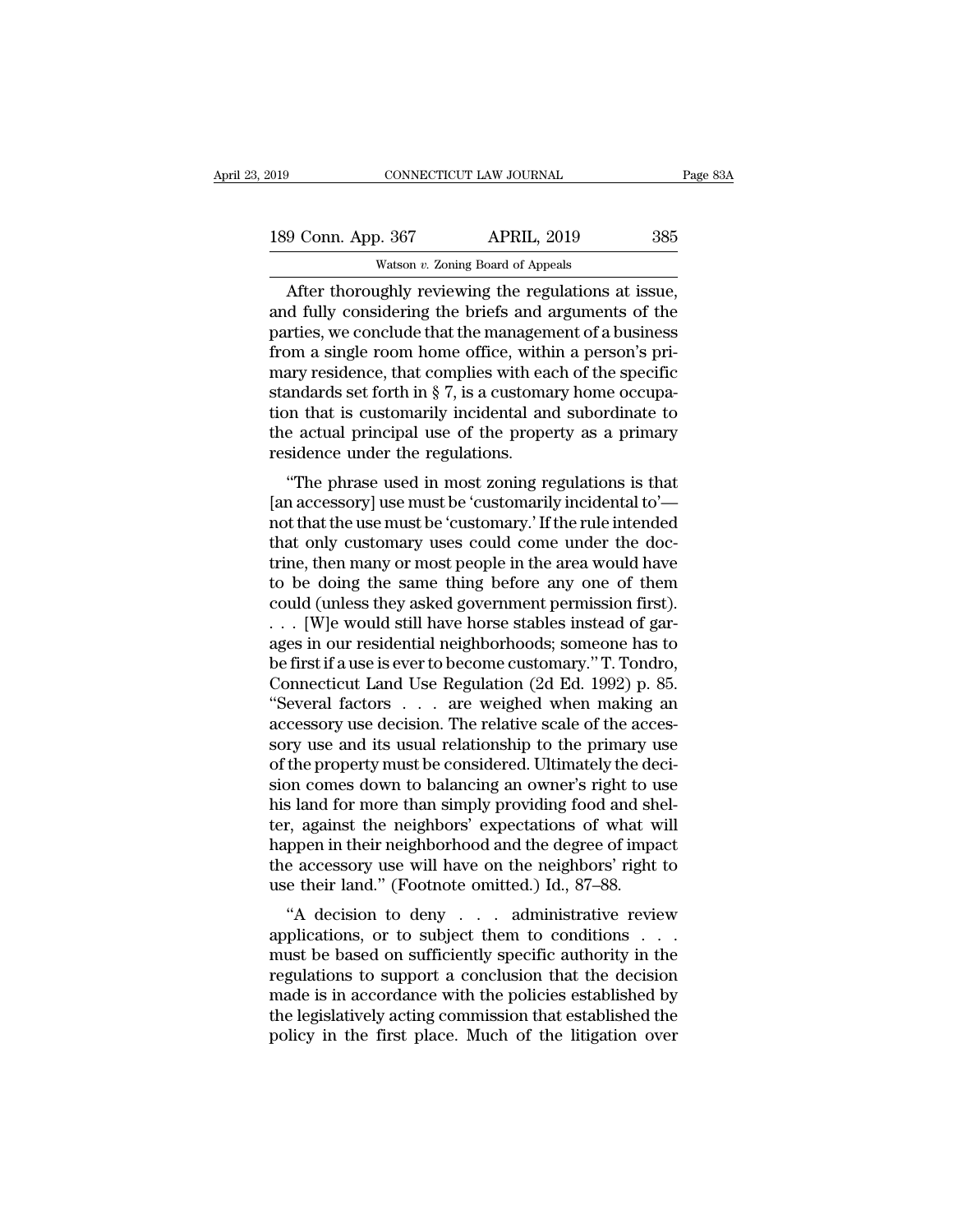| 386 | <b>APRIL, 2019</b>      | 189 Conn. App. 367 |                |
|-----|-------------------------|--------------------|----------------|
| 34A | CONNECTICUT LAW JOURNAL |                    | April 23, 2019 |

CONNECTICUT LAW JOURNAL April 23, 2019<br>
386 APRIL, 2019 189 Conn. App. 367<br>
Watson v. Zoning Board of Appeals<br>
the approval of one of these applications turns on the<br>
degree of specificity required in the governing reguladegree of specificity required in the governing regulations.<br>  $\therefore$  coming Board of Appeals<br>
the approval of one of these applications turns on the<br>
degree of specificity required in the governing regula-<br>
tions.... 386 AP<br>
Whe approval of<br>
degree of specifions.<br>
"The requirer"  $\frac{\text{APRIL, 2019}}{\text{Watson } v. \text{ Zoning Board of Appeals}}$ <br>
E approval of one of these applications turns on the gree of specificity required in the governing regulanes...<br>
"The requirement that standards be published prior an agency's action

Watson  $v$ . Zoning Board of Appeals<br>the approval of one of these applications turns on the<br>degree of specificity required in the governing regula-<br>tions....<br>"The requirement that standards be published prior<br>to an agency' the approval of one of these applications turns on the degree of specificity required in the governing regulations.<br>
"The requirement that standards be published prior to an agency's action applies even if the agency auth the approval of one of these applications turns of the<br>degree of specificity required in the governing regula-<br>tions. . . .<br>"The requirement that standards be published prior<br>to an agency's action applies even if the agenc degree of specificity required in the governing regula-<br>tions. . . .<br>"The requirement that standards be published prior<br>to an agency's action applies even if the agency author-<br>ized to grant the administrative approval is "The requirement that standards be published prior<br>to an agency's action applies even if the agency author-<br>ized to grant the administrative approval is the munici-<br>pal legislative body . . . . . . . [I]t is the function<br> "The requirement that standards be published prior<br>to an agency's action applies even if the agency author-<br>ized to grant the administrative approval is the munici-<br>pal legislative body  $\ldots$ . [I]t is the function<br>perform to an agency's action applies even if the agency authorized to grant the administrative approval is the municipal legislative body  $\ldots$ . [I]t is the function performed rather than the source of power of the board that re ized to grant the administrative approval is the munici-<br>pal-legislative body  $\ldots$ . [I]t is the function<br>performed rather than the source of power of the board<br>that requires that the board act pursuant to standards.<br>The pal legislative body . . . . . . [I]t is the function<br>performed rather than the source of power of the board<br>that requires that the board act pursuant to standards.<br>The standards are meant to guide the agency's deci-<br>sions performed rather than the source of power of the board<br>that requires that the board act pursuant to standards.<br>The standards are meant to guide the agency's deci-<br>sions; it must consider the factors listed in the regula-<br>t that requires that the board act pursuant to standards.<br>The standards are meant to guide the agency's decisions; it must consider the factors listed in the regulations when making its decision, and only those factors.<br>More The standards are meant to guide the agency's decisions; it must consider the factors listed in the regulations when making its decision, and only those factors.<br>Moreover, if these standards are satisfied, the permit must sions; it must consider the factors listed in the regulations when making its decision, and only those factors.<br>Moreover, if these standards are satisfied, the permit must be issued. The commission acts in an administrativ tions when making its decision, and only those factors.<br>Moreover, if these standards are satisfied, the permit<br>must be issued. The commission acts in an administra-<br>tive capacity when issuing an administrative approval,<br>an Moreover, if these standards are satisfied, the permit<br>must be issued. The commission acts in an administra-<br>tive capacity when issuing an administrative approval,<br>and administrative agencies do not have the discretion<br>to must be issued. The commission acts in an administrative capacity when issuing an administrative approval,<br>and administrative agencies do not have the discretion<br>to deny an application that satisfies all the criteria estab tive capacity when issuing an administrative approval,<br>and administrative agencies do not have the discretion<br>to deny an application that satisfies all the criteria estab-<br>lished by the legislative body for commission acti and administrative agencies do not have the<br>to deny an application that satisfies all the cri<br>lished by the legislative body for commiss<br>This is simply another way of saying that an<br>tive agency can only base its decisions delty an application that satisfies an the criteria establed by the legislative body for commission action.<br>
is is simply another way of saying that an administra-<br>
re agency can only base its decisions on criteria in<br>
pub This is simply another way of saying that an administrative agency can only base its decisions on criteria in its published regulations." (Footnotes omitted; internal quotation marks omitted.) Id., 188–91.<br>In the present

This is simply another way of saying that all antihilisticative agency can only base its decisions on criteria in its published regulations." (Footnotes omitted; internal quotation marks omitted.) Id., 188–91.<br>In the pres the agency can only base its decisions on cineria in<br>its published regulations." (Footnotes omitted; internal<br>quotation marks omitted.) Id., 188–91.<br>In the present case, § 2.2 of the regulations defines<br>accessory use as: " Its published regulations. (Poothotes officed, internal quotation marks omitted.) Id., 188–91.<br>In the present case,  $\S 2.2$  of the regulations defines accessory use as: "A use of land or a portion of a structure or buildi In the present case,  $\S 2.2$  of the accessory use as: "A use of land<br>ture or building customarily incited to the actual principal use of<br>building and located on the same<br>use, structure or building."<br>Section 2.22 of the re In the present case, y 2.2 of the regulations defines<br>cessory use as: "A use of land or a portion of a struc-<br>re or building customarily incidental and subordinate<br>the actual principal use of the land, structure or<br>ilding accessory use as: ''A use of failth of a portion of a structure or building customarily incidental and subordinate<br>to the actual principal use of the land, structure or<br>building and located on the same lot with such princi

the of bunding customarily incluental and subordinate<br>to the actual principal use of the land, structure or<br>building and located on the same lot with such principal<br>use, structure or building."<br>Section 2.22 of the regulati for the actual principal use of the failu, structure of<br>building and located on the same lot with such principal<br>use, structure or building."<br>Section 2.22 of the regulations defines a home occu-<br>pation as: "A use, not oth bunding and located<br>use, structure or bu<br>Section 2.22 of the<br>pation as: "A use, no<br>which is customaril<br>for compensation as<br>lot (See [§] 7)."<br>The plaintiff's resi Section 2.22 of the regulations defines a home occution as: "A use, not otherwise permitted in the zone, nich is customarily and may properly be conducted r compensation as an accessory use on a residential  $t$  (See [§] 7 bection 2.22 of the regulations defines a nome occupation as: "A use, not otherwise permitted in the zone, which is customarily and may properly be conducted for compensation as an accessory use on a residential lot (See pation as. A use, not otherwise permitted in the zone,<br>which is customarily and may properly be conducted<br>for compensation as an accessory use on a residential<br>lot (See [§] 7)."<br>The plaintiff's residence is located in the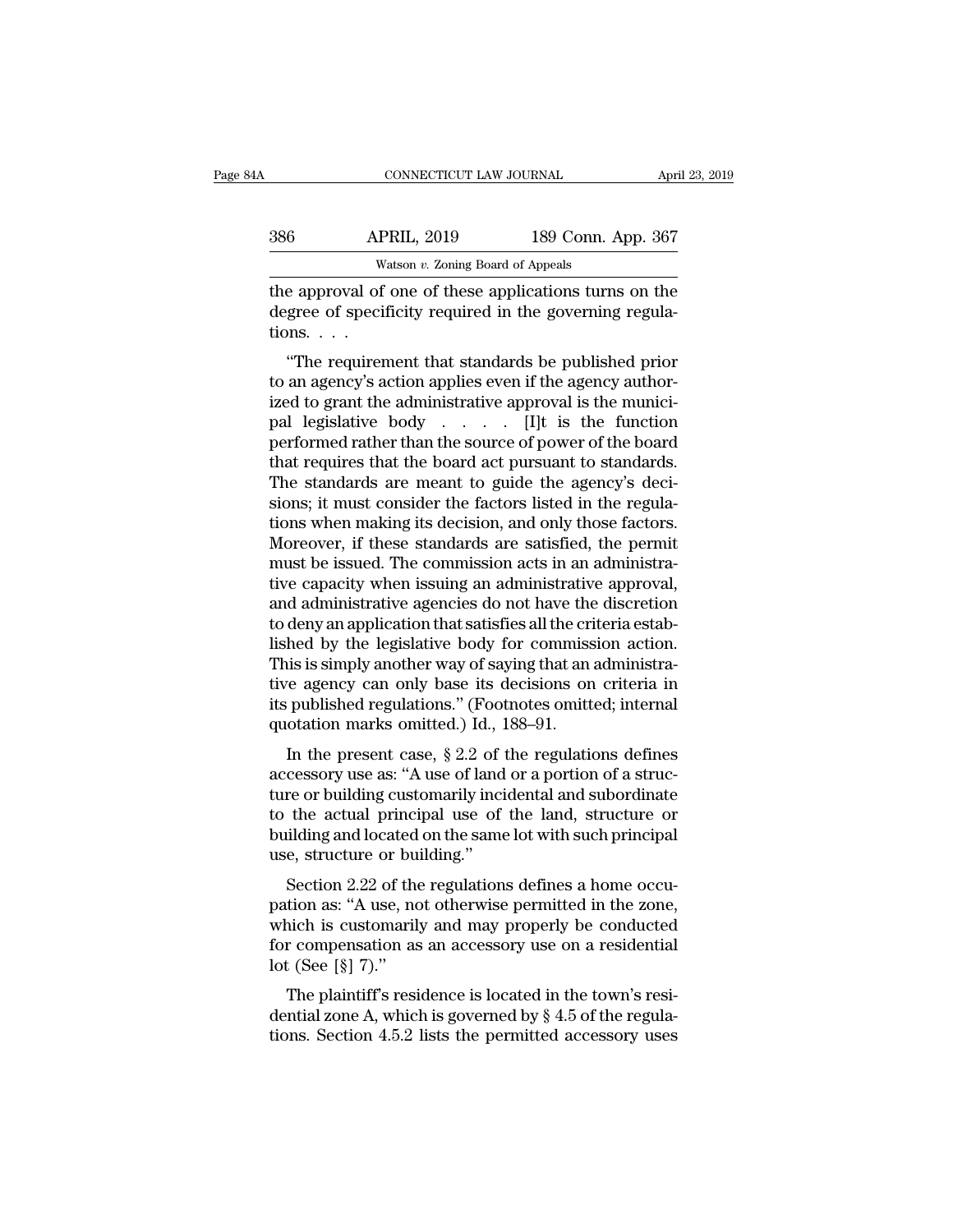| :019                      | CONNECTICUT LAW JOURNAL                                                                                           | Page 85A |
|---------------------------|-------------------------------------------------------------------------------------------------------------------|----------|
| 189 Conn. App. 367        | <b>APRIL, 2019</b>                                                                                                | 387      |
|                           | Watson $v$ . Zoning Board of Appeals                                                                              |          |
| § 7.0 of the regulations. | in the A zone. Customary home occupation is listed as<br>an accessory use, subject to the provisions set forth in |          |
|                           | Section 7.1 of the regulations provides in relevant                                                               |          |

 $\frac{9 \text{ Conn. App. } 367}{2019}$   $\frac{387}{2019}$   $\frac{387}{2019}$ <br>  $\frac{387}{2019}$   $\frac{387}{2019}$ <br>  $\frac{387}{2019}$ <br>  $\frac{387}{2019}$ <br>  $\frac{387}{2019}$ <br>  $\frac{387}{2019}$ <br>  $\frac{387}{2019}$ <br>  $\frac{387}{2019}$ <br>  $\frac{387}{2019}$ <br>  $\frac{387}{2019}$ <br>  $\frac{38$ 

Watson v. Zoning Board of Appeals<br>
in the A zone. Customary home occupation is listed as<br>
an accessory use, subject to the provisions set forth in<br>
§ 7.0 of the regulations.<br>
Section 7.1 of the regulations provides in rel in the A zone. Customary home occupation is listed as<br>an accessory use, subject to the provisions set forth in<br>§ 7.0 of the regulations.<br>Section 7.1 of the regulations provides in relevant<br>part: "Accessory uses and structu In the *K* zone. Oasonlary none occupator is fisced as<br>an accessory use, subject to the provisions set forth in<br>§ 7.0 of the regulations.<br>Section 7.1 of the regulations provides in relevant<br>part: "Accessory uses and struct  $\S$  7.0 of the regulations.<br>
Section 7.1 of the regulations provides in relevant<br>
part: "Accessory uses and structures associated with<br>
residential uses located in the residence zones or on<br>
lots in non-residence zones on s 1.0 of the regulations.<br>Section 7.1 of the regulations provides in relevant<br>part: "Accessory uses and structures associated with<br>residential uses located in the residence zones or on<br>lots in non-residence zones on which Section 7.1 of the regulations provides in relevant<br>part: "Accessory uses and structures associated with<br>residential uses located in the residence zones or on<br>lots in non-residence zones on which permitted or non-<br>conformi part: "Accessory uses and structures associated with<br>residential uses located in the residence zones or on<br>lots in non-residence zones on which permitted or non-<br>conforming residential uses are situated shall be subject<br>to residential uses located in the residence zones or on<br>lots in non-residence zones on which permitted or non-<br>conforming residential uses are situated shall be subject<br>to the condition that no such use or structure shall<br>[i lots in non-residence zones on which permitted or non-<br>conforming residential uses are situated shall be subject<br>to the condition that no such use or structure shall<br>[involve] the conduct of a business or sale of a project The condition that no such use or structure shall<br>
wolve] the conduct of a business or sale of a project,<br>
a service, except a home occupation, a boarding,<br>
oming or lodging house or a roadside stand, all as<br>
reinafter lim (wolve] the conduct of a business or sale of a project,<br>a service, except a home occupation, a boarding,<br>oming or lodging house or a roadside stand, all as<br>reinafter limited, and to the following conditions:<br>"a. Customary

or a service, except a home occupation, a boarding,<br>rooming or lodging house or a roadside stand, all as<br>hereinafter limited, and to the following conditions:<br>"a. Customary Accessory Uses and Structures<br>"1. Permitted custo rooming or lodging house or a roadside stand, all as<br>hereinafter limited, and to the following conditions:<br>"a. Customary Accessory Uses and Structures<br>"1. Permitted customary accessory uses and structures are per-<br>mitted i hereinafter limited, and to the following conditions:<br>"a. Customary Accessory Uses and Structures<br>"1. Permitted customary accessory uses and structures are permitted in the residence zones and on lots on non-<br>residential z "a. Customary Accessory Uses and Structures<br>"1. Permitted customary accessory uses and structures.<br>Customary accessory uses and structures are permitted in the residence zones and on lots on non-<br>residential zones on which are castomary accessory uses and structures<br>
"1. Permitted customary accessory uses and structures are per-<br>
mitted in the residence zones and on lots on non-<br>
residential zones on which permitted or non-conform-<br>
ing resi "1. Permitted customary accessory uses and structures. Customary accessory uses and structures are permitted in the residence zones and on lots on non-<br>residential zones on which permitted or non-conform-<br>ing residential u tures. Customary accessory uses and structures are permitted in the residence zones and on lots on non-<br>residential zones on which permitted or non-conform-<br>ing residential uses are situated, and may include but<br>are not li mitted in the residence zones and on lots on<br>residential zones on which permitted or non-cont<br>ing residential uses are situated, and may includ<br>are not limited to: dog house, greenhouse, tool<br>or storage building, children' g residential asses on which permitted of non-conform-<br>g residential uses are situated, and may include but<br>e not limited to: dog house, greenhouse, tool shed<br>storage building, children's playhouse, tennis court,<br>undry roo e not limited to: dog house, greenhouse, tool shed<br>storage building, children's playhouse, tennis court,<br>undry room, hobby room or mechanical room, play-<br>ound or recreation area, and garden. . . .<br>"b. Special Accessory Use

or storage building, children's playhouse, tennis court,<br>laundry room, hobby room or mechanical room, play-<br>ground or recreation area, and garden. . . .<br>"b. Special Accessory Uses and Structures<br>"1. Permitted special acces laundry room, hobby room or mechanical room, play-<br>ground or recreation area, and garden. . . .<br>"b. Special Accessory Uses and Structures<br>"1. Permitted special accessory uses and structures.<br>Special accessory uses and stru ground or recreation area, and garden. . . .<br>"b. Special Accessory Uses and Structures<br>"1. Permitted special accessory uses and structures.<br>Special accessory uses and structures are permitted in<br>the residence zones and on "b. Special Accessory Uses and Structures<br>
"1. Permitted special accessory uses and structures.<br>
Special accessory uses and structures are permitted in<br>
the residence zones and on lots in non-residence zones<br>
on which per "1. Permitted special accessory uses and structures.<br>Special accessory uses and structures are permitted in the residence zones and on lots in non-residence zones<br>on which permitted  $\dots$  non-conforming residential<br>uses ar "1. Permitted special accessory uses and structures.<br>Special accessory uses and structures are permitted in<br>the residence zones and on lots in non-residence zones<br>on which permitted  $\ldots$  non-conforming residential<br>uses a Special accessory uses and structures are permitted in the residence zones and on lots in non-residence zones on which permitted  $\ldots$  non-conforming residential uses are situated as set forth in Section 4 of these Regula the residence zones and on lots in non-residence zones<br>on which permitted  $\ldots$  non-conforming residential<br>uses are situated as set forth in Section 4 of these<br>Regulations and shall be subject to such additional con-<br>diti on which permitted . . . non-conforming residential<br>uses are situated as set forth in Section 4 of these<br>Regulations and shall be subject to such additional con-<br>ditions as are set forth herein. Special accessory uses<br>and uses are situated as set forth in Section 4 of these<br>Regulations and shall be subject to such additional con-<br>ditions as are set forth herein. Special accessory uses<br>and structures shall include: customary home occupa-<br>tio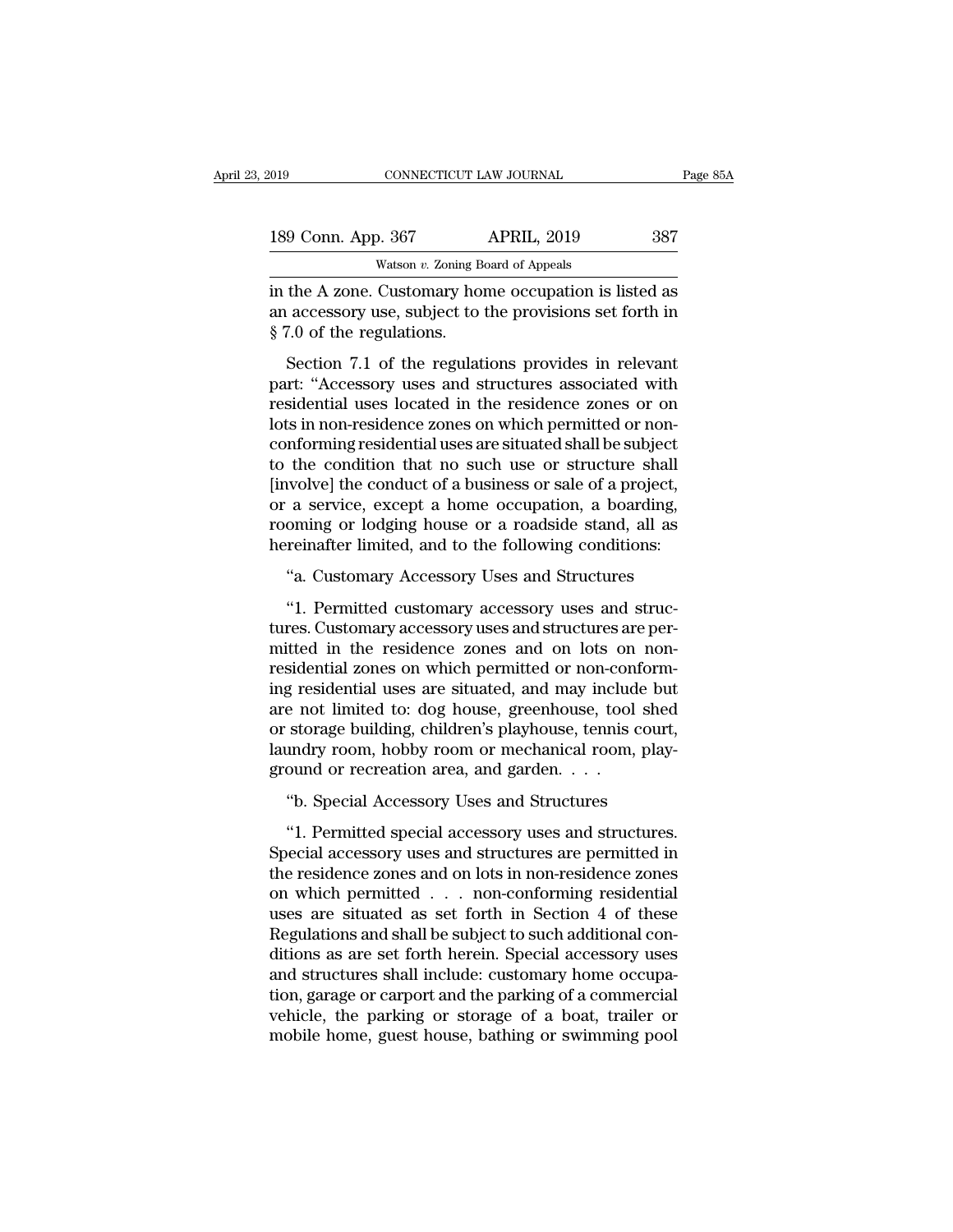| 6А  | CONNECTICUT LAW JOURNAL                              |                    | April 23, 2019 |
|-----|------------------------------------------------------|--------------------|----------------|
| 388 | <b>APRIL, 2019</b>                                   | 189 Conn. App. 367 |                |
|     | Watson $v$ . Zoning Board of Appeals                 |                    |                |
|     | and bath house roadside stand the stabling of horses |                    |                |

CONNECTICUT LAW JOURNAL April 23, 2019<br>
388 APRIL, 2019 189 Conn. App. 367<br>
Watson v. Zoning Board of Appeals<br>
and bath house, roadside stand, the stabling of horses<br>
(and) the keeping and housing of livestock or poultry<br> (and) the keeping and housing of livestock or poultry for domestic purposes on, and traditional professional modical/domal care facility For domestic purposes on, and traditional professional medical/dental care facility. . . .  $\begin{array}{r} \text{388} & \text{APRIL, 2019} & \text{189} \\ \hline \text{Watson } v. \text{ Zoning Board of Apple} \\ \text{and bath house, roadside stand, the st} \\ \text{(and) the keeping and housing of live} \\ \text{for domestic purposes on, and traditic} \\ \text{mediical/dental care facility. . . . \\ \text{``2. Conditions for special accessory} \end{array}$ Watson  $v$ . Zoning Board of Appeals<br>
d bath house, roadside stand, the stabling of horses<br>
and) the keeping and housing of livestock or poultry<br>
r domestic purposes on, and traditional professional<br>
edical/dental care fac and bath house, roadside stand, the stabling of horses<br>(and) the keeping and housing of livestock or poultry<br>for domestic purposes on, and traditional professional<br>medical/dental care facility. . . .<br>"2. Conditions for spe

and bath house, roadside stand, the stability of horses<br>
(and) the keeping and housing of livestock or poultry<br>
for domestic purposes on, and traditional professional<br>
medical/dental care facility....<br>
"2. Conditions for (and) the keeping and notasing of investock of pounty<br>for domestic purposes on, and traditional professional<br>medical/dental care facility.  $\dots$ <br>"2. Conditions for special accessory uses and struc-<br>tures. In addition, the For domestic purposes on, and traditional profession medical/dental care facility.<br>
"2. Conditions for special accessory uses and stures. In addition, the requirements for height, locand maximum land area for customary acc "2. Conditions for special accessory uses and struc-<br>res. In addition, the requirements for height, location<br>d maximum land area for customary accessory uses<br>d structures, special accessory uses and structures<br>all be subje 2. Conditions for special accessory uses and structures. In addition, the requirements for height, location and maximum land area for customary accessory uses and structures shall be subject to the following conditions: "(

visions: d structures, special accessory uses and structures<br>
all be subject to the following conditions:<br>
"(a.) Customary home occupation. A customary<br>
me occupation shall be subject to the following pro-<br>
"1. A customary home occ

shall be subject to the following conditions:<br>
"(a.) Customary home occupation. A customary<br>
home occupation shall be subject to the following pro-<br>
visions:<br>
"1. A customary home occupation shall be carried on<br>
entirely w "(a.) Customary home occupation. A customary<br>home occupation shall be subject to the following pro-<br>visions:<br>"1. A customary home occupation shall be carried on<br>entirely within the dwelling unit or within a completely<br>encl (a.) Customary home<br>home occupation shall be<br>visions:<br>"1. A customary home of<br>entirely within the dwelling<br>enclosed permitted access<br>as the dwelling unit.<br>"2. A customary home %<br>
"1. A customary home occupation shall be carried on<br>
tirely within the dwelling unit or within a completely<br>
closed permitted accessory building on the same lot<br>
the dwelling unit.<br>
"2. A customary home occupation sha "1. A customary home occupation shall be carried on<br>entirely within the dwelling unit or within a completely<br>enclosed permitted accessory building on the same lot<br>as the dwelling unit.<br>"2. A customary home occupation shall

I. A customary nome occupation shall be carried on<br>entirely within the dwelling unit or within a completely<br>enclosed permitted accessory building on the same lot<br>as the dwelling unit.<br>"2. A customary home occupation shall enthery whill the uvening that of whill a completely<br>enclosed permitted accessory building on the same lot<br>as the dwelling unit.<br>"2. A customary home occupation shall be carried<br>on by the inhabitants of such dwelling unit increased permitted accessory bunding on the same for<br>as the dwelling unit.<br>"2. A customary home occupation shall be carried<br>on by the inhabitants of such dwelling unit and shall<br>involve the employment on the premises of o <sup>2</sup>2. A customary home on by the inhabitants of sinvolve the employment of member of the immediate faing unit plus one person, for such dwelling unit.<br><sup>43</sup>. A customary home of the immediate faing unit plus one person, for 2. A customary home occupation shall be carried<br>
by the inhabitants of such dwelling unit and shall<br>
volve the employment on the premises of only any<br>
ember of the immediate family residing in such dwell-<br>
g unit plus one on by the mitabitants of such dwelling that and share<br>involve the employment on the premises of only any<br>member of the immediate family residing in such dwell-<br>ing unit plus one person, full or part time, not residing<br>in s move the employment of the premises<br>member of the immediate family residing in<br>ing unit plus one person, full or part time,<br>in such dwelling unit.<br>"3. A customary home occupation shall<br>unit and lot for residential purposes

g unit plus one person, full or part time, not residing<br>such dwelling unit.<br>"3. A customary home occupation shall be clearly<br>cidental and secondary to the use of such dwelling<br>it and lot for residential purposes.<br>"4. A cus in such dwelling unit.<br>
"3. A customary home occupation shall be clearly<br>
incidental and secondary to the use of such dwelling<br>
unit and lot for residential purposes.<br>
"4. A customary home occupation shall not change<br>
the <ul>\n<li>"3. A customary home occupation shall be clearly cidental and secondary to the use of such dwelling it and lot for residual purposes.</li>\n<li>"4. A customary home occupation shall not change e residual character of such dwelling unit and lot.</li>\n<li>"5. A customary home occupation, whether contained a dwelling unit or in an accessory building, shall curve an area not to exceed twenty five percent (25%)</li>\n</ul>

incidental and secondary to the use of such dwelling<br>unit and lot for residential purposes.<br>"4. A customary home occupation shall not change<br>the residential character of such dwelling unit and lot.<br>"5. A customary home occ unit and lot for residential purposes.<br>
"4. A customary home occupation shall not change<br>
the residential character of such dwelling unit and lot.<br>
"5. A customary home occupation, whether contained<br>
in a dwelling unit or "4. A customary home occupation shall not chathe residential character of such dwelling unit and "5. A customary home occupation, whether contain a dwelling unit or in an accessory building, soccupy an area not to exceed t e residential character of such dwelling unit and lot.<br>
"5. A customary home occupation, whether contained<br>
a dwelling unit or in an accessory building, shall<br>
cupy an area not to exceed twenty-five percent (25%)<br>
the gros "5. A customary home occupation, whether contained<br>in a dwelling unit or in an accessory building, shall<br>occupy an area not to exceed twenty-five percent  $(25\%)$ <br>of the gross floor area of such dwelling unit.<br>"6. A custom or rental on the premises.<br>
The divelling unit or in a occupy an area not to exce<br>
of the gross floor area of<br>
"6. A customary home<br>
display or advertise any corneration the premises.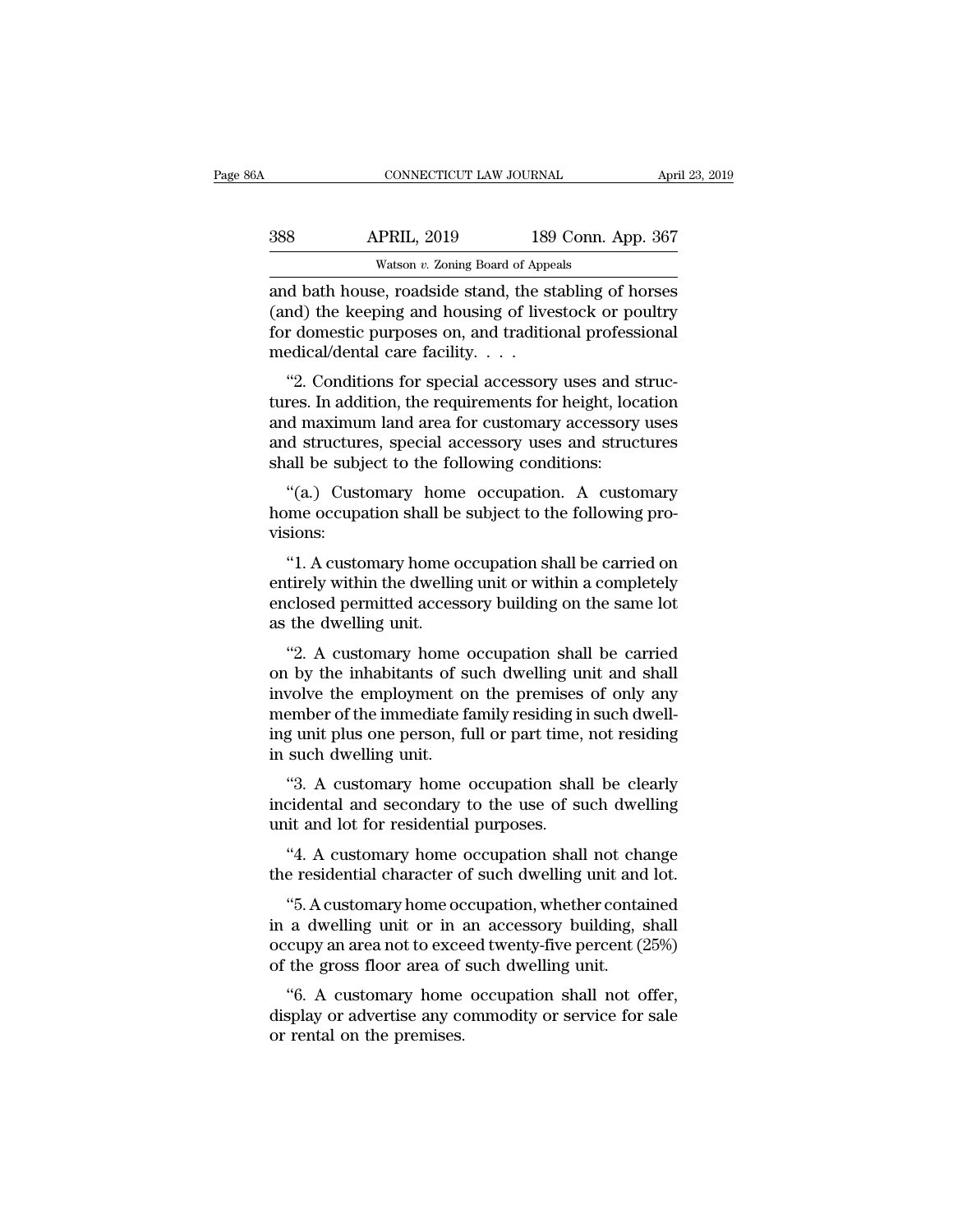| 2019               | CONNECTICUT LAW JOURNAL                             | Page 87A |
|--------------------|-----------------------------------------------------|----------|
| 189 Conn. App. 367 | <b>APRIL, 2019</b>                                  | 389      |
|                    | Watson v. Zoning Board of Appeals                   |          |
|                    | "7. A customary home occupation shall not store any |          |

CONNECTICUT LAW JOURNAL Page 87A<br>
9 Conn. App. 367 APRIL, 2019 389<br>
Watson v. Zoning Board of Appeals<br>
"7. A customary home occupation shall not store any<br>
aterials or products on the premises outside of the<br>
walling unit 189 Conn. App. 367 APRIL, 2019 389<br>Watson v. Zoning Board of Appeals<br>"7. A customary home occupation shall not store any<br>materials or products on the premises outside of the<br>dwelling unit or the permitted accessory buildin 189 Conn. App. 367 APRIL, 2019 389<br>Watson v. Zoning Board of Appeals<br>"7. A customary home occupation shall not store any<br>materials or products on the premises outside of the<br>dwelling unit or the permitted accessory buildin 189 Conn. App. 367<br>Watson v. Zor<br>"7. A customary home<br>materials or products of<br>dwelling unit or the per-<br>which it is located.<br>"8. A customary home Watson v. Zoning Board of Appeals<br>
"7. A customary home occupation shall not store any<br>
aterials or products on the premises outside of the<br>
velling unit or the permitted accessory building in<br>
inch it is located.<br>"8. A cu "7. A customary home occupation shall not store any<br>materials or products on the premises outside of the<br>dwelling unit or the permitted accessory building in<br>which it is located.<br>"8. A customary home occupation shall not c

conditions. welling unit or the permitted accessory building in<br>
ich it is located.<br>
"8. A customary home occupation shall not create<br>
y objectionable noise, odor, vibrations or unsightly<br>
"9. A customary home occupation shall not cre which it is located.<br>
"8. A customary home occorditions.<br>
any objectionable noise, odconditions.<br>
"9. A customary home occordition or safety hazard.<br>
"10. A customary home occ %. A customary home occupation shall not create<br>y objectionable noise, odor, vibrations or unsightly<br>mditions.<br>"9. A customary home occupation shall not create a<br>alth or safety hazard.<br>"10. A customary home occupation shal

any objectionable noise, odor, vibrations or unsightly<br>conditions.<br>"9. A customary home occupation shall not create a<br>health or safety hazard.<br>"10. A customary home occupation shall not create<br>interference with radio and t conditions.<br>
"9. A customar<br>
health or safety l<br>
"10. A customar<br>
interference with<br>
the vicinity.<br>
"11. Signs asso %. A customary home occupation shall not create a<br>alth or safety hazard.<br>"10. A customary home occupation shall not create<br>terference with radio and television reception in<br>e vicinity.<br>"11. Signs associated with customary

the health or safety hazard.<br>
"10. A customary home occupation shall not create<br>
interference with radio and television reception in<br>
the vicinity.<br>
"11. Signs associated with customary home occupa-<br>
tion shall be limited "10. A customary home occupation shall not create<br>interference with radio and television reception in<br>the vicinity.<br>"11. Signs associated with customary home occupa-<br>tion shall be limited to one identification sign per dw To. A customary nom<br>interference with radio<br>the vicinity.<br>"11. Signs associated v<br>tion shall be limited to on<br>ing unit, such sign not t<br>square feet in area.<br>"12. The Building Offic e vicinity.<br>
"11. Signs associated with customary home occupa-<br>
"11. Signs associated with customary home occupa-<br>
g unit, such sign not to exceed [more] than two (2)<br>
uare feet in area.<br>
"12. The Building Official may, at "11. Signs associated with customary home occupation shall be limited to one identification sign per dwell-<br>ing unit, such sign not to exceed [more] than two  $(2)$ <br>square feet in area.<br>"12. The Building Official may, at h

"11. Signs associated with customary nome occupation shall be limited to one identification sign per dwell-<br>ing unit, such sign not to exceed [more] than two (2)<br>square feet in area.<br>"12. The Building Official may, at his tion snall be imitted to one identification sign per dwell-<br>ing unit, such sign not to exceed [more] than two (2)<br>square feet in area.<br>"12. The Building Official may, at his discretion, for<br>good cause such as a non-customa ing unit, such sign not to exceed [more] than two (2)<br>square feet in area.<br>"12. The Building Official may, at his discretion, for<br>good cause such as a non-customary use, potential<br>excessive noise, storage of materials or p square feet in area.<br>
"12. The Building Official may, at his discretion, for<br>
good cause such as a non-customary use, potential<br>
excessive noise, storage of materials or parking, [refer]<br>
any question concerning a customar "12. The Building Official may, at his discretion, for<br>good cause such as a non-customary use, potential<br>excessive noise, storage of materials or parking, [refer]<br>any question concerning a customary home occupation<br>to the good cause such as a non-customary use, potential<br>excessive noise, storage of materials or parking, [refer]<br>any question concerning a customary home occupation<br>to the Town Plan and Zoning Commission for its review<br>and reco excessive noise, storage of materials or parking, [refer]<br>any question concerning a customary home occupation<br>to the Town Plan and Zoning Commission for its review<br>and recommendations. The Town Plan and Zoning Com-<br>mission any question concerning a customary home occupation<br>to the Town Plan and Zoning Commission for its review<br>and recommendations. The Town Plan and Zoning Com-<br>mission shall have thirty (30) days from its receipt of<br>the appli to the Town Plan and Zoning Commission for its review<br>and recommendations. The Town Plan and Zoning Com-<br>mission shall have thirty (30) days from its receipt of<br>the application from the Building Official within which<br>to fo and recommendations. The Town Plan and Zoning Commission shall have thirty (30) days from its receipt of<br>the application from the Building Official within which<br>to forward its report of findings and recommendations<br>to the mission shall have thirty (30) days from its receipt of<br>the application from the Building Official within which<br>to forward its report of findings and recommendations<br>to the Building Official. Said report of the Town Plan<br>a the application from the Building Official within which<br>to forward its report of findings and recommendations<br>to the Building Official. Said report of the Town Plan<br>and Zoning Commission shall be advisory only, and the<br>fai to forward its report of findings and recommendations<br>to the Building Official. Said report of the Town Plan<br>and Zoning Commission shall be advisory only, and the<br>failure of the Town Plan and Zoning Commission to<br>submit it to the Building Official. Said report of the Town Plan<br>and Zoning Commission shall be advisory only, and the<br>failure of the Town Plan and Zoning Commission to<br>submit its report within the prescribed thirty (30) day<br>period and Zoning Commission shall I<br>failure of the Town Plan and<br>submit its report within the pi<br>period shall not prevent the<br>reaching a decision on the appli<br>home occupation after the pr<br>time period has expired."<br>Section 9.0 of luit of the Town Plan and Zoning Commission to<br>bmit its report within the prescribed thirty (30) day<br>riod shall not prevent the Building Official from<br>aching a decision on the application for the customary<br>me occupation af submit its report within the prescribed thirty  $(30)$  day<br>period shall not prevent the Building Official from<br>reaching a decision on the application for the customary<br>home occupation after the prescribed thirty  $(30)$  day period shall not prevent the Building Official from<br>reaching a decision on the application for the customary<br>home occupation after the prescribed thirty (30) day<br>time period has expired."<br>Section 9.0 of the regulations con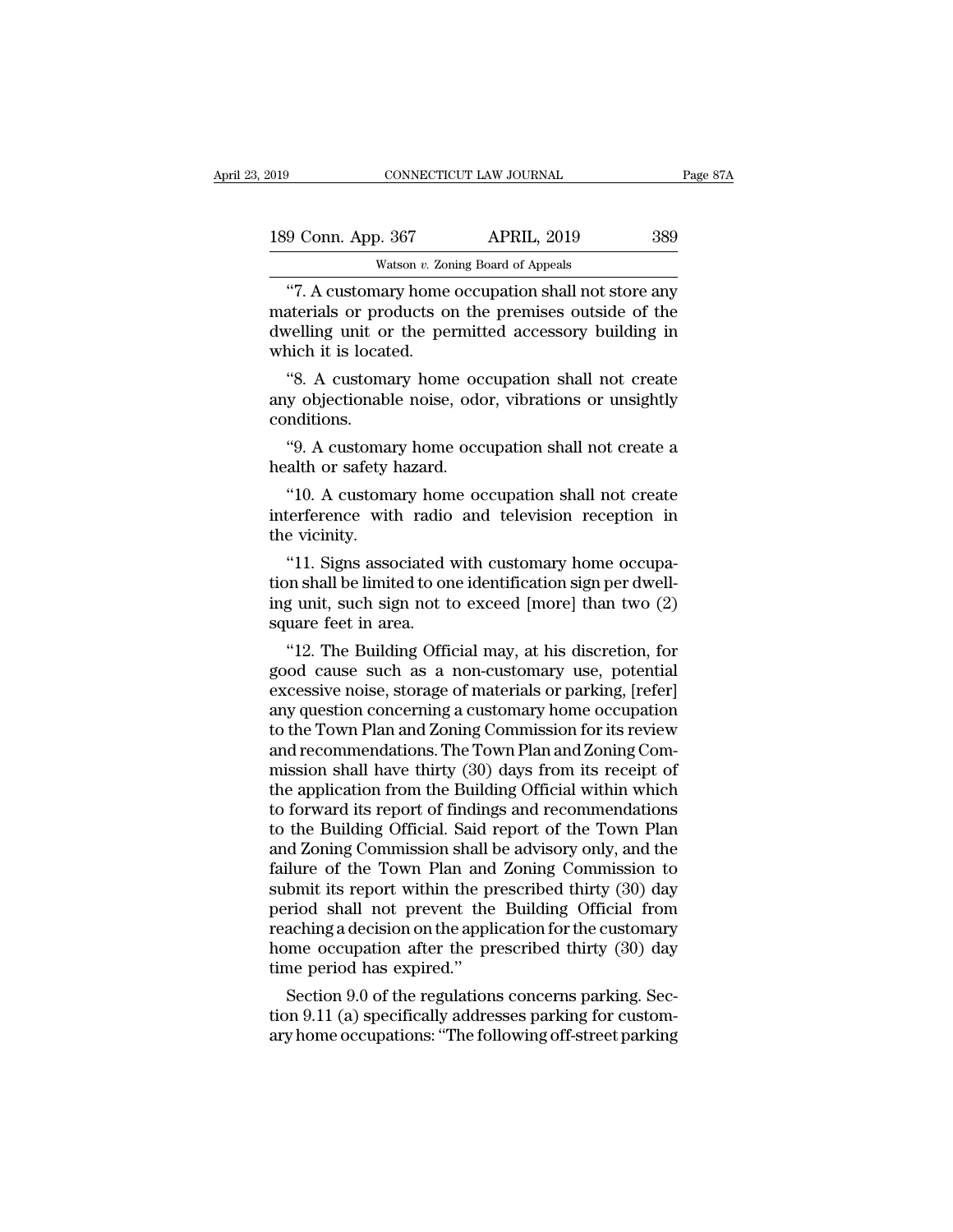| 8A  | CONNECTICUT LAW JOURNAL                           |                    | April 23, 2019 |
|-----|---------------------------------------------------|--------------------|----------------|
| 390 | <b>APRIL, 2019</b>                                | 189 Conn. App. 367 |                |
|     | Watson $v$ . Zoning Board of Appeals              |                    |                |
|     | standards are minimum requirements for off-street |                    |                |

STREET CONNECTICUT LAW JOURNAL April 23, 2019<br>
STREET APRIL, 2019 189 Conn. App. 367<br>
Vatson v. Zoning Board of Appeals<br>
Standards are minimum requirements for off-street<br>
parking and the Town Plan and Zoning Commission<br>
m and Supplementary Marking and the Town Plan and Zoning for a particular<br>discrete parking and the Town Plan and Zoning Commission<br>may require additional off-street parking for a particular<br>development based on the nature of  $\frac{\text{APRIL, 2019}}{\text{Watson } v. \text{ Zoning Board of Appeals}}$ <br>
standards are minimum requirements for off-street parking and the Town Plan and Zoning Commission<br>
may require additional off-street parking for a particular<br>
development based on the  $\begin{array}{r} \text{390} \text{ } \text{APRIL, 2019} \text{ } \text{189 Conn. App. 367} \ \text{Watson } v. \text{ Zoning Board of Appeals} \end{array}$ <br>
standards are minimum requirements for off-street<br>
parking and the Town Plan and Zoning Commission<br>
may require additional off-street parking Watson v. Zoning Board of Appeals<br>
standards are minimum requirements for off-street<br>
parking and the Town Plan and Zoning Commission<br>
may require additional off-street parking for a particular<br>
development based on the na masson v. zoning board of Appeass<br>standards are minimum requirements for off-street<br>parking and the Town Plan and Zoning Commission<br>may require additional off-street parking for a particular<br>development based on the natur standards are minimum requirements for of<br>parking and the Town Plan and Zoning Comr<br>may require additional off-street parking for a paradevelopment based on the nature of the develo<br>its location, access and relation to sur ay require additional off-street parking for a particular<br>
velopment based on the nature of the development,<br>
location, access and relation to surrounding develop-<br>
ent, and any unique parking demand which may be<br>
sociated development based on the nature of the development,<br>its location, access and relation to surrounding develop-<br>ment, and any unique parking demand which may be<br>associated with such a development. . . .<br>"a. Customary home oc

its location, access and relation to surrounding development, and any unique parking demand which may be associated with such a development. . . .<br>"a. Customary home occupation: One (1) parking space for each employee plus ment, and any unique parking demand which may be<br>associated with such a development....<br>"a. Customary home occupation: One  $(1)$  parking<br>space for each employee plus two  $(2)$  parking spaces,<br>such parking spaces to be in "a. Customary home occupation: One (1) parking<br>ace for each employee plus two (2) parking spaces,<br>ch parking spaces to be in addition to any required<br>f-street parking for residential purposes."<br>The plaintiff contends that "a. Customary home occupation: One (1) parking<br>space for each employee plus two (2) parking spaces,<br>such parking spaces to be in addition to any required<br>off-street parking for residential purposes."<br>The plaintiff contend

space for each employee plus two  $(2)$  parking spaces,<br>such parking spaces to be in addition to any required<br>off-street parking for residential purposes."<br>The plaintiff contends that a review of the regulations<br>reveals th such parking spaces to be in addition to any required<br>off-street parking for residential purposes."<br>The plaintiff contends that a review of the regulations<br>reveals that a "customary home occupation" is one that<br>complies w off-street parking for residential purposes."<br>The plaintiff contends that a review of the regulations<br>reveals that a "customary home occupation" is one that<br>complies with § 7.1 (b) (2) (a) of the regulations. She<br>argues t The plaintiff contends that a review of the regulations<br>reveals that a "customary home occupation" is one that<br>complies with § 7.1 (b) (2) (a) of the regulations. She<br>argues that requiring her to prove a standard of "cus-The plaintiff contends that a review of the regulations<br>reveals that a "customary home occupation" is one that<br>complies with § 7.1 (b) (2) (a) of the regulations. She<br>argues that requiring her to prove a standard of "cusreveals that a "customary home occupation" is one that<br>complies with § 7.1 (b) (2) (a) of the regulations. She<br>argues that requiring her to prove a standard of "cus-<br>tomary" that is not set forth in the regulations is<br>imp complies with § 7.1 (b) (2) (a) of the regulations. She<br>argues that requiring her to prove a standard of "cus-<br>tomary" that is not set forth in the regulations is<br>improper, especially in light of the specificity of the<br>st argues that requiring her to prove a standard of "cus-<br>tomary" that is not set forth in the regulations is<br>improper, especially in light of the specificity of the<br>standards set forth in the regulations regarding custom-<br>a tomary" that is not set forth in the regulations is<br>improper, especially in light of the specificity of the<br>standards set forth in the regulations regarding custom-<br>ary home occupations. She further argues, however,<br>that improper, especially in light of the specificity of the<br>standards set forth in the regulations regarding custom-<br>ary home occupations. She further argues, however,<br>that even if the word "customary" in the regulations is<br>me standards set forth in the regulations regarding customary home occupations. She further argues, however, that even if the word "customary" in the regulations is meant to convey something beyond the specific requirements ary home occupations. She further argues, however,<br>that even if the word "customary" in the regulations is<br>meant to convey something beyond the specific require-<br>ments of § 7.1 (b) (2) (a), her home occupation is cus-<br>tom that even if the word "customary" in the regulations is<br>meant to convey something beyond the specific require-<br>ments of § 7.1 (b) (2) (a), her home occupation is cus-<br>tomary in that she uses only a computer and telephones meant to convey something beyond the specific require-<br>ments of § 7.1 (b) (2) (a), her home occupation is cus-<br>tomary in that she uses only a computer and telephones<br>to manage her business from a single office in her priments of § 7.1 (b) (2) (a), her home occupation is cus-<br>tomary in that she uses only a computer and telephones<br>to manage her business from a single office in her pri-<br>mary residence. We conclude that a home occupation<br>tha to manage her business from a single office in her pri-<br>nary residence. We conclude that a home occupation<br>that satisfies the specific standards set forth in § 7.1<br>(b) (2) (a) is a customary home occupation under the<br>regu to manage her business from a single office in her pri-<br>mary residence. We conclude that a home occupation<br>that satisfies the specific standards set forth in  $\S 7.1$ <br>(b) (2) (a) is a customary home occupation under the<br>re mary residence. We conclude that a home occupation<br>that satisfies the specific standards set forth in § 7.1<br>(b) (2) (a) is a customary home occupation under the<br>regulations; there is no separate and distinct test that<br>an that satisfies the specific standards set forth in § 7.1 (b) (2) (a) is a customary home occupation under the regulations; there is no separate and distinct test that an applicant must meet in order to satisfy the word "c gulations; there is no separate and distinct test that<br>
applicant must meet in order to satisfy the word<br>
ustomary." Rather, if an applicant meets the stan-<br>
rds, the home occupation is customary under the<br>
gulations as a an applicant must meet in order to satisfy the word<br>"customary." Rather, if an applicant meets the stan-<br>dards, the home occupation is customary under the<br>regulations as adopted by the town of Glastonbury.<br>"There have alwa

"There have always been some who worked in their homes, but there are many more now with the advent of the personal computer and 'telecommuting.'  $" 6 E$ .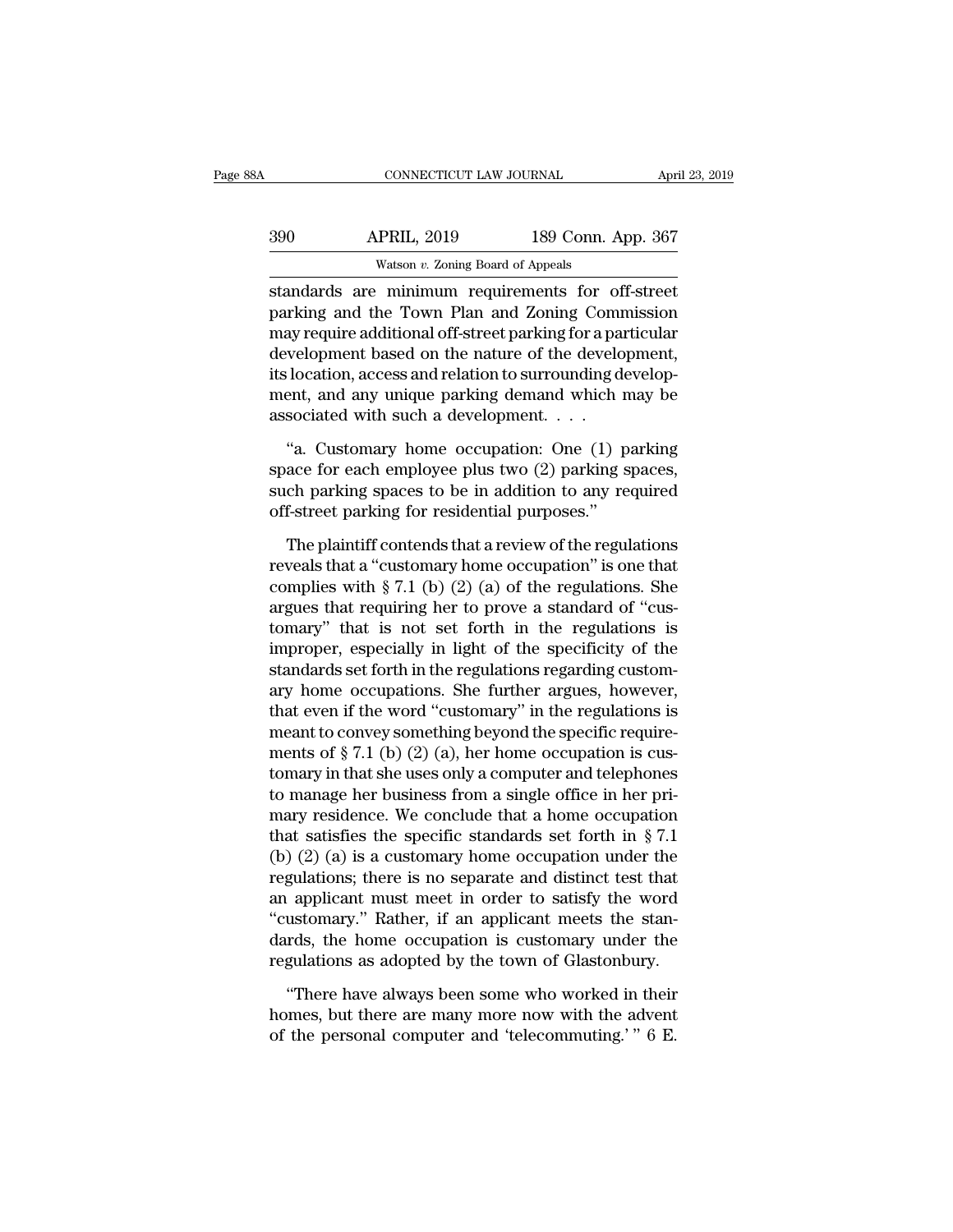189 Conn. App. 367 APRIL, 2019 391<br>Watson v. Zoning Board of Appeals

Watson *v.* Zoning Board of Appeals CONNECTICUT LAW JOURNAL Page 8:<br>
189 Conn. App. 367 APRIL, 2019 391<br>
Watson v. Zoning Board of Appeals<br>
Yokley, Zoning Law and Practice (4th Ed. 2013) § 44-<br>
5, p. 44-27. "[P]ublic interference with a person's hob-<br>
bios o 189 Conn. App. 367 APRIL, 2019 391<br>Watson v. Zoning Board of Appeals<br>Yokley, Zoning Law and Practice (4th Ed. 2013) § 44-<br>5, p. 44-27. "[P]ublic interference with a person's hob-<br>bies, or with his [or her] preference to wo 189 Conn. App. 367 APRIL, 2019 391<br>Watson v. Zoning Board of Appeals<br>Yokley, Zoning Law and Practice (4th Ed. 2013) § 44-<br>5, p. 44-27. "[P]ublic interference with a person's hob-<br>bies, or with his [or her] preference to w 189 Conn. App. 367 APRIL, 2019 391<br>Watson v. Zoning Board of Appeals<br>Yokley, Zoning Law and Practice (4th Ed. 2013) § 44-<br>5, p. 44-27. "[P]ublic interference with a person's hob-<br>bies, or with his [or her] preference to w Watson v. Zoning Board of Appeals<br>
Vokley, Zoning Law and Practice (4th Ed. 2013) § 44-<br>
5, p. 44-27. "[P]ublic interference with a person's hob-<br>
bies, or with his [or her] preference to work at home,<br>
raises sensitive i Watson v. Zoning Board of Appeals<br>
Yokley, Zoning Law and Practice (4th Ed. 2013) § 44-<br>
5, p. 44-27. "[P]ublic interference with a person's hob-<br>
bies, or with his [or her] preference to work at home,<br>
raises sensitive i Yokley, Zoning Law and Practice (4th Ed. 2013) § 44-<br>5, p. 44-27. "[P]ublic interference with a person's hob-<br>bies, or with his [or her] preference to work at home,<br>raises sensitive issues on the nature of freedom, in a<br>q 5, p. 44-27. "[P]ublic interference with a person's hob-<br>bies, or with his [or her] preference to work at home,<br>raises sensitive issues on the nature of freedom, in a<br>quite different way from the familiar situation where<br>a bies, or with his [or her] preference to work at home,<br>raises sensitive issues on the nature of freedom, in a<br>quite different way from the familiar situation where<br>a businessperson or developer complains that zoning<br>restri raises sensitive issues on the nature of freedom, in a<br>quite different way from the familiar situation where<br>a businessperson or developer complains that zoning<br>restrictions have abridged his or her freedom to make<br>more mo quite different way from the familiar situation where<br>a businessperson or developer complains that zoning<br>restrictions have abridged his or her freedom to make<br>more money from land." 4 N. Williams, Jr. & J. Taylor,<br>America a businessperson or developer complains that zoning<br>restrictions have abridged his or her freedom to make<br>more money from land." 4 N. Williams, Jr. & J. Taylor,<br>American Land Planning Law (Rev. Ed. 2018) § 79:1.<br>"The princ restrictions have abridged his or her freedom to make<br>more money from land." 4 N. Williams, Jr. & J. Taylor,<br>American Land Planning Law (Rev. Ed. 2018) § 79:1.<br>"The principal problem with [accessory uses] is . . .<br>their im more money from land." 4 N. Williams, Jr. & J. Taylor,<br>American Land Planning Law (Rev. Ed. 2018) § 79:1.<br>"The principal problem with [accessory uses] is . . .<br>their impact on the residential area nearby—primarily<br>in the t American Land Planning Law (Rev. Ed. 2018) § 79:1.<br>
"The principal problem with [accessory uses] is . . .<br>
their impact on the residential area nearby—primarily<br>
in the traditional terms of the common-law nuisances<br>
but a "The principal problem with [accessory uses] is . . .<br>their impact on the residential area nearby—primarily<br>in the traditional terms of the common-law nuisances<br>but also in terms of various other objectionable factors<br>wit their impact on the residential area nearby—primarily<br>in the traditional terms of the common-law nuisances<br>but also in terms of various other objectionable factors<br>with which residential zoning is normally concerned.<br> $\dots$ in the traditional terms of the common-law nuisances<br>but also in terms of various other objectionable factors<br>with which residential zoning is normally concerned.<br>. . . Various activities and/or structures may affect the<br> but also in terms of various other objectionable factors<br>with which residential zoning is normally concerned.<br>... Various activities and/or structures may affect the<br>appearance of the neighborhood .... The factors<br>found ob with which residential zoning is normally concerned.<br>
... Various activities and/or structures may affect the<br>
appearance of the neighborhood .... The factors<br>
found objectionable are sometimes more spiritual in<br>
nature . ... Various activities and/or structures may affect the<br>appearance of the neighborhood .... The factors<br>found objectionable are sometimes more spiritual in<br>nature .... [M]any of these secondary activities, and<br>particularl appearance of the neighborhood  $\dots$ . The factors<br>found objectionable are sometimes more spiritual in<br>nature  $\dots$  [M]any of these secondary activities, and<br>particularly the non-income-producing ones, involve<br>rights of a pe found objectionable are sometimes more spiritual<br>nature . . . . [M]any of these secondary activities, a<br>particularly the non-income-producing ones, inverghts of a personal sort, and such rights involve con-<br>erations which In the present case, the Superior Court concluded the board properly the present case, involve considering that is involved the usual cases where a developer wishes to use land r some more profitable activity." Id., § 79:5 particularly the non-income-producing ones, involve<br>rights of a personal sort, and such rights involve consid-<br>erations which are quite different from those involved<br>in the usual cases where a developer wishes to use land<br>

rights or a personal sort, and such rights involve considerations which are quite different from those involved<br>in the usual cases where a developer wishes to use land<br>for some more profitable activity." Id., § 79:5.<br>In th erations which are quite different from those involved<br>in the usual cases where a developer wishes to use land<br>for some more profitable activity." Id., § 79:5.<br>In the present case, the Superior Court concluded<br>that the boa In the usual cases where a developer wishes to use land<br>for some more profitable activity." Id., § 79:5.<br>In the present case, the Superior Court concluded<br>that the board properly determined that a home occupa-<br>tion had to for some more profitable activity." Id., § 79:5.<br>In the present case, the Superior Court concluded<br>that the board properly determined that a home occupation<br>had to be "customary" in the town, and that the<br>establishment of In the present case, the Superior Court concluded<br>that the board properly determined that a home occupation had to be "customary" in the town, and that the<br>establishment of what is "customary" is an additional<br>requirement that the board properly determined that a home occupation had to be "customary" in the town, and that the establishment of what is "customary" is an additional requirement over and above all of the specific standards set f tion had to be "customary" in the town, and that the establishment of what is "customary" is an additional requirement over and above all of the specific standards set forth in the regulations. Specifically, the court held establishment of what is "customary" is an additional<br>requirement over and above all of the specific standards<br>set forth in the regulations. Specifically, the court held<br>that "the plaintiff had the burden to establish that requirement over and above all of the specific standards<br>set forth in the regulations. Specifically, the court held<br>that "the plaintiff had the burden to establish that home<br>occupations similar to hers are in fact customar set forth in the regulations. Specifically, the court held<br>that "the plaintiff had the burden to establish that home<br>occupations similar to hers are in fact customarily con-<br>ducted in the zoning district in which the subje that "the plaintiff had the burden to establish that home<br>occupations similar to hers are in fact customarily con-<br>ducted in the zoning district in which the subject prop-<br>erty is located. . . . . The plaintiff did not pre occupations similar to hers are in fact customarily con-<br>ducted in the zoning district in which the subject prop-<br>erty is located. . . . . The plaintiff did not present<br>evidence to establish that such activities, related ducted in the zoning district in which the sulerty is located. . . . . The plaintiff did nevidence to establish that such activities, managing an off-site business, *are actually at arily* performed at other homes in Glas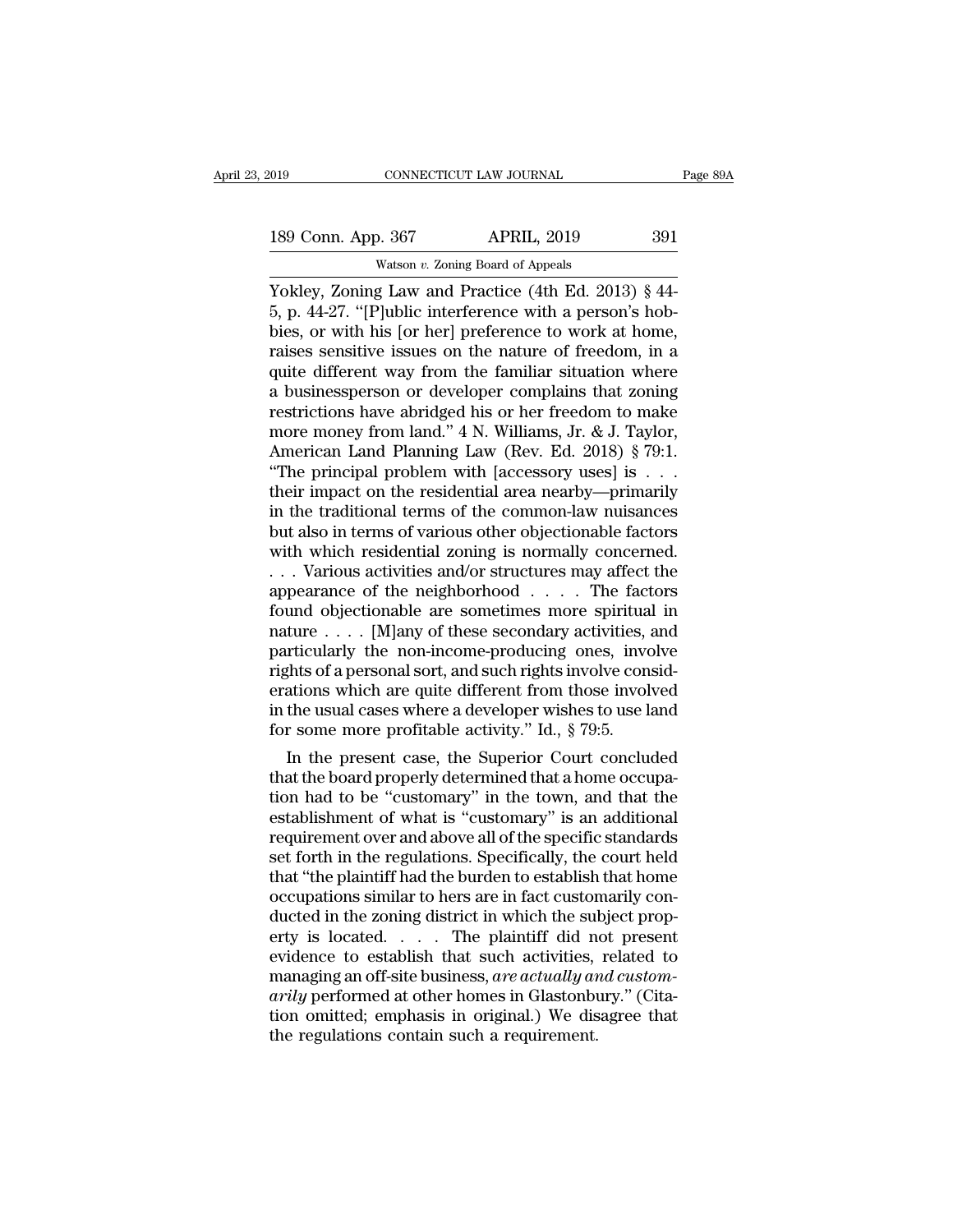| )0A | CONNECTICUT LAW JOURNAL                               |                    | April 23, 2019 |
|-----|-------------------------------------------------------|--------------------|----------------|
| 392 | <b>APRIL, 2019</b>                                    | 189 Conn. App. 367 |                |
|     | Watson $v$ . Zoning Board of Appeals                  |                    |                |
|     | Section $2.2$ of the regulations defines an accessory |                    |                |

CONNECTICUT LAW JOURNAL April 23, 2019<br>
2 APRIL, 2019 189 Conn. App. 367<br>
Watson v. Zoning Board of Appeals<br>
Section 2.2 of the regulations defines an accessory<br>
e, in relevant part, as "[a] use of . . . a portion of a Market Barnett, 2019 and 189 Conn. App. 367<br>
Watson v. Zoning Board of Appeals<br>
Section 2.2 of the regulations defines an accessory<br>
use, in relevant part, as "[a] use of . . . a portion of a<br>
structure . . . customarily i  $\begin{array}{r} \text{392} \text{  \quad} \text{  APRIL, 2019} \text{  } \text{ } \text{189 Conn. App. 367} \ \text{Watson } v. \text{ Zoning Board of Appeals} \ \text{Section 2.2 of the regulations defines an accessory use, in relevant part, as "[a] use of . . . a portion of a structure . . . customarily incidental and subordinate to the actual principal use of the . . . structure . . . " Section 2.22 of the regulations defines a home ocean.} \end{array}$  $\begin{array}{ll}\n & \text{APRIL, 2019} & \text{189 Conn. App. 367} \\
 \hline\n & \text{Watson } v. \text{ Zoning Board of Apeals} \\
 \hline\n \text{Section 2.2 of the regulations defines an accessory} \\
 \text{use, in relevant part, as "[a] use of . . . a portion of a structure . . . customarily incidental and subordinate} \\
 \text{to the actual principal use of the . . . structure . . ."} \\
 \text{Section 2.22 of the regulations defines a home occupation in relevant part, as "[a] use, not otherwise permit} \n\end{array}$ Watson v. Zoning Board of Appeals<br>
Section 2.2 of the regulations defines an accessory<br>
use, in relevant part, as "[a] use of  $\ldots$  a portion of a<br>
structure  $\ldots$  customarily incidental and subordinate<br>
to the actual pri **Example 19 Example 19 Example 19 Example 19 Example 19 Example 19 Example 19 Example 19 Example 19 Example 19 Example 19 Example 19 Example 19 Example 19 Example 19 Example 19 Example 19 Example 19 Example 19 Example 19** Section 2.2 of the regulations defines an accessory<br>use, in relevant part, as "[a] use of . . . a portion of a<br>structure . . . customarily incidental and subordinate<br>to the actual principal use of the . . . structure . . use, in relevant part, as "[a] use of . . . a portion of a<br>structure . . . customarily incidental and subordinate<br>to the actual principal use of the . . . structure . . . ."<br>Section 2.22 of the regulations defines a home structure . . . customarily incidental and subordinate<br>to the actual principal use of the . . . structure . . . ."<br>Section 2.22 of the regulations defines a home occupa-<br>tion, in relevant part, as "[a] use, not otherwise to the actual principal use of the  $\ldots$  structure  $\ldots$ ."<br>Section 2.22 of the regulations defines a home occupation, in relevant part, as "[a] use, not otherwise permitted in the zone, which is customarily  $\ldots$  conducte Section 2.22 of the regulations defines a home occupation, in relevant part, as "[a] use, not otherwise permitted in the zone, which is customarily . . . conducted for compensation as an accessory use on a residential lot tion, in relevant part, as "[a] use, not otherwise permit-<br>ted in the zone, which is customarily . . . conducted<br>for compensation as an accessory use on a residential<br>lot . . . . ." Section 2.22 then specifically directs ted in the zone, which is customarily . . . conducted<br>for compensation as an accessory use on a residential<br>lot . . . . ." Section 2.22 then specifically directs the<br>reader to  $\S 7.0$  of the regulations. Section 4.5.2 of for compensation as an accessory use on a residential<br>
lot . . . . " Section 2.22 then specifically directs the<br>
reader to § 7.0 of the regulations. Section 4.5.2 of the<br>
regulations sets forth the permitted accessory use regulations sets forth the permitted accessory uses in<br>the town's A residential zone. Customary home occupa-<br>tion is listed as an accessory use, *subject to the provi-*<br>sions set forth in § 7.0 of the regulations.<br>Section

the town's A residential zone. Customary home occupation is listed as an accessory use, *subject to the provisions set forth in*  $\hat{S}$  7.0 of the *regulations*.<br>Section 7.1 (b) (1) of the regulations specifically allows tion is listed as an accessory use, *subject to the provisions set forth in* § 7.0 of the regulations.<br>Section 7.1 (b) (1) of the regulations specifically<br>allows "[s]pecial accessory uses and structures," specif-<br>ically i sions set forth in § 7.0 of the regulations.<br>Section 7.1 (b) (1) of the regulations specifically<br>allows "[s]pecial accessory uses and structures," specif-<br>ically including a "customary home occupation  $\dots$ ."<br>The specific Section 7.1 (b) (1) of the regulations specifically<br>allows "[s]pecial accessory uses and structures," specif-<br>ically including a "customary home occupation  $\dots$ ."<br>The specific standards for an acceptable customary<br>home oc Section 7.1 (b) (1<br>allows "[s]pecial acce<br>ically including a "cu<br>The specific standar<br>home occupation the<br>and the parking requ<br>the regulations.<br>There is no defini ally including a "customary home occupation  $\dots$ "<br>
i.e specific standards for an acceptable customary<br>
me occupation then are set forth in § 7.1 (b) (2) (a),<br>
d the parking requirements are set forth in § 9.0 of<br>
e regula The specific standards for an acceptable customary<br>home occupation then are set forth in § 7.1 (b) (2) (a),<br>and the parking requirements are set forth in § 9.0 of<br>the regulations.<br>There is no definition of the word "custo

home occupation then are set forth in § 7.1 (b) (2) (a),<br>and the parking requirements are set forth in § 9.0 of<br>the regulations.<br>There is no definition of the word "customary" set<br>forth in the regulations that might indic and the parking requirements are set forth in § 9.0 of<br>the regulations.<br>There is no definition of the word "customary" set<br>forth in the regulations that might indicate that an appli-<br>cant must comply with something more t the regulations.<br>There is no definition of the word "customary" set<br>forth in the regulations that might indicate that an appli-<br>cant must comply with something more than the very<br>specific requirements set forth in § 7.1 ( There is no definition of the word "customary" set<br>forth in the regulations that might indicate that an appli-<br>cant must comply with something more than the very<br>specific requirements set forth in § 7.1 (b) (2) (a) of<br>the There is no definition of the word "customary" set<br>forth in the regulations that might indicate that an appli-<br>cant must comply with something more than the very<br>specific requirements set forth in § 7.1 (b) (2) (a) of<br>the forth in the regulations that might indicate that an applicant must comply with something more than the very<br>specific requirements set forth in  $\S 7.1$  (b) (2) (a) of<br>the regulations. Rather, the regulations are quite spe cant must comply with something more than the very<br>specific requirements set forth in § 7.1 (b) (2) (a) of<br>the regulations. Rather, the regulations are quite spe-<br>cific and detailed on what requirements an applicant<br>must specific requirements set forth in § 7.1 (b) (2) (a) of<br>the regulations. Rather, the regulations are quite spe-<br>cific and detailed on what requirements an applicant<br>must meet for his or her customary home occupation<br>to be the regulations. Rather, the regulations are quite specific and detailed on what requirements an applicant<br>must meet for his or her customary home occupation<br>to be compliant. Although we readily agree with the<br>court and th cific and detailed on what requirements an applicant<br>must meet for his or her customary home occupation<br>to be compliant. Although we readily agree with the<br>court and the board that the regulations require that<br>the accesso must meet for his or her customary home occupation<br>to be compliant. Although we readily agree with the<br>court and the board that the regulations require that<br>the accessory use be "customarily incidental and subor-<br>dinate t to be compliant. Although we readily agree with the court and the board that the regulations require that the accessory use be "customarily incidental and subordinate to the actual principal use"; Glastonbury Building Zon lations.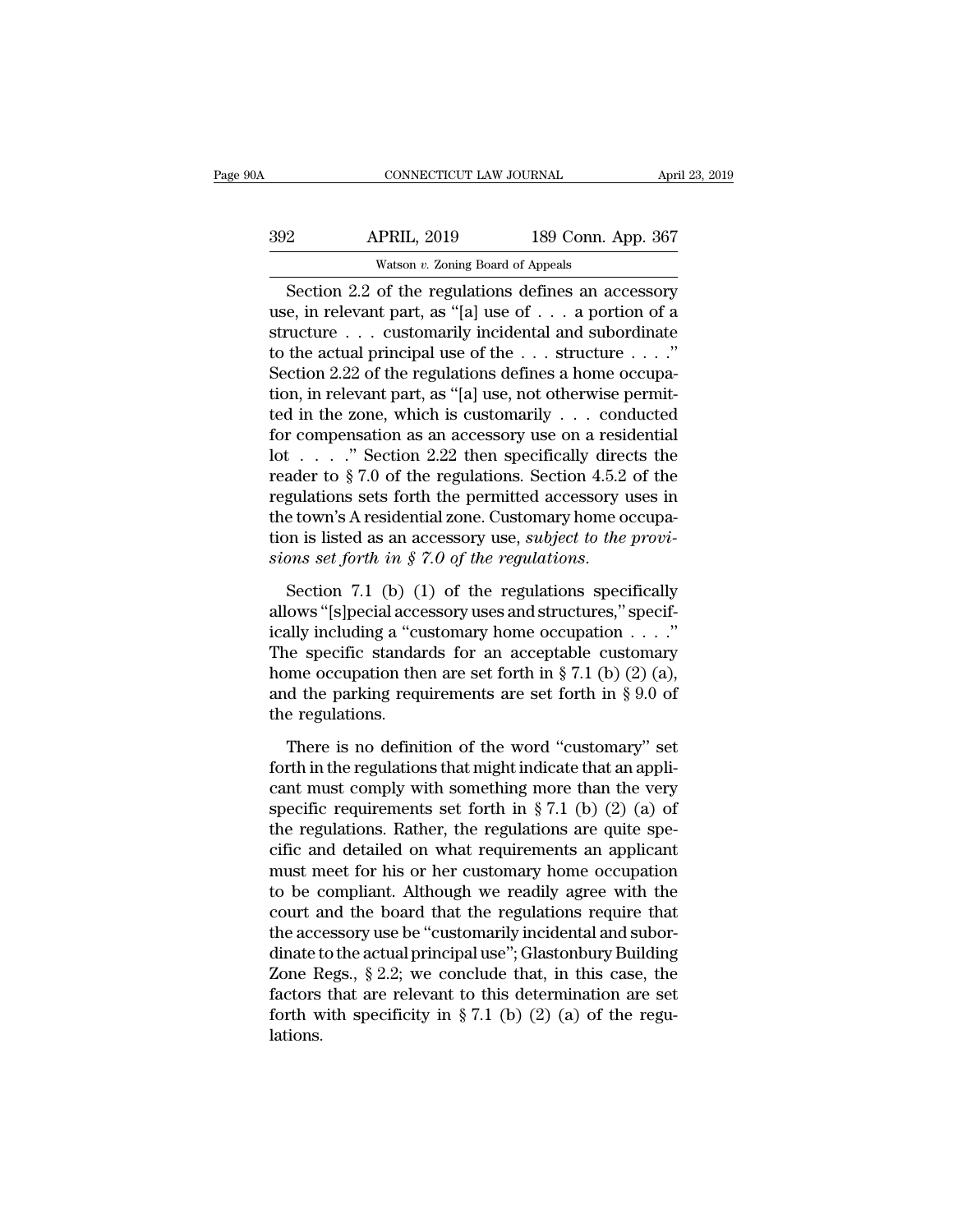189 Conn. App. 367 APRIL, 2019 393<br>Watson v. Zoning Board of Appeals CONNECTICUT LAW JOURNAL<br>
2019<br>
2019 – Matson *v. Zoning Board of Appeals*<br>
2019 – Matson *v. Zoning Board of Appeals*<br>
2019 – And *v. Zoning Hoard of Appeals* 

CONNECTICUT LAW JOURNAL<br>
9 Conn. App. 367 APRIL, 2019 393<br>
Watson v. Zoning Board of Appeals<br>
To support its argument that the plaintiff must estab-<br>
h that her specific business, namely, the management<br>
an off site transp 189 Conn. App. 367 APRIL, 2019 393<br>Watson v. Zoning Board of Appeals<br>To support its argument that the plaintiff must establish that her specific business, namely, the management<br>of an off-site transportation company, must 189 Conn. App. 367 APRIL, 2019 393<br>Watson v. Zoning Board of Appeals<br>To support its argument that the plaintiff must estab-<br>lish that her specific business, namely, the management<br>of an off-site transportation company, mus 189 Conn. App. 367 APRIL, 2019 393<br>
Watson *v*. Zoning Board of Appeals<br>
To support its argument that the plaintiff must establish that her specific business, namely, the management<br>
of an off-site transportation company, *vation v. Zoning Board of Appeals*<br> *rence* v. *Zoning Board of Appeals*<br> *To support its argument that the plaintiff must establish that her specific business, namely, the management<br>
of an off-site transportation compan* watson *v*. Zoning Board of Appeais<br>
To support its argument that the plaintiff must estab-<br>
lish that her specific business, namely, the management<br>
of an off-site transportation company, must be "custom-<br>
ary" in her zon To support its argument that the plaintiff must establish that her specific business, namely, the management<br>of an off-site transportation company, must be "custom-<br>ary" in her zone, the board relies in large part on  $Law$ <br> lish that her specific business, namely, the management<br>of an off-site transportation company, must be "custom-<br>ary" in her zone, the board relies in large part on *Law-<br>rence* v. *Zoning Board of Appeals*, 158 Conn. 509, of an off-site transportation company, must be "customary" in her zone, the board relies in large part on *Lawrence* v. *Zoning Board of Appeals*, 158 Conn. 509, 264 A.2d 552 (1969). In *Lawrence*, the plaintiff sought to ary" in her zone, the board relies in large part on *Law-*<br>rence v. Zoning Board of Appeals, 158 Conn. 509, 264<br>A.2d 552 (1969). In *Lawrence*, the plaintiff sought to<br>keep goats and chickens at his residence, which was<br>lo rence v. Zoning Board of Appeals, 158 Conn. 509, 264<br>A.2d 552 (1969). In *Lawrence*, the plaintiff sought to<br>keep goats and chickens at his residence, which was<br>located in the residence and agriculture district in North<br>Br A.2d 552 (1969). In *Lawrence*, the plaintiff sought to<br>keep goats and chickens at his residence, which was<br>located in the residence and agriculture district in North<br>Branford. Id., 510–11. The keeping of goats and chick-<br> keep goats and chickens at his residence, which was<br>located in the residence and agriculture district in North<br>Branford. Id., 510–11. The keeping of goats and chick-<br>ens, however, was not a principal or accessory use<br>under located in the residence and agriculture district in North<br>Branford. Id., 510–11. The keeping of goats and chick-<br>ens, however, was not a principal or accessory use<br>under the regulations. Id., 511. The plaintiff, neverthe-Branford. Id., 510–11. The keeping of goats and chick-<br>ens, however, was not a principal or accessory use<br>under the regulations. Id., 511. The plaintiff, neverthe-<br>less, argued that it was an accessory use. Id. The North<br>B ens, however, was not a principal or accessory use<br>under the regulations. Id., 511. The plaintiff, neverthe-<br>less, argued that it was an accessory use. Id. The North<br>Branford zoning ordinance defined an accessory use as<br>"[ under the regulations. Id., 511. The plaintiff, neverthe-<br>less, argued that it was an accessory use. Id. The North<br>Branford zoning ordinance defined an accessory use as<br>"[o]ne which is subordinate and customarily incidenta less, argued that it was an accessory use. Id. The North<br>Branford zoning ordinance defined an accessory use as<br>"[o]ne which is subordinate and customarily incidental<br>to the main building and use of the same lot." (Internal Branford zoning ordinance defined an accessory use as<br>"[o]ne which is subordinate and customarily incidental<br>to the main building and use of the same lot." (Internal<br>quotation marks omitted.) Id., 510 n.1. Our Supreme<br>Cour "[o]ne which is subordinate and customarily incidental<br>to the main building and use of the same lot." (Internal<br>quotation marks omitted.) Id., 510 n.1. Our Supreme<br>Court explained that the crucial phrase in the regula-<br>ti to the main building and use of the same lot." (Internal quotation marks omitted.) Id., 510 n.1. Our Supreme Court explained that the crucial phrase in the regulations at issue was the phrase "customarily incidental," whi quotation marks omitted.) Id., 510 n.1. Our Supreme<br>Court explained that the crucial phrase in the regula-<br>tions at issue was the phrase "customarily incidental,"<br>which defined the meaning of an accessory use. (Inter-<br>nal Court explained that the crucial phrase in the regulations at issue was the phrase "customarily incidental," which defined the meaning of an accessory use. (Internal quotation marks omitted.) Id., 511. The court determine tions at issue was the phrase "customarily incidental,"<br>which defined the meaning of an accessory use. (Inter-<br>nal quotation marks omitted.) Id., 511. The court deter-<br>mined that an accessory use must be incidental to the<br> which defined the meaning of an accessory use. (Inter-<br>nal quotation marks omitted.) Id., 511. The court deter-<br>mined that an accessory use must be incidental to the<br>primary use; id., 511–12; and that it must be "usual to<br> nal quotation marks omitted.) Id., 511. The court deter-<br>mined that an accessory use must be incidental to the<br>primary use; id., 511–12; and that it must be "usual to<br>maintain the use in question in connection with the<br>pri mined that an accessory use must be incidental to the<br>primary use; id., 511–12; and that it must be "usual to<br>maintain the use in question in connection with the<br>primary use of the land." Id., 512. The court concluded<br>that primary use; id., 511–12; and that it must be "usual to<br>maintain the use in question in connection with the<br>primary use of the land." Id., 512. The court concluded<br>that to determine what is "customarily incidental," cer-<br>t maintain the use in question in connection with the<br>primary use of the land." Id., 512. The court concluded<br>that to determine what is "customarily incidental," cer-<br>tain factors must be examined, such as the size of the<br>lo primary use of the land<br>that to determine what<br>tain factors must be ex<br>lot, the nature of the<br>the adjacent lots by th<br>structure of the area. (<br>ted.) Id., 511, 513.<br>We are not persuade in factors must be examined, such as the size of the<br>t, the nature of the primary use, the use made of<br>e adjacent lots by the neighbors, and the economic<br>ructure of the area. (Internal quotation marks omit-<br>d.) Id., 511, 5 diated the nature of the primary use, the use made of<br>the adjacent lots by the neighbors, and the economic<br>structure of the area. (Internal quotation marks omit-<br>ted.) Id., 511, 513.<br>We are not persuaded that *Lawrence* is

and the adjacent lots by the neighbors, and the economic<br>structure of the area. (Internal quotation marks omit-<br>ted.) Id., 511, 513.<br>We are not persuaded that *Lawrence* is helpful to<br>our analysis. The court in *Lawrence* structure of the area. (Internal quotation marks omitted.) Id., 511, 513.<br>We are not persuaded that *Lawrence* is helpful to<br>our analysis. The court in *Lawrence* noted that the<br>analysis it undertook is required "[i]n sit ted.) Id., 511, 513.<br>We are not persuaded that *Lawrence* is helpful to<br>our analysis. The court in *Lawrence* noted that the<br>analysis it undertook is required "[i]n situations where<br>there is no . . . specific provision in We are not persuaded that *Lawrence* is helpful to<br>our analysis. The court in *Lawrence* noted that the<br>analysis it undertook is required "[i]n situations where<br>there is no . . . specific provision in the ordinance<br>..." (I We are not persuaded that *Lawrence* is helpful to<br>our analysis. The court in *Lawrence* noted that the<br>analysis it undertook is required "[i]n situations where<br>there is no . . . specific provision in the ordinance<br> $\dots$ ."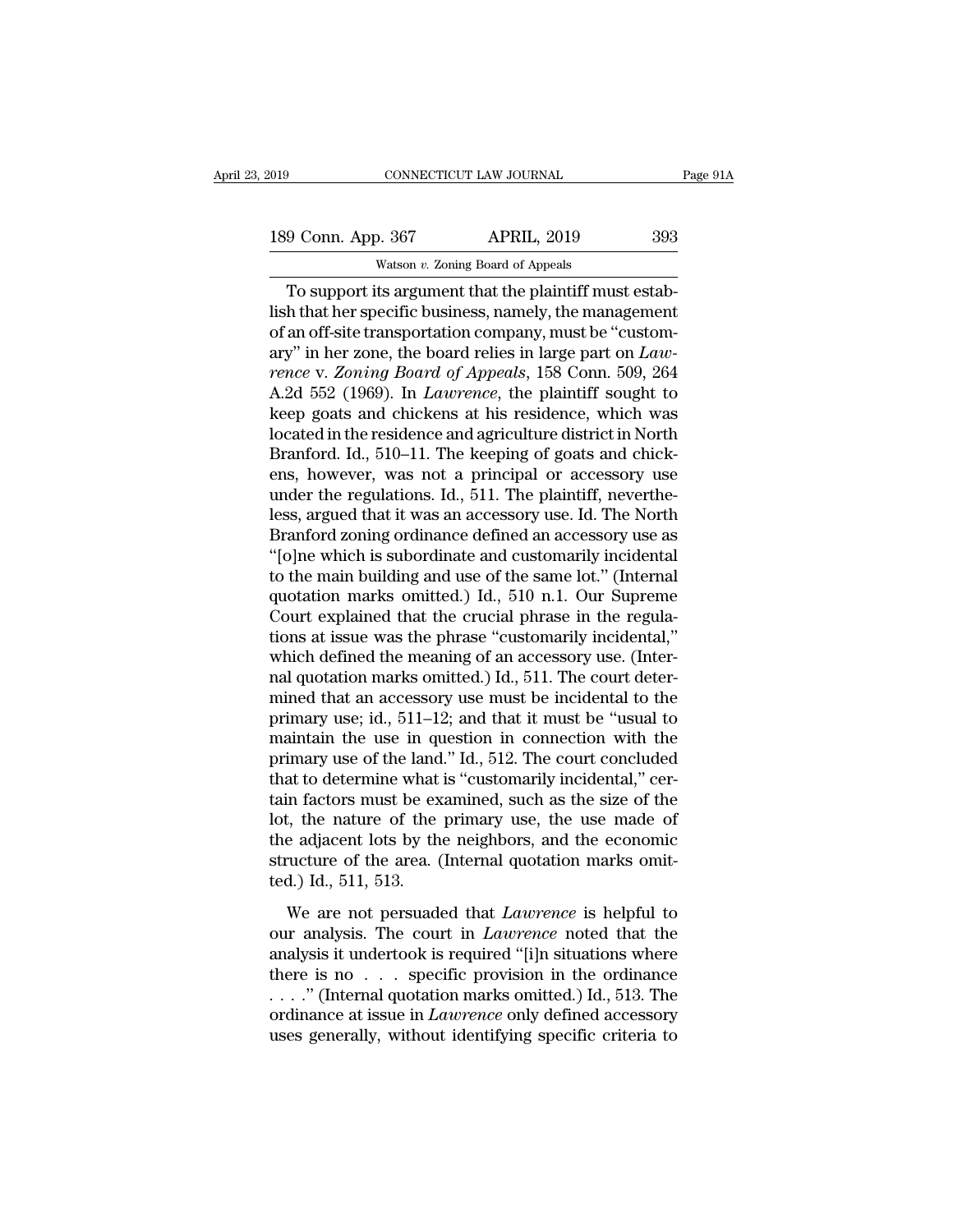|                    | April 23, 2019                                                                                                                            |
|--------------------|-------------------------------------------------------------------------------------------------------------------------------------------|
| <b>APRIL, 2019</b> |                                                                                                                                           |
|                    |                                                                                                                                           |
|                    | CONNECTICUT LAW JOURNAL<br>189 Conn. App. 367<br>Watson $v$ . Zoning Board of Appeals<br>consider when determining whether a use complies |

CONNECTICUT LAW JOURNAL April 23, 2019<br>
394 APRIL, 2019 189 Conn. App. 367<br>
Watson v. Zoning Board of Appeals<br>
consider when determining whether a use complies<br>
with the ordinance. See id., 510 n.1. By contrast, in the Market Stephen (189 Conn. App. 367<br>
Watson v. Zoning Board of Appeals<br>
Consider when determining whether a use complies<br>
with the ordinance. See id., 510 n.1. By contrast, in the<br>
present case, the town has set forth very  $\frac{\text{APRIL, 2019}}{\text{Watson } v. \text{ Zoning Board of Appeals}}$ <br>
consider when determining whether a use complies<br>
with the ordinance. See id., 510 n.1. By contrast, in the<br>
present case, the town has set forth very specific factors<br>
to be employed  $\frac{394}{N_{\text{atson } v. 2019}}$  189 Conn. App. 367<br>  $\frac{367}{N_{\text{atson } v. 2019}}$ <br>  $\frac{189 \text{ Conn. App. } 367}{N_{\text{atron } v. 2019}}$ <br>  $\frac{367}{N_{\text{atron } v. 2019}}$ <br>  $\frac{367}{N_{\text{atron } v. 2019}}$ <br>  $\frac{367}{N_{\text{atron } v. 2019}}$ <br>  $\frac{367}{N_{\text{atron } v. 2019}}$ <br> Watson v. Zoning Board of Appeals<br>
consider when determining whether a use complies<br>
with the ordinance. See id., 510 n.1. By contrast, in the<br>
present case, the town has set forth very specific factors<br>
to be employed in watson *v*. Zoning Board of Appeals<br>
consider when determining whether a use complies<br>
with the ordinance. See id., 510 n.1. By contrast, in the<br>
present case, the town has set forth very specific factors<br>
to be employed i consider when determining whether a use complies<br>with the ordinance. See id., 510 n.1. By contrast, in the<br>present case, the town has set forth very specific factors<br>to be employed in its determination of whether an<br>access with the ordinance. See id., 510 n.1. By contrast, in the present case, the town has set forth very specific factors to be employed in its determination of whether an accessory use, in the form of a customary home occupat present case, the town has set forth very specific factors<br>to be employed in its determination of whether an<br>accessory use, in the form of a customary home occupa-<br>tion, is permitted in a residential zone. Unlike in *Law-<br>* to be employed in its determination of whether an accessory use, in the form of a customary home occupation, is permitted in a residential zone. Unlike in *Lawrence*, there is no need, in the present case, to employ our ow accessory use, in the form of a customary home occupation, is permitted in a residential zone. Unlike in *Lawrence*, there is no need, in the present case, to employ our own factors or anything beyond that which is set fo tion, is permitted in a residential zone. Unlike in *Lawrence*, there is no need, in the present case, to employ<br>our own factors or anything beyond that which is set<br>forth in the regulations; the regulations, themselves,<br> rence, there is no need, in the present case, to employ<br>our own factors or anything beyond that which is set<br>forth in the regulations; the regulations, themselves,<br>employ the factors that the town concluded were neces-<br>sar our own factors or anything beyond that which is set<br>forth in the regulations; the regulations, themselves,<br>employ the factors that the town concluded were neces-<br>sary to its determination. Accordingly, we conclude that<br>a forth in the regulations; the regulations, themselves,<br>employ the factors that the town concluded were neces-<br>sary to its determination. Accordingly, we conclude that<br>a home occupation that satisfies the specific standard employ the factors that the town concl<br>sary to its determination. Accordingly,<br>a home occupation that satisfies the s<br>set forth in § 7.1 (b) (2) (a) of the<br>customary home occupation, and the<br>and distinct test that an appl t forth in § 7.1 (b) (2) (a) of the regulations is a<br>stomary home occupation, and there is no separate<br>d distinct test that an applicant must meet in order<br>satisfy the word "customary."<br>II<br>Having concluded that if the pla

# II

customary home occupation, and there is no separate<br>and distinct test that an applicant must meet in order<br>to satisfy the word "customary."<br> $II$ <br>Having concluded that if the plaintiff met the eleven<br>specific requirements o and distinct test that an applicant must meet in order<br>to satisfy the word "customary."<br> $II$ <br>Having concluded that if the plaintiff met the eleven<br>specific requirements of § 7.1 (b) (2) (a) of the regula-<br>tions, she was en to satisfy the word "customary."<br>
II<br>
Having concluded that if the plaintiff met the eleven<br>
specific requirements of  $\S 7.1$  (b) (2) (a) of the regula-<br>
tions, she was entitled to have her application granted,<br>
we turn t  $\text{II}$ <br>Having concluded that if the plaintiff met the eleven<br>specific requirements of § 7.1 (b) (2) (a) of the regula-<br>tions, she was entitled to have her application granted,<br>we turn to whether there was substantial evi Having concluded that if the plaintiff met the eleven<br>specific requirements of  $\S 7.1$  (b) (2) (a) of the regula-<br>tions, she was entitled to have her application granted,<br>we turn to whether there was substantial evidence Having concluded that if the plaintiff met the eleven<br>specific requirements of  $\S 7.1$  (b) (2) (a) of the regula-<br>tions, she was entitled to have her application granted,<br>we turn to whether there was substantial evidence specific requirements of § 7.1 (b) (2) (a) of the regulations, she was entitled to have her application granted, we turn to whether there was substantial evidence in the record that her application failed to comply with a tions, she was entitled to have her application granted,<br>we turn to whether there was substantial evidence in<br>the record that her application failed to comply with<br>any of those requirements. The trial court concluded<br>that we turn to whether there was substantial evidence in<br>the record that her application failed to comply with<br>any of those requirements. The trial court concluded<br>that because the plaintiff admittedly was not operating<br>the e the record that her application failed to comply with<br>any of those requirements. The trial court concluded<br>that because the plaintiff admittedly was not operating<br>the entirety of her transportation business from her<br>home, any of those requirements. The trial court concluded<br>that because the plaintiff admittedly was not operating<br>the entirety of her transportation business from her<br>home, it was reasonable for the board to conclude that<br>she that because the plaintiff admittedly was not operating<br>the entirety of her transportation business from her<br>home, it was reasonable for the board to conclude that<br>she was not in compliance with § 7.1 (b) (2) (a) (1).<br>Sec the entirety of her transportation business from her<br>home, it was reasonable for the board to conclude that<br>she was not in compliance with § 7.1 (b) (2) (a) (1).<br>Section 7.1 (b) (2) (a) (1) of the regulations provides: "A home, it was reasonable for the board to conclude that<br>she was not in compliance with  $\S 7.1$  (b) (2) (a) (1).<br>Section 7.1 (b) (2) (a) (1) of the regulations provides: "A<br>customary home occupation shall be carried on enti she was not in compliance with  $\S 7.1$  (b) (2) (a) (1).<br>Section 7.1 (b) (2) (a) (1) of the regulations provides: "A<br>customary home occupation shall be carried on entirely<br>within the dwelling unit or within a completely en Section 7.1 (b)  $(2)$  (a)  $(1)$  of the regulations provides: "A customary home occupation shall be carried on entirely within the dwelling unit or within a completely enclosed permitted accessory building on the same lot customary home occupation shall be carried on within the dwelling unit or within a completely enpermitted accessory building on the same lot dwelling unit." Carey and the board concluded t provision means that the home occ thin the aveling unit or within a completely enclosed<br>rmitted accessory building on the same lot as the<br>velling unit." Carey and the board concluded that this<br>ovision means that the home occupation cannot be<br>rt of a larger permitted accessory building on the same lot as the<br>dwelling unit." Carey and the board concluded that this<br>provision means that the home occupation cannot be<br>part of a larger enterprise that is conducted off-site.<br>The cou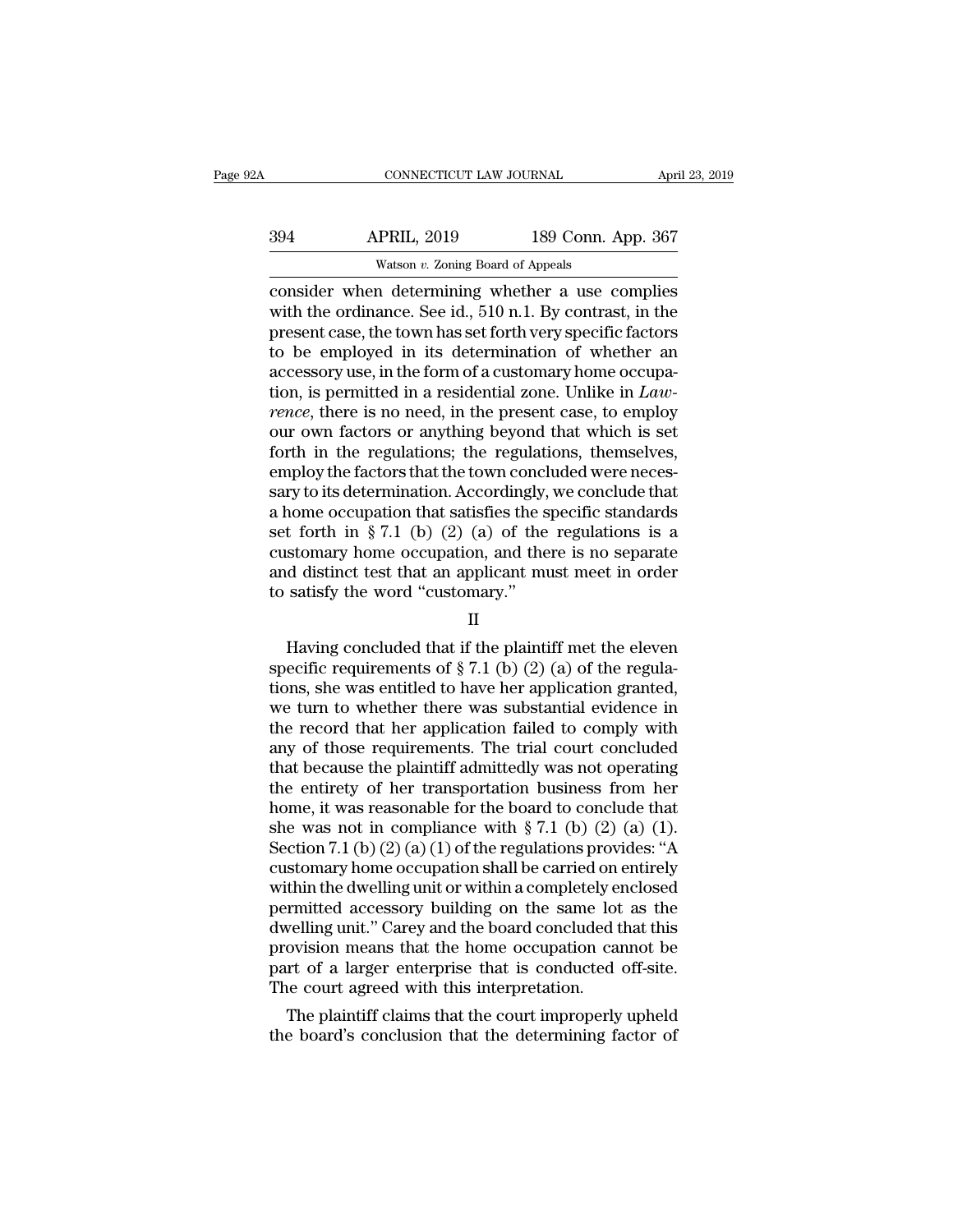| 019                | CONNECTICUT LAW JOURNAL                         | Page 93A |
|--------------------|-------------------------------------------------|----------|
| 189 Conn. App. 367 | <b>APRIL, 2019</b>                              | 395      |
|                    | Watson $v$ . Zoning Board of Appeals            |          |
|                    | whether a specific customary home occupation is |          |

CONNECTICUT LAW JOURNAL Page 93A<br>
189 Conn. App. 367 APRIL, 2019 395<br>
Watson v. Zoning Board of Appeals<br>
whether a specific customary home occupation is<br>
allowed under the regulations is by a consideration of<br>
the nature o 189 Conn. App. 367 APRIL, 2019 395<br>Watson v. Zoning Board of Appeals<br>whether a specific customary home occupation is<br>allowed under the regulations is by a consideration of<br>the nature of the business to which the home occu 189 Conn. App. 367 APRIL, 2019 395<br>Watson v. Zoning Board of Appeals<br>whether a specific customary home occupation is<br>allowed under the regulations is by a consideration of<br>the nature of the business to which the home occu 189 Conn. App. 367 APRIL, 2019 395<br>
Watson *v*. Zoning Board of Appeals<br>
whether a specific customary home occupation is<br>
allowed under the regulations is by a consideration of<br>
the nature of the business to which the hom **Example 12.12 Following Board of Appeals**<br>
Watson *v*. Zoning Board of Appeals<br>
whether a specific customary home occupation is<br>
allowed under the regulations is by a consideration of<br>
the nature of the business to which Watson v. Zoning Board of Appeals<br>whether a specific customary home occupation is<br>allowed under the regulations is by a consideration of<br>the nature of the business to which the home occupa-<br>tion relates and whether any pa whether a specific customary home occupation is<br>allowed under the regulations is by a consideration of<br>the nature of the business to which the home occupa-<br>tion relates and whether any part of that business is<br>conducted o allowed under the regulations is by a consideration of<br>the nature of the business to which the home occupa-<br>tion relates and whether any part of that business is<br>conducted off-site. The plaintiff argues that the plain<br>lan the nature of the business to which the home occupation relates and whether any part of that business is conducted off-site. The plaintiff argues that the plain language of  $\S 7.1$  (b) (2) (a) (1) of the regulations shoul tion relates and whether any part of that business is<br>conducted off-site. The plaintiff argues that the plain<br>language of  $\S 7.1$  (b) (2) (a) (1) of the regulations should<br>be construed "as simply protecting the residentia conducted off-site. The plaintiff argues that the plain<br>language of § 7.1 (b) (2) (a) (1) of the regulations should<br>be construed "as simply protecting the residential char-<br>acter [of] the neighborhood by requiring that al language of  $\S 7.1$  (b) (2) (a) (1) of the regulations should<br>be construed "as simply protecting the residential char-<br>acter [of] the neighborhood by requiring that all home<br>occupation related activities on the property b be construed "as simply protecting the residential character [of] the neighborhood by requiring that all home occupation related activities on the property be confined to within a building and not conducted outside in the acter [of] the neighborhood by requiring that all home occupation related activities on the property be confined to within a building and not conducted outside in the yard." Consequently, the plaintiff argues that she coul occupation relate<br>fined to within a<br>in the yard." Cons<br>could be in viola<br>was conducting h<br>or in some other<br>the plaintiff.<br>As stated previo ned to within a building and not conducted outside<br>the yard." Consequently, the plaintiff argues that she<br>wild be in violation of that requirement only if she<br>as conducting her home occupation partly in her yard<br>in some ot in the yard." Consequently, the plaintiff argues that she<br>could be in violation of that requirement only if she<br>was conducting her home occupation partly in her yard<br>or in some other area on her property. We agree with<br>th

could be in violation of that requirement only if she<br>was conducting her home occupation partly in her yard<br>or in some other area on her property. We agree with<br>the plaintiff.<br>As stated previously in this opinion: "[T]he was conducting her home occupation partly in her yard<br>or in some other area on her property. We agree with<br>the plaintiff.<br>As stated previously in this opinion: "[T]he interpreta-<br>tion of provisions [of a municipal zoning or in some other area on her property. We agree with<br>the plaintiff.<br>As stated previously in this opinion: "[T]he interpreta-<br>tion of provisions [of a municipal zoning regulation] is<br> $\dots$  a question of law for the court. *Lowner Appeals in this opinion: "[T]he interpretation of provisions [of a municipal zoning regulation] is*<br>  $\ldots$  a question of law for the court.  $\ldots$  The court is<br>
not bound by the legal interpretation of the [regulati As stated previously in this opinion: "[T]he interpretation of provisions [of a municipal zoning regulation] is . . . . a question of law for the court. . . . . The court is not bound by the legal interpretation of the [r tion of provisions [of a municipal zoning regulation] is<br>
. . . a question of law for the court. . . . The court is<br>
not bound by the legal interpretation of the [regulation]<br>
by the [board]." (Internal quotation marks om ... a question of law for the court.... The court is<br>not bound by the legal interpretation of the [regulation]<br>by the [board]." (Internal quotation marks omitted.)<br>*Lowney* v. Zoning Board of Appeals, supra, 144 Conn.<br>App not bound by the legal interpretation of the [regulation]<br>by the [board]." (Internal quotation marks omitted.)<br>Lowney v. Zoning Board of Appeals, supra, 144 Conn.<br>App. 229. "Since zoning regulations are in derogation<br>of co by the [board]." (Internal quotation marks omitted.)<br> *Lowney* v. Zoning Board of Appeals, supra, 144 Conn.<br>
App. 229. "Since zoning regulations are in derogation<br>
of common law property rights . . . the regulation can-<br> Lowney v. Zoning Board of Appeals, supra, 144 Conn.<br>App. 229. "Since zoning regulations are in derogation<br>of common law property rights . . . the regulation can-<br>not be construed beyond the fair import of its language<br>to App. 229. "Since zoning regulations are in derogation<br>of common law property rights . . . the regulation can-<br>not be construed beyond the fair import of its language<br>to include or exclude by implication that which is not<br> of common law property rights . . . the regulation cannot be construed beyond the fair import of its language<br>to include or exclude by implication that which is not<br>clearly within its express terms. . . . . The words<br>emplo not be construed beyond the fair import of its language<br>to include or exclude by implication that which is not<br>clearly within its express terms. . . . . The words<br>employed by the local legislative body are to be interpre-<br> to include or exclude by implication that which is not clearly within its express terms. . . . . The words employed by the local legislative body are to be interpreted in accordance with their natural and usual meaning . clearly within its express terms. . . . . The words<br>employed by the local legislative body are to be interpre-<br>ted in accordance with their natural and usual meaning<br>. . . and any interpretation that would torture the ord employed by the local legislative body are to be interpreted in accordance with their natural and usual meaning<br>
... and any interpretation that would torture the ordi-<br>
nary meaning of the words to create ambiguity will ted in accordance with their natural and usual meaning<br>
... and any interpretation that would torture the ordi-<br>
nary meaning of the words to create ambiguity will be<br>
rejected.... Common sense must be used in constru-<br>
in ... and any interpretation that would torture the ordinary meaning of the words to create ambiguity will be rejected.... Common sense must be used in construing the regulation, and we assume that a rational and reasonable In this case, see The words to create ambiguity will be<br>iected.... Common sense must be used in constru-<br>g the regulation, and we assume that a rational and<br>asonable result was intended by the local legislative<br>dy." (Cita rejected.... Common sense must be used in constru-<br>ing the regulation, and we assume that a rational and<br>reasonable result was intended by the local legislative<br>body." (Citations omitted.) *Spero* v. Zoning Board of<br>Appea ing the regulation, and we assume that a rational and<br>reasonable result was intended by the local legislative<br>body." (Citations omitted.) Spero v. Zoning Board of<br>Appeals, 217 Conn. 435, 441, 586 A.2d 590 (1991).<br>In this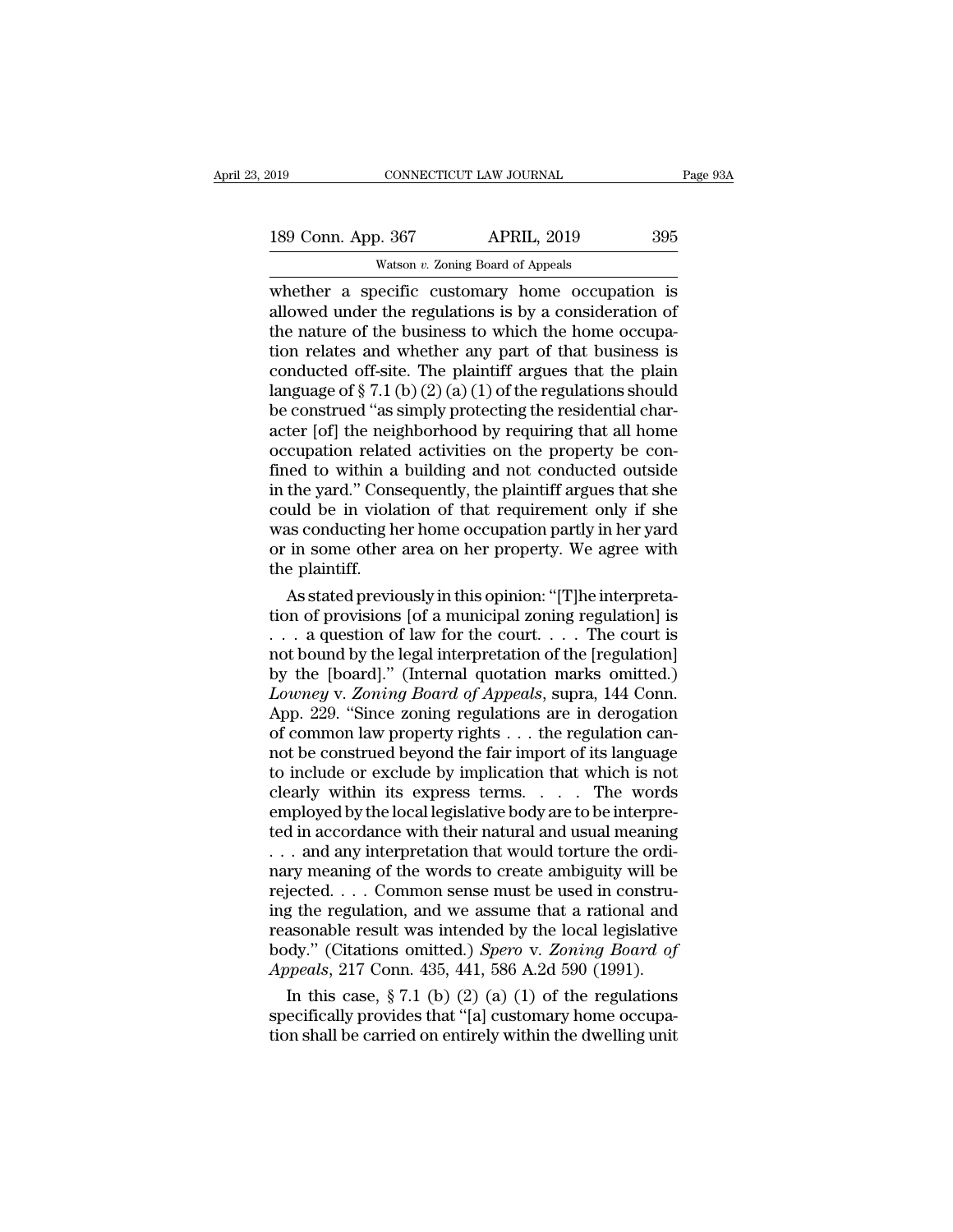| 14A | CONNECTICUT LAW JOURNAL                                                                                                                                                |                    | April 23, 2019 |
|-----|------------------------------------------------------------------------------------------------------------------------------------------------------------------------|--------------------|----------------|
| 396 | <b>APRIL, 2019</b>                                                                                                                                                     | 189 Conn. App. 367 |                |
|     | Watson $v$ . Zoning Board of Appeals                                                                                                                                   |                    |                |
|     | or within a completely enclosed permitted accessory<br>building on the same lot as the dwelling unit." The<br>wording of this requision is clear. The occupation being |                    |                |

Building on the same lot as the dwelling unit." The<br>words of the same lot as the dwelling unit." The<br>wording on the same lot as the dwelling unit." The<br>wording of this regulation is clear. The occupation being<br>conducted at  $\frac{\text{APRIL, 2019}}{\text{Watson } v. \text{ Zoning Board of Appeals}}$ <br>
or within a completely enclosed permitted accessory<br>
building on the same lot as the dwelling unit." The<br>
wording of this regulation is clear. The occupation being<br>
conducted at the r  $\frac{\text{APRIL, 2019}}{\text{Watson } v. \text{ Zoning Board of Appeals}}$ <br>
or within a completely enclosed permitted accessory<br>
building on the same lot as the dwelling unit." The<br>
wording of this regulation is clear. The occupation being<br>
conducted at the Watson v. Zoning Board of Appeals<br>
or within a completely enclosed permitted accessory<br>
building on the same lot as the dwelling unit." The<br>
wording of this regulation is clear. The occupation being<br>
conducted at the resi watson  $v$ . Zoning Board of Appeals<br>
or within a completely enclosed permitted accessory<br>
building on the same lot as the dwelling unit." The<br>
wording of this regulation is clear. The occupation being<br>
conducted at the re or within a completely enclosed permitted accessory<br>building on the same lot as the dwelling unit." The<br>wording of this regulation is clear. The occupation being<br>conducted at the residence must take place either inside<br>of building on the same lot as the dwelling unit."<br>wording of this regulation is clear. The occupation b<br>conducted at the residence must take place either in<br>of the residence or in an enclosed approved acces<br>building on the p From got this regulation is clear. The occupation being<br>mducted at the residence must take place either inside<br>the residence or in an enclosed approved accessory<br>ilding on the premises. The occupation, therefore, is<br>t all conducted at the residence must take place entier inside<br>of the residence or in an enclosed approved accessory<br>building on the premises. The occupation, therefore, is<br>not allowed to spill over into the yard, the street, o

or the restaence of in an enclosed approved accessory<br>building on the premises. The occupation, therefore, is<br>not allowed to spill over into the yard, the street, or an<br>unapproved structure or vehicle in the yard.<br>Further bunding on the premises. The occupation, therefore, is<br>not allowed to spill over into the yard, the street, or an<br>unapproved structure or vehicle in the yard.<br>Furthermore, § 7.1 (b) (2) (a) (1) of the regulations<br>cannot b Furthermore,  $\S 7.1$  (b) (2) (a) (1) of the regulations<br>cannot be read in isolation but must be read in context<br>with rest of  $\S 7.1$  (b) (2) (a). All of the requirements<br>of that section make clear that the section regulat Furthermore, § 7.1 (b) (2) (a) (1) of the regulations<br>cannot be read in isolation but must be read in context<br>with rest of § 7.1 (b) (2) (a). All of the requirements<br>of that section make clear that the section regulates<br>c Furthermore, § 7.1 (b) (2) (a) (1) of the regulations<br>cannot be read in isolation but must be read in context<br>with rest of § 7.1 (b) (2) (a). All of the requirements<br>of that section make clear that the section regulates<br>c cannot be read in isolation but must be read in context<br>with rest of  $\S 7.1$  (b) (2) (a). All of the requirements<br>of that section make clear that the section regulates<br>conduct on the property and how and where it is con-<br> with rest of § 7.1 (b) (2) (a). All of the requirements<br>of that section make clear that the section regulates<br>conduct on the property and how and where it is con-<br>ducted. Subdivision (1) clearly regulates where on the<br>pro of that section make clear that the section regulates<br>conduct on the property and how and where it is con-<br>ducted. Subdivision (1) clearly regulates where on the<br>property the home occupation may take place, just as<br>subdivi conduct on the property and how and where it is con-<br>ducted. Subdivision (1) clearly regulates where on the<br>property the home occupation may take place, just as<br>subdivision (2) regulates who may engage in the home<br>occupati ducted. Subdivision (1) clearly regulates where on the<br>property the home occupation may take place, just as<br>subdivision (2) regulates who may engage in the home<br>occupation on the property. Had the town intended the<br>interpr property the home occupation may take place, just as<br>subdivision (2) regulates who may engage in the home<br>occupation on the property. Had the town intended the<br>interpretation suggested by the board and adopted by<br>the court subdivision (2) regulates who may engage in the home<br>occupation on the property. Had the town intended the<br>interpretation suggested by the board and adopted by<br>the court, subdivision (1) would provide that all busi-<br>ness occupation on the property. Had the town intended the<br>interpretation suggested by the board and adopted by<br>the court, subdivision (1) would provide that all busi-<br>ness activity associated with a home occupation shall<br>be ca interpretation suggested by the board and adopted by<br>the court, subdivision (1) would provide that all busi-<br>ness activity associated with a home occupation shall<br>be carried on entirely *on the property*, as opposed to<br>req the court, subdivision (1) would provide that all busi-<br>ness activity associated with a home occupation shall<br>be carried on entirely *on the property*, as opposed to<br>requiring only that the home occupation itself take plac ness activity associated with a home occupation shall<br>be carried on entirely *on the property*, as opposed to<br>requiring only that the home occupation itself take place<br>entirely *within the dwelling unit or an enclosed per*be carried on entirely *on the property*, as opposed to<br>requiring only that the home occupation itself take place<br>entirely *within the dwelling unit or an enclosed per-*<br>mitted accessory *building* on the property. Carey's requiring only that the home occupation itself take place<br>entirely *within the dwelling unit or an enclosed per-*<br>mitted accessory building on the property. Carey's and<br>the board's interpretation of subdivision (1) simply entirely within the dwelling unit or an enclosed per-<br>mitted accessory building on the property. Carey's and<br>the board's interpretation of subdivision (1) simply is<br>not reasonable given the express language of the subdi-<br>v mitted accessory building on the property. Carey's and<br>the board's interpretation of subdivision (1) simply is<br>not reasonable given the express language of the subdi-<br>vision, particularly when read in the context of the<br>en off-site. of reasonable given the express language of the subulsion, particularly when read in the context of the tire section. We conclude that there is nothing in the ain language of the regulation that prohibits a home cupation t vision, particularly when read in the context of the<br>entire section. We conclude that there is nothing in the<br>plain language of the regulation that prohibits a home<br>occupation that is part of a larger enterprise located<br>of

Finite section. We conclude that there is nothing in the<br>plain language of the regulation that prohibits a home<br>occupation that is part of a larger enterprise located<br>off-site.<br>Moreover, the board's interpretation would le plant language of the regulation that profibits a none<br>occupation that is part of a larger enterprise located<br>off-site.<br>Moreover, the board's interpretation would lead to<br>arbitrary outcomes. For example, the board's interp between that is part of a larger enterprise located<br>off-site.<br>Moreover, the board's interpretation would lead to<br>arbitrary outcomes. For example, the board's interpre-<br>tation, as more fully explained by its attorney during but-site.<br>Moreover, the board's interpretation would lead to<br>arbitrary outcomes. For example, the board's interpre-<br>tation, as more fully explained by its attorney during<br>oral argument before this court, would mean that a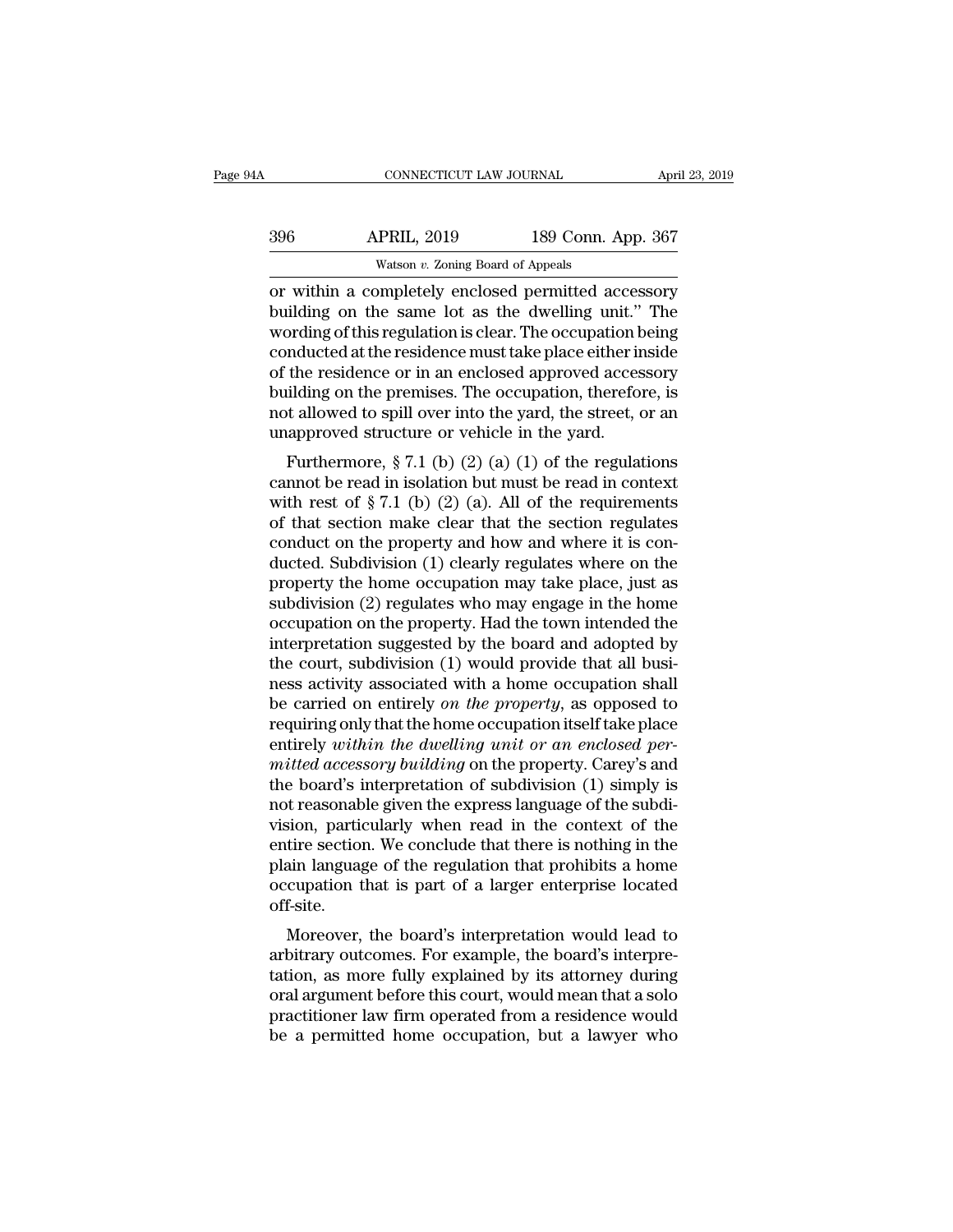| 2019               | CONNECTICUT LAW JOURNAL                                                                                                                                                    | Page 95A |
|--------------------|----------------------------------------------------------------------------------------------------------------------------------------------------------------------------|----------|
|                    |                                                                                                                                                                            |          |
| 189 Conn. App. 367 | <b>APRIL, 2019</b>                                                                                                                                                         | 397      |
|                    | Watson $v$ . Zoning Board of Appeals                                                                                                                                       |          |
|                    | works from home by telecommuting to a firm in Hart-<br>ford would not be a permitted home occupation.                                                                      |          |
|                    | Presumably, this would be true even if the attorney<br>who operated an entire practice from her home regu-<br>larly loft to go to court or visit clients, avon though that |          |

189 Conn. App. 367 APRIL, 2019 397<br>
Watson v. Zoning Board of Appeals<br>
Works from home by telecommuting to a firm in Hart-<br>
ford would not be a permitted home occupation.<br>
Presumably, this would be true even if the attorne Watson  $v$ . Zoning Board of Appeals<br>
works from home by telecommuting to a firm in Hart-<br>
ford would not be a permitted home occupation.<br>
Presumably, this would be true even if the attorney<br>
who operated an entire practic works from home by telecommuting to a firm in Hart-<br>ford would not be a permitted home occupation.<br>Presumably, this would be true even if the attorney<br>who operated an entire practice from her home regu-<br>larly left to go to works from home by telecommuting to a firm in Hart-<br>ford would not be a permitted home occupation.<br>Presumably, this would be true even if the attorney<br>who operated an entire practice from her home regu-<br>larly left to go to ford would not be a permitted home occupation.<br>
Presumably, this would be true even if the attorney<br>
who operated an entire practice from her home regu-<br>
larly left to go to court or visit clients, even though that<br>
would Presumably, this would be true even if the attorney<br>who operated an entire practice from her home regu-<br>larly left to go to court or visit clients, even though that<br>would mean her occupation was not conducted entirely<br>on h who operated an entire practice from her home regularly left to go to court or visit clients, even though that<br>would mean her occupation was not conducted entirely<br>on her property. Furthermore, the operation of a law<br>offic larly left to go to court or visit clients, even though that<br>would mean her occupation was not conducted entirely<br>on her property. Furthermore, the operation of a law<br>office from one's home, which could include signage<br>and would mean her occupation was not conducted entirely<br>on her property. Furthermore, the operation of a law<br>office from one's home, which could include signage<br>and clients coming and going, is more likely to impact<br>the resid on her property. Furthermore, the operation of a law<br>office from one's home, which could include signage<br>and clients coming and going, is more likely to impact<br>the residential character of the neighborhood than<br>would a si office from one's home, which could include signage<br>and clients coming and going, is more likely to impact<br>the residential character of the neighborhood than<br>would a single attorney anonymously working in her<br>home by tele and clients coming and going, is more likely to impact<br>the residential character of the neighborhood than<br>would a single attorney anonymously working in her<br>home by telecommuting to her law firm. Similarly, a<br>computer web the residential character of the neighborhood than<br>would a single attorney anonymously working in her<br>home by telecommuting to her law firm. Similarly, a<br>computer web designer, if found "customary"; but see<br>part I of this would a single attorney anonymously working in her<br>home by telecommuting to her law firm. Similarly, a<br>computer web designer, if found "customary"; but see<br>part I of this opinion; would be allowed under  $\S 7.1$  (b)<br>(2) (a home by telecommuting to her law firm. Similarly, a<br>computer web designer, if found "customary"; but see<br>part I of this opinion; would be allowed under  $\S 7.1$  (b)<br>(2) (a) (1) of the regulations, but only if he or she was computer web designer, if found "customary"; but see<br>part I of this opinion; would be allowed under § 7.1 (b)<br>(2) (a) (1) of the regulations, but only if he or she was<br>not telecommuting as part of a larger web design firm part I of this opinion; would be allowed under § 7.1 (b) (2) (a) (1) of the regulations, but only if he or she was<br>not telecommuting as part of a larger web design firm,<br>despite the fact that the impact on the residential (2) (a) (1) of the regulations, but only if he or she was<br>not telecommuting as part of a larger web design firm,<br>despite the fact that the impact on the residential char-<br>acter of the neighborhood likely would be exactly not telecommuting as part of a larger web design firm,<br>despite the fact that the impact on the residential char-<br>acter of the neighborhood likely would be exactly the<br>same under both scenarios. We disagree that the town<br>i despite the fact that the impact on the residential char-<br>acter of the neighborhood likely would be exactly the<br>same under both scenarios. We disagree that the town<br>intended such a nonsensical interpretation of § 7.1 (b)<br> acter of the neighborhood likely would be exactly the<br>same under both scenarios. We disagree that the town<br>intended such a nonsensical interpretation of § 7.1 (b)<br> $(2)$  (a) (1) of the regulations. In fact, allowing custom same under both scenarios. We disagree tintended such a nonsensical interpretatio  $(2)(a)(1)$  of the regulations. In fact, allowish home occupation to be defined under succontrary to the detailed specific standard  $\S 7.1$  ( Eended such a nonsensical interpretation of  $\S 7.1$  (b) (a) (1) of the regulations. In fact, allowing customary<br>me occupation to be defined under such a test runs<br>ntrary to the detailed specific standards set forth in<br>7.1 (2) (a) (1) of the regulations. In fact, allowing customary<br>home occupation to be defined under such a test runs<br>contrary to the detailed specific standards set forth in<br> $\S 7.1$  (b) (2) (a), by which the town determined t

home occupation to be defined under such a test runs<br>contrary to the detailed specific standards set forth in<br> $\S 7.1$  (b) (2) (a), by which the town determined that<br>home occupations are to be judged.<br>It is undisputed that contrary to the detailed specific standards set forth in  $\S 7.1$  (b) (2) (a), by which the town determined that<br>home occupations are to be judged.<br>It is undisputed that the plaintiff's application con-<br>templated that her  $\S$  7.1 (b) (2) (a), by which the town determined that<br>home occupations are to be judged.<br>It is undisputed that the plaintiff's application con-<br>templated that her entire home occupation would take<br>place within her dwelli home occupations are to be judged.<br>
It is undisputed that the plaintiff's application con-<br>
templated that her entire home occupation would take<br>
place within her dwelling and not outside on her prop-<br>
erty. Consequently, It is undisputed that the plaintiff's application con-<br>templated that her entire home occupation would take<br>place within her dwelling and not outside on her prop-<br>erty. Consequently, the board had no evidence on which<br>to templated that her entire home occupation would take<br>place within her dwelling and not outside on her prop-<br>erty. Consequently, the board had no evidence on which<br>to deny her application for failing to comply with § 7.1<br>( place within her dwelling and not outside on her property. Consequently, the board had no evidence on which to deny her application for failing to comply with  $\S$  7.1 (b) (2) (a) (1) of the regulations. For the same reaso erty. Consequently, the board had no<br>to deny her application for failing to<br>(b) (2) (a) (1) of the regulations. For<br>the court erred in concluding that th<br>sonably in denying the plaintiff's a<br>because her home occupation is ie court erred in concluding that the board acted rea-<br>pnably in denying the plaintiff's application simply<br>ecause her home occupation is part of a larger busi-<br>ess that takes place off-site.<sup>7</sup><br><sup>7</sup>The board also argues in sonably in denying the plaintiff's application simply<br>because her home occupation is part of a larger busi-<br>ness that takes place off-site.<sup>7</sup><br> $\frac{7}{1}$ The board also argues in a footnote in its appellate brief that "the

because her home occupation is part of a larger business that takes place off-site.<sup>7</sup><br> $\frac{1}{\pi}$ The board also argues in a footnote in its appellate brief that "the record provides substantial evidence from which the [bo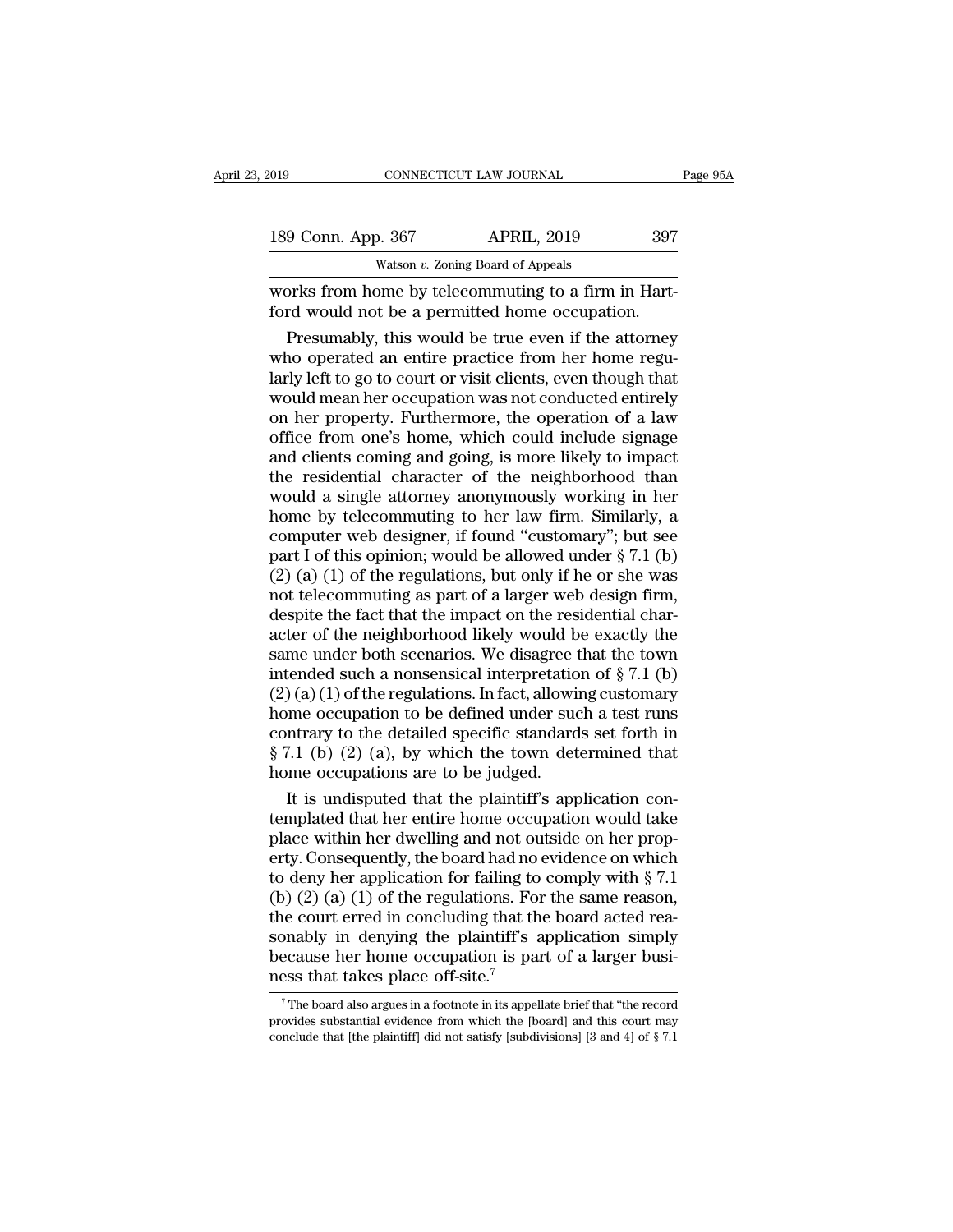| A   | CONNECTICUT LAW JOURNAL                                                                                      |                                                            | April 23, 2019 |
|-----|--------------------------------------------------------------------------------------------------------------|------------------------------------------------------------|----------------|
| 398 | <b>APRIL, 2019</b>                                                                                           | 189 Conn. App. 398                                         |                |
|     | Natasha B. v. Dept. of Children & Families                                                                   |                                                            |                |
|     | The judgment is reversed and the case is remanded<br>to the Superior Court with direction to render judgment | quate ining the plaintiff's appeal and directing the board |                |

189 SMB APRIL, 2019 189 Conn. App. 398<br>
Natasha B. v. Dept. of Children & Families<br>
The judgment is reversed and the case is remanded<br>
to the Superior Court with direction to render judgment<br>
sustaining the plaintiff's app  $\begin{array}{r} \text{SPRIL, 2019} \\ \text{Natasha B. } v. \text{ Dept. of Children & Families} \\ \hline \end{array}$ <br>
The judgment is reversed and the case is remanded to the Superior Court with direction to render judgment sustaining the plaintiff's appeal and directing the board  $\frac{398}{\text{Natasha B. } v. \text{ Dept. of Children & Families}}$ <br>The judgment is reversed and the case is remanded to the Superior Court with direction to render judgment sustaining the plaintiff's appeal and directing the board to approve her applicati Natasha B. v. Dept. of Children & Families<br>The judgment is reversed and the case is remanded<br>to the Superior Court with direction to render judgment<br>sustaining the plaintiff's appeal and directing the board<br>to approve her Natasha B. v. Dept. of Children & Fam<br>
The judgment is reversed and the cas<br>
to the Superior Court with direction to re<br>
sustaining the plaintiff's appeal and directo<br>
to approve her application for a customa<br>
pation under The judginent is reversed and the case is remain<br>the Superior Court with direction to render judger<br>staining the plaintiff's appeal and directing the bo<br>approve her application for a customary home oo<br>tion under reasonable pppove her application for a customary home occu-<br>ion under reasonable terms and conditions that are<br>accordance with its regulations.<br>n this opinion the other judges concurred.<br>NATASHA B. *v.* DEPARTMENT OF CHILDREN<br>AND FA

# rable terms and condition<br>a its regulations.<br>he other judges concurred<br>DEPARTMENT OF CHIL<br>AND FAMILIES\*<br>(AC 41187) other judges concu<br>
CEPARTMENT OF C<br>
EPARTMENT OF C<br>
(AC 41187)<br>
<sub>n, Keller and Bear, Js.</sub> NATASHA B.  $v$ . DEPARTMENT OF CHILDREN<br>AND FAMILIES\*<br>(AC 41187)<br>Sheldon, Keller and Bear, Js.

# *Syllabus*

 $(AC 41187)$ <br>Sheldon, Keller and Bear, Js.<br>Syllabus<br>The plaintiff appealed to this court from the judgment of the trial court<br>dismissing her appeal from the decision of a hearing officer of the  $(AC 41101)$ <br>Sheldon, Keller and Bear, Js.<br>Syllabus<br>plaintiff appealed to this court from the judgment of the trial court<br>dismissing her appeal from the decision of a hearing officer of the<br> $(2)(6)$  ........................

unit and lot for residential purposes." Subdivision (4) provides that "[a] customary home occupation shall not change the residential character of such dwelling unit and lot." We are not persuaded by this argument. As to s customary home occupation shall not change the residential character of such dwelling unit and lot." We are not persuaded by this argument. As to subdivision (3), neither Carey nor the board ever claimed that the plaintif customary home occupation shall not change the residential character of such dwelling unit and lot." We are not persuaded by this argument. As to subdivision (3), neither Carey nor the board ever claimed that the plaintiff As to subdivision (3), neither Carey nor the board ever claimed that the plaintiff was in violation of that section. Nor did the trial court make any reference to subdivision (3) when it affirmed the board. Furthermore, t herefore to subdivision (3) when it affirmed the trial court make any preference to subdivision (3) when it affirmed the board. Furthermore, the board does not identify any evidence in the record to support a conclusion th reference to subdivision (3) when it affirmed the board. Furthermore, the board does not identify any evidence in the record to support a conclusion that the plaintiff's operation of a home office was anything but incident shoard does not identify any evidence in the record to support a conclusion that the plaintiff's operation of a home office was anything but incidental and secondary to the plaintiff using her home as the primary residenc between the plaintiff's operation of a home office was anything but incidental and secondary to the plaintiff using her home as the primary residence of her and her family. With respect to subdivision  $(4)$ , Carey made cl and secondary to the plaintiff' using her home as the primary residence of her and her family. With respect to subdivision (4), Carey made clear that the basis for his finding that the plaintiff's application violated that the moving forward. With respect to subdivision (4), Carey made clear that the basis for his finding that the plaintiff's application violated that subdivision was the plaintiff's past practices that had been the subject o the basis for his finding that the plaintiff's application violated that subdivision was the plaintiff's past practices that had been the subject of the earlier cease and desist order. We agree with the court that past act sion was the plaintiff's past practices that had been the subject of the earlier cease and desist order. We agree with the court that past activities of the plaintiff do not provide substantial evidence to deny the plainti cease and desist order. We agree with the court that past activities of the plaintiff do not provide substantial evidence to deny the plaintiff's application moving forward. With respect to the application itself, there w plaintiff do not provide substantial evidence to deny the plaintiff's application moving forward. With respect to the application itself, there was no evidence before the board that operating a home office entirely within

able with the records and that records and paper of the evidence before the board that operating a home office entirely within the plaintiff's dwelling would change the residential character of her dwelling or lot.<br>
\* In plaintiff's dwelling would change the residential character of her dwelling<br>or lot.<br>\* In accordance with the spirit and intent of General Statutes § 46b-142<br>(b) and Practice Book § 79a-12, the names of the parties involve  $*$  In accordance with the spirit and intent of General Statutes  $§$  46b-142 (b) and Practice Book  $§$  79a-12, the names of the parties involved in this appeal are not disclosed. The records and papers of this case shall

 $Syllabus$ <br>The plaintiff appealed to this court from the judgment of the trial court<br>dismissing her appeal from the decision of a hearing officer of the<br>(b) (2) (a) . . . ." Subdivision (3) provides that "[a] customary home oc  $Syllabus$ <br>The plaintiff appealed to this court from the judgment of the trial court<br>dismissing her appeal from the decision of a hearing officer of the<br>(b) (2) (a) . . . ." Subdivision (3) provides that "[a] customary home oc The plaintiff appealed to this court from the judgment of the trial court<br>dismissing her appeal from the decision of a hearing officer of the<br> $(b)$ (2)(a)...." Subdivision (3) provides that "[a] customary home occupa-<br>tion The plantiful appeared to this court from the judgment of the trial court<br>dismissing her appeal from the decision of a hearing officer of the<br> $(b)$  (2) (a) . . . ." Subdivision (3) provides that "[a] customary home occupadistinuishing the appear front the decision of a hearing officer of the (b) (2) (a) . . . ." Subdivision (3) provides that "[a] customary home occupation shall be clearly incidental and secondary to the use of such dwelli  $(2)(a) \ldots$ ." Subdivision (3) provides that "[a] customary home occupation shall be clearly incidental and secondary to the use of such dwelling it and lot for residential purposes." Subdivision (4) provides that "[a] stom be dearly incidental and secondary to the use of such dwelling<br>unit and lot for residential purposes." Subdivision (4) provides that "[a]<br>customary home occupation shall not change the residential character of<br>such dwelli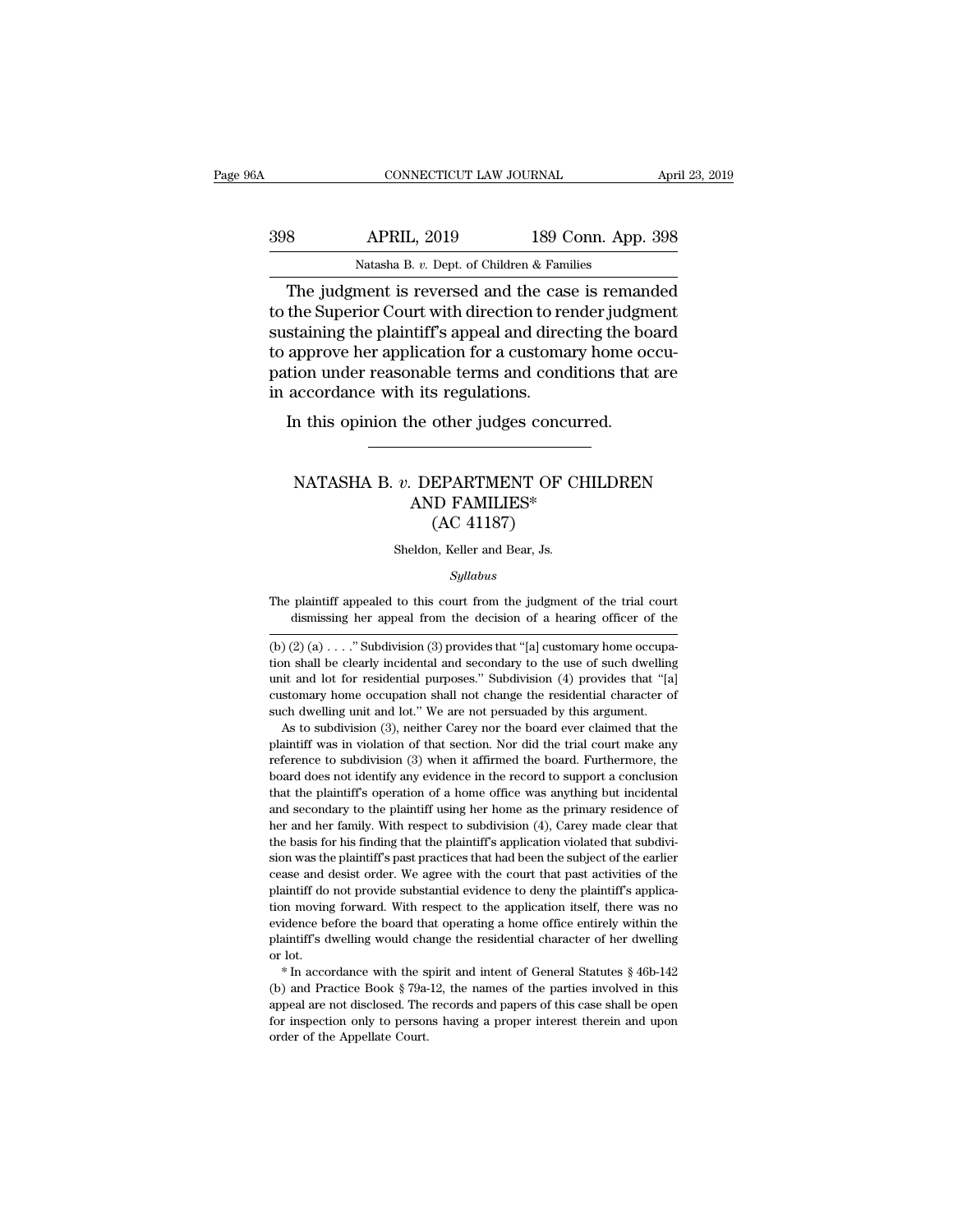Natasha B. *v.* Dept. of Children & Families defendant Department of Children and Families<br>defendant Department of Children and Families, who upheld the depart-<br>ment's decision to substantiate allegations of physical abuse, physical<br>defendant Depart-9 Conn. App. 398 APRIL, 2019 399<br>Natasha B. v. Dept. of Children & Families<br>defendant Department of Children and Families, who upheld the department's decision to substantiate allegations of physical abuse, physical<br>neglec 9 Conn. App. 398 APRIL, 2019 399<br>
Natasha B. v. Dept. of Children & Families<br>
defendant Department of Children and Families, who upheld the department's decision to substantiate allegations of physical abuse, physical<br>
neg Natasha B. v. Dept. of Children & Families<br>defendant Department of Children and Families, who upheld the depart-<br>ment's decision to substantiate allegations of physical abuse, physical<br>neglect, and emotional neglect by the Natasha B. v. Dept. of Children & Families<br>defendant Department of Children and Families, who upheld the depart-<br>ment's decision to substantiate allegations of physical abuse, physical<br>neglect, and emotional neglect by the defendant Department of Children and Families, who upheld the department's decision to substantiate allegations of physical abuse, physical neglect, and emotional neglect by the plaintiff against a minor child and to place definal repartment of childrent and rantines, who upheld the department's decision to substantiate allegations of physical abuse, physical neglect, and emotional neglect by the plaintiff against a minor child and to place thent is decision to substantiate anegations of physical abuse, physical reglect, and emotional neglect by the plaintiff against a minor child and to place the plaintiff's name on its child abuse and neglect central regist notice the plaintiff's name on its child abuse and neglect central registry. The plaintiff's name on its child abuse and neglect central registry. The plaintiff's name on the central registry. Specifically, the plaintiff c registry. The plaintiff calmed, their ana, that the trial court improperty<br>concluded that a finding of chronicity was not required to place the<br>plaintiff's name on the central registry. Specifically, the plaintiff claimed<br>

- concluded that a linding of chronichy was not redured to place the plaintiff's name on the central registry. Specifically, the plaintiff claimed that, because the hearing officer made an explicit finding that there was no plantim s halle on the central registry. Specifically, the plantim claimed<br>that, because the hearing officer made an explicit finding that there was<br>no chronicity, her name could not be placed on the central registry. *Hel* that, because the nearing officer made an expired imding that there was no chronicity, her name could not be placed on the central registry. Held:<br>he trial court properly concluded that a finding of chronicity was not requ no chronicity, her name collection to be placed on the central registry. *Heta*:<br>he trial court properly concluded that a finding of chronicity was not<br>required to place the plaintiff's name on the child abuse and neglect<br> ree trial court properly concluded trial a rinding of chronicity was not required to place the plaintiff's name on the child abuse and neglect central registry; although the hearing officer must consider whether the abuse tequired to place the plantin's halle on the child abuse and hegiect central registry; although the hearing officer must consider whether the abuse was chronic, there was no requirement in the state regulations or in the d dential registry, antiough the nearing officer must consider whether the abuse was chronic, there was no requirement in the state regulations or in the department's policy manual that the hearing officer must find chronici abuse was chronic, there was no requirement in the state regulations<br>or in the department's policy manual that the hearing officer must find<br>chronicity as a prerequisite to adding a person's name to the child abuse<br>and neg or in the department's policy manual that the hearing officer must find<br>chronicity as a prerequisite to adding a person's name to the child abuse<br>and neglect central registry, and such a requirement would circumvent<br>the le enforcing as a prerequisite to adding a person's name to the child abuse<br>and neglect central registry, and such a requirement would circumvent<br>the legislature's intent to prevent or discover abuse of children, as the<br>depar and neglect central registry, and such a requirement would circumvent<br>the legislature's intent to prevent or discover abuse of children, as the<br>department would be left in the anomalous position of being unable to<br>list ind
- the registature s ment to prevent or discover abuse of children, as the department would be left in the anomalous position of being unable to list individuals on the central registry who commit a single severe and intentio department would be left in the anomialous position of being unable to<br>list individuals on the central registry who commit a single severe and<br>intentional violent act against a child.<br>he trial court did not err in concludi inst individuals on the central registry who continut a single severe and<br>intentional violent act against a child.<br>he trial court did not err in concluding that the hearing officer did not<br>improperly shift the burden of pr mentional violent act against a child.<br>
he trial court did not err in concluding that the hearing officer did not<br>
improperly shift the burden of proof to the plaintiff when the hearing<br>
officer scheduled a second hearing department and not err in concluding that the hearing officer and not improperly shift the burden of proof to the plaintiff when the hearing officer scheduled a second hearing date so that the parties could present evidenc miproperly simt the burden of proof to the plantiff when the hearing<br>officer scheduled a second hearing date so that the parties could present<br>evidence regarding whether the plaintiff had demonstrated changed<br>conditions th omcer scheduled a second hearing date so that the parties could present evidence regarding whether the plaintiff had demonstrated changed conditions that justified the removal of her name from the child abuse and neglect c evidence regarding whether the plaintiff had demonstrated changed<br>conditions that justified the removal of her name from the child abuse<br>and neglect central registry; although the hearing officer found that the<br>department conduons that justified the Felloval of her haife from the child abuse<br>and neglect central registry; although the hearing officer found that the<br>department had proved that the allegations against the plaintiff had<br>been sub and neglect central registry; although the hearing omcer round that the department had proved that the allegations against the plaintiff had been substantiated and that it was appropriate to place her name on the child abu department had proved that the anegations against the plantificant been substantiated and that it was appropriate to place her name on the child abuse and neglect central registry, the hearing officer subsequently provided been substantiated and that it was appropriate to piace ner name on the child abuse and neglect central registry, the hearing officer subsequently provided the plaintiff with an opportunity to prove that her name should be changed the plaintiff with an opportunity to prove that her name should<br>be removed from the central registry in part by providing documentation<br>showing that, since the time her name was placed on the central registry<br>in 20 provided the plaintiff with an opportunity to prove that her hame should<br>be removed from the central registry in part by providing documentation<br>showing that, since the time her name was placed on the central registry<br>in 2 be removed front the central registry in part by providing documentation<br>showing that, since the time her name was placed on the central registry<br>in 2007, changed conditions warranted the removal of her name from<br>the centr showing that, since the<br>in 2007, changed cor<br>the central registry,<br>changed conditions,<br>could not make a fin<br>modify the departme<br>central registry.<br>Argued Januar  $\beta$ , can<br>strain registry, and because the plaintiff failed to prove those<br>d conditions, the hearing officer reasonably concluded that she<br>not make a finding that changed conditions existed sufficient to<br>the department's % could not make a finding that changed conditions existed sufficient to<br>modify the department's decision to include the plaintiff's name on the<br>central registry.<br>Argued January 14—officially released April 23, 2019<br>*Proce* the central registry, and because the plantin raned to prove those<br>changed conditions, the hearing officer reasonably concluded that she<br>could not make a finding that changed conditions existed sufficient to<br>modify the dep

could not make a finding that changed conditions existed sufficient to<br>modify the department's decision to include the plaintiff's name on the<br>central registry.<br>Argued January 14—officially released April 23, 2019<br>*Procedu* modify the department's decision to include the plaintiff's name on the<br>central registry.<br>Argued January 14—officially released April 23, 2019<br>*Procedural History*<br>Administrative appeal from the decision by a hearing<br>offic central registry.<br>
Argued January 14—officially released April 23, 2019<br>
Procedural History<br>
Administrative appeal from the decision by a hearing<br>
officer of the defendant upholding a substantiation of<br>
a finding of physic Argued January 14—officially released April 23, 2019<br> *Procedural History*<br> **Administrative appeal from the decision by a hearing**<br>
officer of the defendant upholding a substantiation of<br>
a finding of physical abuse, physi *Procedural History*<br>Administrative appeal from the decision by a hearing<br>officer of the defendant upholding a substantiation of<br>a finding of physical abuse, physical neglect, and emo-<br>tional neglect by the plaintiff again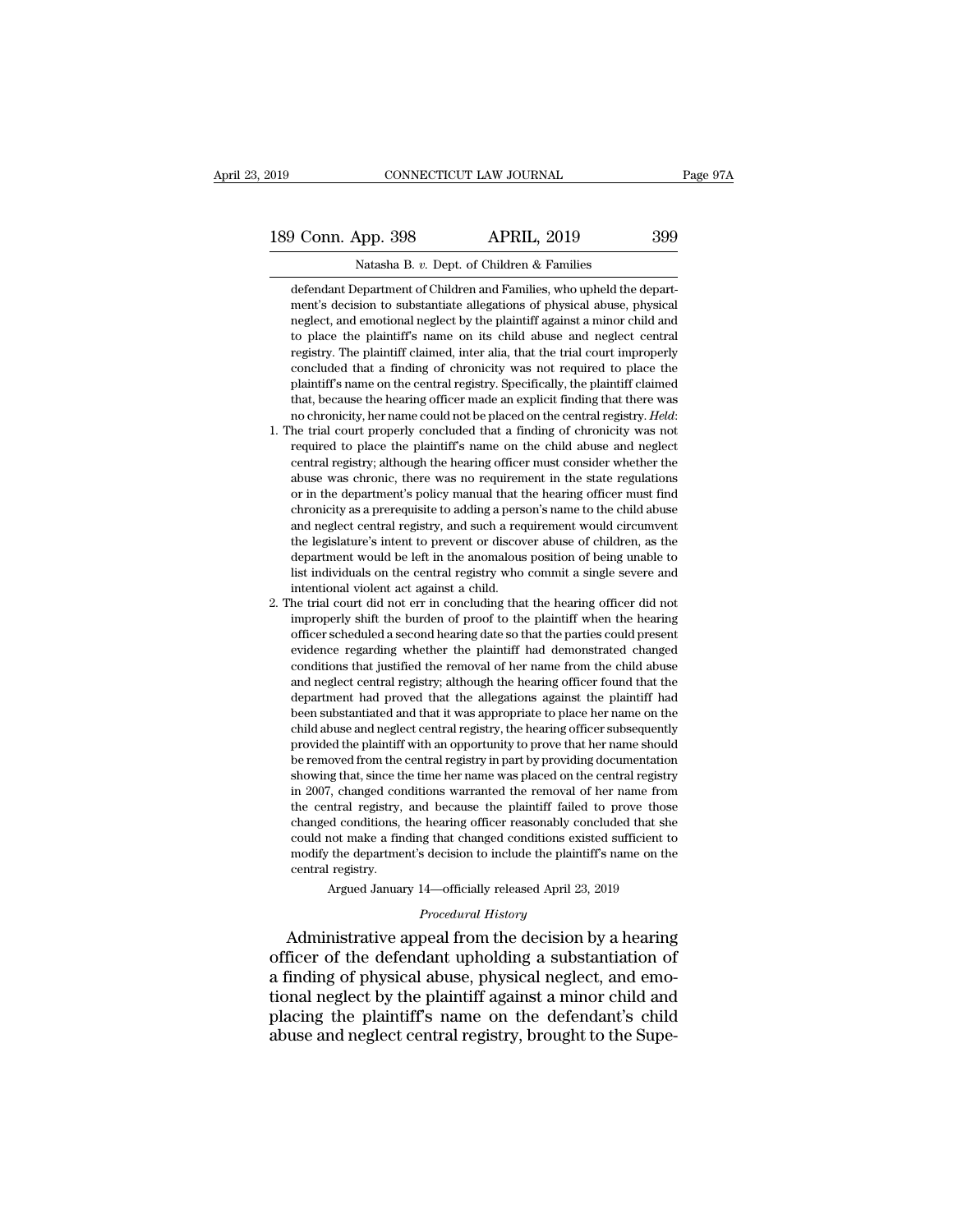| ۱A  | CONNECTICUT LAW JOURNAL                                |                    | April 23, 2019 |
|-----|--------------------------------------------------------|--------------------|----------------|
| 400 | <b>APRIL, 2019</b>                                     | 189 Conn. App. 398 |                |
|     | Natasha B. v. Dept. of Children & Families             |                    |                |
|     | rior Court in the judicial district of Waterbury where |                    |                |

CONNECTICUT LAW JOURNAL April 23, 2019<br>
400 APRIL, 2019 189 Conn. App. 398<br>
Natasha B. v. Dept. of Children & Families<br>
Tior Court in the judicial district of Waterbury, where<br>
the matter was transferred to the judicial di APRIL, 2019 189 Conn. App. 398<br>
Natasha B. v. Dept. of Children & Families<br>
Tior Court in the judicial district of Waterbury, where<br>
the matter was transferred to the judicial district of New<br>
Britain and tried to the cour APRIL, 2019 189 Conn. App. 398<br>
Natasha B. v. Dept. of Children & Families<br>
rior Court in the judicial district of Waterbury, where<br>
the matter was transferred to the judicial district of New<br>
Britain and tried to the cour 400 APRIL, 2019 189 Conn. App. 398<br>
Natasha B. v. Dept. of Children & Families<br>
rior Court in the judicial district of Waterbury, where<br>
the matter was transferred to the judicial district of New<br>
Britain and tried to the Natasha B. *v.* Dept. of Children & Families<br>rior Court in the judicial district of Waterbury, w<br>the matter was transferred to the judicial district of<br>Britain and tried to the court, *Huddleston*, *J*.; judgi<br>dismissing t *John E. Tucker, assistant attorney general, without the plaintiff appeals*<br>*John E. Tucker, assistant attorney general, with any one R. Funk, for the appellant (plaintiff).*<br>*John E. Tucker, assistant attorney general, wi* 

Britain and tried to the court, *Huddleston*, *J*.; judgment<br>dismissing the appeal, from which the plaintiff appealed<br>to this court. *Affirmed*.<br>*Dale R. Funk*, for the appellant (plaintiff).<br>*John E. Tucker*, assistant at dismissing the appeal, from which the plaintiff appealed<br>to this court. *Affirmed.*<br>Dale R. Funk, for the appellant (plaintiff).<br>John E. Tucker, assistant attorney general, with<br>whom, on the brief, were *George Jepsen*, fo to this court. *Affirmed*.<br> *Dale R. Funk*, for the appellant (plaintif<br> *John E. Tucker*, assistant attorney ge<br>
whom, on the brief, were *George Jepsen*, for<br>
ney general, and *Benjamin Zivyon*, assista<br>
general, for the John E. Tucker, assistant attorney general, with<br>nom, on the brief, were *George Jepsen*, former attor-<br>y general, and *Benjamin Zivyon*, assistant attorney<br>neral, for the appellee (defendant).<br> $o_{pinion}$ <br>BEAR, J. The plainti

# *Opinion*

whom, on the brief, were *George Jepsen*, former attor-<br>ney general, and *Benjamin Zivyon*, assistant attorney<br>general, for the appellee (defendant).<br> $o_{pinion}$ <br>BEAR, J. The plaintiff, Natasha B., appeals from the<br>judgment of the decision of a heart of the decision to enhance the decision of a hearing officer of the defendant, the decision of a hearing officer of the defendant, the Department of Children and Families (department), who unhold th general, for the appellee (defendant).<br>  $Opinion$ <br>
BEAR, J. The plaintiff, Natasha B., appeals from the<br>
judgment of the trial court dismissing her appeal from<br>
the decision of a hearing officer of the defendant, the<br>
Departmen opinion<br>
BEAR, J. The plaintiff, Natasha B., appeals from the<br>
judgment of the trial court dismissing her appeal from<br>
the decision of a hearing officer of the defendant, the<br>
Department of Children and Families (departmen BEAR, J. The plaintiff, Natasha B., appeals from the judgment of the trial court dismissing her appeal from the decision of a hearing officer of the defendant, the Department of Children and Families (department), who uphe BEAR, J. The plaintiff, Natasha B., appeals from the<br>judgment of the trial court dismissing her appeal from<br>the decision of a hearing officer of the defendant, the<br>Department of Children and Families (department),<br>who uphe judgment of the trial court dismissing her appeal from<br>the decision of a hearing officer of the defendant, the<br>Department of Children and Families (department),<br>who upheld the department's decision to substantiate<br>allegati the decision of a hearing officer of the defendant, the Department of Children and Families (department), who upheld the department's decision to substantiate allegations of physical abuse, physical neglect, and emotional Department of Children and Families (department),<br>who upheld the department's decision to substantiate<br>allegations of physical abuse, physical neglect, and emo-<br>tional neglect by the plaintiff against a minor child and<br>to who upheld the department's decision to substantiate<br>allegations of physical abuse, physical neglect, and emo-<br>tional neglect by the plaintiff against a minor child and<br>to place the plaintiff's name on its child abuse and<br> allegations of physical abuse, physical neglect, and emotional neglect by the plaintiff against a minor child and<br>to place the plaintiff's name on its child abuse and<br>neglect central registry (central registry). On appeal, tional neglect by the plaintiff against a minor child and<br>to place the plaintiff's name on its child abuse and<br>neglect central registry (central registry). On appeal,<br>the plaintiff claims that the court improperly conclude to place the plaintiff's name on its child abuse and<br>neglect central registry (central registry). On appeal,<br>the plaintiff claims that the court improperly concluded<br>that (1) a finding of chronicity was not required to pla neglect central registry (central registry). On appeal,<br>the plaintiff claims that the court improperly concluded<br>that (1) a finding of chronicity was not required to place<br>the plaintiff's name on the central registry, and the plaintiff claims that the court improperly concluded<br>that (1) a finding of chronicity was not required to place<br>the plaintiff's name on the central registry, and (2) the<br>hearing officer did not improperly shift the bur the plaintiff's name on the central registry, and (2) the<br>aring officer did not improperly shift the burden of<br>oof to the plaintiff to demonstrate changed conditions<br>at would justify removal of her name from the central<br>gi and procedural history are relevant of the burden of<br>proof to the plaintiff to demonstrate changed conditions<br>that would justify removal of her name from the central<br>registry. We affirm the judgment of the trial court.<br>The

proof to the plaintiff to demonstrate changed conditions<br>that would justify removal of her name from the central<br>registry. We affirm the judgment of the trial court.<br>The following facts, as found by the hearing officer,<br>an that would justify removal of her name from the central<br>registry. We affirm the judgment of the trial court.<br>The following facts, as found by the hearing officer,<br>and procedural history are relevant to this appeal. The<br>pla registry. We affirm the judgment of the trial court.<br>The following facts, as found by the hearing officer,<br>and procedural history are relevant to this appeal. The<br>plaintiff was employed as a "one to one" worker for a<br>thirt registry. We all that the judgment of the that court.<br>The following facts, as found by the hearing officer,<br>and procedural history are relevant to this appeal. The<br>plaintiff was employed as a "one to one" worker for a<br>thir The following facts, as found by the hearing officer,<br>and procedural history are relevant to this appeal. The<br>plaintiff was employed as a "one to one" worker for a<br>thirteen year old minor child, C, at a residential treat-<br> and procedural history are relevant to this appeal. The plaintiff was employed as a "one to one" worker for a thirteen year old minor child, C, at a residential treatment facility. On July 13, 2007, C was sent to her room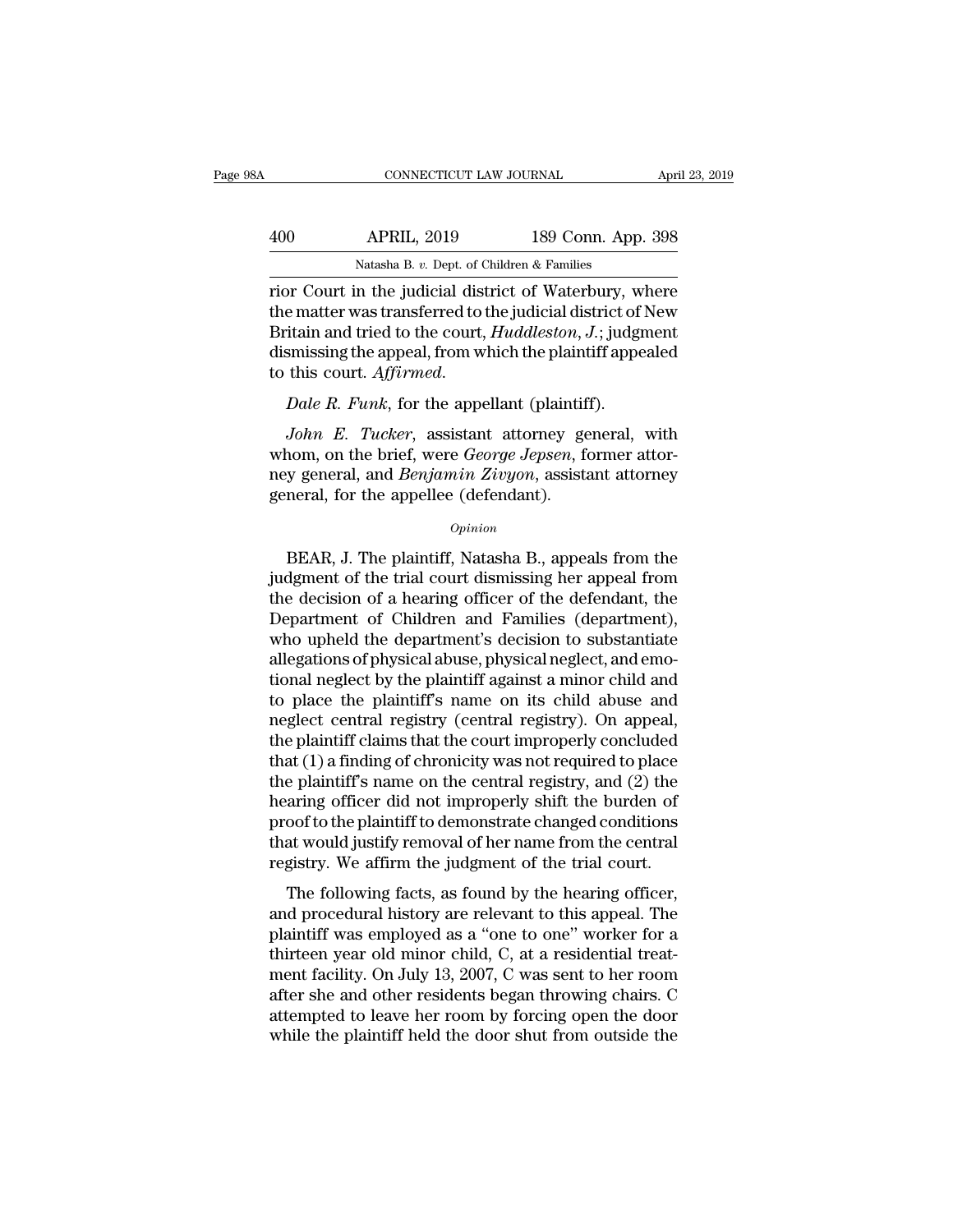| 019                | CONNECTICUT LAW JOURNAL                                | Page 99A |
|--------------------|--------------------------------------------------------|----------|
| 189 Conn. App. 398 | <b>APRIL, 2019</b>                                     | 401      |
|                    | Natasha B. v. Dept. of Children & Families             |          |
|                    | room After C forced open the door the plaintiff pushed |          |

room. App. 398 APRIL, 2019 Page 99A<br>
Natasha B. v. Dept. of Children & Families<br>
Toom. After C forced open the door, the plaintiff pushed<br>
C back into the room, where a physical struggle ensued.<br>
During the struggle the pl 189 Conn. App. 398 APRIL, 2019 401<br>
Natasha B. v. Dept. of Children & Families<br>
Troom. After C forced open the door, the plaintiff pushed<br>
C back into the room, where a physical struggle ensued.<br>
During the struggle, the p 189 Conn. App. 398 APRIL, 2019 401<br>
Natasha B. v. Dept. of Children & Families<br>
room. After C forced open the door, the plaintiff pushed<br>
C back into the room, where a physical struggle ensued.<br>
During the struggle, the p 189 Conn. App. 398 APRIL, 2019 401<br>
Natasha B. v. Dept. of Children & Families<br>
room. After C forced open the door, the plaintiff pushed<br>
C back into the room, where a physical struggle ensued.<br>
During the struggle, the pl Natasha B. *v.* Dept. of Children & Families<br>
room. After C forced open the door, the plaintiff pushed<br>
C back into the room, where a physical struggle ensued.<br>
During the struggle, the plaintiff repeatedly struck C in<br>
th Natasha B. v. Dept. of Children & Families<br>
room. After C forced open the door, the plaintiff pushed<br>
C back into the room, where a physical struggle ensued.<br>
During the struggle, the plaintiff repeatedly struck C in<br>
the room. After C forced open the door, the plaintiff pushed<br>C back into the room, where a physical struggle ensued.<br>During the struggle, the plaintiff repeatedly struck C in<br>the face with a closed fist before other staff memb C back into the room, where a physical struggle ensued.<br>During the struggle, the plaintiff repeatedly struck C in<br>the face with a closed fist before other staff members<br>separated the plaintiff and C. C was subsequently tra During the struggle, the plaintiff repeatedly struck C in<br>the face with a closed fist before other staff members<br>separated the plaintiff and C. C was subsequently trans-<br>ported to the hospital after sustaining scratches an the face with a closed fist before other staff members<br>separated the plaintiff and C. C was subsequently trans-<br>ported to the hospital after sustaining scratches and<br>bruises to her face. As a result of the incident, the<br>pl separated the plaintiff and C. C was subsequently transported to the hospital after sustaining scratches and bruises to her face. As a result of the incident, the plaintiff was terminated from her position and was charged ported to the hospital after sustaining scratche<br>bruises to her face. As a result of the incider<br>plaintiff was terminated from her position an<br>charged with risk of injury to a child and asss<br>the third degree. The charges a Mass is not rate. The a restate of the incident, the<br>aintiff was terminated from her position and was<br>arged with risk of injury to a child and assault in<br>e third degree. The charges against the plaintiff were<br>smissed in 20 charged with risk of injury to a child and assault in<br>the third degree. The charges against the plaintiff were<br>dismissed in 2009 after she satisfied the conditions<br>required for her accelerated rehabilitation.<br>After its in

the third degree. The charges against the plaintiff were<br>dismissed in 2009 after she satisfied the conditions<br>required for her accelerated rehabilitation.<br>After its investigation of the incident, the department<br>substantia  $C<sup>1</sup>$  and placed the plaintiff's name on its central registry. is and acgree. The enarges against the plant in the sismissed in 2009 after she satisfied the conditions<br>equired for her accelerated rehabilitation.<br>After its investigation of the incident, the department<br>ubstantiated all required for her accelerated rehabilitation.<br>
After its investigation of the incident, the department<br>
substantiated allegations of physical abuse, physical<br>
neglect, and emotional neglect by the plaintiff against<br>  $C^1$  After its investigation of the incident, the department<br>substantiated allegations of physical abuse, physical<br>neglect, and emotional neglect by the plaintiff against<br> $C^1$  and placed the plaintiff's name on its central re After its investigation of the incident, the department<br>substantiated allegations of physical abuse, physical<br>neglect, and emotional neglect by the plaintiff against<br> $C^1$  and placed the plaintiff's name on its central re substantiated allegations of physical abuse, physical<br>neglect, and emotional neglect by the plaintiff against<br> $C^1$  and placed the plaintiff's name on its central registry.<br>See General Statutes (Rev. to 2007) §§ 17a-101g neglect, and emotional neglect by the plaintiff against  $C^1$  and placed the plaintiff's name on its central registry.<br>See General Statutes (Rev. to 2007) §§ 17a-101g and<br>17a-101k.<sup>2</sup> On January 26, 2015,<sup>3</sup> the plaintiff C<sup>1</sup> and placed the plaintiff's name on its central registry.<br>See General Statutes (Rev. to 2007) §§ 17a-101g and<br>17a-101k.<sup>2</sup> On January 26, 2015,<sup>3</sup> the plaintiff, after being<br>told by a prospective employer that her nam See General Statutes (Rev. to 2007) §§ 17a-101g and 17a-101k.<sup>2</sup> On January 26, 2015,<sup>3</sup> the plaintiff, after being told by a prospective employer that her name was on the central registry, wrote a letter to the departmen 17a-101k.<sup>2</sup> On January 26, 2015,<sup>3</sup> the plaintiff, after being<br>told by a prospective employer that her name was on<br>the central registry, wrote a letter to the department<br>seeking to remove her name from the central regist told by a prospective employer that her name was on<br>the central registry, wrote a letter to the department<br>seeking to remove her name from the central registry.<sup>4</sup><br>After receipt of the letter, the department scheduled a<br>su the central registry, wrote a letter to the department<br>seeking to remove her name from the central registry.<sup>4</sup><br>After receipt of the letter, the department scheduled a<br>substantiation hearing. At the hearing, the plaintiff, substantiation hearing. At the hearing, the plaintiff, who initially represented herself, testified about the 2007 incident with C and asserted that, since the incident, she had completed court-mandated counseling  $\frac{1}{1$ 

dent, she had completed court-mandated counseling<br>
The department also substantiated allegations against the plaintiff for<br>
physical neglect of another minor child who resided at the facility, but its<br>
decision was later r 2007 incident with C and asserted that, since the incident, she had completed court-mandated counseling  $\frac{1}{1}$  The department also substantiated allegations against the plaintiff for physical neglect of another minor c The 2007 revision of those statutes.<br>
<sup>1</sup> The department also substantiated allegations against the plaintiff for<br>
physical neglect of another minor child who resided at the facility, but its<br>
decision was later reversed

physical neglect of another minor child who resided at the facility, but its<br>decision was later reversed by the hearing officer.<br><sup>2</sup> Hereinafter, all references to §§ 17a-101g or 17a-101k in this opinion are<br>to the 2007 r From the central registry in 2007. The court declined to address and the central registry in 2007 revision of those statutes.<br>
<sup>2</sup> Hereinafter, all references to §§ 17a-101g or 17a-101k in this opinion are to the 2007 rev <sup>2</sup> Hereinafter, all references to §§ 17a-101g or 17a-101k in this opinion are to the 2007 revision of those statutes.<br><sup>3</sup> The plaintiff, in her argument to the trial court, claimed for the first time that the department to the 2007 revision of those statutes.<br>
<sup>3</sup> The plaintiff, in her argument to the trial court, claimed for the first time<br>
that the department violated  $\S 17a-101k$  (b) by failing to notify her before<br>
she was placed on <sup>3</sup> The plaintiff, in her argument to the trial court, claimed for the first time that the department violated  $\S 17a-101k$  (b) by failing to notify her before she was placed on the central registry in 2007. The court dec she was placed on the central registry in 2007. The court declined to address this issue because it was not raised before the hearing officer at the plaintiff's substantiation hearing. On appeal to this court, the plaintif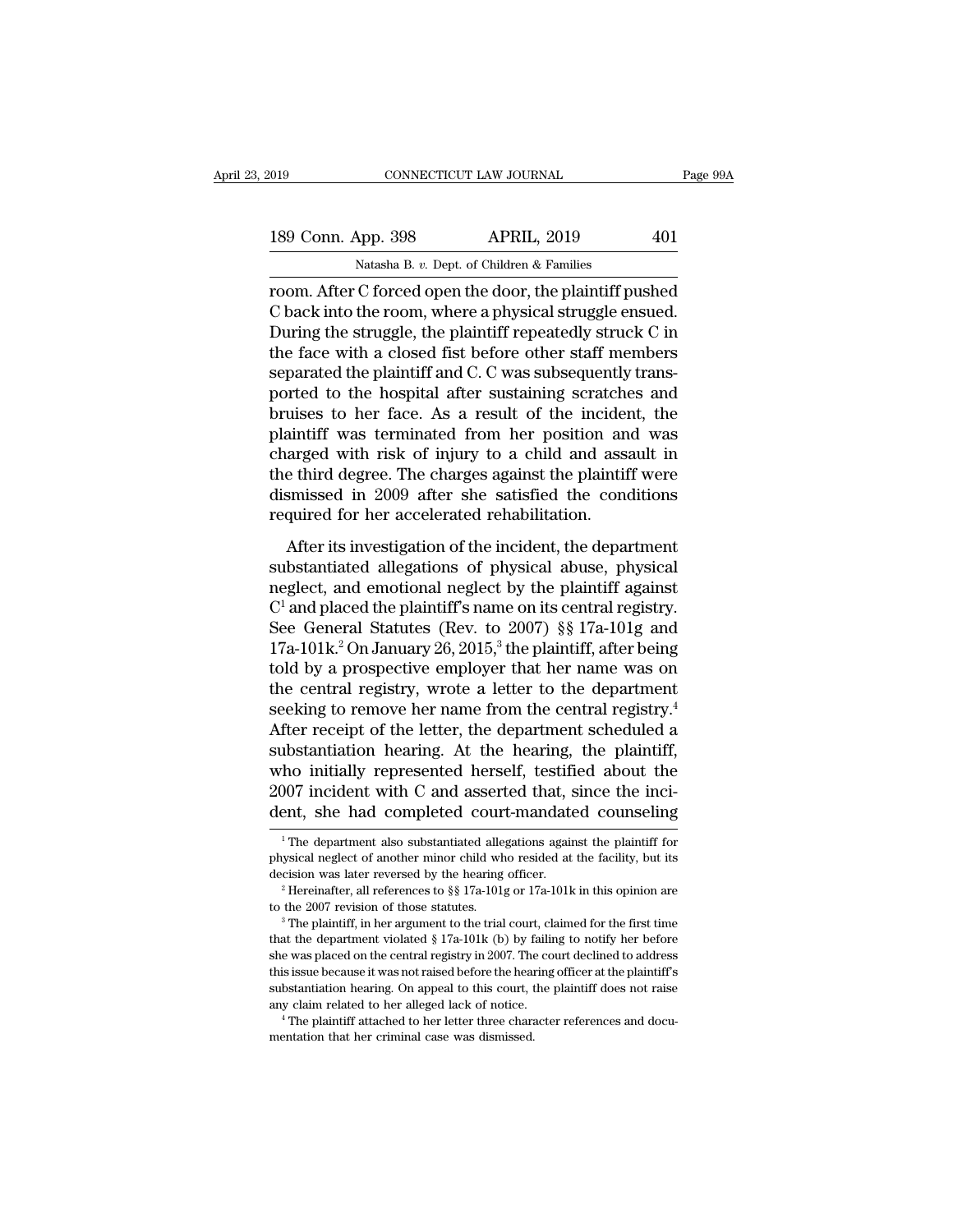| 100A | CONNECTICUT LAW JOURNAL                                                                                 |                    | April 23, 2019 |
|------|---------------------------------------------------------------------------------------------------------|--------------------|----------------|
| 402  | <b>APRIL, 2019</b>                                                                                      | 189 Conn. App. 398 |                |
|      | Natasha B. v. Dept. of Children & Families                                                              |                    |                |
|      | and community service and that she had not been<br>involved in any other incidents with minor children. |                    |                |
|      | On February 23, 2015, the hearing officer issued a                                                      |                    |                |

APRIL, 2019 189 Conn. App. 398<br>
Natasha B. v. Dept. of Children & Families<br>
d community service and that she had not been<br>
volved in any other incidents with minor children.<br>
On February 23, 2015, the hearing officer issue  $\frac{102}{189 \text{ Com. App. 398}}$ <br>
Natasha B. v. Dept. of Children & Families<br>
and community service and that she had not been<br>
involved in any other incidents with minor children.<br>
On February 23, 2015, the hearing officer issued Natasha B. v. Dept. of Children & Families<br>and community service and that she had not been<br>involved in any other incidents with minor children.<br>On February 23, 2015, the hearing officer issued a<br>notice to both parties, st and community service and that she had not been<br>involved in any other incidents with minor children.<br>On February 23, 2015, the hearing officer issued a<br>notice to both parties, stating that additional testimony<br>and evidence involved in any other incidents with minor children.<br>
On February 23, 2015, the hearing officer issued a<br>
notice to both parties, stating that additional testimony<br>
and evidence was required to determine whether the<br>
plain on February 23, 2015, the hearing officer issued a<br>notice to both parties, stating that additional testimony<br>and evidence was required to determine whether the<br>plaintiff's name should remain on the central registry.<br>Specif On February 23, 2015, the hearing officer issued a<br>notice to both parties, stating that additional testimony<br>and evidence was required to determine whether the<br>plaintiff's name should remain on the central registry.<br>Specif notice to both parties, stating that additional testimony<br>and evidence was required to determine whether the<br>plaintiff's name should remain on the central registry.<br>Specifically, the notice informed the parties that they<br>s and evidence was required to determine whether the<br>plaintiff's name should remain on the central registry.<br>Specifically, the notice informed the parties that they<br>should be prepared to present evidence regarding<br>whether th plaintiff's name should remain on the central registry.<br>Specifically, the notice informed the parties that they<br>should be prepared to present evidence regarding<br>whether the plaintiff had demonstrated changed condi-<br>tions s Specifically, the notice informed the parties that they<br>should be prepared to present evidence regarding<br>whether the plaintiff had demonstrated changed condi-<br>tions since the incident. Moreover, the hearing officer<br>stated should be prepared to present evidence regarding<br>whether the plaintiff had demonstrated changed condi-<br>tions since the incident. Moreover, the hearing officer<br>stated that specific documentation was needed from<br>the plainti whether the plaintiff had demonstrated changed condi-<br>tions since the incident. Moreover, the hearing officer<br>stated that specific documentation was needed from<br>the plaintiff regarding her claims of completion of com-<br>muni tions since the incident. Moreover,<br>stated that specific documentatior<br>the plaintiff regarding her claims of<br>munity service and counseling rec<br>history, and confirmation that she l<br>dents with a minor child. The secon<br>took p Example in the product mass in the test of test<br>epiantiff regarding her claims of completion of com-<br>unity service and counseling requirements, her job<br>story, and confirmation that she had no further inci-<br>nts with a minor munity service and counseling requirements, her job<br>history, and confirmation that she had no further inci-<br>dents with a minor child. The second day of the hearing<br>took place on May 17, 2016.<sup>5</sup><br>In her written final decisi

France and controlled positive the plane<br>history, and confirmation that she had no further incidents with a minor child. The second day of the hearing<br>took place on May 17, 2016.<sup>5</sup><br>In her written final decision, the hear dents with a minor child. The second day of the hearing<br>dents with a minor child. The second day of the hearing<br>took place on May 17, 2016.<sup>5</sup><br>In her written final decision, the hearing officer<br>upheld the department's dec took place on May 17, 2016.<sup>5</sup><br>In her written final decision, the hearing officer<br>upheld the department's decision to substantiate the<br>allegations against the plaintiff for physical abuse, phys-<br>ical neglect, and emotiona In her written final decision, the hearing officer<br>upheld the department's decision to substantiate the<br>allegations against the plaintiff for physical abuse, phys-<br>ical neglect, and emotional neglect of C and to place<br>her In her written final decision, the hearing officer<br>upheld the department's decision to substantiate the<br>allegations against the plaintiff for physical abuse, phys-<br>ical neglect, and emotional neglect of C and to place<br>her ical neglect, and emotional neglect of C and to place<br>her name on the central registry. The plaintiff appealed<br>to the trial court, which affirmed the decision of the<br>hearing officer and dismissed the appeal.<sup>6</sup> The plaint her name on the central registry. The plaintiff appealed<br>to the trial court, which affirmed the decision of the<br>hearing officer and dismissed the appeal.<sup>6</sup> The plaintiff<br><sup>5</sup> The hearing was continued several times at the

hearing officer and dismissed the appeal.<sup>6</sup> The plaintiff<br>
<sup>5</sup> The hearing was continued several times at the request of the plaintiff,<br>
who retained counsel before the second day of the hearing commenced.<br>
<sup>6</sup> The court The mainting of the distributed and distributed are appear. The plaintiff,<br>
<sup>5</sup> The hearing was continued several times at the request of the plaintiff,<br>
<sup>6</sup> The court issued two memoranda of decision. The first memorandum  $\,$ <sup>5</sup> The hearing was continued several times at the request of the plaintiff, who retained counsel before the second day of the hearing commenced.  $\,$ <sup>6</sup> The court issued two memoranda of decision. The first memorandu who retained counsel before the second day of the hearing commenced.<br>  $\degree$  The court issued two memoranda of decision. The first memorandum<br>
of decision dismissed the plaintiff's appeal from the hearing officer's decision <sup>6</sup> The court issued two memoranda of decision. The first memorandum of decision dismissed the plaintiff's appeal from the hearing officer's decision to uphold the department's determination to substantiate allegations of of decision dismissed the plaintiff's appeal from the hearing officer's decision<br>to uphold the department's determination to substantiate allegations of<br>physical abuse, physical neglect, and emotional neglect by the plaint by physical abuse, physical neglect, and emotional neglect by the plaintiff against C, but ordered supplemental briefing on the issue of whether to remand the case to the hearing officer for clarification on the allocation against C, but ordered supplemental briefing on the issue of whether to remand the case to the hearing officer for clarification on the allocation of the burden of proof. See *Natasha B.* v. *Dept. of Children & Families* before the hard on appeal. See *Natasha B. v. Dept. of Children & Families*, Superior Court, judicial district of New Britain, Docket No. CV-16-6034252-S (July 13, 2017). The second memorandum of decision addressed the iss Superior Court, judicial district of New Britain, Docket No. CV-16-6034252-<br>S (July 13, 2017). The second memorandum of decision addressed the issues<br>of chronicity and the allocation of the burden of proof, which are the S (July 13, 2017). The second memorandum of decision addressed the issues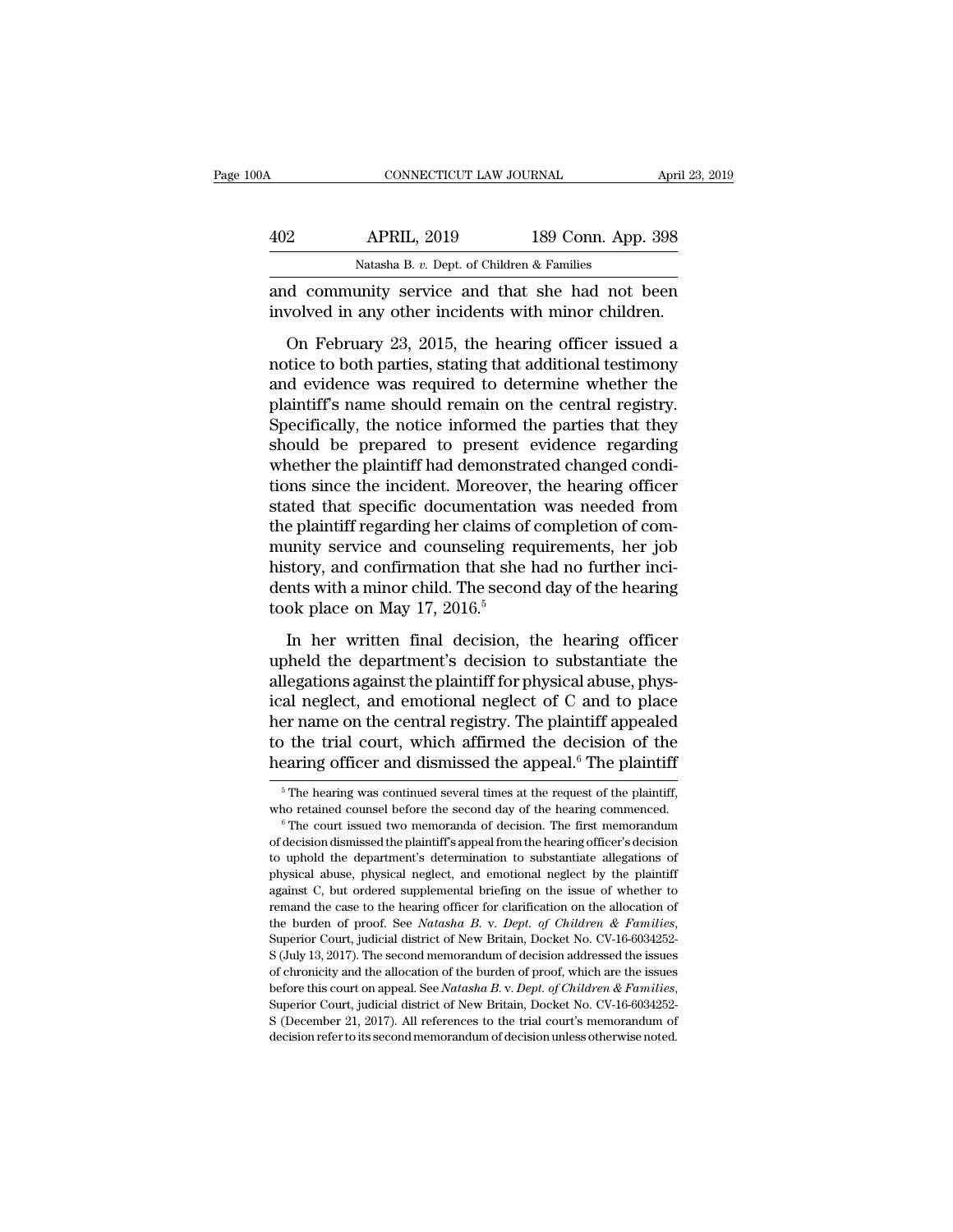| 019                 | CONNECTICUT LAW JOURNAL                                   | Page 101A |
|---------------------|-----------------------------------------------------------|-----------|
| 189 Conn. App. 398  | <b>APRIL, 2019</b>                                        | 403       |
|                     | Natasha B. v. Dept. of Children & Families                |           |
| forth as necessary. | then appealed to this court. Additional facts will be set |           |
|                     |                                                           |           |

Natasha B. v. Dept. of Children & Families<br>
en appealed to this court. Additional facts will be set<br>
rth as necessary.<br>
I<br>
The plaintiff first claims that the court improperly<br>
ncluded that a finding of chronicity<sup>7</sup> was Experience of children a frammer and then appealed to this court. Additional facts will be set<br>forth as necessary.<br>I<br>The plaintiff first claims that the court improperly<br>concluded that a finding of chronicity<sup>7</sup> was not re then appealed to this court. Additional facts will be set<br>forth as necessary.<br>I<br>The plaintiff first claims that the court improperly<br>concluded that a finding of chronicity<sup>7</sup> was not required<br>to place the plaintiff's name  $\footnotesize$  I<br>The plaintiff first claims that the court improperly<br>concluded that a finding of chronicity<sup>7</sup> was not required<br>to place the plaintiff's name on the central registry.<br>Specifically, the plaintiff argues that, beca I<br>
I<br>
The plaintiff first claims that the court improperly<br>
concluded that a finding of chronicity<sup>7</sup> was not required<br>
to place the plaintiff's name on the central registry.<br>
Specifically, the plaintiff argues that, becau The plaintiff first claims that the court improperly concluded that a finding of chronicity<sup>7</sup> was not required to place the plaintiff's name on the central registry. Specifically, the plaintiff argues that, because the h The plaintiff first claims<br>concluded that a finding of<br>to place the plaintiff's nai<br>Specifically, the plaintiff ar<br>ing officer made an explic<br>chronicity, her name could<br>registry. We disagree.<br>We begin our analysis b place the plaintiff's name on the central registry.<br>
becifically, the plaintiff argues that, because the hear-<br>
g officer made an explicit finding that there was no<br>
ronicity, her name could not be placed on the central<br>
g to place the plaintin's hante on the central registry.<br>Specifically, the plaintiff argues that, because the hear-<br>ing officer made an explicit finding that there was no<br>chronicity, her name could not be placed on the centr

officer made an explicit finding that there was no chronicity, her name could not be placed on the central registry. We disagree.<br>We begin our analysis by setting forth the standard of review and legal principles relevant trative, her name could not be placed on the central<br>registry. We disagree.<br>We begin our analysis by setting forth the standard<br>of review and legal principles relevant to the resolution<br>of the plaintiff's claim. "[J]udicia registry. We disagree.<br>We begin our analysis by setting forth the standard<br>of review and legal principles relevant to the resolution<br>of the plaintiff's claim. "[J]udicial review of an adminis-<br>trative agency's action is go We begin our analysis by setting forth the standard<br>of review and legal principles relevant to the resolution<br>of the plaintiff's claim. "[J]udicial review of an adminis-<br>trative agency's action is governed by the Uniform<br> We begin our analysis by setting forth the standard<br>of review and legal principles relevant to the resolution<br>of the plaintiff's claim. "[J]udicial review of an adminis-<br>trative agency's action is governed by the Uniform<br>A of review and legal principles relevant to the resolution<br>of the plaintiff's claim. "[J]udicial review of an adminis-<br>trative agency's action is governed by the Uniform<br>Administrative Procedure Act (UAPA), General Stat-<br>ut of the plaintiff's claim. "[J]udicial review of an administrative agency's action is governed by the Uniform<br>Administrative Procedure Act (UAPA), General Stat-<br>utes § 4-166 et seq., and the scope of that review is<br>limited. trative agency's action is governed by the Uniform<br>Administrative Procedure Act (UAPA), General Stat-<br>utes  $§$  4-166 et seq., and the scope of that review is<br>limited. . . . When reviewing the trial court's decision,<br>we se Administrative Procedure Act (UAPA), General Stat-<br>utes § 4-166 et seq., and the scope of that review is<br>limited.... When reviewing the trial court's decision,<br>we seek to determine whether it comports with the<br>[UAPA].... utes  $\S$  4-166 et seq., and the scope of that review is<br>limited.... When reviewing the trial court's decision,<br>we seek to determine whether it comports with the<br>[UAPA].... [R]eview of an administrative agency<br>decision req limited. . . . When reviewing the trial court's decision,<br>we seek to determine whether it comports with the<br>[UAPA]. . . . [R]eview of an administrative agency<br>decision requires a court to determine whether there<br>is substa we seek to determine whether it comports with the<br>[UAPA]. . . . [R]eview of an administrative agency<br>decision requires a court to determine whether there<br>is substantial evidence in the administrative record to<br>support the [UAPA]. . . . . [R]eview of an administrative agency<br>decision requires a court to determine whether there<br>is substantial evidence in the administrative record to<br>support the agency's findings of basic fact and whether<br>the decision requires a court to determine whether there<br>is substantial evidence in the administrative record to<br>support the agency's findings of basic fact and whether<br>the conclusions drawn from those facts are reasonable.<br>.. is substantial evidence in the administrative record to<br>support the agency's findings of basic fact and whether<br>the conclusions drawn from those facts are reasonable.<br>. . . Neither this court nor the trial court may retry support the agency's findings of basic fact and whether<br>the conclusions drawn from those facts are reasonable.<br>... Neither this court nor the trial court may retry the<br>case or substitute its own judgment for that of the<br>ad the conclusions drawn from those facts are reasonable.<br>
... Neither this court nor the trial court may retry the<br>
case or substitute its own judgment for that of the<br>
administrative agency on the weight of the evidence or ministrative agency on the weight of the evidence or<br>intestions of fact.... Conclusions of law reached by<br>the administrative agency must stand if ... they<br>sulted from a correct application of the law to the<br> $\frac{7}{7}$  When questions of fact. . . . Conclusions of law reached by<br>the administrative agency must stand if . . . they<br>resulted from a correct application of the law to the<br> $\frac{1}{7}$  When looking at chronicity, a term that appears in

the administrative agency must stand if . . . they resulted from a correct application of the law to the  $\frac{1}{\sqrt{N}}$  when looking at chronicity, a term that appears in the state regulations relating to the central regist resulted from a correct application of the law to the  $\frac{1}{\sqrt{2}}$  when looking at chronicity, a term that appears in the state regulations relating to the central registry, the department is to consider, inter alia, whet <sup>7</sup> When looking at chronicity, a term that appears in the state regulations relating to the central registry, the department is to consider, inter alia, whether "there is a pattern or chronic nature to the neglect regard <sup>7</sup> When looking at chronicity, a term that appears in the state regulations relating to the central registry, the department is to consider, inter alia, whether "there is a pattern or chronic nature to the neglect regard relating to the central registry, the department is to consider, inter alia, whether "there is a pattern or chronic nature to the neglect regardless of the measurable impact to the victim"; Regs., Conn. State Agencies § 1 State  $\alpha$  "there is a pattern or chromother "there is a pattern or chromothe measurable impact to the viction 101k-3 (e) (3); and whether "there v<br>by the individual responsible for the or conduct unrelated to the current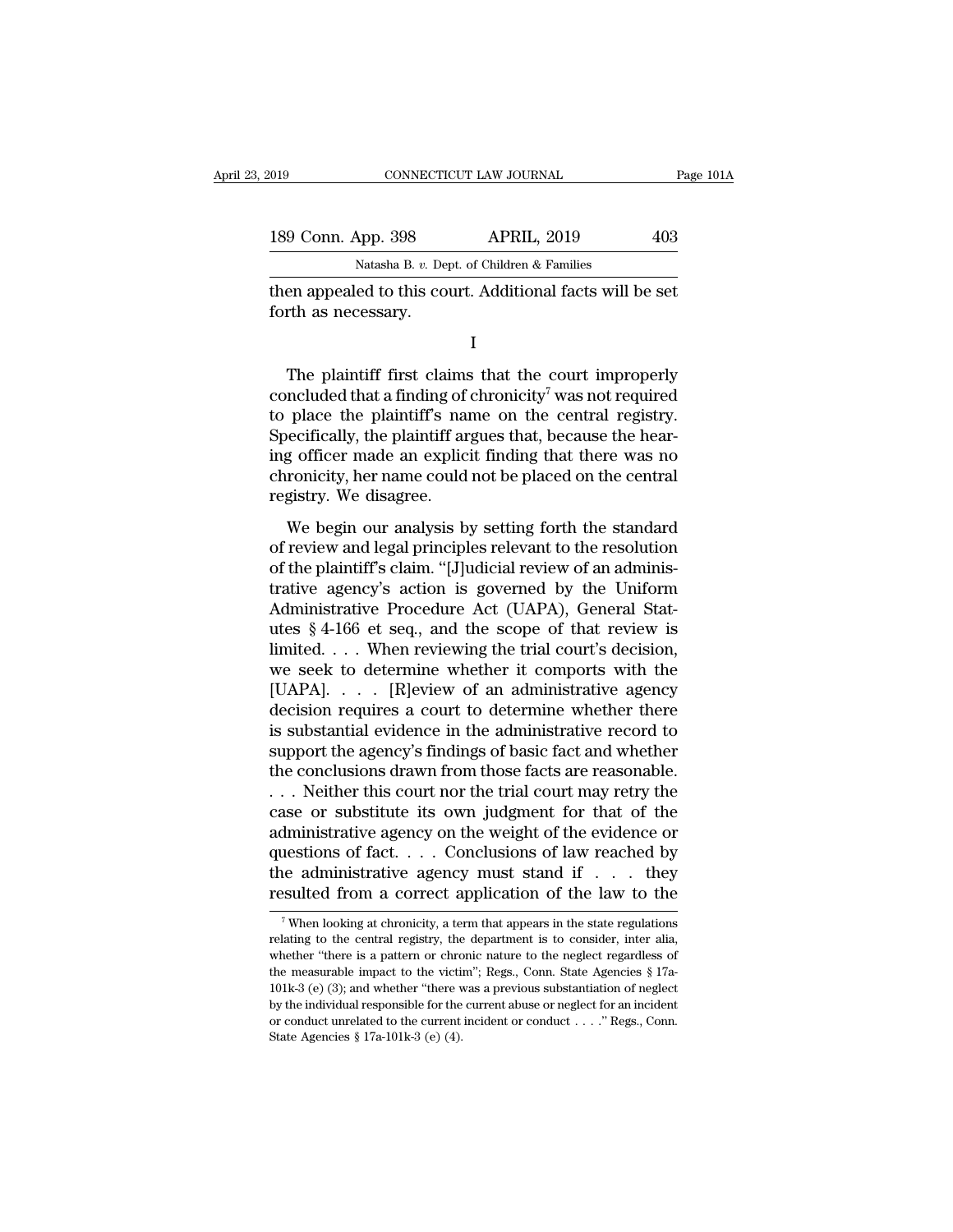| April 23, 2019                                        | CONNECTICUT LAW JOURNAL                    |     |
|-------------------------------------------------------|--------------------------------------------|-----|
| 189 Conn. App. 398                                    | <b>APRIL, 2019</b>                         | 404 |
|                                                       | Natasha B. v. Dept. of Children & Families |     |
| facts found and could reasonably and logically follow |                                            |     |

Facts found and could reasonably and logically follow<br>
the decide whether in light of the curt's ultimate duty is only<br>
the decide whether in light of the cuidence, the logonary<br>
the decide whether in light of the cuidence APRIL, 2019 189 Conn. App. 398<br>
Natasha B. v. Dept. of Children & Families<br>
facts found and could reasonably and logically follow<br>
from such facts. . . . The court's ultimate duty is only<br>
to decide whether, in light of th AD 404 APRIL, 2019 189 Conn. App. 398<br>
Natasha B. v. Dept. of Children & Families<br>
facts found and could reasonably and logically follow<br>
from such facts. . . . The court's ultimate duty is only<br>
to decide whether, in ligh APRIL, 2019 189 Conn. App. 398<br>
Natasha B. v. Dept. of Children & Families<br>
facts found and could reasonably and logically follow<br>
from such facts. . . . The court's ultimate duty is only<br>
to decide whether, in light of t Natasha B. v. Dept. of Children & Families<br>
facts found and could reasonably and logically follow<br>
from such facts. . . . The court's ultimate duty is only<br>
to decide whether, in light of the evidence, the [agency]<br>
has a <sup>Natasha B. *v.* Dept. of Chudren & Families<br>facts found and could reasonably and logically follow<br>from such facts. . . . . The court's ultimate duty is only<br>to decide whether, in light of the evidence, the [agency]<br>has ac</sup> facts found and could reasonably and logically follow<br>from such facts. . . . The court's ultimate duty is only<br>to decide whether, in light of the evidence, the [agency]<br>has acted unreasonably, arbitrarily, illegally, or in from such facts.<br>to decide whether<br>has acted unreasc<br>of [its] discretion.<br>*Recycling, Inc.* v.<br>*mental Protectior*<br>1043 (2018).<br>"The [central] r s acted unreasonably, arbitrarily, illegally, or in abuse<br>
[its] discretion." (Internal quotation marks omitted.)<br> *ccycling, Inc.* v. *Commissioner of Energy & Environ-*<br> *ental Protection*, 179 Conn. App. 127, 139–40, 17 that work in tandem: (Internal quotation marks omitted.)<br>
Recycling, Inc. v. Commissioner of Energy & Environ-<br>
mental Protection, 179 Conn. App. 127, 139–40, 178 A.3d<br>
1043 (2018).<br>
"The [central] registry scheme is codi

and *Recycling, Inc.* v. Commissioner of Energy & Environ-<br>
mental Protection, 179 Conn. App. 127, 139–40, 178 A.3d<br>
1043 (2018).<br>
"The [central] registry scheme is codified in two sections that work in tandem: General Sta mental Protection, 179 Conn. App. 127, 139–40, 178 A.3d<br>
1043 (2018).<br>
"The [central] registry scheme is codified in two sec-<br>
tions that work in tandem: General Statutes §§ 17a-101g<br>
and 17a-101k. Section 17a-101g sets f 1043 (2018).<br>
"The [central] registry scheme is codified in two sections that work in tandem: General Statutes §§ 17a-101g<br>
and 17a-101k. Section 17a-101g sets forth the [depart-<br>
ment's] responsibilities upon receiving a "The [central] registry scheme is codified in two sections that work in tandem: General Statutes  $\S$  17a-101g<br>and 17a-101k. Section 17a-101g sets forth the [depart-<br>ment's] responsibilities upon receiving a report of abus "The [central] registry scheme is codified in two sections that work in tandem: General Statutes §§ 17a-101g<br>and 17a-101k. Section 17a-101g sets forth the [depart-<br>ment's] responsibilities upon receiving a report of abuse tions that work in tandem: General Statutes §§ 17a-101g<br>and 17a-101k. Section 17a-101g sets forth the [depart-<br>ment's] responsibilities upon receiving a report of abuse<br>or neglect of a child: classification; evaluation; in and 17a-101k. Section 17a-101g sets forth the [depart-<br>ment's] responsibilities upon receiving a report of abuse<br>or neglect of a child: classification; evaluation; investi-<br>gation; and determination of whether abuse or neg ment's] responsibilities upon receiving a report of abuse<br>or neglect of a child: classification; evaluation; investi-<br>gation; and determination of whether abuse or neglect<br>has occurred. General Statutes § 17a-101g (a) and or neglect of a child: classification; evaluation; investigation; and determination of whether abuse or neglect<br>has occurred. General Statutes § 17a-101g (a) and (b).<br>The statute directs that: '[i]f the [C]ommissioner of<br> gation; and determination of whether abuse or neglect<br>has occurred. General Statutes § 17a-101g (a) and (b).<br>The statute directs that: '[i]f the [C]ommissioner of<br>[Children and Families (commissioner)] determines<br>that abus has occurred. General Statutes § 17a-101g (a) and (b).<br>The statute directs that: '[i]f the [C]ommissioner of<br>[Children and Families (commissioner)] determines<br>that abuse or neglect has occurred, the commissioner<br>shall also The statute directs that: '(i)f the [C]ommissioner of<br>[Children and Families (commissioner)] determines<br>that abuse or neglect has occurred, the commissioner<br>shall also determine whether: (1) [t]here is an identifi-<br>able p [Children and Families (commissioner)] determines<br>that abuse or neglect has occurred, the commissioner<br>shall also determine whether: (1) [t]here is an identifi-<br>able person responsible for such abuse or neglect; and<br>(2) s that abuse or neglect has occurred, the commissioner<br>shall also determine whether: (1) [t]here is an identifi-<br>able person responsible for such abuse or neglect; and<br>(2) such identifiable person poses a risk to the health shall also determine whether: (1) [t]here is an identifi-<br>able person responsible for such abuse or neglect; and<br>(2) such identifiable person poses a risk to the health,<br>safety, or well-being of children and should be rec able person responsible for such abuse or neglect; and<br>(2) such identifiable person poses a risk to the health,<br>safety, or well-being of children and should be recom-<br>mended by the commissioner for placement on the [cen-<br> (2) such identifiable person poses a risk to the health,<br>safety, or well-being of children and should be recom-<br>mended by the commissioner for placement on the [cen-<br>tral registry] established pursuant to section 17a-101k safety, or well-being of children and should be recommended by the commissioner for placement on the [central registry] established pursuant to section 17a-101k.'<br>General Statutes § 17a-101g (b). The [department] is<br>direct mended by the commissioner for placement on tral registry] established pursuant to section 1'<br>General Statutes § 17a-101g (b). The [depart<br>directed under § 17a-101k (i) to adopt regula<br>implement the provision of that stat In a statutes § 17a-101g (b). The [department] is<br>rected under § 17a-101k (i) to adopt regulations to<br>plement the provision of that statute." (Footnote<br>nitted.) *Hogan* v. *Dept. of Children & Families*, 290<br>ponn. 545, 56 directed under § 17a-101k (i) to adopt regulations to<br>implement the provision of that statute." (Footnote<br>omitted.) *Hogan v. Dept. of Children & Families*, 290<br>Conn. 545, 568–70, 964 A.2d 1213 (2009).<br>In accordance with

implement the provision of that statute." (Footnote<br>omitted.) *Hogan* v. Dept. of Children & Families, 290<br>Conn. 545, 568–70, 964 A.2d 1213 (2009).<br>In accordance with § 17a-101k (i), the department<br>promulgated regulations through 17a-101k-16.8 Notably, § 17a-101k-3 (b) of the Regulations of Children & Families, 290<br>In accordance with § 17a-101k (i), the department<br>promulgated regulations to implement the central regis-<br>try. See Regs., Conn. Conn. 545, 568–70, 964 A.2d 1213 (2009).<br>
In accordance with § 17a-101k (i), the department<br>
promulgated regulations to implement the central regis-<br>
try. See Regs., Conn. State Agencies §§ 17a-101k-1<br>
through 17a-101k-16 promulgated regulations to implement the central registry. See Regs., Conn. State Agencies  $\S$  17a-101k-1<br>through 17a-101k-16.<sup>8</sup> Notably,  $\S$  17a-101k-3 (b) of the<br>Regulations of Connecticut State Agencies provides in<br> $\$ Regulations of Connecticut State Agencies provides in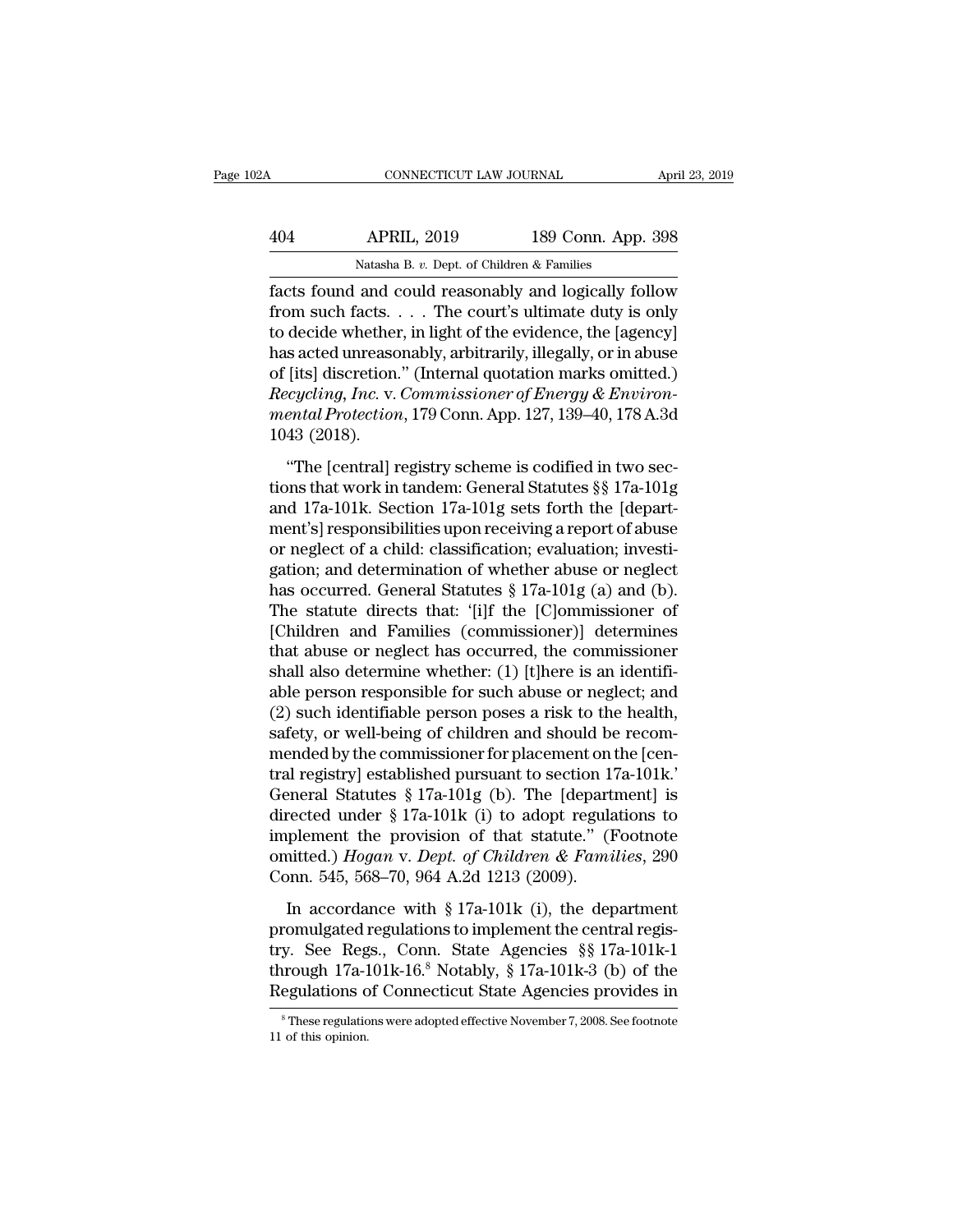189 Conn. App. 398 APRIL, 2019 2015<br>Natasha B. v. Dept. of Children & Families

CONNECTICUT LAW JOURNAL<br>
189 Conn. App. 398 APRIL, 2019 405<br>
Natasha B. *v.* Dept. of Children & Families<br>
Televant part: "A person shall be deemed to pose a risk relevant part: ''A person shall be deemed to pose a risk<br>
relevant part: ''A person shall be deemed to pose a risk<br>
to the health, safety, or well-being of children, and *listed*<br>
can the control registry when (4) the indi 189 Conn. App. 398 APRIL, 2019 405<br>
Natasha B. v. Dept. of Children & Families<br>
relevant part: "A person shall be deemed to pose a risk<br>
to the health, safety, or well-being of children, and *listed*<br>
on the central regist 189 Conn. App. 398 *on APRIL, 2019 APRIL*<br> *Natasha B. v. Dept. of Children & Families*<br> **on the central registry, or well-being of children, and listed**<br> *on the central registry, when* . . . . (4) the individual<br>
res 189 Conn. App. 398 APRIL, 2019 405<br>
Natasha B. v. Dept. of Children & Families<br>
relevant part: "A person shall be deemed to pose a risk<br>
to the health, safety, or well-being of children, and *listed*<br>
on the central regis Natasha B. v. Dept. of Children & Families<br>
relevant part: "A person shall be deemed to pose a risk<br>
to the health, safety, or well-being of children, and *listed*<br>
on the central registry, when . . . (4) the individual<br> **Example 12** For the control of the health, safety, or well-being of children, and *listed*<br>on the central registry, when  $\ldots$  (4) the individual<br>responsible for physical or emotional abuse is a person<br>entrusted with the relevant part: "A person shall be deemed to pose a risk<br>to the health, safety, or well-being of children, and *listed*<br>on the central registry, when  $\dots$  (4) the individual<br>responsible for physical or emotional abuse is a to the health, safety, or well-being of children, and *listed*<br>on the central registry, when . . . (4) the individual<br>responsible for physical or emotional abuse is a person<br>entrusted with the care of a child . . . . ." ( on the central registry, when  $\dots$  (4) the individual responsible for physical or emotional abuse is a person entrusted with the care of a child  $\dots$ ." (Emphasis added.) Moreover, § 34-2-8 of the department's policy manua responsible for physical or emotional abuse is a person<br>entrusted with the care of a child . . . ." (Emphasis<br>added.) Moreover, § 34-2-8 of the department's policy<br>manual, the operative department policy at the time of<br>th entrusted with the care of a child . . . . ." (Emphasis<br>added.) Moreover, § 34-2-8 of the department's policy<br>manual, the operative department policy at the time of<br>the hearing,<sup>9</sup> provided that, once an allegation of neg added.) Moreover, § 34-2-8 of the department's policy<br>manual, the operative department policy at the time of<br>the hearing,<sup>9</sup> provided that, once an allegation of neglect<br>or abuse was substantiated, the department must iden the hearing,<sup>9</sup> provided that, once an allegation of neglect<br>or abuse was substantiated, the department must iden-<br>tify the perpetrator, if possible, and make a separate<br>finding as to whether that person should be placed o the hearing,<sup>9</sup> provided that, once an allegation of neglect<br>or abuse was substantiated, the department must iden-<br>tify the perpetrator, if possible, and make a separate<br>finding as to whether that person should be placed or abuse was substantiated, the department must identify the perpetrator, if possible, and make a separate finding as to whether that person should be placed on the central registry. Notably, § 34-2-8 stated in relevant pa tify the perpetrator, if possible, and make a separate<br>finding as to whether that person should be placed on<br>the central registry. Notably, § 34-2-8 stated in relevant<br>part that "the identified perpetrator *shall* be reco finding as to whether that person should be placed on<br>the central registry. Notably, § 34-2-8 stated in relevant<br>part that "the identified perpetrator *shall* be recom-<br>mended by investigations staff for placement on the<br> the central registry. Notably, § 34-2-8 stated in relevant<br>part that "the identified perpetrator *shall* be recom-<br>mended by investigations staff for placement on the<br>[central registry], and *shall* be confirmed by the [h part that "the identified perpetrator *shall* be recom-<br>mended by investigations staff for placement on the<br>[central registry], and *shall* be confirmed by the [h]ear-<br>ings [o]fficer for placement on the [central registry mended by investigations staff for placement on the [central registry], and *shall* be confirmed by the [h]earings [o]fficer for placement on the [central registry] when  $\dots$  the perpetrator of physical or emotional abuse ings [o]fficer for placement on the [central registry] when . . . the perpetrator of physical or emotional abuse is a person entrusted with the care of a child . . . . . " (Emphasis added.) Furthermore, § 34-2-8 required ings [o]fficer for placement on the [central registry]<br>when . . . the perpetrator of physical or emotional<br>abuse is a person entrusted with the care of a child<br>. . . . . . " (Emphasis added.) Furthermore, § 34-2-8<br>require when . . . the perpetrator of physical or emotional<br>abuse is a person entrusted with the care of a child<br>. . . . . . " (Emphasis added.) Furthermore, § 34-2-8<br>required the department, when determining whether a<br>perpetrato abuse is a person entrusted with the care of a child<br>
. . . . . " (Emphasis added.) Furthermore, § 34-2-8<br>
required the department, when determining whether a<br>
perpetrator poses a risk to the health, safety, and well-<br>
be ity of the perpetrator's conduct in making that determirequired the department, when deter<br>perpetrator poses a risk to the health<br>being of children and should be plac<br>registry, to "*look at* factors including<br>perpetrator, the severity of the impac<br>ity of the perpetrator's cond ing of children and should be placed on the central<br>gistry, to "*look at* factors including the intent of the<br>repetrator, the severity of the impact and the chronic-<br>of the perpetrator's conduct in making that determi-<br>ti registry, to "*look at* factors including the intent of the<br>perpetrator, the severity of the impact and the chronic-<br>ity of the perpetrator's conduct in making that determi-<br>nation."<sup>10</sup> (Emphasis added.)<br>In the present ma

perpetrator, the severity of the impact and the chronic-<br>ity of the perpetrator's conduct in making that determi-<br>nation."<sup>10</sup> (Emphasis added.)<br>In the present matter, the plaintiff argues that a find-<br>ing of chronicity Fractive of the perpetrator's conduct in making that determination."<sup>10</sup> (Emphasis added.)<br>In the present matter, the plaintiff argues that a find-<br>ing of chronicity *must* be made in order to place an<br>individual on the c nation."<sup>10</sup> (Emphasis added.)<br>In the present matter, the plaintiff argues that a find-<br>ing of chronicity *must* be made in order to place an<br>individual on the central registry. As stated in the trial<br>court's thorough and In the present matter, the plaintiff argues that a find-<br>ing of chronicity *must* be made in order to place an<br>individual on the central registry. As stated in the trial<br>court's thorough and well reasoned memorandum of<br>de duvidual on the central registry. As stated in the trial<br>burt's thorough and well reasoned memorandum of<br>ecision, although the hearing officer must *consider*<br>hether the abuse was chronic, there is no requirement<br> $\frac{9}{2}$ court's thorough and well reasoned memorandum of decision, although the hearing officer must *consider* whether the abuse was chronic, there is no requirement  $\frac{9}{2}$  Effective January 2, 2019, the department has update

whether the abuse was chronic, there is no requirement<br>  $\degree$  Effective January 2, 2019, the department has updated its policy manual.<br>
The current version of the policy manual may now be found in § 22-4.<br>  $\degree$  The updated <sup>9</sup> Effective January 2, 2019, the department has updated its policy manual. The current version of the policy manual may now be found in § 22-4.<br><sup>10</sup> The updated department policy manual; see footnote 9 of this opinion;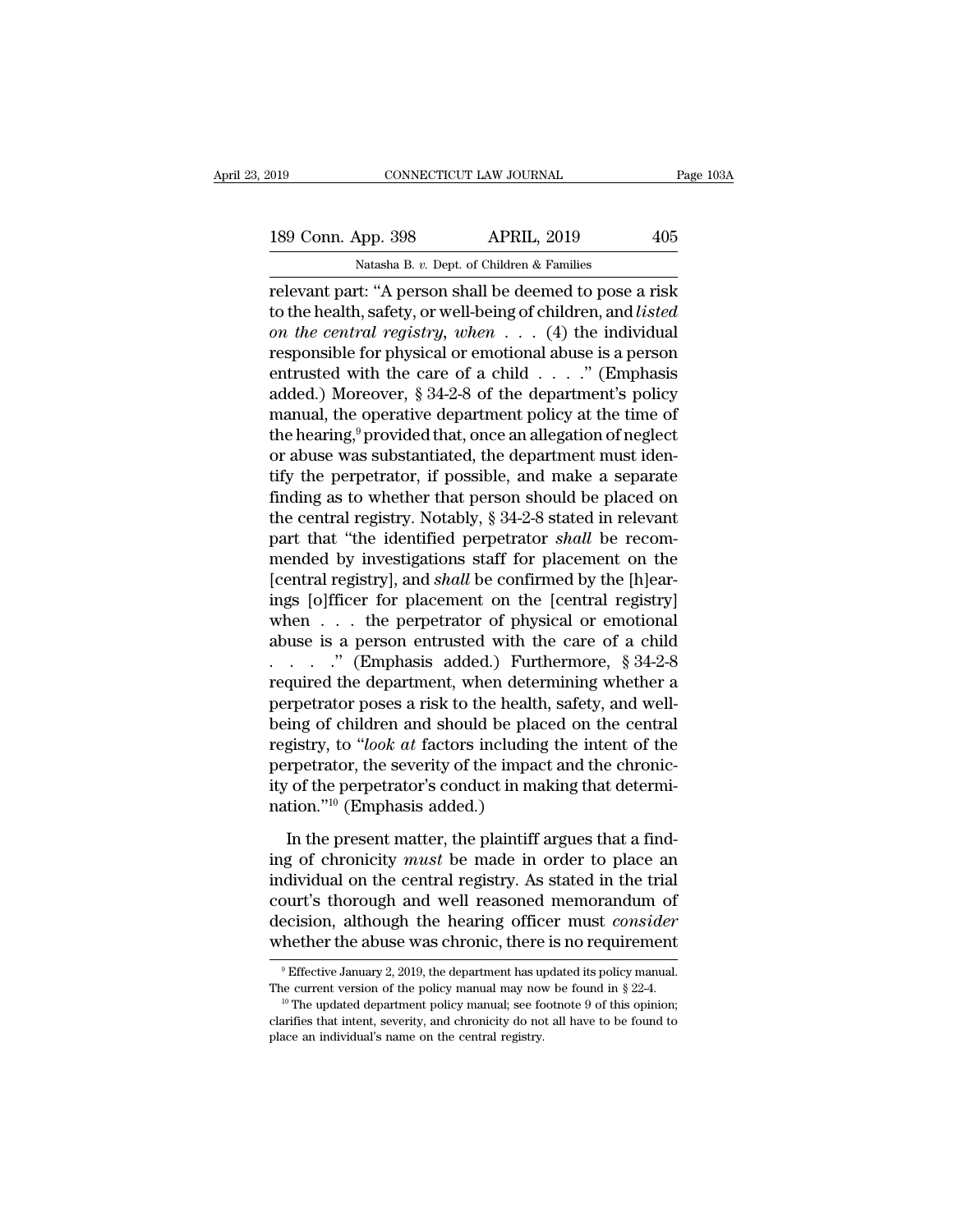| A   | CONNECTICUT LAW JOURNAL                                          |                    | April 23, 2019 |  |
|-----|------------------------------------------------------------------|--------------------|----------------|--|
|     |                                                                  |                    |                |  |
| 406 | <b>APRIL, 2019</b><br>Natasha B. v. Dept. of Children & Families | 189 Conn. App. 398 |                |  |

CONNECTICUT LAW JOURNAL April 23, 20<br>
406 APRIL, 2019 189 Conn. App. 398<br>
Natasha B. v. Dept. of Children & Families<br>
in the regulations or the department's policy manual<br>
that the hearing officer must *find* chronicity a 406 APRIL, 2019 189 Conn. App. 398<br>Natasha B. *v.* Dept. of Children & Families<br>in the regulations or the department's policy manual<br>that the hearing officer must *find* chronicity as a prereq-<br>uisite to adding a person's 406 APRIL, 2019 189 Conn. App. 398<br>
Natasha B. v. Dept. of Children & Families<br>
in the regulations or the department's policy manual<br>
that the hearing officer must *find* chronicity as a prerequisite to adding a person's APRIL, 2019 189 Conn. App. 398<br>
Natasha B. v. Dept. of Children & Families<br>
in the regulations or the department's policy manual<br>
that the hearing officer must *find* chronicity as a prerequisite to adding a person's name Natasha B. v. Dept. of Children & Families<br>in the regulations or the department's policy manual<br>that the hearing officer must *find* chronicity as a prereq-<br>uisite to adding a person's name to the central registry.<sup>11</sup><br>If Natasha B. v. Dept. of Children & Families<br>in the regulations or the department's policy manual<br>that the hearing officer must *find* chronicity as a prereq-<br>uisite to adding a person's name to the central registry.<sup>11</sup><br>If in the regulations or the department's policy manual<br>that the hearing officer must *find* chronicity as a prerequisite to adding a person's name to the central registry.<sup>11</sup><br>If we were to accept the plaintiff's position t that the hearing officer must *find* chronicity as a prerequisite to adding a person's name to the central registry.<sup>11</sup><br>If we were to accept the plaintiff's position that chronicity must be found in each case, the depart uisite to adding a person's name to the central registry.<sup>I1</sup><br>If we were to accept the plaintiff's position that chronic-<br>ity must be found in each case, the department would<br>be left in the anomalous position of being unab If we were to accept the plaintiff's position that chronicity must be found in each case, the department would<br>be left in the anomalous position of being unable to list<br>individuals on the central registry who commit a sin ity must be found in each case, the department would<br>be left in the anomalous position of being unable to list<br>individuals on the central registry who commit a single<br>severe and intentional violent act against a child.<sup>12</sup> be left in the anomalous position of being unable to list<br>individuals on the central registry who commit a single<br>severe and intentional violent act against a child.<sup>12</sup> See,<br>e.g., *State* v. *Peeler*, 267 Conn. 611, 615, individuals on the central registry who commit a single<br>severe and intentional violent act against a child.<sup>12</sup> See,<br>e.g., *State* v. *Peeler*, 267 Conn. 611, 615, 619, 841 A.2d<br>181 (2004) (defendant murdered seven year ol severe and intentional violent act against a child.<sup>12</sup> See,<br>e.g., *State* v. *Peeler*, 267 Conn. 611, 615, 619, 841 A.2d<br>181 (2004) (defendant murdered seven year old child).<br>This result would clearly circumvent the legis e.g., *State* v. *Peeler*, 267 Conn. 611, 61<br>181 (2004) (defendant murdered seven<br>This result would clearly circumvent<br>intent to prevent or discover abuse of<br>*Hogan* v. *Dept. of Children* & Fami<br>Conn. 572–73 (purpose of c tent to prevent or discover abuse of children. See<br>fogan v. Dept. of Children & Families, supra, 290<br>onn. 572–73 (purpose of central registry is to prevent<br>r discover abuse of children).<sup>13</sup><br><sup>11</sup> The plaintiff raises for *Hogan v. Dept. of Children & Families,* supra, 290 Conn. 572–73 (purpose of central registry is to prevent or discover abuse of children).<sup>13</sup><br> $\frac{11}{11}$  The plaintiff raises for the first time in a single paragraph of

Conn. 572–73 (purpose of central registry is to prevent<br>or discover abuse of children).<sup>13</sup><br> $\frac{1}{1}$  The plaintiff raises for the first time in a single paragraph of her reply<br>brief that the court and the department erro <sup>11</sup> The plaintiff raises for the first time in a single paragraph of her reply brief that the court and the department erroneously relied on statutes, regulations, and policy manual sections that were not in effect at th If the plaintiff raises for the first time in a single paragraph of her reply<br>
<sup>11</sup> The plaintiff raises for the first time in a single paragraph of her reply<br>
brief that the court and the department erroneously relied on regulations, and policy manual sections that were not in effect at the time<br>the incident occurred in July, 2007. "It is also a well established principle<br>that arguments cannot be raised for the first time in a reply brief. *Services* v. *Youth Challenge of Greater Hartford, Inc.*, 219 Conn. 657, 659 n.2, 594 A.2d 958 (1991). [I]t is improper to raise a new argument in a reply orier. . . . *State* v. *Garvin*, 242 Conn. 296, 312, 699 A.2d 921 that arguments cannot be raised for the first time in a reply brief. . . . *State* v. *Garvin*, 242 Conn. 296, 312, 699 A.2d 921 (1997); see also *SS-II*, *LLC* v. *Bridge Street Associates*, 293 Conn. 287, 302, 977 A.2d v. Garvin, 242 Conn. 296, 312, 699 A.2d 921 (1997); see also SS-II, LLC v.<br>Bridge Street Associates, 293 Conn. 287, 302, 977 A.2d 189 (2009); Calcano<br>v. Calcano, 257 Conn. 230, 244, 777 A.2d 633 (2001); Commissioner of Hea *Bridge Street Associates, 293 Conn. 287, 302, 977 A.2d 189 (2009); Calcano*<br>*v. Calcano, 257 Conn. 230, 244, 777 A.2d 633 (2001); Commissioner of Health*<br>*Services v. Youth Challenge of Greater Hartford, Inc., 219 Conn. 6* Colcano, 257 Conn. 230, 244, 777 A.2d 633 (2001); *Commissioner of Health* Services v. *Youth Challenge of Greater Hartford, Inc.*, 219 Conn. 657, 659 n.2, 594 A.2d 958 (1991). [I]t is improper to raise a new argument in a n.2, 594 A.2d 958 (1991). [I]t is improper to raise a new argument in a reply<br>brief, because doing so deprives the opposing party of the opportunity to<br>respond in writing. . . . Markley v. Dept. of Public Utility Control, the incident occurred.<br>
12 The hearing so deprives the opposing party of the opportunity to<br>
respond in writing. . . . Markley v. Dept. of Public Utility Control, 301<br>
Conn. 56, 74, 23 A.3d 668 (2011)." (Internal quotatio From 56, 74, 23 A.3d 668 (2011)." (Internal quotation marks omitted.) State<br>Conn. 56, 74, 23 A.3d 668 (2011)." (Internal quotation marks omitted.) State<br>v. Myers, 178 Conn. App. 102, 106, 174 A.3d 197 (2017). In any event v. *Myers*, 178 Conn. App. 102, 106, 174 A.3d 197 (2017). In any event, § 34-<br>2-8 of the department's manual was effective on January 11, 2007, before<br>the incident occurred.<br><sup>12</sup> The hearing officer found that the plaintif

The incident occurred.<br>
<sup>12</sup> The hearing officer found that the plaintiff had no prior or subsequent<br>
incidents similar to that with C, so she determined that the chronicity<br>
criterion had not been met.<br>
<sup>13</sup> To bolster he <sup>12</sup> The hearing officer found that the plaintiff had no prior or subsequent incidents similar to that with C, so she determined that the chronicity criterion had not been met.<br><sup>13</sup> To bolster her claim, the plaintiff quo incidents similar to that with C, so she determined that the chronicity<br>criterion had not been met.<br><sup>13</sup> To bolster her claim, the plaintiff quotes *Sanchez* v. *Katz*, Superior<br>Court, judicial district of New Britain, Do criterion had not been met.<br>
<sup>13</sup> To bolster her claim, the plaintiff quotes *Sanchez* v. *Katz*, Superior Court, judicial district of New Britain, Docket No. CV-12-66022396-S (July 10, 2014), for the proposition that "[w] <sup>13</sup> To bolster her claim, the plaintiff quotes *Sanchez* v. *Katz*, Superior Court, judicial district of New Britain, Docket No. CV-12-66022396-S (July 10, 2014), for the proposition that "[w]ithout a finding that the sa Court, judicial district of New Britain, Docket No. CV-12-66022396-S (July 10, 2014), for the proposition that "[w]ithout a finding that the same problem considered severe is also chronic, the hearing officer's conclusion 10, 2014), for the proposition that "[w]ithout a finding that the same problem considered severe is also chronic, the hearing officer's conclusion cannot stand." In *Sanchez*, the trial court upheld the department's subst 10, 2014), for the proposition that "[w]ithout a finding that the same problem considered severe is also chronic, the hearing officer's conclusion cannot stand." In *Sanchez*, the trial court upheld the department's subst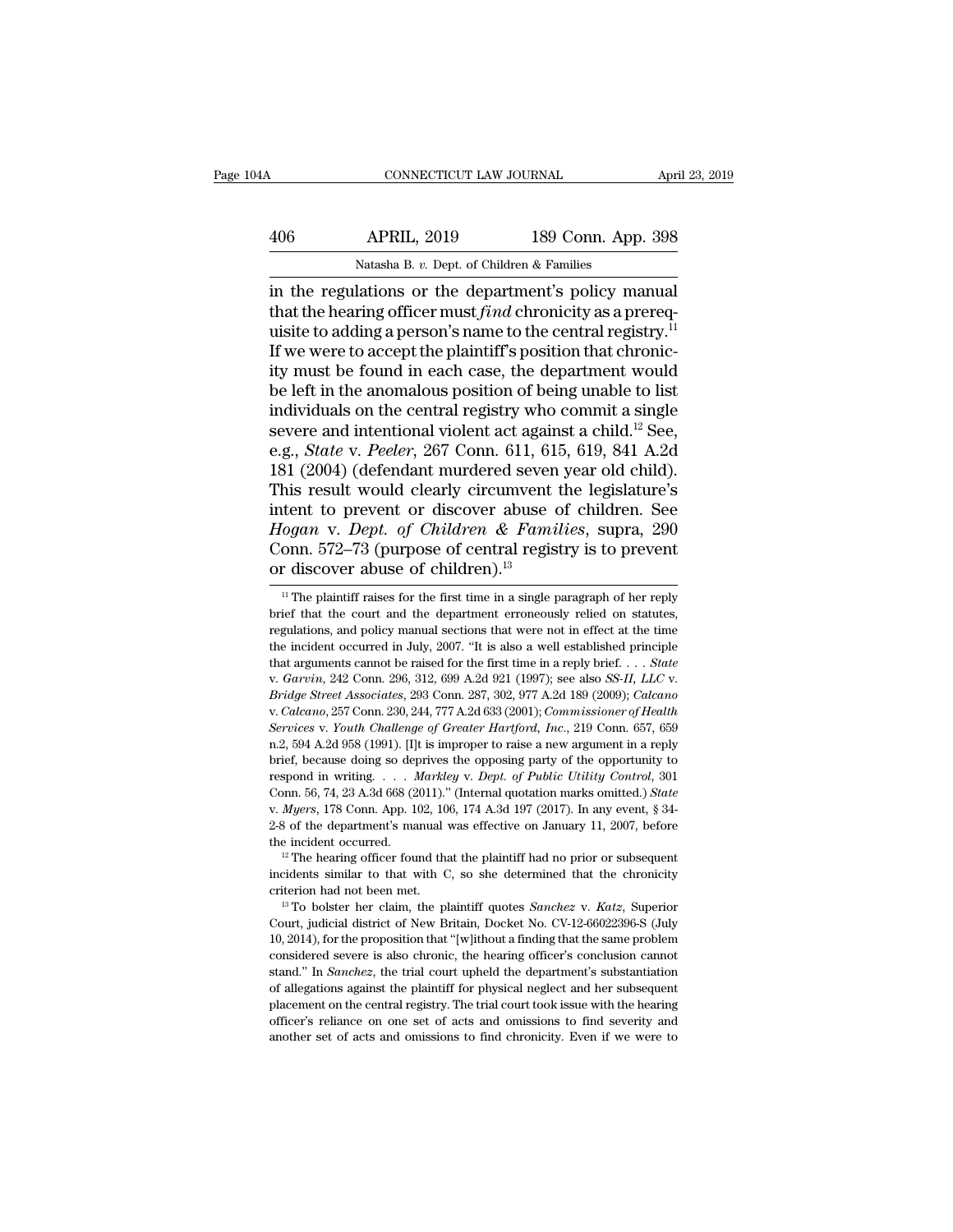| 2019 |                    | CONNECTICUT LAW JOURNAL                                                                                                                                                        | Page 105A |
|------|--------------------|--------------------------------------------------------------------------------------------------------------------------------------------------------------------------------|-----------|
|      |                    |                                                                                                                                                                                |           |
|      | 189 Conn. App. 398 | <b>APRIL, 2019</b>                                                                                                                                                             | 407       |
|      |                    | Natasha B. v. Dept. of Children & Families                                                                                                                                     |           |
|      |                    | н                                                                                                                                                                              |           |
|      |                    | The plaintiff next claims that the trial court erred in<br>concluding that the hearing officer did not improperly<br>shift the burden of proof to the plaintiff when the hear- |           |

189 Conn. App. 398 APRIL, 2019 407<br>
Natasha B. v. Dept. of Children & Families<br>
II<br>
The plaintiff next claims that the trial court erred in<br>
concluding that the hearing officer did not improperly<br>
shift the burden of proo 189 Conn. App. 398 APRIL, 2019 407<br>
Natasha B. v. Dept. of Children & Families<br>
II<br>
The plaintiff next claims that the trial court erred in<br>
concluding that the hearing officer did not improperly<br>
shift the burden of proo Natasha B. v. Dept. of Children & Families<br>
II<br>
The plaintiff next claims that the trial court erred in<br>
concluding that the hearing officer did not improperly<br>
shift the burden of proof to the plaintiff when the hear-<br>
in Fractional properties could present a random the central counter of proof to the plaintiff when the hearing officer scheduled a second hearing date so that the parties could present evidence regarding whether the plaintif II<br>In the plaintiff next claims that the trial court erred in<br>concluding that the hearing officer did not improperly<br>shift the burden of proof to the plaintiff when the hear-<br>ing officer scheduled a second hearing date so The plaintiff next claims that the trial court erred in concluding that the hearing officer did not improperly shift the burden of proof to the plaintiff when the hearing officer scheduled a second hearing date so that the concluding that the hearing<br>shift the burden of proof to<br>ing officer scheduled a secc<br>parties could present evide<br>plaintiff had demonstrate<br>would justify the removal c<br>registry. We disagree.<br>The following standard o ift the burden of proof to the plaintiff when the hear-<br>g officer scheduled a second hearing date so that the<br>rties could present evidence regarding whether the<br>aintiff had demonstrated changed conditions that<br>pulled justi ing officer scheduled a second hearing date so that the<br>parties could present evidence regarding whether the<br>plaintiff had demonstrated changed conditions that<br>would justify the removal of her name from the central<br>registr

parties could present evidence regarding whether the<br>plaintiff had demonstrated changed conditions that<br>would justify the removal of her name from the central<br>registry. We disagree.<br>The following standard of review and le plaintiff had demonstrated changed conditions that<br>would justify the removal of her name from the central<br>registry. We disagree.<br>The following standard of review and legal principles<br>are relevant to the plaintiff's claim. would justify the removal of her name from the central<br>registry. We disagree.<br>The following standard of review and legal principles<br>are relevant to the plaintiff's claim. "[P]lenary review<br>applies to a question of misalloc registry. We disagree.<br>
The following standard of review and legal principles<br>
are relevant to the plaintiff's claim. "[P]lenary review<br>
applies to a question of misallocation of a burden of<br>
proof." (Internal quotation m The following standard of review and legal principles<br>are relevant to the plaintiff's claim. "[P]lenary review<br>applies to a question of misallocation of a burden of<br>proof." (Internal quotation marks omitted.) In re Jason<br> are relevant to the plaintiff's claim. "[P]lenary review<br>applies to a question of misallocation of a burden of<br>proof." (Internal quotation marks omitted.) In re Jason<br>R., 306 Conn. 438, 452, 51 A.3d 334 (2012). "[W]e are<br> applies to a question of misallocation of a burden of<br>proof." (Internal quotation marks omitted.) In re Jason<br>R., 306 Conn. 438, 452, 51 A.3d 334 (2012). "[W]e are<br>mindful that an opinion must be read as a whole, with-<br>ou proof." (Internal quotation marks omitted.) In re Jason R., 306 Conn. 438, 452, 51 A.3d 334 (2012). "[W]e are mindful that an opinion must be read as a whole, without particular portions read in isolation, to discern the  $R$ , 306 Conn. 438, 452, 51 A.3d 334 (2012).<br>
mindful that an opinion must be read as a w<br>
out particular portions read in isolation, to to<br>
parameters of its holding. . . . Furthermore<br>
an ambiguous trial court record so indful that an opinion must be read as a whole, with<br>the particular portions read in isolation, to discern the<br>rameters of its holding. . . . Furthermore, [w]e read<br>ambiguous trial court record so as to support, rather<br>an out particular portions read in isolation, to discern the<br>parameters of its holding. . . . Furthermore, [w]e read<br>an ambiguous trial court record so as to support, rather<br>than contradict, its judgment." (Citation omitted;

parameters of its holding. . . . Furthermore, [w]e read<br>an ambiguous trial court record so as to support, rather<br>than contradict, its judgment." (Citation omitted; inter-<br>nal quotation marks omitted.) Id., 453.<br>Upon our re an ambiguous trial court record so as to support, rather<br>than contradict, its judgment." (Citation omitted; inter-<br>nal quotation marks omitted.) Id., 453.<br>Upon our review of the record and the hearing officer<br>different day than contradict, its judgment." (Citation omitted; inter-<br>nal quotation marks omitted.) Id., 453.<br>Upon our review of the record and the hearing officer's<br>decision, we conclude that the hearing officer did<br>not improperly sh nal quotation marks omitted.) Id., 453.<br>Upon our review of the record and the hearing officer's decision, we conclude that the hearing officer did<br>not improperly shift the burden of proof to the plaintiff.<br>On the first day Upon our review of the record and the hearing officer's decision, we conclude that the hearing officer did<br>not improperly shift the burden of proof to the plaintiff.<br>On the first day of the hearing, the hearing officer exp cer's decision, we conclude that the hearing officer did<br>not improperly shift the burden of proof to the plaintiff.<br>On the first day of the hearing, the hearing officer explic-<br>itly stated that the purpose of the hearing w not improperly shift the burden of proof to the plaintiff.<br>On the first day of the hearing, the hearing officer explicitly stated that the purpose of the hearing was to deter-<br>mine whether the department's decision to subs On the first day of the hearing, the hearing officer explicitly stated that the purpose of the hearing was to determine whether the department's decision to substantiate allegations against the plaintiff for abuse and negl itly stated that the purpose of the hearing was to deter-<br>mine whether the department's decision to substantiate<br>allegations against the plaintiff for abuse and neglect<br>and to place her name on the central registry should<br> mine whether the department's decision to substantiate<br>allegations against the plaintiff for abuse and neglect<br>and to place her name on the central registry should<br>be upheld.<sup>14</sup> The record further reveals that, during the be upheld.<sup>14</sup> The record further reveals that, during the first day of the hearing, the plaintiff testified, without providing any documentation, that, since the incident, she had completed counseling and community servic first day of the hearing, the plaintiff testified, without<br>providing any documentation, that, since the incident,<br>she had completed counseling and community service<br>agree with the inference that the plaintiff draws from he

providing any documentation, that, since the incident,<br>she had completed counseling and community service<br>agree with the inference that the plaintiff draws from her reading of *Sanchez*<br>and conclude that its holding requir by its reasoning any documentation, that, since the interdent,<br>she had completed counseling and community service<br>agree with the inference that the plaintiff draws from her reading of *Sanchez*<br>and conclude that its holdin agree with the inference that the plaintiff draws from her reading of *Sanchez* and conclude that its holding required a finding of chronicity to place the plaintiff on the central registry, we are neither persuaded nor a agree with the inference that the plaintiff draws from her reading of *Sanchez* and conclude that its holding required a finding of chronicity to place the plaintiff on the central registry, we are neither persuaded nor a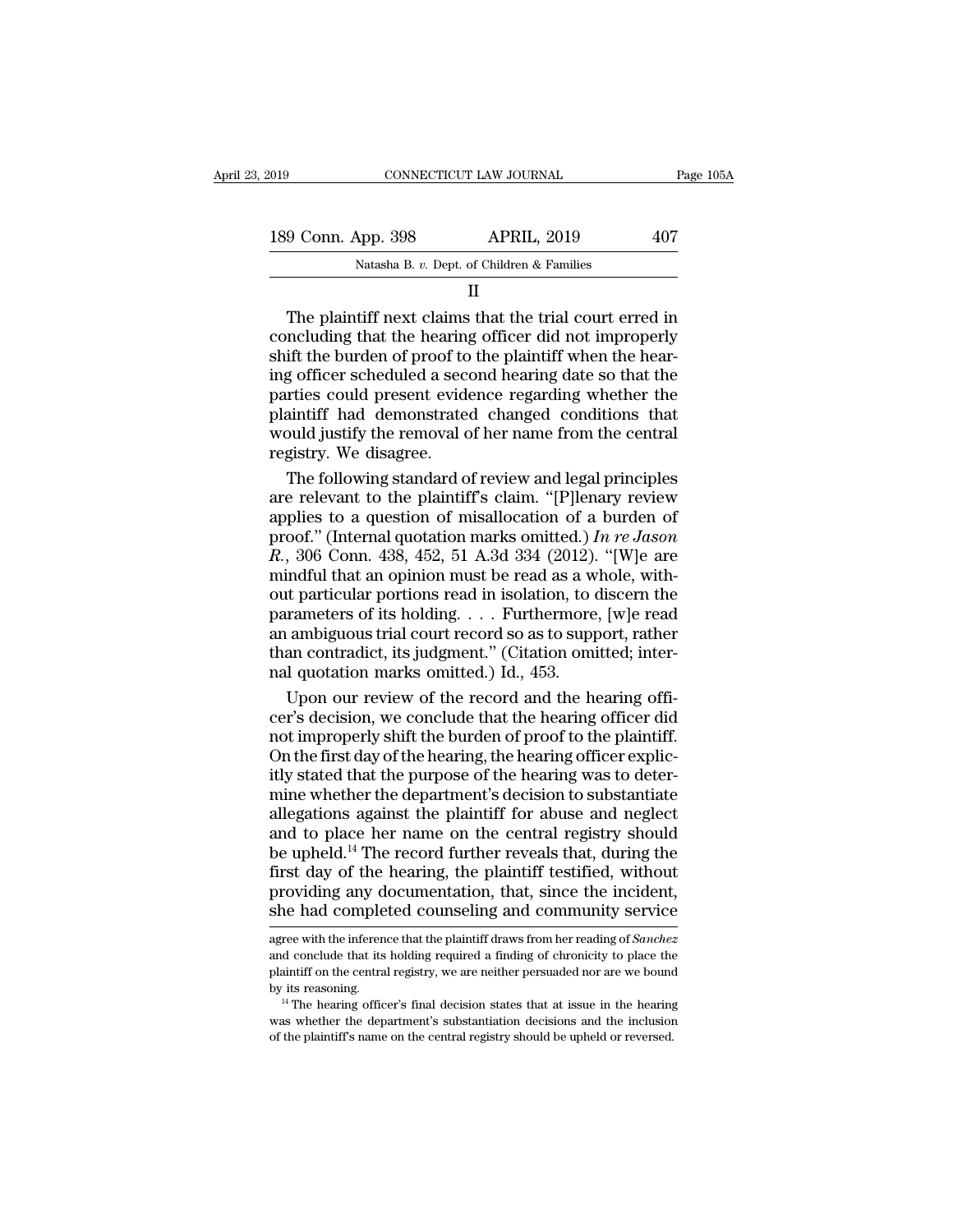| A   | CONNECTICUT LAW JOURNAL                                |                    | April 23, 2019 |
|-----|--------------------------------------------------------|--------------------|----------------|
| 408 | <b>APRIL, 2019</b>                                     | 189 Conn. App. 398 |                |
|     | Natasha B. v. Dept. of Children & Families             |                    |                |
|     | and had not been involved in any further incidents. In |                    |                |

CONNECTICUT LAW JOURNAL April 23, 2019<br>
408 APRIL, 2019 189 Conn. App. 398<br>
Natasha B. v. Dept. of Children & Families<br>
and had not been involved in any further incidents. In<br>
light of this testimony suggesting changed con APRIL, 2019 189 Conn. App. 398<br>
Natasha B. v. Dept. of Children & Families<br>
and had not been involved in any further incidents. In<br>
light of this testimony suggesting changed conditions<br>
after the department substantiated *APRIL, 2019* 189 Conn. App. 398<br> *APRIL, 2019* 189 Conn. App. 398<br> *and had not been involved in any further incidents. In*<br> *Light of this testimony suggesting changed conditions*<br> *after the department substantiated all* APRIL, 2019 189 Conn. App. 398<br>
Natasha B. v. Dept. of Children & Families<br>
and had not been involved in any further incidents. In<br>
light of this testimony suggesting changed conditions<br>
after the department substantiated Natasha B. v. Dept. of Children & Families<br>and had not been involved in any further incidents. In<br>light of this testimony suggesting changed conditions<br>after the department substantiated allegations against<br>her in 2007, t Natasha B. v. Dept. of Children & Families<br>
and had not been involved in any further incidents. In<br>
light of this testimony suggesting changed conditions<br> *after* the department substantiated allegations against<br>
her in 2 and had not been involved in any further incidents. In<br>light of this testimony suggesting changed conditions<br>after the department substantiated allegations against<br>her in 2007, the hearing officer provided the plaintiff<br>wi light of this testimony suggesting changed conditions<br> *after* the department substantiated allegations against<br>
her in 2007, the hearing officer provided the plaintiff<br>
with an opportunity to submit specific documentatio after the department substantiated allegations against<br>her in 2007, the hearing officer provided the plaintiff<br>with an opportunity to submit specific documentation<br>to corroborate her testimony.<sup>15</sup> See General Statutes<br>§ 4 her in 2007, the hearing officer provided the plaintiff<br>with an opportunity to submit specific documentation<br>to corroborate her testimony.<sup>15</sup> See General Statutes<br>§ 4-181a (b) ("[o]n a showing of changed conditions,<br>the a with an opportunity to submit specific documentation<br>to corroborate her testimony.<sup>15</sup> See General Statutes<br>§ 4-181a (b) ("[o]n a showing of changed conditions,<br>the agency may reverse or modify the final decision, at<br>any t to corroborate her testimony.<sup>15</sup> See General Statutes  $§$  4-181a (b) ("[o]n a showing of changed conditions, the agency may reverse or modify the final decision, at any time, at the request of any person or on the agency § 4-181a (b) ("[o]n a showing of changed conditions,<br>the agency may reverse or modify the final decision, at<br>any time, at the request of any person or on the agency's<br>own motion"). In other words, although the hearing<br>offi the agency may reverse or modify the final decision, at<br>any time, at the request of any person or on the agency's<br>own motion"). In other words, although the hearing<br>officer found that the department had proved that the<br>all any time, at the request of any person or on the agency's<br>own motion"). In other words, although the hearing<br>officer found that the department had proved that the<br>allegations against the plaintiff had been substantiated<br>an own motion"). In other words, although the hearing<br>officer found that the department had proved that the<br>allegations against the plaintiff had been substantiated<br>and that it was appropriate to place her name on the<br>centra officer found that the department had proved that the allegations against the plaintiff had been substantiated and that it was appropriate to place her name on the central registry, the hearing officer wanted to provide t allegations against the plaintiff had been substantiated<br>and that it was appropriate to place her name on the<br>central registry, the hearing officer wanted to provide<br>the plaintiff with an opportunity to prove that her name and that it was appropriate to place her name on the central registry, the hearing officer wanted to provide the plaintiff with an opportunity to prove that her name should be removed from the central registry pursuant to central registry, the hearing officer wanted to provide<br>the plaintiff with an opportunity to prove that her name<br>should be removed from the central registry pursuant<br>to § 4-181a (b), in part by providing documentation<br>whic the plaintiff with a<br>should be remove<br>to § 4-181a (b), i<br>which demonstra<br>placed on the cer<br>tions warranted that<br>ral registry.<br>When consideri ould be removed from the central registry pursuant<br>  $\S$  4-181a (b), in part by providing documentation<br>
nich demonstrated that, since the time her name was<br>
aced on the central registry in 2007, changed condi-<br>
nms warran to § 4-181a (b), in part by providing documentation<br>which demonstrated that, since the time her name was<br>placed on the central registry in 2007, changed condi-<br>tions warranted the removal of her name from the cen-<br>tral reg

which demonstrated that, since the time her name was<br>placed on the central registry in 2007, changed condi-<br>tions warranted the removal of her name from the cen-<br>tral registry.<br>When considering whether the department's de placed on the central registry in 2007, changed condi-<br>tions warranted the removal of her name from the cen-<br>tral registry.<br>When considering whether the department's decision<br>to place the plaintiff's name on the central re tions warranted the removal of her name from the central registry.<br>When considering whether the department's decision<br>to place the plaintiff's name on the central registry<br>should be upheld or reversed, the hearing officer tral registry.<br>When considering whether the department's decision<br>to place the plaintiff's name on the central registry<br>should be upheld or reversed, the hearing officer, in<br>her final decision, first considered the intent, When considering whether the department's decision<br>to place the plaintiff's name on the central registry<br>should be upheld or reversed, the hearing officer, in<br>her final decision, first considered the intent, severity,<br>and to place the plaintiff's name on the central registry<br>should be upheld or reversed, the hearing officer, in<br>her final decision, first considered the intent, severity,<br>and chronicity criteria enumerated in § 17a-101k-3 of<br> should be upheld or reversed, the hearing officer, in<br>her final decision, first considered the intent, severity,<br>and chronicity criteria enumerated in § 17a-101k-3 of<br>the Regulations of Connecticut State Agencies and § 34 For final decision, first considered the intent, severity,<br>her final decision, first considered the intent, severity,<br>and chronicity criteria enumerated in § 17a-101k-3 of<br>the Regulations of Connecticut State Agencies and and chronicity criteria enumerated in § 17a-101k-3 of<br>the Regulations of Connecticut State Agencies and § 34-<br>2-8 of the department's policy manual, in addition to<br>the plaintiff's lack of insight into and failure to accep the Regulations of Connecticut State Agencies and § 34-<br>2-8 of the department's policy manual, in addition to<br>the plaintiff's lack of insight into and failure to accept<br>responsibility for the incident. See *Hogan v. Dept.* 2-8 of the department's policy manual, in addition to the plaintiff's lack of insight into and failure to accept responsibility for the incident. See  $Hogan$  v. Dept. of Children & Families, supra, 290 Conn. 566 (hearing off the plaintiff's lack of insight into and failure to accept<br>responsibility for the incident. See *Hogan v. Dept. of*<br>*Children & Families*, supra, 290 Conn. 566 (hearing<br>officer considered plaintiff's failure to accept res fficer considered plaintiff's failure to accept responsi-<br>lity in upholding placement on central registry). The<br>earing officer's findings made it clear that the depart-<br>ent had satisfied its burden of proof with respect to bility in upholding placement on central registry). The hearing officer's findings made it clear that the department had satisfied its burden of proof with respect to  $\frac{15}{15}$  Before the second day of the hearing comme ment had satisfied its burden of proof with respect to

hearing officer's findings made it clear that the depart-<br>ment had satisfied its burden of proof with respect to<br> $\frac{15}{15}$  Before the second day of the hearing commenced, the hearing officer<br>stated that the second heari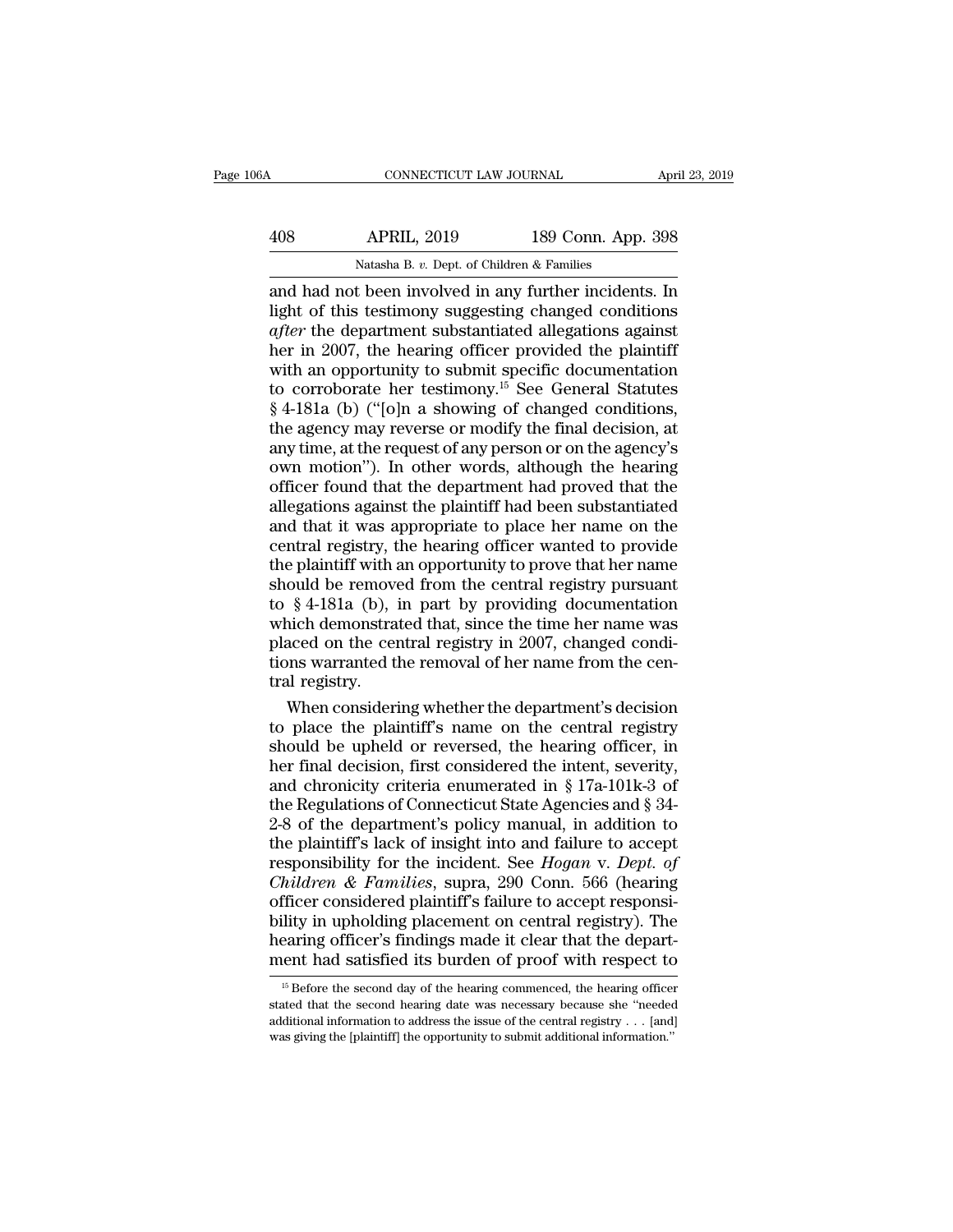# 189 Conn. App. 398 APRIL, 2019 2019<br>Natasha B. v. Dept. of Children & Families

CONNECTICUT LAW JOURNAL<br>
189 Conn. App. 398 APRIL, 2019 409<br>
Natasha B. *v.* Dept. of Children & Families<br>
the plaintiff physically abusing C and being placed on The plaintiff physically abusing C and being placed on<br>
the central registry.<sup>16</sup> The hearing officer, however, in<br>
the central registry.<sup>16</sup> The hearing officer, however, in<br>
the reasonable interpretation of the plaintiff 189 Conn. App. 398 APRIL, 2019 409<br>
Natasha B. v. Dept. of Children & Families<br>
the plaintiff physically abusing C and being placed on<br>
the central registry.<sup>16</sup> The hearing officer, however, in<br>
a reasonable interpretatio 189 Conn. App. 398 APRIL, 2019 409<br>
Natasha B. v. Dept. of Children & Families<br>
the plaintiff physically abusing C and being placed on<br>
the central registry.<sup>16</sup> The hearing officer, however, in<br>
a reasonable interpretati 189 Conn. App. 398 APRIL, 2019 409<br>
Natasha B. v. Dept. of Children & Families<br>
the plaintiff physically abusing C and being placed on<br>
the central registry.<sup>16</sup> The hearing officer, however, in<br>
a reasonable interpretati Natasha B. v. Dept. of Children & Families<br>the plaintiff physically abusing C and being placed on<br>the central registry.<sup>16</sup> The hearing officer, however, in<br>a reasonable interpretation of the plaintiff's letter to<br>the dep Natasha B.  $v$ . Dept. of Children & Families<br>the plaintiff physically abusing C and being placed on<br>the central registry.<sup>16</sup> The hearing officer, however, in<br>a reasonable interpretation of the plaintiff's letter to<br>the d the plaintiff physically abusing C and being placed on<br>the central registry.<sup>16</sup> The hearing officer, however, in<br>a reasonable interpretation of the plaintiff's letter to<br>the department, and in light of the plaintiff's te the central registry.<sup>16</sup> The hearing officer, however, in<br>a reasonable interpretation of the plaintiff's letter to<br>the department, and in light of the plaintiff's testimony,<br>gave the plaintiff an opportunity to prove the a reasonable interpretation of the plaintiff's letter to<br>the department, and in light of the plaintiff's testimony,<br>gave the plaintiff an opportunity to prove the claim that<br>she had raised, i.e., her changed conditions, w 16 Muslem respectively. The plantiff's physical abuse of C, the hearing officer to those changed conditions.<sup>17</sup> The hearing officer, to rove those changed conditions.<sup>17</sup> The hearing officer,  $\frac{16}{16}$  With respect to proved, would obviate the need for her to continue to<br>be listed on the central registry. She failed, however, to<br>prove those changed conditions.<sup>17</sup> The hearing officer,<br> $\frac{16}{16}$  With respect to the plaintiff's physica

be listed on the central registry. She failed, however, to prove those changed conditions.<sup>17</sup> The hearing officer,  $\frac{16}{16}$  With respect to the plaintiff's physical abuse of C, the hearing officer found that the depar prove those changed conditions.<sup>17</sup> The hearing officer,<br><sup>16</sup> With respect to the plaintiff's physical abuse of C, the hearing officer<br>found that the department had proved, by a fair preponderance of the<br>evidence, that th Frove triose charged conditions. The hearing officer,<br><sup>16</sup> With respect to the plaintiff's physical abuse of C, the hearing officer<br>found that the department had proved, by a fair preponderance of the<br>evidence, that the s <sup>16</sup> With respect to the plaintiff's physical abuse of C, the hearing officer found that the department had proved, by a fair preponderance of the evidence, that the substantiation of the plaintiff should be upheld. The h found that the department had proved, by a fair preponderance of the evidence, that the substantiation of the plaintiff should be upheld. The hearing officer found that the plaintiff, who repeatedly punched C in the face, evidence, that the substantiation of the plaintiff should be upheld. The hearing officer found that the plaintiff, who repeatedly punched C in the face, had used unreasonable, aggressive, excessive and violent force, and t bearing officer found that the plaintiff, who repeatedly punched C in the face, had used unreasonable, aggressive, excessive and violent force, and that C had sustained injuries to her head, including bruises, scratches an reaction, and used unreasonable, aggressive, excessive and violent force, and that C had sustained injuries to her head, including bruises, scratches and swelling. The hearing officer also found that the plaintiff had reac face, had used unreasonable, aggressive, excessive and violent force, and that C had sustained injuries to her head, including bruises, scratches and swelling. The hearing officer also found that the plaintiff had reacted sonable. Example The hearing officer also upheld the substantiation of emotional neglect also upped, does not challenge these findings. There is, therefore, substantial idence in the administrative record to support the hearing off appeal, does not challenge these findings. There is, therefore, substantial evidence in the administrative record to support the hearing officer's findings of basic fact and the conclusions she drew from those facts, whic

of basic fact and the conclusions she drew from those facts, which are reasonable.<br>The hearing officer also upheld the substantiation of emotional neglect and physical neglect.<br>I<sup>T</sup> We also agree with the court that the pl sonable.<br>
The hearing officer also upheld the substantiation of emotional neglect<br>
and physical neglect.<br>
<sup>17</sup> We also agree with the court that the plaintiff was in the best position to<br>
provide documentation to support The hearing officer also upheld the substantiation of emotional neglect and physical neglect.<br>
<sup>17</sup> We also agree with the court that the plaintiff was in the best position to provide documentation to support her own test and physical neglect.<br>
<sup>17</sup> We also agree with the court that the plaintiff was in the best position to<br>
provide documentation to support her own testimony regarding her changed<br>
conditions. Because the hearing officer es <sup>17</sup> We also agree with the court that the plaintiff was in the best position to provide documentation to support her own testimony regarding her changed conditions. Because the hearing officer essentially treated the pla provide documentation to support her own testimony regarding her changed conditions. Because the hearing officer essentially treated the plaintiff's testimony as a request to modify or reverse the department's decision in Frontitions. Because the hearing officer essentially treated the plaintiff's testimony as a request to modify or reverse the department's decision in accordance with  $\S 4$ -181a (b), it logically follows that the plaintiff bestimmary as a request to modify or reverse the department's decision in accordance with § 4-181a (b), it logically follows that the plaintiff would need to present evidence to demonstrate those changed conditions. See, testimony as a request to modify or reverse the department's decision in accordance with § 4-181a (b), it logically follows that the plaintiff would need to present evidence to demonstrate those changed conditions. See, e need to present evidence to demonstrate those changed conditions. See, e.g., *Brochard* v. *Brochard*, 185 Conn. App. 204, 243-44, 196 A.3d 1171 (2018) (In context of motion to modify custody and child support, "[t]he part the e.g., *Brochard v. Brochard*, 185 Conn. App. 204, 243–44, 196 A.3d 1171 (2018) (In context of motion to modify custody and child support, "[t]he party seeking the modification has the burden of proving a substantial ch establishment of changed circumstances is a condition proving a substantial change in circumstances.  $\ldots$  To obtain a modification, the moving party must demonstrate that circumstances have changed since the last court o seeking the modification has the burden of proving a substantial change in circumstances. . . . To obtain a modification, the moving party must demonstrate that circumstances have changed since the last court order such th circumstances . . . To obtain a modification, the moving party must demonstrate that circumstances have changed since the last court order such that it would be unjust or inequitable to hold either party to it. Because the onstrate that circumstances have changed since the last court order such that it would be unjust or inequitable to hold either party to it. Because the establishment of changed circumstances is a condition precedent to a p that it would be unjust<br>that it would be unjust<br>establishment of changelief, it is pertinent for<br>circumstance warrants<br>an inquiry, the trial contains omitted.]).<br>In its memorandum of In the memorandum of changed circumstances is a condition precedent to a party's lief, it is pertinent for the trial court to inquire as to what, if any, new ccumstance warrants a modification of the existing order. In mak relief, it is pertinent for the trial court to inquire as to what, if any, new circumstance warrants a modification of the existing order. In making such an inquiry, the trial court's discretion is essential." [Internal qu

circumstance warrants a modification of the existing order. In making such an inquiry, the trial court's discretion is essential." [Internal quotation marks omitted.]).<br>In its memorandum of decision, the court carefully a circumstance warrants a modification of the existing order. In making such<br>an inquiry, the trial court's discretion is essential." [Internal quotation<br>marks omitted.]).<br>In its memorandum of decision, the court carefully an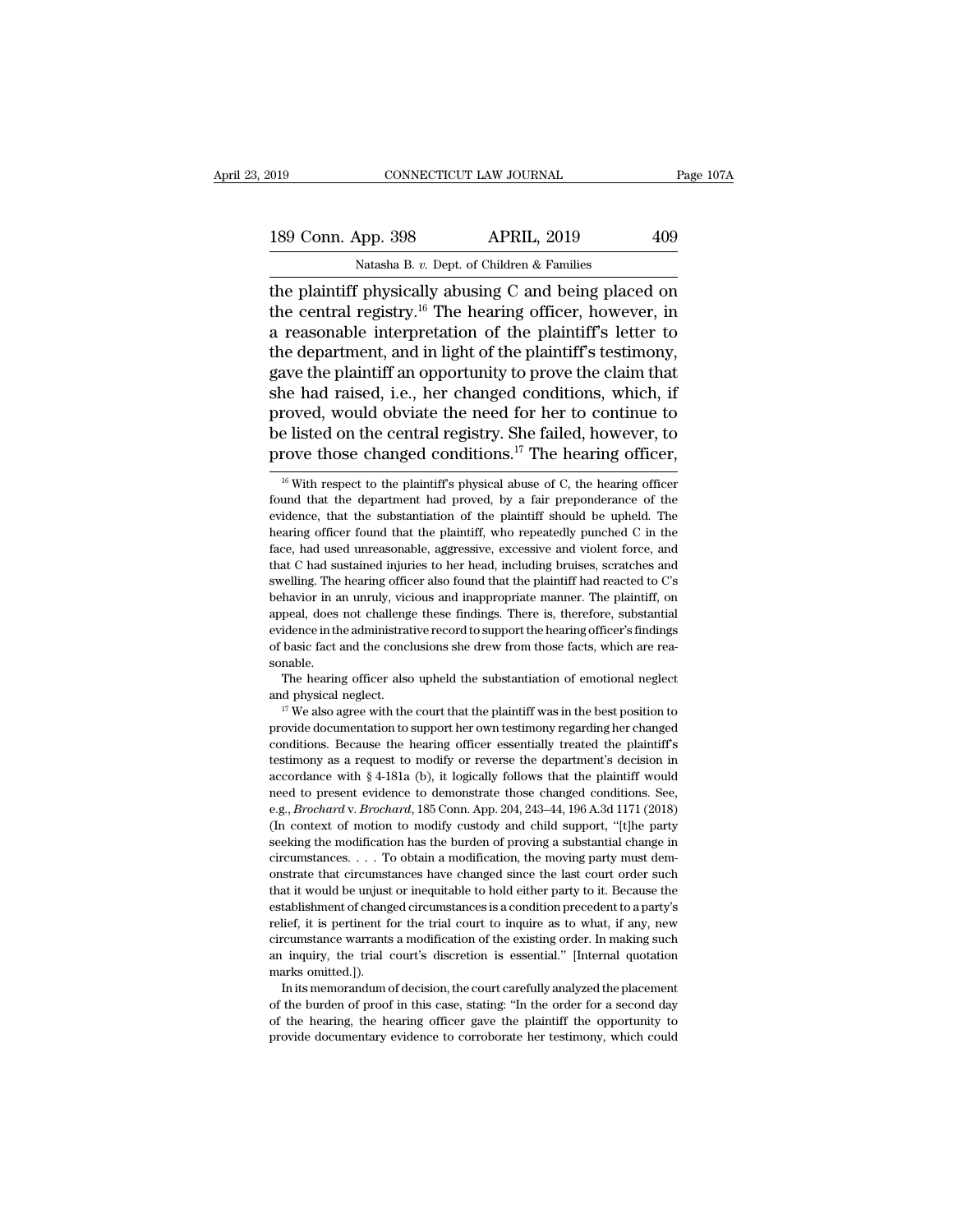| 08A | CONNECTICUT LAW JOURNAL                                                                                                                                             |                    | April 23, 2019 |
|-----|---------------------------------------------------------------------------------------------------------------------------------------------------------------------|--------------------|----------------|
| 410 | <b>APRIL, 2019</b>                                                                                                                                                  | 189 Conn. App. 398 |                |
|     | Natasha B. v. Dept. of Children & Families                                                                                                                          |                    |                |
|     | therefore, reasonably concluded that she could not<br>make a finding that changed conditions existed suffi-<br>giont to modify the department's degision to include |                    |                |

410 APRIL, 2019 189 Conn. App. 398<br>Natasha B. v. Dept. of Children & Families<br>therefore, reasonably concluded that she could not<br>make a finding that changed conditions existed suffi-<br>cient to *modify* the department's dec APRIL, 2019 189 Conn. App. 398<br>
Natasha B. v. Dept. of Children & Families<br>
therefore, reasonably concluded that she could not<br>
make a finding that changed conditions existed suffi-<br>
cient to *modify* the department's deci  $\frac{\text{APRIL, 2019}}{\text{Natasha B. } v. \text{ Dept. of Children & Families}}$ <br>
therefore, reasonably concluded that she could not make a finding that changed conditions existed sufficient to *modify* the department's decision to include the plaintiff's name Natasha B. v. Dept. of Children & Families<br>therefore, reasonably concluded that she could not<br>make a finding that changed conditions existed suffi-<br>cient to *modify* the department's decision to include<br>the plaintiff's nam Natasha B. v. Dept. of Children & Families<br>therefore, reasonably concluded that she could not<br>make a finding that changed conditions existed suffi-<br>cient to *modify* the department's decision to include<br>the plaintiff's na therefore, reasonably concluded that she could not<br>make a finding that changed conditions existed suffi-<br>cient to *modify* the department's decision to include<br>the plaintiff's name on the central registry. Even if the<br>conc make a finding that changed conditions existed sufficient to *modify* the department's decision to include the plaintiff's name on the central registry. Even if the conclusory paragraph of the hearing officer's decision c cient to *modify* the department's decision to include<br>the plaintiff's name on the central registry. Even if the<br>conclusory paragraph of the hearing officer's decision<br>contained ambiguities, as claimed by the plaintiff, a the plaintiff's name on the central registry.<br>conclusory paragraph of the hearing office:<br>contained ambiguities, as claimed by the<br>reading of the decision as a whole, in conju<br>an examination of the record, leads us to co<br>t Incrusory paragraph of the hear<br>Intained ambiguities, as claime<br>ading of the decision as a whole<br>examination of the record, lead<br>e hearing officer did not, at any t<br>e burden of proof to the plainti<br>The judgment is affirmed ading of the decision as a whole, in conjunction v<br>examination of the record, leads us to conclude the hearing officer did not, at any time, improperly s<br>e burden of proof to the plaintiff.<sup>18</sup><br>The judgment is affirmed.<br>In

The judgment is affirmed.<br>
In this opinion the other judges concurred.<br>
constitute evidence of changed conditions. This was within the hearing<br>
officer's discretion. [Section] 4-181a (b) provides that '[o]n a showing of The judgment is affirmed.<br>In this opinion the other judges concurred.<br>constitute evidence of changed conditions. This was within the hearing<br>officer's discretion. [Section] 4-181a (b) provides that '[o]n a showing of<br>chang In this opinion the other judges concurred.<br>
constitute evidence of changed conditions. This was within the hearing<br>
officer's discretion. [Section] 4-181a (b) provides that '[o]n a showing of<br>
changed conditions, the agen In this opinion the other judges concurred.<br>
constitute evidence of changed conditions. This was within the hearing<br>
officer's discretion. [Section] 4-181a (b) provides that '[o]n a showing of<br>
changed conditions, the agen It is clear from the decision. This was within the hearing<br>
ficer's discretion. [Section] 4-181a (b) provides that '[o]n a showing of<br>
anged conditions, the agency may reverse or modify the final decision,<br>
any time, at th constitute evidence of changed conditions. This was within the hearing officer's discretion. [Section] 4-181a (b) provides that '[o]n a showing of changed conditions, the agency may reverse or modify the final decision, at

officer's discretion. [Section] 4-181a (b) provides that '[o]n a showing of changed conditions, the agency may reverse or modify the final decision, at any time, at the request of any person or on the agency's own motion.' changed conditions, the agency may reverse or modify the final decision, at any time, at the request of any person or on the agency's own motion.<br>
"It is clear from the decision that the hearing officer correctly held the evidence, that is substantiation of the figure is substantiation.<br>
"It is clear from the decision that the hearing officer correctly held the department to its burden of proof on the facts underlying the substantiation for <sup>2</sup> The shall be upheld be upheld be upheld the using officer correctly held the department to its burden of proof on the facts underlying the substantiation for physical abuse, physical neglect, and emotional neglect. See department to its burden of proof on the facts underlying the substantiation<br>for physical abuse, physical neglect, and emotional neglect. See Record, p.<br>63 (finding that department 'has proven, by a fair preponderance of t For physical abuse, physical neglect, and emotional neglect. See Record, p.<br>63 (finding that department 'has proven, by a fair preponderance of the<br>evidence, that its substantiation of the [plaintiff] for the physical abus <sup>63</sup> (finding that department 'has proven, by a fair preponderance of the evidence, that its substantiation of the [plaintiff] for the physical abuse of [C] shall be upheld'); and p. 64 (identifying standards that departm evidence, that its substantiation of the [plaintiff] for the physical abuse of [C] shall be upheld'); and p. 64 (identifying standards that department was required to demonstrate for substantiation of emotional neglect and Figure 1 and the upheld'); and p. 64 (identifying standards that department was required to demonstrate for substantiation of emotional neglect and physical neglect). In the discussion of the [central] registry, the heari beyond the demonstrate for substantiation of emotional neglect and physical neglect). In the discussion of the [central] registry, the hearing officer clearly and correctly stated the standards the department was required interior of the discussion of the [central] registry, the hearing officer clearly and correctly stated the standards the department was required to apply to include a person on the [central] registry.  $\dots$  It is clear tha respectively stated the standards the department was required to apply to include a person on the [central] registry. . . . It is clear that the hearing officer found the initial inclusion on the [central] registry to be include a person on the [central] registry. . . . It is clear that the hearing officer found the initial inclusion on the [central] registry to be justified based on the evidence of the severity of the plaintiff's conduct from considering the initial inclusion on the [central] registry to be justified based on the evidence of the severity of the plaintiff's conduct and of her intent, despite [no] showing of previous or subsequent incidents. officer found the initial inclusion on the [central] registry to be justified based on the evidence of the severity of the plaintiff's conduct and of her intent, despite [no] showing of previous or subsequent incidents. T an indication that there is a risk that the abuse will continue the abuse will continue to accept responsibility for the incident. . . . [T]he hearing officer was not precluded from considering these facts. [Our] Supreme C sponsibility for the incident. . . . [T]he hearing officer was not precluded on considering these facts. [Our] Supreme Court has recognized that the lilure to accept responsibility for abuse 'reasonably may be considered From considering these facts. [Our] Supreme Court has recognized that the failure to accept responsibility for abuse 'reasonably may be considered as an indication that there is a risk that the abuse will continue.' *Hoga* 

failure to accept responsibility for abuse 'reasonably may be considered as an indication that there is a risk that the abuse will continue.' *Hogan v. Dept. of Children & Families*, suppra, 290 Conn. 566." (Citation omit an indication that there is a risk that the abuse will continue.' *Hogan v.*<br>Dept. of Children & Families, supra, 290 Conn. 566." (Citation omitted.)<br><sup>18</sup> The final paragraph of the hearing officer's decision concludes: "B *Dept. of Children & Families*, supra, 290 Conn. 566." (Citation omitted.)<br><sup>18</sup> The final paragraph of the hearing officer's decision concludes: "Based<br>on the intent and severity, as well as the [plaintiff's] lack of insig If the final paragraph of the hearing officer's decision concludes: "Based<br>on the intent and severity, as well as the [plaintiff's] lack of insight gained<br>since the incident and her failure to provide any additional suppo registry and produce the incident and severity<br>since the incident and he<br>whether she has had a st<br>[plaintiff] does pose a ris<br>Therefore, the inclusion of<br>registry shall be upheld."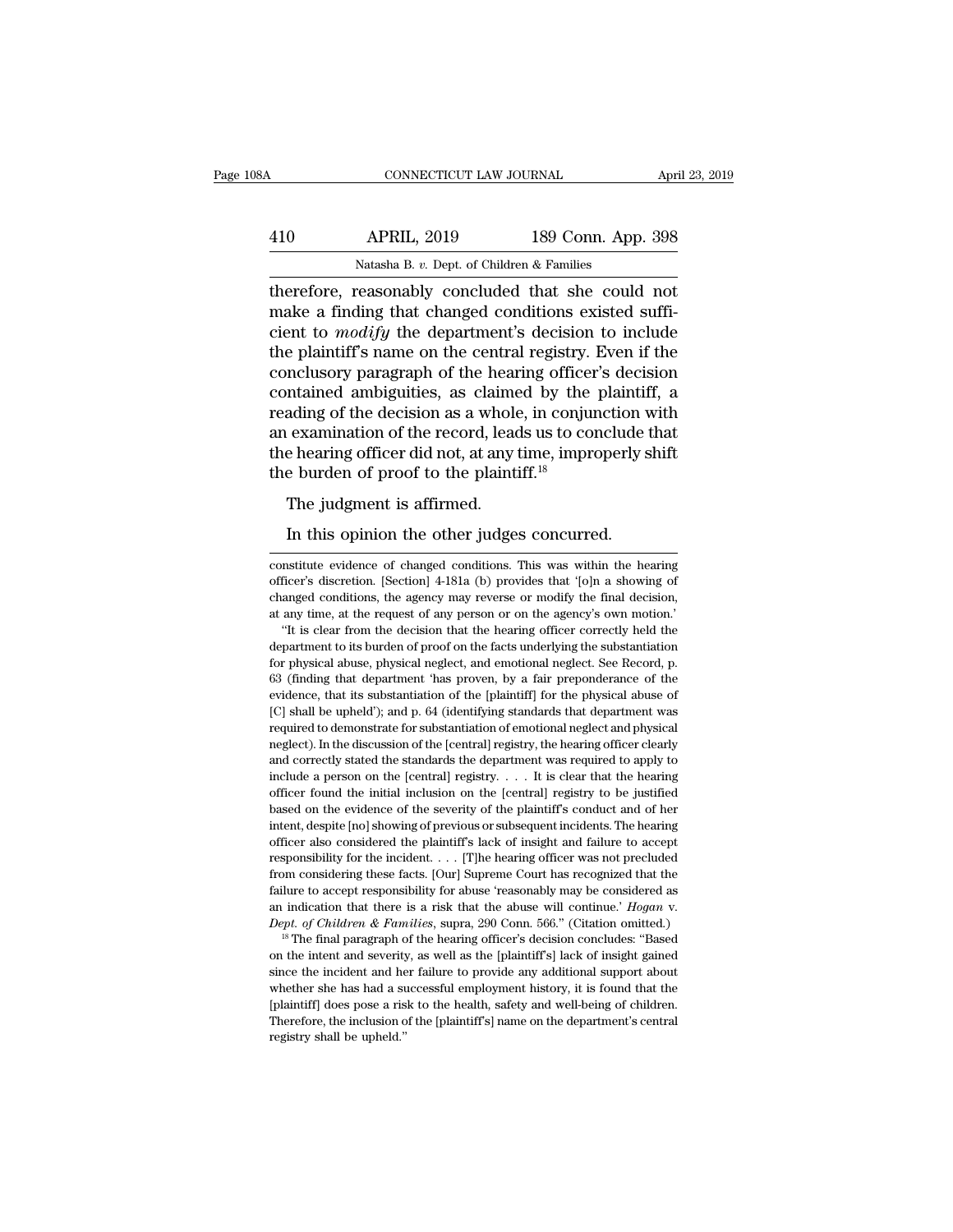189 Conn. App. 411 APRIL, 2019 411<br>Bree v. Commissioner of Correction CONNECTICUT LAW JOURNAL<br>p. 411 APRIL, 2019<br>Bree *v.* Commissioner of Correction

# 189 Conn. App. 411 APRIL, 2019 411<br>Bree *v*. Commissioner of Correction<br>JASON BREE *v*. COMMISSIONER OF CORRECTION<br>(AC 40933) APRIL, 2019<br>
mmissioner of Correction<br>
MMISSIONER OF C<br>
(AC 40933)<br>
J., and Sheldon and Moll, JASON BREE  $v$ . COMMISSIONER OF CORRECTION<br>(AC 40933)<br>DiPentima, C. J., and Sheldon and Moll, Js.

## *Syllabus*

 $(AC 40933)$ <br>DiPentima, C. J., and Sheldon and Moll, Js.<br> $Syllabus$ <br>The petitioner, who had been convicted of several crimes in connection<br>with armed robberies at three convenience stores, sought a writ of DiPentima, C. J., and Sheldon and Moll, Js.<br>Syllabus<br>petitioner, who had been convicted of several crimes in connection<br>with armed robberies at three convenience stores, sought a writ of<br>habeas corpus. He claimed, inter al DiPentima, C. J., and Sheldon and Moll, Js.<br>
Syllabus<br>
petitioner, who had been convicted of several crimes in connection<br>
with armed robberies at three convenience stores, sought a writ of<br>
habeas corpus. He claimed, inte *Syllabus*<br>
petitioner, who had been convicted of several crimes in connection<br>
with armed robberies at three convenience stores, sought a writ of<br>
habeas corpus. He claimed, inter alia, that his trial counsel provided<br>
in *Sylaous*<br>petitioner, who had been convicted of several crimes in connection<br>with armed robberies at three convenience stores, sought a writ of<br>habeas corpus. He claimed, inter alia, that his trial counsel provided<br>ineffec petitioner, who had been convicted of several crimes in connection with armed robberies at three convenience stores, sought a writ of habeas corpus. He claimed, inter alia, that his trial counsel provided ineffective assis petition and robberies at three convenience stores, sought a writ of habeas corpus. He claimed, inter alia, that his trial counsel provided ineffective assistance by failing to present testimony from an audio-video forensi robber assistance by failing to present testimony from an audio-video ineffective assistance by failing to present testimony from an audio-video forensics expert to challenge the reliability of closed-circuit television su ineffective assistance by failing to present testimony from an audio-video forensics expert to challenge the reliability of closed-circuit television surveillance video that was used to identify the petitioner in one of th forensics expert to challenge the reliability of closed-circuit television surveillance video that was used to identify the petitioner in one of the robberies. The petitioner challenged his convictions in two of the robber surveillance video that was used to identify the petitioner in one of the robberies. The petitioner challenged his convictions in two of the robberies. In one of the robberies, the petitioner's accomplice, S, had given the by the robberies. The petitioner challenged his convictions in two of the robberies. In one of the robberies, the petitioner's accomplice, S, had given the police a statement that implicated the petitioner, but S did not i robberies. In one of the robberies, the petitioner's accomplice, S, had given the police a statement that implicated the petitioner, but S did not identify the petitioner's photograph in an array of photographs that he had never the police a statement that implicated the petitioner, but S did not identify the petitioner's photograph in an array of photographs that he had been shown by the police. At trial, S gave a nonresponsive reply to a q and the petitioner's photograph in an array of photographs that he had been shown by the police. At trial, S gave a nonresponsive reply to a question by the prosecutor and testified that the petitioner's photograph was the not identify the petitioner's photograph in an array of photographs that<br>he had been shown by the police. At trial, S gave a nonresponsive<br>reply to a question by the prosecutor and testified that the petitioner's<br>photogra reply to a question by the prosecutor and testified that the petitioner's photograph was the number two photograph in the array but that he never picked it out because he did not want to. The petitioner's counsel did not o repty of a quote a pumber two photograph in the array but that he photograph was the number two photograph in the array but that he never picked it out because he did not want to. The petitioner's counsel did not object to never picked it out because he did not want to. The petitioner's counsel<br>did not object to or move to strike S's response until the state later<br>presented testimony from a police detective that the petitioner's photo-<br>graph did not object to or move to strike S's response until the state later<br>presented testimony from a police detective that the petitioner's photo-<br>graph was the second photograph in the array. The other robbery was<br>captured o presented testimony from a police detective that the petitioner's photograph was the second photograph in the array. The other robbery was captured on videotape by the store's surveillance camera. The police showed the vid graph was the second photograph in the array. The other robbery was captured on videotape by the store's surveillance camera. The police showed the videotape to the petitioner's probation officer, K. At trial, when K testi captured on videotape by the store's surveillance camera. The police showed the videotape to the petitioner's probation officer, K. At trial, when K testified that the petitioner was the individual on the videotape, the c showed the videotape to the petitioner's probation officer, K. At trial, when K testified that the petitioner was the individual on the videotape, the court struck her testimony as inadmissible because it was an opinion on when K testified that the petitioner was the individual on the videotape, the court struck her testimony as inadmissible because it was an opinion on the ultimate issue in the trial. The habeas court rendered judgment deny the court struck her testimony as inadmissible because it was an opinion<br>on the ultimate issue in the trial. The habeas court rendered judgment<br>denying the habeas petition, from which the petitioner, on the granting of<br>cer on the ultimate issue in the trial. The habeas court rendered judgment denying the habeas petition, from which the petitioner, on the granting of certification, appealed to this court. *Held* that the habeas court properly denying the habeas petition, from which the petitioner, on the granting of certification, appealed to this court. *Held* that the habeas court properly denied the petition for a writ of habeas corpus, the petitioner having certification, appealed to this court. Held that the habeas court properly denied the petition for a writ of habeas corpus, the petitioner having failed to show that his trial counsel rendered ineffective assistance or tha denied the petition for a writ of habeas corpus, the petitioner having failed to show that his trial counsel rendered ineffective assistance or that he was prejudiced by any of counsel's decisions at trial: trial counsel's failed to show that his trial counsel rendered ineffective assistance or that he was prejudiced by any of counsel's decisions at trial: trial counsel's reasonable strategic decision not to call an audio-video forensics exp that he was prejudiced by any of counsel's decisions at trial: trial counsel's reasonable strategic decision not to call an audio-video forensics expert to testify did not fall below an objective standard of reasonable-<br>ne sel's reasonable strategic decision not to call an audio-video forensics<br>expert to testify did not fall below an objective standard of reasonable-<br>ness, as no witness prior to trial had identified or was expected to<br>identi expert to testify did not fall below an objective standard of reasonable-<br>ness, as no witness prior to trial had identified or was expected to<br>identify the petitioner in the videotape, counsel made a strategic decision<br>to had a reasonable basis for not objecting to S's nonresponsive testimony of notice identify the petitioner in the videotape, counsel made a strategic decision to try to minimize the prominence of K's stricken testimony by n identify the petitioner in the videotape, counsel made a strategic decision<br>to try to minimize the prominence of K's stricken testimony by not<br>calling an expert to undermine it, and there was no evidence in the<br>record that to try to minimize the prominence of K's stricken testimony by not calling an expert to undermine it, and there was no evidence in the record that identified the petitioner in the video; moreover, trial counsel had a reaso to try to minimize the prominence of K's stricken testimony by not calling an expert to undermine it, and there was no evidence in the record that identified the petitioner in the video; moreover, trial counsel had a reas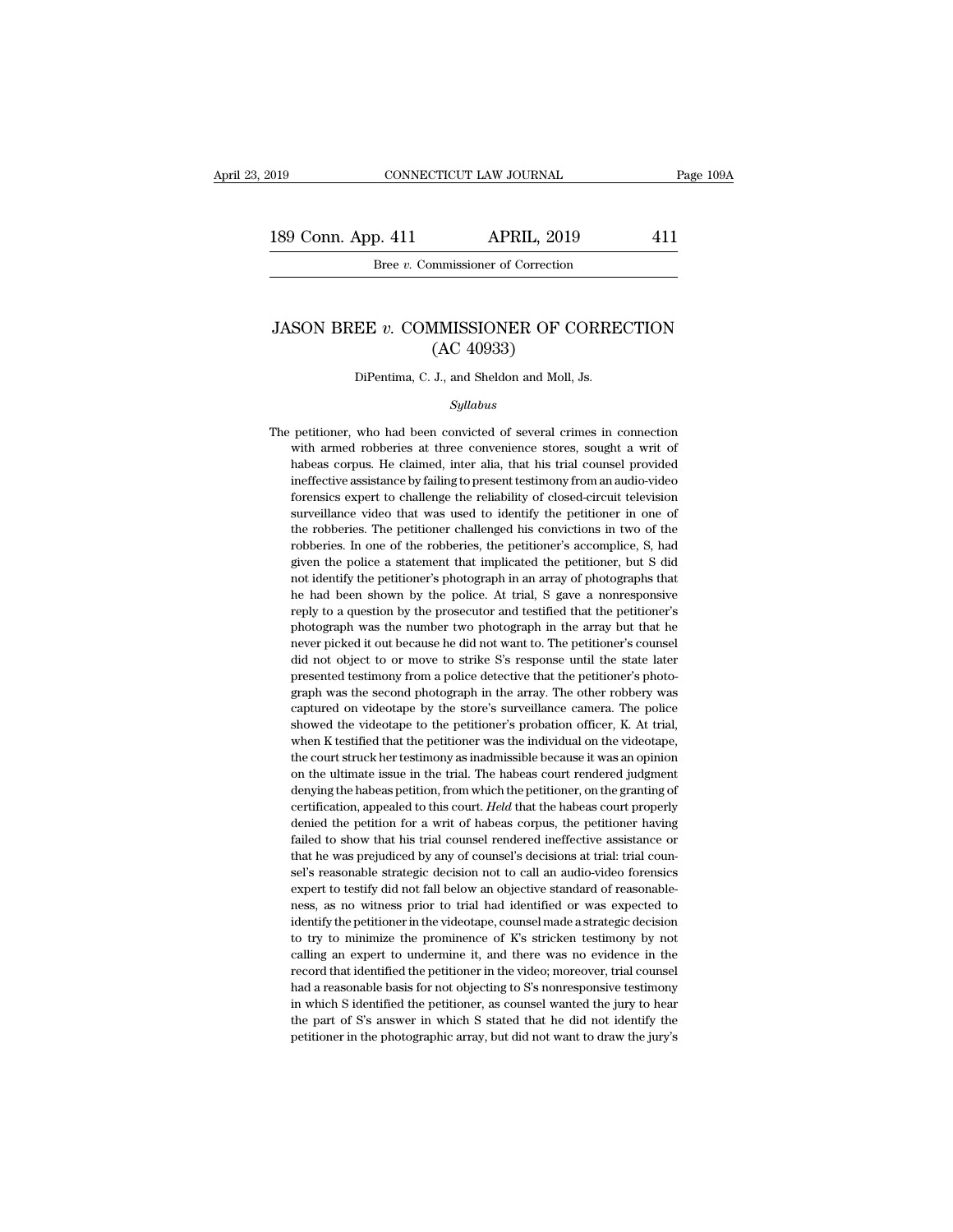# CONNECTICUT LAW JOURNAL April 23, 2019<br>412 APRIL, 2019 189 Conn. App. 411<br>Bree v. Commissioner of Correction CONNECTICUT LAW JOURNAL<br>PRIL, 2019 189 Conn. App<br>Bree *v.* Commissioner of Correction<br>e unhelpful portion of S's testimony, the testime

Example 189 Conn. App. 411<br>
23 Conn. App. 411<br>
24 Connussioner of Correction<br>
24 Connussioner of Correction<br>
24 Connussioner of S's testimony, the testimony was<br>
24 The detective was asked to bolster S's testimony that 2 **APRIL, 2019** 189 Conn. App. 411<br>Bree v. Commissioner of Correction<br>attention to the unhelpful portion of S's testimony, the testimony was<br>not harmful until the detective was asked to bolster S's testimony that<br>the petit 2 APRIL, 2019 189 Conn. App. 411<br>Bree v. Commissioner of Correction<br>attention to the unhelpful portion of S's testimony, the testimony was<br>not harmful until the detective was asked to bolster S's testimony that<br>the petitio Statemann Bree v. Commissioner of Correction<br>Statemann attention to the unhelpful portion of S's testimony, the testimony was<br>not harmful until the detective was asked to bolster S's testimony that<br>the petitioner's photogr Bree  $v$ . Commissioner of Correction<br>attention to the unhelpful portion of S's testimony, the testimony was<br>not harmful until the detective was asked to bolster S's testimony that<br>the petitioner's photograph was the secon attention to the unhelpful portion of S's testimony, the testimony was not harmful until the detective was asked to bolster S's testimony that the petitioner's photograph was the second photograph in the array, S's credibi not harmful until the detective was asked to bolster S's testimony that the petitioner's photograph was the second photograph in the array, S's credibility was thoroughly attacked, and additional evidence was presented tha the petitioner's photograph was the second photograph in the array, she second photograph in the array, S's credibility was thoroughly attacked, and additional evidence was presented that identified the petitioner as the p father, which was thoroughly attacked, and additional evidence was<br>presented that identified the petitioner as the perpetrator of the robbery;<br>furthermore, the petitioner could not demonstrate that there was a<br>reasonable p persented that identified<br>presented that identified<br>furthermore, the petition<br>reasonable probability the<br>different had his counsel<br>father, which would have<br>petitioner's mother.<br>Argued January 22 reasonable probability that the outcome of the trial would have been different had his counsel presented testimony from the petitioner's step-<br>father, which would have been cumulative of prior testimony by the petitioner' father, which would have been cumulative of prior testimony by the petitioner's mother.<br> *Procedural History*<br> *Procedural History*<br> *Procedural History*<br> **Amended petition for a writ of habeas corpus,** 

different had his counsel presented testimony from the petitioner's step-<br>father, which would have been cumulative of prior testimony by the<br>petitioner's mother.<br>Argued January 22—officially released April 23, 2019<br>*Proced* father, which would have been cumulative of prior testimony by the<br>petitioner's mother.<br>Argued January 22—officially released April 23, 2019<br>*Procedural History*<br>Amended petition for a writ of habeas corpus,<br>brought to the From Marqued January 22—officially released April 23, 2019<br>*Procedural History*<br>Amended petition for a writ of habeas corpus,<br>brought to the Superior Court in the judicial district of<br>Tolland and tried to the court, *Cobb* Argued January 22—officially released April 23, 2019<br> *Procedural History*<br> **Amended petition for a writ of habeas corpus,**<br>
brought to the Superior Court in the judicial district of<br>
Tolland and tried to the court, *Cobb* Frocedural History<br>
incomplexity of the Superior Court in the judicial district of<br>
Tolland and tried to the court, *Cobb*, *J*.; judgment deny-<br>
ing the petition, from which the petitioner, on the grant-<br>
ing of certifica Find the Superior Formation<br>Brought to the Superior Court in<br>Tolland and tried to the court, C<br>ing the petition, from which the<br>ing of certification, appealed to<br>Freesia Singngam Waldron<br>the appellant (petitioner).<br>James M *James M. Ralls*, assistant state's attorney and the betting of certification, appealed to this court. Affirmed.<br>Freesia Singngam Waldron, assigned counsel, for<br>e appellant (petitioner).<br>James M. Ralls, assistant state's a

ing the petition, from which the petitioner, on the grant-<br>ing of certification, appealed to this court. *Affirmed.*<br>Freesia Singngam Waldron, assigned counsel, for<br>the appellant (petitioner).<br>James M. Ralls, assistant sta ing of certification, appealed to this court. *Affirmed.*<br>Freesia Singngam Waldron, assigned counsel, for<br>the appellant (petitioner).<br>James M. Ralls, assistant state's attorney, with<br>whom, on the brief, were Margaret E. Ke Freesia Singngam Waldron, assigned counsel, 1<br>the appellant (petitioner).<br>James M. Ralls, assistant state's attorney, wi<br>whom, on the brief, were Margaret E. Kelley, state<br>attorney, and Angela R. Macchiarulo, senior assist *James M. Ralls,* assistant state's attorney, with<br>nom, on the brief, were *Margaret E. Kelley*, state's<br>torney, and *Angela R. Macchiarulo*, senior assistant<br>the's attorney, for the appellee (respondent).<br>*Opinion*<br>SHELDO

## *Opinion*

whom, on the brief, were *Margaret E. Kelley*, state's<br>attorney, and *Angela R. Macchiarulo*, senior assistant<br>state's attorney, for the appellee (respondent).<br> $o_{pinion}$ <br>SHELDON, J. The petitioner, Jason Bree, appeals<br>from attorney, and *Angela R. Macchiarulo*, senior assistant<br>state's attorney, for the appellee (respondent).<br>Opinion<br>SHELDON, J. The petitioner, Jason Bree, appeals<br>from the judgment of the habeas court denying his<br>amended pet state's attorney, for the appellee (respondent).<br>  $\phi_{pinion}$ <br>
SHELDON, J. The petitioner, Jason Bree, appeals<br>
from the judgment of the habeas court denying his<br>
amended petition for a writ of habeas corpus, in which<br>
the cl **SHELDON, J. The petitioner, Jason Bree, appeals<br>from the judgment of the habeas court denying his<br>amended petition for a writ of habeas corpus, in which<br>he claimed that trial counsel in his underlying criminal<br>prosecution**  $\sigma_{\rm{photon}}$ <br>SHELDON, J. The petitioner, Jason Bree, appeals<br>from the judgment of the habeas court denying his<br>amended petition for a writ of habeas corpus, in which<br>he claimed that trial counsel in his underlying criminal SHELDON, J. The petitioner, Jason Bree, appeals<br>from the judgment of the habeas court denying his<br>amended petition for a writ of habeas corpus, in which<br>he claimed that trial counsel in his underlying criminal<br>prosecution from the judgment of the habeas court denying his<br>amended petition for a writ of habeas corpus, in which<br>he claimed that trial counsel in his underlying criminal<br>prosecution had rendered ineffective assistance in<br>defending amended petition for a writ of habeas corpus, in which<br>he claimed that trial counsel in his underlying criminal<br>prosecution had rendered ineffective assistance in<br>defending him against charges filed in connection with<br>arme he claimed that trial counsel in his underlying criminal<br>prosecution had rendered ineffective assistance in<br>defending him against charges filed in connection with<br>armed robberies of convenience stores in three Con-<br>necticu prosecution had rendered ineffective assistance in<br>defending him against charges filed in connection with<br>armed robberies of convenience stores in three Con-<br>necticut towns. On appeal, the petitioner claims that<br>the habeas defending him against charges filed in connection with armed robberies of convenience stores in three Connecticut towns. On appeal, the petitioner claims that the habeas court erred in ruling that his trial counsel did not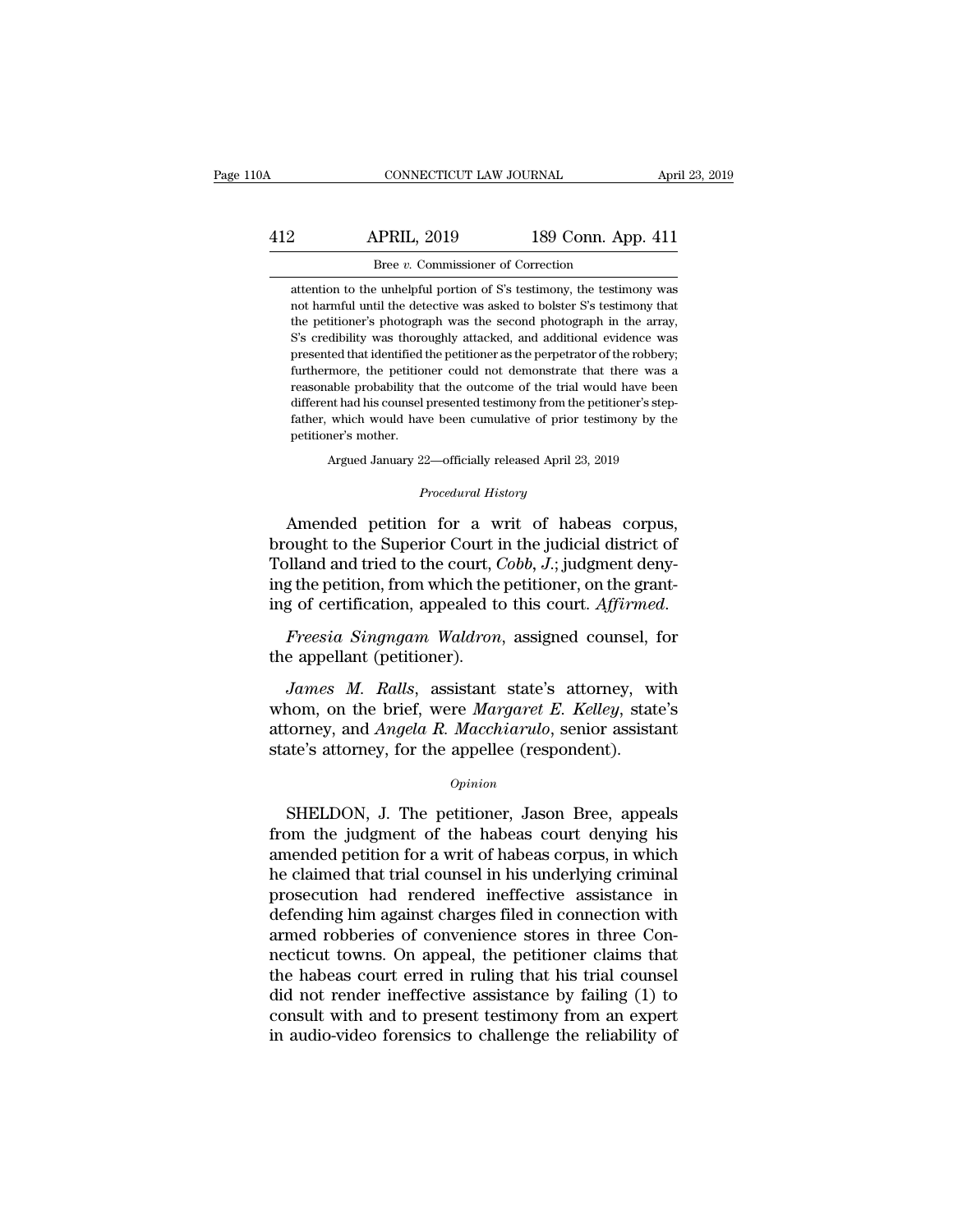# 189 Conn. App. 411 APRIL, 2019 413<br>
There v. Commissioner of Correction Bree *v.* Commissioner of Correction

connectricut television surveillance video evidence<br>
and the video evidence<br>
closed-circuit television surveillance video evidence<br>
used by the state to identify him as the perpetrator in<br>
one of the rebberies: (2) to time 189 Conn. App. 411 APRIL, 2019 413<br>
Bree v. Commissioner of Correction<br>
closed-circuit television surveillance video evidence<br>
used by the state to identify him as the perpetrator in<br>
one of the robberies; (2) to timely ob 189 Conn. App. 411 APRIL, 2019 413<br>
Bree *v*. Commissioner of Correction<br>
closed-circuit television surveillance video evidence<br>
used by the state to identify him as the perpetrator in<br>
one of the robberies; (2) to timely 189 Conn. App. 411 APRIL, 2019 413<br>  $\frac{\text{Bree } v. \text{ Commissioner of Correction}}{\text{closed-circuit television surveillance video evidence}}$ <br>
used by the state to identify him as the perpetrator in<br>
one of the robberies; (2) to timely object to and move<br>
to strike the nonresponsive testimony o Bree v. Commissioner of Correction<br>
closed-circuit television surveillance video evidence<br>
used by the state to identify him as the perpetrator in<br>
one of the robberies; (2) to timely object to and move<br>
to strike the non Example *v*. Commissioner of Correction<br>closed-circuit television surveillance video evidence<br>used by the state to identify him as the perpetrator in<br>one of the robberies; (2) to timely object to and move<br>to strike the no closed-circuit television surveillance video evidence<br>used by the state to identify him as the perpetrator in<br>one of the robberies; (2) to timely object to and move<br>to strike the nonresponsive testimony of the petitioner's used by the state to identify him as the perpetrator in<br>one of the robberies; (2) to timely object to and move<br>to strike the nonresponsive testimony of the petitioner's<br>alleged accomplice, Gabriel Santiago, identifying the one of the robberies; (2) to timely object to and move<br>to strike the nonresponsive testimony of the petitioner's<br>alleged accomplice, Gabriel Santiago, identifying the<br>petitioner's photograph in a photographic array as that to strike the nonresponsive testimony of the petitioner's<br>alleged accomplice, Gabriel Santiago, identifying the<br>petitioner's photograph in a photographic array as that<br>of a perpetrator of another of the underlying robberie alleged accomplice, Gabriel Santiago, identifying the<br>petitioner's photograph in a photographic array as that<br>of a perpetrator of another of the underlying robberies;<br>and (3) to present the testimony of the petitioner's<br>st petitioner's photograph in a photographic array as that<br>of a perpetrator of another of the underlying robberies;<br>and (3) to present the testimony of the petitioner's<br>stepfather, Ronald Riebling, to bolster exculpatory tesa perpertual of another of an analysing researchs,<br>d (3) to present the testimony of the petitioner's<br>epfather, Ronald Riebling, to bolster exculpatory tes-<br>nony from his wife, Sue Riebling, the petitioner's<br>other. We disa example of the sessional conductions of the perfection of the perfection of the perfection of the perfection of the perfection of the perfection and, therefore, affirm the judgment of the habeas court.<br>The following facts

Exeptrance, to hard the band, to be solved chempatory to timeony from his wife, Sue Riebling, the petitioner's mother. We disagree with the petitioner's claims and, therefore, affirm the judgment of the habeas court.<br>The f informations of the material model is more than the performand model in the formation and, therefore, affirm the judgment of the habeas court.<br>The following facts and procedural history are relevant to this appeal. In his modical. We disagree what the perficience is entired,<br>therefore, affirm the judgment of the habeas court.<br>The following facts and procedural history are<br>relevant to this appeal. In his underlying criminal prose-<br>cution, th The following facts and procedural history are<br>relevant to this appeal. In his underlying criminal prose-<br>cution, the petitioner was accused in separate<br>informations of crimes arising from armed robberies at<br>convenience st The following facts and procedural history are<br>relevant to this appeal. In his underlying criminal prose-<br>cution, the petitioner was accused in separate<br>informations of crimes arising from armed robberies at<br>convenience st relevant to this appeal. In his underlying criminal prosecution, the petitioner was accused in separate informations of crimes arising from armed robberies at convenience stores in Shelton, Woodbridge and Ansonia. Two of cution, the petitioner was accused in separate<br>informations of crimes arising from armed robberies at<br>convenience stores in Shelton, Woodbridge and Anso-<br>nia. Two of these robberies are at issue in this appeal.<br>The first r informations of crimes arising from armed robberies at convenience stores in Shelton, Woodbridge and Ansonia. Two of these robberies are at issue in this appeal. The first robbery here at issue took place, as described by convenience stores in Shelton, Woodbridge and Anso-<br>nia. Two of these robberies are at issue in this appeal.<br>The first robbery here at issue took place, as described<br>by this court in affirming the petitioner's convictions<br> nia. Two of these robberies are at issue in this appeal.<br>The first robbery here at issue took place, as described<br>by this court in affirming the petitioner's convictions<br>on direct appeal, as follows: "On September 27, 2008 The first robbery here at issue took place, as described<br>by this court in affirming the petitioner's convictions<br>on direct appeal, as follows: "On September 27, 2008,<br>at approximately 6:30 a.m., Nalinjumar Patel was work-<br> by this court in affirming the petitioner's convictions<br>on direct appeal, as follows: "On September 27, 2008,<br>at approximately 6:30 a.m., Nalinjumar Patel was work-<br>ing at the Wooster Street Market, a convenience store<br>in on direct appeal, as follows: "On September 27, 2008,<br>at approximately 6:30 a.m., Nalinjumar Patel was work-<br>ing at the Wooster Street Market, a convenience store<br>in Shelton, when Gabriel Santiago entered the store,<br>asked at approximately 6:30 a.m., Nalinjumar Patel was working at the Wooster Street Market, a convenience store in Shelton, when Gabriel Santiago entered the store, asked for loose cigarettes and inquired in what town the store ing at the Wooster Street Market, a convenience store<br>in Shelton, when Gabriel Santiago entered the store,<br>asked for loose cigarettes and inquired in what town<br>the store was located. When Patel told Santiago that<br>he was in in Shelton, when Gabriel Santiago entered the store,<br>asked for loose cigarettes and inquired in what town<br>the store was located. When Patel told Santiago that<br>he was in Shelton and informed him that the store did<br>not sell asked for loose cigarettes and inquired in what town<br>the store was located. When Patel told Santiago that<br>he was in Shelton and informed him that the store did<br>not sell loose cigarettes, Santiago left. Soon thereafter,<br>the the store was located. When Patel told Santiago that<br>he was in Shelton and informed him that the store did<br>not sell loose cigarettes, Santiago left. Soon thereafter,<br>the [petitioner] and William Torres entered the store.<br>T he was in Shelton and informed him that the store did<br>not sell loose cigarettes, Santiago left. Soon thereafter,<br>the [petitioner] and William Torres entered the store.<br>The [petitioner] jumped behind the counter and took<br>ap not sell loose cigarettes, Santiago left. Soon thereafter,<br>the [petitioner] and William Torres entered the store.<br>The [petitioner] jumped behind the counter and took<br>approximately ninety cartons of cigarettes while Torres<br> the [petitioner] and William Torres entered the store.<br>The [petitioner] jumped behind the counter and took<br>approximately ninety cartons of cigarettes while Torres<br>pointed a gun at Patel, demanding his wallet. During<br>the co The [petitioner] jumped behind the counter and took<br>approximately ninety cartons of cigarettes while Torres<br>pointed a gun at Patel, demanding his wallet. During<br>the course of the robbery, a regular customer, Anthony<br>Carrol approximately ninety cartons of cigarettes while Torres<br>pointed a gun at Patel, demanding his wallet. During<br>the course of the robbery, a regular customer, Anthony<br>Carroll, entered the store, and exclaimed: 'What the hell<br>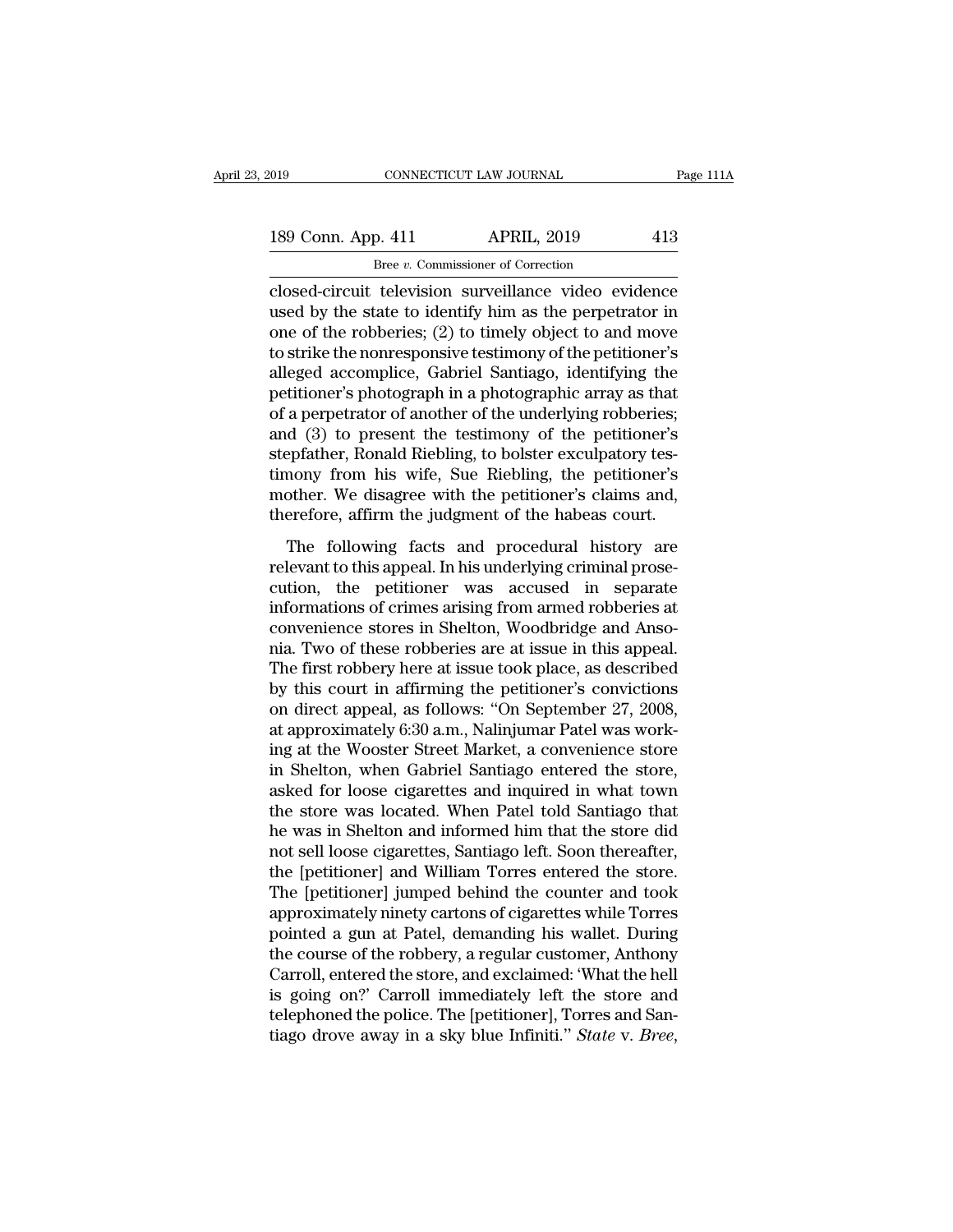| 2Α  | CONNECTICUT LAW JOURNAL                                                               |                    | April 23, 2019 |
|-----|---------------------------------------------------------------------------------------|--------------------|----------------|
| 414 | <b>APRIL, 2019</b>                                                                    | 189 Conn. App. 411 |                |
|     | Bree v. Commissioner of Correction                                                    |                    |                |
|     | 136 Conn. App. 1, 4, 43 A.3d 793, cert. denied, 305 Conn.<br>926, 47 A.3d 885 (2012). |                    |                |
|     | Surveillance cameras inside and outside of the store                                  |                    |                |

 $\frac{\text{APRIL, 2019}}{\text{Bree } v. \text{ Commissioner of Correction}}$ <br>  $\frac{6 \text{ Conn. App. 1, 4, 43 A.3d 793, cert. denied, 305 Conn.}}{6, 47 A.3d 885 (2012).}$ <br>
Surveillance cameras inside and outside of the store<br>
ptured the robbery on videotape. At the conclusion<br>
their initial i 414 APRIL, 2019 189 Conn. App. 411<br>Bree v. Commissioner of Correction<br>136 Conn. App. 1, 4, 43 A.3d 793, cert. denied, 305 Conn.<br>926, 47 A.3d 885 (2012).<br>Surveillance cameras inside and outside of the store<br>captured the ro Bree *v.* Commissioner of Correction<br>
136 Conn. App. 1, 4, 43 A.3d 793, cert. denied, 305 Conn.<br>
926, 47 A.3d 885 (2012).<br>
Surveillance cameras inside and outside of the store<br>
captured the robbery on videotape. At the co 136 Conn. App. 1, 4, 43 A.3d 793, cert. denied, 305 Conn.<br>926, 47 A.3d 885 (2012).<br>Surveillance cameras inside and outside of the store<br>captured the robbery on videotape. At the conclusion<br>of their initial investigation, h 150 Collit. App. 1, 4, 45 A.5d 795, Cert. defined, 505 Collit.<br>926, 47 A.3d 885 (2012).<br>Surveillance cameras inside and outside of the store<br>captured the robbery on videotape. At the conclusion<br>of their initial investigati  $\sigma$  sectors of  $\tau$  and  $\sigma$  and  $\sigma$  and  $\sigma$  and  $\sigma$  and  $\sigma$  and  $\sigma$  and  $\sigma$  and  $\sigma$  and  $\sigma$  and  $\sigma$  and  $\sigma$  and  $\sigma$  and  $\sigma$  and  $\sigma$  leads as to the identities of the perpetrators.<br>Detective Benjamin Trabka Surveillance cameras inside and outside of the store<br>captured the robbery on videotape. At the conclusion<br>of their initial investigation, however, the Shelton police<br>had no leads as to the identities of the perpetrators.<br>D captured the robbery on videotape. At the conclusion<br>of their initial investigation, however, the Shelton police<br>had no leads as to the identities of the perpetrators.<br>Detective Benjamin Trabka of the Shelton Police<br>Depart of their initial investigation, however, the Shelton police<br>had no leads as to the identities of the perpetrators.<br>Detective Benjamin Trabka of the Shelton Police<br>Department thus sent still photographs taken from the<br>store had no leads as to the identities of the perpetrators.<br>Detective Benjamin Trabka of the Shelton Police<br>Department thus sent still photographs taken from the<br>store's surveillance video to local newspapers to seek<br>the public Detective Benjamin Trabka of the Shelton Police<br>Department thus sent still photographs taken from the<br>store's surveillance video to local newspapers to seek<br>the public's help in identifying the perpetrators. On<br>September 3 Department thus sent still photographs taken from the<br>store's surveillance video to local newspapers to seek<br>the public's help in identifying the perpetrators. On<br>September 30, 2008, the Shelton Police Department<br>received store's surveillance video to local newspapers to seek<br>the public's help in identifying the perpetrators. On<br>September 30, 2008, the Shelton Police Department<br>received an anonymous tip that one of the three persons<br>shown i the public's help in identifying the perpetrators. On<br>September 30, 2008, the Shelton Police Department<br>received an anonymous tip that one of the three persons<br>shown in the video was Santiago. Upon being located<br>by the pol September 30, 2008, the Shelton Police Department<br>received an anonymous tip that one of the three persons<br>shown in the video was Santiago. Upon being located<br>by the police, Santiago gave a statement implicating<br>the petitio received an anonymous tip that one of the three persons<br>shown in the video was Santiago. Upon being located<br>by the police, Santiago gave a statement implicating<br>the petitioner in the Shelton robbery. When, however,<br>Trabka shown in the video was Santiago. Upon being located<br>by the police, Santiago gave a statement implicating<br>the petitioner in the Shelton robbery. When, however,<br>Trabka presented Santiago with a photographic array<br>that includ by the police, Santiago gave a s<br>the petitioner in the Shelton robb<br>Trabka presented Santiago with :<br>that included a photograph of the<br>did not make an identification. T<br>tion, Trabka later learned that th<br>sky blue Infiniti Experiment in the shelton robbery, when, however,<br>abka presented Santiago with a photographic array<br>at included a photograph of the petitioner, Santiago<br>d not make an identification. Through his investiga-<br>n, Trabka later Trabka presented santrago with a photographic array<br>that included a photograph of the petitioner, Santiago<br>did not make an identification. Through his investiga-<br>tion, Trabka later learned that the petitioner owned a<br>sky b

that included a photograph of the petrioner, santiago<br>
did not make an identification. Through his investiga-<br>
tion, Trabka later learned that the petitioner owned a<br>
sky blue Infiniti automobile.<br>
The second robbery, as t did not hiake an identification. Through his investiga-<br>tion, Trabka later learned that the petitioner owned a<br>sky blue Infiniti automobile.<br>The second robbery, as this court described it on<br>the petitioner's direct appeal, cont, Trabka later learned that the petitioner owned a<br>sky blue Infiniti automobile.<br>The second robbery, as this court described it on<br>the petitioner's direct appeal, took place as follows:<br>"[W]hile Vamsi Makdhal was worki sky bue minuti automobie.<br>
The second robbery, as this court described it on<br>
the petitioner's direct appeal, took place as follows:<br>
"[W]hile Vamsi Makdhal was working at the counter<br>
of a Lukoil convenience store in Wood The second robbery, as this court described it on<br>the petitioner's direct appeal, took place as follows:<br>"[W]hile Vamsi Makdhal was working at the counter<br>of a Lukoil convenience store in Woodbridge and his<br>cousin, Imran S the petitioner's direct appeal, took place as follows:<br>"[W]hile Vamsi Makdhal was working at the counter<br>of a Lukoil convenience store in Woodbridge and his<br>cousin, Imran Sarfani, was completing paperwork in<br>a back office, "[W]hile Vamsi Makdhal was working at the counter<br>of a Lukoil convenience store in Woodbridge and his<br>cousin, Imran Sarfani, was completing paperwork in<br>a back office, the [petitioner] entered the store. The<br>[petitioner] p of a Lukoil convenience store in Woodbridge and his<br>cousin, Imran Sarfani, was completing paperwork in<br>a back office, the [petitioner] entered the store. The<br>[petitioner] placed a knife next to Makdhal's stomach<br>and said ' cousin, Imran Sarfani, was completing paperwork in<br>a back office, the [petitioner] entered the store. The<br>[petitioner] placed a knife next to Makdhal's stomach<br>and said 'give me the cash.' The [petitioner] briefly held<br>the a back office, the [petitioner] entered the store. The<br>[petitioner] placed a knife next to Makdhal's stomach<br>and said 'give me the cash.' The [petitioner] briefly held<br>the knife at Makdhal's neck as well. Makdhal went over [petitioner] placed a knife next to Makdhal's stomach<br>and said 'give me the cash.' The [petitioner] briefly held<br>the knife at Makdhal's neck as well. Makdhal went over<br>to the cash register and opened it, but was too fright and said 'give me the cash.' The [petitioner] briefly held<br>the knife at Makdhal's neck as well. Makdhal went over<br>to the cash register and opened it, but was too fright-<br>ened to give the [petitioner] the cash, so the [peti the knife at Makdhal's neck as well. Makdhal went over<br>to the cash register and opened it, but was too fright-<br>ened to give the [petitioner] the cash, so the [petitioner]<br>took the cash himself. When the [petitioner] asked to the cash register and opened it, but was too frightened to give the [petitioner] the cash, so the [petitioner] took the cash himself. When the [petitioner] asked for cartons of cigarettes, Makdhal informed him that the ened to give the [petitioner] the cash, so the [petitioner] took the cash himself. When the [petitioner] asked for cartons of cigarettes, Makdhal informed him that the cartons were kept in the back office. The [petitioner]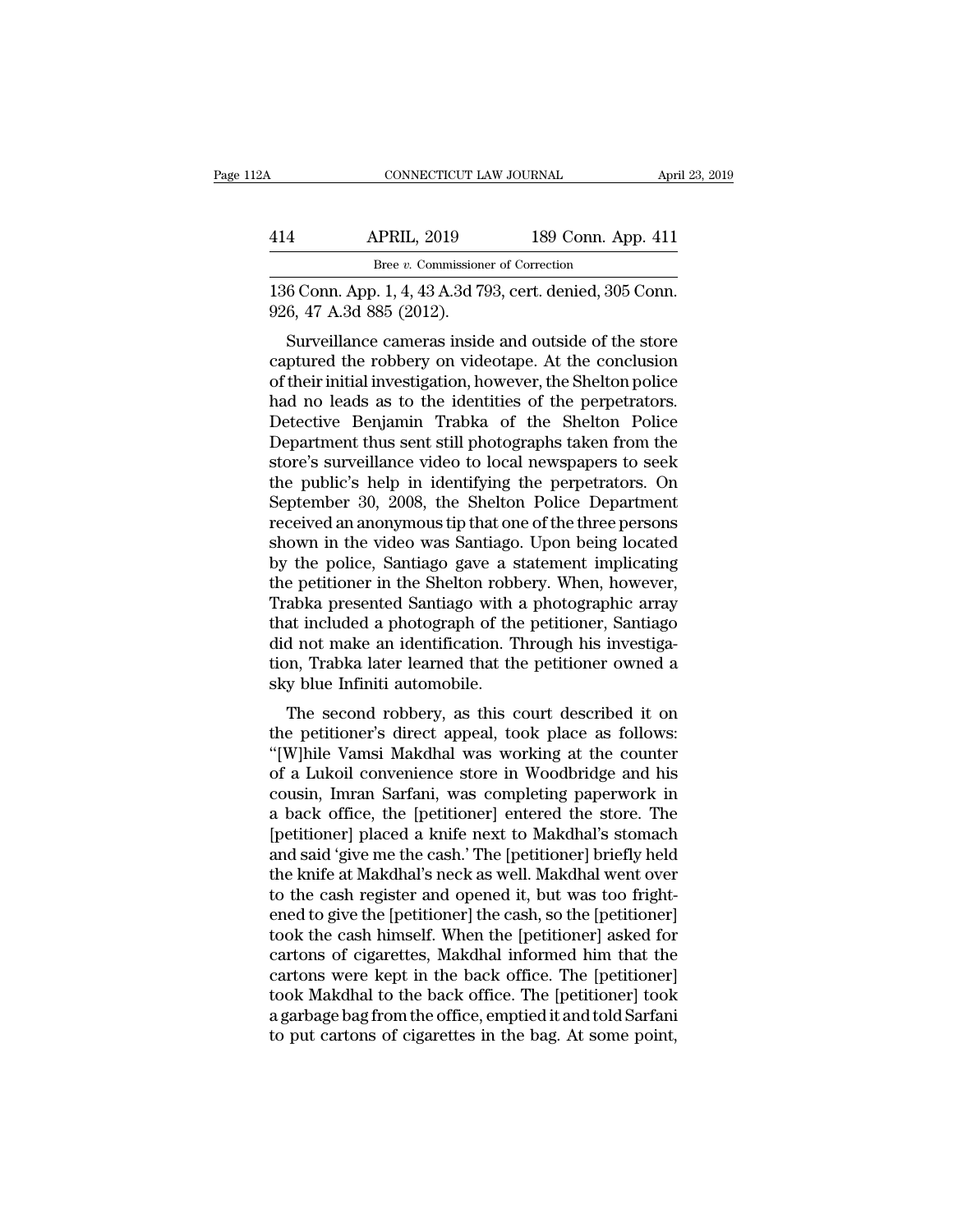| 2019 |                    | CONNECTICUT LAW JOURNAL                                   | Page 113A |
|------|--------------------|-----------------------------------------------------------|-----------|
|      | 189 Conn. App. 411 | <b>APRIL, 2019</b>                                        | 415       |
|      |                    | Bree v. Commissioner of Correction                        |           |
|      |                    | the Inetitionerl waved the knife at Sarfani After Sarfani |           |

The Equation CONNECTICUT LAW JOURNAL Page 11:<br>
189 Conn. App. 411 APRIL, 2019 415<br>
Bree v. Commissioner of Correction<br>
the [petitioner] waved the knife at Sarfani. After Sarfani<br>
complied, the [petitioner] ran out of the s 189 Conn. App. 411 APRIL, 2019 415<br>Bree v. Commissioner of Correction<br>the [petitioner] waved the knife at Sarfani. After Sarfani<br>complied, the [petitioner] ran out of the store. Makdhal<br>ran out of the store and was able to 189 Conn. App. 411 APRIL, 2019 415<br>
Bree v. Commissioner of Correction<br>
the [petitioner] waved the knife at Sarfani. After Sarfani<br>
complied, the [petitioner] ran out of the store. Makdhal<br>
ran out of the store and was ab 189 Conn. App. 411 APRIL, 2019 415<br>
Bree v. Commissioner of Correction<br>
the [petitioner] waved the knife at Sarfani. After Sarfani<br>
complied, the [petitioner] ran out of the store. Makdhal<br>
ran out of the store and was ab Bree *v*. Commissioner of Correction<br>the [petitioner] waved the knife at Sarfani. After Sarfani<br>complied, the [petitioner] ran out of the store. Makdhal<br>ran out of the store and was able to see the model of<br>the car that t e [petitioner] waved the knife at Sarfani. After Sarfani<br>mplied, the [petitioner] ran out of the store. Makdhal<br>n out of the store and was able to see the model of<br>e car that the [petitioner] drove away in, [a Chrysler<br>0] the [petholer] waved the kille at Sariani. After Sariani<br>complied, the [petitioner] ran out of the store. Makdhal<br>ran out of the store and was able to see the model of<br>the car that the [petitioner] drove away in, [a Chrysl

complied, the [petholier] ran out of the store. Maxuliar<br>ran out of the store and was able to see the model of<br>the car that the [petitioner] drove away in, [a Chrysler<br>300] and [its] partial license plate number." Id., 5–6 ran out of the store and was able to see the moder of<br>the car that the [petitioner] drove away in, [a Chrysler<br>300] and [its] partial license plate number." Id., 5–6.<br>The Woodbridge robbery was also captured on video-<br>tape an identification. Detective Robert Crowther of the Woodbridge Police Department and the video was recovered by the police. As in the Shelton case, no witness to the Woodbridge robbery was able to make an identification. D Sooj and [its] partial ncense plate number. Tu., 5–0.<br>The Woodbridge robbery was also captured on video-<br>tape by the store's surveillance camera, and the video<br>was recovered by the police. As in the Shelton case,<br>no witnes The Woodbridge robbery was also captured on video-<br>tape by the store's surveillance camera, and the video<br>was recovered by the police. As in the Shelton case,<br>no witness to the Woodbridge robbery was able to make<br>an identi tape by the store's surveillance camera, and the video<br>was recovered by the police. As in the Shelton case,<br>mo witness to the Woodbridge robbery was able to make<br>an identification. Detective Robert Crowther of the<br>Woodbrid was recovered by the police. As in the Shelton case,<br>no witness to the Woodbridge robbery was able to make<br>an identification. Detective Robert Crowther of the<br>Woodbridge Police Department therefore requested<br>that a dispatc no witness to the Woodbridge robbery was able to make<br>an identification. Detective Robert Crowther of the<br>Woodbridge Police Department therefore requested<br>that a dispatcher from his department run various per-<br>mutations of an identification. Detective Robert Crowther of the<br>Woodbridge Police Department therefore requested<br>that a dispatcher from his department run various per-<br>mutations of the partial license plate number that the<br>victim had Woodbridge Police Department therefore requested<br>that a dispatcher from his department run various per-<br>mutations of the partial license plate number that the<br>victim had given him in an attempt to match it to a<br>Chrysler 30 that a dispatcher from his department run various permutations of the partial license plate number that the victim had given him in an attempt to match it to a Chrysler 300. He eventually determined that the vehicle was ow mutations of the partial license plate number that the victim had given him in an attempt to match it to a Chrysler 300. He eventually determined that the vehicle was owned by Enterprise Rental Car, which had rented it to victim had given him in an attempt to match it to a<br>Chrysler 300. He eventually determined that the vehicle<br>was owned by Enterprise Rental Car, which had rented<br>it to the petitioner at the time of the robbery. Upon<br>receivi Chrysler 300. He eventually determined that the vehicle<br>was owned by Enterprise Rental Car, which had rented<br>it to the petitioner at the time of the robbery. Upon<br>receiving this information, Crowther questioned the<br>petitio was owned by Enterprise Rental Car, which had rented<br>it to the petitioner at the time of the robbery. Upon<br>receiving this information, Crowther questioned the<br>petitioner about the robbery after informing him only<br>that the it to the petitioner at the time of the robbery. Upon<br>receiving this information, Crowther questioned the<br>petitioner about the robbery after informing him only<br>that the police knew that a vehicle he had rented had<br>been use receiving this information, Crowther questioned the<br>petitioner about the robbery after informing him only<br>that the police knew that a vehicle he had rented had<br>been used in the robbery and that they wanted to speak<br>to him petitioner about the robbery after informing him only<br>that the police knew that a vehicle he had rented had<br>been used in the robbery and that they wanted to speak<br>to him about it. During the course of the interview, the<br>pe that the police knew that a vehicle he had rented had<br>been used in the robbery and that they wanted to speak<br>to him about it. During the course of the interview, the<br>petitioner blurted out: "I don't know anything about<br>put used. Film about it. During the course of the interview, the<br>titioner blurted out: "I don't know anything about<br>titing no knife to anybody's neck." Crowther noted<br>at he had not told the petitioner either what kind of<br>eapon was u petitioner blutted out. The dot know anything about<br>putting no knife to anybody's neck." Crowther noted<br>that he had not told the petitioner either what kind of<br>weapon was used during the robbery or how it was<br>used.<br>Subsequ

putting no kille to anybody's neck. Crowther noted<br>that he had not told the petitioner either what kind of<br>weapon was used during the robbery or how it was<br>used.<br>Subsequently, Crowther contacted the petitioner's<br>probation that he had not told the petitioner entier what kind of<br>weapon was used during the robbery or how it was<br>used.<br>Subsequently, Crowther contacted the petitioner's<br>probation officer, Tricia Kolich, and "told [her] that [the<br>p weapon was used during the robbery or now it was<br>used.<br>Subsequently, Crowther contacted the petitioner's<br>probation officer, Tricia Kolich, and "told [her] that [the<br>police] had [surveillance video] of a robbery, in which<br>t Subsequently, Crowther contacted the petitioner's<br>probation officer, Tricia Kolich, and "told [her] that [the<br>police] had [surveillance video] of a robbery, in which<br>they thought [the petitioner] was a suspect, and because Subsequently, Crowther contacted the petitioner's<br>probation officer, Tricia Kolich, and "told [her] that [the<br>police] had [surveillance video] of a robbery, in which<br>they thought [the petitioner] was a suspect, and because probation officer, Tricia Kolich, and "told [her] that [the<br>police] had [surveillance video] of a robbery, in which<br>they thought [the petitioner] was a suspect, and because<br>[she] had [the petitioner] on probation, they wer police] had [surveillance video] of a robbery, in which<br>they thought [the petitioner] was a suspect, and because<br>[she] had [the petitioner] on probation, they were won-<br>dering would [she] be able to identify him in a video they thought [the petitioner] was a suspect, and because<br>[she] had [the petitioner] on probation, they were won-<br>dering would [she] be able to identify him in a video."<br>Kolich met with Crowther to view the video and told<br>h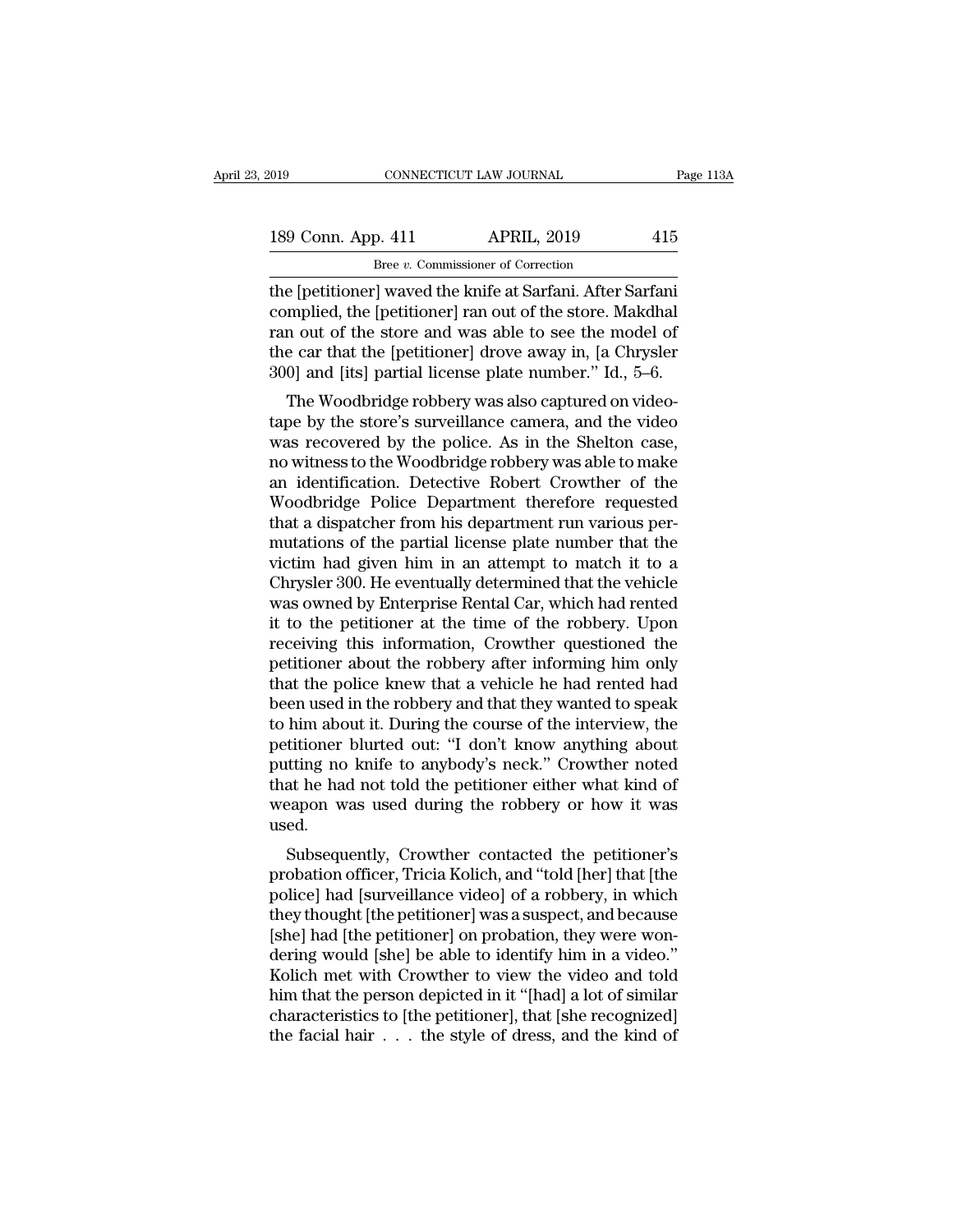| l4A | CONNECTICUT LAW JOURNAL            |                    | April 23, 2019 |
|-----|------------------------------------|--------------------|----------------|
| 416 | <b>APRIL, 2019</b>                 | 189 Conn. App. 411 |                |
|     | Bree v. Commissioner of Correction |                    |                |

STRUE CONNECTICUT LAW JOURNAL April 23, 2019<br>
APRIL, 2019 189 Conn. App. 411<br>
Bree v. Commissioner of Correction<br>
Strut, or the walk, coming through the store, as being<br>
the same as [the petitioner]." After further police 416 APRIL, 2019 189 Conn. App. 411<br>Bree v. Commissioner of Correction<br>strut, or the walk, coming through the store, as being<br>the same as [the petitioner]." After further police inves-<br>tigation, the petitioner was arrested  $\begin{array}{c|c} \text{APRIL, 2019} & \text{189 Conn. App. 411} \\ \hline \text{Bree } v. \text{ Commissioner of Correction} \\ \text{strut, or the walk, coming through the store, as being} \\ \text{the same as [the pertinent]." After further police investigation, the pertinent was arrested and charged in connection with both robberies and a third robberg that had been committed in Amonic.} \end{array}$ 416 APRIL, 2019 189 Conn. App. 411<br>Bree v. Commissioner of Correction<br>strut, or the walk, coming through the store, as being<br>the same as [the petitioner]." After further police inves-<br>tigation, the petitioner was arrested Bree *v*. Commissioner of Correct Strut, or the walk, coming through the same as [the petitioner]." After furt tigation, the petitioner was arrested connection with both robberies and a thad been committed in Ansonia. Prio rut, or the walk, coming through the store, as being<br>e same as [the petitioner]." After further police inves-<br>gation, the petitioner was arrested and charged in<br>nmection with both robberies and a third robbery that<br>d been the same as [the petitioner]." After further police inves-<br>tigation, the petitioner was arrested and charged in<br>connection with both robberies and a third robbery that<br>had been committed in Ansonia.<br>Prior to trial, the pet

tigation, the petitioner was arrested and charged in<br>connection with both robberies and a third robbery that<br>had been committed in Ansonia.<br>Prior to trial, the petitioner's attorney, Vito Castignoli,<br>filed several pretrial connection with both robberies and a third robbery that<br>had been committed in Ansonia.<br>Prior to trial, the petitioner's attorney, Vito Castignoli,<br>filed several pretrial motions, including a motion in<br>limine to preclude Ko had been committed in Ansonia.<br>
Prior to trial, the petitioner's attorney, Vito Castignoli,<br>
filed several pretrial motions, including a motion in<br>
limine to preclude Kolich from identifying the petitioner<br>
in the store su Prior to trial, the petitioner's attorney, Vito Castignoli,<br>filed several pretrial motions, including a motion in<br>limine to preclude Kolich from identifying the petitioner<br>in the store surveillance video of the Woodbridge Prior to trial, the petitioner's attorney, Vito Castignoli,<br>filed several pretrial motions, including a motion in<br>limine to preclude Kolich from identifying the petitioner<br>in the store surveillance video of the Woodbridge filed several pretrial motions, including a motion in<br>limine to preclude Kolich from identifying the petitioner<br>in the store surveillance video of the Woodbridge rob-<br>bery. He argued that the identification was tainted by<br> limine to preclude Kolich from identifying the petitioner<br>in the store surveillance video of the Woodbridge rob-<br>bery. He argued that the identification was tainted by<br>the suggestive identification procedure employed by<br>Cr in the store surveillance video of the Woodbridge rob-<br>bery. He argued that the identification was tainted by<br>the suggestive identification procedure employed by<br>Crowther, who had interviewed Kolich. He claimed,<br>more speci bery. He argued that the identification was tainted by<br>the suggestive identification procedure employed by<br>Crowther, who had interviewed Kolich. He claimed,<br>more specifically, that Crowther had asked Kolich to<br>identify the the suggestive identification procedure employed by<br>Crowther, who had interviewed Kolich. He claimed,<br>more specifically, that Crowther had asked Kolich to<br>identify the petitioner personally, identifying him by<br>name, rather Crowther, who had interviewed Kolich. He claimed,<br>more specifically, that Crowther had asked Kolich to<br>identify the petitioner personally, identifying him by<br>name, rather than asking her more generally if she rec-<br>ognized more specifically, that Crowther had asked Kolich to<br>identify the petitioner personally, identifying him by<br>name, rather than asking her more generally if she rec-<br>ognized anyone in the video. Castignoli further argued<br>th identify the petitioner personally, identifying him by<br>name, rather than asking her more generally if she rec-<br>ognized anyone in the video. Castignoli further argued<br>that Kolich's identification of the petitioner should be name, rather than asking her more generally if she rec-<br>ognized anyone in the video. Castignoli further argued<br>that Kolich's identification of the petitioner should be<br>precluded because it constituted a lay opinion about t ognized anyone in the video. Castignoli further argued<br>that Kolich's identification of the petitioner should be<br>precluded because it constituted a lay opinion about the<br>ultimate issue in the case, and, thus, was inadmissib that Kolich's identification of the petitioner should be<br>precluded because it constituted a lay opinion about the<br>ultimate issue in the case, and, thus, was inadmissible<br>under *State* v. *Finan*, 275 Conn. 60, 68–69, 881 precluded because it constituted a lay opinion about the<br>ultimate issue in the case, and, thus, was inadmissible<br>under *State* v. *Finan*, 275 Conn. 60, 68–69, 881 A.2d 187<br>(2005) (holding that whether defendant was one of ultimate issue in the case, and, thus, was inadmissible<br>under *State* v. *Finan*, 275 Conn. 60, 68–69, 881 A.2d 187<br>(2005) (holding that whether defendant was one of two<br>perpetrators of robbery shown on surveillance videounder *State* v. *Finan*, 275 Conn. 60, 68–69, 881 A.2d 187<br>(2005) (holding that whether defendant was one of two<br>perpetrators of robbery shown on surveillance video-<br>tape was ultimate issue of fact in defendant's trial an  $(2005)$  (holding that whether defendant was one of two<br>perpetrators of robbery shown on surveillance video-<br>tape was ultimate issue of fact in defendant's trial and<br>to admit lay opinion testimony that defendant was<br>shown perpetrators of robbery shown on surveillance video-<br>tape was ultimate issue of fact in defendant's trial and<br>to admit lay opinion testimony that defendant was<br>shown on videotape was error). At the hearing on the<br>motion, K tape was ultimate issue of fact in defendant's trial and<br>to admit lay opinion testimony that defendant was<br>shown on videotape was error). At the hearing on the<br>motion, Kolich testified that "the person [in the video]<br>has a to admit lay opinion testimony that defendant was<br>shown on videotape was error). At the hearing on the<br>motion, Kolich testified that "the person [in the video]<br>has a lot of similar characteristics to [the petitioner],<br>that shown on videotape was error). At the hearing on the<br>motion, Kolich testified that "the person [in the video]<br>has a lot of similar characteristics to [the petitioner],<br>that [she recognized] the facial hair on [the person], motion, Kolich testified that "the person [in the video]<br>has a lot of similar characteristics to [the petitioner],<br>that [she recognized] the facial hair on [the person],<br>the style of dress, and the kind of strut, or the wa has a lot of similar characteristics to [the petitioner],<br>that [she recognized] the facial hair on [the person],<br>the style of dress, and the kind of strut, or the walk,<br>coming through the store, as being the same as [the<br>p that [she recognized] the facial hair on [the person],<br>the style of dress, and the kind of strut, or the walk,<br>coming through the store, as being the same as [the<br>petitioner]." The court denied the motion in limine to<br>prec the style of dress, and the kind of strut, or the walk,<br>coming through the store, as being the same as [the<br>petitioner]." The court denied the motion in limine to<br>preclude Kolich's proffered testimony, ruling that (1)<br>the coming through the store, as being the same as [the petitioner]." The court denied the motion in limine to preclude Kolich's proffered testimony, ruling that (1) the identification procedure was not unnecessarily suggestiv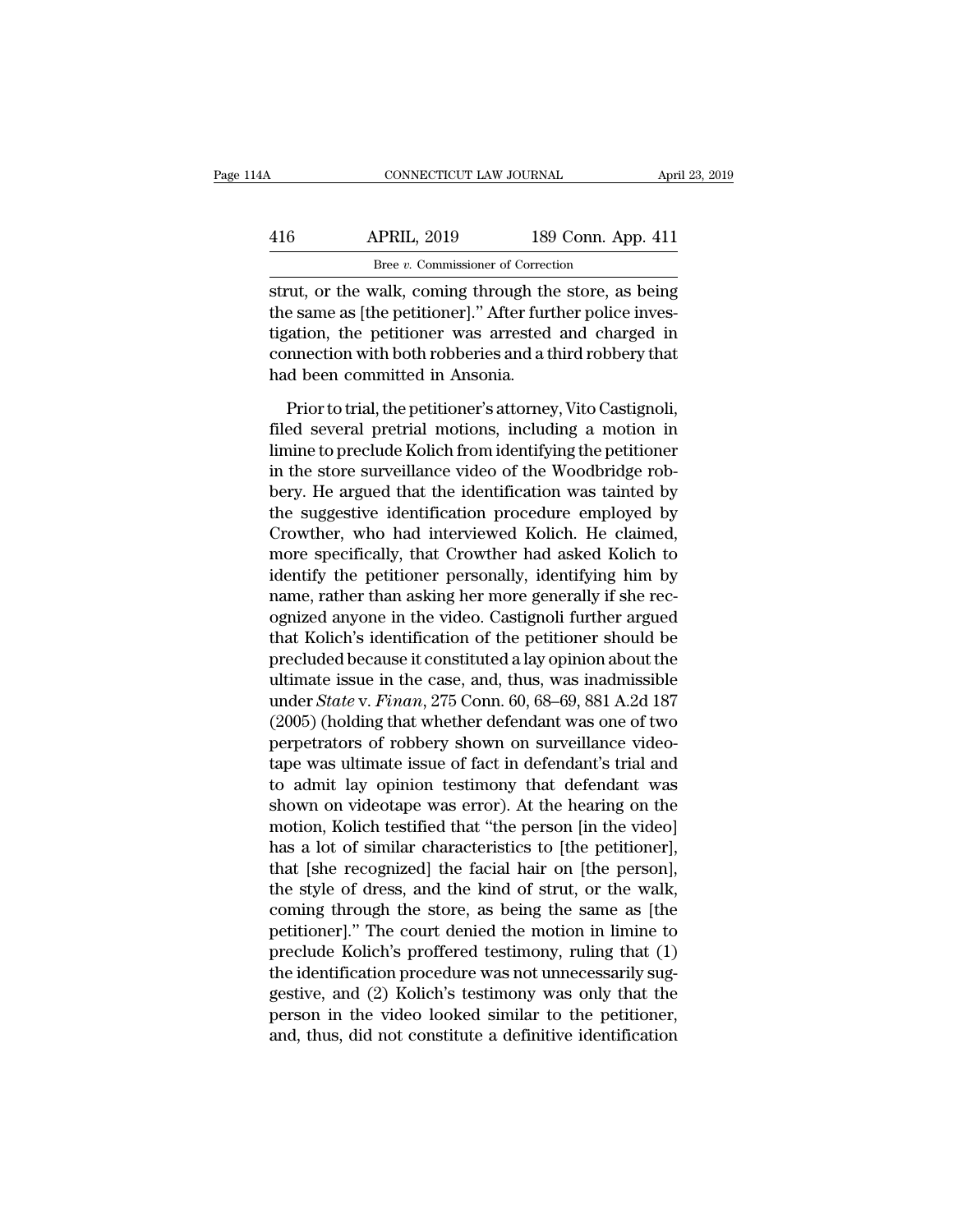| 2019               | CONNECTICUT LAW JOURNAL                                    | Page 115A |
|--------------------|------------------------------------------------------------|-----------|
| 189 Conn. App. 411 | <b>APRIL, 2019</b>                                         | 417       |
|                    | Bree v. Commissioner of Correction                         |           |
|                    | of the petitioner of the sort that was held to be inadmis- |           |

CONNECTICUT LAW JOURNAL<br>
189 Conn. App. 411 APRIL, 2019 417<br>
Bree v. Commissioner of Correction<br>
of the petitioner of the sort that was held to be inadmis-<br>
sible under *Finan*.

189 Conn. App. 411 APRIL, 2019 417<br>
<sup>Bree v</sup>. Commissioner of Correction<br>
of the petitioner of the sort that was held to be inadmis-<br>
sible under *Finan*.<br>
At trial, however, Kolich went further in her testi-<br>
mony about t 189 Conn. App. 411 APRIL, 2019 417<br>  $Bree \ v$ . Commissioner of Correction<br>
of the petitioner of the sort that was held to be inadmis-<br>
sible under *Finan*.<br>
At trial, however, Kolich went further in her testi-<br>
mony about th Bree  $v$ . Commissioner of Correction<br>
of the petitioner of the sort that was held to be inadmis-<br>
sible under *Finan*.<br>
At trial, however, Kolich went further in her testi-<br>
mony about the person shown on the videotape, s of the petitioner of the sort that was held to be inadmissible under *Finan*.<br>At trial, however, Kolich went further in her testimony about the person shown on the videotape, stating that "there's a very good possibility t is the petitioner of the soft that was held to be mathis-<br>sible under *Finan*.<br>At trial, however, Kolich went further in her testi-<br>mony about the person shown on the videotape, stating<br>that "there's a very good possibilit Sible under *Funan*.<br>At trial, however, Kolich went further in her testi-<br>mony about the person shown on the videotape, stating<br>that "there's a very good possibility that it is [the peti-<br>tioner]," then adding that she wo At trial, however, Kolich went further in her testi-<br>mony about the person shown on the videotape, stating<br>that "there's a very good possibility that it is [the peti-<br>tioner]," then adding that she would "bet money [that<br>i mony about the person shown on the videotape, stating<br>that "there's a very good possibility that it is [the peti-<br>tioner]," then adding that she would "bet money [that<br>it was the petitioner in the video], if [she] had to." that "there's a very good possibility that it is [the petitioner]," then adding that she would "bet money [that it was the petitioner in the video], if [she] had to."<br>Upon defense counsel's timely objection to this changed tioner]," then adding that she would "bet money [that<br>it was the petitioner in the video], if [she] had to."<br>Upon defense counsel's timely objection to this changed<br>testimony, the court ruled that Kolich's identifica-<br>tion it was the petitioner in the video], if [she] had to."<br>Upon defense counsel's timely objection to this changed<br>testimony, the court ruled that Kolich's identifica-<br>tion was inadmissible under *Finan* because it was an<br>opin Upon defense counsel's timely objection to this changed<br>testimony, the court ruled that Kolich's identifica-<br>tion was inadmissible under *Finan* because it was an<br>opinion on the ultimate issue in the trial. On that basis,<br> testimony, the court ruled that Kolich's identification was inadmissible under *Finan* because it was an opinion on the ultimate issue in the trial. On that basis, the court ordered that her entire testimony be stricken in tion was inadmissible under *Finan* because it was an opinion on the ultimate issue in the trial. On that basis, the court ordered that her entire testimony be stricken in relation to the Woodbridge robbery. Defense counse opinion on the ultimate issue in the trial. On that basis,<br>the court ordered that her entire testimony be stricken<br>in relation to the Woodbridge robbery. Defense counsel<br>then moved for a mistrial, which was denied. When th the court ordered that her entire testimony be stricken<br>in relation to the Woodbridge robbery. Defense counsel<br>then moved for a mistrial, which was denied. When the<br>jury returned to the courtroom, the court explained to<br>th in relation to the Woodbridge robbery. Defense counsel<br>then moved for a mistrial, which was denied. When the<br>jury returned to the courtroom, the court explained to<br>the jury that it had granted the motion to strike the<br>prob then moved for a mistrial, which was denied. When the<br>jury returned to the courtroom, the court explained to<br>the jury that it had granted the motion to strike the<br>probation officer's testimony in its entirety and<br>instructe jury returned to the courtroom, the court explained to<br>the jury that it had granted the motion to strike the<br>probation officer's testimony in its entirety and<br>instructed the jury that it was not to "use that [testi-<br>mony], the jury that it had granted the motion to strike the probation officer's testimony in its entirety and instructed the jury that it was not to "use that [testimony], at all, in [its] deliberations." At the end of the trial probation officer's testimony in its entirety<br>instructed the jury that it was not to "use that<br>mony], at all, in [its] deliberations." At the end<br>trial, Castignoli noted during the charge conference<br>he had given it much th Burded the Jury that it was not to the that [testi-<br>bony], at all, in [its] deliberations." At the end of the<br>al, Castignoli noted during the charge conference that<br>had given it much thought and had decided to request<br>at t mony], at air, in [its] demoerations. At the end of the<br>trial, Castignoli noted during the charge conference that<br>he had given it much thought and had decided to request<br>that the court not caution the jury again regarding

Final, Casughon hoted during the charge conference that<br>he had given it much thought and had decided to request<br>that the court not caution the jury again regarding Kol-<br>ich's stricken testimony in its final charge.<br>In its The had given it much thought and had decided to request<br>that the court not caution the jury again regarding Kol-<br>ich's stricken testimony in its final charge.<br>In its case-in-chief, the state also presented the testi-<br>mony not the burnt of cautof the jury again regarding Ron-<br>ich's stricken testimony in its final charge.<br>In its case-in-chief, the state also presented the testi-<br>mony of Santiago. Santiago testified that the petitioner<br>had rob occurred: In its case-in-clier, the state also presented the test-<br>
ony of Santiago. Santiago testified that the petitioner<br>
d robbed the convenience store in Shelton while he,<br>
ntiago, was asleep in the petitioner's car. On Castigmony or santrago. Santrago estimed that the petrioner<br>had robbed the convenience store in Shelton while he,<br>Santiago, was asleep in the petitioner's car. On Castig-<br>noli's recross-examination, the following colloquy<br>occurr

that you were not in Shelton while he,<br>Santiago, was asleep in the petitioner's car. On Castig-<br>noli's recross-examination, the following colloquy<br>occurred:<br>"[Defense Counsel]: Mr. Santiago, on two separate<br>occasions, on o Santiago, was asleep in the petrioner s car. On Casugnoli's recross-examination, the following colloquy occurred:<br>
"[Defense Counsel]: Mr. Santiago, on two separate occasions, on one occasion when you told the police that spread, working technomic occurred:<br>
"[Defense Counsel]: Mr. Santiago, on two separate<br>
occasions, on one occasion when you told the police<br>
that you were not in Shelton at all that night, on the<br>
other occasion when you w "[Defense Counsel]: Mr. Santiago, on two separate casions, on one occasion when you told the police at you were not in Shelton at all that night, on the her occasion when you went through the photo read, you did not tell t perense Counser<sub>1</sub>. M. Santia<br>occasions, on one occasion wher<br>that you were not in Shelton at a<br>other occasion when you went<br>spread, you did not tell the police<br>"[The Prosecutor]: Objection. *A*<br>outside the scope of the re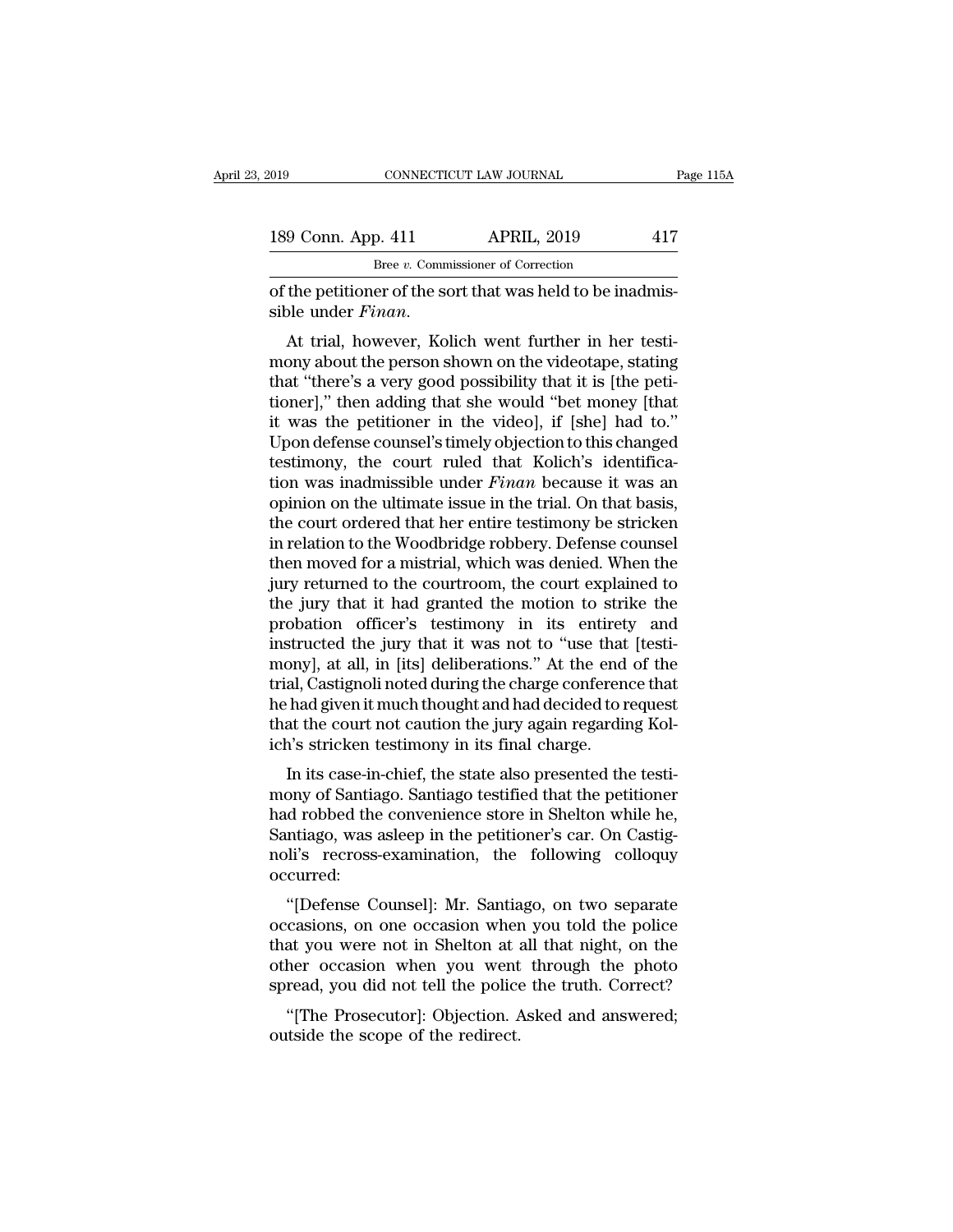| 6A  | CONNECTICUT LAW JOURNAL                                                   |                    | April 23, 2019 |
|-----|---------------------------------------------------------------------------|--------------------|----------------|
|     |                                                                           |                    |                |
| 418 | <b>APRIL, 2019</b><br>Bree v. Commissioner of Correction                  | 189 Conn. App. 411 |                |
|     | "[Defense Counsel]: It was brought up on redirect.                        |                    |                |
|     | "The Court]: Overruled. You may answer the ques-<br>tion. Go right ahead. |                    |                |
|     | "[Santiago]: All right. I didn't—I didn't answer—I                        |                    |                |

Bree v. Commissioner of Correction<br>
"[Defense Counsel]: It was brought up on redirect.<br>
"[The Court]: Overruled. You may answer the ques-<br>
"[Santiago]: All right. I didn't—I didn't answer—I<br>
dn't— if, okay, if the police l "[Defense Counsel]: It was brought up on redirect.<br>"[The Court]: Overruled. You may answer the question. Go right ahead.<br>"[Santiago]: All right. I didn't—I didn't answer—I<br>didn't— if, okay, if the police lineup, the pictur "[Defense Counsel]: It was brought up on redirect.<br>"[The Court]: Overruled. You may answer the ques-<br>tion. Go right ahead.<br>"[Santiago]: All right. I didn't—I didn't answer—I<br>didn't— if, okay, if the police lineup, the pict "[The Court]: Overruled. You may answer the question. Go right ahead.<br>"[Santiago]: All right. I didn't—I didn't answer—I<br>didn't— if, okay, if the police lineup, the picture, right,<br>he's number two, if that's what you want tion. Go right ahead.<br>
"[Santiago]: All right. I didn't—I didn't answer—I<br>
didn't— if, okay, if the police lineup, the picture, right,<br>
he's number two, if that's what you want to know. He<br>
was number two. I never picked i tion. Go right ahead.<br>
"[Santiago]: All right. I didn't—I didn't answer—I<br>
didn't— if, okay, if the police lineup, the picture, right,<br>
he's number two, if that's what you want to know. He<br>
was number two. I never picked Following Santiago's testimony, the picture, right,<br>  $\ddot{F}$  is number two, if that's what you want to know. He<br>
as number two. I never picked it out because I didn't<br>
ant to. It's not like—" Castignoli did not move to s Trabake, who if that's what you want to know. He<br>was number two, if that's what you want to know. He<br>was number two. I never picked it out because I didn't<br>want to. It's not like—"Castignoli did not move to strike<br>Santiago

was number two, I also stand you had to find the arriversing was number two. I never picked it out because I didn't<br>want to. It's not like—" Castignoli did not move to strike<br>Santiago's answer to his question at that time. had prepared and present out of the state of the strike<br>Santiago's answer to his question at that time.<br>Following Santiago's testimony, the state called<br>Trabka, who testified that the petitioner's photograph<br>was indeed the Santiago's answer to his question at that time.<br>Following Santiago's testimony, the state called<br>Trabka, who testified that the petitioner's photograph<br>was indeed the second photograph in the array that he<br>had prepared and Following Santiago's testimony, the state called<br>Trabka, who testified that the petitioner's photograph<br>was indeed the second photograph in the array that he<br>had prepared and presented to Santiago. At that point<br>Castignoli Following Santiago's testimony, the state called<br>Trabka, who testified that the petitioner's photograph<br>was indeed the second photograph in the array that he<br>had prepared and presented to Santiago. At that point<br>Castignoli Trabka, who testified that the petitioner's photograph<br>was indeed the second photograph in the array that he<br>had prepared and presented to Santiago. At that point<br>Castignoli objected, arguing that Trabka's testimony<br>was ir was indeed the second photograph in the array that he<br>had prepared and presented to Santiago. At that point<br>Castignoli objected, arguing that Trabka's testimony<br>was irrelevant, more prejudicial than probative, and<br>hearsay. had prepared and presented to Santiago. At that point<br>Castignoli objected, arguing that Trabka's testimony<br>was irrelevant, more prejudicial than probative, and<br>hearsay. He also requested that Santiago's previous non-<br>respo Castignoli objected, arguing that Trabka's testimony<br>was irrelevant, more prejudicial than probative, and<br>hearsay. He also requested that Santiago's previous non-<br>responsive testimony that the petitioner's photograph<br>was n was irrelevant, more prejudicial than probative, and<br>hearsay. He also requested that Santiago's previous non-<br>responsive testimony that the petitioner's photograph<br>was number two in the array be stricken, arguing that<br>the hearsay. He also requested that Santiago's previous non-<br>responsive testimony that the petitioner's photograph<br>was number two in the array be stricken, arguing that<br>the state was now using Trabka's testimony to bolster<br>San responsive testimony that the p<br>was number two in the array be<br>the state was now using Trabka<br>Santiago's nonresponsive answer<br>tioner's photograph. Counsel's<br>Trabka's testimony and belated<br>testimony were overruled.<br>In the p In the state was now using Trabka's testimony to bolster<br>
e state was now using Trabka's testimony to bolster<br>
ner's photograph. Counsel's timely objections to<br>
abka's testimony and belated objection to Santiago's<br>
stimony Entriago's nonresponsive answer concerning the petitioner's photograph. Counsel's timely objections to<br>Trabka's testimony and belated objection to Santiago's<br>testimony were overruled.<br>In the petitioner's case-in-chief, he

when she spoke to detectives investigating the Wood-Trabka's testimony and belated objection to Santiago's<br>
testimony were overruled.<br>
In the petitioner's case-in-chief, he presented the tes-<br>
timony of his mother, Sue Riebling. She testified that<br>
when she spoke to detecti her that the perpetrator is seen to samily and the set of the set of the set of the perpetrator of his mother, Sue Riebling. She testified that when she spoke to detectives investigating the Woodbridge robbery the day afte In the petitioner's case-in-chief, he presented the tes-<br>timony of his mother, Sue Riebling. She testified that<br>when she spoke to detectives investigating the Wood-<br>bridge robbery the day after it occurred, they informed<br>h In the petitioner's case-in-chief, he presented the tes-<br>timony of his mother, Sue Riebling. She testified that<br>when she spoke to detectives investigating the Wood-<br>bridge robbery the day after it occurred, they informed<br>h timony of his mother, Sue Riebling. She testified that<br>when she spoke to detectives investigating the Wood-<br>bridge robbery the day after it occurred, they informed<br>her that the perpetrator had held a knife to the neck<br>of t when she spoke to detectives investigating the Woodbridge robbery the day after it occurred, they informed<br>her that the perpetrator had held a knife to the neck<br>of the store clerk. Later that day, she spoke to the<br>petition bridge robbery the day after it occurred, they informed<br>her that the perpetrator had held a knife to the neck<br>of the store clerk. Later that day, she spoke to the<br>petitioner on the telephone and relayed to him the infor-<br>m her that the perpetrator had held a knife to the neck<br>of the store clerk. Later that day, she spoke to the<br>petitioner on the telephone and relayed to him the infor-<br>mation about the robbery that she had received from<br>the d of the store clerk. Later that day, she s<br>petitioner on the telephone and relayed to h<br>mation about the robbery that she had re<br>the detectives. Crowther's interview with th<br>in which he blurted out those very detai<br>robbery,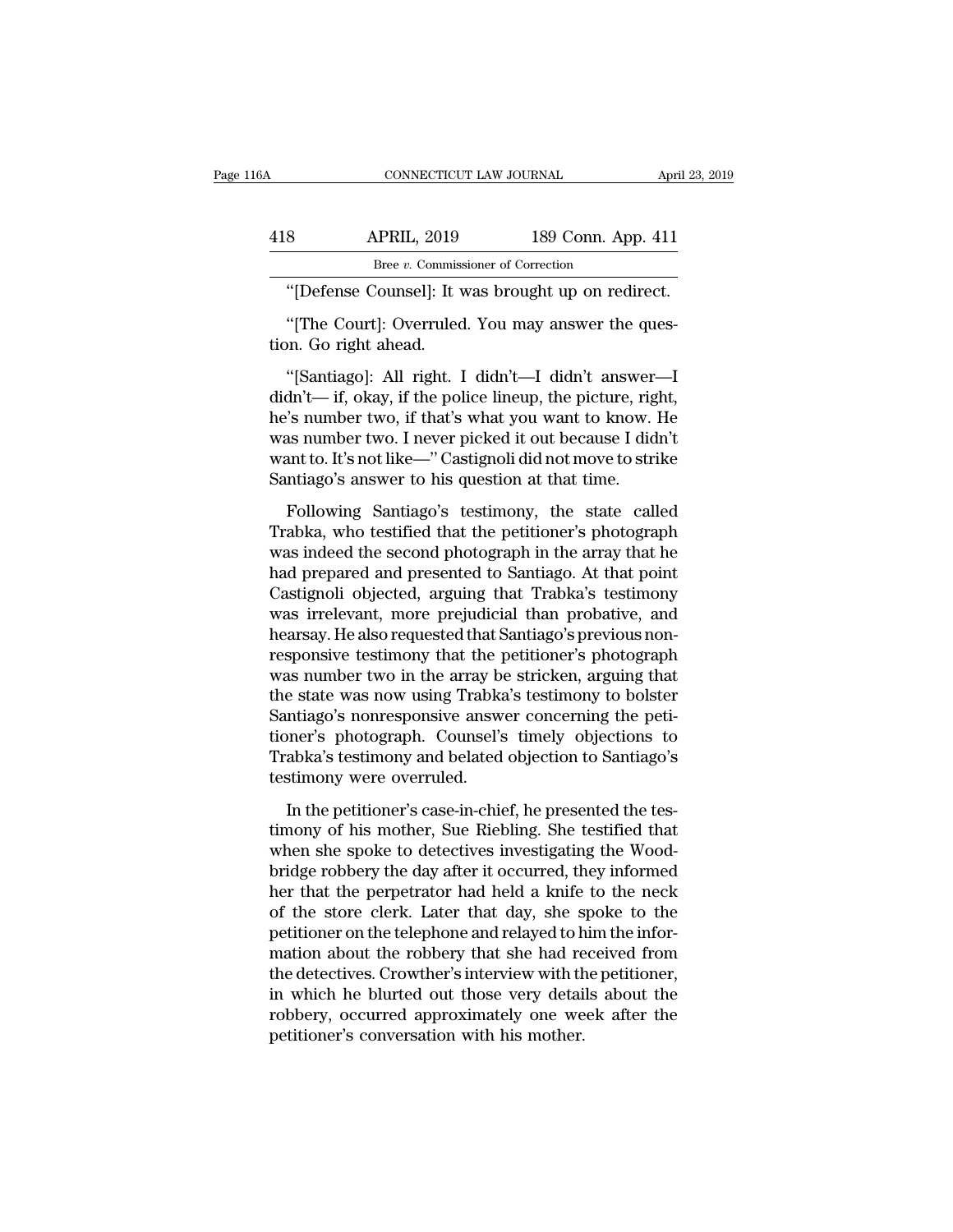# 189 Conn. App. 411 APRIL, 2019 419<br>Bree v. Commissioner of Correction Bree *v.* Commissioner of Correction

 $\begin{array}{|l|l|} \hline \text{13} & \text{14} & \text{15} & \text{16} \ \hline \text{14} & \text{15} & \text{16} & \text{17} \ \hline \text{15} & \text{16} & \text{17} & \text{18} & \text{19} \ \hline \text{16} & \text{17} & \text{18} & \text{19} & \text{19} \ \hline \text{17} & \text{18} & \text{19} & \text{19} & \text{19} \ \hline \text{28} & \text{19} & \text{19} & \text{19} & \text$ 189 Conn. App. 411 APRIL, 2019 419<br>Bree v. Commissioner of Correction<br>After concluding its deliberations, the jury found the<br>petitioner guilty of one count each of conspiracy to<br>commit robbery in the first degree in viola 189 Conn. App. 411 APRIL, 2019 419<br>Bree v. Commissioner of Correction<br>After concluding its deliberations, the jury found the<br>petitioner guilty of one count each of conspiracy to<br>commit robbery in the first degree in viola 189 Conn. App. 411 APRIL, 2019 419<br>
Bree v. Commissioner of Correction<br>
After concluding its deliberations, the jury found the<br>
petitioner guilty of one count each of conspiracy to<br>
commit robbery in the first degree in v Example v. Commissioner of Correction<br>
After concluding its deliberations, the jury found the<br>
petitioner guilty of one count each of conspiracy to<br>
commit robbery in the first degree in violation of General<br>
Statutes § 5 See v. Commissioner of Corection<br>
After concluding its deliberations, the jury found the<br>
petitioner guilty of one count each of conspiracy to<br>
commit robbery in the first degree in violation of Gen-<br>
eral Statutes §§ 53a After concluding its deliberations, the jury found the<br>petitioner guilty of one count each of conspiracy to<br>commit robbery in the first degree in violation of Gen-<br>eral Statutes §§ 53a-48 (a) and 53a-134 (a) (4), larceny<br> petitioner guilty of one count each of conspiracy to<br>commit robbery in the first degree in violation of Gen-<br>eral Statutes §§ 53a-48 (a) and 53a-134 (a) (4), larceny<br>in the second degree in violation of General Statutes<br>§ commit robbery in the first degree in violation of General Statutes § 53a-48 (a) and 53a-134 (a) (4), larceny<br>in the second degree in violation of General Statutes<br>§ 53a-123, conspiracy to commit larceny in the second<br>degr eral Statutes §§ 53a-48 (a) and 53a-134 (a) (4), larceny<br>in the second degree in violation of General Statutes<br>§ 53a-123, conspiracy to commit larceny in the second<br>degree in violation of §§ 53a-48 (a) and 53a-123, illega in the second degree in violation of General Statutes<br>
§ 53a-123, conspiracy to commit larceny in the second<br>
degree in violation of §§ 53a-48 (a) and 53a-123, illegal<br>
possession of a weapon in a motor vehicle in violati § 53a-123, conspiracy to commit larceny in the second<br>degree in violation of §§ 53a-48 (a) and 53a-123, illegal<br>possession of a weapon in a motor vehicle in violation<br>of General Statutes § 29-38 (a), and larceny in the si degree in violation of §§ 53a-48 (a) and 53a-123, illegal<br>possession of a weapon in a motor vehicle in violation<br>of General Statutes § 29-38 (a), and larceny in the sixth<br>degree in violation of General Statutes § 53a-125b possession of a weapon in a motor vehicle in violation<br>of General Statutes § 29-38 (a), and larceny in the sixth<br>degree in violation of General Statutes § 53a-125b, and<br>of three counts of robbery in the first degree in vi of General Statutes § 29-38 (a), and larceny in the sixth<br>degree in violation of General Statutes § 53a-125b, and<br>of three counts of robbery in the first degree in violation<br>of § 53a-134. He was later sentenced to a total degree in violation of General Statutes § 53a-125b, and<br>of three counts of robbery in the first degree in violation<br>of § 53a-134. He was later sentenced to a total effective<br>term of fifteen years incarceration followed by of three counts of ro<br>of § 53a-134. He was<br>term of fifteen yea<br>years of special pa<br>appealed from his co<br>this court on June 5,<br>Conn. App. 24.<br>The petitioner cor rm of fifteen years incarceration followed by five<br>ars of special parole.<sup>1</sup> The petitioner subsequently<br>pealed from his convictions, which were affirmed by<br>is court on June 5, 2012. See *State* v. *Bree*, supra, 136<br>pnn. years of special parole.<sup>1</sup> The petitioner subsequently<br>appealed from his convictions, which were affirmed by<br>this court on June 5, 2012. See *State* v. *Bree*, supra, 136<br>Conn. App. 24.<br>The petitioner commenced this habea

appealed from his convictions, which were affirmed by<br>this court on June 5, 2012. See *State* v. *Bree*, supra, 136<br>Conn. App. 24.<br>The petitioner commenced this habeas corpus action<br>on April 12, 2013, challenging the effe this court on June 5, 2012. See *State* v. *Bree*, supra, 136<br>Conn. App. 24.<br>The petitioner commenced this habeas corpus action<br>on April 12, 2013, challenging the effectiveness of trial<br>counsel in the underlying criminal p Conn. App. 24.<br>The petitioner commenced this habeas corpus action<br>on April 12, 2013, challenging the effectiveness of trial<br>counsel in the underlying criminal prosecution.<sup>2</sup> At the<br>habeas trial, the petitioner presented t The petitioner commenced this habeas corpus action<br>on April 12, 2013, challenging the effectiveness of trial<br>counsel in the underlying criminal prosecution.<sup>2</sup> At the<br>habeas trial, the petitioner presented the testimony of The petitioner commence<br>on April 12, 2013, challengii<br>counsel in the underlying cr<br>habeas trial, the petitioner<br>three witnesses: Robert S<br>forensics expert; Ronald Rie<br>father; and Castignoli.<br>Sanderson testified that h unsel in the underlying criminal prosecution.<sup>2</sup> At the beas trial, the petitioner presented the testimony of ree witnesses: Robert Sanderson, an audio-video rensics expert; Ronald Riebling, the petitioner's step-<br>ther; an habeas trial, the petitioner presented the testimony of<br>three witnesses: Robert Sanderson, an audio-video<br>forensics expert; Ronald Riebling, the petitioner's step-<br>father; and Castignoli.<br>Sanderson testified that he had ex

three witnesses: Robert Sanderson, an audio-video<br>forensics expert; Ronald Riebling, the petitioner's step-<br>father; and Castignoli.<br>Sanderson testified that he had examined the closed-<br>circuit television surveillance video forensics expert; Ronald Riebling, the petitioner's step-<br>father; and Castignoli.<br>Sanderson testified that he had examined the closed-<br>circuit television surveillance video of the Woodbridge<br>robbery that had been shown to Sanderson testified that he had examined the closed-<br>circuit television surveillance video of the Woodbridge<br>robbery that had been shown to Kolich in order to<br>determine if she could identify the petitioner as one of<br> $\frac{1$ robbery that had been shown to Kolich in order to

robbery that had been shown to Kolich in order to<br>determine if she could identify the petitioner as one of<br> $\frac{1}{1}$  The petitioner was sentenced in the Shelton case to fifteen years of<br>incarceration followed by five year determine if she could identify the petitioner as one of<br>
<sup>1</sup>The petitioner was sentenced in the Shelton case to fifteen years of<br>
incarceration followed by five years of special parole. In the Ansonia case,<br>
which is not incarceration followed by five years of special parole. In the Ansonia case, which is not at issue in this appeal, he was sentenced to a concurrent term of fitteen years of incarceration followed by five years of special <sup>1</sup> The petitioner was sentenced in the Shelton case to fifteen years of incarceration followed by five years of special parole. In the Ansonia case, which is not at issue in this appeal, he was sentenced to a concurrent which is not at issue in this appeal, he was sentenced to a concurrent term of five years of incarceration. In the Woodbridge case, he was sentenced to a concurrent term of fifteen years of incarceration followed by five of five years of incarceration. In the Woodbridge case, he was sentenced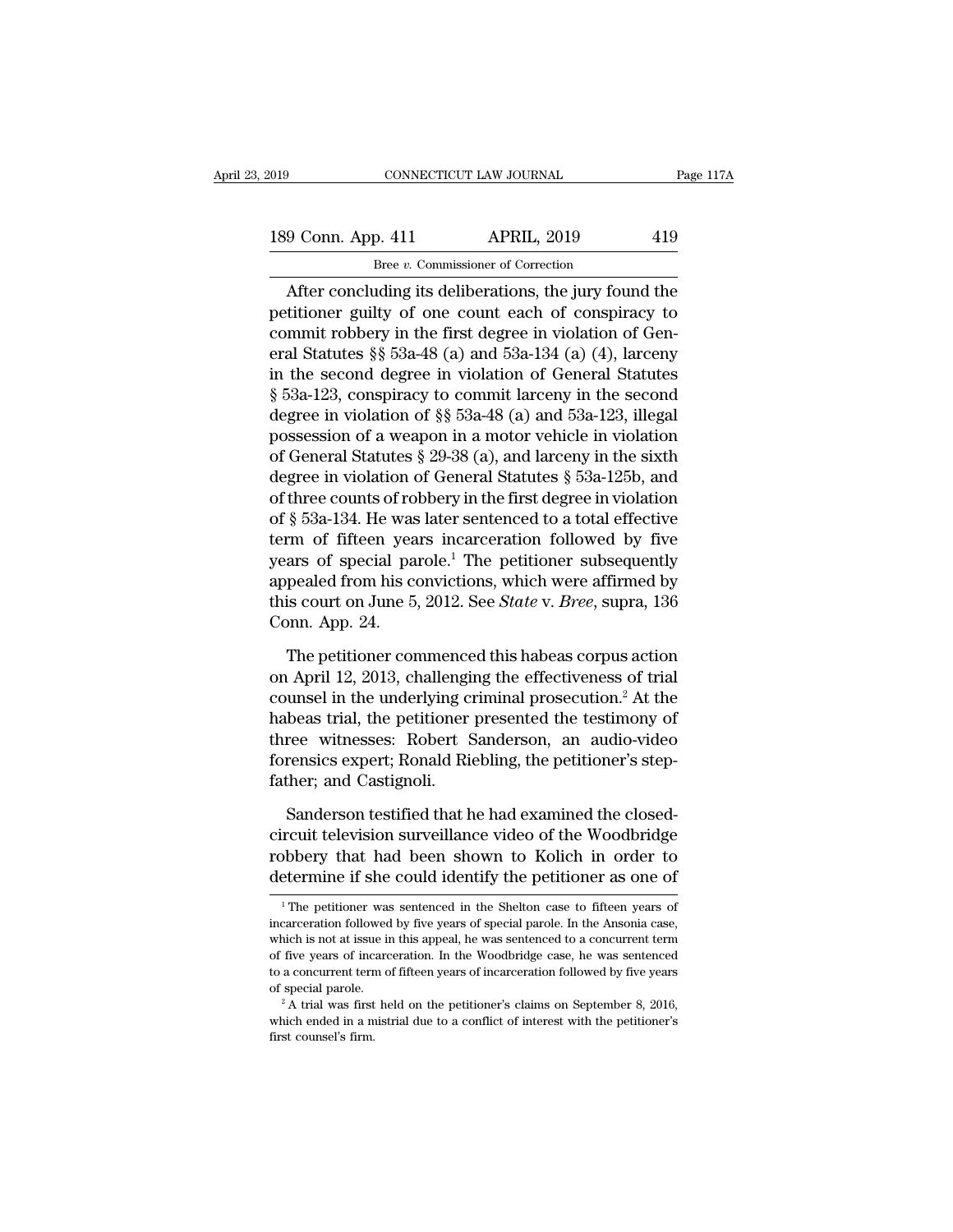| 18A | CONNECTICUT LAW JOURNAL                                 |                    | April 23, 2019 |
|-----|---------------------------------------------------------|--------------------|----------------|
| 420 | <b>APRIL, 2019</b>                                      | 189 Conn. App. 411 |                |
|     | Bree v. Commissioner of Correction                      |                    |                |
|     | the nemetrators and stated that it was his expert opin- |                    |                |

CONNECTICUT LAW JOURNAL Apr<br>
420 APRIL, 2019 189 Conn. App. 411<br>
<sup>Bree v</sup>. Commissioner of Correction<br>
the perpetrators, and stated that it was his expert opin-<br>
ion that the quality of the video was so poor that it was 420 APRIL, 2019 189 Conn. App. 411<br>
<sup>Bree v. Commissioner of Correction</sup><br>
the perpetrators, and stated that it was his expert opin-<br>
ion that the quality of the video was so poor that it was<br>
unusable for the purpose of id  $\frac{\text{APRIL}}{\text{Bree } v. \text{ Commissioner of Correction}}$ <br>
Exection<br>
the perpetrators, and stated that it was his expert opin-<br>
ion that the quality of the video was so poor that it was<br>
unusable for the purpose of identifying the perpetrator<br>
by his  $\begin{array}{ll}\n 420 & \text{APRIL, } 2019 & \text{189 Conn. App. 411} \\
 \hline\n \text{Bree } v. \text{ Commissioner of Correction} \\
 \text{the perpetrators, and stated that it was his expert opinion that the quality of the video was so poor that it was unusable for the purpose of identifying the perpetrator by his facial features or how he moved. Ronald Riebling testified that he had had a private conversation with$  $T$ Bree  $v$ . Commissioner of Correction<br>the perpetrators, and stated that it was his expert opin-<br>ion that the quality of the video was so poor that it was<br>unusable for the purpose of identifying the perpetrator<br>by his facia  $\frac{B}{R}$  are  $v$ . Commissioner of Correction<br>the perpetrators, and stated that it was his expert opin-<br>ion that the quality of the video was so poor that it was<br>unusable for the purpose of identifying the perpetrator<br>by the perpetrators, and stated that it was his expert opin-<br>ion that the quality of the video was so poor that it was<br>unusable for the purpose of identifying the perpetrator<br>by his facial features or how he moved. Ronald Rie ion that the quality of the video was so poor that it was<br>unusable for the purpose of identifying the perpetrator<br>by his facial features or how he moved. Ronald Riebling<br>testified that he had had a private conversation wit unusable for the purpose of identifying the perpetrator<br>by his facial features or how he moved. Ronald Riebling<br>testified that he had had a private conversation with<br>Crowther regarding the Woodbridge robbery on the<br>same da by his facial features or how he moved. Ronald Riebling<br>testified that he had had a private conversation with<br>Crowther regarding the Woodbridge robbery on the<br>same day as his wife, Sue Riebling, and that in that<br>conversati testified that he had had a private conversation with<br>Crowther regarding the Woodbridge robbery on the<br>same day as his wife, Sue Riebling, and that in that<br>conversation Crowther had likewise identified the<br>weapon used in t Crowther regarding the Woodbridge robbery on the<br>same day as his wife, Sue Riebling, and that in that<br>conversation Crowther had likewise identified the<br>weapon used in the robbery and described the manner<br>in which it was us same day as his wife, Sue Riebling, and that in that<br>conversation Crowther had likewise identified the<br>weapon used in the robbery and described the manner<br>in which it was used by the robber. Ronald Riebling<br>further testifi conversation Crowther had likewise identified the<br>weapon used in the robbery and described the manner<br>in which it was used by the robber. Ronald Riebling<br>further testified that he, too, had been available and<br>willing to te which it was used by the robber. Ronald Riebling<br>ther testified that he, too, had been available and<br>lling to testify at the petitioner's criminal trial about<br>s conversation with Crowther, and that he had so<br>formed Castign further testified that he, too, had been available and<br>willing to testify at the petitioner's criminal trial about<br>his conversation with Crowther, and that he had so<br>informed Castignoli, but he was never asked to testify.<br>

willing to testify at the petitioner's criminal trial about<br>his conversation with Crowther, and that he had so<br>informed Castignoli, but he was never asked to testify.<br>Castignoli testified that he did not consider calling<br>a his conversation with Crowther, and that he had so<br>informed Castignoli, but he was never asked to testify.<br>Castignoli testified that he did not consider calling<br>an audio-video expert in the petitioner's trial to opine<br>abou informed Castignoli, but he was never asked to testify.<br>Castignoli testified that he did not consider calling<br>an audio-video expert in the petitioner's trial to opine<br>about the quality of the surveillance video of the Wood Castignoli testified that he did not consider calling<br>an audio-video expert in the petitioner's trial to opine<br>about the quality of the surveillance video of the Wood-<br>bridge robbery because no witness had identified the<br>p Castignoli testified that he did not consider calling<br>an audio-video expert in the petitioner's trial to opine<br>about the quality of the surveillance video of the Wood-<br>bridge robbery because no witness had identified the<br>p an audio-video expert in the petitioner's trial to opine<br>about the quality of the surveillance video of the Wood-<br>bridge robbery because no witness had identified the<br>petitioner or was expected to identify the petitioner<br>f about the quality of the surveillance video of the Woodbridge robbery because no witness had identified the petitioner or was expected to identify the petitioner from the video. He also noted that, after the court had stri bridge robbery because no witness had identified the<br>petitioner or was expected to identify the petitioner<br>from the video. He also noted that, after the court had<br>stricken the testimony of Kolich purporting to identify<br>the petitioner or was expected to identify the petitioner<br>from the video. He also noted that, after the court had<br>stricken the testimony of Kolich purporting to identify<br>the petitioner in that video, he wanted to minimize the<br> evidence. e petitioner in that video, he wanted to minimize the<br>gnificance of her stricken testimony and not draw any<br>ditional attention to it by calling an expert witness<br>undermine an identification that was no longer in<br>idence.<br>Ca significance of her stricken testimony and not draw any<br>additional attention to it by calling an expert witness<br>to undermine an identification that was no longer in<br>evidence.<br>Castignoli further testified about his decision

additional attention to it by calling an expert witness<br>to undermine an identification that was no longer in<br>evidence.<br>Castignoli further testified about his decision not to<br>object during the testimony of Santiago. He conc to undermine an identification that was no longer in<br>evidence.<br>Castignoli further testified about his decision not to<br>object during the testimony of Santiago. He conceded<br>that he could have objected to Santiago's testimony evidence.<br>
Castignoli further testified about his decision not to<br>
object during the testimony of Santiago. He conceded<br>
that he could have objected to Santiago's testimony<br>
at the time his nonresponsive answer was given, Castignoli further testified about his decision not to<br>object during the testimony of Santiago. He conceded<br>that he could have objected to Santiago's testimony<br>at the time his nonresponsive answer was given, but<br>explained Castignoli further testified about his decision not to<br>object during the testimony of Santiago. He conceded<br>that he could have objected to Santiago's testimony<br>at the time his nonresponsive answer was given, but<br>explained object during the testimony of Santiago. He conceded<br>that he could have objected to Santiago's testimony<br>at the time his nonresponsive answer was given, but<br>explained that he chose not to do so because he had<br>elicited info that he could have objected to Santiago's testimony<br>at the time his nonresponsive answer was given, but<br>explained that he chose not to do so because he had<br>elicited information in that same answer that he wanted<br>to the jur at the time his nonresponsive answer was given, but<br>explained that he chose not to do so because he had<br>elicited information in that same answer that he wanted<br>to the jury to hear, to wit: that Santiago did not initially<br>i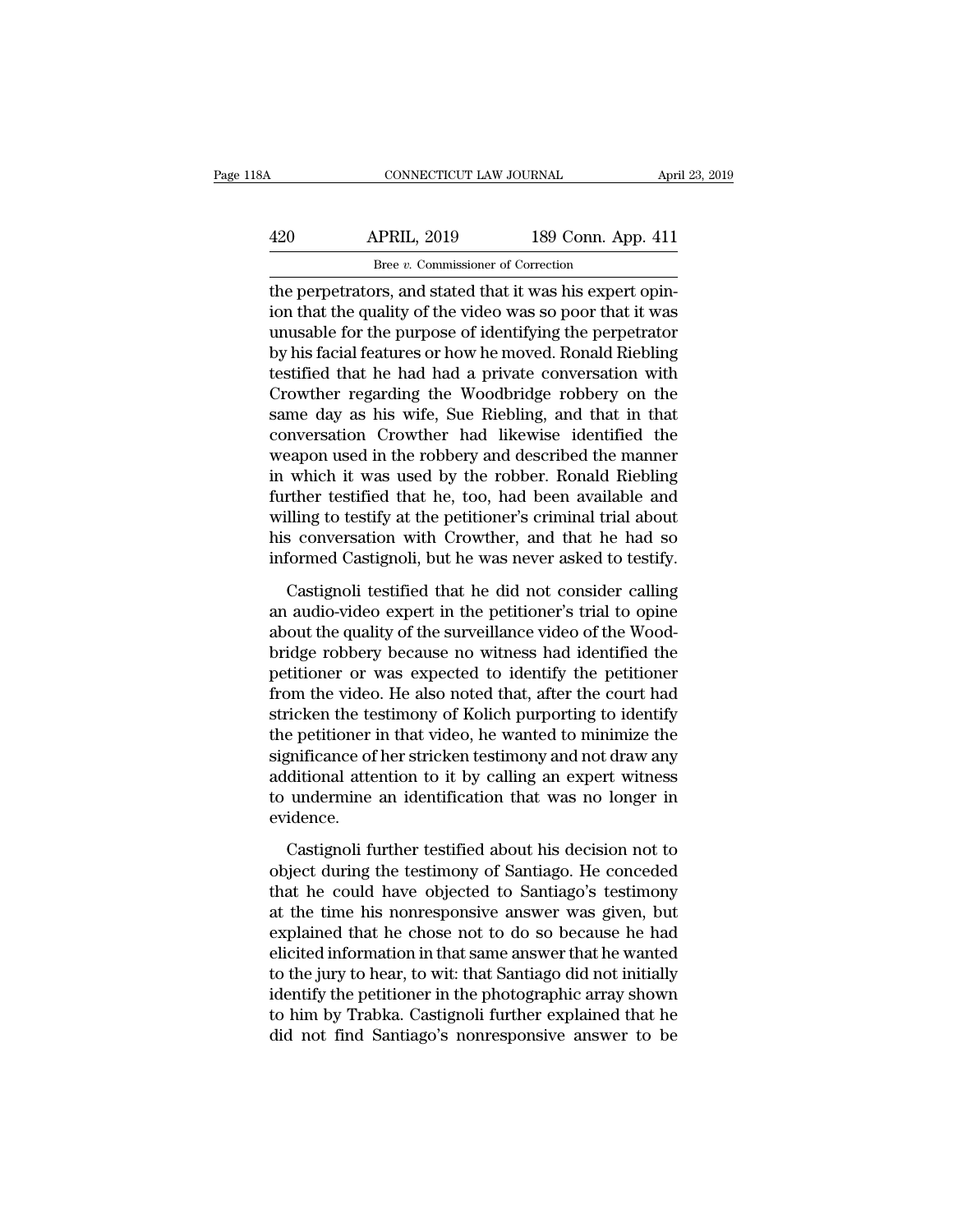CONNECTICUT LAW JOURNAL<br>
189 Conn. App. 411 APRIL, 2019 421<br>
189 Conn. App. 411 APRIL, 2019 421<br>
189 Conn. App. 411 APRIL, 2019 421<br>
189 Gamaging until Trabka was called to bolster it by con-<br>
1990 had stated the second ph 189 Conn. App. 411 APRIL, 2019 421<br>
Bree v. Commissioner of Correction<br>
damaging until Trabka was called to bolster it by confirming that the petitioner's photograph was, as Santi-<br>
ago had stated, the second photograph in 189 Conn. App. 411 APRIL, 2019 421<br>  $\frac{\text{Bree } v. \text{ Commissioner of Correction}}{\text{damaging until Trabka was called to bolster it by confirming that the performance's photograph was, as Santiago had stated, the second photograph in the array. When asked whether he considered calling Ronald Riebling to testify at the notification?$ 189 Conn. App. 411 APRIL, 2019 421<br>
Bree *v*. Commissioner of Correction<br>
damaging until Trabka was called to bolster it by confirming that the petitioner's photograph was, as Santi-<br>
ago had stated, the second photograph Bree v. Commissioner of Correction<br>damaging until Trabka was called to bolster it by confirming that the petitioner's photograph was, as Santi-<br>ago had stated, the second photograph in the array.<br>When asked whether he con testimony of his wife about the conversation with damaging until Trabka was called to bolster it by confirming that the petitioner's photograph was, as Santi-<br>ago had stated, the second photograph in the array.<br>When asked whether he considered calling Ronald Rie-<br>bling to firming that the petitioner's photograph was<br>ago had stated, the second photograph in<br>When asked whether he considered calling R<br>bling to testify at the petitioner's trial to co<br>testimony of his wife about the conversa<br>Cro In its memoral protograph in the array.<br>
Hen asked whether he considered calling Ronald Rie-<br>
ing to testify at the petitioner's trial to confirm the<br>
stimony of his wife about the conversation with<br>
cowther, he stated tha When asked whether he considered calling hondid herebling to testify at the petitioner's trial to confirm the testimony of his wife about the conversation with Crowther, he stated that he thought such testimony would be cu

bing to testify at the pethodier's trial to commit the<br>testimony of his wife about the conversation with<br>Crowther, he stated that he thought such testimony<br>would be cumulative and unnecessary.<br>In its memorandum of decision Euristiniony of fils whe about the conversation with<br>Crowther, he stated that he thought such testimony<br>would be cumulative and unnecessary.<br>In its memorandum of decision, the court denied<br>the petitioner's petition for a w Frowther, he stated that he thought such testhholy<br>would be cumulative and unnecessary.<br>In its memorandum of decision, the court denied<br>the petitioner's petition for a writ of habeas corpus,<br>concluding that (1) it was a re In its memorandum of decision, the court denied<br>the petitioner's petition for a writ of habeas corpus,<br>concluding that (1) it was a reasonable strategic deci-<br>sion for counsel not to call an audio-video expert to<br>opine as In its memorandum of decision, the court denied<br>the petitioner's petition for a writ of habeas corpus,<br>concluding that (1) it was a reasonable strategic deci-<br>sion for counsel not to call an audio-video expert to<br>opine as the petitioner's petition for a writ of habeas corpus,<br>concluding that (1) it was a reasonable strategic deci-<br>sion for counsel not to call an audio-video expert to<br>opine as to the quality of the surveillance video when<br>n concluding that (1) it was a reasonable strategic decision for counsel not to call an audio-video expert to opine as to the quality of the surveillance video when no witness had been expected to identify the petitioner in sion for counsel not to call an audio-video expert to<br>opine as to the quality of the surveillance video when<br>no witness had been expected to identify the petitioner<br>in the video, and the petitioner was not prejudiced by<br>th opine as to the quality of the surveillance video when<br>no witness had been expected to identify the petitioner<br>in the video, and the petitioner was not prejudiced by<br>that decision because Kolich's entire testimony, includno witness had been expected to identify the petitioner<br>in the video, and the petitioner was not prejudiced by<br>that decision because Kolich's entire testimony, includ-<br>ing her identification of him in the surveillance vide in the video, and the petitioner was not prejudiced by<br>that decision because Kolich's entire testimony, includ-<br>ing her identification of him in the surveillance video,<br>had been stricken; (2) it was a reasonable strategic<br> that decision because Kolich's entire testimony, includ-<br>ing her identification of him in the surveillance video,<br>had been stricken; (2) it was a reasonable strategic<br>decision for counsel not to move to strike Santiago's<br>t ing her identification of him in the surveillance video,<br>had been stricken; (2) it was a reasonable strategic<br>decision for counsel not to move to strike Santiago's<br>testimony identifying the petitioner in the photographic<br>a had been stricken; (2) it was a reasonable strategic<br>decision for counsel not to move to strike Santiago's<br>testimony identifying the petitioner in the photographic<br>array in connection with the Woodbridge robbery, and<br>the decision for counsel not to move to strike Santiago's<br>testimony identifying the petitioner in the photographic<br>array in connection with the Woodbridge robbery, and<br>the petitioner was not prejudiced by that decision<br>because testimony identifying the petitioner in the photographic<br>array in connection with the Woodbridge robbery, and<br>the petitioner was not prejudiced by that decision<br>because there was substantial additional evidence link-<br>ing t array in connection with the Woodbridge robbery, and<br>the petitioner was not prejudiced by that decision<br>because there was substantial additional evidence link-<br>ing the petitioner to that robbery, ensuring that the<br>outcome the petitioner was not prejudiced by that decision<br>because there was substantial additional evidence link-<br>ing the petitioner to that robbery, ensuring that the<br>outcome of the trial would not have been different had<br>the te because there was substantial additional evidence link-<br>ing the petitioner to that robbery, ensuring that the<br>outcome of the trial would not have been different had<br>the testimony been stricken; and (3) it was a reasonable<br> ing the petitioner to that robbery, ensuring that the<br>outcome of the trial would not have been different had<br>the testimony been stricken; and (3) it was a reasonable<br>strategic decision for counsel not to call Ronald Rie-<br>b outcome of the trial would not have been different had<br>the testimony been stricken; and (3) it was a reasonable<br>strategic decision for counsel not to call Ronald Rie-<br>bling as a witness in the defense's case-in-chief becau followed. alegic decision for counser not to can Konald Kieling<br>as a witness in the defense's case-in-chief because<br>s testimony would have been merely cumulative. On<br>ptember 25, 2017, the court granted the petitioner's<br>tition for ce bing as a whitess in the deferise s case-in-criter because<br>his testimony would have been merely cumulative. On<br>September 25, 2017, the court granted the petitioner's<br>petition for certification to appeal, and this appeal<br>fo

factual findings, and those findings to the pertinent<br>of the period followed.<br>We begin by setting forth our standard of review. "The<br>habeas court is afforded broad discretion in making its<br>factual findings, and those findi beptember 25, 2017, the court granted the petholical spectrum of the set of the set of the segin by setting forth our standard of review. "The habeas court is afforded broad discretion in making its factual findings, and petition for certification to appear, and this appear<br>followed.<br>We begin by setting forth our standard of review. "The<br>habeas court is afforded broad discretion in making its<br>factual findings, and those findings will not b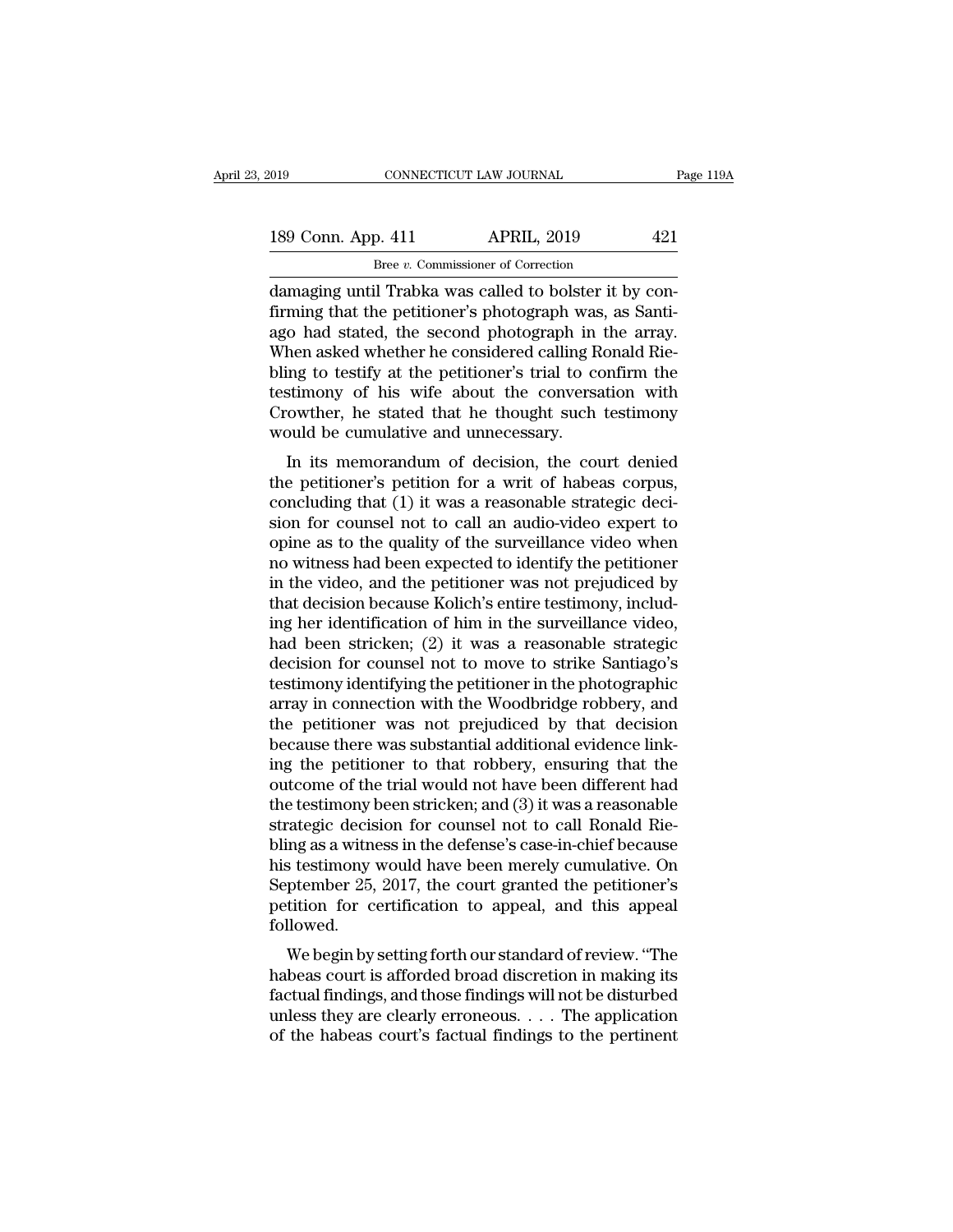| 20A | CONNECTICUT LAW JOURNAL                             |                    | April 23, 2019 |
|-----|-----------------------------------------------------|--------------------|----------------|
| 422 | <b>APRIL, 2019</b>                                  | 189 Conn. App. 411 |                |
|     | Bree v. Commissioner of Correction                  |                    |                |
|     | legal standard however presents a mixed question of |                    |                |

CONNECTICUT LAW JOURNAL April 23, 2019<br>
APRIL, 2019 189 Conn. App. 411<br>
Bree v. Commissioner of Correction<br>
Legal standard, however, presents a mixed question of<br>
law and fact, which is subject to plenary review." (Inter-189 Conn. App. 411<br>
<sup>Bree v</sup>. Commissioner of Correction<br>
legal standard, however, presents a mixed question of<br>
law and fact, which is subject to plenary review.'' (Inter-<br>
nal quotation marks omitted.) *Horn* v. Commissi APRIL, 2019 189 Conn. App. 411<br>
<u>Bree v. Commissioner of Correction</u><br>
legal standard, however, presents a mixed question of<br>
law and fact, which is subject to plenary review." (Inter-<br>
nal quotation marks omitted.) *Horn APRIL, 2019* 189 Conn. App. 411<br> *Bree v. Commissioner of Correction*<br>
legal standard, however, presents a mixed question of<br>
law and fact, which is subject to plenary review." (Inter-<br>
nal quotation marks omitted.) *Horn* Bree *v*. Commissioner of Correction<br>gal standard, however, presents a mixed question of<br>w and fact, which is subject to plenary review." (Inter-<br>I quotation marks omitted.) *Horn* v. Commissioner<br>Correction, 321 Conn. 76 legal standard, however, presents a mixed question of law and fact, which is subject to plenary review." (Internal quotation marks omitted.) *Horn v. Commissioner* of Correction, 321 Conn. 767, 775, 138 A.3d 908 (2016). Th

regar standard, nowever, presence a numea queesting a<br>
law and fact, which is subject to plenary review." (Inter-<br>
nal quotation marks omitted.) *Horn* v. Commissioner<br>
of Correction, 321 Conn. 767, 775, 138 A.3d 908 (2016 rand quotation marks omitted.) *Horn* v. Commissioner<br>of Correction, 321 Conn. 767, 775, 138 A.3d 908 (2016).<br>The legal principles that govern an ineffective assis-<br>tance claim are well settled. See *Strickland* v. *Washin* for Correction, 321 Conn. 767, 775, 138 A.3d 908 (2016).<br>The legal principles that govern an ineffective assistance claim are well settled. See *Strickland* v. Washing-<br>ton, 466 U.S. 668, 687, 104 S. Ct. 2052, 80 L. Ed. 2 The legal principles that govern an ineffective assis-<br>tance claim are well settled. See *Strickland* v. *Washing-*<br>ton, 466 U.S. 668, 687, 104 S. Ct. 2052, 80 L. Ed. 2d 674<br>(1984). "A claim of ineffective assistance of c The legal principles that govern an ineffective assis-<br>tance claim are well settled. See *Strickland* v. *Washing-*<br>ton, 466 U.S. 668, 687, 104 S. Ct. 2052, 80 L. Ed. 2d 674<br>(1984). "A claim of ineffective assistance of co tance claim are well settled. See *Strickland* v. Washing-<br>ton, 466 U.S. 668, 687, 104 S. Ct. 2052, 80 L. Ed. 2d 674<br>(1984). "A claim of ineffective assistance of counsel<br>consists of two components: a performance prong an ton, 466 U.S. 668, 687, 104 S. Ct. 2052, 80 L. Ed. 2d 674<br>(1984). "A claim of ineffective assistance of counsel<br>consists of two components: a performance prong and<br>a prejudice prong. To satisfy the performance prong<br> $\dots$  (1984). "A claim of ineffective assistance of counsel<br>consists of two components: a performance prong and<br>a prejudice prong. To satisfy the performance prong<br>... the petitioner must demonstrate that his attorney's<br>represe consists of two components: a performance prong and<br>a prejudice prong. To satisfy the performance prong<br>... the petitioner must demonstrate that his attorney's<br>representation was not reasonably competent or within<br>the ran a prejudice prong. To satisfy the performance prong<br>
. . . the petitioner must demonstrate that his attorney's<br>
representation was not reasonably competent or within<br>
the range of competence displayed by lawyers with<br>
ordi ... the petitioner must demonstrate that his attorney's<br>representation was not reasonably competent or within<br>the range of competence displayed by lawyers with<br>ordinary training and skill in the criminal law.... The<br>secon representation was not reasonably competent or within<br>the range of competence displayed by lawyers with<br>ordinary training and skill in the criminal law. . . . The<br>second prong is . . . satisfied if the petitioner can demthe range of competence displayed by lawyers with<br>ordinary training and skill in the criminal law. . . . The<br>second prong is . . . satisfied if the petitioner can dem-<br>onstrate that there is a reasonable probability that, ordinary training and sl<br>second prong is . . . sat<br>onstrate that there is a<br>for that ineffectiveness,<br>different." (Citation om<br>omitted.) *Horn* v. Com<br>321 Conn. 775–76.<br>Regarding the perform strate that there is a reasonable probability that, but<br>r that ineffectiveness, the outcome would have been<br>fferent." (Citation omitted; internal quotation marks<br>nitted.) *Horn* v. Commissioner of Correction, supra,<br>1 Conn for that ineffectiveness, the outcome would have been<br>different." (Citation omitted; internal quotation marks<br>omitted.) *Horn* v. Commissioner of Correction, supra,<br>321 Conn. 775–76.<br>Regarding the performance prong, "[j]ud

different." (Citation omitted; internal quotation marks<br>
omitted.) *Horn* v. *Commissioner of Correction*, supra,<br>
321 Conn. 775–76.<br>
Regarding the performance prong, "[j]udicial scrutiny<br>
of counsel's performance must be omitted.) Horn v. Commissioner of Correction, supra,<br>321 Conn. 775–76.<br>Regarding the performance prong, "[j]udicial scrutiny<br>of counsel's performance must be highly deferential.<br>... A fair assessment of attorney performanc 321 Conn. 775–76.<br>Regarding the performance prong, "[j]udicial scrutiny<br>of counsel's performance must be highly deferential.<br> $\ldots$  A fair assessment of attorney performance<br>requires that every effort be made to eliminate Regarding the performance prong, "[j]udicial scrutiny<br>of counsel's performance must be highly deferential.<br> $\ldots$  A fair assessment of attorney performance<br>requires that every effort be made to eliminate the dis-<br>torting e Regarding the performance prong, "[j]udicial scrutiny<br>of counsel's performance must be highly deferential.<br>... A fair assessment of attorney performance<br>requires that every effort be made to eliminate the dis-<br>torting eff of counsel's performance must be highly deferential.<br>
. . . . A fair assessment of attorney performance<br>
requires that every effort be made to eliminate the dis-<br>
torting effects of hindsight, to reconstruct the circum-<br>
s . . . . A fair assessment of attorney performance<br>requires that every effort be made to eliminate the dis-<br>torting effects of hindsight, to reconstruct the circum-<br>stances of counsel's challenged conduct, and to<br>evaluate requires that every effort be made to eliminate the distorting effects of hindsight, to reconstruct the circumstances of counsel's challenged conduct, and to evaluate the conduct from counsel's perspective at the time. . . torting effects of hindsight, to reconstruct the circum-<br>stances of counsel's challenged conduct, and to<br>evaluate the conduct from counsel's perspective at the<br>time.... [A] court must indulge a strong presumption<br>that coun stances of counsel's challenged conduct, and to<br>evaluate the conduct from counsel's perspective at the<br>time.... [A] court must indulge a strong presumption<br>that counsel's conduct falls within the wide range of<br>reasonable evaluate the conduct from counsel's perspective at the<br>time.... [A] court must indulge a strong presumption<br>that counsel's conduct falls within the wide range of<br>reasonable professional assistance; that is, the [peti-<br>tio time. . . . [A] court must indulge a strong presumption<br>that counsel's conduct falls within the wide range of<br>reasonable professional assistance; that is, the [peti-<br>tioner] must overcome the presumption that, under the<br>ci reasonable professional assista<br>tioner] must overcome the presu<br>circumstances, the challenged a<br>ered sound trial strategy." (Int<br>omitted.) *Spearman* v. *Commi*<br>164 Conn. App. 530, 539, 138 A.3<br>Conn. 923, 138 A.3d 284 (201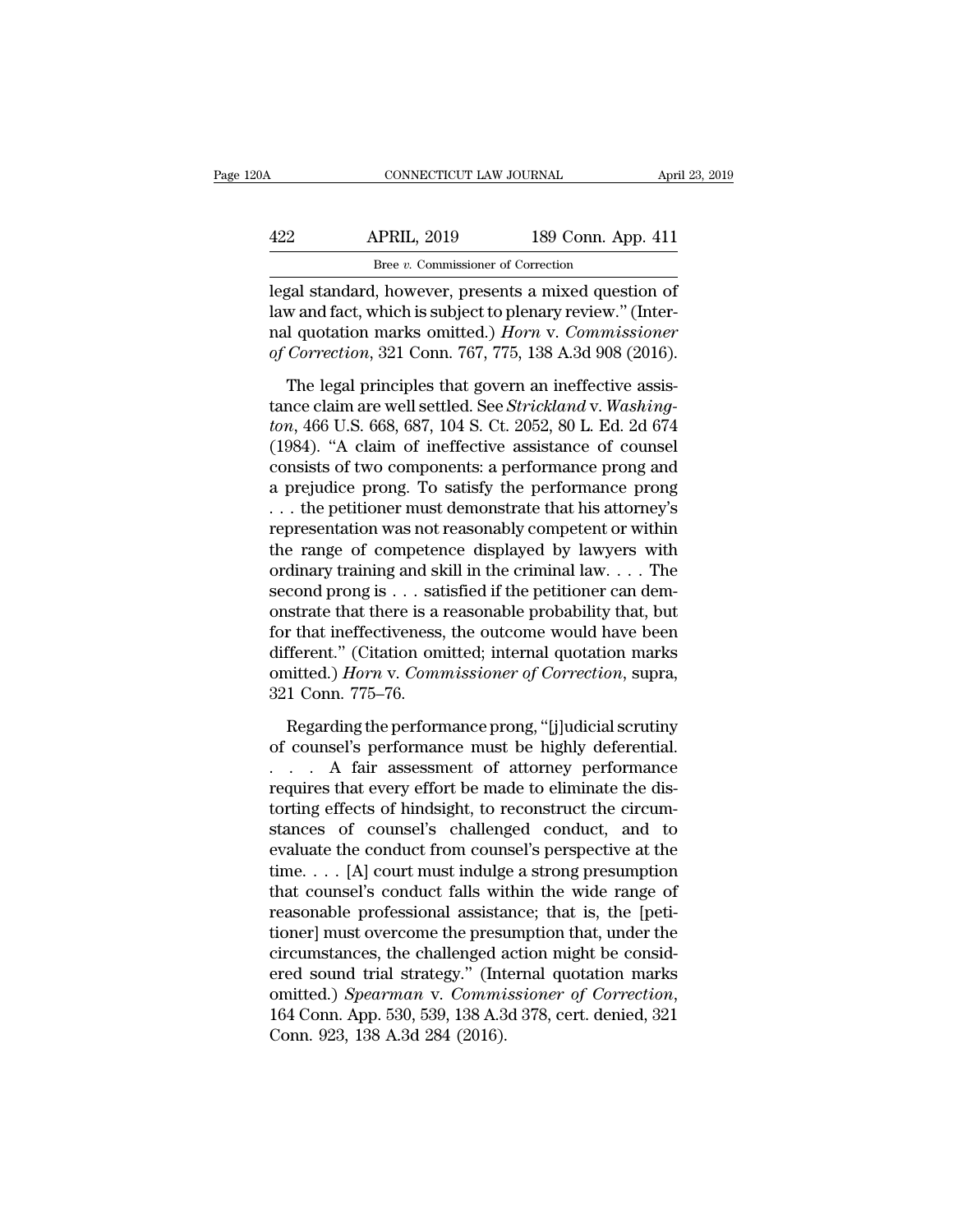# 189 Conn. App. 411 APRIL, 2019 23<br>Bree v. Commissioner of Correction Bree *v.* Commissioner of Correction

CONNECTICUT LAW JOURNAL<br>
9 Conn. App. 411 APRIL, 2019 423<br>
Bree v. Commissioner of Correction<br>
With these principles in mind, we turn to the petition-<br>
Socialing of ineffective assistance. The petitioner first<br>
Socialing t 189 Conn. App. 411 APRIL, 2019 423<br>
Bree v. Commissioner of Correction<br>
With these principles in mind, we turn to the petition-<br>
er's claims of ineffective assistance. The petitioner first<br>
claims that the habeas court err 189 Conn. App. 411 APRIL, 2019 423<br>
Bree v. Commissioner of Correction<br>
With these principles in mind, we turn to the petition-<br>
er's claims of ineffective assistance. The petitioner first<br>
claims that the habeas court er 189 Conn. App. 411 APRIL, 2019 423<br>  $Bree \, v$ . Commissioner of Correction<br>
With these principles in mind, we turn to the petition-<br>
er's claims of ineffective assistance. The petitioner first<br>
claims that the habeas court e Example the testimon of Correction<br>
With these principles in mind, we turn to the petition-<br>
er's claims of ineffective assistance. The petitioner first<br>
claims that the habeas court erred in finding that Castig-<br>
noli di Bree v. Commissioner of Correction<br>
With these principles in mind, we turn to the petition-<br>
er's claims of ineffective assistance. The petitioner first<br>
claims that the habeas court erred in finding that Castig-<br>
noli di With these principles in mind, we turn to the petition-<br>er's claims of ineffective assistance. The petitioner first<br>claims that the habeas court erred in finding that Castig-<br>noli did not render ineffective assistance by f er's claims of ineffective assistance. The petitioner first<br>claims that the habeas court erred in finding that Castig-<br>noli did not render ineffective assistance by failing to<br>consult with or to present the testimony of an claims that the habeas court erred in f<br>noli did not render ineffective assist<br>consult with or to present the testir<br>video forensics expert regarding the<br>closed-circuit television surveillanc<br>used by the state for identifi In that not renter inenective assistance by rannig to<br>
msult with or to present the testimony of an audio-<br>
deo forensics expert regarding the reliability of the<br>
bosed-circuit television surveillance video that was<br>
ed by to is an additional virtual of the present the test<br>into y of an addition since wideo forensies expert regarding the reliability of the<br>closed-circuit television surveillance video that was<br>used by the state for identifica

video forensics expert regarding the renability of the<br>closed-circuit television surveillance video that was<br>used by the state for identification purposes in the<br>Woodbridge case. We disagree.<br>"We are mindful that, under ce closed-cricuit television surventance video that was<br>used by the state for identification purposes in the<br>Woodbridge case. We disagree.<br>"We are mindful that, under certain circumstances,<br>the failure to use [an] expert can Woodbridge case. We disagree.<br>
"We are mindful that, under certain circumstances,<br>
the failure to use [an] expert can result in a determina-<br>
tion that a criminal defendant was denied the effective<br>
assistance of counsel. woodbruge case. we usagree.<br>
"We are mindful that, under certain circumstances,<br>
the failure to use [an] expert can result in a determina-<br>
tion that a criminal defendant was denied the effective<br>
assistance of counsel. . "We are mindful that, under certain circumstances,<br>the failure to use [an] expert can result in a determina-<br>tion that a criminal defendant was denied the effective<br>assistance of counsel. . . . Nevertheless, the question<br> the failure to use [an] expert can result in a determination that a criminal defendant was denied the effective<br>assistance of counsel. . . . Nevertheless, the question<br>of whether to call an expert witness always is a strat tion that a criminal defendant was denied the effective<br>assistance of counsel. . . . Nevertheless, the question<br>of whether to call an expert witness always is a strategic<br>decision. . . . [S]trategic choices made after tho assistance of counsel. . . . Nevertheless, the question<br>of whether to call an expert witness always is a strategic<br>decision. . . . [S]trategic choices made after thorough<br>investigation of law and facts relevant to plausibl of whether to call an expert witness always is a strategic<br>decision. . . . [S]trategic choices made after thorough<br>investigation of law and facts relevant to plausible<br>options are virtually unchallengeable; [but] strategi decision.... [S]trategic choices made after thorough<br>investigation of law and facts relevant to plausible<br>options are virtually unchallengeable; [but] strategic<br>choices made after less than complete investigation<br>are reas investigation of law and facts relevant to plausible<br>options are virtually unchallengeable; [but] strategic<br>choices made after less than complete investigation<br>are reasonable precisely to the extent that reasonable<br>profess options are virtually unchallengeable; [but] strategic<br>choices made after less than complete investigation<br>are reasonable precisely to the extent that reasonable<br>professional judgments support the limitations on<br>investigat choices made after less than complete investigation<br>are reasonable precisely to the extent that reasonable<br>professional judgments support the limitations on<br>investigation." (Citations omitted; emphasis omitted;<br>internal qu ofessional judgments support the limitations on<br>vestigation." (Citations omitted; emphasis omitted;<br>ternal quotation marks omitted.)  $Arrow$  v. Commis-<br>pner of Correction, 172 Conn. App. 442, 467, 160 A.3d<br>5, cert. denied, 32 professional judgments support the infinitions on<br>investigation." (Citations omitted; emphasis omitted;<br>internal quotation marks omitted.) Arroyo v. Commis-<br>sioner of Correction, 172 Conn. App. 442, 467, 160 A.3d<br>425, cert

internal quotation marks omitted, emphasis omitted,<br>internal quotation marks omitted.) *Arroyo* v. *Commis-<br>sioner of Correction*, 172 Conn. App. 442, 467, 160 A.3d<br>425, cert. denied, 326 Conn. 921, 169 A.3d 235 (2017).<br>We meeriar quotation marks onlited.) Arrogo v. Commissioner of Correction, 172 Conn. App. 442, 467, 160 A.3d<br>425, cert. denied, 326 Conn. 921, 169 A.3d 235 (2017).<br>We agree with the habeas court's conclusion that<br>Castignoli m stoner of Correction, 172 Collit. App. 442, 407, 100 A.5d<br>425, cert. denied, 326 Conn. 921, 169 A.3d 235 (2017).<br>We agree with the habeas court's conclusion that<br>Castignoli made a reasonable strategic decision not to<br>call Fease to identify the habeas court's conclusion that<br>Castignoli made a reasonable strategic decision not to<br>call an expert to opine on the quality of the surveillance<br>video for identification purposes because prior to the We agree with the habeas court's conclusion that<br>Castignoli made a reasonable strategic decision not to<br>call an expert to opine on the quality of the surveillance<br>video for identification purposes because prior to the<br>tria Castignoli made a reasonable strategic decision not to<br>call an expert to opine on the quality of the surveillance<br>video for identification purposes because prior to the<br>trial no witness had identified the petitioner or was call an expert to opine on the quality of the surveillance<br>video for identification purposes because prior to the<br>trial no witness had identified the petitioner or was<br>expected to identify the petitioner in the video. We a video for identification purposes because prior to the<br>trial no witness had identified the petitioner or was<br>expected to identify the petitioner in the video. We also<br>note that the petitioner's argument fails to consider t trial no witness had identified the petitioner or was<br>expected to identify the petitioner in the video. We also<br>note that the petitioner's argument fails to consider that<br>the testimony that the expert would have been calle expected to identify the petitioner in the video. We also<br>note that the petitioner's argument fails to consider that<br>the testimony that the expert would have been called<br>to undermine was stricken from the record. Castignol note that the petitioner's argument fails to consider that<br>the testimony that the expert would have been called<br>to undermine was stricken from the record. Castignoli<br>explained that he made a strategic decision to try to<br>mi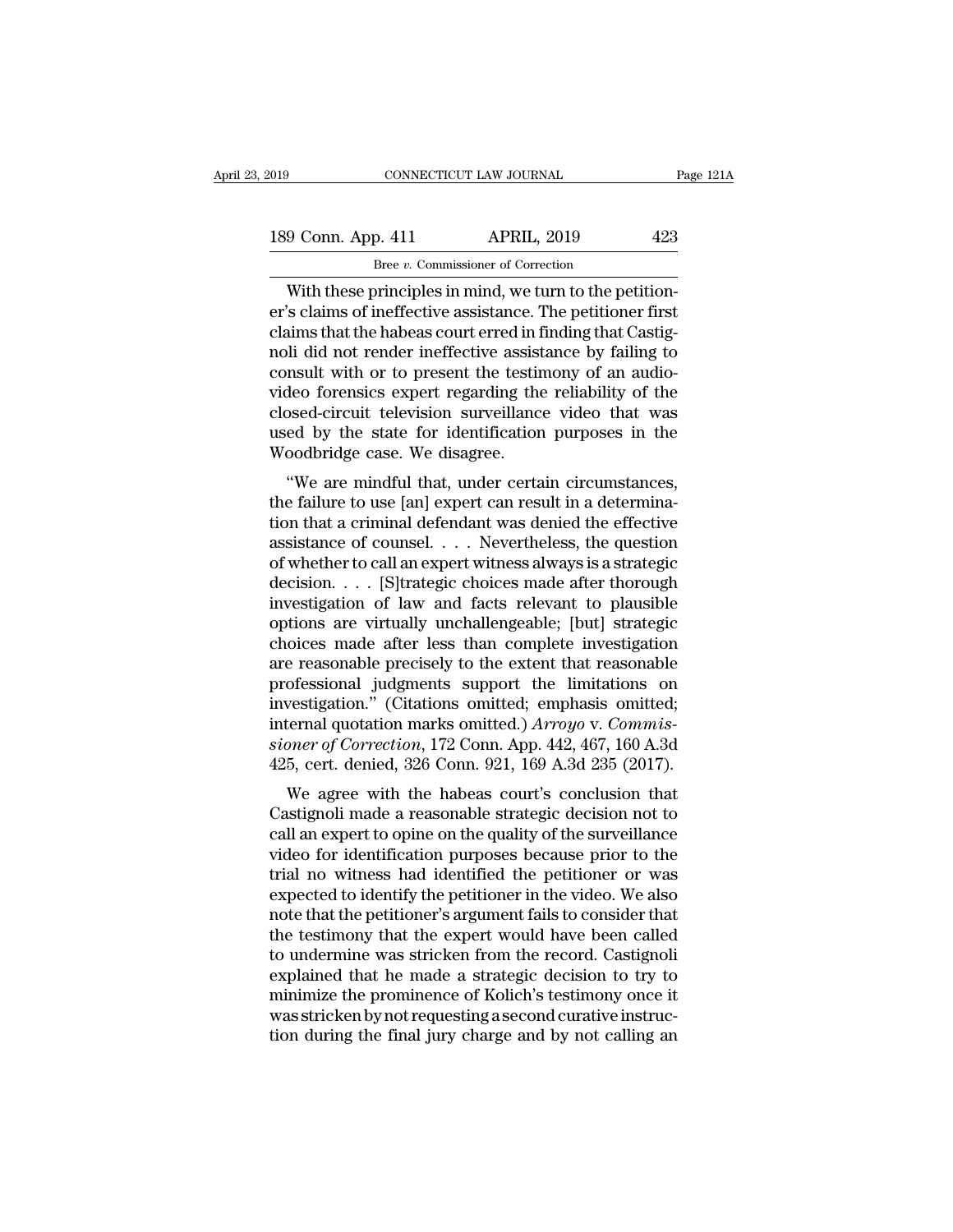| 22A | CONNECTICUT LAW JOURNAL                                |                    | April 23, 2019 |
|-----|--------------------------------------------------------|--------------------|----------------|
| 424 | <b>APRIL, 2019</b>                                     | 189 Conn. App. 411 |                |
|     | Bree v. Commissioner of Correction                     |                    |                |
|     | expert to opine on the quality of the video. We cannot |                    |                |

EXECUTE CONNECTICUT LAW JOURNAL April 23, 2019<br>
APRIL, 2019 189 Conn. App. 411<br>
Bree v. Commissioner of Correction<br>
Expert to opine on the quality of the video. We cannot<br>
conclude that the decision not to call an expert w 424 APRIL, 2019 189 Conn. App. 411<br>Bree v. Commissioner of Correction<br>expert to opine on the quality of the video. We cannot<br>conclude that the decision not to call an expert witness<br>under these circumstances falls below an  $\frac{424}{\text{Bree } v. \text{ Commissioner of Correction}}$ <br>Bree v. Commissioner of Correction<br>expert to opine on the quality of the video. We cannot<br>conclude that the decision not to call an expert witness<br>under these circumstances falls below an object  $\begin{tabular}{l l l l} \multicolumn{1}{l}{{\bf 189 Conn. App. 411}}\\ \hline \multicolumn{1}{l}{\bf 189 Form. App. 411}\\ \hline \multicolumn{1}{l}{\bf 189 Form. App. 411}\\ \hline \multicolumn{1}{l}{\bf 189 Chern. App. 411}\\ \hline \multicolumn{1}{l}{\bf 189 Chern. App. 411}\\ \hline \multicolumn{1}{l}{\bf 189 Comp. 411}\\ \hline \multicolumn{1}{l}{\bf 189 Comp. 411}\\ \hline \multicolumn{1}{l}{\bf 189 Comp. 411}\\$  $\frac{B}{B}$  Bree *v*. Commissioner of Correction<br>expert to opine on the quality of the video. We cannot<br>conclude that the decision not to call an expert witness<br>under these circumstances falls below an objective<br>standard of *Stree v.* Commissioner of Correction<br>
expert to opine on the quality of the video. We cannot<br>
conclude that the decision not to call an expert witness<br>
under these circumstances falls below an objective<br>
standard of reaso expert to opine on the quality of the video. We cannot<br>conclude that the decision not to call an expert witness<br>under these circumstances falls below an objective<br>standard of reasonableness. Even if the petitioner met<br>his conclude that the decision not to call an expert witness<br>under these circumstances falls below an objective<br>standard of reasonableness. Even if the petitioner met<br>his burden with respect to the performance prong of<br>*Strick* under these circun<br>standard of reasona<br>his burden with res<br>Strickland, he faile<br>reasonable probabil<br>ineffectiveness, the<br>been different.<br>In this regard, the In this regard, the performance prong of<br> *rickland*, he failed to demonstrate that there is a<br>
asonable probability that, but for counsel's alleged<br>
effectiveness, the outcome of his trial would have<br>
en different.<br>
In th Ins builder with respect to the performance prong of<br>
Strickland, he failed to demonstrate that there is a<br>
reasonable probability that, but for counsel's alleged<br>
ineffectiveness, the outcome of his trial would have<br>
been

Because he moved to demonstrate that there is a<br>reasonable probability that, but for counsel's alleged<br>ineffectiveness, the outcome of his trial would have<br>been different.<br>In this regard, the petitioner argues that Castign reasonable probability that, but for counsers an<br>egeu ineffectiveness, the outcome of his trial would have<br>been different.<br>In this regard, the petitioner argues that Castignoli<br>understood the significance of the testimony menetiveness, the outcome of fits that would have<br>been different.<br>In this regard, the petitioner argues that Castignoli<br>understood the significance of the testimony at issue<br>because he moved to preclude it in his motion in In this regard, the petitioner argues that Castignoli<br>understood the significance of the testimony at issue<br>because he moved to preclude it in his motion in limine,<br>and thus his failure to present the testimony of an audio In this regard, the petitioner argues that Castignoli<br>understood the significance of the testimony at issue<br>because he moved to preclude it in his motion in limine,<br>and thus his failure to present the testimony of an audio understood the significance of the testimony at issue<br>because he moved to preclude it in his motion in limine,<br>and thus his failure to present the testimony of an audio-<br>video forensics expert left him without a key witnes because he moved to preclude it in his motion in limine,<br>and thus his failure to present the testimony of an audio-<br>video forensics expert left him without a key witness<br>and a viable defense. This argument from the petitio and thus his failure to present the testimony of an audio-<br>video forensics expert left him without a key witness<br>and a viable defense. This argument from the petitioner<br>again fails to consider that the audio-video forensic video forensics expert left him without a key witness<br>and a viable defense. This argument from the petitioner<br>again fails to consider that the audio-video forensics<br>expert would have been presented to undermine an<br>identifi and a viable defense. This argument from the petitioner<br>again fails to consider that the audio-video forensics<br>expert would have been presented to undermine an<br>identification that was ultimately stricken from the<br>record. W again fails to consider that the audio-video forensics<br>expert would have been presented to undermine an<br>identification that was ultimately stricken from the<br>record. With no evidence in the record identifying the<br>petitioner expert would have been presented to undermine an identification that was ultimately stricken from the record. With no evidence in the record identifying the petitioner in the video, we cannot say that the outcome of the tr identification that was ultimately stricken from the<br>record. With no evidence in the record identifying the<br>petitioner in the video, we cannot say that the outcome<br>of the trial would have been different if an expert had<br>be record. With no evidence in the record identifying the petitioner in the video, we cannot say that the outcome of the trial would have been different if an expert had been called to discuss the poor quality of that video. throner in the video, we cannot say that the outcome<br>the trial would have been different if an expert had<br>en called to discuss the poor quality of that video.<br>or the foregoing reasons, we agree with the court<br>at Castignoli of the that would have been unferent if an expert had<br>been called to discuss the poor quality of that video.<br>For the foregoing reasons, we agree with the court<br>that Castignoli did not render ineffective assistance by<br>faili

been caned to uscuss the poor quanty of that video.<br>For the foregoing reasons, we agree with the court<br>that Castignoli did not render ineffective assistance by<br>failing to call an expert in audio-video forensics.<br>The petiti For the foregoing reasons, we agree while that Castignoli did not render ineffective assistance by failing to call an expert in audio-video forensics.<br>The petitioner next contends that the court erred in finding that Casti railing to call an expert in audio-video forensics.<br>The petitioner next contends that the court erred in<br>finding that Castignoli did not render ineffective assis-<br>tance by failing to timely object to and move to strike<br>the The petitioner next contends that the court erred in finding that Castignoli did not render ineffective assistance by failing to timely object to and move to strike the nonresponsive testimony of Santiago identifying the p The petitioner next contends that the court erred in finding that Castignoli did not render ineffective assistance by failing to timely object to and move to strike the nonresponsive testimony of Santiago identifying the finding that Castignoli did not render ineffective assistance by failing to timely object to and move to strike<br>the nonresponsive testimony of Santiago identifying the<br>petitioner during recross-examination. We disagree.<br>" tance by failing to timely object to and move to strike<br>the nonresponsive testimony of Santiago identifying the<br>petitioner during recross-examination. We disagree.<br>"[T]he decision of a trial lawyer not to make an objec-<br>t the nonresponsive testimony of Santiago identifying the<br>petitioner during recross-examination. We disagree.<br>"[T]he decision of a trial lawyer not to make an objec-<br>tion is a matter of trial tactics, not evidence of incomp petitioner during recross-examination. We disagree.<br>"[T]he decision of a trial lawyer not to make an objection is a matter of trial tactics, not evidence of incompetency. . . . . [T]here is a strong presumption that the tr "[T]he decision of a trial lawyer not to make an objection is a matter of trial tactics, not evidence of incompetency. . . . [T]here is a strong presumption that the trial strategy employed by a criminal defendant's couns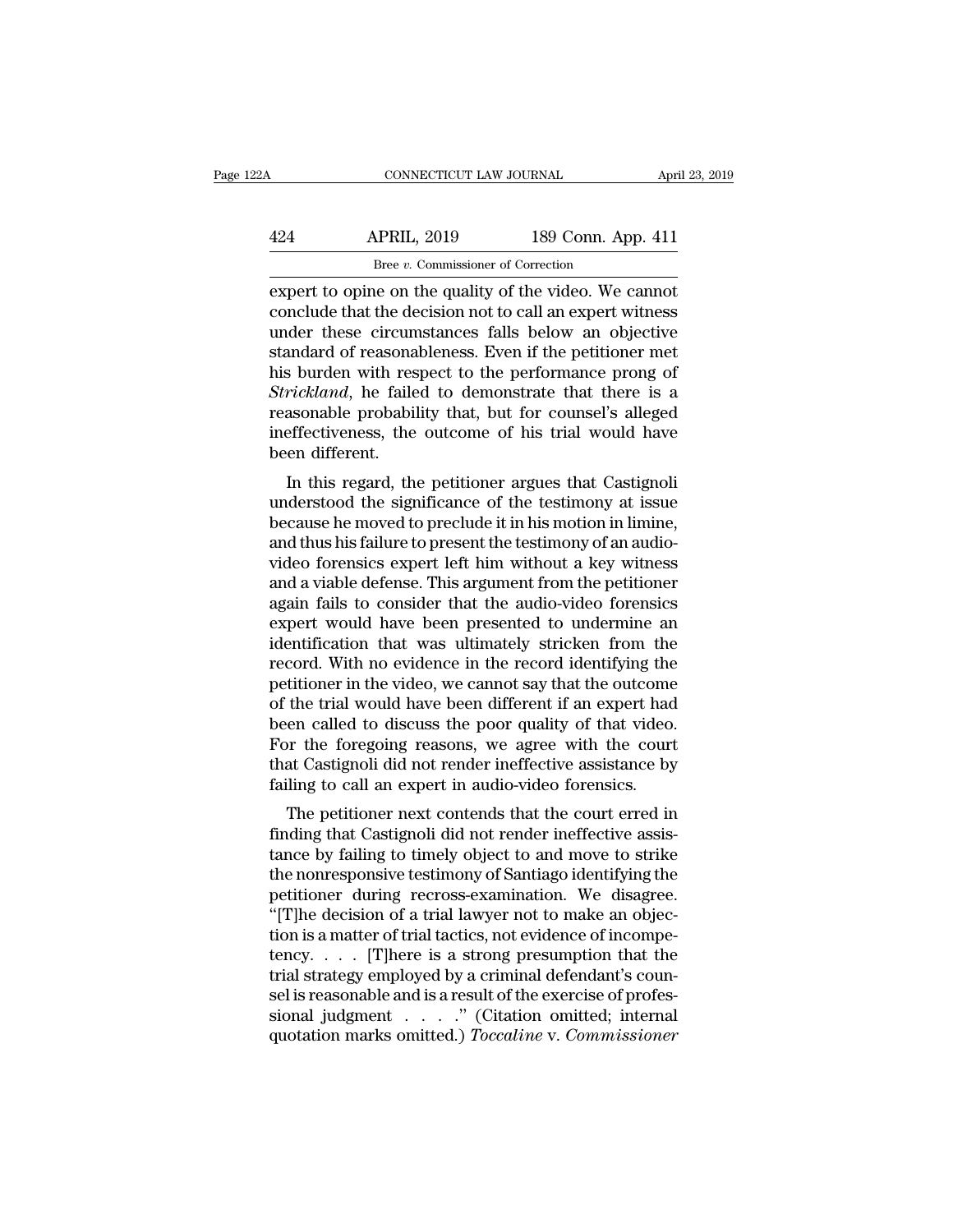| 2019 |                    | CONNECTICUT LAW JOURNAL                        | Page 123A |
|------|--------------------|------------------------------------------------|-----------|
|      | 189 Conn. App. 411 | <b>APRIL, 2019</b>                             | 425       |
|      |                    | Bree v. Commissioner of Correction             |           |
|      |                    | of Correction 80 Conn App 792 801 837 A 2d 849 |           |

**CONNECTICUT LAW JOURNAL** Page 12<br> **189 Conn. App. 411 APRIL, 2019** 425<br> **Execution**, 80 Conn. App. 792, 801, 837 A.2d 849,<br> **Correction**, 80 Conn. App. 792, 801, 837 A.2d 849,<br> **Cert. denied, 268 Conn. 907, 845 A.2d 413** 189 Conn. App. 411 APRIL, 2019 425<br>
Bree v. Commissioner of Correction<br>
of Correction, 80 Conn. App. 792, 801, 837 A.2d 849,<br>
cert. denied, 268 Conn. 907, 845 A.2d 413, cert. denied<br>
sub nom. *Toccaline* v. *Lantz*, 543 U. 189 Conn. App. 411 APRIL, 2019 425<br>
<u>Bree v. Commissioner of Correction</u><br>
of Correction, 80 Conn. App. 792, 801, 837 A.2d 849,<br>
cert. denied, 268 Conn. 907, 845 A.2d 413, cert. denied<br>
sub nom. *Toccaline* v. *Lantz*, 543 189 Conn. App. 411 APR<br>
Bree v. Commissioner of C<br>
of Correction, 80 Conn. App. 792<br>
cert. denied, 268 Conn. 907, 845 A<br>
sub nom. Toccaline v. Lantz, 543<br>
301, 160 L. Ed. 2d 90 (2004).<br>
At the habeas trial, Castignoli Bree v. Commissioner of Correction<br>
Correction, 80 Conn. App. 792, 801, 837 A.2d 849,<br>
rt. denied, 268 Conn. 907, 845 A.2d 413, cert. denied<br>
b nom. *Toccaline* v. *Lantz*, 543 U.S. 854, 125 S. Ct.<br>
1, 160 L. Ed. 2d 90 (2 of Correction, 80 Conn. App. 792, 801, 837 A.2d 849,<br>cert. denied, 268 Conn. 907, 845 A.2d 413, cert. denied<br>sub nom. Toccaline v. Lantz, 543 U.S. 854, 125 S. Ct.<br>301, 160 L. Ed. 2d 90 (2004).<br>At the habeas trial, Castigno

sign of Santiago, 1998 Conn. 1747. 1997, 845 A.2d 413, cert. denied<br>sub nom. *Toccaline* v. *Lantz*, 543 U.S. 854, 125 S. Ct.<br>301, 160 L. Ed. 2d 90 (2004).<br>At the habeas trial, Castignoli gave several cogent<br>reasons why h sub nom. *Toccaline* v. *Lantz*, 543 U.S. 854, 125 S. Ct.<br>301, 160 L. Ed. 2d 90 (2004).<br>At the habeas trial, Castignoli gave several cogent<br>reasons why he chose not to object to the nonrespon-<br>sive testimony of Santiago, i 301, 160 L. Ed. 2d 90 (2004).<br>
At the habeas trial, Castignoli gave several cogent<br>
reasons why he chose not to object to the nonrespon-<br>
sive testimony of Santiago, including that he wanted<br>
the jury to hear part of that At the habeas trial, Castignoli gave several cogent<br>reasons why he chose not to object to the nonrespon-<br>sive testimony of Santiago, including that he wanted<br>the jury to hear part of that same nonresponsive answer,<br>that he At the habeas trial, Castignoli gave several cogent<br>reasons why he chose not to object to the nonrespon-<br>sive testimony of Santiago, including that he wanted<br>the jury to hear part of that same nonresponsive answer,<br>that he reasons why he chose not to object to the nonresponsive testimony of Santiago, including that he wanted the jury to hear part of that same nonresponsive answer, that he did not want to draw the jury's attention to the unhe sive testimony of Santiago, including that he wanted<br>the jury to hear part of that same nonresponsive answer,<br>that he did not want to draw the jury's attention to the<br>unhelpful portion of the testimony by objecting to it,<br> the jury to hear part of that same nonresponsive answer,<br>that he did not want to draw the jury's attention to the<br>unhelpful portion of the testimony by objecting to it,<br>and that he did not find the testimony to be harmful<br> that he did not want to draw the jury's attention to the<br>unhelpful portion of the testimony by objecting to it,<br>and that he did not find the testimony to be harmful<br>until Trabka was asked to bolster it. Because Castignoli<br> unhelpful portion of the testimony by objecting to it,<br>and that he did not find the testimony to be harmful<br>until Trabka was asked to bolster it. Because Castignoli<br>articulated a reasonable basis for his decision not to<br>ob and that he did not find the testimony to be harmful<br>until Trabka was asked to bolster it. Because Castignoli<br>articulated a reasonable basis for his decision not to<br>object and, as noted by the habeas court, "[i]n light of<br> until Trabka was asked to bolster it. Because Castignoli<br>articulated a reasonable basis for his decision not to<br>object and, as noted by the habeas court, "[i]n light of<br>the requirement to indulge a strong presumption that<br> articulated a reasonable<br>object and, as noted by<br>the requirement to ind<br>counsel's conduct falls<br>able professional assist<br>court that "Castignoli's<br>tionally deficient."<br>Moreover, the petitic e requirement to indulge a strong presumption that<br>unsel's conduct falls within the wide range of reason-<br>le professional assistance," we agree with the habeas<br>urt that "Castignoli's performance was not constitu-<br>mally def counsel's conduct falls within the wide range of reason-<br>able professional assistance," we agree with the habeas<br>court that "Castignoli's performance was not constitu-<br>tionally deficient."<br>Moreover, the petitioner failed t

able professional assistance," we agree with the habeas<br>court that "Castignoli's performance was not constitu-<br>tionally deficient."<br>Moreover, the petitioner failed to demonstrate that<br>the was prejudiced by counsel's failur of that "Castignoli's performance was not constitutionally deficient."<br>
Moreover, the petitioner failed to demonstrate that<br>
he was prejudiced by counsel's failure to object to Santi-<br>
ago's nonresponsive testimony in ligh tionally deficient."<br>
Moreover, the petitioner failed to demonstrate that<br>
he was prejudiced by counsel's failure to object to Santi-<br>
ago's nonresponsive testimony in light of the entirety<br>
of his testimony. On cross-exam Moreover, the petitioner failed to demonstrate that<br>he was prejudiced by counsel's failure to object to Santi-<br>ago's nonresponsive testimony in light of the entirety<br>of his testimony. On cross-examination, Castignoli<br>attac Moreover, the petitioner failed to demonstrate that<br>he was prejudiced by counsel's failure to object to Santi-<br>ago's nonresponsive testimony in light of the entirety<br>of his testimony. On cross-examination, Castignoli<br>attac he was prejudiced by counsel's failure to object to Santi-<br>ago's nonresponsive testimony in light of the entirety<br>of his testimony. On cross-examination, Castignoli<br>attacked Santiago's credibility by inquiring in great<br>det ago's nonresponsive testimony in light of the entirety<br>of his testimony. On cross-examination, Castignoli<br>attacked Santiago's credibility by inquiring in great<br>detail about his significant criminal history, his drug<br>use, h of his testimony. On cross-examination, Castignoli<br>attacked Santiago's credibility by inquiring in great<br>detail about his significant criminal history, his drug<br>use, his involvement in and pending case in connection<br>with t attacked Santiago's credibility by inquiring in great<br>detail about his significant criminal history, his drug<br>use, his involvement in and pending case in connection<br>with the robbery at issue, and his inconsistent state-<br>me detail about his significant criminal history, his drug<br>use, his involvement in and pending case in connection<br>with the robbery at issue, and his inconsistent state-<br>ments to the police regarding that robbery. Additional<br>e use, his involvement in and pending case in connection<br>with the robbery at issue, and his inconsistent state-<br>ments to the police regarding that robbery. Additional<br>evidence was also presented as to the identity of the<br>pet with the robbery at issue, and his inconsistent statements to the police regarding that robbery. Additional evidence was also presented as to the identity of the petitioner as a perpetrator in the Shelton case: specificall ments to the police regarding that robbery. Additional<br>evidence was also presented as to the identity of the<br>petitioner as a perpetrator in the Shelton case: specifi-<br>cally, that the petitioner owned a sky blue Infiniti, w evidence was also presented as to the identity of the petitioner as a perpetrator in the Shelton case: specifically, that the petitioner owned a sky blue Infiniti, which matched the description of the vehicle that was seen petitioner as a perpetrator in the Shelton case: specifically, that the petitioner owned a sky blue Infiniti, which matched the description of the vehicle that was seen leaving the store after the robbery was committed, an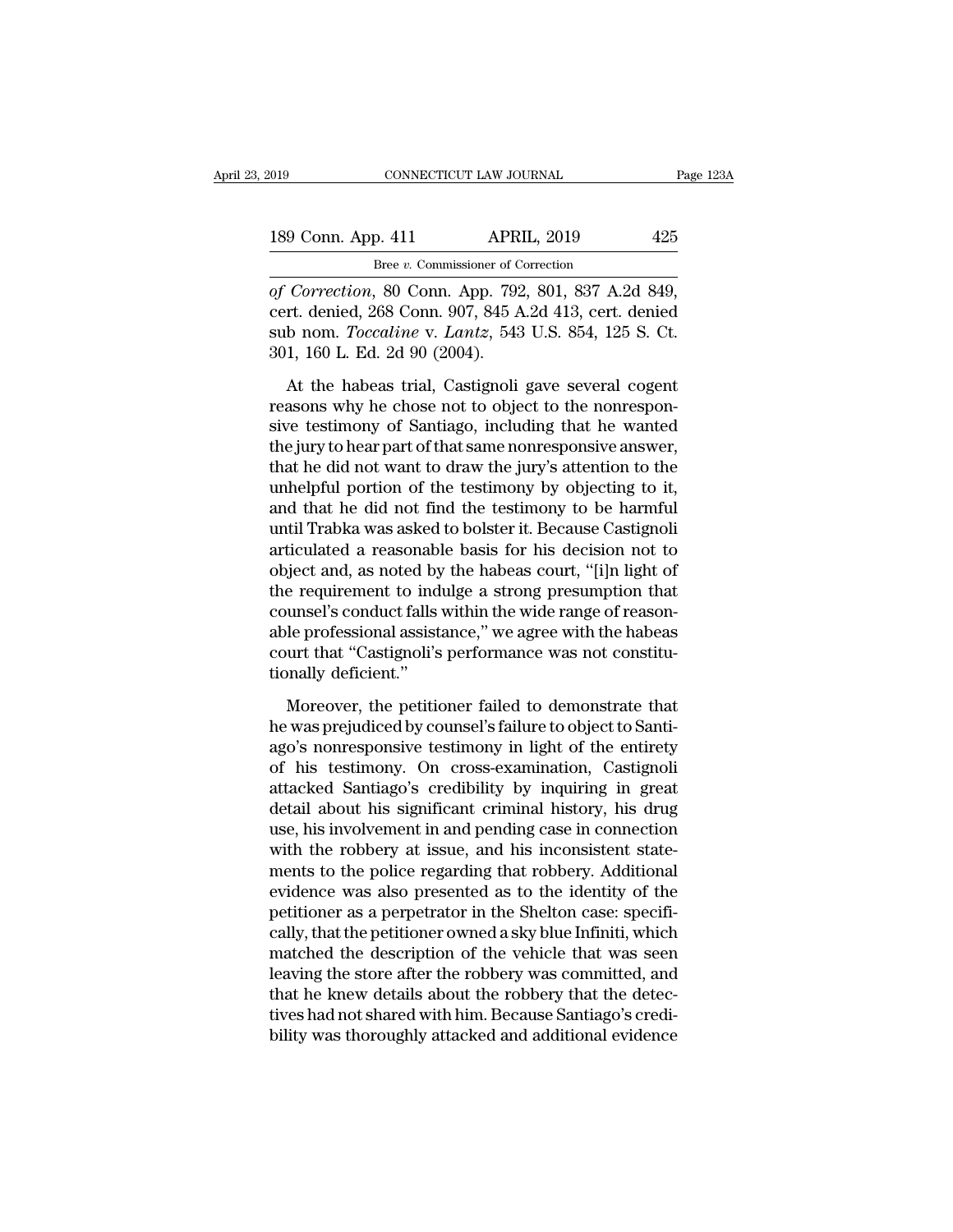| 24 A | CONNECTICUT LAW JOURNAL                                                                                                                                                          |                    | April 23, 2019 |
|------|----------------------------------------------------------------------------------------------------------------------------------------------------------------------------------|--------------------|----------------|
|      |                                                                                                                                                                                  |                    |                |
| 426  | <b>APRIL, 2019</b>                                                                                                                                                               | 189 Conn. App. 411 |                |
|      | Bree v. Commissioner of Correction                                                                                                                                               |                    |                |
|      | was presented that identified the petitioner as the per-<br>petrator of the Shelton robbery, we agree with the court<br>that the patitionar failed to establish that the outcome |                    |                |

 $\begin{array}{ll}\n 426 & \text{APRIL, } 2019 & \text{189 Conn. App. 411} \\
 \hline\n \text{Bree } v. \text{ Commissioner of Correction} \\
 \hline\n \text{was presented that identified the performance as the per-  
petrator of the Shelton robberg, we agree with the court\n \text{that the performance of his trial, would have been different had Costimali}\n \end{array}$  $\frac{426}{\text{Bree } v. \text{ Commissioner of Correction}}$ <br>
Bree  $v. \text{ Commissioner of Correction}$ <br>
was presented that identified the petitioner as the per-<br>
petrator of the Shelton robbery, we agree with the court<br>
that the petitioner failed to establish that the outcome<br>
o  $\frac{\text{APRIL, 2019}}{\text{Bree } v. \text{ Commissioner of Correction}}$ <br>was presented that identified the petitioner as the per-<br>petrator of the Shelton robbery, we agree with the court<br>that the petitioner failed to establish that the outcome<br>of his trial wou Bree  $v$ . Commissioner of Correction<br>was presented that identified the petitioner as the per-<br>petrator of the Shelton robbery, we agree with the court<br>that the petitioner failed to establish that the outcome<br>of his trial  $\frac{1}{2}$  are  $\frac{1}{2}$ . Commissioner<br>was presented that identified time<br>trator of the Shelton robbery,<br>that the petitioner failed to est<br>of his trial would have been<br>timely objected to Santiago's n<br>identifying the petiti trator of the Shelton robbery, we agree with the court<br>at the petitioner failed to establish that the outcome<br>his trial would have been different had Castignoli<br>mely objected to Santiago's nonresponsive testimony<br>entifying find the petitioner failed to establish that the outcome<br>of his trial would have been different had Castignoli<br>timely objected to Santiago's nonresponsive testimony<br>identifying the petitioner.<br>Finally, the petitioner argue

of his trial would have been different had Castignoli<br>timely objected to Santiago's nonresponsive testimony<br>identifying the petitioner.<br>Finally, the petitioner argues that the court erred in<br>finding that Castignoli was not timely objected to Santiago's nonresponsive testimony<br>
identifying the petitioner.<br>
Finally, the petitioner argues that the court erred in<br>
finding that Castignoli was not ineffective for failing to<br>
present the testimony identifying the petitioner.<br>
Finally, the petitioner argues that the court erred in<br>
finding that Castignoli was not ineffective for failing to<br>
present the testimony of Ronald Riebling. We disagree.<br>
"The failure of defen Finally, the petitioner argues that the court erred in<br>finding that Castignoli was not ineffective for failing to<br>present the testimony of Ronald Riebling. We disagree.<br>"The failure of defense counsel to call a potential<br> Finally, the petitioner argues that the court erred in<br>finding that Castignoli was not ineffective for failing to<br>present the testimony of Ronald Riebling. We disagree.<br>"The failure of defense counsel to call a potential<br> finding that Castignoli was not ineffective for failing to<br>present the testimony of Ronald Riebling. We disagree.<br>"The failure of defense counsel to call a potential<br>defense witness does not constitute ineffective assis-<br>t present the testimony of Ronald Riebling. We disagree.<br>
"The failure of defense counsel to call a potential<br>
defense witness does not constitute ineffective assis-<br>
tance unless there is some showing that the testimony<br>
wo "The failure of defense counsel to call a potential<br>defense witness does not constitute ineffective assis-<br>tance unless there is some showing that the testimony<br>would have been helpful in establishing the asserted<br>defense defense witness does not constitute ineffective assis-<br>tance unless there is some showing that the testimony<br>would have been helpful in establishing the asserted<br>defense." *State* v. *Talton*, 197 Conn. 280, 297, 497 A.2d<br> tance unless there is some showing that the testimony<br>would have been helpful in establishing the asserted<br>defense." *State v. Talton*, 197 Conn. 280, 297, 497 A.2d<br>35 (1985). Where the evidence at issue is merely cumulawould have been helpful in establishing the asserted<br>defense." *State v. Talton*, 197 Conn. 280, 297, 497 A.2d<br>35 (1985). Where the evidence at issue is merely cumula-<br>tive, this court has found that the petitioner cannot defense." *State v. Talton*, 197 Conn. 280, 297, 497 A.2d<br>35 (1985). Where the evidence at issue is merely cumula-<br>tive, this court has found that the petitioner cannot<br>demonstrate that there is a reasonable probability th 35 (1985). Where the evidence at issue is merely cumulative, this court has found that the petitioner cannot demonstrate that there is a reasonable probability that, but for the failure to present such evidence, the outcom tive, this court has 1<br>demonstrate that ther<br>but for the failure to<br>come of the trial woo<br>*Hall* v. *Commissione*<br>601, 610, 99 A.3d 1200<br>A.3d 979 (2014).<br>As conceded at trial to the failure to present such evidence, the out-<br>me of the trial would have been different. See, e.g.,<br>*all* v. *Commissioner of Correction*, 152 Conn. App.<br>1, 610, 99 A.3d 1200, cert. denied, 314 Conn. 950, 103<br>3d 979 (2 come of the trial would have been different. See, e.g.,<br> *Hall* v. *Commissioner of Correction*, 152 Conn. App.<br>
601, 610, 99 A.3d 1200, cert. denied, 314 Conn. 950, 103<br>
A.3d 979 (2014).<br>
As conceded at trial by Ronald Ri

Hall v. Commissioner of Correction, 152 Conn. App.<br>601, 610, 99 A.3d 1200, cert. denied, 314 Conn. 950, 103<br>A.3d 979 (2014).<br>As conceded at trial by Ronald Riebling, his testimony<br>would have included the same facts and cir 601, 610, 99 A.3d 1200, cert. denied, 314 Conn. 950, 103<br>A.3d 979 (2014).<br>As conceded at trial by Ronald Riebling, his testimony<br>would have included the same facts and circumstances<br>that were testified to at the petitioner A.3d 979 (2014).<br>
As conceded at trial by Ronald Riebling, his testimony<br>
would have included the same facts and circumstances<br>
that were testified to at the petitioner's trial by Sue<br>
Riebling, and he would not have provi As conceded at trial by Ronald Riebling, his testimony<br>would have included the same facts and circumstances<br>that were testified to at the petitioner's trial by Sue<br>Riebling, and he would not have provided any new or<br>additi As conceded at trial by Ronald Riebling, his testimony<br>would have included the same facts and circumstances<br>that were testified to at the petitioner's trial by Sue<br>Riebling, and he would not have provided any new or<br>additi would have included the same facts and circumstances<br>that were testified to at the petitioner's trial by Sue<br>Riebling, and he would not have provided any new or<br>additional information to the jury. We thus agree with<br>the ha that were testified to at the petitioner's trial by S.<br>Riebling, and he would not have provided any new<br>additional information to the jury. We thus agree w<br>the habeas court's finding that such testimony wo<br>have been cumula ditional information to the jury<br>e habeas court's finding that si<br>we been cumulative. Castignoli'<br>nt such testimony, therefore, di<br>ent performance or prejudice tl<br>The judgment is affirmed.<br>In this opinion the other judge: In this opinion the other judges concurred.<br>In this opinion the stimulative. Castignoli's decision not such testimony, therefore, did not constitent performance or prejudice the petitioner<br>The judgment is affirmed.<br>In this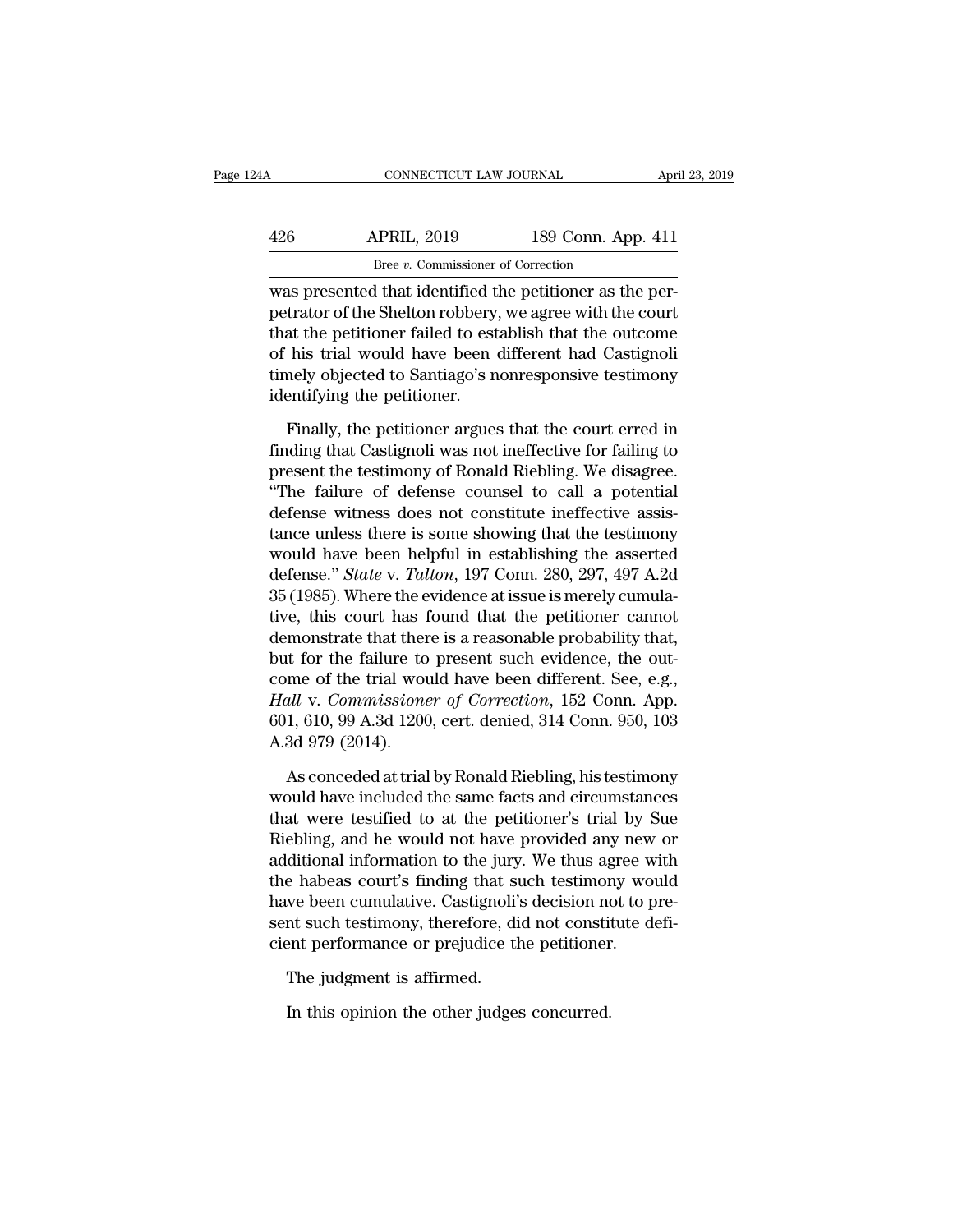## 89 Conn. App. 427<br>
Barbabosa *v.* Board of Education<br>
DIANNA BARBABOSA *v.* BOARD OF EDUCATION<br>
OF THE TOWN OF MANCHESTER  $\begin{tabular}{ c c c} \multicolumn{1}{c}{{\bf Apply & APRIL, 2019} & \multicolumn{1}{c}{427}\\ \hline {\multicolumn{1}{c}{{\bf Barbabosa}\ v.~Board of Education} \\ \multicolumn{1}{c}{\bf N}\ BARBABOSA\ v.~BOARD OF EDUCATION \\ \multicolumn{1}{c}{\bf OF THE TOWN OF MANCHESTER} \\ (AC 41304) \\ \end{tabular}$ APRIL, 2019<br>
EVA v. Board of Education<br>
SA v. BOARD OF E<br>
WN OF MANCHES<br>
(AC 41304)<br>
Bright and Beach, Js. DIANNA BARBABOSA  $v$ . BOARD OF EDUCATION<br>OF THE TOWN OF MANCHESTER<br>(AC 41304)<br>Elgo, Bright and Beach, Js.

## *Syllabus*

 $\rm (AC~41304)$ <br>Elgo, Bright and Beach, Js.<br> $\it Syllabus$ <br>The plaintiff, a school paraprofessional, sought to recover damages from her<br>employer, the defendant board of education, for, inter alia, employment Elgo, Bright and Beach, Js.<br>Syllabus<br>plaintiff, a school paraprofessional, sought to recover damages from her<br>employer, the defendant board of education, for, inter alia, employment<br>discrimination in violation of statute (  $\label{eq:22} \begin{array}{l} \text{Elgo, Bright and Beach, Js.}\\ \text{5} \end{array}$  plaintiff, a school paraprofessional, sought to recover damages from her employer, the defendant board of education, for, inter alia, employment discrimination in violation of sta  $Syllabus$ <br>plaintiff, a school paraprofessional, sought to recover damages from her<br>employer, the defendant board of education, for, inter alia, employment<br>discrimination in violation of statute (§ 46a-60 [b]). The plaintiff  $Sylabus$ <br>plaintiff, a school paraprofessional, sought to recover damages from her<br>employer, the defendant board of education, for, inter alia, employment<br>discrimination in violation of statute (§ 46a-60 [b]). The plaintiff plaintiff, a school paraprofessional, sought to recover damages from her employer, the defendant board of education, for, inter alia, employment discrimination in violation of statute (§ 46a-60 [b]). The plaintiff claimed employer, the defendant board of education, for, inter alia, employment discrimination in violation of statute ( $\S$  46a-60 [b]). The plaintiff claimed that the defendant discriminated against her on the basis of her disab discrimination in violation of statute (§ 46a-60 [b]). The plaintiff claimed that the defendant discriminated against her on the basis of her disability, suspended her without pay for excessive absenteeism and failed to p that the defendant discriminated against her on the basis of her disability, suspended her without pay for excessive absenteeism and failed to provide her with a reasonable accommodation for her disability. The plaintiff a suspended her without pay for excessive absenteeism and failed to provide her with a reasonable accommodation for her disability. The plaintiff asserted that she was disabled because she suffers from fibromy-<br>algia, anxiet provide her with a reasonable accommodation for her disability. The plaintiff asserted that she was disabled because she suffers from fibromy-<br>algia, anxiety, depression, asthma and rheumatoid arthritis, and had<br>requested plaintiff asserted that she was disabled because she suffers from fibromy-<br>algia, anxiety, depression, asthma and rheumatoid arthritis, and had<br>requested certain finite absences as a reasonable accommodation. The<br>plaintiff algia, anxiety, depression, asthma and rheumatoid arthritis, and had requested certain finite absences as a reasonable accommodation. The plaintiff had long-standing and well documented issues with absenteeism and tardines requested certain finite absences as a reasonable accommodation. The plaintiff had long-standing and well documented issues with absenteeism and tardiness throughout her employment. Her performance reviews, which generally Plaintiff had long-standing and well documented issues with absenteeism<br>and tardiness throughout her employment. Her performance reviews,<br>which generally provided that she met expectations, stated that she<br>needed to be on paraditarions submand rendered in the membersum and tardiness throughout her employment. Her performance reviews, which generally provided that she meeted to be on time to school, and that her excessive absences affected t which generally provided that she met expectations, stated that she<br>meeded to be on time to school, and that her excessive absences affected<br>the management of classrooms, and negatively affected teachers' plan-<br>ning and le meeded to be on time to school, and that her excessive absences affected the management of classrooms, and negatively affected teachers' planning and lessons. The trial court granted the defendant's motion for summary judg the management of classrooms, and negatively affected teachers' plan-<br>the management of classrooms, and negatively affected teachers' plan-<br>ning and lessons. The trial court granted the defendant's motion for<br>summary judgm ning and lessons. The trial court granted the defendant's motion for summary judgment and rendered judgment for the defendant on the plaintiff's disability discrimination and reasonable accommodation claims. The court dete summary judgment and rendered judgment for the defendant on the plaintiff's disability discrimination and reasonable accommodation claims. The court determined inter alia, that there was no genuine issue of material fact t plaintiff's disability discrimination and reasonable accommodation claims. The court determined inter alia, that there was no genuine issue of material fact that attendance was an essential function of the plaintiff's posi plains. The court determined inter alia, that there was no genuine issue of material fact that attendance was an essential function of the plaintiff's position and that she could not perform that essential function with or and the material fact that attendance was an essential function of the plaintiff's position and that she could not perform that essential function with or without a reasonable accommodation. The court further determined th position and that she could not perform that essential function with or without a reasonable accommodation. The court further determined that her request for intermittent prospective absences was not a reasonable accommoda positional areasonable accommodation. The court further determined that her request for intermittent prospective absences was not a reasonable accommodation because it would eliminate that essential function. On appeal to A reflect the request for intermittent prospective absences was not a reasonable accommodation because it would eliminate that essential function. On appeal to this court, the plaintiff claimed that the trial court imprope functions of a reasonable in with our accommodation because it would eliminate that essential function. On appeal to this court, the plaintiff claimed that the trial court improperly rendered summary judgment because a gen appeal to this court, the plaintiff claimed that the trial court improperly rendered summary judgment because a genuine issue of material fact existed that was common to both her discrimination and reasonable accommodation rendered summary judgment because a genuine issue of material fact<br>existed that was common to both her discrimination and reasonable<br>accommodation claims, namely, whether she could perform the essential<br>functions of her po existed that was common to both her discrimination and reasonable accommodation claims, namely, whether she could perform the essential functions of her position with or without a reasonable accommodation.<br>Held that the tr accommodation claims, namely, whether she could perform the essential functions of her position with or without a reasonable accommodation. Held that the trial court properly rendered summary judgment in favor of the defen functions of her position with or without a reasonable accommodation.<br>Field that the trial court properly rendered summary judgment in favor<br>of the defendant, as the evidence showed that there was no genuine<br>issue of mater Held that the trial court properly rendered summary judgment in favor of the defendant, as the evidence showed that there was no genuine issue of material fact that attendance was an essential function of the plaintiff's of the defendant, as the evidence showed that there was no genuine issue of material fact that attendance was an essential function of the plaintiff's position, and that prior to and at the time of her suspension she was n plaintiff's position, and that prior to and at the time of her suspension she was not performing that essential function and was not able to perform it with or without her proposed reasonable accommodation; that court reli plaintiff's position, and that prior to and at the time of her suspension<br>she was not performing that essential function and was not able to<br>perform it with or without her proposed reasonable accommodation;<br>that court reli she was not performing that essential function and was not able to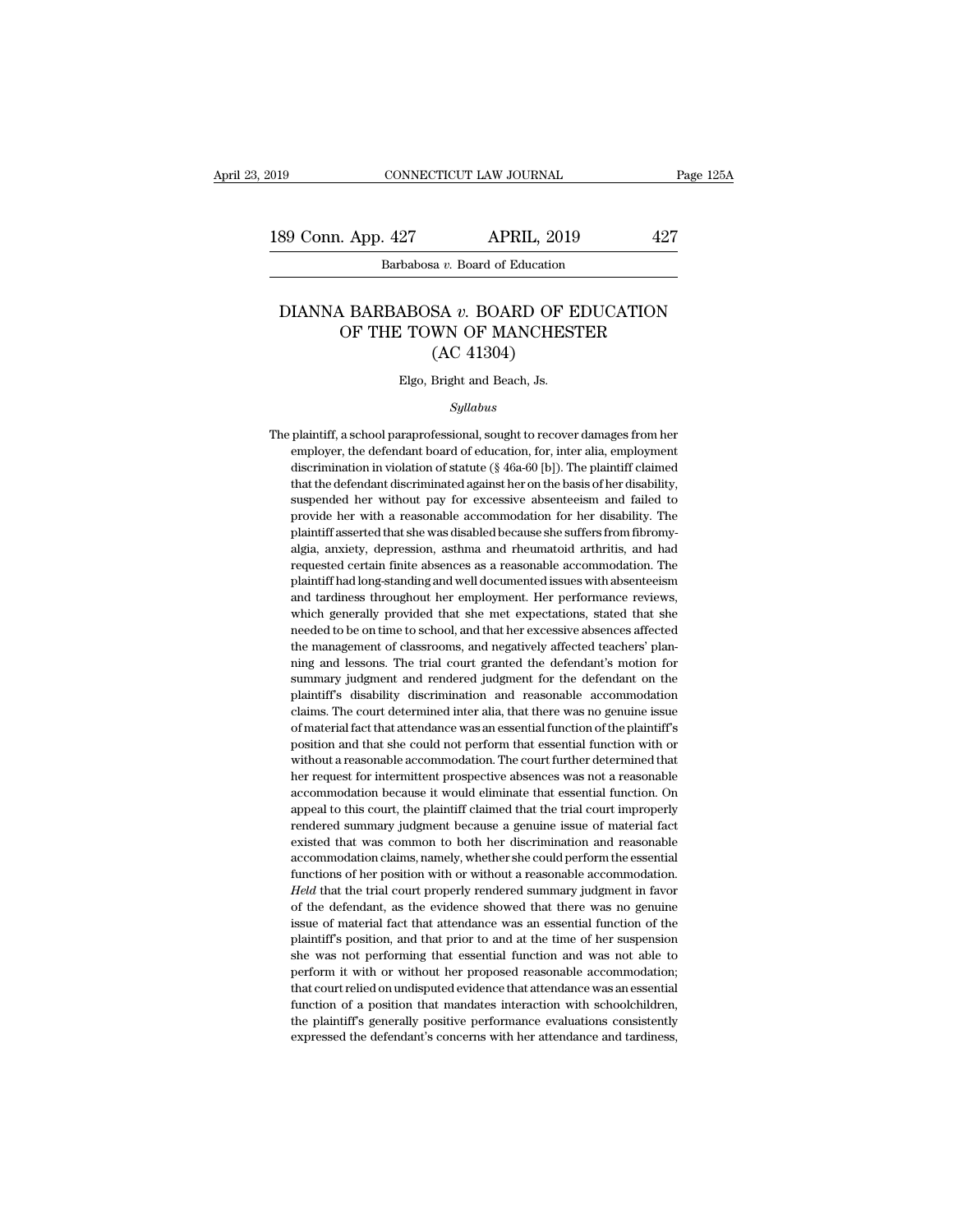## CONNECTICUT LAW JOURNAL April 23, 2019<br>428 APRIL, 2019 189 Conn. App. 427<br>Barbabosa v. Board of Education CONNECTICUT LAW JOURNAL April<br>Barbabosa *v.* Board of Education<br>and the same evidence that established that there was no genuine issue APRIL, 2019 189 Conn. App. 427<br>Barbabosa v. Board of Education<br>and the same evidence that established that there was no genuine issue<br>of material fact that attendance was an essential function of the plaintiff's

**Softary 189 Conn. App. 427**<br> **Expresses 2:** Board of Education<br>
and the same evidence that established that there was no genuine issue<br>
of material fact that attendance was an essential function of the plaintiff's<br>
job al **job also proved that here** was no genuine issue and the same evidence that established that there was no genuine issue of material fact that attendance was an essential function of the plaintiff's job also proved that he Barbabosa v. Board of Education<br>and the same evidence that established that there was no genuine issue<br>of material fact that attendance was an essential function of the plaintiff's<br>job also proved that her proposal for int Barbabosa  $v$ . Board of Education<br>and the same evidence that established that there was no genuine issue<br>of material fact that attendance was an essential function of the plaintiff's<br>job also proved that her proposal for and the same evidence that established that there was no genuine issue<br>of material fact that attendance was an essential function of the plaintiff's<br>job also proved that her proposal for intermittent extended leave was<br>not ability of material fact that attendance was an essential f<br>ightals above that attendance was an essential f<br>ightals above that her proposal for intermitted<br>not a reasonable accommodation, as a matten<br>proposal would have e not a reasonable accommodation, as a matter of law, because that proposal would have eliminated the essential job function it purported to address, exacerbated her attendance issues and further undermined her ability to m From a reasonable accommodation, as a matter of haw, because that<br>proposal would have eliminated the essential job function it purported<br>to address, exacerbated her attendance issues and further undermined<br>her ability to m

Argued February 7—officially released April 23, 2019<br>*Procedural History*<br>Action to recover damages for, inter alia, alleged to address, exacerbated her attendance issues and further undermined<br>her ability to maintain regular attendance.<br>Argued February 7—officially released April 23, 2019<br>*Procedural History*<br>Action to recover damages for, inte her ability to maintain regular attendance.<br>
Argued February 7—officially released April 23, 2019<br>
Procedural History<br>
Action to recover damages for, inter alia, alleged<br>
employment discrimination, and for other relief,<br>
b Argued February 7—officially released April 23, 2019<br> *Procedural History*<br>
Action to recover damages for, inter alia, alleged<br>
employment discrimination, and for other relief,<br>
brought to the Superior Court in the judicia *Procedural History*<br>Action to recover damages for, inter alia, alleged<br>employment discrimination, and for other relief,<br>brought to the Superior Court in the judicial district of<br>Hartford, where the court, *Robaina*, *J.*, Froceaara History<br>Action to recover damages for, inter alia, alleged<br>employment discrimination, and for other relief,<br>brought to the Superior Court in the judicial district of<br>Hartford, where the court, *Robaina*, *J.*, gr Action to recover damages for, inter alia, alleged<br>employment discrimination, and for other relief,<br>brought to the Superior Court in the judicial district of<br>Hartford, where the court, *Robaina*, *J.*, granted the<br>defendan *James V. Sabatini*, for the appellant (plaintiff).<br>*James V. Sabatini*, *J.*, granted the defendant's motion for summary judgment and readered judgment thereon, from which the plaintiff appealed to this court. *Affirmed. Alexandria L. Voccio*, from which the plaintiff<br>pealed to this court. *Affirmed.*<br>*Vincent F. Sabatini*, with whom, on the brief, was<br>*mes V. Sabatini*, for the appellant (plaintiff).<br>*Alexandria L. Voccio*, for the appel

## *Opinion*

Vincent F. Sabatini, with whom, on the brief, was<br>mes V. Sabatini, for the appellant (plaintiff).<br>Alexandria L. Voccio, for the appellee (defendant).<br>opinion<br>BRIGHT, J. In this employment discrimination action,<br>e plaintiff Finder F. Sabatini, whit wholl, on the brief, was<br>James V. Sabatini, for the appellant (plaintiff).<br>Alexandria L. Voccio, for the appellee (defendant).<br>Opinion<br>BRIGHT, J. In this employment discrimination action,<br>the plain Mexandria L. Voccio, for the appellee (defendant).<br>
Opinion<br>
BRIGHT, J. In this employment discrimination action,<br>
the plaintiff, Dianna Barbabosa, appeals from the sum-<br>
mary judgment rendered by the trial court in favor Alexandria L. Voccio, for the appellee (defendant).<br>
opinion<br>
BRIGHT, J. In this employment discrimination action,<br>
the plaintiff, Dianna Barbabosa, appeals from the sum-<br>
mary judgment rendered by the trial court in favor Opinion<br>
Opinion<br>
BRIGHT, J. In this employment discrimination action,<br>
the plaintiff, Dianna Barbabosa, appeals from the sum-<br>
mary judgment rendered by the trial court in favor of<br>
the defendant, the Board of Education o BRIGHT, J. In this employment discrimination action,<br>the plaintiff, Dianna Barbabosa, appeals from the sum-<br>mary judgment rendered by the trial court in favor of<br>the defendant, the Board of Education of the Town of<br>Manche BRIGHT, J. In this employment discrimination action,<br>the plaintiff, Dianna Barbabosa, appeals from the sum-<br>mary judgment rendered by the trial court in favor of<br>the defendant, the Board of Education of the Town of<br>Manche the plaintiff, Dianna Barbabosa, appeals from the sum-<br>mary judgment rendered by the trial court in favor of<br>the defendant, the Board of Education of the Town of<br>Manchester, on the plaintiff's complaint, which alleged<br>that mary judgment rendered by the trial court in favor of<br>the defendant, the Board of Education of the Town of<br>Manchester, on the plaintiff's complaint, which alleged<br>that the defendant had discriminated against her on the<br>bas the defendant, the Board of Education of the Town of<br>Manchester, on the plaintiff's complaint, which alleged<br>that the defendant had discriminated against her on the<br>basis of her disability and had failed to provide her wit Manchester, on the plaintiff's complaint, which alleged<br>that the defendant had discriminated against her on the<br>basis of her disability and had failed to provide her with<br>a reasonable accommodation.<sup>1</sup> On appeal, the plain that the defendant had discriminated against her on the<br>basis of her disability and had failed to provide her with<br>a reasonable accommodation.<sup>1</sup> On appeal, the plaintiff<br>claims that the court improperly rendered summary<br>j basis of her disability and had failed to provide her with<br>a reasonable accommodation.<sup>1</sup> On appeal, the plaintiff<br>claims that the court improperly rendered summary<br>judgment because a genuine issue of material fact<br>existe dgment because a genuine issue of material fact<br>xisted as to a common essential element of both of<br>er claims, namely, whether the plaintiff could perform<br>ne essential functions of her job with or without a<br><sup>1</sup>The court als existed as to a common essential element of both of<br>her claims, namely, whether the plaintiff could perform<br>the essential functions of her job with or without a<br><sup>1</sup>The court also rendered summary judgment on the plaintiff'

her claims, namely, whether the plaintiff could p<br>the essential functions of her job with or with<br><sup>1</sup>The court also rendered summary judgment on the plaintiff's tithat alleged retaliation for the reason that the claim was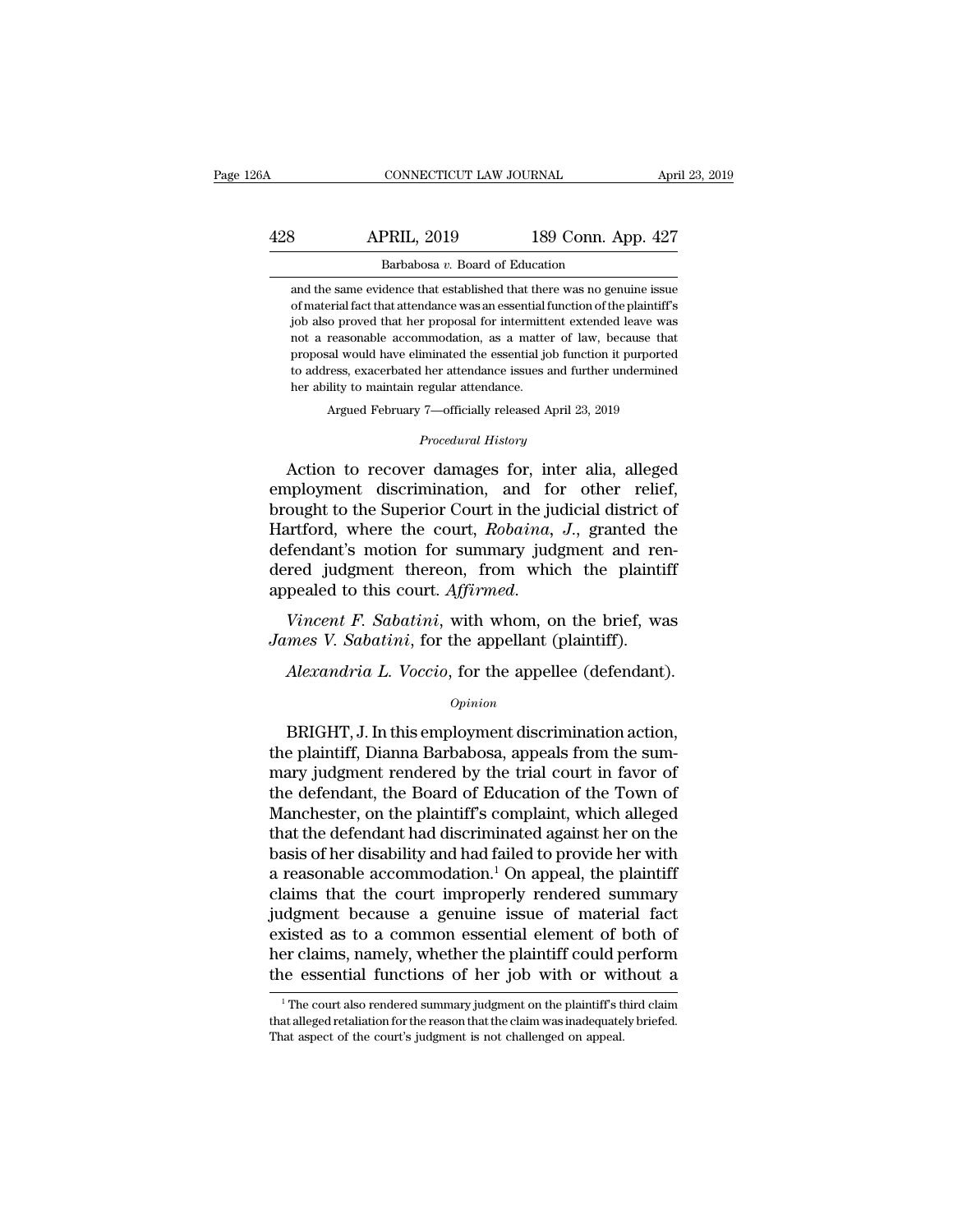| :019               | CONNECTICUT LAW JOURNAL                                                                                                                                               | Page 127A |
|--------------------|-----------------------------------------------------------------------------------------------------------------------------------------------------------------------|-----------|
|                    |                                                                                                                                                                       |           |
| 189 Conn. App. 427 | <b>APRIL, 2019</b>                                                                                                                                                    | 429       |
|                    | Barbabosa v. Board of Education                                                                                                                                       |           |
| the trial court.   | reasonable accommodation. We affirm the judgment of                                                                                                                   |           |
|                    | The record before the court, viewed in the light most<br>favorable to the plaintiff as the nonmoving party,<br>rovoals the following facts and procedural history. In |           |

Favorable accommodation. We affirm the judgment of<br>reasonable accommodation. We affirm the judgment of<br>the trial court.<br>The record before the court, viewed in the light most<br>favorable to the plaintiff as the nonmoving par Barbabosa v. Board of Education<br>
reasonable accommodation. We affirm the judgment of<br>
the trial court.<br>
The record before the court, viewed in the light most<br>
favorable to the plaintiff as the nonmoving party,<br>
reveals th reasonable accommodation. We affirm the judgment of<br>the trial court.<br>The record before the court, viewed in the light most<br>favorable to the plaintiff as the nonmoving party,<br>reveals the following facts and procedural histo the trial court.<br>
The record before the court, viewed in the light most<br>
favorable to the plaintiff as the nonmoving party,<br>
reveals the following facts and procedural history. In<br>
2007, the plaintiff was hired by the defe The record before the court, viewed in the light most<br>favorable to the plaintiff as the nonmoving party,<br>reveals the following facts and procedural history. In<br>2007, the plaintiff was hired by the defendant as a full-<br>time The record before the court, viewed in the light most<br>favorable to the plaintiff as the nonmoving party,<br>reveals the following facts and procedural history. In<br>2007, the plaintiff was hired by the defendant as a full-<br>time favorable to the plaintiff as the nonmoving party,<br>reveals the following facts and procedural history. In<br>2007, the plaintiff was hired by the defendant as a full-<br>time one-on-one paraprofessional. A paraprofessional<br>gener reveals the following facts and procedural history. In 2007, the plaintiff was hired by the defendant as a full-<br>time one-on-one paraprofessional. A paraprofessional generally is not responsible for initiating lesson plans 2007, the plaintiff was hired by the defendant as a full-<br>time one-on-one paraprofessional. A paraprofessional<br>generally is not responsible for initiating lesson plans,<br>but, rather, assists a professional staff member by w time one-on-one paraprofessional. A paraprofessional generally is not responsible for initiating lesson plans, but, rather, assists a professional staff member by working directly with the students to meet the students' ne generally is not responsible for initiating lesson plans,<br>but, rather, assists a professional staff member by work-<br>ing directly with the students to meet the students'<br>needs. Between 2007 and 2009, the plaintiff worked<br>as but, rather, assists a professional staff member by working directly with the students to meet the students'<br>needs. Between 2007 and 2009, the plaintiff worked<br>as a one-on-one paraprofessional assigned to a single<br>student ing directly with<br>needs. Between<br>as a one-on-one<br>student with aut<br>and Bowers scho<br>tiff worked as a c<br>son School.<br>While working a one-on-one paraprofessional assigned to a single<br>dent with autism at the Waddell, Buckley, Keeney,<br>d Bowers schools. Since the fall of 2009, the plain-<br>f worked as a classroom paraprofessional at Robert-<br>n School.<br>While as a one on one paraprocessional assigned to a single<br>student with autism at the Waddell, Buckley, Keeney,<br>and Bowers schools. Since the fall of 2009, the plain-<br>tiff worked as a classroom paraprofessional at Robert-<br>son

ation, which had two successive collective plain-<br>tiff worked as a classroom paraprofessional at Robert-<br>son School.<br>While working at Robertson School, the plaintiff was<br>a member of a union, the Manchester Para/Tutor Asso and Bowers sensors since are fail of 2000, are paint<br>tiff worked as a classroom paraprofessional at Robert-<br>son School.<br>While working at Robertson School, the plaintiff was<br>a member of a union, the Manchester Para/Tutor As Example working at Robertson School, the plaintiff was<br>a member of a union, the Manchester Para/Tutor Associ-<br>ation, which had two successive collective bargaining<br>agreements<sup>2</sup> (CBA) with the defendant that outlined<br>certa While working at Robertson School, the plaintiff was<br>a member of a union, the Manchester Para/Tutor Associ-<br>ation, which had two successive collective bargaining<br>agreements<sup>2</sup> (CBA) with the defendant that outlined<br>certai While working at Robertson School, the plaintiff was<br>a member of a union, the Manchester Para/Tutor Associ-<br>ation, which had two successive collective bargaining<br>agreements<sup>2</sup> (CBA) with the defendant that outlined<br>certain a member of a union, the Manchester Para/Tutor Association, which had two successive collective bargaining<br>agreements<sup>2</sup> (CBA) with the defendant that outlined<br>certain terms of employment, including working condi-<br>tions, l ation, which had two successive collective bargaining<br>agreements<sup>2</sup> (CBA) with the defendant that outlined<br>certain terms of employment, including working condi-<br>tions, leaves of absence, and the disciplinary proce-<br>dures t agreements<sup>2</sup> (CBA) with the defendant that outlined<br>certain terms of employment, including working condi-<br>tions, leaves of absence, and the disciplinary proce-<br>dures that are relevant to the issues before us. In<br>particula certain terms of employment, including working condi-<br>tions, leaves of absence, and the disciplinary proce-<br>dures that are relevant to the issues before us. In<br>particular, the CBA provided that paraprofessionals,<br>like the tions, leaves of absence, and the disciplinary proce-<br>dures that are relevant to the issues before us. In<br>particular, the CBA provided that paraprofessionals,<br>like the plaintiff, would have three personal days as<br>well as f dures that are relevant to the issu<br>particular, the CBA provided that p<br>like the plaintiff, would have three<br>well as fifteen sick days each year,<br>of leave subject to the defendant's pi<br>absence that was taken without the a<br> The plaintiff, would have three personal days as<br>ell as fifteen sick days each year, and other types<br>leave subject to the defendant's prior approval. An<br>sence that was taken without the available time off<br>as classified as me are plaintiff, would have alree personal anys as<br>well as fifteen sick days each year, and other types<br>of leave subject to the defendant's prior approval. An<br>absence that was taken without the available time off<br>was clas

wen as meeth sick anys each yea, and oater types<br>of leave subject to the defendant's prior approval. An<br>absence that was taken without the available time off<br>was classified as nonpaid leave.<br>Throughout her employment with absence that was taken without the available time off was classified as nonpaid leave.<br>Throughout her employment with the defendant, the plaintiff had long-standing and well documented issues with absenteeism and tardines Throughout her employment with the detendant, the laintiff had long-standing and well documented issues<br>ith absenteeism and tardiness. Over the first seven<br>onths of her employment, the plaintiff was absent<br> $\frac{1}{2}$  The f plaintiff had long-standing and well documented issues<br>with absenteeism and tardiness. Over the first seven<br>months of her employment, the plaintiff was absent<br><sup>2</sup>The first agreement was operative between 2009 and 2013, and

with absenteeism and tardiness. Over<br>months of her employment, the plain<br> $\frac{1}{2}$ The first agreement was operative between 2009 an<br>agreement was operative between 2013 and 2017. For<br>refer to the two agreements collective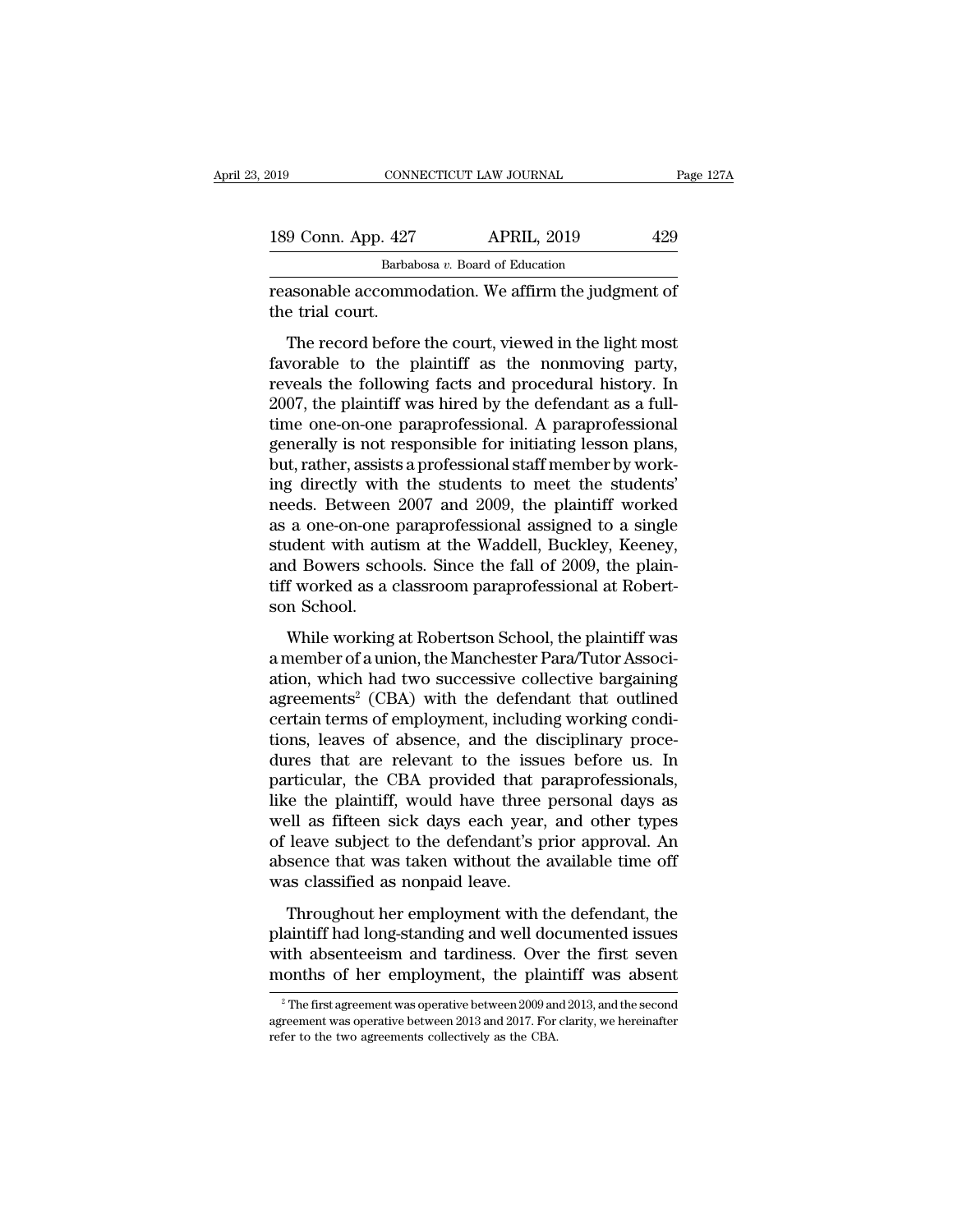| 28A | CONNECTICUT LAW JOURNAL                               |                    | April 23, 2019 |
|-----|-------------------------------------------------------|--------------------|----------------|
| 430 | <b>APRIL, 2019</b>                                    | 189 Conn. App. 427 |                |
|     | Barbabosa v. Board of Education                       |                    |                |
|     | for thirty days. Twelve of those days accounted for a |                    |                |

For thirty days. Twelve of those days accounted for a<br>discrete of those days accounted for a<br>nonpaid leave of absence that was approved by the<br>defendent eight days were due to personal illness five APRIL, 2019 189 Conn. App. 427<br>Barbabosa v. Board of Education<br>for thirty days. Twelve of those days accounted for a<br>nonpaid leave of absence that was approved by the<br>defendant, eight days were due to personal illness, fiv  $\frac{\text{APRIL, 2019}}{\text{Barbabosa } v. \text{ Board of Education}}$ <br>  $\frac{\text{Barbabosa } v. \text{ Board of Education}}{\text{for thirty days. Twelve of those days accounted for a nonpaid leave of absence that was approved by the defendant, eight days were due to personal illness, five days were absences as a result of her son's broken leg, two days were performed days, two days were unan.}$  $\frac{\text{APRIL, 2019}}{\text{Barbabosa } v. \text{ Board of Education}}$ <br>
for thirty days. Twelve of those days accounted for a<br>
nonpaid leave of absence that was approved by the<br>
defendant, eight days were due to personal illness, five<br>
days were absences as Barbabosa v. Board of Education<br>
for thirty days. Twelve of those days accounted for a<br>
nonpaid leave of absence that was approved by the<br>
defendant, eight days were due to personal illness, five<br>
days were absences as a Barbabosa v. Board of Education<br>
for thirty days. Twelve of those days accounted for a<br>
nonpaid leave of absence that was approved by the<br>
defendant, eight days were due to personal illness, five<br>
days were absences as a r for thirty days. Twelve of those days accounted for a<br>nonpaid leave of absence that was approved by the<br>defendant, eight days were due to personal illness, five<br>days were absences as a result of her son's broken leg,<br>two d nonpaid leave of absence that was approved by the<br>defendant, eight days were due to personal illness, five<br>days were absences as a result of her son's broken leg,<br>two days were personal days, two days were unap-<br>proved abs defendant, eight days were due to personal illness, five<br>days were absences as a result of her son's broken leg,<br>two days were personal days, two days were unap-<br>proved absences without explanation, and one was a<br>professio days were absences as a result of her son's broken leg,<br>two days were personal days, two days were unap-<br>proved absences without explanation, and one was a<br>professional day. In March, 2008, the plaintiff met with<br>Edward Di two days were personal days, two days were unap-<br>proved absences without explanation, and one was a<br>professional day. In March, 2008, the plaintiff met with<br>Edward Dillon, the elementary special education super-<br>visor, who proved absences without explanation, and one was a<br>professional day. In March, 2008, the plaintiff met with<br>Edward Dillon, the elementary special education super-<br>visor, who discussed the plaintiff's recent unexplained<br>abs tiff. Example 1. Who discussed the plaintiff's recent unexplained<br>sences and encouraged the plaintiff to follow the<br>oper procedures for taking prospective absences. A<br>ter memorializing this meeting was sent to the plain-<br>f.<br>On M visor, who uscussed the plaintiff is recent thexplained<br>absences and encouraged the plaintiff to follow the<br>proper procedures for taking prospective absences. A<br>letter memorializing this meeting was sent to the plain-<br>tiff

absences and encouraged the plaintiff to follow the<br>proper procedures for taking prospective absences. A<br>letter memorializing this meeting was sent to the plaint-<br>tiff.<br>On May 12, 2008, the plaintiff was issued a formal<br>wr proper procedures for taxing prospective absences. A<br>letter memorializing this meeting was sent to the plain-<br>tiff.<br>On May 12, 2008, the plaintiff was issued a formal<br>written warning regarding her excessive absences.<br>Ther Fetter memorializing this ineeting was sent to the plain-<br>tiff.<br>On May 12, 2008, the plaintiff was issued a formal<br>written warning regarding her excessive absences.<br>Therein, Dillon expressed his concern that the plaintiff' In the US of May 12, 2008, the plaintiff was issued a formal written warning regarding her excessive absences.<br>Therein, Dillon expressed his concern that the plaintiff's excessive absences could "have a negative impact on On May 12, 2008, the plaintiff was issued a formal<br>written warning regarding her excessive absences.<br>Therein, Dillon expressed his concern that the plaintiff's<br>excessive absences could "have a negative impact on<br>the acade written warning regarding her excessive absences.<br>Therein, Dillon expressed his concern that the plaintiff's<br>excessive absences could "have a negative impact on<br>the academic and behavioral growth of  $\ldots$  [a particu-<br>lar] Therein, Dillon expressed his concern that the plaintiff's<br>excessive absences could "have a negative impact on<br>the academic and behavioral growth of  $\ldots$  [a particu-<br>lar] student in [its] district wide program for studen excessive absences could "have a negative impact on<br>the academic and behavioral growth of  $\ldots$  [a particu-<br>lar] student in [its] district wide program for students<br>with autism." In 2008, 2009, and 2010, the plaintiff<br>rec the academic and behavioral growth of  $\ldots$  [a particular] student in [its] district wide program for students<br>with autism." In 2008, 2009, and 2010, the plaintiff<br>received overall satisfactory annual performance<br>reviews. lar] student in [its] district wide program for students<br>with autism." In 2008, 2009, and 2010, the plaintiff<br>received overall satisfactory annual performance<br>reviews. Nevertheless, issues relating to her attendance<br>contin with autism." In 2008, 2009, and 2010, the plaintiff<br>received overall satisfactory annual performance<br>reviews. Nevertheless, issues relating to her attendance<br>continued to be a concern for the defendant. The plain-<br>tiff's received overall satisfactory annual performance<br>reviews. Nevertheless, issues relating to her attendance<br>continued to be a concern for the defendant. The plain-<br>tiff's 2008 review expressed the concern that she needed<br>to reviews. Nevertheless, issues relating to her attendance<br>continued to be a concern for the defendant. The plain-<br>tiff's 2008 review expressed the concern that she needed<br>to improve her attendance, which "is especially<br>impo continued to be a concern for the defendant. The plaintiff's 2008 review expressed the concern that she needed to improve her attendance, which "is especially important in order to provide the consistency and continuity im tiff's 2008 review<br>to improve he<br>important in ord<br>nuity important<br>March 25, 2010,<br>ing regarding h<br>ing weeks.<br>Between July miprove her attendance, which is especially<br>portant in order to provide the consistency and conti-<br>ity important for the children and the program." On<br>arch 25, 2010, the plaintiff was issued a verbal warn-<br>g regarding her miportant in order to provide the consistency and conti-<br>muity important for the children and the program." On<br>March 25, 2010, the plaintiff was issued a verbal warn-<br>ing regarding her tardiness over the several preced-<br>in

harch 25, 2010, the plaintiff was issued a verbal warning regarding her tardiness over the several preceding weeks.<br>Between July 1, 2011, and June 30, 2012, the plaintiff was absent for twenty-two full days and four partia march 25, 2010, the plantin was issued a verbal warning<br>ing regarding her tardiness over the several preced-<br>ing weeks.<br>Between July 1, 2011, and June 30, 2012, the plaintiff<br>was absent for twenty-two full days and four pa ing regarding her tardiness over the several preced-<br>ing weeks.<br>Between July 1, 2011, and June 30, 2012, the plaintiff<br>was absent for twenty-two full days and four partial<br>days. On September 12, 2011, the plaintiff receive she weeks.<br>Between July 1, 2011, and June 30, 2012, the plaintiff<br>was absent for twenty-two full days and four partial<br>days. On September 12, 2011, the plaintiff received<br>another verbal warning, confirmed by a follow-up le Between July 1, 2011, and June 30, 2012, the plaintiff was absent for twenty-two full days and four partial days. On September 12, 2011, the plaintiff received another verbal warning, confirmed by a follow-up letter, about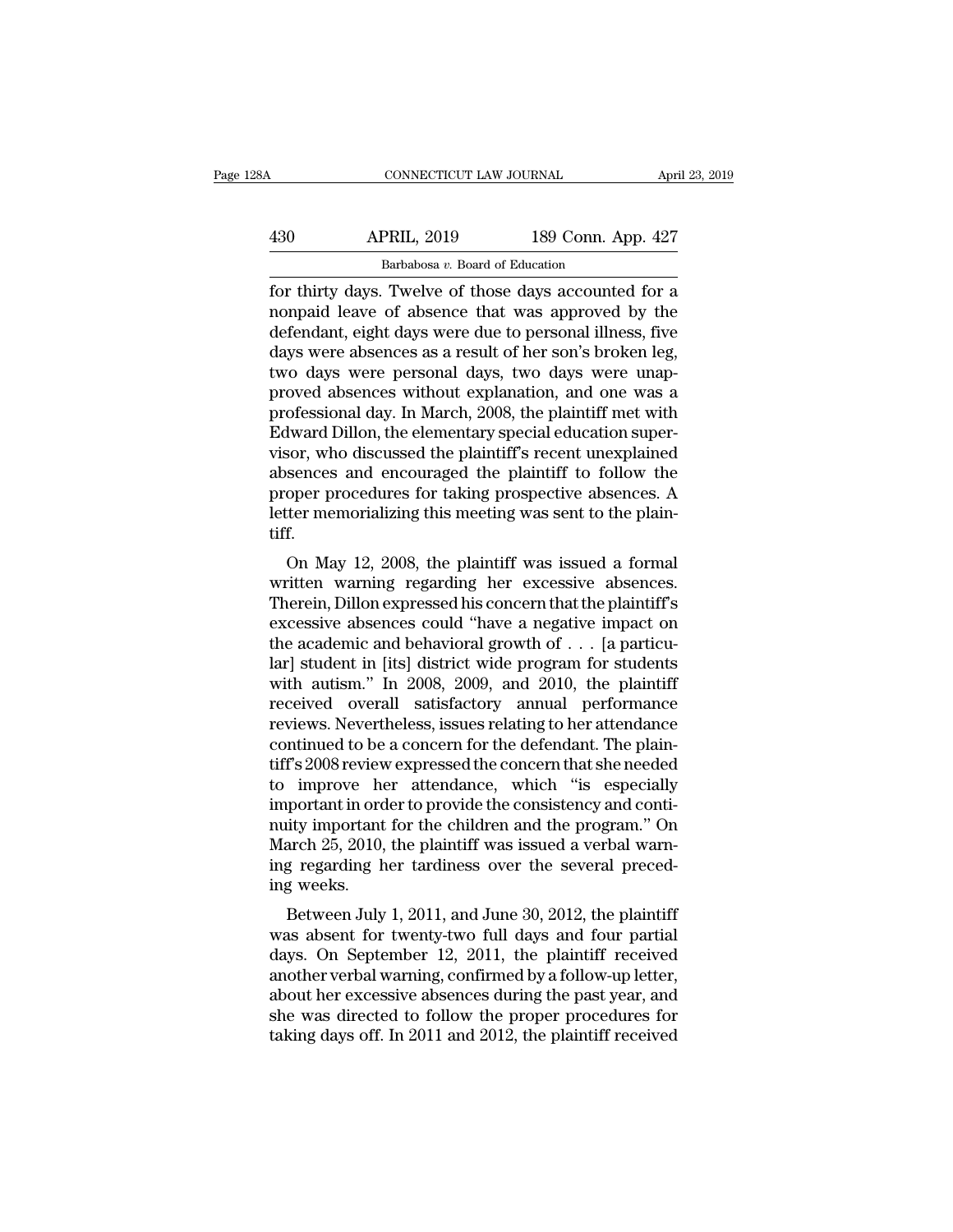| 019 |                    | CONNECTICUT LAW JOURNAL                               | Page 129A |
|-----|--------------------|-------------------------------------------------------|-----------|
|     | 189 Conn. App. 427 | <b>APRIL, 2019</b>                                    | 431       |
|     |                    | Barbabosa v. Board of Education                       |           |
|     |                    | annual performance reviews that provided that she was |           |

connectricut LAW JOURNAL Page 129A<br>
189 Conn. App. 427 APRIL, 2019 431<br>
Barbabosa v. Board of Education<br>
annual performance reviews that provided that she was<br>
meeting expectations, but that she "must improve her<br>
attodone 189 Conn. App. 427 APRIL, 2019 431<br>Barbabosa v. Board of Education<br>annual performance reviews that provided that she was<br>meeting expectations, but that she "must improve her<br>attendance," which continued to be an issue. In 189 Conn. App. 427 APRIL, 2019 431<br>Barbabosa v. Board of Education<br>annual performance reviews that provided that she was<br>meeting expectations, but that she "must improve her<br>attendance," which continued to be an issue. In 189 Conn. App. 427 APRIL, 2019 431<br>
Barbabosa v. Board of Education<br>
annual performance reviews that provided that she was<br>
meeting expectations, but that she "must improve her<br>
attendance," which continued to be an issue Barbabosa v. Board of Education<br>annual performance reviews that provided that she was<br>meeting expectations, but that she "must improve her<br>attendance," which continued to be an issue. In particu-<br>lar, the plaintiff's Janu Barbabosa  $v$ . Board of Education<br>annual performance reviews that provided that she was<br>meeting expectations, but that she "must improve her<br>attendance," which continued to be an issue. In particu-<br>lar, the plaintiff's Ja annual performance reviews that provided that she was<br>meeting expectations, but that she "must improve her<br>attendance," which continued to be an issue. In particu-<br>lar, the plaintiff's January 23, 2012 midyear evaluation<br>g meeting expectations, but that sheattendance," which continued to be lar, the plaintiff's January 23, 201 gave her an "unsatisfactory" rat and reliability, and noted that the sistently maintain the schedule est classrooms rentance, which continued to be an issue. In particu-<br>
r, the plaintiff's January 23, 2012 midyear evaluation<br>
we her an "unsatisfactory" rating for dependability<br>
d reliability, and noted that the plaintiff did not "conaat, the plantiff s January 25, 2012 indigeal evaluation<br>gave her an "unsatisfactory" rating for dependability<br>and reliability, and noted that the plaintiff did not "con-<br>sistently maintain the schedule established for the

gave her an "unsatistactory" rating for dependability<br>and reliability, and noted that the plaintiff did not "con-<br>sistently maintain the schedule established for the [two]<br>classrooms that she serves."<br>Between July 1, 2012, and renability, and noted that the plaintiff did not consistently maintain the schedule established for the [two] classrooms that she serves."<br>Between July 1, 2012, and June 30, 2013, the plaintiff was absent for a total o sistently maintain the schedule established for the [two]<br>classrooms that she serves."<br>Between July 1, 2012, and June 30, 2013, the plaintiff<br>was absent for a total of twenty full days and five par-<br>tial days. On November Classibolis that site serves.<br>Between July 1, 2012, and June 30, 2013, the plaintiff<br>was absent for a total of twenty full days and five par-<br>tial days. On November 16, 2012, a meeting was held<br>between the plaintiff, a hum Between July 1, 2012, and June 30, 2013, the plaintiff<br>was absent for a total of twenty full days and five par-<br>tial days. On November 16, 2012, a meeting was held<br>between the plaintiff, a human resources specialist,<br>Terri was absent for a total of twenty full days and five partial days. On November 16, 2012, a meeting was held<br>between the plaintiff, a human resources specialist,<br>Terri Smith, and two of the union copresidents, Aaliyah<br>Blade tial days. On November 16, 2012, a meeting was held<br>between the plaintiff, a human resources specialist,<br>Terri Smith, and two of the union copresidents, Aaliyah<br>Blade and Kim Colburn, to discuss the plaintiff's contin-<br>ued between the plaintiff, a human resources specialist,<br>Terri Smith, and two of the union copresidents, Aaliyah<br>Blade and Kim Colburn, to discuss the plaintiff's contin-<br>ued absenteeism. The parties discussed the negative<br>imp Terri Smith, and two of the union copresidents, Aaliyah Blade and Kim Colburn, to discuss the plaintiff's continued absenteeism. The parties discussed the negative impact of the plaintiff's attendance on the students, and Blade and Kim Colburn, to discuss the plaintiff's continued absenteeism. The parties discussed the negative<br>impact of the plaintiff's attendance on the students,<br>and the plaintiff was instructed that she would have to<br>prov ued absenteeism. The parties discussed the negative<br>impact of the plaintiff's attendance on the students,<br>and the plaintiff was instructed that she would have to<br>provide a doctor's note or medical documentation for<br>future impact of the plaintiff's attendance on the students,<br>and the plaintiff was instructed that she would have to<br>provide a doctor's note or medical documentation for<br>future absences. She was informed that she was ineligi-<br>ble and the plaintiff was instructed that she would have to<br>provide a doctor's note or medical documentation for<br>future absences. She was informed that she was ineligi-<br>ble for leave pursuant to the Family and Medical Leave<br>A provide a doctor's note or medical documentation for<br>future absences. She was informed that she was ineligi-<br>ble for leave pursuant to the Family and Medical Leave<br>Act (FMLA); 29 U.S.C. § 2601 et seq. (2012); for the<br>"2012 future absences. She was informed that she was ineligible for leave pursuant to the Family and Medical Leave<br>Act (FMLA); 29 U.S.C. § 2601 et seq. (2012); for the<br>"2012/2013 school year" because she worked less than<br>1250 ho ble for leave pursuant to the Family and Medical Leave<br>Act (FMLA); 29 U.S.C. § 2601 et seq. (2012); for the<br>"2012/2013 school year" because she worked less than<br>1250 hours in the prior twelve months. She also was<br>warned th Act (FMLA); 29 U.S.C.  $\S$  2601 et seq. (2012); for the "2012/2013 school year" because she worked less than 1250 hours in the prior twelve months. She also was warned that further violations or unapproved absences could r " $2012/2013$  school year" because she worked less tha<br>1250 hours in the prior twelve months. She also wared that further violations or unapproved absence<br>could result in suspension. A letter memorializing the<br>meeting was Between July 1, 2013, and April 7, 2014, the plaintiff<br>weight and solve also was<br>betting was sent to the plaintiff. Although the plaintiff<br>mied receiving the letter, she confirmed that it accu-<br>tely described what occurred warned that further violations of unapproved absentes<br>could result in suspension. A letter memorializing this<br>meeting was sent to the plaintiff. Although the plaintiff<br>denied receiving the letter, she confirmed that it acc

partial days. In suspension. A fetter inenformalizing this<br>meeting was sent to the plaintiff. Although the plaintiff<br>denied receiving the letter, she confirmed that it accu-<br>rately described what occurred at the meeting.<br>B meeting was sent to the planntin. Anthough the planntin<br>denied receiving the letter, she confirmed that it accu-<br>rately described what occurred at the meeting.<br>Between July 1, 2013, and April 7, 2014, the plaintiff<br>was abs defined receiving the letter, she committed that it accurately described what occurred at the meeting.<br>Between July 1, 2013, and April 7, 2014, the plaintiff was absent for a total of seventeen full days and six partial d rately described what occurred at the meeting.<br>Between July 1, 2013, and April 7, 2014, the plaintiff<br>was absent for a total of seventeen full days and six<br>partial days. In 2013, the plaintiff received two perfor-<br>mance re Between July 1, 2013, and April 7, 2014, the plaintiff<br>was absent for a total of seventeen full days and six<br>partial days. In 2013, the plaintiff received two perfor-<br>mance reviews that generally provided that she was<br>mee was absent for a total of seventeen full days and six<br>partial days. In 2013, the plaintiff received two perfor-<br>mance reviews that generally provided that she was<br>meeting expectations, but that she "must arrive at<br>school partial days. In 2013, the plaintiff received two performance reviews that generally provided that she was meeting expectations, but that she "must arrive at school on time [and]  $\ldots$  [s]he also must improve her attendan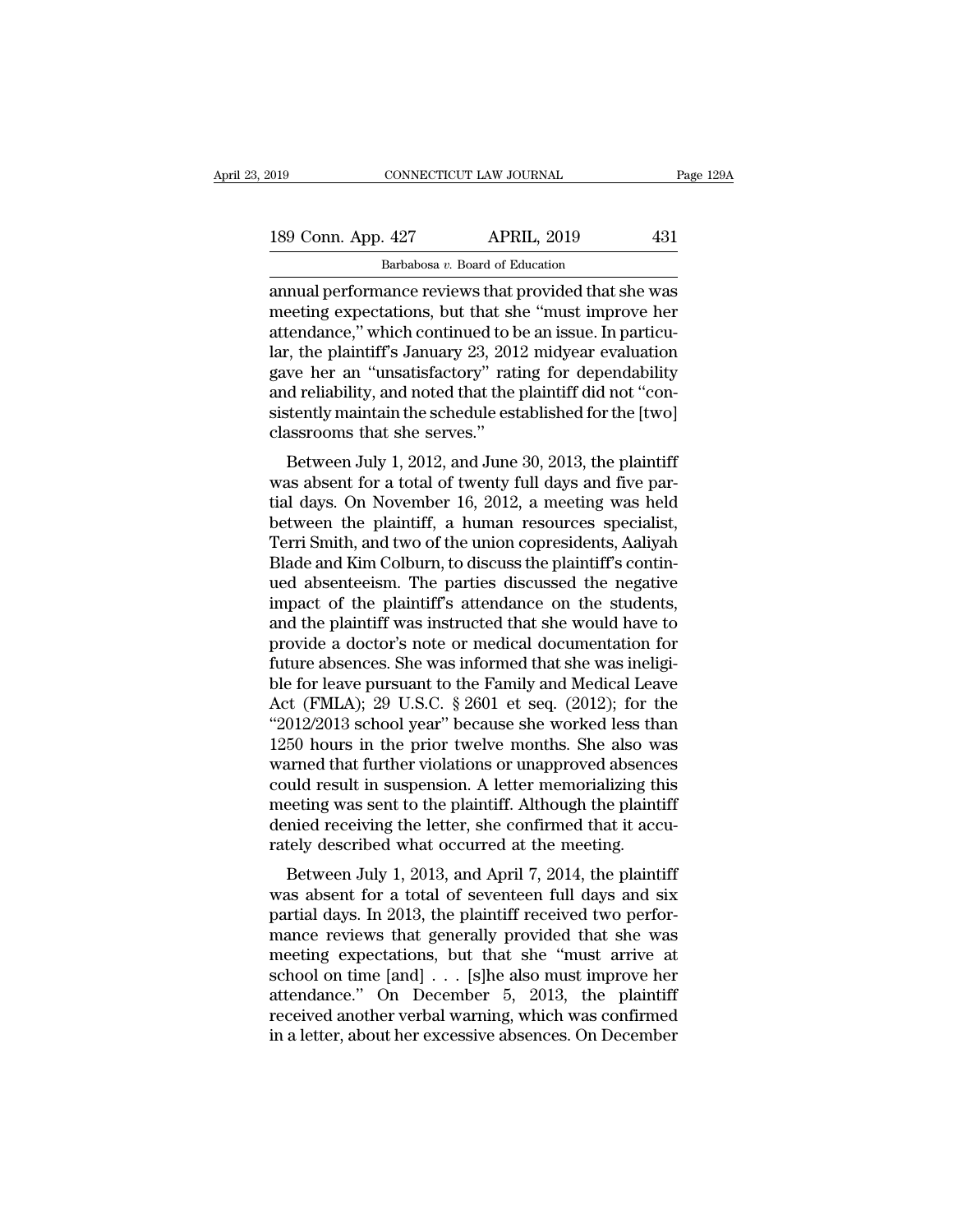| April 23, 2019                                                                                            |
|-----------------------------------------------------------------------------------------------------------|
|                                                                                                           |
| 189 Conn. App. 427                                                                                        |
|                                                                                                           |
| 17, 2013, a meeting was held between the plaintiff,<br>Smith, Blade, Colburn, and another human resources |

APRIL, 2019 189 Conn. App. 427<br>Barbabosa v. Board of Education<br>17, 2013, a meeting was held between the plaintiff,<br>Smith, Blade, Colburn, and another human resources<br>specialist, Nilsa Dorsey, to discuss the plaintiff's con  $\frac{\text{APRIL}}{\text{Barbabosa } v. \text{ Board of Education}}$ <br>
Barbabosa v. Board of Education<br>
17, 2013, a meeting was held between the plaintiff,<br>
Smith, Blade, Colburn, and another human resources<br>
specialist, Nilsa Dorsey, to discuss the plaintiff's  $\frac{\text{APRIL, 2019}}{\text{Barbabosa } v. \text{ Board of Education}}$ <br>17, 2013, a meeting was held between the plaintiff,<br>Smith, Blade, Colburn, and another human resources<br>specialist, Nilsa Dorsey, to discuss the plaintiff's con-<br>tinued and excessive abse Barbabosa v. Board of Education<br>17, 2013, a meeting was held between the plaintiff,<br>Smith, Blade, Colburn, and another human resources<br>specialist, Nilsa Dorsey, to discuss the plaintiff's con-<br>tinued and excessive absente  $\frac{\text{Barabosa } v \cdot \text{board of Education}}{17, 2013, \text{ a meeting was held between the plaintiff, Smith, Black, Colburn, and another human resources specialist, Nilsa Dorsey, to discuss the plaintiff's continued and excessive absence is consistent. The plaintiff was referred to the employee assistance program, and she was warned that further unexcused absences could result in disciplinary action. A letter memorializing this meeting and enclosing the EMLA, approximately was cont.$ 17, 2013, a meeting was held between the plaintiff,<br>Smith, Blade, Colburn, and another human resources<br>specialist, Nilsa Dorsey, to discuss the plaintiff's con-<br>tinued and excessive absenteeism. The plaintiff was<br>referred Smith, Blade, Colburn, and another human resources<br>specialist, Nilsa Dorsey, to discuss the plaintiff's con-<br>tinued and excessive absenteeism. The plaintiff was<br>referred to the employee assistance program, and she<br>was warn specialist, Nilsa Dor<br>tinued and excessiv<br>referred to the empl<br>was warned that fi<br>result in disciplinary<br>meeting and enclosi<br>to the plaintiff.<br>On January 21, 2 ferred to the employee assistance program, and she<br>as warned that further unexcused absences could<br>sult in disciplinary action. A letter memorializing this<br>eeting and enclosing the FMLA paperwork was sent<br>the plaintiff.<br>On was warned that further unexcused absences could<br>result in disciplinary action. A letter memorializing this<br>meeting and enclosing the FMLA paperwork was sent<br>to the plaintiff.<br>On January 21, 2014, the plaintiff filed an FM

result in disciplinary action. A letter memorializing this<br>meeting and enclosing the FMLA paperwork was sent<br>to the plaintiff.<br>On January 21, 2014, the plaintiff filed an FMLA<br>request for intermittent leave from December 2 meeting and enclosing the FMLA paperwork was sent<br>to the plaintiff.<br>On January 21, 2014, the plaintiff filed an FMLA<br>request for intermittent leave from December 23, 2013<br>through December 31, 2014, on the basis of her clai to the plaintiff.<br>
On January 21, 2014, the plaintiff filed an FMLA<br>
request for intermittent leave from December 23, 2013<br>
through December 31, 2014, on the basis of her claimed<br>
serious health condition. She explained th On January 21, 2014, the plaintiff filed an FMLA<br>request for intermittent leave from December 23, 2013<br>through December 31, 2014, on the basis of her claimed<br>serious health condition. She explained that intermit-<br>tent leav On January 21, 2014, the plaintiff filed an FMLA<br>request for intermittent leave from December 23, 2013<br>through December 31, 2014, on the basis of her claimed<br>serious health condition. She explained that intermit-<br>tent lea request for intermittent leave from December 23, 2013<br>through December 31, 2014, on the basis of her claimed<br>serious health condition. She explained that intermit-<br>tent leave was required because she was suffering from<br>ast through December 31, 2014, on the basis of her claimed<br>serious health condition. She explained that intermit-<br>tent leave was required because she was suffering from<br>asthma flare-ups that trigger bronchitis, migraine head-<br> serious health condition. She explained that intermit-<br>tent leave was required because she was suffering from<br>asthma flare-ups that trigger bronchitis, migraine head-<br>aches, fibromyalgia that causes excruciating joint and<br> tent leave was required because she was suffering from<br>asthma flare-ups that trigger bronchitis, migraine head-<br>aches, fibromyalgia that causes excruciating joint and<br>muscle pain with flare-ups, which causes her to not be<br> asthma flare-ups that trigger bronchitis, migraine head-<br>aches, fibromyalgia that causes excruciating joint and<br>muscle pain with flare-ups, which causes her to not be<br>able to work or move her arms over her head.<sup>3</sup> She<br>att aches, fibromyalgia that causes excruciating joint and<br>muscle pain with flare-ups, which causes her to not be<br>able to work or move her arms over her head.<sup>3</sup> She<br>attached to her request a certification from her health<br>care muscle pain with flare-ups, which causes her to not be<br>able to work or move her arms over her head.<sup>3</sup> She<br>attached to her request a certification from her health<br>care provider, rheumatologist Barbara Kage, who<br>detailed th able to work or move her arms over her head.<sup>3</sup> She<br>attached to her request a certification from her health<br>care provider, rheumatologist Barbara Kage, who<br>detailed that the plaintiff was suffering from numbness<br>in her han attached to her request a certification from her health<br>care provider, rheumatologist Barbara Kage, who<br>detailed that the plaintiff was suffering from numbness<br>in her hands and feet, fatigue, muscle and joint aches,<br>pain a care provider, rheumatologist Barbara Kage, who<br>detailed that the plaintiff was suffering from numbness<br>in her hands and feet, fatigue, muscle and joint aches,<br>pain and stiffness, and prolonged morning stiffness. Dr.<br>Kage detailed that the plaintiff was suffering from numbness<br>in her hands and feet, fatigue, muscle and joint aches,<br>pain and stiffness, and prolonged morning stiffness. Dr.<br>Kage stated that she had referred the plaintiff to ph in her hands and feet, fatigue, muscle and joint aches,<br>pain and stiffness, and prolonged morning stiffness. Dr.<br>Kage stated that she had referred the plaintiff to physi-<br>cal therapy, and for a psychiatric evaluation for a pain and stiffness, and prolonged morning stiffness. Dr.<br>Kage stated that she had referred the plaintiff to physical therapy, and for a psychiatric evaluation for anxiety<br>and depression. Dr. Kage opined that the plaintiff Kage stated that she had referred the plaintiff to physical therapy, and for a psychiatric evaluation for anxiety and depression. Dr. Kage opined that the plaintiff would require time off for appointments and occasional fl cal therapy, and for a psychiatric evand depression. Dr. Kage opined that<br>require time off for appointments a<br>ups, which she estimated would occ<br>per month. On the same date, the p<br>FMLA leave was denied because s<br>hours of s ups, which she estimated would occur one to two times<br>per month. On the same date, the plaintiff's request for<br>FMLA leave was denied because she had not met the<br>hours of service requirement.<br><sup>3</sup>The plaintiff wrote this exp per month. On the same date, the plaintiff's request for FMLA leave was denied because she had not met the hours of service requirement.<br><sup>3</sup> The plaintiff wrote this explanation in response to an inquiry on the FMLA form t

FMLA leave was denied because she had not met the<br>hours of service requirement.<br> $\frac{1}{2}$ <br> $\frac{1}{2}$  The plaintiff wrote this explanation in response to an inquiry on the<br>FMLA form that provides: "If intermittent or reduce . . . .'' The plaintiff did not provide a proposed leave schedule other than Thours Of Service Fequilibetic.<br>
<sup>3</sup> The plaintiff wrote this explanation in response to an inquiry on the FMLA form that provides: "If intermittent or reduced-leave schedule is being requested, please explain why it is ne <sup>3</sup> The plaintiff wr<br>FMLA form that pro<br>requested, please ex<br> $\ldots$  ." The plaintiff<br>to identify the period<br>December 23, 2014.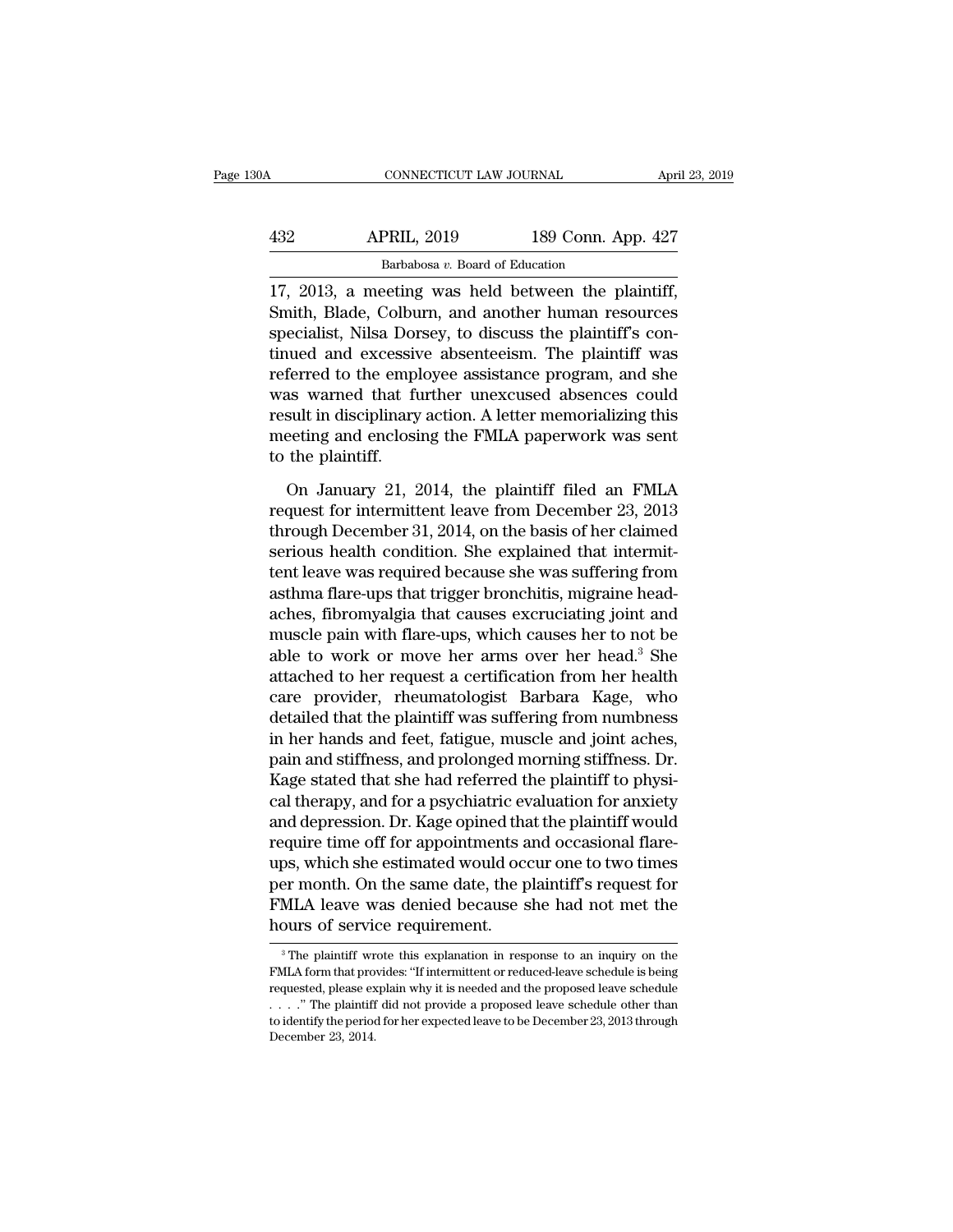| 019 |                    | CONNECTICUT LAW JOURNAL                                 | Page 131A |
|-----|--------------------|---------------------------------------------------------|-----------|
|     | 189 Conn. App. 427 | <b>APRIL, 2019</b>                                      | 433       |
|     |                    | Barbabosa v. Board of Education                         |           |
|     |                    | Also on January 21-2014, the plaintiff filed a Manches- |           |

CONNECTICUT LAW JOURNAL<br>
9 Conn. App. 427 APRIL, 2019 433<br>
Barbabosa v. Board of Education<br>
Also on January 21, 2014, the plaintiff filed a Manches-<br>
r public schools leave of absence request for five 189 Conn. App. 427 APRIL, 2019 433<br>Barbabosa v. Board of Education<br>Also on January 21, 2014, the plaintiff filed a Manches-<br>ter public schools leave of absence request for five<br>consecutive days or longer. Therein, the pla 189 Conn. App. 427 APRIL, 2019 433<br>Barbabosa v. Board of Education<br>Also on January 21, 2014, the plaintiff filed a Manches-<br>ter public schools leave of absence request for five<br>consecutive days or longer. Therein, the pla 189 Conn. App. 427 APRIL, 2019 433<br>Barbabosa v. Board of Education<br>Also on January 21, 2014, the plaintiff filed a Manches-<br>ter public schools leave of absence request for five<br>consecutive days or longer. Therein, the pla Barbabosa v. Board of Education<br>Also on January 21, 2014, the plaintiff filed a Manches-<br>ter public schools leave of absence request for five<br>consecutive days or longer. Therein, the plaintiff sought<br>short-term sick leave Barbabosa v. Board of Education<br>Also on January 21, 2014, the plaintiff filed a Manches-<br>ter public schools leave of absence request for five<br>consecutive days or longer. Therein, the plaintiff sought<br>short-term sick leave Also on January 21, 2014, the plaintiff filed a Manchester public schools leave of absence request for five consecutive days or longer. Therein, the plaintiff sought short-term sick leave with pay from August 28, 2013 thr ter public schools leave of absence request for five<br>consecutive days or longer. Therein, the plaintiff sought<br>short-term sick leave with pay from August 28, 2013<br>through June 14, 2014, in which she handwrote "inter-<br>mitte consecutive days or longer. Therein, the plaintiff sought<br>short-term sick leave with pay from August 28, 2013<br>through June 14, 2014, in which she handwrote "inter-<br>mittent" on the top of the form and referenced her<br>FMLA re short-term sick leave with pay from August 28, 2013<br>through June 14, 2014, in which she handwrote "inter-<br>mittent" on the top of the form and referenced her<br>FMLA request for intermittent leave. On the same date,<br>the plaint through June 14, 2014, in which she handwrote "inter-<br>mittent" on the top of the form and referenced her<br>FMLA request for intermittent leave. On the same date,<br>the plaintiff's leave of absence request was granted by<br>the de mittent" on the top of the form and<br>FMLA request for intermittent leave. On<br>the plaintiff's leave of absence request<br>the defendant to the extent of her then<br>time. The plaintiff thereafter returned to<br>absent for eight conse Figures Formation Fraction Control and Saint date,<br>e plaintiff's leave of absence request was granted by<br>e defendant to the extent of her then remaining sick<br>me. The plaintiff thereafter returned to work and was<br>sent for e the defendant to the extent of her then remaining sick<br>time. The plaintiff thereafter returned to work and was<br>absent for eight consecutive school days between<br>March 26, 2014, and April 4, 2014.<br>Between September 17, 2013,

time. The plaintiff thereafter returned to work and was<br>absent for eight consecutive school days between<br>March 26, 2014, and April 4, 2014.<br>Between September 17, 2013, and March 31, 2014<br>the plaintiff submitted to the defe Fine: The plantificant defeater returned to work and was<br>absent for eight consecutive school days between<br>March 26, 2014, and April 4, 2014.<br>Between September 17, 2013, and March 31, 2014<br>the plaintiff submitted to the def for taking her son for an evaluation.<br>
March 26, 2014, and April 4, 2014.<br>
Between September 17, 2013, and March 31, 2014<br>
the plaintiff submitted to the defendant notes from her<br>
health care providers to account for twent broad a formula and the set of a follow-up visit, five days for the plaintiff submitted to the defendant notes from her health care providers to account for twenty-one absences during that time frame, including one day for Between September 17, 2013, and March 31, 2014<br>the plaintiff submitted to the defendant notes from her<br>health care providers to account for twenty-one<br>absences during that time frame, including one day<br>for taking her son f the plaintiff submitted to the defendant notes from her<br>health care providers to account for twenty-one<br>absences during that time frame, including one day<br>for taking her son for an evaluation, three days for<br>bronchitis, on health care providers to account for twenty-one<br>absences during that time frame, including one day<br>for taking her son for an evaluation, three days for<br>bronchitis, one day for a follow-up visit, five days for<br>vertigo and a sences during that three frame, including one day<br>
r taking her son for an evaluation, three days for<br>
onchitis, one day for a follow-up visit, five days for<br>
rtigo and a sinus infection, one day for an unspecified<br>
ness, for taking iter son for an evaluation, three tays for<br>bronchitis, one day for a follow-up visit, five days for<br>vertigo and a sinus infection, one day for an unspecified<br>illness, one day for a neurological examination, one

concentris, one day for a follow-up visit, five days for<br>vertigo and a sinus infection, one day for an unspecified<br>illness, one day for a neurological examination, one day<br>for an appointment, and eight days for influenza. the illness, one day for a neurological examination, one day<br>for an appointment, and eight days for influenza.<br>On April 7, 2014, a meeting was held between the<br>plaintiff, Smith, Dorsey, Colburn, and another union<br>copreside for an appointment, and eight days for influenza.<br>
On April 7, 2014, a meeting was held between the<br>
plaintiff, Smith, Dorsey, Colburn, and another union<br>
copresident, Patricia Balboni. At the meeting, the plain-<br>
tiff was on April 7, 2014, a meeting was held between the<br>plaintiff, Smith, Dorsey, Colburn, and another union<br>copresident, Patricia Balboni. At the meeting, the plain-<br>tiff was suspended for thirty days without pay for her<br>excess On April 7, 2014, a meeting was held between the<br>plaintiff, Smith, Dorsey, Colburn, and another union<br>copresident, Patricia Balboni. At the meeting, the plain-<br>tiff was suspended for thirty days without pay for her<br>excessi plaintiff, Smith, Dorsey, Colburn, and another union<br>copresident, Patricia Balboni. At the meeting, the plain-<br>tiff was suspended for thirty days without pay for her<br>excessive absenteeism. A letter memorializing this<br>meeti reasure absenteeism. A letter memorializing this eeting was sent to the plaintiff. The plaintiff then sturned to work after her suspension.<sup>4</sup> In 2014, 2015, and 2016, the plaintiff received performance reviews  $\frac{4}{100}$ meeting was sent to the plaintiff. The plaintiff then<br>returned to work after her suspension.<sup>4</sup> In 2014, 2015,<br>and 2016, the plaintiff received performance reviews<br><sup>4</sup> On approximately April 8, 2014, the plaintiff filed an

returned to work after her suspension.<sup>4</sup> In 2014, 2015, and 2016, the plaintiff received performance reviews  $\overline{ }$ <sup>4</sup>On approximately April 8, 2014, the plaintiff filed another FMLA request for intermittent leave as we and 2016, the plaintiff received performance reviews<br>
<sup>4</sup> On approximately April 8, 2014, the plaintiff filed another FMLA request<br>
for intermittent leave as well as another Manchester leave of absence request<br>
with the de <sup>4</sup> On approximately April 8, 2014, the plaintiff filed another FMLA request<br>for intermittent leave as well as another Manchester leave of absence request<br>with the defendant. In both requests, the plaintiff sought retroac <sup>4</sup> On approximately April 8, 2014, the plaintiff filed another FMLA request for intermittent leave as well as another Manchester leave of absence request with the defendant. In both requests, the plaintiff sought retroac For intermittent leave as well as another Manchester leave of absence request<br>with the defendant. In both requests, the plaintiff sought retroactive leave<br>for the time period between March 26, 2014, and April 6, 2014. Neve with the defendant. In both requests, the plaintiff sought retroactive leave for the time period between March 26, 2014, and April 6, 2014. Nevertheless, the plaintiff does not recall receiving a response to these request for the time period between March 26, 2014, and April 6, 2014. Nevertheless,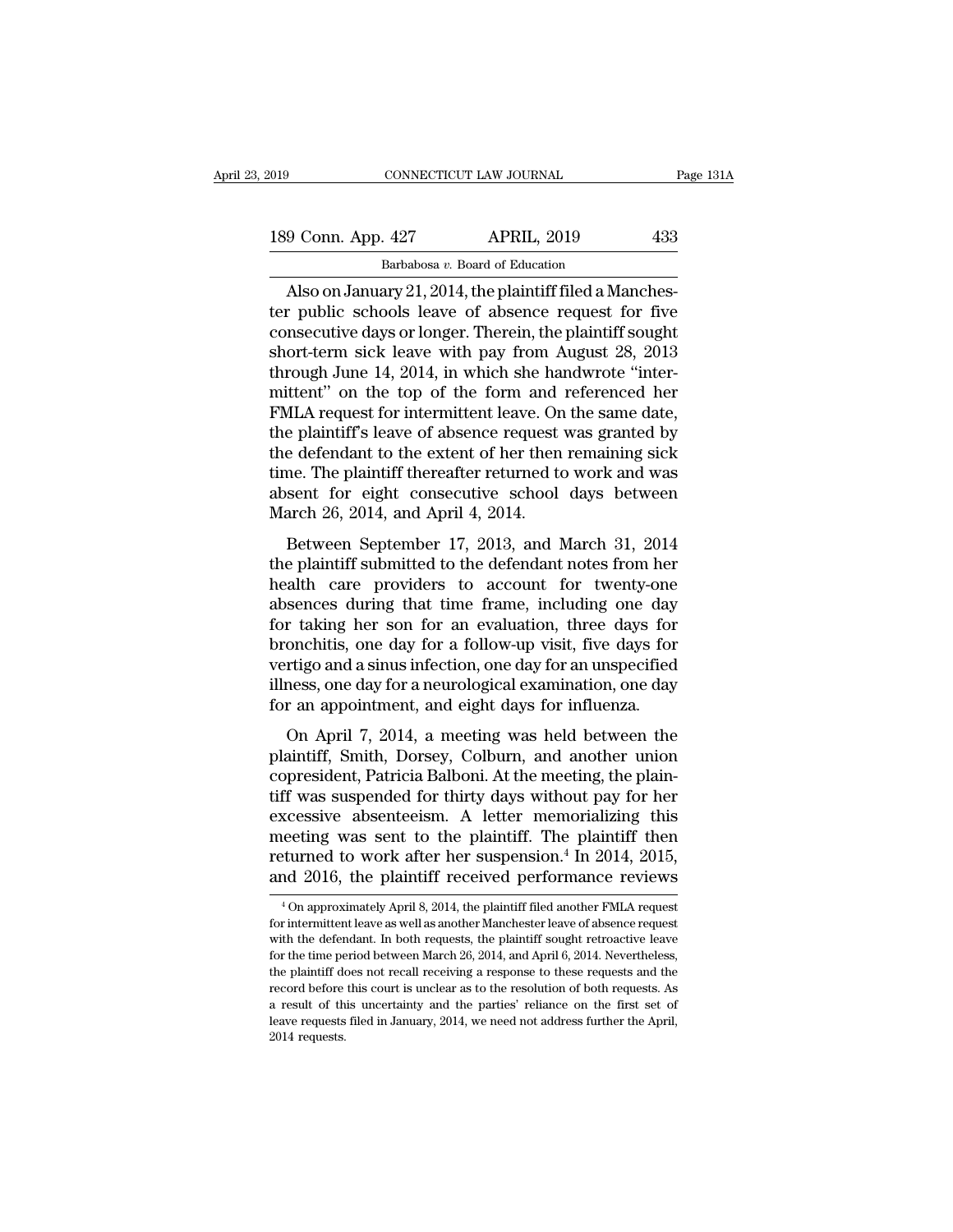|                    |                    | April 23, 2019                                             |
|--------------------|--------------------|------------------------------------------------------------|
| <b>APRIL, 2019</b> | 189 Conn. App. 427 |                                                            |
|                    |                    |                                                            |
|                    |                    | CONNECTICUT LAW JOURNAL<br>Barbabosa v. Board of Education |

CONNECTICUT LAW JOURNAL APT<br>
434 APRIL, 2019 189 Conn. App. 427<br>
<sup>Barbabosa v.</sup> Board of Education<br>
that generally provided that she was meeting expecta-<br>
tions, but that she needed to be "[0]n time to school"<br>
and that he 434 APRIL, 2019 189 Conn. App. 427<br>Barbabosa v. Board of Education<br>that generally provided that she was meeting expecta-<br>tions, but that she needed to be "[o]n time to school"<br>and that her "excessive absences continue to a  $\frac{\text{APRIL, 2019}}{\text{Barbabosa } v. \text{ Board of Education}}$ <br>
that generally provided that she was meeting expectations, but that she needed to be "[0]n time to school"<br>
and that her "excessive absences continue to affect the<br>
management of the te APRIL, 2019 189 Conn. App. 427<br>Barbabosa v. Board of Education<br>that generally provided that she was meeting expecta-<br>tions, but that she needed to be "[0]n time to school"<br>and that her "excessive absences continue to affe Barbabosa v. Board of Education<br>that generally provided that she was meeting expecta-<br>tions, but that she needed to be "[0]n time to school"<br>and that her "excessive absences continue to affect the<br>management of the teacher Barbabosa v. Board of Education<br>that generally provided that she was meeting expecta-<br>tions, but that she needed to be "[0]n time to school"<br>and that her "excessive absences continue to affect the<br>management of the teache at generally provided that site was ineeting expecta-<br>ons, but that she needed to be "[0]n time to school"<br>d that her "excessive absences continue to affect the<br>anagement of the teachers' classrooms. [T]eachers<br>. rely on h tions, but that she heeded to be [o]h three to school<br>and that her "excessive absences continue to affect the<br>management of the teachers' classrooms. [T]eachers<br> $\ldots$  rely on her  $\ldots$  . [T]herefore, when she is absent,<br>t

and that her excessive absences continue to ariect the<br>management of the teachers' classrooms. [T]eachers<br>... rely on her .... [T]herefore, when she is absent,<br>this affects their planning and the lesson negatively."<br>On Ju management of the teachers' classrooms. [1] eachers<br>  $\ldots$  rely on her  $\ldots$  . [T] herefore, when she is absent,<br>
this affects their planning and the lesson negatively."<br>
On July 20, 2016, after receiving a release of jur she was disabled because she suffers all<br>and the lesson negatively."<br>On July 20, 2016, after receiving a release of jurisdic-<br>tion from the Commission on Human Rights and Oppor-<br>tunities, the plaintiff filed the present a any and the lesson hegatively.<br>
On July 20, 2016, after receiving a release of jurisdiction from the Commission on Human Rights and Opportunities, the plaintiff filed the present action against the defendant. In her compla On July 20, 2016, after receiving a release of jurisdiction from the Commission on Human Rights and Opportunities, the plaintiff filed the present action against the defendant. In her complaint, the plaintiff alleged that tion from the Commission on Human Rights and Opportunities, the plaintiff filed the present action against the defendant. In her complaint, the plaintiff alleged that she was disabled because she suffers from fibromyalgia, tunities, the plaintiff filed the present action against the<br>defendant. In her complaint, the plaintiff alleged that<br>she was disabled because she suffers from fibromyalgia,<br>anxiety, depression, asthma, and rheumatoid arthr defendant. In her complaint, the plaintiff alleged that<br>she was disabled because she suffers from fibromyalgia,<br>anxiety, depression, asthma, and rheumatoid arthritis.<br>She alleged that the defendant was aware that she was<br>d she was disabled because she suffers from fibromyalgia,<br>anxiety, depression, asthma, and rheumatoid arthritis.<br>She alleged that the defendant was aware that she was<br>disabled, and that she requested certain finite absences<br> anxiety, depression, asthma, and rheumatoid arthritis.<br>She alleged that the defendant was aware that she was<br>disabled, and that she requested certain finite absences<br>as a reasonable accommodation for her disability. She<br>a She alleged that the defendant was aware that she was<br>disabled, and that she requested certain finite absences<br>as a reasonable accommodation for her disability. She<br>also alleged that the defendant had been penalizing her<br> disabled, and that she requested certain finite absences<br>as a reasonable accommodation for her disability. She<br>also alleged that the defendant had been penalizing her<br>for her disability related absences and had suspended<br> as a reasonable accommodation for her disability. She<br>also alleged that the defendant had been penalizing her<br>for her disability related absences and had suspended<br>her without pay. In count one, the plaintiff alleged that also alleged that the defendant had been penalizing her<br>for her disability related absences and had suspended<br>her without pay. In count one, the plaintiff alleged that<br>the defendant had violated General Statutes § 46a-60 for her disability related absences and had suspended<br>her without pay. In count one, the plaintiff alleged that<br>the defendant had violated General Statutes § 46a-60 (b)<br>(1)<sup>5</sup> because it discriminated against her and susp her without pay. In count one, the plaintiff a<br>the defendant had violated General Statutes  $\S$ <br>(1)<sup>5</sup> because it discriminated against her and :<br>her because of her disability. In count two, the<br>alleged that the defendant be detendant had violated defieral statutes  $\S$  40a-00 (b)<br>  $\S$  because it discriminated against her and suspended<br>
r because of her disability. In count two, the plaintiff<br>
eged that the defendant had violated  $\S$  46a-60 (1) because it unscriminated against her and suspended<br>her because of her disability. In count two, the plaintiff<br>alleged that the defendant had violated  $\S$  46a-60 (b) (1)<br>because it failed to provide the plaintiff with

ref because of her usability. In count two, the plaintiff<br>alleged that the defendant had violated § 46a-60 (b) (1)<br>because it failed to provide the plaintiff with a reason-<br>able accommodation for her disability.<br>On June 26 aneged that the defendant had violated  $\frac{1}{8}$  40a-00 (b) (1)<br>because it failed to provide the plaintiff with a reason-<br>able accommodation for her disability.<br>On June 26, 2017, the defendant filed a motion for<br>summary j because it railed to provide the plaintiff with a reason-<br>able accommodation for her disability.<br>On June 26, 2017, the defendant filed a motion for<br>summary judgment and a memorandum of law in sup-<br>port thereof. In its memo on June 26, 2017, the defendant filed a motion for summary judgment and a memorandum of law in support thereof. In its memorandum of law, the defendant argued, in relevant part, that it was entitled to judgment as a matte fort thereof. In its memorandum of law, the defendant gued, in relevant part, that it was entitled to judgment is a matter of law as to the plaintiff's disability discrimiation and reasonable accommodation claims because argued, in relevant part, that it was entitled to judgment<br>as a matter of law as to the plaintiff's disability discrimi-<br>nation and reasonable accommodation claims because<br> $\frac{1}{6}$  General Statutes § 46a-60 was amended b

as a matter of law as to the plaintiff's disability discrimination and reasonable accommodation claims because<br> $\frac{1}{6}$  General Statutes § 46a-60 was amended by No. 17-118, § 1, of the 2017<br>Public Acts, which added a new mation and reasonable accommodation claims because<br>  $\frac{1}{6}$  General Statutes § 46a-60 was amended by No. 17-118, § 1, of the 2017<br>
Public Acts, which added a new subsection (a) regarding definitions and<br>
redesignated th Fraction and reasonable accommodation claims because<br>  $\frac{1}{2}$  feneral Statutes § 46a-60 was amended by No. 17-118, § 1, of the 2017<br>
Public Acts, which added a new subsection (a) regarding definitions and<br>
redesignated <sup>5</sup> General Statutes § 46a-60 was amended by No. 17-118, § 1, of the 2017 Public Acts, which added a new subsection (a) regarding definitions and redesignated the existing subsections (a) and (b) as subsections (b) and (c redesignated the existing subsections (a) and (b) as subsections (b) and (c). Therefore, although the parties and the trial court cite to the earlier version of the statute, for clarity, we refer to the current revision o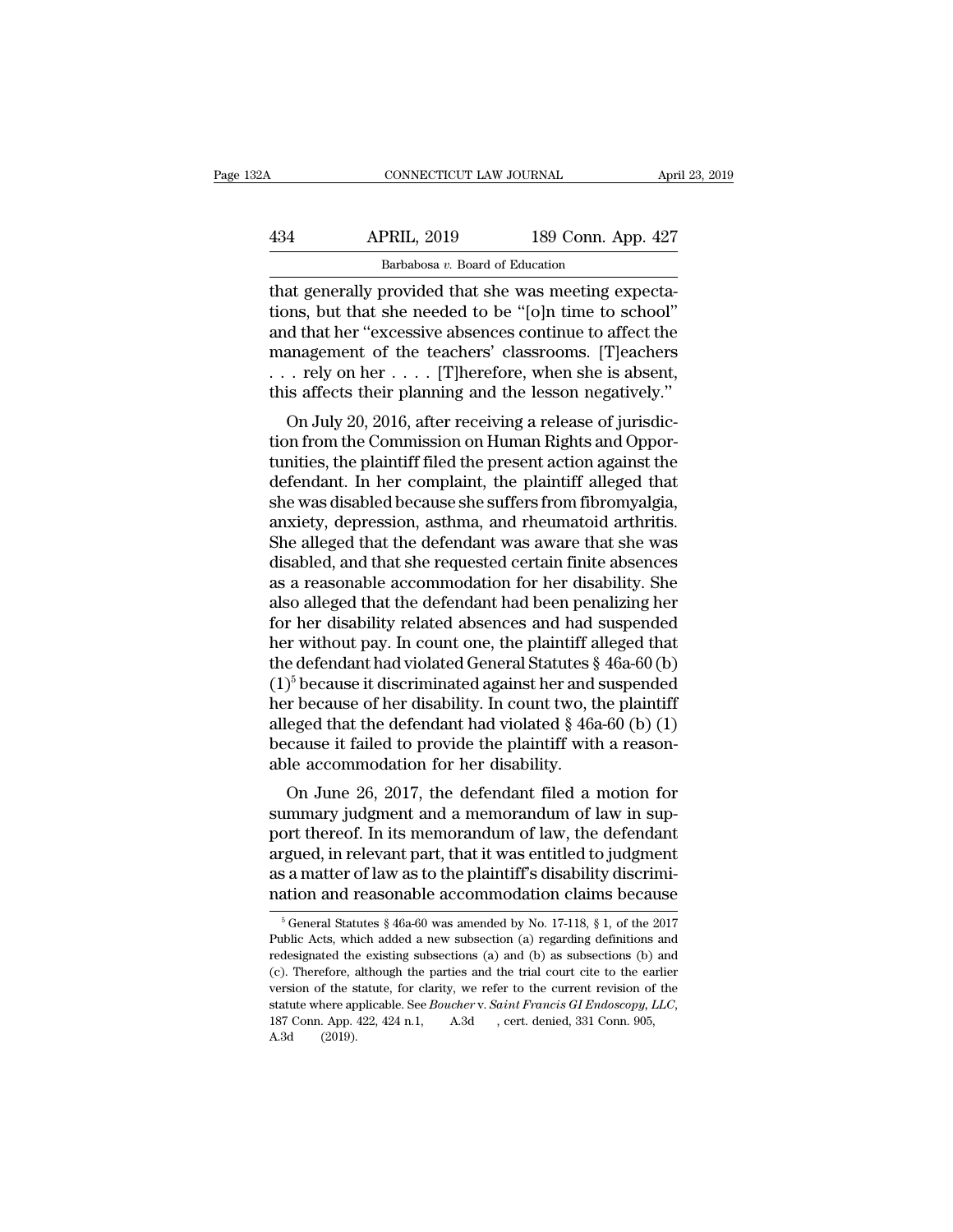| 019 |                    | CONNECTICUT LAW JOURNAL                              | Page 133A |
|-----|--------------------|------------------------------------------------------|-----------|
|     | 189 Conn. App. 427 | <b>APRIL, 2019</b>                                   | 435       |
|     |                    | Barbabosa v. Board of Education                      |           |
|     |                    | there was no genuine issue of material fact that the |           |

there was no genuine issue of material fact that the<br>plaintiff could not perform the essential functions of<br>there was no genuine issue of material fact that the<br>plaintiff could not perform the essential functions of<br>there 189 Conn. App. 427 APRIL, 2019 435<br>Barbabosa v. Board of Education<br>there was no genuine issue of material fact that the<br>plaintiff could not perform the essential functions of<br>her position with or without a reasonable acco 189 Conn. App. 427 APRIL, 2019 435<br>Barbabosa v. Board of Education<br>there was no genuine issue of material fact that the<br>plaintiff could not perform the essential functions of<br>her position with or without a reasonable acco 189 Conn. App. 427 APRIL, 2019 435<br>Barbabosa v. Board of Education<br>there was no genuine issue of material fact that the<br>plaintiff could not perform the essential functions of<br>her position with or without a reasonable acco Barbabosa v. Board of Education<br>there was no genuine issue of material fact that the<br>plaintiff could not perform the essential functions of<br>her position with or without a reasonable accommoda-<br>tion. On October 2, 2017, th Barbabosa v. Board of Education<br>there was no genuine issue of material fact that the<br>plaintiff could not perform the essential functions of<br>her position with or without a reasonable accommoda-<br>tion. On October 2, 2017, the there was no genuine issue of material fact that the plaintiff could not perform the essential functions of her position with or without a reasonable accommodation. On October 2, 2017, the plaintiff filed an objection and plaintiff could not perform the essential functions of<br>her position with or without a reasonable accommoda-<br>tion. On October 2, 2017, the plaintiff filed an objection<br>and a memorandum of law in support thereof. In her<br>memo her position with or without a reasonable accommodation. On October 2, 2017, the plaintiff filed an objection and a memorandum of law in support thereof. In her memorandum of law, the plaintiff argued, among other things, tion. On October 2, 2017, the plaintiff filed an objection<br>and a memorandum of law in support thereof. In her<br>memorandum of law, the plaintiff argued, among other<br>things, that a genuine issue of material fact existed as<br>to and a memorandum of law in support the<br>memorandum of law, the plaintiff argued, a<br>things, that a genuine issue of material fac<br>to whether she could perform the essenti<br>of her position with or without a reasonabl<br>dation. Bo Enformation of law, the plantiful argued, altong other<br>ings, that a genuine issue of material fact existed as<br>whether she could perform the essential functions<br>her position with or without a reasonable accommo-<br>tion. Both things, that a genturie issue of material fact existed as<br>to whether she could perform the essential functions<br>of her position with or without a reasonable accommo-<br>dation. Both parties submitted a number of exhibits in<br>s

for summary in the value of the plaintiff's disability discrimination.<br>
The court of their respective positions.<br>
On January 11, 2018, the court issued a memorandum<br>
of decision in which it granted the defendant's motion<br> of the position with or without a reasonable accommodation. Both parties submitted a number of exhibits in support of their respective positions.<br>On January 11, 2018, the court issued a memorandum of decision in which it g matter of their respective positions.<br>
On January 11, 2018, the court issued a memorandum<br>
of decision in which it granted the defendant's motion<br>
for summary judgment. The court determined, inter<br>
alia,<sup>6</sup> that the defend support of their respective positions.<br>
On January 11, 2018, the court issued a memorandum<br>
of decision in which it granted the defendant's motion<br>
for summary judgment. The court determined, inter<br>
alia,<sup>6</sup> that the defe On January 11, 2018, the court issued a memorandum<br>of decision in which it granted the defendant's motion<br>for summary judgment. The court determined, inter<br>alia,<sup>6</sup> that the defendant was entitled to judgment as a<br>matter of decision in which it granted the defendant's motion<br>for summary judgment. The court determined, inter<br>alia,<sup>6</sup> that the defendant was entitled to judgment as a<br>matter of law as to the plaintiff's disability discrimina-<br> for summary judgment. The court determined, inter<br>alia,<sup>6</sup> that the defendant was entitled to judgment as a<br>matter of law as to the plaintiff's disability discrimina-<br>tion and reasonable accommodation claims because<br>there alia,<sup>6</sup> that the defendant was entitled to judgment as a<br>matter of law as to the plaintiff's disability discrimina-<br>tion and reasonable accommodation claims because<br>there was no genuine issue of material fact that the<br>pla matter of law as to the plaintiff's disability discrimination and reasonable accommodation claims because<br>there was no genuine issue of material fact that the<br>plaintiff could not perform the essential functions of<br>her job tion and reasonable accommodation claims because<br>there was no genuine issue of material fact that the<br>plaintiff could not perform the essential functions of<br>her job with or without a reasonable accommodation.<br>In particular there was no genuine issue of material fact that the plaintiff could not perform the essential functions of her job with or without a reasonable accommodation. In particular, the court determined that the undisputed eviden plaintiff could not perform the essential functions of<br>her job with or without a reasonable accommodation.<br>In particular, the court determined that the undisputed<br>evidence submitted by the defendant established that<br>there her job with or without a reasonable accommodation.<br>In particular, the court determined that the undisputed<br>evidence submitted by the defendant established that<br>there was no genuine issue of material fact that atten-<br>dance In particular, the court determined that the undisputed<br>evidence submitted by the defendant established that<br>there was no genuine issue of material fact that atten-<br>dance was an essential function of the plaintiff's<br>posi-<br> evidence submitted by the defendant established that<br>there was no genuine issue of material fact that atten-<br>dance was an essential function of the plaintiff's posi-<br>tion as a paraprofessional, and that the plaintiff's<br>req there was no genuine issue of material fact that atten-<br>dance was an essential function of the plaintiff's posi-<br>tion as a paraprofessional, and that the plaintiff's<br>request for intermittent prospective absences was not a<br> equest for intermittent prospective absences was not a casonable accommodation because it would eliminate at essential function of her position. This appeal folwed. Additional facts will be set forth as necessary.<br><sup>6</sup>The c reasonable accommodation because it would eliminate<br>that essential function of her position. This appeal fol-<br>lowed. Additional facts will be set forth as necessary.<br><sup>6</sup> The court also concluded that a genuine issue of mat

that essential function of her position. This appeal fol-<br>lowed. Additional facts will be set forth as necessary.<br><sup>©</sup>The court also concluded that a genuine issue of material fact existed<br>as to whether the plaintiff was di affair essential raticeron of her position. This appear for<br>lowed. Additional facts will be set forth as necessary.<br><sup>6</sup> The court also concluded that a genuine issue of material fact existed<br>as to whether the plaintiff was IOWEL. AUCILIONAL TACUS WILL DE SELTOTT AS HECESSATY.<br>
<sup>6</sup> The court also concluded that a genuine issue of material fact existed as to whether the plaintiff was disabled. The defendant disagrees with the court's conclusio <sup>6</sup> The court also concluded that a genuine issue of material fact existed as to whether the plaintiff was disabled. The defendant disagrees with the court's conclusion and argues on appeal, as an alternative ground for a as to whether the plaintiff was disabled. The defendant disagrees with the court's conclusion and argues on appeal, as an alternative ground for affirmance, that as a matter of law, the plaintiff failed to establish that s the court's conclusion and argues on appeal, as an alternative ground for affirmance, that as a matter of law, the plaintiff failed to establish that she was disabled. Given our conclusion that the court properly held that affirmance, that as a matter of law, the plaintiff failed to establish that she was disabled. Given our conclusion that the court properly held that there is no genuine issue of material fact that the plaintiff is not qual was disabled. Given our conclusion that the court properly held that there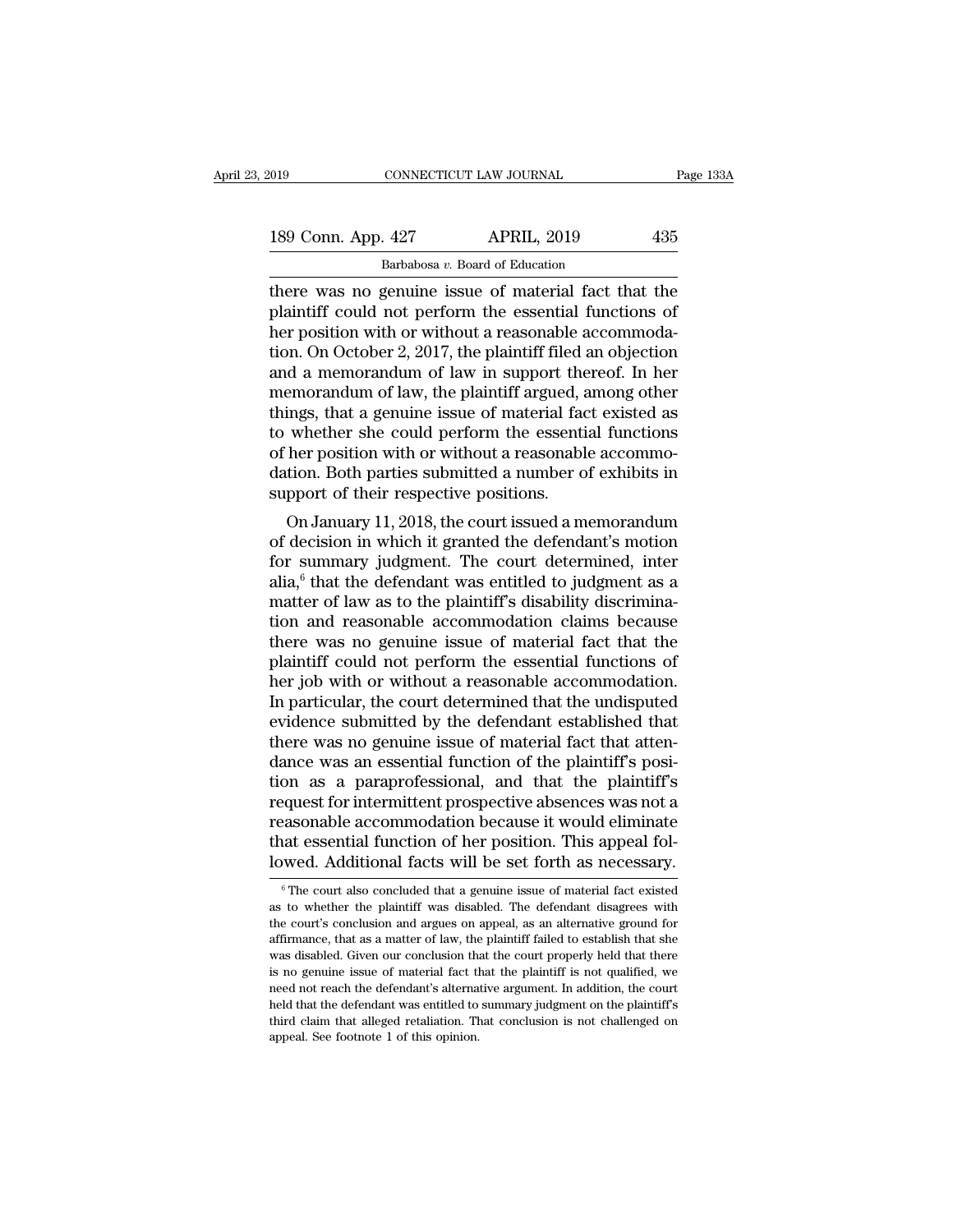| 34A | CONNECTICUT LAW JOURNAL                               |                    | April 23, 2019 |
|-----|-------------------------------------------------------|--------------------|----------------|
| 436 | <b>APRIL, 2019</b>                                    | 189 Conn. App. 427 |                |
|     | Barbabosa v. Board of Education                       |                    |                |
|     | On anneal the plaintiff claims that the court improp- |                    |                |

CONNECTICUT LAW JOURNAL<br>
6 APRIL, 2019 189 Conn. App. 427<br>
Barbabosa v. Board of Education<br>
On appeal, the plaintiff claims that the court improp-<br>
ly rendered summary judgment. In particular, the APRIL, 2019 189 Conn. App. 427<br>Barbabosa v. Board of Education<br>On appeal, the plaintiff claims that the court improperly rendered summary judgment. In particular, the plaintiff argues that her generally positive performanc  $\frac{\text{APRIL, 2019}}{\text{Barbabosa } v. \text{ Board of Education}}$ <br>On appeal, the plaintiff claims that the court improperly rendered summary judgment. In particular, the plaintiff argues that her generally positive performance evaluations establish a g  $\begin{array}{r} \text{APRIL, 2019} \text{189 Conn. App. 427} \\ \hline \text{Barbabosa } v. \text{ Board of Education} \end{array}$ <br>On appeal, the plaintiff claims that the court improperly rendered summary judgment. In particular, the plaintiff argues that her generally positive performa Barbabosa v. Board of Education<br>
On appeal, the plaintiff claims that the court improp-<br>
erly rendered summary judgment. In particular, the<br>
plaintiff argues that her generally positive performance<br>
evaluations establish a Barbabosa v. Board of Education<br>On appeal, the plaintiff claims that the court improp-<br>erly rendered summary judgment. In particular, the<br>plaintiff argues that her generally positive performance<br>evaluations establish a gen On appeal, the plaintiff claims that the court improperly rendered summary judgment. In particular, the plaintiff argues that her generally positive performance evaluations establish a genuine issue of material fact as to erly rendered summary judgment. In particular, the<br>plaintiff argues that her generally positive performance<br>evaluations establish a genuine issue of material fact<br>as to whether she was qualified for her position. She<br>also plaintiff argues that her generally positive performance<br>evaluations establish a genuine issue of material fact<br>as to whether she was qualified for her position. She<br>also argues that a genuine issue of material fact exists evaluations estables<br>as to whether she<br>also argues that a<br>as to whether her<br>absence constitute<br>did not eliminate<br>We disagree.<br>We begin by se For the was qualified for the position. She<br>so argues that a genuine issue of material fact exists<br>to whether her requests for an intermittent leave of<br>sence constituted a reasonable accommodation that<br>d not eliminate an e review and the presenting and the product of material and composed as to whether her requests for an intermittent leave of absence constituted a reasonable accommodation that did not eliminate an essential function of the

standard of review and seasonable accommodation that<br>did not eliminate an essential function of the position.<br>We disagree.<br>We begin by setting forth the relevant standard of<br>review and legal principles that govern our revi subseried constrained a realisonable accommodation and<br>did not eliminate an essential function of the position.<br>We disagree.<br>We begin by setting forth the relevant standard of<br>review and legal principles that govern our re We disagree.<br>
We begin by setting forth the relevant standard of<br>
review and legal principles that govern our review. "The<br>
standard of review of a trial court's decision granting<br>
summary judgment is well established. Pra We begin by setting forth the relevant standard of<br>review and legal principles that govern our review. "The<br>standard of review of a trial court's decision granting<br>summary judgment is well established. Practice Book<br>§ 17-4 We begin by setting forth the relevant standard of<br>review and legal principles that govern our review. "The<br>standard of review of a trial court's decision granting<br>summary judgment is well established. Practice Book<br>§ 17-4 review and legal principles that govern our review. "The<br>standard of review of a trial court's decision granting<br>summary judgment is well established. Practice Book<br>§ 17-49 provides that summary judgment shall be ren-<br>dere standard of review of a trial court's decision granting<br>summary judgment is well established. Practice Book<br>§ 17-49 provides that summary judgment shall be ren-<br>dered forthwith if the pleadings, affidavits and any other<br>pr summary judgment is well established. Practice Book<br>§ 17-49 provides that summary judgment shall be ren-<br>dered forthwith if the pleadings, affidavits and any other<br>proof submitted show that there is no genuine issue as<br>to § 17-49 provides that summary judgment shall be rendered forthwith if the pleadings, affidavits and any other<br>proof submitted show that there is no genuine issue as<br>to any material fact and that the moving party is entitl dered forthwith if the pleadings, affidavits and any other<br>proof submitted show that there is no genuine issue as<br>to any material fact and that the moving party is entitled<br>to judgment as a matter of law. In deciding a mot proof submitted show that there is no genuine issue as<br>to any material fact and that the moving party is entitled<br>to judgment as a matter of law. In deciding a motion<br>for summary judgment, the trial court must view the<br>ev to any material fact and that the moving party is entitled<br>to judgment as a matter of law. In deciding a motion<br>for summary judgment, the trial court must view the<br>evidence in the light most favorable to the nonmoving<br>par to judgment as a matter of law. In deciding a motion<br>for summary judgment, the trial court must view the<br>evidence in the light most favorable to the nonmoving<br>party.... The courts are in entire agreement that the<br>moving p for summary judgment, the trial court must view the evidence in the light most favorable to the nonmoving<br>party....The courts are in entire agreement that the<br>moving party ... has the burden of showing the<br>absence of any evidence in the light most favorable to the nonmoving<br>party.... The courts are in entire agreement that the<br>moving party .... has the burden of showing the<br>absence of any genuine issue as to all the material facts<br>.... Wh party.  $\dots$  The courts are in entire agreement that the moving party  $\dots$  has the burden of showing the absence of any genuine issue as to all the material facts  $\dots$ . When documents submitted in support of a motion for s moving party  $\ldots$  has the burden of showing the absence of any genuine issue as to all the material facts  $\ldots$ . When documents submitted in support of a motion for summary judgment fail to establish that there is no gen absence of any genuine issue as to all the material facts<br>  $\ldots$  When documents submitted in support of a<br>
motion for summary judgment fail to establish that<br>
there is no genuine issue of material fact, the nonmoving<br>
par .... When documents submitted in support of a<br>motion for summary judgment fail to establish that<br>there is no genuine issue of material fact, the nonmoving<br>party has no obligation to submit documents establish-<br>ing the exi motion for summary judgment fail to establish that<br>there is no genuine issue of material fact, the nonmoving<br>party has no obligation to submit documents establish-<br>ing the existence of such an issue. . . . Once the mov-<br>in there is no genuine issue of material fact, the nonmoving<br>party has no obligation to submit documents establish-<br>ing the existence of such an issue. . . . Once the mov-<br>ing party has met its burden, however, the [nonmovin party has no obligation to submit documents establishing the existence of such an issue. . . . Once the moving party has met its burden, however, the [nonmoving] party must present evidence that demonstrates the existence ing the existence of such an issue. . . . Once the moving party has met its burden, however, the [nonmoving] party must present evidence that demonstrates the existence of some disputed factual issue. . . . Our review of ing party has met its burden, however, the [nonmoving]<br>party must present evidence that demonstrates the exis-<br>tence of some disputed factual issue. . . . Our review<br>of the trial court's decision to grant the defendant's<br>m party must present evidence that demonstrates the existence of some disputed factual issue. . . . Our review of the trial court's decision to grant the defendant's motion for summary judgment is plenary. . . . On appeal,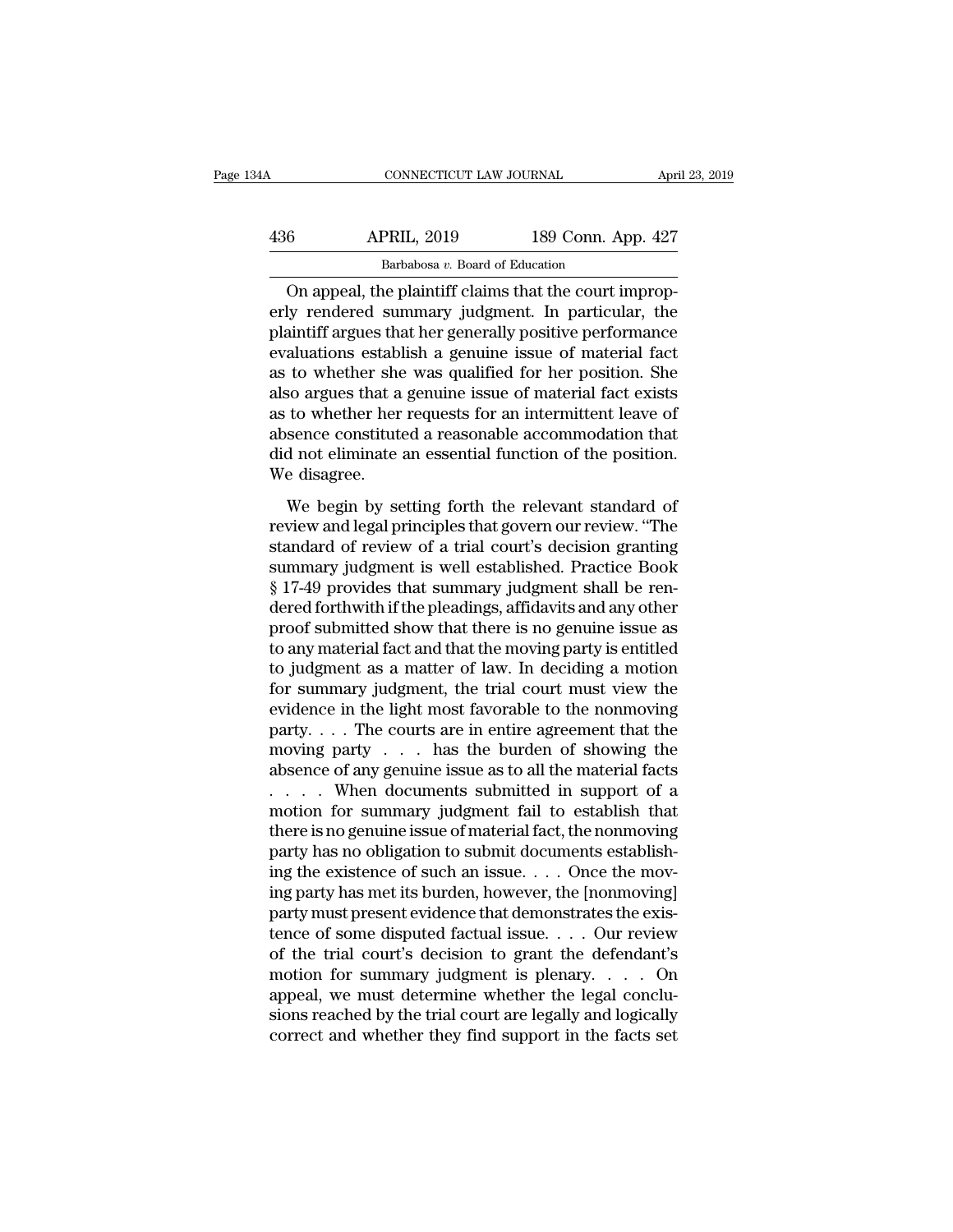| 019 |                    | CONNECTICUT LAW JOURNAL                                | Page 135A |
|-----|--------------------|--------------------------------------------------------|-----------|
|     | 189 Conn. App. 427 | <b>APRIL, 2019</b>                                     | 437       |
|     |                    | Barbabosa v. Board of Education                        |           |
|     |                    | out in the memorandum of decision of the trial court " |           |

CONNECTICUT LAW JOURNAL Page 1<br>
189 Conn. App. 427 APRIL, 2019 437<br>
Barbabosa v. Board of Education<br>
out in the memorandum of decision of the trial court.''<br>
(Citations omitted; internal quotation marks omitted.)<br>
Lucenti 189 Conn. App. 427 APRIL, 2019 437<br>Barbabosa v. Board of Education<br>out in the memorandum of decision of the trial court."<br>(Citations omitted; internal quotation marks omitted.)<br>Lucenti v. Laviero, 327 Conn. 764, 772–73, 17 *Lucentive Conn. App. 427 Lucentia APRIL, 2019 Lucentia Lucentive v. Load of Education*<br> *Lucentive v. Laviero, 327 Conn. 764, 772–73, 176 A.3d L*(2018).<sup>7</sup> 189 Conn. App.<br>
I<br>
out in the memo<br>
(Citations omitt<br>
Lucenti v. Lav.<br>
1 (2018).<sup>7</sup><br>
Section 46a-6 Barbabosa  $v$ . Board of Education<br>
it in the memorandum of decision of the trial court."<br>
itations omitted; internal quotation marks omitted.)<br> *icenti* v. *Laviero*, 327 Conn. 764, 772–73, 176 A.3d<br>
(2018).<sup>7</sup><br>
Section 4 out in the memorandum of decision of the trial court."<br>(Citations omitted; internal quotation marks omitted.)<br>Lucenti v. Laviero, 327 Conn. 764, 772–73, 176 A.3d<br>1 (2018).<sup>7</sup><br>Section 46a-60 (b) (1) prohibits an employer fr

out in the included in ordersion of the trial court.<br>
(Citations omitted; internal quotation marks omitted.)<br>
Lucenti v. Laviero, 327 Conn. 764, 772–73, 176 A.3d<br>
1 (2018).<sup>7</sup><br>
Section 46a-60 (b) (1) prohibits an employer Lucenti v. Laviero, 327 Conn. 764, 772–73, 176 A.3d<br>
1 (2018).<sup>7</sup><br>
Section 46a-60 (b) (1) prohibits an employer from<br>
refusing to hire, discharging, or otherwise discriminating<br>
against any person on the basis of, inter a Batenti V. Bateno, 521 Conni. 104, 112-15, 110 A.5d<br>1 (2018).<sup>7</sup><br>Section 46a-60 (b) (1) prohibits an employer from<br>refusing to hire, discharging, or otherwise discriminat-<br>ing against any person on the basis of, inter ali Section 46a-60 (b) (1) prohibits an employer from<br>refusing to hire, discharging, or otherwise discriminat-<br>ing against any person on the basis of, inter alia, their<br>"present or past history of mental disability, intellect Section 46a-60 (b) (1) prohibits an employer from<br>refusing to hire, discharging, or otherwise discriminat-<br>ing against any person on the basis of, inter alia, their<br>"present or past history of mental disability, intellect refusing to hire, discharging, or otherwise discriminating against any person on the basis of, inter alia, their "present or past history of mental disability, intellectual disability, learning disability, [or] physical di ing against any person on the basis of, inter alia, their<br>
"present or past history of mental disability, intellectual<br>
disability, learning disability, [or] physical disability."<br>
To establish a prima facie case of emplo "present or past history of mental disability, intellectual<br>disability, learning disability, [or] physical disability."<br>To establish a prima facie case of employment discrimi-<br>nation pursuant to § 46a-60 (b) (1) on the ba disability, learning disability, [or] physical disability."<br>To establish a prima facie case of employment discrimi-<br>nation pursuant to § 46a-60 (b) (1) on the basis of either<br>a disparate treatment disability discrimination To establish a prima facie case of employment discrimination pursuant to § 46a-60 (b) (1) on the basis of either<br>a disparate treatment disability discrimination claim or<br>a reasonable accommodation claim, a plaintiff must<br>e nation pursuant to § 46a-60 (b) (1) on the basis of either<br>a disparate treatment disability discrimination claim or<br>a reasonable accommodation claim, a plaintiff must<br>establish a common essential element, namely, that he<br> a disparate treatment disability discrimination claim or<br>a reasonable accommodation claim, a plaintiff must<br>establish a common essential element, namely, that he<br>or she is qualified for the position. See *Curry v. Allan*<br> a reasonable accommodation claim, a plaintiff must<br>establish a common essential element, namely, that he<br>or she is qualified for the position. See *Curry* v. *Allan*<br>*S. Goodman, Inc.*, 286 Conn. 390, 415, 425–26, 944 A.2d establish a common essential element, namely, that he<br>or she is qualified for the position. See *Curry* v. Allan<br>S. Goodman, Inc., 286 Conn. 390, 415, 425–26, 944 A.2d<br>925 (2008). "In the disability context, a prima facie or she is qualified for the position. See *Curry v. Allan* S. Goodman, Inc., 286 Conn. 390, 415, 425–26, 944 A.2d<br>925 (2008). "In the disability context, a prima facie case<br>for disparate treatment is established under the<br> S. Goodman, Inc., 286 Conn. 390, 415, 425–26, 944 A.2d<br>925 (2008). "In the disability context, a prima facie case<br>for disparate treatment is established under the<br>[*McDonnell Douglas Corp.* v. *Green*, 411 U.S. 792, 802,<br>9 925 (2008). "In the disability context, a prima facie case<br>for disparate treatment is established under the<br>[*McDonnell Douglas Corp.* v. *Green*, 411 U.S. 792, 802,<br>93 S. Ct. 1817, 36 L. Ed. 2d 668 (1973)] framework if<br>t for disparate treatment is established under the [*McDonnell Douglas Corp.* v. *Green*, 411 U.S. 792, 802, 93 S. Ct. 1817, 36 L. Ed. 2d 668 (1973)] framework if the plaintiff shows: (1) he suffers from a disability or han [*McDonnell Douglas Corp.* v. *Green*, 411 U.S. 792, 802, 93 S. Ct. 1817, 36 L. Ed. 2d 668 (1973)] framework if the plaintiff shows: (1) he suffers from a disability or handicap, as defined by the [applicable statute]; (2) 93 S. Ct. 1817, 36 L. Ed. 2d 668 (1973)] framework if<br>the plaintiff shows: (1) he suffers from a disability or<br>handicap, as defined by the [applicable statute]; (2) he<br>was nevertheless able to perform the essential functi the plaintiff shows: (1) he suffers from a disability or handicap, as defined by the [applicable statute]; (2) he was nevertheless able to perform the essential functions of his job, either with or without reasonable acco handicap, as defined by the [applicable statute]; (2) he<br>was nevertheless able to perform the essential functions<br>of his job, either with or without reasonable accommo-<br>dation; and that (3) [the defendant] took an adverse<br> was nevertheless able to perform the essential functions<br>of his job, either with or without reasonable accommo-<br>dation; and that (3) [the defendant] took an adverse<br>employment action against him because of, in whole<br>or in of his job, either with or without reasonable accommodation; and that (3) [the defendant] took an adverse employment action against him because of, in whole or in part, his protected disability." (Internal quotation marks dation; and that (3) [the defendant] took an adverse<br>employment action against him because of, in whole<br>or in part, his protected disability." (Internal quotation<br>marks omitted.) *Curry* v. Allan S. Goodman, Inc., supra,<br> aarks omutted.) *Curry v. Allan S. Goodman, Inc.*, supra, 26. In order to establish a prima facie case for a reason-<br>ole accommodation claim, "the plaintiff must produce nough evidence for a reasonable jury to find that 426. In order to establish a prima facie case for a reasonable accommodation claim, "the plaintiff must produce enough evidence for a reasonable jury to find that  $(1)$ <sup>7</sup> The trial court in its memorandum of decision see

able accommodation claim, "the plaintiff must produce<br>enough evidence for a reasonable jury to find that  $(1)$ <br> $\frac{1}{\sqrt{2}}$  The trial court in its memorandum of decision seemed to suggest that<br>a plaintiff has the initial **enough evidence for a reasonable jury to find that (1)**<br>The trial court in its memorandum of decision seemed to suggest that<br>a plaintiff has the initial burden to oppose a motion for summary judgment<br>challenging an emplo The trial court in its memorandum of decision seemed to suggest that a plaintiff has the initial burden to oppose a motion for summary judgment challenging an employment discrimination claim. We disavow that suggestion be The trial court in its memorandum of decision seemed to suggest that a plaintiff has the initial burden to oppose a motion for summary judgment challenging an employment discrimination claim. We disavow that suggestion be (2015).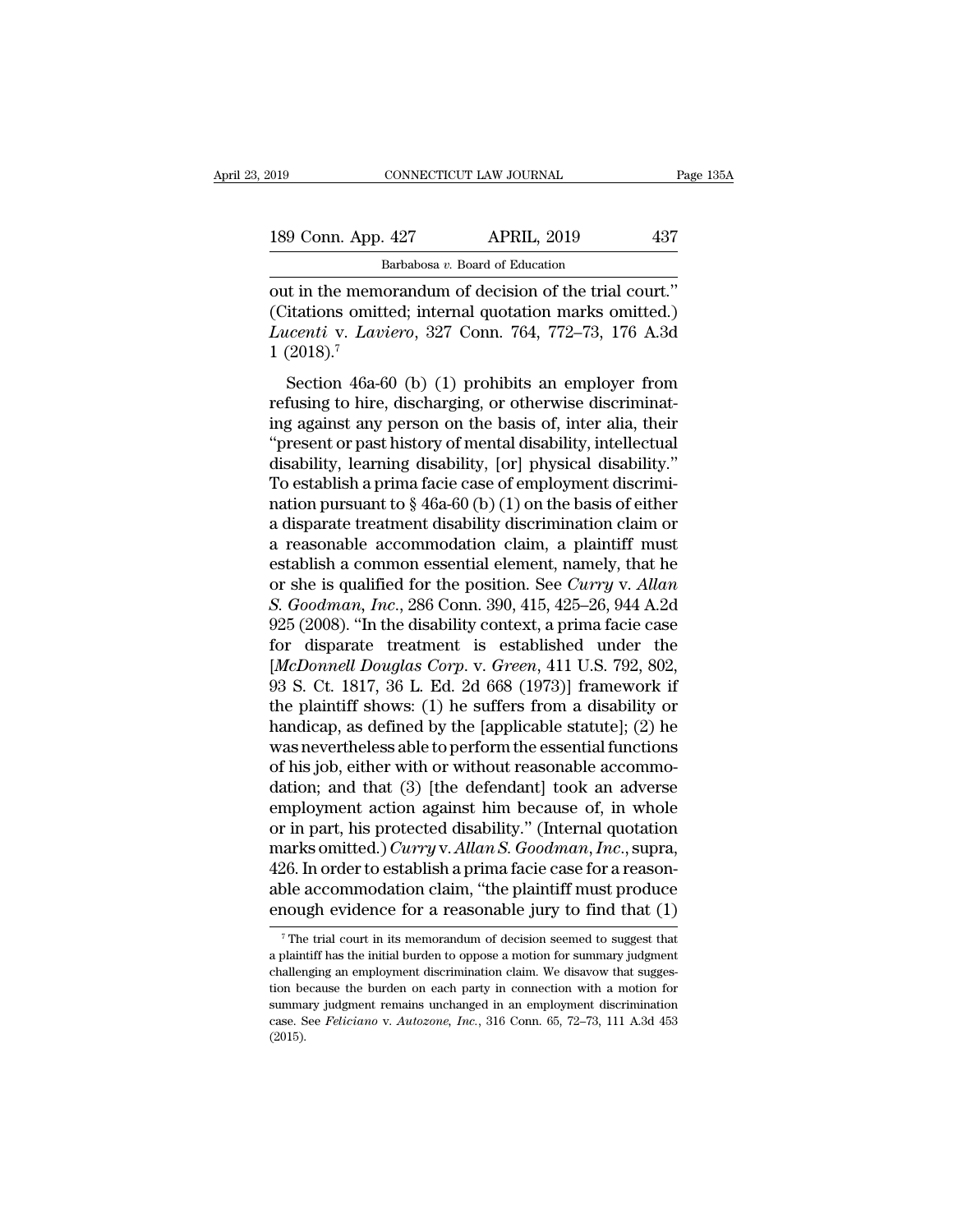| 36A | CONNECTICUT LAW JOURNAL                                  |                    | April 23, 2019 |
|-----|----------------------------------------------------------|--------------------|----------------|
| 438 | <b>APRIL, 2019</b>                                       | 189 Conn. App. 427 |                |
|     | Barbabosa v. Board of Education                          |                    |                |
|     | he is disabled within the meaning of the [statute] $(2)$ |                    |                |

CONNECTICUT LAW JOURNAL April 23, 2019<br>
438 APRIL, 2019 189 Conn. App. 427<br>
Barbabosa v. Board of Education<br>
he is disabled within the meaning of the [statute], (2)<br>
he was able to perform the essential functions of the<br>
i APRIL, 2019 189 Conn. App. 427<br>Barbabosa v. Board of Education<br>he is disabled within the meaning of the [statute], (2)<br>he was able to perform the essential functions of the<br>job with or without a reasonable accommodation, a  $\begin{array}{c|c} \text{APRIL, 2019} & \text{189 Conn. App. 427} \ \hline \text{Barbabosa } v. \text{ Board of Education} \ \hline \text{he is disabled within the meaning of the [statute], (2)} \ \text{he was able to perform the essential functions of the job with or without a reasonable accommodation, and (3) [the defendant], despite knowing of [the plaintiff's] disability did not reasonably accommodate it". (Inter \begin{array}{ll}\n & \text{APRIL, 2019} & \text{189 Conn. App. 427} \\
 \hline\n & \text{Barbabosa } v. \text{ Board of Education} \\
 \hline\n \end{array}$ he is disabled within the meaning of the [statute], (2)<br>
he was able to perform the essential functions of the<br>
job with or without a reasonable ac Barbabosa v. Board of Education<br>
he is disabled within the meaning of the [statute], (2)<br>
he was able to perform the essential functions of the<br>
job with or without a reasonable accommodation, and<br>
(3) [the defendant], de Barbabosa  $v$ . Board of Education<br>he is disabled within the meaning of the [s]<br>he was able to perform the essential functi<br>job with or without a reasonable accommod<br>(3) [the defendant], despite knowing of [the<br>disability, In standard within the meaning of the [statute],  $(2)$ <br>
It was able to perform the essential functions of the<br>
b with or without a reasonable accommodation, and<br>  $[the definedant]$ , despite knowing of [the plaintiff's]<br>
sability, di he was able to perform the essential functions of the<br>job with or without a reasonable accommodation, and<br>(3) [the defendant], despite knowing of [the plaintiff's]<br>disability, did not reasonably accommodate it." (Inter-<br>n

job with or without a reasonable accommodation, and<br>
(3) [the defendant], despite knowing of [the plaintiff's]<br>
disability, did not reasonably accommodate it." (Inter-<br>
nal quotation marks omitted.) Id., 415.<br>
In order fo (3) [the defendant], despite knowing of [the plaintiff's]<br>disability, did not reasonably accommodate it." (Inter-<br>nal quotation marks omitted.) Id., 415.<br>In order for an employee to be qualified, he or she<br>must be able to disability, did not reasonably accommodate it." (Inter-<br>
nal quotation marks omitted.) Id., 415.<br>
In order for an employee to be qualified, he or she<br>
must be able to "perform the essential functions of the<br>
job with or wi nal quotation marks omitted.) Id., 415.<br>
In order for an employee to be qualified, he or she<br>
must be able to "perform the essential functions of the<br>
job with or without a reasonable accommodation<br>  $\ldots$  ." (Internal quo In order for an employee to be qualified, he or she<br>must be able to "perform the essential functions of the<br>job with or without a reasonable accommodation<br> $\ldots$  ." (Internal quotation marks omitted.) Id.; see<br>*Thomson v.* must be able to "perform the essential functions of the<br>job with or without a reasonable accommodation<br>......" (Internal quotation marks omitted.) Id.; see<br>Thomson v. Dept. of Social Services, 176 Conn. App.<br>122, 128–29, job with or without a reasonable accommodation<br>  $\ldots$   $\ldots$  " (Internal quotation marks omitted.) Id.; see<br> *Thomson v. Dept. of Social Services*, 176 Conn. App.<br>
122, 128–29, 169 A.3d 256 (same), cert. denied, 327<br>
Conn. ....." (Internal quotation marks omitted.) Id.; see<br>Thomson v. Dept. of Social Services, 176 Conn. App.<br>122, 128–29, 169 A.3d 256 (same), cert. denied, 327<br>Conn. 962, 172 A.3d 800 (2017). In determining whether<br>an employee *Thomson v. Dept. of Social Services,* 176 Conn. App.<br>122, 128–29, 169 A.3d 256 (same), cert. denied, 327<br>Conn. 962, 172 A.3d 800 (2017). In determining whether<br>an employee is qualified, "[w]e look to federal law for<br>guida 122, 128–29, 16<br>Conn. 962, 172 A<br>an employee is  $\alpha$ <br>guidance on inte<br>guidance on inte<br>feliciano v. Aut<br>453 (2015).<br>Both this cou both this court and "numerous federal law for<br>idance on interpreting state employment discrimina-<br>in law, and the analysis is the same under both."<br>*liciano* v. *Autozone*, *Inc.*, 316 Conn. 65, 73, 111 A.3d<br>3 (2015).<br>Bot an employee is qualified, "[w]e look to federal law for<br>guidance on interpreting state employment discrimina-<br>tion law, and the analysis is the same under both."<br> $Feliciano v. Autozone, Inc., 316 Conn. 65, 73, 111 A.3d$ <br> $453 (2015).$ <br>Both this c

guidance on interpreting state employment discrimination law, and the analysis is the same under both."<br>Feliciano v. Autozone, Inc., 316 Conn. 65, 73, 111 A.3d<br>453 (2015).<br>Both this court and "numerous federal courts have<br> tion law, and the analysis is the same under both."<br> *Feliciano* v. *Autozone*, *Inc.*, 316 Conn. 65, 73, 111 A.3d<br>
453 (2015).<br>
Both this court and "numerous federal courts have<br>
recognized that attendance at work is a n *Feliciano* v. *Autozone*, *Inc.*, 316 Conn. 65, 73, 111 A.3d<br>453 (2015).<br>Both this court and "numerous federal courts have<br>recognized that attendance at work is a necessary job<br>function. An employee who is unable to come 453 (2015).<br>
Both this court and "numerous federal courts have<br>
recognized that attendance at work is a necessary job<br>
function. An employee who is unable to come to work<br>
on a regular basis [is] unable to satisfy any of t Both this court and "numerous federal courts have<br>recognized that attendance at work is a necessary job<br>function. An employee who is unable to come to work<br>on a regular basis [is] unable to satisfy any of the func-<br>tions recognized that attendance at work is a necessary job<br>function. An employee who is unable to come to work<br>on a regular basis [is] unable to satisfy any of the func-<br>tions of the job in question, much less the essential on function. An employee who is unable to come to work<br>on a regular basis [is] unable to satisfy any of the func-<br>tions of the job in question, much less the essential ones.<br>. . . [Federal Circuit Courts of Appeals] have also on a regular basis [is] unable to satisfy any of the functions of the job in question, much less the essential ones.<br>
... [Federal Circuit Courts of Appeals] have also held<br>
that regular and reliable attendance is a necess tions of the job in question, much less the essential ones.<br>
. . . [Federal Circuit Courts of Appeals] have also held<br>
that regular and reliable attendance is a necessary ele-<br>
ment of most jobs." (Citations omitted; inter ... [Federal Circuit Courts of Appeals] have also held<br>that regular and reliable attendance is a necessary ele-<br>ment of most jobs." (Citations omitted; internal quota-<br>tion marks omitted.) *Ezikovich* v. *Commission on*<br>*H Medical Centerral and reliable attendance is a necessary element of most jobs." (Citations omitted; internal quotation marks omitted.) <i>Ezikovich v. Commission on Human Rights & Opportunities*, 57 Conn. App. 767, 775–76 n ment of most jobs." (Citations omitted; internal quotation marks omitted.) *Ezikovich* v. Commission on<br>Human Rights & Opportunities, 57 Conn. App. 767,<br>775–76 n.5, 750 A.2d 494, cert. denied, 253 Conn. 925,<br>754 A.2d 796 ( tion marks omitted.) *Ezikovich* v. Commission on<br>Human Rights & Opportunities, 57 Conn. App. 767,<br>775–76 n.5, 750 A.2d 494, cert. denied, 253 Conn. 925,<br>754 A.2d 796 (2000); see *Francis* v. Wyckoff Heights<br>Medical Center omitted]).<sup>8</sup> Fedical Center, 177 F. Supp. 3d 754, 768 (E.D.N.Y. 2016)<br>
egular attendance at work is "an essential requirement<br>
f virtually all employment" [internal quotation marks<br>
mitted]).<sup>8</sup><br>
<sup>8</sup>To the extent that the plaintiff on (regular attendance at work is "an essential requirement<br>of virtually all employment" [internal quotation marks<br>omitted]).<sup>8</sup><br> $^8$ To the extent that the plaintiff on appeal maintains that she has the<br>burden of establishin

of virtually all employment" [internal quotation marks<br>
we omitted]).<sup>8</sup><br>
<sup>8</sup>To the extent that the plaintiff on appeal maintains that she has the<br>
burden of establishing only that she satisfied the minimal qualifications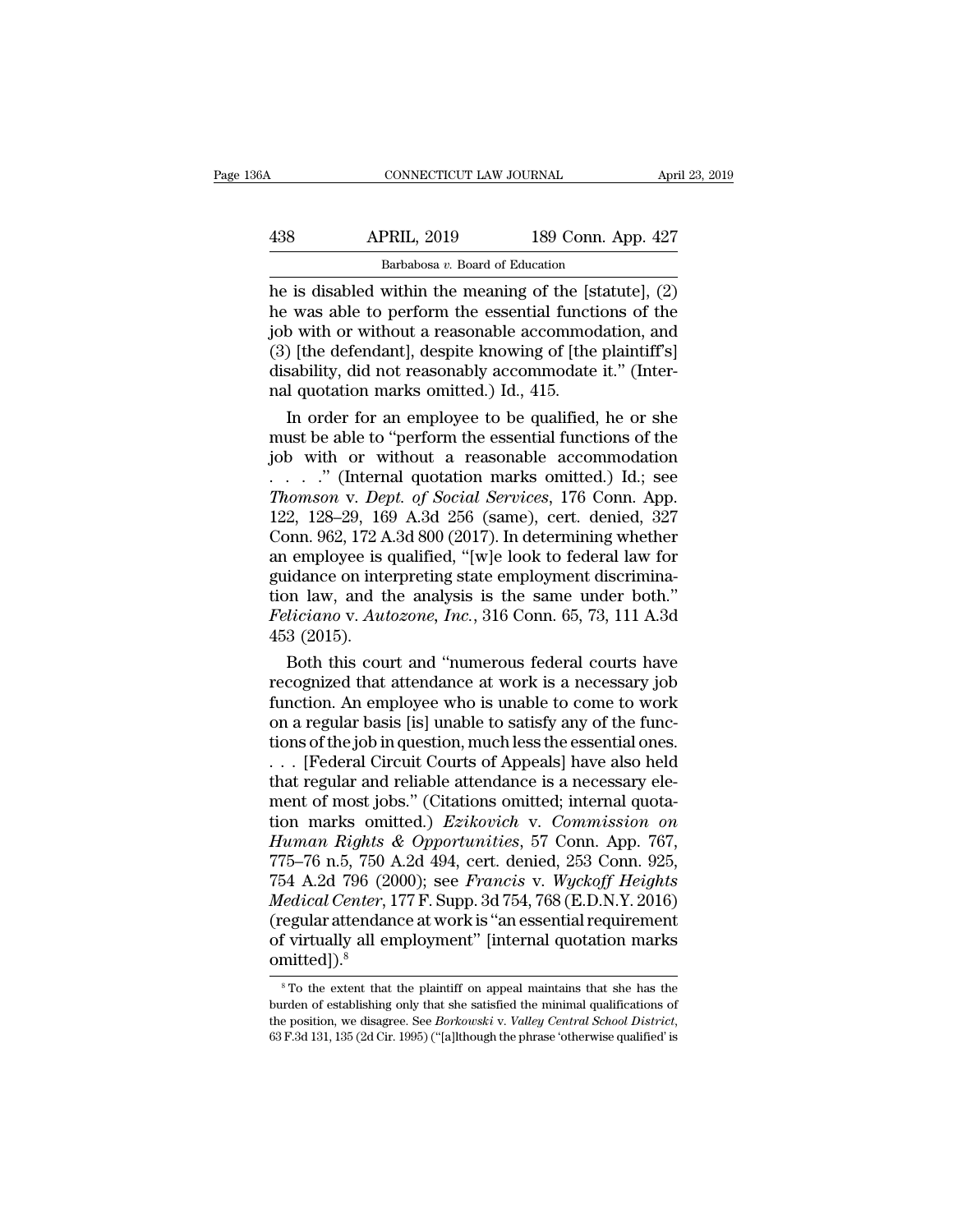189 Conn. App. 427 APRIL, 2019 239<br>Barbabosa v. Board of Education CONNECTICUT LAW JOURNAL<br>- 427 APRIL, 2019<br>Barbabosa *v.* Board of Education<br>rt in the present case relied on thr

CONNECTICUT LAW JOURNAL<br>
9 Conn. App. 427 APRIL, 2019 439<br>
Barbabosa v. Board of Education<br>
The trial court in the present case relied on three fed-<br>
al cases, which we find instructive.<sup>9</sup> In *Pierce* v. *High*eral cases, which we find instructive.<sup>9</sup> In *Pierce* v. *High-*<br>
Factor we find instructive.<sup>9</sup> In *Pierce* v. *High-*<br> *High-land Falls-Fort Montgomery Central School District*,<br>
Pecket Ne. 09 six 1049, (PKF), 2011, NL 4 *land Falls-Fort Montgomery Central School District,* Docket No. 08-civ-1948 (RKE), 2011 WL 4526520 (S.D.N.Y. September 28, 2011), the employee, a special calucation toocher helphone chemical school Distriction of the empl Barbabosa v. Board of Education<br>
The trial court in the present case relied on three fed-<br>
eral cases, which we find instructive.<sup>9</sup> In *Pierce* v. *Highland Falls-Fort Montgomery Central School District*,<br>
Docket No. 08-The trial court in the present case relied on three federal cases, which we find instructive.<sup>9</sup> In *Pierce v. Highland Falls-Fort Montgomery Central School District*, Docket No. 08-civ-1948 (RKE), 2011 WL 4526520 (S.D.N.Y The trial court in the present case relied on three red-<br>eral cases, which we find instructive.<sup>9</sup> In *Pierce v. High-*<br>land *Falls-Fort Montgomery Central School District*,<br>Docket No. 08-civ-1948 (RKE), 2011 WL 4526520<br>(S eral cases, which we find instructive." In *Pierce* v. *Highland Falls-Fort Montgomery Central School District*,<br>Docket No. 08-civ-1948 (RKE), 2011 WL 4526520<br>(S.D.N.Y. September 28, 2011), the employee, a special<br>educatio dana Falls-Fort Montgomery Central School District,<br>Docket No. 08-civ-1948 (RKE), 2011 WL 4526520<br>(S.D.N.Y. September 28, 2011), the employee, a special<br>education teacher, had been absent forty-four times and<br>thirty-five t Docket No. 08-cIV-1948 (KKE), 2011 WL 4526520<br>(S.D.N.Y. September 28, 2011), the employee, a special<br>education teacher, had been absent forty-four times and<br>thirty-five times in consecutive school years because<br>he claimed (S.D.N.Y. September 28, 2011), the employee, a special education teacher, had been absent forty-four times and thirty-five times in consecutive school years because he claimed to have suffered from depression, drug addict education teacher, nad been absent forty-four times and<br>thirty-five times in consecutive school years because<br>he claimed to have suffered from depression, drug<br>addiction, and osteoarthritis. Id., \*1–3. Despite the fact<br>tha thirty-five times in consecutive school years because<br>he claimed to have suffered from depression, drug<br>addiction, and osteoarthritis. Id., \*1–3. Despite the fact<br>that the employee previously had received positive eval-<br>ua ne claimed to have surfered from depression, drug<br>addiction, and osteoarthritis. Id., \*1–3. Despite the fact<br>that the employee previously had received positive eval-<br>uations, he subsequently was suspended on the basis,<br>int addiction, and osteoarthritis. Id., \*1–3. Despite the fact<br>that the employee previously had received positive eval-<br>uations, he subsequently was suspended on the basis,<br>inter alia, of his excessive absences, and he later t that the employee previously had received positive evaluations, he subsequently was suspended on the basis, inter alia, of his excessive absences, and he later took early retirement. Id., \*3. The employee then filed an act uations, ne subsequently was suspended on the basis,<br>inter alia, of his excessive absences, and he later took<br>early retirement. Id., \*3. The employee then filed an<br>action against his employer, which filed a motion for<br>summ inter ana, or his excessive absences, and he later took<br>early retirement. Id., \*3. The employee then filed an<br>action against his employer, which filed a motion for<br>summary judgment in response. Id. The court granted<br>the em early retirement. Id., ~3. The employee then filed and<br>action against his employer, which filed a motion for<br>summary judgment in response. Id. The court granted<br>the employer's motion for summary judgment on the<br>ground that action against his employer, which filed a motion for<br>summary judgment in response. Id. The court granted<br>the employer's motion for summary judgment on the<br>ground that the employee was not qualified because he<br>could not pe summary judgment in response. Id. The court granted<br>the employer's motion for summary judgment on the<br>ground that the employee was not qualified because he<br>could not perform an essential function of his employ-<br>ment with o the employer's motion for summary judgment on the<br>ground that the employee was not qualified because he<br>could not perform an essential function of his employ-<br>ment with or without a reasonable accommodation. Id.,<br>\*4. In p ground that the employee was not qualified because he<br>could not perform an essential function of his employ-<br>ment with or without a reasonable accommodation. Id.,<br>\*4. In particular, the court held that federal discrimina-<br> could not perform an essential function of his employment with or without a reasonable accommodation. Id.,  $*4$ . In particular, the court held that federal discrimination law "does not require employers to tolerate chroni ment with or without a reasonable accommodation. Id.,<br>
\*4. In particular, the court held that federal discrimina-<br>
tion law "does not require employers to tolerate chronic<br>
absenteeism even when attendance problems are<br>
c A. In particular, the court held that rederal discrimination law "does not require employers to tolerate chronic absenteeism even when attendance problems are caused by an employee's disability . . . [or] to make a reasona tion law "does not require employers to tolerate chronic<br>absenteeism even when attendance problems are<br>caused by an employee's disability . . . [or] to make<br>a reasonable accommodation for an employee who does<br>not attend w a reasonable accommodation for an employee who does<br>not attend work, nor does [federal discrimination law]<br>... require an employer to retain such an employee."<br>(Internal quotation marks omitted.) Id., \*5. It thus held<br>har not attend work, nor does [federal discrimination law]<br>
. . . require an employer to retain such an employee."<br>
(Internal quotation marks omitted.) Id., \*5. It thus held<br>
hardly unambiguous on its face, its meaning in the

<sup>...</sup> require an employer to retain such an employee."<br>(Internal quotation marks omitted.) Id.,  $*5$ . It thus held<br>hardly unambiguous on its face, its meaning in the context of an employment<br>discrimination claim is fairly c (Internal quotation marks omitted.) Id., \*5. It thus held<br>hardly unambiguous on its face, its meaning in the context of an employment<br>discrimination claim is fairly clear: an individual is otherwise qualified for<br>a job if THE THE GRAVID THE GRAVID THE GRAVID TO THE GRAVID THE POSITION IN A BAT AND MEDIA and the context of an employment discrimination claim is fairly clear: an individual is otherwise qualified for a job if she is able to per hardly unambiguous on its face, its meaning in the context of an employment discrimination claim is fairly clear: an individual is otherwise qualified for a job if she is able to perform the essential functions of that job discrimination claim is fairly clear: an individual is otherwise qualified for a job if she is able to perform the essential functions of that job, either with or without a reasonable accommodation"). Indeed, the plaintif a job if she is able to perform the essential functions of that job, either with or without a reasonable accommodation"). Indeed, the plaintiff, contrary to the gravamen of her position, explicitly recognizes this principl cases, the provided in the position, explicitly recognizes this principle in her appellate brief, stating that "[t]he trial court was correct to state that [the] plaintiff is obligated to show that she can perform the esse appellate brief, stating that "[t]he trial court was correct to state that [the] plaintiff is obligated to show that she can perform the essential functions of the job with or without a reasonable accommodation of a disab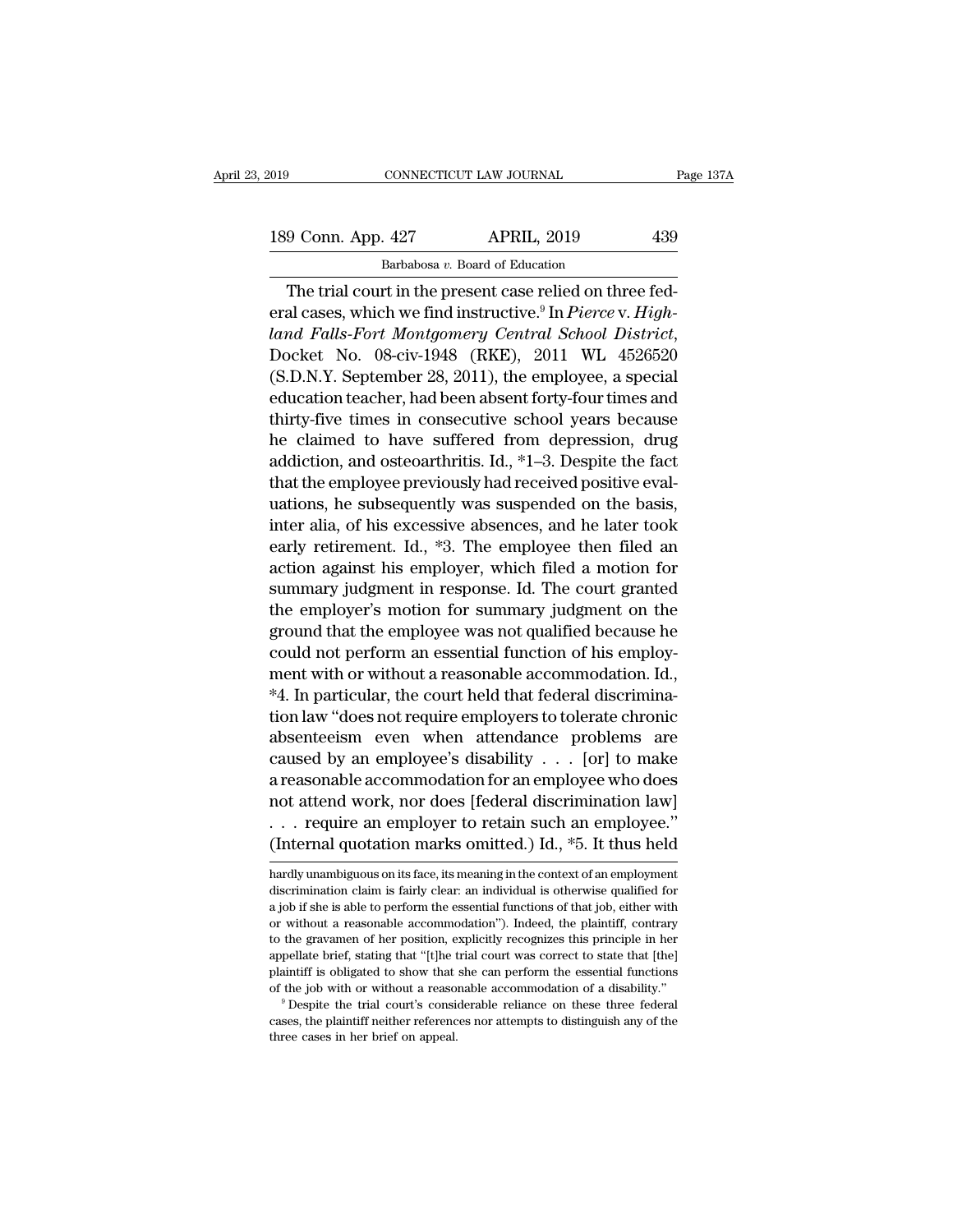| 38A | CONNECTICUT LAW JOURNAL                                 |                    | April 23, 2019 |
|-----|---------------------------------------------------------|--------------------|----------------|
| 440 | <b>APRIL, 2019</b>                                      | 189 Conn. App. 427 |                |
|     | Barbabosa v. Board of Education                         |                    |                |
|     | that "regardless of whether [the employee] had the nec- |                    |                |

CONNECTICUT LAW JOURNAL APT<br>
440 APRIL, 2019 189 Conn. App. 427<br>
<sup>Barbabosa v. Board of Education</sup><br>
that "regardless of whether [the employee] had the nec-<br>
essary teaching skills, he cannot be considered a quali-<br>
fied in APRIL, 2019 189 Conn. App. 427<br>Barbabosa v. Board of Education<br>that "regardless of whether [the employee] had the nec-<br>essary teaching skills, he cannot be considered a quali-<br>fied individual . . . based on his admitted fa  $\begin{array}{r} \text{APRIL, 2019} \end{array}$  189 Conn. App. 427<br>  $\begin{array}{r} \text{Barbabosa } v. \text{ Board of Education} \end{array}$ <br>
that "regardless of whether [the employee] had the necessary teaching skills, he cannot be considered a qualified individual . . . based on  $\frac{\text{APRIL, 2019}}{\text{Barbabosa } v. \text{ Board of Education}}$ <br>
that "regardless of whether [the employee] had the necessary teaching skills, he cannot be considered a quali-<br>
fied individual . . . based on his admitted failure to<br>
meet the attendan Barbabosa  $v$ . Board of Education<br>
that "regardless of whether [the employee] had the nec-<br>
essary teaching skills, he cannot be considered a quali-<br>
fied individual  $\ldots$  based on his admitted failure to<br>
meet the attend Bababosa *i*: boatd of Education<br>that "regardless of whether [the employee] had the nec-<br>essary teaching skills, he cannot be considered a quali-<br>fied individual . . . based on his admitted failure to<br>meet the attendance r that "regardless of whether [the employee] had the necessary teaching skills, he cannot be considered a qualified individual  $\ldots$  based on his admitted failure to meet the attendance requirements of his employment."<br>Id. essary teaching skills, he cannot be considered a quali-<br>fied individual  $\ldots$  based on his admitted failure to<br>meet the attendance requirements of his employment."<br>Id. The court also held that the employee's request to<br>h fied individual . . . based on his admitted failure to<br>meet the attendance requirements of his employment."<br>Id. The court also held that the employee's request to<br>his employer to permit him to work part-time or to<br>refer hi meet the attendance requirements of his employment."<br>Id. The court also held that the employee's request to<br>his employer to permit him to work part-time or to<br>refer him to treatment did not constitute a reasonable<br>accommo In a employer to permit him to work part-time or to<br>fer him to treatment did not constitute a reasonable<br>commodation because that proposal "would elimi-<br>te the requirement of regular attendance, which is<br>sential to his emp refer him to treatment did not constitute a reasonable<br>accommodation because that proposal "would elimi-<br>nate the requirement of regular attendance, which is<br>essential to his employment as a teacher." Id., \*6.<br>In Ramirez v

accommodation because that proposal "would eliminate the requirement of regular attendance, which is<br>essential to his employment as a teacher." Id., \*6.<br>In Ramirez v. New York City Board of Education, 481<br>F. Supp. 2d 209, nate the requirement of regular attendance, which is<br>essential to his employment as a teacher." Id., \*6.<br>In *Ramirez* v. *New York City Board of Education*, 481<br>F. Supp. 2d 209, 213–14 (E.D.N.Y. 2007), the employee,<br>a prov essential to his employment as a teacher." Id., \*6.<br>
In *Ramirez* v. *New York City Board of Education*, 481<br>
F. Supp. 2d 209, 213–14 (E.D.N.Y. 2007), the employee,<br>
a provisional preparatory teacher, had been absent fifty In Ramirez v. New York City Board of Education, 481<br>F. Supp. 2d 209, 213–14 (E.D.N.Y. 2007), the employee,<br>a provisional preparatory teacher, had been absent fifty-<br>two days and forty-two days in consecutive school years<br>b In Ramirez v. New York City Board of Education, 481<br>F. Supp. 2d 209, 213–14 (E.D.N.Y. 2007), the employee,<br>a provisional preparatory teacher, had been absent fifty-<br>two days and forty-two days in consecutive school years<br> F. Supp. 2d 209, 213–14 (E.D.N.Y. 2007), the employee,<br>a provisional preparatory teacher, had been absent fifty-<br>two days and forty-two days in consecutive school years<br>because he was suffering from epilepsy, depression, a a provisional preparatory teacher, had been absent fifty-<br>two days and forty-two days in consecutive school years<br>because he was suffering from epilepsy, depression, and<br>high blood pressure. Id., 214. The employee received two days and forty-two days in consecutive school years<br>because he was suffering from epilepsy, depression, and<br>high blood pressure. Id., 214. The employee received<br>a satisfactory performance review for the first year;<br>how because he was suffering from epilepsy, depression, and<br>high blood pressure. Id., 214. The employee received<br>a satisfactory performance review for the first year;<br>however, his employment was terminated after he<br>received an high blood pressure. Id., 214. The employee received<br>a satisfactory performance review for the first year;<br>however, his employment was terminated after he<br>received an unsatisfactory performance review for the<br>second year. a satisfactory performance review for the first year;<br>however, his employment was terminated after he<br>received an unsatisfactory performance review for the<br>second year. Id., 214–15. Thereafter, the employee filed<br>an action however, his employment was terminated after he<br>received an unsatisfactory performance review for the<br>second year. Id., 214–15. Thereafter, the employee filed<br>an action and the employer moved for summary judg-<br>ment, which received an unsatisfactory performance review for the<br>second year. Id., 214–15. Thereafter, the employee filed<br>an action and the employer moved for summary judg-<br>ment, which was granted by the court because, inter<br>alia, th second year. Id., 214–15. Thereafter, the employee filed<br>an action and the employer moved for summary judg-<br>ment, which was granted by the court because, inter<br>alia, the employee was unable to perform an essential<br>function an action and the employer moved for summary judgment, which was granted by the court because, inter<br>alia, the employee was unable to perform an essential<br>function of that job. Id., 221. In particular, the court,<br>relying o ment, which was granted by the court because, inter<br>alia, the employee was unable to perform an essential<br>function of that job. Id., 221. In particular, the court,<br>relying on the employer's policy that absences are "dis-<br>r alia, the employee was unable to perform an essential<br>function of that job. Id., 221. In particular, the court,<br>relying on the employer's policy that absences are "dis-<br>ruptive to the school and injurious to the children's function of that job. Id., 221. In particular, the court,<br>relying on the employer's policy that absences are "dis-<br>ruptive to the school and injurious to the children's<br>education"; (internal quotation marks omitted) id., 2 relying on the employer's policy that absences are "dis-<br>ruptive to the school and injurious to the children's<br>education"; (internal quotation marks omitted) id., 222;<br>determined that the employee "ha[d] not demonstrated<br>t ruptive to the school and injurious to the children's<br>education"; (internal quotation marks omitted) id., 222;<br>determined that the employee "ha[d] not demonstrated<br>that he [could] perform an essential function of his<br>emplo education"; (internal quotation marks omitted) id., 222;<br>determined that the employee "ha[d] not demonstrated<br>that he [could] perform an essential function of his<br>employment position—showing up for work. Though<br>all parties determined that the employee "ha[d] not demonstrated<br>that he [could] perform an essential function of his<br>employment position—showing up for work. Though<br>all parties agree that [the employee] could perform his<br>duties withi that he [could] perform an essential function of his<br>employment position—showing up for work. Though<br>all parties agree that [the employee] could perform his<br>duties within the classroom as a teacher, [he] was<br>absent from th employment position—showing up for work. Though<br>all parties agree that [the employee] could perform his<br>duties within the classroom as a teacher, [he] was<br>absent from the classroom for nearly a third of the<br>school year." (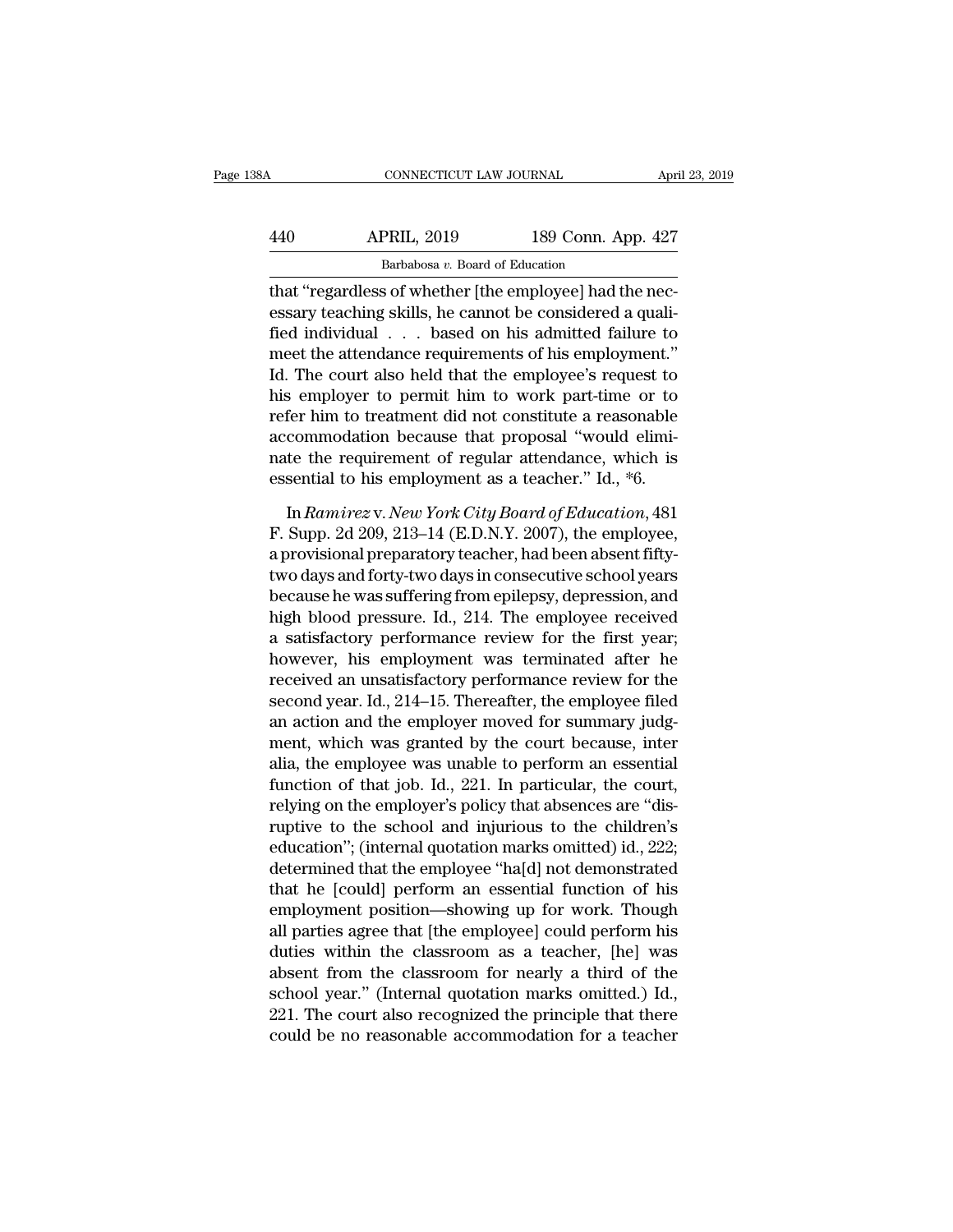| 019                                                                      | CONNECTICUT LAW JOURNAL         |                                                         |     | Page 139A |
|--------------------------------------------------------------------------|---------------------------------|---------------------------------------------------------|-----|-----------|
| 189 Conn. App. 427                                                       |                                 | <b>APRIL, 2019</b>                                      | 441 |           |
|                                                                          | Barbabosa v. Board of Education |                                                         |     |           |
| whose attendance is an essential function of his or her<br>position. Id. |                                 |                                                         |     |           |
|                                                                          |                                 | In <i>Mescall v. Marra</i> , 49 F. Supp. 2d 365, 368–69 |     |           |

9 Conn. App. 427 APRIL, 2019 441<br>
Barbabosa *v*. Board of Education<br>
nose attendance is an essential function of his or her<br>
sition. Id.<br>
In *Mescall* v. *Marra*, 49 F. Supp. 2d 365, 368–69<br>
D.N.Y. 1999), the employee, a s 189 Conn. App. 427 APRIL, 2019 441<br>
Barbabosa v. Board of Education<br>
whose attendance is an essential function of his or her<br>
position. Id.<br>
In *Mescall* v. *Marra*, 49 F. Supp. 2d 365, 368–69<br>
(S.D.N.Y. 1999), the employ Barbabosa v. Board of Education<br>
whose attendance is an essential function of his or her<br>
position. Id.<br>
In *Mescall* v. *Marra*, 49 F. Supp. 2d 365, 368–69<br>
(S.D.N.Y. 1999), the employee, a school guidance counselor, cla whose attendance is an essential function of his or her<br>position. Id.<br>In *Mescall* v. *Marra*, 49 F. Supp. 2d 365, 368–69<br>(S.D.N.Y. 1999), the employee, a school guidance coun-<br>selor, claimed to have been disabled because whose attenuance is an essential function of fils of her<br>position. Id.<br>In *Mescall* v. *Marra*, 49 F. Supp. 2d 365, 368–69<br>(S.D.N.Y. 1999), the employee, a school guidance coun-<br>selor, claimed to have been disabled because position. id.<br>
In *Mescall* v. *Marra*, 49 F. Supp. 2d 365, 368–69<br>
(S.D.N.Y. 1999), the employee, a school guidance counselor, claimed to have been disabled because she was<br>
suffering from a mental impairment due to stres In *Mescall v. Marra*, 49 F. Supp. 2d 365, 368–69 (S.D.N.Y. 1999), the employee, a school guidance counselor, claimed to have been disabled because she was suffering from a mental impairment due to stress, depression, and (S.D.N.Y. 1999), the employee, a school guidance counselor, claimed to have been disabled because she was suffering from a mental impairment due to stress, depression, and anxiety. The employee was absent forty-one days ov selor, claimed to have been disabled because she was<br>suffering from a mental impairment due to stress,<br>depression, and anxiety. The employee was absent<br>forty-one days over the span of two and one-half school<br>years as a res suffering from a mental impairment due to stress,<br>depression, and anxiety. The employee was absent<br>forty-one days over the span of two and one-half school<br>years as a result of nondisability related illnesses or<br>injuries. I depression, and anxiety. The employee was absent<br>forty-one days over the span of two and one-half school<br>years as a result of nondisability related illnesses or<br>injuries. Id., 374 and n.19. Despite the fact that the<br>employ forty-one days over the span of two and one-half school<br>years as a result of nondisability related illnesses or<br>injuries. Id., 374 and n.19. Despite the fact that the<br>employee had received two out of three satisfactory<br>ann years as a result of nondisability related illnesses or<br>injuries. Id., 374 and n.19. Despite the fact that the<br>employee had received two out of three satisfactory<br>annual performance reviews, her employment was ter-<br>minated injuries. Id., 374 and n.19. Despite the fact that the<br>employee had received two out of three satisfactory<br>annual performance reviews, her employment was ter-<br>minated because of her excessive absences. Id., 370.<br>She then f employee had received two out of three satisfactory<br>annual performance reviews, her employment was ter-<br>minated because of her excessive absences. Id., 370.<br>She then filed an action against her employer; id., 371;<br>which, i annual performance reviews, her employment was ter-<br>minated because of her excessive absences. Id., 370.<br>She then filed an action against her employer; id., 371;<br>which, in turn, filed a motion for summary judgment.<br>Id., 36 minated because of her excessive absences. Id., 370.<br>She then filed an action against her employer; id., 371;<br>which, in turn, filed a motion for summary judgment.<br>Id., 367. The court granted the employer's motion for<br>summa She then filed an action against her employer; id., 371;<br>which, in turn, filed a motion for summary judgment.<br>Id., 367. The court granted the employer's motion for<br>summary judgment and, relying on the employer's poli-<br>cies which, in turn, filed a motion for summary judgment.<br>Id., 367. The court granted the employer's motion for<br>summary judgment and, relying on the employer's poli-<br>cies and the employee's testimony, determined that an<br>essenti Id., 367. The court granted the employer's motion for<br>summary judgment and, relying on the employer's poli-<br>cies and the employee's testimony, determined that an<br>essential function of her position was to maintain regu-<br>lar summary judgment and, relying on the employer's policies and the employee's testimony, determined that an essential function of her position was to maintain regular attendance, which she failed to do. Id., 374. The court f cies and the employee's testimony, determined that an essential function of her position was to maintain regular attendance, which she failed to do. Id., 374. The court further held that "no reasonable accommodation could essential function of her position was to maintain regular attendance, which she failed to do. Id., 374. The court further held that "no reasonable accommodation could have improved [the employee's] attendance record becau lar attendance, which she failed to do. Id., 374. The<br>court further held that "no reasonable accommodation<br>could have improved [the employee's] attendance<br>record because none of these absences was the result<br>of her allege court further held that "no reasonable accommodation<br>could have improved [the employee's] attendance<br>record because none of these absences was the result<br>of her alleged mental disability. . . . To the extent that<br>she requ could have improved [the employee's] attendance<br>record because none of these absences was the result<br>of her alleged mental disability. . . . To the extent that<br>she requests the accommodation of ignoring medically<br>document record because none of these absences was the result<br>of her alleged mental disability. . . . To the extent that<br>she requests the accommodation of ignoring medically<br>documented sick days when calculating her attendance<br>rec In the antique and disability. The present case, the accommodation of ignoring medically cumented sick days when calculating her attendance cord, this accommodation is unreasonable as a matter law because it would eliminat she requests the accommodation of ignoring medically<br>documented sick days when calculating her attendance<br>record, this accommodation is unreasonable as a matter<br>of law because it would eliminate an essential function<br>of th

documented sick days when calculating her attendance<br>record, this accommodation is unreasonable as a matter<br>of law because it would eliminate an essential function<br>of the job." (Internal quotation marks omitted.) Id.<br>In th fecord, this accommodation is unreasonable as a matter<br>of law because it would eliminate an essential function<br>of the job." (Internal quotation marks omitted.) Id.<br>In the present case, the defendant's evidence, submit-<br>ted of the job." (Internal quotation marks omitted.) Id.<br>
In the present case, the defendant's evidence, submit-<br>
ted in support of its motion for summary judgment,<br>
established that there is no genuine issue of material<br>
fact of the job. (Internal quotation marks omitted.) id.<br>
In the present case, the defendant's evidence, submit-<br>
ted in support of its motion for summary judgment,<br>
established that there is no genuine issue of material<br>
fact In the present case, the defendant's evidence, submit-<br>ted in support of its motion for summary judgment,<br>established that there is no genuine issue of material<br>fact that attendance is an essential function of the plain-<br> full in support of its motion for summary judgment, established that there is no genuine issue of material fact that attendance is an essential function of the plaintiff's position as a paraprofessional. As the trial court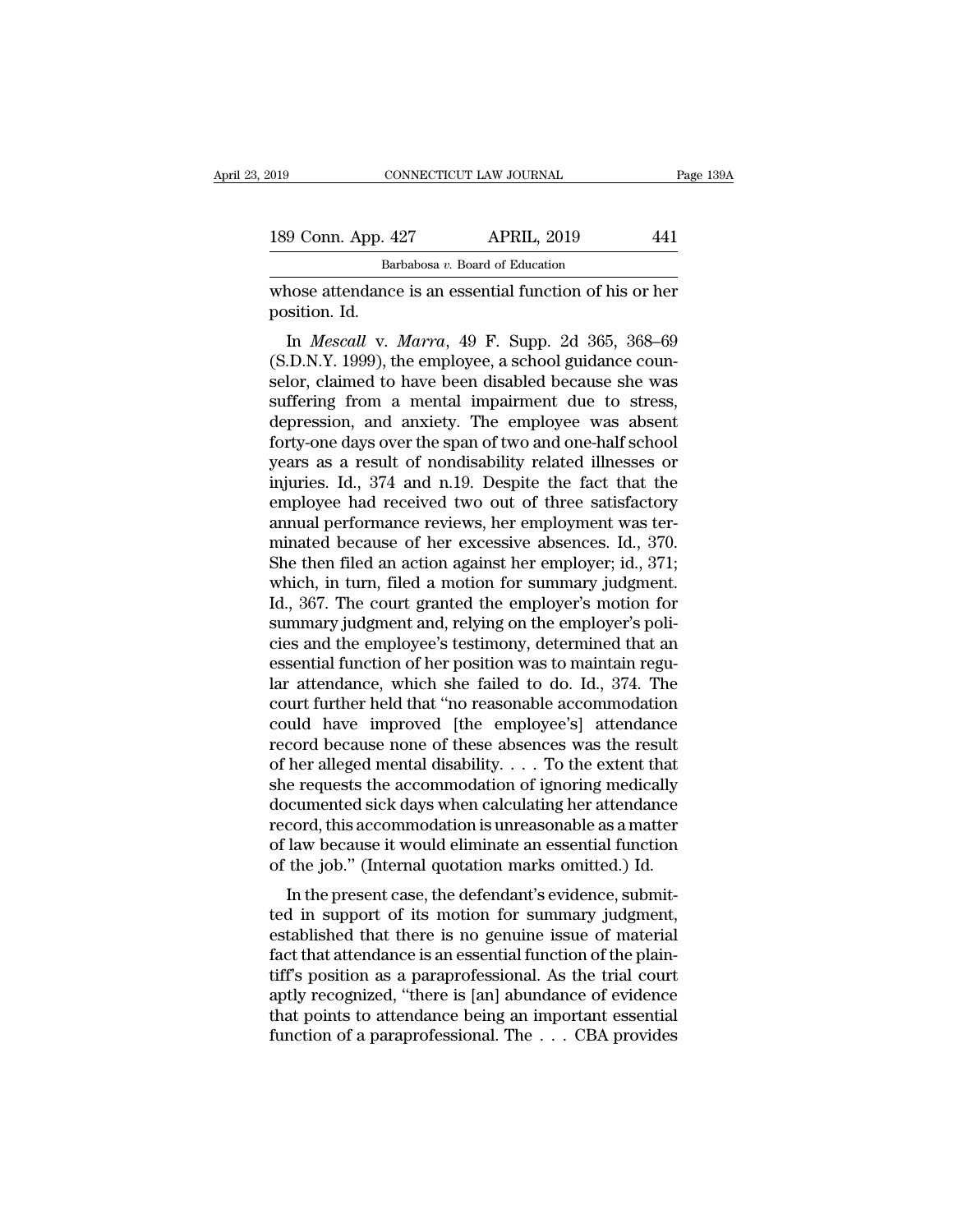| 40A | CONNECTICUT LAW JOURNAL                              |                    | April 23, 2019 |
|-----|------------------------------------------------------|--------------------|----------------|
| 442 | <b>APRIL, 2019</b>                                   | 189 Conn. App. 427 |                |
|     | Barbabosa v. Board of Education                      |                    |                |
|     | a few examples. The CBA provides a clear delineation |                    |                |

CONNECTICUT LAW JOURNAL April 23, 2019<br>
APRIL, 2019 189 Conn. App. 427<br>
Barbabosa v. Board of Education<br>
a few examples. The CBA provides a clear delineation<br>
of the work year and holidays, work hours, and sick<br>
logyo for APRIL, 2019 189 Conn. App. 427<br>Barbabosa v. Board of Education<br>a few examples. The CBA provides a clear delineation<br>of the work year and holidays, work hours, and sick<br>leave for full-time paraprofessionals. . . . The CBA<br>s APRIL, 2019 189 Conn. App. 427<br>
Barbabosa v. Board of Education<br>
a few examples. The CBA provides a clear delineation<br>
of the work year and holidays, work hours, and sick<br>
leave for full-time paraprofessionals. . . . The APRIL, 2019 189 Conn. App. 427<br>Barbabosa v. Board of Education<br>a few examples. The CBA provides a clear delineation<br>of the work year and holidays, work hours, and sick<br>leave for full-time paraprofessionals. . . . The CBA<br> Barbabosa v. Board of Education<br>
a few examples. The CBA provides a clear delineation<br>
of the work year and holidays, work hours, and sick<br>
leave for full-time paraprofessionals. . . . The CBA<br>
specifically provides that [ Barbabosa v. Board of Education<br>
a few examples. The CBA provides a clear delineation<br>
of the work year and holidays, work hours, and sick<br>
leave for full-time paraprofessionals. . . . The CBA<br>
specifically provides that a few examples. The CBA provides a clear delineation<br>of the work year and holidays, work hours, and sick<br>leave for full-time paraprofessionals. . . . The CBA<br>specifically provides that [i]f the student to whom a<br>one-on-one of the work year and holidays, work hours, and sick<br>leave for full-time paraprofessionals. . . . The CBA<br>specifically provides that [i]f the student to whom a<br>one-on-one paraprofessional is assigned is absent on<br>any given leave for full-time paraprofessionals. . . . The CBA<br>specifically provides that [i]f the student to whom a<br>one-on-one paraprofessional is assigned is absent on<br>any given day, the building administrator or designee<br>shall d specifically provides that [i]f the student to whom a<br>one-on-one paraprofessional is assigned is absent on<br>any given day, the building administrator or designee<br>shall determine the responsibilities for the one-on-one<br>parap one-on-one paraprofessional is assigned is absent on<br>any given day, the building administrator or designee<br>shall determine the responsibilities for the one-on-one<br>paraprofessional for any such day.... The CBA also<br>provides any given day, the building administrator or designee<br>shall determine the responsibilities for the one-on-one<br>paraprofessional for any such day. . . . The CBA also<br>provides that, whenever possible, a pregnant parapro-<br>fes shall determine the responsibilities for the one-on-one<br>paraprofessional for any such day. . . . The CBA also<br>provides that, whenever possible, a pregnant parapro-<br>fessional should notify the director of human resources<br>w paraprofessional for any such day. . . . The CBA also<br>provides that, whenever possible, a pregnant parapro-<br>fessional should notify the director of human resources<br>well in advance of her delivery date, so that the [defenprovides that, whenever possible, a pregnant paraprofessional should notify the director of human resources<br>well in advance of her delivery date, so that the [defen-<br>dant] can plan appropriate coverage. . . . Addition-<br>all fessional should notify the director of human resources<br>well in advance of her delivery date, so that the [defen-<br>dant] can plan appropriate coverage. . . . . Addition-<br>ally, the CBA highlights that when taking a leave wit well in advance of her delivery date, so that the [defen-<br>dant] can plan appropriate coverage. . . . . Addition-<br>ally, the CBA highlights that when taking a leave without<br>pay, it is expected that leaves will be arranged so dant] can plan appropriate coverage. . . . . Additionally, the CBA highlights that when taking a leave without pay, it is expected that leaves will be arranged so that they are taken at the end of the school term." (Citati ally, the CBA highlights that when taking a leave without<br>pay, it is expected that leaves will be arranged so that<br>they are taken at the end of the school term." (Citations<br>omitted; internal quotation marks omitted.) The C pay, it is expected that leaves will be arranged so that<br>they are taken at the end of the school term." (Citations<br>omitted; internal quotation marks omitted.) The CBA<br>also provided that the work year for a paraprofessional they are taken at the end of the school term." (Citations<br>
omitted; internal quotation marks omitted.) The CBA<br>
also provided that the work year for a paraprofessional<br>
would increase when the student school year increased omitted; internal quotation marks omitted.) The CBA<br>also provided that the work year for a paraprofessional<br>would increase when the student school year increased,<br>and that the work year would decrease when the stu-<br>dent sc also provided that the work year for a paraprofessional<br>would increase when the student school year increased,<br>and that the work year would decrease when the stu-<br>dent school year decreased. The trial court determined<br>that would increase when the stu<br>and that the work year wou<br>dent school year decreased.<br>that "[a]ll of these instand<br>serve as evidence that it i<br>paraprofessional will be p<br>proper shift coverage."<br>The trial court also relied o The trial court school year work year work decrease when the standard stand school year decreased. The trial court determined at "[a]] of these instances discussing attendance rve as evidence that it is an expectation that dent sensor year decreased. The did codif determined<br>that "[a]ll of these instances discussing attendance<br>serve as evidence that it is an expectation that the<br>paraprofessional will be present at work or obtain<br>proper shift

Example 19 and the interest included and the paraprofessional will be present at work or obtain<br>proper shift coverage."<br>The trial court also relied on the deposition testimony<br>of two of the union copresidents, Blade and Co paraprofessional will be present at work or obtain<br>proper shift coverage."<br>The trial court also relied on the deposition testimony<br>of two of the union copresidents, Blade and Colburn,<br>who both "testified to the importance protessional with severage."<br>
The trial court also relied on the deposition testimony<br>
of two of the union copresidents, Blade and Colburn,<br>
who both "testified to the importance of attendance.<br>
... Blade testified that 'w The trial court also relied on the deposition testimony<br>of two of the union copresidents, Blade and Colburn,<br>who both "testified to the importance of attendance.<br> $\ldots$  Blade testified that 'when you have someone<br>assigned The trial court also relied on the deposition testimony<br>of two of the union copresidents, Blade and Colburn,<br>who both "testified to the importance of attendance.<br>. . . . Blade testified that 'when you have someone<br>assigned of two of the union copresidents, Blade and Colburn,<br>who both "testified to the importance of attendance.<br>... Blade testified that 'when you have someone<br>assigned to students and the person doesn't show up,<br>the student dig who both "testified to the importance of attendance.<br>
. . . Blade testified that 'when you have someone<br>
assigned to students and the person doesn't show up,<br>
the student digresses in their behavior and becomes<br>
more diff . . . Blade testified that 'when you have someone<br>assigned to students and the person doesn't show up,<br>the student digresses in their behavior and becomes<br>more difficult. And that's why it's really critical to have<br>the . . assigned to students and the person doesn't show up,<br>the student digresses in their behavior and becomes<br>more difficult. And that's why it's really critical to have<br>the  $\dots$  paraprofessionals to be on the job.' Colburn<br>te the student digresses in their behavior and becomes<br>more difficult. And that's why it's really critical to have<br>the . . . paraprofessionals to be on the job.' Colburn<br>testified that '[Smith] basically told [the plaintiff] more difficult. And that's why it's really critical to have<br>the . . . paraprofessionals to be on the job.' Colburn<br>testified that '[Smith] basically told [the plaintiff] that<br>our children need her to be at work because . .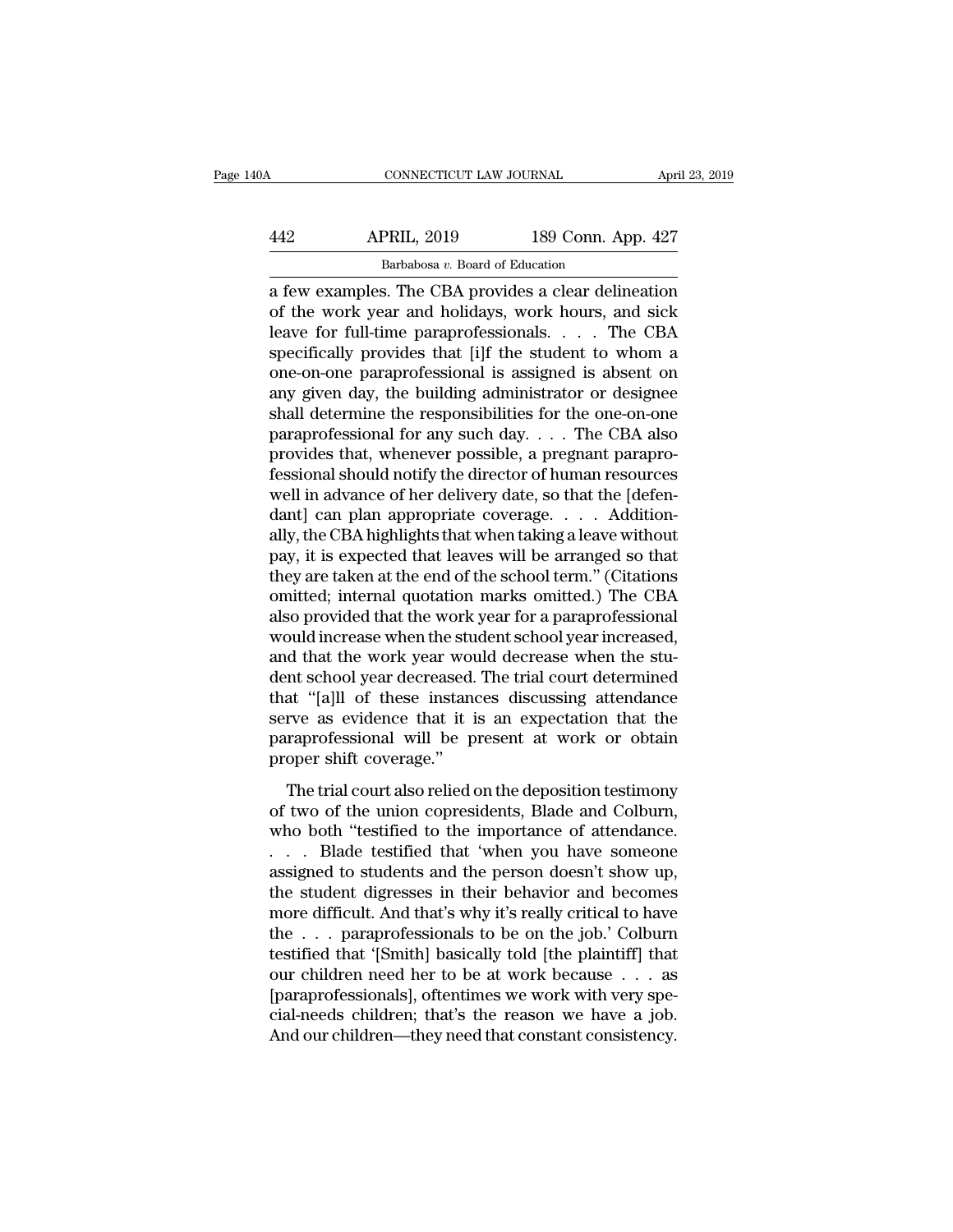189 Conn. App. 427 APRIL, 2019 443<br>Barbabosa v. Board of Education Barbabosa *v.* Board of Education

They need that —I'll give you an example. We just lost in the process of hiring a new person for him this child in the process of hiring a new person for him this child 189 Conn. App. 427 APRIL, 2019 443<br>Barbabosa v. Board of Education<br>They need that—I'll give you an example. We just lost<br>a para[professional] recently to an autistic child, and<br>in the process of hiring a new person for hi 189 Conn. App. 427 APRIL, 2019 443<br>
Barbabosa v. Board of Education<br>
They need that—I'll give you an example. We just lost<br>
a para[professional] recently to an autistic child, and<br>
in the process of hiring a new person fo 189 Conn. App. 427 APRIL, 2019 443<br>
Barbabosa v. Board of Education<br>
They need that—I'll give you an example. We just lost<br>
a para[professional] recently to an autistic child, and<br>
in the process of hiring a new person fo Barbabosa v. Board of Education<br>They need that—I'll give you an example. We just lost<br>a para[professional] recently to an autistic child, and<br>in the process of hiring a new person for him, this child,<br>literally screaming, Barbabosa v. Board of Education<br>They need that—I'll give you an example. We just lost<br>a para[professional] recently to an autistic child, and<br>in the process of hiring a new person for him, this child,<br>literally screaming, They need that—I'll give you an example. We just lost<br>a para[professional] recently to an autistic child, and<br>in the process of hiring a new person for him, this child,<br>literally screaming, and he, literally, would go into a para[professional] recently to an autistic child, and<br>in the process of hiring a new person for him, this child,<br>literally screaming, and he, literally, would go into the<br>library and doesn't remember his lunch number. Th in the process of hiring a new person for him, this child,<br>literally screaming, and he, literally, would go into the<br>library and doesn't remember his lunch number. That's<br>something he just automatically just punched in the literally screaming, and he, literally, would go into the<br>library and doesn't remember his lunch number. That's<br>something he just automatically just punched in the<br>keypad, and he could not—for two weeks, he could<br>not remem library and doesn't remember his lunch number. That's<br>something he just automatically just punched in the<br>keypad, and he could not—for two weeks, he could<br>not remember his lunch number. He did not have that<br>constant superv something he just automatically just punched in the<br>keypad, and he could not—for two weeks, he could<br>not remember his lunch number. He did not have that<br>constant supervision, that constant friend to be with<br>him.... When yo keypad, and he could not—for two weeks, he could<br>not remember his lunch number. He did not have that<br>constant supervision, that constant friend to be with<br>him. . . . When you take that excessive amount [of<br>absences], there not remember his lunch number. He did not have that<br>constant supervision, that constant friend to be with<br>him.... When you take that excessive amount [of<br>absences], there's a lack of support for the students,<br>and they can' constant supervision, that constant friend to be with him. . . . When you take that excessive amount [of absences], there's a lack of support for the students, and they can't really, you know—it's like when they go to sch consistency.' . . . Sences], there s a fack of support for the students,<br>
d they can't really, you know—it's like when they go<br>
school, they need to see a familiar face. They need<br>
see teachers there and they need to see the familiar<br>
ce, bu and they can't really, you know—it's like when they go<br>to school, they need to see a familiar face. They need<br>to see teachers there and they need to see the familiar<br>face, but they don't want to go in there not having that

to school, they heed to see a familiar face. They heed<br>to see teachers there and they need to see the familiar<br>face, but they don't want to go in there not having that<br>consistency.'...<br>"Furthermore, in a letter from ... D to see teachers there and they heed to see the randhard face, but they don't want to go in there not having that consistency.'...<br>
"Furthermore, in a letter from ... Dillon, the elementary special education supervisor, to race, but they don't want to go in there not having that<br>consistency.'...<br>"Furthermore, in a letter from ... Dillon, the ele-<br>mentary special education supervisor, to the plaintiff,<br>dated May 12, 2008, it is stated that th "Furthermore, in a letter from  $\ldots$  Dillon, the elementary special education supervisor, to the plaintiff, dated May 12, 2008, it is stated that the plaintiff's absences 'can have a negative impact on the academic and be "Furthermore, in a letter from . . . Dillon, the elementary special education supervisor, to the plaintiff, dated May 12, 2008, it is stated that the plaintiff's absences 'can have a negative impact on the academic and be mentary special education supervisor, to the plaintiff,<br>dated May 12, 2008, it is stated that the plaintiff's<br>absences 'can have a negative impact on the academic<br>and behavioral growth of a very impacted kindergarten<br>stude dated May 12, 2008, it is stated that the plaintiff's<br>absences 'can have a negative impact on the academic<br>and behavioral growth of a very impacted kindergarten<br>student in [Manchester's] districtwide program for stu-<br>dents absences 'can have a negative impact on the academic<br>and behavioral growth of a very impacted kindergarten<br>student in [Manchester's] districtwide program for stu-<br>dents with autism.' . . . In another letter from Smith<br>to t and behavioral growth of a very impacted kindergarten<br>student in [Manchester's] districtwide program for stu-<br>dents with autism.' . . . In another letter from Smith<br>to the plaintiff, dated November 20, 2012, it is articula student in [Manchester's] districtwide program for students with autism.' . . . . In another letter from Smith<br>to the plaintiff, dated November 20, 2012, it is articulated<br>that the parties 'discussed the importance of [the dents with autism.' . . . In another letter from Smith<br>to the plaintiff, dated November 20, 2012, it is articulated<br>that the parties 'discussed the importance of [the plain-<br>tiff's] regular attendance at work and the succe to the plaintiff, dated November 20, 2012, it is articulated<br>that the parties 'discussed the importance of [the plain-<br>tiff's] regular attendance at work and the success of<br>students at Robertson Elementary School.'...<br>Inde that the parties 'discussed the importance of [the plain-<br>tiff's] regular attendance at work and the success of<br>students at Robertson Elementary School.' . . . .<br>Indeed, the plaintiff herself, seems to have understood<br>that tiff's] regular attendance at work and the<br>students at Robertson Elementary Schoo<br>Indeed, the plaintiff herself, seems to have u<br>that attendance was important. In her me<br>in opposition [to the defendant's motion fo<br>judgment the plaintiff herself, seems to have understood<br>at attendance was important. In her memorandum<br>opposition [to the defendant's motion for summary<br>dgment], the plaintiff concede[d] that the students<br>eed her available and wor maleed, the plantificies in seems to have understood<br>that attendance was important. In her memorandum<br>in opposition [to the defendant's motion for summary<br>judgment], the plaintiff concede[d] that the students<br>'need her ava

that attendance was important. In the memorial<br>in opposition [to the defendant's motion for summary<br>judgment], the plaintiff concede[d] that the students<br>"Lastly, the evaluations of the plaintiff over the years<br>of her emp In opposition [to the defendant s motion for summary<br>judgment], the plaintiff concede[d] that the students<br>"Lastly, the evaluations of the plaintiff over the years<br>of her employment as a paraprofessional point to the<br>impo record before the court contains evaluations of the plaintiff over the years<br>of her available and working.'  $\dots$ <br>"Lastly, the evaluations of the plaintiff over the years<br>of her employment as a paraprofessional point to th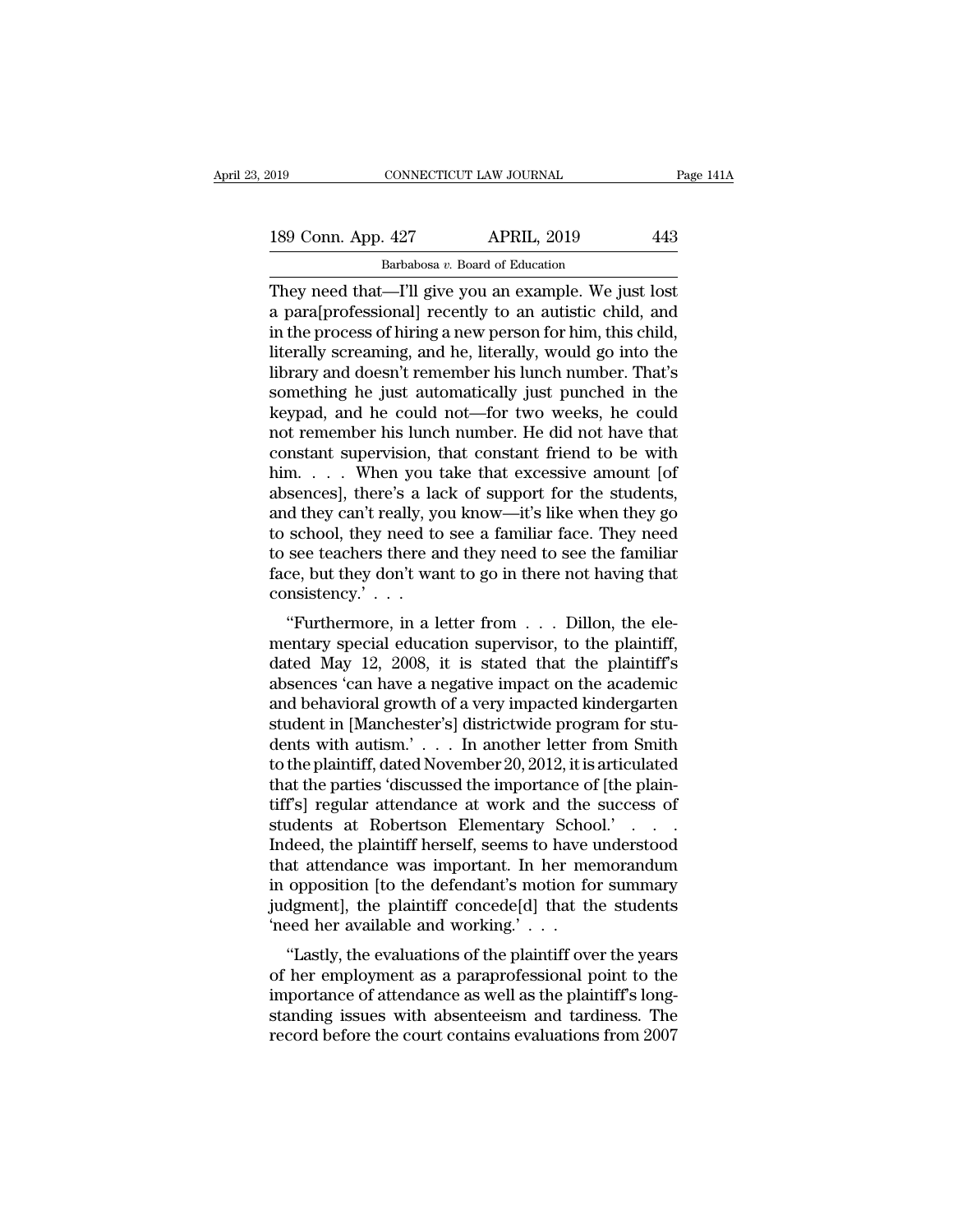# CONNECTICUT LAW JOURNAL April 23, 2019<br>444 APRIL, 2019 189 Conn. App. 427<br>Barbabosa v. Board of Education CONNECTICUT LAW JOURNAL<br>PRIL, 2019 189 Conn. Ap<br>Barbabosa *v.* Board of Education<br>Many of the evaluations of

CONNECTICUT LAW JOURNAL April 23, 2019<br>
444 APRIL, 2019 189 Conn. App. 427<br>
Barbabosa v. Board of Education<br>
through 2016. . . . Many of the evaluations contain<br>
comments such as: '[The plaintiff's] excessive absences APRIL, 2019 189 Conn. App. 427<br>
Barbabosa v. Board of Education<br>
through 2016.... Many of the evaluations contain<br>
comments such as: '[The plaintiff's] excessive absences<br>
continue to affect the management of the teachers'  $\begin{array}{c|c} \text{APRIL, 2019} & \text{189 Conn. App. 427} \ \hline \text{Barbabosa } v. \text{ Board of Education} \ \text{through 2016.} \quad . \quad . \quad \text{Many of the evaluations contain} \ \text{comments such as: '[The plaintiff's] excessive absences} \ \text{continue to affect the management of the teachers' classrooms [and] [t]hey rely on her during center time; \ \text{thoroforo, when cho is about this effect their planning} \end{array}$  $\begin{array}{ll}\n & \text{APRIL, 2019} & \text{189 Conn. App. 427}\n \hline\n & \text{Barbabosa } v. \text{ Board of Education} \\
 \text{through 2016.} \ldots \text{. Many of the evaluations contain}\n \text{comments such as: '[The plaintiff's] excessive absences}\n \text{continue to affect the management of the teachers'}\n \text{classrooms [and] [t]hey rely on her during center time;}\n \text{therefore, when she is absent, this affects their planning}\n \text{and the loss on postively': 'the a plaintiff! must arrive\n \end{array}$ Barbabosa v. Board of Education<br>through 2016.... Many of the evaluations contain<br>comments such as: '[The plaintiff's] excessive absences<br>continue to affect the management of the teachers'<br>classrooms [and] [t]hey rely on he Barbabosa v. Board of Education<br>through 2016.... Many of the evaluations contain<br>comments such as: '[The plaintiff's] excessive absences<br>continue to affect the management of the teachers'<br>classrooms [and] [t]hey rely on h through 2016. . . . Many of the evaluations contain<br>comments such as: '[The plaintiff's] excessive absences<br>continue to affect the management of the teachers'<br>classrooms [and] [t]hey rely on her during center time;<br>therefo comments such as: '[The plaintiff's] excessive absences<br>continue to affect the management of the teachers'<br>classrooms [and] [t]hey rely on her during center time;<br>therefore, when she is absent, this affects their planning<br> continue to affect the management of the teachers'<br>classrooms [and] [t]hey rely on her during center time;<br>therefore, when she is absent, this affects their planning<br>and the lesson negatively'; '[the plaintiff] must arrive classrooms [and] [t]hey rely on her during center time;<br>therefore, when she is absent, this affects their planning<br>and the lesson negatively'; '[the plaintiff] must arrive<br>at school on time [and] [s]he also must improve he therefore, when she is absent, this affects their planning<br>and the lesson negatively'; '[the plaintiff] must arrive<br>at school on time [and] [s]he also must improve her<br>attendance'; '[a]ttendance improved from last year, bu and the lesson negatively'; '(the plaintiff] must arrive<br>at school on time [and] [s]he also must improve her<br>attendance'; '[a]ttendance improved from last year, but<br>still an issue'; '[the plaintiff] needs to follow her wor at school on time [and] [s]he also must improve her<br>attendance'; '[a]ttendance improved from last year, but<br>still an issue'; '[the plaintiff] needs to follow her work<br>schedule and be in her designated work area, ready to<br>w attendance'; '{a]ttendance improved from last year, but<br>still an issue'; '{the plaintiff] needs to follow her work<br>schedule and be in her designated work area, ready to<br>work, in a timely fashion'; '{the plaintiff] must imp still an issue'; '[the plaintiff] needs to follow her work<br>schedule and be in her designated work area, ready to<br>work, in a timely fashion'; '[the plaintiff] must improve<br>her attendance'; 'very high number of absences'; an schedule and be in her designated work area, ready to<br>work, in a timely fashion'; '[the plaintiff] must improve<br>her attendance'; 'very high number of absences'; and,<br>'[h]er attendance/absenteeism have been documented<br>and t work, in a timely fashion'; '[the plaintiff] must improve<br>her attendance'; 'very high number of absences'; and,<br>'[h]er attendance/absenteeism have been documented<br>and this is an area requiring improvement. This is espe-<br>ci her attendance'; 'very high number of absences'; and,<br>'[h]er attendance/absenteeism have been documented<br>and this is an area requiring improvement. This is espe-<br>cially important in order to provide the consistency and<br>con '[h]er attendance/absenteeism have been documented<br>and this is an area requiring improvement. This is espe-<br>cially important in order to provide the consistency and<br>continuity important for the children and the pro-<br>gram.' and this is an area requiring improvement. This is especially important in order to provide the consistency and continuity important for the children and the program.'" (Citations omitted.) The plaintiff does not dispute a cially important in order to provide the consistency and<br>continuity important for the children and the pro-<br>gram.'" (Citations omitted.) The plaintiff does not dis-<br>pute any of the evidence relied on by the court for its<br>c continuity important for the children<br>gram.'" (Citations omitted.) The plaintiff<br>pute any of the evidence relied on by the<br>conclusion that attendance is an essentit<br>the plaintiff's job. Nor does she dispute<br>that she failed The plant is also the evidence relied on by the court for its<br>nellsion that attendance is an essential function of<br>e plaintiff's job. Nor does she dispute the evidence<br>at she failed to perform this essential function in t parable to that attendance is an essential function of the plaintiff's job. Nor does she dispute the evidence that she failed to perform this essential function in the years leading up to her suspension.<br>The undisputed evi

*resolutation* and determined is an essential random of the plaintiff's job. Nor does she dispute the evidence that she failed to perform this essential function in the years leading up to her suspension.<br>The undisputed ev that she failed to perform this essential function in the<br>years leading up to her suspension.<br>The undisputed evidence the court relied on is com-<br>parable to that relied on by the courts in *Pierce*, Rami-<br>rez, and Mescall, The undisputed evidence the court relied on is comparable to that relied on by the courts in *Pierce*, Rami-<br>parable to that relied on by the courts in *Pierce*, Rami-<br>rez, and *Mescall*, which all held that attendance is The undisputed evidence the court relied on is comparable to that relied on by the courts in *Pierce*, Rami-<br>rez, and *Mescall*, which all held that attendance is an<br>essential function of a position that mandates interac-The undisputed evidence the court relied on is comparable to that relied on by the courts in *Pierce*, Rami-<br>rez, and Mescall, which all held that attendance is an<br>essential function of a position that mandates interac-<br>ti parable to that relied on by the courts in *Pierce*, Rami-<br>rez, and Mescall, which all held that attendance is an<br>essential function of a position that mandates interac-<br>tion with schoolchildren. We disagree with the plain rez, and *Mescall*, which all held that attendance is an essential function of a position that mandates interaction with schoolchildren. We disagree with the plaintiff's argument that her generally positive performance eva essential function of a position that mandates interaction with schoolchildren. We disagree with the plaintiff's argument that her generally positive performance evaluations create a genuine issue of material fact; rather, tion with schoolchildren. We disagree with the plain-<br>tiff's argument that her generally positive performance<br>evaluations create a genuine issue of material fact;<br>rather, these evaluations undercut the plaintiff's posi-<br>ti tiff's argument that her generally positive performance<br>evaluations create a genuine issue of material fact;<br>rather, these evaluations undercut the plaintiff's posi-<br>tion because, although the reviews generally provide<br>tha evaluations create a genuine issue of material fact;<br>rather, these evaluations undercut the plaintiff's posi-<br>tion because, although the reviews generally provide<br>that she was meeting expectations in terms of perfor-<br>mance rather, these evaluations undercut the plaintiff's position because, although the reviews generally provide that she was meeting expectations in terms of performance, they also consistently express the defendant's concerns tion because, although the reviews generally provide<br>that she was meeting expectations in terms of perfor-<br>mance, they also consistently express the defendant's<br>concerns with the plaintiff's attendance and tardiness.<br>Of th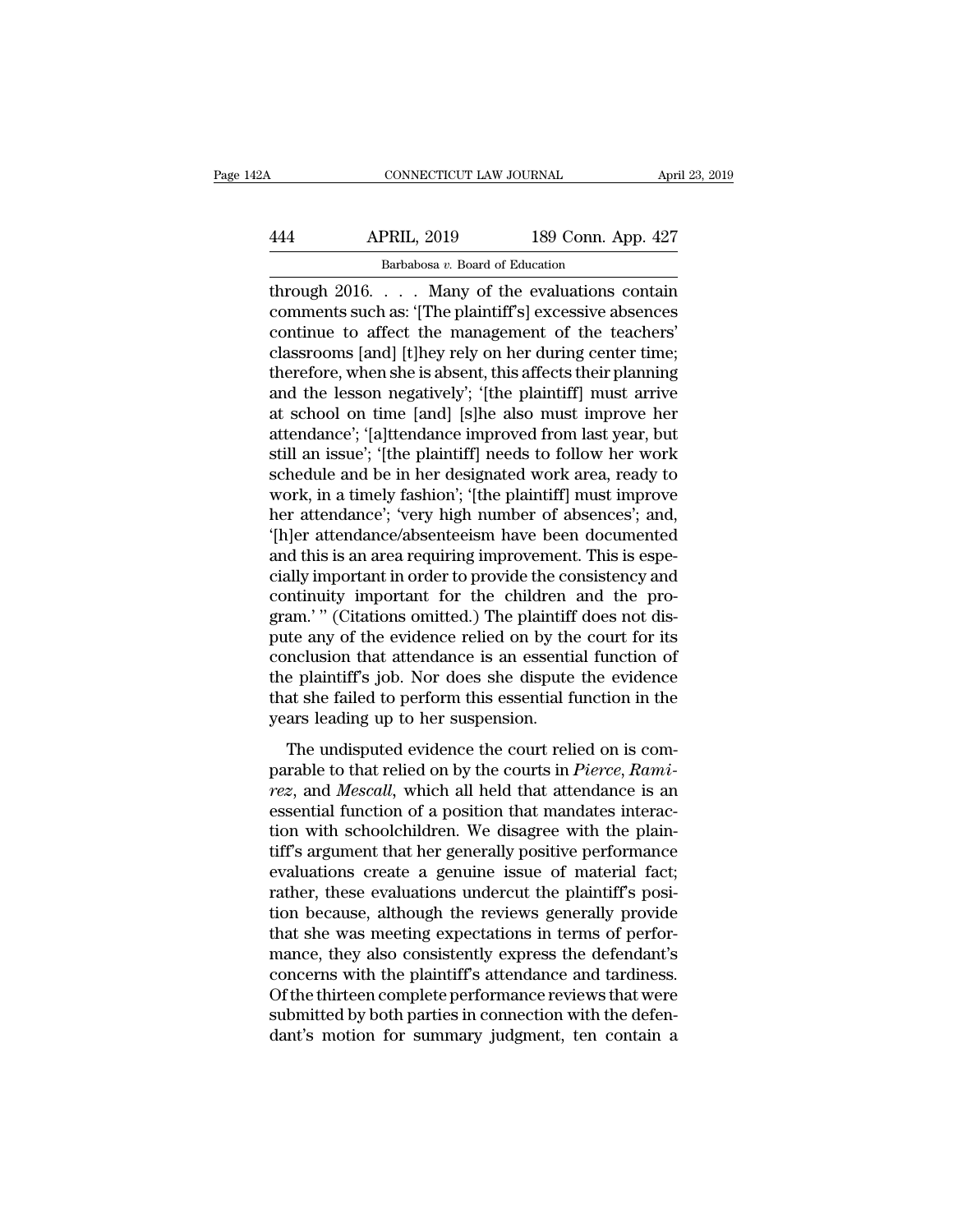| 019 |                    | CONNECTICUT LAW JOURNAL                                 | Page 143A |
|-----|--------------------|---------------------------------------------------------|-----------|
|     | 189 Conn. App. 427 | <b>APRIL, 2019</b>                                      | 445       |
|     |                    | Barbabosa v. Board of Education                         |           |
|     |                    | concern regarding the plaintiff's attendance or punctu- |           |

convecticut LAW JOURNAL<br>
189 Conn. App. 427 APRIL, 2019 445<br>
Barbabosa v. Board of Education<br>
concern regarding the plaintiff's attendance or punctu-<br>
ality. Furthermore, the fact that the plaintiff was meet-<br>
ing the defe 189 Conn. App. 427 APRIL, 2019 445<br>Barbabosa v. Board of Education<br>Concern regarding the plaintiff's attendance or punctu-<br>ality. Furthermore, the fact that the plaintiff was meet-<br>ing the defendant's performance expectat 189 Conn. App. 427 APRIL, 2019 445<br>
Barbabosa v. Board of Education<br>
concern regarding the plaintiff's attendance or punctu-<br>
ality. Furthermore, the fact that the plaintiff was meet-<br>
ing the defendant's performance expe 189 Conn. App. 427 APRIL, 2019 445<br> **Barbabosa** v. Board of Education<br>
concern regarding the plaintiff's attendance or punctu-<br>
ality. Furthermore, the fact that the plaintiff was meet-<br>
ing the defendant's performance ex Barbabosa  $v$ . Board of Education<br>concern regarding the plaintiff's attendance or punctu-<br>ality. Furthermore, the fact that the plaintiff was meet-<br>ing the defendant's performance expectations while<br>attending work, as als concern regarding the plaintiff's attendance or punctuality. Furthermore, the fact that the plaintiff was meet-<br>ing the defendant's performance expectations while<br>attending work, as also was the case in *Pierce*, Ramirez,<br> ality. Furthermore, the fact that the plaintiff was meeting the defendant's performance expectations while attending work, as also was the case in *Pierce*, Ramirez, and *Mescall*, does not create a genuine issue of materi ing the defendant's performance expectations while<br>attending work, as also was the case in *Pierce*, Ramirez,<br>and Mescall, does not create a genuine issue of material<br>fact as to whether her attendance at work was an essenattending work, as also was the case in *Pierce, Ramirez*, and *Mescall*, does not create a genuine issue of material fact as to whether her attendance at work was an essential function of her job. Indeed, as the trial cou and *Mescall*, does not create a g<br>fact as to whether her attendance<br>tial function of her job. Indeed<br>soned, "[t]he evaluations of the<br>can perform the duties of a par<br>goes to work, but the plaintiff i<br>(Emphasis in original If function of her job. Indeed, as the trial court rea-<br>ned, "[t]he evaluations of the plaintiff show that she<br>n perform the duties of a paraprofessional *when she*<br>es to work, but the plaintiff is absent far too often."<br> and rate for or her jost mater, as the that evant reads<br>soned, "[t]he evaluations of the plaintiff show that she<br>can perform the duties of a paraprofessional *when she<br>goes to work*, but the plaintiff is absent far too of

From the duties of a paraprofessional *when she*<br>goes to work, but the plaintiff is absent far too often."<br>(Emphasis in original.)<br>Having concluded that there was no genuine issue<br>of material fact that attendance was an e the vertex of a paraportessional when the<br>goes to work, but the plaintiff is absent far too often."<br>(Emphasis in original.)<br>Having concluded that there was no genuine issue<br>of material fact that attendance was an essential (Emphasis in original.)<br>
Having concluded that there was no genuine issue<br>
of material fact that attendance was an essential func-<br>
tion of the plaintiff's position, and that the plaintiff prior<br>
to and at the time of her Having concluded that there was no genuine issue<br>of material fact that attendance was an essential func-<br>tion of the plaintiff's position, and that the plaintiff prior<br>to and at the time of her suspension was not performin Having concluded that there was no genuine issue<br>of material fact that attendance was an essential func-<br>tion of the plaintiff's position, and that the plaintiff prior<br>to and at the time of her suspension was not performin of material fact that attendance was an essential function of the plaintiff's position, and that the plaintiff prior<br>to and at the time of her suspension was not performing<br>this essential function, we turn to consider whet tion of the plaintiff's position, and that the plaintiff prior<br>to and at the time of her suspension was not performing<br>this essential function, we turn to consider whether<br>there is a genuine issue of material fact as to wh to and at the time of her suspension was not performing<br>this essential function, we turn to consider whether<br>there is a genuine issue of material fact as to whether<br>the plaintiff's leave of absence requests constituted a<br>r this essential function, we turn to consider whether<br>there is a genuine issue of material fact as to whether<br>the plaintiff's leave of absence requests constituted a<br>reasonable accommodation that did not eliminate that<br>ess there is a genuine issue of material fact as to whether<br>the plaintiff's leave of absence requests constituted a<br>reasonable accommodation that did not eliminate that<br>essential function. The plaintiff filed two leave of<br>abse the plaintiff's leave of absence requests con<br>reasonable accommodation that did not elim<br>essential function. The plaintiff filed two<br>absence requests on January 21, 2014, which e<br>proposed an extended intermittent leave of Sential function. The plaintiff filed two leave of<br>sence requests on January 21, 2014, which essentially<br>oposed an extended intermittent leave of absence for<br>uncertain amount of days for the period of August<br>, 2013 through absence requests on January 21, 2014, which essentially<br>proposed an extended intermittent leave of absence for<br>an uncertain amount of days for the period of August<br>28, 2013 through December 31, 2014.<sup>10</sup><br>"The plaintiff be

proposed an extended intermittent leave of absence for<br>an uncertain amount of days for the period of August<br>28, 2013 through December 31, 2014.<sup>10</sup><br>"The plaintiff bears the burdens of both production<br>and persuasion as to an uncertain amount of days for the period of August 28, 2013 through December 31, 2014.<sup>10</sup><br>
"The plaintiff bears the burdens of both production<br>
and persuasion as to the existence of some accommodation<br>
that would allow "The plaintiff bears the burdens of both production<br>nd persuasion as to the existence of some accommoda-<br>on that would allow her to perform the essential func-<br>ons of her employment . . . . To satisfy this burden,<br> $\frac{10}{$ and persuasion as to the existence of some accommodation that would allow her to perform the essential functions of her employment . . . . To satisfy this burden,  $\frac{10 \text{ As outlined previously in this opinion, one request was for an FMLA}$  intermittent leave from Decembe

tion that would allow her to perform the essential functions of her employment . . . . To satisfy this burden,<br> $\frac{10}{10}$  As outlined previously in this opinion, one request was for an FMLA intermittent leave from Decemb The ground that she was denied on the ground that she was for an FMLA intermittent leave from December 23, 2013 through December 31, 2014, which was supported by a certification from Dr. Kage. This FMLA request was denied The hours of the entiproyment  $\cdots$  is to satisfy this buttleft,<br>it is a continued previously in this opinion, one request was for an FMLA<br>intermittent leave from December 23, 2013 through December 31, 2014,<br>which was sup  $^{10}$  As outlined previously in this opinion, one request was for an FMLA intermittent leave from December 23, 2013 through December 31, 2014, which was supported by a certification from Dr. Kage. This FMLA request was d intermittent leave from December 23, 2013 through December 31, 2014, which was supported by a certification from Dr. Kage. This FMLA request was denied on the ground that she was ineligible because she had not met the hour intermittent leave from December 23, 2013 through December 31, 2014, which was supported by a certification from Dr. Kage. This FMLA request was denied on the ground that she was ineligible because she had not met the hou was denied on the ground that she was ineligible because she had not met<br>the hours of service requirement. The other request was a Manchester public<br>schools leave of absence request for five consecutive days or longer in<br>w the hours of service requirement. The other request was a Manchester public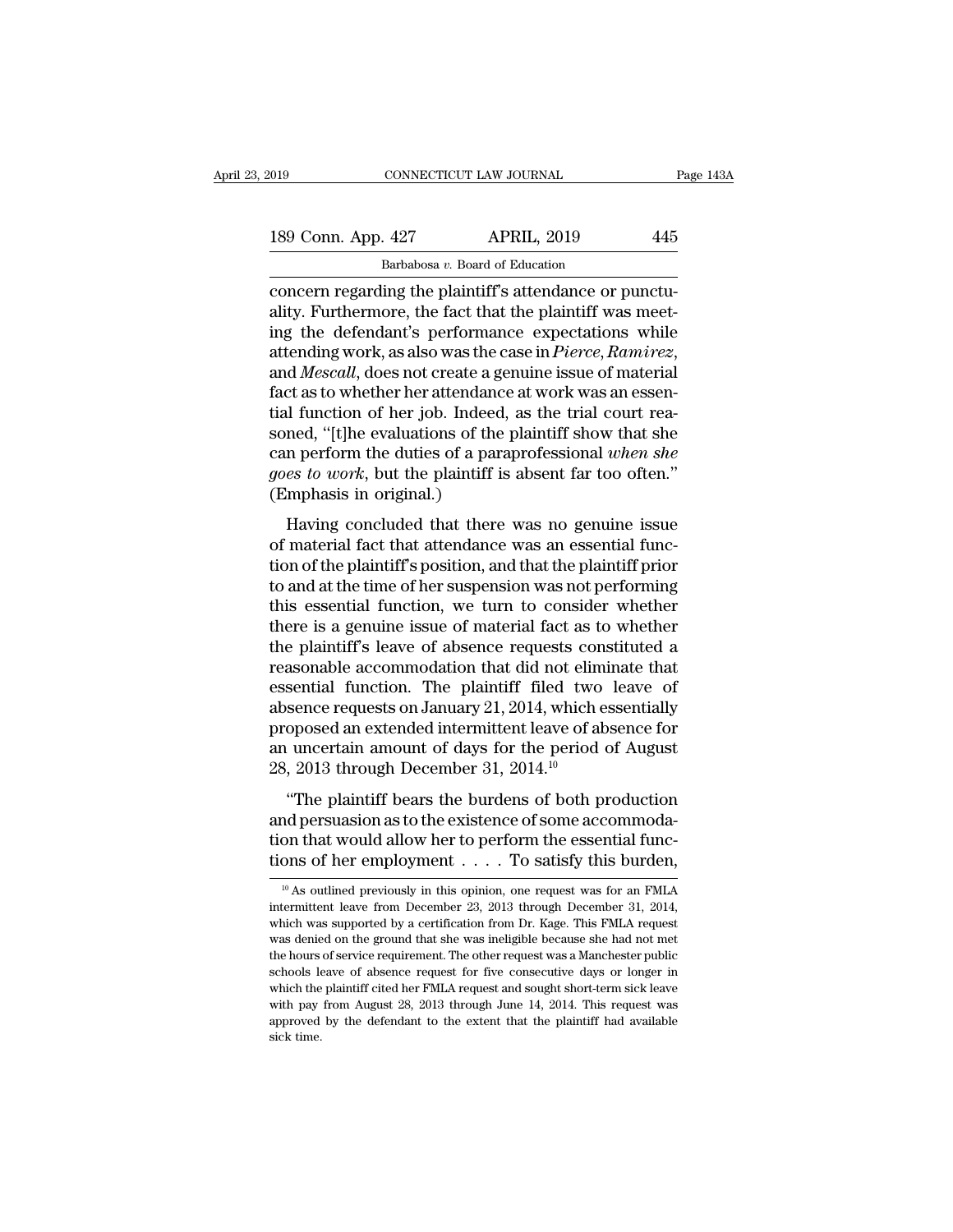# CONNECTICUT LAW JOURNAL April 23, 2019<br>446 APRIL, 2019 189 Conn. App. 427<br>Barbabosa v. Board of Education CONNECTICUT LAW JOURNAL April<br>446 APRIL, 2019 189 Conn. App. 427<br>Barbabosa *v.* Board of Education<br>[the] [p]laintiff must establish both that [her] requested

CONNECTICUT LAW JOURNAL April 23, 2019<br>
446 APRIL, 2019 189 Conn. App. 427<br>
Barbabosa v. Board of Education<br>
[the] [p]laintiff must establish both that [her] requested<br>
accommodation would enable [her] to perform the<br>
acco  $\begin{array}{ll}\n & \text{APRIL, 2019} & \text{189 Conn. App. 427}\n \hline\n & \text{Barbabosa } v. \text{ Board of Education}\n \end{array}\n \begin{array}{ll}\n & \text{Barbabosa } v. \text{ Board of Education}\n \end{array}\n \begin{array}{ll}\n & \text{the} \text{[p]} \text{laintiff must establish both that [her] requested}\n \end{array}\n \begin{array}{ll}\n & \text{a constant of } v. \text{ For example, the model of the system is given by}\n & \text{the} \text{diam of the system of the system is given by}\n & \text{the} \text{diam of the system is given by}\n &$ APRIL, 2019 189 Conn. App. 427<br>
Barbabosa v. Board of Education<br>
[the] [p] laintiff must establish both that [her] requested<br>
accommodation would enable [her] to perform the<br>
essential functions of [her] job and that it w  $\frac{\text{APRIL, 2019}}{\text{Barbabosa } v. \text{ Board of Education}}$ <br>
[the] [p]laintiff must establish both that [her] requested<br>
accommodation would enable [her] to perform the<br>
essential functions of [her] job and that it would allow<br>
[her] to do so at Barbabosa v. Board of Education<br>
[the] [p]laintiff must establish both that [her] requested<br>
accommodation would enable [her] to perform the<br>
essential functions of [her] job and that it would allow<br>
[her] to do so at or *The Sanabosa v. Board of Edducation*<br> *The I* [p] laintiff must establish both that [her] requested<br>
accommodation would enable [her] to perform the<br>
essential functions of [her] job and that it would allow<br> *Thomson* v. [the] [p]laintiff must establish both that [her] requested<br>accommodation would enable [her] to perform the<br>essential functions of [her] job and that it would allow<br>[her] to do so at or around the time at which it is sought accommodation would enable [her] to perform the<br>essential functions of [her] job and that it would allow<br>[her] to do so at or around the time at which it is sought."<br>(Citation omitted; internal quotation marks omitted.)<br>*T* essential functions of [her] job and that it would allow<br>[her] to do so at or around the time at which it is sought."<br>(Citation omitted; internal quotation marks omitted.)<br>*Thomson v. Dept. of Social Services*, supra, 176 [her] to do so at or around the time at which it is sought."<br>
(Citation omitted; internal quotation marks omitted.)<br> *Thomson v. Dept. of Social Services*, supra, 176 Conn.<br>
App. 129. "[A] medical leave of absence is a re (Citation omitted; internal quotation marks omitted.)<br>
Thomson v. Dept. of Social Services, supra, 176 Conn.<br>
App. 129. "[A] medical leave of absence is a recognized<br>
form of accommodation.... Federal courts have<br>
held, h Thomson v. Dept. of Social Services, supra, 176 Conn.<br>App. 129. "[A] medical leave of absence is a recognized<br>form of accommodation. . . . . Federal courts have<br>held, however, that [t]he duty to make reasonable<br>accommodat App. 129. "[A] medical leave of absence is a recognized<br>form of accommodation. . . . . Federal courts have<br>held, however, that [t]he duty to make reasonable<br>accommodations does not, of course, require an<br>employer to hold form of accommodation. . . . . Federal courts have<br>held, however, that [t]he duty to make reasonable<br>accommodations does not, of course, require an<br>employer to hold an injured employee's position open<br>indefinitely while th held, however, that [t]he duty to make reasonable<br>accommodations does not, of course, require an<br>employer to hold an injured employee's position open<br>indefinitely while the employee attempts to recover<br> $\dots$ ." (Citations o accommodations does not, of course, require an<br>employer to hold an injured employee's position open<br>indefinitely while the employee attempts to recover<br> $\dots$ ." (Citations omitted; internal quotation marks<br>omitted.) Id., 13 employer to hold an injured employee's position open<br>indefinitely while the employee attempts to recover<br>....." (Citations omitted; internal quotation marks<br>omitted.) Id., 130.<sup>11</sup> Although "reasonableness is nor-<br>mally a indefinitely while the employee attempts to recover<br>
. . . . . " (Citations omitted; internal quotation marks<br>
omitted.) Id., 130.<sup>11</sup> Although "reasonableness is nor-<br>
mally a question of fact, summary judgment may be<br>
gr . . . . . " (Citations omitted; internal quotation marks<br>omitted.) Id., 130.<sup>11</sup> Although "reasonableness is nor-<br>mally a question of fact, summary judgment may be<br>granted in cases where, as here, the plaintiff's proposed<br> omitted.) Id., 130.<sup>11</sup> Although "reasonables<br>mally a question of fact, summary judgm<br>granted in cases where, as here, the plaintif<br>accommodation would eliminate the essenti<br>of the job." (Internal quotation marks omit<br>v. anted in cases where, as here, the plaintiff's proposed<br>commodation would eliminate the essential functions<br>the job." (Internal quotation marks omitted.) *Pierce*<br>*Highland Falls-Fort Montgomery Central School*<br>*strict*, s accommodation would eliminate the essential functions<br>of the job." (Internal quotation marks omitted.) *Pierce*<br>v. *Highland Falls-Fort Montgomery Central School*<br>*District*, supra, 2011 WL 4526520, \*6.<br>In *Pierce*, the co

of the job." (Internal quotation marks omitted.) *Pierce*<br>v. *Highland Falls-Fort Montgomery Central School*<br>*District*, supra, 2011 WL 4526520, \*6.<br>In *Pierce*, the court determined that the employee's<br>proposed accommodat v. *Highland Falls-Fort Montgomery Central School*<br>District, supra, 2011 WL 4526520, \*6.<br>In *Pierce*, the court determined that the employee's<br>proposed accommodation that he be permitted to work<br>part-time would not be reas District, supra, 2011 WL 4526520, \*6.<br>
In *Pierce*, the court determined that the employee's<br>
proposed accommodation that he be permitted to work<br>
part-time would not be reasonable because it "would<br>
eliminate the requirem In *Pierce*, the court determined that the employee's<br>proposed accommodation that he be permitted to work<br>part-time would not be reasonable because it "would<br>eliminate the requirement of regular attendance, which<br>is essent In *Pierce*, the court determined that the employee's<br>proposed accommodation that he be permitted to work<br>part-time would not be reasonable because it "would<br>eliminate the requirement of regular attendance, which<br>is essen eliminate the requirement of regular attendance, which<br>is essential to his employment as a teacher." Id.<br>In *Ramirez*, the court recognized the principle that<br>"[t]here could be no reasonable accommodation [for a<br> $\frac{11}{10$ is essential to his employment as a teacher." Id.<br>In *Ramirez*, the court recognized the principle that<br>"[t]here could be no reasonable accommodation [for a<br> $\frac{11}{10}$  We note that in No. 17-118, § 1, of the 2017 Public

In *Ramirez*, the court recognized the principle that "[t]here could be no reasonable accommodation [for a  $\frac{11}{10}$  We note that in No. 17-118, § 1, of the 2017 Public Acts, the legislature amended § 46a-60 to add subd "[t]here could be no reasonable accommodation [for a<br>
<sup>11</sup> We note that in No. 17-118, § 1, of the 2017 Public Acts, the legislature<br>
amended § 46a-60 to add subdivision (a) (2), which provides the following<br>
definition f Figure COULT DE TO TEASONADIE ACCONDITIOUALION [101 A<br>
<sup>11</sup> We note that in No. 17-118, § 1, of the 2017 Public Acts, the legislature<br>
amended § 46a-60 to add subdivision (a) (2), which provides the following<br>
definition <sup>11</sup> We note that in No. 17-118, § 1, of the 2017 Public Acts, the legislature amended § 46a-60 to add subdivision (a) (2), which provides the following definition for the term "reasonable accommodation" as used in that s amended § 46a-60 to add subdivision (a) (2), which provides the following definition for the term "reasonable accommodation" as used in that section: "Reasonable accommodation" means, but shall not be limited to, being pe definition for the term "reasonable accommodation" as used in that section:<br>"(Reasonable accommodation) means, but shall not be limited to, being<br>permitted to sit while working, more frequent or longer breaks, periodic<br>res " Reasonable accommodation' means, but shall not be limited to, being permitted to sit while working, more frequent or longer breaks, periodic rest, assistance with manual labor, job restructuring, light duty assignments, permitted to sit while working, more frequent or longer breaks, periodic rest, assistance with manual labor, job restructuring, light duty assignments,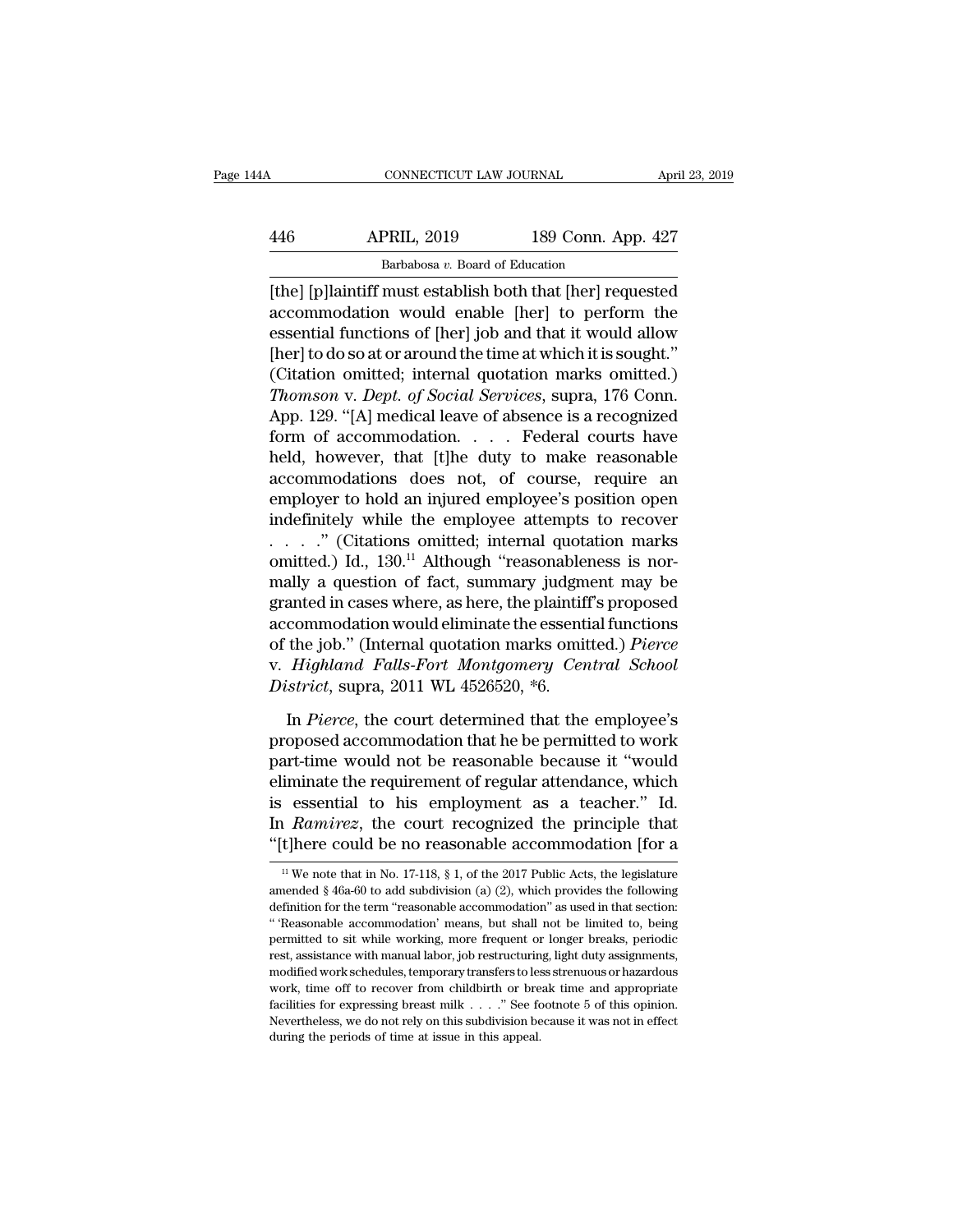189 Conn. App. 427 APRIL, 2019 447<br>Barbabosa v. Board of Education

CONNECTICUT LAW JOURNAL<br>
. 427 APRIL, 2019<br>
Barbabosa *v*. Board of Education<br>
a history of excessive absent The CONNECTICUT LAW JOURNAL Page 145<br>
189 Conn. App. 427 APRIL, 2019 447<br>
Barbabosa v. Board of Education<br>
teacher with a history of excessive absenteeism<br>
because attendance is an essential function of [his]<br>
employment" 189 Conn. App. 427 APRIL, 2019 447<br>Barbabosa v. Board of Education<br>teacher with a history of excessive absenteeism]<br>because attendance is an essential function of [his]<br>employment." (Internal quotation marks omitted.) 189 Conn. App. 427 APRIL, 2019 447<br>
Barbabosa v. Board of Education<br>
teacher with a history of excessive absenteeism]<br>
because attendance is an essential function of [his]<br>
employment." (Internal quotation marks omitted.) *Ramirez* 189 Conn. App. 427 *APRIL, 2019* 447<br> *Rarbabosa v. Board of Education*<br> *Racher* with a history of excessive absenteeism<br> *Recause attendance is an essential function of [his]*<br> *Ramirez* v. *New York City Board* Barbabosa *v.* Board of Education<br>
teacher with a history of excessive absenteeism]<br>
because attendance is an essential function of [his]<br>
employment." (Internal quotation marks omitted.)<br> *Ramirez* v. *New York City Board* Barbabosa v. Board of Education<br>
teacher with a history of excessive absenteeism]<br>
because attendance is an essential function of [his]<br>
employment." (Internal quotation marks omitted.)<br> *Ramirez* v. *New York City Board* teacher with a history of excessive absenteeism]<br>because attendance is an essential function of [his]<br>employment." (Internal quotation marks omitted.)<br>*Ramirez* v. *New York City Board of Education*, supra,<br>481 F. Supp. 2d because attendance is an essential function of [his]<br>employment." (Internal quotation marks omitted.)<br>*Ramirez* v. *New York City Board of Education*, supra,<br>481 F. Supp. 2d 221. In *Mescall*, the court determined<br>that "no employment." (Internal quotation marks omitted.)<br> *Ramirez* v. *New York City Board of Education*, supra,<br>
481 F. Supp. 2d 221. In *Mescall*, the court determined<br>
that "no reasonable accommodation could have<br>
improved [th Ramirez v. New York City Board of Education, supra,<br>481 F. Supp. 2d 221. In Mescall, the court determined<br>that "no reasonable accommodation could have<br>improved [the employee's] attendance record because<br>none of these absen 481 F. Supp. 2d 221. In *Mescall*, the court determined<br>that "no reasonable accommodation could have<br>improved [the employee's] attendance record because<br>none of these absences was the result of her alleged<br>mental disabili that "no reasonable accommodation could have<br>improved [the employee's] attendance record because<br>none of these absences was the result of her alleged<br>mental disability.... To the extent that she requests<br>the accommodation improved [the employee's] attendance record because<br>none of these absences was the result of her alleged<br>mental disability. . . . To the extent that she requests<br>the accommodation of ignoring medically documented<br>sick day none of these absences was the result of her alleged<br>mental disability.... To the extent that she requests<br>the accommodation of ignoring medically documented<br>sick days when calculating her attendance record, this<br>accommod mental disability. . . . To the extent the accommodation of ignoring medica<br>sick days when calculating her attenda<br>accommodation is unreasonable as a<br>because it would eliminate an essential<br>job." (Internal quotation marks Ex days when calculating her attendance record, this<br>commodation is unreasonable as a matter of law<br>cause it would eliminate an essential function of the<br>b." (Internal quotation marks omitted.) *Mescall* v.<br> $\pi r \alpha$ , supra Example 2013 when calculating for acchiating from the accommodation is unreasonable as a matter of law<br>because it would eliminate an essential function of the<br>job." (Internal quotation marks omitted.) *Mescall* v.<br>*Marra*,

recommodation is unceasonable as a matter of naw<br>because it would eliminate an essential function of the<br>job." (Internal quotation marks omitted.) Mescall v.<br>Marra, supra, 49 F. Supp. 2d 374.<br>Here, the same evidence submit job." (Internal quotation marks omitted.) *Mescall* v.<br>*Marra*, supra, 49 F. Supp. 2d 374.<br>Here, the same evidence submitted by the defendant<br>that establishes that there was no genuine issue of mate-<br>rial fact that attend *Marra*, supra, 49 F. Supp. 2d 374.<br>
Here, the same evidence submitted by the defendant<br>
that establishes that there was no genuine issue of mate-<br>
rial fact that attendance is an essential function of the<br>
plaintiff's jo Here, the same evidence submitted by the defendant<br>that establishes that there was no genuine issue of mate-<br>rial fact that attendance is an essential function of the<br>plaintiff's job also proves that the plaintiff's propo Here, the same evidence submitted by the defendant<br>that establishes that there was no genuine issue of mate-<br>rial fact that attendance is an essential function of the<br>plaintiff's job also proves that the plaintiff's propos that establishes that there was no genuine issue of mate-<br>rial fact that attendance is an essential function of the<br>plaintiff's job also proves that the plaintiff's proposal<br>for intermittent extended leave was not a reason rial fact that attendance is an essential function of the plaintiff's job also proves that the plaintiff's proposal<br>for intermittent extended leave was not a reasonable<br>accommodation, as a matter of law, because that pro-<br> plaintiff's job also proves that the plaintiff's proposal<br>for intermittent extended leave was not a reasonable<br>accommodation, as a matter of law, because that pro-<br>posal would eliminate the very essential job function<br>it p for intermittent extended leave was not a reasonable<br>accommodation, as a matter of law, because that pro-<br>posal would eliminate the very essential job function<br>it purports to address. Put another way, we fail to see<br>how it accommodation, as a matter of law, because that pro-<br>posal would eliminate the very essential job function<br>it purports to address. Put another way, we fail to see<br>how it is possible to perform the essential function of<br>att posal would eliminate the very essential job function<br>it purports to address. Put another way, we fail to see<br>how it is possible to perform the essential function of<br>attending work through an accommodation that pro-<br>vides it purports to address. Put another way, we fail to see<br>how it is possible to perform the essential function of<br>attending work through an accommodation that pro-<br>vides for even more absences from work. As the court<br>aptly n how it is possible to perform the essential function of attending work through an accommodation that provides for even more absences from work. As the court aptly noted, "[the plaintiff] has requested finite absences as a attending work through an accommodation that provides for even more absences from work. As the court<br>aptly noted, "[the plaintiff] has requested finite<br>absences as a reasonable accommodation, and to the<br>extent that this is vides for even more absences from work. As the court<br>aptly noted, "[the plaintiff] has requested finite<br>absences as a reasonable accommodation, and to the<br>extent that this is a request for more days off or perhaps<br>ignoring aptly noted, "[the plaintiff] has requested finite<br>absences as a reasonable accommodation, and to the<br>extent that this is a request for more days off or perhaps<br>ignoring medically documented sick days when calcu-<br>lating he absences as a reasonable accommodation, and to the<br>extent that this is a request for more days off or perhaps<br>ignoring medically documented sick days when calcu-<br>lating her attendance record, this would be deemed<br>unreasona extent that this is a request for more days off or perhaps<br>ignoring medically documented sick days when calcu-<br>lating her attendance record, this would be deemed<br>unreasonable, as it would eliminate an essential func-<br>tion ignoring medically documented sick days when calculating her attendance record, this would be deemed unreasonable, as it would eliminate an essential function of the job." (Internal quotation marks omitted.) In fact, the p lating her attendance record, this would be deemed<br>unreasonable, as it would eliminate an essential func-<br>tion of the job." (Internal quotation marks omitted.)<br>In fact, the plaintiff's request to permit her to take<br>intermi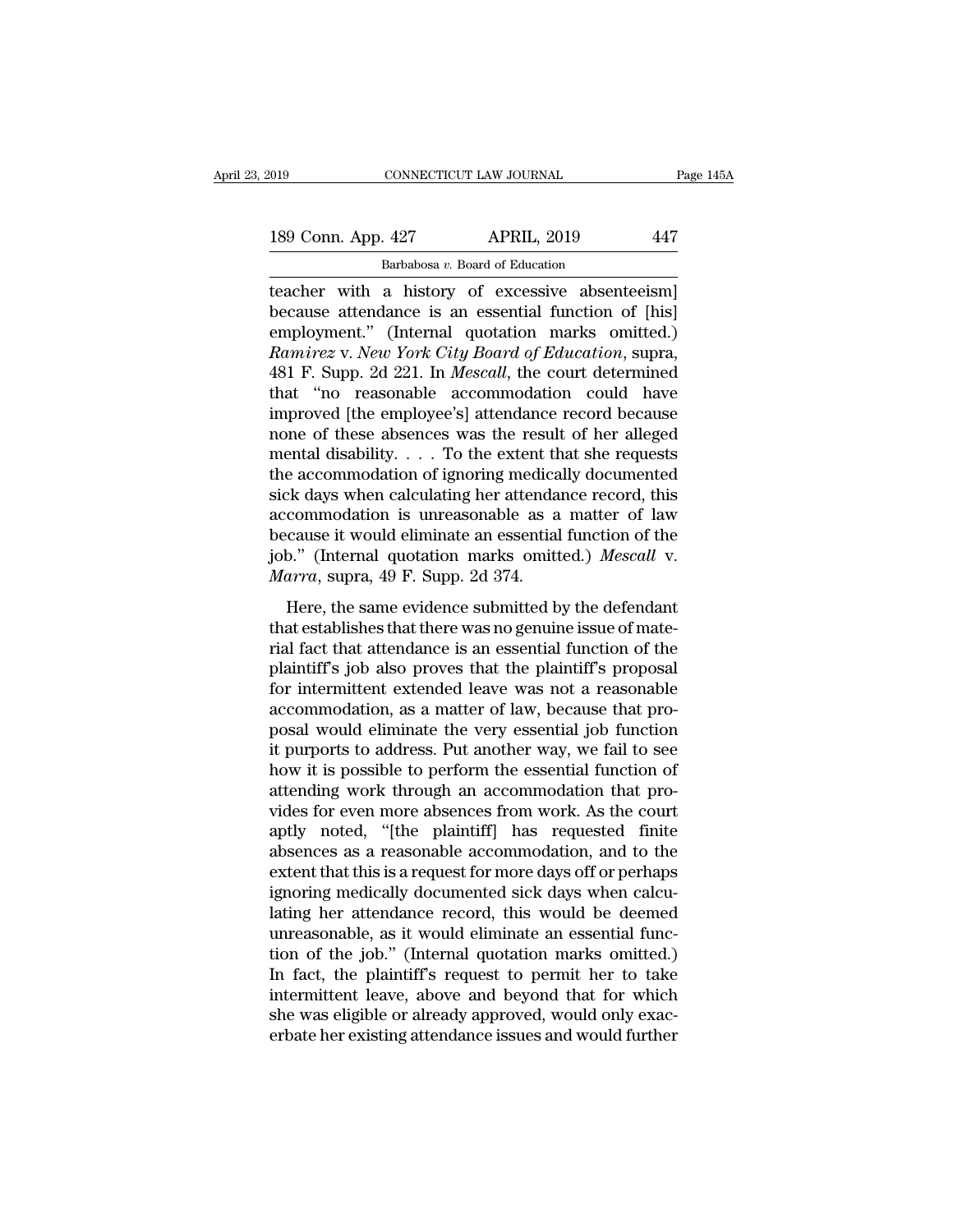| l6A | CONNECTICUT LAW JOURNAL                                                                                                                                            |                    | April 23, 2019 |
|-----|--------------------------------------------------------------------------------------------------------------------------------------------------------------------|--------------------|----------------|
|     |                                                                                                                                                                    |                    |                |
| 448 | <b>APRIL, 2019</b>                                                                                                                                                 | 189 Conn. App. 448 |                |
|     | Margarita O. v. Fernando I.                                                                                                                                        |                    |                |
|     | undermine her ability to perform an essential function<br>of her employment, namely, maintaining regular atten-<br>dance It is thus not a reasonable accommodation |                    |                |

APRIL, 2019 189 Conn. App. 448<br>
Margarita 0. v. Fernando I.<br>
undermine her ability to perform an essential function<br>
of her employment, namely, maintaining regular atten-<br>
dance. It is, thus, not a reasonable accommodation APRIL, 2019 189 Conn. App. 448<br>
Margarita O. v. Fernando I.<br>
undermine her ability to perform an essential function<br>
of her employment, namely, maintaining regular atten-<br>
dance. It is, thus, not a reasonable accommodation  $\begin{array}{r} \text{APRIL, 2019} \text{189 Conn. App. 448} \\ \hline \text{Margarita 0. } v. \text{ Fernando I.} \end{array}$ <br>
undermine her ability to perform an essential function<br>
of her employment, namely, maintaining regular atten-<br>
dance. It is, thus, not a reasonable accomm Margarita O. v. Fernando I.<br>
undermine her ability to perform an essential function<br>
of her employment, namely, maintaining regular atten-<br>
dance. It is, thus, not a reasonable accommodation.<br>
Consequently, the evidence, v undermine her ability to perform an essential function<br>of her employment, namely, maintaining regular atten-<br>dance. It is, thus, not a reasonable accommodation.<br>Consequently, the evidence, viewed in the light most<br>favorabl undermine her ability to perform an essential function<br>of her employment, namely, maintaining regular atten-<br>dance. It is, thus, not a reasonable accommodation.<br>Consequently, the evidence, viewed in the light most<br>favorabl of her employment, namely, maintaining regular atten-<br>dance. It is, thus, not a reasonable accommodation.<br>Consequently, the evidence, viewed in the light most<br>favorable to the plaintiff, establishes that, at the time<br>she w dance. It is, thus, not a reasonable accommodation.<br>Consequently, the evidence, viewed in the light most<br>favorable to the plaintiff, establishes that, at the time<br>she was suspended, there was no genuine issue of mate-<br>rial Consequently, the evidence, viewed in the light most<br>favorable to the plaintiff, establishes that, at the time<br>she was suspended, there was no genuine issue of mate-<br>rial fact that she was not able to perform an essential<br> defendant. If fact that she was not able to<br>al fact that she was not able to<br>nction of her job, either with or<br>commodation. Therefore, we co<br>operly rendered summary judg<br>fendant.<br>The judgment is affirmed.<br>In this opinion the other ju nction of her job, either with or without her propo<br>commodation. Therefore, we conclude that the co<br>operly rendered summary judgment in favor of<br>fendant.<br>The judgment is affirmed.<br>In this opinion the other judges concurred

## Margaret is affirmed.<br>
opinion the other judges concurred.<br>
MARGARITA O. *v*. FERNANDO I.\*<br>
(AC 42118) firmed.<br>
other judges concu<br>
A O. v. FERNAND(<br>
(AC 42118)<br>
, Alvord and Elgo, Js. MARGARITA O.  $v$ . FERNANDO I.\*<br>(AC 42118)<br>Lavine, Alvord and Elgo, Js.

## *Syllabus*

- $(AC 42118)$ <br>Lavine, Alvord and Elgo, Js.<br> $Syllabus$ <br>The defendant appealed to this court from the judgment of the trial court granting the application for relief from abuse filed by the plaintiff, his Lavine, Alvord and Elgo, Js.<br>
Syllabus<br>
defendant appealed to this court from the judgment of the trial court<br>
granting the application for relief from abuse filed by the plaintiff, his<br>
former wife, pursuant to statute (§ Lavine, Alvord and Elgo, Js.<br>
Syllabus<br>
defendant appealed to this court from the judgment of the trial court<br>
granting the application for relief from abuse filed by the plaintiff, his<br>
former wife, pursuant to statute (§  $Syllabus$ <br>defendant appealed to this court from the judgment of the trial court<br>granting the application for relief from abuse filed by the plaintiff, his<br>former wife, pursuant to statute  $(\frac{8}{16} - 15)$ , and issuing a restr symmus<br>defendant appealed to this court from the judgment of the trial court<br>granting the application for relief from abuse filed by the plaintiff, his<br>former wife, pursuant to statute (§ 46b-15), and issuing a restraining The defendant appealed to this court from the judgment of the trial court granting the application for relief from abuse filed by the plaintiff, his former wife, pursuant to statute  $(\S 46b-15)$ , and issuing a restraining former wife, pursuant to statute (§ 46b-15), and issuing a restraining order against him. The trial court also issued an additional order of protection that required the defendant to stay 100 yards away from the plaintiff
- order against him. The trial court also issued an additional order of protection that required the defendant to stay 100 yards away from the plaintiff, except "when both children are present." *Held*: The trial court did n protection that required the defendant to stay 100 yards away from the plaintiff, except "when both children are present." *Held*:<br>The trial court did not abuse its discretion in granting the plaintiff's application for re plaintiff, except "when both children are present." *Held*:<br>The trial court did not abuse its discretion in granting the plaintiff's<br>application for relief from abuse and issuing a restraining order against<br>the defendant, The trial court did not abuse its discretion in granting the plaintiff's application for relief from abuse and issuing a restraining order against the defendant, as there was sufficient evidence to support a finding that t application for relief from abuse and issuing a restraining order against the defendant, as there was sufficient evidence to support a finding that the defendant had subjected the plaintiff to a pattern of threatening; in the defendant, as there was sufficient evidence to support a finding that the defendant had subjected the plaintiff to a pattern of threatening; in light of the lengthy, repetitive and hostile nature of the defendant's com the defendant had subjected the plaintiff to a pattern of threatening; in light of the lengthy, repetitive and hostile nature of the defendant's communications with the plaintiff, which included three e-mails and two text fight of the lengthy, repettive and hostile hadded three e-mails and<br>communications with the plaintiff, which included three e-mails and<br>two text messages, and the trial court's ability to supplement the written<br>exhibits w communications with the piantini, winch included three e-mails and<br>two text messages, and the trial court's ability to supplement the written<br>exhibits with its observation of the demeanor of the parties at the hearing<br>on t

two text messages, and the trial court's ability to supplement the written<br>exhibits with its observation of the demeanor of the parties at the hearing<br>on the application, that court reasonably could have concluded that the exitions with<br>
on the applica<br>
\* In accordance<br>
victims of family<br>
through whom the<br>
Statutes § 54-86e.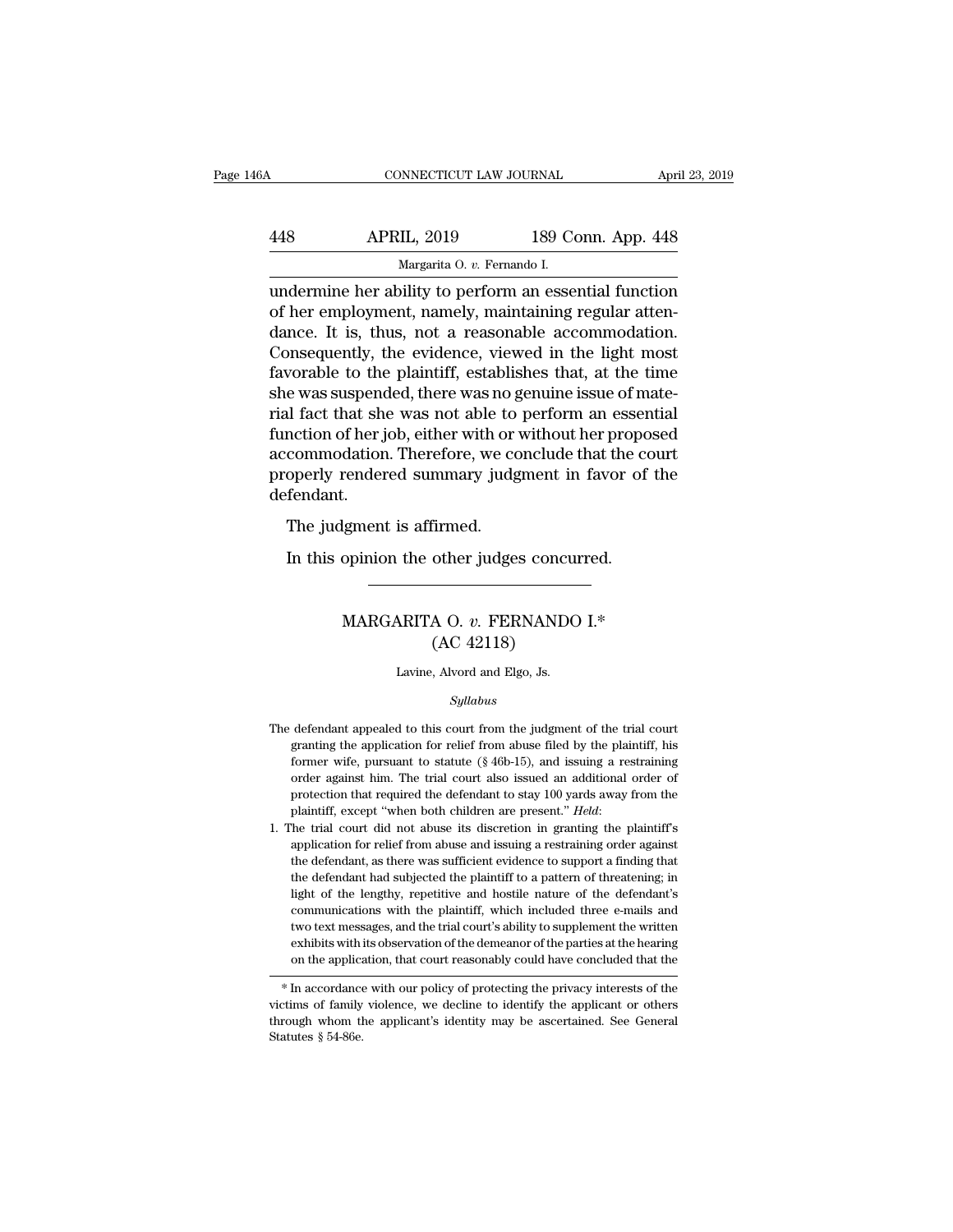| 2019               | CONNECTICUT LAW JOURNAL                                                                                                                             | Page 147A |
|--------------------|-----------------------------------------------------------------------------------------------------------------------------------------------------|-----------|
| 189 Conn. App. 448 | <b>APRIL, 2019</b>                                                                                                                                  | 449       |
|                    | Margarita O. v. Fernando I.                                                                                                                         |           |
| of threatening.    | defendant's written threatening communications constituted a pattern<br>2. The trial court's additional order of protection requiring the defendant |           |

2. The trial court's additional order of protection requiring the defendant to stay 100 yards away from the plaintiff except "when both children" Margarita O. v. Fernando I.<br>defendant's written threatening communications constituted a pattern<br>of threatening.<br>he trial court's additional order of protection requiring the defendant<br>to stay 100 yards away from the plain margarita O. *v.* Fernando I.<br>defendant's written threatening communications constituted a pattern<br>of threatening.<br>he trial court's additional order of protection requiring the defendant<br>to stay 100 yards away from the pla defendant's written threatening communications constituted a pattern<br>of threatening.<br>he trial court's additional order of protection requiring the defendant<br>to stay 100 yards away from the plaintiff except "when both child of threatening.<br>
he trial court's additional order of protection requiring the defendant<br>
to stay 100 yards away from the plaintiff except "when both children<br>
are present" was clearly erroneous; the order was ambiguous an he trial court's additional order of protection requiring the defendant<br>to stay 100 yards away from the plaintiff except "when both children<br>are present" was clearly erroneous; the order was ambiguous and there<br>was no evid to stay 100 yards away from the plaintiff except "when both children<br>are present" was clearly erroneous; the order was ambiguous and there<br>was no evidence in the record to support it, as the record revealed that<br>the plaint are present" was clearly erroneous; the order was ambiguous and there was no evidence in the record to support it, as the record revealed that the plaintiff did not request that the restraining order extend to the parties' was no evidence in the record to support it, as the record revealed that<br>the plaintiff did not request that the restraining order extend to the<br>parties' children, she did not testify at the hearing that she felt as though<br> was no evidence in the record to support it, as the record revealed that<br>the plaintiff did not request that the restraining order extend to the<br>parties' children, she did not testify at the hearing that she felt as though<br> parties' children, she did not testify at the hearing that she felt as though circumstances with "the minor child or when you are also in the presence

Argued January 22—officially released April 23, 2019<br>*Procedural History*<br>Application for relief from abuse, brought to the of the minor child," with no mention of an additional child being present,<br>the plaintiff did not object or express any concern.<br>Argued January 22—officially released April 23, 2019<br>*Procedural History*<br>Application for reli the plaintiff did not object or express any concern.<br>
Argued January 22—officially released April 23, 2019<br>
Procedural History<br>
Application for relief from abuse, brought to the<br>
Superior Court in the judicial district of Argued January 22—officially released April 23, 2019<br>
Procedural History<br>
Application for relief from abuse, brought to the<br>
Superior Court in the judicial district of Stamford-<br>
Norwalk, where the court, *Truglia*, *J*., *Procedural History*<br>Application for relief from abuse, brought to the<br>Superior Court in the judicial district of Stamford-<br>Norwalk, where the court, *Truglia*, *J*., granted the appli-<br>cation and issued a restraining orde *Procedural History*<br>Application for relief from abuse, brought to the<br>Superior Court in the judicial district of Stamford-<br>Norwalk, where the court, *Truglia*, *J*., granted the appli-<br>cation and issued a restraining orde Application for relief from abuse, brought to the<br>Superior Court in the judicial district of Stamford-<br>Norwalk, where the court, *Truglia*, *J*., granted the appli-<br>cation and issued a restraining order and a certain<br>addit *Norwalk, where the court, Truglia, J., granted the application and issued a restraining order and a certain additional order of protection, and the defendant appealed to this court. <i>Reversed in part; further proceedings.* pealed to this court. *Reversed in part; further pr*<br>*Rernando I.*, self-represented, the appellant (defen<br>t).<br>*Kevin F. Collins*, for the appellee (plaintiff).

ant).

## *Opinion*

Fernando 1., sch-represented, the appellant (defendant).<br> *Kevin F. Collins*, for the appellee (plaintiff).<br> *Opinion*<br>
ALVORD, J. The self-represented defendant, Fer-<br>
ndo I., appeals from the judgment of the trial court Kevin F. Collins, for the appellee (plaintiff).<br>
opinion<br>
ALVORD, J. The self-represented defendant, Fer-<br>
nando I., appeals from the judgment of the trial court<br>
granting the application of the plaintiff, Margarita O.,<br>
f Kevin F. Collins, for the appellee (plaintiff).<br>
Opinion<br>
ALVORD, J. The self-represented defendant, Fernando I., appeals from the judgment of the trial court<br>
granting the application of the plaintiff, Margarita O.,<br>
for opinion<br>
for all Common Common Common Common Common Common Common Common Common Common Common Common Common Common Common Common Common Common Common Common Common Common Common Common Common Common Common Common Common Co *Opinion*<br>
ALVORD, J. The self-represented defendant, Fernando I., appeals from the judgment of the trial court<br>
granting the application of the plaintiff, Margarita O.,<br>
for relief from abuse and issuing a restraining or ALVORD, J. The self-represented defendant, Fernando I., appeals from the judgment of the trial court granting the application of the plaintiff, Margarita O., for relief from abuse and issuing a restraining order pursuant ALVORD, J. The self-represented defendant, Fernando I., appeals from the judgment of the trial court granting the application of the plaintiff, Margarita O., for relief from abuse and issuing a restraining order pursuant nando I., appeals from the judgment of the trial court<br>granting the application of the plaintiff, Margarita O.,<br>for relief from abuse and issuing a restraining order<br>pursuant to General Statutes § 46b-15. The defendant<br>cla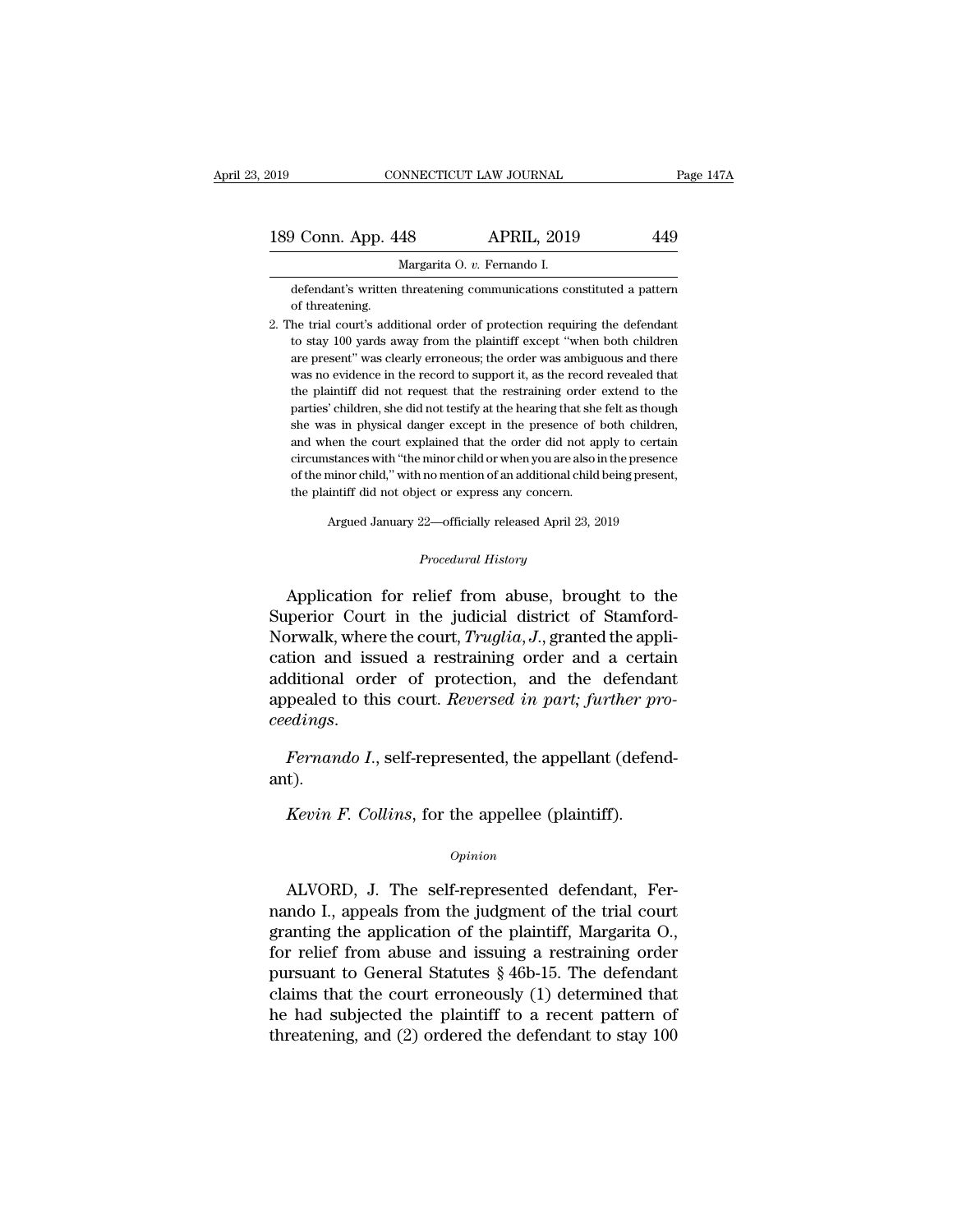| 48A | CONNECTICUT LAW JOURNAL                               |                    | April 23, 2019 |
|-----|-------------------------------------------------------|--------------------|----------------|
| 450 | <b>APRIL, 2019</b>                                    | 189 Conn. App. 448 |                |
|     | Margarita O. v. Fernando I.                           |                    |                |
|     | vards away from the plaintiff except "when both chil- |                    |                |

CONNECTICUT LAW JOURNAL APT<br>
450 APRIL, 2019 189 Conn. App. 448<br>
Margarita O. v. Fernando I.<br>
189 Conn. App. 448<br>
189 Conn. App. 448<br>
189 Conn. App. 448<br>
189 Conn. App. 448<br>
189 Conn. App. 448<br>
189 Conn. App. 448<br>
189 Conn 450 APRIL, 2019 189 Conn. App. 448<br>Margarita 0. v. Fernando I.<br>Arendo I.<br>Juan are present.''<sup>1</sup> We conclude that there was no evi-<br>dence to support the court's order requiring the<br>defendant to "stay 100 yards away from the  $\frac{\text{APRIL, 2019}}{\text{Margarita 0. } v. \text{ Fernando I.}}$ <br>
yards away from the plaintiff except "when both children are present."<sup>1</sup> We conclude that there was no evidence to support the court's order requiring the defendant to "stay 100 yard  $\frac{\text{APRIL, 2019}}{\text{Margarita 0. } v. \text{ Fernando I.}}$ <br>
yards away from the plaintiff except "when both children are present."<sup>1</sup> We conclude that there was no evidence to support the court's order requiring the defendant to "stay 100 yard Margarita 0. *v.* Fernando I.<br>
yards away from the plaintiff except "when both chil-<br>
dren are present."<sup>1</sup> We conclude that there was no evi-<br>
dence to support the court's order requiring the<br>
defendant to "stay 100 yard Marganta O.  $v$ . Fernando I.<br>
yards away from the plaintiff except "when both chil-<br>
dren are present."<sup>1</sup> We conclude that there was no evi-<br>
defendant to "stay 100 yards away from the [plaintiff]"<br>
with an exception "fo yards away from the plaintiff except "when both children are present."<sup>1</sup> We conclude that there was no evidence to support the court's order requiring the defendant to "stay 100 yards away from the [plaintiff]" with an ex dren are present."<sup>1</sup> We conclude that there was no evi-<br>dence to support the court's order requiring the<br>defendant to "stay 100 yards away from the [plaintiff]"<br>with an exception "for the 100 yard stay away when<br>both chil dence to support the court's order requiring the<br>defendant to "stay 100 yards away from the [plaintiff]"<br>with an exception "for the 100 yard stay away when<br>both children are present." Accordingly, we reverse in<br>part the ju defendant to "stay 100 yards away from the [plaintiff]"<br>with an exception "for the 100 yard stay away when<br>both children are present." Accordingly, we reverse in<br>part the judgment of the court as to the "stay 100 yards<br>awa with an exception "for the 100 yard stay away when<br>both children are present." Accordingly, we reverse in<br>part the judgment of the court as to the "stay 100 yards<br>away" order and remand the case for a new hearing<br>with resp both children are present." Accordingly, we reverse in<br>part the judgment of the court as to the "stay 100 yards<br>away" order and remand the case for a new hearing<br>with respect to any order of protection, if proven neces-<br>sa part the judgme<br>away" order an<br>with respect to a<br>sary by the plain<br>seeks interactic<br>is present. We<br>trial court.<br>The following May offer and remaind the case for a new nearing<br>th respect to any order of protection, if proven neces-<br>ry by the plaintiff, in situations where the defendant<br>eks interaction with his children and the plaintiff<br>present. what respect to any order or protection, in proven necessary by the plaintiff, in situations where the defendant<br>seeks interaction with his children and the plaintiff<br>is present. We otherwise affirm the judgment of the<br>tri

Sary by the plantin, in situations where the detendant<br>seeks interaction with his children and the plaintiff<br>is present. We otherwise affirm the judgment of the<br>trial court.<br>The following facts and procedural history are r is present. We otherwise affirm the judgment of the<br>trial court.<br>The following facts and procedural history are rele-<br>vant to our analysis of the defendant's claims. On<br>August 29, 2018, the plaintiff, in a self-represente abuse of the following facts and procedural history are relevant to our analysis of the defendant's claims. On August 29, 2018, the plaintiff, in a self-represented capacity, filed an ex parte application for relief from a The following facts and procedural history are relevant to our analysis of the defendant's claims. On August 29, 2018, the plaintiff, in a self-represented capacity, filed an ex parte application for relief from abuse, see August 29, 2018, the plaintiff, in a self-represented capacity, filed an ex parte application for relief from abuse, seeking immediate relief against her former spouse, the defendant.<sup>2</sup> In her application, the plaintiff capacity, filed an ex parte application for relief from<br>abuse, seeking immediate relief against her former<br>spouse, the defendant.<sup>2</sup> In her application, the plaintiff<br> $\frac{1}{1}$  The defendant also claims that the trial cou

abuse, seeking immediate relief against her former spouse, the defendant.<sup>2</sup> In her application, the plaintiff  $\frac{1}{1}$  The defendant also claims that the trial court "should have exercised judicial restraint[t]" and tha spouse, the defendant.<sup>2</sup> In her application, the plaintiff  $\overline{ }$ <br><sup>1</sup> The defendant also claims that the trial court "should have exercised judicial restraint[1]" and that the restraining order infringes on his parental briefed. See *Tonghini* v. *Tomghini*, 152 Conn. App. 231, 239, 98 A.3d 93 (2014) ("It is well settled that [we are not required to review these claims, however, because they are inadequately briefed. See *Tonghini* v. *To* <sup>1</sup> The defendant also claims that the trial court "should have exercised judicial restrain(t]" and that the restraining order infringes on his parental rights, his right to freedom of speech, and his right to freedom of judicial restrain[1]" and that the restraining order infringes on his parental rights, his right to freedom of speech, and his right to freedom of religion. We decline to review these claims, however, because they are ina rights, his right to freedom of speech, and his right to freedom of religion.<br>We decline to review these claims, however, because they are inadequately briefed. See *Tonghini* v. *Tonghini*, 152 Conn. App. 231, 239, 98 A. We decline to review these claims, however, because they are inadequately briefed. See *Tonghini* v. *Tonghini*, 152 Conn. App. 231, 239, 98 A.3d 93 (2014) ("It is well settled that [w]e are not required to review claims briefed. See *Tonghini* v. *Tonghini*, 152 Conn. App. 231, 239, 98 A.3d 93 (2014) ("It is well settled that [w]e are not required to review claims that are inadequately briefed. . . . We consistently have held that [a]nal (2014) ("It is well settled that [w]e are not required to review claims that are inadequately briefed. . . . We consistently have held that [a]nalysis, rather than mere abstract assertion, is required in order to avoid ab are inadequately briefed.  $\ldots$  We consistently have held that [a]nalysis, rather than mere abstract assertion, is required in order to avoid abandoning an issue by failure to brief the issue properly.  $\ldots$  [F]or this co Frather than mere abstract assertion, is required in order to avoid abandoning<br>an issue by failure to brief the issue properly. . . . [F] or this court judi-<br>ciously and efficiently to consider claims of error raised on a Framework are merely the issue properly. The fourth is court judiciously and efficiently to consider claims of error raised on appeal  $\ldots$  the parties must clearly and fully set forth their arguments in their briefs. We ciously and efficiently to consider claims of error raised on appeal  $\ldots$  the parties must clearly and fully set forth their arguments in their briefs. We do not reverse the judgment of a trial court on the basis of chal parties must clearly and fully set forth the<br>do not reverse the judgment of a trial countis rulings that have not been adequately<br>error which are merely mentioned but not<br>the claim will be deemed abandoned and we<br>[Internal The defendant additionally claims that the trial court on the basis of challenges to rulings that have not been adequately briefed. . . . . [A]ssignments of or which are merely mentioned but not briefed beyond a statement The plaintiff's that have not been adequately briefed. . . . [A]ssignments of error which are merely mentioned but not briefed beyond a statement of the claim will be deemed abandoned and will not be reviewed by this court

For which are merely mentioned but not briefed beyond a statement of the claim will be deemed abandoned and will not be reviewed by this court."<br>[Internal quotation marks omitted.]).<br>The defendant additionally claims that the claim will be deemed abandoned and will not be reviewed by this court."<br>[Internal quotation marks omitted.]).<br>The defendant additionally claims that the trial court erred by ignoring<br>"the plaintiff's [pattern of] advan [Internal quotation marks omitted.]).<br>The defendant additionally claims that the trial court erred by ignoring<br>"the plaintiff's [pattern of] advancing civil claims illegally" and violating his<br>right to due process. Those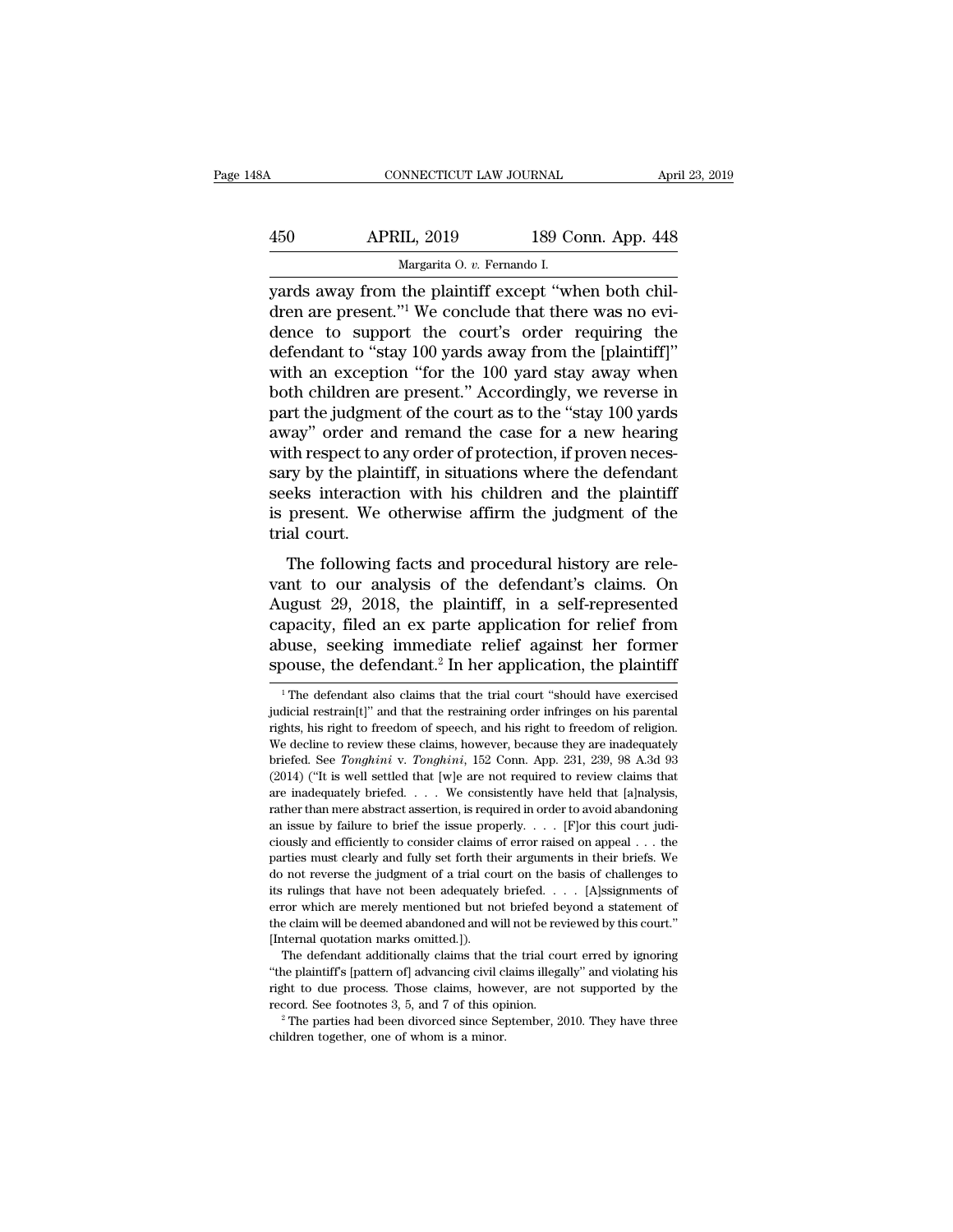| 2019               | CONNECTICUT LAW JOURNAL                                 | Page 149A |
|--------------------|---------------------------------------------------------|-----------|
| 189 Conn. App. 448 | <b>APRIL, 2019</b>                                      | 451       |
|                    | Margarita O. v. Fernando I.                             |           |
|                    | averred under oath that the defendant had "consistently |           |

connectricut LAW JOURNAL Page 149A<br>
189 Conn. App. 448 APRIL, 2019 451<br>
Margarita O. v. Fernando I.<br>
averred under oath that the defendant had "consistently<br>
sent [her] very distressing communications for the past<br>
vears b 189 Conn. App. 448 APRIL, 2019 451<br>Margarita 0. v. Fernando I.<br>averred under oath that the defendant had "consistently<br>sent [her] very distressing communications for the past<br>years but in the last few months and weeks (par 189 Conn. App. 448 APRIL, 2019 451<br>
Margarita 0. v. Fernando I.<br>
averred under oath that the defendant had "consistently<br>
sent [her] very distressing communications for the past<br>
years but in the last few months and weeks 189 Conn. App. 448 APRIL, 2019 451<br>
Margarita 0. v. Fernando I.<br>
averred under oath that the defendant had "consistently<br>
sent [her] very distressing communications for the past<br>
years but in the last few months and weeks Margarita O. v. Fernando I.<br>
Margarita O. v. Fernando I.<br>
averred under oath that the defendant had "consistently<br>
sent [her] very distressing communications for the past<br>
years but in the last few months and weeks (partic Margarita O. v. Fernando I.<br>
averred under oath that the defendant had "consistently<br>
sent [her] very distressing communications for the past<br>
years but in the last few months and weeks (particularly<br>
the last [forty-eight averred under oath that the defendant had "consistently<br>sent [her] very distressing communications for the past<br>years but in the last few months and weeks (particularly<br>the last [forty-eight] hours) his aggressive electron sent [her] very distressing communications for the past<br>years but in the last few months and weeks (particularly<br>the last [forty-eight] hours) his aggressive electronic<br>communication has been mounting to the point that<br>[sh years but in the last few months and weeks (particularly<br>the last [forty-eight] hours) his aggressive electronic<br>communication has been mounting to the point that<br>[she was] very concerned about [her] physical safety."<br>In a the last [forty-eight] hours) his aggressive electronic<br>communication has been mounting to the point that<br>[she was] very concerned about [her] physical safety."<br>In addition, the plaintiff stated that "[she is] a single<br>wom communication has been mounting to the point that<br>
[she was] very concerned about [her] physical safety."<br>
In addition, the plaintiff stated that "[she is] a single<br>
woman, [she] work[s] in [New York City] and many<br>
nights [she was] very concerned about [her] physical safety."<br>In addition, the plaintiff stated that "[she is] a single<br>woman, [she] work[s] in [New York City] and many<br>nights [she] come[s] back late from work and feel[s]<br>that [s In addition, the plaintiff stated that "[she is] a single<br>woman, [she] work[s] in [New York City] and many<br>nights [she] come[s] back late from work and feel[s]<br>that [she is] exposed [to] potential harm from [the<br>defendant woman, [she] work[s] in [New York City] and many<br>nights [she] come[s] back late from work and feel[s]<br>that [she is] exposed [to] potential harm from [the<br>defendant]" and that "[t]he [defendant] has his resi-<br>dence in [New mights [she] come[s] back late from work and feel[s]<br>that [she is] exposed [to] potential harm from [the<br>defendant]" and that "[t]he [defendant] has his resi-<br>dence in [New York City] but spends almost every day<br>in Greenw that [she is] exposed [to] potenti<br>defendant]" and that "[t]he [defer<br>dence in [New York City] but spend<br>in Greenwich," which is the town<br>The court, *Sommer*, *J*., denied the pl<br>and scheduled a hearing for Sept<br>accordance fendant]" and that "[t]he [defendant] has his resi-<br>nce in [New York City] but spends almost every day<br>Greenwich," which is the town where she resides.<br>le court, *Sommer*, *J*., denied the plaintiff's application<br>d schedu dence in [New York City] but spends almost every day<br>in Greenwich," which is the town where she resides.<br>The court, *Sommer*, *J*., denied the plaintiff's application<br>and scheduled a hearing for September 12, 2018, in<br>acco in Greenwich," which is the town where she resides.<br>The court, *Sommer*, *J*., denied the plaintiff's application<br>and scheduled a hearing for September 12, 2018, in<br>accordance with § 46b-15 (b).<br>The parties appeared for t

The parties appeared for the hearing before the court,<br> *ruglia*, *J*., on September 12, 2018. At the hearing, the<br>
purt heard testimony from both parties.<sup>3</sup> The plaintiff<br>
<sup>3</sup>On appeal, the defendant claims that, with r The parties appeared for the hearing before the court, *Truglia*, *J*., on September 12, 2018. At the hearing, the court heard testimony from both parties.<sup>3</sup> The plaintiff  $\frac{3}{100}$  appeal, the defendant claims that, w

"The was not allowed to review and compare [the plaintiff's] Spanish-English translation  $\ldots$  and did not even receive copies of the exhibits." The defendant's contentions, however, are not supported by the record. First translation  $\ldots$  and did not even receive copies of the exhibits." The defendant's contentions, however, are not supported by the record.<br>First, the court specifically asked the defendant whether he had any evidentiary o dant's contentions, however, are not supported by the record.<br>First, the court specifically asked the defendant whether he had any<br>evidentiary objection to the documents submitted by the plaintiff. The defen-<br>dant objected First, the court specifically asked the defendant whether he had any evidentiary objection to the documents submitted by the plaintiff. The defendant objected on the grounds that the exhibits were selective and that the co evidentiary objection to the documents submitted by the plaintiff. The defi-<br>evidentiary objection to the documents submitted by the plaintiff. The defi-<br>dant objected on the grounds that the exhibits were selective and th standard vertice of one of the grounds that the exhibits were selective and that the contents were not relevant. The court responded that the exhibits were relevant and that he would have an opportunity to supplement the c dant objected on the grounds that the exhibits were selective and that the contents were not relevant. The court responded that the exhibits were relevant and that he would have an opportunity to supplement the copies of t relevant and that he would have an opportunity to supplement the copies of the communications provided by the plaintiff. Moreover, the defendant did not, at any point in time, attempt to submit any evidence, nor did he see of the communications provided by the plaintiff. Moreover, the defendant

Truglia, J., on September 12, 2018. At the hearing, the court heard testimony from both parties.<sup>3</sup> The plaintiff  $\frac{3}{100}$  appeal, the defendant claims that, with respect to this hearing, the trial court violated his r Fragona, 9., on September 12, 2010. The the electring, the court heard testimony from both parties.<sup>3</sup> The plaintiff  $\frac{3}{100}$  appeal, the defendant claims that, with respect to this hearing, the trial court violated hi COUTT HEATG LESTINIONY ITOIN DOLT PATTIES. THE PIAINITITY TO APPROVED THAT AND APPROVED THE COUNT ON THE COUNT ON THE ALLET THE ALLET THE COUNT WAS not allowed to ponder the veracity, accuracy and completeness of the exhi <sup>3</sup> On appeal, the defendant claims that, with respect to this hearing, the trial court violated his right to due process. Specifically, he argues that (1) "[he] was not allowed to ponder the veracity, accuracy and comple trial court violated his right to due process. Specifically, he argues that (1) "[he] was not allowed to ponder the veracity, accuracy and completeness of the exhibits admitted by the . . . court, which gave no considerat "[he] was not allowed to ponder the veracity, accuracy and completeness of the exhibits admitted by the . . . court, which gave no consideration to the context, timing of the allegation, history of the case, fraud, deceit of the exhibits admitted by the  $\ldots$  court, which gave no consideration to the context, timing of the allegation, history of the case, fraud, deceit, false allegations, defamation, and falsehoods of all sorts by the plai the context, timing of the allegation, history of the case, fraud, deceit, false allegations, defamation, and falsehoods of all sorts by the plaintiff," (2) "[he] could not submit any evidence to make his case  $\ldots$  or to allegations, defamation, and false<br>hoods of all sorts by the plaintiff," (2) "[he] could not submit any evidence to make his case . . . or to question the [plaintiff] under oath," (3) "[j]udgment was rendered from the ben could not submit any evidence to make his case . . . or to question the all antiff] under oath," (3) "[j]udgment was rendered from the bench without laintiff] under oath," (3) "[j]udgment was rendered from the bench without oper analysis of [his] timely provided prehearing memorandum," and (4) evidentiary analysis of [his] timely provided prehearing memorandum," and (4) "[he] was not allowed to review and compare [the plaintiff's] Spanish-English translation  $\ldots$  and did not even receive copies of the exhibits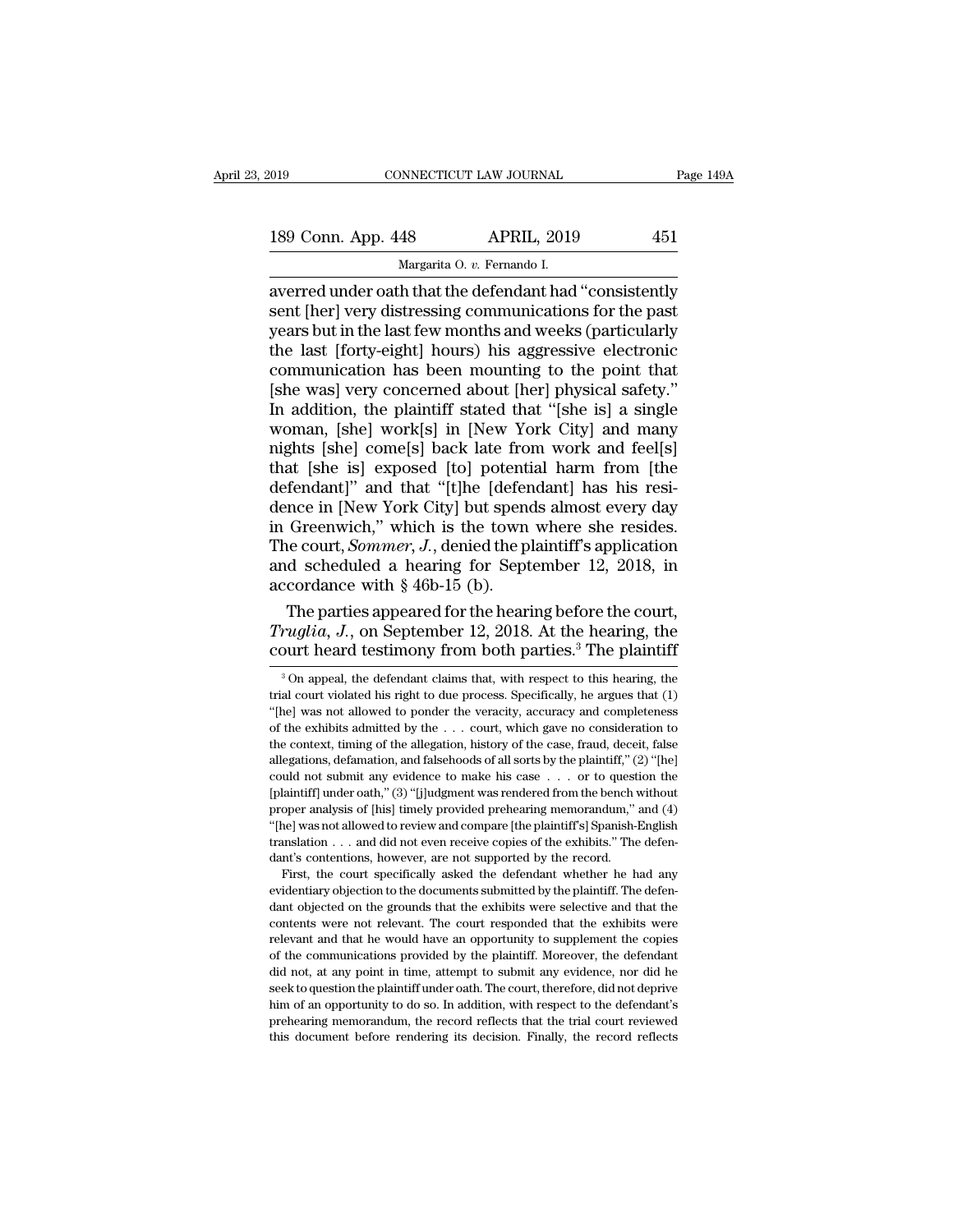| 50A | CONNECTICUT LAW JOURNAL                              |                    | April 23, 2019 |
|-----|------------------------------------------------------|--------------------|----------------|
| 452 | <b>APRIL, 2019</b>                                   | 189 Conn. App. 448 |                |
|     | Margarita O. v. Fernando I.                          |                    |                |
|     | testified in relevant part: "The defendantl keeps on |                    |                |

CONNECTICUT LAW JOURNAL April 23, 2019<br>
452 APRIL, 2019 189 Conn. App. 448<br>
Margarita 0. v. Fernando I.<br>
1651 Testified in relevant part: "[The defendant] keeps on<br>
blaming me for everything that is going on in his life;<br> APRIL, 2019 189 Conn. App. 448<br>Margarita 0. v. Fernando I.<br>Testified in relevant part: "[The defendant] keeps on<br>blaming me for everything that is going on in his life;<br>whether he loses a job, whether he cannot get a job,<br> APRIL, 2019 189 Conn. App. 448<br>
Margarita O. v. Fernando I.<br>
testified in relevant part: "[The defendant] keeps on<br>
blaming me for everything that is going on in his life;<br>
whether he loses a job, whether he cannot get a j  $\frac{\text{APRIL, 2019}}{\text{Margarita 0. } v. \text{ Fernando I.}}$ <br>
testified in relevant part: "[The defendant] keeps on<br>
blaming me for everything that is going on in his life;<br>
whether he loses a job, whether he cannot get a job,<br>
his life has been Margarita O. v. Fernando I.<br>
testified in relevant part: "[The defendant] keeps on<br>
blaming me for everything that is going on in his life;<br>
whether he loses a job, whether he cannot get a job,<br>
his life has been destroyed I the situation of the situation of the situation in the situation of the situation of blaming me for everything that is going on in his life; whether he loses a job, whether he cannot get a job, his life has been destroye testified in relevant part: "[The defendant] keeps on<br>blaming me for everything that is going on in his life;<br>whether he loses a job, whether he cannot get a job,<br>his life has been destroyed by me. And the reason I'm<br>askin blaming me for everything that is going on in his life;<br>whether he loses a job, whether he cannot get a job,<br>his life has been destroyed by me. And the reason I'm<br>asking for this order now is because he's more agitated.<br>I whether he loses a job, whether he cannot get a job,<br>his life has been destroyed by me. And the reason I'm<br>asking for this order now is because he's more agitated.<br>I think the situation has deteriorated for him quite a<br>bit his life has been destroyed by me. And the reason I'm<br>asking for this order now is because he's more agitated.<br>I think the situation has deteriorated for him quite a<br>bit. He doesn't have a job. He doesn't have any money.<br>S asking for this order now is because he's more agitated.<br>I think the situation has deteriorated for him quite a<br>bit. He doesn't have a job. He doesn't have any money.<br>Still he blames me for everything that is happening to<br> I think the situation has deteriorated for him quite a<br>bit. He doesn't have a job. He doesn't have any money.<br>Still he blames me for everything that is happening to<br>[him]. . . . In the course of [thirty-six] or [forty-eigh bit. He doesn't have a job. He doesn't have any money.<br>Still he blames me for everything that is happening to<br>[him]. . . . In the course of [thirty-six] or [forty-eight]<br>hours, I received three different communications, ve Still he blames me for everything that is happening to<br>
[him]. . . . In the course of [thirty-six] or [forty-eight]<br>
hours, I received three different communications, very<br>
disturbing, from him in which some of them he cl [him]. . . . In the course of [thirty-six] or [forty-eight]<br>hours, I received three different communications, very<br>disturbing, from him in which some of them he clearly<br>said, you know, like there are implied threats in th hours, I received three different communications, very<br>disturbing, from him in which some of them he clearly<br>said, you know, like there are implied threats in those<br>communications." The plaintiff also testified that, nine disturbing, from him in which some of them he clearly<br>said, you know, like there are implied threats in those<br>communications." The plaintiff also testified that, nine<br>years earlier, the defendant had been arrested twice,<br> said, you know, like there are implied threats in those<br>communications." The plaintiff also testified that, nine<br>years earlier, the defendant had been arrested twice,<br>"[once] for domestic abuse and [once] for death threat communications." The plaintiff also testified that, nine<br>years earlier, the defendant had been arrested twice,<br>"[once] for domestic abuse and [once] for death threats<br> $\ldots$ ."<sup>4</sup> The defendant did not dispute the fact of t years earlier, the defendant<br>
"[once] for domestic abuse are:<br>  $\therefore$   $\therefore$  "4 The defendant did n<br>
arrests. The plaintiff explaine<br>
under § 46b-15 on the basis of<br>
by the defendant and stated<br>
was in physical danger.<br>
The . ."4 The defendant did not dispute the fact of the<br>rests. The plaintiff explained that she requested relief<br>der § 46b-15 on the basis of a pattern of threatening<br>the defendant and stated that she believed that she<br>as in arrests. The plaintiff explained that she requested relief<br>under § 46b-15 on the basis of a pattern of threatening<br>by the defendant and stated that she believed that she<br>was in physical danger.<br>The defendant testified in r

under § 46b-15 on the basis of a pattern of threatening<br>by the defendant and stated that she believed that she<br>was in physical danger.<br>The defendant testified in relevant part: "I've been<br>[in the Superior Court] [ten] yea by the defendant and stated that she believed that she<br>was in physical danger.<br>The defendant testified in relevant part: "I've been<br>[in the Superior Court] [ten] years, and I lost everything<br>in my life here..... [B]ut the was in physical danger.<br>
The defendant testified in relevant part: "I've been<br>
[in the Superior Court] [ten] years, and I lost everything<br>
in my life here. . . . . [B]ut the good part of it is that<br>
her claims were consid The defendant testified in relevant part: "I've been<br>[in the Superior Court] [ten] years, and I lost everything<br>in my life here.  $\dots$  [B]ut the good part of it is that<br>her claims were considered false, insufficient, unsub The defendant testified in relevant part: "I've been<br>[in the Superior Court] [ten] years, and I lost everything<br>in my life here.  $\dots$  [B]ut the good part of it is that<br>her claims were considered false, insufficient, unsub [in the Superior Court] [ten] years, and I lost everything<br>in my life here.  $\dots$  [B]ut the good part of it is that<br>her claims were considered false, insufficient, unsub-<br>stantiated and rejected by the civil court in the d in my life here.  $\dots$  [B]ut the good part of it is that<br>her claims were considered false, insufficient, unsub-<br>stantiated and rejected by the civil court in the divorce<br>trial, by the criminal court twice, by the Departmen trial, by the criminal court twice, by the Department of<br>Children and Families from the state of Connecticut. I<br>was accused of abuse against my own children. So, I<br>was accused of being mentally insane. I had to undergo<br>tha Children and Families from the state of Connecticut. I<br>was accused of abuse against my own children. So, I<br>was accused of being mentally insane. I had to undergo<br>that the defendant did receive copies of the exhibits and wa

was accused of being mentally insane. I had to undergo<br>
that the defendant did receive copies of the exhibits and was afforded the<br>
opportunity to view the certified translation. See footnote 7 of this opinion.<br>
"The defen was accused of being internally filsafie. I flad to undergo<br>that the defendant did receive copies of the exhibits and was afforded the<br>opportunity to view the certified translation. See footnote 7 of this opinion.<br>"The def that the defendant did receive copies of the exhibits and was afforded the opportunity to view the certified translation. See footnote 7 of this opinion.  $\cdot$  The defendant refers to these incidents as "past false allegat arrest corroborated that there never was any violence or threats of any sortion.<br>
<sup>4</sup> The defendant refers to these incidents as "past false allegations," "false<br>
criminal charges" and "illegal arrests," and states that he <sup>4</sup> The defendant refers to these<br><sup>4</sup> The defendant refers to these<br>criminal charges" and "illegal arr<br>for strangulation, or attempted<br>fruition after various witnesses in<br>arrest corroborated that there ne<br>from [him] toward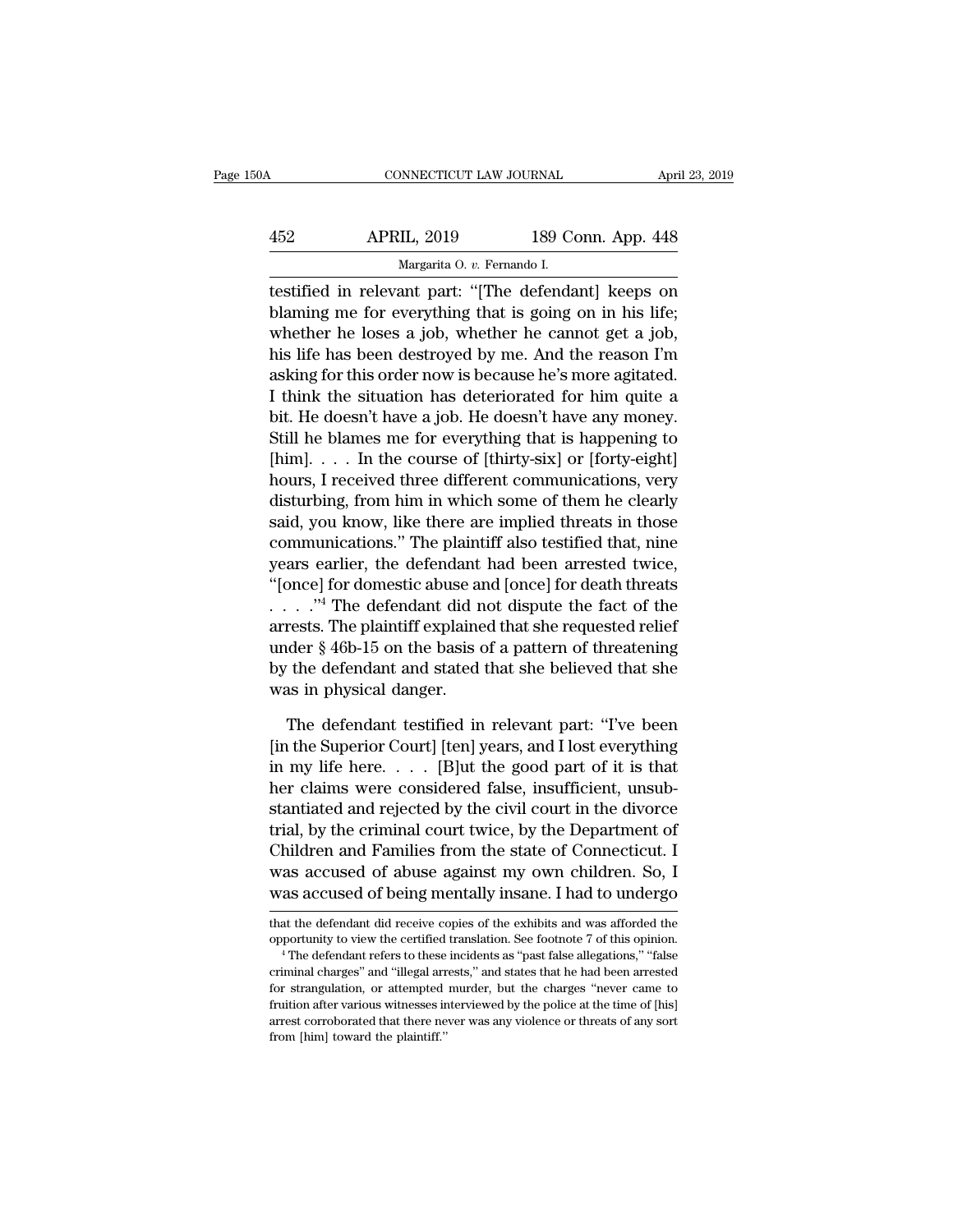| 2019               | CONNECTICUT LAW JOURNAL                                 |                    | Page 151A |
|--------------------|---------------------------------------------------------|--------------------|-----------|
| 189 Conn. App. 448 |                                                         | <b>APRIL, 2019</b> | 453       |
|                    | Margarita O. v. Fernando I.                             |                    |           |
|                    | ten evaluations with independent psychiatrists and psy- |                    |           |

The CONNECTICUT LAW JOURNAL<br>
189 Conn. App. 448 APRIL, 2019 453<br>
189 Margarita O. v. Fernando I.<br>
199 Margarita O. v. Fernando I.<br>
199 Margarita O. v. Fernando I.<br>
199 Chologists. One was appointed by the court. They all 189 Conn. App. 448 APRIL, 2019 453<br>Margarita 0. v. Fernando I.<br>Then evaluations with independent psychiatrists and psychologists. One was appointed by the court. They all<br>expressed on the record that I'm not a violent man. 189 Conn. App. 448 APRIL, 2019 453<br>
Margarita O. v. Fernando I.<br>
ten evaluations with independent psychiatrists and psychologists. One was appointed by the court. They all<br>
expressed on the record that I'm not a violent m 189 Conn. App. 448 APRIL, 2019 453<br>
Margarita O. v. Fernando I.<br>
ten evaluations with independent psychiatrists and psychologists. One was appointed by the court. They all<br>
expressed on the record that I'm not a violent ma Margarita O. v. Fernando I.<br>
ten evaluations with independent psychiatrists and psychologists. One was appointed by the court. They all<br>
expressed on the record that I'm not a violent man. I<br>
never had any history of viole Marganta O. v. Fernando I.<br>
ten evaluations with independent psychiatrists and psychologists. One was appointed by the court. They all<br>
expressed on the record that I'm not a violent man. I<br>
never had any history of viole ten evaluations with independent psychiatrists and psychologists. One was appointed by the court. They all expressed on the record that I'm not a violent man. I<br>never had any history of violence in my life. . . . Furtherm chologists. One was appointed by the court. They all expressed on the record that I'm not a violent man. I never had any history of violence in my life. . . . Furthermore, it was proven . . . and I have all the records. U expressed on the record that I'm not a violent man. I<br>never had any history of violence in my life.... Fur-<br>thermore, it was proven ... and I have all the records.<br>Unfortunately it's [ten] years and maybe a snippet could<br> Wer had any history of violence in hiy life.  $\ldots$  Pul-<br>ermore, it was proven  $\ldots$  and I have all the records.<br>ifortunately it's [ten] years and maybe a snippet could<br>portrayed as something lethal, but is, again, false.<br> Unfortunately it's [ten] years and maybe a snippet could<br>be portrayed as something lethal, but is, again, false.<br> $\dots$  [T]he plaintiff has a history of deceit, fraud, entrap-<br>ment, [and] provocations that it goes for years

be portrayed as something lethal, but is, again, false.<br>
... [T]he plaintiff has a history of deceit, fraud, entrap-<br>
ment, [and] provocations that it goes for years."<sup>5</sup><br>
In addition to the foregoing testimony, the plaint be portrayed as something retrial, but is, again, raise.<br>  $\ldots$  [T]he plaintiff has a history of deceit, fraud, entrapment, [and] provocations that it goes for years."<sup>5</sup><br>
In addition to the foregoing testimony, the plain  $\ldots$  [1] the plaintiff has a filstory of decent, fraud, entrap-<br>ment, [and] provocations that it goes for years."<sup>5</sup><br>In addition to the foregoing testimony, the plaintiff<br>submitted several exhibits, including copies of t In addition to the foregoing testimony, the plaintiff<br>submitted several exhibits, including copies of text mes-<br>sages and e-mails that the defendant had sent her. The<br>text messages and one of the e-mails had been written<br>i In addition to the foregoing testimony, the plaintiff<br>submitted several exhibits, including copies of text mes-<br>sages and e-mails that the defendant had sent her. The<br>text messages and one of the e-mails had been written<br>i submitted several exhibits, inclust sages and e-mails that the deferent<br>text messages and one of the e<br>in Spanish. The plaintiff, therefore<br>ing copies of the original com<br>as an exhibit during the hearin<br>of these communicat ges and e-mans that the defendant had sent her. The<br>st messages and one of the e-mails had been written<br>Spanish. The plaintiff, therefore, in addition to provid-<br>g copies of the original communications, submitted<br>an exhibi rext messages and one of the e-mails had been written<br>in Spanish. The plaintiff, therefore, in addition to provid-<br>ing copies of the original communications, submitted<br>as an exhibit during the hearing a certified translati

relevants. The plannin, interefore, in addition to providing copies of the original communications, submitted as an exhibit during the hearing a certified translation of these communications.<br>First, on March 29, 2018, the ing copies of the original communications, submitted<br>as an exhibit during the hearing a certified translation<br>of these communications.<br>First, on March 29, 2018, the defendant had sent the<br>plaintiff an e-mail, written in En First, on March 29, 2018, the defendant had sent the plaintiff an e-mail, written in English, which stated in relevant part: "I had your associates in [G]reenwich all over me, from firefighters, police officers, public  $\$ plaintiff an e-mail, written in English, which stated in relevant part: "I had your associates in [G]reenwich all over me, from firefighters, police officers, public  $\frac{5}{100}$  appeal, the defendant claims that the court

relevant part: "I had your associates i<br>all over me, from firefighters, police of<br> $\frac{1}{100}$  fon appeal, the defendant claims that the court en<br>plaintiff's [pattern of] advancing civil claims illegally .<br>ever, nothing in The beginning of the hearing of the hearing memorandum, with attacked exhibits.<br>By on appeal, the defendant claims that the court erred by ignoring "the aintiff's [pattern of] advancing civil claims illegally . . . . " Th

The same over the strong internal memorial over the space of  $\frac{1}{2}$  on appeal, the defendant claims that the court erred by ignoring "the plaintiff's [pattern of] advancing civil claims illegally  $\ldots$ ." There is, howe <sup>5</sup> On appeal, the defendant claims that the court erred by ignoring "the plaintiff's [pattern of] advancing civil claims illegally  $\ldots$ ." There is, however, nothing in the record to support this claim. At the beginning monthly parties from previous proceedings and that the memorandum and the parties from provided the court with a copy of his thirty-five page prehearing memorandum, with attached exhibits. The defendant explained that the parameter of provided to support this claim.<br>
At the beginning of the hearing, the defendant provided the court with a<br>
copy of his thirty-five page prehearing memorandum, with attached exhibits.<br>
The defendant explained t At the beginning of the hearing, the defendant provided the court with a copy of his thirty-five page prehearing memorandum, with attached exhibits. The defendant explained that the exhibits included copies of sworn testim copy of his thirty-five page prehearing memorandum, with attached exhibits.<br>The defendant explained that the exhibits included copies of sworn testimony of the parties from previous proceedings and that the memorandum<br>was The defendant explained that the exhibits included copies of sworn testi-<br>mony of the parties from previous proceedings and that the memorandum<br>was intended to provide the court with "the full picture of why this is<br>happen mony of the parties from previous proceedings and that the memorandum was intended to provide the court with "the full picture of why this is happening right now; what is the timing, the context, and the falsehood behind i was intended to provid<br>happening right now; v<br>behind it." Moreover, at<br>what he characterizes a<br>claims through extortio<br>defamation . . . ."<br>Nothing in the record pening right now; what is the timing, the context, and the falsehood hind it." Moreover, at the hearing, the defendant testified, at length, about aat he characterizes as the plaintiff's "modus operandi of advancing civil in the behind it." Moreover, at the hearing, the defendant testified, at length, about what he characterizes as the plaintiff's "modus operandi of advancing civil claims through extorion in the way of false criminal charge

See footnote 3 of this opinion. Rather, at the conclusion of advancing civil<br>defamation  $\ldots$ ."<br>Nothing in the record supports the defendant's assertion that the court<br>ignored his testimony or failed to consider his prehe claims through extortion in the way of false criminal charges and overall defamation  $\ldots$ ."<br>Nothing in the record supports the defendant's assertion that the court<br>ignored his testimony or failed to consider his preheari defamation  $\ldots$ ."<br>Nothing in the record supports the defendant's assertion that the court<br>ignored his testimony or failed to consider his prehearing memorandum.<br>See footnote 3 of this opinion. Rather, at the conclusion o defamation  $\ldots$ ."<br>Nothing in the record supports the defendant's assertion that the court<br>ignored his testimony or failed to consider his prehearing memorandum.<br>See footnote 3 of this opinion. Rather, at the conclusion o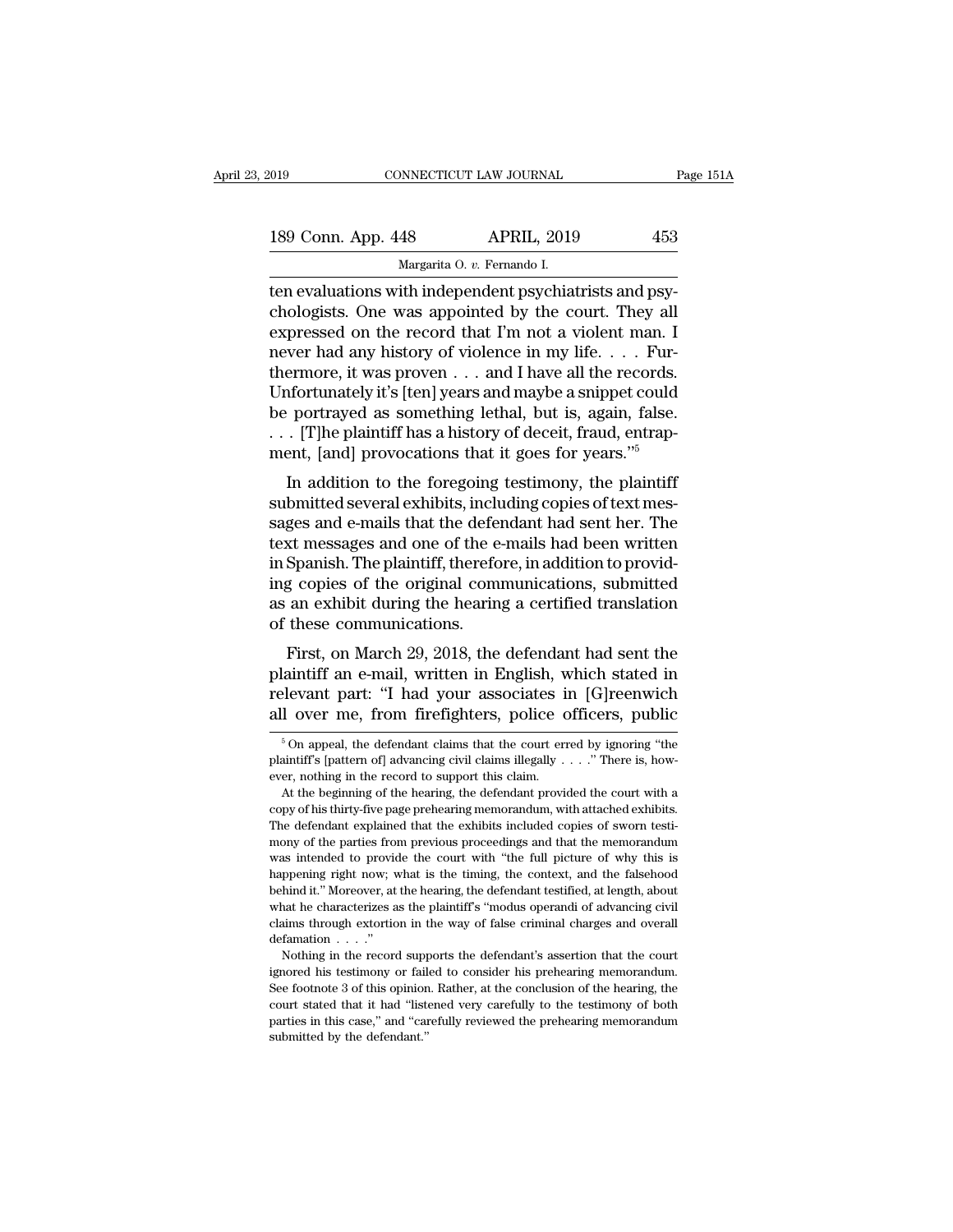| 52A       | CONNECTICUT LAW JOURNAL              |                    | April 23, 2019 |
|-----------|--------------------------------------|--------------------|----------------|
| 454       | <b>APRIL, 2019</b>                   | 189 Conn. App. 448 |                |
|           | Margarita O. v. Fernando I.          |                    |                |
| employees | So I refrained myself from confront- |                    |                |

CONNECTICUT LAW JOURNAL APT<br>
454 APRIL, 2019 189 Conn. App. 448<br>
Margarita O. v. Fernando I.<br>
employees . . . . So I refrained myself from confront-<br>
ing the scene, the last thing I wanted was to make a<br>
different sert of 454 APRIL, 2019 189 Conn. App. 448<br>Margarita 0. v. Fernando I.<br>employees . . . . So I refrained myself from confront-<br>ing the scene, the last thing I wanted was to make a<br>different sort of scene in front of our kids' docto APRIL, 2019 189 Conn. App. 448<br>
Margarita O. v. Fernando I.<br>
employees . . . . So I refrained myself from confront-<br>
ing the scene, the last thing I wanted was to make a<br>
different sort of scene in front of our kids' docto  $\begin{array}{ll}\n & \text{APRIL, 2019} & \text{189 Conn. App. 448}\n\hline\n & \text{Margarita 0. } v. \text{ Fernando I.}\n\end{array}$ employees . . . . So I refrained myself from confronting the scene, the last thing I wanted was to make a different sort of scene in front of our kid APRIL, 2019 189 Conn. App. 448<br>
Margarita 0.  $v$ . Fernando I.<br>
employees . . . . So I refrained myself from confront-<br>
ing the scene, the last thing I wanted was to make a<br>
different sort of scene in front of our kids' do Marganta 0.  $v$ . Fernando I.<br>
employees . . . . So I refrained myself from confront-<br>
ing the scene, the last thing I wanted was to make a<br>
different sort of scene in front of our kids' doctor . . . .<br>
But [I'm] telling y employees  $\ldots$  . So I refrained myself from confront-<br>ing the scene, the last thing I wanted was to make a<br>different sort of scene in front of our kids' doctor  $\ldots$ .<br>But [I'm] telling you for you to think before you and ing the scene, the last thing I wanted was to make a<br>different sort of scene in front of our kids' doctor  $\dots$ .<br>But [I'm] telling you for you to think before you and<br>your attorney speak, what our kids should have experi-<br> different sort of scene in front of our kids' doctor . . . .<br>But [I'm] telling you for you to think before you and<br>your attorney speak, what our kids should have experi-<br>enced and must experience is their parents together, But [I'm] telling you for you to think before you and<br>your attorney speak, what our kids should have experi-<br>enced and must experience is their parents together,<br>in front of them, telling them the very same message,<br>absolu your attorney speak, what our kids should have experienced and must experience is their parents together,<br>in front of them, telling them the very same message,<br>absolutely in sync, with love, clarity and support, and<br>this h enced and must experience is their parents together,<br>in front of them, telling them the very same message,<br>absolutely in sync, with love, clarity and support, and<br>this has not happened because of you, and it's still not<br>h in front of them, telling them the very same message,<br>absolutely in sync, with love, clarity and support, and<br>this has not happened because of you, and it's still not<br>happening because of you. You have prevented this<br>from absolutely in sync, with love, clarity and support, and<br>this has not happened because of you, and it's still not<br>happening because of you. You have prevented this<br>from happening for almost [ten] years, against the law,<br>com this has not happened because of you, and it's still not<br>happening because of you. You have prevented this<br>from happening for almost [ten] years, against the law,<br>common sense and their [well-being]. . . . And the rea-<br>son happening because of you. You have prevented this<br>from happening for almost [ten] years, against the law,<br>common sense and their [well-being]. . . . And the rea-<br>son for that to be the case, as I see it, it's that you<br>don' from happening for almost [ten] years, against the law,<br>common sense and their [well-being]. . . . And the rea-<br>son for that to be the case, as I see it, it's that you<br>don't understand that our relationship only exists du common sense and their [well-being]. . . . And the reason for that to be the case, as I see it, it's that you don't understand that our relationship only exists due to them, as a result of them, because of them. If they w son for that to be the case, as I see it, it's that you don't understand that our relationship only exists due<br>to them, as a result of them, because of them. If they<br>were not in this world, after what you've done in my<br>li don't understand that our relationship only exists due<br>to them, as a result of them, because of them. If they<br>were not in this world, after what you've done in my<br>life until now, I wouldn't even know anything about<br>you, wh to them, as a result of them, because of them. If they<br>were not in this world, after what you've done in my<br>life until now, I wouldn't even know anything about<br>you, whether you exist or not . . . your conduct is<br>irresolut were not in this world, after what you've done in my<br>life until now, I wouldn't even know anything about<br>you, whether you exist or not . . . your conduct is<br>irresolute, without changing tracks in anything, without<br>firing life until now, I wouldn't even know anything about<br>you, whether you exist or not . . . your conduct is<br>irresolute, without changing tracks in anything, without<br>firing the unethical lawyer only you decided to retain,<br>witho you, whether you exist or not  $\ldots$  your conduct is<br>irresolute, without changing tracks in anything, without<br>firing the unethical lawyer only you decided to retain,<br>without giving back to me, reimbursing me, what you<br>must irresolute, without changing tracks in anything, without<br>firing the unethical lawyer only you decided to retain,<br>without giving back to me, reimbursing me, what you<br>must in the name of decency and justice . . . . You<br>don't firing the unethical lawyer only you decided to retain,<br>without giving back to me, reimbursing me, what you<br>must in the name of decency and justice  $\ldots$ . You<br>don't get it. This is inconceivable to me, the fact you<br>don't without giving back to me, reimbursing me, what you<br>must in the name of decency and justice  $\ldots$ . You<br>don't get it. This is inconceivable to me, the fact you<br>don't even understand what sort of man I am. You do<br>what I tel must in the name of decency and justice  $\ldots$  . You<br>don't get it. This is inconceivable to me, the fact you<br>don't even understand what sort of man I am. You do<br>what I tell you, and you have a positive response from<br>me. Pe don't get it. This is inconceivable to me, the fact you<br>don't even understand what sort of man I am. You do<br>what I tell you, and you have a positive response from<br>me. Period. Why? Because what I tell you is no other<br>thing don't even understand what sort of man I am. You do<br>what I tell you, and you have a positive response from<br>me. Period. Why? Because what I tell you is no other<br>thing than what you should have done and should do<br>under the l what I tell you, and you have a positive response from<br>me. Period. Why? Because what I tell you is no other<br>thing than what you should have done and should do<br>under the law and what's right in itself. And so happens<br>that i me. Period. Why? Because what I tell you is no other<br>thing than what you should have done and should do<br>under the law and what's right in itself. And so happens<br>that it is me saying it. Is there some feminist and related<br>b thing than what you should have done and should do<br>under the law and what's right in itself. And so happens<br>that it is me saying it. Is there some feminist and related<br>belief against it? Stupidities about control and incon under the law and what's right in itself. And so happens<br>that it is me saying it. Is there some feminist and related<br>belief against it? Stupidities about control and inconve-<br>niences. They can go and dominate themselves . that it is me saying it. Is there some feminist and related<br>belief against it? Stupidities about control and inconve-<br>niences. They can go and dominate themselves . . .<br>we've got [ten] years of this already. There's a law belief against it? Stupidities about control and inconve-<br>niences. They can go and dominate themselves . . . .<br>we've got [ten] years of this already. There's a law to<br>be obeyed, giving me control over what I must control<br>f niences. They can go and dominate themselves . . . we've got [ten] years of this already. There's a law to be obeyed, giving me control over what I must control for being a father (natural law and rights), an outstanding f we've got [ten] years of this already. There's a law to<br>be obeyed, giving me control over what I must control<br>for being a father (natural law and rights), an outstand-<br>ing father as you said, and a loving one per the opini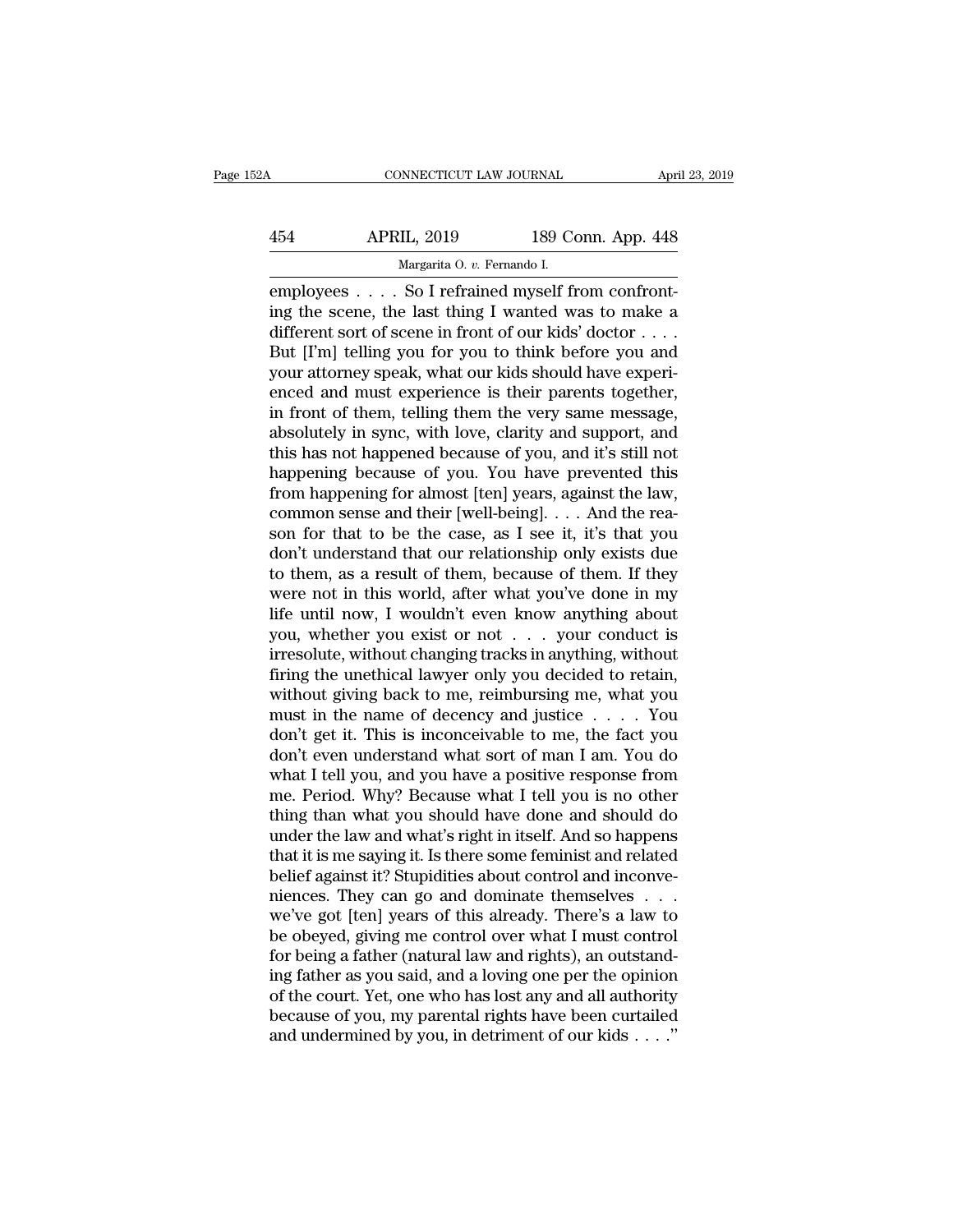| 019                | CONNECTICUT LAW JOURNAL                           | Page 153A |
|--------------------|---------------------------------------------------|-----------|
| 189 Conn. App. 448 | <b>APRIL, 2019</b>                                | 455       |
|                    | Margarita O. v. Fernando I.                       |           |
|                    | On April 27 2018 the defendant sent the plaintiff |           |

CONNECTICUT LAW JOURNAL Page 1532<br>
9 Conn. App. 448 APRIL, 2019 455<br>
Margarita 0. v. Fernando I.<br>
On April 27, 2018, the defendant sent the plaintiff<br>
other e-mail. The certified translation reads in rele-<br>
nt part : "On M 189 Conn. App. 448 APRIL, 2019 455<br>
Margarita 0. v. Fernando I.<br>
On April 27, 2018, the defendant sent the plaintiff<br>
another e-mail. The certified translation reads in rele-<br>
vant part: "On Monday I met with a group of fr 189 Conn. App. 448 APRIL, 2019 455<br>
Margarita 0.  $v$ . Fernando I.<br>
On April 27, 2018, the defendant sent the plaintiff<br>
another e-mail. The certified translation reads in rele-<br>
vant part: "On Monday I met with a group of 189 Conn. App. 448 APRIL, 2019 455<br>
Margarita O. v. Fernando I.<br>
On April 27, 2018, the defendant sent the plaintiff<br>
another e-mail. The certified translation reads in rele-<br>
vant part: "On Monday I met with a group of f Margarita O. v. Fernando I.<br>
On April 27, 2018, the defendant sent the plaintiff<br>
another e-mail. The certified translation reads in rele-<br>
vant part: "On Monday I met with a group of friends<br>
to pray, etc., and before I h Margarita O. v. Fernando I.<br>
On April 27, 2018, the defendant sent the plaintiff<br>
another e-mail. The certified translation reads in rele-<br>
vant part: "On Monday I met with a group of friends<br>
to pray, etc., and before I On April 27, 2018, the defendant sent the plaintiff<br>another e-mail. The certified translation reads in rele-<br>vant part: "On Monday I met with a group of friends<br>to pray, etc., and before I had prayed to God, and I was<br>thi another e-mail. The certified translation reads in relevant part: "On Monday I met with a group of friends<br>to pray, etc., and before I had prayed to God, and I was<br>thinking about what your attorney said: 'you lose  $\ldots$ ', vant part: "On Monday I met with a group of friends<br>to pray, etc., and before I had prayed to God, and I was<br>thinking about what your attorney said: 'you lose . . .',<br>after accusing me of being a Nazi, crazy and an abuser to pray, etc., and before I had prayed to God, and I was<br>thinking about what your attorney said: 'you lose . . .',<br>after accusing me of being a Nazi, crazy and an abuser<br>. . . . I have God, and the fact that you have chea thinking about<br>after accusing  $1$ <br> $\ldots$  . I have G<br>me, robbed me<br>that type of po<br>brought with it<br>what it is.<br>"The fact tha the factual means of being a Nazi, crazy and an abuser<br>
. . I have God, and the fact that you have cheated<br>
e, robbed me, and swindled me in that way and with<br>
at type of people, as well as everything that that<br>
ought with  $\ldots$  is a composite that you have cheated me, robbed me, and swindled me in that way and with that type of people, as well as everything that that brought with it in my life for many years already, it is what it is.<br>
"Th

me, robbed me, and swindled me in that way and with<br>that type of people, as well as everything that that<br>brought with it in my life for many years already, it is<br>what it is.<br>"The fact that you have destroyed my life by acc that type or people, as well as everything that that<br>brought with it in my life for many years already, it is<br>what it is.<br>"The fact that you have destroyed my life by accusing<br>me of being an abuser and crazy, the inherited brought with it in my life for many years aready, it is<br>what it is.<br>"The fact that you have destroyed my life by accusing<br>me of being an abuser and crazy, the inherited good<br>name that your own children bear already staine what it is.<br>
"The fact that you have destroyed my life by accus<br>
me of being an abuser and crazy, the inherited go<br>
name that your own children bear already stained f<br>
ever, their father vilified by riffraff of all types, The ract that you have destroyed my life by accusing<br>
e of being an abuser and crazy, the inherited good<br>
me that your own children bear already stained for-<br>
er, their father vilified by riffraff of all types, etc.,<br>
d m me or being an abuser and crazy, the innerited good<br>name that your own children bear already stained for-<br>ever, their father vilified by riffraff of all types, etc.,<br>and my own family harmed to an unthinkable extreme<br> $\dots$ 

mame that your own children bear already stained for-<br>ever, their father vilified by riffraff of all types, etc.,<br>and my own family harmed to an unthinkable extreme<br> $\ldots$  Lack of intelligence and pure evil.  $\ldots$ <br>"You lac ever, their lather villined by rifirant of all types, etc.,<br>and my own family harmed to an unthinkable extreme<br> $\ldots$  Lack of intelligence and pure evil.  $\ldots$ <br>"You lack a minimum conscience to understand that<br>decent peopl and my own ramily narmed to an untimixable extreme<br>  $\ldots$  . Lack of intelligence and pure evil.  $\ldots$ <br>
"You lack a minimum conscience to understand that<br>
decent people don't do what you did and have been<br>
doing, they don' firemen, schools and ideologized social structures (in "You lack a minimum conscience to understand that<br>decent people don't do what you did and have been<br>doing, they don't hire attorneys and a certain type of<br>them at that—especially, when it was not necessary, it<br>never was decent people don't do what you did and have been<br>doing, they don't hire attorneys and a certain type of<br>them at that—especially, when it was not necessary, it<br>never was . . . nor do they similarly use the police,<br>firemen, doing, they don't hire attorneys and a certain type of<br>them at that—especially, when it was not necessary, it<br>never was . . . nor do they similarly use the police,<br>firemen, schools and ideologized social structures (in<br>a s them at that—especially, when it was not necessary, it<br>never was  $\dots$  nor do they similarly use the police,<br>firemen, schools and ideologized social structures (in<br>a society fragmented by hate due of concepts of race,<br>soci never was . . . . nor do they similarly use the police,<br>firemen, schools and ideologized social structures (in<br>a society fragmented by hate due of concepts of race,<br>social class, origin, religion, and questions of identity firemen, schools and ideologized social structures (in<br>a society fragmented by hate due of concepts of race,<br>social class, origin, religion, and questions of identity)<br>in order to harass and destroy the life of the father a society fragmented by hate due of concepts of race,<br>social class, origin, religion, and questions of identity)<br>in order to harass and destroy the life of the father of<br>their children. Only someone morally and spiritually social class, origin, religion, and questions of identity)<br>in order to harass and destroy the life of the father of<br>their children. Only someone morally and spiritually<br>sick can do such a thing. It's already been almost te in order to harass and destroy the life of the father of<br>their children. Only someone morally and spiritually<br>sick can do such a thing. It's already been almost ten<br>years of this craziness, exclusively carried on by you,<br>e their children. Only someone morally and spiritually<br>sick can do such a thing. It's already been almost ten<br>years of this craziness, exclusively carried on by you,<br>even though several groups have done their part due<br>to the sick can do such a thing. It's already been almost ten<br>years of this craziness, exclusively carried on by you,<br>even though several groups have done their part due<br>to their respective motivations. You have decided not<br>to ch mitments. en the compare their respective motivations. You have decided not change your course, staying firm in the error, the nominy and the cheating . . . and as if this were not ough, counter to your legal representations and com to their respective motivations. You have decided not<br>to change your course, staying firm in the error, the<br>ignominy and the cheating . . . and as if this were not<br>enough, counter to your legal representations and com-<br>mit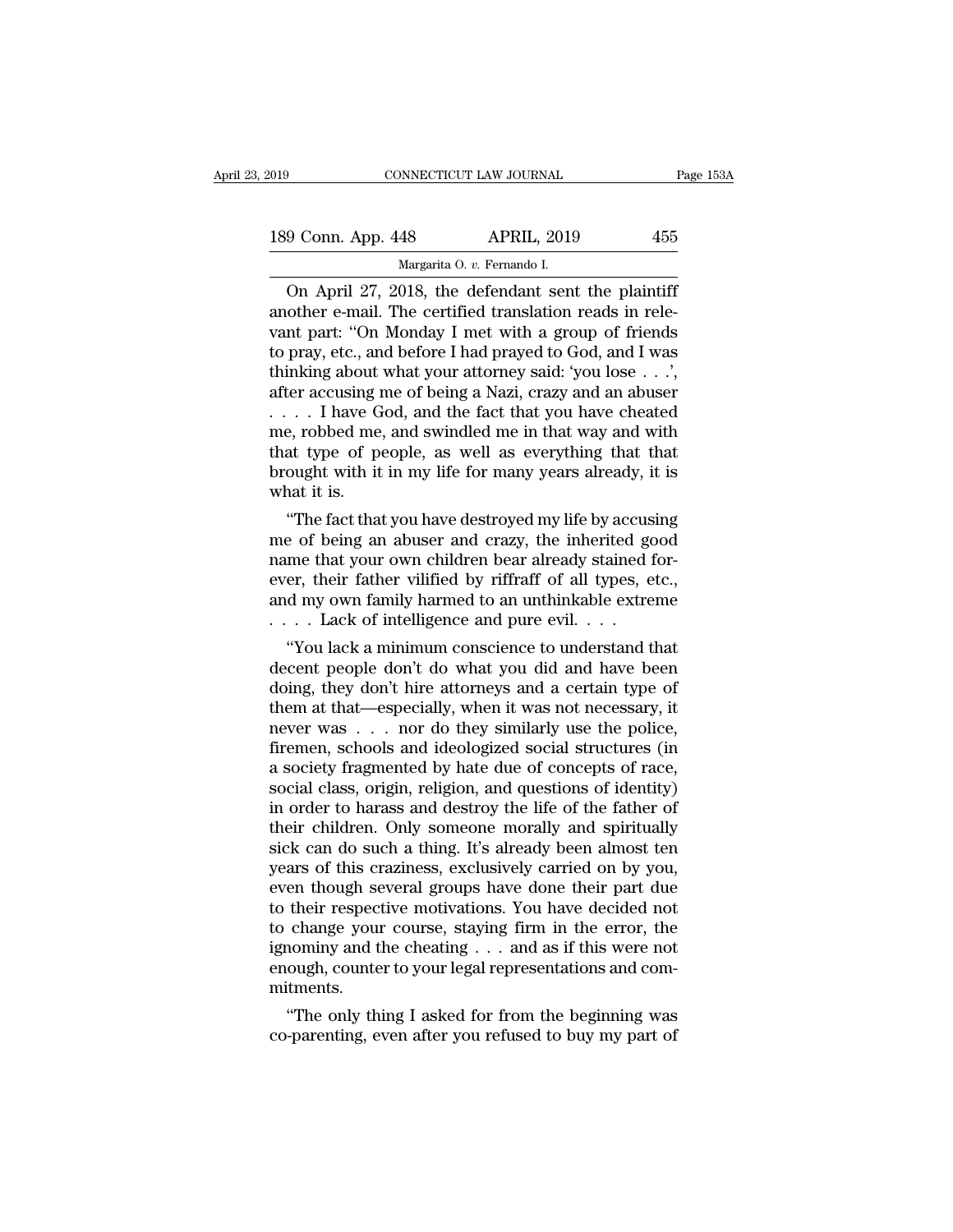| 54A | CONNECTICUT LAW JOURNAL                                   |                    | April 23, 2019 |
|-----|-----------------------------------------------------------|--------------------|----------------|
| 456 | <b>APRIL, 2019</b>                                        | 189 Conn. App. 448 |                |
|     | Margarita O. v. Fernando I.                               |                    |                |
|     | the house and consent to that and it is specifically what |                    |                |

CONNECTICUT LAW JOURNAL April 23, 2019<br>
APRIL, 2019 189 Conn. App. 448<br>
Margarita O. v. Fernando I.<br>
The house and consent to that, and it is specifically what<br>
you have refused even until today. And we have all lost<br>
so m 456 APRIL, 2019 189 Conn. App. 448<br>Margarita 0. v. Fernando I.<br>the house and consent to that, and it is specifically what<br>you have refused even until today. And we have all lost<br>so much, but especially on the human level o  $\begin{array}{r} \text{APRIL, 2019} \end{array}$  189 Conn. App. 448<br>
Margarita 0. v. Fernando I.<br>
the house and consent to that, and it is specifically what<br>
you have refused even until today. And we have all lost<br>
so much, but especially on  $\frac{\text{APRIL, 2019}}{\text{Margarita 0. } v. \text{ Fernando I.}}$ <br>
the house and consent to that, and it is specifically what<br>
you have refused even until today. And we have all lost<br>
so much, but especially on the human level our children,<br>
who have Margarita O. v. Fernando I.<br>
the house and consent to that, and it is specifically what<br>
you have refused even until today. And we have all lost<br>
so much, but especially on the human level our children,<br>
who have not seen Margarita O. v. Fernando I.<br>
the house and consent to that, and it is specifically what<br>
you have refused even until today. And we have all lost<br>
so much, but especially on the human level our children,<br>
who have not seen the house and consent to that, and it is specifically what<br>you have refused even until today. And we have all lost<br>so much, but especially on the human level our children,<br>who have not seen their parents greet each other a you have refused even until today. And we have all lost<br>so much, but especially on the human level our children,<br>who have not seen their parents greet each other and<br>interact civilly in almost ten years already due to your so much, but especially on the human level our children,<br>who have not seen their parents greet each other and<br>interact civilly in almost ten years already due to your<br>own decision . . . all their infancy, to the point that who have not seen their parents greet each other and<br>interact civilly in almost ten years already due to your<br>own decision . . . all their infancy, to the point that it<br>no longer has relevance . . . . while at times, for<br> interact civilly in almost ten years already due to your<br>own decision . . . all their infancy, to the point that it<br>no longer has relevance . . . . while at times, for<br>moments and reciprocally you became tired of stupidiown decision . . . all their infancy, to the point that it<br>no longer has relevance . . . . while at times, for<br>moments and reciprocally you became tired of stupidi-<br>ties like little smiles and that sort of thing in churche no longer has relevance . . . while at times, for<br>moments and reciprocally you became tired of stupidi-<br>ties like little smiles and that sort of thing in churches<br>and public sites . . . something frankly lunatic. You<br>robbe moments and reciprocally you **t**<br>ties like little smiles and that so<br>and public sites . . . somethin<br>robbed your children of the o<br>with two parents, separated bu<br>each other, as ordered by the<br>own legal representatives.<br>"Wh S inte inte sinies and that sort of thing in churcles<br>
d public sites . . . something frankly lunatic. You<br>
bbed your children of the opportunity to grow up<br>
th two parents, separated but acting civilly toward<br>
ch other, a and public sites . . . Solitering Hankry funalic. Tou<br>robbed your children of the opportunity to grow up<br>with two parents, separated but acting civilly toward<br>each other, as ordered by the law according to your<br>own legal r

Fobbed your children of the opportunity to grow up<br>with two parents, separated but acting civilly toward<br>each other, as ordered by the law according to your<br>own legal representatives.<br>"What were you expecting? Smiles, welc with two parents, separated but acting civily toward<br>each other, as ordered by the law according to your<br>own legal representatives.<br>"What were you expecting? Smiles, welcoming and<br>nothing happened here . . . the subject fo each other, as ordered by the law according to your<br>own legal representatives.<br>"What were you expecting? Smiles, welcoming and<br>nothing happened here . . . the subject for me has<br>always been our children, not my relationshi what were you expecting? Smiles, welcoming and<br>mothing happened here . . . the subject for me has<br>always been our children, not my relationship with you<br>after everything I lived through. And I find it incompre-<br>hensible th "What were you expecting? Smiles, welcoming and<br>nothing happened here  $\ldots$  the subject for me has<br>always been our children, not my relationship with you<br>after everything I lived through. And I find it incompre-<br>hensible nothing happened here . . . the subject for me has<br>always been our children, not my relationship with you<br>after everything I lived through. And I find it incompre-<br>hensible that you don't understand it. My entire invest-<br>m always been our children, not my relationship with you<br>after everything I lived through. And I find it incompre-<br>hensible that you don't understand it. My entire invest-<br>ment of love, time, effort, professional decisions,<br> after everything I lived through. And I find it incomprehensible that you don't understand it. My entire investment of love, time, effort, professional decisions, deprivations of all types and resources provided for our ch hensible that you don't understand it. My entire invest-<br>ment of love, time, effort, professional decisions,<br>deprivations of all types and resources provided for our<br>children, you have destroyed. You have robbed and<br>defrau ment of love, time, effort, professional decisions,<br>deprivations of all types and resources provided for our<br>children, you have destroyed. You have robbed and<br>defrauded me. Of course, it is important that such injus-<br>tices deprivations of all types and resources provided for our children, you, have destroyed. You, have robbed and defrauded me. Of course, it is important that such injustices cannot remain unpunished. But the curious thing of children, you have destroyed. You have robbed and<br>defrauded me. Of course, it is important that such injus-<br>tices cannot remain unpunished. But the curious thing<br>of everything is that someone could think that they<br>could de defrauded me. Of course, it is important that such injustices cannot remain unpunished. But the curious thing<br>of everything is that someone could think that they<br>could destroy me and dominate me through my relation-<br>ship w tices cannot re<br>of everything<br>could destroy n<br>ship with you,<br>exclusive recip<br>you and I than<br>given me.<br>"It has not be Everything is that someone could think that they<br>
uld destroy me and dominate me through my relation-<br>
ip with you, something sincerely demented and an<br>
clusive recipe for tragedy. In this sense, I thanked<br>
u and I thank G ship with you, something sincerely demented and an exclusive recipe for tragedy. In this sense, I thanked you and I thank God for the good sense that you have given me.<br>"It has not been nor is it easy for me, but my greate

ship with you, something sincerely demented and an<br>exclusive recipe for tragedy. In this sense, I thanked<br>you and I thank God for the good sense that you have<br>given me.<br>"It has not been nor is it easy for me, but my greate Exclusive Fecipe for tragedy. In this sense, I thanked<br>you and I thank God for the good sense that you have<br>given me.<br>"It has not been nor is it easy for me, but my greatest<br>success is being happy in spite of this crazines you and I thank God for the good sense that you have<br>given me.<br>"It has not been nor is it easy for me, but my greatest<br>success is being happy in spite of this craziness. Con-<br>templating the possibility of my death many yea "It has not been nor is it easy for me, but my greatest<br>success is being happy in spite of this craziness. Con-<br>templating the possibility of my death many years ago,<br>I understood that the only one who loses here, if I all "It has not been nor is it easy for me, but my greatest success is being happy in spite of this craziness. Contemplating the possibility of my death many years ago, I understood that the only one who loses here, if I allo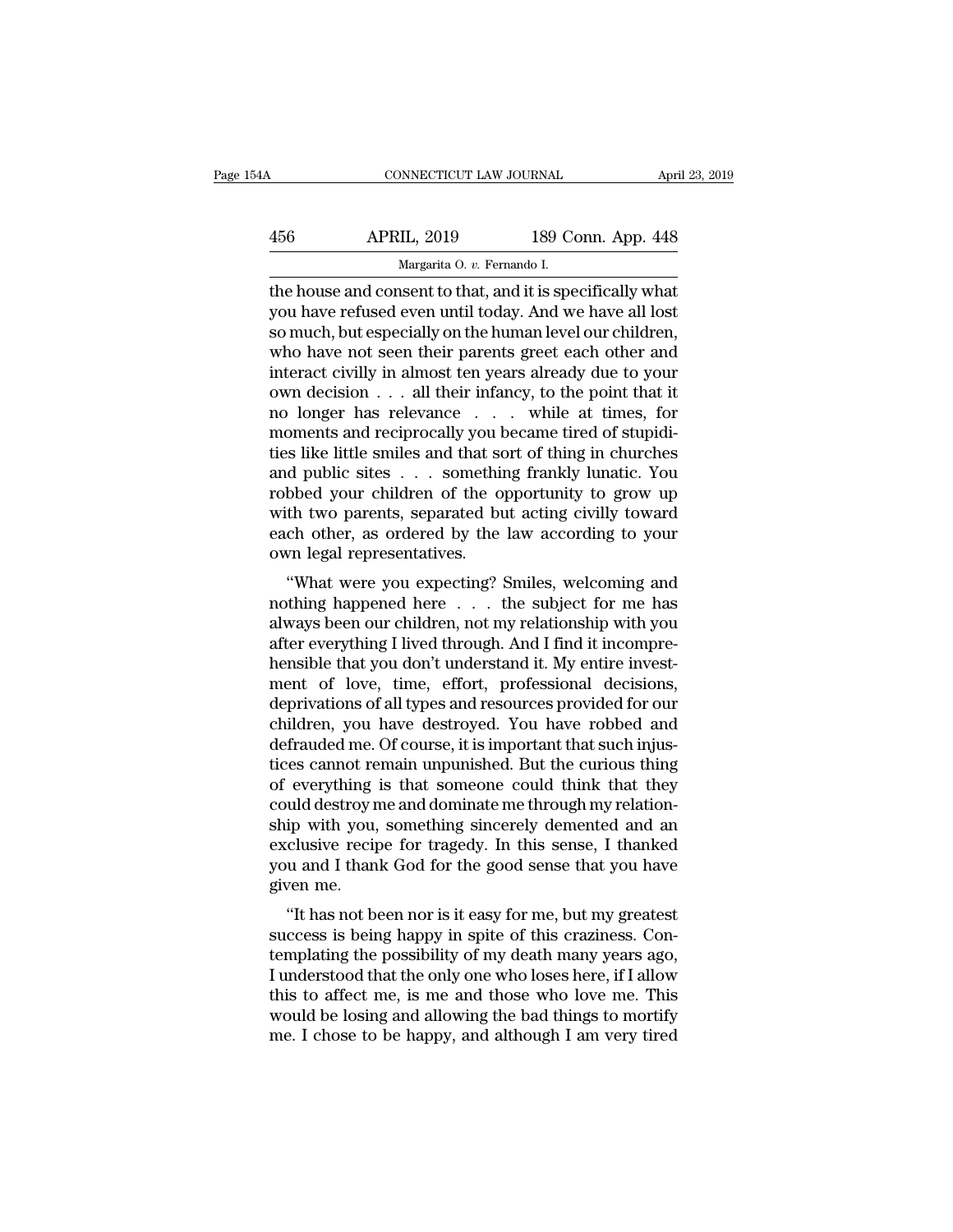| 019 |                    | CONNECTICUT LAW JOURNAL                              | Page 155A |
|-----|--------------------|------------------------------------------------------|-----------|
|     | 189 Conn. App. 448 | <b>APRIL, 2019</b>                                   | 457       |
|     |                    | Margarita O. v. Fernando I.                          |           |
|     |                    | and exhausted (deenly exhausted). Lam a hanny nerson |           |

connectricut LAW JOURNAL Page 18<br>
189 Conn. App. 448 APRIL, 2019 457<br>
Margarita 0. v. Fernando I.<br>
and exhausted (deeply exhausted), I am a happy person.<br>
The uncertainness of not knowing where I will live<br>
tomorrow in wha 189 Conn. App. 448 APRIL, 2019 457<br>Margarita 0. v. Fernando I.<br>and exhausted (deeply exhausted), I am a happy person.<br>The uncertainness of not knowing where I will live<br>tomorrow, in what country, not having a relationship<br> 189 Conn. App. 448 APRIL, 2019 457<br>
Margarita O. v. Fernando I.<br>
and exhausted (deeply exhausted), I am a happy person.<br>
The uncertainness of not knowing where I will live<br>
tomorrow, in what country, not having a relations 189 Conn. App. 448 APRIL, 2019 457<br>
Margarita O. v. Fernando I.<br>
and exhausted (deeply exhausted), I am a happy person.<br>
The uncertainness of not knowing where I will live<br>
tomorrow, in what country, not having a relation Margarita 0. v. Fernando I.<br>
and exhausted (deeply exhausted), I am a happy person.<br>
The uncertainness of not knowing where I will live<br>
tomorrow, in what country, not having a relationship<br>
with my daughters and not livi Marganta O. v. Fernando I.<br>
and exhausted (deeply exhausted), I am a happy person.<br>
The uncertainness of not knowing where I will live<br>
tomorrow, in what country, not having a relationship<br>
with my daughters and not livin and exhausted (deeply exhausted), I am a happy person.<br>The uncertainness of not knowing where I will live<br>tomorrow, in what country, not having a relationship<br>with my daughters and not living with my children as<br>much as I The uncertainness of not knowing where I will live<br>tomorrow, in what country, not having a relationship<br>with my daughters and not living with my children as<br>much as I would wish  $\ldots$  losing contact with them<br>over time  $\$ tomorrow, in what country, not having a relationship<br>with my daughters and not living with my children as<br>much as I would wish . . . losing contact with them<br>over time . . . having doubts, or if I'm out of work and<br>a roof with my daughters and not living with my children as<br>much as I would wish . . . losing contact with them<br>over time . . . having doubts, or if I'm out of work and<br>a roof to live or die under, I don't lose sleep. In one<br>way much as I would wish . . . losing contact with them<br>over time . . . having doubts, or if I'm out of work and<br>a roof to live or die under, I don't lose sleep. In one<br>way or another, justice will come, in this life or in th over time . . . having doubts, or if<br>a roof to live or die under, I don<br>way or another, justice will come<br>next one. Contemplating eternity,<br>here on earth is ephemeral . . .<br>[fifty] years old. Statistically speak<br>left than From the of the under, fush these seep. In one<br>ay or another, justice will come, in this life or in the<br>xt one. Contemplating eternity, our temporary stay<br>re on earth is ephemeral  $\dots$  and we are almost<br>fty] years old. St way or another, justice will collie, in this life of in the<br>next one. Contemplating eternity, our temporary stay<br>here on earth is ephemeral . . . and we are almost<br>[fifty] years old. Statistically speaking we have less tim

Thext one. Contemplaing eternity, our temporary stay<br>here on earth is ephemeral  $\ldots$  and we are almost<br>[fifty] years old. Statistically speaking we have less time<br>left than we have lived.  $\ldots$ <br>"On the other hand, for th Firsty J years old. Statistically speaking we have less time<br>left than we have lived. . . .<br>"On the other hand, for the professional that I am,<br>beyond the destruction of my career. And in your case,<br>you only decided to be [Inty] years old. Statistically speaking we have less time<br>left than we have lived....<br>"On the other hand, for the professional that I am,<br>beyond the destruction of my career. And in your case,<br>you only decided to be it s "On the other hand, for the professional that I am,<br>beyond the destruction of my career. And in your case,<br>you only decided to be it seriously—support through<br>the subject of identity policies, which makes me happy<br>for my c "On the other hand, for the professional that I am,<br>beyond the destruction of my career. And in your case,<br>you only decided to be it seriously—support through<br>the subject of identity policies, which makes me happy<br>for my c beyond the destruction of my career. And in your case,<br>you only decided to be it seriously—support through<br>the subject of identity policies, which makes me happy<br>for my children—after destroying my life, professional<br>and i you only decided to be it seriously—support through<br>the subject of identity policies, which makes me happy<br>for my children—after destroying my life, professional<br>and in general, not when we were married and the<br>family need the subject of identity policies, which makes me happy<br>for my children—after destroying my life, professional<br>and in general, not when we were married and the<br>family needed it more than ever. You didn't do more<br>than compla for my children—after destroying my life, professional<br>and in general, not when we were married and the<br>family needed it more than ever. You didn't do more<br>than complain that you had to work part-time, and<br>weren't worth an and in general, not when we were married and the<br>family needed it more than ever. You didn't do more<br>than complain that you had to work part-time, and<br>weren't worth anything at home or as a mother. . . .<br>Finally, a very s family needed it more than ever. You didn't do more<br>than complain that you had to work part-time, and<br>weren't worth anything at home or as a mother. . . .<br>Finally, a very serious mistake, for which I have paid<br>with intere than complain that you had to work part-time, and<br>weren't worth anything at home or as a mother. . . .<br>Finally, a very serious mistake, for which I have paid<br>with interest in this world. And what have you gained?<br>Destroyi for. And I hope that you can do it for yourself in time, Finally, a very serious mistake, for which I have paid<br>with interest in this world. And what have you gained?<br>Destroying the father of your children, robbing him,<br>and a job that you hate. Not even a mentally retarded<br>perso God.'' Exiroying the rather of your children, fobbing finit,<br>d a job that you hate. Not even a mentally retarded<br>rson acts that way. As I said, injustices will be paid<br>r. And I hope that you can do it for yourself in time,<br>cause and a job that you hate. Not even a memany retarded<br>person acts that way. As I said, injustices will be paid<br>for. And I hope that you can do it for yourself in time,<br>because otherwise your debt will be eternal before<br>God."

person acts that way. As I said, hijustices will be paid<br>for. And I hope that you can do it for yourself in time,<br>because otherwise your debt will be eternal before<br>God."<br>On August 28, 2018, the defendant sent the plaintif For Sand Thope that you can do it for yourself in time,<br>because otherwise your debt will be eternal before<br>God."<br>On August 28, 2018, the defendant sent the plaintiff<br>a series of text messages. With respect to the first mes because otherwise your debt will be eternal before<br>God."<br>On August 28, 2018, the defendant sent the plaintiff<br>a series of text messages. With respect to the first mes-<br>sage, the certified translation reads in relevant part Ood.<br>
On August 28, 2018, the defendant sent the plaintiff<br>
a series of text messages. With respect to the first mes-<br>
sage, the certified translation reads in relevant part:<br>
"Sometimes I wonder how it is possible that a On August 28, 2018, the defendant sent the plaintiff<br>a series of text messages. With respect to the first mes-<br>sage, the certified translation reads in relevant part:<br>"Sometimes I wonder how it is possible that a person<br>go a series of text messages. With respect to the first message, the certified translation reads in relevant part:<br>"Sometimes I wonder how it is possible that a person<br>goes up to receive the Host after what you have been<br>doin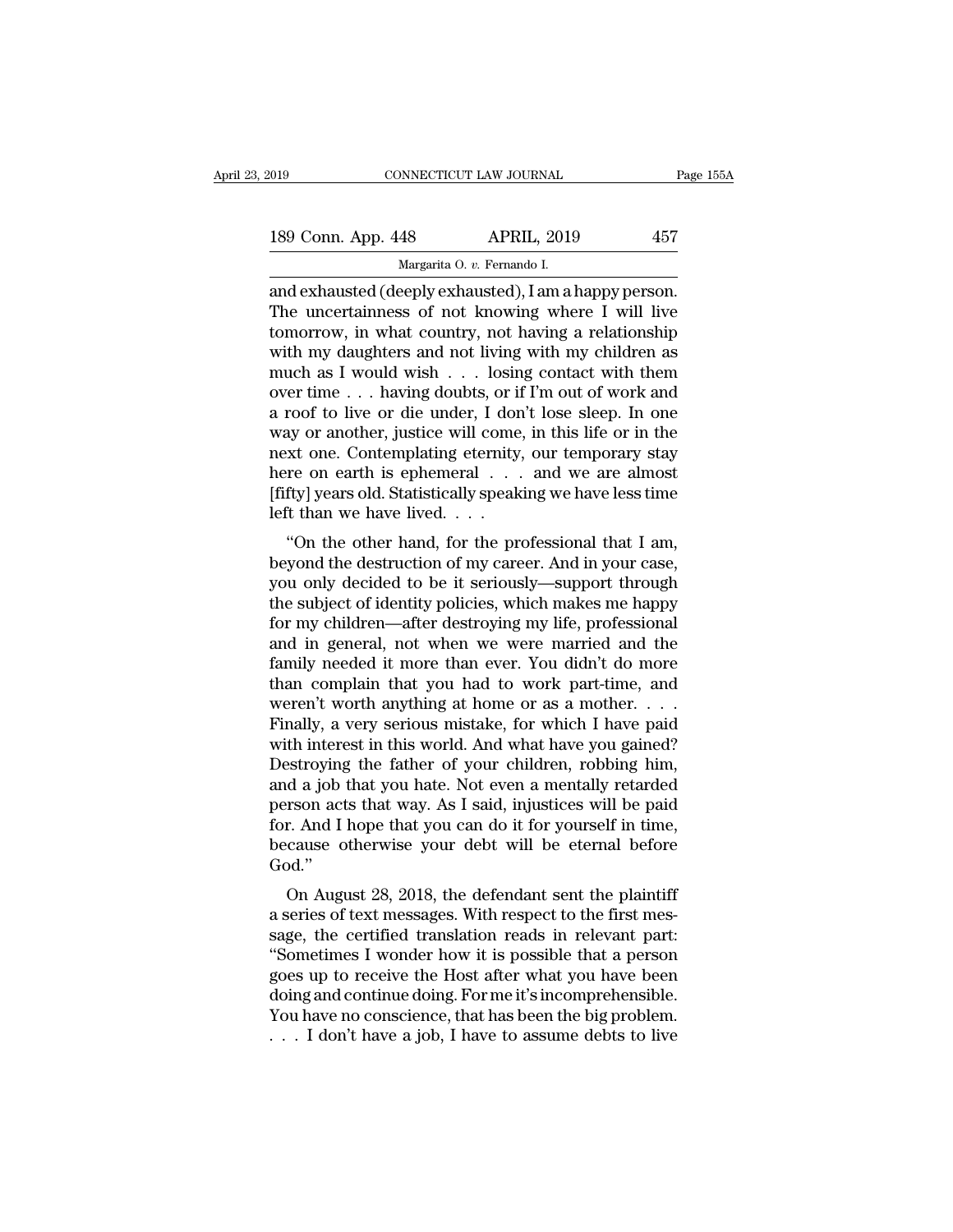| 56A | CONNECTICUT LAW JOURNAL                                |                    | April 23, 2019 |
|-----|--------------------------------------------------------|--------------------|----------------|
| 458 | <b>APRIL, 2019</b>                                     | 189 Conn. App. 448 |                |
|     | Margarita O. v. Fernando I.                            |                    |                |
|     | (if Lean) and probably I have to do with nothing after |                    |                |

CONNECTICUT LAW JOURNAL April 23, 2019<br>
458 APRIL, 2019 189 Conn. App. 448<br>
Margarita 0. v. Fernando I.<br>
(if I can) and probably I have to do with nothing after<br>
your thefts, fraud, social, judicial, and litigious persecu-458 APRIL, 2019 189 Conn. App. 448<br>Margarita 0. v. Fernando I.<br>(if I can) and probably I have to do with nothing after<br>your thefts, fraud, social, judicial, and litigious persecu-<br>tions—litigations that I will continue unt  $\begin{array}{c|c} \text{APRIL, 2019} & \text{189 Conn. App. 448} \\ \hline \text{Margarita 0. } v. \text{ Fernando I.} \\ \hline \text{(if I can) and probably I have to do with nothing after your thefts, fraud, social, judicial, and litigious perceutions—litigations that I will continue until justice is done, until I die if necessary. On the other hand, if you know the garbage that I have had to live with of the carbae.} \end{array}$  $\frac{\text{APRIL, 2019}}{\text{Margarita 0. } v. \text{ Fernando I.}}$ <br>
(if I can) and probably I have to do with nothing after<br>
your thefts, fraud, social, judicial, and litigious persecu-<br>
tions—litigations that I will continue until justice is<br>
done, u Margarita 0. *v.* Fernando I.<br>
(if I can) and probably I have to do with nothing after<br>
your thefts, fraud, social, judicial, and litigious persecu-<br>
tions—litigations that I will continue until justice is<br>
done, until I Marganta O. v. Fernando I.<br>
(if I can) and probably I have to do with nothing after<br>
your thefts, fraud, social, judicial, and litigious persecu-<br>
tions—litigations that I will continue until justice is<br>
done, until I die (if I can) and probably I have to do with nothing after<br>your thefts, fraud, social, judicial, and litigious persecu-<br>tions—litigations that I will continue until justice is<br>done, until I die if necessary. On the other hand your thefts, fraud, social, judicial, and litigious persecutions—litigations that I will continue until justice is done, until I die if necessary. On the other hand, if you knew the garbage that I have had to live with of tions—litigations that I will continue until justice is<br>done, until I die if necessary. On the other hand, if<br>you knew the garbage that I have had to live with of<br>harassment and the like by the groups connected to<br>your rif done, until I die if necessary. On the other hand, if<br>you knew the garbage that I have had to live with of<br>harassment and the like by the groups connected to<br>your riffraff lawyer, whom I told you that you have to<br>get rid o you knew the garbage that I have had to live with of harassment and the like by the groups connected to your riffraff lawyer, whom I told you that you have to get rid of in order to do things right, so even someone like yo harassment and the like by the groups connected to<br>your riffraff lawyer, whom I told you that you have to<br>get rid of in order to do things right, so even someone<br>like you would be surprised. You must think that that<br>short your riffraff lawyer, whom I told you that you have to<br>get rid of in order to do things right, so even someone<br>like you would be surprised. You must think that that<br>short time is all it takes, that time heals and stupiditi get rid of in order to do things right, so even someone<br>like you would be surprised. You must think that that<br>short time is all it takes, that time heals and stupidities<br>like that. It's been almost [ten] years, since I mad like you would be surprised. You must think that that<br>short time is all it takes, that time heals and stupidities<br>like that. It's been almost [ten] years, since I made you<br>a roadmap of what you would have to do or not do<br>j short time is all it takes, that time heals and stupidities<br>like that. It's been almost [ten] years, since I made you<br>a roadmap of what you would have to do or not do<br>justly, what is right and is correct among good people. like that. It's been almost [ten] years, since I made you<br>a roadmap of what you would have to do or not do<br>justly, what is right and is correct among good people.<br>That is the only thing that matters. And now the only<br>thing a roadmap of what you would have to do or not do<br>justly, what is right and is correct among good people.<br>That is the only thing that matters. And now the only<br>thing that helps is to return to me what is mine with<br>interest, justly, what is right and is correct among good people.<br>That is the only thing that matters. And now the only<br>thing that helps is to return to me what is mine with<br>interest, that you make right all the harm you have done<br>i That is the only thing that matters. And now the only<br>thing that helps is to return to me what is mine with<br>interest, that you make right all the harm you have done<br>in the proper way, and return to me my relationship<br>with thing that helps is to return to me what is mine with<br>interest, that you make right all the harm you have done<br>in the proper way, and return to me my relationship<br>with my daughters, in addition to being sorry and asking<br>fo interest, that you make right all the harm you have done<br>in the proper way, and return to me my relationship<br>with my daughters, in addition to being sorry and asking<br>for forgiveness. You, as you have wrongly taught our<br>dau in the proper way, and return to me my relationship<br>with my daughters, in addition to being sorry and asking<br>for forgiveness. You, as you have wrongly taught our<br>daughters, do not know how to ask for forgiveness,<br>something with my daughters, in addition to being sorry and asking<br>for forgiveness. You, as you have wrongly taught our<br>daughters, do not know how to ask for forgiveness,<br>something transcendental in life to be a good person,<br>which a for forgiveness. You, as you have wrongly taught our daughters, do not know how to ask for forgiveness, something transcendental in life to be a good person, which also means amending the harm caused. I cannot get over my incredible.'' In a subsequent text message, the defendant stated<br>relative message, the defendant state message, the defendant stated<br>relative."<br>In a subsequent text message, the defendant stated<br>relevant part: "If you don't intend to do which also hiears amending the narm caused. I cannot<br>get over my astonishment on seeing you walk to the<br>altar and receive the body of Christ. And you have been<br>doing it for over [ten] years. For me it's something<br>incredibl

get over hy astonishment on seeing you wank to the<br>altar and receive the body of Christ. And you have been<br>doing it for over [ten] years. For me it's something<br>incredible."<br>In a subsequent text message, the defendant state and and receive the body of Christ. And you have been<br>doing it for over [ten] years. For me it's something<br>incredible."<br>In a subsequent text message, the defendant stated<br>in relevant part: "If you don't intend to do what's Incredible."<br>
In a subsequent text message, the defendant stated<br>
in relevant part: "If you don't intend to do what's right,<br>
we'll continue in the courts—in one way or another,<br>
for my children, I will have justice. And i In a subsequent text message, the defendant stated<br>in relevant part: "If you don't intend to do what's right,<br>we'll continue in the courts—in one way or another,<br>for my children, I will have justice. And if I have to go,<br> In a subsequent text message, the defendant stated<br>in relevant part: "If you don't intend to do what's right,<br>we'll continue in the courts—in one way or another,<br>for my children, I will have justice. And if I have to go,<br> in relevant part: "If you don't intend to do what's rightwe'll continue in the courts—in one way or anothe for my children, I will have justice. And if I have to get I won't hesitate, I'll go.  $\dots$  It seems to me that yo First continue in the courts—in one way or another,<br>
r my children, I will have justice. And if I have to go,<br>
won't hesitate, I'll go.  $\dots$  I seems to me that you<br>
d those who advise you don't manage to understand<br>
e typ For my children, I will have justice. And if I have to go, I won't hesitate, I'll go.  $\dots$  It seems to me that you and those who advise you don't manage to understand the type of man with which you are dealing with and th From the<br>state, Figothermic state in the dial you and those who advise you don't manage to understand<br>the type of man with which you are dealing with and<br>the consequences of what has been done here."<br>That same day, the de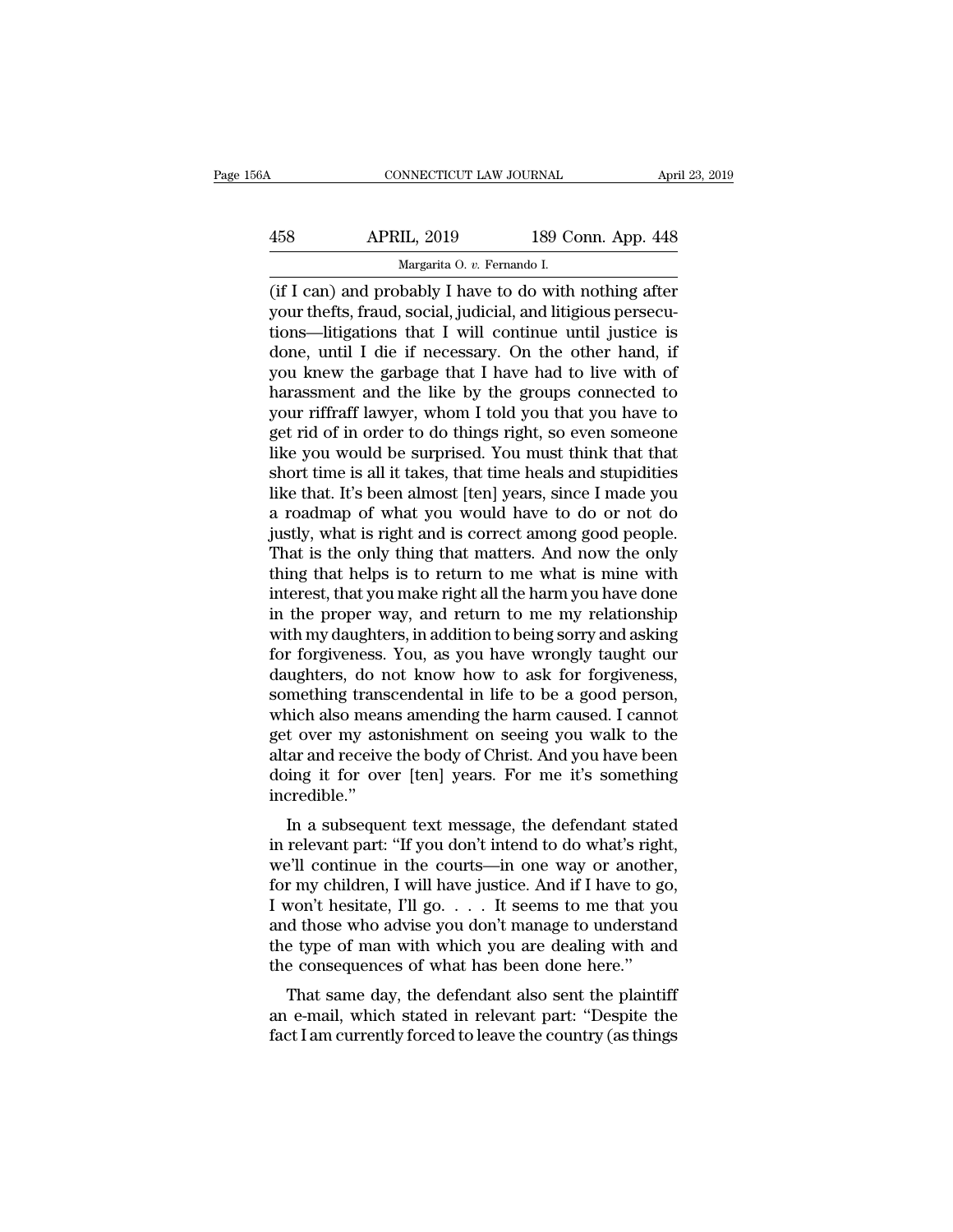| 2019               | CONNECTICUT LAW JOURNAL     | Page 157A |
|--------------------|-----------------------------|-----------|
| 189 Conn. App. 448 | <b>APRIL, 2019</b>          | 459       |
|                    | Margarita O. v. Fernando I. |           |

Figure 157A<br>
Stand right now) because of you and your lawyer, since<br>
I have no employment and savings (only debts, after<br>
living paychook to paychook) as a result of what you've 189 Conn. App. 448 APRIL, 2019 459<br>Margarita 0. v. Fernando I.<br>Stand right now) because of you and your lawyer, since<br>I have no employment and savings (only debts, after<br>living paycheck to paycheck) as a result of what you 189 Conn. App. 448 APRIL, 2019 459<br>
Margarita 0. v. Fernando I.<br>
stand right now) because of you and your lawyer, since<br>
I have no employment and savings (only debts, after<br>
living paycheck to paycheck) as a result of what 189 Conn. App. 448 APRIL, 2019 459<br>
Margarita O. v. Fernando I.<br>
stand right now) because of you and your lawyer, since<br>
I have no employment and savings (only debts, after<br>
living paycheck to paycheck) as a result of what Margarita 0. v. Fernando I.<br>
stand right now) because of you and your lawyer, since<br>
I have no employment and savings (only debts, after<br>
living paycheck to paycheck) as a result of what you've<br>
been doing to me for years, marganta 0.  $v$ . Fernando I.<br>
stand right now) because of you and your lawyer, since<br>
I have no employment and savings (only debts, after<br>
living paycheck to paycheck) as a result of what you've<br>
been doing to me for year stand right now) because of you and your lawyer, since<br>I have no employment and savings (only debts, after<br>living paycheck to paycheck) as a result of what you've<br>been doing to me for years, it seems surreal to me. Why<br>don I have no employment and savings (only debts, after<br>living paycheck to paycheck) as a result of what you've<br>been doing to me for years, it seems surreal to me. Why<br>don't you do coparenting with me, knowing with full<br>certai living paycheck to paycheck) as a result of what you've<br>been doing to me for years, it seems surreal to me. Why<br>don't you do coparenting with me, knowing with full<br>certainty that this is the only path and way for us to<br>hav been doing to me for years, it seems surreal to me. Why<br>don't you do coparenting with me, knowing with full<br>certainty that this is the only path and way for us to<br>have any contact whatsoever in life? Instead, you keep<br>viol don't you do coparenting with me, knowing with full certainty that this is the only path and way for us to have any contact whatsoever in life? Instead, you keep violating the law and generating deep frustration and negati certainty that this is the only path and way for us to<br>have any contact whatsoever in life? Instead, you keep<br>violating the law and generating deep frustration and<br>negativity in me. You tell me post facto of the issues<br>th have any contact whatsoever in life? Instead, you keep<br>violating the law and generating deep frustration and<br>negativity in me. You tell me post facto of the issues<br>that arise in our children due to your lack of coparentin violating the law and generating deep frustration and<br>negativity in me. You tell me post facto of the issues<br>that arise in our children due to your lack of coparenting<br> $\dots$  if's not only that you can't see it, but you don megativity in me. You tell me post facto of the issues<br>that arise in our children due to your lack of coparenting<br> $\dots$  it's not only that you can't see it, but you don't<br>seem to comprehend the everlasting irreparable damthat arise in our children due to your lack of coparenting<br>
. . . . . It's not only that you can't see it, but you don't<br>
seem to comprehend the everlasting irreparable dam-<br>
age in our relationship for it, beyond the def .... It's not only that you can't see it, but you don't<br>seem to comprehend the everlasting irreparable dam-<br>age in our relationship for it, beyond the defamation,<br>slander and libel that completely destroyed my life<br>because seem to comprehend the everlasting irreparable dam-<br>age in our relationship for it, beyond the defamation,<br>slander and libel that completely destroyed my life<br>because of criminal charges and outrageous allegations<br>of all s age in our relationship for it, beyond the defamation,<br>slander and libel that completely destroyed my life<br>because of criminal charges and outrageous allegations<br>of all sorts against me before the police/judiciary and<br>else slander and libel that completely destroyed my life<br>because of criminal charges and outrageous allegations<br>of all sorts against me before the police/judiciary and<br>elsewhere. You destroyed my life . . . and severely<br>hurt yo because of criminal charges and outrageous allegations<br>of all sorts against me before the police/judiciary and<br>elsewhere. You destroyed my life . . . and severely<br>hurt your own children as well. My power, authority<br>and con of all sorts against me before the police/judiciary and<br>elsewhere. You destroyed my life . . . and severely<br>hurt your own children as well. My power, authority<br>and control as a father over my children have always<br>been reas elsewhere. You destroyed my life . . . . and severely<br>hurt your own children as well. My power, authority<br>and control as a father over my children have always<br>been reasonable and loving, but you have taken them<br>away from m hurt your own children as well. My power, authority<br>and control as a father over my children have always<br>been reasonable and loving, but you have taken them<br>away from me against court orders and due to the<br>misdeeds uncover and control as a father over my children have always<br>been reasonable and loving, but you have taken them<br>away from me against court orders and due to the<br>misdeeds uncovered before the judiciary. If you wanted<br>for me to hat been reasonable and loving, but you have taken them<br>away from me against court orders and due to the<br>misdeeds uncovered before the judiciary. If you wanted<br>for me to hate you, let me tell you that [you] have done<br>all the r away from me against court orders and due to<br>misdeeds uncovered before the judiciary. If you was<br>for me to hate you, let me tell you that [you] have<br>all the right things for that to be the case. Time<br>not heal anything, it r me to hate you, let me tell you that [you] have done<br>the right things for that to be the case. Time does<br>the right things for that to be the case. Time does<br>do what's right. But you don't hear what I say, much<br>ss unders rendered its decision.<sup>6</sup> The court of the case. Time does<br>not heal anything, it only aggravates things. You need<br>to do what's right. But you don't hear what I say, much<br>less understand the impact of what you do."<br>At the c an are right analystic tract to be the case. The access<br>
not heal anything, it only aggravates things. You need<br>
to do what's right. But you don't hear what I say, much<br>
less understand the impact of what you do."<br>
At the

At the conclusion of the hearing, the court orally<br>endered its decision.<sup>6</sup> The court told the defendant:<br>Sir, I am very sympathetic to your situation. I can see<br><sup>6</sup>The record does not reflect that the trial court created At the conclusion of the hearing, the court orally<br>rendered its decision.<sup>6</sup> The court told the defendant:<br>"Sir, I am very sympathetic to your situation. I can see<br> $\frac{1}{6}$  The record does not reflect that the trial cour

rendered its decision.<sup>6</sup> The court told the defendant:<br>
"Sir, I am very sympathetic to your situation. I can see<br>  $\frac{1}{\sqrt{2}}$  The record does not reflect that the trial court created a signed memorandum of decision in c Book § 64-1 (b). The defective record does not hamper our ability to review of  $\overline{t}$  is the issues presented on appeal because we are able adequately to ascertain the befendant took measures to perfect the record in accordance with Practice Book § 64-1 (b). The defective record does not hamper <sup>6</sup> The record does not reflect that the trial court created a signed memorandum of decision in compliance with Practice Book § 64-1 (a) or that the defendant took measures to perfect the record in accordance with Practic dum of decision in compliance with Practice Book § 64-1 (a) or that the defendant took measures to perfect the record in accordance with Practice Book § 64-1 (b). The defective record does not hamper our ability to review dum of decision in compliance with Practice Book § 64-1 (a) or that the defendant took measures to perfect the record in accordance with Practice Book § 64-1 (b). The defective record does not hamper our ability to review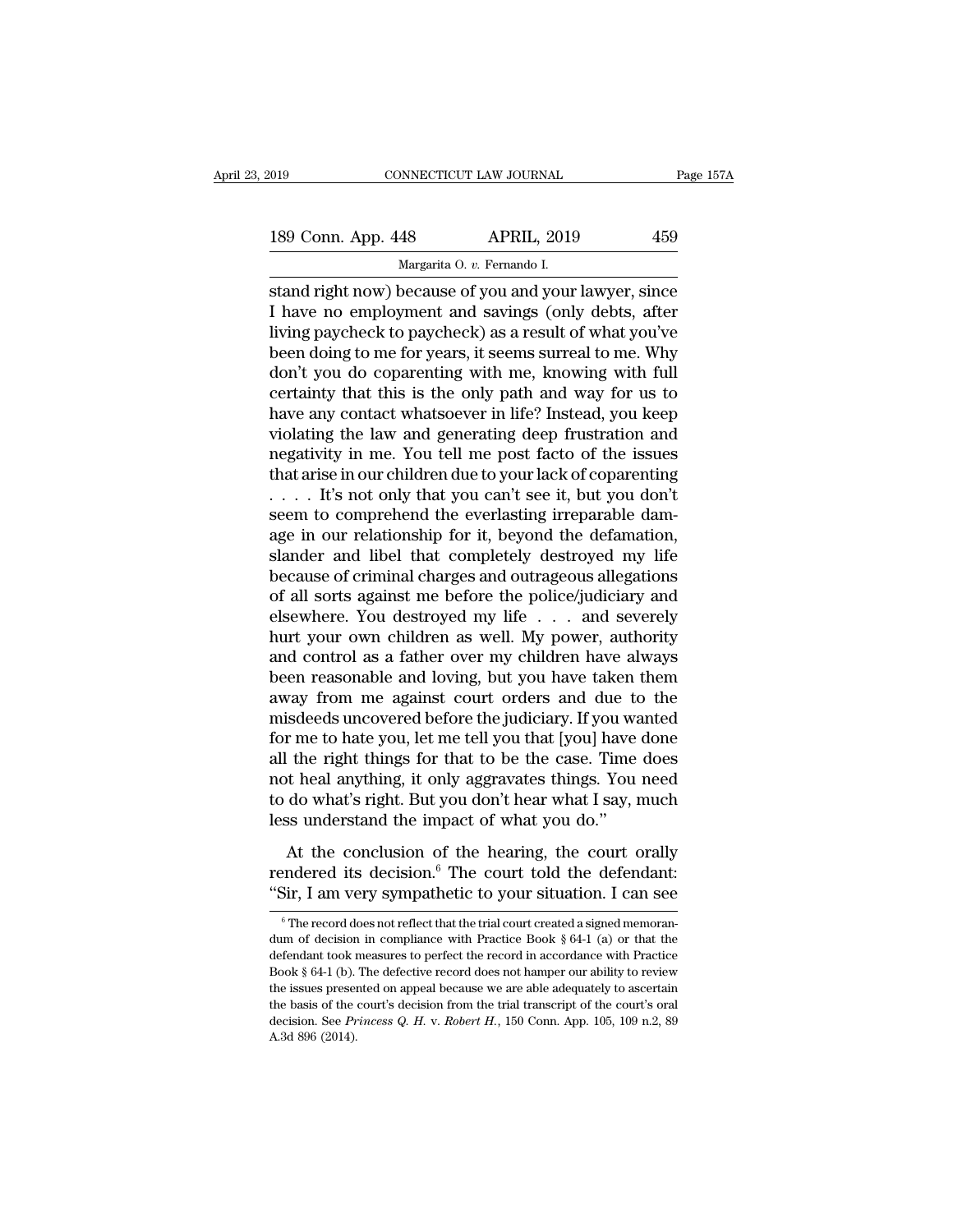| 58A | CONNECTICUT LAW JOURNAL                                |                    | April 23, 2019 |
|-----|--------------------------------------------------------|--------------------|----------------|
| 460 | <b>APRIL, 2019</b>                                     | 189 Conn. App. 448 |                |
|     | Margarita O. v. Fernando I.                            |                    |                |
|     | that things have heen very difficult. It's heen a long |                    |                |

CONNECTICUT LAW JOURNAL April 23, 2<br>
460 APRIL, 2019 189 Conn. App. 448<br>
Margarita 0. v. Fernando I.<br>
that things have been very difficult. It's been a long,<br>
high conflict divorce situation." The court stated that<br>
the pl APRIL, 2019 189 Conn. App. 448<br>
Margarita 0. v. Fernando I.<br>
that things have been very difficult. It's been a long,<br>
high conflict divorce situation.'' The court stated that<br>
the plaintiff had "carried her burden of proof APRIL, 2019 189 Conn. App. 448<br>
Margarita O. v. Fernando I.<br>
that things have been very difficult. It's been a long,<br>
high conflict divorce situation." The court stated that<br>
the plaintiff had "carried her burden of proof  $\begin{array}{ll}\n & \text{APRIL, 2019} & \text{189 Conn. App. 448} \\
 \hline\n & \text{Margarita 0. } v. \text{ Fernando I.} \\
 \text{that things have been very difficult. It's been a long, high conflict diverse situation." The court stated that the plaintiff had "carried her burden of proof that she has been subjected to a recent pattern of threats. I think some of the language here does imply . . . does carry implied threats that could be using." When the$ Margarita O. v. Fernando I.<br>
that things have been very difficult. It's been a long,<br>
high conflict divorce situation." The court stated that<br>
the plaintiff had "carried her burden of proof that she<br>
has been subjected to Margarita O. v. Fernando I.<br>
that things have been very difficult. It's been a long,<br>
high conflict divorce situation." The court stated that<br>
the plaintiff had "carried her burden of proof that she<br>
has been subjected to that things have been very difficult. It's been a long,<br>high conflict divorce situation." The court stated that<br>the plaintiff had "carried her burden of proof that she<br>has been subjected to a recent pattern of threats. I high conflict divorce situation." The court stated that<br>the plaintiff had "carried her burden of proof that she<br>has been subjected to a recent pattern of threats. I think<br>some of the language here does imply  $\dots$  does car the plaintiff had "carried her burden of proof that she<br>has been subjected to a recent pattern of threats. I think<br>some of the language here does imply  $\dots$  does carry<br>implied threats that could be unsettling." When the<br>d has been subjected to a recent pattern of threats. I think<br>some of the language here does imply  $\ldots$  does carry<br>implied threats that could be unsettling." When the<br>defendant asked which statement was considered a<br>threat, some of the language here does imply . . . does carry<br>implied threats that could be unsettling." When the<br>defendant asked which statement was considered a<br>threat, the court explained: "Plaintiff's Exhibit 2; as I<br>said, in implied threats that could be unsettling." When the defendant asked which statement was considered a threat, the court explained: "Plaintiff's Exhibit 2; as I said, injustices will be paid for. Destroying  $\dots$  and what yo defendant asked which statement was considered a<br>threat, the court explained: "Plaintiff's Exhibit 2; as I<br>said, injustices will be paid for. Destroying . . . and<br>what you have gained? Destroying the father of your<br>childre threat, the court explained: "Plaintiff's Exhibit 2; as I said, injustices will be paid for. Destroying  $\ldots$  and what you have gained? Destroying the father of your children, robbing [him], and a job that you hate. Not e said, injustices will be paid for. Destroying . . . and<br>what you have gained? Destroying the father of your<br>children, robbing [him], and a job that you hate. Not<br>even a mentally retarded person acts that way. As I<br>said, i what you have gained? Destroying the father of your children, robbing [him], and a job that you hate. Not even a mentally retarded person acts that way. As I said, injustices will be paid for."<sup>7</sup> Thereafter, the court exp children, robbing [him], and a job that you hate. Not<br>even a mentally retarded person acts that way. As I<br>said, injustices will be paid for."<sup>7</sup> Thereafter, the court<br>explained the various limitations<sup>8</sup> on the rights and even a mentally retarded person acts that way. As I<br>said, injustices will be paid for."<sup>7</sup> Thereafter, the court<br>explained the various limitations<sup>8</sup> on the rights and priv-<br>ileges of the defendant that were part of its re explained the various limitations<sup>8</sup> on the rights and privileges of the defendant that were part of its restraining order, which, by its terms, expires on September 12, 2019. In addition, the court ordered the defendant t explained the various limitations<sup>8</sup> on the rights and privileges of the defendant that were part of its restraining order, which, by its terms, expires on September 12, 2019. In addition, the court ordered the defendant t ileges of the defen<br>order, which, by i<br>2019. In addition,<br>stay 100 yards aw<br>"both children are<br>tional facts and p<br>as necessary.<br>"The defendant challer ay 100 yards away from the plaintiff, except when<br>both children are present." This appeal followed. Addi-<br>onal facts and procedural history will be set forth<br>is necessary.<br><sup>7</sup>The defendant challenges the accuracy of the tr "both children are present." This appeal followed. Additional facts and procedural history will be set forth as necessary.<br>The defendant challenges the accuracy of the translation with respect to his single statement "inju

by the certified translation and provided with the opportunity to review the plaintiff's exhibits.<br>
Moreover, to the extent that the defendant argues that he did not receive advance notice of the plaintiff's certified tran the certified translation and provided with the opportunity to review the plaintiff's exhibits.<br>Moreover, to the extent that the defendant argues that he did not receive advance notice of the plaintiff's certified translat plaintiff's exhibits.<br>
Moreover, to the extent that the defendant argues that he did not receive<br>
advance notice of the plaintiff's certified translation, he does not cite any<br>
legal authority that entitles him to such not advance notice of the plaintiff's certified translation, he does not cite any legal authority that entitles him to such notice nor does he explain how the lack of such prehearing notice amounted to a deprivation of due pr legal authority that entitles him to such notice nor does he explain how the

tional facts and procedural history will be set forth<br>as necessary.<br> $\frac{1}{\pi}$  The defendant challenges the accuracy of the translation with respect<br>to his single statement "injusticias se pagan" which had been translated That the correct translation is the correct translation is the correct to his single statement "injusticias se pagan" which had been translated into English as "injustices will be paid for." The defendant argues, on appeal The defendant challenges the accuracy of the translation with respect to his single statement "injusticias se pagan" which had been translated into English as "injustices will be paid for." The defendant argues, on appeal The defendant challenges the accuracy of the translation with respect to his single statement "injusticias se pagan" which had been translation to English as "injustices will be paid for." The defendant argues, on app tha The defendant argues that "[he] was not allowed to review and compare plaintiff's] Spanish-English translated to English as "injustices will be paid for." The defendant argues, on appeal, at the correct translation is "in [the plaintiff's] Spanish-English translation . . . and did not even receive

that the correct translation is "injustices *are* paid." (Emphasis altered.) He argues that because "there is no future tense in it," it supports his contention that he made the statement in the context of his religious b argues that because "there is no future tense in it," it supports his contention that he made the statement in the context of his religious beliefs. The defendant argues that "[he] was not allowed to review and compare [t that he made the statement in the context of his religious beliefs.<br>The defendant argues that "[he] was not allowed to review and compare [the plaintiff's] Spanish-English translation  $\ldots$  and did not even receive copies The defendant argues<br>The defendant argues<br>(the plaintiff's] Spanish.<br>copies of the exhibits,"<br>however, reflects that,<br>the certified translation<br>plaintiff's exhibits.<br>Moreover, to the exte need paintiff's] Spanish-English translation . . . and did not even receive pies of the exhibits," which violated his right to due process. The record, wever, reflects that, at the hearing, the defendant was given a copy o copies of the exhibits," which violated his right to due process. The record, however, reflects that, at the hearing, the defendant was given a copy of the certified translation and provided with the opportunity to review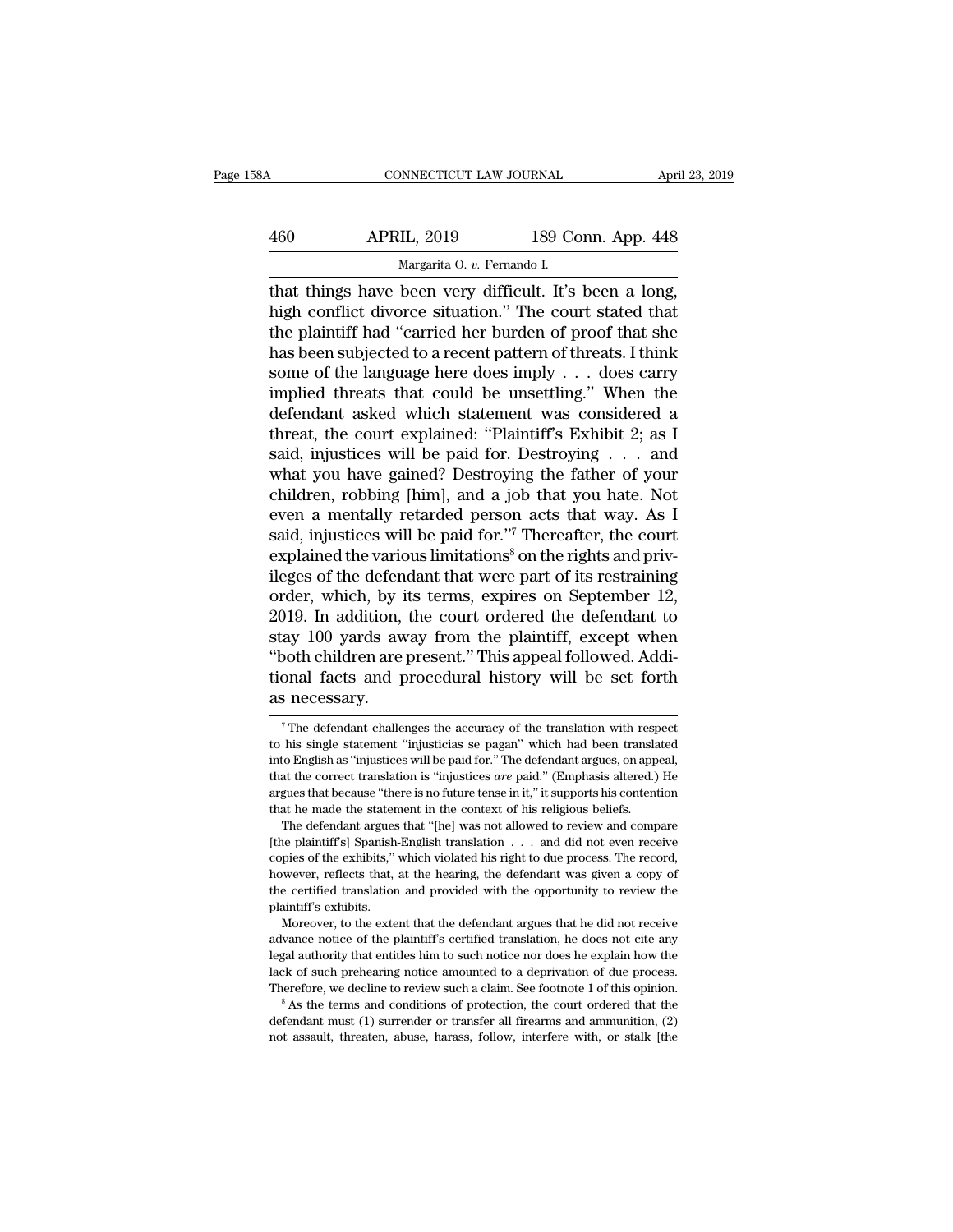| 2019               | CONNECTICUT LAW JOURNAL     |                                                                                                                                                                                | Page 159A |
|--------------------|-----------------------------|--------------------------------------------------------------------------------------------------------------------------------------------------------------------------------|-----------|
|                    |                             |                                                                                                                                                                                |           |
| 189 Conn. App. 448 |                             | <b>APRIL, 2019</b>                                                                                                                                                             | 461       |
|                    | Margarita O. v. Fernando I. |                                                                                                                                                                                |           |
|                    |                             |                                                                                                                                                                                |           |
|                    |                             | The defendant first claims that the trial court errone-<br>ously determined that he had subjected the plaintiff to<br>a pattern of threatening Specifically he argues that the |           |

189 Conn. App. 448 APRIL, 2019 461<br>
Margarita O. v. Fernando I.<br>
I<br>
The defendant first claims that the trial court errone-<br>
ously determined that he had subjected the plaintiff to<br>
a pattern of threatening. Specifically, 189 Conn. App. 448 APRIL, 2019 461<br>
Margarita O.  $v$ . Fernando I.<br>
The defendant first claims that the trial court errone-<br>
ously determined that he had subjected the plaintiff to<br>
a pattern of threatening. Specifically, Margarita O.  $v$ . Fernando I.<br>
I<br>
The defendant first claims that the trial court errone-<br>
ously determined that he had subjected the plaintiff to<br>
a pattern of threatening. Specifically, he argues that the<br>
court erroneo I<br>
The defendant first claims that the trial court errone-<br>
ously determined that he had subjected the plaintiff to<br>
a pattern of threatening. Specifically, he argues that the<br>
court erroneously "deemed one single out of c The defendant first claims that the trial court errone-<br>
ously determined that he had subjected the plaintiff to<br>
a pattern of threatening. Specifically, he argues that the<br>
court erroneously "deemed one single out of cont The defendant first claims that the trial court errone-<br>ously determined that he had subjected the plaintiff to<br>a pattern of threatening. Specifically, he argues that the<br>court erroneously "deemed one single out of context ously determined that he had subjected the plaintiff to<br>a pattern of threatening. Specifically, he argues that the<br>court erroneously "deemed one single out of context<br>opinion, unsettling or not per third-party views, as an a pattern of threatening. Specifically, he argues that the court erroneously "deemed one single out of context opinion, unsettling or not per third-party views, as an implied threat," and "found no valid allegation of phys court erroneously "deemed one single out of context<br>opinion, unsettling or not per third-party views, as an<br>implied threat," and "found no valid allegation of physi-<br>cal abuse, stalking and/or a direct threat of any kind<br>a disagree. phed threat, and found no vand anegation of physi-<br>
1 abuse, stalking and/or a direct threat of any kind<br>
a result of the plaintiff's spurious application for<br>
lief from abuse. Therefore, there is no possibility of<br>
guing cal abuse, stalking and/or a direct threat of any kind<br>as a result of the plaintiff's spurious application for<br>relief from abuse. Therefore, there is no possibility of<br>arguing a pattern of threats under applicable law." We

as a result of the plaintin's spurious application for<br>relief from abuse. Therefore, there is no possibility of<br>arguing a pattern of threats under applicable law." We<br>disagree.<br>We begin by setting forth the standard of rev Fraction abuse. Therefore, there is no possibility of<br>arguing a pattern of threats under applicable law." We<br>disagree.<br>We begin by setting forth the standard of review and<br>legal principles that guide our analysis of the de disagree.<br>
We begin by setting forth the standard of review and<br>
legal principles that guide our analysis of the defen-<br>
dant's claim. "[T]he standard of review in family matters<br>
is well settled. An appellate court will n We begin by setting forth the standard of review and<br>legal principles that guide our analysis of the defen-<br>dant's claim. "[T]he standard of review in family matters<br>is well settled. An appellate court will not disturb a t We begin by setting forth the standard of review and<br>legal principles that guide our analysis of the defen-<br>dant's claim. "[T]he standard of review in family matters<br>is well settled. An appellate court will not disturb a legal principles that guide our analysis of the defen-<br>dant's claim. "[T]he standard of review in family matters<br>is well settled. An appellate court will not disturb a trial<br>court's orders in domestic relations cases unle dant's claim. "[T]he standard of review in family matters<br>is well settled. An appellate court will not disturb a trial<br>court's orders in domestic relations cases unless the<br>court has abused its discretion or it is found th is well settled. An appellate court will not disturb a trial<br>court's orders in domestic relations cases unless the<br>court has abused its discretion or it is found that it<br>could not reasonably conclude as it did, based on th court's orders in domestic relations cases unless the<br>court has abused its discretion or it is found that it<br>could not reasonably conclude as it did, based on the<br>facts presented." (Footnote omitted; internal quotation<br>ma court has abused its discretion or it is found that it<br>could not reasonably conclude as it did, based on the<br>facts presented." (Footnote omitted; internal quotation<br>marks omitted.) *Princess Q. H. v. Robert H.*, 150 Conn. could not reasonably conclude as it did, based on the<br>facts presented." (Footnote omitted; internal quotation<br>marks omitted.) *Princess Q. H.* v. *Robert H.*, 150 Conn.<br>App. 105, 111–12, 89 A.3d 896 (2014). "It is within facts presented." (Footnote omitted; internal quotation<br>marks omitted.) *Princess Q. H. v. Robert H.*, 150 Conn.<br>App. 105, 111–12, 89 A.3d 896 (2014). "It is within the<br>province of the trial court to find facts and draw p marks omitted.) *Princess Q. H. v. Robert H.*, 150 Conn.<br>App. 105, 111–12, 89 A.3d 896 (2014). "It is within the<br>province of the trial court to find facts and draw proper<br>inferences from the evidence presented. . . . . In App. 105, 111–12, 89 A.3d 896 (2014). "It is within the province of the trial court to find facts and draw proper inferences from the evidence presented. . . . . In determining whether a trial court has abused its broad di province of the trial court to find facts and draw proper<br>inferences from the evidence presented. . . . . In<br>determining whether a trial court has abused its broad<br>discretion in domestic relations matters, we allow every<br>r termining whether a trial court has abused its broad<br>scretion in domestic relations matters, we allow every<br>assonable presumption in favor of the correctness of<br>action." (Internal quotation marks omitted.) *Powell-*<br>rriv. discretion in domestic relations matters, we allow every<br>reasonable presumption in favor of the correctness of<br>its action." (Internal quotation marks omitted.) *Powell-<br>Ferri* v. *Ferri*, 326 Conn. 457, 464, 165 A.3d 1124

reasonable presumption in favor of the correctness of<br>its action." (Internal quotation marks omitted.) *Powell-<br>Ferri* v. *Ferri*, 326 Conn. 457, 464, 165 A.3d 1124 (2017).<br>"In pursuit of its fact-finding function, [i]t i be given the and action marks omitted.) Powell-<br>Ferri v. Ferri, 326 Conn. 457, 464, 165 A.3d 1124 (2017).<br>"In pursuit of its fact-finding function, [i]t is within the<br>province of the trial court . . . to weigh the evidence Ferri v. Ferri, 326 Conn. 457, 464, 165 A.3d 1124 (2017).<br>
"In pursuit of its fact-finding function, [i]t is within the<br>
province of the trial court . . . to weigh the evidence<br>
presented and determine the credibility and province of the trial court  $\dots$  to weigh the evidence presented and determine the credibility and effect to be given the evidence.  $\dots$  Credibility must be assessed  $\dots$  not by reading the cold printed record, plaintiff] assessed  $\ldots$  not by reading the cold printed record,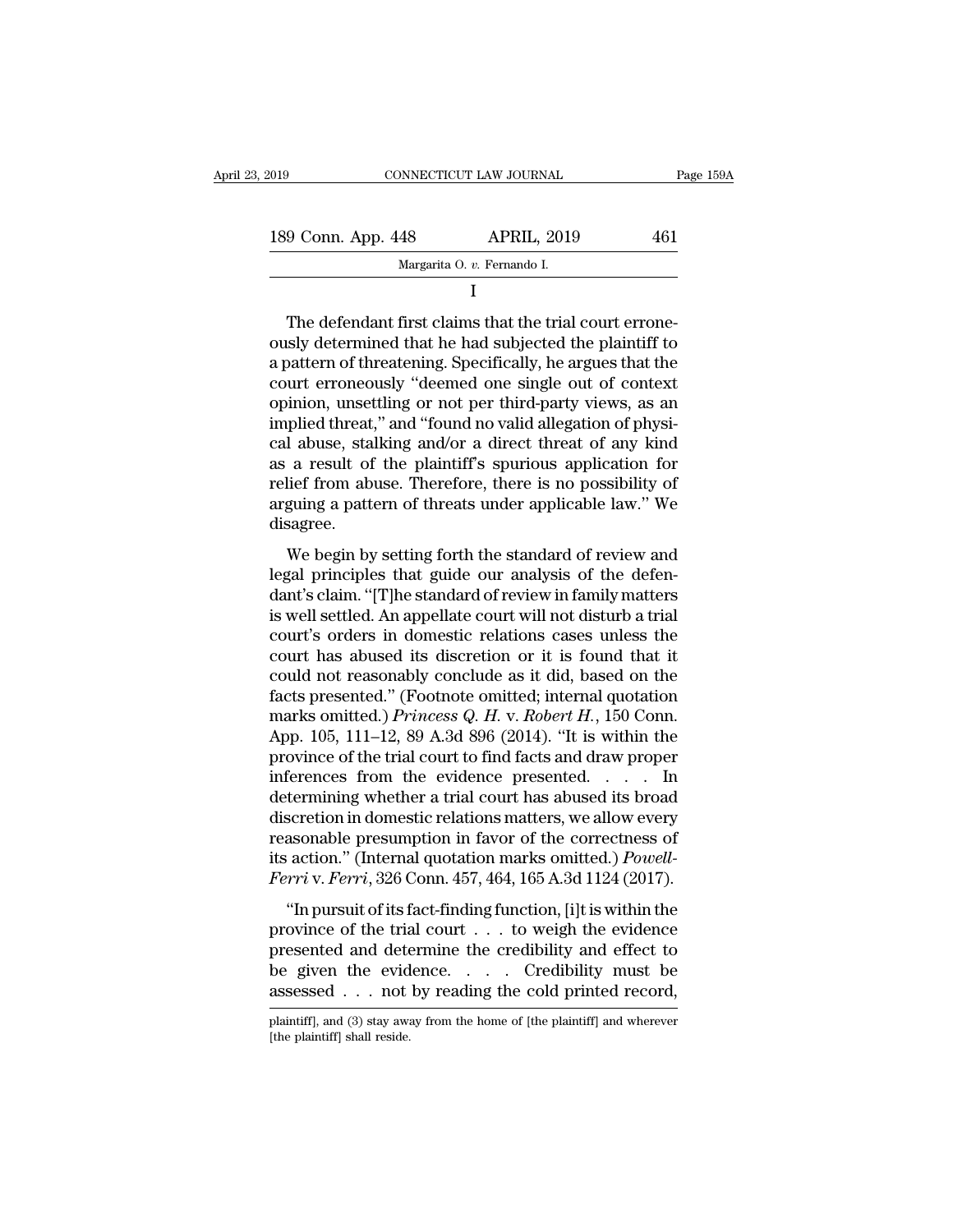| 160A | CONNECTICUT LAW JOURNAL                         |                    | April 23, 2019 |
|------|-------------------------------------------------|--------------------|----------------|
| 462  | <b>APRIL, 2019</b>                              | 189 Conn. App. 448 |                |
|      | Margarita O. v. Fernando I.                     |                    |                |
|      | but by observing firsthand the witness' conduct |                    |                |

CONNECTICUT LAW JOURNAL April 23, 2<br>
APRIL, 2019 189 Conn. App. 448<br>
Margarita 0. v. Fernando I.<br>
but by observing firsthand the witness' conduct,<br>
demeanor and attitude.... An appellate court must<br>
defer to the trier of f 462 APRIL, 2019 189 Conn. App. 448<br>Margarita 0. v. Fernando I.<br>but by observing firsthand the witness' conduct,<br>demeanor and attitude. . . . An appellate court must<br>defer to the trier of fact's assessment of credibility<br>ho APRIL, 2019 189 Conn. App. 448<br>
Margarita O. v. Fernando I.<br>
but by observing firsthand the witness' conduct,<br>
demeanor and attitude. . . . An appellate court must<br>
defer to the trier of fact's assessment of credibility<br>
b  $\begin{array}{ll}\n & \text{APRIL, 2019} & \text{189 Conn. App. 448}\n \hline\n & \text{Margarita 0. } v. \text{ Fernando I.}\n \end{array}\n \text{but by observing firsthand the witness' conduct, demeanor and attitude. . . . An appellate court must defer to the trier of fact's assessment of credibility because [i]t is the [fact finder] . . . [who has] an opportunity to observe the demeanor of the witnesses and the parties: thus [the fact finder] is best able to judge the data.$ Margarita O. v. Fernando I.<br>
but by observing firsthand the witness' conduct,<br>
demeanor and attitude. . . . An appellate court must<br>
defer to the trier of fact's assessment of credibility<br>
because [i]t is the [fact finder margania 0.  $v$ . Fernando I.<br>
but by observing firsthand the witness' conduct,<br>
demeanor and attitude. . . . An appellate court must<br>
defer to the trier of fact's assessment of credibility<br>
because [i]t is the [fact finde but by observing firsthand the witness' conduct,<br>demeanor and attitude.... An appellate court must<br>defer to the trier of fact's assessment of credibility<br>because [i]t is the [fact finder] ... [who has] an oppor-<br>tunity to demeanor and attitude. . . . An appellate court must<br>defer to the trier of fact's assessment of credibility<br>because [i]t is the [fact finder] . . . [who has] an oppor-<br>tunity to observe the demeanor of the witnesses and<br>t defer to the trier of fact's assessment of credibility<br>because [i]t is the [fact finder] . . . [who has] an oppor-<br>tunity to observe the demeanor of the witnesses and<br>the parties; thus [the fact finder] is best able to jud because [i]t is the [fact finder] . . . [who has] an opportunity to observe the demeanor of the witnesses and<br>the parties; thus [the fact finder] is best able to judge<br>the credibility of the witnesses and to draw necessar tunity to observe the demeanor of the witnesses and<br>the parties; thus [the fact finder] is best able to judge<br>the credibility of the witnesses and to draw necessary<br>inferences therefrom." (Internal quotation marks omit-<br>t the parties; thus [the fact finder] is best able to judge<br>the credibility of the witnesses and to draw necessary<br>inferences therefrom." (Internal quotation marks omit-<br>ted.) *Brown* v. *Brown*, 132 Conn. App. 30, 40, 31 A the credibility of the witnesses and to draw necessary<br>inferences therefrom." (Internal quotation marks omit-<br>ted.) *Brown* v. *Brown*, 132 Conn. App. 30, 40, 31 A.3d<br>55 (2011). "Appellate review of a trial court's findin inferences therefrom." (Internal quotation marks omit-<br>ted.) *Brown* v. *Brown*, 132 Conn. App. 30, 40, 31 A.3d<br>55 (2011). "Appellate review of a trial court's findings<br>of fact is governed by the clearly erroneous standar ted.) *Brown* v. *Brown*, 132 Conn. App. 30, 40, 31 A.3d<br>55 (2011). "Appellate review of a trial court's findings<br>of fact is governed by the clearly erroneous standard<br>of review. . . . A finding of fact is clearly erroneo 55 (2011). "Appellate review of a trial court's findings<br>of fact is governed by the clearly erroneous standard<br>of review.... A finding of fact is clearly erroneous<br>when there is no evidence in the record to support it<br>... of fact is governed by the clearly erroneous standard<br>of review. . . . A finding of fact is clearly erroneous<br>when there is no evidence in the record to support it<br>. . . or when although there is evidence to support it,<br>t of review. . . . A finding of fact is clearly erroneous<br>when there is no evidence in the record to support it<br>. . . or when although there is evidence to support it,<br>the reviewing court on the entire evidence is left with when there is no evidence in the record to support it . . . or when although there is evidence to support it, the reviewing court on the entire evidence is left with the definite and firm conviction that a mistake has bee ... or when although there is evidence to support it,<br>the reviewing court on the entire evidence is left with<br>the definite and firm conviction that a mistake has been<br>committed.... Our deferential standard of review,<br>howe the reviewing court on the entire evidence is left with<br>the definite and firm conviction that a mistake has been<br>committed. . . . Our deferential standard of review,<br>however, does not extend to the court's interpretation<br> the definite and firm conviction that a mistake has been<br>committed. . . . Our deferential standard of review,<br>however, does not extend to the court's interpretation<br>of and application of the law to the facts. It is axiomat committed.<br>however, does<br>of and applicat<br>that a matter<br>appeal." (Cita<br>omitted.) Prin<br>App. 112.<br>Section 46band application of the law to the facts. It is axiomatic<br>at a matter of law is entitled to plenary review on<br>peal." (Citation omitted; internal quotation marks<br>nitted.) *Princess Q. H. v. Robert H.*, supra, 150 Conn.<br>pp. that a matter of law is entitled to plenary review on<br>appeal." (Citation omitted; internal quotation marks<br>omitted.) *Princess Q. H. v. Robert H.*, supra, 150 Conn.<br>App. 112.<br>Section 46b-15 (a), which governs this case, p

appeal." (Citation omitted; internal quotation marks<br>omitted.) *Princess Q. H. v. Robert H.*, supra, 150 Conn.<br>App. 112.<br>Section 46b-15 (a), which governs this case, provides<br>in relevant part: "Any family or household mem omitted.) Princess Q. H. v. Robert H., supra, 150 Conn.<br>App. 112.<br>Section 46b-15 (a), which governs this case, provides<br>in relevant part: "Any family or household member as<br>defined in section 46b-38a,<sup>9</sup> who has been subj omitted.) *Princess Q. H. v. Robert H.*, supra, 150 Conn.<br>App. 112.<br>Section 46b-15 (a), which governs this case, provides<br>in relevant part: "Any family or household member as<br>defined in section 46b-38a,<sup>9</sup> who has been su Section 46b-15 (a), which governs this case, provides<br>in relevant part: "Any family or household member as<br>defined in section 46b-38a,<sup>9</sup> who has been subjected to<br> $\ldots$  a pattern of threatening, including, but not limite Section 46b-15 (a), which governs this case, provides<br>in relevant part: "Any family or household member as<br>defined in section 46b-38a,<sup>9</sup> who has been subjected to<br> $\dots$  a pattern of threatening, including, but not limited in relevant part: "Any family or household m<br>defined in section 46b-38a,<sup>9</sup> who has been sub<br> $\ldots$  a pattern of threatening, including, but no<br>to, a pattern of threatening, as described in see<br>62, by another family or hou The anternal that the defendant argues in substituted a pattern of threatening, including, but not limited<br>a pattern of threatening, as described in section 53a-<br>by another family or household member may make<br>application erred because its conclusion was based on a *single*<br>statement of threatening, as described in section 53a-<br>62, by another family or household member may make<br>an application to the Superior Court for relief under<br>this sect 62, by another family or household member may make<br>an application to the Superior Court for relief under<br>this section. . . ." (Footnote added.)<br>To the extent that the defendant argues that the court<br>erred because its conc

To the extent that the defendant argues that the court<br>red because its conclusion was based on a *single*<br>atement, namely, his statement that "injustices will<br> $\frac{9}{9}$  General Statutes § 46b-38a (2) defines a "[f]amily o To the extent that the defend<br>erred because its conclusion<br>statement, namely, his statem<br> $\frac{1}{\sqrt{2}}$ <br>former spouses.''<br>to include "[s]pouses or former spouses.''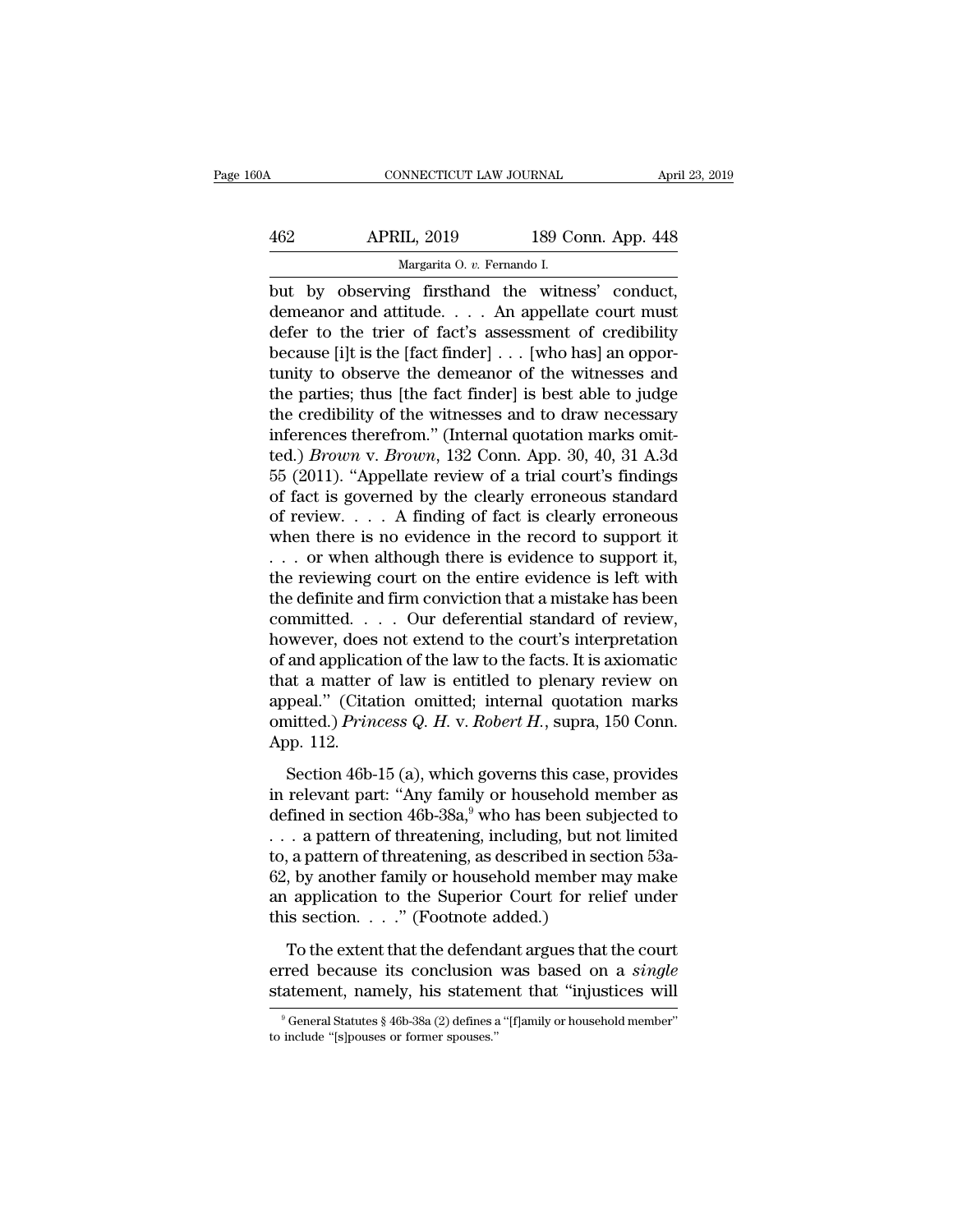| 2019               | CONNECTICUT LAW JOURNAL                              | Page 161A |
|--------------------|------------------------------------------------------|-----------|
|                    |                                                      |           |
| 189 Conn. App. 448 | <b>APRIL, 2019</b>                                   | 463       |
|                    | Margarita O. v. Fernando I.                          |           |
|                    | be paid for," we are unpersuaded. Although the court |           |

Fage 161/<br>
189 Conn. App. 448 APRIL, 2019 463<br>
Margarita 0. v. Fernando I.<br>
be paid for,'' we are unpersuaded. Although the court<br>
responded to the defendant's question with just one<br>
example from the evidence in support o 189 Conn. App. 448 APRIL, 2019 463<br>Margarita 0. v. Fernando I.<br>De paid for," we are unpersuaded. Although the court<br>responded to the defendant's question with just one<br>example from the evidence in support of its conclu-<br>si 189 Conn. App. 448 APRIL, 2019 463<br>
Margarita O. v. Fernando I.<br>
be paid for," we are unpersuaded. Although the court<br>
responded to the defendant's question with just one<br>
example from the evidence in support of its concl 189 Conn. App. 448 APRIL, 2019 463<br>
Margarita O. v. Fernando I.<br>
be paid for," we are unpersuaded. Although the court<br>
responded to the defendant's question with just one<br>
example from the evidence in support of its concl Margarita O. v. Fernando I.<br>
be paid for," we are unpersuaded. Although the court<br>
responded to the defendant's question with just one<br>
example from the evidence in support of its conclu-<br>
sion,<sup>10</sup> the court had before it Margarita O.  $v$ . Fernando I.<br>be paid for," we are unpersuaded. Although the court<br>responded to the defendant's question with just one<br>example from the evidence in support of its conclu-<br>sion,<sup>10</sup> the court had before it Fall for, we are unpersuated. Although the court<br>sponded to the defendant's question with just one<br>ample from the evidence in support of its conclu-<br>on,<sup>10</sup> the court had before it several written threaten-<br>g communicatio responded to the detendant s question with just one example from the evidence in support of its conclusion,<sup>10</sup> the court had before it several written threatening communications that the defendant had sent to the plainti

Example Hom the evidence in support of its conclusion,  $^{10}$  the court had before it several written threatening communications that the defendant had sent to the plaintiff, including three e-mails and two text messages. ing communications that the defendant had sent to the<br>plaintiff, including three e-mails and two text messages.<br>The defendant also argues that his statements were<br>taken "out of context" and that he had been referring<br>to ju mg commandations that the determine had sent to the<br>plaintiff, including three e-mails and two text messages.<br>The defendant also argues that his statements were<br>taken "out of context" and that he had been referring<br>to just Frament, including ance c manistant two text incisages.<br>The defendant also argues that his statements were<br>taken "out of context" and that he had been referring<br>to justice within the legal system and within the context<br>of The defendant also argues that his statements were<br>taken "out of context" and that he had been referring<br>to justice within the legal system and within the context<br>of his religious beliefs. Specifically, he argues that he<br>w taken "out of context" and that he had been referring<br>to justice within the legal system and within the context<br>of his religious beliefs. Specifically, he argues that he<br>was "manifesting his longing for justice within the to justice within the legal system and within the context<br>of his religious beliefs. Specifically, he argues that he<br>was "manifesting his longing for justice within the legal<br>system for himself and his children."<sup>11</sup> In add of his religious beliefs. Specifically, he argues that he<br>was "manifesting his longing for justice within the legal<br>system for himself and his children."<sup>11</sup> In addition, he<br>argues that he was referring to "[his] belief in was "manifesting his longing for justice within the legal<br>system for himself and his children."<sup>11</sup> In addition, he<br>argues that he was referring to "[his] belief in eternal<br>justice, as long as such e-mail was sent after a system for himself and his children."<sup>11</sup> In adequase that he was referring to "[his] belief justice, as long as such e-mail was sent after Christian gathering of men where each of t pants provides his life testimony, and stice, as long as such e-mail was sent after a weekly<br>pristian gathering of men where each of the partici-<br>nts provides his life testimony, and all pray together<br>r themselves and their families in the context of eter-<br>l l Christian gathering of men where each of the partici-<br>pants provides his life testimony, and all pray together<br>for themselves and their families in the context of eter-<br>nal life and justice before the Creator."<br>We repeat

pants provides his life testimony, and all pray together<br>for themselves and their families in the context of eter-<br>nal life and justice before the Creator."<br>We repeat the well established linchpin of our role<br>on appeal: " pants provides its the testimoly, and an pray together<br>for themselves and their families in the context of eter-<br>nal life and justice before the Creator."<br>We repeat the well established linchpin of our role<br>on appeal: "[W] For dienserves and then rannines in the context of etcr-<br>
ral life and justice before the Creator."<br>
We repeat the well established linchpin of our role<br>
on appeal: "[W]e do not retry the facts or evaluate<br>
the credibilit We repeat the well established linchpin of our role<br>on appeal: "[W]e do not retry the facts or evaluate<br>the credibility of witnesses." (Internal quotation marks<br>omitted.) *Krystyna W. v. Janusz W.*, 127 Conn. App.<br>586, 59 We repeat the well established linchpin of our role<br>on appeal: "[W]e do not retry the facts or evaluate<br>the credibility of witnesses." (Internal quotation marks<br>omitted.) *Krystyna W. v. Janusz W.*, 127 Conn. App.<br>586, 59 on appeal: "[W]e do not retry the facts or evaluate<br>the credibility of witnesses." (Internal quotation marks<br>omitted.) *Krystyna W. v. Janusz W.*, 127 Conn. App.<br>586, 591, 14 A.3d 483 (2011). Moreover, as our Supreme<br>Cour the credibility of witnesses." (Internal quotation marks<br>omitted.) Krystyna W. v. Janusz W., 127 Conn. App.<br>586, 591, 14 A.3d 483 (2011). Moreover, as our Supreme<br>Court has repeatedly noted, "trial courts have a distinct<br>a omitted.) *Krystyna W. v. Janusz W.*, 127 Conn. App. 586, 591, 14 A.3d 483 (2011). Moreover, as our Supreme Court has repeatedly noted, "trial courts have a distinct advantage over an appellate court in dealing with domes domestic relations, where all of the surrounding circum-<br>stances and the appearance and attitude of the parties<br>are so significant." (Internal quotation marks omitted.)<br> $\frac{10}{10}$  As previously stated, the defendant, at domestic relations, where all of the surrounding circum-<br>stances and the appearance and attitude of the parties<br>are so significant." (Internal quotation marks omitted.)<br> $\frac{10}{10}$  As previously stated, the defendant, at

stances and the appearance and attitude of the parties are so significant." (Internal quotation marks omitted.)<br>
<sup>10</sup> As previously stated, the defendant, at the hearing, asked the court which of his statements constitute are so significant." (Internal quotation marks omitted.)<br>
<sup>10</sup> As previously stated, the defendant, at the hearing, asked the court<br>
which of his statements constituted a threat, at which point the court stated:<br>
"Plainti <sup>10</sup> As previously stated, the defendant, at the hearing, asked the court hich of his statements constituted a threat, at which point the court stated: Plaintiff's Exhibit 2; as I said, injustices will be paid for. Destro <sup>10</sup> As previously stated, the defendant, at the hearing, asked the court which of his statements constituted a threat, at which point the court stated: "Plaintiff's Exhibit 2; as I said, injustices will be paid for. Dest "Plaintiff's Exhibit 2; as I said, injustices will be paid for. Destroying . . . and what you have gained? Destroying the father of your children, robbing [him], and a job that you hate. Not even a mentally retarded perso that way. As I said, injustices will be paid for."

and what you have gained? Destroying the father of your children, robbing [him], and a job that you hate. Not even a mentally retarded person acts that way. As I said, injustices will be paid for."<br>  $\,$   $\,$   $\,$   $\,$   $\$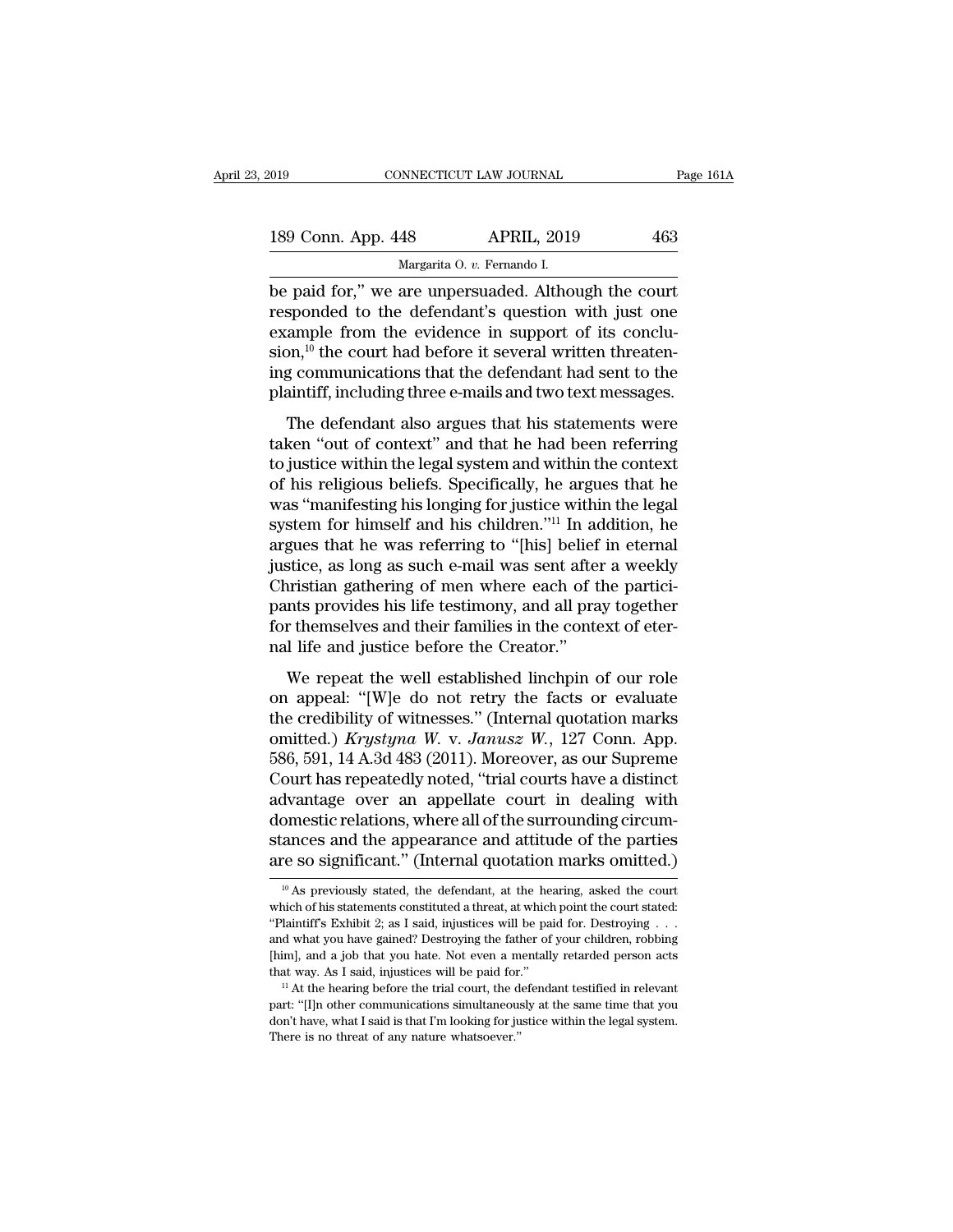| 32A | CONNECTICUT LAW JOURNAL                                   |                    | April 23, 2019 |
|-----|-----------------------------------------------------------|--------------------|----------------|
| 464 | <b>APRIL, 2019</b>                                        | 189 Conn. App. 448 |                |
|     | Margarita O. v. Fernando I.                               |                    |                |
|     | <i>Brodux Brody</i> 315 Conn 300 306 105 A 3d 887 (2015): |                    |                |

CONNECTICUT LAW JOURNAL April 23, 2<br> **APRIL, 2019** 189 Conn. App. 448<br>
Margarita 0. v. Fernando I.<br> *Brody* v. *Brody*, 315 Conn. 300, 306, 105 A.3d 887 (2015);<br>
see also *Princess Q. H. v. Robert H.*, supra, 150 Conn September 189 Conn. App. 448<br>
Margarita 0. *v.* Fernando I.<br> *Brody* v. *Brody*, 315 Conn. 300, 306, 105 A.3d 887 (2015);<br>
see also *Princess Q. H. v. Robert H.*, supra, 150 Conn<br>
App. 116. 464 A<br>Brody v. Brody<br>see also Princ<br>App. 116.<br>In Princess APRIL, 2019 189 Conn. App. 448<br>
Margarita O. v. Fernando I.<br> *Pody v. Brody*, 315 Conn. 300, 306, 105 A.3d 887 (2015);<br>
e also *Princess Q. H. v. Robert H.*, supra, 150 Conn.<br>
pp. 116.<br>
In *Princess Q. H. v. Robert H.*, su

Margarita 0. v. Fernando I.<br> *Brody* v. *Brody*, 315 Conn. 300, 306, 105 A.3d 887 (2015);<br>
see also *Princess Q. H. v. Robert H.*, supra, 150 Conn.<br>
App. 116.<br>
In *Princess Q. H. v. Robert H.*, supra, 150 Conn.<br>
App. 116, *Brody* v. *Brody*, 315 Conn. 300, 306, 105 A.3d 887 (2015);<br>see also *Princess Q. H. v. Robert H.*, supra, 150 Conn<br>App. 116.<br>In *Princess Q. H. v. Robert H.*, supra, 150 Conn.<br>App. 116, this court viewed the trial court' see also *Princess Q. H. v. Robert H.*, supra, 150 Conn<br>App. 116.<br>In *Princess Q. H. v. Robert H.*, supra, 150 Conn.<br>App. 116, this court viewed the trial court's decision in<br>light of the surrounding circumstances and con App. 116.<br>In *Princess Q. H. v. Robert H.*, supra, 150 Conn.<br>App. 116, this court viewed the trial court's decision in<br>light of the surrounding circumstances and context of<br>all the evidence presented to the trial court. T In *Princess Q. H. v. Robert H.*, supra, 150 Conn.<br>App. 116, this court viewed the trial court's decision in<br>light of the surrounding circumstances and context of<br>all the evidence presented to the trial court. This court<br> In *Princess Q. H. v. Robert H.*, supra, 150 Conn.<br>App. 116, this court viewed the trial court's decision in<br>light of the surrounding circumstances and context of<br>all the evidence presented to the trial court. This court<br> App. 116, this court viewed the trial court's decision in<br>light of the surrounding circumstances and context of<br>all the evidence presented to the trial court. This court<br>determined that the plaintiff was entitled to a res light of the surrounding circumstances and context of<br>all the evidence presented to the trial court. This court<br>determined that the plaintiff was entitled to a restrain-<br>ing order pursuant to  $\S 46b-15$ , on the ground of all the evidence presented to the trial court. This court<br>determined that the plaintiff was entitled to a restraining order pursuant to  $\S$  46b-15, on the ground of stalking, when the defendant, her former spouse, drove p determined that the plaintiff was entitled to a restraining order pursuant to  $\S$  46b-15, on the ground of stalking, when the defendant, her former spouse, drove past her house two times.<sup>12</sup> Id., 116–17. The trial court ing order pursuant to § 46b-15, on the ground of stalking, when the defendant, her former spouse, drove past<br>her house two times.<sup>12</sup> Id., 116–17. The trial court in<br>*Princess Q. H.*, like the trial court in the present c ing, when the defendant, her former spouse, drove past<br>her house two times.<sup>12</sup> Id., 116–17. The trial court in<br>*Princess Q. H.*, like the trial court in the present case,<br>"heard ample evidence about the parties' stormy r % conduct giving rise to relief pursuant to  $\frac{6}{3}$  46b-15]."<sup>13</sup><br>Id., 116.<br>This court concluded: "In light of the evidence and eard ample evidence about the parties' stormy rela-<br>onship and the fact that the plaintiff and the defendant<br>ere adverse parties in a civil action at the time of [the<br>nduct giving rise to relief pursuant to  $\S 46b-15$ ]."<sup></sup> tionship and the fact that the plaintiff and the defendant<br>were adverse parties in a civil action at the time of [the<br>conduct giving rise to relief pursuant to  $\S$  46b-15]."<sup>13</sup><br>Id., 116.<br>This court concluded: "In light o

were adverse parties in a civil action at the time of [the conduct giving rise to relief pursuant to  $\S 46b-15$ ]."<sup>13</sup><br>Id., 116.<br>This court concluded: "In light of the evidence and<br>the surrounding circumstances, we conclu conduct giving rise to relief pursuant to  $\S 46b-15$ ]."<sup>13</sup><br>Id., 116.<br>This court concluded: "In light of the evidence and<br>the surrounding circumstances, we conclude that the<br>court did not abuse its discretion in concludin Id., 116.<br>This court concluded: "In light of the evidence and<br>the surrounding circumstances, we conclude that the<br>court did not abuse its discretion in concluding in the<br>context of all of the evidence presented to it that This court concluded: "In light of the evidence and<br>the surrounding circumstances, we conclude that the<br>court did not abuse its discretion in concluding in the<br>context of all of the evidence presented to it that the<br>defend This court concluded: "In light of the evidence and<br>the surrounding circumstances, we conclude that the<br>court did not abuse its discretion in concluding in the<br>context of all of the evidence presented to it that the<br>defend the surrounding circumstances, we conclude that the court did not abuse its discretion in concluding in the context of all of the evidence presented to it that the defendant's conduct in driving past her home, turning aro defendant's conduct in driving past her home, turning<br>around, and immediately driving past her home a sec-<br>ond time constituted an act of stalking. The [trial] court<br>found after consideration of the evidence that shortly<br>

found after consideration of the evidence that shortly<br>
<sup>12</sup> The trial court had granted the plaintiff relief based, in part, on a pattern<br>
of threatening, but, on appeal, this court did not reach the issue of whether<br>
th ond time constituted an act of stalking. The [trial] court found after consideration of the evidence that shortly  $\frac{12}{1}$  The trial court had granted the plaintiff relief based, in part, on a pattern of threatening, bu

<sup>&</sup>lt;sup>12</sup> The trial court had granted the plaintiff relief based, in part, on a pattern<br>of threatening, but, on appeal, this court did not reach the issue of whether<br>the defendant's conduct constituted a pattern of threatening <sup>12</sup> The trial court had granted the plaintiff relief based, in part, on a pattern of threatening, but, on appeal, this court did not reach the issue of whether the defendant's conduct constituted a pattern of threatening of threatening, but, on appeal, this court did not reach the issue of whether the defendant's conduct constituted a pattern of threatening under  $\S$  46b-15.<br><sup>13</sup> Specifically, in her application, the plaintiff averred und the defendant's conduct constituted a pattern of threatening under  $\S$  46b-15.<br><sup>13</sup> Specifically, in her application, the plaintiff averred under oath that "the defendant had contacted her on the telephone on several occa <sup>13</sup> Specifically, in her application, the plaintiff averred under oath that "the defendant had contacted her on the telephone on several occasions in 2012; that over the past several weeks, she had received prank calls f defendant had contacted her on the telephone on several occasions in 2012;<br>that over the past several weeks, she had received prank calls from an<br>unknown caller; that the defendant put his hands around her neck 'at one<br>tim that over the past several weeks, she had received prank calls from an unknown caller; that the defendant put his hands around her neck 'at one time'; that, when she was married to the defendant, he once told her that 'he unknown caller; that the defendant put his hands around her neck 'at one time'; that, when she was married to the defendant, he once told her that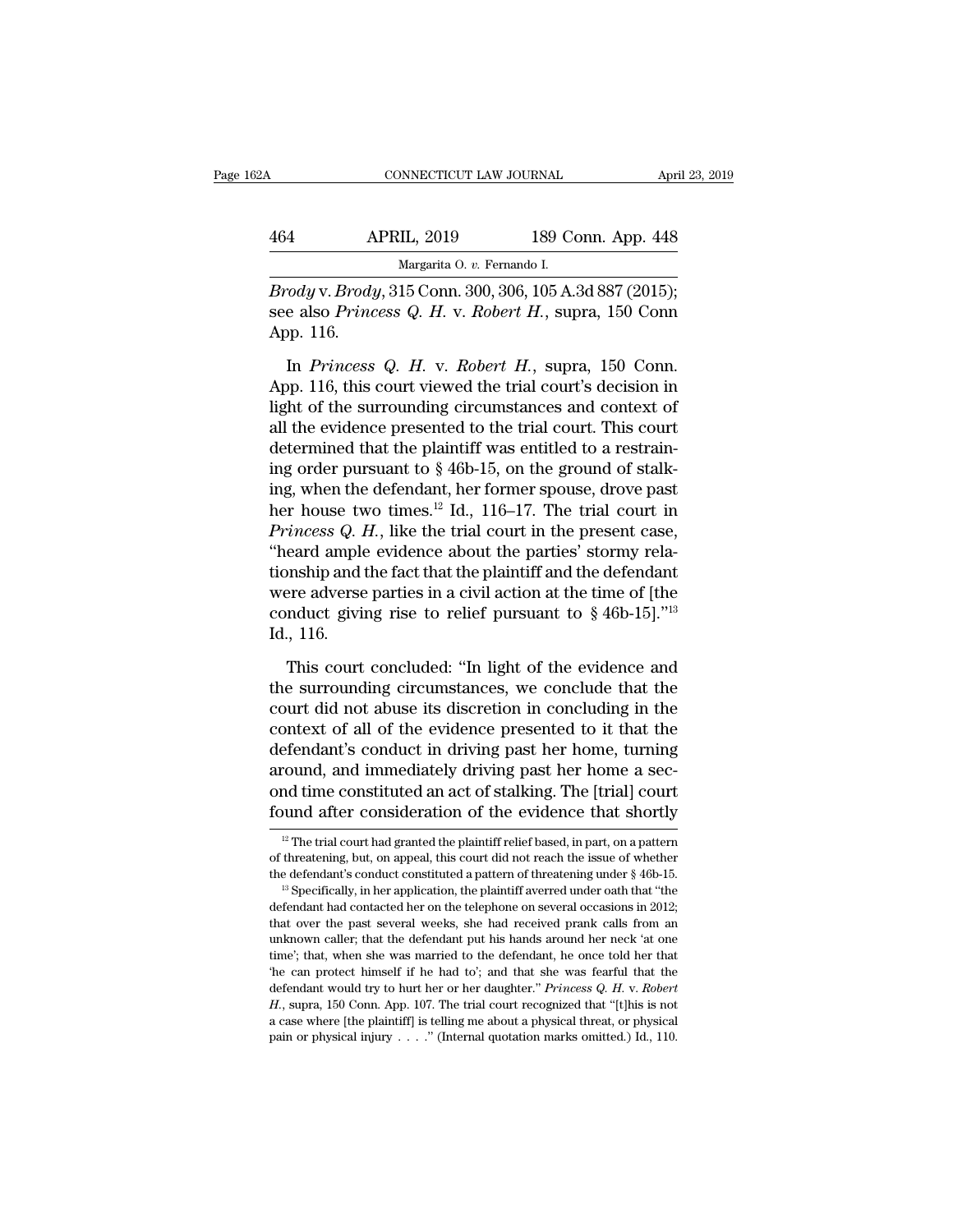| 2019               | CONNECTICUT LAW JOURNAL     |                                                        | Page 163A |
|--------------------|-----------------------------|--------------------------------------------------------|-----------|
| 189 Conn. App. 448 |                             | <b>APRIL, 2019</b>                                     | 465       |
|                    | Margarita O. v. Fernando I. |                                                        |           |
|                    |                             | hefore the plaintiff sought relief under 8.46b-15, the |           |

Fage 163A<br>
189 Conn. App. 448 APRIL, 2019 465<br>
Margarita 0. v. Fernando I.<br>
before the plaintiff sought relief under § 46b-15, the<br>
defendant acted in a manner that constituted stalking<br>
as that term is commonly defined an 189 Conn. App. 448 APRIL, 2019 465<br>Margarita 0. v. Fernando I.<br>Defore the plaintiff sought relief under § 46b-15, the<br>defendant acted in a manner that constituted stalking<br>as that term is commonly defined and applied. The<br> 189 Conn. App. 448 APRIL, 2019 465<br>
Margarita 0. v. Fernando I.<br>
before the plaintiff sought relief under  $\S$  46b-15, the<br>
defendant acted in a manner that constituted stalking<br>
as that term is commonly defined and applie 189 Conn. App. 448 APRIL, 2019 465<br>
Margarita O. v. Fernando I.<br>
before the plaintiff sought relief under  $\S$  46b-15, the<br>
defendant acted in a manner that constituted stalking<br>
as that term is commonly defined and applie Margarita 0. v. Fernando I.<br>
before the plaintiff sought relief under § 46b-15, the<br>
defendant acted in a manner that constituted stalking<br>
as that term is commonly defined and applied. The<br>
defendant did not testify as t Margarita O.  $v$ . Fernando I.<br>
before the plaintiff sought relief under § 46b-15, the<br>
defendant acted in a manner that constituted stalking<br>
as that term is commonly defined and applied. The<br>
defendant did not testify as before the plaintiff sought relief under § 46b-15, the defendant acted in a manner that constituted stalking as that term is commonly defined and applied. The defendant did not testify as to any contrary explanation for hi fendant acted in a manner that constituted stalking<br>that term is commonly defined and applied. The<br>fendant did not testify as to any contrary explanation<br>r his presence near her home. In light of the foregoing,<br>e court's d as that term is commonly defined and applied. The<br>defendant did not testify as to any contrary explanation<br>for his presence near her home. In light of the foregoing,<br>the court's decision does not contain unsupported find-<br>

defendant did not testify as to any contrary explanation<br>for his presence near her home. In light of the foregoing,<br>the court's decision does not contain unsupported find-<br>ings or reflect a misapplication of the law." Id., for his presence near her home. In light of the foregoing,<br>the court's decision does not contain unsupported find-<br>ings or reflect a misapplication of the law." Id., 116–17.<br>In the present case, although the defendant did the court's decision does not contain unsupported findings or reflect a misapplication of the law." Id., 116–17.<br>In the present case, although the defendant did, in<br>his communications to the plaintiff, refer back to the<br>pa ings or reflect a misapplication of the law." Id., 116–17.<br>In the present case, although the defendant did, in<br>his communications to the plaintiff, refer back to the<br>parties' legal proceedings and his religious beliefs, t In the present case, although the defendant did, in<br>his communications to the plaintiff, refer back to the<br>parties' legal proceedings and his religious beliefs, the<br>defendant also expressed, untethered, his negative feel-<br> his communications to the plaintiff, refer back to the parties' legal proceedings and his religious beliefs, the defendant also expressed, untethered, his negative feelings, of hatred and anger, toward the plaintiff.<sup>14</sup> M parties' legal proceedings and his religious beliefs, the<br>defendant also expressed, untethered, his negative feel-<br>ings, of hatred and anger, toward the plaintiff.<sup>14</sup> More-<br>over, he repeatedly emphasized, at length, how h defendant also expressed, untethered, his negative feelings, of hatred and anger, toward the plaintiff.<sup>14</sup> More-<br>over, he repeatedly emphasized, at length, how he felt<br>that the plaintiff had "completely destroyed his lif ings, of hatred and anger, toward the plaintiff.<sup>14</sup> More-<br>over, he repeatedly emphasized, at length, how he felt<br>that the plaintiff had "completely destroyed his life"<br>and was to blame for the hardships he was facing.<sup>15</sup> over, he repeatedly emphasized, at length, how he felt<br>that the plaintiff had "completely destroyed his life"<br>and was to blame for the hardships he was facing.<sup>15</sup><br>Thus, in light of the lengthy, repetitive and hostile natu hus, in light of the lengthy, repetitive and hostile nature<br>f the defendant's communications, and the trial court's<br>bility to supplement the written exhibits with its obser-<br>ation of the demeanor of the parties at the hear of the defendant's communications, and the trial court's<br>ability to supplement the written exhibits with its obser-<br>vation of the demeanor of the parties at the hearing,  $^{16}$ <br> $^{14}$  For example, as previously stated, he

First Units, that she had a "[1]ack of intelligence and [was] pure evil," that it is<br>hereafted in the had a "[1]ack of intelligence and [was] pure evil," that<br>"[she] lack[s] a minimum conscience to understand that decent "[she] lack[s] a minimum conscience to understand that decent people don't do what [she] did," and implied that she was "morally and spiritually sick."<br><sup>15</sup> In addition to stating, several times, that the plaintiff had de let what [she] did," and implied that she was "morally and spiritually sick."<br>
<sup>15</sup> In addition to stating, several times, that the plaintiff had destroyed his<br>
life, the defendant also told the plaintiff that he "had lost <sup>15</sup> In addition to stating, several times, that the plaintiff life, the defendant also told the plaintiff that he "had lost any because of [her]," that she had "cheated [him], robbed [hi [him]," "defrauded [him]," and had e, the defendant also told the plaintiff that he "had lost any and all authority cause of [her]," that she had "cheated [him], robbed [him], and swindled im]," "defrauded [him]," and had destroyed his career. Moreover, the because of [her]," that she had "cheated [him], robbed [him], and swindled [him]," "defrauded [him]," and had destroyed his career. Moreover, the defendant blamed the plaintiff for his being "forced to leave the country,"

[him]," "defrauded [him]," and had destroyed his career. Moreover, the defendant blamed the plaintiff for his being "forced to leave the country," which he describes, on appeal, as "self-deportation." At the hearing before Final, our but a significant blamed the plaintiff for his being "forced to leave the country,"<br>which he describes, on appeal, as "self-deportation."<br>At the hearing before the trial court, the defendant's testimony, in a si which he describes, on appeal, as "self-deportation."<br>At the hearing before the trial court, the defendant's testimony, in a similar<br>fashion, focused on what he viewed to be the plaintiff's "history of deceit,<br>fraud, entra At the hearing before the trial court, the defendant's testimony, in a similar fashion, focused on what he viewed to be the plaintiff's "history of deceit, fraud, entrapment, [and] provocations." On appeal, the defendant l Fashion, focused on what he viewed to be the plaintiff's "history of deceit, fraud, entrapment, [and] provocations." On appeal, the defendant likewise dedicated a significant portion of his brief to summarizing, what he v fraud, entrapment, [and] provocations." On appeal, the defendant likewise dedicated a significant portion of his brief to summarizing, what he views to be, the plaintiff's "threats, abuse, deceit, concealment, fraud, and

ability to supplement the written exhibits with its observation of the demeanor of the parties at the hearing,  $^{16}$ <br> $^{14}$  For example, as previously stated, he told the plaintiff: "If you wanted for me to hate you, let vation of the demeanor of the parties at the hearing,  $^{16}$   $^{14}$  For example, as previously stated, he told the plaintiff: "If you wanted for me to hate you, let me tell you that [you] have done all the right things fo vation of the definement of the parties at the hearing,<br><sup>14</sup> For example, as previously stated, he told the plaintiff: "If you wanted<br>for me to hate you, let me tell you that [you] have done all the right things<br>for that <sup>14</sup> For example, as previously stated, he told the plaintiff: "If you wanted for me to hate you, let me tell you that [you] have done all the right things for that to be the case. Time does not heal anything, it only agg for me to hate you, let me tell you that [you] have done all the right things for that to be the case. Time does not heal anything, it only aggravates things." In addition, he told her that she was "generating deep frustr for that to be the case. Time does not heal anything, it only aggravates things." In addition, he told her that she was "generating deep frustration and negativity in [him.]" He also told the plaintiff that "[her] conduct and negativity in [him.]" He also told the plaintiff that "[her] conduct is irresolute," that she had a "[l]ack of intelligence and [was] pure evil," that "[she] lack[s] a minimum conscience to understand that decent peopl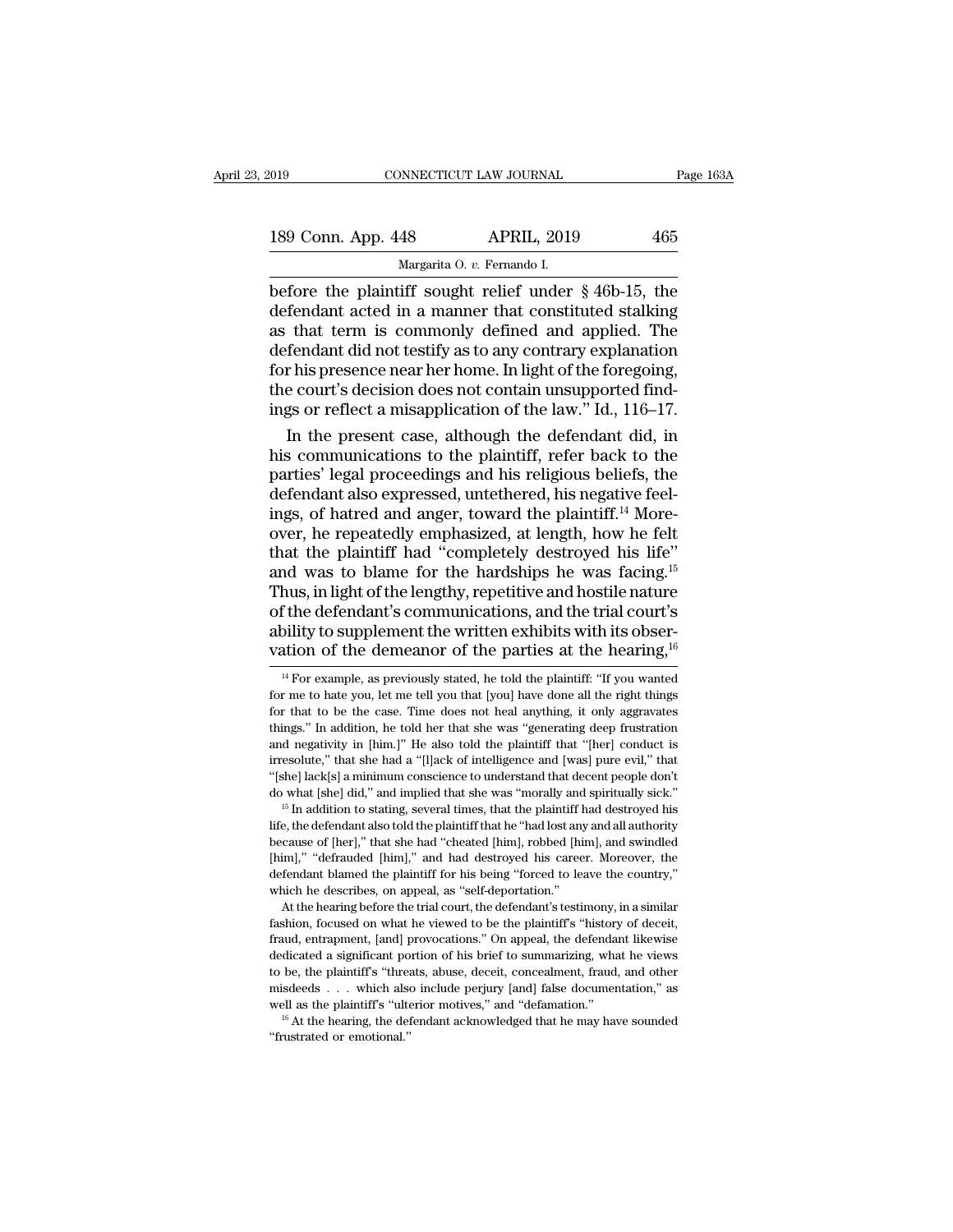| 34 A | CONNECTICUT LAW JOURNAL                                                                                                                           |                    | April 23, 2019 |
|------|---------------------------------------------------------------------------------------------------------------------------------------------------|--------------------|----------------|
| 466  | <b>APRIL, 2019</b>                                                                                                                                | 189 Conn. App. 448 |                |
|      | Margarita O. v. Fernando I.                                                                                                                       |                    |                |
|      | the trial court reasonably could have concluded that<br>the defendant's written threatening communications<br>constituted a nottom of threatening |                    |                |

APRIL, 2019 189 Conn. App. 448<br>Margarita 0. v. Fernando I.<br>The trial court reasonably could have concluded that<br>the defendant's written threatening communications<br>constituted a pattern of threatening. 466 APRIL, 2019 189 Co<br>
Margarita O. v. Fernando I.<br>
the trial court reasonably could have co<br>
the defendant's written threatening com<br>
constituted a pattern of threatening.<br>
Because the record establishes that the Because the record establishes that there was suffi-<br>Because the record establishes that there was suffi-<br>Because the record establishes that there was suffi-<br>and evidence to support a finding that the defendant<br>biography

Margarita 0. *v.* Fernando I.<br>
the trial court reasonably could have concluded that<br>
the defendant's written threatening communications<br>
constituted a pattern of threatening.<br>
Because the record establishes that there was the trial court reasonably could have concluded that<br>the defendant's written threatening communications<br>constituted a pattern of threatening.<br>Because the record establishes that there was suffi-<br>cient evidence to support a the defendant's written threatening communications<br>constituted a pattern of threatening.<br>Because the record establishes that there was suffi-<br>cient evidence to support a finding that the defendant<br>subjected the plaintiff t constituted a pattern of threatening.<br>Because the record establishes that there was sufficient evidence to support a finding that the defendant<br>subjected the plaintiff to a pattern of threatening, we<br>conclude that the cour Because the record establishes that there was sufficient evidence to support a finding that the defendant subjected the plaintiff to a pattern of threatening, we conclude that the court did not abuse its discretion in gran bjected the plaintiff to a pattern of threatening, we<br>nclude that the court did not abuse its discretion in<br>anting the plaintiff's application for relief from abuse<br>d issuing a restraining order against the defendant.<br>II<br>T

II

concrude that the court did not abuse its uscretion in<br>granting the plaintiff's application for relief from abuse<br>and issuing a restraining order against the defendant.<br>II<br>The defendant also claims that the court erroneous granting the plantin's application for reflect from abuse<br>and issuing a restraining order against the defendant.<br>II<br>The defendant also claims that the court erroneously<br>ordered him to stay 100 yards way from the plaintiff<br> II<br>II<br>In the defendant also claims that the court erroneously<br>ordered him to stay 100 yards way from the plaintiff<br>except "when both children are present." The defen-<br>dant, in essence, claims that the effect of the court's II<br>The defendant also claims that the court erroneously<br>ordered him to stay 100 yards way from the plaintiff<br>except "when both children are present." The defen-<br>dant, in essence, claims that the effect of the court's<br>order The defendant also claims that the court erroneously<br>ordered him to stay 100 yards way from the plaintiff<br>except "when both children are present." The defen-<br>dant, in essence, claims that the effect of the court's<br>order o The defendant also claims that the court erroneously<br>ordered him to stay 100 yards way from the plaintiff<br>except "when both children are present." The defen-<br>dant, in essence, claims that the effect of the court's<br>order on ordered him to stay 100 yards way from the plaintiff<br>except "when both children are present." The defen-<br>dant, in essence, claims that the effect of the court's<br>order on his desire to have a relationship with his chil-<br>dr except "when both children are present." The defen-<br>dant, in essence, claims that the effect of the court's<br>order on his desire to have a relationship with his chil-<br>dren is to burden unreasonably that relationship in tha dant, in essence, claims that the effect of the court's<br>order on his desire to have a relationship with his chil-<br>dren is to burden unreasonably that relationship in that<br>both children<sup>17</sup> have to be present with the plain order on his desire to have a relationship with his chil-<br>dren is to burden unreasonably that relationship in that<br>both children<sup>17</sup> have to be present with the plaintiff in<br>order for the exception to apply. Specifically, dren is to burden unreasonably that relationship in that<br>both children<sup>17</sup> have to be present with the plaintiff in<br>order for the exception to apply. Specifically, he argues<br>that "the terms of his restraining order do not both children<sup>11</sup> have to be present with the plaintiff in<br>order for the exception to apply. Specifically, he argues<br>that "the terms of his restraining order do not allow<br>[him] to attend school events if 'both children' ar order for the exception to apply. Specifically, he argues<br>that "the terms of his restraining order do not allow<br>[him] to attend school events if 'both children' are not<br>present jointly with the plaintiff, namely: curriculu that "the terms of his restraining order do not allow<br>[him] to attend school events if 'both children' are not<br>present jointly with the plaintiff, namely: curriculum<br>night—standard for children not to be there, sports<br>and [him] to attend school events if 'both children' are not<br>present jointly with the plaintiff, namely: curriculum<br>night—standard for children not to be there, sports<br>and school sponsored events, high school graduation,<br>conce present jointly with the plaintiff, namely: curriculum<br>night—standard for children not to be there, sports<br>and school sponsored events, high school graduation,<br>concerts, church, and others. The only exception to<br>the restra might—standard for children not to be there, sports<br>and school sponsored events, high school graduation,<br>concerts, church, and others. The only exception to<br>the restraining order applies when 'both children are<br>present'—bo and school sponsored events, high school graduation,<br>concerts, church, and others. The only exception to<br>the restraining order applies when 'both children are<br>present'—both U.S. students. It is also unclear whether<br>[he] ca concerts, church, and others. The only exception to<br>the restraining order applies when 'both children are<br>present'—both U.S. students. It is also unclear whether<br>[he] can pick up one, both or none of his children from<br>thei the restraining order applies when 'both children are<br>present'—both U.S. students. It is also unclear whether<br>[he] can pick up one, both or none of his children from<br>their home." In other words, if only one, but not both, their home." In other words, if only one, but not both, of his children are with, or within 100 yards of, the plaintiff, he may not have contact with that child. We conclude that there is nothing in the record to support of his children are with, or within 100 yards of, the plaintiff, he may not have contact with that child. We conclude that there is nothing in the record to support  $\frac{17}{4}$  Although the parties have three children toge

plaintiff, he may not have contact with that child. We conclude that there is nothing in the record to support  $\frac{17}{17}$  Although the parties have three children together, their oldest daughter attends college in Spain. Fraction Conclude that the parties attends college in Spain children," presumably restants with the plaintiff.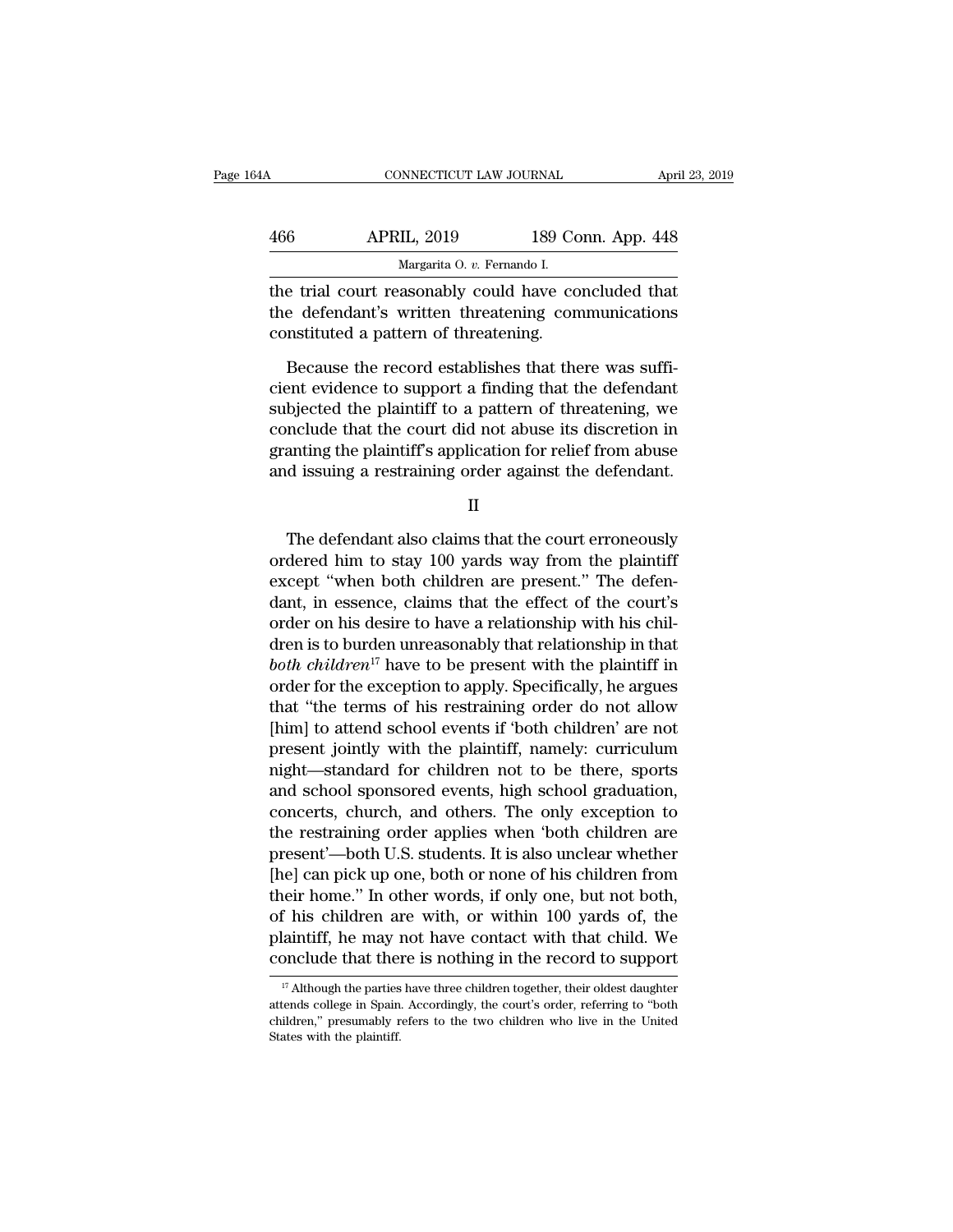| 019                | CONNECTICUT LAW JOURNAL                                                                                                                                              | Page 165A |
|--------------------|----------------------------------------------------------------------------------------------------------------------------------------------------------------------|-----------|
|                    |                                                                                                                                                                      |           |
| 189 Conn. App. 448 | <b>APRIL, 2019</b>                                                                                                                                                   | 467       |
|                    | Margarita O. v. Fernando I.                                                                                                                                          |           |
|                    | the court's additional order of protection as modified by<br>the exception requiring the presence of both children.                                                  |           |
|                    | The record reveals the following additional facts and<br>procedural history. The parties have three children<br>together. At the time that the restraining erder was |           |

189 Conn. App. 448 APRIL, 2019 467<br>
Margarita 0.  $v$ . Fernando I.<br>
the court's additional order of protection as modified by<br>
the exception requiring the presence of both children.<br>
The record reveals the following additi Margarita O.  $v$ . Fernando I.<br>
the court's additional order of protection as modified by<br>
the exception requiring the presence of both children.<br>
The record reveals the following additional facts and<br>
procedural history. the court's additional order of protection as modified by<br>the exception requiring the presence of both children.<br>The record reveals the following additional facts and<br>procedural history. The parties have three children<br>tog the exception requiring the presence of both children.<br>The record reveals the following additional facts and<br>procedural history. The parties have three children<br>together. At the time that the restraining order was<br>imposed, The record reveals the following additional facts and<br>procedural history. The parties have three children<br>together. At the time that the restraining order was<br>imposed, on September 12, 2018, one of the parties'<br>children at The record reveals the following additional facts and<br>procedural history. The parties have three children<br>together. At the time that the restraining order was<br>imposed, on September 12, 2018, one of the parties'<br>children at procedural history. The parties have three children<br>together. At the time that the restraining order was<br>imposed, on September 12, 2018, one of the parties'<br>children attended college in Spain, and two of the chil-<br>dren att together. At the time that the restraining order was<br>imposed, on September 12, 2018, one of the parties'<br>children attended college in Spain, and two of the chil-<br>dren attended high school and lived with the plaintiff.<br>At t imposed, on September 12, 2018, one of the parties'<br>children attended college in Spain, and two of the chil-<br>dren attended high school and lived with the plaintiff.<br>At the hearing, the defendant explained that, although<br>th children attended college in Spain, and two of the children attended high school and lived with the plaintiff.<br>At the hearing, the defendant explained that, although<br>the plaintiff was not requesting that the restraining<br>or dren attended high school and lived with the plaintiff.<br>At the hearing, the defendant explained that, although<br>the plaintiff was not requesting that the restraining<br>order extend to the parties' children, a court order to<br>s At the hearing, the defendant explained that, although<br>the plaintiff was not requesting that the restraining<br>order extend to the parties' children, a court order to<br>stay 100 yards away from the plaintiff would affect his<br>a the plaintiff was not requesting that the restraining<br>order extend to the parties' children, a court order to<br>stay 100 yards away from the plaintiff would affect his<br>ability to see his children: "I could not kiss my childr order extend to the parties' children, a court order to<br>stay 100 yards away from the plaintiff would affect his<br>ability to see his children: "I could not kiss my children<br>if I happened to be in church. I cannot pick up, st stay 100 yards away from the plaintiff would affect his<br>ability to see his children: "I could not kiss my children<br>if I happened to be in church. I cannot pick up, still,<br>my children from my own house  $\ldots$ . I cannot atte ability to see his children: "I could not kiss my children<br>
if I happened to be in church. I cannot pick up, still,<br>
my children from my own house  $\ldots$ . I cannot attend<br>
my son's high school graduation if she's there. I if I happened to be in church. I cannot pick up, still,<br>my children from my own house  $\ldots$ . I cannot attend<br>my son's high school graduation if she's there. I cannot<br>attend the high school barbecue if she's there." The<br>co my children from my own house  $\dots$  I cannot attend<br>my son's high school graduation if she's there. I cannot<br>attend the high school barbecue if she's there." The<br>court responded: "I can always make an exception for<br>that." my son's high school graduation if she's there. I cannot<br>attend the high school barbecue if she's there." The<br>court responded: "I can always make an exception for<br>that." The court, at the conclusion of the hearing,<br>explain attend the high school barbecue if she's there." The<br>court responded: "I can always make an exception for<br>that." The court, at the conclusion of the hearing,<br>explained its additional orders of protection that it was<br>going court responded: "I can always make an exception for<br>that." The court, at the conclusion of the hearing,<br>explained its additional orders of protection that it was<br>going to impose as a result of the restraining order:<br>"The that." The court, at the conclusion of the hearing,<br>explained its additional orders of protection that it was<br>going to impose as a result of the restraining order:<br>"The [defendant] is to stay at least 100 yards away from<br>[ explained its additional orders of protection that it was<br>going to impose as a result of the restraining order:<br>"The [defendant] is to stay at least 100 yards away from<br>[the plaintiff] at all time[s], however an exception going to impose as a result of the restraining order:<br>"The [defendant] is to stay at least 100 yards away from<br>[the plaintiff] at all time[s], however an exception is to<br>be made when the parties are in the presence of both "The [defendant] is to stay at least 100 yards away from<br>[the plaintiff] at all time[s], however an exception is to<br>be made when the parties are in the presence of both<br>children. So, in other words, the order does not app [the plaintiff] at all time[s], however an exception is to<br>be made when the parties are in the presence of both<br>children. So, in other words, the order does not apply<br>[for] pickup and drop-off for the minor child or when<br>y be made when the parties are in the presence of both<br>children. So, in other words, the order does not apply<br>[for] pickup and drop-off for the minor child or when<br>you are also in the presence of the minor child, say at<br>a fa children. So, in other words, the order does not apply<br>[for] pickup and drop-off for the minor child or when<br>you are also in the presence of the minor child, say at<br>a family gathering or church or something like that."<br>In ent.'' as a family gathering or church or something like that."<br>
its written additional orders of protection, the court<br>
ovided that the defendant must stay 100 yards away<br>
om the plaintiff, except when "both children are pres-<br> a ranny gamering or church or someting like that.<br>In its written additional orders of protection, the court<br>provided that the defendant must stay 100 yards away<br>from the plaintiff, except when "both children are pres-<br>ent.

In its written additional orders of protection, the court<br>provided that the defendant must stay 100 yards away<br>from the plaintiff, except when "both children are pres-<br>ent."<br>As previously stated, "[i]n determining whether provided that the defendant must stay Too yards away<br>from the plaintiff, except when "both children are pres-<br>ent."<br>As previously stated, "[i]n determining whether a trial<br>court has abused its broad discretion in domestic review of a trial court's findings of fact is governed by<br>review of a trial court has abused its broad discretion in domestic rela-<br>tions matters, we allow every reasonable presumption<br>in favor of the correctness of its ac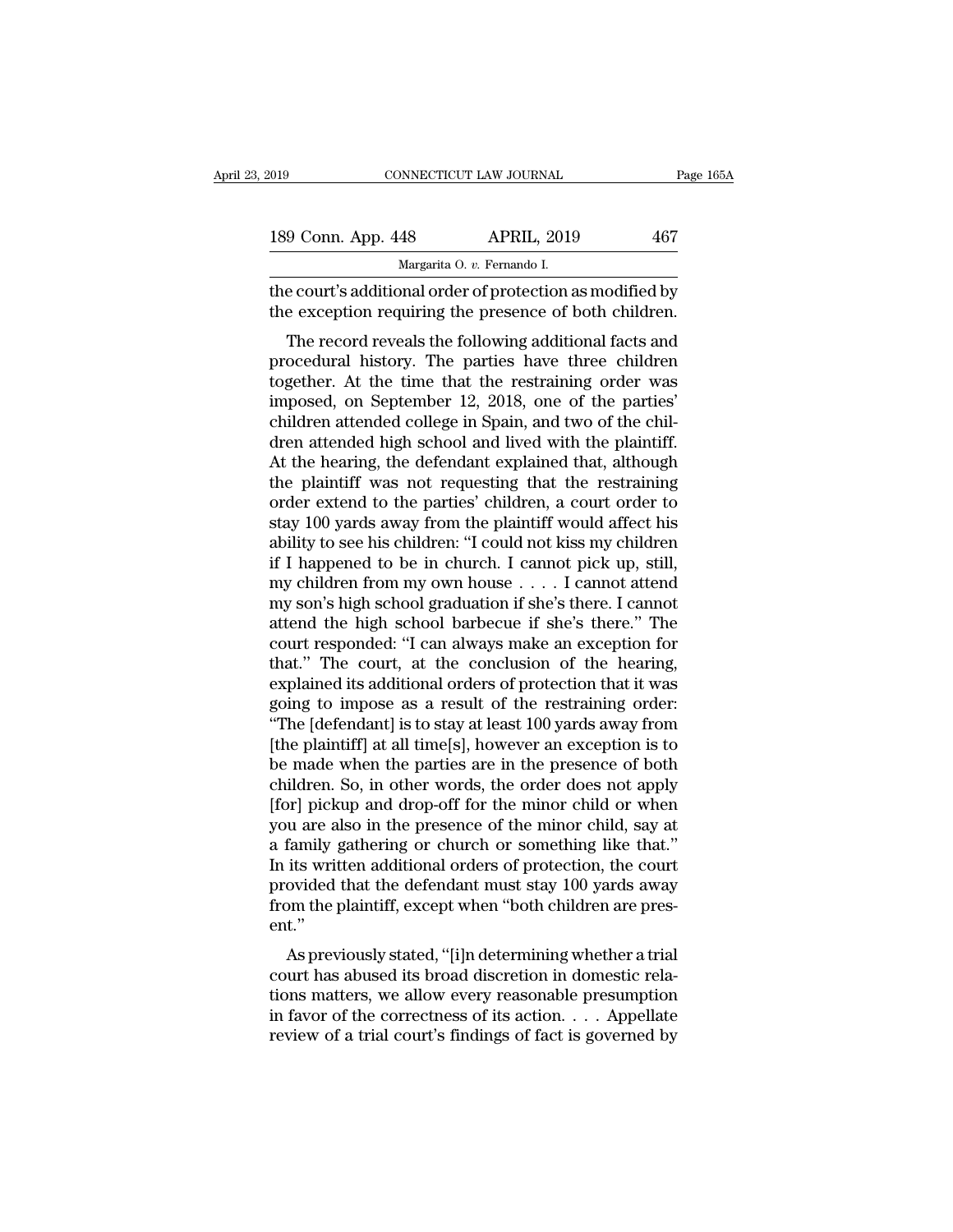| 66A | CONNECTICUT LAW JOURNAL                                                                                                                                                    |                    | April 23, 2019 |
|-----|----------------------------------------------------------------------------------------------------------------------------------------------------------------------------|--------------------|----------------|
| 468 | <b>APRIL, 2019</b>                                                                                                                                                         | 189 Conn. App. 448 |                |
|     | Margarita O. v. Fernando I.                                                                                                                                                |                    |                |
|     | the clearly erroneous standard of review. $\ldots$ A find-<br>ing of fact is clearly erroneous when there is no evi-<br>dongo in the regard to support it or when although |                    |                |

468 APRIL, 2019 189 Conn. App. 448<br>
Margarita 0. v. Fernando I.<br>
the clearly erroneous standard of review. . . . A find-<br>
ing of fact is clearly erroneous when there is no evi-<br>
dence in the record to support it . . . or w APRIL, 2019 189 Conn. App. 448<br>
Margarita O. v. Fernando I.<br>
the clearly erroneous standard of review. . . . A find-<br>
ing of fact is clearly erroneous when there is no evi-<br>
dence in the record to support it . . . or when  $\begin{array}{c|c} \text{APRIL, 2019} & \text{189 Conn. App. 448} \\ \hline \text{Margarita 0. } v. \text{ Fernando I.} \\ \text{the clearly erroneous standard of review. . . . A finding of fact is clearly erroneous when there is no evidence in the record to support it . . . or when although there is evidence to support it, the reviewing court on the entire evidence is left with the definite and firm computation that a mistake has been committed? (Intro.) \end{array}$ Margarita 0. v. Fernando I.<br>
the clearly erroneous standard of review. . . . A find-<br>
ing of fact is clearly erroneous when there is no evi-<br>
dence in the record to support it . . . or when although<br>
there is evidence to Margarita O. v. Fernando I.<br>
the clearly erroneous standard of review.... A find-<br>
ing of fact is clearly erroneous when there is no evi-<br>
dence in the record to support it ... or when although<br>
there is evidence to suppo the clearly erroneous standard of review. . . . A find-<br>ing of fact is clearly erroneous when there is no evi-<br>dence in the record to support it . . . or when although<br>there is evidence to support it, the reviewing court ing of fact is clearly erroneous when there is no evidence in the record to support it . . . or when although there is evidence to support it, the reviewing court on the entire evidence is left with the definite and firm First, we find ambiguity in the court's additional order protection. Furthermore, we discern a protection ambiguity in the court's additional order protection. Furthermore, we discern no evidence, the forth in the plainti the entire evidence is support it, the reviewing court of<br>the entire evidence is left with the definite and firm<br>conviction that a mistake has been committed." (Inter-<br>nal quotation marks omitted.) *Princess Q. H. v. Robe* 

set for the character is fart what the definite and find<br>conviction that a mistake has been committed." (Inter-<br>nal quotation marks omitted.) *Princess Q. H. v. Robert*<br> $H$ , supra, 150 Conn. App. 111–12.<br>First, we find am resolved and a missake has been commuted. (Internal quotation marks omitted.) *Princess Q. H. v. Robert*  $H$ , supra, 150 Conn. App. 111–12.<br>First, we find ambiguity in the court's additional order of protection. Furthermo *H*., supra, 150 Conn. App. 111–12.<br>*H.*, supra, 150 Conn. App. 111–12.<br>First, we find ambiguity in the court's additional order<br>of protection. Furthermore, we discern no evidence,<br>set forth in the plaintiff's application First, we find ambiguity in the court's additional order<br>of protection. Furthermore, we discern no evidence,<br>set forth in the plaintiff's application or provided at the<br>hearing on September 12, 2018, to support such an<br>ord First, we find ambiguity in the court's additional order<br>of protection. Furthermore, we discern no evidence,<br>set forth in the plaintiff's application or provided at the<br>hearing on September 12, 2018, to support such an<br>ord of protection. Furthermore, we discern no evidence,<br>set forth in the plaintiff's application or provided at the<br>hearing on September 12, 2018, to support such an<br>order, as modified by the exception requiring the pres-<br>ence set forth in the plaintiff's application or provided at the<br>hearing on September 12, 2018, to support such an<br>order, as modified by the exception requiring the pres-<br>ence of both children. The plaintiff did not request tha hearing on September 12, 2018, to support such an order, as modified by the exception requiring the presence of both children. The plaintiff did not request that her restraining order extend to the parties' children. Moreo order, as modified by the exception requiring the presence of both children. The plaintiff did not request that<br>her restraining order extend to the parties' children.<br>Moreover, she did not testify that she felt as though<br>s ence of both children. The plaintiff did not request that<br>her restraining order extend to the parties' children.<br>Moreover, she did not testify that she felt as though<br>she was in physical danger except in the presence of<br>"b her restraining order extend to the parties' children.<br>Moreover, she did not testify that she felt as though<br>she was in physical danger except in the presence of<br>"both children." At the hearing, when the court<br>explained th Moreover, she did not testify that she felt as though<br>she was in physical danger except in the presence of<br>"both children." At the hearing, when the court<br>explained that "the order does not apply [for] pickup<br>and drop off she was in physical danger except in the presence of<br>"both children." At the hearing, when the court<br>explained that "the order does not apply [for] pickup<br>and drop off for the minor child or when you are also<br>in the presen "both children." At the hearing, when the court<br>explained that "the order does not apply [for] pickup<br>and drop off for the minor child or when you are also<br>in the presence of the minor child," with no mention<br>of an additio explained that "the order does not apply [for] pickup<br>and drop off for the minor child or when you are also<br>in the presence of the minor child," with no mention<br>of an additional child being present, the plaintiff did<br>not o and drop off for the minor child or when you are also<br>in the presence of the minor child," with no mention<br>of an additional child being present, the plaintiff did<br>not object or express any concern. Accordingly, the<br>court's in the presence<br>of an additional<br>not object or e<br>court's order ree<br>away from the<br>only when "both<br>tiary basis.<br>The judgment and dialentical claim seing present, are plantern and<br>t object or express any concern. Accordingly, the<br>urt's order requiring the defendant to stay 100 yards<br>vay from the plaintiff, and providing an exception<br>ly when "both For expect of express any concern. Hecordingly, are<br>court's order requiring the defendant to stay 100 yards<br>away from the plaintiff, and providing an exception<br>only when "both children" are present, has no eviden-<br>tiary ba

the plant of the plaintiff, and providing an exception<br>only when "both children" are present, has no eviden-<br>tiary basis.<br>The judgment is reversed only as to the order requir-<br>ing the defendant to stay 100 yards away from and the plant..., and providing an exception<br>only when "both children" are present, has no eviden-<br>tiary basis.<br>The judgment is reversed only as to the order requir-<br>ing the defendant to stay 100 yards away from the plaintiary basis.<br>The judgment is reversed only as to the order requiring the defendant to stay 100 yards away from the plain-<br>tiff with an exception when both children are present,<br>and the case is remanded for a new hearing wi The judgment is reversed only as to the order requiring the defendant to stay 100 yards away from the plaintiff with an exception when both children are present, and the case is remanded for a new hearing with respect to a The judgment is reversed only as to the order requiring the defendant to stay 100 yards away from the plaintiff with an exception when both children are present, and the case is remanded for a new hearing with respect to a ing the defendant to stay 100 yards away from the tiff with an exception when both children are p and the case is remanded for a new hearing with to any order of protection, if proven necessary plaintiff, in situations whe If what all exception when both emitted are<br>d the case is remanded for a new hearing with<br>any order of protection, if proven necessar<br>aintiff, in situations where the defendant see<br>tion with his children and the plaintiff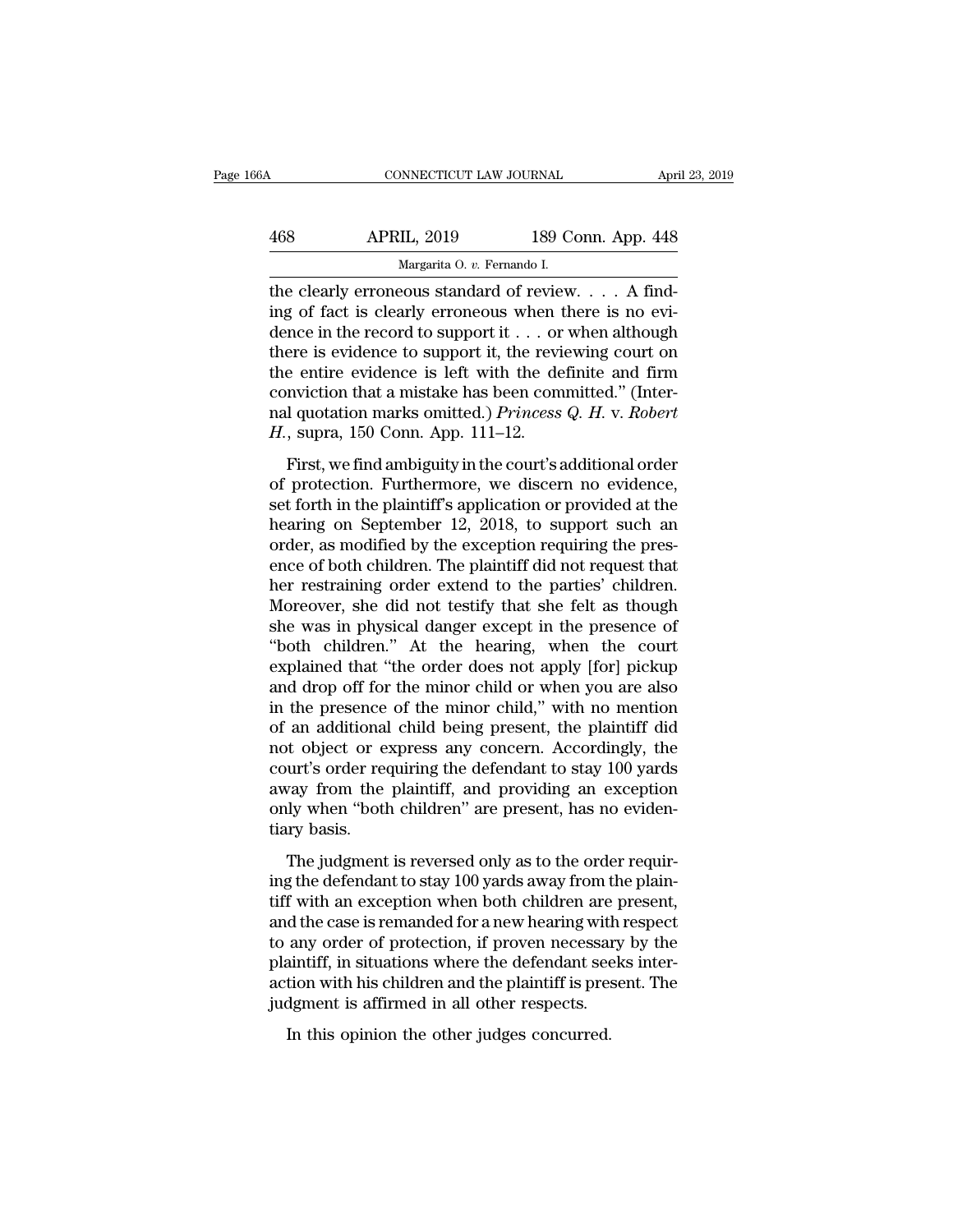189 Conn. App. 469 APRIL, 2019 269<br>Bozelko v. Statewide Construction, Inc. CONNECTICUT LAW JOURNAL<br>Dp. 469 APRIL, 2019<br>Bozelko *v.* Statewide Construction, Inc.

## n. App. 469 APRIL, 2019 469<br>Bozelko *v.* Statewide Construction, Inc.<br>RONALD F. BOZELKO *v.* STATEWIDE CONSTRUCTION, INC., ET AL. App. 469 APRIL, 2019<br>
Bozelko v. Statewide Construction, Inc.<br>
NALD F. BOZELKO v. STATEWIDE<br>
CONSTRUCTION, INC., ET AL.<br>
(AC 40459) Example 2018<br>
Statewide Construction, Inc.<br>
COZELKO v. STATE<br>
CCTION, INC., ET A<br>
(AC 40459)<br>
J., and Moll and Sullivan, RONALD F. BOZELKO  $v$ . STATEWIDE<br>CONSTRUCTION, INC., ET AL.<br>(AC 40459)<br>DiPentima, C. J., and Moll and Sullivan, Js.

## *Syllabus*

(AC 40459)<br>DiPentima, C. J., and Moll and Sullivan, Js.<br>Syllabus<br>The plaintiff, who owned property that abutted property of the defendants,<br>sought to quiet title to a triangular strip of land to which all of the DiPentima, C. J., and Moll and Sullivan, Js.<br>
Syllabus<br>
plaintiff, who owned property that abutted property of the defendants,<br>
sought to quiet title to a triangular strip of land to which all of the<br>
parties claimed title parties claimed title. Following a trial to the court, at which all of the parties claimed title to a triangular strip of land to which all of the parties claimed title. Following a trial to the court, at which the parties Syllabus<br>plaintiff, who owned property that abutted property of the defendants,<br>sought to quiet title to a triangular strip of land to which all of the<br>parties claimed title. Following a trial to the court, at which the pa by plaintiff, who owned property that abutted property of the defendants, sought to quiet title to a triangular strip of land to which all of the parties claimed title. Following a trial to the court, at which the parties plaintiff, who owned property that abutted property of the defendants, sought to quiet title to a triangular strip of land to which all of the parties claimed title. Following a trial to the court, at which the parties sub sought to quiet title to a triangular strip of land to which all of the parties claimed title. Following a trial to the court, at which the parties submitted evidence of their chains of title, the trial court found in fav parties claimed title. Following a trial to the court, at which the parties submitted evidence of their chains of title, the trial court found in favor of the defendants, concluding that the defendants are the owners of th submitted evidence of their chains of title, the trial court found in favor<br>of the defendants, concluding that the defendants are the owners of the<br>parcel and that the plaintiff had no right, title or interest in the dispu of the defendants, concluding that the defendants are the owners of the parcel and that the plaintiff had no right, title or interest in the disputed parcel. From the judgment of the trial court quieting title in favor of parcel and that the plaintiff had no right, title or interest in the disputed parcel. From the judgment of the trial court quieting title in favor of the defendants, the plaintiff appealed to this court. *Held* that the tr parcel. From the judgment of the trial court quieting title in favor of the defendants, the plaintiff appealed to this court. *Held* that the trial court's factual finding that there was a break in the plaintiff's chain of the defendants, the plaintiff appealed to this court. *Held* that the trial court's factual finding that there was a break in the plaintiff's chain of title and, thus, that the plaintiff had no right, title or interest in court's factual finding that there was a break in the plaintiff's chain of<br>title and, thus, that the plaintiff had no right, title or interest in the<br>disputed parcel was not clearly erroneous; in making that determination, title and, thus, that the plaintiff had no right, title or interest in the disputed parcel was not clearly erroneous; in making that determination, the court credited the conclusions of the defendants' expert witness that disputed parcel was not clearly erroneous; in making that determination,<br>the court credited the conclusions of the defendants' expert witness<br>that the disputed parcel was outside the plaintiff's chain of title, it was<br>not the court credited the conclusions of the defendants' expert witness<br>that the disputed parcel was outside the plaintiff's chain of title, it was<br>not for this court to pass on the credibility of the witnesses, the court's<br>f that the disputed parcel was outside the plaintiff's chain of title, it was not for this court to pass on the credibility of the witnesses, the court's factual finding was supported by the evidence in the record, and the p For this court to pass on the credibility of the witnesses, the court s<br>tual finding was supported by the evidence in the record, and the<br>intiff, having failed to establish that he has title to the disputed parcel,<br>s not e

Argued November 29, 2018–officially released April 23, 2019<br>*Procedural History*<br>Action to quiet title to certain real property, brought plantiff, having rated to establish that he has title to the disputed parcel,<br>was not entitled to challenge the court's conclusion that the defendants<br>own the parcel.<br>Argued November 29, 2018–officially released April 23, the Superior Court in the judicial district of New<br>
Haven and tried to the court in the judicial district of New<br>
Haven and tried to the court, *Hon. Richard E. Burke*,<br>
index trial references independent for the defendant Argued November 29, 2018–officially released April 23, 2019<br> *Procedural History*<br>
Action to quiet title to certain real property, brought<br>
to the Superior Court in the judicial district of New<br>
Haven and tried to the cour *Procedural History*<br>Action to quiet title to certain real property, brought<br>to the Superior Court in the judicial district of New<br>Haven and tried to the court, *Hon. Richard E. Burke*,<br>judge trial referee; judgment for th Action to quiet title to certain real property, brought<br>the Superior Court in the judicial district of New<br>aven and tried to the court, *Hon. Richard E. Burke*,<br>dge trial referee; judgment for the defendants, from<br>ich the to the Superior Court in the judicial district of New Haven and tried to the court, *Hon. Richard E. Burke*, judge trial referee; judgment for the defendants, from which the plaintiff appealed to this court. *Affirmed. R* 

tiff). rich the plaintiff appealed to this court. *Affirme*<br>*Ronald F. Bozelko*, self-represented, with whom,<br>e brief, was *Ira B. Grudberg*, for the appellant (pl<br>*f*).<br>*Michael E. Burt*, for the appellees (defendants).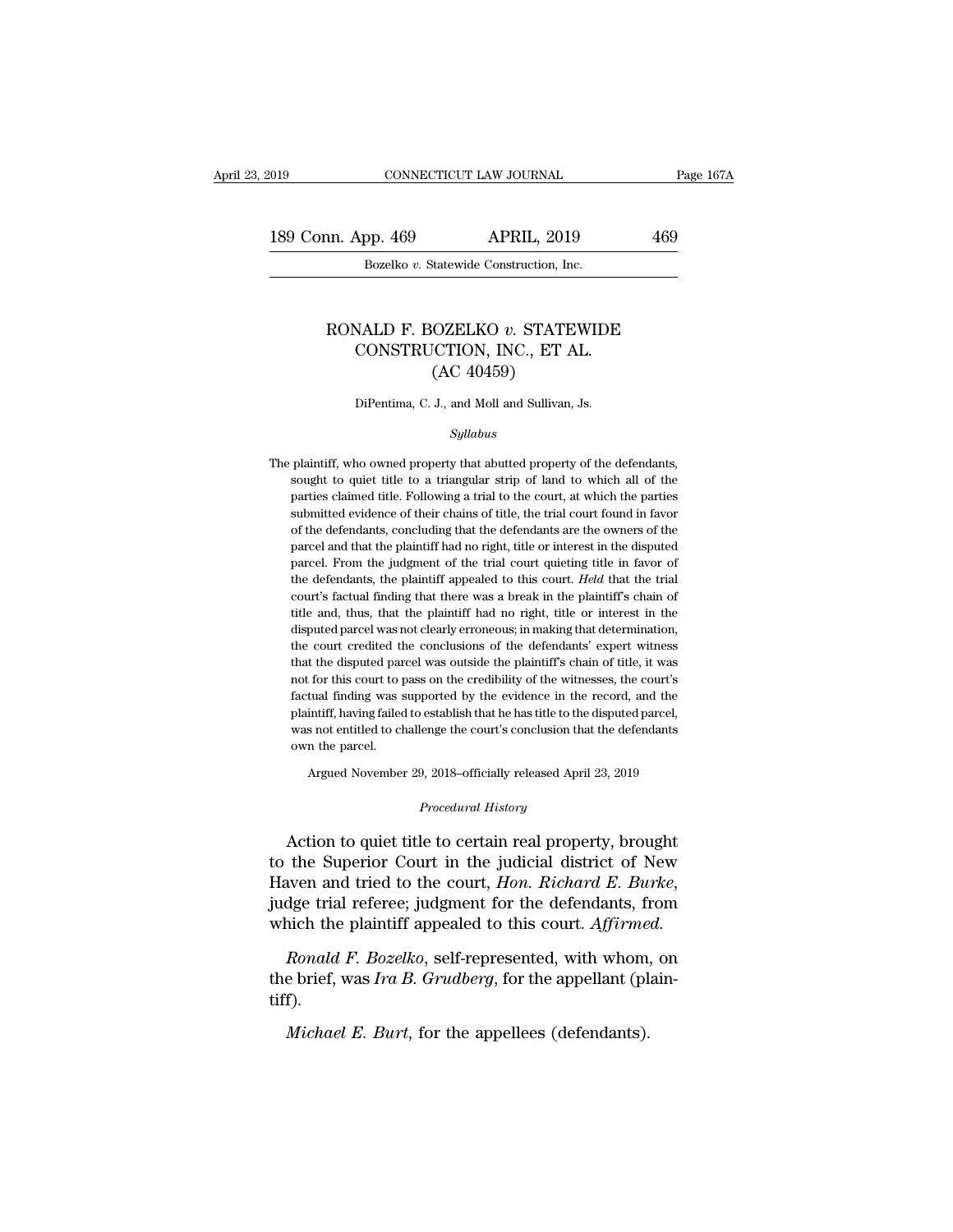| 168A | CONNECTICUT LAW JOURNAL                 |                    | April 23, 2019 |
|------|-----------------------------------------|--------------------|----------------|
| 470  | <b>APRIL, 2019</b>                      | 189 Conn. App. 469 |                |
|      | Bozelko v. Statewide Construction, Inc. |                    |                |
|      | Ominion                                 |                    |                |

## *Opinion*

O APRIL, 2019 189 Conn. App. 469<br>Bozelko v. Statewide Construction, Inc.<br>Opinion<br>DiPENTIMA, C. J. The plaintiff, Ronald F. Bozelko,<br>peals from the judgment of the trial court, rendered<br>llowing a trial to the court in favor 470 APRIL, 2019 189 Conn. App. 469<br>Bozelko v. Statewide Construction, Inc.<br>Opinion<br>DiPENTIMA, C. J. The plaintiff, Ronald F. Bozelko,<br>appeals from the judgment of the trial court, rendered<br>following a trial to the court, i Following a trial to the construction, inc.<br>
Bozelko v. Statewide Construction, Inc.<br>
Opinion<br>
DiPENTIMA, C. J. The plaintiff, Ronald F. Bozelko,<br>
appeals from the judgment of the trial court, rendered<br>
following a trial Bozelko v. Statewide Construction, Inc.<br>
Opinion<br>
DiPENTIMA, C. J. The plaintiff, Ronald F. Bozelko,<br>
appeals from the judgment of the trial court, rendered<br>
following a trial to the court, in favor of the defendants,<br>
Sta  $o$ <sub>pinion</sub><br>DiPENTIMA, C. J. The plaintiff, Ronald F. Bozelko,<br>appeals from the judgment of the trial court, rendered<br>following a trial to the court, in favor of the defendants,<br>Statewide Construction, Inc., and Robert Pe Optimon<br>DiPENTIMA, C. J. The plaintiff, Ronald F. Bozelko,<br>appeals from the judgment of the trial court, rendered<br>following a trial to the court, in favor of the defendants,<br>Statewide Construction, Inc., and Robert Pesapan DiPENTIMA, C. J. The plaintiff, Ronald F. Bozelko,<br>appeals from the judgment of the trial court, rendered<br>following a trial to the court, in favor of the defendants,<br>Statewide Construction, Inc., and Robert Pesapane, in<br>an appeals from the judgment of the trial court, refollowing a trial to the court, in favor of the deferent statewide Construction, Inc., and Robert Pesag an action to quiet title under General Statutes On appeal, the plainti nowing a that to the court, in favor of the defendants,<br>atewide Construction, Inc., and Robert Pesapane, in<br>action to quiet title under General Statutes § 47-31.<br>a appeal, the plaintiff claims that the court's conclu-<br>ons state while Construction, Inc., and Robert 1 esapatie, in<br>an action to quiet title under General Statutes § 47-31.<br>On appeal, the plaintiff claims that the court's conclu-<br>sions with respect to his quiet title claim are im

an action to quiet the under General statutes  $\S$  47-51.<br>On appeal, the plaintiff claims that the court's conclusions with respect to his quiet title claim are improper.<br>We affirm the judgment of the trial court.<br>The foll on appear, the plantific trains that the courts conclusions with respect to his quiet title claim are improper.<br>We affirm the judgment of the trial court.<br>The following facts and procedural history are rele-<br>vant to the re sions with respect to his quet the claim are improper.<br>We affirm the judgment of the trial court.<br>The following facts and procedural history are rele-<br>vant to the resolution of this appeal. In 2011, the plaintiff<br>commenced We amint the judgment of the trial court.<br>The following facts and procedural history are relevant to the resolution of this appeal. In 2011, the plaintiff<br>commenced an action against the defendants seeking<br>to quiet title t The following facts and procedural history are relevant to the resolution of this appeal. In 2011, the plaintiff<br>commenced an action against the defendants seeking<br>to quiet title to property known as 105 McLay Avenue<br>in Ea vant to the resolution of this appeal. In 2011, the plaintiff<br>commenced an action against the defendants seeking<br>to quiet title to property known as 105 McLay Avenue<br>in East Haven. In their amended answer, the defendants<br>a commenced an action against the defendants seeking<br>to quiet title to property known as 105 McLay Avenue<br>in East Haven. In their amended answer, the defendants<br>admitted the allegation in the operative complaint that<br>they ma to quiet title to property known as 105 McLay Avenue<br>in East Haven. In their amended answer, the defendants<br>admitted the allegation in the operative complaint that<br>they may claim an interest in whole or in part in 105<br>McL in East Haven. In their amended answer, the defendants<br>admitted the allegation in the operative complaint that<br>they may claim an interest in whole or in part in 105<br>McLay Avenue. The defendants denied the remainder<br>of the admitted the allegation in the operative complaint that<br>they may claim an interest in whole or in part in 105<br>McLay Avenue. The defendants denied the remainder<br>of the allegations in the complaint and did not assert<br>any spe they may claim an interest in whole or in part in 105<br>McLay Avenue. The defendants denied the remainder<br>of the allegations in the complaint and did not assert<br>any special defenses or counterclaims, but made a state-<br>ment i McLay Avenue. The defendants denied the remainder<br>of the allegations in the complaint and did not assert<br>any special defenses or counterclaims, but made a state-<br>ment in their amended answer, pursuant to § 47-31 (d),<br>that of the allegations in the complaint and did not assert<br>any special defenses or counterclaims, but made a state-<br>ment in their amended answer, pursuant to § 47-31 (d),<br>that they each owned a portion of 105 McLay Avenue.<br>At any special defenses or counterclaims, but made a statement in their amended answer, pursuant to § 47-31 (d), that they each owned a portion of 105 McLay Avenue.<br>At trial, the parties submitted evidence of their chains of ment in their amended answer, pursuant to  $\S$  47-31 (d),<br>that they each owned a portion of 105 McLay Avenue.<br>At trial, the parties submitted evidence of their chains<br>of title. Following trial, the court found in its memor at they each owned a portion of 105 McLay Avenue.<br>
trial, the parties submitted evidence of their chains<br>
title. Following trial, the court found in its memoran-<br>
m of decision that the defendants are the owners<br>
105 McLay At trial, the parties subfinited evidence of their chains<br>of title. Following trial, the court found in its memoran-<br>dum of decision that the defendants are the owners<br>of 105 McLay Avenue "in various proportions." This<br>app

of the Following trial, the court found in its interloran-<br>dum of decision that the defendants are the owners<br>of 105 McLay Avenue "in various proportions." This<br>appeal followed.<br>On appeal, the plaintiff contends that the c submitted at the detendants are the owners<br>of 105 McLay Avenue "in various proportions." This<br>appeal followed.<br>On appeal, the plaintiff contends that the court erred<br>in its conclusion as to the ownership of 105 McLay<br>Avenu or 105 McLay Avenue. In various<br>appeal followed.<br>On appeal, the plaintiff contends<br>in its conclusion as to the owne<br>Avenue. Specifically, he argues t<br>submitted at trial established tha<br>McLay Avenue. We disagree.<br>We first s On appeal, the plaintiff contends that the court erred<br>its conclusion as to the ownership of 105 McLay<br>venue. Specifically, he argues that the evidence he<br>bmitted at trial established that he has title to 105<br>cLay Avenue. on appear, the plantific contends that the court effect<br>in its conclusion as to the ownership of 105 McLay<br>Avenue. Specifically, he argues that the evidence he<br>submitted at trial established that he has title to 105<br>McLay

In as conclusion as to the ownership of 105 McLay<br>Avenue. Specifically, he argues that the evidence he<br>submitted at trial established that he has title to 105<br>McLay Avenue. We disagree.<br>We first set forth our standard of Experiment Specifically, the argues that the evidence he submitted at trial established that he has title to  $105$  McLay Avenue. We disagree.<br>We first set forth our standard of review. Section 47-31 (a) provides in releva submitted at trial established that he has title to 105<br>McLay Avenue. We disagree.<br>We first set forth our standard of review. Section 47-<br>31 (a) provides in relevant part: "An action may be<br>brought by any person claiming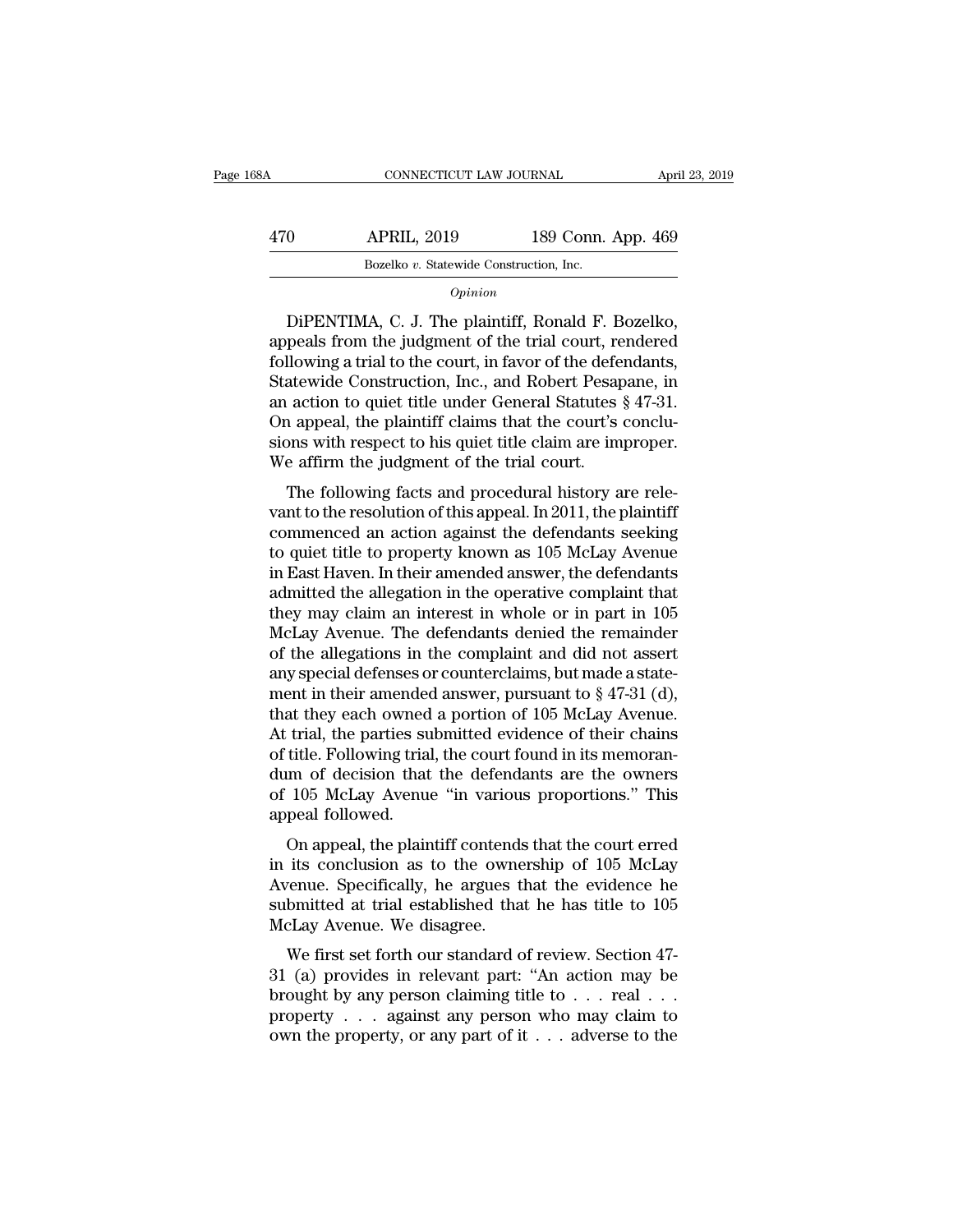# 189 Conn. App. 469 APRIL, 2019 471<br>Bozelko v. Statewide Construction, Inc. Eq. 2019 CONNECTICUT LAW JOURNAL<br>
Bozelko *v.* Statewide Construction, Inc.<br>
plaintiff . . . to clear up all doubts and disputes and

plaintiff . . . to clear up all doubts and disputes and 189 Conn. App. 469 APRIL, 2019 471<br>Bozelko v. Statewide Construction, Inc.<br>plaintiff . . . to clear up all doubts and disputes and<br>to quiet and settle the title to the property. Such action<br>may be brought whether or not th 189 Conn. App. 469 APRIL, 2019 471<br>Bozelko v. Statewide Construction, Inc.<br>plaintiff . . . to clear up all doubts and disputes and<br>to quiet and settle the title to the property. Such action<br>may be brought whether or not t 189 Conn. App. 469 APRIL, 2019 471<br>
Bozelko v. Statewide Construction, Inc.<br>
plaintiff . . . to clear up all doubts and disputes and<br>
to quiet and settle the title to the property. Such action<br>
may be brought whether or n Bozelko *v.* Statewide Construction, Inc.<br>
plaintiff . . . to clear up all doubts and disputes and<br>
to quiet and settle the title to the property. Such action<br>
may be brought whether or not the plaintiff is entitled<br>
to th Bozelko v. Statewide Construction, Inc.<br>
plaintiff . . . to clear up all doubts and disputes and<br>
to quiet and settle the title to the property. Such action<br>
may be brought whether or not the plaintiff is entitled<br>
to the plaintiff . . . to clear up all doubts and disputes and<br>to quiet and settle the title to the property. Such action<br>may be brought whether or not the plaintiff is entitled<br>to the immediate or exclusive possession of the pr to quiet and settle the title to the property. Such action<br>may be brought whether or not the plaintiff is entitled<br>to the immediate or exclusive possession of the prop-<br>erty." In *Har* v. *Boreiko*, 118 Conn. App. 787, 98 may be brought whether or not the plaintiff is entitled<br>to the immediate or exclusive possession of the prop-<br>erty." In *Har* v. *Boreiko*, 118 Conn. App. 787, 986 A.2d<br>1072 (2010), we stated: "Under § 47-31, the claim fo to the immediate or exclusive possession of the property." In *Har* v. *Boreiko*, 118 Conn. App. 787, 986 A.2d 1072 (2010), we stated: "Under § 47-31, the claim for relief calls for a full determination of the rights of t erty." In *Har* v. *Boreiko*, 118 Conn. App. 787, 986 A.2d 1072 (2010), we stated: "Under § 47-31, the claim for relief calls for a full determination of the rights of the parties in the land. . . . To prevail, the plaint 1072 (2010), we stated: "Under  $\S$  47-31, relief calls for a full determination of th parties in the land. . . . To prevail, the do so on the strength of [his] own tit weakness of the defendants' . . . and l derance of th The cans for a fun determination of the rights of the<br>
rities in the land.... To prevail, the plaintiff must<br>
b so on the strength of [his] own title, not on the<br>
eakness of the defendants'... and by the prepon-<br>
rance of parties in the fand:  $\cdot \cdot \cdot$  10 prevail, the plantification of the weakness of the defendants'  $\cdot \cdot \cdot$  and by the preponderance of the evidence." (Citations omitted; internal quotation marks omitted.) Id., 795.<br>
"Whethe

do so on the strength of  $\mu$  [fils] own the, not on the weakness of the defendants'... and by the preponderance of the evidence." (Citations omitted; internal quotation marks omitted.) Id., 795.<br>
"Whether a disputed parc weakness of the defendants  $\cdot$   $\cdot$  and by the preponderance of the evidence." (Citations omitted; internal quotation marks omitted.) Id., 795.<br>
"Whether a disputed parcel of land should be included in one or another cha derance of the evidence. (Chatrons officient, internal quotation marks omitted.) Id., 795.<br>
"Whether a disputed parcel of land should be included in one or another chain of title is a question<br>
of fact for the court to dec quotation marks omitted.) Id., 195.<br>
"Whether a disputed parcel of land should be<br>
included in one or another chain of title is a question<br>
of fact for the court to decide.... In such a determina-<br>
tion, it is the court's "Whether a disputed parcel of land should be<br>included in one or another chain of title is a question<br>of fact for the court to decide. . . . In such a determina-<br>tion, it is the court's duty to accept the testimony or<br>evid included in one or another chain of title is a question<br>of fact for the court to decide. . . . In such a determina-<br>tion, it is the court's duty to accept the testimony or<br>evidence that appears more credible. . . . . It i of fact for the court to decide. . . . In such a determination, it is the court's duty to accept the testimony or evidence that appears more credible. . . . It is well settled that we review the court's findings of fact u tion, it is the court's duty to accept the testimony or<br>evidence that appears more credible. . . . It is well<br>settled that we review the court's findings of fact under<br>the clearly erroneous standard. We cannot retry the<br>f evidence that appears more credible. . . . . It is well<br>settled that we review the court's findings of fact under<br>the clearly erroneous standard. We cannot retry the<br>facts or pass on the credibility of the witnesses. . . settled that we review the court's findings of fact under<br>the clearly erroneous standard. We cannot retry the<br>facts or pass on the credibility of the witnesses. . . . .<br>A finding of fact is clearly erroneous when there is the clearly erroneous standard. We cannot retry the<br>facts or pass on the credibility of the witnesses. . . .<br>A finding of fact is clearly erroneous when there is no<br>evidence in the record to support it . . . . or when<br>alt facts or pass on the credibility of the witnesses. . . . .<br>A finding of fact is clearly erroneous when there is no<br>evidence in the record to support it . . . or when<br>although there is evidence to support it, the reviewing A finding of fact is clearly erroneous when there is no<br>evidence in the record to support it . . . or when<br>although there is evidence to support it, the reviewing<br>court on the entire evidence is left with the definite<br>and evidence in the record to support it . . . or w<br>although there is evidence to support it, the reviev<br>court on the entire evidence is left with the defi<br>and firm conviction that a mistake has been commi<br>. . . . . " (Citati Mough there is evidence to support it, the reviewing<br>urt on the entire evidence is left with the definite<br>d firm conviction that a mistake has been committed<br>..." (Citations omitted; internal quotation marks<br>interd.) *Hig* court on the entire evidence is fert with the definite<br>and firm conviction that a mistake has been committed<br>...." (Citations omitted; internal quotation marks<br>omitted.) *Highstead Foundation*, *Inc.* v. *Fahan*, 105<br>Conn

and first conviction that a filistake flas been committed<br>  $\ldots$   $\ldots$  " (Citations omitted; internal quotation marks<br>
comitted.) *Highstead Foundation, Inc.* v. *Fahan*, 105<br>
Conn. App. 754, 758–59, 941 A.2d 341 (2008).<br> omitted.) *Highstead Foundation, Inc.* v. *Fahan*, 105<br>Conn. App. 754, 758–59, 941 A.2d 341 (2008).<br>At trial, both parties agreed that the first deed in the<br>plaintiff's chain of title, a warranty deed recorded in<br>July, 19 Sonnted.) *Hypsteda Foundation*, *Hc.* v. *Fanan*, 105<br>Conn. App. 754, 758–59, 941 A.2d 341 (2008).<br>At trial, both parties agreed that the first deed in the<br>plaintiff's chain of title, a warranty deed recorded in<br>July, 192 Conn. App. 754, 756–55, 541 A.2d 541 (2006).<br>
At trial, both parties agreed that the first deed in the<br>
plaintiff's chain of title, a warranty deed recorded in<br>
July, 1924, by which Lyman A. Granniss transferred a<br>
thirty At trial, both parties agreed that the first deed in the plaintiff's chain of title, a warranty deed recorded in July, 1924, by which Lyman A. Granniss transferred a thirty acre parcel of land known as "Pond Lot" to John H plaintiff's chain of title, a warranty deed recorded in<br>July, 1924, by which Lyman A. Granniss transferred a<br>thirty acre parcel of land known as "Pond Lot" to John<br>H. Howe, included a parcel that would later become<br>known a July, 1924, by which Lyman A. Granniss transferred a<br>thirty acre parcel of land known as "Pond Lot" to John<br>H. Howe, included a parcel that would later become<br>known as 105 McLay Avenue. The next deed in the<br>plaintiff's cha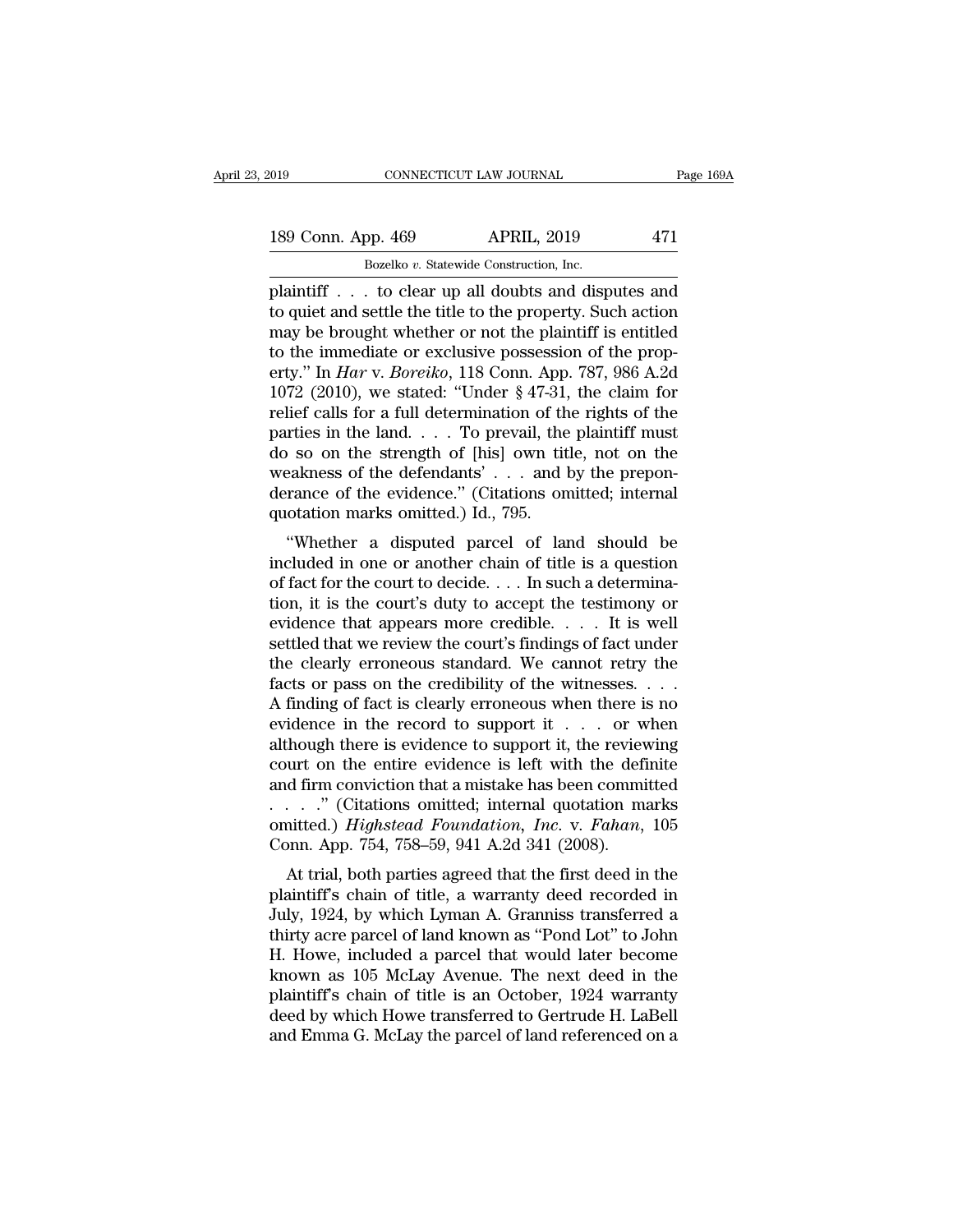| 70A | CONNECTICUT LAW JOURNAL                              |                    | April 23, 2019 |
|-----|------------------------------------------------------|--------------------|----------------|
| 472 | <b>APRIL, 2019</b>                                   | 189 Conn. App. 469 |                |
|     | Bozelko v. Statewide Construction, Inc.              |                    |                |
|     | 1924 McLay Heights subdivision man (1924 subdivision |                    |                |

CONNECTICUT LAW JOURNAL April 23, 2019<br>
1924 McLay Heights subdivision map (1924 subdivision<br>
map), with the exception of lots one through forty. The<br>
plaintiff claimed that the dood from Howe to LaBell Mapp. 469<br>
Mapp. 2019 189 Conn. App. 469<br>
Bozelko v. Statewide Construction, Inc.<br>
1924 McLay Heights subdivision map (1924 subdivision<br>
map), with the exception of lots one through forty. The<br>
plaintiff claimed that the d  $\frac{\text{APRIL, 2019}}{\text{Bozelko } v. \text{ Statewide Construction, Inc.}}$ <br>Bozelko v. Statewide Construction, Inc.<br>1924 McLay Heights subdivision map (1924 subdivision<br>map), with the exception of lots one through forty. The<br>plaintiff claimed that the deed fro APRIL, 2019 189 Conn. App. 469<br>Bozelko v. Statewide Construction, Inc.<br>1924 McLay Heights subdivision map (1924 subdivision<br>map), with the exception of lots one through forty. The<br>plaintiff claimed that the deed from Howe Bozelko v. s<br>Bozelko v. s<br>1924 McLay Heights s<br>map), with the except<br>plaintiff claimed that<br>and McLay included 1<br>dants disagreed.<br>The 1924 subdivision  $\overline{24}$  McLay Heights subdivision map (1924 subdivision<br>ap), with the exception of lots one through forty. The<br>aintiff claimed that the deed from Howe to LaBell<br>d McLay included 105 McLay Avenue, and the defen-<br>nts disa 1924 McLay Heights subdivision map (1924 subdivision<br>map), with the exception of lots one through forty. The<br>plaintiff claimed that the deed from Howe to LaBell<br>and McLay included 105 McLay Avenue, and the defen-<br>dants di

map), with the exception of lots one through forty. The<br>plaintiff claimed that the deed from Howe to LaBell<br>and McLay included 105 McLay Avenue, and the defen-<br>dants disagreed.<br>The 1924 subdivision map included a street na plaintiff claimed that the deed from Howe to LaBell<br>and McLay included 105 McLay Avenue, and the defen-<br>dants disagreed.<br>The 1924 subdivision map included a street named<br>McLay Avenue. It is not disputed that 105 McLay Aven and McLay included 105 McLay Avenue, and the defen-<br>dants disagreed.<br>The 1924 subdivision map included a street named<br>McLay Avenue. It is not disputed that 105 McLay Avenue<br>is a triangular portion of land that comprises a dants disagreed.<br>
The 1924 subdivision map included a street named<br>
McLay Avenue. It is not disputed that 105 McLay Avenue<br>
is a triangular portion of land that comprises a portion<br>
of McLay Avenue as shown on the 1924 sub The 1924 subdivision map included a street na<br>McLay Avenue. It is not disputed that 105 McLay Avenue is a triangular portion of land that comprises a poi<br>of McLay Avenue as shown on the 1924 subdivi<br>map, and that 105 McLay clay Avenue. It is not disputed that 105 McLay Avenue<br>a triangular portion of land that comprises a portion<br>McLay Avenue as shown on the 1924 subdivision<br>ap, and that 105 McLay Avenue appears to have been<br>eated in the late is a triangular portion of land that comprises a portion<br>of McLay Avenue as shown on the 1924 subdivision<br>map, and that 105 McLay Avenue appears to have been<br>created in the late 1980s when McLay Avenue was<br>reconfigured. Se

of McLay Avenue as shown on the 1924 subdivision<br>map, and that 105 McLay Avenue appears to have been<br>created in the late 1980s when McLay Avenue was<br>reconfigured. See footnote 2 of this opinion.<br>The remaining conveyances i map, and that 105 McLay Avenue appears to have been<br>created in the late 1980s when McLay Avenue was<br>reconfigured. See footnote 2 of this opinion.<br>The remaining conveyances in the plaintiff's chain of<br>title are as follows. created in the late 1980s when McLay Avenue was<br>reconfigured. See footnote 2 of this opinion.<br>The remaining conveyances in the plaintiff's chain of<br>title are as follows. By a judgment of strict foreclosure<br>in 1972, the tow reconfigured. See footnote 2 of this opinion.<br>
The remaining conveyances in the plaintiff's chain of<br>
title are as follows. By a judgment of strict foreclosure<br>
in 1972, the town of East Haven obtained LaBell and<br>
McLay's The remaining conveyances in the plaintiff's chain of<br>title are as follows. By a judgment of strict foreclosure<br>in 1972, the town of East Haven obtained LaBell and<br>McLay's property. By a quitclaim deed dated January<br>24, 19 title are as follows. By a judgment of strict foreclosure<br>in 1972, the town of East Haven obtained LaBell and<br>McLay's property. By a quitclaim deed dated January<br>24, 1985, East Haven conveyed the parcel, which the<br>plaintif in 1972, the town of East Haven obtained LaBell and<br>McLay's property. By a quitclaim deed dated January<br>24, 1985, East Haven conveyed the parcel, which the<br>plaintiff claims included 105 McLay Avenue, to Joseph<br>J. Farriciel McLay's property. By a quitclaim deed dated January<br>24, 1985, East Haven conveyed the parcel, which the<br>plaintiff claims included 105 McLay Avenue, to Joseph<br>J. Farricielli, who then transferred that same parcel to<br>Laurelw 24, 1985, East Haven conveyed the parcel, which the<br>plaintiff claims included 105 McLay Avenue, to Joseph<br>J. Farricielli, who then transferred that same parcel to<br>Laurelwood Associates, Inc., by warranty deed dated<br>Februar plaintiff claims included 105 McLay Avenue, to Joseph<br>J. Farricielli, who then transferred that same parcel to<br>Laurelwood Associates, Inc., by warranty deed dated<br>February 22, 1985. In 1985, Laurelwood Associates, Inc.,<br>tr J. Farricielli, who then transferred that same parcel to<br>Laurelwood Associates, Inc., by warranty deed dated<br>February 22, 1985. In 1985, Laurelwood Associates, Inc.,<br>transferred the parcel by quitclaim deed to Edward<br>Coven Laurelwood Associates, Inc., by warranty deed dated<br>February 22, 1985. In 1985, Laurelwood Associates, Inc.,<br>transferred the parcel by quitclaim deed to Edward<br>Coventry and Walter T. Nichols, who conveyed the<br>property back February 22, 1985. In 1985, Laurelwood Associates, Inc.,<br>transferred the parcel by quitclaim deed to Edward<br>Coventry and Walter T. Nichols, who conveyed the<br>property back to Laurelwood Associates, Inc., by quit-<br>claim deed transferred the parcel by quitclaim deed to Edward<br>Coventry and Walter T. Nichols, who conveyed the<br>property back to Laurelwood Associates, Inc., by quit-<br>claim deed in 1986. Laurelwood Associates, Inc., then<br>conveyed 105 Coventry and Walter T. Nichols, who conveyed the<br>property back to Laurelwood Associates, Inc., by quit-<br>claim deed in 1986. Laurelwood Associates, Inc., then<br>conveyed 105 McLay Avenue to Chalja, LLC, by a 2005<br>warranty dee property back to Laurelwood Associates, Inc., by quit-<br>claim deed in 1986. Laurelwood Associates, Inc., then<br>conveyed 105 McLay Avenue to Chalja, LLC, by a 2005<br>warranty deed, which company then transferred 105<br>McLay Avenu claim deed in 1986. Laurelwood Associates, Inc., then<br>conveyed 105 McLay Avenue to Chalja, LLC, by a 2005<br>warranty deed, which company then transferred 105<br>McLay Avenue to the plaintiff by quitclaim deed in 2010.<br>The defen conveyed 105 McLay Avenue to Chalja, LLC, by a 2005<br>warranty deed, which company then transferred 105<br>McLay Avenue to the plaintiff by quitclaim deed in 2010.<br>The defendants submitted evidence of a number of<br>breaks in the warranty deed, which company then transferred 105<br>McLay Avenue to the plaintiff by quitclaim deed in 2010.<br>The defendants submitted evidence of a number of<br>breaks in the plaintiff's chain of title and contended<br>that East H McLay Avenue to the plaintiff by quitclaim deed in 2010.<br>The defendants submitted evidence of a number of breaks in the plaintiff's chain of title and contended that East Haven had conveyed 105 McLay Avenue to Statewide C The defendants submitted evider<br>breaks in the plaintiff's chain of<br>that East Haven had conveyed 10<br>Statewide Construction, Inc., in A<br>claim deed, and Statewide Const<br>quently conveyed a portion of 10<br>Pesapane in October, 20 tatewide Construction, Inc., in August, 2005, by quit-<br>aim deed, and Statewide Construction, Inc., subse-<br>uently conveyed a portion of 105 McLay Avenue to<br>esapane in October, 2005.<sup>1</sup><br><sup>1</sup>The defendants presented evidence i claim deed, and Statewide Construction, Inc., subsequently conveyed a portion of 105 McLay Avenue to<br>Pesapane in October, 2005.<sup>1</sup><br><sup>1</sup>The defendants presented evidence indicating that, after the original<br>transfer of the Po

quently conveyed a portion of  $105$  McLay Avenue to<br>Pesapane in October,  $2005$ .<sup>1</sup><br><sup>1</sup>The defendants presented evidence indicating that, after the original<br>transfer of the Pond Lot from Granniss to Howe, the deed descrip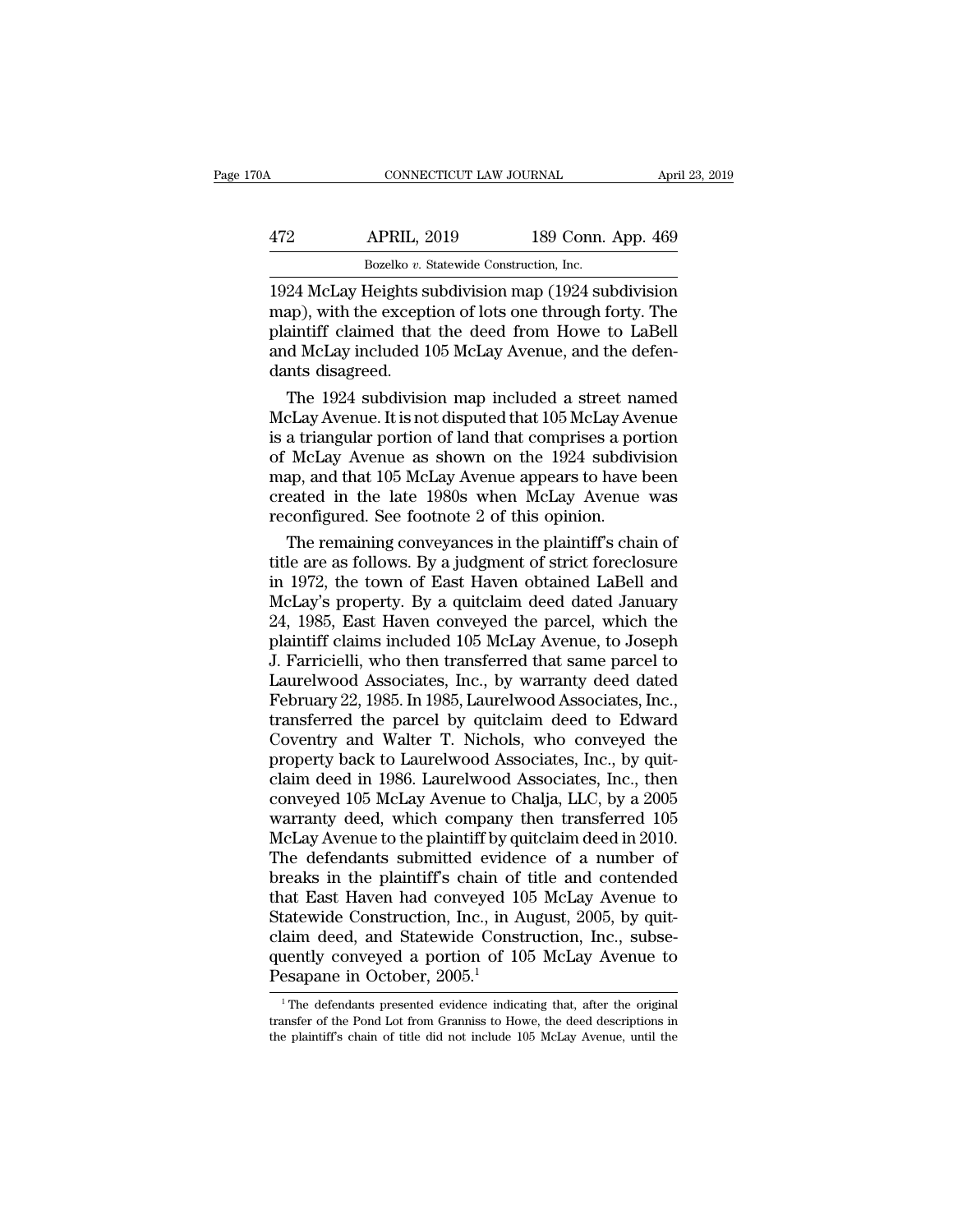| 019 |                    | CONNECTICUT LAW JOURNAL                            | Page 171A |
|-----|--------------------|----------------------------------------------------|-----------|
|     | 189 Conn. App. 469 | <b>APRIL, 2019</b>                                 | 473       |
|     |                    | Bozelko v. Statewide Construction, Inc.            |           |
|     |                    | In its memorandum of decision the court found that |           |

Fage 171/<br>
19 Conn. App. 469 APRIL, 2019 473<br>
Bozelko v. Statewide Construction, Inc.<br>
In its memorandum of decision, the court found that<br>
e plaintiff has no right, title, or interest in 105 McLay 189 Conn. App. 469 APRIL, 2019 473<br>Bozelko v. Statewide Construction, Inc.<br>In its memorandum of decision, the court found that<br>the plaintiff has no right, title, or interest in 105 McLay<br>Avenue. The court found that the de 189 Conn. App. 469 APRIL, 2019 473<br>Bozelko v. Statewide Construction, Inc.<br>In its memorandum of decision, the court found that<br>the plaintiff has no right, title, or interest in 105 McLay<br>Avenue. The court found that the d 189 Conn. App. 469 APRIL, 2019 473<br>Bozelko v. Statewide Construction, Inc.<br>In its memorandum of decision, the court found that<br>the plaintiff has no right, title, or interest in 105 McLay<br>Avenue. The court found that the d Bozelko v. Statewide Construction, Inc.<br>
In its memorandum of decision, the court found that<br>
the plaintiff has no right, title, or interest in 105 McLay<br>
Avenue. The court found that the defendants had "con-<br>
vincingly a Bozeiko v. statewide Construction, inc.<br>
In its memorandum of decision, the court found that<br>
the plaintiff has no right, title, or interest in 105 McLay<br>
Avenue. The court found that the defendants had "con-<br>
vincingly as In its memorandum of decision, the court found that<br>the plaintiff has no right, title, or interest in 105 McLay<br>Avenue. The court found that the defendants had "con-<br>vincingly assert[ed] that the metes and bounds of the<br>p the plaintiff has no right, title, or interest in 105 McLay<br>Avenue. The court found that the defendants had "con-<br>vincingly assert[ed] that the metes and bounds of the<br>plaintiff's deeds do not reach the triangle known as 1 Avenue. The court found that the defendants had "convincingly assert[ed] that the metes and bounds of the plaintiff's deeds do not reach the triangle known as  $105$  McLay [Avenue]." Specifically, the court stated that "th vincingly assert[ed] that the metes and bounds of the plaintiff's deeds do not reach the triangle known as 105 McLay [Avenue]." Specifically, the court stated that "the map appended to the deed from [Farricielli] to Laurel plaintiff's deeds do not reach the triangle known as 105<br>McLay [Avenue]." Specifically, the court stated that "the<br>map appended to the deed from [Farricielli] to Lau-<br>relwood Associates [Inc.] . . . known as map showing<br>pr McLay [Avenue]." Specifically, the court stated that "the<br>map appended to the deed from [Farricielli] to Lau-<br>relwood Associates [Inc.] . . . known as map showing<br>property to be acquired by . . . Farricielli from the<br>town map appended to the deed from [Farricielli] to Lau-<br>relwood Associates [Inc.]  $\dots$  known as map showing<br>property to be acquired by  $\dots$  Farricielli from the<br>town of East Haven  $\dots$  completely destroys the plain-<br>tiff's ar relwood Associates [Inc.] . . . known as map showing<br>property to be acquired by . . . Farricielli from the<br>town of East Haven . . . completely destroys the plain-<br>tiff's argument that he is the owner of 105 McLay Ave-<br>nue, property to be acquired by . . . .<br>town of East Haven . . . completel<br>tiff's argument that he is the owne<br>nue," and noted that this finding<br>testimony of Attorney Daniel C. Io<br>ness who testified on behalf of the q<br>quotation The deed from East Haven to Farricielli states that<br>the dee," and noted that this finding is supported by the<br>stimony of Attorney Daniel C. Ioime, an expert wit-<br>ss who testified on behalf of the defendants. (Internal<br>ota The properties and noted that this finding is supported by the<br>testimony of Attorney Daniel C. Ioime, an expert wit-<br>ness who testified on behalf of the defendants. (Internal<br>quotation marks omitted.)<br>The deed from East Ha

Maximony of Attorney Daniel C. Ioime, an expert wit-<br>ness who testified on behalf of the defendants. (Internal<br>quotation marks omitted.)<br>The deed from East Haven to Farricielli states that<br>the property to be conveyed is b becominary of findering behinds of the defendants. (Internal<br>ness who testified on behalf of the defendants. (Internal<br>quotation marks omitted.)<br>The deed from East Haven to Farricielli states that<br>the property to be conve quotation marks omitted.)<br>
The deed from East Haven to Farricielli states that<br>
the property to be conveyed is bounded northerly "by<br>
McLay Avenue (undeveloped), as shown on said map,<br>
303.18 feet . . . . ." The map showi The deed from East Haven to Farricielli states that<br>the property to be conveyed is bounded northerly "by<br>McLay Avenue (undeveloped), as shown on said map,<br>303.18 feet . . . . ." The map showing the property to<br>be acquired The deed from East Haven to Farricielli states that<br>the property to be conveyed is bounded northerly "by<br>McLay Avenue (undeveloped), as shown on said map,<br> $303.18$  feet . . . . . " The map showing the property to<br>be acqui the property to be conveyed is bounded northerly "by McLay Avenue (undeveloped), as shown on said map,  $303.18$  feet  $\ldots$ ." The map showing the property to be acquired by Farricielli from East Haven, which was revised in McLay Avenue (undeveloped), as shown on said map,<br>303.18 feet . . . . ." The map showing the property to<br>be acquired by Farricielli from East Haven, which was<br>revised in 1983 (1983 map), shows the parcel being<br>conveyed as 303.18 feet . . . . ." The map showing the property to<br>be acquired by Farricielli from East Haven, which was<br>revised in 1983 (1983 map), shows the parcel being<br>conveyed as being bounded on the north by McLay<br>Avenue. Ioime be acquired by Farricielli from East Haven, which was<br>revised in 1983 (1983 map), shows the parcel being<br>conveyed as being bounded on the north by McLay<br>Avenue. Ioime marked the 1983 map to show the place-<br>ment of the parc revised in 1983 (1983 map), shows the parcel being<br>conveyed as being bounded on the north by McLay<br>Avenue. Ioime marked the 1983 map to show the place-<br>ment of the parcel that would later become 105 McLay<br>Avenue in relatio conveyed as being bounded on the north by McLay<br>Avenue. Ioime marked the 1983 map to show the place-<br>ment of the parcel that would later become 105 McLay<br>Avenue in relation to the land contained within the<br>description of t Avenue. Ioime marked the 1983 map to show the place-<br>ment of the parcel that would later become 105 McLay<br>Avenue in relation to the land contained within the<br>description of the deed.<sup>2</sup> Ioime also marked the 1983<br>map to de description of the deed.<sup>2</sup> Ioime also marked the 1983 map to demonstrate that lots 50, 51, and 52, which correspond to 91, 95, and 99 McLay Avenue, were located on the northerly side of McLay Avenue, and conveyance from L map to demonstrate that lots 50, 51, and 52, which<br>correspond to 91, 95, and 99 McLay Avenue, were<br>located on the northerly side of McLay Avenue, and<br>conveyance from Laurelwood Associates, Inc., to Chalja, LLC. The defen-<br>

correspond to 91, 95, and 99 McLay Avenue, were<br>located on the northerly side of McLay Avenue, and<br>conveyance from Laurelwood Associates, Inc., to Chalja, LLC. The defen-<br>dants argue, and we agree, that "one cannot create located on the northerly side of McLay Avenue, and<br>
conveyance from Laurelwood Associates, Inc., to Chalja, LLC. The defen-<br>
dants argue, and we agree, that "one cannot create a title in himself merely<br>
by proof of a set o 166 A.2d 150 (1960). The recording of the 1983 map, McLay Avenue, and conveyance from Laurelwood Associates, Inc., to Chalja, LLC. The defendants argue, and we agree, that "one cannot create a title in himself merely by pr dants argue, and we agree, that "one cannot create a title in himself merely by proof of a set of deeds purporting to constitute a chain of title ending with a conveyance to himself." *Loewenberg* v. *Wallace*, 147 Conn. by proof of a set of deeds purporting to constitute a chain of title ending with a conveyance to himself." Loewenberg v. Wallace, 147 Conn. 689, 696,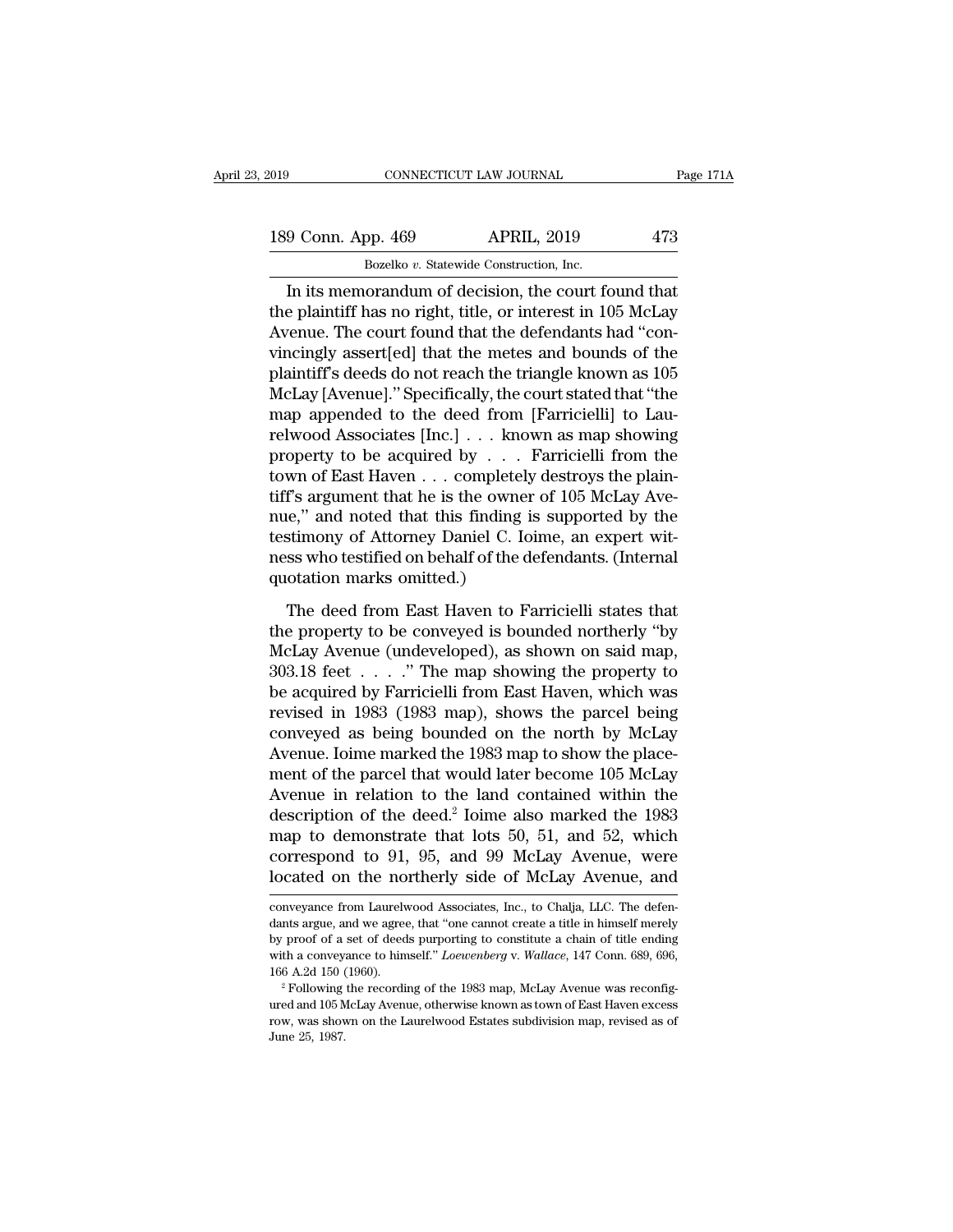# CONNECTICUT LAW JOURNAL April 23, 2019<br>474 APRIL, 2019 189 Conn. App. 469<br>Bozelko v. Statewide Construction, Inc. CONNECTICUT LAW JOURNAL April<br>474 APRIL, 2019 189 Conn. App. 469<br>Bozelko *v.* Statewide Construction, Inc.<br>marked the property conveyed as being located to the

CONNECTICUT LAW JOURNAL April 23, 2019<br>
474 APRIL, 2019 189 Conn. App. 469<br>
Bozelko v. Statewide Construction, Inc.<br>
marked the property conveyed as being located to the<br>
south of McLay Avenue. The 1924 subdivision map<br>
sh APRIL, 2019 189 Conn. App. 469<br>Bozelko v. Statewide Construction, Inc.<br>marked the property conveyed as being located to the<br>south of McLay Avenue. The 1924 subdivision map<br>shows lots 50, 51, and 52 as being located on the  $\frac{474}{\text{Bozelko } v. \text{ Statewide Construction, Inc.}}$ <br>Bozelko v. Statewide Construction, Inc.<br>marked the property conveyed as being located to the<br>south of McLay Avenue. The 1924 subdivision map<br>shows lots 50, 51, and 52 as being located on the n APRIL, 2019 189 Conn. App. 469<br>Bozelko v. Statewide Construction, Inc.<br>marked the property conveyed as being located to the<br>south of McLay Avenue. The 1924 subdivision map<br>shows lots 50, 51, and 52 as being located on the Bozelko v. Statewide Construction, Inc.<br>Bozelko v. Statewide Construction, Inc.<br>marked the property conveyed as being located to the<br>south of McLay Avenue. The 1924 subdivision map<br>shows lots 50, 51, and 52 as being locat Bozelko v. Statewide Construction, Inc.<br>
marked the property conveyed as being located to the<br>
south of McLay Avenue. The 1924 subdivision map<br>
shows lots 50, 51, and 52 as being located on the north-<br>
erly side of McLay A marked the property conveyed as being located to the<br>south of McLay Avenue. The 1924 subdivision map<br>shows lots 50, 51, and 52 as being located on the north-<br>erly side of McLay Avenue, and Ioime testified that the<br>parcel d south of McLay Avenue. The<br>shows lots 50, 51, and 52 as bein<br>erly side of McLay Avenue, and l<br>parcel drawn in red, which abu<br>sented 105 McLay Avenue. Ioime<br>and 52 were outside the descrip<br>East Haven to Farricielli.<sup>3</sup><br>loim

ows lots 50, 51, and 52 as being located on the north-<br>ly side of McLay Avenue, and Ioime testified that the<br>rcel drawn in red, which abutted those lots, repre-<br>nted 105 McLay Avenue. Ioime stated that lots 50, 51,<br>d 52 we erly side of McLay Avenue, and Ioime testified that the<br>parcel drawn in red, which abutted those lots, repre-<br>sented 105 McLay Avenue. Ioime stated that lots 50, 51,<br>and 52 were outside the description in the deed from<br>Eas parcel drawn in red, which abutted those lots, represented 105 McLay Avenue. Ioime stated that lots 50, 51, and 52 were outside the description in the deed from East Haven to Farricielli.<sup>3</sup><br>Loime testified that 105 McLay sented 105 McLay Avenue. Ioime stated that lots 50, 51,<br>and 52 were outside the description in the deed from<br>East Haven to Farricielli.<sup>3</sup><br>Ioime testified that 105 McLay Avenue was outside<br>the description of the property c and 52 were outside the description in the deed from<br>East Haven to Farricielli.<sup>3</sup><br>Ioime testified that 105 McLay Avenue was outside<br>the description of the property conveyed in the quit-<br>claim deed to Farricielli by East H East Haven to Farricielli.<sup>3</sup><br>Ioime testified that 105 McLay Avenue was outside<br>the description of the property conveyed in the quit-<br>claim deed to Farricielli by East Haven. Ioime further<br>testified that the warranty deed Ioime testified that 105 McLay Avenue was outside<br>the description of the property conveyed in the quit-<br>claim deed to Farricielli by East Haven. Ioime further<br>testified that the warranty deed from Farricielli to Lau-<br>relwo the description of the property conveyed in the quit-<br>claim deed to Farricielli by East Haven. Ioime further<br>testified that the warranty deed from Farricielli to Lau-<br>relwood Associates, Inc., which contains the same legal

claim deed to Farricielli by East Haven. Ioime further<br>testified that the warranty deed from Farricielli to Lau-<br>relwood Associates, Inc., which contains the same legal<br>description of the property as the quitclaim deed fro testified that the warranty deed from Farricielli to Laurelwood Associates, Inc., which contains the same legal<br>description of the property as the quitclaim deed from<br>East Haven to Farricielli, does not include 105 McLay<br> relwood Associates, Inc., which contains the same legal<br>description of the property as the quitclaim deed from<br>East Haven to Farricielli, does not include 105 McLay<br>Avenue. The court credited Ioime's testimony that 105<br>McL *Hermodarissociates, High, Which contains are same regardescription of the property as the quitclaim deed from*<br>*East Haven to Farricielli, does not include 105 McLay*<br>*Avenue . The court credited Ioime's testimony that 10* East Haven to<br>Avenue. The c<br>McLay Avenue<br>"We cannot re<br>of the witness<br>Highstead Fou<br>App. 759.<br>Accordingly Frame The court credited Ioime's testimony that 105<br>
ELay Avenue was outside the plaintiff's chain of title.<br>
We cannot retry the facts or pass on the credibility<br>
the witnesses." (Internal quotation marks omitted.)<br> *igh* McLay Avenue was outside the plaintiff's chain of title.<br>
"We cannot retry the facts or pass on the credibility<br>
of the witnesses." (Internal quotation marks omitted.)<br>
Highstead Foundation, Inc. v. Fahan, supra, 105 Conn. "We cannot retry the facts or pass on the credibility<br>of the witnesses." (Internal quotation marks omitted.)<br>*Highstead Foundation, Inc.* v. *Fahan*, supra, 105 Conn.<br>App. 759.<br>Accordingly, the court's finding that there w

pp. (59.<br>Accordingly, the court's finding that there was a<br>reak in the plaintiff's chain of title is not clearly errone-<br>us. See *FirstLight Hydro Generating Co*. v. *Stewart*,<br><sup>3</sup> Accordingly, 105 McLay Avenue abutted lot Accordingly, the court's finding that there was a<br>break in the plaintiff's chain of title is not clearly errone-<br>ous. See *FirstLight Hydro Generating Co*. v. *Stewart*,<br> $\frac{1}{3}$  Accordingly, 105 McLay Avenue abutted lot

break in the plaintiff's chain of title is not clearly errone-<br>ous. See *FirstLight Hydro Generating Co. v. Stewart*,<br> $^3$  Accordingly, 105 McLay Avenue abutted lots that were on the northerly<br>side of McLay Avenue and the ous. See FirstLight Hydro Generating Co. v. Stewart,<br>
<sup>3</sup> Accordingly, 105 McLay Avenue abutted lots that were on the northerly<br>
side of McLay Avenue and the property conveyed was located to the south<br>
of McLay Avenue. We ous. See *FUSLDIJHU FIJUTO* Generating Co. V. Stewart,<br><sup>3</sup> Accordingly, 105 McLay Avenue abutted lots that were on the northerly<br>side of McLay Avenue and the property conveyed was located to the south<br>of McLay Avenue. We n <sup>3</sup> Accordingly, 105 McLay Avenue abutted lots that were on the northerly side of McLay Avenue and the property conveyed was located to the south of McLay Avenue. We note in general that where the description in a deed st of McLay Avenue. We note in general that where the description in a deed<br>states that a parcel of land is bounded by a highway, the boundary is to<br>the middle of the highway. See *Stiles v. Curtis*, 4 Day (Conn.) 328, 329<br>(1 states that a parcel of land is bounded by a highway, the boundary is to the middle of the highway. See *Stiles v. Curtis*, 4 Day (Conn.) 328, 329 (1810); see also *Antenucci v. Hartford Roman Catholic Diocesan Corp.*, 142 the middle of the highway. See *Stiles v. Curtis*, 4 Day (Conn.) 328, 329 (1810); see also *Antenucci v. Hartford Roman Catholic Diocesan Corp.*, 142 Conn. 349, 355–56, 114 A.2d 216 (1955) (absent contrary evidence, abutti (1810); see also *Antenucci* v. *Hartford Roman Catholic Diocesan Corp.*, 142 Conn. 349, 355–56, 114 A.2d 216 (1955) (absent contrary evidence, abutting owner presumed to own fee to center of highway). Although the court 142 Conn. 349, 355–56, 114 A.2d 216 (1955) (absent contrary evidence, abut-<br>142 Conn. 349, 355–56, 114 A.2d 216 (1955) (absent contrary evidence, abut-<br>ting owner presumed to own fee to center of highway). Although the cou <sup>21</sup> a comercies of the court and to own fee to center of highway). Although the court made no finding as to whether 105 McLay Avenue extended past the center line of McLay Avenue prior to its reconfiguration, the court is it, mande no finding as to whether 105 McLay Avenue extended past the center line of McLay Avenue prior to its reconfiguration, the court is presumed to know the law and to apply it correctly, and the plaintiff has not sh line of McLay Avenue prior to its reconfiguration, the court is presumed to know the law and to apply it correctly, and the plaintiff has not shown otherwise. See, e.g., *Stratford* v. *Hauley Enterprises*, *Inc.*, 175 Con line of McLay Avenue prior to its reconfiguration, the court is presumed to know the law and to apply it correctly, and the plaintiff has not shown otherwise. See, e.g., *Stratford v. Hawley Enterprises, Inc.*, 175 Conn. otherwise. See, e.g., Stratford v. Hawley Enterprises, Inc., 175 Conn. App.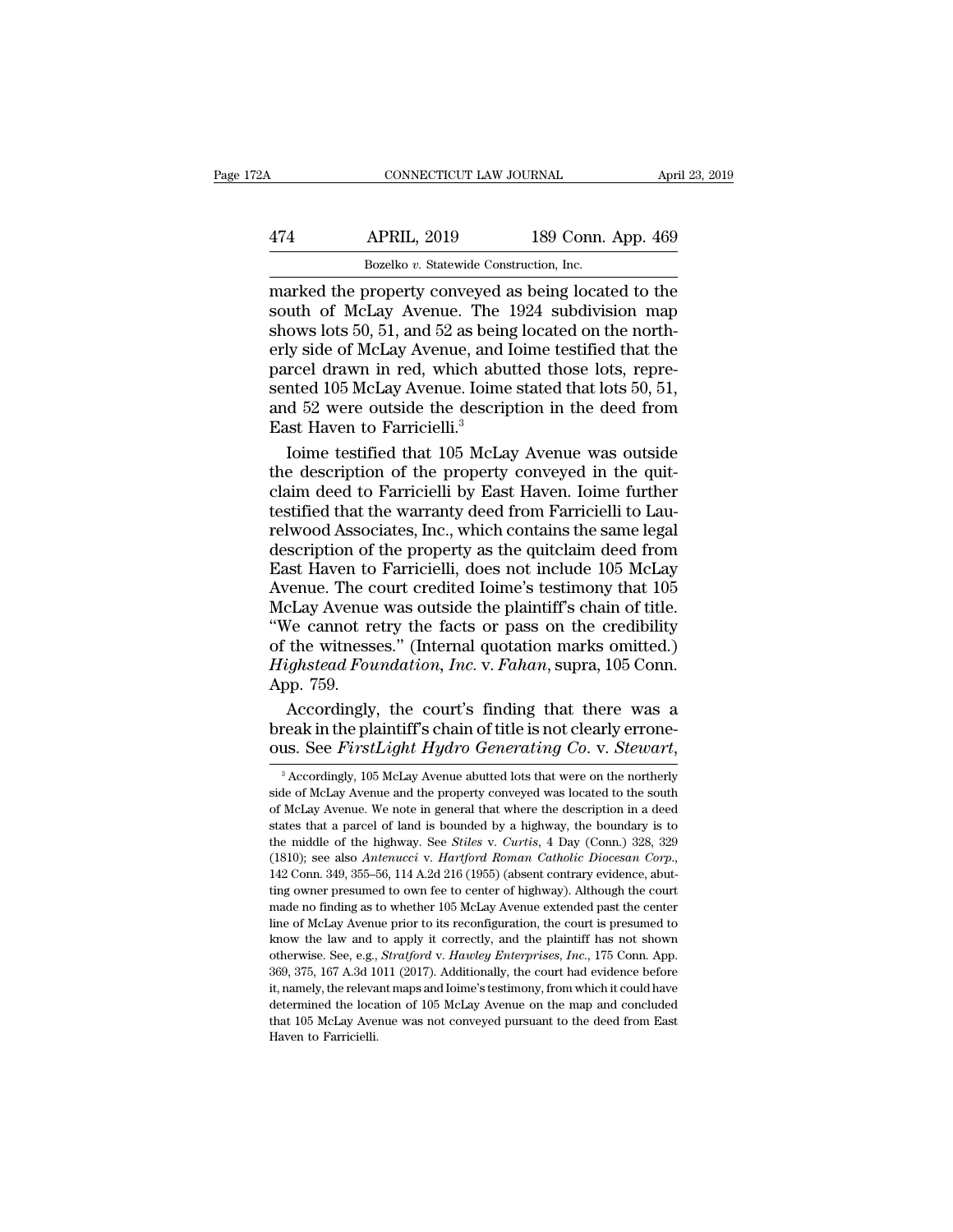# 189 Conn. App. 469 APRIL, 2019 475<br>Bozelko v. Statewide Construction, Inc. Bozelko *v.* Statewide Construction, Inc.

328 Conn. 668, 678, 182 A.3d 67 (2018)<br>
328 Conn. 668, 678, 182 A.3d 67 (2018) ("issue [of whether] land [is] included in one or the other chain<br>
325 Conn. 668, 678, 182 A.3d 67 (2018) ("issue [of whether] land [is] includ 189 Conn. App. 469 APRIL, 2019 475<br>Bozelko v. Statewide Construction, Inc.<br>328 Conn. 668, 678, 182 A.3d 67 (2018) ("issue [of whether] land [is] included in one or the other chain<br>of title [is] a question of fact for the c 189 Conn. App. 469 APRIL, 2019 475<br>Bozelko v. Statewide Construction, Inc.<br>328 Conn. 668, 678, 182 A.3d 67 (2018) ("issue [of whether] land [is] included in one or the other chain<br>of title [is] a question of fact for the 189 Conn. App. 469 APRIL, 2019 475<br>Bozelko v. Statewide Construction, Inc.<br>328 Conn. 668, 678, 182 A.3d 67 (2018) ("issue [of<br>whether] land [is] included in one or the other chain<br>of title [is] a question of fact for the subsequent construction, Inc.<br>Bozelko v. Statewide Construction, Inc.<br>328 Conn. 668, 678, 182 A.3d 67 (2018) ("issue [of<br>whether] land [is] included in one or the other chain<br>of title [is] a question of fact for the court Bozelko v. Statewide Construction, Inc.<br>
328 Conn. 668, 678, 182 A.3d 67 (2018) ("issue [of<br>
whether] land [is] included in one or the other chain<br>
of title [is] a question of fact for the court to decide"<br>
[internal quot 328 Conn. 668, 678, 182 A.3d 67 (2018) ("issue [of whether] land [is] included in one or the other chain of title [is] a question of fact for the court to decide" [internal quotation marks omitted]). As a result, the subs whether] land [is] included in one or the other chain<br>of title [is] a question of fact for the court to decide"<br>[internal quotation marks omitted]). As a result, the<br>subsequent conveyances in the plaintiff's chain of title of title [is] a question of fact for the court to decide"<br>[internal quotation marks omitted]). As a result, the<br>subsequent conveyances in the plaintiff's chain of title<br>did not include 105 McLay Avenue because "[i]t is fun [internal quotation marks omitted]). As a result, the<br>subsequent conveyances in the plaintiff's chain of title<br>did not include 105 McLay Avenue because "[i]t is funda-<br>mental that a grantor cannot effectively convey a<br>grea subsequent conveyances in the plaintiff's chain of title<br>did not include 105 McLay Avenue because "[i]t is funda-<br>mental that a grantor cannot effectively convey a<br>greater title than he [or she] possesses." *Stankiewicz*<br>v did not include 105 McLay Avenue because "[i]t is funda-<br>mental that a grantor cannot effectively convey a<br>greater title than he [or she] possesses." *Stankiewicz*<br>v. *Miami Beach Assn. Inc.*, 191 Conn. 165, 170, 464<br>A.2d mental that a grantor cannot effectively convey a<br>greater title than he [or she] possesses." *Stankiewicz*<br>v. *Miami Beach Assn. Inc.*, 191 Conn. 165, 170, 464<br>A.2d 26 (1983). The court's finding that there was a<br>break in greater title than he [or she] possesses."  $S$ <br>v. *Miami Beach Assn. Inc.*, 191 Conn. 16<br>A.2d 26 (1983). The court's finding that t<br>break in the plaintiff's chain of title is not cle<br>ous, as there was evidence in the reco *Miami Beach Assn. Inc.*, 191 Conn. 165, 170, 464<br>2d 26 (1983). The court's finding that there was a<br>eak in the plaintiff's chain of title is not clearly errone-<br>is, as there was evidence in the record to support it<br>d we A.2d 26 (1983). The court's maint that there was a<br>break in the plaintiff's chain of title is not clearly errone-<br>ous, as there was evidence in the record to support it<br>and we are not left with the definite and firm convi break in the plaintiff schain of title is not clearly errone-<br>ous, as there was evidence in the record to support it<br>and we are not left with the definite and firm conviction<br>that a mistake has been committed.<sup>4</sup><br>The plai

The plaintiff next makes several additional arguments<br>aat challenge the court's conclusion that the defen-<br>ants own 105 McLay Avenue.<sup>5</sup> Because we conclude<br><sup>4</sup> The plaintiff previously had brought an action to quiet titl The plaintiff next makes several additional arguments<br>that challenge the court's conclusion that the defen-<br>dants own 105 McLay Avenue.<sup>5</sup> Because we conclude<br><sup>4</sup> The plaintiff previously had brought an action to quiet tit

that challenge the court's conclusion that the defendants own 105 McLay Avenue.<sup>5</sup> Because we conclude<br><sup>4</sup> The plaintiff previously had brought an action to quiet title to 105 McLay<br>Avenue against a different defendant. In dants own 105 McLay Avenue.<sup>5</sup> Because we conclude<br>
<sup>4</sup> The plaintiff previously had brought an action to quiet title to 105 McLay<br>
Avenue against a different defendant. In *Bozelko* v. *Venditto*, Superior Court,<br>
judici <sup>4</sup> The plaintiff previously had brought an action to quiet title to 105 McLay Avenue against a different defendant. In *Bozelko* v. *Venditto*, Superior Court, judicial district of New Haven, Docket No. CV-11-5033793-S ( <sup>4</sup> The plaintiff previously had brought an action to quiet title to 105 McLay Avenue against a different defendant. In *Bozelko* v. Venditio, Superior Court, judicial district of New Haven, Docket No. CV-11-5033793-S (Se Avenue against a different defendant. In *Bozelko* v. Venditto, Superior Court, judicial district of New Haven, Docket No. CV-11-5033793-S (September 19, 2016), the court determined that the plaintiff did not own 105 McLay judicial district of New Haven, Docket No. CV-11-5033793-S (September 19, 2016), the court determined that the plaintiff did not own 105 McLay Avenue, and found that Jennifer Venditto's warranty deed for 91 McLay Avenue, w 2016), the court determined that the plaintiff did not own 105 McLay Avenue, and found that Jennifer Venditto's warranty deed for 91 McLay Avenue, which property abutted 105 McLay Avenue, extended to the center of McLay A and found that Jennifer Venditto's warranty deed for 91 McLay Avenue, which property abutted 105 McLay Avenue, extended to the center of McLay Avenue. The appeal to this court was dismissed, and our Supreme Court denied c which property abutted 105 McLay Avenue, extended to the center of McLay Avenue. The appeal to this court was dismissed, and our Supreme Court denied certification for appeal. *Bozelko* v. *Venditto*, 324 Conn. 925, 155 A Avenue. The appeal to this court was dismissed, and our Supreme Court<br>denied certification for appeal. *Bozelko* v. *Venditto*, 324 Conn. 925, 155 A.3d<br>754 (2017). We note that "[§ 47-31] requires the plaintiffs to name t denied certification for appeal. *Bozelko* v. *Venditto*, 324 Conn. 925, 155 A.3d 754 (2017). We note that "[§ 47-31] requires the plaintiffs to name the person or persons who may claim [an] adverse estate or interest. . 754 (2017). We note that "[§ 47-31] requires the plaintiffs to name the person or persons who may claim [an] adverse estate or interest. . . . So that the trial court can make a full determination of the rights of the par or persons who may claim [an] adverse estate or interest.... So that the trial court can make a full determination of the rights of the parties to the land, an action to quiet title is brought against persons who claim ti in a suit of the parties to the parties to the rights of the parties to the trial court can make a full determination of the rights of the parties to the parties to the or have an interest in the land.... Only the parties trial court can make a full determination of the rights of the parties to the land, an action to quiet title is brought against persons who claim title to or have an interest in the land. . . . Only the parties to an acti for have an interest in the land. . . . . Only the parties to an action to quiet title are bound by the judgment. . . . The failure to include [parties who may claim an interest] . . . is not error because the decision to may claim an interest] . . . is not error because the decision to join a party in a suit to quiet title is made by the plaintiff." (Citations omitted.) *Swenson* v. *Dittner*, 183 Conn. 289, 292, 439 A.2d 334 (1981). The

that McLay Avenue was dedicated as a public street, (3) the court erred in finding that McLay Avenue was dedicated as a public street, (3) the court erred in finding that McLay Avenue was dedicated as a public street, (3) w. *Dittner*, 183 Conn. 289, 292, 439 A.2d 334 (1981). The defendants in this case were not named in *Venditto*, nor was Venditto named in this action.<br><sup>5</sup> The plaintiff claims that (1) the evidence submitted by the defen by Statewide Construction, Inc., extends all the way to the current street in paper and in Venditto, nor was Venditto named in this action.<br>
<sup>5</sup> The plaintiff claims that (1) the evidence submitted by the defendants<br>
in s <sup>5</sup> The plaintiff claims that (1) the evidence submitted by the defendants in support of their chain of title is insufficient, (2) the court erred in finding that McLay Avenue was dedicated as a public street, (3) the cou in support of their chain of title is insufficient, (2) the court erred in finding that McLay Avenue was dedicated as a public street, (3) the court erred in finding that "the property known as 99 [McLay] Avenue, which is